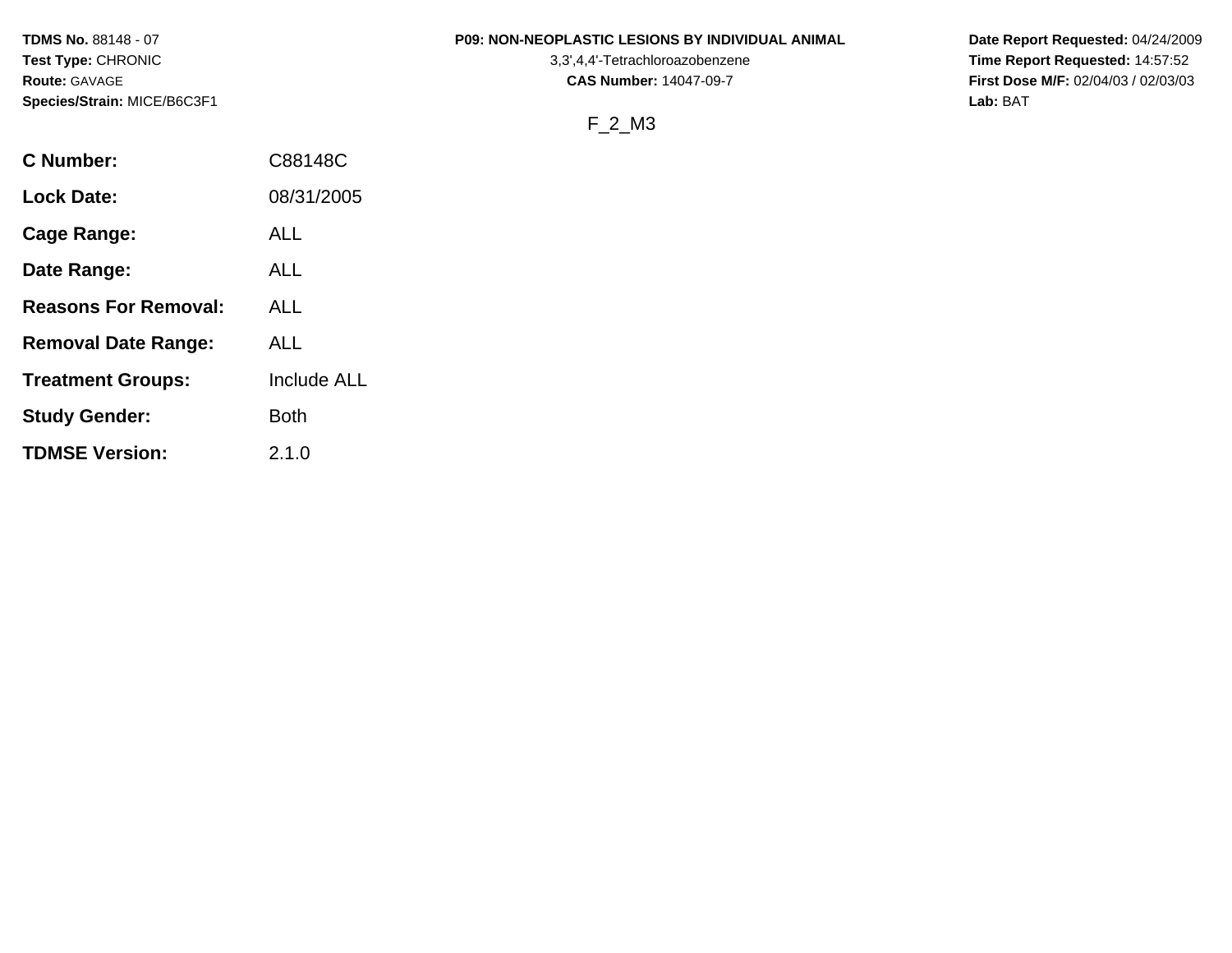**Test Type:** CHRONIC 3,3',4,4'-Tetrachloroazobenzene **Time Report Requested:** 14:57:52 **Route:** GAVAGE **CAS Number:** 14047-09-7 **First Dose M/F:** 02/04/03 / 02/03/03 **Species/Strain:** MICE/B6C3F1 **Lab:** BAT

#### DAY ON TEST  $\overline{7}$   $\overline{7}$   $\overline{7}$   $\overline{7}$   $\overline{7}$   $\overline{7}$   $\overline{0}$   $\overline{7}$   $\overline{7}$   $\overline{7}$   $\overline{7}$   $\bar{7}$   $\overline{7}$  ................................................................................................................................................................. **B6C3F1 MICE MALE** ANIMAL ID **0 MG/KG males (cont...)**

# **ALIMENTARY SYSTEM**

| Esophagus<br>Perforation<br>Epithelium, Necrosis<br>Periesophageal Tissue, Inflammation,<br><b>Chronic Active</b> |  |  |  |  |  |   |   |  |   |   |   |   |   | х |  |
|-------------------------------------------------------------------------------------------------------------------|--|--|--|--|--|---|---|--|---|---|---|---|---|---|--|
| Gallbladder<br>Infiltration Cellular, Lymphoid<br>Inflammation, Chronic Active                                    |  |  |  |  |  |   |   |  | 3 |   |   |   |   |   |  |
| Intestine Large, Cecum                                                                                            |  |  |  |  |  |   |   |  |   |   |   |   |   |   |  |
| Intestine Large, Colon                                                                                            |  |  |  |  |  |   |   |  |   |   |   |   |   |   |  |
| Intestine Large, Rectum                                                                                           |  |  |  |  |  |   |   |  |   |   |   |   |   |   |  |
| Intestine Small, Duodenum                                                                                         |  |  |  |  |  |   |   |  |   |   |   |   |   |   |  |
| Intestine Small, Ileum                                                                                            |  |  |  |  |  |   |   |  |   |   |   |   |   |   |  |
| Intestine Small, Jejunum                                                                                          |  |  |  |  |  |   |   |  |   |   |   |   |   |   |  |
| Liver<br>Clear Cell Focus<br><b>Eosinophilic Focus</b>                                                            |  |  |  |  |  | X | X |  |   | х | х | X | X |   |  |

\* .. Total animals with tissue examined microscopically; Total animals with lesion and mean severity grade<br>+ .. Tissue examined microscopically

+ .. Tissue examined microscopically

x .. Lesion present <br>A .. Autolysis precludes evaluation <br>BLANK .. Not examined microscopically BLANK .. Not examined microscopically Page 2

| 1-4  Lesion qualified as: |                        |
|---------------------------|------------------------|
|                           | 1) Minimal 3) Moderate |
| 2) Mild                   | 4) Marked              |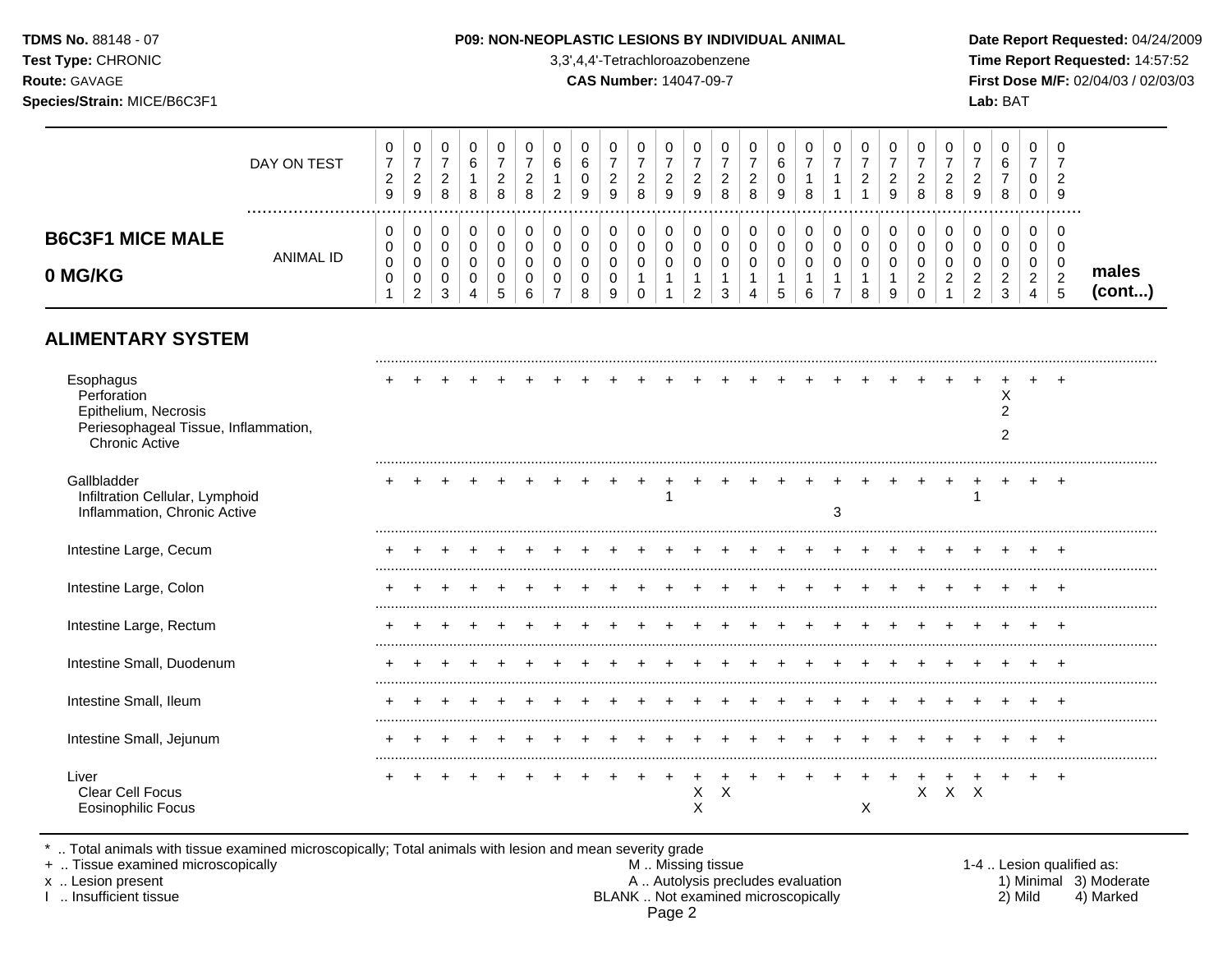| Test Type: CHRONIC<br>Route: GAVAGE<br>Species/Strain: MICE/B6C3F1                                                                                                                                                                                                                    |                  |                                                                        |                                                                            |                                                     |                                                 |                                                     |                                                     |                                                                                    |                                                               |                                                      | 3,3',4,4'-Tetrachloroazobenzene<br><b>CAS Number: 14047-09-7</b> |                                                                                |                                                                           |                                                                             |                                                                           |                                                         |                                                                         |                                                                             |                                                                        |                                                                |                                                                            |                                                                             |                                                                             | Lab: BAT                                                              |                                                                                       |                                                                  | Time Report Requested: 14:57:52<br>First Dose M/F: 02/04/03 / 02/03/03 |
|---------------------------------------------------------------------------------------------------------------------------------------------------------------------------------------------------------------------------------------------------------------------------------------|------------------|------------------------------------------------------------------------|----------------------------------------------------------------------------|-----------------------------------------------------|-------------------------------------------------|-----------------------------------------------------|-----------------------------------------------------|------------------------------------------------------------------------------------|---------------------------------------------------------------|------------------------------------------------------|------------------------------------------------------------------|--------------------------------------------------------------------------------|---------------------------------------------------------------------------|-----------------------------------------------------------------------------|---------------------------------------------------------------------------|---------------------------------------------------------|-------------------------------------------------------------------------|-----------------------------------------------------------------------------|------------------------------------------------------------------------|----------------------------------------------------------------|----------------------------------------------------------------------------|-----------------------------------------------------------------------------|-----------------------------------------------------------------------------|-----------------------------------------------------------------------|---------------------------------------------------------------------------------------|------------------------------------------------------------------|------------------------------------------------------------------------|
|                                                                                                                                                                                                                                                                                       | DAY ON TEST      | $\pmb{0}$<br>$\overline{7}$<br>$\boldsymbol{2}$<br>$\boldsymbol{9}$    | 0<br>$\overline{7}$<br>$\frac{2}{9}$                                       | 0<br>$\overline{7}$<br>$_{\rm 2}^2$                 | $\pmb{0}$<br>$\,6\,$<br>$\mathbf{1}$<br>8       | 0<br>$\overline{7}$<br>$\overline{c}$<br>8          | 0<br>$\overline{7}$<br>$\boldsymbol{2}$<br>$\,8\,$  | 0<br>$\,6\,$<br>$\mathbf{1}$<br>$\sqrt{2}$                                         | $\mathbf 0$<br>$\,6\,$<br>$\pmb{0}$<br>9                      | 0<br>$\overline{7}$<br>$\overline{a}$<br>$\mathsf g$ | 0<br>$\boldsymbol{7}$<br>$\begin{array}{c} 2 \\ 8 \end{array}$   | $\begin{array}{c} 0 \\ 7 \end{array}$<br>$\begin{array}{c} 2 \\ 9 \end{array}$ | $\pmb{0}$<br>$\overline{7}$<br>$\frac{2}{9}$                              | $\mathbf 0$<br>$\overline{7}$<br>$\frac{2}{8}$                              | 0<br>$\overline{7}$<br>$\overline{c}$<br>8                                | $\mathbf 0$<br>$\,6\,$<br>$\pmb{0}$<br>$\boldsymbol{9}$ | $\pmb{0}$<br>$\overline{7}$<br>$\mathbf{1}$<br>8                        | 0<br>$\overline{7}$<br>$\mathbf{1}$<br>$\mathbf{1}$                         | $\mathbf 0$<br>$\overline{7}$<br>$\begin{array}{c} 2 \\ 1 \end{array}$ | $\mathbf 0$<br>$\overline{7}$<br>$\frac{2}{9}$                 | 0<br>$\overline{7}$<br>$_{\rm 2}^2$                                        | 0<br>$\overline{7}$<br>$\begin{array}{c} 2 \\ 8 \end{array}$                | $\pmb{0}$<br>$\overline{7}$<br>$\begin{array}{c} 2 \\ 9 \end{array}$        | $\mathbf 0$<br>$\,6\,$<br>$\overline{7}$<br>$\bf 8$                   | $\mathbf 0$<br>$\overline{7}$<br>0<br>$\mathbf 0$                                     | $\mathbf 0$<br>$\overline{7}$<br>$\sqrt{2}$<br>$9\,$             |                                                                        |
| <b>B6C3F1 MICE MALE</b><br>0 MG/KG                                                                                                                                                                                                                                                    | <b>ANIMAL ID</b> | $\mathbf 0$<br>$\mathbf 0$<br>$\mathbf 0$<br>$\pmb{0}$<br>$\mathbf{1}$ | $\mathbf 0$<br>$\mathsf 0$<br>$\mathsf 0$<br>$\mathbf 0$<br>$\overline{2}$ | $\mathbf 0$<br>$\mathbf 0$<br>$\mathbf 0$<br>0<br>3 | $\pmb{0}$<br>$\pmb{0}$<br>$\mathbf 0$<br>0<br>4 | $\mathbf 0$<br>0<br>$\mathbf 0$<br>$\mathbf 0$<br>5 | $\mathbf 0$<br>$\mathbf 0$<br>$\mathbf 0$<br>0<br>6 | $\mathbf 0$<br>$\mathsf{O}\xspace$<br>$\mathbf 0$<br>$\mathbf 0$<br>$\overline{7}$ | $\mathbf 0$<br>$\mathbf 0$<br>$\mathbf 0$<br>$\mathbf 0$<br>8 | $\mathbf 0$<br>0<br>$\mathbf 0$<br>0<br>9            | 0<br>0<br>$\pmb{0}$<br>$\mathbf{1}$<br>$\mathbf 0$               | $\pmb{0}$<br>$\pmb{0}$<br>$\mathbf 0$<br>$\mathbf{1}$<br>$\mathbf{1}$          | 0<br>$\mathsf{O}\xspace$<br>$\mathbf 0$<br>$\mathbf{1}$<br>$\overline{2}$ | $\mathbf 0$<br>$\mathbf 0$<br>$\mathbf 0$<br>$\overline{1}$<br>$\mathbf{3}$ | $\mathbf 0$<br>$\pmb{0}$<br>$\mathbf 0$<br>$\mathbf{1}$<br>$\overline{4}$ | 0<br>$\mathbf 0$<br>$\mathbf 0$<br>$\mathbf{1}$<br>5    | $\mathbf 0$<br>$\pmb{0}$<br>$\pmb{0}$<br>$\mathbf{1}$<br>$6\phantom{a}$ | $\mathbf 0$<br>$\mathbf 0$<br>$\mathbf 0$<br>$\mathbf{1}$<br>$\overline{7}$ | $\Omega$<br>$\mathsf{O}\xspace$<br>$\mathbf 0$<br>$\mathbf{1}$<br>8    | $\mathbf 0$<br>$\mathbf 0$<br>$\mathbf 0$<br>$\mathbf{1}$<br>9 | $\mathbf 0$<br>$\mathbf 0$<br>$\mathbf 0$<br>$\overline{2}$<br>$\mathbf 0$ | $\mathbf 0$<br>$\mathbf 0$<br>$\mathbf 0$<br>$\overline{2}$<br>$\mathbf{1}$ | $\mathbf 0$<br>$\pmb{0}$<br>$\mathbf 0$<br>$\overline{2}$<br>$\overline{2}$ | $\pmb{0}$<br>$\mathbf 0$<br>$\mathbf 0$<br>$\sqrt{2}$<br>$\mathbf{3}$ | $\mathsf{O}\xspace$<br>$\mathbf 0$<br>$\mathbf 0$<br>$\overline{2}$<br>$\overline{4}$ | $\mathbf 0$<br>$\mathbf 0$<br>$\mathbf 0$<br>$\overline{2}$<br>5 | males<br>(cont)                                                        |
| Hematopoietic Cell Proliferation<br>Hemorrhage<br>Infarct<br>Infiltration Cellular, Lymphoid<br>Inflammation, Chronic Active<br>Mineralization<br><b>Mixed Cell Focus</b><br>Pigmentation<br><b>Tension Lipidosis</b><br>Thrombosis<br>Bile Duct, Hyperplasia<br>Hepatocyte, Necrosis |                  |                                                                        |                                                                            | 2                                                   | $1 \quad 2$                                     | $1 \quad 1$                                         |                                                     |                                                                                    |                                                               |                                                      |                                                                  | $\mathbf{1}$                                                                   | $\overline{1}$<br>$\overline{2}$                                          | $\overline{1}$                                                              | $\overline{c}$<br>$\overline{1}$                                          |                                                         | $\mathbf 1$<br>$\mathbf{1}$                                             | 3<br>-1<br>$\overline{2}$                                                   | $\overline{1}$<br>$\overline{2}$                                       | $\overline{1}$                                                 |                                                                            | $\mathbf{1}$                                                                | $\overline{1}$<br>X                                                         |                                                                       | 4<br>-1                                                                               | $\mathbf 1$                                                      |                                                                        |
| Hepatocyte, Vacuolization Cytoplasmic<br>Mesentery<br>Fat, Fibrosis<br>Fat, Inflammation, Chronic Active<br>Fat, Mineralization<br>Fat, Necrosis                                                                                                                                      |                  | $\overline{2}$<br>+<br>$\overline{c}$<br>4                             | 2                                                                          | $\overline{2}$                                      | $\overline{2}$<br>$\ddot{}$                     | $2^{\circ}$                                         | 2                                                   |                                                                                    |                                                               | $\mathbf{1}$                                         |                                                                  | $\overline{2}$                                                                 | $\overline{2}$                                                            | 2                                                                           | $\overline{1}$                                                            |                                                         |                                                                         |                                                                             |                                                                        | $\overline{2}$                                                 | 2                                                                          | $\overline{1}$                                                              | 3                                                                           | $\overline{1}$<br>$\ddot{}$<br>3<br>2<br>$\boldsymbol{\varDelta}$     |                                                                                       | $\overline{2}$                                                   |                                                                        |
| Pancreas<br>Infiltration Cellular, Lymphoid<br>Duct, Cyst                                                                                                                                                                                                                             |                  |                                                                        | $+$                                                                        | $\overline{c}$                                      |                                                 |                                                     |                                                     |                                                                                    |                                                               | $\mathbf{1}$                                         |                                                                  | $\overline{1}$                                                                 |                                                                           |                                                                             |                                                                           |                                                         |                                                                         |                                                                             |                                                                        | Δ                                                              |                                                                            | -1                                                                          |                                                                             |                                                                       |                                                                                       | $\ddot{}$                                                        |                                                                        |
| <b>Salivary Glands</b><br>Degeneration<br>Infiltration Cellular, Lymphoid                                                                                                                                                                                                             |                  |                                                                        | $\overline{2}$                                                             | $\overline{2}$                                      | $\mathbf{1}$                                    | $\overline{2}$                                      | 2                                                   | $\overline{1}$                                                                     | $\overline{1}$                                                |                                                      |                                                                  | $\overline{2}$                                                                 | $\overline{1}$                                                            | $\mathbf{1}$                                                                | 2                                                                         |                                                         | 1                                                                       | $\overline{1}$                                                              |                                                                        | 1                                                              | $\overline{2}$                                                             | $\overline{2}$                                                              | $\overline{2}$                                                              | 3<br>$\mathbf{1}$                                                     | 2                                                                                     | $\overline{1}$                                                   |                                                                        |
| Stomach, Forestomach<br>Inflammation, Chronic Active                                                                                                                                                                                                                                  |                  |                                                                        |                                                                            |                                                     |                                                 |                                                     |                                                     |                                                                                    |                                                               | 3                                                    | $\overline{2}$                                                   |                                                                                |                                                                           |                                                                             |                                                                           | $\overline{2}$                                          |                                                                         |                                                                             |                                                                        |                                                                |                                                                            |                                                                             |                                                                             |                                                                       | $+$<br>$\overline{2}$                                                                 | $+$                                                              |                                                                        |

\* .. Total animals with tissue examined microscopically; Total animals with lesion and mean severity grade

+ .. Tissue examined microscopically M .. Missing tissue 1-4 .. Lesion qualified as: x .. Lesion present **A .. Autolysis precludes evaluation** A .. Autolysis precludes evaluation 1) Minimal 3) Moderate I .. Insufficient tissue BLANK .. Not examined microscopically 2) Mild 4) Marked Page 3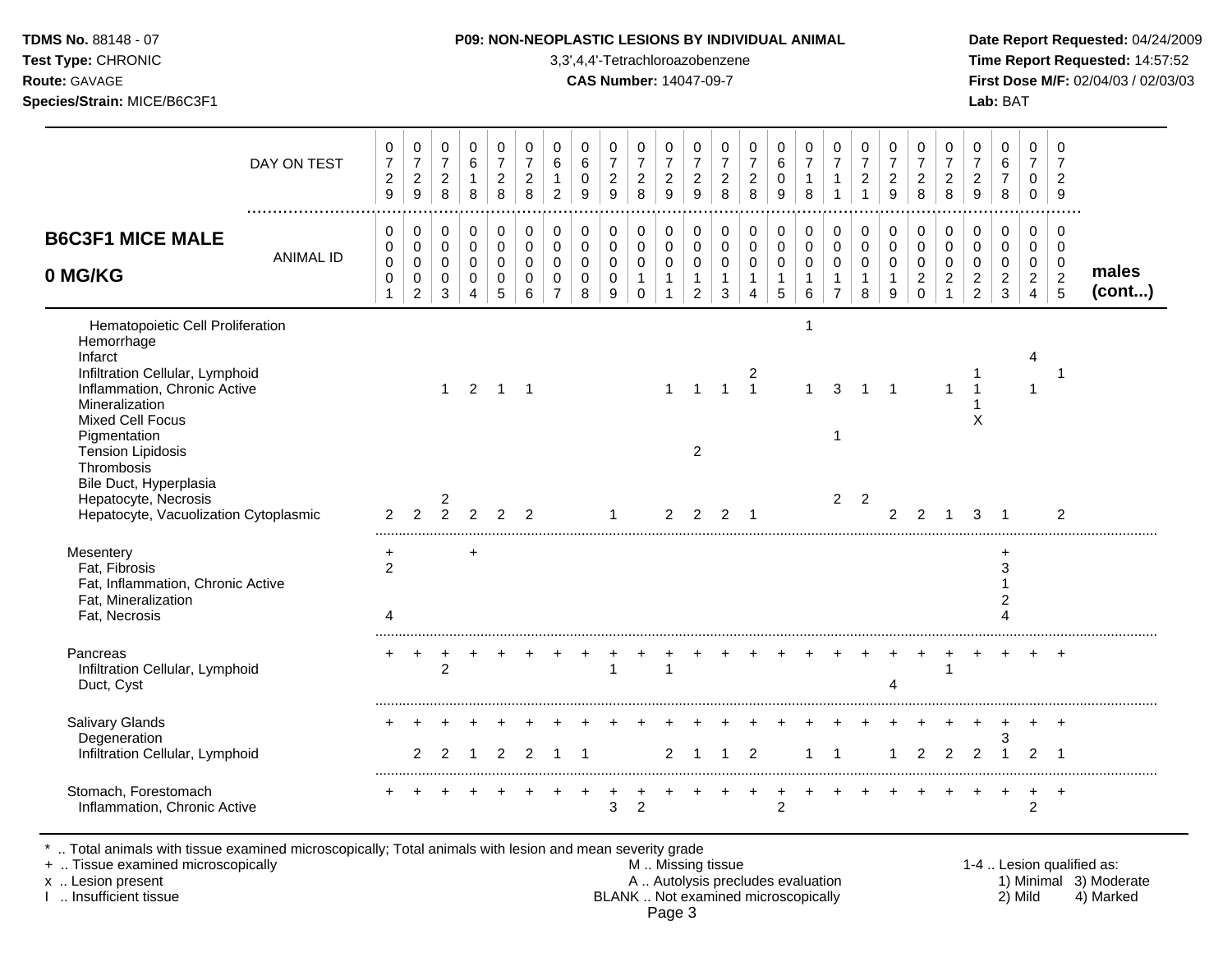| TDMS No. 88148 - 07<br>Test Type: CHRONIC<br>Route: GAVAGE<br>Species/Strain: MICE/B6C3F1                                                                 |                  |                                                               |                                                           |                                            |                                         |                                                   |                                                             |                                                                          |                                                             | P09: NON-NEOPLASTIC LESIONS BY INDIVIDUAL ANIMAL<br>3,3',4,4'-Tetrachloroazobenzene<br><b>CAS Number: 14047-09-7</b> |                                                                       |                                                         |                                                                 |                                                   |                                                                           |                                          |                                          |                                                         |                                                         |                                                    |                                                                              |                                                                             |                                                                     | Lab: BAT                                                            |                                                   |                                                               | Date Report Requested: 04/24/2009<br>Time Report Requested: 14:57:52<br>First Dose M/F: 02/04/03 / 02/03/03 |
|-----------------------------------------------------------------------------------------------------------------------------------------------------------|------------------|---------------------------------------------------------------|-----------------------------------------------------------|--------------------------------------------|-----------------------------------------|---------------------------------------------------|-------------------------------------------------------------|--------------------------------------------------------------------------|-------------------------------------------------------------|----------------------------------------------------------------------------------------------------------------------|-----------------------------------------------------------------------|---------------------------------------------------------|-----------------------------------------------------------------|---------------------------------------------------|---------------------------------------------------------------------------|------------------------------------------|------------------------------------------|---------------------------------------------------------|---------------------------------------------------------|----------------------------------------------------|------------------------------------------------------------------------------|-----------------------------------------------------------------------------|---------------------------------------------------------------------|---------------------------------------------------------------------|---------------------------------------------------|---------------------------------------------------------------|-------------------------------------------------------------------------------------------------------------|
|                                                                                                                                                           | DAY ON TEST      | 0<br>$\boldsymbol{7}$<br>$\boldsymbol{2}$<br>$\boldsymbol{9}$ | 0<br>$\overline{7}$<br>$\overline{2}$<br>$\boldsymbol{9}$ | 0<br>$\overline{7}$<br>$\overline{a}$<br>8 | 0<br>$\,6\,$<br>$\mathbf{1}$<br>8       | 0<br>$\overline{7}$<br>$\overline{c}$<br>8        | 0<br>$\overline{7}$<br>$\overline{c}$<br>8                  | 0<br>$\,6\,$<br>$\mathbf{1}$<br>$\overline{2}$                           | $\mathbf 0$<br>$\,6\,$<br>$\mathbf 0$<br>9                  | 0<br>$\boldsymbol{7}$<br>$\frac{2}{9}$                                                                               | 0<br>$\overline{7}$<br>$\overline{c}$<br>8                            | 0<br>$\overline{7}$<br>$\overline{2}$<br>$\overline{9}$ | 0<br>$\overline{7}$<br>$\overline{c}$<br>$\overline{9}$         | 0<br>$\overline{7}$<br>$\overline{c}$<br>8        | 0<br>$\overline{7}$<br>$\boldsymbol{2}$<br>8                              | 0<br>6<br>$\mathbf 0$<br>9               | 0<br>$\overline{7}$<br>$\mathbf{1}$<br>8 | 0<br>$\overline{7}$<br>$\mathbf{1}$<br>$\mathbf{1}$     | 0<br>$\boldsymbol{7}$<br>$\overline{c}$<br>$\mathbf{1}$ | 0<br>$\overline{7}$<br>$\boldsymbol{2}$<br>9       | 0<br>$\overline{7}$<br>$\sqrt{2}$<br>$\bf8$                                  | 0<br>$\overline{7}$<br>$\begin{array}{c} 2 \\ 8 \end{array}$                | 0<br>$\overline{7}$<br>$\sqrt{2}$<br>$\overline{9}$                 | $\mathbf 0$<br>$\,6\,$<br>$\overline{7}$<br>8                       | 0<br>$\overline{7}$<br>$\mathbf 0$<br>$\mathsf 0$ | $\Omega$<br>$\overline{7}$<br>$\overline{2}$<br>9             |                                                                                                             |
| <b>B6C3F1 MICE MALE</b><br>0 MG/KG                                                                                                                        | <b>ANIMAL ID</b> | 0<br>0<br>0<br>0<br>1                                         | 0<br>$\pmb{0}$<br>0<br>$\mathbf 0$<br>$\overline{2}$      | 0<br>$\pmb{0}$<br>$\mathbf 0$<br>0<br>3    | 0<br>$\pmb{0}$<br>0<br>$\mathbf 0$<br>4 | 0<br>$\pmb{0}$<br>$\mathbf 0$<br>$\mathbf 0$<br>5 | $\mathbf 0$<br>$\pmb{0}$<br>$\mathbf 0$<br>$\mathbf 0$<br>6 | $\mathbf 0$<br>$\mathsf{O}\xspace$<br>0<br>$\mathbf 0$<br>$\overline{7}$ | $\mathbf 0$<br>$\pmb{0}$<br>$\mathbf 0$<br>$\mathbf 0$<br>8 | $\mathbf 0$<br>$\mathbf 0$<br>0<br>0<br>9                                                                            | $\mathbf 0$<br>$\mathbf 0$<br>$\mathbf 0$<br>$\mathbf{1}$<br>$\Omega$ | 0<br>$\mathsf 0$<br>0<br>$\mathbf{1}$<br>$\mathbf{1}$   | 0<br>$\pmb{0}$<br>$\mathbf 0$<br>$\mathbf{1}$<br>$\overline{2}$ | $\mathbf 0$<br>$\pmb{0}$<br>$\mathbf 0$<br>1<br>3 | $\mathbf 0$<br>$\pmb{0}$<br>$\mathbf 0$<br>$\mathbf{1}$<br>$\overline{A}$ | 0<br>$\pmb{0}$<br>0<br>$\mathbf{1}$<br>5 | 0<br>$\pmb{0}$<br>0<br>$\mathbf{1}$<br>6 | $\mathbf 0$<br>0<br>0<br>$\mathbf{1}$<br>$\overline{7}$ | 0<br>$\pmb{0}$<br>0<br>$\mathbf{1}$<br>8                | $\mathbf 0$<br>$\pmb{0}$<br>0<br>$\mathbf{1}$<br>9 | $\mathbf 0$<br>$\mathsf 0$<br>$\mathbf 0$<br>$\boldsymbol{2}$<br>$\mathbf 0$ | $\mathbf 0$<br>$\pmb{0}$<br>$\mathbf 0$<br>$\boldsymbol{2}$<br>$\mathbf{1}$ | $\mathbf 0$<br>$\mathbf 0$<br>0<br>$\overline{2}$<br>$\overline{2}$ | $\mathbf 0$<br>$\mathbf 0$<br>0<br>$\boldsymbol{2}$<br>$\mathbf{3}$ | 0<br>0<br>0<br>$\overline{2}$<br>$\overline{4}$   | $\Omega$<br>$\mathbf 0$<br>$\mathbf 0$<br>$\overline{2}$<br>5 | males<br>(cont)                                                                                             |
| Epithelium, Cyst<br>Epithelium, Hyperplasia<br>Epithelium, Ulcer                                                                                          |                  |                                                               |                                                           |                                            |                                         |                                                   |                                                             |                                                                          | 2                                                           | 3<br>$\overline{2}$                                                                                                  | $\overline{2}$<br>$\overline{4}$                                      |                                                         |                                                                 |                                                   |                                                                           | 3<br>$\overline{\mathbf{4}}$             |                                          | $\overline{2}$                                          |                                                         |                                                    |                                                                              |                                                                             |                                                                     |                                                                     | $\boldsymbol{2}$<br>3                             |                                                               |                                                                                                             |
| Stomach, Glandular<br>Infiltration Cellular, Lymphoid<br>Epithelium, Hyperplasia<br>Epithelium, Glands, Cyst                                              |                  | 3                                                             |                                                           |                                            |                                         |                                                   |                                                             |                                                                          |                                                             |                                                                                                                      |                                                                       |                                                         |                                                                 | $\mathbf{1}$                                      |                                                                           |                                          |                                          |                                                         | 1                                                       |                                                    |                                                                              |                                                                             |                                                                     |                                                                     | $\ddot{}$                                         | $+$                                                           |                                                                                                             |
| Tooth<br>Dysplasia<br>Malformation                                                                                                                        |                  |                                                               |                                                           |                                            |                                         |                                                   |                                                             |                                                                          |                                                             |                                                                                                                      |                                                                       |                                                         |                                                                 | +<br>2                                            |                                                                           |                                          |                                          |                                                         |                                                         | +<br>$\times$                                      |                                                                              | 3                                                                           |                                                                     |                                                                     |                                                   |                                                               |                                                                                                             |
| <b>CARDIOVASCULAR SYSTEM</b>                                                                                                                              |                  |                                                               |                                                           |                                            |                                         |                                                   |                                                             |                                                                          |                                                             |                                                                                                                      |                                                                       |                                                         |                                                                 |                                                   |                                                                           |                                          |                                          |                                                         |                                                         |                                                    |                                                                              |                                                                             |                                                                     |                                                                     |                                                   |                                                               |                                                                                                             |
| <b>Blood Vessel</b><br>Hyperplasia                                                                                                                        |                  |                                                               |                                                           |                                            |                                         |                                                   |                                                             |                                                                          |                                                             |                                                                                                                      |                                                                       |                                                         |                                                                 |                                                   |                                                                           |                                          | $\ddot{}$                                | 3                                                       | $+$                                                     | $\pm$                                              |                                                                              |                                                                             |                                                                     |                                                                     |                                                   | $+$                                                           |                                                                                                             |
| Heart<br>Cardiomyopathy<br>Infiltration Cellular, Lymphoid<br>Inflammation, Chronic Active<br>Artery, Hyperplasia<br>Artery, Inflammation, Chronic Active |                  |                                                               |                                                           |                                            |                                         |                                                   | $\overline{+}$                                              |                                                                          |                                                             |                                                                                                                      |                                                                       |                                                         |                                                                 |                                                   |                                                                           | $\div$                                   |                                          | $\pm$<br>2<br>3                                         |                                                         |                                                    |                                                                              |                                                                             |                                                                     | $\overline{2}$                                                      |                                                   | $+$                                                           |                                                                                                             |

# **ENDOCRINE SYSTEM**

\* .. Total animals with tissue examined microscopically; Total animals with lesion and mean severity grade<br>+ .. Tissue examined microscopically

+ .. Tissue examined microscopically examined microscopically and the state of the state of the state of the state of the M .. Missing tissue M .. Missing tissue and the state of the state of the state of the state of the x .. Lesion present **A .. Autolysis precludes evaluation** A .. Autolysis precludes evaluation 1) Minimal 3) Moderate I .. Insufficient tissue BLANK .. Not examined microscopically 2) Mild 4) Marked Page 4

.........................................................................................................................................................................................................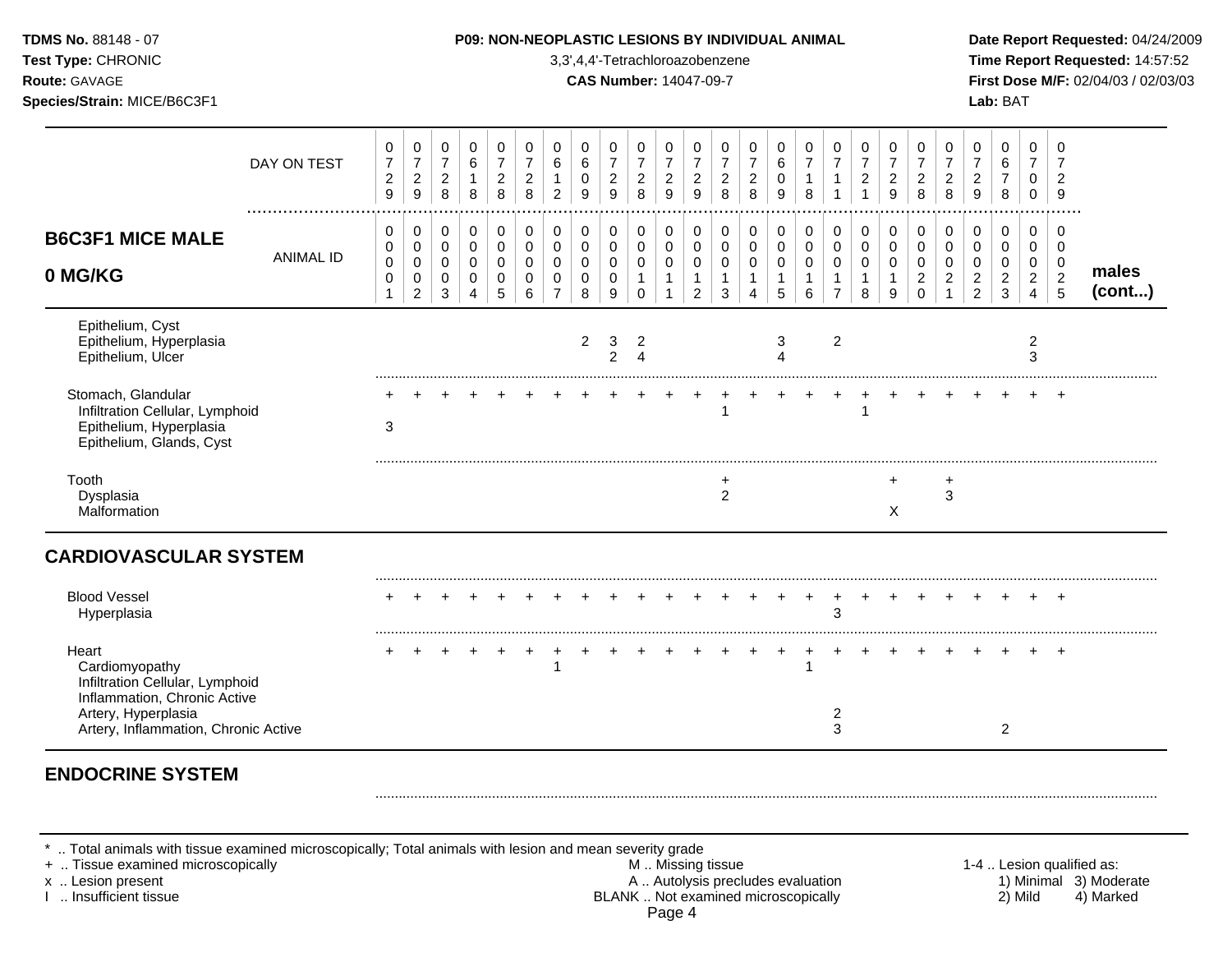## **TDMS No.** 88148 - 07 **P09: NON-NEOPLASTIC LESIONS BY INDIVIDUAL ANIMAL Date Report Requested:** 04/24/2009

**Test Type:** CHRONIC 3,3',4,4'-Tetrachloroazobenzene **Time Report Requested:** 14:57:52 **Route:** GAVAGE **CAS Number:** 14047-09-7 **First Dose M/F:** 02/04/03 / 02/03/03

|                                                                                                                                                                                            | DAY ON TEST      | 0<br>$\overline{7}$<br>$\overline{c}$<br>$\overline{9}$                  | $\pmb{0}$<br>$\overline{7}$<br>$\overline{c}$<br>9                 | 0<br>$\overline{7}$<br>$\overline{a}$<br>8 | 0<br>6<br>$\mathbf{1}$<br>8                                                       | 0<br>$\overline{7}$<br>$\overline{c}$<br>8                    | 0<br>$\overline{7}$<br>$\overline{c}$<br>8                  | 0<br>6<br>$\mathbf{1}$<br>$\overline{2}$                           | 0<br>$\,6$<br>$\mathbf 0$<br>9                              | 0<br>$\overline{7}$<br>$\overline{\mathbf{c}}$<br>$\overline{9}$ | 0<br>$\overline{7}$<br>$\overline{a}$<br>8                             | 0<br>$\overline{7}$<br>$\overline{\mathbf{c}}$<br>9 | 0<br>$\overline{7}$<br>$\overline{2}$<br>9                                                    | 0<br>$\overline{7}$<br>$\sqrt{2}$<br>8                         | 0<br>$\overline{7}$<br>$\boldsymbol{2}$<br>8                            | 0<br>$\,6$<br>$\pmb{0}$<br>$\boldsymbol{9}$         | 0<br>$\overline{7}$<br>$\mathbf{1}$<br>8 | 0<br>$\overline{7}$<br>$\mathbf{1}$<br>$\mathbf{1}$                       | 0<br>$\overline{7}$<br>$\overline{c}$<br>$\mathbf{1}$          | 0<br>$\overline{7}$<br>$\overline{c}$<br>$\overline{9}$ | 0<br>$\overline{7}$<br>$\sqrt{2}$<br>8                                  | 0<br>$\overline{7}$<br>$\sqrt{2}$<br>8                                      | 0<br>$\overline{7}$<br>$\overline{c}$<br>9              | $\mathbf 0$<br>6<br>$\overline{7}$<br>8               | 0<br>$\overline{7}$<br>$\mathbf 0$<br>$\mathbf 0$                   | 0<br>7<br>$\overline{2}$<br>9                                             |                                                                  |
|--------------------------------------------------------------------------------------------------------------------------------------------------------------------------------------------|------------------|--------------------------------------------------------------------------|--------------------------------------------------------------------|--------------------------------------------|-----------------------------------------------------------------------------------|---------------------------------------------------------------|-------------------------------------------------------------|--------------------------------------------------------------------|-------------------------------------------------------------|------------------------------------------------------------------|------------------------------------------------------------------------|-----------------------------------------------------|-----------------------------------------------------------------------------------------------|----------------------------------------------------------------|-------------------------------------------------------------------------|-----------------------------------------------------|------------------------------------------|---------------------------------------------------------------------------|----------------------------------------------------------------|---------------------------------------------------------|-------------------------------------------------------------------------|-----------------------------------------------------------------------------|---------------------------------------------------------|-------------------------------------------------------|---------------------------------------------------------------------|---------------------------------------------------------------------------|------------------------------------------------------------------|
| <b>B6C3F1 MICE MALE</b><br>0 MG/KG                                                                                                                                                         | <b>ANIMAL ID</b> | $\mathbf 0$<br>$\mathbf 0$<br>$\mathbf 0$<br>$\mathbf 0$<br>$\mathbf{1}$ | 0<br>$\mathbf 0$<br>$\mathbf 0$<br>$\mathbf 0$<br>$\boldsymbol{2}$ | $\pmb{0}$<br>0<br>0<br>0<br>3              | $\pmb{0}$<br>$\mathbf 0$<br>$\mathbf 0$<br>$\mathbf 0$<br>$\overline{\mathbf{4}}$ | $\mathbf 0$<br>$\mathbf 0$<br>$\mathbf 0$<br>$\mathbf 0$<br>5 | $\pmb{0}$<br>$\mathbf 0$<br>$\mathbf 0$<br>$\mathbf 0$<br>6 | $\pmb{0}$<br>$\mathbf 0$<br>$\Omega$<br>$\Omega$<br>$\overline{7}$ | $\mathsf 0$<br>$\pmb{0}$<br>$\mathbf 0$<br>$\mathbf 0$<br>8 | $\pmb{0}$<br>$\mathbf 0$<br>$\mathbf 0$<br>0<br>$\boldsymbol{9}$ | $\pmb{0}$<br>$\mathbf 0$<br>$\mathbf 0$<br>$\mathbf{1}$<br>$\mathbf 0$ | 0<br>0<br>0<br>$\mathbf{1}$<br>$\mathbf{1}$         | $\mathbf 0$<br>$\mathbf 0$<br>$\mathbf 0$<br>$\overline{1}$<br>$\overline{c}$                 | $\mathbf 0$<br>$\mathbf 0$<br>$\mathbf 0$<br>$\mathbf{1}$<br>3 | $\pmb{0}$<br>$\pmb{0}$<br>$\mathbf 0$<br>$\mathbf{1}$<br>$\overline{4}$ | 0<br>$\mathbf 0$<br>0<br>$\mathbf{1}$<br>$\sqrt{5}$ | $\pmb{0}$<br>0<br>0<br>$\mathbf{1}$<br>6 | $\pmb{0}$<br>$\mathsf 0$<br>$\mathbf 0$<br>$\mathbf{1}$<br>$\overline{7}$ | $\mathbf 0$<br>$\mathbf 0$<br>$\mathbf 0$<br>$\mathbf{1}$<br>8 | 0<br>0<br>0<br>$\mathbf{1}$<br>9                        | $\mathbf 0$<br>$\mathbf 0$<br>$\mathbf 0$<br>$\overline{2}$<br>$\Omega$ | $\mathbf 0$<br>$\mathbf 0$<br>$\mathbf 0$<br>$\overline{2}$<br>$\mathbf{1}$ | $\pmb{0}$<br>0<br>0<br>$\overline{c}$<br>$\overline{c}$ | 0<br>$\mathbf 0$<br>0<br>$\overline{2}$<br>$\sqrt{3}$ | 0<br>$\mathbf 0$<br>$\mathbf 0$<br>$\overline{2}$<br>$\overline{4}$ | $\mathbf 0$<br>$\mathbf 0$<br>$\mathbf 0$<br>$\overline{c}$<br>$\sqrt{5}$ | males<br>(cont)                                                  |
| <b>Adrenal Cortex</b><br>Hyperplasia<br>Hypertrophy<br>Subcapsular, Hyperplasia                                                                                                            |                  | $\mathbf 1$                                                              | $\mathbf{1}$                                                       | $\overline{1}$                             |                                                                                   |                                                               |                                                             |                                                                    |                                                             |                                                                  | -1                                                                     | 1                                                   | -1                                                                                            | 2<br>$\mathbf{1}$                                              | $\mathbf 1$                                                             | 2                                                   |                                          |                                                                           |                                                                |                                                         | 2<br>$\overline{2}$                                                     | $\overline{2}$                                                              | $\overline{2}$<br>$\overline{c}$<br>$\overline{2}$      |                                                       | $\ddot{}$                                                           | $\ddot{}$                                                                 |                                                                  |
| Adrenal Medulla                                                                                                                                                                            |                  |                                                                          |                                                                    |                                            |                                                                                   |                                                               |                                                             |                                                                    |                                                             |                                                                  |                                                                        |                                                     |                                                                                               |                                                                |                                                                         |                                                     |                                          |                                                                           |                                                                |                                                         |                                                                         |                                                                             |                                                         |                                                       |                                                                     |                                                                           |                                                                  |
| Islets, Pancreatic<br>Hyperplasia                                                                                                                                                          |                  |                                                                          |                                                                    |                                            |                                                                                   |                                                               |                                                             |                                                                    |                                                             |                                                                  |                                                                        |                                                     |                                                                                               |                                                                |                                                                         |                                                     |                                          |                                                                           |                                                                |                                                         |                                                                         | 3                                                                           |                                                         |                                                       |                                                                     | $\ddot{}$<br>$\mathcal{P}$                                                |                                                                  |
| Parathyroid Gland<br>Cyst                                                                                                                                                                  |                  |                                                                          |                                                                    |                                            |                                                                                   |                                                               |                                                             |                                                                    |                                                             |                                                                  |                                                                        |                                                     |                                                                                               |                                                                |                                                                         | м                                                   |                                          |                                                                           |                                                                |                                                         |                                                                         | $\div$                                                                      | $\ddot{}$<br>$\overline{2}$                             |                                                       |                                                                     |                                                                           |                                                                  |
| <b>Pituitary Gland</b><br>Pars Distalis, Cyst<br>Pars Distalis, Cyst, Multiple                                                                                                             |                  | $\overline{2}$                                                           |                                                                    |                                            |                                                                                   |                                                               |                                                             |                                                                    |                                                             |                                                                  |                                                                        |                                                     |                                                                                               |                                                                |                                                                         |                                                     |                                          | м                                                                         |                                                                |                                                         |                                                                         | $\ddot{}$<br>$\overline{2}$                                                 |                                                         |                                                       |                                                                     |                                                                           |                                                                  |
| <b>Thyroid Gland</b><br>Inflammation, Chronic Active<br>Follicle, Degeneration                                                                                                             |                  |                                                                          |                                                                    |                                            |                                                                                   |                                                               |                                                             | $\mathbf{1}$                                                       |                                                             |                                                                  |                                                                        |                                                     |                                                                                               |                                                                |                                                                         |                                                     | $\ddot{}$                                | 3                                                                         |                                                                |                                                         |                                                                         |                                                                             |                                                         | 2                                                     | $\ddot{}$                                                           | $\overline{ }$                                                            |                                                                  |
| <b>GENERAL BODY SYSTEM</b><br><b>NONE</b>                                                                                                                                                  |                  |                                                                          |                                                                    |                                            |                                                                                   |                                                               |                                                             |                                                                    |                                                             |                                                                  |                                                                        |                                                     |                                                                                               |                                                                |                                                                         |                                                     |                                          |                                                                           |                                                                |                                                         |                                                                         |                                                                             |                                                         |                                                       |                                                                     |                                                                           |                                                                  |
| <b>GENITAL SYSTEM</b>                                                                                                                                                                      |                  |                                                                          |                                                                    |                                            |                                                                                   |                                                               |                                                             |                                                                    |                                                             |                                                                  |                                                                        |                                                     |                                                                                               |                                                                |                                                                         |                                                     |                                          |                                                                           |                                                                |                                                         |                                                                         |                                                                             |                                                         |                                                       |                                                                     |                                                                           |                                                                  |
| <b>Coagulating Gland</b>                                                                                                                                                                   |                  |                                                                          |                                                                    |                                            |                                                                                   |                                                               |                                                             |                                                                    |                                                             |                                                                  |                                                                        |                                                     |                                                                                               |                                                                |                                                                         |                                                     |                                          |                                                                           |                                                                |                                                         |                                                                         |                                                                             |                                                         |                                                       |                                                                     |                                                                           |                                                                  |
| Total animals with tissue examined microscopically; Total animals with lesion and mean severity grade<br>+  Tissue examined microscopically<br>x  Lesion present<br>1  Insufficient tissue |                  |                                                                          |                                                                    |                                            |                                                                                   |                                                               |                                                             |                                                                    |                                                             |                                                                  |                                                                        | Page 5                                              | M  Missing tissue<br>A  Autolysis precludes evaluation<br>BLANK  Not examined microscopically |                                                                |                                                                         |                                                     |                                          |                                                                           |                                                                |                                                         |                                                                         |                                                                             |                                                         |                                                       | 2) Mild                                                             |                                                                           | 1-4  Lesion qualified as:<br>1) Minimal 3) Moderate<br>4) Marked |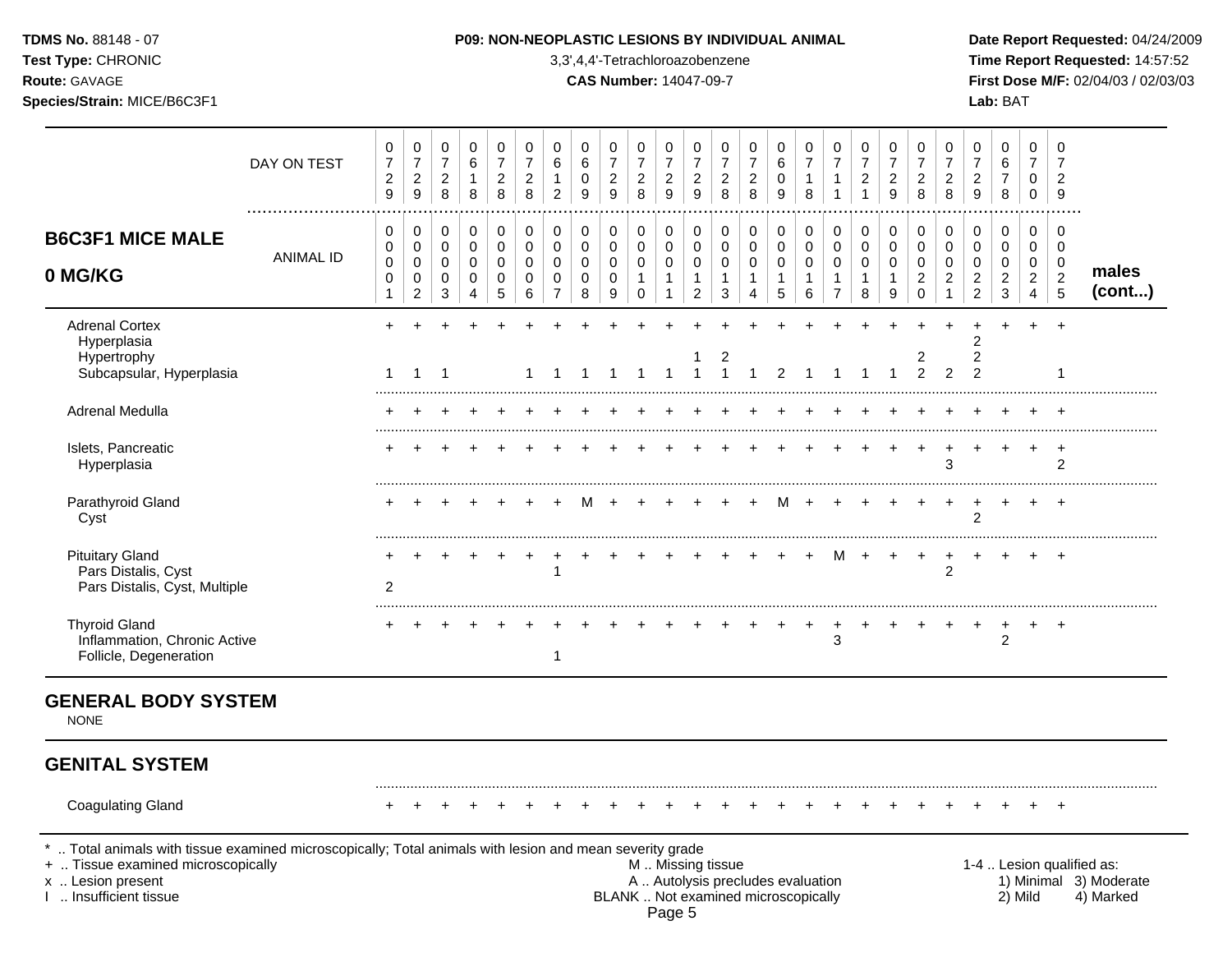| <b>TDMS No. 88148 - 07</b> |  |
|----------------------------|--|
| <b>Test Type: CHRONIC</b>  |  |

## **P09: NON-NEOPLASTIC LESIONS BY INDIVIDUAL ANIMAL Date Report Requested: 04/24/2009**

**Time Report Requested:** 14:57:52 **Route:** GAVAGE **CAS Number:** 14047-09-7 **First Dose M/F:** 02/04/03 / 02/03/03 **Species/Strain:** MICE/B6C3F1 **Lab:** BAT

|                                                                                                                                                                                         | DAY ON TEST      | 0<br>$\overline{7}$<br>$\overline{c}$<br>9 | 0<br>$\overline{7}$<br>$\overline{c}$<br>$\boldsymbol{9}$ | 0<br>$\overline{7}$<br>$\overline{c}$<br>8        | 0<br>6<br>$\mathbf{1}$<br>8                         | 0<br>$\overline{7}$<br>$\overline{2}$<br>$\,8\,$    | 0<br>$\overline{7}$<br>$\overline{2}$<br>8 | 0<br>6<br>$\mathbf{1}$<br>$\overline{2}$         | $\mathbf 0$<br>6<br>$\mathbf 0$<br>9                     | 0<br>$\overline{7}$<br>$\overline{c}$<br>9                  | 0<br>$\overline{7}$<br>$\boldsymbol{2}$<br>8                | 0<br>$\overline{7}$<br>$\boldsymbol{2}$<br>9                    | 0<br>$\overline{7}$<br>$\overline{c}$<br>$\boldsymbol{9}$ | 0<br>$\overline{7}$<br>$\overline{2}$<br>8 | 0<br>$\overline{7}$<br>$\overline{2}$<br>8 | 0<br>6<br>$\Omega$<br>9                    | 0<br>$\overline{7}$<br>$\mathbf{1}$<br>8 | 0<br>$\overline{7}$<br>$\mathbf{1}$<br>$\overline{1}$ | 0<br>$\overline{7}$<br>$\boldsymbol{2}$<br>$\mathbf{1}$ | 0<br>$\overline{7}$<br>$\boldsymbol{2}$<br>$\boldsymbol{9}$ | 0<br>$\overline{7}$<br>$\overline{2}$<br>8                    | 0<br>$\overline{7}$<br>$\overline{c}$<br>8          | $\mathbf 0$<br>$\overline{7}$<br>$\overline{c}$<br>9 | 0<br>6<br>$\overline{7}$<br>8                                 | 0<br>$\overline{7}$<br>$\mathbf 0$<br>$\mathbf 0$ | $\Omega$<br>$\overline{7}$<br>$\overline{2}$<br>9                |                 |
|-----------------------------------------------------------------------------------------------------------------------------------------------------------------------------------------|------------------|--------------------------------------------|-----------------------------------------------------------|---------------------------------------------------|-----------------------------------------------------|-----------------------------------------------------|--------------------------------------------|--------------------------------------------------|----------------------------------------------------------|-------------------------------------------------------------|-------------------------------------------------------------|-----------------------------------------------------------------|-----------------------------------------------------------|--------------------------------------------|--------------------------------------------|--------------------------------------------|------------------------------------------|-------------------------------------------------------|---------------------------------------------------------|-------------------------------------------------------------|---------------------------------------------------------------|-----------------------------------------------------|------------------------------------------------------|---------------------------------------------------------------|---------------------------------------------------|------------------------------------------------------------------|-----------------|
| <b>B6C3F1 MICE MALE</b><br>0 MG/KG                                                                                                                                                      | <b>ANIMAL ID</b> | 0<br>0<br>$\pmb{0}$<br>0<br>$\mathbf{1}$   | 0<br>$\pmb{0}$<br>$\mathsf 0$<br>$\pmb{0}$<br>2           | 0<br>$\mathbf 0$<br>$\mathsf{O}\xspace$<br>0<br>3 | 0<br>$\mathbf 0$<br>$\mathbf 0$<br>$\mathbf 0$<br>4 | $\mathbf 0$<br>$\mathbf 0$<br>$\mathbf 0$<br>0<br>5 | 0<br>$\mathbf 0$<br>$\Omega$<br>0<br>6     | 0<br>0<br>$\Omega$<br>$\Omega$<br>$\overline{7}$ | $\mathbf 0$<br>$\pmb{0}$<br>$\Omega$<br>$\mathbf 0$<br>8 | $\mathbf 0$<br>$\pmb{0}$<br>$\mathbf 0$<br>$\mathbf 0$<br>9 | 0<br>$\mathbf 0$<br>$\mathbf 0$<br>$\mathbf{1}$<br>$\Omega$ | 0<br>$\mathbf 0$<br>$\mathbf 0$<br>$\mathbf{1}$<br>$\mathbf{1}$ | 0<br>$\mathbf 0$<br>$\mathsf 0$<br>$\mathbf{1}$<br>2      | 0<br>$\mathbf 0$<br>$\mathbf 0$<br>1<br>3  | 0<br>0<br>$\mathbf 0$<br>$\mathbf{1}$<br>4 | 0<br>$\mathbf 0$<br>$\mathbf 0$<br>-1<br>5 | 0<br>$\pmb{0}$<br>$\mathbf 0$<br>1<br>6  | 0<br>$\pmb{0}$<br>$\mathbf 0$<br>-1<br>$\overline{7}$ | 0<br>$\mathbf 0$<br>$\mathbf 0$<br>$\mathbf{1}$<br>8    | 0<br>$\pmb{0}$<br>$\mathbf 0$<br>$\mathbf{1}$<br>9          | 0<br>$\mathbf 0$<br>$\mathbf 0$<br>$\overline{c}$<br>$\Omega$ | 0<br>0<br>$\Omega$<br>$\overline{2}$<br>$\mathbf 1$ | 0<br>$\mathbf 0$<br>$\Omega$<br>$\overline{c}$<br>2  | $\mathbf 0$<br>$\mathsf 0$<br>$\Omega$<br>$\overline{2}$<br>3 | 0<br>0<br>$\mathbf 0$<br>$\overline{2}$<br>4      | $\mathbf 0$<br>$\mathbf 0$<br>$\mathbf 0$<br>$\overline{2}$<br>5 | males<br>(cont) |
| Atrophy<br><b>Dilatation</b><br>Infiltration Cellular, Lymphoid<br>Epithelium, Hyperplasia                                                                                              |                  |                                            |                                                           | 2                                                 |                                                     |                                                     | 1                                          |                                                  |                                                          |                                                             | 4                                                           | 1                                                               | 2                                                         | -1<br>1                                    |                                            |                                            |                                          |                                                       |                                                         |                                                             |                                                               |                                                     | $1 \quad 1$                                          |                                                               |                                                   |                                                                  |                 |
| <b>Ductus Deferens</b>                                                                                                                                                                  |                  |                                            |                                                           |                                                   |                                                     |                                                     |                                            |                                                  |                                                          |                                                             |                                                             |                                                                 |                                                           |                                            |                                            |                                            |                                          |                                                       |                                                         |                                                             |                                                               |                                                     |                                                      |                                                               |                                                   |                                                                  |                 |
| Epididymis<br>Atrophy<br>Granuloma Sperm<br>Infiltration Cellular, Lymphoid                                                                                                             |                  | -1                                         |                                                           |                                                   |                                                     | 2                                                   |                                            | 2                                                | $\overline{2}$                                           |                                                             | 4<br>Δ<br>$\overline{2}$                                    |                                                                 |                                                           |                                            | 2                                          |                                            | 1                                        | -1                                                    |                                                         |                                                             |                                                               |                                                     | $\overline{2}$                                       |                                                               |                                                   |                                                                  |                 |
| <b>Preputial Gland</b><br>Atrophy<br>Infiltration Cellular, Lymphoid<br>Duct, Ectasia                                                                                                   |                  |                                            | 4<br>4                                                    |                                                   |                                                     | $\overline{1}$                                      | 4                                          |                                                  | 4                                                        | $\overline{2}$                                              | 4<br>3                                                      |                                                                 | 2                                                         |                                            |                                            |                                            | 3<br>Λ                                   | 4<br>4                                                |                                                         | $\ensuremath{\mathsf{3}}$<br>1<br>$\overline{4}$            | 3<br>3                                                        | $\overline{2}$                                      | $\overline{\mathbf{1}}$                              | 3                                                             | 3<br>Λ                                            | $\pm$                                                            |                 |
| Prostate<br>Infiltration Cellular, Lymphoid<br>Inflammation, Chronic Active<br>Mineralization<br>Artery, Hyperplasia<br>Artery, Inflammation, Chronic Active<br>Epithelium, Hyperplasia |                  | +                                          | $\div$<br>$\mathbf{1}$                                    | $\overline{2}$                                    |                                                     | $\overline{2}$                                      | $\mathbf{1}$                               |                                                  |                                                          | $\overline{1}$                                              | $\overline{2}$                                              | $\overline{1}$                                                  | $\frac{+}{2}$                                             | $\frac{+}{1}$                              | $\overline{2}$                             | $\overline{2}$                             | $\overline{1}$                           | 3<br>$\overline{c}$                                   |                                                         | $\overline{1}$                                              | $\mathbf{1}$                                                  | $\overline{1}$                                      | $\overline{1}$                                       | $\overline{1}$<br>$\overline{2}$                              |                                                   | $\overline{1}$                                                   |                 |
| <b>Seminal Vesicle</b><br>Atrophy<br><b>Dilatation</b>                                                                                                                                  |                  | Δ                                          |                                                           |                                                   |                                                     |                                                     | $\overline{2}$                             |                                                  |                                                          |                                                             | 4                                                           |                                                                 | 2                                                         | 2                                          |                                            |                                            | $\overline{2}$                           |                                                       |                                                         |                                                             |                                                               | 3                                                   |                                                      |                                                               |                                                   | $\overline{+}$                                                   |                 |

\* .. Total animals with tissue examined microscopically; Total animals with lesion and mean severity grade

+ .. Tissue examined microscopically M .. Missing tissue 1-4 .. Lesion qualified as: x .. Lesion present **A .. Autolysis precludes evaluation** A .. Autolysis precludes evaluation 1) Minimal 3) Moderate I .. Insufficient tissue BLANK .. Not examined microscopically 2) Mild 4) Marked Page 6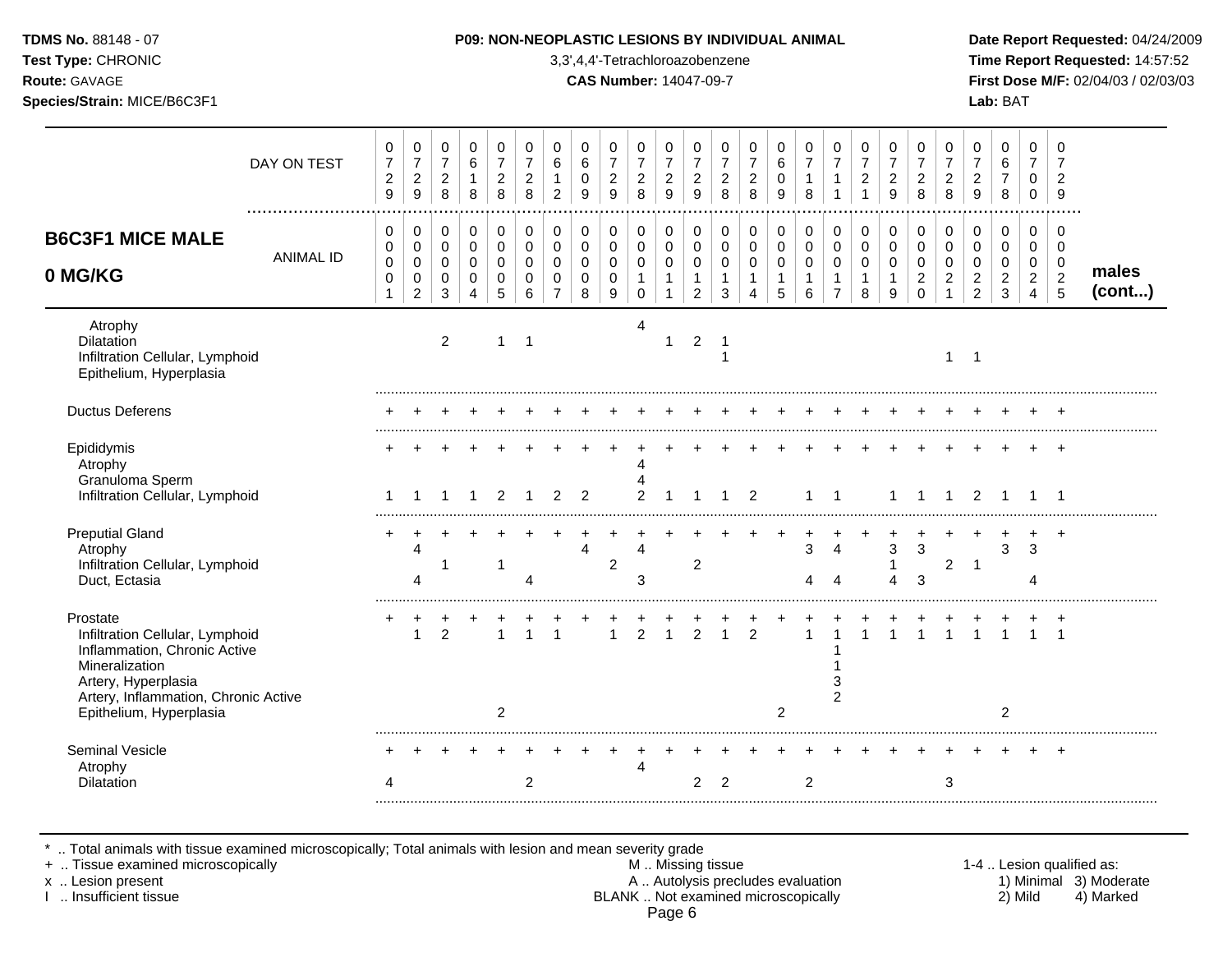**Test Type:** CHRONIC 3,3',4,4'-Tetrachloroazobenzene **Time Report Requested:** 14:57:52 **Route:** GAVAGE **CAS Number:** 14047-09-7 **First Dose M/F:** 02/04/03 / 02/03/03 **Species/Strain:** MICE/B6C3F1 **Lab:** BAT

|                                                                                                                      | DAY ON TEST      | 0<br>$\boldsymbol{7}$<br>$\overline{c}$<br>9      | $\pmb{0}$<br>$\overline{7}$<br>$\sqrt{2}$<br>$\boldsymbol{9}$ | 0<br>$\overline{7}$<br>$\overline{2}$<br>8         | $\pmb{0}$<br>$\,6$<br>$\mathbf{1}$<br>8                 | 0<br>$\overline{7}$<br>$\overline{c}$<br>8 | 0<br>$\overline{7}$<br>$\overline{c}$<br>8 | 0<br>$6\phantom{1}6$<br>$\mathbf 1$<br>$\overline{2}$                   | 0<br>6<br>$\pmb{0}$<br>9                                    | 0<br>$\overline{7}$<br>$\sqrt{2}$<br>$\overline{9}$ | 0<br>$\overline{7}$<br>$\boldsymbol{2}$<br>8 | 0<br>$\overline{7}$<br>$\sqrt{2}$<br>9                         | 0<br>$\overline{7}$<br>$\overline{c}$<br>9             | 0<br>$\overline{7}$<br>$\overline{c}$<br>8 | 0<br>$\overline{7}$<br>$\overline{c}$<br>8 | $\pmb{0}$<br>6<br>$\mathbf 0$<br>9           | 0<br>$\overline{7}$<br>1<br>8           | 0<br>$\overline{7}$<br>$\mathbf{1}$<br>$\overline{1}$ | 0<br>$\overline{7}$<br>$\sqrt{2}$<br>1             | 0<br>$\overline{7}$<br>$\overline{\mathbf{c}}$<br>9    | 0<br>$\overline{7}$<br>$\overline{c}$<br>8                              | 0<br>$\overline{7}$<br>$\overline{c}$<br>8    | 0<br>$\overline{7}$<br>$\boldsymbol{2}$<br>9                     | 0<br>6<br>$\overline{7}$<br>8                          | 0<br>$\overline{7}$<br>0<br>0                                       | 0<br>$\overline{7}$<br>$\overline{c}$<br>9                 |                 |
|----------------------------------------------------------------------------------------------------------------------|------------------|---------------------------------------------------|---------------------------------------------------------------|----------------------------------------------------|---------------------------------------------------------|--------------------------------------------|--------------------------------------------|-------------------------------------------------------------------------|-------------------------------------------------------------|-----------------------------------------------------|----------------------------------------------|----------------------------------------------------------------|--------------------------------------------------------|--------------------------------------------|--------------------------------------------|----------------------------------------------|-----------------------------------------|-------------------------------------------------------|----------------------------------------------------|--------------------------------------------------------|-------------------------------------------------------------------------|-----------------------------------------------|------------------------------------------------------------------|--------------------------------------------------------|---------------------------------------------------------------------|------------------------------------------------------------|-----------------|
| <b>B6C3F1 MICE MALE</b><br>0 MG/KG                                                                                   | <b>ANIMAL ID</b> | 0<br>$\pmb{0}$<br>$\mathbf 0$<br>$\mathbf 0$<br>1 | 0<br>$\pmb{0}$<br>0<br>$\pmb{0}$<br>$\overline{c}$            | 0<br>$\pmb{0}$<br>$\mathbf 0$<br>0<br>$\mathbf{3}$ | $\pmb{0}$<br>$\pmb{0}$<br>$\mathbf 0$<br>$\pmb{0}$<br>4 | 0<br>$\mathbf 0$<br>$\mathbf 0$<br>0<br>5  | 0<br>0<br>0<br>0<br>6                      | $\mathbf 0$<br>$\mathbf 0$<br>$\Omega$<br>$\mathbf 0$<br>$\overline{7}$ | $\mathbf 0$<br>$\pmb{0}$<br>$\mathbf 0$<br>$\mathbf 0$<br>8 | 0<br>$\pmb{0}$<br>$\mathbf 0$<br>$\mathbf 0$<br>9   | 0<br>0<br>0<br>$\mathbf{1}$<br>$\mathbf 0$   | 0<br>$\mathbf 0$<br>$\mathbf 0$<br>$\mathbf{1}$<br>$\mathbf 1$ | 0<br>$\mathbf 0$<br>$\mathbf 0$<br>1<br>$\overline{2}$ | 0<br>$\mathbf 0$<br>$\mathbf 0$<br>1<br>3  | 0<br>$\mathbf 0$<br>$\mathbf 0$<br>1<br>4  | $\pmb{0}$<br>$\mathbf 0$<br>$\mathbf 0$<br>5 | 0<br>$\mathsf{O}\xspace$<br>0<br>1<br>6 | 0<br>$\pmb{0}$<br>0<br>$\mathbf{1}$<br>$\overline{7}$ | 0<br>$\pmb{0}$<br>$\mathbf 0$<br>$\mathbf{1}$<br>8 | 0<br>$\pmb{0}$<br>$\mathbf 0$<br>1<br>$\boldsymbol{9}$ | $\mathbf 0$<br>$\mathbf 0$<br>$\mathbf 0$<br>$\overline{c}$<br>$\Omega$ | 0<br>$\mathbf 0$<br>0<br>$\overline{c}$<br>-1 | 0<br>$\mathbf 0$<br>$\Omega$<br>$\overline{2}$<br>$\overline{2}$ | 0<br>$\mathsf 0$<br>$\mathbf 0$<br>$\overline{c}$<br>3 | 0<br>$\pmb{0}$<br>$\mathbf 0$<br>$\boldsymbol{2}$<br>$\overline{4}$ | $\mathbf 0$<br>$\mathbf 0$<br>$\mathbf 0$<br>$\frac{2}{5}$ | males<br>(cont) |
| <b>Testes</b><br>Mineralization<br>Germinal Epithelium, Degeneration                                                 |                  |                                                   |                                                               |                                                    |                                                         |                                            |                                            |                                                                         |                                                             |                                                     | 4                                            |                                                                |                                                        |                                            |                                            |                                              |                                         |                                                       |                                                    | $\mathbf{1}$                                           |                                                                         | -1                                            |                                                                  |                                                        |                                                                     | $\overline{2}$                                             |                 |
| <b>HEMATOPOIETIC SYSTEM</b>                                                                                          |                  |                                                   |                                                               |                                                    |                                                         |                                            |                                            |                                                                         |                                                             |                                                     |                                              |                                                                |                                                        |                                            |                                            |                                              |                                         |                                                       |                                                    |                                                        |                                                                         |                                               |                                                                  |                                                        |                                                                     |                                                            |                 |
| <b>Bone Marrow</b><br>Hyperplasia<br>Erythroid Cell, Hyperplasia                                                     |                  |                                                   |                                                               | 4                                                  | $\overline{4}$                                          |                                            |                                            |                                                                         |                                                             |                                                     | Δ                                            |                                                                |                                                        |                                            |                                            | $\overline{4}$                               | 4                                       | $\overline{4}$                                        | $\overline{4}$                                     |                                                        |                                                                         |                                               |                                                                  |                                                        | 4                                                                   | $\overline{+}$                                             |                 |
| Lymph Node                                                                                                           |                  |                                                   |                                                               |                                                    | ÷.                                                      |                                            |                                            |                                                                         |                                                             |                                                     |                                              |                                                                |                                                        |                                            |                                            |                                              |                                         |                                                       |                                                    |                                                        |                                                                         |                                               |                                                                  |                                                        |                                                                     |                                                            |                 |
| Lymph Node, Mandibular<br>Hyperplasia, Lymphoid                                                                      |                  |                                                   |                                                               |                                                    |                                                         |                                            |                                            |                                                                         |                                                             |                                                     |                                              |                                                                |                                                        |                                            | Λ                                          |                                              | 4                                       |                                                       | $\overline{2}$                                     |                                                        |                                                                         |                                               |                                                                  |                                                        |                                                                     |                                                            |                 |
| Lymph Node, Mesenteric<br>Hyperplasia, Lymphoid                                                                      |                  |                                                   |                                                               |                                                    |                                                         |                                            |                                            |                                                                         |                                                             |                                                     |                                              |                                                                |                                                        |                                            | 4                                          |                                              |                                         |                                                       |                                                    |                                                        |                                                                         |                                               |                                                                  |                                                        | $\div$                                                              | $+$                                                        |                 |
| Spleen<br>Atrophy<br>Hematopoietic Cell Proliferation<br>Artery, Hyperplasia<br>Artery, Inflammation, Chronic Active |                  |                                                   |                                                               |                                                    | 3                                                       |                                            |                                            | 4                                                                       | $\overline{2}$                                              | $\overline{2}$                                      | -3                                           |                                                                |                                                        |                                            |                                            |                                              | 3                                       | 3<br>3<br>3                                           | 3                                                  |                                                        |                                                                         |                                               |                                                                  | 3                                                      | 3                                                                   |                                                            |                 |
| Thymus<br>Atrophy<br>Cyst<br>Cyst, Multiple                                                                          |                  | $\overline{2}$                                    | -1                                                            | M                                                  | M                                                       | $\div$<br>1                                | 2                                          | 3                                                                       | $\div$<br>3                                                 | $\overline{2}$                                      |                                              | $\mathbf{1}$                                                   | 2                                                      | 2                                          |                                            | M                                            | ÷<br>4                                  | $\div$<br>$\overline{4}$                              | $\overline{4}$<br>$\overline{c}$                   | 2                                                      | 2                                                                       | 2                                             | $\overline{2}$                                                   | м                                                      | $+$<br>4<br>$\overline{2}$                                          | $\overline{ }$<br>$\overline{c}$                           |                 |

\* .. Total animals with tissue examined microscopically; Total animals with lesion and mean severity grade

+ .. Tissue examined microscopically M .. Missing tissue 1-4 .. Lesion qualified as: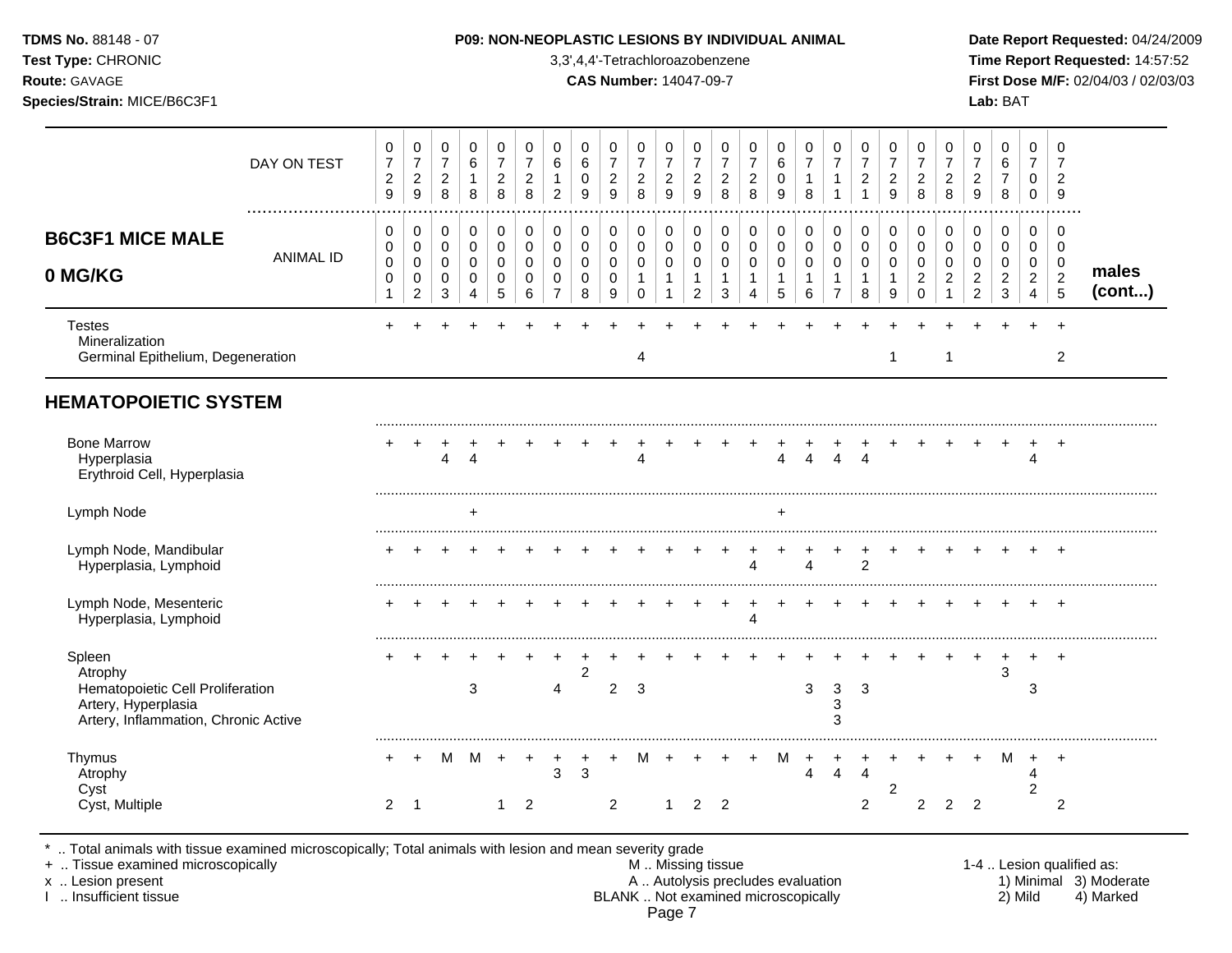| TDMS No. 88148 - 07<br>Test Type: CHRONIC<br>Route: GAVAGE<br>Species/Strain: MICE/B6C3F1                                                      |             |                                            |                                                  |                                          |                                            |                                                      |                                                         |                                                        |                              | 3,3',4,4'-Tetrachloroazobenzene<br><b>CAS Number: 14047-09-7</b> |                                                            |                                                               |                                                                        |                                                      | P09: NON-NEOPLASTIC LESIONS BY INDIVIDUAL ANIMAL                      |                                                        |                                                      |                                                       |                                                         |                                                                         |                                                                          |                                                                            |                                                             | Lab: BAT                            |                                                         |                                                           | Date Report Requested: 04/24/2009<br>Time Report Requested: 14:57:52<br>First Dose M/F: 02/04/03 / 02/03/03 |
|------------------------------------------------------------------------------------------------------------------------------------------------|-------------|--------------------------------------------|--------------------------------------------------|------------------------------------------|--------------------------------------------|------------------------------------------------------|---------------------------------------------------------|--------------------------------------------------------|------------------------------|------------------------------------------------------------------|------------------------------------------------------------|---------------------------------------------------------------|------------------------------------------------------------------------|------------------------------------------------------|-----------------------------------------------------------------------|--------------------------------------------------------|------------------------------------------------------|-------------------------------------------------------|---------------------------------------------------------|-------------------------------------------------------------------------|--------------------------------------------------------------------------|----------------------------------------------------------------------------|-------------------------------------------------------------|-------------------------------------|---------------------------------------------------------|-----------------------------------------------------------|-------------------------------------------------------------------------------------------------------------|
|                                                                                                                                                | DAY ON TEST | 0<br>$\overline{7}$<br>$\overline{c}$<br>9 | 0<br>$\boldsymbol{7}$<br>$\overline{a}$<br>$9\,$ | 0<br>$\boldsymbol{7}$<br>$_{\rm 2}^2$    | 0<br>$\,6\,$<br>$\mathbf{1}$<br>8          | 0<br>$\boldsymbol{7}$<br>$\boldsymbol{2}$<br>$\,8\,$ | 0<br>$\boldsymbol{7}$<br>$\sqrt{2}$<br>$\boldsymbol{8}$ | 0<br>6<br>$\mathbf{1}$<br>$\overline{2}$               | 0<br>$\,6$<br>$\pmb{0}$<br>9 | 0<br>$\boldsymbol{7}$<br>$\sqrt{2}$<br>9                         | 0<br>$\overline{7}$<br>$\overline{\mathbf{c}}$<br>8        | 0<br>$\boldsymbol{7}$<br>$\frac{2}{9}$                        | 0<br>$\boldsymbol{7}$<br>$\frac{2}{9}$                                 | 0<br>$\overline{7}$<br>$\overline{c}$<br>$\,8\,$     | 0<br>$\boldsymbol{7}$<br>$\sqrt{2}$<br>$\,8\,$                        | 0<br>$\,6$<br>$\pmb{0}$<br>$9\,$                       | 0<br>$\boldsymbol{7}$<br>$\mathbf{1}$<br>8           | 0<br>$\boldsymbol{7}$<br>$\mathbf{1}$<br>$\mathbf{1}$ | 0<br>$\boldsymbol{7}$<br>$\overline{c}$<br>$\mathbf{1}$ | 0<br>$\overline{7}$<br>$\overline{\mathbf{c}}$<br>$\overline{9}$        | 0<br>$\boldsymbol{7}$<br>$_{\rm 2}^2$                                    | 0<br>$\boldsymbol{7}$<br>$_{\rm 8}^2$                                      | 0<br>$\overline{7}$<br>$\boldsymbol{2}$<br>$\boldsymbol{9}$ | 0<br>6<br>$\overline{7}$<br>$\,8\,$ | 0<br>$\overline{7}$<br>0<br>0                           | $\Omega$<br>7<br>$\overline{2}$<br>$\boldsymbol{9}$       |                                                                                                             |
| <b>B6C3F1 MICE MALE</b><br>0 MG/KG                                                                                                             | ANIMAL ID   | 0<br>0<br>$\mathbf 0$<br>0<br>$\mathbf{1}$ | 0<br>0<br>0<br>$\pmb{0}$<br>$\overline{2}$       | 0<br>0<br>$\pmb{0}$<br>0<br>$\mathbf{3}$ | $\pmb{0}$<br>0<br>0<br>0<br>$\overline{4}$ | $\pmb{0}$<br>0<br>0<br>0<br>$\sqrt{5}$               | $\pmb{0}$<br>0<br>$\mathbf 0$<br>$\pmb{0}$<br>6         | 0<br>$\mathbf 0$<br>$\mathbf 0$<br>0<br>$\overline{7}$ | 0<br>0<br>0<br>0<br>8        | 0<br>0<br>0<br>0<br>9                                            | $\pmb{0}$<br>0<br>$\pmb{0}$<br>$\mathbf{1}$<br>$\mathbf 0$ | $\pmb{0}$<br>$\mathbf 0$<br>0<br>$\mathbf{1}$<br>$\mathbf{1}$ | $\pmb{0}$<br>$\pmb{0}$<br>$\mathbf 0$<br>$\mathbf 1$<br>$\overline{2}$ | 0<br>$\mathbf 0$<br>$\mathbf 0$<br>$\mathbf{1}$<br>3 | $\pmb{0}$<br>$\pmb{0}$<br>$\pmb{0}$<br>$\mathbf{1}$<br>$\overline{4}$ | 0<br>0<br>$\mathbf 0$<br>$\mathbf 1$<br>$\overline{5}$ | 0<br>$\mathbf 0$<br>$\mathbf 0$<br>$\mathbf{1}$<br>6 | 0<br>0<br>0<br>$\mathbf{1}$<br>$\overline{7}$         | 0<br>0<br>$\pmb{0}$<br>$\mathbf{1}$<br>8                | $\pmb{0}$<br>$\pmb{0}$<br>$\pmb{0}$<br>$\mathbf{1}$<br>$\boldsymbol{9}$ | $\pmb{0}$<br>$\mathbf 0$<br>$\mathbf 0$<br>$\overline{c}$<br>$\mathbf 0$ | 0<br>$\mathbf 0$<br>$\mathbf 0$<br>$\overline{\mathbf{c}}$<br>$\mathbf{1}$ | 0<br>0<br>0<br>$\overline{c}$<br>$\overline{2}$             | 0<br>0<br>0<br>$\overline{c}$<br>3  | $\pmb{0}$<br>0<br>0<br>$\overline{2}$<br>$\overline{4}$ | 0<br>$\mathbf 0$<br>0<br>$\overline{2}$<br>$\overline{5}$ | males<br>(cont)                                                                                             |
| Ectopic Parathyroid Gland                                                                                                                      |             | $\overline{2}$                             |                                                  |                                          |                                            |                                                      |                                                         |                                                        |                              | $\overline{2}$                                                   |                                                            |                                                               |                                                                        |                                                      |                                                                       |                                                        |                                                      |                                                       |                                                         |                                                                         |                                                                          |                                                                            | $\overline{2}$                                              |                                     |                                                         |                                                           |                                                                                                             |
| <b>INTEGUMENTARY SYSTEM</b>                                                                                                                    |             |                                            |                                                  |                                          |                                            |                                                      |                                                         |                                                        |                              |                                                                  |                                                            |                                                               |                                                                        |                                                      |                                                                       |                                                        |                                                      |                                                       |                                                         |                                                                         |                                                                          |                                                                            |                                                             |                                     |                                                         |                                                           |                                                                                                             |
| <b>Mammary Gland</b>                                                                                                                           |             |                                            |                                                  |                                          |                                            |                                                      |                                                         |                                                        |                              |                                                                  |                                                            |                                                               |                                                                        |                                                      |                                                                       |                                                        |                                                      |                                                       |                                                         |                                                                         |                                                                          |                                                                            |                                                             |                                     |                                                         |                                                           |                                                                                                             |
| Skin<br>Inflammation, Chronic Active<br>Dermis, Fibrosis<br>Epidermis, Hyperplasia<br>Epidermis, Ulcer                                         |             | +                                          |                                                  |                                          |                                            |                                                      |                                                         |                                                        |                              |                                                                  |                                                            |                                                               |                                                                        |                                                      |                                                                       |                                                        | 3<br>4                                               |                                                       | 3                                                       |                                                                         |                                                                          |                                                                            |                                                             |                                     |                                                         | $+$                                                       |                                                                                                             |
| Hair Follicle, Dilatation<br>Sebaceous Gland, Atrophy                                                                                          |             |                                            | 3 <sup>1</sup>                                   | $\overline{\phantom{1}}$                 |                                            |                                                      | 1                                                       | $\mathbf 1$<br>$\overline{2}$                          | $\overline{4}$               |                                                                  | 2<br>$\boldsymbol{\Lambda}$                                |                                                               |                                                                        |                                                      |                                                                       | $\overline{2}$                                         | 2                                                    | 3                                                     |                                                         |                                                                         |                                                                          |                                                                            |                                                             |                                     | 4                                                       | -1                                                        |                                                                                                             |
| <b>MUSCULOSKELETAL SYSTEM</b>                                                                                                                  |             |                                            |                                                  |                                          |                                            |                                                      |                                                         |                                                        |                              |                                                                  |                                                            |                                                               |                                                                        |                                                      |                                                                       |                                                        |                                                      |                                                       |                                                         |                                                                         |                                                                          |                                                                            |                                                             |                                     |                                                         |                                                           |                                                                                                             |
| Bone                                                                                                                                           |             | $\ddot{}$                                  | $\ddot{}$                                        |                                          |                                            |                                                      |                                                         |                                                        |                              |                                                                  |                                                            | $\pm$                                                         | $^{+}$                                                                 | $+$                                                  |                                                                       |                                                        |                                                      | $+$                                                   | $+$                                                     | $+$                                                                     | $+$                                                                      | $+$                                                                        |                                                             |                                     | $\ddot{}$                                               | $+$                                                       |                                                                                                             |
| <b>Skeletal Muscle</b><br>Infiltration Cellular, Lymphoid                                                                                      |             |                                            |                                                  |                                          |                                            |                                                      |                                                         |                                                        |                              |                                                                  |                                                            |                                                               |                                                                        |                                                      |                                                                       |                                                        |                                                      |                                                       |                                                         |                                                                         |                                                                          |                                                                            |                                                             |                                     |                                                         | $+$                                                       |                                                                                                             |
| <b>NERVOUS SYSTEM</b>                                                                                                                          |             |                                            |                                                  |                                          |                                            |                                                      |                                                         |                                                        |                              |                                                                  |                                                            |                                                               |                                                                        |                                                      |                                                                       |                                                        |                                                      |                                                       |                                                         |                                                                         |                                                                          |                                                                            |                                                             |                                     |                                                         |                                                           |                                                                                                             |
| <b>Brain</b><br>Inflammation, Chronic Active                                                                                                   |             |                                            |                                                  |                                          |                                            |                                                      |                                                         |                                                        |                              |                                                                  |                                                            |                                                               |                                                                        |                                                      |                                                                       |                                                        |                                                      | 2                                                     |                                                         |                                                                         |                                                                          |                                                                            |                                                             |                                     |                                                         |                                                           |                                                                                                             |
| *  Total animals with tissue examined microscopically; Total animals with lesion and mean severity grade<br>+  Tissue examined microscopically |             |                                            |                                                  |                                          |                                            |                                                      |                                                         |                                                        |                              |                                                                  | M  Missing tissue                                          |                                                               |                                                                        |                                                      |                                                                       |                                                        |                                                      |                                                       |                                                         |                                                                         |                                                                          |                                                                            |                                                             |                                     |                                                         |                                                           | 1-4  Lesion qualified as:                                                                                   |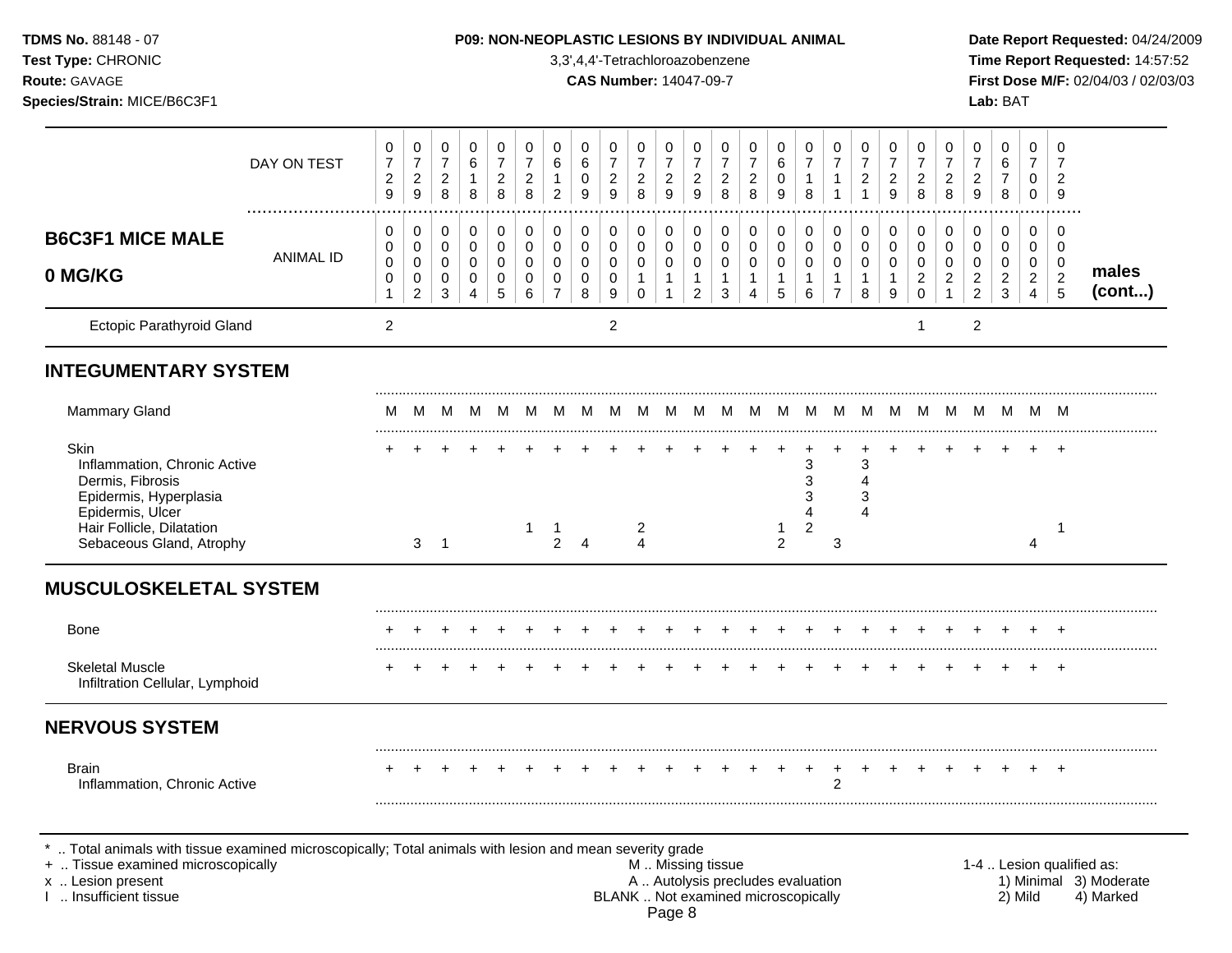| TDMS No. 88148 - 07<br>Test Type: CHRONIC<br>Route: GAVAGE<br>Species/Strain: MICE/B6C3F1                                                                                                     |                  |                                            |                                          |                                                      |                                |                                            |                                                   |                                    |                  | 3,3',4,4'-Tetrachloroazobenzene<br><b>CAS Number: 14047-09-7</b> |                                            |                                                  |                                                                    |                                            | P09: NON-NEOPLASTIC LESIONS BY INDIVIDUAL ANIMAL                         |                      |                                          |                          |                                                         |                                                     |                                              |                                                       |                               | Lab: BAT                 |                                         |                              | Date Report Requested: 04/24/2009<br>Time Report Requested: 14:57:52<br>First Dose M/F: 02/04/03 / 02/03/03 |
|-----------------------------------------------------------------------------------------------------------------------------------------------------------------------------------------------|------------------|--------------------------------------------|------------------------------------------|------------------------------------------------------|--------------------------------|--------------------------------------------|---------------------------------------------------|------------------------------------|------------------|------------------------------------------------------------------|--------------------------------------------|--------------------------------------------------|--------------------------------------------------------------------|--------------------------------------------|--------------------------------------------------------------------------|----------------------|------------------------------------------|--------------------------|---------------------------------------------------------|-----------------------------------------------------|----------------------------------------------|-------------------------------------------------------|-------------------------------|--------------------------|-----------------------------------------|------------------------------|-------------------------------------------------------------------------------------------------------------|
|                                                                                                                                                                                               | DAY ON TEST      | 0<br>$\overline{7}$<br>$\overline{c}$<br>9 | 0<br>$\boldsymbol{7}$<br>$\sqrt{2}$<br>9 | 0<br>$\boldsymbol{7}$<br>$\boldsymbol{2}$<br>$\,8\,$ | 0<br>$\,6$<br>$\mathbf 1$<br>8 | 0<br>$\overline{7}$<br>$\overline{c}$<br>8 | 0<br>$\boldsymbol{7}$<br>$\overline{c}$<br>$\bf8$ | 0<br>6<br>$\overline{c}$           | 0<br>6<br>0<br>9 | 0<br>$\overline{7}$<br>$\overline{c}$<br>9                       | 0<br>$\overline{7}$<br>$\overline{c}$<br>8 | 0<br>$\boldsymbol{7}$<br>$\overline{c}$<br>$9\,$ | 0<br>$\boldsymbol{7}$<br>$\overline{\mathbf{c}}$<br>$\overline{9}$ | 0<br>$\overline{7}$<br>$\overline{c}$<br>8 | 0<br>$\overline{7}$<br>$\overline{c}$<br>8                               | 0<br>$\,6$<br>0<br>9 | 0<br>$\overline{7}$<br>$\mathbf{1}$<br>8 | 0<br>$\overline{7}$<br>1 | 0<br>$\overline{7}$<br>$\overline{c}$<br>$\overline{1}$ | 0<br>$\overline{7}$<br>$\overline{\mathbf{c}}$<br>9 | 0<br>$\boldsymbol{7}$<br>$\overline{c}$<br>8 | 0<br>$\boldsymbol{7}$<br>$\overline{\mathbf{c}}$<br>8 | 0<br>7<br>$\overline{c}$<br>9 | 0<br>6<br>7<br>8         | 0<br>$\overline{7}$<br>0<br>$\mathbf 0$ | 0<br>2<br>9                  |                                                                                                             |
| <b>B6C3F1 MICE MALE</b>                                                                                                                                                                       |                  | 0<br>0                                     | 0<br>0                                   | 0<br>$\mathbf 0$                                     | 0<br>0                         | 0<br>0                                     | $\pmb{0}$<br>0                                    | 0<br>$\mathbf 0$                   | 0<br>0           | 0<br>0                                                           | $\pmb{0}$<br>$\pmb{0}$                     | 0<br>0                                           | 0<br>$\mathbf 0$                                                   | 0<br>0                                     | 0<br>0                                                                   | 0<br>0               | 0<br>$\mathbf 0$                         | 0<br>0                   | 0<br>0                                                  | 0<br>0                                              | 0<br>0                                       | 0<br>0                                                | 0<br>0                        | 0<br>0                   | 0<br>0                                  | 0<br>$\mathbf 0$             |                                                                                                             |
| 0 MG/KG                                                                                                                                                                                       | <b>ANIMAL ID</b> | 0<br>0                                     | 0<br>0<br>$\boldsymbol{2}$               | 0<br>0<br>3                                          | 0<br>0<br>$\overline{4}$       | 0<br>0<br>5                                | 0<br>0<br>6                                       | $\mathbf 0$<br>0<br>$\overline{7}$ | 0<br>0<br>8      | 0<br>0<br>9                                                      | 0<br>1<br>$\mathbf 0$                      | 0<br>$\mathbf 1$                                 | 0<br>-1<br>$\overline{2}$                                          | $\Omega$<br>-1<br>3                        | 0<br>$\mathbf{1}$<br>$\overline{4}$                                      | $\mathbf 0$<br>5     | 0<br>$\mathbf{1}$<br>6                   | 0<br>1<br>$\overline{7}$ | 0<br>$\mathbf 1$<br>8                                   | 0<br>9                                              | 0<br>$\overline{c}$<br>$\mathbf 0$           | $\mathbf 0$<br>$\overline{c}$                         | 0<br>2<br>$\overline{2}$      | 0<br>$\overline{c}$<br>3 | 0<br>$\overline{c}$<br>$\overline{4}$   | $\overline{2}$<br>$\sqrt{5}$ | males<br>(cont)                                                                                             |
| Spinal Cord                                                                                                                                                                                   |                  |                                            |                                          |                                                      |                                |                                            |                                                   |                                    |                  |                                                                  | $\ddot{}$                                  |                                                  |                                                                    |                                            |                                                                          |                      |                                          |                          |                                                         |                                                     |                                              |                                                       |                               |                          |                                         |                              |                                                                                                             |
| <b>RESPIRATORY SYSTEM</b>                                                                                                                                                                     |                  |                                            |                                          |                                                      |                                |                                            |                                                   |                                    |                  |                                                                  |                                            |                                                  |                                                                    |                                            |                                                                          |                      |                                          |                          |                                                         |                                                     |                                              |                                                       |                               |                          |                                         |                              |                                                                                                             |
| Lung<br>Alveolar Epithelium, Hyperplasia<br>Alveolus, Infiltration Cellular, Histiocyte                                                                                                       |                  | 3                                          | 3                                        |                                                      |                                |                                            |                                                   |                                    |                  |                                                                  |                                            |                                                  |                                                                    | $\boldsymbol{2}$                           |                                                                          |                      |                                          |                          |                                                         | 2                                                   |                                              |                                                       | $\overline{c}$                |                          |                                         | $\ddot{}$                    |                                                                                                             |
| Nose<br>Nasolacrimal Duct, Inflammation, Chronic<br>Active<br>Nasolacrimal Duct, Squamous Epithelium,<br>Hyperplasia                                                                          |                  |                                            |                                          |                                                      |                                |                                            |                                                   |                                    |                  |                                                                  |                                            |                                                  |                                                                    |                                            |                                                                          |                      |                                          |                          |                                                         |                                                     |                                              |                                                       |                               | 1                        |                                         |                              |                                                                                                             |
| Pleura                                                                                                                                                                                        |                  |                                            |                                          |                                                      |                                |                                            |                                                   |                                    |                  |                                                                  |                                            |                                                  |                                                                    |                                            |                                                                          |                      |                                          |                          |                                                         |                                                     |                                              |                                                       |                               |                          | $\div$                                  |                              |                                                                                                             |
| Trachea                                                                                                                                                                                       |                  |                                            |                                          |                                                      |                                |                                            |                                                   |                                    |                  |                                                                  |                                            |                                                  |                                                                    |                                            |                                                                          |                      |                                          |                          |                                                         |                                                     |                                              |                                                       |                               |                          |                                         | $+$                          |                                                                                                             |
| <b>SPECIAL SENSES SYSTEM</b>                                                                                                                                                                  |                  |                                            |                                          |                                                      |                                |                                            |                                                   |                                    |                  |                                                                  |                                            |                                                  |                                                                    |                                            |                                                                          |                      |                                          |                          |                                                         |                                                     |                                              |                                                       |                               |                          |                                         |                              |                                                                                                             |
| Eye<br>Anterior Chamber, Cornea, Inflammation,<br>Suppurative<br>Cornea, Inflammation, Chronic Active                                                                                         |                  |                                            |                                          |                                                      |                                |                                            |                                                   |                                    |                  |                                                                  |                                            |                                                  |                                                                    |                                            |                                                                          |                      |                                          |                          | 4                                                       |                                                     |                                              |                                                       |                               |                          |                                         | $\pm$                        |                                                                                                             |
| Harderian Gland<br>Hyperplasia                                                                                                                                                                |                  |                                            |                                          | 4                                                    |                                |                                            |                                                   |                                    |                  |                                                                  |                                            |                                                  |                                                                    |                                            |                                                                          |                      |                                          |                          |                                                         |                                                     |                                              |                                                       |                               |                          |                                         |                              |                                                                                                             |
| *  Total animals with tissue examined microscopically; Total animals with lesion and mean severity grade<br>+  Tissue examined microscopically<br>x  Lesion present<br>I  Insufficient tissue |                  |                                            |                                          |                                                      |                                |                                            |                                                   |                                    |                  |                                                                  |                                            | M  Missing tissue                                |                                                                    |                                            | A  Autolysis precludes evaluation<br>BLANK  Not examined microscopically |                      |                                          |                          |                                                         |                                                     |                                              |                                                       |                               | 2) Mild                  |                                         |                              | 1-4  Lesion qualified as:<br>1) Minimal 3) Moderate<br>4) Marked                                            |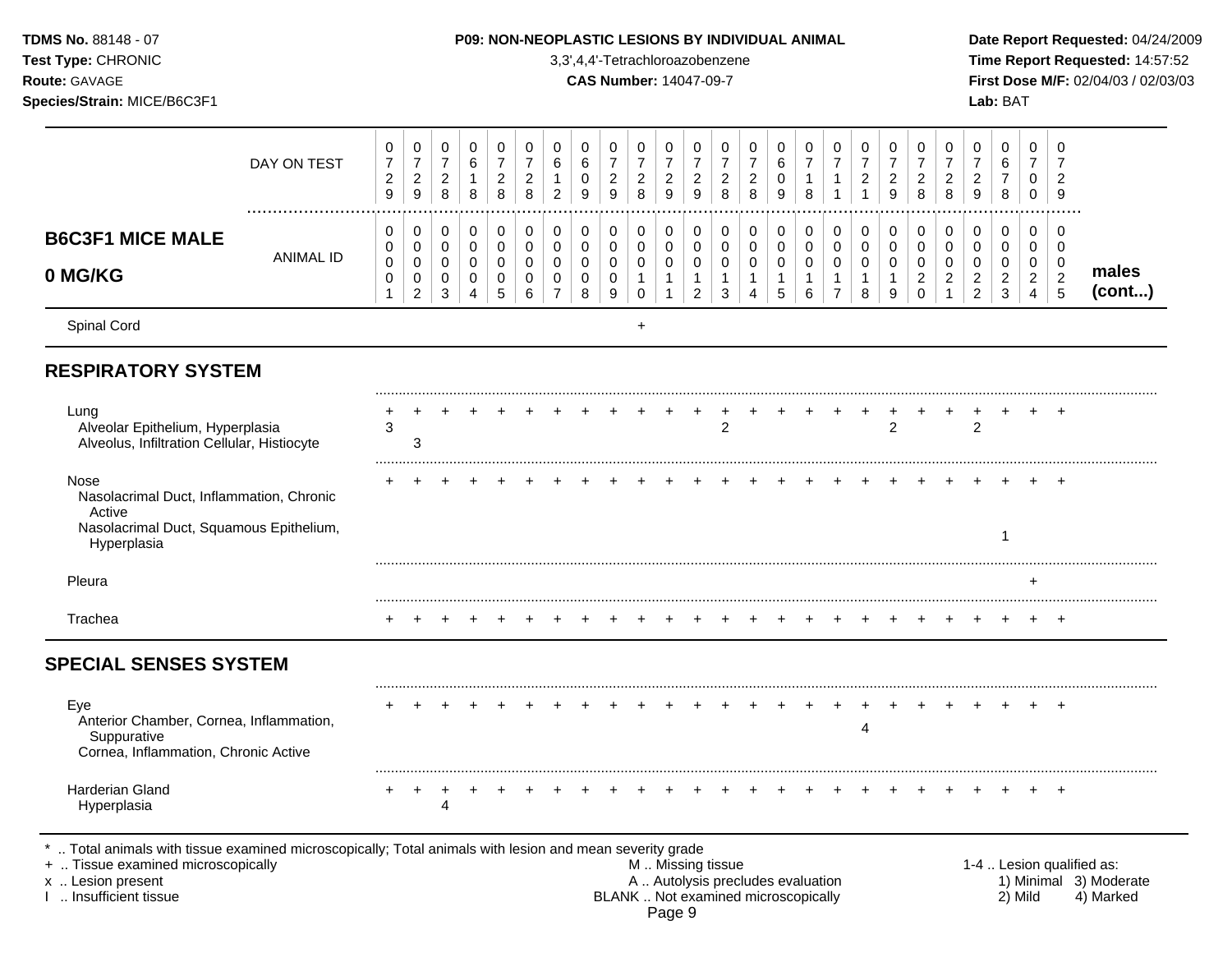**Test Type:** CHRONIC 3,3',4,4'-Tetrachloroazobenzene **Time Report Requested:** 14:57:52 **Route:** GAVAGE **CAS Number:** 14047-09-7 **First Dose M/F:** 02/04/03 / 02/03/03 **Species/Strain:** MICE/B6C3F1 **Lab:** BAT

|                                                                                                                                                                                                                                                                        | DAY ON TEST      | 0<br>$\overline{7}$<br>$\sqrt{2}$<br>$\overline{9}$ | 0<br>$\boldsymbol{7}$<br>$\overline{c}$<br>9 | $\mathbf 0$<br>$\overline{7}$<br>$\overline{\mathbf{c}}$<br>$\,8\,$ | $\mathbf 0$<br>6<br>$\mathbf{1}$<br>8               | 0<br>$\overline{7}$<br>$\overline{c}$<br>8 | 0<br>$\overline{7}$<br>$\boldsymbol{2}$<br>8             | 0<br>$\,6\,$<br>$\mathbf{1}$<br>$\overline{2}$         | 0<br>$\,6\,$<br>$\pmb{0}$<br>9                                | 0<br>$\overline{7}$<br>$\boldsymbol{2}$<br>9 | 0<br>$\overline{7}$<br>$\overline{a}$<br>8                     | 0<br>$\overline{7}$<br>$\overline{c}$<br>9      | 0<br>$\boldsymbol{7}$<br>$\boldsymbol{2}$<br>9     | 0<br>$\boldsymbol{7}$<br>$\overline{c}$<br>8       | 0<br>$\overline{7}$<br>$\overline{\mathbf{c}}$<br>8         | 0<br>$\,6\,$<br>$\mathbf 0$<br>9                    | 0<br>$\overline{7}$<br>$\mathbf{1}$<br>8             | $\mathbf 0$<br>$\overline{7}$<br>1                     | 0<br>$\overline{7}$<br>$\overline{c}$                | 0<br>$\boldsymbol{7}$<br>$\overline{c}$<br>9 | 0<br>$\overline{7}$<br>$\sqrt{2}$<br>8                     | 0<br>$\overline{7}$<br>$\overline{a}$<br>8              | $\mathbf 0$<br>$\overline{7}$<br>$\overline{c}$<br>9                | $\mathbf 0$<br>$\,6\,$<br>$\overline{7}$<br>8                    | $\Omega$<br>$\overline{7}$<br>0<br>0            | $\mathbf 0$<br>7<br>$\overline{2}$<br>9      |                 |
|------------------------------------------------------------------------------------------------------------------------------------------------------------------------------------------------------------------------------------------------------------------------|------------------|-----------------------------------------------------|----------------------------------------------|---------------------------------------------------------------------|-----------------------------------------------------|--------------------------------------------|----------------------------------------------------------|--------------------------------------------------------|---------------------------------------------------------------|----------------------------------------------|----------------------------------------------------------------|-------------------------------------------------|----------------------------------------------------|----------------------------------------------------|-------------------------------------------------------------|-----------------------------------------------------|------------------------------------------------------|--------------------------------------------------------|------------------------------------------------------|----------------------------------------------|------------------------------------------------------------|---------------------------------------------------------|---------------------------------------------------------------------|------------------------------------------------------------------|-------------------------------------------------|----------------------------------------------|-----------------|
| <b>B6C3F1 MICE MALE</b><br>0 MG/KG                                                                                                                                                                                                                                     | <b>ANIMAL ID</b> | 0<br>0<br>$\pmb{0}$<br>0<br>-1                      | 0<br>$\mathbf 0$<br>0<br>0<br>2              | 0<br>$\mathbf 0$<br>$\mathbf 0$<br>$\mathbf 0$<br>3                 | $\mathbf 0$<br>$\mathbf 0$<br>$\mathbf 0$<br>0<br>4 | 0<br>$\pmb{0}$<br>$\mathbf 0$<br>0<br>5    | $\pmb{0}$<br>$\mathbf 0$<br>$\Omega$<br>$\mathbf 0$<br>6 | 0<br>$\mathbf 0$<br>$\mathbf 0$<br>0<br>$\overline{7}$ | $\mathbf 0$<br>$\mathbf 0$<br>$\mathbf 0$<br>$\mathbf 0$<br>8 | 0<br>$\mathbf 0$<br>$\mathbf 0$<br>0<br>9    | 0<br>$\mathbf 0$<br>$\mathbf 0$<br>$\mathbf{1}$<br>$\mathbf 0$ | 0<br>$\mathbf 0$<br>$\mathbf 0$<br>$\mathbf{1}$ | 0<br>$\pmb{0}$<br>$\mathbf 0$<br>$\mathbf{1}$<br>2 | 0<br>$\pmb{0}$<br>$\mathbf 0$<br>$\mathbf{1}$<br>3 | 0<br>$\mathsf 0$<br>$\mathbf 0$<br>$\mathbf{1}$<br>4        | $\mathbf 0$<br>$\mathbf 0$<br>$\mathbf 0$<br>1<br>5 | 0<br>$\mathbf 0$<br>$\mathbf 0$<br>$\mathbf{1}$<br>6 | 0<br>$\mathbf 0$<br>$\mathbf 0$<br>1<br>$\overline{7}$ | 0<br>$\mathbf 0$<br>$\mathbf 0$<br>$\mathbf{1}$<br>8 | 0<br>0<br>$\mathbf 0$<br>$\mathbf{1}$<br>9   | 0<br>$\mathbf 0$<br>$\Omega$<br>$\overline{c}$<br>$\Omega$ | 0<br>0<br>$\mathbf 0$<br>$\overline{2}$<br>$\mathbf{1}$ | 0<br>$\mathbf 0$<br>$\mathbf 0$<br>$\overline{c}$<br>$\overline{2}$ | $\mathbf 0$<br>$\mathbf 0$<br>$\mathbf 0$<br>$\overline{c}$<br>3 | 0<br>0<br>0<br>$\overline{2}$<br>$\overline{4}$ | 0<br>$\mathbf 0$<br>0<br>$\overline{2}$<br>5 | males<br>(cont) |
| Infiltration Cellular, Lymphoid                                                                                                                                                                                                                                        |                  |                                                     |                                              |                                                                     |                                                     | $\overline{2}$                             | 1                                                        | 2                                                      | -1                                                            |                                              |                                                                |                                                 |                                                    |                                                    | $\mathbf{1}$                                                |                                                     | 1                                                    |                                                        | 1                                                    |                                              | 1                                                          | 2                                                       | -1                                                                  |                                                                  |                                                 | 1                                            |                 |
| <b>URINARY SYSTEM</b>                                                                                                                                                                                                                                                  |                  |                                                     |                                              |                                                                     |                                                     |                                            |                                                          |                                                        |                                                               |                                              |                                                                |                                                 |                                                    |                                                    |                                                             |                                                     |                                                      |                                                        |                                                      |                                              |                                                            |                                                         |                                                                     |                                                                  |                                                 |                                              |                 |
| Kidney<br>Hydronephrosis<br>Infarct<br>Infiltration Cellular, Lymphoid<br>Metaplasia, Osseous<br>Mineralization<br>Nephropathy<br>Artery, Inflammation, Chronic Active<br>Cortex, Cyst<br>Pelvis, Hyperplasia<br>Renal Tubule, Dilatation<br>Renal Tubule, Hyperplasia |                  |                                                     | 1<br>$\overline{1}$                          | $\overline{2}$<br>$\overline{2}$                                    |                                                     | $\overline{2}$<br>$\overline{4}$           | 4<br>$\mathcal{P}$<br>$\mathcal{P}$                      | $\overline{1}$                                         |                                                               | $\mathcal{P}$<br>$\mathcal{P}$               | $\overline{c}$<br>3                                            | $\mathfrak{p}$<br>$\overline{c}$                | $\overline{2}$                                     | $\mathbf{1}$<br>$\overline{c}$                     | $\overline{\mathbf{c}}$<br>$\overline{1}$<br>$\overline{2}$ | $\overline{ }$                                      | $\overline{1}$<br>$\overline{2}$                     | 3                                                      | $\boldsymbol{2}$<br>$\overline{2}$<br>$\mathfrak{p}$ |                                              |                                                            | 2<br>$\mathbf{1}$<br>$\overline{c}$                     | $\overline{2}$                                                      |                                                                  | $\mathfrak{D}$<br>3<br>$\overline{2}$           | $\overline{1}$                               |                 |
| Ureter                                                                                                                                                                                                                                                                 |                  |                                                     |                                              |                                                                     |                                                     | M                                          |                                                          |                                                        |                                                               | M                                            | $\div$                                                         | M                                               |                                                    |                                                    |                                                             |                                                     |                                                      |                                                        |                                                      |                                              | м                                                          | $\pm$                                                   |                                                                     |                                                                  |                                                 | $\pm$                                        |                 |
| Urethra<br>Inflammation, Chronic Active<br>Artery, Hyperplasia<br>Artery, Inflammation, Chronic Active                                                                                                                                                                 |                  |                                                     |                                              |                                                                     |                                                     |                                            |                                                          |                                                        |                                                               |                                              |                                                                |                                                 |                                                    |                                                    |                                                             |                                                     |                                                      | $\overline{c}$<br>$\overline{4}$<br>3                  |                                                      |                                              |                                                            |                                                         |                                                                     |                                                                  |                                                 | $\ddot{}$                                    |                 |
| <b>Urinary Bladder</b><br>Infiltration Cellular, Lymphoid                                                                                                                                                                                                              |                  | 1                                                   |                                              |                                                                     |                                                     |                                            | $\overline{2}$                                           |                                                        |                                                               |                                              |                                                                |                                                 |                                                    |                                                    |                                                             |                                                     |                                                      |                                                        | 1                                                    | $\overline{1}$                               |                                                            |                                                         |                                                                     |                                                                  |                                                 | $\ddot{}$<br>$\overline{2}$                  |                 |

\* .. Total animals with tissue examined microscopically; Total animals with lesion and mean severity grade

+ .. Tissue examined microscopically M .. Missing tissue 1-4 .. Lesion qualified as: x .. Lesion present **A .. Autolysis precludes evaluation** A .. Autolysis precludes evaluation 1) Minimal 3) Moderate I .. Insufficient tissue BLANK .. Not examined microscopically 2) Mild 4) Marked Page 10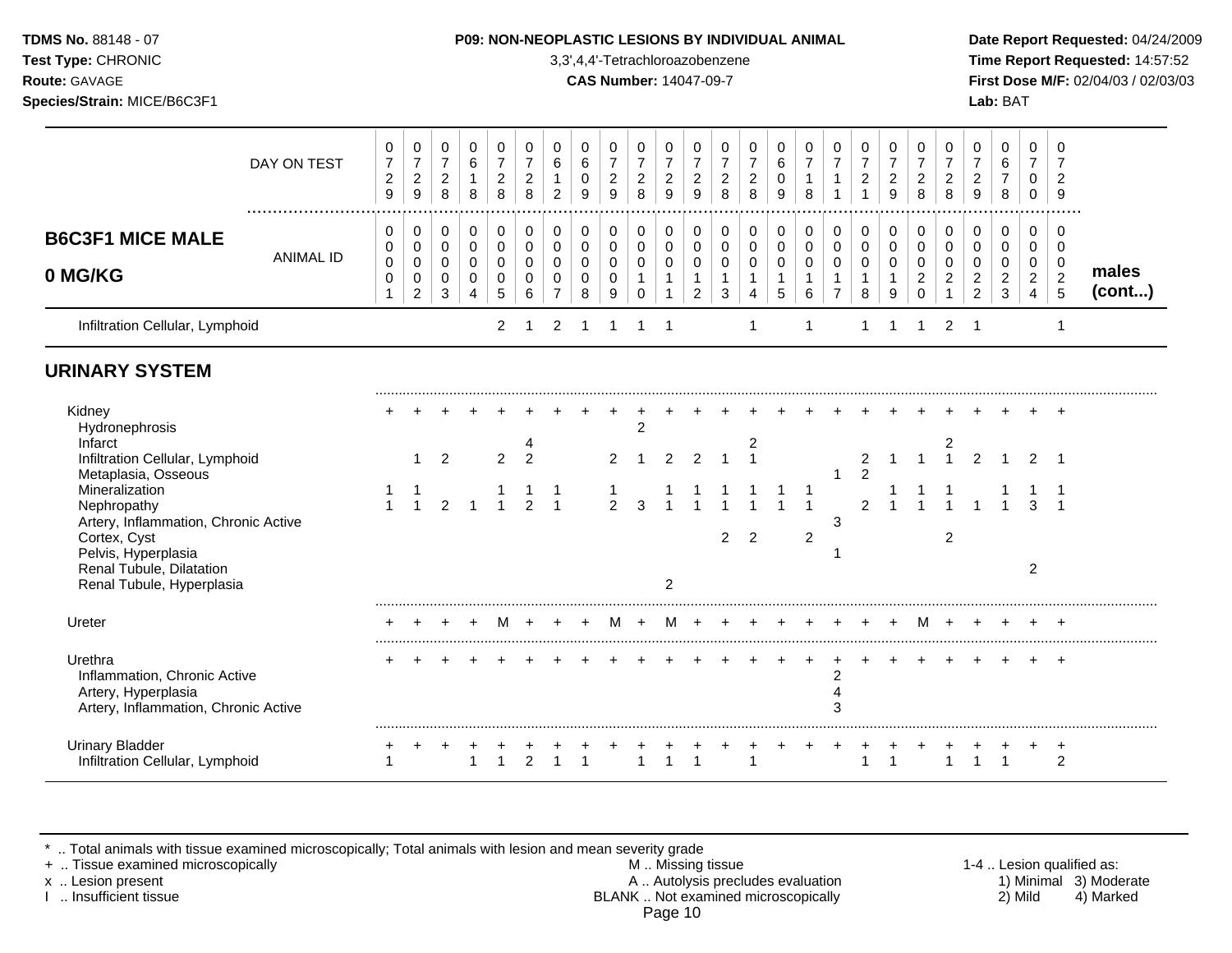**Test Type:** CHRONIC 3,3',4,4'-Tetrachloroazobenzene **Time Report Requested:** 14:57:52 **Route:** GAVAGE **CAS Number:** 14047-09-7 **First Dose M/F:** 02/04/03 / 02/03/03 **Species/Strain:** MICE/B6C3F1 **Lab:** BAT

|                         | DAY ON TEST | $\mathbf{0}$<br>$\sim$<br>9 | ◡<br>6<br>◠<br>$\epsilon$<br>5 | v<br>ົ<br>▵<br>9        | - 2<br><u>.</u><br>8 | U<br><u>.</u><br>8 | 0<br>b<br>9 | u<br>N<br>8        | U<br>-                              | J<br>6<br>◠<br>ۍ | U<br>◠<br>▵<br>9                    | ົ<br>∼<br>8 | 8                        | 0<br>◠<br>9 | ▵<br>8 | ν<br>ν<br>8<br>റ | ົ<br>9 | υ<br>ົ<br>▵<br>9 | ◠<br>.c | υ<br>9 | v<br>8   | ▵<br>8 | υ<br>8<br>$\sim$<br>6 | 0<br>ົ<br>∼<br>9 | 0<br>$\sim$<br>▵<br>9 | ີເ<br>- ୪ |      |
|-------------------------|-------------|-----------------------------|--------------------------------|-------------------------|----------------------|--------------------|-------------|--------------------|-------------------------------------|------------------|-------------------------------------|-------------|--------------------------|-------------|--------|------------------|--------|------------------|---------|--------|----------|--------|-----------------------|------------------|-----------------------|-----------|------|
| <b>B6C3F1 MICE MALE</b> | ANIMAL ID   | 0<br>0                      |                                | v                       |                      | 0                  | 0           | U                  | U                                   |                  | 0                                   |             |                          |             |        | υ                |        |                  |         |        | <b>U</b> |        | υ                     | 0                | 0<br>0                | - 6       |      |
| 0 MG/KG                 |             | 0<br><u>.</u><br>6          | u<br>◠<br>_<br>$\rightarrow$   | v<br>⌒<br><u>.</u><br>8 | c<br>_               | -2<br>J            | ົ           | u<br>◠<br><u>_</u> | ີ<br>J.<br>$\overline{\phantom{a}}$ | J                | υ<br>3<br>$\ddot{\phantom{1}}$<br>J | ີ           | $\overline{\phantom{a}}$ | ົ<br>ື<br>8 |        |                  |        | 4<br>ົ           | 4<br>ີ  | 4      | 4        |        |                       | 0<br>8           | 4<br>9                | ಾ         | TALS |

# **ALIMENTARY SYSTEM**

| Esophagus<br>Perforation<br>Epithelium, Necrosis<br>Periesophageal Tissue, Inflammation,<br><b>Chronic Active</b> |        |  |  |  |   |  |  |   |   |   |  |   |                           |   |   | $\pm$ | 50 | 2.0<br>2.0 |
|-------------------------------------------------------------------------------------------------------------------|--------|--|--|--|---|--|--|---|---|---|--|---|---------------------------|---|---|-------|----|------------|
| Gallbladder<br>Infiltration Cellular, Lymphoid<br>Inflammation, Chronic Active                                    |        |  |  |  |   |  |  |   |   |   |  |   |                           |   |   | $\pm$ | 49 | 1.0<br>3.0 |
| Intestine Large, Cecum                                                                                            |        |  |  |  |   |  |  |   |   |   |  |   |                           |   |   |       | 50 |            |
| Intestine Large, Colon                                                                                            |        |  |  |  |   |  |  |   |   |   |  |   |                           |   |   |       | 50 |            |
| Intestine Large, Rectum                                                                                           |        |  |  |  |   |  |  |   |   |   |  |   |                           |   |   |       | 50 |            |
| Intestine Small, Duodenum                                                                                         |        |  |  |  |   |  |  |   |   |   |  |   |                           |   |   |       | 50 |            |
| Intestine Small, Ileum                                                                                            |        |  |  |  |   |  |  |   |   |   |  |   |                           |   |   |       | 50 |            |
| Intestine Small, Jejunum                                                                                          |        |  |  |  |   |  |  |   |   |   |  |   |                           |   |   |       | 50 |            |
| Liver<br>Clear Cell Focus<br><b>Eosinophilic Focus</b>                                                            | +<br>X |  |  |  | X |  |  | X | X | X |  | X | $\boldsymbol{\mathsf{X}}$ | ⋏ | Χ | +     | 50 |            |

\* .. Total animals with tissue examined microscopically; Total animals with lesion and mean severity grade<br>+ .. Tissue examined microscopically

+ .. Tissue examined microscopically  $M$ .. Missing tissue 1-4 .. Lesion qualified as: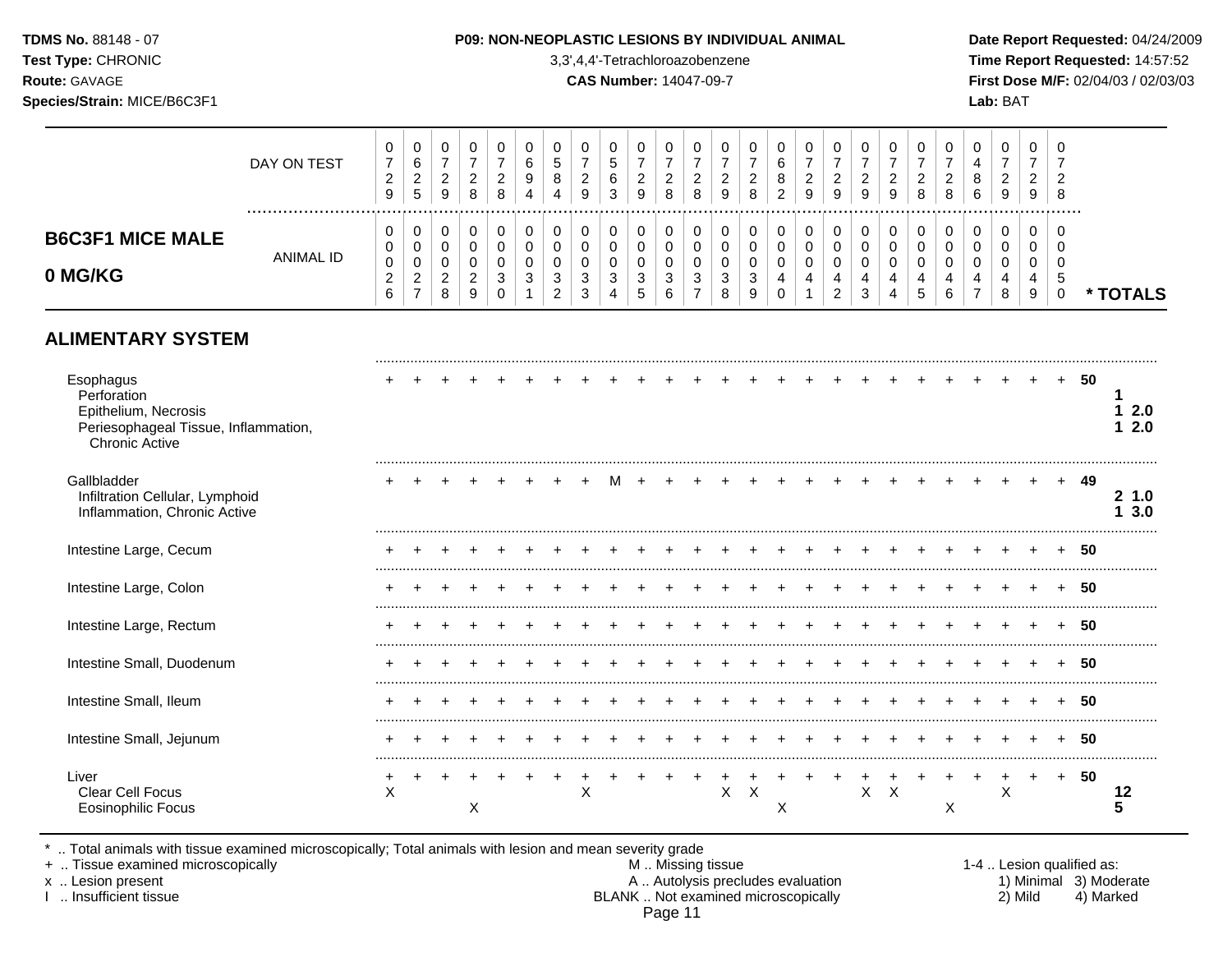| <b>TDMS No. 88148 - 07</b> |  |
|----------------------------|--|
| <b>Test Type: CHRONIC</b>  |  |

## **P09: NON-NEOPLASTIC LESIONS BY INDIVIDUAL ANIMAL Date Report Requested: 04/24/2009**

**Time Report Requested:** 14:57:52 **Route:** GAVAGE **CAS Number:** 14047-09-7 **First Dose M/F:** 02/04/03 / 02/03/03 **Species/Strain:** MICE/B6C3F1 **Lab:** BAT

|                                                                                                                                                                                                                                                                                                                                | DAY ON TEST      | 0<br>$\boldsymbol{7}$<br>$\overline{\mathbf{c}}$<br>9    | 0<br>$\,6\,$<br>$\boldsymbol{2}$<br>5                           | $\mathbf 0$<br>$\overline{7}$<br>$\overline{2}$<br>9   | 0<br>$\overline{7}$<br>$\overline{c}$<br>8                             | 0<br>$\overline{7}$<br>$\overline{2}$<br>8       | 0<br>$\,6\,$<br>$\boldsymbol{9}$<br>$\overline{4}$             | 0<br>$\sqrt{5}$<br>8<br>$\overline{4}$                    | 0<br>$\overline{7}$<br>$\overline{2}$<br>9                    | 0<br>$\overline{5}$<br>6<br>3                                       | 0<br>$\overline{7}$<br>$\overline{2}$<br>9 | $\pmb{0}$<br>$\overline{7}$<br>$\overline{c}$<br>8            | 0<br>$\overline{7}$<br>$\sqrt{2}$<br>8                       | 0<br>$\boldsymbol{7}$<br>$\overline{c}$<br>9                | 0<br>$\overline{7}$<br>$\boldsymbol{2}$<br>8   | 0<br>$\,6\,$<br>$\, 8$<br>2                                 | 0<br>$\overline{7}$<br>$\boldsymbol{2}$<br>9                  | 0<br>$\overline{7}$<br>$\overline{2}$<br>9             | 0<br>$\overline{7}$<br>$\overline{c}$<br>9 | $\pmb{0}$<br>$\overline{7}$<br>$\sqrt{2}$<br>9                              | 0<br>$\overline{7}$<br>$\overline{c}$<br>8 | 0<br>$\overline{7}$<br>$\boldsymbol{2}$<br>8 | 0<br>$\overline{4}$<br>8<br>6                                       | 0<br>$\overline{7}$<br>$\sqrt{2}$<br>9                       | $\mathbf 0$<br>$\overline{7}$<br>$\overline{2}$<br>9           | 0<br>$\overline{7}$<br>$\overline{c}$<br>8              |    |                                                                                                            |
|--------------------------------------------------------------------------------------------------------------------------------------------------------------------------------------------------------------------------------------------------------------------------------------------------------------------------------|------------------|----------------------------------------------------------|-----------------------------------------------------------------|--------------------------------------------------------|------------------------------------------------------------------------|--------------------------------------------------|----------------------------------------------------------------|-----------------------------------------------------------|---------------------------------------------------------------|---------------------------------------------------------------------|--------------------------------------------|---------------------------------------------------------------|--------------------------------------------------------------|-------------------------------------------------------------|------------------------------------------------|-------------------------------------------------------------|---------------------------------------------------------------|--------------------------------------------------------|--------------------------------------------|-----------------------------------------------------------------------------|--------------------------------------------|----------------------------------------------|---------------------------------------------------------------------|--------------------------------------------------------------|----------------------------------------------------------------|---------------------------------------------------------|----|------------------------------------------------------------------------------------------------------------|
| <b>B6C3F1 MICE MALE</b><br>0 MG/KG                                                                                                                                                                                                                                                                                             | <b>ANIMAL ID</b> | 0<br>$\mathbf 0$<br>$\mathbf 0$<br>$\boldsymbol{2}$<br>6 | 0<br>$\pmb{0}$<br>$\pmb{0}$<br>$\overline{c}$<br>$\overline{7}$ | 0<br>$\mathbf 0$<br>$\mathbf 0$<br>$\overline{c}$<br>8 | $\pmb{0}$<br>$\mathsf{O}\xspace$<br>$\pmb{0}$<br>$\boldsymbol{2}$<br>9 | 0<br>$\mathbf 0$<br>$\mathbf 0$<br>3<br>$\Omega$ | $\mathbf 0$<br>$\mathbf 0$<br>$\mathbf 0$<br>3<br>$\mathbf{1}$ | $\mathbf 0$<br>$\mathbf 0$<br>$\Omega$<br>$\sqrt{3}$<br>2 | 0<br>$\mathbf 0$<br>$\pmb{0}$<br>$\mathbf{3}$<br>$\mathbf{3}$ | 0<br>$\mathbf 0$<br>$\mathsf 0$<br>$\mathfrak{S}$<br>$\overline{4}$ | 0<br>$\mathbf 0$<br>$\mathsf 0$<br>3<br>5  | 0<br>$\pmb{0}$<br>$\pmb{0}$<br>$\mathbf{3}$<br>$6\phantom{a}$ | 0<br>$\mathsf{O}\xspace$<br>$\pmb{0}$<br>3<br>$\overline{7}$ | $\pmb{0}$<br>$\mathbf 0$<br>$\mathsf 0$<br>$\mathsf 3$<br>8 | 0<br>$\pmb{0}$<br>$\pmb{0}$<br>$\sqrt{3}$<br>9 | 0<br>$\mathbf 0$<br>$\pmb{0}$<br>$\overline{4}$<br>$\Omega$ | 0<br>$\pmb{0}$<br>$\pmb{0}$<br>$\overline{4}$<br>$\mathbf{1}$ | 0<br>$\mathsf 0$<br>$\mathbf 0$<br>4<br>$\overline{2}$ | 0<br>$\pmb{0}$<br>$\pmb{0}$<br>4<br>3      | $\mathbf 0$<br>$\pmb{0}$<br>$\mathbf 0$<br>$\overline{4}$<br>$\overline{4}$ | 0<br>$\mathbf 0$<br>$\mathbf 0$<br>4<br>5  | 0<br>$\mathbf 0$<br>$\mathbf 0$<br>4<br>6    | 0<br>$\mathbf 0$<br>$\mathbf 0$<br>$\overline{4}$<br>$\overline{7}$ | $\pmb{0}$<br>$\mathsf 0$<br>$\pmb{0}$<br>$\overline{4}$<br>8 | $\mathbf 0$<br>$\mathbf 0$<br>$\pmb{0}$<br>$\overline{4}$<br>9 | $\mathbf 0$<br>$\Omega$<br>$\mathbf 0$<br>5<br>$\Omega$ |    | * TOTALS                                                                                                   |
| Hematopoietic Cell Proliferation<br>Hemorrhage<br>Infarct<br>Infiltration Cellular, Lymphoid<br>Inflammation, Chronic Active<br>Mineralization<br><b>Mixed Cell Focus</b><br>Pigmentation<br><b>Tension Lipidosis</b><br>Thrombosis<br>Bile Duct, Hyperplasia<br>Hepatocyte, Necrosis<br>Hepatocyte, Vacuolization Cytoplasmic |                  | $\mathbf{1}$<br>$\overline{2}$                           |                                                                 | 1<br>2                                                 |                                                                        | 1<br>X                                           | -1                                                             |                                                           | 3                                                             | $\overline{c}$<br>Δ<br>3                                            |                                            | 2                                                             | $\mathfrak{p}$<br>$\overline{c}$                             | 3                                                           | 3                                              | 2                                                           | X                                                             | 3<br>$\overline{2}$<br>$\overline{2}$                  |                                            |                                                                             | X                                          | $\mathcal{P}$                                |                                                                     | 2<br>$\mathcal{P}$                                           | $\mathcal{P}$                                                  | $\overline{1}$<br>2                                     |    | 2, 1.5<br>2.0<br>4.0<br>71.3<br>35 1.2<br>1.0<br>Δ<br>2, 1.5<br>2.2.0<br>4.0<br>2.0<br>2.2<br>5.<br>31 2.0 |
| Mesentery<br>Fat, Fibrosis<br>Fat, Inflammation, Chronic Active<br>Fat, Mineralization<br>Fat, Necrosis                                                                                                                                                                                                                        |                  |                                                          |                                                                 |                                                        |                                                                        |                                                  |                                                                |                                                           |                                                               |                                                                     |                                            |                                                               |                                                              |                                                             | +<br>$\ensuremath{\mathsf{3}}$<br>3<br>4       |                                                             |                                                               |                                                        | +<br>3<br>$\overline{2}$<br>4              |                                                                             |                                            |                                              |                                                                     |                                                              |                                                                |                                                         | 5  | 4 2.8<br>32.0<br>2.0<br>4.0<br>4                                                                           |
| Pancreas<br>Infiltration Cellular, Lymphoid<br>Duct, Cyst                                                                                                                                                                                                                                                                      |                  |                                                          |                                                                 |                                                        |                                                                        |                                                  |                                                                |                                                           |                                                               |                                                                     |                                            |                                                               |                                                              |                                                             |                                                |                                                             |                                                               |                                                        |                                            |                                                                             |                                            |                                              |                                                                     |                                                              |                                                                | $\ddot{}$<br>$\mathbf{1}$                               | 50 | 61.2<br>4.0<br>1.                                                                                          |
| <b>Salivary Glands</b><br>Degeneration<br>Infiltration Cellular, Lymphoid                                                                                                                                                                                                                                                      |                  |                                                          |                                                                 |                                                        |                                                                        | 2                                                |                                                                |                                                           |                                                               |                                                                     |                                            |                                                               | $\overline{2}$                                               |                                                             | $\overline{2}$                                 |                                                             |                                                               |                                                        | 2                                          |                                                                             |                                            |                                              |                                                                     |                                                              | 1                                                              | $+$<br>$\overline{2}$                                   | 50 | 13.0<br>43 1.3                                                                                             |
| Stomach, Forestomach<br>Inflammation, Chronic Active                                                                                                                                                                                                                                                                           |                  |                                                          |                                                                 |                                                        |                                                                        |                                                  |                                                                | $\overline{2}$                                            |                                                               |                                                                     |                                            |                                                               |                                                              |                                                             |                                                | 3                                                           |                                                               |                                                        |                                            |                                                                             |                                            |                                              |                                                                     |                                                              | $+$                                                            | $+$                                                     | 50 | 62.3                                                                                                       |

\* .. Total animals with tissue examined microscopically; Total animals with lesion and mean severity grade

+ .. Tissue examined microscopically M .. Missing tissue 1-4 .. Lesion qualified as: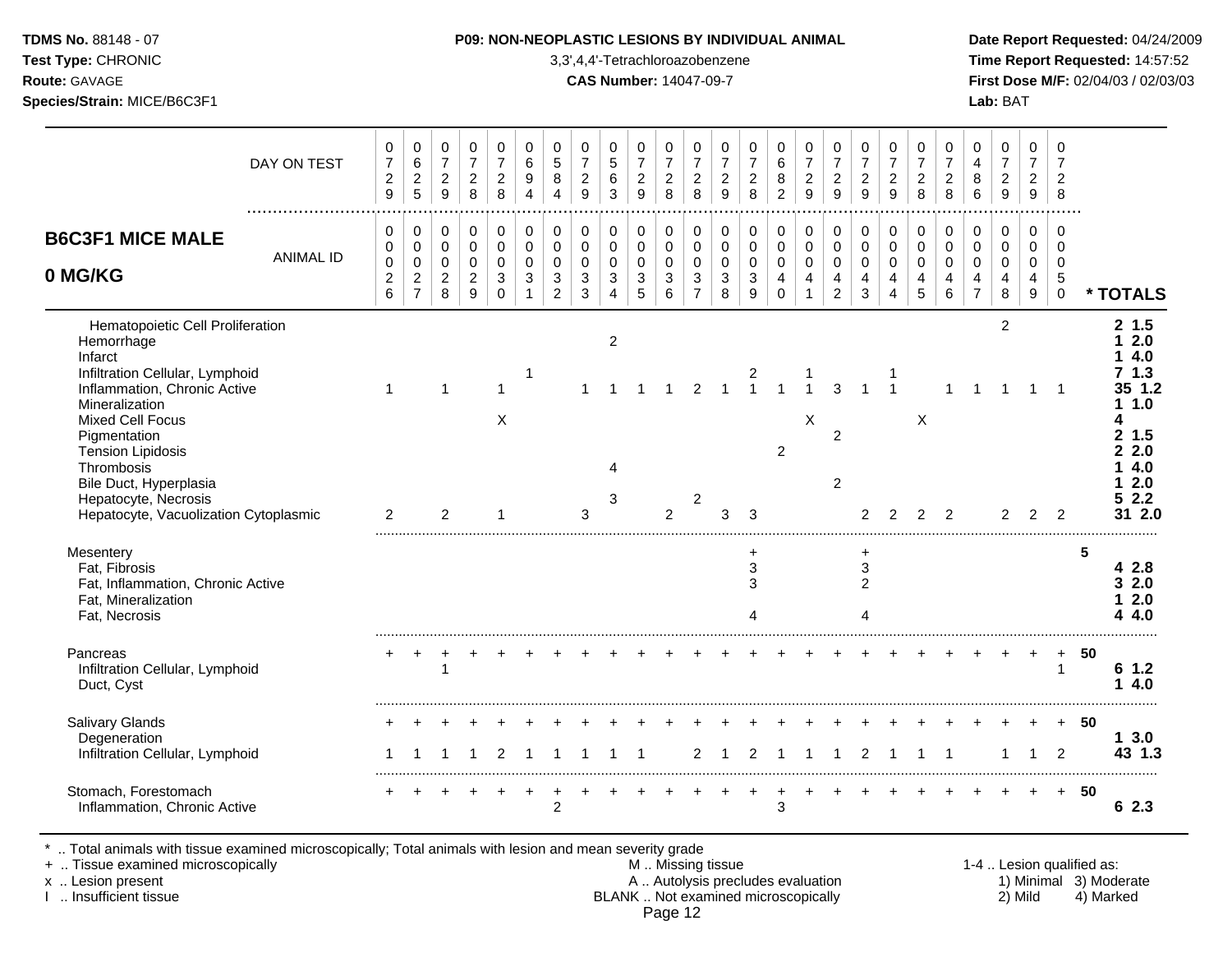| Test Type: CHRONIC<br>Route: GAVAGE<br>Species/Strain: MICE/B6C3F1                                                                                        |                  |                                                             |                                                                   |                                                  |                                                              |                                                |                                   |                                                               |                                                           | 3,3',4,4'-Tetrachloroazobenzene<br><b>CAS Number: 14047-09-7</b> |                                                                    |                                                                                       |                                                                           |                                                  |                                            |                                             |                                                           |                                                                  |                                                        |                                                                  |                                            |                                                     |                                                                          | Lab: BAT                                                             |                                                      |                                                                        |    | Time Report Requested: 14:57:52<br>First Dose M/F: 02/04/03 / 02/03/03 |
|-----------------------------------------------------------------------------------------------------------------------------------------------------------|------------------|-------------------------------------------------------------|-------------------------------------------------------------------|--------------------------------------------------|--------------------------------------------------------------|------------------------------------------------|-----------------------------------|---------------------------------------------------------------|-----------------------------------------------------------|------------------------------------------------------------------|--------------------------------------------------------------------|---------------------------------------------------------------------------------------|---------------------------------------------------------------------------|--------------------------------------------------|--------------------------------------------|---------------------------------------------|-----------------------------------------------------------|------------------------------------------------------------------|--------------------------------------------------------|------------------------------------------------------------------|--------------------------------------------|-----------------------------------------------------|--------------------------------------------------------------------------|----------------------------------------------------------------------|------------------------------------------------------|------------------------------------------------------------------------|----|------------------------------------------------------------------------|
|                                                                                                                                                           | DAY ON TEST      | 0<br>$\overline{7}$<br>$\boldsymbol{2}$<br>$\boldsymbol{9}$ | 0<br>$\,6$<br>$\overline{c}$<br>$\sqrt{5}$                        | 0<br>$\boldsymbol{7}$<br>$\overline{2}$<br>$9\,$ | 0<br>$\overline{7}$<br>$\overline{c}$<br>8                   | 0<br>$\overline{7}$<br>$\overline{c}$<br>8     | 0<br>6<br>9<br>4                  | 0<br>$\sqrt{5}$<br>$\bf 8$<br>$\overline{4}$                  | 0<br>$\overline{7}$<br>$\overline{c}$<br>$\boldsymbol{9}$ | 0<br>$5\phantom{.0}$<br>6<br>3                                   | 0<br>$\overline{7}$<br>$\overline{\mathbf{c}}$<br>$\boldsymbol{9}$ | $\pmb{0}$<br>$\overline{7}$<br>$\overline{c}$<br>$\,8\,$                              | 0<br>$\boldsymbol{7}$<br>$\overline{2}$<br>$\,8\,$                        | 0<br>$\overline{7}$<br>$\overline{c}$<br>9       | 0<br>$\overline{7}$<br>$\overline{c}$<br>8 | 0<br>6<br>8<br>$\overline{2}$               | 0<br>$\overline{7}$<br>$\overline{c}$<br>$\boldsymbol{9}$ | 0<br>$\overline{7}$<br>$\overline{c}$<br>$9\,$                   | 0<br>$\overline{7}$<br>$\overline{c}$<br>9             | 0<br>$\overline{7}$<br>$\overline{c}$<br>$\boldsymbol{9}$        | 0<br>$\overline{7}$<br>$\overline{c}$<br>8 | 0<br>$\overline{7}$<br>$\overline{\mathbf{c}}$<br>8 | 0<br>$\overline{4}$<br>8<br>6                                            | 0<br>$\overline{7}$<br>$\sqrt{2}$<br>$9\,$                           | $\mathbf 0$<br>$\overline{7}$<br>$\overline{2}$<br>9 | 0<br>$\overline{7}$<br>$\overline{2}$<br>8                             |    |                                                                        |
| <b>B6C3F1 MICE MALE</b><br>0 MG/KG                                                                                                                        | <b>ANIMAL ID</b> | 0<br>0<br>$\mathbf 0$<br>$\boldsymbol{2}$<br>$\,6$          | 0<br>$\mathsf 0$<br>$\pmb{0}$<br>$\overline{c}$<br>$\overline{7}$ | 0<br>0<br>0<br>$\overline{c}$<br>8               | $\pmb{0}$<br>$\pmb{0}$<br>$\mathbf 0$<br>$\overline{c}$<br>9 | $\pmb{0}$<br>0<br>$\mathbf 0$<br>3<br>$\Omega$ | 0<br>$\mathbf 0$<br>$\Omega$<br>3 | 0<br>$\pmb{0}$<br>$\mathbf 0$<br>$\sqrt{3}$<br>$\overline{c}$ | 0<br>$\pmb{0}$<br>$\mathbf 0$<br>$\sqrt{3}$<br>3          | 0<br>$\mathbf 0$<br>$\mathbf 0$<br>3<br>4                        | 0<br>0<br>0<br>3<br>5                                              | $\pmb{0}$<br>$\mathsf{O}\xspace$<br>$\pmb{0}$<br>$\ensuremath{\mathsf{3}}$<br>$\,6\,$ | $\pmb{0}$<br>$\mathbf 0$<br>$\mathbf 0$<br>$\mathbf{3}$<br>$\overline{7}$ | 0<br>$\pmb{0}$<br>$\mathbf 0$<br>$\sqrt{3}$<br>8 | 0<br>$\pmb{0}$<br>$\mathbf 0$<br>3<br>9    | 0<br>$\pmb{0}$<br>$\Omega$<br>4<br>$\Omega$ | $\pmb{0}$<br>$\pmb{0}$<br>$\mathbf 0$<br>4                | $\mathbf 0$<br>$\mathbf 0$<br>$\mathbf 0$<br>4<br>$\overline{2}$ | 0<br>$\mathbf 0$<br>$\mathbf 0$<br>$\overline{4}$<br>3 | $\mathbf 0$<br>$\mathbf 0$<br>$\mathbf 0$<br>4<br>$\overline{4}$ | 0<br>$\pmb{0}$<br>$\mathbf 0$<br>4<br>5    | 0<br>$\mathsf{O}\xspace$<br>$\mathbf 0$<br>4<br>6   | $\pmb{0}$<br>$\pmb{0}$<br>0<br>$\overline{\mathbf{4}}$<br>$\overline{7}$ | $\mathbf 0$<br>$\pmb{0}$<br>$\mathbf 0$<br>$\overline{4}$<br>$\,8\,$ | 0<br>0<br>0<br>4<br>9                                | $\mathbf 0$<br>$\mathbf 0$<br>$\mathbf 0$<br>$\sqrt{5}$<br>$\mathsf 0$ |    | * TOTALS                                                               |
| Epithelium, Cyst<br>Epithelium, Hyperplasia<br>Epithelium, Ulcer                                                                                          |                  |                                                             |                                                                   |                                                  |                                                              |                                                |                                   | 3                                                             |                                                           |                                                                  |                                                                    |                                                                                       |                                                                           |                                                  |                                            | 3<br>Δ                                      |                                                           |                                                                  |                                                        |                                                                  |                                            |                                                     |                                                                          | 2                                                                    |                                                      |                                                                        |    | 12.0<br>8 2.5<br>5 3.4                                                 |
| Stomach, Glandular<br>Infiltration Cellular, Lymphoid<br>Epithelium, Hyperplasia<br>Epithelium, Glands, Cyst                                              |                  |                                                             |                                                                   |                                                  | $\overline{1}$                                               |                                                |                                   |                                                               |                                                           |                                                                  | $\overline{2}$                                                     |                                                                                       | $\overline{2}$                                                            | $\overline{1}$                                   |                                            |                                             |                                                           |                                                                  |                                                        |                                                                  |                                            |                                                     |                                                                          |                                                                      | -1                                                   |                                                                        | 50 | 31.0<br>3.0<br>5, 1.4                                                  |
| Tooth<br>Dysplasia<br>Malformation                                                                                                                        |                  | ÷<br>Χ                                                      |                                                                   |                                                  |                                                              |                                                |                                   |                                                               | Χ                                                         |                                                                  |                                                                    | 4                                                                                     |                                                                           |                                                  |                                            | $\ddot{}$                                   |                                                           |                                                                  | ÷<br>$\times$                                          |                                                                  |                                            |                                                     |                                                                          |                                                                      |                                                      |                                                                        | 8  | 3.3.0<br>4                                                             |
| <b>CARDIOVASCULAR SYSTEM</b>                                                                                                                              |                  |                                                             |                                                                   |                                                  |                                                              |                                                |                                   |                                                               |                                                           |                                                                  |                                                                    |                                                                                       |                                                                           |                                                  |                                            |                                             |                                                           |                                                                  |                                                        |                                                                  |                                            |                                                     |                                                                          |                                                                      |                                                      |                                                                        |    |                                                                        |
| <b>Blood Vessel</b><br>Hyperplasia                                                                                                                        |                  |                                                             |                                                                   |                                                  |                                                              |                                                |                                   |                                                               |                                                           |                                                                  |                                                                    |                                                                                       |                                                                           |                                                  |                                            |                                             |                                                           |                                                                  |                                                        |                                                                  |                                            |                                                     |                                                                          |                                                                      |                                                      | $+$                                                                    | 50 | 13.0                                                                   |
| Heart<br>Cardiomyopathy<br>Infiltration Cellular, Lymphoid<br>Inflammation, Chronic Active<br>Artery, Hyperplasia<br>Artery, Inflammation, Chronic Active |                  |                                                             |                                                                   |                                                  |                                                              |                                                |                                   |                                                               |                                                           |                                                                  |                                                                    |                                                                                       | $\overline{2}$                                                            | $\overline{2}$                                   |                                            |                                             |                                                           |                                                                  | -1                                                     |                                                                  | 3                                          |                                                     |                                                                          |                                                                      |                                                      | $+$                                                                    | 50 | 51.4<br>1.0<br>3.0<br>2.0<br>2.5                                       |

# **ENDOCRINE SYSTEM**

\* .. Total animals with tissue examined microscopically; Total animals with lesion and mean severity grade

+ .. Tissue examined microscopically M .. Missing tissue 1-4 .. Lesion qualified as: x .. Lesion present **A .. Autolysis precludes evaluation** A .. Autolysis precludes evaluation 1) Minimal 3) Moderate I .. Insufficient tissue BLANK .. Not examined microscopically 2) Mild 4) Marked Page 13

.........................................................................................................................................................................................................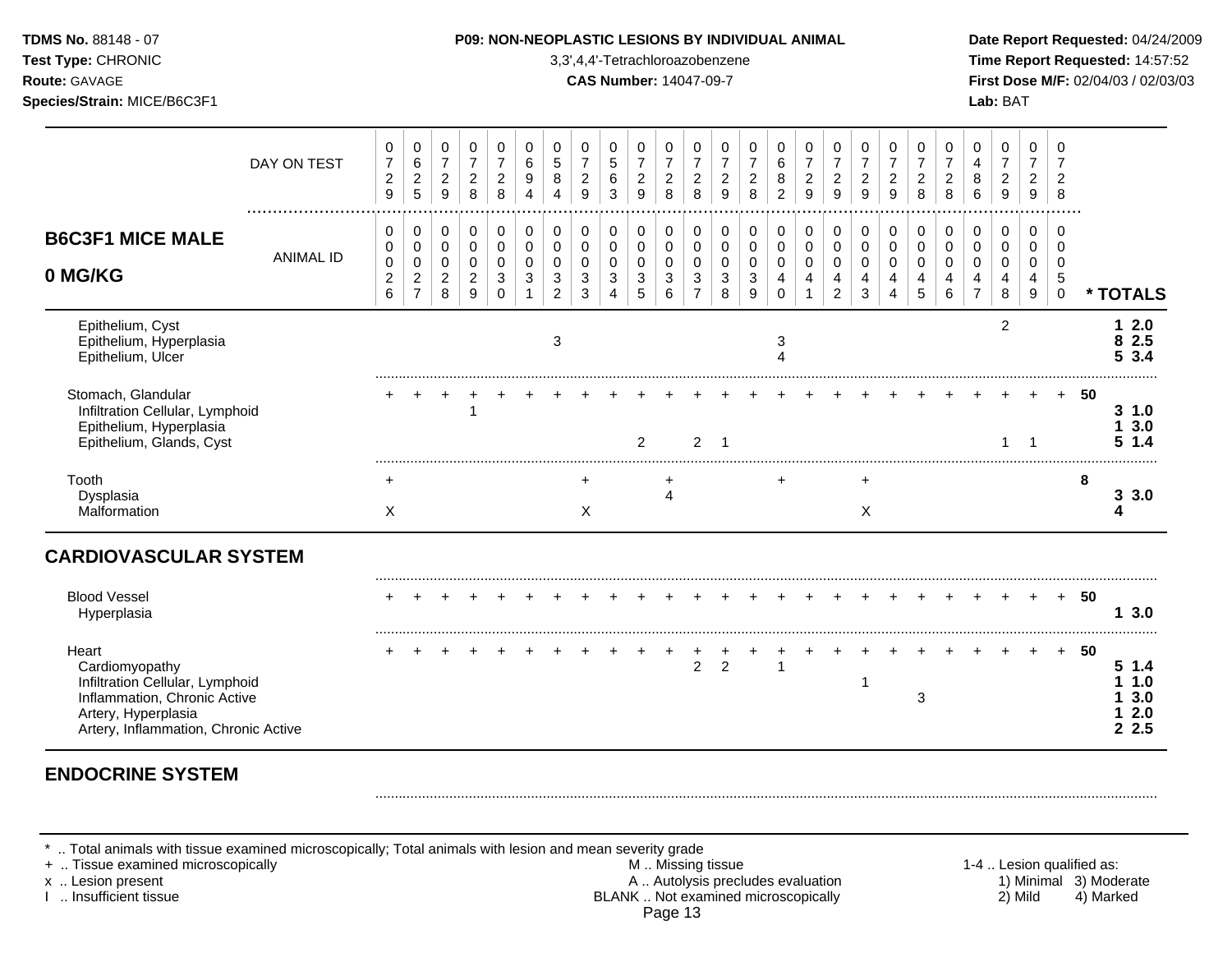## **TDMS No.** 88148 - 07 **P09: NON-NEOPLASTIC LESIONS BY INDIVIDUAL ANIMAL Date Report Requested:** 04/24/2009

**Test Type:** CHRONIC 3,3',4,4'-Tetrachloroazobenzene **Time Report Requested:** 14:57:52 **Route:** GAVAGE **CAS Number:** 14047-09-7 **First Dose M/F:** 02/04/03 / 02/03/03

|                                                                                 | DAY ON TEST      | $\pmb{0}$<br>$\overline{7}$<br>$\overline{c}$<br>$\boldsymbol{9}$ | 0<br>$\,6\,$<br>$\overline{c}$<br>$\overline{5}$              | $\pmb{0}$<br>$\boldsymbol{7}$<br>$\sqrt{2}$<br>9       | $\mathbf 0$<br>$\overline{7}$<br>$\overline{2}$<br>8                  | 0<br>$\overline{7}$<br>$\overline{2}$<br>8 | $\mathbf 0$<br>6<br>9<br>$\overline{4}$ | $\pmb{0}$<br>$\overline{5}$<br>8<br>4                                  | 0<br>$\overline{7}$<br>$\overline{c}$<br>$\boldsymbol{9}$ | 0<br>$\sqrt{5}$<br>6<br>3                               | 0<br>$\overline{7}$<br>$\overline{c}$<br>9       | 0<br>$\overline{7}$<br>$\overline{c}$<br>8         | 0<br>$\overline{7}$<br>$\overline{2}$<br>8              | 0<br>$\overline{7}$<br>$\overline{2}$<br>$\overline{9}$ | $\mathbf 0$<br>$\overline{7}$<br>$\overline{c}$<br>8 | 0<br>$\,6$<br>8<br>$\overline{2}$       | 0<br>$\boldsymbol{7}$<br>$\sqrt{2}$<br>9     | 0<br>$\boldsymbol{7}$<br>$\overline{2}$<br>9 | 0<br>$\overline{7}$<br>$\overline{c}$<br>9 | $\mathbf 0$<br>$\boldsymbol{7}$<br>$\overline{c}$<br>$\overline{9}$ | 0<br>$\overline{7}$<br>$\overline{c}$<br>8           | 0<br>$\overline{7}$<br>$\overline{c}$<br>8         | 0<br>4<br>8<br>6                                       | $\pmb{0}$<br>$\overline{7}$<br>$\overline{a}$<br>$\mathsf g$ | $\mathbf 0$<br>$\overline{7}$<br>$\overline{2}$<br>$9\,$              | 0<br>$\overline{7}$<br>$\overline{2}$<br>8                  |      |                        |
|---------------------------------------------------------------------------------|------------------|-------------------------------------------------------------------|---------------------------------------------------------------|--------------------------------------------------------|-----------------------------------------------------------------------|--------------------------------------------|-----------------------------------------|------------------------------------------------------------------------|-----------------------------------------------------------|---------------------------------------------------------|--------------------------------------------------|----------------------------------------------------|---------------------------------------------------------|---------------------------------------------------------|------------------------------------------------------|-----------------------------------------|----------------------------------------------|----------------------------------------------|--------------------------------------------|---------------------------------------------------------------------|------------------------------------------------------|----------------------------------------------------|--------------------------------------------------------|--------------------------------------------------------------|-----------------------------------------------------------------------|-------------------------------------------------------------|------|------------------------|
| <b>B6C3F1 MICE MALE</b><br>0 MG/KG                                              | <b>ANIMAL ID</b> | 0<br>$\,0\,$<br>$\mathbf 0$<br>$\overline{c}$<br>$\,6\,$          | 0<br>$\pmb{0}$<br>$\mathbf 0$<br>$\sqrt{2}$<br>$\overline{7}$ | $\mathbf 0$<br>$\pmb{0}$<br>0<br>$\boldsymbol{2}$<br>8 | $\mathbf 0$<br>$\mathbf 0$<br>0<br>$\overline{c}$<br>$\boldsymbol{9}$ | 0<br>$\mathbf 0$<br>0<br>3<br>0            | $\mathbf 0$<br>$\mathbf 0$<br>0<br>3    | $\pmb{0}$<br>$\mathbf 0$<br>$\Omega$<br>$\mathbf{3}$<br>$\overline{2}$ | 0<br>0<br>0<br>$\sqrt{3}$<br>3                            | 0<br>$\mathbf 0$<br>0<br>$\mathbf{3}$<br>$\overline{4}$ | 0<br>$\pmb{0}$<br>$\mathbf 0$<br>$\sqrt{3}$<br>5 | $\mathbf 0$<br>$\pmb{0}$<br>0<br>$\mathbf{3}$<br>6 | 0<br>$\mathbf 0$<br>0<br>$\mathbf{3}$<br>$\overline{7}$ | 0<br>0<br>0<br>3<br>8                                   | $\mathbf 0$<br>$\mathbf 0$<br>0<br>$\mathbf{3}$<br>9 | 0<br>$\pmb{0}$<br>0<br>4<br>$\mathbf 0$ | 0<br>$\mathsf 0$<br>0<br>4<br>$\overline{1}$ | 0<br>$\pmb{0}$<br>0<br>4<br>$\overline{c}$   | 0<br>0<br>0<br>4<br>3                      | $\pmb{0}$<br>$\pmb{0}$<br>$\mathbf 0$<br>$\overline{4}$<br>4        | $\pmb{0}$<br>$\mathbf 0$<br>0<br>$\overline{4}$<br>5 | $\mathbf 0$<br>$\mathbf 0$<br>$\Omega$<br>4<br>6   | 0<br>$\mathbf 0$<br>$\mathbf 0$<br>4<br>$\overline{7}$ | $\pmb{0}$<br>$\mathbf 0$<br>0<br>4<br>8                      | $\mathbf 0$<br>$\mathbf 0$<br>0<br>$\overline{a}$<br>$\boldsymbol{9}$ | $\mathbf 0$<br>$\mathbf 0$<br>$\mathbf 0$<br>5<br>$\pmb{0}$ |      | * TOTALS               |
| <b>Adrenal Cortex</b><br>Hyperplasia<br>Hypertrophy<br>Subcapsular, Hyperplasia |                  | $\mathbf 1$<br>$\overline{2}$                                     |                                                               |                                                        |                                                                       | $\overline{\mathbf{c}}$                    |                                         |                                                                        | $\mathcal{P}$                                             |                                                         |                                                  |                                                    |                                                         |                                                         | $\mathcal{P}$                                        | $\overline{2}$                          | 2                                            |                                              |                                            | $\overline{c}$                                                      |                                                      | $\overline{\mathbf{c}}$<br>$\overline{\mathbf{1}}$ | 2                                                      | $\overline{2}$                                               | $\overline{c}$                                                        | $+$                                                         | 50   | 12.0<br>91.7<br>45 1.3 |
| Adrenal Medulla                                                                 |                  |                                                                   |                                                               |                                                        |                                                                       |                                            |                                         |                                                                        |                                                           |                                                         |                                                  |                                                    |                                                         |                                                         |                                                      |                                         |                                              |                                              |                                            |                                                                     |                                                      |                                                    |                                                        |                                                              |                                                                       | $\pm$                                                       | 50   |                        |
| Islets, Pancreatic<br>Hyperplasia                                               |                  |                                                                   |                                                               |                                                        |                                                                       | $\boldsymbol{\Lambda}$                     |                                         |                                                                        | $\overline{2}$                                            |                                                         |                                                  | $\overline{2}$                                     |                                                         |                                                         |                                                      |                                         |                                              |                                              |                                            |                                                                     |                                                      |                                                    |                                                        |                                                              |                                                                       | $+$                                                         | 50   | 52.6                   |
| Parathyroid Gland<br>Cyst                                                       |                  | +                                                                 | ÷                                                             | $\pm$                                                  | M                                                                     | $\ddot{}$                                  | м                                       |                                                                        |                                                           |                                                         |                                                  |                                                    |                                                         |                                                         |                                                      |                                         |                                              |                                              |                                            |                                                                     |                                                      |                                                    | м                                                      | $\ddot{}$                                                    | $\overline{+}$                                                        | $+$                                                         | 45   | 12.0                   |
| <b>Pituitary Gland</b><br>Pars Distalis, Cyst<br>Pars Distalis, Cyst, Multiple  |                  |                                                                   |                                                               |                                                        |                                                                       |                                            |                                         |                                                                        |                                                           |                                                         |                                                  |                                                    |                                                         |                                                         |                                                      |                                         |                                              |                                              |                                            |                                                                     |                                                      |                                                    |                                                        |                                                              |                                                                       | $+$                                                         | 49   | 2, 1.5<br>12.0         |
| <b>Thyroid Gland</b><br>Inflammation, Chronic Active<br>Follicle, Degeneration  |                  |                                                                   |                                                               |                                                        |                                                                       |                                            |                                         |                                                                        |                                                           |                                                         |                                                  |                                                    |                                                         |                                                         |                                                      |                                         |                                              |                                              |                                            |                                                                     |                                                      |                                                    |                                                        |                                                              | $+$                                                                   | $+$                                                         | 50   | 2.5<br>11.0            |
| <b>GENERAL BODY SYSTEM</b><br><b>NONE</b>                                       |                  |                                                                   |                                                               |                                                        |                                                                       |                                            |                                         |                                                                        |                                                           |                                                         |                                                  |                                                    |                                                         |                                                         |                                                      |                                         |                                              |                                              |                                            |                                                                     |                                                      |                                                    |                                                        |                                                              |                                                                       |                                                             |      |                        |
| <b>GENITAL SYSTEM</b>                                                           |                  |                                                                   |                                                               |                                                        |                                                                       |                                            |                                         |                                                                        |                                                           |                                                         |                                                  |                                                    |                                                         |                                                         |                                                      |                                         |                                              |                                              |                                            |                                                                     |                                                      |                                                    |                                                        |                                                              |                                                                       |                                                             |      |                        |
| <b>Coagulating Gland</b>                                                        |                  |                                                                   |                                                               |                                                        |                                                                       |                                            |                                         |                                                                        |                                                           |                                                         |                                                  |                                                    |                                                         |                                                         |                                                      |                                         |                                              |                                              |                                            |                                                                     |                                                      |                                                    |                                                        |                                                              |                                                                       | $+$                                                         | - 50 |                        |

\* .. Total animals with tissue examined microscopically; Total animals with lesion and mean severity grade<br>+ .. Tissue examined microscopically

- + .. Tissue examined microscopically examined microscopically the state of the state of the state of the state M .. Missing tissue M .. Missing tissue M .. Missing tissue and the state of the state M .. Autolysis precludes x .. Lesion present **A .. Autolysis precludes evaluation** A .. Autolysis precludes evaluation 1) Minimal 3) Moderate I .. Insufficient tissue BLANK .. Not examined microscopically 2) Mild 4) Marked Page 14
	-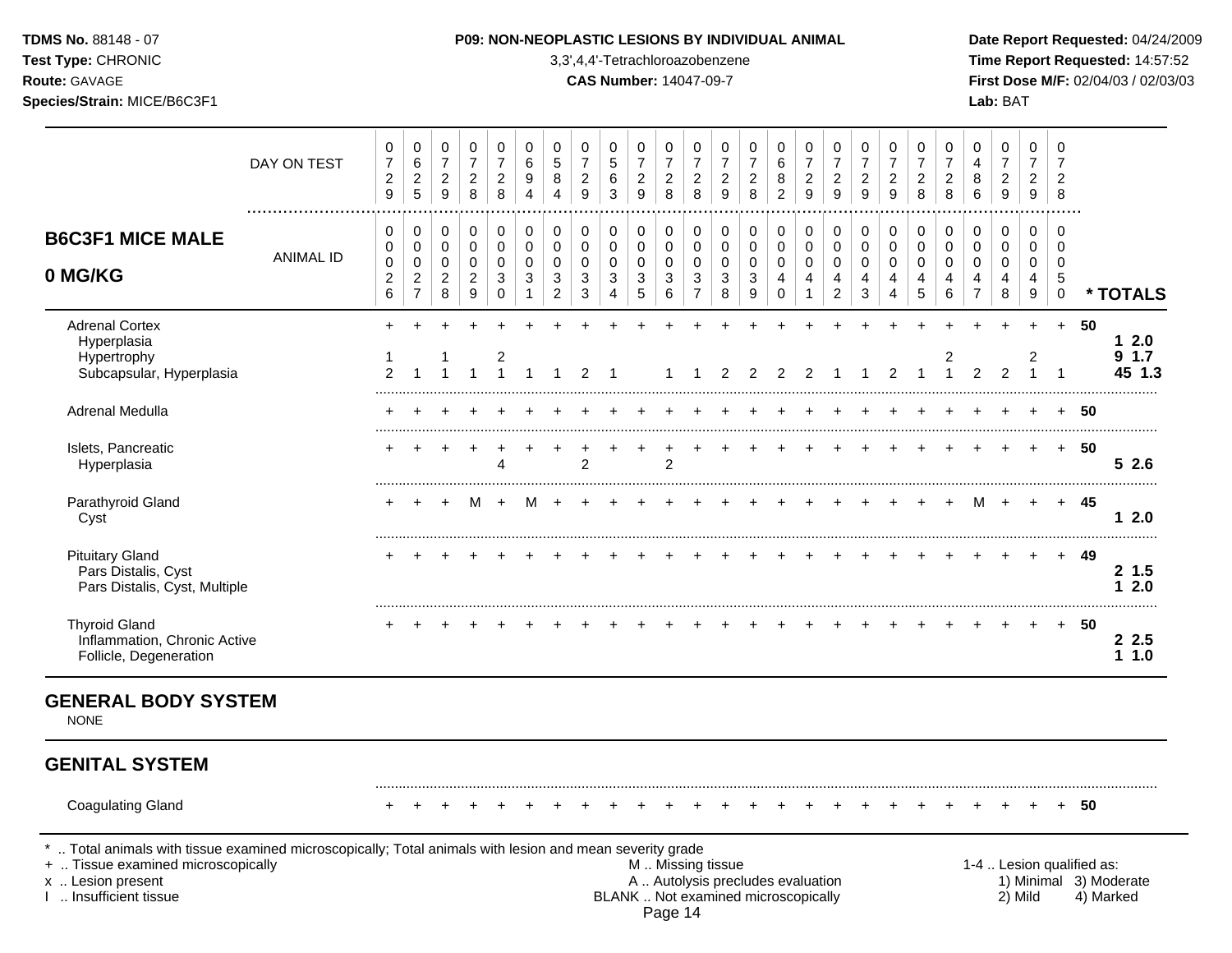**Test Type:** CHRONIC 3,3',4,4'-Tetrachloroazobenzene **Time Report Requested:** 14:57:52 **Route:** GAVAGE **CAS Number:** 14047-09-7 **First Dose M/F:** 02/04/03 / 02/03/03 **Species/Strain:** MICE/B6C3F1 **Lab:** BAT

|                                                                                                                                                                                         |                  | 0                                                      | $\pmb{0}$                                                         | 0                                                    | 0                                                                | 0                                                          | 0                                           | 0                                                    | 0                                                    | 0                                                | 0                                                         | 0                                         | 0                                                              | 0                                       | 0                                                                     | 0                                                                         | 0                                                                 | 0                                                   | 0                                       | 0                                      | 0                                      | 0                                      | 0                                                      | 0                                                      | 0                                      | 0                                                                   |    |                                                      |
|-----------------------------------------------------------------------------------------------------------------------------------------------------------------------------------------|------------------|--------------------------------------------------------|-------------------------------------------------------------------|------------------------------------------------------|------------------------------------------------------------------|------------------------------------------------------------|---------------------------------------------|------------------------------------------------------|------------------------------------------------------|--------------------------------------------------|-----------------------------------------------------------|-------------------------------------------|----------------------------------------------------------------|-----------------------------------------|-----------------------------------------------------------------------|---------------------------------------------------------------------------|-------------------------------------------------------------------|-----------------------------------------------------|-----------------------------------------|----------------------------------------|----------------------------------------|----------------------------------------|--------------------------------------------------------|--------------------------------------------------------|----------------------------------------|---------------------------------------------------------------------|----|------------------------------------------------------|
|                                                                                                                                                                                         | DAY ON TEST      | $\overline{7}$<br>$\boldsymbol{2}$<br>$\boldsymbol{9}$ | 6<br>$\boldsymbol{2}$<br>5                                        | $\overline{7}$<br>$\boldsymbol{2}$<br>9              | $\overline{7}$<br>$\overline{2}$<br>8                            | $\overline{7}$<br>$\boldsymbol{2}$<br>8                    | 6<br>9<br>4                                 | 5<br>8<br>4                                          | $\overline{7}$<br>$\boldsymbol{2}$<br>$\overline{9}$ | 5<br>6<br>3                                      | $\overline{7}$<br>$\boldsymbol{2}$<br>9                   | $\overline{7}$<br>$\overline{2}$<br>8     | $\overline{7}$<br>$\boldsymbol{2}$<br>8                        | $\overline{7}$<br>$\boldsymbol{2}$<br>9 | $\overline{7}$<br>$\boldsymbol{2}$<br>8                               | $\,6\,$<br>8<br>$\overline{c}$                                            | $\overline{7}$<br>$\boldsymbol{2}$<br>$\overline{9}$              | $\overline{7}$<br>$\sqrt{2}$<br>9                   | $\overline{7}$<br>$\boldsymbol{2}$<br>9 | $\overline{7}$<br>$\overline{2}$<br>9  | $\overline{7}$<br>$\overline{2}$<br>8  | $\overline{7}$<br>$\overline{c}$<br>8  | 4<br>8<br>$6\phantom{1}6$                              | $\overline{7}$<br>$\overline{c}$<br>$9\,$              | $\overline{7}$<br>$\overline{2}$<br>9  | $\overline{7}$<br>$\overline{2}$<br>8                               |    |                                                      |
| <b>B6C3F1 MICE MALE</b><br>0 MG/KG                                                                                                                                                      | <b>ANIMAL ID</b> | 0<br>0<br>$\pmb{0}$<br>$\overline{\mathbf{c}}$<br>6    | 0<br>$\mathbf 0$<br>$\pmb{0}$<br>$\overline{c}$<br>$\overline{7}$ | 0<br>$\mathbf 0$<br>$\pmb{0}$<br>$\overline{c}$<br>8 | $\mathbf 0$<br>$\mathbf 0$<br>$\mathbf 0$<br>$\overline{c}$<br>9 | $\mathbf 0$<br>$\mathbf 0$<br>$\mathbf 0$<br>3<br>$\Omega$ | $\mathbf 0$<br>$\Omega$<br>$\mathbf 0$<br>3 | 0<br>$\mathbf 0$<br>$\pmb{0}$<br>3<br>$\overline{2}$ | 0<br>0<br>$\mathbf 0$<br>$\mathbf{3}$<br>3           | 0<br>$\mathbf 0$<br>$\pmb{0}$<br>$\sqrt{3}$<br>4 | 0<br>$\mathbf 0$<br>$\pmb{0}$<br>$\sqrt{3}$<br>$\sqrt{5}$ | 0<br>$\mathbf 0$<br>$\mathbf 0$<br>3<br>6 | $\pmb{0}$<br>$\mathbf 0$<br>$\mathbf 0$<br>3<br>$\overline{7}$ | 0<br>$\mathbf 0$<br>$\pmb{0}$<br>3<br>8 | $\pmb{0}$<br>$\pmb{0}$<br>$\pmb{0}$<br>$\ensuremath{\mathsf{3}}$<br>9 | 0<br>$\mathsf{O}$<br>$\mathsf{O}\xspace$<br>$\overline{4}$<br>$\mathbf 0$ | 0<br>$\mathbf 0$<br>$\mathbf 0$<br>$\overline{4}$<br>$\mathbf{1}$ | 0<br>$\Omega$<br>$\mathbf 0$<br>4<br>$\overline{2}$ | 0<br>$\Omega$<br>$\mathbf 0$<br>4<br>3  | 0<br>$\Omega$<br>$\mathbf 0$<br>4<br>4 | 0<br>$\Omega$<br>$\mathbf 0$<br>4<br>5 | 0<br>$\Omega$<br>$\mathbf 0$<br>4<br>6 | 0<br>$\mathbf 0$<br>$\mathbf 0$<br>4<br>$\overline{7}$ | 0<br>$\mathbf 0$<br>$\mathbf 0$<br>$\overline{4}$<br>8 | 0<br>$\Omega$<br>$\mathbf 0$<br>4<br>9 | $\mathbf 0$<br>$\Omega$<br>$\mathbf 0$<br>$\sqrt{5}$<br>$\mathbf 0$ |    | * TOTALS                                             |
| Atrophy<br><b>Dilatation</b><br>Infiltration Cellular, Lymphoid<br>Epithelium, Hyperplasia                                                                                              |                  |                                                        |                                                                   |                                                      |                                                                  |                                                            |                                             |                                                      |                                                      |                                                  |                                                           |                                           |                                                                |                                         |                                                                       | 1                                                                         |                                                                   |                                                     | $\overline{2}$                          | 2                                      |                                        |                                        | $\mathbf 1$                                            |                                                        |                                        |                                                                     |    | 4.0<br>1<br>1.3<br>9<br>1.0<br>3<br>2.0<br>1         |
| <b>Ductus Deferens</b>                                                                                                                                                                  |                  |                                                        |                                                                   |                                                      |                                                                  |                                                            |                                             |                                                      |                                                      |                                                  |                                                           |                                           |                                                                |                                         |                                                                       |                                                                           |                                                                   |                                                     |                                         |                                        |                                        |                                        |                                                        |                                                        |                                        |                                                                     | 50 |                                                      |
| Epididymis<br>Atrophy<br>Granuloma Sperm<br>Infiltration Cellular, Lymphoid                                                                                                             |                  |                                                        |                                                                   | 1                                                    |                                                                  | 1                                                          |                                             | 1                                                    | $\overline{1}$                                       |                                                  |                                                           |                                           |                                                                | $\mathbf{1}$                            | $\overline{1}$                                                        |                                                                           | 1                                                                 | $\overline{2}$                                      |                                         |                                        | $\overline{1}$                         | $\overline{1}$                         |                                                        |                                                        |                                        | $+$<br>$\overline{2}$                                               | 50 | 4.0<br>$\mathbf 1$<br>4.0<br>1<br>40 1.2             |
| <b>Preputial Gland</b><br>Atrophy<br>Infiltration Cellular, Lymphoid<br>Duct, Ectasia                                                                                                   |                  | $\mathbf{1}$                                           | 3<br>$\overline{2}$<br>3                                          | 4                                                    | 3<br>3                                                           |                                                            | 4<br>3                                      | 3<br>3                                               | $\overline{2}$                                       | 4<br>3                                           |                                                           | $\overline{2}$                            | 3<br>$\overline{2}$                                            | 3<br>1                                  | $\overline{1}$                                                        | 3<br>3                                                                    |                                                                   | $\overline{2}$                                      | $\overline{c}$<br>3                     | 2                                      | $\mathbf 1$                            |                                        | $\overline{4}$<br>3                                    | 3<br>3                                                 | 3<br>3                                 | $+$                                                                 | 50 | 20 3.4<br>18 1.6<br>19 3.4                           |
| Prostate<br>Infiltration Cellular, Lymphoid<br>Inflammation, Chronic Active<br>Mineralization<br>Artery, Hyperplasia<br>Artery, Inflammation, Chronic Active<br>Epithelium, Hyperplasia |                  | 1                                                      |                                                                   | $\ddot{}$<br>$\mathbf{1}$                            | $\mathbf{1}$                                                     | 1                                                          | -1                                          | 1                                                    | 1                                                    |                                                  | 1                                                         | $\mathbf{1}$                              | $\overline{2}$                                                 | $\mathbf{1}$                            | $\overline{2}$                                                        | $\overline{2}$                                                            | $\overline{c}$                                                    | $\overline{1}$                                      | $\overline{c}$                          | 1                                      | 1                                      | $\overline{2}$                         | $\mathbf{1}$<br>$\overline{2}$                         | $\overline{2}$                                         | $\overline{2}$                         | $\ddot{}$<br>$\overline{2}$                                         | 50 | 42 1.3<br>$3 \t1.3$<br>1.0<br>3.0<br>2.0<br>2.0<br>4 |
| <b>Seminal Vesicle</b><br>Atrophy<br><b>Dilatation</b>                                                                                                                                  |                  |                                                        |                                                                   |                                                      | 3                                                                | $\overline{2}$                                             |                                             |                                                      | 3                                                    |                                                  |                                                           |                                           |                                                                |                                         |                                                                       |                                                                           |                                                                   |                                                     | 2                                       |                                        |                                        |                                        | $\overline{2}$                                         |                                                        |                                        | $+$                                                                 | 50 | 14.0<br>12 2.3                                       |

\* .. Total animals with tissue examined microscopically; Total animals with lesion and mean severity grade

+ .. Tissue examined microscopically M .. Missing tissue 1-4 .. Lesion qualified as: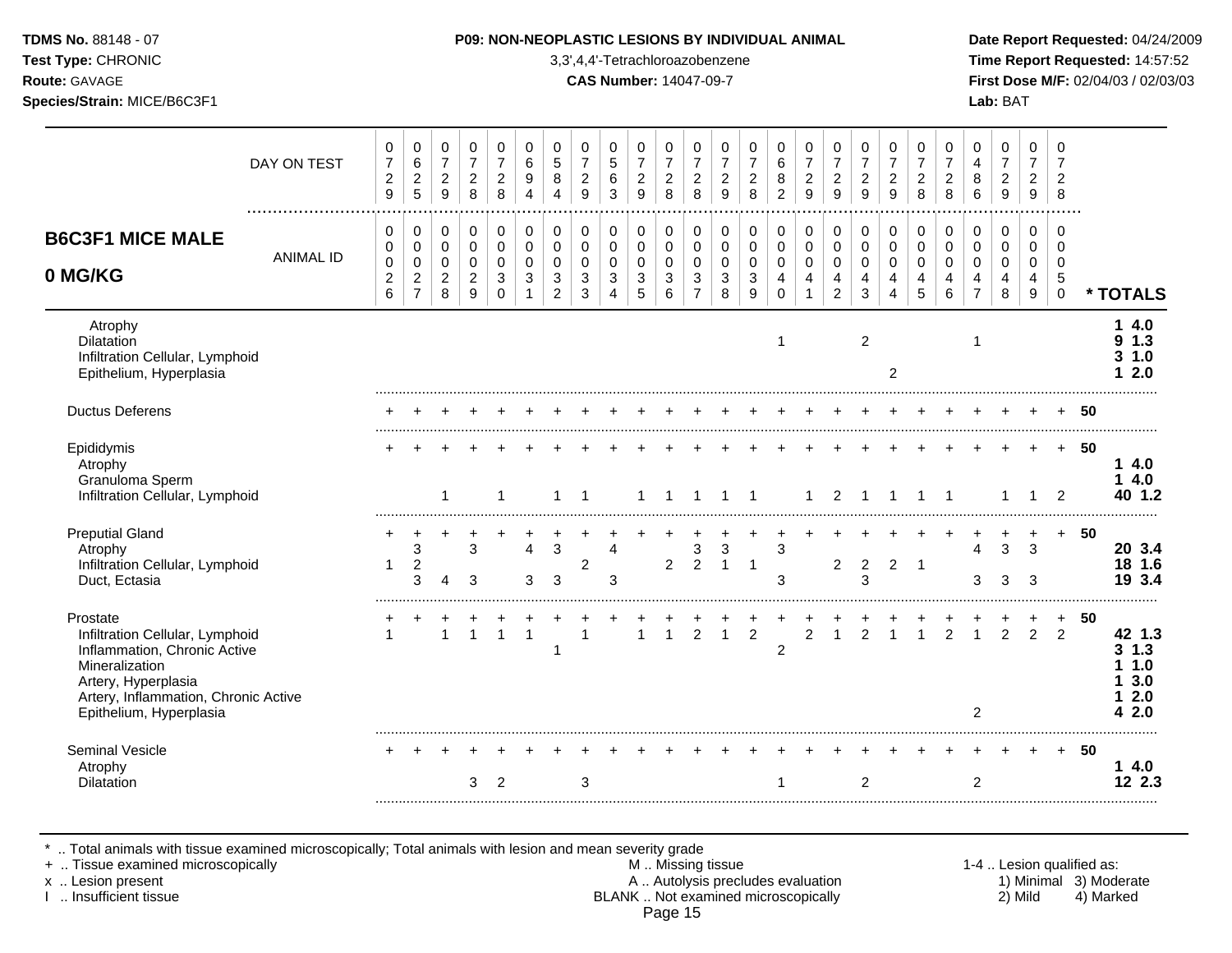**Test Type:** CHRONIC 3,3',4,4'-Tetrachloroazobenzene **Time Report Requested:** 14:57:52 **Route:** GAVAGE **CAS Number:** 14047-09-7 **First Dose M/F:** 02/04/03 / 02/03/03 **Species/Strain:** MICE/B6C3F1 **Lab:** BAT

|                                                                                                                      | DAY ON TEST      | 0<br>$\overline{7}$<br>$\overline{c}$<br>$\overline{9}$ | 0<br>$\,6\,$<br>$\overline{c}$<br>$\overline{5}$          | 0<br>$\overline{7}$<br>$\sqrt{2}$<br>$\overline{9}$              | 0<br>$\overline{7}$<br>$\overline{2}$<br>8             | 0<br>$\overline{7}$<br>$\overline{c}$<br>8       | 0<br>6<br>9<br>4                                     | 0<br>$\sqrt{5}$<br>8<br>$\boldsymbol{\Lambda}$                            | 0<br>$\overline{7}$<br>$\overline{c}$<br>9 | 0<br>$\sqrt{5}$<br>6<br>3                          | 0<br>$\overline{7}$<br>$\sqrt{2}$<br>9                      | 0<br>$\overline{\mathbf{7}}$<br>$\overline{c}$<br>8 | 0<br>$\overline{7}$<br>$\overline{c}$<br>8             | 0<br>$\overline{7}$<br>$\overline{c}$<br>9 | 0<br>$\overline{7}$<br>$\overline{c}$<br>8                   | 0<br>$\,6$<br>$\bf8$<br>$\overline{2}$       | 0<br>$\overline{7}$<br>$\overline{c}$<br>9         | 0<br>$\overline{7}$<br>$\overline{c}$<br>9         | 0<br>$\overline{7}$<br>$\overline{c}$<br>9 | 0<br>$\overline{7}$<br>$\overline{c}$<br>$\overline{9}$ | 0<br>$\overline{7}$<br>$\overline{c}$<br>8        | 0<br>$\overline{7}$<br>$\overline{2}$<br>8 | 0<br>4<br>8<br>6                                       | 0<br>$\overline{7}$<br>$\sqrt{2}$<br>9       | 0<br>$\overline{7}$<br>$\overline{2}$<br>$\boldsymbol{9}$ | 0<br>$\overline{7}$<br>$\overline{c}$<br>8 |              |                                  |
|----------------------------------------------------------------------------------------------------------------------|------------------|---------------------------------------------------------|-----------------------------------------------------------|------------------------------------------------------------------|--------------------------------------------------------|--------------------------------------------------|------------------------------------------------------|---------------------------------------------------------------------------|--------------------------------------------|----------------------------------------------------|-------------------------------------------------------------|-----------------------------------------------------|--------------------------------------------------------|--------------------------------------------|--------------------------------------------------------------|----------------------------------------------|----------------------------------------------------|----------------------------------------------------|--------------------------------------------|---------------------------------------------------------|---------------------------------------------------|--------------------------------------------|--------------------------------------------------------|----------------------------------------------|-----------------------------------------------------------|--------------------------------------------|--------------|----------------------------------|
| <b>B6C3F1 MICE MALE</b><br>0 MG/KG                                                                                   | <b>ANIMAL ID</b> | 0<br>0<br>$\,0\,$<br>$\overline{c}$<br>$6\phantom{a}$   | 0<br>0<br>$\pmb{0}$<br>$\boldsymbol{2}$<br>$\overline{7}$ | $\mathbf 0$<br>$\mathbf 0$<br>$\mathbf 0$<br>$\overline{2}$<br>8 | 0<br>$\mathbf 0$<br>$\mathbf 0$<br>$\overline{2}$<br>9 | 0<br>$\mathbf 0$<br>$\mathbf 0$<br>3<br>$\Omega$ | 0<br>$\mathbf 0$<br>$\mathbf 0$<br>3<br>$\mathbf{1}$ | $\mathbf 0$<br>$\pmb{0}$<br>$\mathbf 0$<br>$\mathbf{3}$<br>$\overline{c}$ | 0<br>0<br>0<br>3<br>3                      | 0<br>$\pmb{0}$<br>$\pmb{0}$<br>3<br>$\overline{4}$ | 0<br>$\mathbf 0$<br>$\mathbf 0$<br>$\sqrt{3}$<br>$\sqrt{5}$ | 0<br>$\pmb{0}$<br>$\mathbf 0$<br>3<br>6             | 0<br>$\mathbf 0$<br>$\mathbf 0$<br>3<br>$\overline{7}$ | 0<br>$\mathbf 0$<br>$\pmb{0}$<br>3<br>8    | $\mathbf 0$<br>$\pmb{0}$<br>$\mathbf 0$<br>$\mathbf{3}$<br>9 | 0<br>$\pmb{0}$<br>$\pmb{0}$<br>4<br>$\Omega$ | 0<br>$\mathsf 0$<br>$\pmb{0}$<br>4<br>$\mathbf{1}$ | 0<br>$\pmb{0}$<br>$\pmb{0}$<br>4<br>$\overline{c}$ | 0<br>0<br>0<br>4<br>3                      | $\mathbf 0$<br>$\mathbf 0$<br>$\mathbf 0$<br>4<br>4     | $\mathbf 0$<br>$\mathbf 0$<br>$\pmb{0}$<br>4<br>5 | 0<br>$\mathbf 0$<br>$\mathbf 0$<br>4<br>6  | 0<br>$\mathbf 0$<br>$\mathbf 0$<br>4<br>$\overline{7}$ | 0<br>0<br>$\mathbf 0$<br>$\overline{4}$<br>8 | $\mathbf 0$<br>0<br>0<br>4<br>$\boldsymbol{9}$            | 0<br>0<br>0<br>5<br>$\mathbf 0$            |              | * TOTALS                         |
| <b>Testes</b><br>Mineralization<br>Germinal Epithelium, Degeneration                                                 |                  |                                                         |                                                           |                                                                  |                                                        |                                                  |                                                      |                                                                           |                                            |                                                    |                                                             | $\overline{2}$                                      |                                                        | 2<br>2                                     |                                                              |                                              |                                                    | $\overline{2}$                                     |                                            | $\overline{c}$                                          |                                                   |                                            |                                                        |                                              | $\div$                                                    | $+$                                        | 50           | 12.0<br>82.0                     |
| <b>HEMATOPOIETIC SYSTEM</b>                                                                                          |                  |                                                         |                                                           |                                                                  |                                                        |                                                  |                                                      |                                                                           |                                            |                                                    |                                                             |                                                     |                                                        |                                            |                                                              |                                              |                                                    |                                                    |                                            |                                                         |                                                   |                                            |                                                        |                                              |                                                           |                                            |              |                                  |
| <b>Bone Marrow</b><br>Hyperplasia<br>Erythroid Cell, Hyperplasia                                                     |                  |                                                         | 4                                                         |                                                                  | Δ                                                      |                                                  |                                                      |                                                                           |                                            |                                                    | 4                                                           |                                                     |                                                        |                                            |                                                              | 4                                            |                                                    |                                                    |                                            |                                                         |                                                   |                                            |                                                        |                                              |                                                           | $+$                                        | 50           | 13 4.0<br>14.0                   |
| Lymph Node                                                                                                           |                  |                                                         |                                                           |                                                                  |                                                        |                                                  |                                                      |                                                                           |                                            |                                                    |                                                             |                                                     |                                                        |                                            |                                                              |                                              |                                                    |                                                    |                                            |                                                         |                                                   |                                            |                                                        |                                              |                                                           |                                            | $\mathbf{2}$ |                                  |
| Lymph Node, Mandibular<br>Hyperplasia, Lymphoid                                                                      |                  |                                                         |                                                           |                                                                  |                                                        |                                                  |                                                      |                                                                           |                                            | M                                                  |                                                             |                                                     |                                                        |                                            |                                                              |                                              |                                                    |                                                    |                                            |                                                         |                                                   |                                            |                                                        |                                              |                                                           | $\div$                                     | 49           | 3.3.3                            |
| Lymph Node, Mesenteric<br>Hyperplasia, Lymphoid                                                                      |                  |                                                         |                                                           |                                                                  |                                                        |                                                  |                                                      |                                                                           |                                            |                                                    |                                                             |                                                     |                                                        |                                            |                                                              |                                              |                                                    |                                                    |                                            |                                                         |                                                   |                                            |                                                        |                                              |                                                           | $+$                                        | 50           | 14.0                             |
| Spleen<br>Atrophy<br>Hematopoietic Cell Proliferation<br>Artery, Hyperplasia<br>Artery, Inflammation, Chronic Active |                  |                                                         | 3                                                         |                                                                  | 3                                                      | $\overline{2}$                                   | 3                                                    | 3                                                                         |                                            | 3                                                  | 3                                                           |                                                     | 4                                                      |                                            |                                                              |                                              |                                                    | $\overline{2}$                                     |                                            |                                                         |                                                   |                                            |                                                        | $\overline{c}$                               |                                                           | $+$                                        | 50           | 2.5<br>18 2.9<br>3.0<br>3.0<br>1 |
| Thymus<br>Atrophy<br>Cyst<br>Cyst, Multiple                                                                          |                  | +<br>2                                                  | $\ddot{}$<br>3                                            | M                                                                | +<br>$\overline{4}$                                    | М                                                | $\overline{4}$                                       | $\mathbf{3}$                                                              | +<br>2                                     | м                                                  | $\pm$                                                       | $+$                                                 | м                                                      | $+$<br>1                                   | $\ddot{}$<br>2                                               | $\ddot{}$<br>3                               | $\pm$                                              |                                                    | $\overline{c}$                             | $\overline{c}$                                          | 2                                                 |                                            |                                                        | $\overline{2}$                               | $\overline{2}$                                            |                                            | -41          | 11 3.5<br>2.0<br>5.<br>19 1.8    |

\* .. Total animals with tissue examined microscopically; Total animals with lesion and mean severity grade

+ .. Tissue examined microscopically M .. Missing tissue 1-4 .. Lesion qualified as: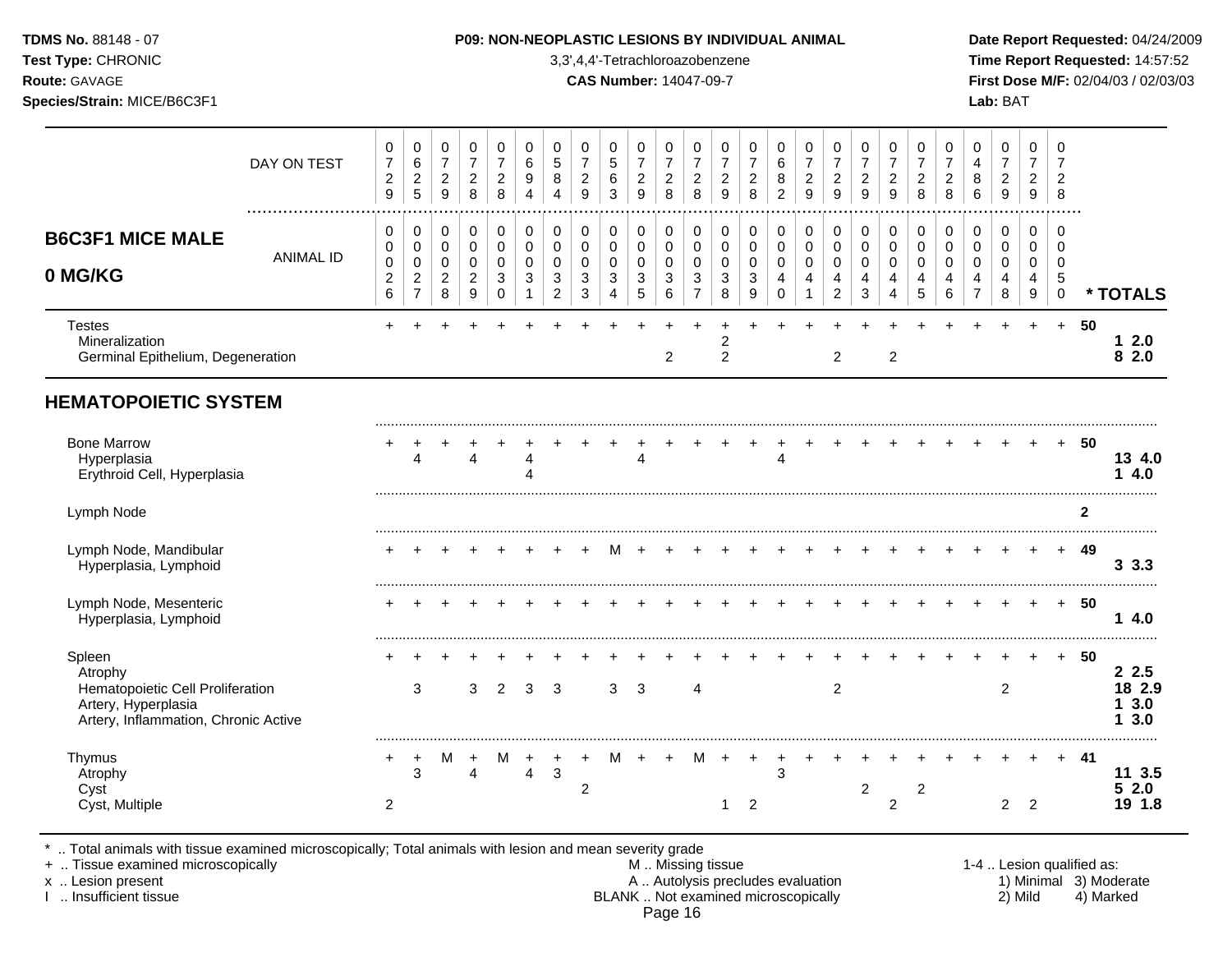**Test Type:** CHRONIC 3,3',4,4'-Tetrachloroazobenzene **Time Report Requested:** 14:57:52 **Route:** GAVAGE **CAS Number:** 14047-09-7 **First Dose M/F:** 02/04/03 / 02/03/03 **Species/Strain:** MICE/B6C3F1 **Lab:** BAT

|                                                                                                                                                                 | DAY ON TEST           | $\pmb{0}$<br>$\overline{7}$<br>$\boldsymbol{2}$<br>9 | $\pmb{0}$<br>$\,6$<br>$\overline{c}$<br>$5\phantom{.0}$                     | 0<br>$\overline{7}$<br>$\frac{2}{9}$             | $\pmb{0}$<br>$\overline{7}$<br>$\overline{a}$<br>8 | 0<br>$\overline{7}$<br>$\overline{c}$<br>8 | $\pmb{0}$<br>$\,6$<br>9<br>$\overline{4}$ | $\,0\,$<br>$\overline{5}$<br>8<br>$\overline{A}$                 | $\pmb{0}$<br>$\overline{7}$<br>$\overline{c}$<br>9  | $\pmb{0}$<br>$\sqrt{5}$<br>6<br>3          | 0<br>$\overline{7}$<br>$\frac{2}{9}$                    | 0<br>$\overline{7}$<br>$\begin{array}{c} 2 \\ 8 \end{array}$ | 0<br>$\overline{7}$<br>$\overline{a}$<br>8   | 0<br>$\overline{7}$<br>$\overline{c}$<br>9    | 0<br>$\overline{7}$<br>$\boldsymbol{2}$<br>8 | $\,0\,$<br>$\,6\,$<br>$\bf8$<br>$\overline{2}$ | $\pmb{0}$<br>$\overline{7}$<br>$\frac{2}{9}$                    | $\pmb{0}$<br>$\overline{7}$<br>$\frac{2}{9}$                        | $\,0\,$<br>$\overline{7}$<br>$\overline{c}$<br>9 | 0<br>$\overline{7}$<br>$\overline{a}$<br>$\overline{9}$ | $\pmb{0}$<br>$\overline{7}$<br>$\overline{c}$<br>8 | $\,0\,$<br>$\overline{7}$<br>$\boldsymbol{2}$<br>8 | 0<br>$\overline{\mathbf{4}}$<br>8<br>6 | $\pmb{0}$<br>$\overline{7}$<br>$\frac{2}{9}$ | 0<br>$\overline{7}$<br>$\overline{2}$<br>9 | 0<br>$\overline{7}$<br>2<br>8                                  |      |                                                      |
|-----------------------------------------------------------------------------------------------------------------------------------------------------------------|-----------------------|------------------------------------------------------|-----------------------------------------------------------------------------|--------------------------------------------------|----------------------------------------------------|--------------------------------------------|-------------------------------------------|------------------------------------------------------------------|-----------------------------------------------------|--------------------------------------------|---------------------------------------------------------|--------------------------------------------------------------|----------------------------------------------|-----------------------------------------------|----------------------------------------------|------------------------------------------------|-----------------------------------------------------------------|---------------------------------------------------------------------|--------------------------------------------------|---------------------------------------------------------|----------------------------------------------------|----------------------------------------------------|----------------------------------------|----------------------------------------------|--------------------------------------------|----------------------------------------------------------------|------|------------------------------------------------------|
| <b>B6C3F1 MICE MALE</b><br>0 MG/KG                                                                                                                              | .<br><b>ANIMAL ID</b> | 0<br>0<br>$\pmb{0}$<br>$\boldsymbol{2}$<br>$\,6$     | 0<br>0<br>$\pmb{0}$<br>$\overline{2}$<br>$\overline{7}$                     | 0<br>0<br>$\pmb{0}$<br>$\overline{a}$<br>$\bf 8$ | 0<br>0<br>$\mathbf 0$<br>$\overline{c}$<br>$9\,$   | 0<br>0<br>$\mathbf 0$<br>3<br>$\mathbf 0$  | 0<br>0<br>$\mathbf 0$<br>3                | $\mathbf 0$<br>$\mathbf 0$<br>$\mathbf 0$<br>3<br>$\overline{2}$ | 0<br>0<br>$\pmb{0}$<br>$\sqrt{3}$<br>$\mathfrak{S}$ | 0<br>0<br>$\pmb{0}$<br>3<br>$\overline{4}$ | 0<br>0<br>$\mathbf 0$<br>$\ensuremath{\mathsf{3}}$<br>5 | 0<br>0<br>$\mathbf 0$<br>3<br>6                              | 0<br>0<br>$\mathbf 0$<br>3<br>$\overline{7}$ | 0<br>0<br>0<br>$\ensuremath{\mathsf{3}}$<br>8 | 0<br>0<br>$\mathbf 0$<br>3<br>$9\,$          | 0<br>$\,0\,$<br>$\pmb{0}$<br>4<br>$\mathbf 0$  | 0<br>$\mathbf 0$<br>$\pmb{0}$<br>$\overline{4}$<br>$\mathbf{1}$ | 0<br>$\mathbf 0$<br>$\mathbf 0$<br>$\overline{4}$<br>$\overline{2}$ | 0<br>0<br>$\mathbf 0$<br>4<br>$\mathbf{3}$       | 0<br>0<br>$\mathbf 0$<br>4<br>4                         | 0<br>$\mathbf 0$<br>$\mathbf 0$<br>4<br>5          | 0<br>0<br>$\mathbf 0$<br>4<br>6                    | 0<br>0<br>0<br>4<br>$\overline{7}$     | 0<br>0<br>$\mathbf 0$<br>4<br>8              | $\mathbf 0$<br>0<br>$\mathbf 0$<br>4<br>9  | $\Omega$<br>$\Omega$<br>$\mathbf 0$<br>$\sqrt{5}$<br>$\pmb{0}$ |      | * TOTALS                                             |
| Ectopic Parathyroid Gland                                                                                                                                       |                       | $\overline{2}$                                       |                                                                             |                                                  |                                                    |                                            |                                           |                                                                  |                                                     |                                            |                                                         |                                                              |                                              |                                               | $\overline{c}$                               |                                                |                                                                 |                                                                     |                                                  | $\overline{c}$                                          |                                                    |                                                    |                                        |                                              | $\overline{2}$                             |                                                                |      | 8 1.9                                                |
| <b>INTEGUMENTARY SYSTEM</b>                                                                                                                                     |                       |                                                      |                                                                             |                                                  |                                                    |                                            |                                           |                                                                  |                                                     |                                            |                                                         |                                                              |                                              |                                               |                                              |                                                |                                                                 |                                                                     |                                                  |                                                         |                                                    |                                                    |                                        |                                              |                                            |                                                                |      |                                                      |
| Mammary Gland                                                                                                                                                   |                       | м                                                    | M                                                                           | M                                                | M                                                  | M                                          | M                                         | M                                                                | M                                                   | M                                          | M                                                       | M                                                            | M                                            | M                                             | M                                            |                                                | M M M                                                           |                                                                     | M                                                | M                                                       | M                                                  |                                                    | MMM                                    |                                              | M                                          | <b>MO</b>                                                      |      |                                                      |
| Skin<br>Inflammation, Chronic Active<br>Dermis, Fibrosis<br>Epidermis, Hyperplasia<br>Epidermis, Ulcer<br>Hair Follicle, Dilatation<br>Sebaceous Gland, Atrophy |                       |                                                      | ÷.<br>$\overline{\mathbf{c}}$<br>$\overline{2}$<br>3<br>4<br>$\overline{2}$ |                                                  | 4                                                  |                                            | 4                                         |                                                                  |                                                     |                                            |                                                         |                                                              | 3                                            |                                               | 1                                            | $\overline{1}$                                 |                                                                 |                                                                     |                                                  |                                                         |                                                    |                                                    |                                        |                                              | $\div$                                     | $+$                                                            | - 50 | <br>32.7<br>3.3.0<br>3.3.0<br>34.0<br>71.3<br>13 2.8 |
| <b>MUSCULOSKELETAL SYSTEM</b>                                                                                                                                   |                       |                                                      |                                                                             |                                                  |                                                    |                                            |                                           |                                                                  |                                                     |                                            |                                                         |                                                              |                                              |                                               |                                              |                                                |                                                                 |                                                                     |                                                  |                                                         |                                                    |                                                    |                                        |                                              |                                            |                                                                |      |                                                      |
| Bone                                                                                                                                                            |                       |                                                      |                                                                             |                                                  |                                                    |                                            |                                           |                                                                  |                                                     |                                            |                                                         |                                                              |                                              |                                               |                                              |                                                |                                                                 |                                                                     |                                                  |                                                         |                                                    |                                                    |                                        |                                              |                                            | $\ddot{}$                                                      | 50   |                                                      |
| <b>Skeletal Muscle</b><br>Infiltration Cellular, Lymphoid                                                                                                       |                       | $\ddot{}$                                            | $\overline{ }$                                                              | $\div$<br>1                                      |                                                    |                                            |                                           |                                                                  |                                                     | $\ddot{}$                                  |                                                         |                                                              |                                              |                                               |                                              |                                                |                                                                 |                                                                     |                                                  |                                                         |                                                    |                                                    |                                        |                                              |                                            | $+$                                                            | 50   | 2, 1.0                                               |
| <b>NERVOUS SYSTEM</b>                                                                                                                                           |                       |                                                      |                                                                             |                                                  |                                                    |                                            |                                           |                                                                  |                                                     |                                            |                                                         |                                                              |                                              |                                               |                                              |                                                |                                                                 |                                                                     |                                                  |                                                         |                                                    |                                                    |                                        |                                              |                                            |                                                                |      |                                                      |
| <b>Brain</b><br>Inflammation, Chronic Active                                                                                                                    |                       |                                                      |                                                                             |                                                  |                                                    |                                            |                                           |                                                                  |                                                     |                                            |                                                         |                                                              |                                              |                                               |                                              |                                                |                                                                 |                                                                     |                                                  |                                                         |                                                    |                                                    |                                        |                                              |                                            | $+$                                                            | 50   | 12.0                                                 |

+ .. Tissue examined microscopically examined microscopically **M** .. Missing tissue M .. Missing tissue 1-4 .. Lesion qualified as:<br>A .. Autolysis precludes evaluation 1) Minimal 3) Moderate x .. Lesion present **A .. Autolysis precludes evaluation** A .. Autolysis precludes evaluation 1) Minimal 3) Moderate I .. Insufficient tissue BLANK .. Not examined microscopically 2) Mild 4) Marked Page 17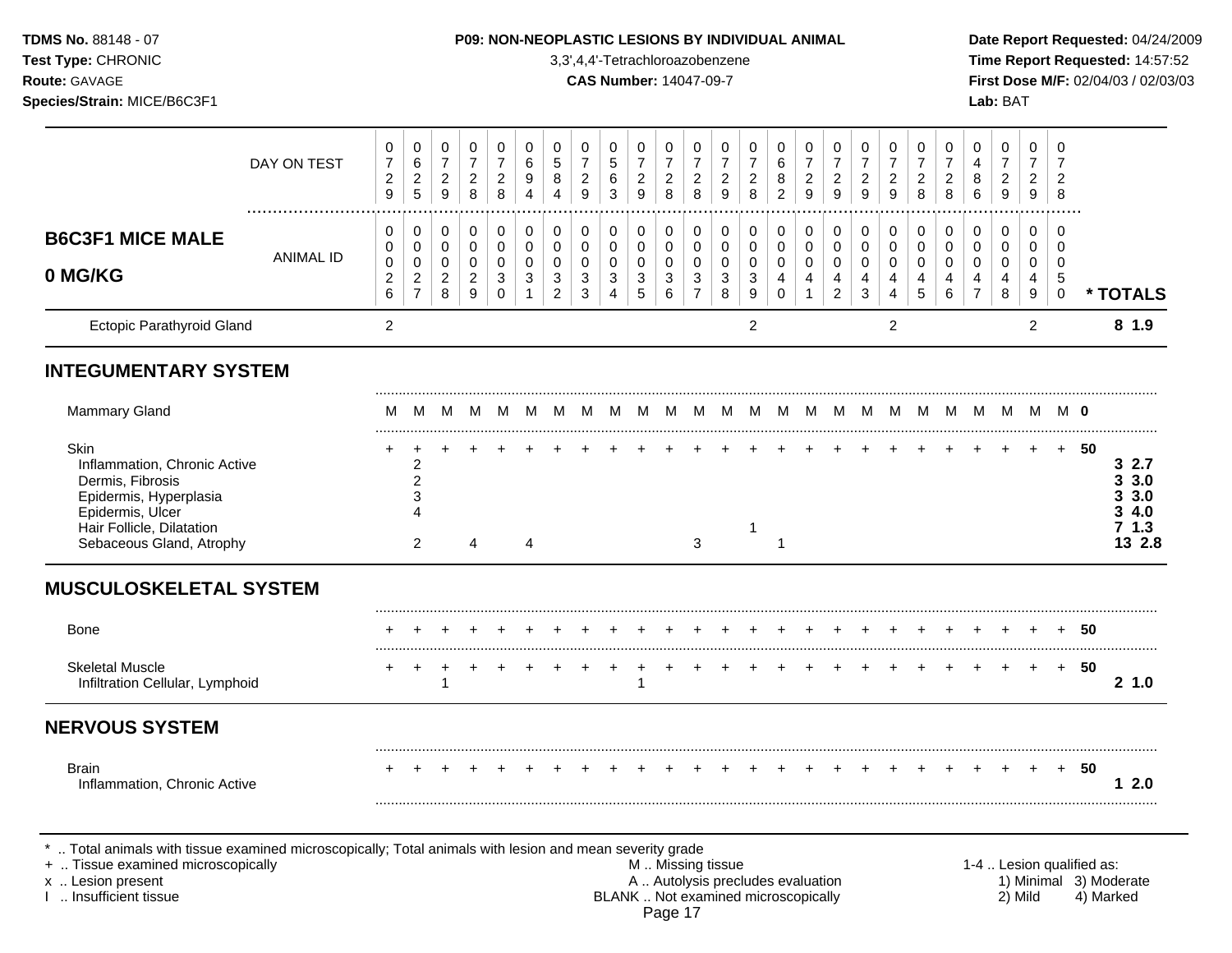Spinal Cord **1 RESPIRATORY SYSTEM** ......................................................................................................................................................................................................... Lung + + + + + + + + + + + + + + + + + + + + + + + + + **50** Alveolar Epithelium, Hyperplasia 2 **5 2.2** Alveolus, Infiltration Cellular, Histiocyte 3 4 2 **4 3.0** ......................................................................................................................................................................................................... Nose + + + + + + + + + + + + + + + + + + + + + + + + + **50** Nasolacrimal Duct, Inflammation, Chronic declined Duct, innamifiation, Ontonic<br>Active **1 1.0** Nasolacrimal Duct, Squamous Epithelium, asolachinal Duct, oquamous Epimenum,<br>Hyperplasia **2 1.5** ......................................................................................................................................................................................................... Pleura **1** ......................................................................................................................................................................................................... Trachea + + + + + + + + + + + + + + + + + + + + + + + + + **50 SPECIAL SENSES SYSTEM** ......................................................................................................................................................................................................... Eye + + + + + + + + + + + + + + + + + + + + + + + + + **50** Anterior Chamber, Cornea, Inflammation, Suppurative **1 4.0** Cornea, Inflammation, Chronic Active 2 **1 2.0** ......................................................................................................................................................................................................... Harderian Gland + + + + + + + + + + + + + + + + + + + + + + + + + **50** Hyperplasia 2 2 **3 2.7 TDMS No.** 88148 - 07 **P09: NON-NEOPLASTIC LESIONS BY INDIVIDUAL ANIMAL Date Report Requested:** 04/24/2009 **Test Type:** CHRONIC 3,3',4,4'-Tetrachloroazobenzene **Time Report Requested:** 14:57:52 **Route:** GAVAGE **CAS Number:** 14047-09-7 **First Dose M/F:** 02/04/03 / 02/03/03 **Species/Strain:** MICE/B6C3F1 **Lab:** BAT DAY ON TEST  $\overline{7}$   $\overline{7}$   $\Omega$  ................................................................................................................................................................. **B6C3F1 MICE MALE** ANIMAL ID **0 MG/KG**  $\Omega$  **\* TOTALS** .. Total animals with tissue examined microscopically; Total animals with lesion and mean severity grade + .. Tissue examined microscopically examined microscopically and the state of the state of the M .. Missing tissue the M .. Missing tissue the matrix of the M .. Missing tissue the matrix of the M .. Lesion qualified as: x .. Lesion present 1) Minimal 3) Moderate<br>A .. Autolysis precludes evaluation 1 and 1) Minimal 3) Moderate<br>BLANK .. Not examined microscopically 1 and 1) Minimal 3) Marked

BLANK .. Not examined microscopically Page 18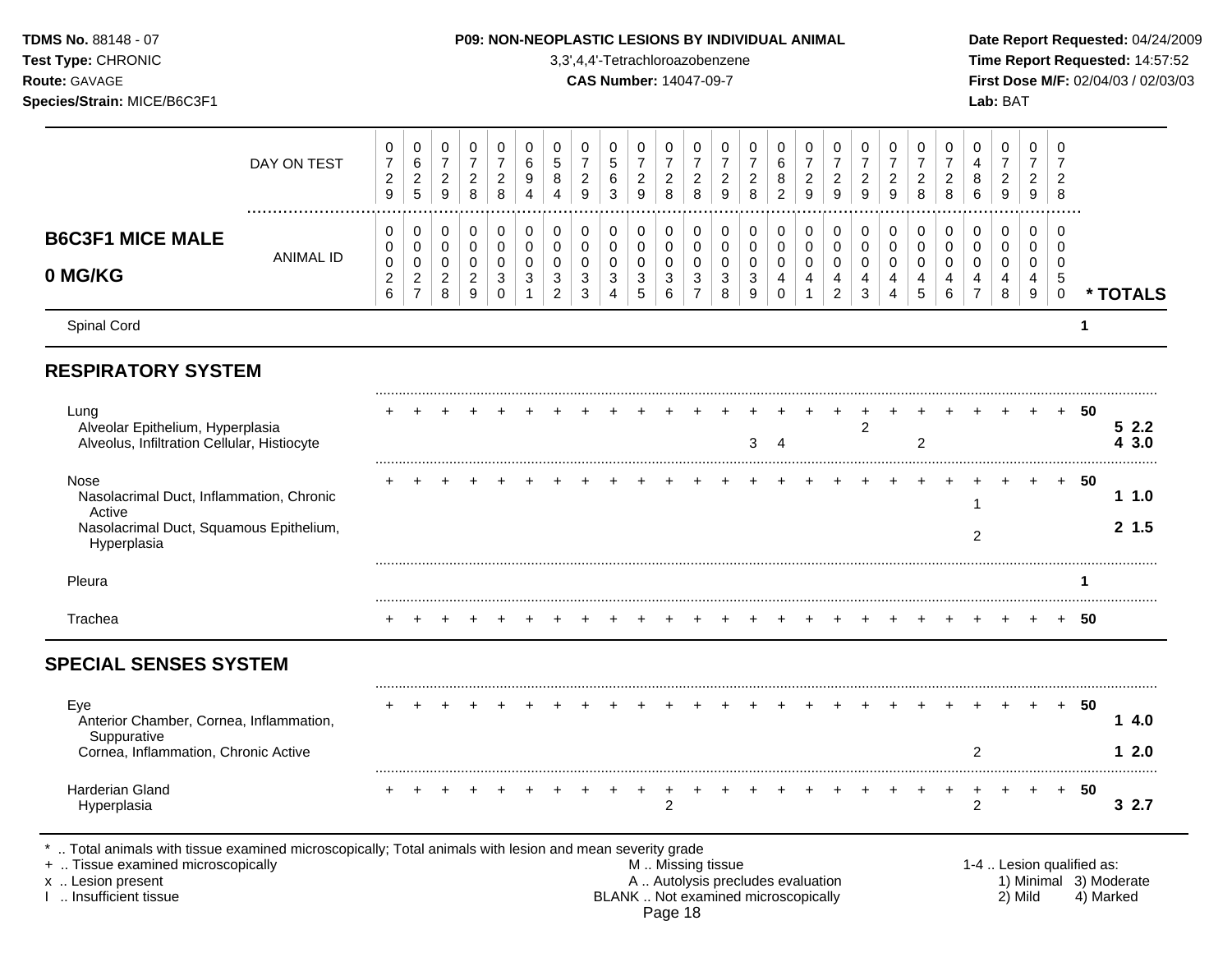**Test Type:** CHRONIC 3,3',4,4'-Tetrachloroazobenzene **Time Report Requested:** 14:57:52 **Route:** GAVAGE **CAS Number:** 14047-09-7 **First Dose M/F:** 02/04/03 / 02/03/03 **Species/Strain:** MICE/B6C3F1 **Lab:** BAT

|                                                                                                                                                                                                                                                                        | DAY ON TEST      | 0<br>$\boldsymbol{7}$<br>$\overline{c}$<br>9 | 0<br>6<br>$\sqrt{2}$<br>5                    | 0<br>$\overline{7}$<br>$\overline{c}$<br>9       | 0<br>$\overline{7}$<br>$\boldsymbol{2}$<br>8 | 0<br>$\overline{7}$<br>$\boldsymbol{2}$<br>8 | 0<br>$\,6\,$<br>$\boldsymbol{9}$<br>$\boldsymbol{\Lambda}$ | 0<br>$\sqrt{5}$<br>$\,8\,$<br>$\overline{4}$        | $\pmb{0}$<br>$\overline{7}$<br>$\sqrt{2}$<br>9    | 0<br>$\sqrt{5}$<br>$\,6$<br>3                                     | 0<br>$\overline{7}$<br>$\sqrt{2}$<br>9              | 0<br>$\overline{7}$<br>$\overline{c}$<br>8 | 0<br>$\overline{7}$<br>$\boldsymbol{2}$<br>8 | 0<br>$\overline{7}$<br>$\boldsymbol{2}$<br>9 | 0<br>$\overline{7}$<br>$\overline{c}$<br>8   | $\mathbf 0$<br>$\,6\,$<br>$\bf 8$<br>$\overline{2}$       | 0<br>$\overline{7}$<br>$\overline{c}$<br>9 | 0<br>$\overline{7}$<br>$\sqrt{2}$<br>9       | 0<br>$\overline{7}$<br>$\boldsymbol{2}$<br>9                  | 0<br>$\overline{7}$<br>$\boldsymbol{2}$<br>9 | 0<br>$\overline{7}$<br>$\overline{2}$<br>8 | 0<br>$\overline{7}$<br>$\overline{c}$<br>8 | 0<br>$\overline{\mathbf{4}}$<br>8<br>6 | 0<br>$\overline{7}$<br>$\overline{c}$<br>$\overline{9}$ | 0<br>$\overline{7}$<br>$\overline{a}$<br>9 | 0<br>$\overline{7}$<br>$\overline{2}$<br>8                       |    |                                                                                                                                  |
|------------------------------------------------------------------------------------------------------------------------------------------------------------------------------------------------------------------------------------------------------------------------|------------------|----------------------------------------------|----------------------------------------------|--------------------------------------------------|----------------------------------------------|----------------------------------------------|------------------------------------------------------------|-----------------------------------------------------|---------------------------------------------------|-------------------------------------------------------------------|-----------------------------------------------------|--------------------------------------------|----------------------------------------------|----------------------------------------------|----------------------------------------------|-----------------------------------------------------------|--------------------------------------------|----------------------------------------------|---------------------------------------------------------------|----------------------------------------------|--------------------------------------------|--------------------------------------------|----------------------------------------|---------------------------------------------------------|--------------------------------------------|------------------------------------------------------------------|----|----------------------------------------------------------------------------------------------------------------------------------|
| <b>B6C3F1 MICE MALE</b><br>0 MG/KG                                                                                                                                                                                                                                     | <b>ANIMAL ID</b> | 0<br>0<br>$\pmb{0}$<br>$\overline{c}$<br>6   | 0<br>$\mathbf 0$<br>0<br>$\overline{2}$<br>7 | 0<br>$\pmb{0}$<br>$\,0\,$<br>$\overline{c}$<br>8 | 0<br>$\mathbf 0$<br>0<br>$\overline{a}$<br>9 | 0<br>0<br>0<br>3<br>0                        | 0<br>$\mathbf 0$<br>0<br>3                                 | 0<br>$\pmb{0}$<br>0<br>$\sqrt{3}$<br>$\overline{c}$ | 0<br>$\mathbf 0$<br>$\pmb{0}$<br>$\mathsf 3$<br>3 | 0<br>$\mathbf 0$<br>$\mathbf 0$<br>$\mathbf{3}$<br>$\overline{4}$ | 0<br>$\mathbf 0$<br>0<br>$\mathbf{3}$<br>$\sqrt{5}$ | 0<br>$\mathbf 0$<br>0<br>3<br>6            | 0<br>$\mathbf 0$<br>0<br>3<br>$\overline{7}$ | 0<br>$\mathbf 0$<br>0<br>3<br>8              | 0<br>$\pmb{0}$<br>0<br>3<br>$\boldsymbol{9}$ | 0<br>$\mathsf{O}\xspace$<br>$\pmb{0}$<br>4<br>$\mathbf 0$ | 0<br>$\pmb{0}$<br>$\pmb{0}$<br>4           | 0<br>$\mathbf 0$<br>0<br>4<br>$\overline{2}$ | 0<br>$\pmb{0}$<br>$\pmb{0}$<br>4<br>$\ensuremath{\mathsf{3}}$ | 0<br>$\mathbf 0$<br>0<br>4<br>$\overline{4}$ | 0<br>0<br>0<br>4<br>5                      | 0<br>$\mathbf 0$<br>0<br>4<br>6            | 0<br>0<br>0<br>4<br>$\overline{7}$     | 0<br>$\mathbf 0$<br>0<br>4<br>8                         | 0<br>$\mathbf 0$<br>0<br>4<br>9            | $\Omega$<br>$\Omega$<br>$\mathbf 0$<br>$\sqrt{5}$<br>$\mathbf 0$ |    | * TOTALS                                                                                                                         |
| Infiltration Cellular, Lymphoid                                                                                                                                                                                                                                        |                  |                                              | $\mathbf{1}$                                 |                                                  | 1                                            | 1                                            | $\mathbf 1$                                                |                                                     |                                                   | -1                                                                |                                                     | 2                                          | 2                                            |                                              | -1                                           | 1                                                         | $\overline{c}$                             | -1                                           | -1                                                            |                                              | $\mathbf 1$                                |                                            | 1                                      |                                                         | 1                                          | -1                                                               |    | 33 1.2                                                                                                                           |
| <b>URINARY SYSTEM</b>                                                                                                                                                                                                                                                  |                  |                                              |                                              |                                                  |                                              |                                              |                                                            |                                                     |                                                   |                                                                   |                                                     |                                            |                                              |                                              |                                              |                                                           |                                            |                                              |                                                               |                                              |                                            |                                            |                                        |                                                         |                                            |                                                                  |    |                                                                                                                                  |
| Kidney<br>Hydronephrosis<br>Infarct<br>Infiltration Cellular, Lymphoid<br>Metaplasia, Osseous<br>Mineralization<br>Nephropathy<br>Artery, Inflammation, Chronic Active<br>Cortex, Cyst<br>Pelvis, Hyperplasia<br>Renal Tubule, Dilatation<br>Renal Tubule, Hyperplasia |                  | 2<br>$\mathbf{1}$                            | $\mathbf{1}$                                 | $\overline{1}$                                   | 1<br>3                                       | $\overline{2}$                               | $\overline{2}$<br>3                                        | $\mathfrak{p}$                                      | $\overline{c}$                                    | $\mathcal{P}$                                                     |                                                     |                                            | 2<br>$\mathfrak{p}$                          | 1<br>$\overline{c}$                          | 3<br>$\overline{ }$                          | $\overline{2}$<br>$\overline{2}$                          |                                            | $\mathcal{P}$<br>$\overline{c}$              |                                                               | $\overline{c}$                               | $\overline{2}$<br>$\overline{c}$           | 1                                          | $\overline{2}$<br>$\blacktriangleleft$ | 3<br>$\overline{c}$                                     |                                            | -1<br>-1<br>$\overline{1}$<br>$\overline{c}$                     | 50 | 12.0<br>2.5<br>4<br>39 1.4<br>1.5<br>$\mathbf{2}$<br>40 1.0<br>47 1.4<br>2.5<br>2<br>11 2.0<br>1.0<br>1.<br>2.0<br>1<br>2.0<br>1 |
| Ureter                                                                                                                                                                                                                                                                 |                  |                                              |                                              |                                                  |                                              |                                              |                                                            |                                                     |                                                   |                                                                   |                                                     |                                            | м                                            | м                                            | м                                            | $\overline{ }$                                            | $\ddot{}$                                  |                                              |                                                               |                                              |                                            |                                            |                                        |                                                         |                                            | $\ddot{}$                                                        | 43 |                                                                                                                                  |
| Urethra<br>Inflammation, Chronic Active<br>Artery, Hyperplasia<br>Artery, Inflammation, Chronic Active                                                                                                                                                                 |                  |                                              |                                              |                                                  |                                              |                                              |                                                            |                                                     |                                                   |                                                                   |                                                     |                                            |                                              |                                              |                                              |                                                           |                                            |                                              |                                                               |                                              |                                            |                                            |                                        |                                                         |                                            | $\ddot{}$                                                        | 48 | 12.0<br>4.0<br>3.0<br>1.                                                                                                         |
| <b>Urinary Bladder</b><br>Infiltration Cellular, Lymphoid                                                                                                                                                                                                              |                  | $+$                                          | $\overline{+}$                               | $\ddot{}$<br>$\mathbf 1$                         |                                              |                                              |                                                            | $\div$                                              | $+$                                               | $\ddot{}$                                                         |                                                     |                                            |                                              |                                              |                                              |                                                           |                                            |                                              |                                                               | $\div$                                       | $\div$<br>1                                |                                            | $\ddot{}$                              | $\ddot{}$                                               | $+$                                        | $+$<br>$\overline{1}$                                            | 50 | 25 1.1                                                                                                                           |

\* .. Total animals with tissue examined microscopically; Total animals with lesion and mean severity grade

+ .. Tissue examined microscopically M .. Missing tissue 1-4 .. Lesion qualified as: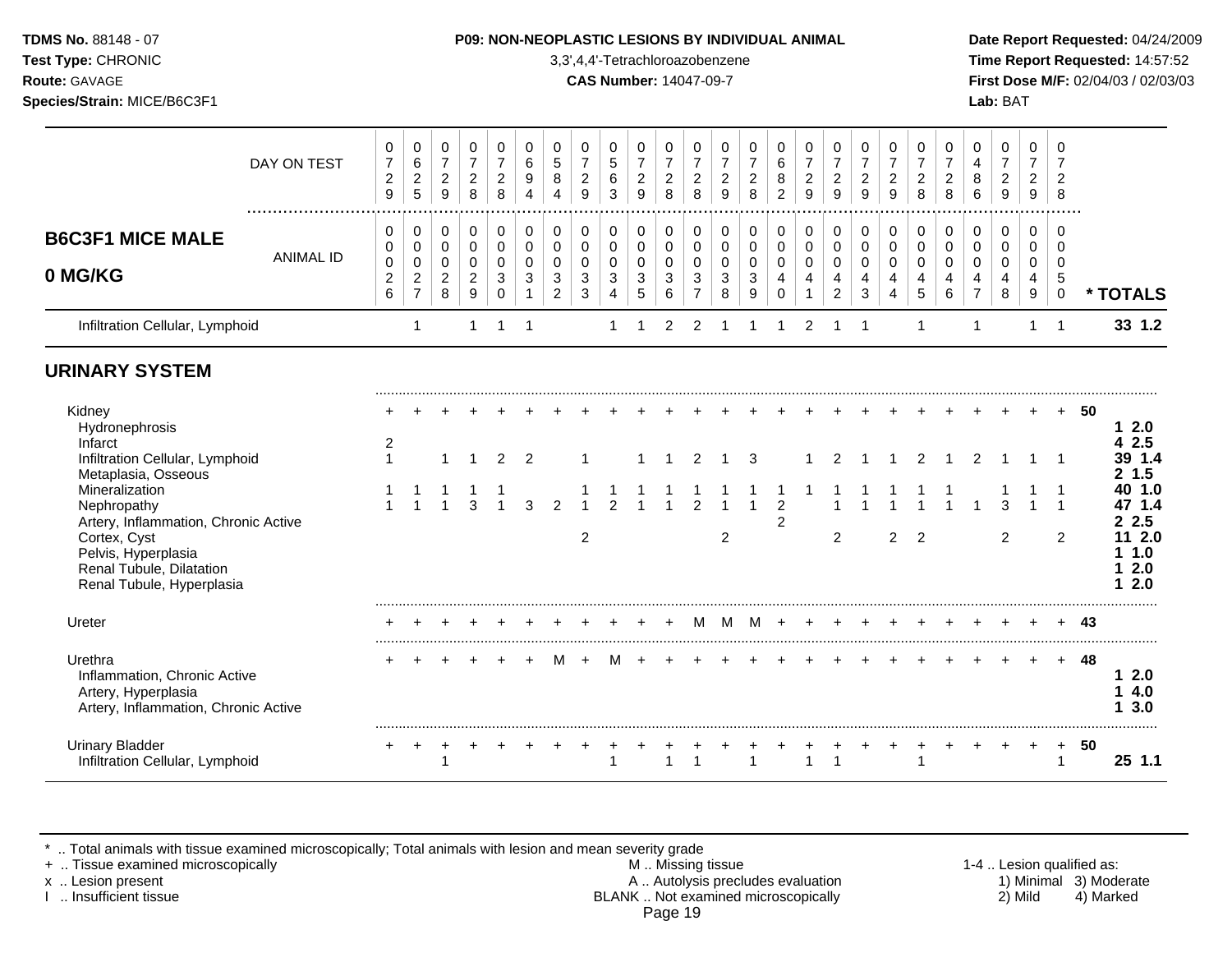**Test Type:** CHRONIC 3,3',4,4'-Tetrachloroazobenzene **Time Report Requested:** 14:57:52 **Route:** GAVAGE **CAS Number:** 14047-09-7 **First Dose M/F:** 02/04/03 / 02/03/03 **Species/Strain:** MICE/B6C3F1 **Lab:** BAT

|                                              | DAY ON TEST   | 0<br>6<br>5<br>9 | 0<br>3<br>8<br>$\Omega$ | 0<br>6<br>$\sqrt{5}$          | 0<br>7<br>$\boldsymbol{2}$<br>8 | 0<br>$\overline{7}$<br>$\overline{c}$<br>9 | 0<br>2<br>8           | 0<br>6<br>0<br>0 | 0<br>5<br>4           | 0<br>$\overline{a}$<br>8 | 0<br>5<br>9           | 0<br>$\overline{7}$<br>$\overline{c}$<br>8 | 0<br>$\overline{7}$<br>$\overline{\mathbf{c}}$<br>9 | 0<br>$\overline{7}$<br>$\overline{c}$<br>9 | 7<br>$\overline{\mathbf{c}}$<br>9 | 0<br>7<br>$\overline{c}$<br>$\boldsymbol{9}$ | 0<br>$\overline{\mathbf{c}}$<br>8 | 0<br>6<br>6<br>$\Omega$            | 0<br>6<br>4<br>$\overline{2}$ | 0<br>5<br>$\overline{c}$<br>4 | $\Omega$<br>6<br>8<br>2 | 6<br>2 | $\Omega$<br>$\overline{c}$<br>9 | 0<br>$\overline{c}$<br>8 | 0<br>5<br>5<br>2                   | 0<br>7<br>$\overline{\mathbf{c}}$<br>8         |                 |
|----------------------------------------------|---------------|------------------|-------------------------|-------------------------------|---------------------------------|--------------------------------------------|-----------------------|------------------|-----------------------|--------------------------|-----------------------|--------------------------------------------|-----------------------------------------------------|--------------------------------------------|-----------------------------------|----------------------------------------------|-----------------------------------|------------------------------------|-------------------------------|-------------------------------|-------------------------|--------|---------------------------------|--------------------------|------------------------------------|------------------------------------------------|-----------------|
| <b>B6C3F1 MICE MALE</b><br>3 MG/KG           | <br>ANIMAL ID | 0<br>0<br>0<br>5 | 0<br>0<br>0<br>5<br>2   | $\pmb{0}$<br>0<br>0<br>5<br>3 | 0<br>0<br>0<br>5<br>4           | 0<br>0<br>0<br>5<br>5                      | 0<br>0<br>0<br>5<br>6 | 0<br>0<br>5      | 0<br>0<br>0<br>5<br>8 | 0<br>0<br>0<br>5<br>9    | 0<br>0<br>0<br>6<br>0 | 0<br>0<br>0<br>6                           | 0<br>0<br>0<br>6<br>2                               | 0<br>0<br>0<br>6<br>3                      | 0<br>0<br>6                       | 0<br>0<br>0<br>6<br>5                        | 0<br>0<br>0<br>6<br>6             | 0<br>0<br>0<br>6<br>$\overline{7}$ | 0<br>0<br>0<br>6<br>8         | 0<br>0<br>0<br>6<br>9         | 0<br>0<br>0<br>$\Omega$ | 0      | 0<br>0<br>0<br>$\mathcal{P}$    | 0<br>0<br>0<br>3         | 0<br>0<br>0<br>$\overline{7}$<br>4 | .<br>$\Omega$<br>0<br>0<br>$\overline{7}$<br>5 | males<br>(cont) |
| <b>ALIMENTARY SYSTEM</b>                     |               |                  |                         |                               |                                 |                                            |                       |                  |                       |                          |                       |                                            |                                                     |                                            |                                   |                                              |                                   |                                    |                               |                               |                         |        |                                 |                          |                                    |                                                |                 |
| Esophagus                                    |               |                  |                         |                               |                                 |                                            |                       |                  |                       |                          |                       |                                            |                                                     |                                            |                                   |                                              |                                   |                                    |                               |                               |                         |        |                                 |                          |                                    |                                                |                 |
| Gallbladder                                  |               |                  |                         |                               |                                 |                                            |                       |                  |                       |                          |                       |                                            |                                                     |                                            |                                   |                                              |                                   |                                    |                               |                               |                         |        |                                 |                          |                                    |                                                |                 |
| Intestine Large, Cecum                       |               |                  |                         |                               |                                 |                                            |                       |                  |                       |                          |                       |                                            |                                                     |                                            |                                   |                                              |                                   |                                    |                               |                               |                         |        |                                 |                          |                                    | $\div$                                         |                 |
| Intestine Large, Colon                       |               |                  |                         |                               |                                 |                                            |                       |                  |                       |                          |                       |                                            |                                                     |                                            |                                   |                                              |                                   |                                    |                               |                               |                         |        |                                 |                          |                                    |                                                |                 |
| Intestine Large, Rectum                      |               |                  |                         |                               |                                 |                                            |                       |                  |                       |                          |                       |                                            |                                                     |                                            |                                   |                                              |                                   |                                    |                               |                               |                         |        |                                 |                          |                                    |                                                |                 |
| Intestine Small, Duodenum<br>Intussusception |               |                  |                         |                               |                                 |                                            |                       |                  |                       |                          |                       |                                            |                                                     |                                            |                                   |                                              |                                   |                                    |                               |                               |                         |        |                                 |                          |                                    |                                                |                 |
|                                              |               |                  |                         |                               |                                 |                                            |                       |                  |                       |                          |                       |                                            |                                                     |                                            |                                   |                                              |                                   |                                    |                               |                               |                         |        |                                 |                          |                                    |                                                |                 |

| Intestine Small, Jejunum                                                                                                   |  |  |  |  |   |  |  |  |  |  |  |  |  |  |
|----------------------------------------------------------------------------------------------------------------------------|--|--|--|--|---|--|--|--|--|--|--|--|--|--|
| Liver<br>Amyloid Deposition<br>Atypia Cellular<br><b>Basophilic Focus</b><br>Clear Cell Focus<br><b>Eosinophilic Focus</b> |  |  |  |  | ⌒ |  |  |  |  |  |  |  |  |  |
| Hematopoietic Cell Proliferation<br>Infarct                                                                                |  |  |  |  |   |  |  |  |  |  |  |  |  |  |

Intestine Small, Ileum + + + + + + + + + + + + + + + + + + + + + + + + +

\* .. Total animals with tissue examined microscopically; Total animals with lesion and mean severity grade<br>+ .. Tissue examined microscopically

+ .. Tissue examined microscopically the state of the state of the M .. Missing tissue 1-4 .. Lesion qualified as: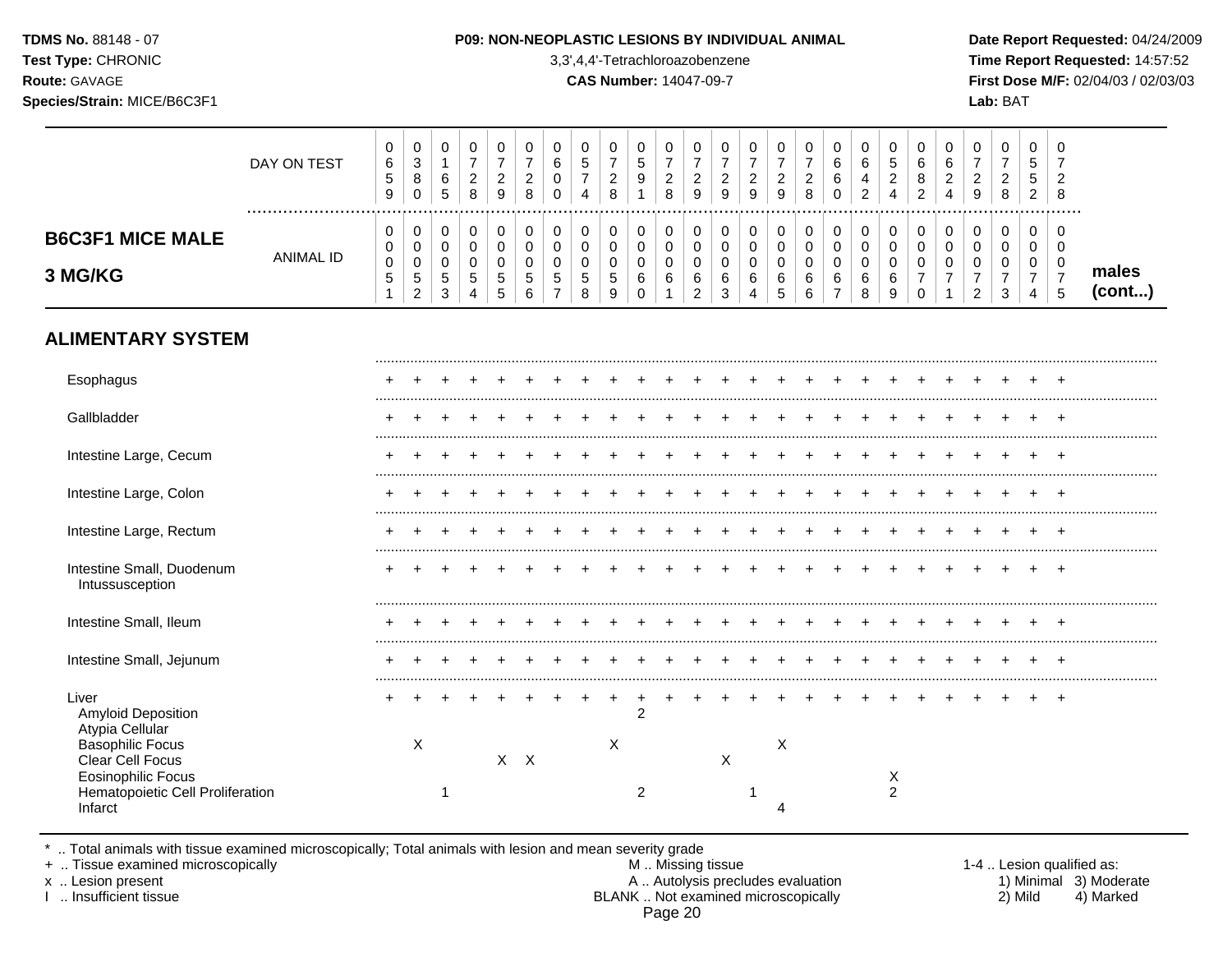**Test Type:** CHRONIC 3,3',4,4'-Tetrachloroazobenzene **Time Report Requested:** 14:57:52 **Route:** GAVAGE **CAS Number:** 14047-09-7 **First Dose M/F:** 02/04/03 / 02/03/03 **Species/Strain:** MICE/B6C3F1 **Lab:** BAT

|                                                                                                                                                          | DAY ON TEST      | 0<br>$\,6$<br>$\mathbf 5$<br>9            | $\pmb{0}$<br>$\ensuremath{\mathsf{3}}$<br>8<br>$\mathbf 0$   | $\mathbf 0$<br>$\mathbf{1}$<br>$\,6\,$<br>5  | 0<br>$\overline{7}$<br>$\overline{c}$<br>8           | 0<br>$\overline{7}$<br>$\overline{2}$<br>9      | $\pmb{0}$<br>$\overline{7}$<br>$\boldsymbol{2}$<br>8 | $\mathbf 0$<br>$\,6\,$<br>$\mathbf 0$<br>$\Omega$   | $\pmb{0}$<br>$\sqrt{5}$<br>$\overline{7}$<br>$\boldsymbol{\Lambda}$ | 0<br>$\overline{7}$<br>$\overline{a}$<br>8         | 0<br>5<br>$\boldsymbol{9}$<br>$\overline{1}$ | $\mathbf 0$<br>$\overline{7}$<br>$\boldsymbol{2}$<br>8 | 0<br>$\overline{7}$<br>$\boldsymbol{2}$<br>9     | 0<br>$\overline{7}$<br>$\overline{2}$<br>9      | 0<br>$\overline{7}$<br>$\overline{a}$<br>9 | $\mathbf 0$<br>$\overline{7}$<br>$\sqrt{2}$<br>9 | 0<br>$\overline{7}$<br>$\boldsymbol{2}$<br>8  | 0<br>$\,6\,$<br>6<br>$\Omega$                                | $\mathbf 0$<br>$\,6\,$<br>$\overline{4}$<br>$\overline{2}$ | $\mathbf 0$<br>$\sqrt{5}$<br>$\sqrt{2}$<br>$\overline{4}$ | $\mathbf 0$<br>$\,6\,$<br>8<br>$\overline{2}$                  | 0<br>$\,6\,$<br>$\overline{2}$<br>$\overline{4}$ | 0<br>$\overline{7}$<br>$\overline{2}$<br>9 | $\mathbf 0$<br>$\overline{7}$<br>$\boldsymbol{2}$<br>8 | $\mathbf 0$<br>5<br>$\sqrt{5}$<br>$\overline{2}$ | 0<br>$\overline{7}$<br>$\overline{2}$<br>8   |                 |
|----------------------------------------------------------------------------------------------------------------------------------------------------------|------------------|-------------------------------------------|--------------------------------------------------------------|----------------------------------------------|------------------------------------------------------|-------------------------------------------------|------------------------------------------------------|-----------------------------------------------------|---------------------------------------------------------------------|----------------------------------------------------|----------------------------------------------|--------------------------------------------------------|--------------------------------------------------|-------------------------------------------------|--------------------------------------------|--------------------------------------------------|-----------------------------------------------|--------------------------------------------------------------|------------------------------------------------------------|-----------------------------------------------------------|----------------------------------------------------------------|--------------------------------------------------|--------------------------------------------|--------------------------------------------------------|--------------------------------------------------|----------------------------------------------|-----------------|
| <b>B6C3F1 MICE MALE</b><br>3 MG/KG                                                                                                                       | <b>ANIMAL ID</b> | 0<br>0<br>0<br>$\sqrt{5}$<br>$\mathbf{1}$ | 0<br>$\pmb{0}$<br>$\pmb{0}$<br>$\,$ 5 $\,$<br>$\overline{2}$ | 0<br>0<br>$\mathbf 0$<br>$\overline{5}$<br>3 | 0<br>$\pmb{0}$<br>$\mathbf 0$<br>5<br>$\overline{4}$ | 0<br>$\mathbf 0$<br>$\Omega$<br>$\sqrt{5}$<br>5 | 0<br>0<br>$\Omega$<br>5<br>6                         | 0<br>$\mathbf 0$<br>$\Omega$<br>5<br>$\overline{7}$ | 0<br>$\pmb{0}$<br>$\mathbf 0$<br>5<br>8                             | 0<br>$\mathbf 0$<br>$\mathbf 0$<br>$\sqrt{5}$<br>9 | 0<br>$\pmb{0}$<br>0<br>$\,6\,$<br>$\Omega$   | 0<br>$\mathbf 0$<br>$\mathbf 0$<br>6<br>$\mathbf{1}$   | 0<br>$\pmb{0}$<br>0<br>$\,6\,$<br>$\overline{c}$ | 0<br>$\mathbf 0$<br>$\mathbf 0$<br>$\,6\,$<br>3 | 0<br>0<br>$\mathbf 0$<br>6<br>4            | 0<br>$\mathbf 0$<br>$\Omega$<br>6<br>5           | 0<br>$\pmb{0}$<br>$\mathbf 0$<br>$\,6\,$<br>6 | 0<br>$\mathbf 0$<br>$\mathbf 0$<br>$\,6\,$<br>$\overline{7}$ | 0<br>$\pmb{0}$<br>0<br>$\,6\,$<br>8                        | 0<br>$\mathsf{O}\xspace$<br>$\mathbf 0$<br>6<br>9         | 0<br>$\pmb{0}$<br>$\mathbf 0$<br>$\overline{7}$<br>$\mathbf 0$ | 0<br>$\mathbf 0$<br>$\Omega$<br>$\overline{7}$   | 0<br>0<br>$\Omega$<br>$\overline{7}$<br>2  | 0<br>$\mathbf 0$<br>$\Omega$<br>$\overline{7}$<br>3    | 0<br>0<br>$\mathbf 0$<br>$\overline{7}$<br>4     | $\mathbf 0$<br>0<br>0<br>$\overline{7}$<br>5 | males<br>(cont) |
| Infiltration Cellular, Lymphoid<br>Inflammation, Chronic Active<br>Mineralization<br><b>Mixed Cell Focus</b><br>Pigmentation<br><b>Tension Lipidosis</b> |                  |                                           |                                                              |                                              |                                                      | 1<br>$X$ $X$                                    | 1                                                    |                                                     |                                                                     | 1<br>$\mathbf{1}$                                  |                                              |                                                        | 1                                                |                                                 |                                            | $\mathbf{1}$<br>$\overline{2}$                   |                                               | 1                                                            | $\overline{2}$                                             |                                                           | 1                                                              | 1                                                |                                            | 1<br>$X$ $X$                                           |                                                  | -1<br>X                                      |                 |
| Hepatocyte, Necrosis<br>Hepatocyte, Vacuolization Cytoplasmic                                                                                            |                  |                                           |                                                              |                                              | $\overline{1}$                                       | 2                                               | 3                                                    |                                                     |                                                                     | $\overline{2}$                                     | 3                                            | $\overline{2}$                                         | 2                                                | -1                                              |                                            | $\overline{2}$                                   | $\overline{\mathbf{1}}$                       |                                                              | $\overline{2}$                                             |                                                           |                                                                | 3<br>$\overline{c}$                              | $\overline{2}$                             |                                                        | 3<br>$\blacktriangleleft$                        | 2                                            |                 |
| Mesentery<br>Fat, Fibrosis<br>Fat, Inflammation, Chronic Active<br>Fat, Mineralization<br>Fat, Necrosis                                                  |                  |                                           |                                                              |                                              |                                                      |                                                 |                                                      | +<br>3<br>$\overline{2}$<br>$\overline{c}$          |                                                                     |                                                    | $+$<br>3<br>1                                |                                                        | $\ddot{}$<br>4                                   |                                                 |                                            |                                                  |                                               | $\ddot{}$<br>3                                               |                                                            |                                                           |                                                                |                                                  |                                            |                                                        |                                                  |                                              |                 |
| Oral Mucosa<br>Gingival, Inflammation, Chronic Active                                                                                                    |                  |                                           |                                                              |                                              |                                                      |                                                 |                                                      |                                                     |                                                                     |                                                    |                                              |                                                        |                                                  |                                                 |                                            |                                                  |                                               |                                                              |                                                            |                                                           |                                                                |                                                  |                                            |                                                        |                                                  |                                              |                 |
| Pancreas<br>Infiltration Cellular, Lymphoid<br>Inflammation, Chronic Active                                                                              |                  |                                           |                                                              |                                              | $\overline{2}$                                       |                                                 |                                                      |                                                     |                                                                     |                                                    |                                              | $\mathbf{1}$                                           | $\overline{1}$                                   |                                                 |                                            |                                                  |                                               | 2                                                            |                                                            |                                                           |                                                                |                                                  |                                            |                                                        |                                                  | $\ddot{}$                                    |                 |
| <b>Salivary Glands</b><br>Infiltration Cellular, Lymphoid                                                                                                |                  |                                           |                                                              |                                              |                                                      |                                                 |                                                      |                                                     |                                                                     |                                                    |                                              | $\mathcal{P}$                                          |                                                  |                                                 |                                            |                                                  |                                               |                                                              |                                                            |                                                           |                                                                |                                                  |                                            | $\overline{1}$                                         | $\overline{2}$                                   | +<br>$\overline{2}$                          |                 |
| Stomach, Forestomach<br>Inflammation, Chronic Active<br>Epithelium, Hyperplasia<br>Epithelium, Ulcer                                                     |                  |                                           |                                                              |                                              |                                                      |                                                 |                                                      | $\overline{a}$                                      | $\overline{c}$<br>3<br>$\overline{c}$                               | 1                                                  | 1                                            | $\overline{2}$                                         |                                                  |                                                 | 1                                          |                                                  |                                               |                                                              |                                                            |                                                           |                                                                |                                                  |                                            |                                                        | 1                                                | $\overline{+}$<br>-1                         |                 |

\* .. Total animals with tissue examined microscopically; Total animals with lesion and mean severity grade

+ .. Tissue examined microscopically M .. Missing tissue 1-4 .. Lesion qualified as:

- x .. Lesion present **A .. Autolysis precludes evaluation** A .. Autolysis precludes evaluation 1) Minimal 3) Moderate I .. Insufficient tissue BLANK .. Not examined microscopically 2) Mild 4) Marked Page 21
-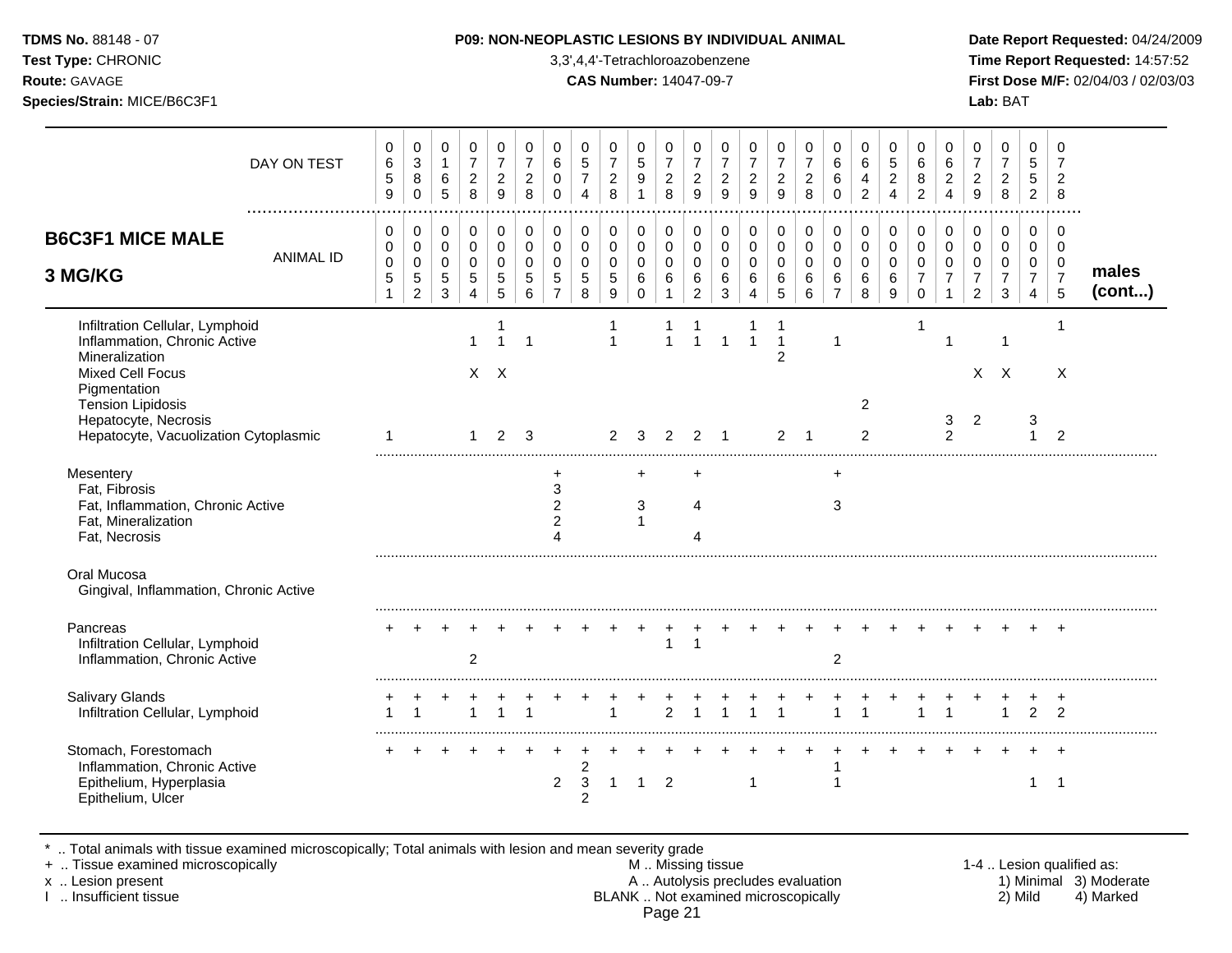| TDMS No. 88148 - 07<br>Test Type: CHRONIC<br>Route: GAVAGE<br>Species/Strain: MICE/B6C3F1                                                                                                                 |                  |                                                      |                                                                 |                                                                       |                                                                            |                                                              |                                                                         |                                                                  |                                                     | 3,3',4,4'-Tetrachloroazobenzene<br><b>CAS Number: 14047-09-7</b> |                                                             |                                                      |                                                            |                                                         | P09: NON-NEOPLASTIC LESIONS BY INDIVIDUAL ANIMAL                       |                                                        |                                            |                                                        |                                                      |                                                                   |                                                                            |                                                                  |                                                                     | Lab: BAT                                                      |                                                                     |                                                                   | Date Report Requested: 04/24/2009<br>Time Report Requested: 14:57:52<br>First Dose M/F: 02/04/03 / 02/03/03 |
|-----------------------------------------------------------------------------------------------------------------------------------------------------------------------------------------------------------|------------------|------------------------------------------------------|-----------------------------------------------------------------|-----------------------------------------------------------------------|----------------------------------------------------------------------------|--------------------------------------------------------------|-------------------------------------------------------------------------|------------------------------------------------------------------|-----------------------------------------------------|------------------------------------------------------------------|-------------------------------------------------------------|------------------------------------------------------|------------------------------------------------------------|---------------------------------------------------------|------------------------------------------------------------------------|--------------------------------------------------------|--------------------------------------------|--------------------------------------------------------|------------------------------------------------------|-------------------------------------------------------------------|----------------------------------------------------------------------------|------------------------------------------------------------------|---------------------------------------------------------------------|---------------------------------------------------------------|---------------------------------------------------------------------|-------------------------------------------------------------------|-------------------------------------------------------------------------------------------------------------|
|                                                                                                                                                                                                           | DAY ON TEST<br>. | 0<br>$\,6\,$<br>5<br>9                               | 0<br>$\sqrt{3}$<br>8<br>$\pmb{0}$                               | $\mathbf 0$<br>$\mathbf{1}$<br>$\,6$<br>$\overline{5}$                | 0<br>$\boldsymbol{7}$<br>$\overline{c}$<br>$\,8\,$                         | $\mathbf 0$<br>$\overline{7}$<br>$\overline{c}$<br>9         | 0<br>$\overline{7}$<br>$\boldsymbol{2}$<br>8                            | 0<br>$\,6\,$<br>$\mathbf 0$<br>$\mathbf 0$                       | 0<br>$\sqrt{5}$<br>$\overline{7}$<br>$\overline{4}$ | 0<br>$\overline{7}$<br>$\overline{a}$<br>8                       | 0<br>$\sqrt{5}$<br>$\boldsymbol{9}$<br>$\mathbf{1}$         | 0<br>$\overline{7}$<br>$\sqrt{2}$<br>8               | $\mathbf 0$<br>$\overline{7}$<br>$\sqrt{2}$<br>$\mathsf g$ | 0<br>$\overline{7}$<br>$\overline{2}$<br>$\overline{9}$ | $\mathbf 0$<br>$\overline{7}$<br>$\boldsymbol{2}$<br>$\overline{9}$    | $\mathbf 0$<br>$\overline{7}$<br>$\boldsymbol{2}$<br>9 | 0<br>$\overline{7}$<br>$\overline{2}$<br>8 | 0<br>6<br>6<br>$\mathbf 0$                             | $\mathbf 0$<br>6<br>$\overline{4}$<br>$\overline{a}$ | $\mathbf 0$<br>$\overline{5}$<br>$\overline{c}$<br>$\overline{4}$ | 0<br>$6\phantom{a}$<br>$\bf 8$<br>$\overline{2}$                           | $\mathbf 0$<br>$\,6\,$<br>$\sqrt{2}$<br>$\overline{4}$           | $\mathbf 0$<br>$\overline{7}$<br>$\overline{c}$<br>$\boldsymbol{9}$ | $\Omega$<br>$\overline{7}$<br>$\boldsymbol{2}$<br>8           | 0<br>5<br>$5\phantom{.0}$<br>$\overline{2}$                         | 0<br>$\overline{7}$<br>$\overline{2}$<br>8                        |                                                                                                             |
| <b>B6C3F1 MICE MALE</b><br>3 MG/KG                                                                                                                                                                        | <b>ANIMAL ID</b> | 0<br>$\mathbf 0$<br>$\mathbf 0$<br>5<br>$\mathbf{1}$ | $\mathbf 0$<br>$\mathbf 0$<br>0<br>$\sqrt{5}$<br>$\overline{c}$ | $\mathbf 0$<br>$\mathbf 0$<br>$\mathbf 0$<br>$\sqrt{5}$<br>$\sqrt{3}$ | $\mathbf 0$<br>$\mathbf 0$<br>$\mathbf 0$<br>$\,$ 5 $\,$<br>$\overline{4}$ | $\mathbf 0$<br>$\mathbf 0$<br>$\mathbf 0$<br>$\sqrt{5}$<br>5 | $\pmb{0}$<br>$\mathbf 0$<br>$\mathbf 0$<br>$\sqrt{5}$<br>$6\phantom{a}$ | $\mathbf 0$<br>$\mathbf 0$<br>$\mathbf 0$<br>5<br>$\overline{7}$ | 0<br>$\mathbf 0$<br>$\mathbf 0$<br>5<br>8           | $\mathbf 0$<br>$\mathbf 0$<br>$\mathbf 0$<br>5<br>9              | $\pmb{0}$<br>$\mathbf 0$<br>$\mathbf 0$<br>6<br>$\mathbf 0$ | $\mathbf 0$<br>$\mathbf 0$<br>0<br>6<br>$\mathbf{1}$ | 0<br>$\mathbf 0$<br>$\mathbf 0$<br>6<br>$\overline{2}$     | 0<br>$\mathbf 0$<br>$\mathbf 0$<br>6<br>3               | $\mathbf 0$<br>$\mathbf 0$<br>$\mathbf 0$<br>$\,6\,$<br>$\overline{4}$ | 0<br>$\mathbf 0$<br>$\mathbf 0$<br>$\,6\,$<br>5        | 0<br>$\mathbf 0$<br>$\mathbf 0$<br>6<br>6  | 0<br>$\mathbf 0$<br>$\mathbf 0$<br>6<br>$\overline{7}$ | $\pmb{0}$<br>$\mathbf 0$<br>$\mathbf 0$<br>6<br>8    | $\mathbf 0$<br>$\mathbf 0$<br>$\mathbf 0$<br>$\,6\,$<br>9         | $\mathbf 0$<br>$\mathbf 0$<br>$\mathbf 0$<br>$\overline{7}$<br>$\mathbf 0$ | 0<br>$\Omega$<br>$\mathbf 0$<br>$\overline{7}$<br>$\overline{1}$ | 0<br>$\mathbf 0$<br>$\mathbf 0$<br>$\overline{7}$<br>$\overline{2}$ | $\mathbf 0$<br>$\mathbf 0$<br>$\Omega$<br>$\overline{7}$<br>3 | 0<br>$\mathbf 0$<br>$\mathbf 0$<br>$\overline{7}$<br>$\overline{4}$ | 0<br>$\Omega$<br>$\mathbf 0$<br>$\overline{7}$<br>$5\phantom{.0}$ | males<br>(cont)                                                                                             |
| Stomach, Glandular<br>Infiltration Cellular, Lymphoid<br>Infiltration Cellular, Mast Cell<br>Inflammation, Chronic Active<br>Mineralization<br>Epithelium, Hyperplasia, Focal<br>Epithelium, Glands, Cyst |                  |                                                      |                                                                 |                                                                       | $\mathbf{1}$                                                               | $\overline{2}$                                               | $\overline{2}$                                                          |                                                                  |                                                     | $\overline{2}$                                                   | -1                                                          | $\mathbf{1}$<br>$\overline{2}$                       | $\overline{1}$<br>2                                        | $\mathbf{1}$                                            | 1<br>$\overline{2}$<br>$\mathfrak{p}$                                  | 1                                                      |                                            | $\overline{c}$                                         | $\mathbf{1}$<br>$\overline{1}$                       |                                                                   | $\mathbf 1$                                                                | $\overline{\phantom{0}}$                                         |                                                                     |                                                               |                                                                     | $\ddot{}$<br>$\overline{c}$<br>2<br>1                             |                                                                                                             |
| Tongue<br>Cyst, Multiple<br>Artery, Inflammation, Chronic Active                                                                                                                                          |                  |                                                      |                                                                 |                                                                       |                                                                            |                                                              |                                                                         |                                                                  |                                                     |                                                                  |                                                             |                                                      |                                                            |                                                         |                                                                        |                                                        |                                            |                                                        |                                                      |                                                                   |                                                                            |                                                                  |                                                                     |                                                               |                                                                     |                                                                   |                                                                                                             |
| Tooth<br>Malformation                                                                                                                                                                                     |                  |                                                      |                                                                 |                                                                       | $^{+}$<br>$\mathsf{X}$                                                     |                                                              |                                                                         |                                                                  |                                                     |                                                                  |                                                             |                                                      |                                                            |                                                         |                                                                        |                                                        |                                            |                                                        |                                                      |                                                                   |                                                                            |                                                                  |                                                                     |                                                               |                                                                     |                                                                   |                                                                                                             |
| <b>CARDIOVASCULAR SYSTEM</b>                                                                                                                                                                              |                  |                                                      |                                                                 |                                                                       |                                                                            |                                                              |                                                                         |                                                                  |                                                     |                                                                  |                                                             |                                                      |                                                            |                                                         |                                                                        |                                                        |                                            |                                                        |                                                      |                                                                   |                                                                            |                                                                  |                                                                     |                                                               |                                                                     |                                                                   |                                                                                                             |
| <b>Blood Vessel</b><br>Aorta, Inflammation, Chronic Active                                                                                                                                                |                  |                                                      |                                                                 |                                                                       | $\overline{c}$                                                             |                                                              |                                                                         |                                                                  |                                                     |                                                                  |                                                             |                                                      |                                                            |                                                         |                                                                        |                                                        | $+$                                        | $+$<br>3                                               | $+$                                                  |                                                                   |                                                                            |                                                                  |                                                                     |                                                               |                                                                     |                                                                   |                                                                                                             |
| Heart<br>Cardiomyopathy<br>Hyperplasia, Atypical<br>Inflammation, Chronic Active<br>Mineralization<br>Artery, Inflammation, Chronic Active<br>Myocardium, Necrosis                                        |                  |                                                      | $\overline{2}$<br>-1                                            |                                                                       | $\sqrt{3}$                                                                 |                                                              |                                                                         |                                                                  |                                                     |                                                                  | $\overline{c}$                                              |                                                      |                                                            |                                                         |                                                                        |                                                        |                                            | 2                                                      |                                                      |                                                                   |                                                                            |                                                                  |                                                                     | 3                                                             |                                                                     | $\ddot{}$                                                         |                                                                                                             |

\* .. Total animals with tissue examined microscopically; Total animals with lesion and mean severity grade

+ .. Tissue examined microscopically M .. Missing tissue 1-4 .. Lesion qualified as: x .. Lesion present **A .. Autolysis precludes evaluation** A .. Autolysis precludes evaluation 1) Minimal 3) Moderate I .. Insufficient tissue BLANK .. Not examined microscopically 2) Mild 4) Marked Page 22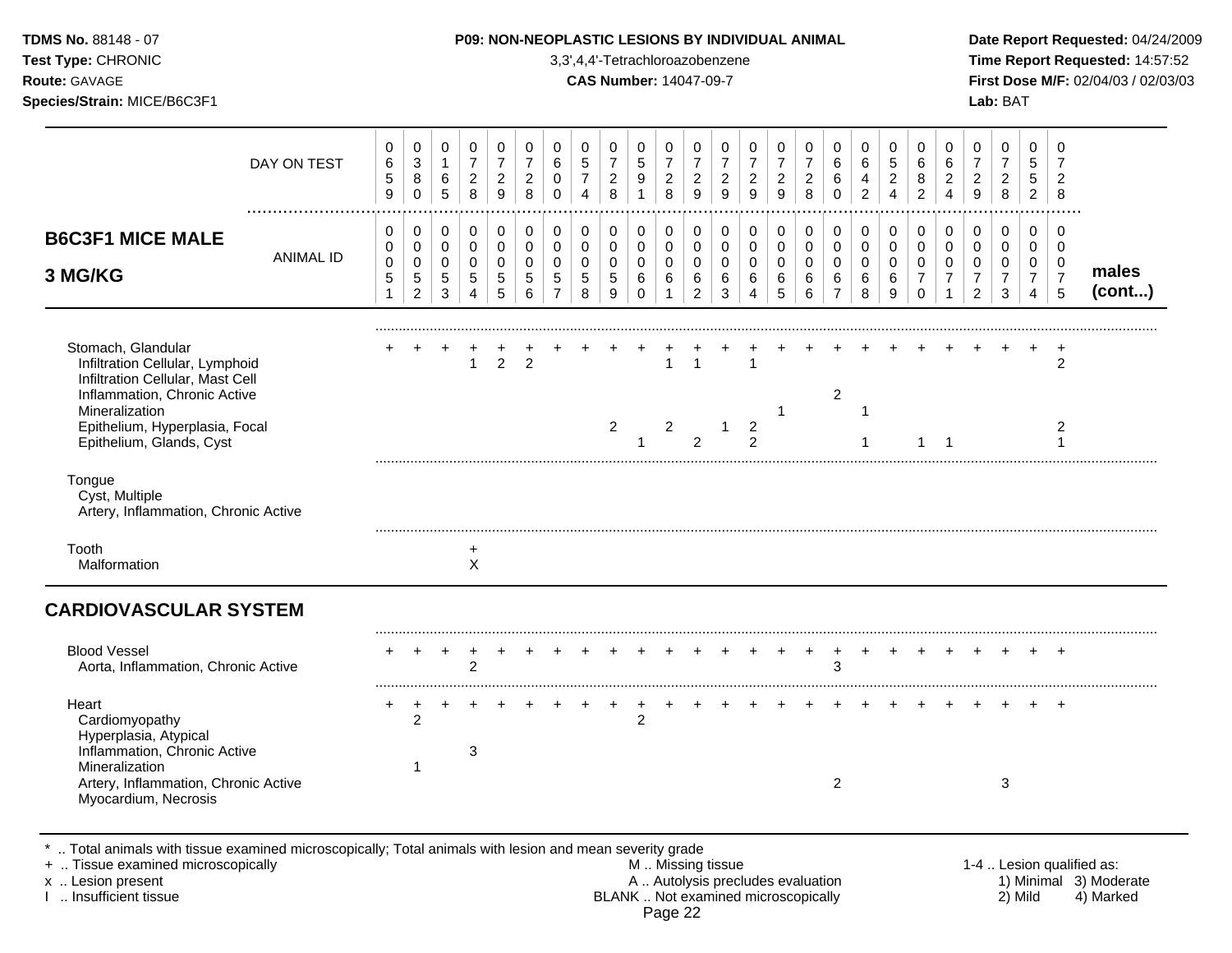## **TDMS No.** 88148 - 07 **P09: NON-NEOPLASTIC LESIONS BY INDIVIDUAL ANIMAL Date Report Requested:** 04/24/2009

**Test Type:** CHRONIC 3,3',4,4'-Tetrachloroazobenzene **Time Report Requested:** 14:57:52 **Route:** GAVAGE **CAS Number:** 14047-09-7 **First Dose M/F:** 02/04/03 / 02/03/03

|                                    | DAY ON TEST | U<br>6<br>G<br>9  | 0<br>3<br>8<br>0                      | 6<br>5           | U<br><u>_</u><br>8    | v<br>_<br>9 | 0<br>റ<br>_<br>8      | U<br>6<br>υ<br>0 | U<br>J | U<br><u>_</u><br>8 | u<br>⌒<br><u>_</u><br>8 | -<br>9 | U<br>∼<br>9                | U<br>9                | v<br>v | U<br><u>_</u><br>8 |   | ◡<br>6<br>4<br>ົ<br><u>_</u> | ৩<br>c<br>_<br>4 | U<br>6<br>8<br>ີ<br>$\epsilon$ | 0<br>6<br>ົ<br>- | υ<br>_<br>9 | U<br><u>_</u><br>8 | Ü<br>$\epsilon$ | 0<br><u>.</u><br>8 |                 |
|------------------------------------|-------------|-------------------|---------------------------------------|------------------|-----------------------|-------------|-----------------------|------------------|--------|--------------------|-------------------------|--------|----------------------------|-----------------------|--------|--------------------|---|------------------------------|------------------|--------------------------------|------------------|-------------|--------------------|-----------------|--------------------|-----------------|
| <b>B6C3F1 MICE MALE</b><br>3 MG/KG | ANIMAL ID   | U<br>U<br>0<br>J. | 0<br>0<br>0<br><sub>5</sub><br>ົ<br>▵ | ິ<br>5<br>◠<br>د | U<br>U<br>ັ<br>5<br>4 | G<br>ູບ     | 0<br>0<br>0<br>G<br>6 | 0<br>υ<br>U<br>C |        | 0<br>O<br>G<br>9   | v<br>u<br>u<br>6        |        | 0<br>U<br>0<br>6<br>◠<br>చ | U<br>υ<br>U<br>6<br>4 | ⌒      | U<br>6<br>6        | 6 | v<br>ν<br>v<br>6<br>8        | 6<br>S           | 0<br>O<br>0<br>U               | 0<br>υ<br>∩<br>υ | u<br>U      | U<br>U<br>c        |                 | 0<br>ν<br>0<br>ა   | males<br>(cont) |

## **ENDOCRINE SYSTEM**

| <b>Adrenal Cortex</b><br><b>Accessory Adrenal Cortical Nodule</b><br>Hypertrophy |  | $\overline{ }$ |                |  |  |  |                |  |  |  |  |  |  |  |
|----------------------------------------------------------------------------------|--|----------------|----------------|--|--|--|----------------|--|--|--|--|--|--|--|
| Subcapsular, Hyperplasia                                                         |  |                | $\overline{2}$ |  |  |  | $\overline{2}$ |  |  |  |  |  |  |  |
| Adrenal Medulla                                                                  |  |                |                |  |  |  |                |  |  |  |  |  |  |  |
| Islets, Pancreatic<br>Hyperplasia                                                |  |                |                |  |  |  |                |  |  |  |  |  |  |  |
| Parathyroid Gland<br>Cyst, Multiple                                              |  |                |                |  |  |  |                |  |  |  |  |  |  |  |
| <b>Pituitary Gland</b><br>Pars Distalis, Cyst                                    |  | $\overline{ }$ |                |  |  |  |                |  |  |  |  |  |  |  |
| <b>Thyroid Gland</b><br>Follicle, Cyst                                           |  |                |                |  |  |  |                |  |  |  |  |  |  |  |

# **GENERAL BODY SYSTEM**

NONE

## **GENITAL SYSTEM**

\* .. Total animals with tissue examined microscopically; Total animals with lesion and mean severity grade

+ .. Tissue examined microscopically M .. Missing tissue 1-4 .. Lesion qualified as: x .. Lesion present **A .. Autolysis precludes evaluation** A .. Autolysis precludes evaluation 1) Minimal 3) Moderate I .. Insufficient tissue BLANK .. Not examined microscopically 2) Mild 4) Marked Page 23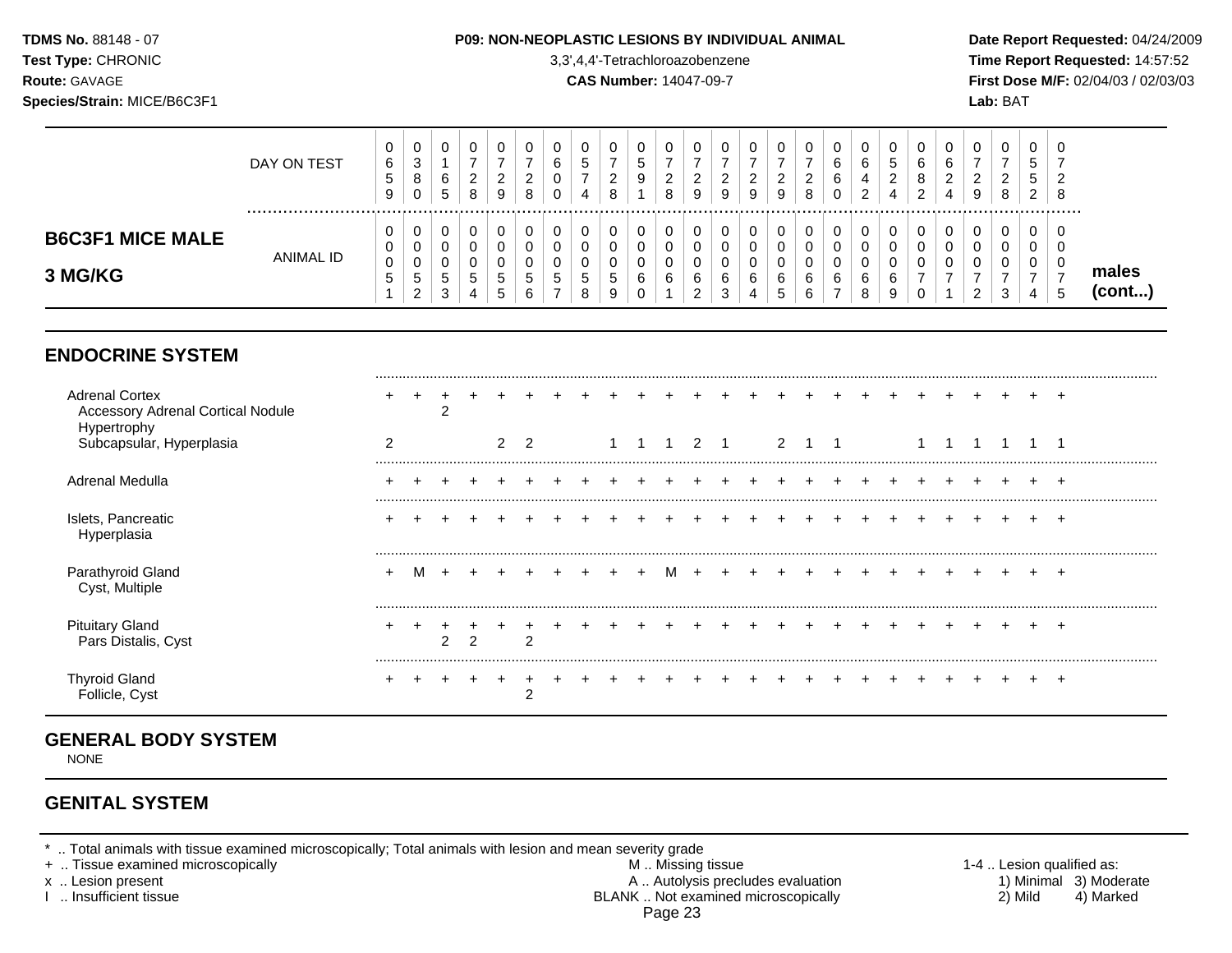| <b>TDMS No. 88148 - 07</b> |  |
|----------------------------|--|
| Test Tyne: CHRONIC         |  |

## **P09: NON-NEOPLASTIC LESIONS BY INDIVIDUAL ANIMAL Date Report Requested: 04/24/2009**

**Test Type:** CHRONIC 3,3',4,4'-Tetrachloroazobenzene **Time Report Requested:** 14:57:52 **Route:** GAVAGE **CAS Number:** 14047-09-7 **First Dose M/F:** 02/04/03 / 02/03/03 **Species/Strain:** MICE/B6C3F1 **Lab:** BAT

|                                                                                                                                                  | DAY ON TEST      | $\mathbf 0$<br>6<br>$\sqrt{5}$<br>9               | $\pmb{0}$<br>$\mathbf{3}$<br>8<br>$\mathbf 0$               | $\mathbf 0$<br>$\mathbf{1}$<br>$\,6\,$<br>$5\phantom{.0}$ | $\pmb{0}$<br>$\overline{7}$<br>$\overline{2}$<br>8 | $\mathbf 0$<br>$\overline{7}$<br>$\overline{c}$<br>9       | 0<br>$\overline{7}$<br>$\overline{c}$<br>8 | 0<br>6<br>$\Omega$<br>$\mathbf 0$                      | $\mathbf 0$<br>5<br>$\overline{7}$<br>$\overline{A}$ | $\pmb{0}$<br>$\overline{7}$<br>$\overline{a}$<br>8 | 0<br>$\sqrt{5}$<br>$\boldsymbol{9}$<br>$\mathbf{1}$ | 0<br>$\overline{7}$<br>$\begin{array}{c} 2 \\ 8 \end{array}$ | 0<br>$\overline{7}$<br>$\overline{c}$<br>$\overline{9}$   | 0<br>$\overline{7}$<br>$\overline{2}$<br>9      | 0<br>$\overline{7}$<br>$\overline{c}$<br>9                 | 0<br>$\overline{7}$<br>$\sqrt{2}$<br>9 | $\pmb{0}$<br>$\overline{7}$<br>$\boldsymbol{2}$<br>8 | 0<br>6<br>6<br>$\mathbf 0$                                        | 0<br>6<br>$\overline{a}$<br>$\overline{2}$ | $\mathbf 0$<br>$\sqrt{5}$<br>$\overline{c}$<br>$\overline{4}$ | $\mathbf 0$<br>6<br>$\,8\,$<br>$\overline{c}$                 | 0<br>6<br>$\overline{c}$<br>$\overline{4}$        | 0<br>$\overline{7}$<br>$\overline{2}$<br>9                          | 0<br>$\overline{7}$<br>$\overline{2}$<br>8             | 0<br>$\sqrt{5}$<br>$\,$ 5 $\,$<br>$\overline{2}$                    | $\mathbf 0$<br>7<br>2<br>8                                    |                 |
|--------------------------------------------------------------------------------------------------------------------------------------------------|------------------|---------------------------------------------------|-------------------------------------------------------------|-----------------------------------------------------------|----------------------------------------------------|------------------------------------------------------------|--------------------------------------------|--------------------------------------------------------|------------------------------------------------------|----------------------------------------------------|-----------------------------------------------------|--------------------------------------------------------------|-----------------------------------------------------------|-------------------------------------------------|------------------------------------------------------------|----------------------------------------|------------------------------------------------------|-------------------------------------------------------------------|--------------------------------------------|---------------------------------------------------------------|---------------------------------------------------------------|---------------------------------------------------|---------------------------------------------------------------------|--------------------------------------------------------|---------------------------------------------------------------------|---------------------------------------------------------------|-----------------|
| <b>B6C3F1 MICE MALE</b><br>3 MG/KG                                                                                                               | <b>ANIMAL ID</b> | 0<br>$\pmb{0}$<br>$\mathbf 0$<br>$\mathbf 5$<br>1 | 0<br>$\pmb{0}$<br>$\pmb{0}$<br>$\sqrt{5}$<br>$\overline{2}$ | 0<br>$\pmb{0}$<br>$\overline{0}$<br>$\sqrt{5}$<br>3       | 0<br>$\pmb{0}$<br>$\mathbf 0$<br>5<br>4            | $\mathbf 0$<br>$\pmb{0}$<br>$\mathbf 0$<br>$\sqrt{5}$<br>5 | 0<br>$\mathbf 0$<br>$\Omega$<br>5<br>6     | 0<br>$\mathbf 0$<br>$\mathbf 0$<br>5<br>$\overline{7}$ | 0<br>$\mathbf 0$<br>$\mathbf 0$<br>5<br>8            | 0<br>$\pmb{0}$<br>$\mathbf 0$<br>5<br>9            | 0<br>0<br>$\mathbf 0$<br>6<br>$\Omega$              | 0<br>$\mathbf 0$<br>$\mathbf 0$<br>6<br>$\mathbf{1}$         | $\mathbf 0$<br>$\mathbf 0$<br>$\mathbf 0$<br>$\,6\,$<br>2 | 0<br>$\mathbf 0$<br>$\mathbf 0$<br>$\,6\,$<br>3 | 0<br>$\mathbf 0$<br>$\mathbf 0$<br>$\,6$<br>$\overline{4}$ | 0<br>0<br>$\mathbf 0$<br>6<br>5        | 0<br>$\pmb{0}$<br>$\mathbf 0$<br>6<br>6              | 0<br>$\mathsf{O}\xspace$<br>$\overline{0}$<br>6<br>$\overline{7}$ | 0<br>$\pmb{0}$<br>$\overline{0}$<br>6<br>8 | 0<br>$\pmb{0}$<br>$\mathbf 0$<br>$\,6\,$<br>9                 | 0<br>$\mathbf 0$<br>$\mathbf 0$<br>$\overline{7}$<br>$\Omega$ | 0<br>$\mathbf 0$<br>$\mathbf 0$<br>$\overline{7}$ | 0<br>$\mathbf 0$<br>$\mathbf 0$<br>$\overline{7}$<br>$\overline{2}$ | 0<br>$\mathbf 0$<br>$\mathbf 0$<br>$\overline{7}$<br>3 | 0<br>$\mathbf 0$<br>$\mathbf 0$<br>$\overline{7}$<br>$\overline{4}$ | $\Omega$<br>$\mathbf 0$<br>$\mathbf 0$<br>$\overline{7}$<br>5 | males<br>(cont) |
| <b>Coagulating Gland</b><br>Dilatation<br>Fibrosis<br>Infiltration Cellular, Lymphoid<br>Inflammation, Chronic Active<br>Epithelium, Hyperplasia |                  |                                                   | $\overline{2}$                                              |                                                           |                                                    | -1                                                         |                                            | 3<br>2                                                 |                                                      | $\overline{2}$                                     |                                                     | -1                                                           | 2                                                         | 3<br>$\mathbf 1$                                |                                                            |                                        |                                                      |                                                                   | 4<br>2                                     |                                                               |                                                               |                                                   |                                                                     |                                                        |                                                                     | $\ddot{}$<br>2                                                |                 |
| <b>Ductus Deferens</b>                                                                                                                           |                  |                                                   |                                                             |                                                           |                                                    |                                                            |                                            |                                                        |                                                      |                                                    |                                                     |                                                              |                                                           |                                                 |                                                            |                                        |                                                      |                                                                   |                                            |                                                               |                                                               |                                                   |                                                                     |                                                        |                                                                     | $+$                                                           |                 |
| Epididymis<br>Cyst<br>Granuloma Sperm<br>Infiltration Cellular, Lymphoid<br>Inflammation, Chronic Active                                         |                  | 1                                                 | $\overline{1}$                                              |                                                           | 1                                                  | 2                                                          | 2<br>$\mathcal{P}$                         |                                                        |                                                      | $\ensuremath{\mathsf{3}}$<br>$\boldsymbol{2}$<br>2 | $\overline{1}$                                      |                                                              |                                                           | $1 \quad 1$                                     |                                                            | $\mathbf 1$                            |                                                      | 3                                                                 | -1                                         |                                                               | $1 \quad$                                                     | $\overline{1}$                                    |                                                                     | $\overline{1}$                                         |                                                                     | $+$<br>$\mathbf 1$                                            |                 |
| <b>Preputial Gland</b><br>Atrophy<br>Infiltration Cellular, Lymphoid<br>Inflammation, Chronic Active<br>Duct, Ectasia                            |                  | 3<br>4                                            | $\Delta$<br>$\overline{4}$                                  |                                                           | 3<br>3                                             |                                                            | 3<br>3                                     | 3<br>3                                                 | 3<br>$\overline{2}$                                  | 3                                                  | $\boldsymbol{\Lambda}$                              |                                                              |                                                           |                                                 |                                                            |                                        | $\overline{2}$                                       | 4<br>4                                                            | 3                                          | 4<br>$\Delta$                                                 | $\overline{4}$<br>$\overline{2}$                              |                                                   | 3<br>3                                                              |                                                        |                                                                     |                                                               |                 |
| Prostate<br>Fibrosis<br>Infiltration Cellular, Lymphoid<br>Inflammation, Chronic Active                                                          |                  | 2                                                 | Δ                                                           |                                                           | $\overline{2}$<br>$\overline{2}$                   | $\overline{2}$                                             | $\overline{2}$                             | Δ<br>Δ                                                 |                                                      | $\overline{c}$<br>3                                | 1                                                   | 2                                                            |                                                           |                                                 |                                                            |                                        |                                                      |                                                                   | 2<br>2                                     |                                                               |                                                               | 2                                                 | 2                                                                   | $\boldsymbol{\Lambda}$                                 | 1                                                                   | 2                                                             |                 |
| <b>Seminal Vesicle</b><br><b>Dilatation</b>                                                                                                      |                  |                                                   | $\overline{2}$                                              |                                                           |                                                    | $\overline{2}$                                             |                                            | 4                                                      |                                                      | $\overline{2}$                                     |                                                     | $\overline{2}$                                               | $\overline{2}$                                            |                                                 |                                                            | 4                                      |                                                      |                                                                   | 4                                          |                                                               |                                                               |                                                   |                                                                     |                                                        |                                                                     | $\overline{+}$                                                |                 |

\* .. Total animals with tissue examined microscopically; Total animals with lesion and mean severity grade

+ .. Tissue examined microscopically M .. Missing tissue 1-4 .. Lesion qualified as: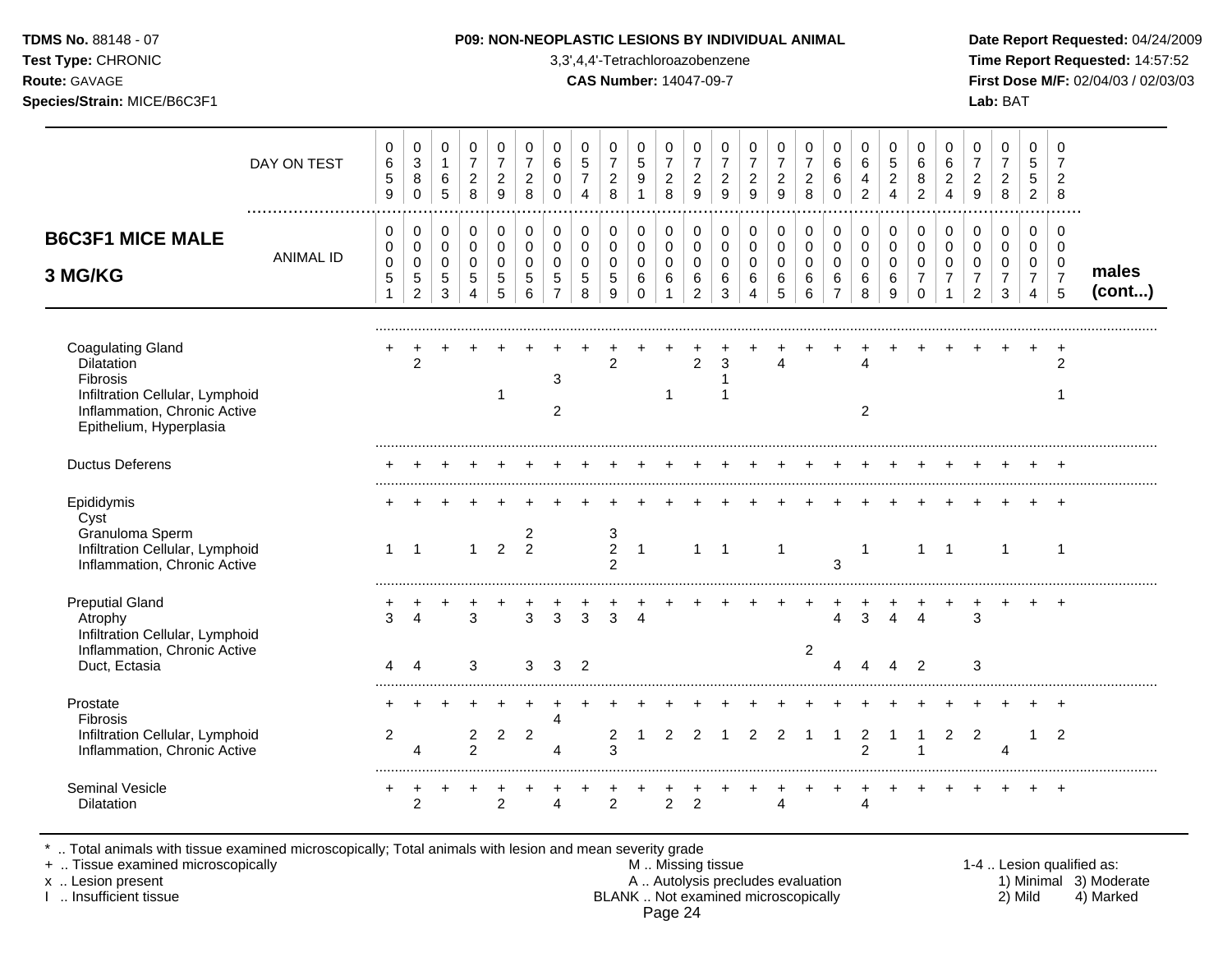| <b>TDMS No. 88148 - 07</b><br>Test Type: CHRONIC<br>Route: GAVAGE<br>Species/Strain: MICE/B6C3F1 |                  |                                                    |                                                                  |                                                    |                                                                       |                                              |                                                                       |                                                                       |                                                               | 3,3',4,4'-Tetrachloroazobenzene<br><b>CAS Number: 14047-09-7</b> |                                                                   |                                                        |                                                            |                                                     | <b>P09: NON-NEOPLASTIC LESIONS BY INDIVIDUAL ANIMAL</b>  |                                                         |                                                     |                                                        |                                                  |                                                     |                                                                          |                                                                           |                                                                             | Lab: BAT                                                       |                                                                     |                                                        | Date Report Requested: 04/24/2009<br>Time Report Requested: 14:57:52<br>First Dose M/F: 02/04/03 / 02/03/03 |
|--------------------------------------------------------------------------------------------------|------------------|----------------------------------------------------|------------------------------------------------------------------|----------------------------------------------------|-----------------------------------------------------------------------|----------------------------------------------|-----------------------------------------------------------------------|-----------------------------------------------------------------------|---------------------------------------------------------------|------------------------------------------------------------------|-------------------------------------------------------------------|--------------------------------------------------------|------------------------------------------------------------|-----------------------------------------------------|----------------------------------------------------------|---------------------------------------------------------|-----------------------------------------------------|--------------------------------------------------------|--------------------------------------------------|-----------------------------------------------------|--------------------------------------------------------------------------|---------------------------------------------------------------------------|-----------------------------------------------------------------------------|----------------------------------------------------------------|---------------------------------------------------------------------|--------------------------------------------------------|-------------------------------------------------------------------------------------------------------------|
|                                                                                                  | DAY ON TEST      | 0<br>$\,6$<br>$\sqrt{5}$<br>9                      | 0<br>$\sqrt{3}$<br>$\bf 8$<br>$\pmb{0}$                          | 0<br>$\mathbf{1}$<br>6<br>$\overline{5}$           | 0<br>$\overline{7}$<br>$\overline{c}$<br>8                            | 0<br>$\boldsymbol{7}$<br>$\overline{a}$<br>9 | $\pmb{0}$<br>$\overline{7}$<br>$\boldsymbol{2}$<br>8                  | 0<br>$\,6\,$<br>$\mathbf 0$<br>$\mathbf 0$                            | $\mathbf 0$<br>$\sqrt{5}$<br>$\overline{7}$<br>$\overline{4}$ | 0<br>$\boldsymbol{7}$<br>$\sqrt{2}$<br>$\,8\,$                   | 0<br>5<br>$\boldsymbol{9}$<br>1                                   | 0<br>$\overline{7}$<br>$\boldsymbol{2}$<br>8           | $\mathbf 0$<br>$\overline{7}$<br>$\overline{2}$<br>9       | 0<br>$\overline{7}$<br>$\sqrt{2}$<br>$9\,$          | $\mathbf 0$<br>$\boldsymbol{7}$<br>$\boldsymbol{2}$<br>9 | 0<br>$\overline{7}$<br>$\overline{c}$<br>$\overline{9}$ | 0<br>$\overline{\mathbf{7}}$<br>$\overline{c}$<br>8 | 0<br>$\,6$<br>6<br>$\mathbf 0$                         | 0<br>$\,6\,$<br>$\overline{4}$<br>$\overline{c}$ | 0<br>$\sqrt{5}$<br>$\overline{c}$<br>$\overline{4}$ | 0<br>6<br>8<br>$\overline{2}$                                            | 0<br>$\,6\,$<br>$\boldsymbol{2}$<br>$\overline{4}$                        | 0<br>$\boldsymbol{7}$<br>$\overline{2}$<br>9                                | $\mathbf 0$<br>$\overline{7}$<br>$\overline{2}$<br>8           | 0<br>$\sqrt{5}$<br>$\sqrt{5}$<br>$\overline{2}$                     | $\mathbf 0$<br>$\overline{7}$<br>$\overline{2}$<br>8   |                                                                                                             |
| <b>B6C3F1 MICE MALE</b><br>3 MG/KG                                                               | <b>ANIMAL ID</b> | 0<br>$\pmb{0}$<br>$\mathbf 0$<br>5<br>$\mathbf{1}$ | 0<br>$\mathbf 0$<br>$\mathbf 0$<br>$\,$ 5 $\,$<br>$\overline{2}$ | 0<br>$\mathbf 0$<br>$\mathbf 0$<br>$\sqrt{5}$<br>3 | $\pmb{0}$<br>$\pmb{0}$<br>$\mathbf 0$<br>$\sqrt{5}$<br>$\overline{4}$ | $\mathbf 0$<br>$\mathsf 0$<br>0<br>5<br>5    | $\mathbf 0$<br>$\pmb{0}$<br>$\pmb{0}$<br>$\sqrt{5}$<br>$6\phantom{a}$ | $\mathbf 0$<br>$\pmb{0}$<br>$\pmb{0}$<br>$\sqrt{5}$<br>$\overline{7}$ | $\mathbf 0$<br>$\mathbf 0$<br>$\mathbf 0$<br>$\sqrt{5}$<br>8  | $\mathbf 0$<br>$\mathbf 0$<br>$\mathbf 0$<br>$\sqrt{5}$<br>$9\,$ | $\mathbf 0$<br>$\mathbf 0$<br>$\mathbf 0$<br>$\,6$<br>$\mathbf 0$ | 0<br>$\pmb{0}$<br>$\pmb{0}$<br>$\,6\,$<br>$\mathbf{1}$ | 0<br>$\mathbf 0$<br>$\mathbf 0$<br>$\,6$<br>$\overline{2}$ | $\mathbf 0$<br>$\mathbf 0$<br>$\mathbf 0$<br>6<br>3 | $\mathbf 0$<br>$\mathbf 0$<br>$\mathbf 0$<br>6<br>4      | 0<br>$\mathbf 0$<br>$\mathbf 0$<br>6<br>5               | 0<br>$\pmb{0}$<br>$\pmb{0}$<br>$\,6$<br>6           | 0<br>$\mathbf 0$<br>$\mathbf 0$<br>6<br>$\overline{7}$ | 0<br>$\mathbf 0$<br>$\mathbf 0$<br>$\,6$<br>8    | $\pmb{0}$<br>$\mathbf 0$<br>$\pmb{0}$<br>6<br>9     | $\mathbf 0$<br>$\pmb{0}$<br>$\pmb{0}$<br>$\boldsymbol{7}$<br>$\mathbf 0$ | $\mathbf 0$<br>$\pmb{0}$<br>$\mathbf 0$<br>$\overline{7}$<br>$\mathbf{1}$ | $\mathbf 0$<br>$\pmb{0}$<br>$\mathbf 0$<br>$\overline{7}$<br>$\overline{2}$ | $\mathbf 0$<br>$\mathsf 0$<br>$\pmb{0}$<br>$\overline{7}$<br>3 | 0<br>$\mathbf 0$<br>$\mathbf 0$<br>$\overline{7}$<br>$\overline{4}$ | $\mathbf 0$<br>$\mathbf 0$<br>0<br>$\overline{7}$<br>5 | males<br>(cont)                                                                                             |
| Fibrosis<br>Inflammation, Chronic Active<br>Epithelium, Hyperplasia                              |                  |                                                    |                                                                  |                                                    |                                                                       |                                              |                                                                       | 3<br>3                                                                |                                                               |                                                                  |                                                                   |                                                        |                                                            |                                                     |                                                          |                                                         |                                                     |                                                        |                                                  |                                                     |                                                                          |                                                                           |                                                                             |                                                                |                                                                     |                                                        |                                                                                                             |
| <b>Testes</b><br>Mineralization<br>Germinal Epithelium, Degeneration                             |                  |                                                    |                                                                  |                                                    |                                                                       |                                              |                                                                       |                                                                       |                                                               |                                                                  |                                                                   | 1                                                      |                                                            |                                                     |                                                          |                                                         |                                                     |                                                        |                                                  |                                                     |                                                                          |                                                                           |                                                                             |                                                                |                                                                     | $\overline{+}$                                         |                                                                                                             |
| <b>HEMATOPOIETIC SYSTEM</b><br><b>Bone Marrow</b><br>Hyperplasia                                 |                  |                                                    |                                                                  | 4                                                  |                                                                       |                                              |                                                                       |                                                                       | Δ                                                             |                                                                  | Δ                                                                 |                                                        |                                                            |                                                     |                                                          |                                                         |                                                     |                                                        |                                                  | 4                                                   |                                                                          |                                                                           | Λ                                                                           |                                                                |                                                                     |                                                        |                                                                                                             |
| Lymph Node                                                                                       |                  |                                                    |                                                                  |                                                    |                                                                       |                                              |                                                                       |                                                                       |                                                               |                                                                  |                                                                   |                                                        |                                                            |                                                     |                                                          |                                                         |                                                     |                                                        |                                                  |                                                     |                                                                          |                                                                           |                                                                             |                                                                |                                                                     |                                                        |                                                                                                             |
| Lymph Node, Mandibular<br>Hyperplasia, Lymphoid<br>Hyperplasia, Plasma Cell                      |                  |                                                    | $\div$                                                           | $\ddot{}$<br>4                                     | $\ddot{}$                                                             |                                              |                                                                       |                                                                       |                                                               | $\pm$                                                            | Δ                                                                 | $\ddot{}$                                              |                                                            |                                                     |                                                          |                                                         | $\ddot{}$                                           | $\boldsymbol{\Lambda}$                                 | $\ddot{}$                                        | $\ddot{}$                                           | $\ddot{}$<br>3                                                           | $+$                                                                       |                                                                             |                                                                |                                                                     | $+$                                                    |                                                                                                             |
| Lymph Node, Mesenteric                                                                           |                  |                                                    |                                                                  |                                                    |                                                                       |                                              |                                                                       | $\ddot{}$                                                             | M                                                             | $+$                                                              | $+$                                                               | $+$                                                    |                                                            |                                                     |                                                          |                                                         |                                                     |                                                        |                                                  | $+$                                                 |                                                                          |                                                                           |                                                                             |                                                                |                                                                     |                                                        |                                                                                                             |
| Spleen<br>Amyloid Deposition<br>Atrophy<br>Hematopoietic Cell Proliferation                      |                  | 3                                                  | $\mathbf{3}$                                                     | 3                                                  |                                                                       |                                              |                                                                       | 4                                                                     |                                                               | $\ddot{}$                                                        | $\overline{+}$<br>$\overline{2}$<br>3                             | $\ddot{}$                                              |                                                            |                                                     | 3                                                        |                                                         |                                                     | $\overline{2}$                                         | 3                                                | 4                                                   | $\ddot{}$<br>3                                                           | $\ddot{}$<br>3                                                            | $^{+}$<br>$\overline{2}$<br>4                                               | $\ddot{}$                                                      | $\ddot{}$<br>$\overline{c}$                                         |                                                        |                                                                                                             |
| Thymus<br>Atrophy                                                                                |                  |                                                    | $\overline{4}$                                                   |                                                    | $\Delta$                                                              |                                              |                                                                       | 4                                                                     | $\overline{4}$                                                | $\ddot{}$                                                        | M                                                                 | $+$                                                    |                                                            |                                                     | М                                                        | $+$                                                     |                                                     |                                                        |                                                  | $\overline{4}$                                      | $\overline{4}$                                                           | $\ddot{}$                                                                 | м                                                                           | $\ddot{}$                                                      | $\ddot{}$<br>4                                                      | $+$                                                    |                                                                                                             |

\* .. Total animals with tissue examined microscopically; Total animals with lesion and mean severity grade

+ .. Tissue examined microscopically M .. Missing tissue 1-4 .. Lesion qualified as: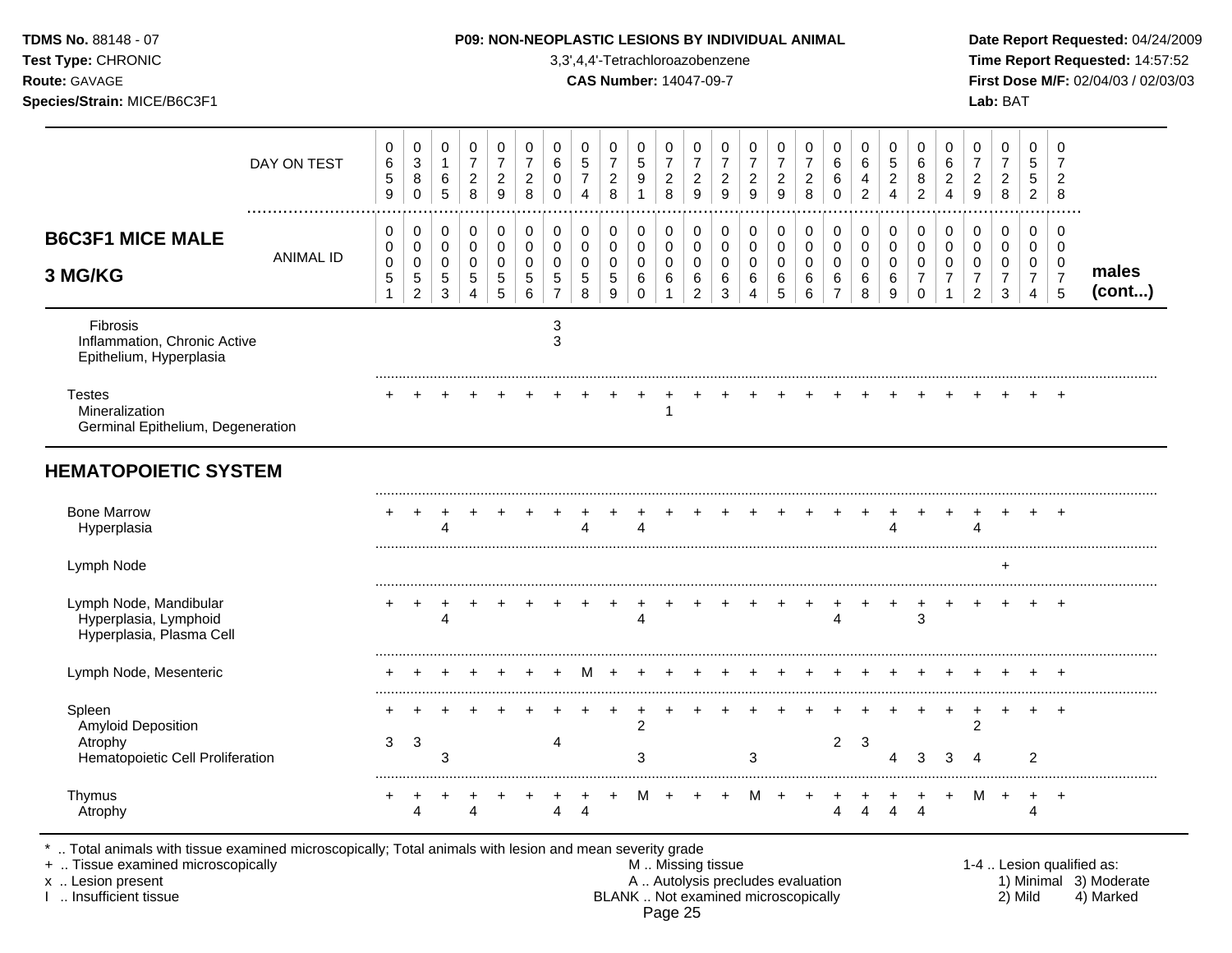| <b>TDMS No. 88148 - 07</b>                       |
|--------------------------------------------------|
| <b>Test Type: CHRONIC</b>                        |
| <b>Route: GAVAGE</b>                             |
| $\sim$ $\sim$ $\sim$ $\sim$ $\sim$ $\sim$ $\sim$ |

## **P09: NON-NEOPLASTIC LESIONS BY INDIVIDUAL ANIMAL Date Report Requested:** 04/24/2009

**Time Report Requested:** 14:57:52 **Route:** GAVAGE **CAS Number:** 14047-09-7 **First Dose M/F:** 02/04/03 / 02/03/03 **Species/Strain:** MICE/B6C3F1 **Lab:** BAT

|                                                                                                                                  | DAY ON TEST      | 0<br>$\,6\,$<br>5<br>9                             | 0<br>$\mathbf{3}$<br>8<br>$\mathbf 0$                           | 0<br>$\mathbf{1}$<br>6<br>$\overline{5}$         | 0<br>$\overline{7}$<br>$\overline{c}$<br>8                       | 0<br>$\overline{7}$<br>$\overline{c}$<br>9                    | 0<br>$\overline{7}$<br>$\overline{c}$<br>8                               | $\mathbf 0$<br>$\,6\,$<br>0<br>$\mathbf 0$                          | 0<br>$\sqrt{5}$<br>$\overline{7}$<br>$\overline{4}$        | 0<br>$\overline{7}$<br>$\overline{c}$<br>8                     | 0<br>$\sqrt{5}$<br>9<br>$\mathbf{1}$                | 0<br>$\overline{7}$<br>$\overline{c}$<br>8                 | 0<br>$\overline{7}$<br>$\overline{c}$<br>$\overline{9}$    | 0<br>$\overline{7}$<br>$\overline{c}$<br>9        | 0<br>$\overline{7}$<br>$\overline{c}$<br>$\boldsymbol{9}$  | 0<br>$\overline{7}$<br>$\overline{c}$<br>$\overline{9}$              | 0<br>$\overline{7}$<br>$\overline{a}$<br>8              | 0<br>$6\phantom{a}$<br>6<br>$\mathbf 0$                              | 0<br>$\,6$<br>$\overline{\mathbf{4}}$<br>$\overline{2}$ | 0<br>$\sqrt{5}$<br>$\overline{c}$<br>$\overline{4}$                    | 0<br>6<br>8<br>$\overline{2}$                                 | 0<br>$\,6\,$<br>$\overline{2}$<br>$\overline{4}$                            | 0<br>$\overline{7}$<br>$\overline{2}$<br>9                  | 0<br>$\overline{7}$<br>$\overline{a}$<br>8                                  | 0<br>5<br>5<br>$\overline{2}$                                               | 0<br>$\overline{7}$<br>$\overline{c}$<br>8             |                 |
|----------------------------------------------------------------------------------------------------------------------------------|------------------|----------------------------------------------------|-----------------------------------------------------------------|--------------------------------------------------|------------------------------------------------------------------|---------------------------------------------------------------|--------------------------------------------------------------------------|---------------------------------------------------------------------|------------------------------------------------------------|----------------------------------------------------------------|-----------------------------------------------------|------------------------------------------------------------|------------------------------------------------------------|---------------------------------------------------|------------------------------------------------------------|----------------------------------------------------------------------|---------------------------------------------------------|----------------------------------------------------------------------|---------------------------------------------------------|------------------------------------------------------------------------|---------------------------------------------------------------|-----------------------------------------------------------------------------|-------------------------------------------------------------|-----------------------------------------------------------------------------|-----------------------------------------------------------------------------|--------------------------------------------------------|-----------------|
| <b>B6C3F1 MICE MALE</b><br>3 MG/KG                                                                                               | <b>ANIMAL ID</b> | 0<br>$\mathbf 0$<br>$\pmb{0}$<br>5<br>$\mathbf{1}$ | 0<br>$\mathbf 0$<br>$\mathbf 0$<br>$\sqrt{5}$<br>$\overline{a}$ | $\pmb{0}$<br>0<br>$\mathbf 0$<br>$\sqrt{5}$<br>3 | $\mathbf 0$<br>$\mathbf 0$<br>$\mathbf 0$<br>5<br>$\overline{4}$ | 0<br>$\mathbf 0$<br>$\mathbf 0$<br>5<br>5                     | $\pmb{0}$<br>$\mathbf 0$<br>$\mathbf 0$<br>$\,$ 5 $\,$<br>$6\phantom{a}$ | 0<br>$\mathbf 0$<br>$\mathbf 0$<br>$\overline{5}$<br>$\overline{7}$ | 0<br>$\mathsf{O}\xspace$<br>$\mathbf 0$<br>$\sqrt{5}$<br>8 | $\pmb{0}$<br>$\mathbf 0$<br>$\mathbf 0$<br>$\overline{5}$<br>9 | 0<br>$\mathbf 0$<br>$\mathbf 0$<br>6<br>$\mathbf 0$ | $\pmb{0}$<br>$\mathbf 0$<br>$\pmb{0}$<br>6<br>$\mathbf{1}$ | 0<br>$\mathbf 0$<br>$\pmb{0}$<br>$\,6\,$<br>$\overline{c}$ | $\pmb{0}$<br>$\mathbf 0$<br>$\mathbf 0$<br>6<br>3 | 0<br>$\mathbf 0$<br>$\pmb{0}$<br>$\,6\,$<br>$\overline{4}$ | 0<br>$\mathsf{O}\xspace$<br>$\mathbf 0$<br>$\,6\,$<br>$\overline{5}$ | $\pmb{0}$<br>$\mathbf 0$<br>$\mathbf 0$<br>$\,6\,$<br>6 | $\mathbf 0$<br>$\mathbf 0$<br>$\mathbf 0$<br>$\,6$<br>$\overline{7}$ | 0<br>$\mathbf 0$<br>$\mathbf 0$<br>6<br>8               | $\pmb{0}$<br>$\mathbf 0$<br>$\mathbf 0$<br>$\,6\,$<br>$\boldsymbol{9}$ | 0<br>$\mathbf 0$<br>$\mathbf 0$<br>$\overline{7}$<br>$\Omega$ | 0<br>$\mathsf{O}\xspace$<br>$\mathbf 0$<br>$\boldsymbol{7}$<br>$\mathbf{1}$ | 0<br>$\mathbf 0$<br>0<br>$\boldsymbol{7}$<br>$\overline{c}$ | $\mathbf 0$<br>$\mathbf 0$<br>$\mathbf 0$<br>$\overline{7}$<br>$\mathbf{3}$ | 0<br>$\mathsf{O}\xspace$<br>$\mathbf 0$<br>$\overline{7}$<br>$\overline{4}$ | 0<br>$\mathbf 0$<br>$\mathbf 0$<br>$\overline{7}$<br>5 | males<br>(cont) |
| Cyst<br>Cyst, Multiple<br><b>Ectopic Parathyroid Gland</b>                                                                       |                  |                                                    |                                                                 |                                                  | $\overline{2}$                                                   | $\overline{2}$                                                |                                                                          | $\overline{\mathbf{c}}$                                             |                                                            |                                                                |                                                     | $\overline{2}$                                             |                                                            | $\overline{2}$                                    |                                                            | $\mathbf{1}$                                                         | 2<br>$\overline{2}$                                     | 2                                                                    | 2                                                       | $2^{\circ}$                                                            | $\overline{2}$                                                |                                                                             |                                                             |                                                                             | $\overline{2}$                                                              | $\overline{2}$                                         |                 |
| <b>INTEGUMENTARY SYSTEM</b>                                                                                                      |                  |                                                    |                                                                 |                                                  |                                                                  |                                                               |                                                                          |                                                                     |                                                            |                                                                |                                                     |                                                            |                                                            |                                                   |                                                            |                                                                      |                                                         |                                                                      |                                                         |                                                                        |                                                               |                                                                             |                                                             |                                                                             |                                                                             |                                                        |                 |
| <b>Mammary Gland</b>                                                                                                             |                  | M                                                  | M                                                               | M                                                | M.                                                               | M                                                             | M                                                                        | M                                                                   | M                                                          | M                                                              | M                                                   | M                                                          | м                                                          | м                                                 | M                                                          |                                                                      |                                                         | M M M M                                                              |                                                         | M                                                                      | M                                                             | M                                                                           | M                                                           | M                                                                           |                                                                             | M M                                                    |                 |
| Skin<br>Cyst Epithelial Inclusion<br>Inflammation, Chronic Active<br>Dermis, Fibrosis<br>Dermis, Metaplasia, Osseous             |                  |                                                    |                                                                 | 3<br>3                                           |                                                                  | $\boldsymbol{2}$<br>$\overline{2}$<br>3                       |                                                                          |                                                                     |                                                            |                                                                | 4<br>3                                              | $\overline{4}$                                             |                                                            |                                                   |                                                            |                                                                      |                                                         |                                                                      |                                                         | 3<br>4                                                                 | 4<br>3                                                        |                                                                             | 4<br>$\overline{2}$                                         |                                                                             |                                                                             |                                                        |                 |
| Epidermis, Hyperkeratosis<br>Epidermis, Hyperplasia<br>Epidermis, Ulcer<br>Hair Follicle, Dilatation<br>Sebaceous Gland, Atrophy |                  | $\mathbf 1$                                        | -1                                                              | 3<br>4                                           |                                                                  | $\overline{\mathbf{4}}$<br>$\boldsymbol{2}$<br>$\overline{4}$ |                                                                          | 1<br>$\overline{4}$                                                 | $\mathbf{1}$<br>$\overline{4}$                             |                                                                | 3<br>4<br>$\mathbf{1}$                              |                                                            |                                                            | $\mathbf{1}$                                      | $\overline{1}$<br>$\overline{1}$                           |                                                                      |                                                         | 2 <sub>2</sub>                                                       |                                                         | 2<br>4                                                                 | 3<br>$\overline{4}$<br>2<br>3                                 |                                                                             | 3<br>$\overline{4}$<br>$\boldsymbol{2}$                     | 1                                                                           |                                                                             |                                                        |                 |
| <b>MUSCULOSKELETAL SYSTEM</b>                                                                                                    |                  |                                                    |                                                                 |                                                  |                                                                  |                                                               |                                                                          |                                                                     |                                                            |                                                                |                                                     |                                                            |                                                            |                                                   |                                                            |                                                                      |                                                         |                                                                      |                                                         |                                                                        |                                                               |                                                                             |                                                             |                                                                             |                                                                             |                                                        |                 |
| Bone                                                                                                                             |                  |                                                    |                                                                 |                                                  |                                                                  |                                                               |                                                                          |                                                                     | $\overline{ }$                                             | $\ddot{}$<br>3                                                 |                                                     |                                                            |                                                            |                                                   |                                                            |                                                                      |                                                         |                                                                      |                                                         |                                                                        |                                                               |                                                                             |                                                             |                                                                             |                                                                             |                                                        |                 |
| Osteopetrosis                                                                                                                    |                  |                                                    |                                                                 |                                                  |                                                                  |                                                               |                                                                          |                                                                     |                                                            |                                                                |                                                     |                                                            |                                                            |                                                   |                                                            |                                                                      |                                                         |                                                                      |                                                         |                                                                        |                                                               |                                                                             | $\ddot{}$                                                   |                                                                             |                                                                             | $\ddot{}$                                              |                 |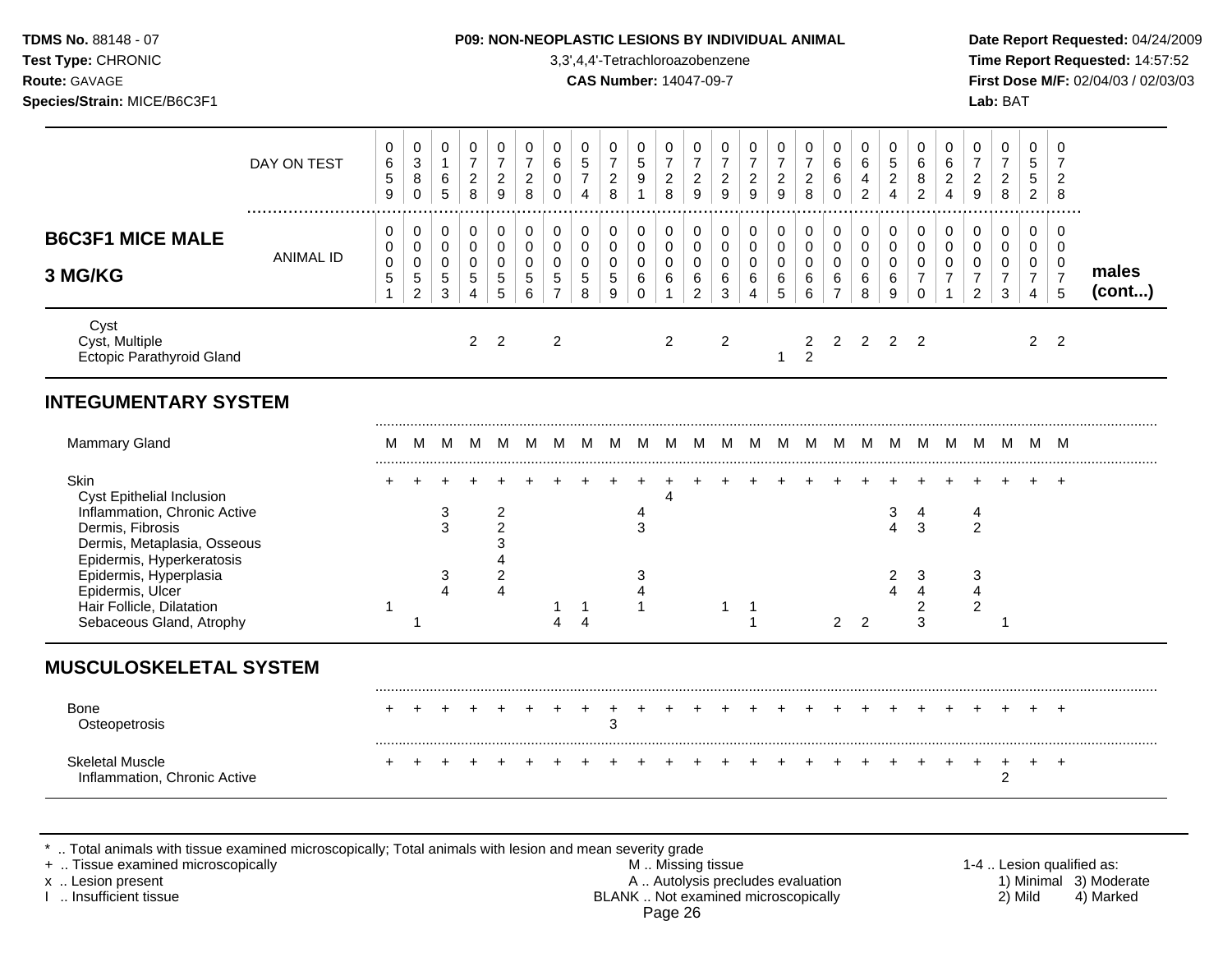## **TDMS No.** 88148 - 07 **P09: NON-NEOPLASTIC LESIONS BY INDIVIDUAL ANIMAL Date Report Requested:** 04/24/2009

**Test Type:** CHRONIC 3,3',4,4'-Tetrachloroazobenzene **Time Report Requested:** 14:57:52 **Route:** GAVAGE **CAS Number:** 14047-09-7 **First Dose M/F:** 02/04/03 / 02/03/03

|                                                                                                                                                                                                                     | DAY ON TEST      | 0<br>6<br>$\,$ 5 $\,$<br>9 | 0<br>3<br>$\bf 8$<br>$\Omega$                       | 0<br>$\mathbf{1}$<br>6<br>5   | 0<br>$\overline{7}$<br>$\sqrt{2}$<br>8 | 0<br>$\overline{7}$<br>$\overline{2}$<br>9 | 0<br>$\overline{7}$<br>$\overline{a}$<br>8 | 0<br>6<br>0<br>$\Omega$                      | 0<br>$\,$ 5 $\,$<br>$\overline{7}$<br>$\overline{4}$ | 0<br>$\overline{7}$<br>$\overline{a}$<br>8 | 0<br>5<br>9<br>$\overline{1}$                    | 0<br>7<br>$\overline{2}$<br>8 | 0<br>7<br>$\overline{c}$<br>9                        | 0<br>$\overline{7}$<br>$\overline{c}$<br>9 | 0<br>$\overline{7}$<br>$\overline{c}$<br>9 | 0<br>$\overline{7}$<br>$\overline{c}$<br>9 | 0<br>$\overline{7}$<br>$\overline{c}$<br>8 | 0<br>6<br>6<br>$\Omega$                      | 0<br>6<br>4<br>$\overline{2}$   | 0<br>5<br>2<br>$\boldsymbol{\varDelta}$ | 0<br>6<br>8<br>$\mathfrak{p}$                       | 0<br>6<br>$\sqrt{2}$<br>$\Delta$                  | 0<br>$\overline{7}$<br>$\overline{a}$<br>9                          | 0<br>$\overline{7}$<br>$\overline{c}$<br>8           | 0<br>5<br>5<br>$\overline{2}$                              | 0<br>7<br>2<br>8                                       |                           |
|---------------------------------------------------------------------------------------------------------------------------------------------------------------------------------------------------------------------|------------------|----------------------------|-----------------------------------------------------|-------------------------------|----------------------------------------|--------------------------------------------|--------------------------------------------|----------------------------------------------|------------------------------------------------------|--------------------------------------------|--------------------------------------------------|-------------------------------|------------------------------------------------------|--------------------------------------------|--------------------------------------------|--------------------------------------------|--------------------------------------------|----------------------------------------------|---------------------------------|-----------------------------------------|-----------------------------------------------------|---------------------------------------------------|---------------------------------------------------------------------|------------------------------------------------------|------------------------------------------------------------|--------------------------------------------------------|---------------------------|
| <b>B6C3F1 MICE MALE</b><br>3 MG/KG                                                                                                                                                                                  | <b>ANIMAL ID</b> | 0<br>0<br>$\pmb{0}$<br>5   | $\pmb{0}$<br>0<br>0<br>$\sqrt{5}$<br>$\overline{a}$ | $\pmb{0}$<br>0<br>0<br>5<br>3 | $\pmb{0}$<br>0<br>0<br>5<br>4          | 0<br>$\Omega$<br>$\Omega$<br>5<br>5        | 0<br>$\mathbf 0$<br>0<br>5<br>6            | $\pmb{0}$<br>$\mathbf 0$<br>$\mathbf 0$<br>5 | 0<br>$\mathbf 0$<br>0<br>5<br>8                      | $\pmb{0}$<br>0<br>0<br>$\sqrt{5}$<br>9     | 0<br>$\mathbf 0$<br>$\mathbf 0$<br>6<br>$\Omega$ | 0<br>$\mathbf 0$<br>0<br>6    | $\pmb{0}$<br>$\mathbf 0$<br>0<br>6<br>$\overline{c}$ | 0<br>0<br>0<br>6<br>3                      | $\pmb{0}$<br>$\mathbf 0$<br>0<br>6<br>4    | $\mathbf 0$<br>0<br>0<br>6<br>5            | 0<br>0<br>$\mathbf 0$<br>6<br>6            | 0<br>$\mathbf 0$<br>0<br>6<br>$\overline{7}$ | 0<br>$\mathbf 0$<br>0<br>6<br>8 | 0<br>0<br>$\mathbf 0$<br>6<br>g         | 0<br>$\mathbf 0$<br>0<br>$\overline{7}$<br>$\Omega$ | $\mathbf 0$<br>$\mathbf 0$<br>0<br>$\overline{7}$ | 0<br>$\mathbf 0$<br>$\mathbf 0$<br>$\overline{7}$<br>$\overline{2}$ | $\pmb{0}$<br>$\mathbf 0$<br>0<br>$\overline{7}$<br>3 | 0<br>$\mathbf{0}$<br>0<br>$\overline{7}$<br>$\overline{4}$ | 0<br>$\Omega$<br>0<br>$\overline{7}$<br>$\overline{5}$ | males<br>(cont)           |
| <b>NERVOUS SYSTEM</b>                                                                                                                                                                                               |                  |                            |                                                     |                               |                                        |                                            |                                            |                                              |                                                      |                                            |                                                  |                               |                                                      |                                            |                                            |                                            |                                            |                                              |                                 |                                         |                                                     |                                                   |                                                                     |                                                      |                                                            |                                                        |                           |
| <b>Brain</b><br>Degeneration                                                                                                                                                                                        |                  |                            |                                                     |                               |                                        |                                            |                                            |                                              |                                                      |                                            |                                                  |                               |                                                      |                                            |                                            |                                            |                                            | -1                                           |                                 |                                         |                                                     |                                                   |                                                                     |                                                      |                                                            |                                                        |                           |
| <b>RESPIRATORY SYSTEM</b>                                                                                                                                                                                           |                  |                            |                                                     |                               |                                        |                                            |                                            |                                              |                                                      |                                            |                                                  |                               |                                                      |                                            |                                            |                                            |                                            |                                              |                                 |                                         |                                                     |                                                   |                                                                     |                                                      |                                                            |                                                        |                           |
| Lung<br>Fibrosis<br>Infiltration Cellular, Lymphoid<br>Inflammation, Chronic Active<br>Alveolar Epithelium, Hyperplasia<br>Alveolus, Infiltration Cellular, Histiocyte<br>Mediastinum, Inflammation, Chronic Active |                  |                            |                                                     |                               |                                        |                                            |                                            | $\overline{2}$                               |                                                      |                                            |                                                  |                               | $\mathbf{3}$<br>4                                    |                                            |                                            | $\sqrt{3}$<br>4                            |                                            |                                              |                                 |                                         |                                                     | -1                                                |                                                                     | 3                                                    |                                                            |                                                        |                           |
| Nose                                                                                                                                                                                                                |                  |                            |                                                     |                               |                                        |                                            |                                            |                                              |                                                      |                                            |                                                  |                               |                                                      |                                            |                                            |                                            |                                            |                                              |                                 |                                         |                                                     |                                                   |                                                                     |                                                      |                                                            |                                                        |                           |
| Pleura                                                                                                                                                                                                              |                  |                            |                                                     |                               |                                        |                                            |                                            |                                              |                                                      |                                            |                                                  |                               |                                                      |                                            |                                            |                                            |                                            |                                              |                                 |                                         |                                                     |                                                   |                                                                     |                                                      |                                                            |                                                        |                           |
| Trachea                                                                                                                                                                                                             |                  |                            |                                                     |                               |                                        |                                            |                                            |                                              |                                                      |                                            |                                                  |                               |                                                      |                                            |                                            |                                            |                                            |                                              |                                 |                                         |                                                     |                                                   |                                                                     |                                                      |                                                            | $\overline{ }$                                         |                           |
| <b>SPECIAL SENSES SYSTEM</b>                                                                                                                                                                                        |                  |                            |                                                     |                               |                                        |                                            |                                            |                                              |                                                      |                                            |                                                  |                               |                                                      |                                            |                                            |                                            |                                            |                                              |                                 |                                         |                                                     |                                                   |                                                                     |                                                      |                                                            |                                                        |                           |
| Ear                                                                                                                                                                                                                 |                  |                            |                                                     |                               |                                        |                                            |                                            |                                              |                                                      |                                            |                                                  |                               |                                                      |                                            |                                            |                                            |                                            |                                              |                                 |                                         |                                                     |                                                   |                                                                     |                                                      |                                                            |                                                        |                           |
| Total animals with tissue examined microscopically; Total animals with lesion and mean severity grade<br>+  Tissue examined microscopically                                                                         |                  |                            |                                                     |                               |                                        |                                            |                                            |                                              |                                                      |                                            |                                                  |                               | M  Missing tissue                                    |                                            |                                            |                                            |                                            |                                              |                                 |                                         |                                                     |                                                   |                                                                     |                                                      |                                                            |                                                        | 1-4  Lesion qualified as: |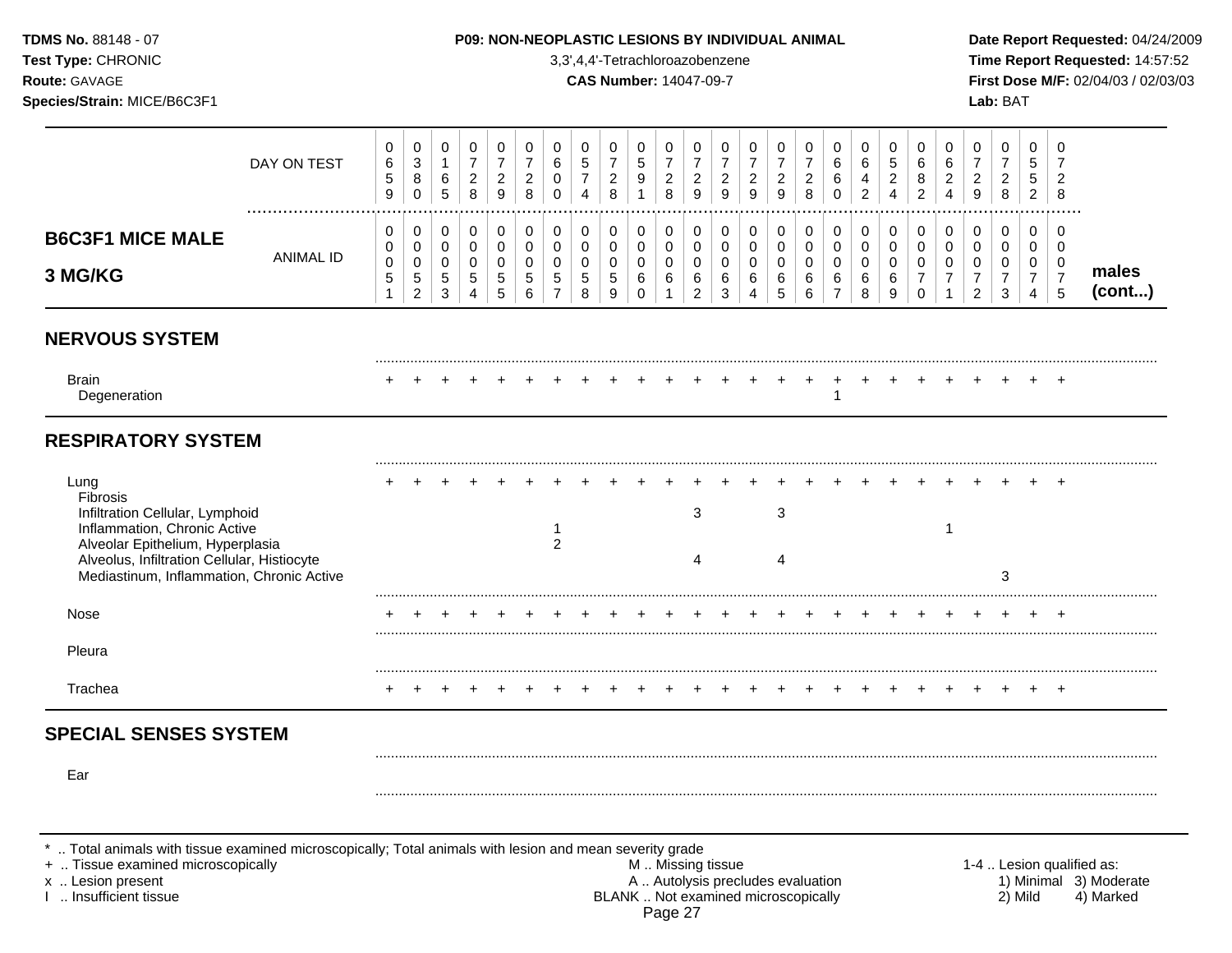| <b>TDMS No. 88148 - 07</b>                              |  |
|---------------------------------------------------------|--|
| $\tau$ $\tau$ $\sim$ $\sim$ $\sim$ $\sim$ $\sim$ $\sim$ |  |

## **P09: NON-NEOPLASTIC LESIONS BY INDIVIDUAL ANIMAL Date Report Requested:** 04/24/2009

**Test Type:** CHRONIC 3,3',4,4'-Tetrachloroazobenzene **Time Report Requested:** 14:57:52 **Route:** GAVAGE **CAS Number:** 14047-09-7 **First Dose M/F:** 02/04/03 / 02/03/03 **Species/Strain:** MICE/B6C3F1 **Lab:** BAT

| DAY ON TEST                                                                                              | 0<br>6<br>$\sqrt{5}$<br>9            | 0<br>3<br>8<br>$\Omega$                               | 0<br>$\mathbf{1}$<br>6<br>5         | 0<br>$\overline{7}$<br>$\overline{c}$<br>8          | 0<br>$\overline{7}$<br>$\overline{2}$<br>9 | 0<br>$\overline{7}$<br>$\overline{c}$<br>8        | 0<br>6<br>0<br>$\Omega$                                        | 0<br>$\sqrt{5}$<br>$\overline{7}$<br>$\overline{4}$ | 0<br>$\overline{7}$<br>$\overline{c}$<br>8             | 0<br>$\sqrt{5}$<br>9<br>$\mathbf{1}$                | 0<br>$\overline{7}$<br>$\boldsymbol{2}$<br>8 | 0<br>$\overline{7}$<br>$\overline{c}$<br>9             | 0<br>$\overline{7}$<br>$\overline{2}$<br>9 | $\mathbf 0$<br>$\overline{7}$<br>$\overline{c}$<br>$\overline{9}$ | 0<br>$\overline{7}$<br>$\boldsymbol{2}$<br>9 | 0<br>$\overline{7}$<br>$\overline{c}$<br>8            | 0<br>6<br>6<br>$\Omega$                                | 0<br>$\,6\,$<br>$\overline{\mathbf{4}}$<br>$\overline{a}$ | $\mathbf 0$<br>$\sqrt{5}$<br>$\overline{c}$<br>$\overline{4}$ | 0<br>6<br>8<br>$\overline{2}$                                    | 0<br>$\,6$<br>$\boldsymbol{2}$<br>$\overline{4}$          | 0<br>$\overline{7}$<br>$\boldsymbol{2}$<br>9    | 0<br>$\overline{7}$<br>$\overline{2}$<br>8   | $\mathbf 0$<br>$\sqrt{5}$<br>$5\phantom{.0}$<br>$\overline{2}$                | $\mathbf 0$<br>-7<br>$\overline{2}$<br>8        |                 |
|----------------------------------------------------------------------------------------------------------|--------------------------------------|-------------------------------------------------------|-------------------------------------|-----------------------------------------------------|--------------------------------------------|---------------------------------------------------|----------------------------------------------------------------|-----------------------------------------------------|--------------------------------------------------------|-----------------------------------------------------|----------------------------------------------|--------------------------------------------------------|--------------------------------------------|-------------------------------------------------------------------|----------------------------------------------|-------------------------------------------------------|--------------------------------------------------------|-----------------------------------------------------------|---------------------------------------------------------------|------------------------------------------------------------------|-----------------------------------------------------------|-------------------------------------------------|----------------------------------------------|-------------------------------------------------------------------------------|-------------------------------------------------|-----------------|
| <b>B6C3F1 MICE MALE</b><br><b>ANIMAL ID</b><br>3 MG/KG                                                   | 0<br>$\mathbf 0$<br>$\mathbf 0$<br>5 | 0<br>0<br>$\mathbf 0$<br>$\sqrt{5}$<br>$\overline{c}$ | 0<br>0<br>0<br>$5\phantom{.0}$<br>3 | $\mathbf 0$<br>$\mathbf 0$<br>$\mathbf 0$<br>5<br>4 | 0<br>$\mathbf 0$<br>$\mathbf 0$<br>5<br>5  | $\pmb{0}$<br>$\mathsf 0$<br>$\mathbf 0$<br>5<br>6 | $\pmb{0}$<br>$\mathbf 0$<br>$\mathbf 0$<br>5<br>$\overline{7}$ | 0<br>$\mathbf 0$<br>$\mathbf 0$<br>$\sqrt{5}$<br>8  | 0<br>$\mathbf 0$<br>$\mathbf 0$<br>$\sqrt{5}$<br>$9\,$ | 0<br>$\mathbf 0$<br>$\mathbf 0$<br>6<br>$\mathbf 0$ | 0<br>$\mathsf 0$<br>$\mathbf 0$<br>6         | 0<br>$\mathbf 0$<br>$\mathbf 0$<br>6<br>$\overline{c}$ | 0<br>0<br>0<br>6<br>3                      | $\mathbf 0$<br>$\mathbf 0$<br>$\mathbf 0$<br>6<br>$\overline{4}$  | 0<br>$\pmb{0}$<br>$\pmb{0}$<br>6<br>5        | $\pmb{0}$<br>$\mathsf 0$<br>0<br>6<br>$6\phantom{1}6$ | 0<br>$\mathbf 0$<br>$\mathbf 0$<br>6<br>$\overline{7}$ | 0<br>$\mathbf 0$<br>$\mathbf 0$<br>6<br>8                 | 0<br>$\mathbf 0$<br>$\mathbf 0$<br>6<br>9                     | 0<br>$\mathbf 0$<br>$\mathbf 0$<br>$\overline{7}$<br>$\mathbf 0$ | $\pmb{0}$<br>$\mathbf 0$<br>$\mathbf 0$<br>$\overline{7}$ | 0<br>0<br>0<br>$\overline{7}$<br>$\overline{c}$ | 0<br>0<br>$\mathbf 0$<br>$\overline{7}$<br>3 | $\mathbf 0$<br>$\mathbf 0$<br>$\mathbf 0$<br>$\overline{7}$<br>$\overline{4}$ | 0<br>$\overline{0}$<br>0<br>$\overline{7}$<br>5 | males<br>(cont) |
| Eye<br>Optic Nerve, Inflammation, Chronic Active                                                         |                                      |                                                       |                                     |                                                     |                                            |                                                   |                                                                |                                                     |                                                        |                                                     |                                              |                                                        |                                            |                                                                   |                                              |                                                       | 3                                                      |                                                           |                                                               |                                                                  |                                                           |                                                 |                                              |                                                                               |                                                 |                 |
| <b>Harderian Gland</b><br>Hyperplasia<br>Infiltration Cellular, Lymphoid<br>Inflammation, Chronic Active |                                      |                                                       |                                     | $\overline{1}$                                      |                                            | $\overline{c}$                                    |                                                                | $\mathbf{1}$                                        |                                                        |                                                     | $\mathbf{1}$                                 |                                                        |                                            |                                                                   |                                              |                                                       | 4<br>$\mathbf{1}$                                      | $\mathbf{1}$                                              |                                                               |                                                                  | $\overline{c}$                                            | $\overline{2}$                                  | 1                                            |                                                                               | $1 \quad 1$                                     |                 |
| <b>URINARY SYSTEM</b>                                                                                    |                                      |                                                       |                                     |                                                     |                                            |                                                   |                                                                |                                                     |                                                        |                                                     |                                              |                                                        |                                            |                                                                   |                                              |                                                       |                                                        |                                                           |                                                               |                                                                  |                                                           |                                                 |                                              |                                                                               |                                                 |                 |
| Kidney<br>Hydronephrosis<br>Infiltration Cellular, Lymphoid<br>Metaplasia, Osseous                       |                                      | 2                                                     |                                     | 1                                                   | 3                                          | -1                                                | 3                                                              |                                                     | $\overline{2}$                                         | 2                                                   | 2                                            | $\mathbf 1$                                            |                                            | 1                                                                 | $\mathbf 1$                                  | -1                                                    |                                                        | 2                                                         | $\overline{c}$                                                | $\overline{2}$                                                   | $\overline{2}$                                            | 4<br>$\overline{2}$                             | $\overline{1}$                               |                                                                               | 2                                               |                 |
| Mineralization<br>Nephropathy<br>Artery, Inflammation, Chronic Active<br>Cortex, Cyst                    | 1<br>$\overline{2}$                  | 1                                                     |                                     | 1                                                   |                                            | $\mathbf{1}$                                      | 2<br>3                                                         |                                                     |                                                        | 3                                                   | 2                                            |                                                        | $\overline{2}$                             |                                                                   |                                              |                                                       | $\overline{1}$<br>3                                    |                                                           | 1                                                             | $\overline{c}$                                                   |                                                           | 3<br>2                                          |                                              | $\overline{2}$                                                                |                                                 |                 |
| Glomerulus, Amyloid Deposition<br>Papilla, Necrosis<br>Renal Tubule, Dilatation                          |                                      | $\overline{c}$                                        |                                     |                                                     |                                            |                                                   | $\overline{2}$                                                 |                                                     |                                                        |                                                     |                                              |                                                        |                                            |                                                                   |                                              |                                                       |                                                        | 3                                                         |                                                               | 1                                                                |                                                           | $\overline{c}$<br>3                             |                                              |                                                                               |                                                 |                 |
| Ureter<br><b>Dilatation</b><br>Inflammation, Chronic Active                                              |                                      | +<br>4                                                | $\ddot{}$                           | M                                                   | $\ddot{}$                                  | M                                                 |                                                                | $\ddot{}$                                           | M                                                      | $+$                                                 | $\overline{1}$<br>$\overline{4}$             |                                                        |                                            |                                                                   |                                              |                                                       |                                                        | 3<br>3                                                    |                                                               |                                                                  | $\overline{1}$                                            | +<br>3                                          |                                              | +                                                                             | $\cdot$                                         |                 |
| Urethra<br>Dilatation<br>Transitional Epithelium, Hyperplasia                                            | 4                                    |                                                       | $\overline{c}$                      |                                                     |                                            |                                                   | Δ                                                              |                                                     |                                                        |                                                     |                                              |                                                        |                                            | 4                                                                 |                                              |                                                       |                                                        |                                                           | $\overline{2}$                                                |                                                                  |                                                           |                                                 | $\overline{2}$                               | $\overline{4}$                                                                |                                                 |                 |

+ .. Tissue examined microscopically M .. Missing tissue 1-4 .. Lesion qualified as: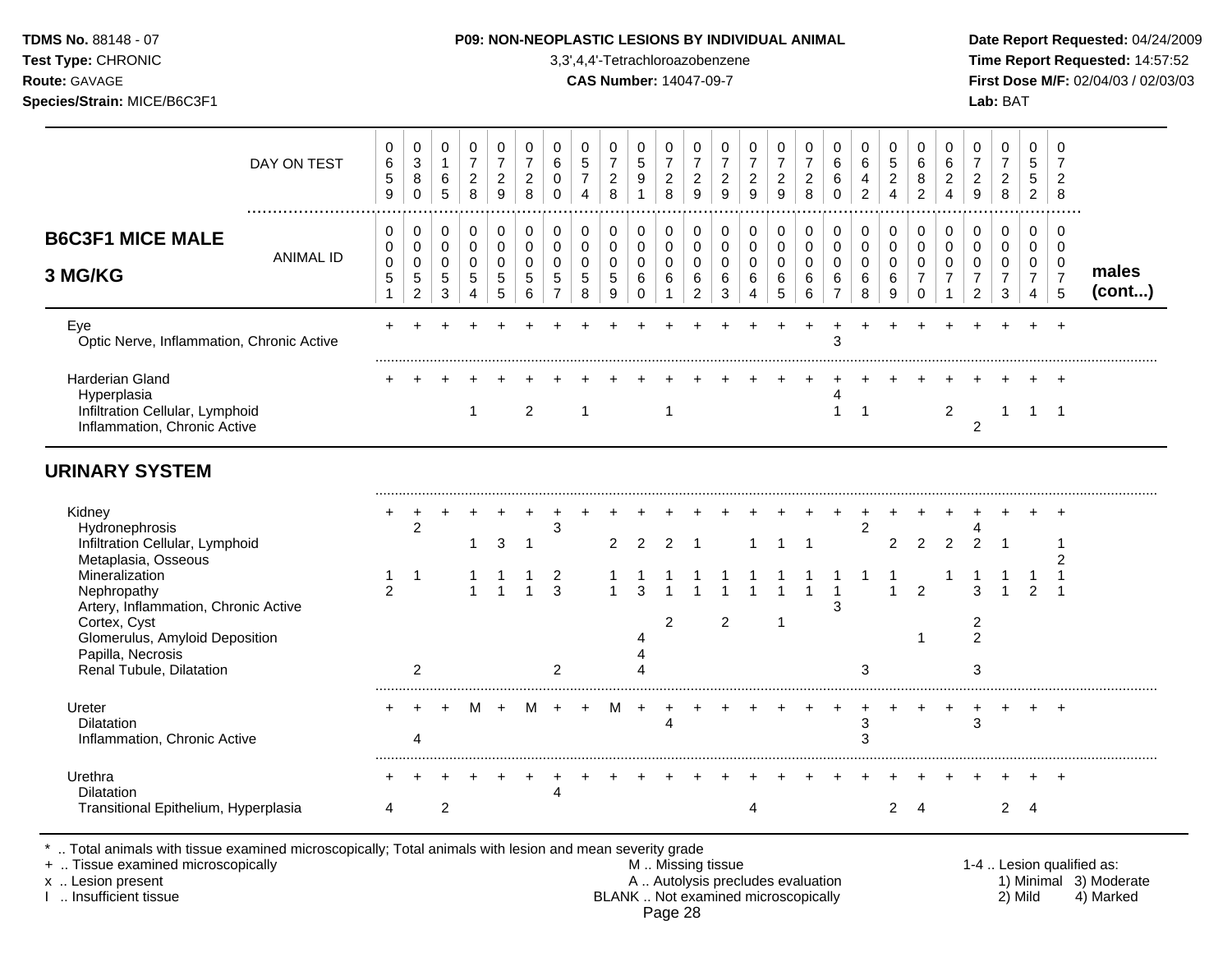| <b>TDMS No. 88148 - 07</b><br>Test Type: CHRONIC<br><b>Route: GAVAGE</b><br>Species/Strain: MICE/B6C3F1                           |                      |             |             |             |                                            |                              |                     |                                    |                          |                     |        |                                                | 3,3',4,4'-Tetrachloroazobenzene<br><b>CAS Number: 14047-09-7</b> |                            | <b>P09: NON-NEOPLASTIC LESIONS BY INDIVIDUAL ANIMAL</b> |                     |                     |                  |                          |                            |                               |                          |               | Lab: BAT |                               |        | Date Report Requested: 04/24/2009<br>Time Report Requested: 14:57:52<br>First Dose M/F: 02/04/03 / 02/03/03 |
|-----------------------------------------------------------------------------------------------------------------------------------|----------------------|-------------|-------------|-------------|--------------------------------------------|------------------------------|---------------------|------------------------------------|--------------------------|---------------------|--------|------------------------------------------------|------------------------------------------------------------------|----------------------------|---------------------------------------------------------|---------------------|---------------------|------------------|--------------------------|----------------------------|-------------------------------|--------------------------|---------------|----------|-------------------------------|--------|-------------------------------------------------------------------------------------------------------------|
|                                                                                                                                   | DAY ON TEST          | 6<br>5<br>9 | 0<br>3<br>8 | 0<br>6<br>5 | 0<br>$\overline{7}$<br>$\overline{c}$<br>8 | $\overline{\mathbf{c}}$<br>9 | $\overline{2}$<br>8 | 0<br>6<br>0<br>0                   | 5<br>$\overline{7}$<br>4 | $\overline{2}$<br>8 | 5<br>9 | $\overline{7}$<br>$\overline{\mathbf{c}}$<br>8 | $\overline{7}$<br>$\overline{\mathbf{c}}$<br>9                   | 0<br>$\boldsymbol{2}$<br>9 | $\overline{\mathbf{c}}$<br>9                            | $\overline{2}$<br>9 | $\overline{c}$<br>8 | 6<br>6<br>0      | 6<br>4<br>$\overline{2}$ | 5<br>$\boldsymbol{2}$<br>4 | 0<br>6<br>8<br>$\overline{2}$ | 6<br>$\overline{c}$<br>4 | 9             | 8        | 0<br>5<br>5<br>$\overline{2}$ | 2<br>8 |                                                                                                             |
| <b>B6C3F1 MICE MALE</b><br>3 MG/KG                                                                                                | <br><b>ANIMAL ID</b> |             | 0<br>2      | 0<br>5<br>3 | 0<br>0<br>0<br>5<br>4                      | 0<br>5                       | 0<br>0<br>6         | 0<br>0<br>0<br>5<br>$\overline{ }$ | 0<br>8                   | 0<br>9              | 0      | 0<br>0<br>6                                    | 0<br>6<br>2                                                      | 0<br>0<br>0<br>6<br>3      |                                                         | 0<br>6<br>5         | 0<br>0<br>6<br>6    | 0<br>0<br>0<br>6 | 0<br>0<br>6<br>8         | 0<br>6<br>9                | 0<br>0<br>0<br>0              | 0                        | 0             |          | 0<br>0<br>4                   | 5      | males<br>(cont)                                                                                             |
| Transitional Epithelium, Inflammation,<br><b>Chronic Active</b>                                                                   |                      |             |             |             |                                            |                              |                     | 2                                  |                          |                     |        |                                                |                                                                  |                            |                                                         |                     |                     |                  |                          |                            |                               |                          |               |          |                               |        |                                                                                                             |
| <b>Urinary Bladder</b><br>Infiltration Cellular, Lymphoid<br>Inflammation, Chronic Active<br>Transitional Epithelium, Hyperplasia |                      |             |             |             |                                            |                              |                     |                                    |                          |                     |        |                                                |                                                                  |                            |                                                         |                     |                     |                  | 2                        |                            |                               |                          | $\mathcal{P}$ |          |                               | $\pm$  |                                                                                                             |

\* .. Total animals with tissue examined microscopically; Total animals with lesion and mean severity grade

+ .. Tissue examined microscopically M .. Missing tissue 1-4 .. Lesion qualified as: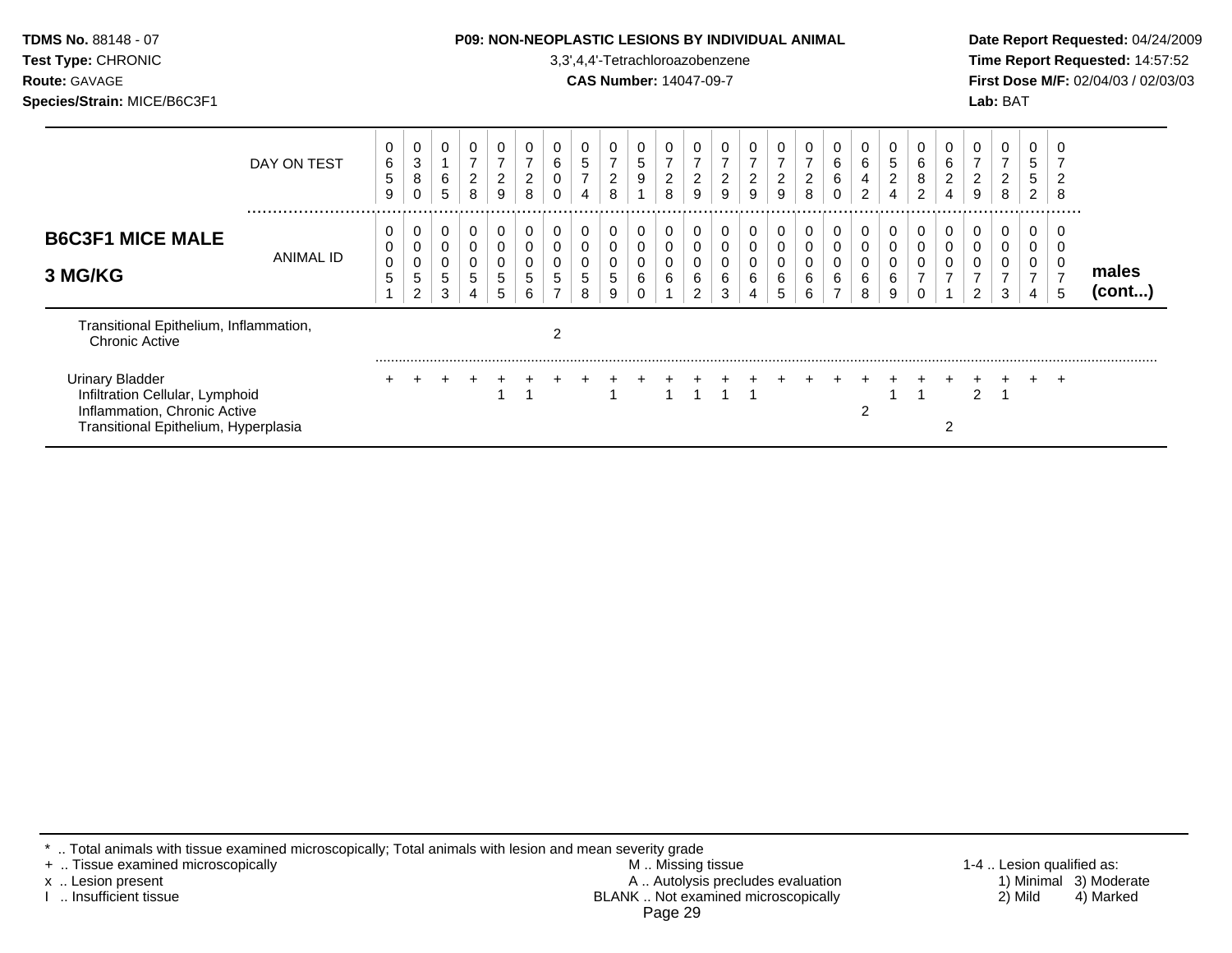**Test Type:** CHRONIC 3,3',4,4'-Tetrachloroazobenzene **Time Report Requested:** 14:57:52 **Route:** GAVAGE **CAS Number:** 14047-09-7 **First Dose M/F:** 02/04/03 / 02/03/03 **Species/Strain:** MICE/B6C3F1 **Lab:** BAT

|                                                                                                                                                                           | DAY ON TEST<br>  | 0<br>$\boldsymbol{7}$<br>$\sqrt{2}$<br>8   | 0<br>$\boldsymbol{7}$<br>$\sqrt{2}$<br>8                          | 0<br>$\overline{7}$<br>$\boldsymbol{2}$<br>$\boldsymbol{9}$ | 0<br>$\overline{7}$<br>$\overline{\mathbf{c}}$<br>9 | 0<br>$\overline{7}$<br>$\overline{c}$<br>8       | 0<br>4<br>$\boldsymbol{7}$<br>9           | 0<br>$\overline{7}$<br>$\boldsymbol{2}$<br>8        | 0<br>$\overline{7}$<br>$\boldsymbol{2}$<br>8 | 0<br>$\boldsymbol{7}$<br>$\overline{c}$<br>8 | 0<br>$\overline{7}$<br>$\overline{c}$<br>9 | 0<br>$\overline{7}$<br>$\boldsymbol{2}$<br>8 | 0<br>6<br>$\,6$<br>9                                   | 0<br>$\overline{7}$<br>$\sqrt{2}$<br>$\boldsymbol{9}$ | 0<br>$\overline{7}$<br>$\sqrt{2}$<br>$\, 8$ | 0<br>6<br>8<br>$\mathbf 0$             | 0<br>$\overline{7}$<br>$\overline{\mathbf{c}}$<br>$\boldsymbol{9}$ | 0<br>$\overline{7}$<br>$\overline{2}$<br>8           | 0<br>$\overline{7}$<br>$\overline{c}$<br>8           | 0<br>$\,6$<br>6<br>8                      | 0<br>$\overline{7}$<br>$\boldsymbol{2}$<br>9 | 0<br>$\overline{7}$<br>$\overline{c}$<br>9 | 0<br>$\overline{4}$<br>$\mathbf{1}$<br>6     | 0<br>6<br>8<br>$\overline{c}$   | 0<br>$\overline{7}$<br>$\overline{c}$<br>8 | $\Omega$<br>5<br>4<br>$\overline{2}$          |    |                                |
|---------------------------------------------------------------------------------------------------------------------------------------------------------------------------|------------------|--------------------------------------------|-------------------------------------------------------------------|-------------------------------------------------------------|-----------------------------------------------------|--------------------------------------------------|-------------------------------------------|-----------------------------------------------------|----------------------------------------------|----------------------------------------------|--------------------------------------------|----------------------------------------------|--------------------------------------------------------|-------------------------------------------------------|---------------------------------------------|----------------------------------------|--------------------------------------------------------------------|------------------------------------------------------|------------------------------------------------------|-------------------------------------------|----------------------------------------------|--------------------------------------------|----------------------------------------------|---------------------------------|--------------------------------------------|-----------------------------------------------|----|--------------------------------|
| <b>B6C3F1 MICE MALE</b><br>3 MG/KG                                                                                                                                        | <b>ANIMAL ID</b> | 0<br>0<br>$\pmb{0}$<br>$\overline{7}$<br>6 | 0<br>$\mathsf 0$<br>$\pmb{0}$<br>$\overline{7}$<br>$\overline{7}$ | 0<br>$\mathbf 0$<br>0<br>$\overline{7}$<br>8                | 0<br>$\mathbf 0$<br>0<br>$\overline{7}$<br>9        | 0<br>$\mathbf 0$<br>$\mathbf 0$<br>8<br>$\Omega$ | 0<br>$\mathbf 0$<br>$\mathbf 0$<br>8<br>1 | 0<br>$\Omega$<br>$\mathbf 0$<br>8<br>$\overline{2}$ | 0<br>$\mathsf{O}$<br>$\mathbf 0$<br>8<br>3   | 0<br>0<br>$\mathbf 0$<br>8<br>4              | 0<br>$\mathbf 0$<br>$\mathbf 0$<br>8<br>5  | 0<br>$\mathbf 0$<br>0<br>8<br>6              | 0<br>$\mathbf 0$<br>$\mathbf 0$<br>8<br>$\overline{7}$ | 0<br>$\mathbf 0$<br>0<br>8<br>8                       | 0<br>$\mathbf 0$<br>$\mathbf 0$<br>8<br>9   | 0<br>$\mathsf 0$<br>0<br>9<br>$\Omega$ | 0<br>$\pmb{0}$<br>$\pmb{0}$<br>9                                   | 0<br>$\mathbf 0$<br>$\pmb{0}$<br>9<br>$\overline{2}$ | 0<br>$\mathbf 0$<br>$\mathbf 0$<br>9<br>$\mathbf{3}$ | 0<br>$\mathbf 0$<br>$\mathbf 0$<br>9<br>4 | 0<br>$\mathbf 0$<br>0<br>9<br>5              | 0<br>$\mathbf 0$<br>$\mathbf 0$<br>9<br>6  | 0<br>$\mathbf 0$<br>0<br>9<br>$\overline{7}$ | 0<br>0<br>$\mathbf 0$<br>9<br>8 | 0<br>$\mathbf 0$<br>$\mathbf 0$<br>9<br>9  | $\Omega$<br>$\Omega$<br>1<br>0<br>$\mathbf 0$ |    | * TOTALS                       |
| <b>ALIMENTARY SYSTEM</b>                                                                                                                                                  |                  |                                            |                                                                   |                                                             |                                                     |                                                  |                                           |                                                     |                                              |                                              |                                            |                                              |                                                        |                                                       |                                             |                                        |                                                                    |                                                      |                                                      |                                           |                                              |                                            |                                              |                                 |                                            |                                               |    |                                |
| Esophagus                                                                                                                                                                 |                  |                                            |                                                                   |                                                             |                                                     |                                                  |                                           |                                                     |                                              |                                              |                                            |                                              |                                                        |                                                       |                                             |                                        |                                                                    |                                                      |                                                      |                                           |                                              |                                            |                                              |                                 |                                            |                                               | 50 |                                |
| Gallbladder                                                                                                                                                               |                  |                                            |                                                                   |                                                             |                                                     |                                                  |                                           |                                                     |                                              |                                              |                                            |                                              |                                                        |                                                       |                                             |                                        |                                                                    |                                                      |                                                      |                                           |                                              |                                            |                                              |                                 |                                            |                                               | 50 |                                |
| Intestine Large, Cecum                                                                                                                                                    |                  |                                            |                                                                   |                                                             |                                                     |                                                  |                                           |                                                     |                                              |                                              |                                            |                                              |                                                        |                                                       |                                             |                                        |                                                                    |                                                      |                                                      |                                           |                                              |                                            |                                              |                                 |                                            |                                               | 50 |                                |
| Intestine Large, Colon                                                                                                                                                    |                  |                                            |                                                                   |                                                             |                                                     |                                                  |                                           |                                                     |                                              |                                              |                                            |                                              |                                                        |                                                       |                                             |                                        |                                                                    |                                                      |                                                      |                                           |                                              |                                            |                                              |                                 |                                            |                                               | 50 |                                |
| Intestine Large, Rectum                                                                                                                                                   |                  |                                            |                                                                   |                                                             |                                                     |                                                  |                                           |                                                     |                                              |                                              |                                            |                                              |                                                        |                                                       |                                             |                                        |                                                                    |                                                      |                                                      |                                           |                                              |                                            |                                              |                                 |                                            |                                               | 50 |                                |
| Intestine Small, Duodenum<br>Intussusception                                                                                                                              |                  |                                            |                                                                   |                                                             |                                                     |                                                  |                                           |                                                     |                                              |                                              |                                            | Δ                                            |                                                        |                                                       |                                             |                                        |                                                                    |                                                      |                                                      |                                           |                                              |                                            |                                              |                                 |                                            | $+$                                           | 50 | 14.0                           |
| Intestine Small, Ileum                                                                                                                                                    |                  |                                            |                                                                   |                                                             |                                                     |                                                  |                                           |                                                     |                                              |                                              |                                            |                                              |                                                        |                                                       |                                             |                                        |                                                                    |                                                      |                                                      |                                           |                                              |                                            |                                              |                                 |                                            |                                               | 50 |                                |
| Intestine Small, Jejunum                                                                                                                                                  |                  |                                            |                                                                   |                                                             |                                                     |                                                  |                                           |                                                     |                                              |                                              |                                            |                                              |                                                        |                                                       |                                             |                                        |                                                                    |                                                      |                                                      |                                           |                                              |                                            |                                              |                                 |                                            |                                               | 50 |                                |
| Liver<br>Amyloid Deposition<br>Atypia Cellular<br><b>Basophilic Focus</b><br>Clear Cell Focus<br><b>Eosinophilic Focus</b><br>Hematopoietic Cell Proliferation<br>Infarct |                  | X                                          |                                                                   |                                                             |                                                     |                                                  | -1                                        |                                                     | X<br>X                                       |                                              |                                            | -1                                           |                                                        |                                                       |                                             |                                        |                                                                    |                                                      |                                                      | 3<br>$\overline{2}$<br>2                  | X                                            |                                            | 1                                            |                                 | $\ddot{}$                                  | $\ddot{}$<br>3<br>2                           | 50 | 32.7<br>2.0<br>q<br>1.4<br>4.0 |

\* .. Total animals with tissue examined microscopically; Total animals with lesion and mean severity grade

+ .. Tissue examined microscopically M .. Missing tissue 1-4 .. Lesion qualified as: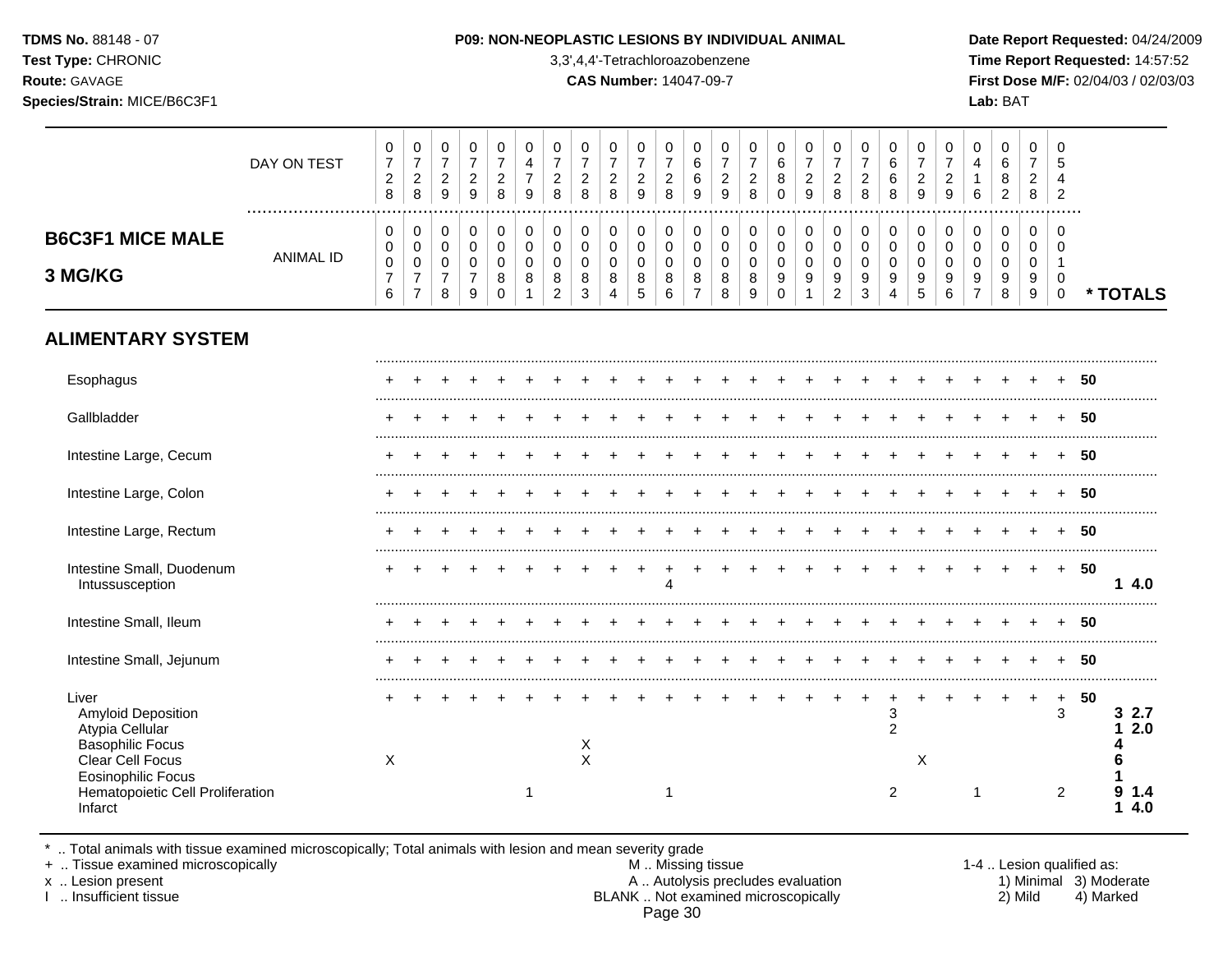**Test Type:** CHRONIC 3,3',4,4'-Tetrachloroazobenzene **Time Report Requested:** 14:57:52 **Route:** GAVAGE **CAS Number:** 14047-09-7 **First Dose M/F:** 02/04/03 / 02/03/03 **Species/Strain:** MICE/B6C3F1 **Lab:** BAT

|                                                                                                                                                                                                                    | DAY ON TEST      | $\mathbf 0$<br>$\overline{7}$<br>$\overline{c}$<br>$\,8\,$ | 0<br>$\boldsymbol{7}$<br>$\overline{c}$<br>8            | 0<br>$\overline{7}$<br>$\overline{c}$<br>9           | 0<br>$\overline{7}$<br>$\overline{c}$<br>$\mathsf g$ | $\mathbf 0$<br>$\overline{7}$<br>$\overline{2}$<br>8 | 0<br>$\overline{4}$<br>$\overline{7}$<br>9 | $\Omega$<br>$\overline{7}$<br>$\boldsymbol{2}$<br>8    | $\Omega$<br>$\overline{7}$<br>$\overline{c}$<br>8 | 0<br>$\overline{7}$<br>$\sqrt{2}$<br>8 | $\mathbf 0$<br>$\overline{7}$<br>$\boldsymbol{2}$<br>$\overline{9}$ | $\mathbf 0$<br>$\overline{7}$<br>$\overline{c}$<br>$\,8\,$ | 0<br>6<br>6<br>9                                       | $\mathbf 0$<br>$\overline{7}$<br>$\overline{c}$<br>9 | $\Omega$<br>$\overline{7}$<br>$\boldsymbol{2}$<br>8 | 0<br>6<br>8<br>0                       | 0<br>$\overline{7}$<br>$\sqrt{2}$<br>$\overline{9}$  | $\mathbf 0$<br>$\boldsymbol{7}$<br>$\overline{c}$<br>8 | $\Omega$<br>$\overline{7}$<br>$\boldsymbol{2}$<br>8      | $\Omega$<br>$\,6$<br>6<br>8             | $\Omega$<br>$\overline{7}$<br>$\boldsymbol{2}$<br>9 | $\Omega$<br>$\overline{7}$<br>$\sqrt{2}$<br>9 | $\Omega$<br>$\overline{4}$<br>$\mathbf{1}$<br>6        | 0<br>6<br>8<br>$\overline{c}$             | $\mathbf 0$<br>$\overline{7}$<br>$\overline{a}$<br>8 | $\Omega$<br>5<br>$\overline{4}$<br>$\overline{2}$                 |                      |                                                                  |
|--------------------------------------------------------------------------------------------------------------------------------------------------------------------------------------------------------------------|------------------|------------------------------------------------------------|---------------------------------------------------------|------------------------------------------------------|------------------------------------------------------|------------------------------------------------------|--------------------------------------------|--------------------------------------------------------|---------------------------------------------------|----------------------------------------|---------------------------------------------------------------------|------------------------------------------------------------|--------------------------------------------------------|------------------------------------------------------|-----------------------------------------------------|----------------------------------------|------------------------------------------------------|--------------------------------------------------------|----------------------------------------------------------|-----------------------------------------|-----------------------------------------------------|-----------------------------------------------|--------------------------------------------------------|-------------------------------------------|------------------------------------------------------|-------------------------------------------------------------------|----------------------|------------------------------------------------------------------|
| <b>B6C3F1 MICE MALE</b><br>3 MG/KG                                                                                                                                                                                 | <b>ANIMAL ID</b> | 0<br>$\pmb{0}$<br>$\mathbf 0$<br>$\overline{7}$<br>6       | 0<br>$\pmb{0}$<br>0<br>$\overline{7}$<br>$\overline{7}$ | 0<br>$\pmb{0}$<br>$\mathbf 0$<br>$\overline{7}$<br>8 | $\pmb{0}$<br>$\pmb{0}$<br>0<br>$\overline{7}$<br>9   | 0<br>$\mathbf 0$<br>$\mathbf 0$<br>8<br>$\Omega$     | 0<br>$\mathbf 0$<br>$\mathbf 0$<br>8       | 0<br>$\mathbf 0$<br>$\mathbf 0$<br>8<br>$\overline{2}$ | 0<br>0<br>$\mathbf 0$<br>8<br>3                   | 0<br>0<br>0<br>8<br>4                  | 0<br>$\mathbf 0$<br>$\mathbf 0$<br>8<br>$\sqrt{5}$                  | 0<br>$\mathbf 0$<br>$\mathbf 0$<br>8<br>6                  | 0<br>$\mathbf 0$<br>$\mathbf 0$<br>8<br>$\overline{7}$ | $\mathbf 0$<br>0<br>0<br>8<br>8                      | 0<br>$\mathbf 0$<br>$\mathbf 0$<br>8<br>9           | 0<br>0<br>$\mathbf 0$<br>9<br>$\Omega$ | 0<br>$\pmb{0}$<br>$\mathbf 0$<br>9<br>$\overline{1}$ | 0<br>$\mathbf 0$<br>$\mathbf 0$<br>9<br>$\overline{2}$ | 0<br>$\mathbf 0$<br>$\mathbf 0$<br>$\boldsymbol{9}$<br>3 | 0<br>$\pmb{0}$<br>$\mathbf 0$<br>9<br>4 | 0<br>$\mathbf 0$<br>$\mathbf 0$<br>9<br>5           | 0<br>$\mathbf 0$<br>$\mathbf 0$<br>9<br>6     | 0<br>$\mathbf 0$<br>$\mathbf 0$<br>9<br>$\overline{7}$ | 0<br>$\mathbf 0$<br>$\mathbf 0$<br>9<br>8 | $\mathbf 0$<br>0<br>0<br>9<br>$\boldsymbol{9}$       | $\Omega$<br>$\Omega$<br>$\mathbf 1$<br>$\mathbf 0$<br>$\mathbf 0$ |                      | * TOTALS                                                         |
| Infiltration Cellular, Lymphoid<br>Inflammation, Chronic Active<br>Mineralization<br>Mixed Cell Focus<br>Pigmentation<br><b>Tension Lipidosis</b><br>Hepatocyte, Necrosis<br>Hepatocyte, Vacuolization Cytoplasmic |                  | 2                                                          | 2                                                       | 2                                                    | 2                                                    | 1<br>$\overline{2}$                                  |                                            | -1                                                     | X<br>2                                            | 3                                      | $\mathfrak{p}$<br>-1                                                | -1                                                         | $\overline{c}$<br>1                                    | $\overline{ }$                                       | $\overline{2}$                                      | 1<br>$\overline{2}$                    |                                                      | 2                                                      | $\overline{1}$<br>-1                                     |                                         | $\overline{1}$<br>2                                 |                                               | $\overline{2}$                                         | 1<br>$\overline{2}$                       | $\overline{2}$<br>2                                  | $\overline{1}$<br>2                                               |                      | 16 1.1<br>32 1.1<br>2.0<br>2.0<br>1.8<br>5<br>2.5<br>4<br>31 1.7 |
| Mesentery<br>Fat, Fibrosis<br>Fat, Inflammation, Chronic Active<br>Fat, Mineralization<br>Fat, Necrosis                                                                                                            |                  |                                                            |                                                         |                                                      |                                                      |                                                      |                                            |                                                        |                                                   |                                        |                                                                     |                                                            |                                                        |                                                      |                                                     |                                        |                                                      |                                                        |                                                          |                                         |                                                     |                                               |                                                        |                                           |                                                      | $\ddot{}$<br>$\overline{c}$<br>$\overline{2}$<br>4                | -5                   | 2.5<br>52.8<br>1.5<br>2<br>4.0<br>3                              |
| Oral Mucosa<br>Gingival, Inflammation, Chronic Active                                                                                                                                                              |                  |                                                            |                                                         |                                                      |                                                      |                                                      |                                            |                                                        |                                                   |                                        |                                                                     | $\ddot{}$<br>3                                             |                                                        |                                                      |                                                     |                                        |                                                      |                                                        |                                                          |                                         |                                                     |                                               |                                                        |                                           |                                                      |                                                                   | $\blacktriangleleft$ | 13.0                                                             |
| Pancreas<br>Infiltration Cellular, Lymphoid<br>Inflammation, Chronic Active                                                                                                                                        |                  |                                                            |                                                         |                                                      |                                                      |                                                      |                                            |                                                        | $\overline{1}$                                    |                                        |                                                                     |                                                            |                                                        |                                                      |                                                     |                                        |                                                      | $\mathbf{1}$                                           | $\overline{1}$                                           |                                         |                                                     |                                               |                                                        |                                           |                                                      |                                                                   | 50                   | 51.0<br>$\overline{2}$<br>2.0                                    |
| Salivary Glands<br>Infiltration Cellular, Lymphoid                                                                                                                                                                 |                  |                                                            | 1                                                       | $\overline{2}$                                       | 2                                                    |                                                      |                                            |                                                        | 1                                                 |                                        |                                                                     | $\overline{2}$                                             |                                                        |                                                      |                                                     | $\overline{2}$                         |                                                      | $\overline{2}$                                         | 2                                                        | 1                                       |                                                     | $\overline{2}$                                |                                                        | 1                                         | 2                                                    | $+$                                                               | 50                   | 34 1.3                                                           |
| Stomach, Forestomach<br>Inflammation, Chronic Active<br>Epithelium, Hyperplasia<br>Epithelium, Ulcer                                                                                                               |                  | $\overline{2}$                                             |                                                         |                                                      |                                                      |                                                      |                                            | -1                                                     | -1                                                | -1                                     |                                                                     |                                                            | 1                                                      | $\overline{2}$                                       |                                                     | 3<br>3<br>$\overline{2}$               | $\mathbf{1}$                                         |                                                        | $\overline{c}$<br>$\mathbf{1}$                           | $\overline{1}$                          |                                                     |                                               | $\overline{2}$                                         | $\overline{c}$<br>$\mathbf{1}$<br>Δ       |                                                      | $+$                                                               | 50                   | 7 1.7<br>21 1.4<br>2.7<br>3                                      |

\* .. Total animals with tissue examined microscopically; Total animals with lesion and mean severity grade

+ .. Tissue examined microscopically M .. Missing tissue 1-4 .. Lesion qualified as:

x .. Lesion present **A .. Autolysis precludes evaluation** A .. Autolysis precludes evaluation 1) Minimal 3) Moderate I .. Insufficient tissue BLANK .. Not examined microscopically 2) Mild 4) Marked

Page 31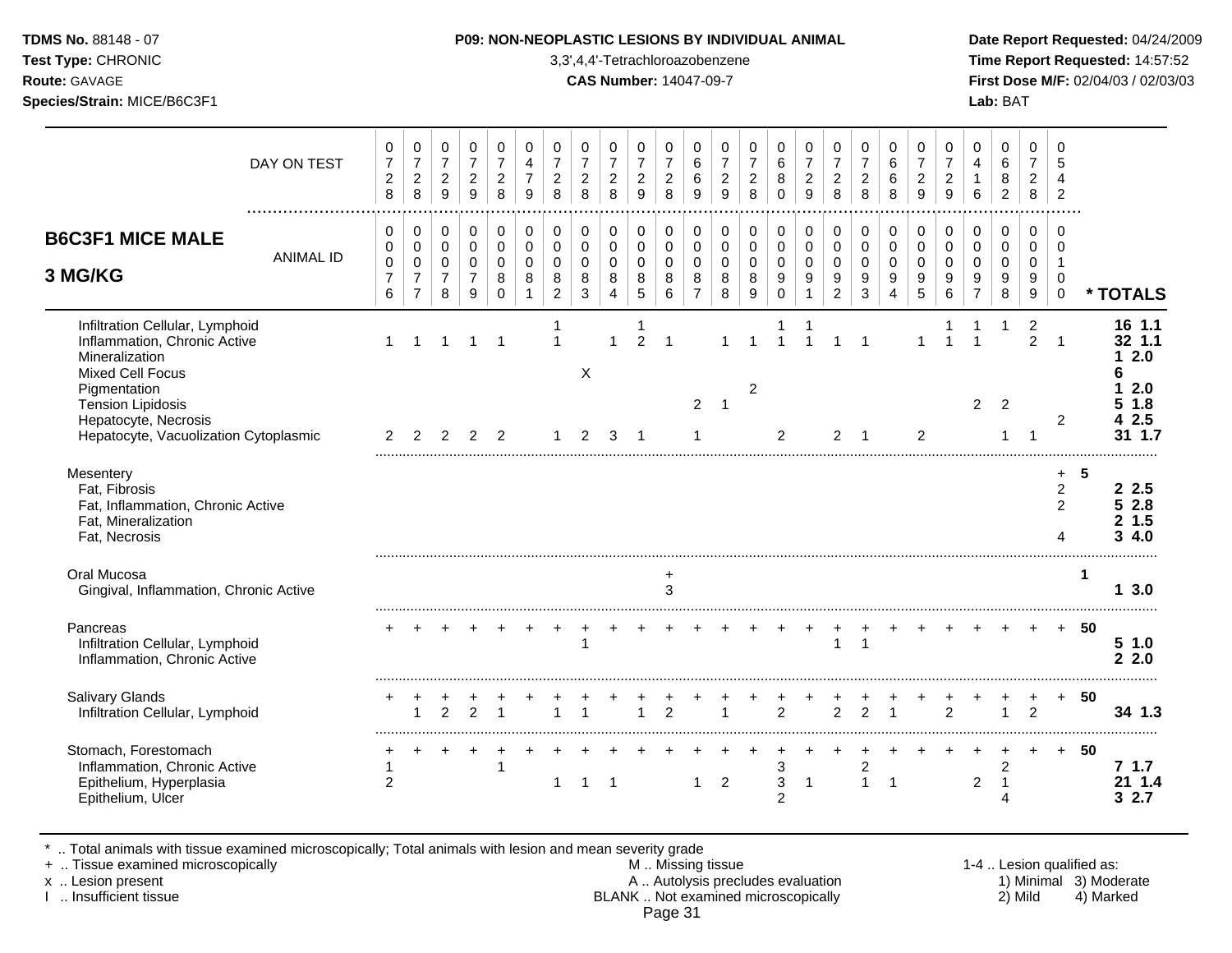**Test Type:** CHRONIC 3,3',4,4'-Tetrachloroazobenzene **Time Report Requested:** 14:57:52 **Route:** GAVAGE **CAS Number:** 14047-09-7 **First Dose M/F:** 02/04/03 / 02/03/03 **Species/Strain:** MICE/B6C3F1 **Lab:** BAT

|                                                                                                                                                                                                           | DAY ON TEST      | 0<br>$\boldsymbol{7}$<br>$\overline{c}$<br>$\,8\,$ | 0<br>$\boldsymbol{7}$<br>$\sqrt{2}$<br>$\,8\,$          | 0<br>$\boldsymbol{7}$<br>$\overline{c}$<br>$\mathsf g$ | 0<br>$\boldsymbol{7}$<br>$\overline{a}$<br>9                  | 0<br>$\overline{7}$<br>$\overline{\mathbf{c}}$<br>8      | 0<br>$\overline{4}$<br>$\overline{7}$<br>9  | 0<br>$\overline{7}$<br>$\overline{c}$<br>8          | 0<br>$\overline{7}$<br>$\overline{\mathbf{c}}$<br>8 | 0<br>$\overline{7}$<br>$\sqrt{2}$<br>8               | 0<br>$\boldsymbol{7}$<br>$\sqrt{2}$<br>$9\,$ | 0<br>$\overline{7}$<br>$\sqrt{2}$<br>$\,8\,$     | 0<br>6<br>6<br>9                                              | 0<br>$\overline{7}$<br>$\overline{c}$<br>$\boldsymbol{9}$ | 0<br>$\overline{7}$<br>$\overline{c}$<br>8 | 0<br>6<br>8<br>$\mathbf 0$                               | 0<br>$\overline{7}$<br>$\overline{c}$<br>$\overline{9}$ | 0<br>$\boldsymbol{7}$<br>$\overline{c}$<br>8         | 0<br>$\overline{7}$<br>$\overline{c}$<br>8                  | 0<br>$\,6$<br>6<br>8                          | 0<br>$\overline{7}$<br>$\overline{c}$<br>$\boldsymbol{9}$ | 0<br>$\overline{7}$<br>$\overline{c}$<br>9 | 0<br>$\overline{4}$<br>1<br>6                               | 0<br>$\,6\,$<br>8<br>$\overline{c}$                     | 0<br>$\overline{7}$<br>$\overline{2}$<br>8 | $\Omega$<br>5<br>4<br>$\overline{c}$           |    |                                                        |
|-----------------------------------------------------------------------------------------------------------------------------------------------------------------------------------------------------------|------------------|----------------------------------------------------|---------------------------------------------------------|--------------------------------------------------------|---------------------------------------------------------------|----------------------------------------------------------|---------------------------------------------|-----------------------------------------------------|-----------------------------------------------------|------------------------------------------------------|----------------------------------------------|--------------------------------------------------|---------------------------------------------------------------|-----------------------------------------------------------|--------------------------------------------|----------------------------------------------------------|---------------------------------------------------------|------------------------------------------------------|-------------------------------------------------------------|-----------------------------------------------|-----------------------------------------------------------|--------------------------------------------|-------------------------------------------------------------|---------------------------------------------------------|--------------------------------------------|------------------------------------------------|----|--------------------------------------------------------|
| <b>B6C3F1 MICE MALE</b><br>3 MG/KG                                                                                                                                                                        | <b>ANIMAL ID</b> | 0<br>0<br>$\pmb{0}$<br>$\overline{7}$<br>6         | 0<br>0<br>$\pmb{0}$<br>$\overline{7}$<br>$\overline{7}$ | 0<br>$\mathsf 0$<br>$\mathsf 0$<br>$\overline{7}$<br>8 | $\Omega$<br>$\mathsf 0$<br>$\mathbf 0$<br>$\overline{7}$<br>9 | $\mathbf 0$<br>$\pmb{0}$<br>$\mathbf 0$<br>8<br>$\Omega$ | $\mathbf 0$<br>$\mathbf 0$<br>$\Omega$<br>8 | 0<br>$\mathbf 0$<br>$\Omega$<br>8<br>$\overline{2}$ | 0<br>$\mathbf 0$<br>$\Omega$<br>8<br>3              | 0<br>$\pmb{0}$<br>$\mathbf 0$<br>8<br>$\overline{4}$ | 0<br>0<br>$\mathsf 0$<br>8<br>5              | $\Omega$<br>$\mathbf 0$<br>$\mathbf 0$<br>8<br>6 | $\Omega$<br>$\mathbf 0$<br>$\mathbf 0$<br>8<br>$\overline{7}$ | 0<br>$\mathbf 0$<br>0<br>8<br>8                           | 0<br>$\mathbf 0$<br>$\Omega$<br>8<br>9     | $\mathbf 0$<br>$\pmb{0}$<br>$\mathbf 0$<br>9<br>$\Omega$ | 0<br>$\mathsf 0$<br>$\mathbf 0$<br>9<br>$\mathbf{1}$    | 0<br>$\pmb{0}$<br>$\mathbf 0$<br>9<br>$\overline{2}$ | $\Omega$<br>$\mathbf 0$<br>$\mathbf 0$<br>9<br>$\mathbf{3}$ | $\Omega$<br>$\mathbf 0$<br>$\Omega$<br>9<br>4 | 0<br>$\mathbf 0$<br>$\Omega$<br>9<br>5                    | 0<br>$\mathbf 0$<br>$\Omega$<br>9<br>6     | $\mathbf 0$<br>$\pmb{0}$<br>$\Omega$<br>9<br>$\overline{7}$ | $\mathbf 0$<br>$\mathbf 0$<br>$\mathbf 0$<br>9<br>8     | $\Omega$<br>$\mathbf 0$<br>0<br>9<br>9     | $\Omega$<br>$\Omega$<br>-1<br>0<br>$\mathbf 0$ |    | * TOTALS                                               |
| Stomach, Glandular<br>Infiltration Cellular, Lymphoid<br>Infiltration Cellular, Mast Cell<br>Inflammation, Chronic Active<br>Mineralization<br>Epithelium, Hyperplasia, Focal<br>Epithelium, Glands, Cyst |                  | $\mathbf{1}$                                       | $\overline{2}$                                          |                                                        | $\overline{2}$                                                | $\overline{c}$<br>$\overline{2}$                         |                                             |                                                     | $\overline{2}$<br>1<br>$\mathcal{P}$                | $\overline{2}$<br>1                                  |                                              |                                                  | $\overline{2}$                                                |                                                           | 2                                          |                                                          | 2<br>$\overline{2}$                                     |                                                      | $\overline{2}$<br>2                                         |                                               | $\overline{2}$<br>1                                       |                                            |                                                             | $\overline{\mathbf{c}}$<br>2                            |                                            | $\overline{1}$                                 | 50 | 20 1.5<br>2.0<br>2.0<br>1.0<br>10 1.8<br>18 1.4        |
| Tongue<br>Cyst, Multiple<br>Artery, Inflammation, Chronic Active                                                                                                                                          |                  |                                                    |                                                         |                                                        |                                                               |                                                          |                                             |                                                     |                                                     |                                                      |                                              |                                                  |                                                               |                                                           |                                            | $\overline{c}$<br>3                                      |                                                         |                                                      |                                                             |                                               |                                                           |                                            |                                                             |                                                         |                                            |                                                | -1 | 12.0<br>3.0<br>1                                       |
| Tooth<br>Malformation                                                                                                                                                                                     |                  |                                                    |                                                         |                                                        |                                                               |                                                          |                                             |                                                     |                                                     |                                                      |                                              | $\ddot{}$<br>X                                   |                                                               |                                                           |                                            |                                                          |                                                         |                                                      |                                                             |                                               |                                                           | $\mathsf{X}$                               |                                                             |                                                         |                                            |                                                | 3  | 3                                                      |
| <b>CARDIOVASCULAR SYSTEM</b>                                                                                                                                                                              |                  |                                                    |                                                         |                                                        |                                                               |                                                          |                                             |                                                     |                                                     |                                                      |                                              |                                                  |                                                               |                                                           |                                            |                                                          |                                                         |                                                      |                                                             |                                               |                                                           |                                            |                                                             |                                                         |                                            |                                                |    |                                                        |
| <b>Blood Vessel</b><br>Aorta, Inflammation, Chronic Active                                                                                                                                                |                  |                                                    |                                                         |                                                        |                                                               |                                                          |                                             |                                                     |                                                     |                                                      |                                              |                                                  |                                                               |                                                           |                                            |                                                          |                                                         |                                                      |                                                             |                                               |                                                           |                                            |                                                             |                                                         |                                            | $\ddot{}$                                      | 50 | 2.5                                                    |
| Heart<br>Cardiomyopathy<br>Hyperplasia, Atypical<br>Inflammation, Chronic Active<br>Mineralization<br>Artery, Inflammation, Chronic Active<br>Myocardium, Necrosis                                        |                  |                                                    |                                                         |                                                        |                                                               |                                                          |                                             |                                                     |                                                     |                                                      |                                              |                                                  |                                                               |                                                           |                                            |                                                          |                                                         |                                                      |                                                             | 3<br>3                                        |                                                           |                                            |                                                             | $\overline{c}$<br>$\overline{2}$<br>$\overline{2}$<br>3 |                                            | +<br>2                                         | 50 | 52.2<br>2.5<br>2<br>3.0<br>1.5<br>2.5<br>2<br>3.0<br>1 |

.. Total animals with tissue examined microscopically; Total animals with lesion and mean severity grade<br>Tissue examined microscopically by an animals with lesion and mean severity grade

+ .. Tissue examined microscopically the state of the state of the M .. Missing tissue 1-4 .. Lesion qualified as: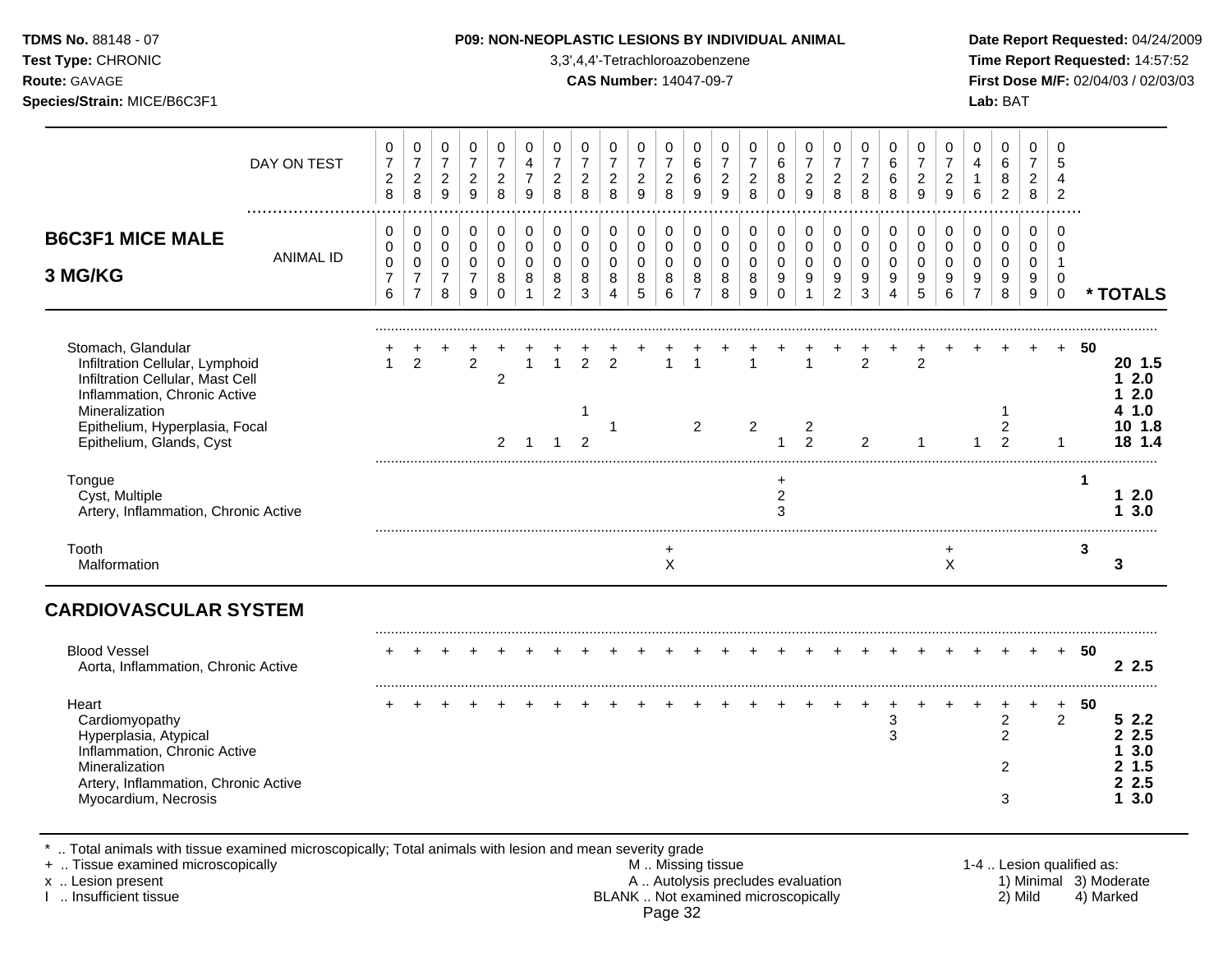## **TDMS No.** 88148 - 07 **P09: NON-NEOPLASTIC LESIONS BY INDIVIDUAL ANIMAL Date Report Requested:** 04/24/2009

**Test Type:** CHRONIC 3,3',4,4'-Tetrachloroazobenzene **Time Report Requested:** 14:57:52 **Route:** GAVAGE **CAS Number:** 14047-09-7 **First Dose M/F:** 02/04/03 / 02/03/03

|                                    | DAY ON TEST | U<br>O      | 0<br>ີ<br><u>_</u><br>8 | U<br><sup>o</sup><br><u>_</u><br>9 | U<br>ົ<br>▵<br>9 | υ<br>8 | U<br><u>_</u><br>8      | c<br>8            | 0<br>റ<br>$\sim$<br>8            | 0<br>ົ<br><u>_</u><br>9 | ∠<br>8 | <b>U</b><br>6<br>6<br>9 | _<br>9       | ີ<br><u>_</u><br>8 | υ<br>v<br>8<br>υ                    | 0<br>$\sim$<br>∼<br>9 | 0<br>$\sim$<br>$\epsilon$<br>8 | ∼      | 6<br>6<br>8 | υ<br>◠<br>_<br>9       | ∼<br>9      | 4<br>6 | ∠ | U<br>$\epsilon$<br>8  | - 0<br>৾৾<br>-2 |          |
|------------------------------------|-------------|-------------|-------------------------|------------------------------------|------------------|--------|-------------------------|-------------------|----------------------------------|-------------------------|--------|-------------------------|--------------|--------------------|-------------------------------------|-----------------------|--------------------------------|--------|-------------|------------------------|-------------|--------|---|-----------------------|-----------------|----------|
| <b>B6C3F1 MICE MALE</b><br>3 MG/KG | ANIMAL ID   | U<br>0<br>с | 0<br>0<br>0<br>-        | υ<br>v<br>υ<br>8                   | u<br>u<br>9      | u<br>8 | υ<br>8<br>◠<br><u>.</u> | $\circ$<br>ີ<br>đ | 0<br>0<br>$\mathbf{0}$<br>8<br>4 | 0<br>0<br>0<br>8<br>C.  |        | U<br>O                  | $\circ$<br>8 | υ<br>8<br>9        | υ<br>υ<br>U<br>9<br>$\sqrt{2}$<br>u | 0<br>0<br>v<br>9      | 9<br><sup>o</sup><br><u>_</u>  | ō<br>3 | 9           | υ<br>0<br>9<br>∽<br>ັບ | u<br>⌒<br>ь | 9<br>- | 8 | 0<br>ν<br>ν<br>9<br>9 | 0<br>- U        | * TOTALS |

# **ENDOCRINE SYSTEM**

| <b>Adrenal Cortex</b><br><b>Accessory Adrenal Cortical Nodule</b><br>Hypertrophy<br>Subcapsular, Hyperplasia |  |  |   |  |  |  |  |  |  |  |  |  |     | 50 | 1.5<br>. .0 |
|--------------------------------------------------------------------------------------------------------------|--|--|---|--|--|--|--|--|--|--|--|--|-----|----|-------------|
| Adrenal Medulla                                                                                              |  |  |   |  |  |  |  |  |  |  |  |  |     | 50 |             |
| Islets, Pancreatic<br>Hyperplasia                                                                            |  |  | ົ |  |  |  |  |  |  |  |  |  |     | 50 | 3 2.0       |
| Parathyroid Gland<br>Cyst, Multiple                                                                          |  |  |   |  |  |  |  |  |  |  |  |  | $+$ | 47 | 2.0         |
| <b>Pituitary Gland</b><br>Pars Distalis, Cyst                                                                |  |  |   |  |  |  |  |  |  |  |  |  | $+$ | 50 | 4 2.0       |
| <b>Thyroid Gland</b><br>Follicle, Cyst                                                                       |  |  |   |  |  |  |  |  |  |  |  |  | ÷.  | 50 | 2.0         |

# **GENERAL BODY SYSTEM**

NONE

# **GENITAL SYSTEM**

\* .. Total animals with tissue examined microscopically; Total animals with lesion and mean severity grade<br>+ .. Tissue examined microscopically

+ .. Tissue examined microscopically the state of the state of the M .. Missing tissue 1-4 .. Lesion qualified as: x .. Lesion present **A .. Autolysis precludes evaluation** A .. Autolysis precludes evaluation 1) Minimal 3) Moderate I .. Insufficient tissue BLANK .. Not examined microscopically 2) Mild 4) Marked Page 33

.........................................................................................................................................................................................................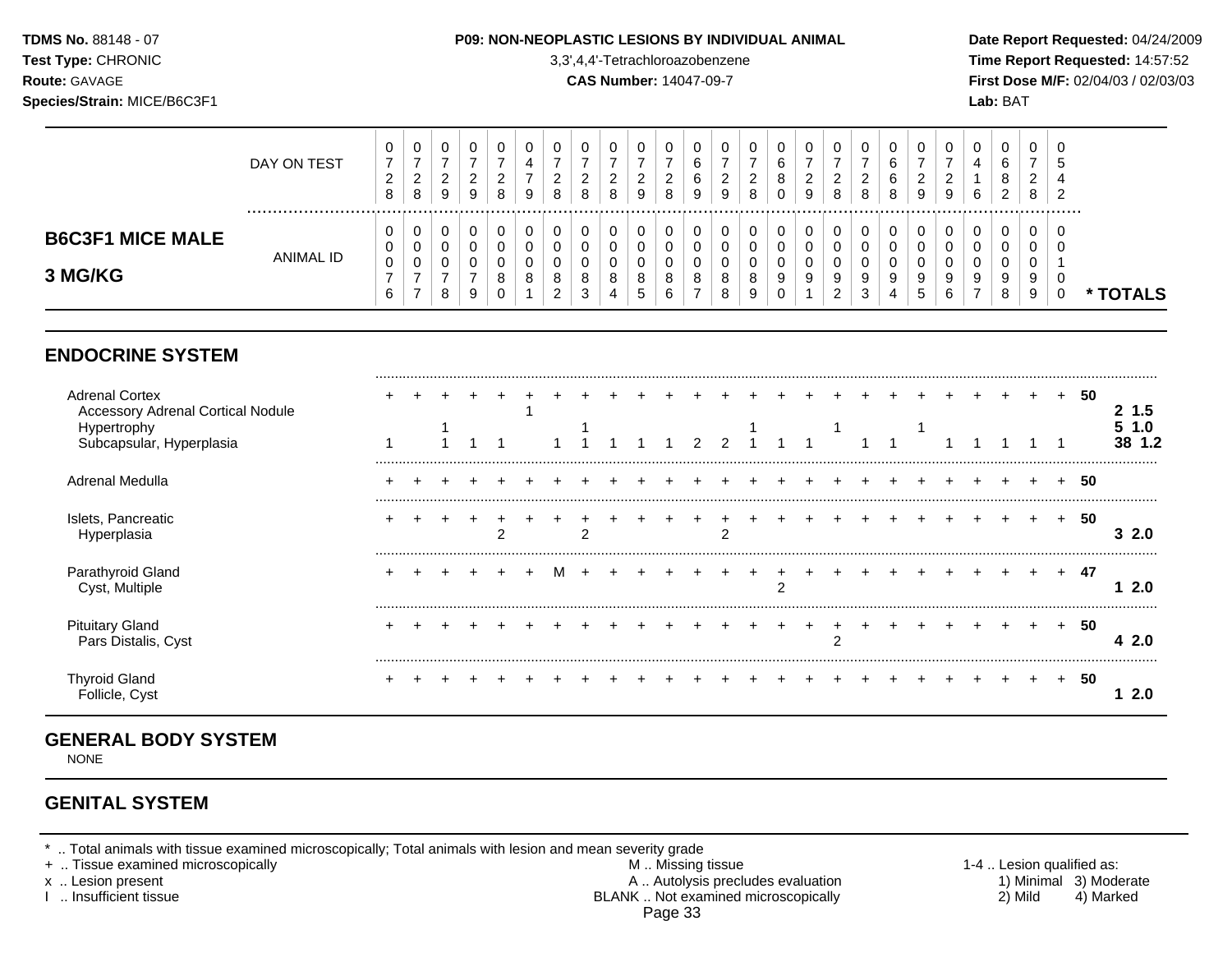## **TDMS No.** 88148 - 07 **P09: NON-NEOPLASTIC LESIONS BY INDIVIDUAL ANIMAL Date Report Requested:** 04/24/2009

**Test Type:** CHRONIC 3,3',4,4'-Tetrachloroazobenzene **Time Report Requested:** 14:57:52 **Route:** GAVAGE **CAS Number:** 14047-09-7 **First Dose M/F:** 02/04/03 / 02/03/03

|                                                                                                                                                  | DAY ON TEST           | 0<br>$\overline{7}$<br>$\boldsymbol{2}$<br>8 | 0<br>$\overline{7}$<br>$\overline{c}$<br>8                        | 0<br>$\overline{7}$<br>$\overline{c}$<br>9             | 0<br>$\overline{7}$<br>$\overline{c}$<br>$\overline{9}$        | 0<br>$\overline{7}$<br>$\overline{2}$<br>8       | 0<br>$\overline{4}$<br>$\overline{7}$<br>9     | 0<br>$\overline{7}$<br>$\overline{2}$<br>8              | 0<br>$\overline{7}$<br>$\boldsymbol{2}$<br>8 | 0<br>$\overline{7}$<br>$\overline{2}$<br>8         | 0<br>$\overline{7}$<br>$\overline{c}$<br>9 | 0<br>$\overline{7}$<br>$\overline{c}$<br>8 | 0<br>6<br>6<br>9                                       | 0<br>$\overline{7}$<br>$\overline{c}$<br>9 | 0<br>$\overline{7}$<br>$\overline{2}$<br>8 | 0<br>6<br>8<br>$\Omega$                          | 0<br>$\overline{7}$<br>$\boldsymbol{2}$<br>$\overline{9}$         | 0<br>$\overline{7}$<br>$\overline{c}$<br>8             | 0<br>$\overline{7}$<br>$\overline{c}$<br>8      | 0<br>6<br>6<br>8                                       | 0<br>$\overline{7}$<br>$\overline{2}$<br>9 | 0<br>$\overline{7}$<br>$\overline{2}$<br>9           | 0<br>$\overline{4}$<br>$\mathbf 1$<br>6      | 0<br>$\,6\,$<br>8<br>$\overline{c}$       | 0<br>$\overline{7}$<br>$\overline{2}$<br>8       | 0<br>5<br>$\overline{4}$<br>2                              |    |                                            |
|--------------------------------------------------------------------------------------------------------------------------------------------------|-----------------------|----------------------------------------------|-------------------------------------------------------------------|--------------------------------------------------------|----------------------------------------------------------------|--------------------------------------------------|------------------------------------------------|---------------------------------------------------------|----------------------------------------------|----------------------------------------------------|--------------------------------------------|--------------------------------------------|--------------------------------------------------------|--------------------------------------------|--------------------------------------------|--------------------------------------------------|-------------------------------------------------------------------|--------------------------------------------------------|-------------------------------------------------|--------------------------------------------------------|--------------------------------------------|------------------------------------------------------|----------------------------------------------|-------------------------------------------|--------------------------------------------------|------------------------------------------------------------|----|--------------------------------------------|
| <b>B6C3F1 MICE MALE</b><br>3 MG/KG                                                                                                               | .<br><b>ANIMAL ID</b> | 0<br>0<br>$\mathbf 0$<br>$\overline{7}$<br>6 | 0<br>$\mathsf{O}\xspace$<br>0<br>$\overline{7}$<br>$\overline{7}$ | 0<br>$\mathbf 0$<br>$\mathbf 0$<br>$\overline{7}$<br>8 | $\mathbf 0$<br>$\pmb{0}$<br>$\mathbf 0$<br>$\overline{7}$<br>9 | 0<br>$\mathbf 0$<br>$\mathbf 0$<br>8<br>$\Omega$ | $\mathbf 0$<br>$\mathsf 0$<br>$\mathbf 0$<br>8 | 0<br>$\mathbf 0$<br>$\mathbf{0}$<br>8<br>$\overline{2}$ | 0<br>0<br>$\mathbf 0$<br>8<br>3              | 0<br>$\mathbf 0$<br>0<br>$\,8\,$<br>$\overline{4}$ | 0<br>$\mathbf 0$<br>$\mathbf 0$<br>8<br>5  | 0<br>0<br>$\pmb{0}$<br>8<br>6              | 0<br>$\mathbf 0$<br>$\mathbf 0$<br>8<br>$\overline{7}$ | 0<br>$\mathsf 0$<br>$\mathbf 0$<br>8<br>8  | 0<br>$\mathbf 0$<br>$\mathbf 0$<br>8<br>9  | 0<br>$\mathbf 0$<br>$\mathbf 0$<br>9<br>$\Omega$ | 0<br>$\pmb{0}$<br>$\mathbf 0$<br>$\boldsymbol{9}$<br>$\mathbf{1}$ | 0<br>$\mathbf 0$<br>$\mathbf 0$<br>9<br>$\overline{2}$ | $\pmb{0}$<br>$\pmb{0}$<br>$\mathbf 0$<br>9<br>3 | 0<br>$\mathbf 0$<br>$\mathbf 0$<br>9<br>$\overline{4}$ | 0<br>0<br>$\mathbf 0$<br>9<br>5            | $\mathbf 0$<br>$\mathbf 0$<br>$\mathbf{0}$<br>9<br>6 | 0<br>0<br>$\mathbf 0$<br>9<br>$\overline{7}$ | 0<br>$\mathbf 0$<br>$\mathbf 0$<br>9<br>8 | $\Omega$<br>$\mathbf 0$<br>$\mathbf 0$<br>9<br>9 | $\Omega$<br>0<br>$\mathbf 1$<br>$\mathbf 0$<br>$\mathbf 0$ |    | * TOTALS                                   |
| <b>Coagulating Gland</b><br>Dilatation<br>Fibrosis<br>Infiltration Cellular, Lymphoid<br>Inflammation, Chronic Active<br>Epithelium, Hyperplasia |                       |                                              | 2<br>$\overline{2}$<br>2                                          |                                                        | $\overline{2}$                                                 | 4<br>$\overline{c}$<br>$\overline{c}$            |                                                |                                                         | $\overline{2}$                               |                                                    |                                            |                                            | 3<br>$\overline{2}$<br>2                               |                                            |                                            |                                                  | $\overline{2}$<br>$\overline{c}$<br>$\overline{2}$                |                                                        | $\overline{2}$                                  | 2                                                      |                                            |                                                      |                                              | 4<br>$\overline{2}$                       |                                                  | $+$                                                        | 50 | 16 2.6<br>62.0<br>$1.3$<br>6<br>1.7<br>2.0 |
| <b>Ductus Deferens</b>                                                                                                                           |                       |                                              |                                                                   |                                                        |                                                                |                                                  |                                                |                                                         |                                              |                                                    |                                            |                                            |                                                        |                                            |                                            |                                                  |                                                                   |                                                        |                                                 |                                                        |                                            |                                                      |                                              |                                           |                                                  |                                                            | 50 |                                            |
| Epididymis<br>Cyst<br>Granuloma Sperm<br>Infiltration Cellular, Lymphoid<br>Inflammation, Chronic Active                                         |                       |                                              | $\overline{2}$                                                    | 2<br>2                                                 | $\overline{1}$                                                 |                                                  |                                                | 2                                                       |                                              | 3<br>2                                             |                                            | $\overline{1}$                             |                                                        | $\mathbf{1}$                               |                                            | $\mathbf{1}$                                     |                                                                   | $\mathbf{1}$                                           |                                                 | $\mathbf 1$                                            | $\mathbf 1$                                | $\overline{1}$                                       | $\overline{1}$                               | $\mathbf{1}$                              | $\overline{\phantom{0}}$                         | $+$<br>-1                                                  | 50 | 13.0<br>32.3<br>30 1.2<br>32.0             |
| <b>Preputial Gland</b><br>Atrophy<br>Infiltration Cellular, Lymphoid<br>Inflammation, Chronic Active<br>Duct, Ectasia                            |                       |                                              |                                                                   |                                                        | 3                                                              |                                                  | 3                                              |                                                         |                                              |                                                    | Δ<br>$\overline{c}$                        | $\overline{2}$<br>$\mathbf{1}$             | $\overline{c}$                                         |                                            | $\overline{2}$                             | $\overline{4}$<br>$\overline{\mathbf{4}}$        | 3<br>$\overline{c}$                                               |                                                        | $\mathbf 1$                                     | 3<br>4                                                 |                                            | 3                                                    | 3<br>Δ                                       |                                           | 3                                                | $\ddot{}$<br>$\overline{4}$<br>2                           | 50 | 23 3.3<br>$3 \; 1.3$<br>$7$ 1.7<br>15 3.3  |
| Prostate<br>Fibrosis<br>Infiltration Cellular, Lymphoid<br>Inflammation, Chronic Active                                                          |                       | 2                                            | $\overline{2}$                                                    | $\overline{c}$<br>2                                    | $\overline{2}$                                                 | 1                                                |                                                | 2                                                       | 2                                            |                                                    | $\overline{2}$                             | $\overline{2}$                             | 2                                                      |                                            | 2                                          | $\overline{1}$                                   | 3                                                                 | $\overline{2}$                                         | 2                                               |                                                        |                                            | -1                                                   | 1                                            | 2<br>Δ                                    | $\overline{2}$                                   | $+$<br>$\overline{1}$                                      | 50 | 14.0<br>43 1.7<br>10 2.8                   |
| Seminal Vesicle<br>Dilatation                                                                                                                    |                       |                                              |                                                                   |                                                        | $\overline{2}$                                                 |                                                  |                                                |                                                         | 3                                            |                                                    |                                            |                                            | 4                                                      |                                            |                                            |                                                  |                                                                   |                                                        | 2                                               | 3                                                      |                                            |                                                      |                                              | 4                                         |                                                  | $\pm$                                                      | 50 | 14 2.9                                     |

\* .. Total animals with tissue examined microscopically; Total animals with lesion and mean severity grade

+ .. Tissue examined microscopically M .. Missing tissue 1-4 .. Lesion qualified as: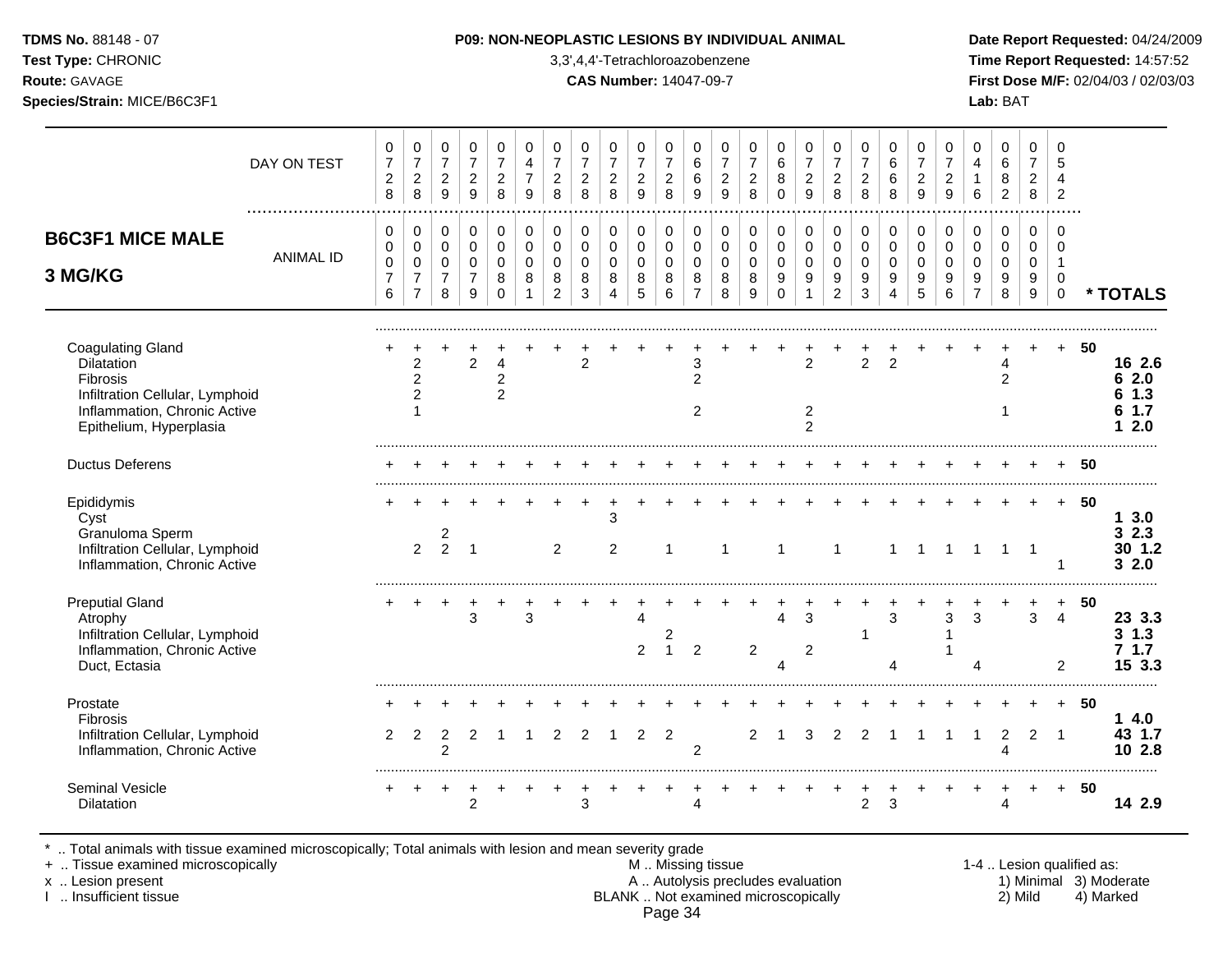| TDMS No. 88148 - 07         | <b>P09: NON-NEOPLASTIC LESIONS BY INDIVIDUAL ANIMAL</b> | Date Rep         |
|-----------------------------|---------------------------------------------------------|------------------|
| Test Type: CHRONIC          | 3,3',4,4'-Tetrachloroazobenzene                         | <b>Time Rep</b>  |
| <b>Route: GAVAGE</b>        | <b>CAS Number: 14047-09-7</b>                           | <b>First Dos</b> |
| Species/Strain: MICE/B6C3F1 |                                                         | Lab: BAT         |
|                             |                                                         |                  |

## **P09: NON-NEOPLASTIC LESIONS BY INDIVIDUAL ANIMAL Date Report Requested: 04/24/2009**

**Time Report Requested:** 14:57:52 **Route:** GAVAGE **CAS Number:** 14047-09-7 **First Dose M/F:** 02/04/03 / 02/03/03

|                                                                                    | DAY ON TEST      | $\pmb{0}$<br>$\overline{7}$<br>$\overline{c}$<br>8   | 0<br>$\overline{7}$<br>$\sqrt{2}$<br>$\,8\,$                      | 0<br>$\overline{7}$<br>$\overline{c}$<br>9 | 0<br>$\overline{7}$<br>$\boldsymbol{2}$<br>9 | 0<br>$\overline{7}$<br>$\overline{c}$<br>8    | 0<br>4<br>$\overline{7}$<br>9     | 0<br>$\overline{7}$<br>$\overline{c}$<br>8          | 0<br>$\overline{7}$<br>$\overline{c}$<br>8 | 0<br>$\overline{7}$<br>$\sqrt{2}$<br>8 | 0<br>$\overline{7}$<br>$\boldsymbol{2}$<br>9 | 0<br>$\overline{7}$<br>$\overline{c}$<br>8 | 0<br>$\,6$<br>6<br>9                                | 0<br>$\overline{7}$<br>$\overline{c}$<br>9 | 0<br>$\overline{7}$<br>$\overline{2}$<br>8 | 0<br>6<br>8<br>$\mathbf 0$                          | 0<br>$\overline{7}$<br>$\overline{c}$<br>9      | 0<br>$\overline{7}$<br>$\sqrt{2}$<br>8               | 0<br>$\overline{7}$<br>$\overline{c}$<br>8 | 0<br>6<br>6<br>8                    | 0<br>$\overline{7}$<br>$\overline{2}$<br>9 | 0<br>$\overline{7}$<br>$\overline{c}$<br>9 | 0<br>4<br>$\mathbf{1}$<br>6                            | 0<br>6<br>8<br>$\overline{2}$             | 0<br>$\overline{7}$<br>$\overline{2}$<br>$\,8\,$ | 0<br>5<br>4<br>$\overline{2}$                  |     |                            |
|------------------------------------------------------------------------------------|------------------|------------------------------------------------------|-------------------------------------------------------------------|--------------------------------------------|----------------------------------------------|-----------------------------------------------|-----------------------------------|-----------------------------------------------------|--------------------------------------------|----------------------------------------|----------------------------------------------|--------------------------------------------|-----------------------------------------------------|--------------------------------------------|--------------------------------------------|-----------------------------------------------------|-------------------------------------------------|------------------------------------------------------|--------------------------------------------|-------------------------------------|--------------------------------------------|--------------------------------------------|--------------------------------------------------------|-------------------------------------------|--------------------------------------------------|------------------------------------------------|-----|----------------------------|
| <b>B6C3F1 MICE MALE</b><br>3 MG/KG                                                 | <b>ANIMAL ID</b> | 0<br>$\mathbf 0$<br>$\pmb{0}$<br>$\overline{7}$<br>6 | 0<br>$\mathbf 0$<br>$\pmb{0}$<br>$\overline{7}$<br>$\overline{7}$ | 0<br>$\mathbf 0$<br>$\mathbf 0$<br>7<br>8  | 0<br>$\mathbf 0$<br>$\mathbf 0$<br>7<br>9    | 0<br>$\Omega$<br>$\mathbf 0$<br>8<br>$\Omega$ | 0<br>$\Omega$<br>$\mathbf 0$<br>8 | 0<br>$\Omega$<br>$\mathbf 0$<br>8<br>$\overline{2}$ | 0<br>$\mathbf 0$<br>$\mathbf 0$<br>8<br>3  | 0<br>0<br>$\mathbf 0$<br>8<br>4        | 0<br>$\mathbf 0$<br>$\mathbf 0$<br>8<br>5    | 0<br>$\mathbf 0$<br>0<br>8<br>6            | 0<br>$\Omega$<br>$\mathbf 0$<br>8<br>$\overline{7}$ | 0<br>$\Omega$<br>$\mathbf 0$<br>8<br>8     | 0<br>$\Omega$<br>$\mathbf 0$<br>8<br>9     | 0<br>$\mathbf 0$<br>$\mathsf 0$<br>9<br>$\mathbf 0$ | 0<br>$\pmb{0}$<br>$\pmb{0}$<br>9<br>$\mathbf 1$ | 0<br>$\pmb{0}$<br>$\mathbf 0$<br>9<br>$\overline{c}$ | 0<br>$\mathbf 0$<br>$\mathbf 0$<br>9<br>3  | 0<br>$\Omega$<br>$\Omega$<br>9<br>4 | 0<br>$\Omega$<br>$\mathbf 0$<br>9<br>5     | 0<br>$\mathbf 0$<br>$\mathbf 0$<br>9<br>6  | 0<br>$\mathbf 0$<br>$\mathbf 0$<br>9<br>$\overline{7}$ | 0<br>$\mathbf 0$<br>$\mathbf 0$<br>9<br>8 | $\mathbf 0$<br>$\Omega$<br>0<br>9<br>9           | $\Omega$<br>$\Omega$<br>-1<br>0<br>$\mathbf 0$ |     | * TOTALS                   |
| Fibrosis<br>Inflammation, Chronic Active<br>Epithelium, Hyperplasia                |                  |                                                      |                                                                   |                                            |                                              |                                               |                                   |                                                     |                                            |                                        |                                              |                                            | $\overline{\mathbf{c}}$<br>$\overline{c}$           |                                            |                                            |                                                     | 3<br>3                                          |                                                      |                                            |                                     |                                            |                                            |                                                        |                                           |                                                  |                                                |     | 32.0<br>2.3<br>3.0         |
| <b>Testes</b><br>Mineralization<br>Germinal Epithelium, Degeneration               |                  |                                                      |                                                                   | 2                                          |                                              |                                               |                                   |                                                     |                                            |                                        |                                              |                                            |                                                     |                                            |                                            |                                                     |                                                 |                                                      |                                            |                                     |                                            |                                            |                                                        |                                           |                                                  | $+$                                            | -50 | 11.0<br>12.0               |
| <b>HEMATOPOIETIC SYSTEM</b>                                                        |                  |                                                      |                                                                   |                                            |                                              |                                               |                                   |                                                     |                                            |                                        |                                              |                                            |                                                     |                                            |                                            |                                                     |                                                 |                                                      |                                            |                                     |                                            |                                            |                                                        |                                           |                                                  |                                                |     |                            |
| <b>Bone Marrow</b><br>Hyperplasia                                                  |                  |                                                      |                                                                   |                                            |                                              |                                               |                                   |                                                     |                                            |                                        |                                              |                                            |                                                     |                                            |                                            |                                                     |                                                 |                                                      |                                            |                                     |                                            |                                            |                                                        |                                           |                                                  | 4                                              | 50  | 10 4.0                     |
| Lymph Node                                                                         |                  |                                                      |                                                                   |                                            |                                              |                                               |                                   |                                                     |                                            |                                        |                                              |                                            |                                                     |                                            |                                            |                                                     |                                                 |                                                      |                                            |                                     |                                            |                                            |                                                        |                                           |                                                  |                                                | 1   |                            |
| Lymph Node, Mandibular<br>Hyperplasia, Lymphoid<br>Hyperplasia, Plasma Cell        |                  |                                                      |                                                                   |                                            |                                              | 3                                             | 3                                 |                                                     |                                            |                                        |                                              |                                            |                                                     | 3                                          |                                            |                                                     |                                                 |                                                      |                                            | 3                                   |                                            |                                            |                                                        |                                           |                                                  | $\ddot{}$<br>4                                 | 50  | 73.6<br>3.0<br>$\mathbf 2$ |
| Lymph Node, Mesenteric                                                             |                  |                                                      |                                                                   |                                            |                                              |                                               |                                   |                                                     |                                            |                                        |                                              |                                            |                                                     |                                            |                                            |                                                     |                                                 |                                                      |                                            |                                     |                                            |                                            |                                                        |                                           |                                                  | $\ddot{}$                                      | -49 |                            |
| Spleen<br><b>Amyloid Deposition</b><br>Atrophy<br>Hematopoietic Cell Proliferation |                  |                                                      |                                                                   |                                            |                                              |                                               |                                   |                                                     |                                            |                                        | $\mathcal{P}$                                | 3                                          | 4                                                   | $\overline{2}$                             |                                            | $\overline{c}$                                      | 2                                               |                                                      |                                            | 2<br>3                              |                                            |                                            | $\overline{c}$                                         | 3                                         | 3                                                | +<br>$\overline{c}$<br>4                       | 50  | 42.0<br>929<br>16 3.0      |
| Thymus<br>Atrophy                                                                  |                  |                                                      | 3                                                                 |                                            |                                              |                                               |                                   |                                                     |                                            |                                        | м                                            | м                                          | Δ                                                   |                                            |                                            |                                                     |                                                 |                                                      |                                            | 3                                   |                                            | M                                          |                                                        |                                           | м                                                | $\ddot{}$<br>4                                 | 42  | 15 3.9                     |

\* .. Total animals with tissue examined microscopically; Total animals with lesion and mean severity grade

+ .. Tissue examined microscopically M .. Missing tissue 1-4 .. Lesion qualified as: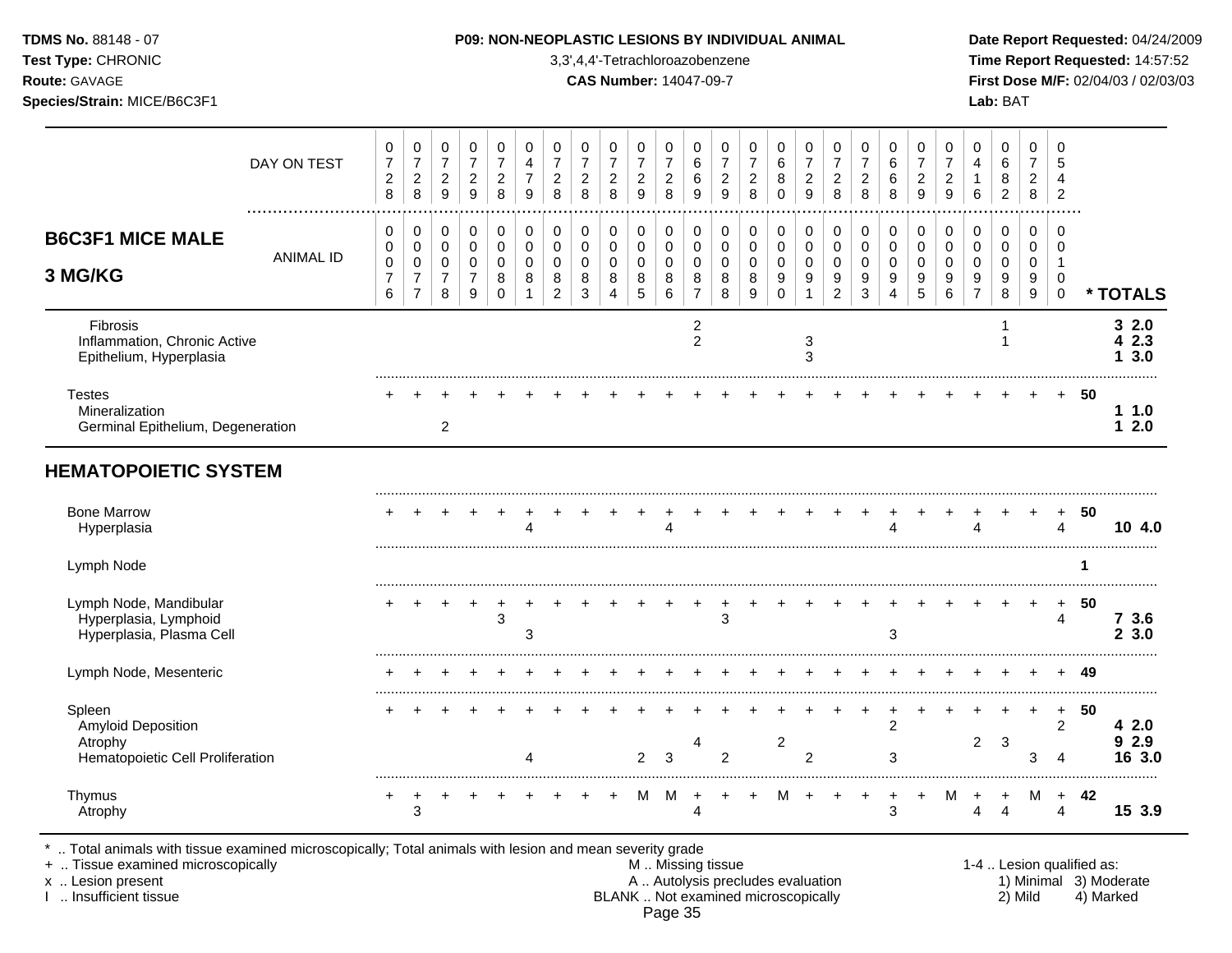**Test Type:** CHRONIC 3,3',4,4'-Tetrachloroazobenzene **Time Report Requested:** 14:57:52 **Route:** GAVAGE **CAS Number:** 14047-09-7 **First Dose M/F:** 02/04/03 / 02/03/03 **Species/Strain:** MICE/B6C3F1 **Lab:** BAT

|                                                                                                                                  | DAY ON TEST                  | 0<br>$\boldsymbol{7}$<br>$\sqrt{2}$<br>8                 | 0<br>$\boldsymbol{7}$<br>$\overline{2}$<br>8                      | 0<br>$\boldsymbol{7}$<br>$\overline{c}$<br>$9\,$     | 0<br>$\boldsymbol{7}$<br>$\overline{2}$<br>9 | 0<br>$\overline{7}$<br>$\overline{c}$<br>8     | 0<br>$\overline{4}$<br>$\overline{7}$<br>9   | 0<br>$\overline{7}$<br>$\overline{c}$<br>8 | 0<br>$\overline{7}$<br>$\overline{2}$<br>8          | 0<br>$\overline{7}$<br>$\overline{2}$<br>8 | 0<br>$\boldsymbol{7}$<br>$\overline{a}$<br>9 | $\mathbf 0$<br>$\overline{7}$<br>$\overline{2}$<br>8 | 0<br>$\,6\,$<br>6<br>9                       | 0<br>$\overline{7}$<br>$\overline{c}$<br>9 | 0<br>$\overline{7}$<br>$\boldsymbol{2}$<br>8 | 0<br>6<br>$\bf 8$<br>$\Omega$                                           | 0<br>$\overline{7}$<br>$\overline{2}$<br>9             | 0<br>$\boldsymbol{7}$<br>$\overline{2}$<br>8           | 0<br>$\overline{7}$<br>$\boldsymbol{2}$<br>8      | 0<br>6<br>6<br>8                                | 0<br>$\boldsymbol{7}$<br>$\overline{2}$<br>9 | 0<br>$\overline{7}$<br>$\overline{2}$<br>9 | 0<br>4<br>$\mathbf{1}$<br>$6\phantom{1}6$    | 0<br>6<br>8<br>$\overline{2}$                 | 0<br>$\overline{7}$<br>$\boldsymbol{2}$<br>8 | 0<br>5<br>4<br>$\overline{c}$                                    |    |                                            |
|----------------------------------------------------------------------------------------------------------------------------------|------------------------------|----------------------------------------------------------|-------------------------------------------------------------------|------------------------------------------------------|----------------------------------------------|------------------------------------------------|----------------------------------------------|--------------------------------------------|-----------------------------------------------------|--------------------------------------------|----------------------------------------------|------------------------------------------------------|----------------------------------------------|--------------------------------------------|----------------------------------------------|-------------------------------------------------------------------------|--------------------------------------------------------|--------------------------------------------------------|---------------------------------------------------|-------------------------------------------------|----------------------------------------------|--------------------------------------------|----------------------------------------------|-----------------------------------------------|----------------------------------------------|------------------------------------------------------------------|----|--------------------------------------------|
| <b>B6C3F1 MICE MALE</b><br>3 MG/KG                                                                                               | <b>ANIMAL ID</b>             | 0<br>$\mathbf 0$<br>$\mathbf 0$<br>$\boldsymbol{7}$<br>6 | 0<br>$\mathbf 0$<br>$\pmb{0}$<br>$\overline{7}$<br>$\overline{7}$ | $\pmb{0}$<br>0<br>$\mathbf 0$<br>$\overline{7}$<br>8 | 0<br>$\pmb{0}$<br>0<br>7<br>9                | 0<br>$\pmb{0}$<br>$\mathbf 0$<br>8<br>$\Omega$ | $\pmb{0}$<br>$\mathbf 0$<br>$\mathbf 0$<br>8 | 0<br>$\mathbf 0$<br>$\mathbf 0$<br>8<br>2  | $\mathbf 0$<br>$\mathbf 0$<br>$\mathbf 0$<br>8<br>3 | 0<br>0<br>0<br>8<br>$\overline{4}$         | 0<br>0<br>$\mathsf{O}\xspace$<br>8<br>5      | $\pmb{0}$<br>$\mathbf 0$<br>$\mathbf 0$<br>8<br>6    | 0<br>0<br>$\mathbf 0$<br>8<br>$\overline{7}$ | $\pmb{0}$<br>0<br>0<br>8<br>8              | 0<br>$\mathbf 0$<br>$\mathbf 0$<br>8<br>9    | 0<br>$\mathsf{O}\xspace$<br>$\mathbf 0$<br>$\boldsymbol{9}$<br>$\Omega$ | 0<br>$\mathbf 0$<br>$\mathbf 0$<br>9<br>$\overline{1}$ | 0<br>$\mathbf 0$<br>$\mathbf 0$<br>9<br>$\overline{2}$ | $\mathbf 0$<br>$\pmb{0}$<br>$\mathbf 0$<br>9<br>3 | $\,0\,$<br>$\mathbf 0$<br>$\mathbf 0$<br>9<br>4 | 0<br>0<br>0<br>9<br>5                        | 0<br>$\mathbf 0$<br>$\mathbf 0$<br>9<br>6  | 0<br>0<br>$\mathbf 0$<br>9<br>$\overline{7}$ | $\pmb{0}$<br>$\pmb{0}$<br>$\pmb{0}$<br>9<br>8 | 0<br>0<br>$\mathbf 0$<br>9<br>9              | $\mathbf 0$<br>0<br>$\overline{1}$<br>$\mathbf 0$<br>$\mathbf 0$ |    | * TOTALS                                   |
| Cyst<br>Cyst, Multiple<br><b>Ectopic Parathyroid Gland</b>                                                                       |                              | 2<br>$\mathbf{1}$                                        | $\overline{2}$                                                    | 2<br>$\overline{2}$                                  | 2<br>2                                       | $\overline{c}$<br>$\overline{2}$               | -1                                           | $\overline{2}$                             | $\overline{c}$<br>2                                 | $\overline{2}$                             |                                              |                                                      | $\overline{2}$                               | 2                                          | -1                                           |                                                                         | $\mathbf 1$                                            | 3                                                      | $\overline{2}$                                    | $\overline{2}$                                  | $\overline{c}$                               |                                            | 1                                            | 2                                             |                                              |                                                                  |    | 2.5<br>28 1.9<br>81.8                      |
| <b>INTEGUMENTARY SYSTEM</b>                                                                                                      |                              |                                                          |                                                                   |                                                      |                                              |                                                |                                              |                                            |                                                     |                                            |                                              |                                                      |                                              |                                            |                                              |                                                                         |                                                        |                                                        |                                                   |                                                 |                                              |                                            |                                              |                                               |                                              |                                                                  |    |                                            |
| <b>Mammary Gland</b>                                                                                                             |                              | M                                                        | м                                                                 | M                                                    | M                                            | M                                              | M                                            | м                                          | M                                                   | M                                          | м                                            |                                                      | M                                            | м                                          | м                                            | M                                                                       | M                                                      | M                                                      | M                                                 | M                                               | M                                            | M                                          | M                                            | - M                                           | M                                            | M O                                                              |    |                                            |
| Skin<br><b>Cyst Epithelial Inclusion</b><br>Inflammation, Chronic Active<br>Dermis, Fibrosis<br>Dermis, Metaplasia, Osseous      |                              |                                                          |                                                                   |                                                      |                                              |                                                | 3<br>3                                       |                                            |                                                     |                                            | 3<br>$\overline{3}$                          | 3<br>$\overline{4}$                                  |                                              |                                            |                                              | $\overline{4}$                                                          |                                                        |                                                        |                                                   | $\ensuremath{\mathsf{3}}$<br>3                  |                                              | 4<br>$\overline{2}$                        |                                              |                                               |                                              | $+$<br>3<br>$\overline{4}$                                       | 50 | .<br>14.0<br>13 3.3<br>12 3.0<br>3.0<br>1. |
| Epidermis, Hyperkeratosis<br>Epidermis, Hyperplasia<br>Epidermis, Ulcer<br>Hair Follicle, Dilatation<br>Sebaceous Gland, Atrophy |                              |                                                          |                                                                   |                                                      |                                              |                                                | 3<br>$\overline{4}$                          |                                            |                                                     |                                            | 3<br>$\overline{4}$                          | $\overline{1}$<br>$\overline{4}$                     | 1                                            |                                            |                                              | 1<br>4<br>$\overline{2}$                                                |                                                        |                                                        | $\mathbf 1$                                       | 2<br>4                                          |                                              | $\mathbf{3}$<br>4                          |                                              |                                               |                                              | $\overline{c}$<br>$\boldsymbol{\Lambda}$                         |    | 4.0<br>13 2.4<br>13 4.0<br>10 1.2<br>102.1 |
| <b>MUSCULOSKELETAL SYSTEM</b>                                                                                                    |                              |                                                          |                                                                   |                                                      |                                              |                                                |                                              |                                            |                                                     |                                            |                                              |                                                      |                                              |                                            |                                              |                                                                         |                                                        |                                                        |                                                   |                                                 |                                              |                                            |                                              |                                               |                                              |                                                                  |    |                                            |
| <b>Bone</b><br>Osteopetrosis                                                                                                     |                              |                                                          |                                                                   |                                                      | 3                                            |                                                |                                              |                                            |                                                     |                                            |                                              |                                                      |                                              |                                            |                                              |                                                                         |                                                        |                                                        |                                                   |                                                 |                                              |                                            |                                              |                                               |                                              | $\ddot{}$                                                        | 50 | 2, 3.0                                     |
| <b>Skeletal Muscle</b>                                                                                                           | Inflammation, Chronic Active |                                                          |                                                                   |                                                      |                                              |                                                |                                              |                                            |                                                     |                                            |                                              |                                                      |                                              |                                            |                                              |                                                                         |                                                        |                                                        |                                                   |                                                 |                                              |                                            |                                              |                                               | $+$                                          | $+$                                                              | 50 | 12.0                                       |

\* .. Total animals with tissue examined microscopically; Total animals with lesion and mean severity grade<br>+ .. Tissue examined microscopically

+ .. Tissue examined microscopically the state of the state of the M .. Missing tissue 1-4 .. Lesion qualified as: x .. Lesion present **A .. Autolysis precludes evaluation** A .. Autolysis precludes evaluation 1) Minimal 3) Moderate I .. Insufficient tissue BLANK .. Not examined microscopically 2) Mild 4) Marked Page 36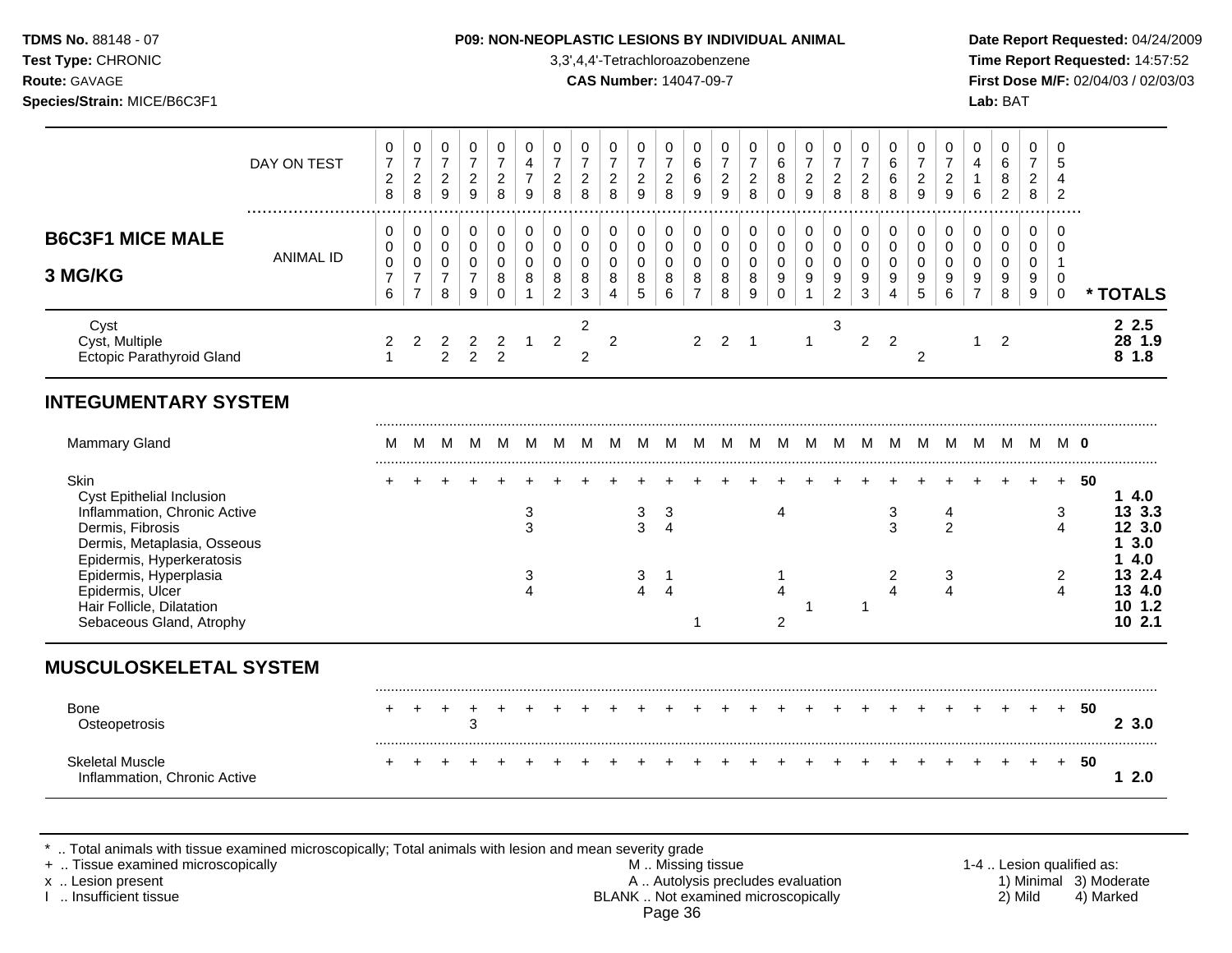**Test Type:** CHRONIC 3,3',4,4'-Tetrachloroazobenzene **Time Report Requested:** 14:57:52 **Route:** GAVAGE **CAS Number:** 14047-09-7 **First Dose M/F:** 02/04/03 / 02/03/03 **Species/Strain:** MICE/B6C3F1 **Lab:** BAT

|                                                                                                                                                                                                                     | DAY ON TEST | 0<br>$\overline{7}$<br>$\sqrt{2}$<br>8                 | 0<br>$\boldsymbol{7}$<br>$\boldsymbol{2}$<br>8 | 0<br>$\overline{7}$<br>$\overline{c}$<br>9 | 0<br>$\overline{7}$<br>$\overline{c}$<br>9                       | 0<br>$\overline{7}$<br>$\overline{c}$<br>8 | 0<br>4<br>$\overline{7}$<br>9                  | 0<br>$\overline{7}$<br>$\boldsymbol{2}$<br>8        | 0<br>$\overline{7}$<br>$\boldsymbol{2}$<br>8 | 0<br>$\overline{7}$<br>$\sqrt{2}$<br>8   | 0<br>$\overline{7}$<br>$\overline{c}$<br>9     | 0<br>$\overline{7}$<br>$\overline{a}$<br>8 | 0<br>6<br>$\,6$<br>9                                                                          | 0<br>$\overline{7}$<br>$\overline{2}$<br>9 | 0<br>$\overline{7}$<br>$\overline{c}$<br>8 | 0<br>6<br>8<br>$\mathbf 0$                                                | 0<br>$\overline{7}$<br>$\overline{a}$<br>9 | 0<br>$\overline{7}$<br>$\overline{c}$<br>8                                  | 0<br>$\overline{7}$<br>$\overline{c}$<br>8          | 0<br>6<br>6<br>8                                             | 0<br>$\overline{7}$<br>$\overline{c}$<br>9 | 0<br>$\overline{7}$<br>$\overline{c}$<br>9 | 0<br>4<br>$\mathbf{1}$<br>6        | 0<br>$\,6\,$<br>8<br>$\overline{2}$                                | $\Omega$<br>$\overline{7}$<br>$\overline{2}$<br>8   | 0<br>5<br>$\overline{4}$<br>$\overline{2}$           |                           |                                                |
|---------------------------------------------------------------------------------------------------------------------------------------------------------------------------------------------------------------------|-------------|--------------------------------------------------------|------------------------------------------------|--------------------------------------------|------------------------------------------------------------------|--------------------------------------------|------------------------------------------------|-----------------------------------------------------|----------------------------------------------|------------------------------------------|------------------------------------------------|--------------------------------------------|-----------------------------------------------------------------------------------------------|--------------------------------------------|--------------------------------------------|---------------------------------------------------------------------------|--------------------------------------------|-----------------------------------------------------------------------------|-----------------------------------------------------|--------------------------------------------------------------|--------------------------------------------|--------------------------------------------|------------------------------------|--------------------------------------------------------------------|-----------------------------------------------------|------------------------------------------------------|---------------------------|------------------------------------------------|
| <b>B6C3F1 MICE MALE</b><br>3 MG/KG                                                                                                                                                                                  | ANIMAL ID   | 0<br>$\pmb{0}$<br>$\mathbf 0$<br>$\boldsymbol{7}$<br>6 | 0<br>0<br>$\mathbf 0$<br>7<br>$\overline{7}$   | 0<br>0<br>0<br>7<br>8                      | $\mathbf 0$<br>$\mathbf 0$<br>$\mathbf 0$<br>$\overline{7}$<br>9 | 0<br>0<br>0<br>8<br>$\Omega$               | $\mathbf 0$<br>$\mathbf 0$<br>$\mathbf 0$<br>8 | $\mathbf 0$<br>$\mathbf 0$<br>$\mathbf 0$<br>8<br>2 | 0<br>$\mathsf 0$<br>$\mathbf 0$<br>8<br>3    | 0<br>0<br>0<br>$\bf 8$<br>$\overline{4}$ | 0<br>0<br>0<br>8<br>5                          | 0<br>0<br>0<br>8<br>$6\phantom{a}$         | 0<br>$\mathbf 0$<br>$\mathbf 0$<br>8<br>$\overline{7}$                                        | 0<br>$\mathbf 0$<br>$\mathbf 0$<br>8<br>8  | $\pmb{0}$<br>$\pmb{0}$<br>0<br>$\bf8$<br>9 | $\mathbf 0$<br>$\mathbf 0$<br>$\mathbf 0$<br>$\boldsymbol{9}$<br>$\Omega$ | 0<br>0<br>$\mathbf 0$<br>9<br>$\mathbf{1}$ | $\pmb{0}$<br>$\pmb{0}$<br>$\mathbf 0$<br>$\boldsymbol{9}$<br>$\overline{2}$ | $\mathbf 0$<br>$\mathbf 0$<br>$\mathbf 0$<br>9<br>3 | $\pmb{0}$<br>$\mathbf 0$<br>0<br>9<br>$\boldsymbol{\Lambda}$ | 0<br>$\mathbf 0$<br>$\mathbf 0$<br>9<br>5  | 0<br>0<br>0<br>9<br>6                      | 0<br>0<br>0<br>9<br>$\overline{7}$ | $\mathbf 0$<br>$\mathbf 0$<br>$\mathbf 0$<br>$\boldsymbol{9}$<br>8 | $\mathbf 0$<br>$\mathbf 0$<br>$\mathbf 0$<br>9<br>9 | $\mathbf 0$<br>0<br>$\mathbf{1}$<br>0<br>$\mathbf 0$ |                           | * TOTALS                                       |
| <b>NERVOUS SYSTEM</b>                                                                                                                                                                                               |             |                                                        |                                                |                                            |                                                                  |                                            |                                                |                                                     |                                              |                                          |                                                |                                            |                                                                                               |                                            |                                            |                                                                           |                                            |                                                                             |                                                     |                                                              |                                            |                                            |                                    |                                                                    |                                                     |                                                      |                           |                                                |
| <b>Brain</b><br>Degeneration                                                                                                                                                                                        |             |                                                        |                                                |                                            |                                                                  |                                            |                                                |                                                     |                                              |                                          |                                                |                                            |                                                                                               |                                            |                                            |                                                                           |                                            |                                                                             |                                                     |                                                              |                                            |                                            |                                    |                                                                    |                                                     | $+$                                                  | 50                        | 1.0                                            |
| <b>RESPIRATORY SYSTEM</b>                                                                                                                                                                                           |             |                                                        |                                                |                                            |                                                                  |                                            |                                                |                                                     |                                              |                                          |                                                |                                            |                                                                                               |                                            |                                            |                                                                           |                                            |                                                                             |                                                     |                                                              |                                            |                                            |                                    |                                                                    |                                                     |                                                      |                           |                                                |
| Lung<br>Fibrosis<br>Infiltration Cellular, Lymphoid<br>Inflammation, Chronic Active<br>Alveolar Epithelium, Hyperplasia<br>Alveolus, Infiltration Cellular, Histiocyte<br>Mediastinum, Inflammation, Chronic Active |             |                                                        | 3                                              |                                            |                                                                  |                                            |                                                |                                                     |                                              |                                          | $\overline{2}$<br>$\overline{\mathbf{c}}$<br>3 | 2                                          |                                                                                               |                                            | 2<br>$\overline{c}$<br>$\overline{3}$      | 2<br>$\overline{2}$                                                       |                                            |                                                                             |                                                     | 2                                                            |                                            |                                            |                                    | 2                                                                  |                                                     |                                                      | $+ 50$                    | 12.0<br>4 2.5<br>21.0<br>62.2<br>6 3.0<br>13.0 |
| Nose                                                                                                                                                                                                                |             |                                                        |                                                |                                            |                                                                  |                                            |                                                |                                                     |                                              |                                          |                                                |                                            |                                                                                               |                                            |                                            |                                                                           |                                            |                                                                             |                                                     |                                                              |                                            |                                            |                                    |                                                                    |                                                     |                                                      | 50                        |                                                |
| Pleura                                                                                                                                                                                                              |             |                                                        |                                                |                                            |                                                                  |                                            |                                                |                                                     |                                              |                                          |                                                |                                            |                                                                                               |                                            |                                            | $\ddot{}$                                                                 |                                            |                                                                             |                                                     |                                                              |                                            |                                            |                                    |                                                                    |                                                     |                                                      | 1                         |                                                |
| Trachea                                                                                                                                                                                                             |             |                                                        |                                                |                                            |                                                                  |                                            |                                                |                                                     |                                              |                                          |                                                |                                            |                                                                                               |                                            |                                            |                                                                           |                                            |                                                                             |                                                     |                                                              |                                            |                                            |                                    |                                                                    |                                                     | $+$                                                  | - 50                      |                                                |
| <b>SPECIAL SENSES SYSTEM</b>                                                                                                                                                                                        |             |                                                        |                                                |                                            |                                                                  |                                            |                                                |                                                     |                                              |                                          |                                                |                                            |                                                                                               |                                            |                                            |                                                                           |                                            |                                                                             |                                                     |                                                              |                                            |                                            |                                    |                                                                    |                                                     |                                                      |                           |                                                |
| Ear                                                                                                                                                                                                                 |             |                                                        |                                                |                                            |                                                                  |                                            |                                                |                                                     |                                              |                                          |                                                | $\ddot{}$                                  |                                                                                               |                                            |                                            |                                                                           |                                            |                                                                             |                                                     |                                                              |                                            |                                            |                                    |                                                                    |                                                     |                                                      |                           |                                                |
| Total animals with tissue examined microscopically; Total animals with lesion and mean severity grade<br>+  Tissue examined microscopically<br>x  Lesion present<br>I  Insufficient tissue                          |             |                                                        |                                                |                                            |                                                                  |                                            |                                                |                                                     |                                              |                                          |                                                |                                            | M  Missing tissue<br>A  Autolysis precludes evaluation<br>BLANK  Not examined microscopically |                                            |                                            |                                                                           |                                            |                                                                             |                                                     |                                                              |                                            |                                            |                                    |                                                                    | 2) Mild                                             |                                                      | 1-4  Lesion qualified as: | 1) Minimal 3) Moderate<br>4) Marked            |

BLANK .. Not examined microscopically Page 37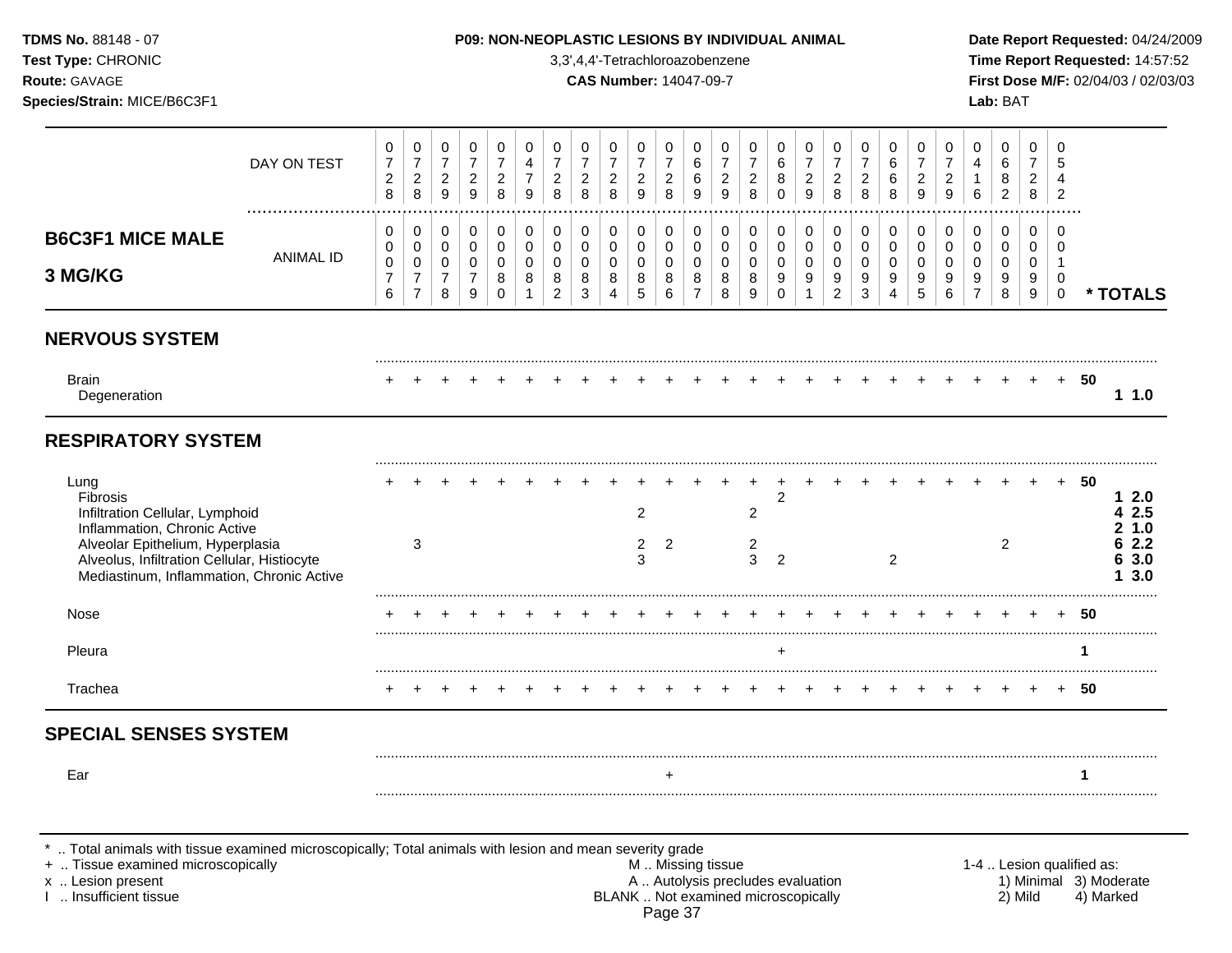#### **TDMS No.** 88148 - 07 **P09: NON-NEOPLASTIC LESIONS BY INDIVIDUAL ANIMAL Date Report Requested:** 04/24/2009

**Test Type:** CHRONIC 3,3',4,4'-Tetrachloroazobenzene **Time Report Requested:** 14:57:52 **Route:** GAVAGE **CAS Number:** 14047-09-7 **First Dose M/F:** 02/04/03 / 02/03/03

|                                                                                                          | DAY ON TEST      | 0<br>$\overline{\mathbf{7}}$<br>$\boldsymbol{2}$<br>8 | $\pmb{0}$<br>$\overline{7}$<br>$\overline{c}$<br>8                      | $\mathbf 0$<br>$\overline{7}$<br>$\boldsymbol{2}$<br>$\overline{9}$  | 0<br>$\overline{7}$<br>$\overline{2}$<br>9   | 0<br>$\overline{7}$<br>$\overline{c}$<br>8 | 0<br>4<br>$\overline{7}$<br>9          | $\pmb{0}$<br>$\overline{7}$<br>$\boldsymbol{2}$<br>8         | $\mathbf 0$<br>$\overline{7}$<br>$\boldsymbol{2}$<br>8 | 0<br>$\overline{7}$<br>$\overline{c}$<br>8        | 0<br>$\overline{7}$<br>$\overline{2}$<br>9               | $\pmb{0}$<br>$\overline{7}$<br>$\boldsymbol{2}$<br>8 | 0<br>6<br>6<br>9                                     | 0<br>$\overline{7}$<br>$\overline{2}$<br>9          | 0<br>$\overline{7}$<br>$\boldsymbol{2}$<br>8 | 0<br>$\,6\,$<br>8<br>$\Omega$                                            | 0<br>$\overline{7}$<br>$\boldsymbol{2}$<br>9         | 0<br>$\overline{7}$<br>$\overline{a}$<br>8                            | $\mathbf 0$<br>$\overline{7}$<br>$\overline{c}$<br>8 | 0<br>$\,6\,$<br>6<br>8               | 0<br>$\overline{7}$<br>$\overline{c}$<br>9   | $\pmb{0}$<br>$\overline{7}$<br>$\sqrt{2}$<br>9 | 0<br>4<br>$\mathbf{1}$<br>6                       | 0<br>6<br>8<br>$\overline{c}$                          | $\mathbf 0$<br>$\overline{7}$<br>$\sqrt{2}$<br>8 | 0<br>5<br>$\overline{4}$<br>2             |    |                                              |
|----------------------------------------------------------------------------------------------------------|------------------|-------------------------------------------------------|-------------------------------------------------------------------------|----------------------------------------------------------------------|----------------------------------------------|--------------------------------------------|----------------------------------------|--------------------------------------------------------------|--------------------------------------------------------|---------------------------------------------------|----------------------------------------------------------|------------------------------------------------------|------------------------------------------------------|-----------------------------------------------------|----------------------------------------------|--------------------------------------------------------------------------|------------------------------------------------------|-----------------------------------------------------------------------|------------------------------------------------------|--------------------------------------|----------------------------------------------|------------------------------------------------|---------------------------------------------------|--------------------------------------------------------|--------------------------------------------------|-------------------------------------------|----|----------------------------------------------|
| <b>B6C3F1 MICE MALE</b><br>3 MG/KG                                                                       | <b>ANIMAL ID</b> | 0<br>$\pmb{0}$<br>$\pmb{0}$<br>$\overline{7}$<br>6    | $\pmb{0}$<br>$\pmb{0}$<br>$\pmb{0}$<br>$\overline{7}$<br>$\overline{7}$ | $\mathbf 0$<br>$\mathbf 0$<br>$\pmb{0}$<br>$\overline{7}$<br>$\,8\,$ | 0<br>0<br>$\mathbf 0$<br>$\overline{7}$<br>9 | 0<br>$\pmb{0}$<br>$\mathbf 0$<br>8<br>0    | 0<br>$\mathbf 0$<br>$\Omega$<br>8<br>1 | $\pmb{0}$<br>$\pmb{0}$<br>$\mathbf 0$<br>8<br>$\overline{2}$ | $\pmb{0}$<br>$\pmb{0}$<br>$\Omega$<br>8<br>3           | $\pmb{0}$<br>$\mathbf 0$<br>$\mathbf 0$<br>8<br>4 | 0<br>$\mathsf 0$<br>$\mathbf 0$<br>$\bf 8$<br>$\sqrt{5}$ | 0<br>0<br>$\mathbf 0$<br>8<br>6                      | 0<br>$\pmb{0}$<br>$\mathbf 0$<br>8<br>$\overline{7}$ | $\mathbf 0$<br>$\mathbf 0$<br>$\mathbf 0$<br>8<br>8 | 0<br>$\pmb{0}$<br>$\mathbf 0$<br>8<br>9      | $\pmb{0}$<br>$\pmb{0}$<br>$\mathbf 0$<br>$\boldsymbol{9}$<br>$\mathbf 0$ | 0<br>$\mathbf 0$<br>$\mathbf 0$<br>9<br>$\mathbf{1}$ | 0<br>$\mathsf 0$<br>$\mathbf 0$<br>$\boldsymbol{9}$<br>$\overline{2}$ | $\,0\,$<br>$\pmb{0}$<br>$\mathbf 0$<br>$9\,$<br>3    | 0<br>$\pmb{0}$<br>$\Omega$<br>9<br>4 | $\pmb{0}$<br>$\pmb{0}$<br>$\Omega$<br>9<br>5 | 0<br>$\pmb{0}$<br>$\Omega$<br>9<br>6           | 0<br>$\pmb{0}$<br>$\Omega$<br>9<br>$\overline{7}$ | $\pmb{0}$<br>$\mathbf 0$<br>0<br>$\boldsymbol{9}$<br>8 | 0<br>$\mathbf 0$<br>$\mathbf 0$<br>9<br>$9\,$    | 0<br>0<br>$\mathbf 1$<br>0<br>$\mathbf 0$ |    | * TOTALS                                     |
| Eye<br>Optic Nerve, Inflammation, Chronic Active                                                         |                  |                                                       |                                                                         |                                                                      |                                              |                                            |                                        |                                                              |                                                        |                                                   |                                                          |                                                      |                                                      |                                                     |                                              |                                                                          |                                                      |                                                                       |                                                      |                                      |                                              |                                                |                                                   |                                                        |                                                  | $+$                                       | 50 | 3.0<br>1                                     |
| <b>Harderian Gland</b><br>Hyperplasia<br>Infiltration Cellular, Lymphoid<br>Inflammation, Chronic Active |                  | 1                                                     | $\overline{1}$                                                          | $\overline{2}$                                                       |                                              | -1                                         |                                        |                                                              |                                                        |                                                   |                                                          | 1                                                    |                                                      |                                                     |                                              |                                                                          | 1                                                    |                                                                       | 2                                                    | -1                                   |                                              | $\overline{2}$                                 | -1                                                |                                                        | 1                                                | -1<br>$\overline{1}$                      | 50 | 2.5<br>26 1.2<br>$12.0$                      |
| <b>URINARY SYSTEM</b>                                                                                    |                  |                                                       |                                                                         |                                                                      |                                              |                                            |                                        |                                                              |                                                        |                                                   |                                                          |                                                      |                                                      |                                                     |                                              |                                                                          |                                                      |                                                                       |                                                      |                                      |                                              |                                                |                                                   |                                                        |                                                  |                                           |    |                                              |
| Kidney<br>Hydronephrosis<br>Infiltration Cellular, Lymphoid                                              |                  |                                                       |                                                                         |                                                                      |                                              | 2                                          |                                        | 2                                                            | -1                                                     | 1                                                 |                                                          |                                                      |                                                      |                                                     |                                              | 2                                                                        | $\overline{2}$                                       | 2                                                                     | -1                                                   |                                      |                                              | 2                                              |                                                   | 2<br>$\overline{1}$                                    | 2                                                | -1                                        | 50 | 52.6<br>38 1.4                               |
| Metaplasia, Osseous<br>Mineralization<br>Nephropathy<br>Artery, Inflammation, Chronic Active             |                  |                                                       |                                                                         |                                                                      |                                              |                                            |                                        | $\mathcal{P}$                                                | $\boldsymbol{2}$<br>$\mathbf{1}$                       | $\mathbf{1}$                                      | $\mathfrak{p}$                                           |                                                      |                                                      |                                                     |                                              | 3                                                                        | 1<br>$\lambda$                                       |                                                                       |                                                      | $\mathfrak{p}$                       |                                              |                                                | $\mathfrak{p}$                                    |                                                        | $\mathfrak{p}$                                   | -1<br>3                                   |    | $3 \t1.7$<br>43 1.0<br>45 1.5<br>3.0         |
| Cortex, Cyst<br>Glomerulus, Amyloid Deposition<br>Papilla, Necrosis<br>Renal Tubule, Dilatation          |                  | 1                                                     |                                                                         |                                                                      |                                              |                                            |                                        |                                                              |                                                        |                                                   | $\mathbf{1}$                                             |                                                      |                                                      |                                                     |                                              |                                                                          | $\overline{c}$                                       |                                                                       | $\overline{2}$                                       | 3                                    |                                              |                                                | 1                                                 | 3                                                      |                                                  | 3<br>$\overline{4}$<br>3                  |    | 1.7<br>6<br>2.3<br>6<br>3.3<br>3<br>2.6<br>8 |
| Ureter<br><b>Dilatation</b><br>Inflammation, Chronic Active                                              |                  | ÷                                                     | M                                                                       | $\overline{+}$                                                       |                                              |                                            |                                        |                                                              |                                                        |                                                   | M                                                        | $+$                                                  | +<br>$\overline{c}$                                  |                                                     |                                              |                                                                          | +<br>3                                               | +                                                                     |                                                      |                                      |                                              |                                                | $\ddot{}$                                         | 3<br>3                                                 | $\div$                                           | $+$                                       | 45 | 6 3.0<br>3.3.3                               |
| Urethra<br><b>Dilatation</b><br>Transitional Epithelium, Hyperplasia                                     |                  | 4                                                     |                                                                         | 4                                                                    |                                              |                                            |                                        | 4                                                            |                                                        |                                                   | 4                                                        |                                                      |                                                      |                                                     | $\overline{c}$                               |                                                                          |                                                      |                                                                       |                                                      |                                      |                                              |                                                |                                                   |                                                        | 3                                                | $+$<br>4                                  | 50 | 14.0<br>17 3.5                               |

\* .. Total animals with tissue examined microscopically; Total animals with lesion and mean severity grade<br>+ .. Tissue examined microscopically

+ .. Tissue examined microscopically examined microscopically the state of the state of the state of the state M .. Missing tissue M .. Missing tissue M .. Missing tissue and the state of the state M .. Autolysis precludes x .. Lesion present **A .. Autolysis precludes evaluation** A .. Autolysis precludes evaluation 1) Minimal 3) Moderate I .. Insufficient tissue BLANK .. Not examined microscopically 2) Mild 4) Marked Page 38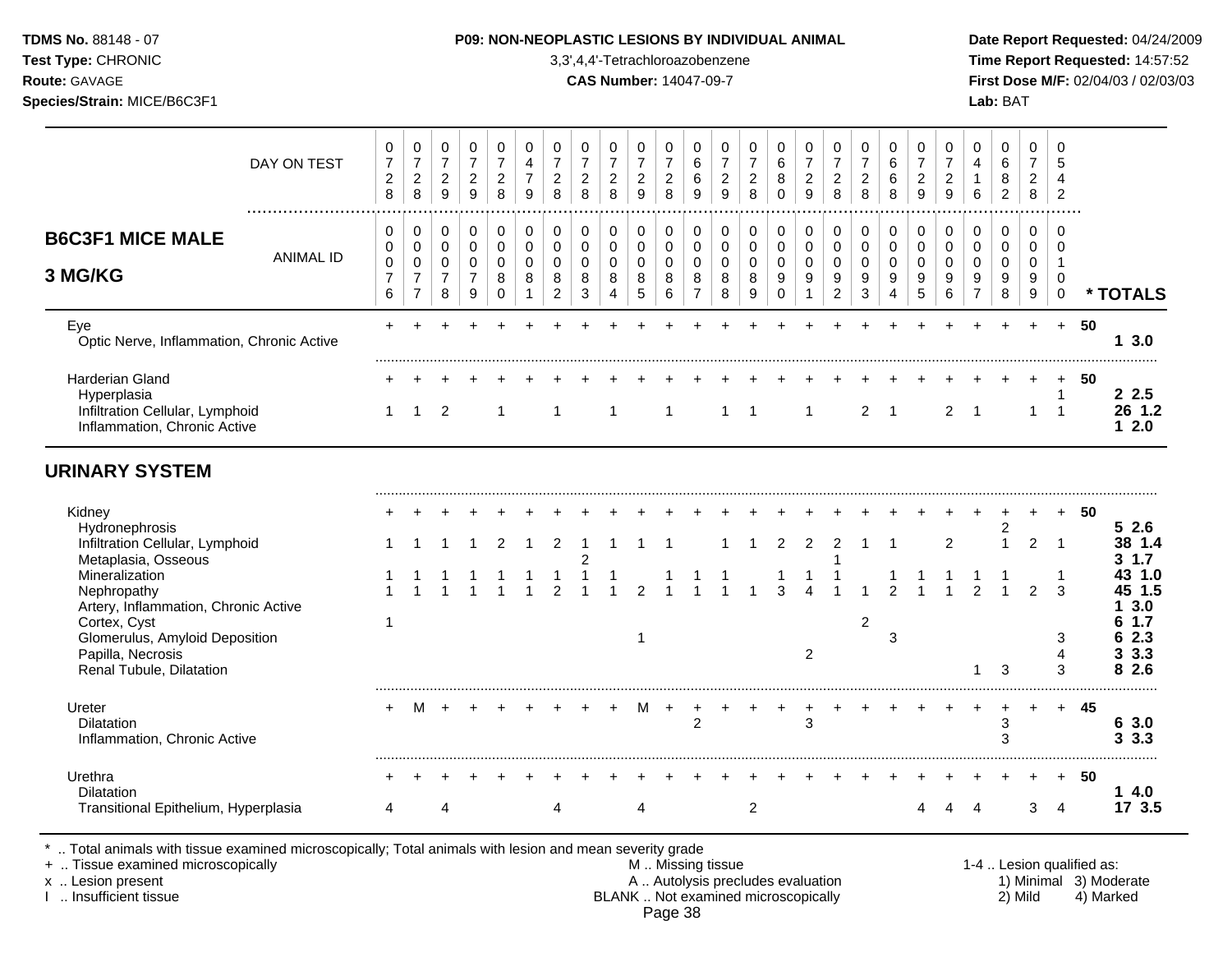| <b>TDMS No. 88148 - 07</b><br>Test Type: CHRONIC<br>Route: GAVAGE<br>Species/Strain: MICE/B6C3F1                                  |                 |                          |                                 |                                         |                                                     |                                       |             |                                            |                                            |                                                | 3,3',4,4'-Tetrachloroazobenzene<br><b>CAS Number: 14047-09-7</b> |                                                      |             |   | <b>P09: NON-NEOPLASTIC LESIONS BY INDIVIDUAL ANIMAL</b> |                               |                                            |                     |                                            |                      |                                              |                                            |             | Lab: BAT    |                               |           |    | Date Report Requested: 04/24/2009<br>Time Report Requested: 14:57:52<br>First Dose M/F: 02/04/03 / 02/03/03 |  |
|-----------------------------------------------------------------------------------------------------------------------------------|-----------------|--------------------------|---------------------------------|-----------------------------------------|-----------------------------------------------------|---------------------------------------|-------------|--------------------------------------------|--------------------------------------------|------------------------------------------------|------------------------------------------------------------------|------------------------------------------------------|-------------|---|---------------------------------------------------------|-------------------------------|--------------------------------------------|---------------------|--------------------------------------------|----------------------|----------------------------------------------|--------------------------------------------|-------------|-------------|-------------------------------|-----------|----|-------------------------------------------------------------------------------------------------------------|--|
|                                                                                                                                   | DAY ON TEST<br> | 7<br>$\overline{2}$<br>8 | 0<br>7<br>$\boldsymbol{2}$<br>8 | $\overline{7}$<br>$\boldsymbol{2}$<br>9 | 0<br>$\overline{7}$<br>$\overline{\mathbf{c}}$<br>9 | $\overline{7}$<br>$\overline{c}$<br>8 | 0<br>4<br>9 | 0<br>$\overline{7}$<br>$\overline{c}$<br>8 | 0<br>$\overline{7}$<br>$\overline{c}$<br>8 | $\overline{7}$<br>$\overline{\mathbf{c}}$<br>8 | $\boldsymbol{7}$<br>$\overline{2}$<br>9                          | 0<br>$\overline{\mathcal{I}}$<br>$\overline{2}$<br>8 | 6<br>6<br>9 | 9 | 2<br>8                                                  | 0<br>6<br>$\bf 8$<br>$\Omega$ | 0<br>$\overline{7}$<br>$\overline{c}$<br>9 | $\overline{c}$<br>8 | 0<br>$\overline{7}$<br>$\overline{2}$<br>8 | 0<br>6<br>$\,6$<br>8 | 0<br>$\overline{7}$<br>$\boldsymbol{2}$<br>9 | 0<br>$\overline{7}$<br>$\overline{2}$<br>9 | 0<br>4<br>6 | 6<br>8<br>2 | 0<br>7<br>$\overline{c}$<br>8 | 2         |    |                                                                                                             |  |
| <b>B6C3F1 MICE MALE</b><br>3 MG/KG                                                                                                | ANIMAL ID       | 0<br>0<br>7<br>6         | 0<br>0<br>0<br>7                | 0<br>8                                  | 0<br>0<br>0<br>9                                    | 8                                     | 0<br>8      | 0<br>0<br>0<br>8<br>2                      | 0<br>0<br>0<br>8<br>3                      | 0<br>0<br>0<br>8                               | 8<br>5                                                           | 0<br>0<br>0<br>8<br>6                                | 8           | 8 |                                                         | 0<br>9                        | 0<br>0<br>0<br>9                           | 0<br>0<br>9         | 0<br>0<br>9<br>3                           | 0<br>0<br>9          | 0<br>0<br>0<br>9<br>5                        | 0<br>9<br>6                                | 0<br>0      | 8           | 0<br>9<br>9                   |           |    | * TOTALS                                                                                                    |  |
| Transitional Epithelium, Inflammation,<br><b>Chronic Active</b>                                                                   |                 |                          |                                 |                                         |                                                     |                                       |             |                                            |                                            |                                                |                                                                  |                                                      |             |   |                                                         |                               |                                            |                     |                                            |                      |                                              |                                            |             |             |                               |           |    | 12.0                                                                                                        |  |
| <b>Urinary Bladder</b><br>Infiltration Cellular, Lymphoid<br>Inflammation, Chronic Active<br>Transitional Epithelium, Hyperplasia |                 | ÷                        |                                 |                                         |                                                     |                                       |             |                                            |                                            |                                                |                                                                  |                                                      |             |   |                                                         |                               |                                            |                     |                                            |                      |                                              |                                            |             |             |                               | $\ddot{}$ | 50 | 25, 1.0<br>2.0<br>2.0                                                                                       |  |

\* .. Total animals with tissue examined microscopically; Total animals with lesion and mean severity grade

+ .. Tissue examined microscopically M .. Missing tissue 1-4 .. Lesion qualified as: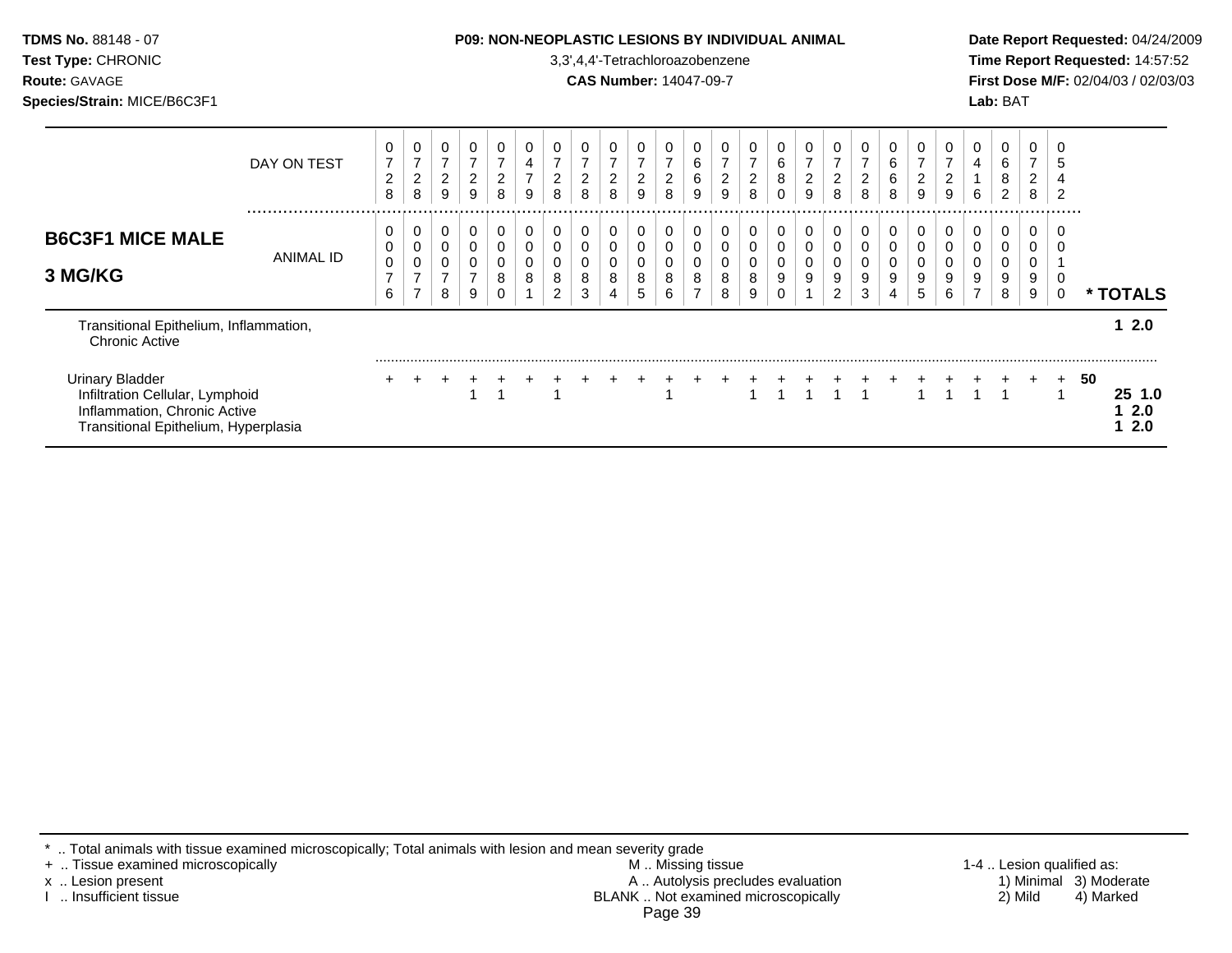**Test Type:** CHRONIC 3,3',4,4'-Tetrachloroazobenzene **Time Report Requested:** 14:57:52 **Route:** GAVAGE **CAS Number:** 14047-09-7 **First Dose M/F:** 02/04/03 / 02/03/03 **Species/Strain:** MICE/B6C3F1 **Lab:** BAT

|                                                                                           | DAY ON TEST      | 0<br>$\,6\,$<br>$\bf 8$<br>$9\,$                   | $\mathbf 0$<br>$\sqrt{5}$<br>$\sqrt{5}$<br>6                          | $\mathbf 0$<br>$\overline{5}$<br>$\overline{2}$<br>$\mathbf{1}$ | $\pmb{0}$<br>$\,6\,$<br>6<br>$\overline{4}$                     | 0<br>$\overline{5}$<br>$\sqrt{2}$<br>$\mathbf{1}$   | 0<br>$\,6\,$<br>$\overline{7}$<br>3 | $\mathbf 0$<br>$\overline{7}$<br>1<br>8                                     | $\mathbf 0$<br>5<br>$\,6\,$                          | 0<br>$\overline{7}$<br>$\overline{c}$<br>$\overline{9}$ | $\mathbf 0$<br>$6\phantom{1}6$<br>$\,6\,$<br>$\overline{c}$     | $\mathbf 0$<br>$\sqrt{3}$<br>$\,6\,$<br>$\,6\,$ | $\mathbf 0$<br>5<br>4<br>$\overline{c}$                            | 0<br>6<br>$\overline{c}$<br>$\overline{7}$            | $\mathbf 0$<br>$\overline{4}$<br>$\overline{7}$<br>$\Omega$                | 0<br>3<br>$\overline{5}$<br>8                        | $\pmb{0}$<br>$\overline{7}$<br>$\sqrt{2}$<br>8                  | $\mathbf 0$<br>$\overline{4}$<br>$\overline{7}$ | $\Omega$<br>6<br>$\overline{4}$<br>$\overline{4}$     | 0<br>6<br>$\overline{4}$<br>$\Omega$       | $\mathbf 0$<br>$\sqrt{5}$<br>$\sqrt{3}$<br>3                      | $\mathbf 0$<br>$6\phantom{1}6$<br>$\sqrt{3}$<br>$\overline{7}$                 | $\mathbf 0$<br>$\overline{7}$<br>$\mathbf 0$<br>$\mathbf 0$                      | $\pmb{0}$<br>5<br>4<br>8                                             | 0<br>$\mathbf 0$<br>0<br>$\overline{4}$                 | $\Omega$<br>$\overline{7}$<br>$\overline{2}$<br>9                            |                 |
|-------------------------------------------------------------------------------------------|------------------|----------------------------------------------------|-----------------------------------------------------------------------|-----------------------------------------------------------------|-----------------------------------------------------------------|-----------------------------------------------------|-------------------------------------|-----------------------------------------------------------------------------|------------------------------------------------------|---------------------------------------------------------|-----------------------------------------------------------------|-------------------------------------------------|--------------------------------------------------------------------|-------------------------------------------------------|----------------------------------------------------------------------------|------------------------------------------------------|-----------------------------------------------------------------|-------------------------------------------------|-------------------------------------------------------|--------------------------------------------|-------------------------------------------------------------------|--------------------------------------------------------------------------------|----------------------------------------------------------------------------------|----------------------------------------------------------------------|---------------------------------------------------------|------------------------------------------------------------------------------|-----------------|
| <b>B6C3F1 MICE MALE</b><br><b>10 MG/KG</b>                                                | <b>ANIMAL ID</b> | 0<br>$\mathbf 0$<br>$\mathbf{1}$<br>$\pmb{0}$<br>1 | $\pmb{0}$<br>$\pmb{0}$<br>$\mathbf{1}$<br>$\pmb{0}$<br>$\overline{c}$ | 0<br>$\mathbf 0$<br>$\mathbf{1}$<br>0<br>3                      | $\pmb{0}$<br>$\mathbf 0$<br>$\mathbf{1}$<br>0<br>$\overline{4}$ | 0<br>$\mathbf 0$<br>$\mathbf{1}$<br>0<br>$\sqrt{5}$ | 0<br>0<br>$\mathbf{1}$<br>0<br>6    | $\mathbf 0$<br>$\mathbf 0$<br>$\mathbf{1}$<br>$\mathbf 0$<br>$\overline{7}$ | 0<br>$\mathbf 0$<br>$\mathbf{1}$<br>$\mathbf 0$<br>8 | 0<br>$\mathbf 0$<br>$\mathbf{1}$<br>$\mathbf 0$<br>9    | 0<br>$\mathbf 0$<br>$\mathbf{1}$<br>$\mathbf{1}$<br>$\mathbf 0$ | 0<br>$\mathbf 0$<br>$\mathbf{1}$<br>1           | 0<br>$\mathbf 0$<br>$\mathbf{1}$<br>$\mathbf{1}$<br>$\overline{2}$ | 0<br>$\mathbf 0$<br>$\mathbf{1}$<br>$\mathbf{1}$<br>3 | $\pmb{0}$<br>$\mathbf 0$<br>$\mathbf{1}$<br>$\mathbf{1}$<br>$\overline{4}$ | 0<br>0<br>$\mathbf{1}$<br>$\mathbf{1}$<br>$\sqrt{5}$ | $\mathbf 0$<br>$\mathbf 0$<br>$\mathbf{1}$<br>$\mathbf{1}$<br>6 | 0<br>$\mathbf 0$<br>1<br>1<br>$\overline{7}$    | 0<br>$\mathbf 0$<br>$\mathbf{1}$<br>$\mathbf{1}$<br>8 | 0<br>$\mathbf 0$<br>$\mathbf{1}$<br>1<br>9 | 0<br>$\mathbf 0$<br>$\mathbf{1}$<br>$\overline{c}$<br>$\mathbf 0$ | $\mathbf 0$<br>$\mathbf 0$<br>$\mathbf{1}$<br>$\overline{c}$<br>$\overline{1}$ | $\mathbf 0$<br>$\mathbf 0$<br>$\mathbf{1}$<br>$\boldsymbol{2}$<br>$\overline{c}$ | 0<br>$\mathbf 0$<br>$\mathbf{1}$<br>$\overline{c}$<br>$\mathfrak{S}$ | 0<br>$\mathbf 0$<br>$\mathbf{1}$<br>$\overline{a}$<br>4 | $\mathbf 0$<br>$\mathbf 0$<br>$\overline{1}$<br>$\sqrt{2}$<br>$\overline{5}$ | males<br>(cont) |
| <b>ALIMENTARY SYSTEM</b>                                                                  |                  |                                                    |                                                                       |                                                                 |                                                                 |                                                     |                                     |                                                                             |                                                      |                                                         |                                                                 |                                                 |                                                                    |                                                       |                                                                            |                                                      |                                                                 |                                                 |                                                       |                                            |                                                                   |                                                                                |                                                                                  |                                                                      |                                                         |                                                                              |                 |
| Esophagus                                                                                 |                  |                                                    |                                                                       |                                                                 |                                                                 |                                                     |                                     |                                                                             |                                                      |                                                         |                                                                 |                                                 |                                                                    |                                                       |                                                                            |                                                      |                                                                 |                                                 |                                                       |                                            |                                                                   |                                                                                |                                                                                  |                                                                      |                                                         |                                                                              |                 |
| Gallbladder                                                                               |                  |                                                    |                                                                       |                                                                 |                                                                 |                                                     |                                     |                                                                             |                                                      |                                                         |                                                                 |                                                 |                                                                    |                                                       |                                                                            |                                                      |                                                                 |                                                 |                                                       |                                            |                                                                   |                                                                                |                                                                                  | $\div$                                                               |                                                         |                                                                              |                 |
| Intestine Large, Cecum<br>Cyst                                                            |                  |                                                    |                                                                       |                                                                 | $\boldsymbol{\Lambda}$                                          |                                                     |                                     |                                                                             |                                                      |                                                         |                                                                 |                                                 |                                                                    |                                                       |                                                                            |                                                      |                                                                 |                                                 |                                                       |                                            |                                                                   |                                                                                |                                                                                  | $\ddot{}$                                                            |                                                         | $\div$                                                                       |                 |
| Intestine Large, Colon                                                                    |                  |                                                    |                                                                       |                                                                 |                                                                 |                                                     |                                     |                                                                             |                                                      |                                                         |                                                                 |                                                 |                                                                    |                                                       |                                                                            |                                                      |                                                                 |                                                 |                                                       |                                            |                                                                   |                                                                                |                                                                                  |                                                                      |                                                         |                                                                              |                 |
| Intestine Large, Rectum                                                                   |                  |                                                    |                                                                       |                                                                 |                                                                 |                                                     |                                     |                                                                             |                                                      |                                                         |                                                                 |                                                 |                                                                    |                                                       |                                                                            |                                                      |                                                                 |                                                 |                                                       |                                            |                                                                   |                                                                                |                                                                                  | $\div$                                                               |                                                         |                                                                              |                 |
| Intestine Small, Duodenum                                                                 |                  |                                                    |                                                                       |                                                                 |                                                                 |                                                     |                                     |                                                                             |                                                      |                                                         |                                                                 |                                                 |                                                                    |                                                       |                                                                            |                                                      |                                                                 |                                                 |                                                       |                                            |                                                                   |                                                                                |                                                                                  | $\div$                                                               |                                                         |                                                                              |                 |
| Intestine Small, Ileum                                                                    |                  |                                                    |                                                                       |                                                                 |                                                                 |                                                     |                                     |                                                                             |                                                      |                                                         |                                                                 |                                                 |                                                                    |                                                       |                                                                            |                                                      |                                                                 |                                                 |                                                       |                                            |                                                                   |                                                                                |                                                                                  | $\div$                                                               |                                                         |                                                                              |                 |
| Intestine Small, Jejunum                                                                  |                  |                                                    |                                                                       |                                                                 |                                                                 |                                                     |                                     |                                                                             |                                                      |                                                         |                                                                 |                                                 |                                                                    |                                                       |                                                                            |                                                      |                                                                 |                                                 |                                                       |                                            |                                                                   |                                                                                |                                                                                  | $\div$                                                               |                                                         |                                                                              |                 |
| Liver<br><b>Amyloid Deposition</b><br><b>Basophilic Focus</b><br>Clear Cell Focus         |                  |                                                    |                                                                       |                                                                 |                                                                 | +                                                   | $\div$<br>3                         |                                                                             |                                                      |                                                         | X                                                               |                                                 |                                                                    |                                                       | $\mathsf X$                                                                |                                                      |                                                                 |                                                 |                                                       |                                            |                                                                   |                                                                                |                                                                                  | $\ddot{}$                                                            |                                                         | $\div$                                                                       |                 |
| Congestion<br><b>Eosinophilic Focus</b><br>Hematopoietic Cell Proliferation<br>Hemorrhage |                  |                                                    |                                                                       |                                                                 | Χ<br>3                                                          |                                                     | $2 \quad 1$                         |                                                                             |                                                      | -1                                                      |                                                                 |                                                 |                                                                    | 1                                                     |                                                                            |                                                      |                                                                 |                                                 |                                                       |                                            | X                                                                 |                                                                                |                                                                                  |                                                                      |                                                         |                                                                              |                 |

\* .. Total animals with tissue examined microscopically; Total animals with lesion and mean severity grade

+ .. Tissue examined microscopically M .. Missing tissue 1-4 .. Lesion qualified as:

- x .. Lesion present **A .. Autolysis precludes evaluation** A .. Autolysis precludes evaluation 1) Minimal 3) Moderate I .. Insufficient tissue BLANK .. Not examined microscopically 2) Mild 4) Marked Page 40
-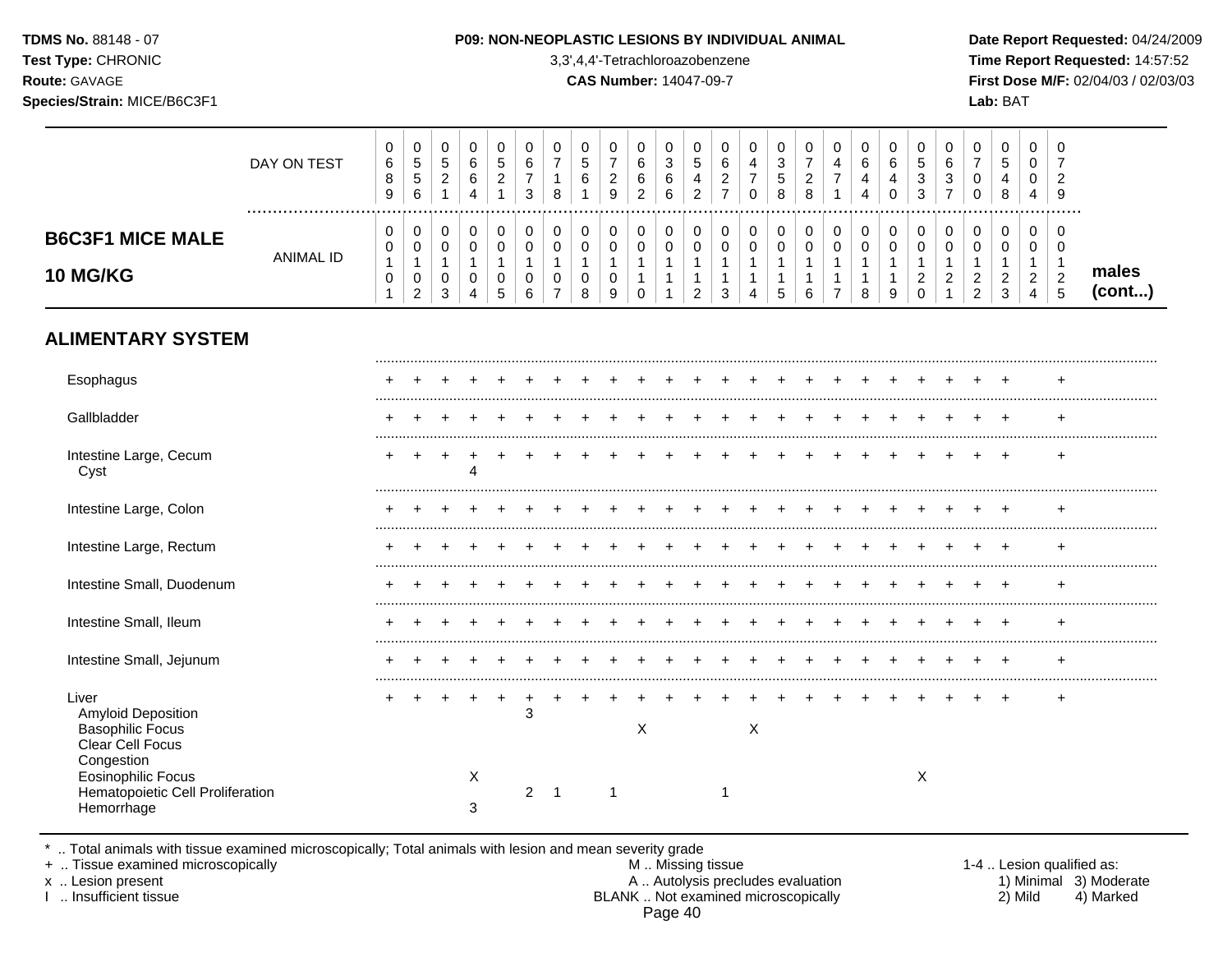**Test Type:** CHRONIC 3,3',4,4'-Tetrachloroazobenzene **Time Report Requested:** 14:57:52 **Route:** GAVAGE **CAS Number:** 14047-09-7 **First Dose M/F:** 02/04/03 / 02/03/03 **Species/Strain:** MICE/B6C3F1 **Lab:** BAT

| DAY ON TEST                                                                                                                                                  | 0<br>$\,6\,$<br>8<br>9                                        | 0<br>$5\,$<br>$\sqrt{5}$<br>6                         | 0<br>$\sqrt{5}$<br>$\overline{c}$<br>$\mathbf{1}$  | 0<br>$\,6\,$<br>6<br>$\overline{4}$                               | 0<br>5<br>$\boldsymbol{2}$<br>$\mathbf{1}$         | 0<br>$\,6\,$<br>$\overline{7}$<br>3               | 0<br>$\overline{7}$<br>$\mathbf{1}$<br>8                        | 0<br>$\sqrt{5}$<br>6                              | 0<br>$\overline{7}$<br>$\overline{2}$<br>9        | 0<br>$\,6\,$<br>$\,6\,$<br>$\overline{2}$       | 0<br>$\mathbf{3}$<br>6<br>6                                          | 0<br>5<br>4<br>$\overline{2}$                                    | 0<br>$\,6\,$<br>$\overline{2}$<br>$\overline{7}$ | 0<br>$\overline{4}$<br>$\overline{7}$<br>$\Omega$     | 0<br>$\mathbf{3}$<br>$\sqrt{5}$<br>8                               | 0<br>$\overline{7}$<br>$\overline{c}$<br>8 | 0<br>4<br>$\overline{7}$<br>$\overline{1}$                      | 0<br>6<br>$\overline{4}$<br>$\overline{4}$              | 0<br>$6\phantom{1}6$<br>4<br>$\Omega$              | 0<br>$\sqrt{5}$<br>3<br>3                                      | 0<br>$\,6\,$<br>$\mathbf{3}$<br>$\overline{7}$   | 0<br>$\overline{7}$<br>$\Omega$<br>$\mathbf 0$                   | 0<br>5<br>4<br>8                                        | 0<br>$\mathbf 0$<br>$\mathbf 0$<br>4                       | $\mathbf 0$<br>$\overline{7}$<br>$\overline{2}$<br>9          |                 |
|--------------------------------------------------------------------------------------------------------------------------------------------------------------|---------------------------------------------------------------|-------------------------------------------------------|----------------------------------------------------|-------------------------------------------------------------------|----------------------------------------------------|---------------------------------------------------|-----------------------------------------------------------------|---------------------------------------------------|---------------------------------------------------|-------------------------------------------------|----------------------------------------------------------------------|------------------------------------------------------------------|--------------------------------------------------|-------------------------------------------------------|--------------------------------------------------------------------|--------------------------------------------|-----------------------------------------------------------------|---------------------------------------------------------|----------------------------------------------------|----------------------------------------------------------------|--------------------------------------------------|------------------------------------------------------------------|---------------------------------------------------------|------------------------------------------------------------|---------------------------------------------------------------|-----------------|
| <b>B6C3F1 MICE MALE</b><br><b>ANIMAL ID</b><br><b>10 MG/KG</b>                                                                                               | 0<br>$\pmb{0}$<br>$\mathbf{1}$<br>$\mathbf 0$<br>$\mathbf{1}$ | 0<br>$\pmb{0}$<br>$\mathbf{1}$<br>0<br>$\overline{2}$ | 0<br>$\mathsf{O}\xspace$<br>$\mathbf{1}$<br>0<br>3 | 0<br>$\mathbf 0$<br>$\mathbf{1}$<br>$\mathbf 0$<br>$\overline{4}$ | 0<br>$\pmb{0}$<br>$\mathbf{1}$<br>$\mathbf 0$<br>5 | 0<br>$\mathbf 0$<br>$\mathbf{1}$<br>$\Omega$<br>6 | 0<br>$\mathsf{O}\xspace$<br>$\mathbf{1}$<br>0<br>$\overline{7}$ | 0<br>$\mathbf 0$<br>$\mathbf{1}$<br>$\Omega$<br>8 | 0<br>$\mathsf 0$<br>$\mathbf{1}$<br>$\Omega$<br>9 | 0<br>$\pmb{0}$<br>$\mathbf{1}$<br>1<br>$\Omega$ | 0<br>$\mathbf 0$<br>$\overline{1}$<br>$\mathbf{1}$<br>$\overline{1}$ | 0<br>$\pmb{0}$<br>$\mathbf{1}$<br>$\mathbf{1}$<br>$\overline{2}$ | 0<br>$\mathbf 0$<br>$\mathbf{1}$<br>1<br>3       | 0<br>$\pmb{0}$<br>$\mathbf{1}$<br>1<br>$\overline{4}$ | 0<br>$\mathbf 0$<br>$\mathbf{1}$<br>$\mathbf{1}$<br>$\overline{5}$ | 0<br>$\pmb{0}$<br>$\mathbf{1}$<br>6        | 0<br>$\mathsf{O}\xspace$<br>$\mathbf{1}$<br>1<br>$\overline{7}$ | 0<br>$\mathbf 0$<br>$\overline{1}$<br>$\mathbf{1}$<br>8 | 0<br>$\pmb{0}$<br>$\mathbf{1}$<br>$\mathbf 1$<br>9 | 0<br>$\mathbf 0$<br>$\mathbf{1}$<br>$\overline{c}$<br>$\Omega$ | 0<br>$\pmb{0}$<br>$\mathbf{1}$<br>$\overline{c}$ | 0<br>$\mathbf 0$<br>$\mathbf{1}$<br>$\sqrt{2}$<br>$\overline{2}$ | 0<br>$\mathsf 0$<br>$\mathbf{1}$<br>$\overline{c}$<br>3 | 0<br>0<br>$\mathbf{1}$<br>$\overline{a}$<br>$\overline{4}$ | $\mathbf 0$<br>$\mathbf 0$<br>$\overline{1}$<br>$\frac{2}{5}$ | males<br>(cont) |
| Infiltration Cellular, Lymphoid<br>Inflammation, Chronic Active<br><b>Tension Lipidosis</b><br>Hepatocyte, Necrosis<br>Hepatocyte, Vacuolization Cytoplasmic | -1                                                            |                                                       | $\overline{2}$<br>2                                | 3                                                                 |                                                    |                                                   | 1                                                               | -1<br>2                                           | $\overline{\mathbf{c}}$<br>$\mathbf{1}$           | 1<br>3                                          | $\overline{1}$                                                       | $\overline{2}$                                                   | $\mathbf{1}$<br>1                                | 1                                                     |                                                                    | 1<br>$\overline{1}$                        | 2<br>$\mathbf{1}$                                               | $\overline{2}$                                          | $\mathbf{1}$                                       | 2                                                              | 3<br>$\overline{1}$                              | 2                                                                |                                                         |                                                            | $\overline{2}$                                                |                 |
| Mesentery<br>Fat, Inflammation, Chronic Active<br>Fat, Necrosis                                                                                              |                                                               |                                                       |                                                    |                                                                   |                                                    |                                                   |                                                                 |                                                   |                                                   |                                                 |                                                                      |                                                                  |                                                  |                                                       |                                                                    | $\ddot{}$                                  |                                                                 |                                                         |                                                    |                                                                |                                                  |                                                                  |                                                         |                                                            |                                                               |                 |
| Pancreas<br>Infiltration Cellular, Lymphoid<br>Inflammation, Chronic Active                                                                                  |                                                               |                                                       |                                                    |                                                                   |                                                    |                                                   |                                                                 |                                                   |                                                   |                                                 |                                                                      |                                                                  |                                                  |                                                       |                                                                    |                                            |                                                                 |                                                         |                                                    |                                                                |                                                  |                                                                  |                                                         |                                                            |                                                               |                 |
| Salivary Glands<br>Infiltration Cellular, Lymphoid<br>Mineralization                                                                                         | $\overline{1}$                                                |                                                       | $\overline{1}$                                     | $\overline{1}$                                                    |                                                    | $\overline{1}$                                    | $\mathcal{P}$                                                   | $\overline{1}$                                    | $\overline{1}$                                    |                                                 | $\overline{1}$                                                       |                                                                  | $\mathbf{1}$                                     | $\mathbf{1}$                                          |                                                                    |                                            |                                                                 |                                                         |                                                    |                                                                |                                                  | $\overline{2}$                                                   |                                                         |                                                            | $\ddot{}$                                                     |                 |
| Stomach, Forestomach<br>Infiltration Cellular, Lymphoid<br>Inflammation, Chronic Active<br>Epithelium, Hyperplasia<br>Epithelium, Ulcer                      | 2<br>$\mathbf{3}$<br>$\mathfrak{p}$                           | $\overline{2}$                                        | $\overline{2}$                                     |                                                                   |                                                    | 2<br>$\mathbf{1}$                                 | $\mathbf{1}$                                                    | -1<br>$\overline{2}$                              |                                                   | 4<br>3<br>Λ                                     | $\overline{1}$                                                       |                                                                  | $\overline{2}$                                   | $\overline{2}$                                        | $\overline{1}$                                                     | $\overline{2}$ 1                           |                                                                 |                                                         | $\mathbf{1}$                                       |                                                                | $1\quad 2$                                       |                                                                  |                                                         |                                                            | 1                                                             |                 |
| Stomach, Glandular<br>Infiltration Cellular, Lymphoid<br>Inflammation, Chronic Active<br>Mineralization<br>Epithelium, Hyperplasia, Focal                    | 2                                                             | 2                                                     | 2                                                  |                                                                   |                                                    | 2                                                 | $\mathbf{1}$<br>2                                               | $\overline{1}$                                    | $\mathbf{1}$                                      | $\overline{2}$<br>$\overline{2}$                | $\overline{2}$                                                       |                                                                  |                                                  |                                                       |                                                                    | 1                                          | 2                                                               |                                                         |                                                    | $\overline{2}$                                                 | 2<br>1                                           | -1                                                               |                                                         |                                                            | +<br>$\overline{2}$                                           |                 |

\* .. Total animals with tissue examined microscopically; Total animals with lesion and mean severity grade

+ .. Tissue examined microscopically M .. Missing tissue 1-4 .. Lesion qualified as: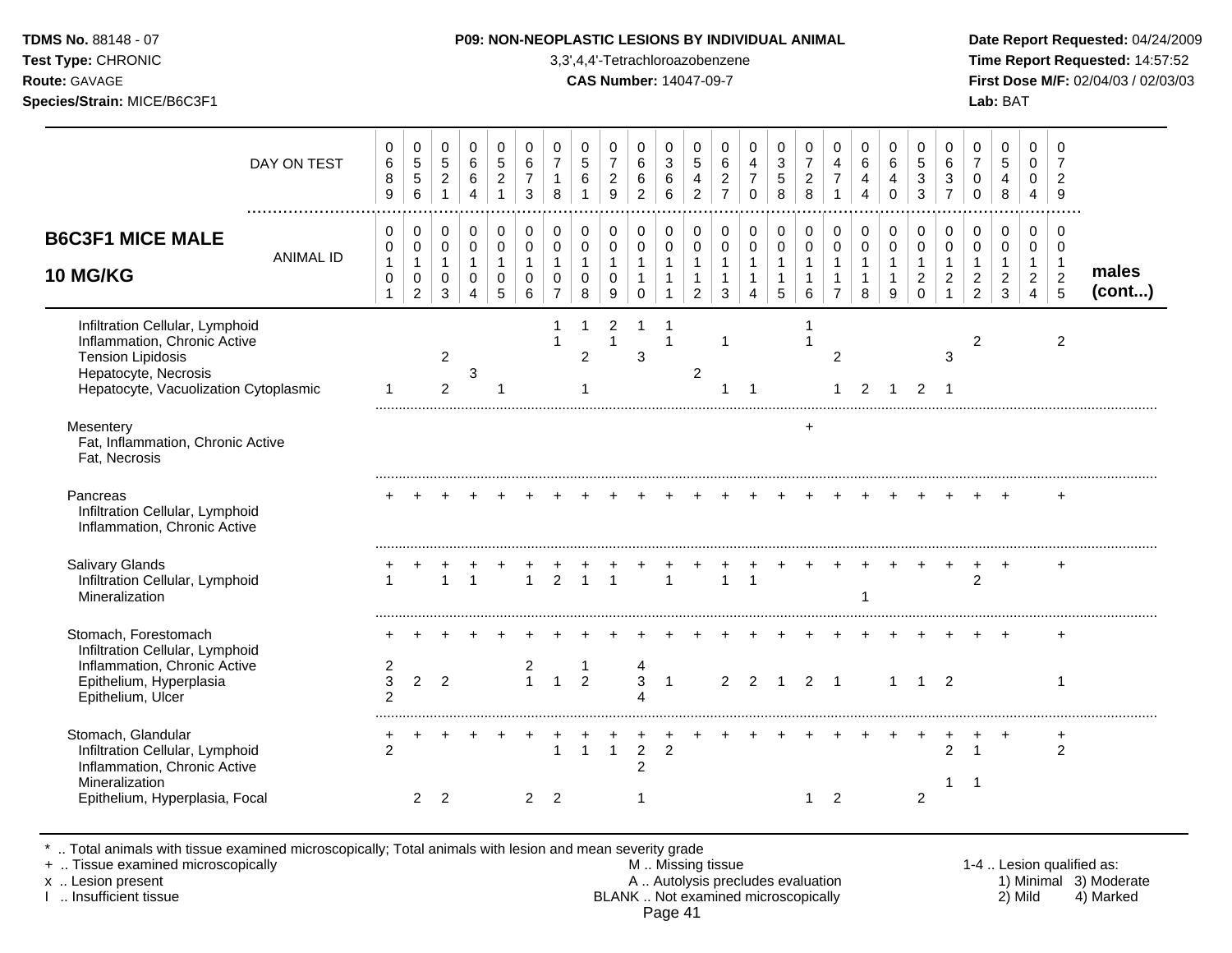| <b>TDMS No. 88148 - 07</b> |  |
|----------------------------|--|
| <b>Test Type: CHRONIC</b>  |  |
| <b>Route: GAVAGE</b>       |  |

#### **P09: NON-NEOPLASTIC LESIONS BY INDIVIDUAL ANIMAL Date Report Requested: 04/24/2009**

**Time Report Requested:** 14:57:52 **Route:** GAVAGE **CAS Number:** 14047-09-7 **First Dose M/F:** 02/04/03 / 02/03/03

|                                                                                                                                    | DAY ON TEST      | 0<br>6<br>$\bf 8$<br>9      | 0<br>$\sqrt{5}$<br>5<br>6        | 0<br>$5\phantom{.0}$<br>$\overline{c}$<br>$\mathbf{1}$ | 0<br>6<br>$\,6$<br>4                       | $\mathbf 0$<br>$\,$ 5 $\,$<br>$\sqrt{2}$          | $\mathbf 0$<br>6<br>$\overline{7}$<br>3    | 0<br>$\overline{7}$<br>$\mathbf{1}$<br>8                       | 0<br>$\sqrt{5}$<br>$\,6$                             | 0<br>$\boldsymbol{7}$<br>$\overline{c}$<br>9 | 0<br>6<br>$\,6$<br>$\overline{c}$                            | 0<br>$\sqrt{3}$<br>$\,6\,$<br>6                                       | 0<br>$\sqrt{5}$<br>$\overline{a}$<br>$\overline{2}$               | 0<br>$\,6$<br>$\boldsymbol{2}$<br>$\overline{7}$           | 0<br>4<br>$\overline{7}$<br>$\Omega$ | 0<br>$\mathbf{3}$<br>$\sqrt{5}$<br>8        | 0<br>$\boldsymbol{7}$<br>$\boldsymbol{2}$<br>8        | 0<br>$\overline{4}$<br>$\overline{7}$<br>1                                       | 0<br>6<br>4<br>4                           | 0<br>6<br>4<br>0                              | 0<br>$\overline{5}$<br>$\ensuremath{\mathsf{3}}$<br>3                  | 0<br>$\,6\,$<br>$\ensuremath{\mathsf{3}}$<br>$\overline{7}$ | 0<br>$\overline{7}$<br>0<br>$\mathbf 0$                    | $\mathbf 0$<br>$\,$ 5 $\,$<br>4<br>8                    | 0<br>0<br>0<br>4                                | $\Omega$<br>7<br>$\overline{2}$<br>9                  |                 |
|------------------------------------------------------------------------------------------------------------------------------------|------------------|-----------------------------|----------------------------------|--------------------------------------------------------|--------------------------------------------|---------------------------------------------------|--------------------------------------------|----------------------------------------------------------------|------------------------------------------------------|----------------------------------------------|--------------------------------------------------------------|-----------------------------------------------------------------------|-------------------------------------------------------------------|------------------------------------------------------------|--------------------------------------|---------------------------------------------|-------------------------------------------------------|----------------------------------------------------------------------------------|--------------------------------------------|-----------------------------------------------|------------------------------------------------------------------------|-------------------------------------------------------------|------------------------------------------------------------|---------------------------------------------------------|-------------------------------------------------|-------------------------------------------------------|-----------------|
| <b>B6C3F1 MICE MALE</b><br><b>10 MG/KG</b>                                                                                         | <b>ANIMAL ID</b> | 0<br>0<br>$\mathbf{1}$<br>0 | 0<br>0<br>$\mathbf{1}$<br>0<br>2 | $\mathbf 0$<br>0<br>$\mathbf{1}$<br>0<br>3             | 0<br>$\mathbf 0$<br>$\mathbf{1}$<br>0<br>4 | 0<br>$\Omega$<br>$\mathbf{1}$<br>$\mathbf 0$<br>5 | 0<br>$\mathbf 0$<br>$\mathbf{1}$<br>0<br>6 | 0<br>$\mathbf 0$<br>$\mathbf{1}$<br>$\Omega$<br>$\overline{7}$ | 0<br>$\mathbf 0$<br>$\mathbf{1}$<br>$\mathbf 0$<br>8 | 0<br>0<br>$\mathbf{1}$<br>0<br>9             | 0<br>$\mathbf 0$<br>$\mathbf{1}$<br>$\mathbf{1}$<br>$\Omega$ | $\pmb{0}$<br>$\pmb{0}$<br>$\mathbf{1}$<br>$\mathbf{1}$<br>$\mathbf 1$ | $\mathbf 0$<br>$\mathbf 0$<br>$\mathbf{1}$<br>$\overline{1}$<br>2 | $\pmb{0}$<br>$\Omega$<br>$\mathbf{1}$<br>$\mathbf{1}$<br>3 | $\mathbf 0$<br>$\mathbf 0$<br>1<br>4 | 0<br>0<br>$\mathbf{1}$<br>$\mathbf{1}$<br>5 | 0<br>$\mathbf 0$<br>$\mathbf{1}$<br>$\mathbf{1}$<br>6 | $\mathbf 0$<br>$\mathbf 0$<br>$\overline{1}$<br>$\overline{1}$<br>$\overline{7}$ | 0<br>$\mathbf 0$<br>$\mathbf{1}$<br>1<br>8 | $\pmb{0}$<br>$\mathbf 0$<br>$\mathbf{1}$<br>9 | $\pmb{0}$<br>$\mathbf 0$<br>$\mathbf{1}$<br>$\overline{2}$<br>$\Omega$ | 0<br>$\mathbf 0$<br>$\mathbf 1$<br>$\overline{c}$<br>1      | 0<br>0<br>$\mathbf{1}$<br>$\overline{2}$<br>$\overline{2}$ | 0<br>$\mathbf 0$<br>$\mathbf{1}$<br>$\overline{2}$<br>3 | 0<br>0<br>$\overline{1}$<br>$\overline{2}$<br>4 | 0<br>$\mathbf 0$<br>$\overline{1}$<br>$\sqrt{2}$<br>5 | males<br>(cont) |
| Epithelium, Ulcer<br>Epithelium, Glands, Cyst<br>Glands, Cyst                                                                      |                  |                             |                                  |                                                        |                                            |                                                   | $\overline{c}$                             |                                                                | $\mathbf{1}$                                         | $\overline{1}$                               |                                                              | $\mathbf{1}$                                                          | $\overline{2}$                                                    |                                                            |                                      |                                             |                                                       | $\overline{1}$                                                                   |                                            |                                               |                                                                        |                                                             | $\overline{c}$                                             |                                                         |                                                 | 1                                                     |                 |
| <b>CARDIOVASCULAR SYSTEM</b>                                                                                                       |                  |                             |                                  |                                                        |                                            |                                                   |                                            |                                                                |                                                      |                                              |                                                              |                                                                       |                                                                   |                                                            |                                      |                                             |                                                       |                                                                                  |                                            |                                               |                                                                        |                                                             |                                                            |                                                         |                                                 |                                                       |                 |
| <b>Blood Vessel</b><br>Aorta, Mineralization                                                                                       |                  |                             |                                  |                                                        |                                            | $\overline{2}$                                    |                                            |                                                                |                                                      |                                              |                                                              |                                                                       |                                                                   |                                                            |                                      |                                             |                                                       |                                                                                  |                                            |                                               |                                                                        |                                                             |                                                            |                                                         |                                                 | $\ddot{}$                                             |                 |
| Heart<br>Cardiomyopathy<br>Inflammation, Chronic Active                                                                            |                  |                             |                                  |                                                        |                                            | 2                                                 | 2                                          |                                                                | 2                                                    |                                              | -1                                                           |                                                                       |                                                                   | Δ                                                          | -1                                   |                                             | $\mathbf{1}$                                          | 2                                                                                |                                            | 2                                             |                                                                        |                                                             | $\overline{1}$                                             |                                                         |                                                 | $\ddot{}$                                             |                 |
| <b>ENDOCRINE SYSTEM</b>                                                                                                            |                  |                             |                                  |                                                        |                                            |                                                   |                                            |                                                                |                                                      |                                              |                                                              |                                                                       |                                                                   |                                                            |                                      |                                             |                                                       |                                                                                  |                                            |                                               |                                                                        |                                                             |                                                            |                                                         |                                                 |                                                       |                 |
| <b>Adrenal Cortex</b><br><b>Accessory Adrenal Cortical Nodule</b><br><b>Amyloid Deposition</b><br>Hematopoietic Cell Proliferation |                  |                             |                                  |                                                        |                                            |                                                   | 3                                          |                                                                |                                                      |                                              |                                                              |                                                                       |                                                                   |                                                            |                                      |                                             |                                                       |                                                                                  |                                            |                                               |                                                                        |                                                             |                                                            | $\overline{c}$                                          |                                                 | $\div$                                                |                 |
| Hypertrophy<br>Subcapsular, Hyperplasia                                                                                            |                  | -1                          | 1                                |                                                        |                                            | 1                                                 |                                            |                                                                |                                                      | 2                                            |                                                              | 1                                                                     | 2                                                                 | -1                                                         |                                      | 1                                           |                                                       | -1                                                                               |                                            |                                               |                                                                        | 2                                                           | $\overline{2}$                                             | $\overline{1}$                                          |                                                 |                                                       |                 |
| Adrenal Medulla                                                                                                                    |                  |                             |                                  |                                                        |                                            |                                                   |                                            |                                                                |                                                      |                                              |                                                              |                                                                       |                                                                   |                                                            |                                      |                                             |                                                       |                                                                                  |                                            |                                               |                                                                        |                                                             |                                                            |                                                         |                                                 |                                                       |                 |
| Islets, Pancreatic                                                                                                                 |                  |                             |                                  |                                                        |                                            |                                                   |                                            |                                                                |                                                      |                                              |                                                              |                                                                       |                                                                   |                                                            |                                      |                                             |                                                       |                                                                                  |                                            |                                               |                                                                        |                                                             |                                                            |                                                         |                                                 | ٠                                                     |                 |
| Parathyroid Gland                                                                                                                  |                  |                             |                                  |                                                        |                                            |                                                   |                                            |                                                                |                                                      |                                              |                                                              |                                                                       |                                                                   |                                                            |                                      |                                             |                                                       |                                                                                  |                                            |                                               |                                                                        |                                                             |                                                            |                                                         |                                                 | $\ddot{}$                                             |                 |

\* .. Total animals with tissue examined microscopically; Total animals with lesion and mean severity grade

+ .. Tissue examined microscopically M .. Missing tissue 1-4 .. Lesion qualified as:

- x .. Lesion present **A .. Autolysis precludes evaluation** A .. Autolysis precludes evaluation 1) Minimal 3) Moderate I .. Insufficient tissue BLANK .. Not examined microscopically 2) Mild 4) Marked Page 42
-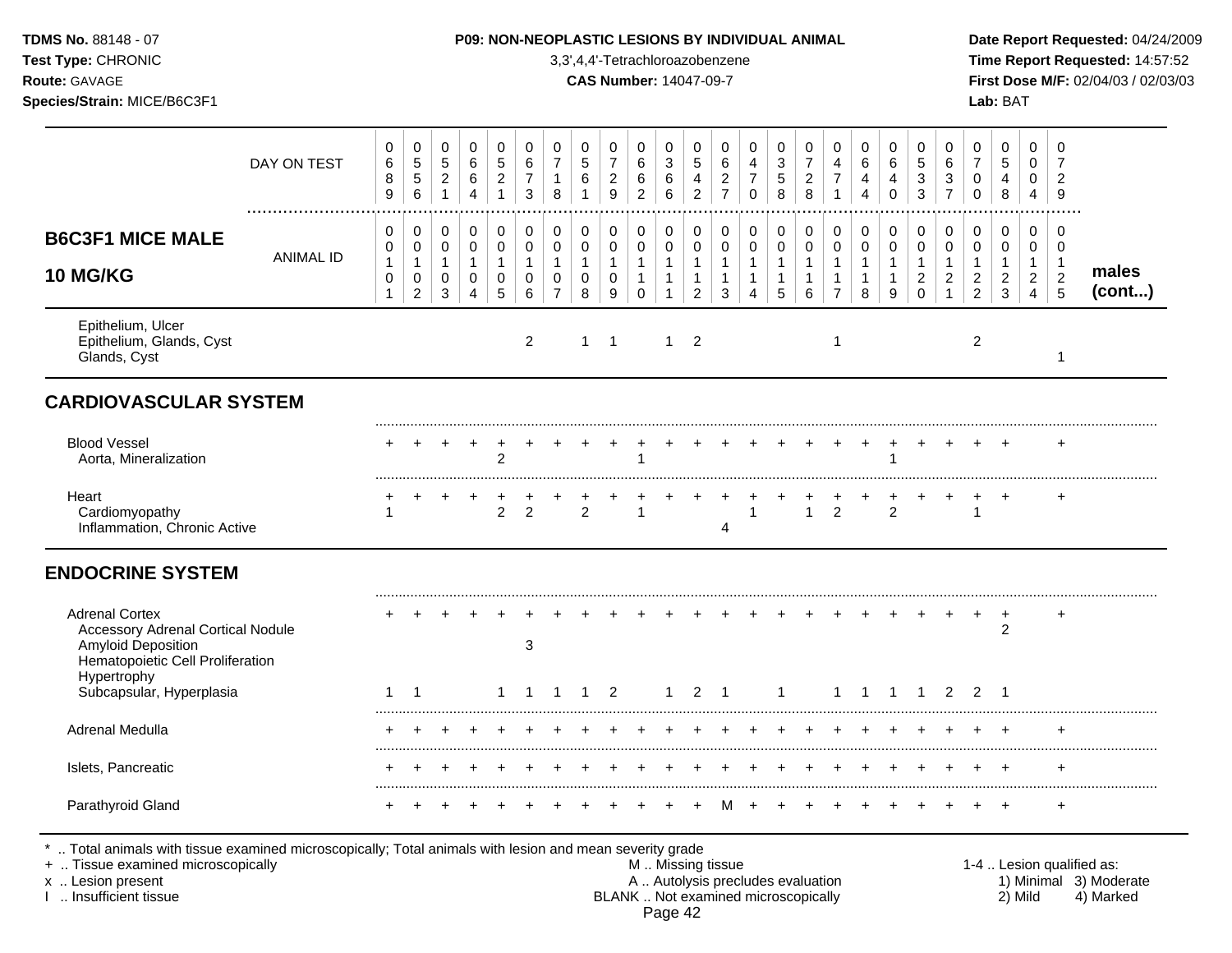| <b>TDMS No. 88148 - 07</b> |
|----------------------------|
| <b>Test Type: CHRONIC</b>  |
| <b>Route: GAVAGE</b>       |

#### **P09: NON-NEOPLASTIC LESIONS BY INDIVIDUAL ANIMAL Date Report Requested: 04/24/2009**

**Time Report Requested:** 14:57:52 **Route:** GAVAGE **CAS Number:** 14047-09-7 **First Dose M/F:** 02/04/03 / 02/03/03

|                                                                       | DAY ON TEST   | 0<br>6<br>8<br>9 | 0<br>5<br>5<br>6 | 0<br>5<br>$\overline{2}$ | 6<br>6 | 0<br>5<br>$\overline{c}$ | 0<br>6<br>$\overline{\phantom{a}}$<br>3 | 0<br>5<br>6      | $\overline{ }$<br>$\overline{2}$<br>9 | 0<br>6<br>6<br>2 | 3<br>6<br>$\sim$<br>b | 0<br>5<br>4<br>$\overline{2}$ | 0<br>6<br>2<br>$\overline{ }$ | 4<br>⇁ | 0<br>3<br>5<br>8 | $\overline{ }$<br>2<br>8 | 0<br>4<br>$\overline{ }$ | 6<br>4<br>4      | 0<br>6<br>4<br>0 | 0<br>5<br>3<br>3 | U<br>6<br>3 | $\overline{\phantom{a}}$ | 0<br>5<br>4<br>8      | 0<br>0<br>0<br>4              | 9                |                |
|-----------------------------------------------------------------------|---------------|------------------|------------------|--------------------------|--------|--------------------------|-----------------------------------------|------------------|---------------------------------------|------------------|-----------------------|-------------------------------|-------------------------------|--------|------------------|--------------------------|--------------------------|------------------|------------------|------------------|-------------|--------------------------|-----------------------|-------------------------------|------------------|----------------|
| <b>B6C3F1 MICE MALE</b><br><b>10 MG/KG</b>                            | <br>ANIMAL ID | 0<br>0<br>0      | 0<br>0<br>0<br>2 | 0<br>0<br>0<br>3         | 0      | 0<br>0                   | 0<br>0<br>0<br>6                        | 0<br>0<br>0<br>8 | 0<br>0<br>9                           | 0<br>0           | 0<br>0                | 0<br>0<br>າ                   | 0<br>0<br>3                   |        | 0<br>Ð           | 0<br>6                   | 0<br>0                   | $\mathbf 0$<br>8 | 0<br>0<br>9      | 0<br>0<br>2<br>0 | u<br>ົ<br>∠ | ົ<br>∠<br>$\sim$         | 0<br>0<br>ົ<br>∠<br>3 | 0<br>0<br>$\overline{2}$<br>4 | 2<br>5           | males<br>(cont |
| <b>Pituitary Gland</b><br>Pars Distalis, Cyst<br><b>Thyroid Gland</b> |               |                  |                  |                          |        |                          |                                         |                  |                                       | $+$              | $+$                   | $+$                           |                               |        | $+$              | м                        | $+$                      |                  |                  |                  | $+$         | $+$                      | $+$                   |                               | $\div$<br>$\div$ |                |

# **GENERAL BODY SYSTEM**

NONE

# **GENITAL SYSTEM**

| Coagulating Gland<br>Dilatation<br>Fibrosis<br>Infiltration Cellular, Lymphoid<br>Inflammation, Chronic Active<br>Epithelium, Hyperplasia |  | ົ |  |  |  | 3 | 3 | ົ | 2 |  | 2 | າ | 3 | 3 | $\sqrt{2}$ |
|-------------------------------------------------------------------------------------------------------------------------------------------|--|---|--|--|--|---|---|---|---|--|---|---|---|---|------------|
| <b>Ductus Deferens</b><br>Inflammation, Chronic Active                                                                                    |  |   |  |  |  |   |   |   |   |  |   |   |   |   |            |
| Epididymis<br>Cyst<br>Granuloma Sperm<br>Infiltration Cellular, Lymphoid<br>Inflammation, Chronic Active                                  |  |   |  |  |  |   |   |   |   |  |   |   |   |   |            |

\* .. Total animals with tissue examined microscopically; Total animals with lesion and mean severity grade<br>+ .. Tissue examined microscopically

+ .. Tissue examined microscopically the state of the state of the M .. Missing tissue 1-4 .. Lesion qualified as: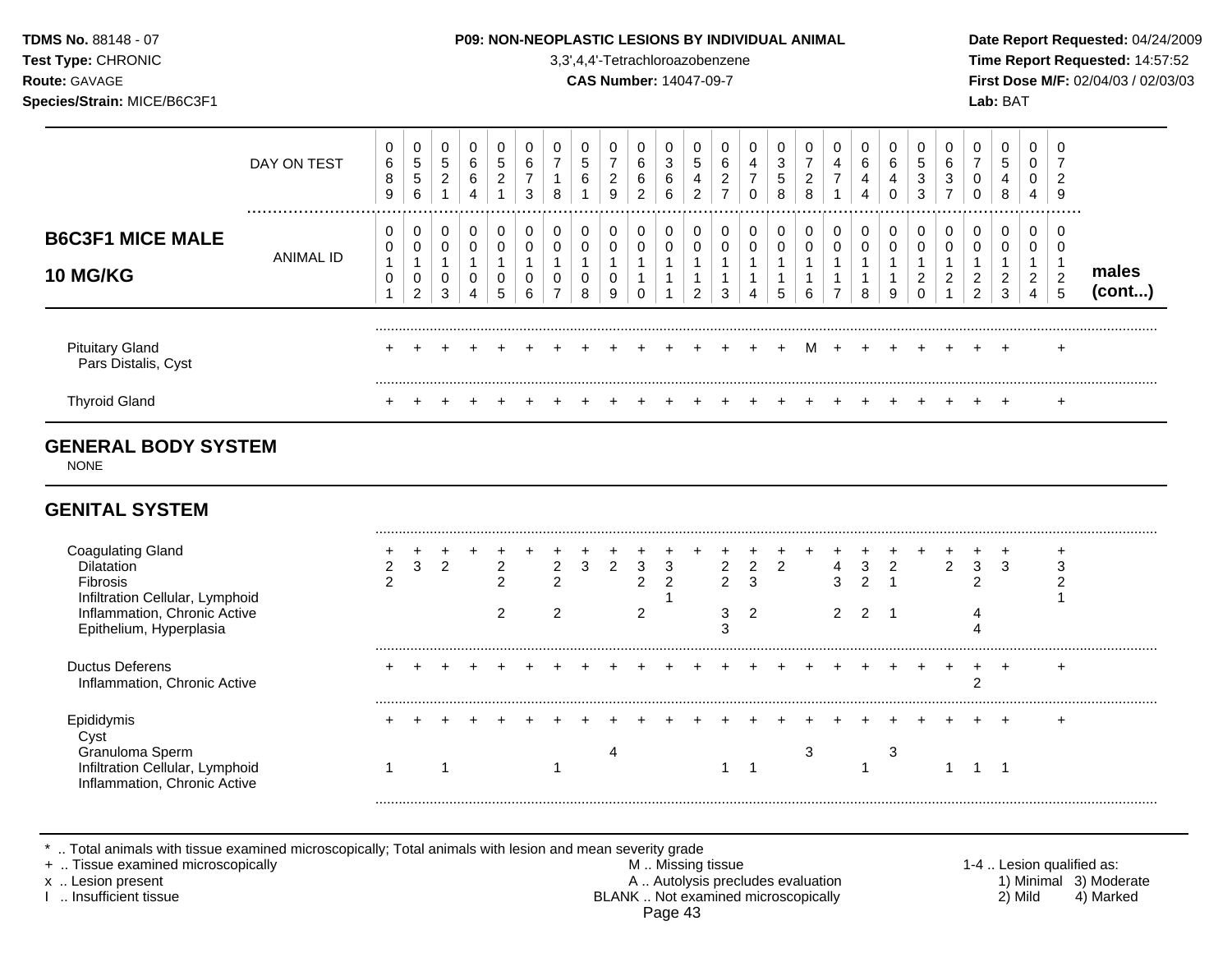### **TDMS No.** 88148 - 07 **P09: NON-NEOPLASTIC LESIONS BY INDIVIDUAL ANIMAL Date Report Requested:** 04/24/2009

**Test Type:** CHRONIC 3,3',4,4'-Tetrachloroazobenzene **Time Report Requested:** 14:57:52 **Route:** GAVAGE **CAS Number:** 14047-09-7 **First Dose M/F:** 02/04/03 / 02/03/03

| DAY ON TEST                                                                                                                                                                                | 0<br>$\,6\,$<br>8<br>9                                            | 0<br>$\,$ 5 $\,$<br>$\,$ 5 $\,$<br>$\,6\,$                          | 0<br>5<br>$\boldsymbol{2}$<br>$\mathbf{1}$         | 0<br>6<br>6<br>4                                     | 0<br>$\mathbf 5$<br>$\boldsymbol{2}$<br>$\mathbf{1}$ | 0<br>6<br>$\overline{7}$<br>3                        | 0<br>$\overline{7}$<br>$\mathbf{1}$<br>8                                    | 0<br>5<br>$\,6\,$<br>$\mathbf{1}$         | 0<br>$\overline{7}$<br>$\boldsymbol{2}$<br>9                                  | 0<br>6<br>6<br>$\overline{2}$                                   | 0<br>3<br>$\,6$<br>6                       | 0<br>5<br>$\overline{\mathbf{4}}$<br>$\overline{2}$                                           | 0<br>6<br>$\sqrt{2}$<br>$\overline{7}$ | 0<br>4<br>$\overline{7}$<br>$\Omega$                  | 0<br>$\ensuremath{\mathsf{3}}$<br>$\,$ 5 $\,$<br>8             | 0<br>$\overline{7}$<br>$\overline{2}$<br>8              | 0<br>4<br>$\overline{7}$<br>$\mathbf{1}$     | 0<br>6<br>$\overline{4}$<br>$\overline{4}$          | 0<br>6<br>4<br>$\Omega$         | 0<br>$\sqrt{5}$<br>$\mathbf{3}$<br>3                                    | 0<br>$\,6$<br>$\sqrt{3}$<br>$\overline{7}$                               | 0<br>7<br>$\mathbf 0$<br>$\Omega$                                    | 0<br>$\sqrt{5}$<br>4<br>$\,8\,$                   | 0<br>$\Omega$<br>0<br>$\overline{4}$            | $\mathbf 0$<br>$\overline{7}$<br>$\overline{2}$<br>9              |                                                                  |
|--------------------------------------------------------------------------------------------------------------------------------------------------------------------------------------------|-------------------------------------------------------------------|---------------------------------------------------------------------|----------------------------------------------------|------------------------------------------------------|------------------------------------------------------|------------------------------------------------------|-----------------------------------------------------------------------------|-------------------------------------------|-------------------------------------------------------------------------------|-----------------------------------------------------------------|--------------------------------------------|-----------------------------------------------------------------------------------------------|----------------------------------------|-------------------------------------------------------|----------------------------------------------------------------|---------------------------------------------------------|----------------------------------------------|-----------------------------------------------------|---------------------------------|-------------------------------------------------------------------------|--------------------------------------------------------------------------|----------------------------------------------------------------------|---------------------------------------------------|-------------------------------------------------|-------------------------------------------------------------------|------------------------------------------------------------------|
| <b>B6C3F1 MICE MALE</b><br><b>ANIMAL ID</b><br>10 MG/KG                                                                                                                                    | $\,0\,$<br>$\pmb{0}$<br>$\mathbf{1}$<br>$\pmb{0}$<br>$\mathbf{1}$ | $\pmb{0}$<br>$\pmb{0}$<br>$\mathbf{1}$<br>$\mathbf 0$<br>$\sqrt{2}$ | $\pmb{0}$<br>$\mathbf 0$<br>$\mathbf{1}$<br>0<br>3 | 0<br>$\mathbf 0$<br>$\mathbf{1}$<br>$\mathbf 0$<br>4 | $\pmb{0}$<br>$\pmb{0}$<br>$\mathbf{1}$<br>0<br>5     | 0<br>$\mathbf 0$<br>$\mathbf{1}$<br>$\mathbf 0$<br>6 | $\mathbf 0$<br>$\mathbf 0$<br>$\mathbf{1}$<br>$\mathbf 0$<br>$\overline{7}$ | 0<br>$\mathbf 0$<br>1<br>$\mathbf 0$<br>8 | $\mathbf 0$<br>$\mathbf 0$<br>$\mathbf{1}$<br>$\mathbf 0$<br>$\boldsymbol{9}$ | 0<br>$\pmb{0}$<br>$\overline{1}$<br>$\mathbf{1}$<br>$\mathbf 0$ | 0<br>$\mathbf 0$<br>$\mathbf{1}$<br>1<br>1 | 0<br>$\mathbf 0$<br>$\mathbf{1}$<br>$\mathbf{1}$<br>$\overline{c}$                            | 0<br>0<br>1<br>1<br>3                  | 0<br>0<br>$\mathbf{1}$<br>1<br>$\boldsymbol{\Lambda}$ | 0<br>$\mathbf 0$<br>$\mathbf{1}$<br>$\mathbf{1}$<br>$\sqrt{5}$ | 0<br>$\pmb{0}$<br>$\mathbf{1}$<br>$\mathbf{1}$<br>$\,6$ | 0<br>$\mathsf 0$<br>1<br>1<br>$\overline{7}$ | $\mathbf 0$<br>$\pmb{0}$<br>$\mathbf{1}$<br>-1<br>8 | 0<br>$\mathbf 0$<br>1<br>1<br>9 | $\pmb{0}$<br>$\pmb{0}$<br>$\mathbf{1}$<br>$\overline{c}$<br>$\mathbf 0$ | $\mathbf 0$<br>$\mathbf 0$<br>$\mathbf{1}$<br>$\sqrt{2}$<br>$\mathbf{1}$ | 0<br>$\mathbf 0$<br>$\mathbf{1}$<br>$\overline{c}$<br>$\overline{c}$ | 0<br>$\mathbf 0$<br>1<br>$\sqrt{2}$<br>$\sqrt{3}$ | 0<br>0<br>1<br>$\overline{2}$<br>$\overline{4}$ | $\mathbf 0$<br>$\mathbf 0$<br>$\mathbf{1}$<br>$\overline{2}$<br>5 | males<br>(cont)                                                  |
| <b>Preputial Gland</b><br>Atrophy<br>Inflammation, Chronic Active<br>Duct, Ectasia                                                                                                         | +<br>3<br>3                                                       |                                                                     |                                                    | 3<br>3                                               |                                                      | 3                                                    |                                                                             |                                           |                                                                               | 3<br>3                                                          | $\Delta$<br>3                              | л<br>3                                                                                        |                                        |                                                       | 4<br>4                                                         | $\boldsymbol{\Lambda}$<br>3                             |                                              |                                                     | 3                               | $\overline{2}$<br>Δ                                                     |                                                                          | 3<br>3                                                               | $\overline{1}$                                    |                                                 | $\ddot{}$<br>3                                                    |                                                                  |
| Prostate<br>Fibrosis<br>Infiltration Cellular, Lymphoid<br>Inflammation, Chronic Active<br>Epithelium, Hyperplasia                                                                         | 3                                                                 | 3                                                                   | 2                                                  |                                                      | $\mathfrak{p}$                                       | $\mathcal{P}$                                        | $\mathcal{P}$                                                               | $\frac{2}{2}$                             | 2                                                                             | 3                                                               | 1                                          | 2                                                                                             | Δ                                      |                                                       |                                                                | -1                                                      |                                              | $\overline{\mathbf{c}}$<br>$\overline{2}$           | 3<br>3                          | $\overline{2}$                                                          | $\overline{2}$                                                           | $\overline{2}$                                                       | 2<br>2                                            |                                                 | +<br>1                                                            |                                                                  |
| Seminal Vesicle<br><b>Dilatation</b><br><b>Fibrosis</b><br>Inflammation, Chronic Active<br>Epithelium, Hyperplasia                                                                         | $\ensuremath{\mathsf{3}}$<br>$\overline{2}$                       | 3                                                                   | 3                                                  |                                                      | 4<br>$\overline{c}$<br>1                             |                                                      | $\overline{2}$                                                              | $\overline{2}$                            | $\overline{4}$                                                                | 2                                                               | $\overline{2}$                             |                                                                                               | 3<br>2<br>4<br>3                       | $\mathbf{3}$<br>$\mathbf{3}$<br>2                     | 3                                                              | $\overline{4}$<br>3<br>2                                | 3                                            | $\mathfrak{S}$<br>3<br>2                            | 3                               |                                                                         | 3                                                                        | 3<br>$\overline{2}$<br>3                                             | 3<br>3<br>2                                       |                                                 | +<br>3<br>2                                                       |                                                                  |
| <b>Testes</b><br>Mineralization<br>Germinal Epithelium, Degeneration                                                                                                                       |                                                                   |                                                                     |                                                    |                                                      |                                                      |                                                      |                                                                             |                                           |                                                                               |                                                                 |                                            |                                                                                               |                                        |                                                       |                                                                | 4                                                       |                                              |                                                     |                                 |                                                                         | 1                                                                        |                                                                      | $\div$                                            |                                                 | $\ddot{}$                                                         |                                                                  |
| <b>HEMATOPOIETIC SYSTEM</b>                                                                                                                                                                |                                                                   |                                                                     |                                                    |                                                      |                                                      |                                                      |                                                                             |                                           |                                                                               |                                                                 |                                            |                                                                                               |                                        |                                                       |                                                                |                                                         |                                              |                                                     |                                 |                                                                         |                                                                          |                                                                      |                                                   |                                                 |                                                                   |                                                                  |
| <b>Bone Marrow</b><br>Hyperplasia<br>Myelofibrosis                                                                                                                                         |                                                                   |                                                                     |                                                    |                                                      | Δ                                                    |                                                      | $\Delta$                                                                    |                                           | 4                                                                             |                                                                 | 4                                          | 2                                                                                             | Δ                                      |                                                       |                                                                |                                                         |                                              |                                                     |                                 |                                                                         |                                                                          | 4                                                                    | $\ddot{}$                                         |                                                 | $\ddot{}$                                                         |                                                                  |
| Lymph Node                                                                                                                                                                                 |                                                                   |                                                                     |                                                    |                                                      |                                                      |                                                      |                                                                             |                                           |                                                                               |                                                                 |                                            |                                                                                               |                                        |                                                       |                                                                | ÷                                                       |                                              |                                                     |                                 |                                                                         |                                                                          |                                                                      |                                                   |                                                 |                                                                   |                                                                  |
| Total animals with tissue examined microscopically; Total animals with lesion and mean severity grade<br>+  Tissue examined microscopically<br>x  Lesion present<br>I  Insufficient tissue |                                                                   |                                                                     |                                                    |                                                      |                                                      |                                                      |                                                                             |                                           |                                                                               |                                                                 |                                            | M  Missing tissue<br>A  Autolysis precludes evaluation<br>BLANK  Not examined microscopically |                                        |                                                       |                                                                |                                                         |                                              |                                                     |                                 |                                                                         |                                                                          |                                                                      |                                                   | 2) Mild                                         |                                                                   | 1-4  Lesion qualified as:<br>1) Minimal 3) Moderate<br>4) Marked |

Page 44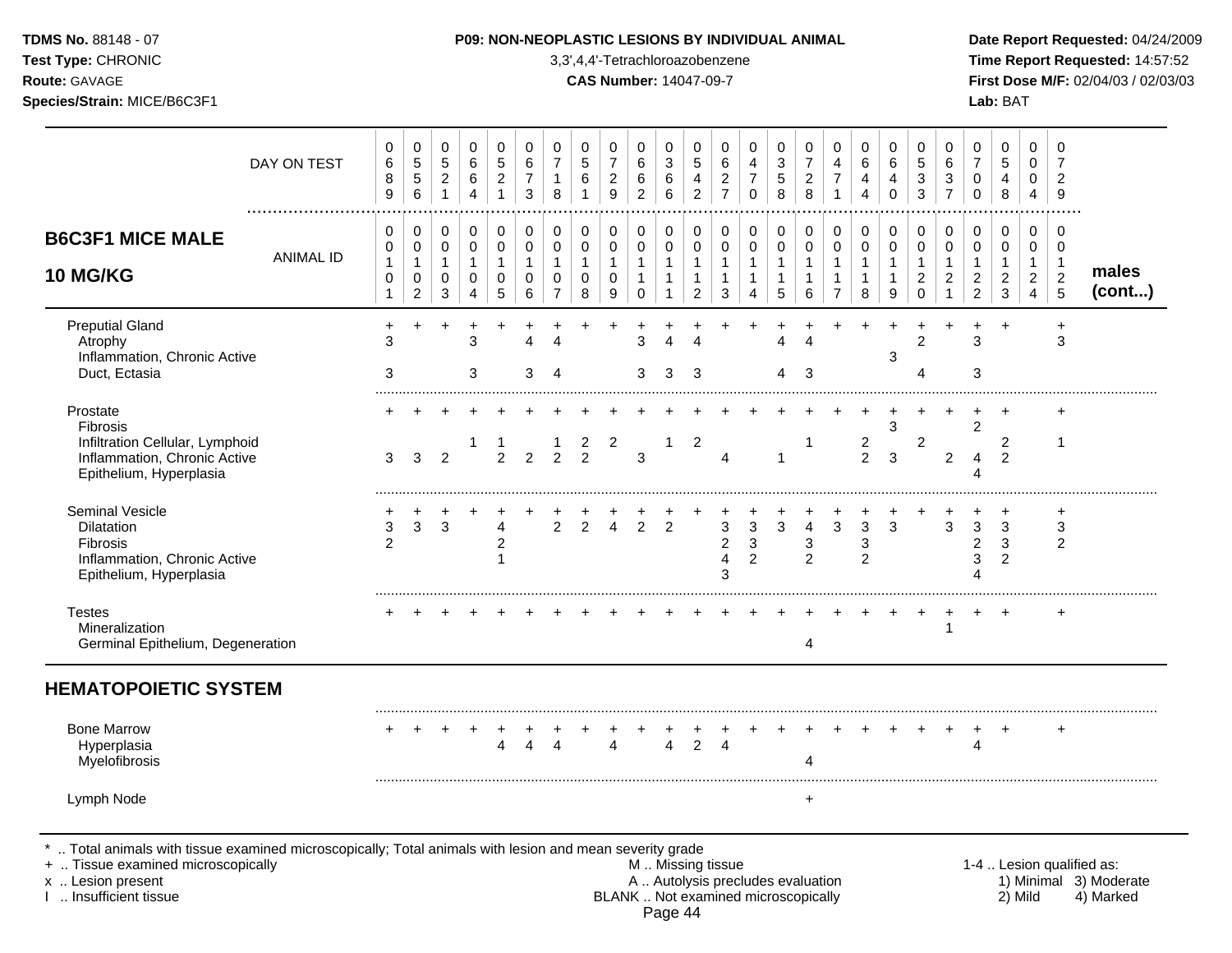| TDMS No. 88148 - 07<br>Test Type: CHRONIC<br>Route: GAVAGE<br>Species/Strain: MICE/B6C3F1                                             |                      |                                             |                                                                 |                                                |                                                      |                                                    |                                                |                                                                   |                                          |                                                  | P09: NON-NEOPLASTIC LESIONS BY INDIVIDUAL ANIMAL<br>3,3',4,4'-Tetrachloroazobenzene<br><b>CAS Number: 14047-09-7</b> |                                                                  |                                                                  |                                               |                                                     |                                       |                                                       |                                                                  |                                                            |                                                        |                                                                   |                                                         |                                                            | Lab: BAT                                            |                                                            |                                                          | Date Report Requested: 04/24/2009<br>Time Report Requested: 14:57:52<br>First Dose M/F: 02/04/03 / 02/03/03 |
|---------------------------------------------------------------------------------------------------------------------------------------|----------------------|---------------------------------------------|-----------------------------------------------------------------|------------------------------------------------|------------------------------------------------------|----------------------------------------------------|------------------------------------------------|-------------------------------------------------------------------|------------------------------------------|--------------------------------------------------|----------------------------------------------------------------------------------------------------------------------|------------------------------------------------------------------|------------------------------------------------------------------|-----------------------------------------------|-----------------------------------------------------|---------------------------------------|-------------------------------------------------------|------------------------------------------------------------------|------------------------------------------------------------|--------------------------------------------------------|-------------------------------------------------------------------|---------------------------------------------------------|------------------------------------------------------------|-----------------------------------------------------|------------------------------------------------------------|----------------------------------------------------------|-------------------------------------------------------------------------------------------------------------|
|                                                                                                                                       | DAY ON TEST          | 0<br>$\,6$<br>$\bf 8$<br>9                  | 0<br>$\sqrt{5}$<br>$\sqrt{5}$<br>$\,6\,$                        | 0<br>$\,$ 5 $\,$<br>$\sqrt{2}$<br>$\mathbf{1}$ | 0<br>$\,6\,$<br>$\,6$<br>$\overline{4}$              | 0<br>$\sqrt{5}$<br>$\overline{c}$<br>$\mathbf{1}$  | 0<br>$\,6\,$<br>$\boldsymbol{7}$<br>3          | 0<br>$\overline{7}$<br>$\mathbf{1}$<br>8                          | 0<br>$\sqrt{5}$<br>6<br>$\mathbf{1}$     | 0<br>$\boldsymbol{7}$<br>$\overline{a}$<br>$9\,$ | 0<br>$\,6\,$<br>$\,6$<br>$\overline{c}$                                                                              | 0<br>$\mathfrak{S}$<br>$\,6\,$<br>6                              | 0<br>$\sqrt{5}$<br>$\overline{\mathbf{4}}$<br>$\overline{2}$     | 0<br>6<br>$\overline{c}$<br>$\overline{7}$    | 0<br>4<br>$\overline{7}$<br>$\mathbf 0$             | 0<br>3<br>5<br>8                      | 0<br>$\boldsymbol{7}$<br>$\overline{c}$<br>8          | 0<br>4<br>$\boldsymbol{7}$<br>$\mathbf{1}$                       | 0<br>6<br>4<br>$\overline{4}$                              | 0<br>$\,6\,$<br>$\overline{\mathbf{4}}$<br>$\mathbf 0$ | 0<br>5<br>$\ensuremath{\mathsf{3}}$<br>3                          | 0<br>$\,6\,$<br>$\sqrt{3}$<br>$\overline{7}$            | 0<br>$\overline{7}$<br>0<br>$\mathbf 0$                    | 0<br>$\overline{5}$<br>4<br>8                       | 0<br>0<br>0<br>$\overline{4}$                              | 0<br>$\overline{7}$<br>$\overline{2}$<br>9               |                                                                                                             |
| <b>B6C3F1 MICE MALE</b><br><b>10 MG/KG</b>                                                                                            | <br><b>ANIMAL ID</b> | 0<br>0<br>$\mathbf{1}$<br>0<br>$\mathbf{1}$ | 0<br>$\pmb{0}$<br>$\mathbf{1}$<br>$\mathbf 0$<br>$\overline{2}$ | 0<br>$\pmb{0}$<br>$\mathbf{1}$<br>0<br>3       | 0<br>$\mathbf 0$<br>$\mathbf{1}$<br>$\mathbf 0$<br>4 | 0<br>$\pmb{0}$<br>$\mathbf{1}$<br>$\mathbf 0$<br>5 | 0<br>$\pmb{0}$<br>$\mathbf{1}$<br>0<br>$\,6\,$ | 0<br>$\mathbf 0$<br>$\mathbf{1}$<br>$\mathbf 0$<br>$\overline{7}$ | 0<br>$\pmb{0}$<br>$\mathbf{1}$<br>0<br>8 | 0<br>0<br>$\mathbf{1}$<br>0<br>9                 | $\pmb{0}$<br>$\pmb{0}$<br>$\mathbf{1}$<br>$\mathbf{1}$<br>$\mathbf 0$                                                | 0<br>$\mathsf 0$<br>$\mathbf{1}$<br>$\mathbf{1}$<br>$\mathbf{1}$ | 0<br>$\pmb{0}$<br>$\mathbf{1}$<br>$\mathbf{1}$<br>$\overline{2}$ | 0<br>0<br>$\overline{1}$<br>$\mathbf{1}$<br>3 | 0<br>$\pmb{0}$<br>$\mathbf{1}$<br>$\mathbf{1}$<br>4 | 0<br>$\mathsf 0$<br>$\mathbf{1}$<br>5 | 0<br>$\mathbf 0$<br>$\mathbf{1}$<br>$\mathbf{1}$<br>6 | 0<br>$\pmb{0}$<br>$\mathbf{1}$<br>$\mathbf{1}$<br>$\overline{7}$ | 0<br>$\boldsymbol{0}$<br>$\mathbf{1}$<br>$\mathbf{1}$<br>8 | 0<br>$\pmb{0}$<br>1<br>9                               | 0<br>$\mathbf 0$<br>$\mathbf{1}$<br>$\overline{c}$<br>$\mathbf 0$ | 0<br>$\pmb{0}$<br>$\overline{1}$<br>$\overline{c}$<br>1 | 0<br>0<br>$\mathbf{1}$<br>$\overline{c}$<br>$\overline{2}$ | 0<br>$\,0\,$<br>$\mathbf{1}$<br>$\overline{c}$<br>3 | 0<br>0<br>$\mathbf{1}$<br>$\overline{a}$<br>$\overline{4}$ | 0<br>0<br>$\overline{1}$<br>$\overline{2}$<br>$\sqrt{5}$ | males<br>(cont)                                                                                             |
| Mediastinal, Hyperplasia, Lymphoid                                                                                                    |                      |                                             |                                                                 |                                                |                                                      |                                                    |                                                |                                                                   |                                          |                                                  |                                                                                                                      |                                                                  |                                                                  |                                               |                                                     |                                       |                                                       |                                                                  |                                                            |                                                        |                                                                   |                                                         |                                                            |                                                     |                                                            |                                                          |                                                                                                             |
| Lymph Node, Mandibular<br>Hematopoietic Cell Proliferation<br>Hyperplasia, Lymphoid<br>Hyperplasia, Plasma Cell<br>Necrosis, Lymphoid |                      |                                             |                                                                 |                                                |                                                      |                                                    | 2                                              | 4                                                                 |                                          | 4                                                |                                                                                                                      | 4                                                                |                                                                  |                                               |                                                     |                                       |                                                       |                                                                  |                                                            |                                                        |                                                                   |                                                         |                                                            |                                                     |                                                            | $\ddot{}$                                                |                                                                                                             |
| Lymph Node, Mesenteric<br>Hyperplasia, Lymphoid                                                                                       |                      |                                             |                                                                 |                                                |                                                      |                                                    |                                                |                                                                   |                                          |                                                  |                                                                                                                      |                                                                  |                                                                  |                                               |                                                     |                                       |                                                       |                                                                  |                                                            |                                                        |                                                                   |                                                         |                                                            |                                                     |                                                            | $\ddot{}$                                                |                                                                                                             |
| Spleen<br>Amyloid Deposition<br>Atrophy<br>Hematopoietic Cell Proliferation<br>Lymphoid Follicle, Necrosis, Lymphoid                  |                      |                                             | 3                                                               | 3                                              | 4                                                    | 3                                                  | 1<br>4                                         | 3                                                                 | 3                                        | 3                                                | 3                                                                                                                    | 3                                                                | $\overline{4}$                                                   | 3                                             | 4                                                   | 3                                     | 3                                                     | 3                                                                | 3                                                          | $\overline{4}$                                         |                                                                   | 3                                                       | $2^{\circ}$                                                | -3                                                  |                                                            |                                                          |                                                                                                             |
| Thymus<br>Atrophy<br>Cyst<br>Cyst, Multiple<br>Ectopic Parathyroid Gland<br>Inflammation, Chronic Active<br>Thymocyte, Necrosis       |                      |                                             | 4<br>$\overline{2}$                                             | 4<br>2                                         | 4<br>4<br>2<br>4                                     | 4<br>2                                             | 4<br>2<br>$\overline{c}$                       | 2                                                                 | 4<br>$\overline{2}$                      | м                                                | 4<br>$\overline{2}$                                                                                                  | $\overline{2}$                                                   | $\overline{c}$<br>$\overline{2}$                                 | 4<br>$\overline{2}$                           | 4<br>$\overline{2}$                                 | $\overline{4}$<br>$\overline{2}$      | м                                                     | 4<br>3                                                           | 4                                                          | $\overline{4}$                                         | $\overline{c}$                                                    | $\overline{4}$                                          | м                                                          | M                                                   |                                                            | $\ddot{}$                                                |                                                                                                             |
| <b>INTEGUMENTARY SYSTEM</b>                                                                                                           |                      |                                             |                                                                 |                                                |                                                      |                                                    |                                                |                                                                   |                                          |                                                  |                                                                                                                      |                                                                  |                                                                  |                                               |                                                     |                                       |                                                       |                                                                  |                                                            |                                                        |                                                                   |                                                         |                                                            |                                                     |                                                            |                                                          |                                                                                                             |
| <b>Mammary Gland</b>                                                                                                                  |                      | M                                           | M                                                               | M                                              | M                                                    |                                                    |                                                |                                                                   |                                          |                                                  | M M M M M M M M M M M M M M M M                                                                                      |                                                                  |                                                                  |                                               |                                                     |                                       |                                                       |                                                                  |                                                            |                                                        |                                                                   |                                                         |                                                            | M M                                                 |                                                            | м                                                        |                                                                                                             |

I .. Insufficient tissue BLANK .. Not examined microscopically 2) Mild 4) Marked

Page 45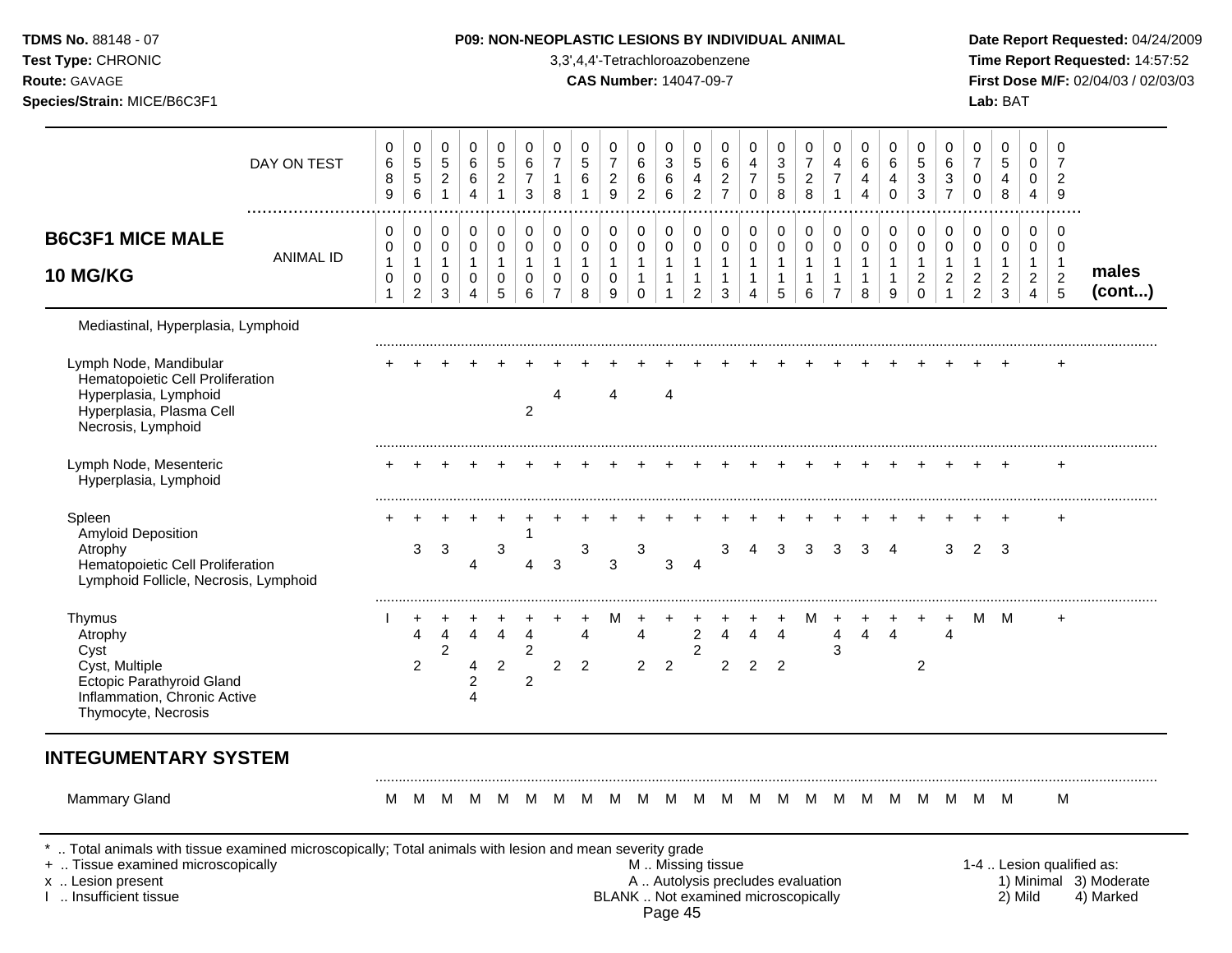| TDMS No. 88148 - 07<br>Test Type: CHRONIC<br><b>Route: GAVAGE</b><br>Species/Strain: MICE/B6C3F1                                                                              |                  |                                            |                                                         |                                      |                                  |                                                   |                                                                |                                                        | P09: NON-NEOPLASTIC LESIONS BY INDIVIDUAL ANIMAL<br>3,3',4,4'-Tetrachloroazobenzene<br><b>CAS Number: 14047-09-7</b> |                                                                           |                                                       |                                                       |                                                                  |                                                                  |                                                                |                                                     |                                                               |                                                                  |                                                       |                                                                 |                                                                 |                                                          |                                                                    | Lab: BAT                                                         |                                                                                        |                                                              | Date Report Requested: 04/2<br>Time Report Requested: 14:<br>First Dose M/F: 02/04/03 / 02 |
|-------------------------------------------------------------------------------------------------------------------------------------------------------------------------------|------------------|--------------------------------------------|---------------------------------------------------------|--------------------------------------|----------------------------------|---------------------------------------------------|----------------------------------------------------------------|--------------------------------------------------------|----------------------------------------------------------------------------------------------------------------------|---------------------------------------------------------------------------|-------------------------------------------------------|-------------------------------------------------------|------------------------------------------------------------------|------------------------------------------------------------------|----------------------------------------------------------------|-----------------------------------------------------|---------------------------------------------------------------|------------------------------------------------------------------|-------------------------------------------------------|-----------------------------------------------------------------|-----------------------------------------------------------------|----------------------------------------------------------|--------------------------------------------------------------------|------------------------------------------------------------------|----------------------------------------------------------------------------------------|--------------------------------------------------------------|--------------------------------------------------------------------------------------------|
|                                                                                                                                                                               | DAY ON TEST      | 0<br>$\,6$<br>$\bf 8$<br>$\boldsymbol{9}$  | 0<br>$\,$ 5 $\,$<br>$\mathbf 5$<br>$6\phantom{1}6$      | 0<br>5<br>$\sqrt{2}$<br>$\mathbf{1}$ | 0<br>6<br>6<br>4                 | 0<br>$\sqrt{5}$<br>$\overline{c}$<br>$\mathbf{1}$ | $\mathbf 0$<br>$\,6\,$<br>$\overline{7}$<br>$\mathbf{3}$       | 0<br>$\overline{7}$<br>$\mathbf{1}$<br>$\bf8$          | 0<br>$\sqrt{5}$<br>$\,6\,$<br>$\mathbf{1}$                                                                           | 0<br>$\overline{7}$<br>$\overline{c}$<br>9                                | 0<br>6<br>$\,6\,$<br>$\overline{c}$                   | 0<br>$\ensuremath{\mathsf{3}}$<br>$\,6\,$<br>6        | 0<br>5<br>$\overline{4}$<br>$\overline{2}$                       | 0<br>$\,6\,$<br>$\overline{2}$<br>$\overline{7}$                 | 0<br>$\overline{4}$<br>$\boldsymbol{7}$<br>$\mathsf{O}\xspace$ | 0<br>$\sqrt{3}$<br>$\,$ 5 $\,$<br>8                 | 0<br>$\overline{7}$<br>$\overline{2}$<br>8                    | 0<br>$\overline{\mathbf{4}}$<br>$\overline{7}$<br>$\overline{1}$ | 0<br>$\,6\,$<br>4<br>$\overline{4}$                   | 0<br>$\,6\,$<br>$\overline{4}$<br>0                             | 0<br>$\overline{5}$<br>$\ensuremath{\mathsf{3}}$<br>3           | 0<br>6<br>$\ensuremath{\mathsf{3}}$<br>$\overline{7}$    | 0<br>$\overline{7}$<br>$\pmb{0}$<br>$\pmb{0}$                      | $\mathbf 0$<br>5<br>$\overline{4}$<br>$\bf 8$                    | $\mathbf 0$<br>$\mathsf{O}\xspace$<br>$\mathbf 0$<br>$\overline{4}$                    | 0<br>$\overline{7}$<br>$\overline{2}$<br>$\boldsymbol{9}$    |                                                                                            |
| <b>B6C3F1 MICE MALE</b><br>10 MG/KG                                                                                                                                           | <b>ANIMAL ID</b> | 0<br>0<br>$\mathbf{1}$<br>$\mathbf 0$<br>1 | 0<br>0<br>$\mathbf{1}$<br>$\mathbf 0$<br>$\overline{c}$ | 0<br>0<br>$\mathbf{1}$<br>0<br>3     | 0<br>0<br>$\mathbf{1}$<br>0<br>4 | 0<br>$\mathbf 0$<br>$\mathbf{1}$<br>0<br>5        | $\mathbf 0$<br>$\mathbf 0$<br>$\mathbf{1}$<br>$\mathbf 0$<br>6 | 0<br>$\mathbf 0$<br>1<br>$\mathbf 0$<br>$\overline{7}$ | 0<br>$\mathbf 0$<br>$\mathbf{1}$<br>$\pmb{0}$<br>8                                                                   | $\mathbf 0$<br>$\pmb{0}$<br>$\mathbf{1}$<br>$\pmb{0}$<br>$\boldsymbol{9}$ | 0<br>0<br>$\overline{1}$<br>$\mathbf{1}$<br>$\pmb{0}$ | 0<br>$\mathbf 0$<br>$\mathbf{1}$<br>$\mathbf{1}$<br>1 | 0<br>$\pmb{0}$<br>$\mathbf{1}$<br>$\mathbf{1}$<br>$\overline{c}$ | 0<br>$\mathbf 0$<br>$\mathbf{1}$<br>$\mathbf{1}$<br>$\mathbf{3}$ | 0<br>$\pmb{0}$<br>$\overline{1}$<br>$\mathbf{1}$<br>4          | 0<br>$\pmb{0}$<br>$\mathbf{1}$<br>$\mathbf{1}$<br>5 | $\mathbf 0$<br>$\pmb{0}$<br>$\mathbf{1}$<br>$\mathbf{1}$<br>6 | 0<br>$\pmb{0}$<br>$\mathbf{1}$<br>$\mathbf{1}$<br>$\overline{7}$ | 0<br>$\mathbf 0$<br>$\mathbf{1}$<br>$\mathbf{1}$<br>8 | $\mathbf 0$<br>$\mathbf 0$<br>$\mathbf{1}$<br>$\mathbf{1}$<br>9 | $\mathbf 0$<br>0<br>$\mathbf{1}$<br>$\overline{2}$<br>$\pmb{0}$ | 0<br>0<br>$\mathbf{1}$<br>$\overline{2}$<br>$\mathbf{1}$ | 0<br>$\pmb{0}$<br>$\mathbf{1}$<br>$\overline{c}$<br>$\overline{c}$ | 0<br>$\pmb{0}$<br>$\mathbf{1}$<br>$\overline{c}$<br>$\mathbf{3}$ | $\mathbf 0$<br>$\mathsf{O}\xspace$<br>$\mathbf{1}$<br>$\overline{2}$<br>$\overline{4}$ | 0<br>0<br>$\overline{1}$<br>$\overline{c}$<br>$\overline{5}$ | males<br>(cont)                                                                            |
| Skin<br>Hemorrhage<br>Inflammation, Chronic Active<br>Dermis, Fibrosis<br>Epidermis, Hyperplasia<br>Epidermis, Ulcer<br>Hair Follicle, Dilatation<br>Sebaceous Gland, Atrophy |                  | $\mathbf{1}$                               | 1                                                       | $\overline{1}$                       |                                  | $\overline{c}$                                    | 4<br>3<br>$\overline{A}$<br>$\overline{c}$                     | 4<br>4<br>3<br>4                                       | -1                                                                                                                   | 4<br>$\sqrt{3}$<br>$\sqrt{3}$<br>$\overline{4}$<br>$\overline{1}$         | $\overline{2}$                                        | 3<br>$\boldsymbol{2}$<br>$\mathbf{3}$<br>4            | 4<br>$\overline{4}$<br>$\overline{4}$<br>$\overline{4}$          | 4                                                                | 2<br>3                                                         | $\mathbf 1$                                         | 4                                                             |                                                                  |                                                       | 4                                                               |                                                                 | 3                                                        | 3<br>$\ensuremath{\mathsf{3}}$<br>3                                | 4                                                                |                                                                                        | 2                                                            |                                                                                            |
| <b>MUSCULOSKELETAL SYSTEM</b>                                                                                                                                                 |                  |                                            |                                                         |                                      |                                  |                                                   |                                                                |                                                        |                                                                                                                      |                                                                           |                                                       |                                                       |                                                                  |                                                                  |                                                                |                                                     |                                                               |                                                                  |                                                       |                                                                 |                                                                 |                                                          |                                                                    |                                                                  |                                                                                        |                                                              |                                                                                            |
| <b>Bone</b><br>Osteopetrosis                                                                                                                                                  |                  |                                            |                                                         |                                      |                                  |                                                   |                                                                |                                                        |                                                                                                                      |                                                                           |                                                       |                                                       |                                                                  |                                                                  |                                                                |                                                     | Δ                                                             |                                                                  |                                                       |                                                                 |                                                                 |                                                          |                                                                    |                                                                  |                                                                                        | $\ddot{}$                                                    |                                                                                            |
| <b>Skeletal Muscle</b>                                                                                                                                                        |                  |                                            |                                                         |                                      |                                  |                                                   |                                                                |                                                        |                                                                                                                      |                                                                           |                                                       |                                                       |                                                                  |                                                                  |                                                                |                                                     |                                                               |                                                                  |                                                       |                                                                 |                                                                 |                                                          |                                                                    |                                                                  |                                                                                        | $\ddot{}$                                                    |                                                                                            |
| <b>NERVOUS SYSTEM</b>                                                                                                                                                         |                  |                                            |                                                         |                                      |                                  |                                                   |                                                                |                                                        |                                                                                                                      |                                                                           |                                                       |                                                       |                                                                  |                                                                  |                                                                |                                                     |                                                               |                                                                  |                                                       |                                                                 |                                                                 |                                                          |                                                                    |                                                                  |                                                                                        |                                                              |                                                                                            |
| <b>Brain</b><br>Neuron, Necrosis                                                                                                                                              |                  |                                            |                                                         |                                      |                                  |                                                   |                                                                |                                                        |                                                                                                                      |                                                                           |                                                       |                                                       |                                                                  |                                                                  |                                                                |                                                     |                                                               |                                                                  |                                                       |                                                                 |                                                                 |                                                          |                                                                    |                                                                  |                                                                                        | $\ddot{}$                                                    |                                                                                            |
| <b>RESPIRATORY SYSTEM</b>                                                                                                                                                     |                  |                                            |                                                         |                                      |                                  |                                                   |                                                                |                                                        |                                                                                                                      |                                                                           |                                                       |                                                       |                                                                  |                                                                  |                                                                |                                                     |                                                               |                                                                  |                                                       |                                                                 |                                                                 |                                                          |                                                                    |                                                                  |                                                                                        |                                                              |                                                                                            |

Lung + + + + + + + + + + + + + + + + + + + + + + + + congestion 4

\* .. Total animals with tissue examined microscopically; Total animals with lesion and mean severity grade

+ .. Tissue examined microscopically M .. Missing tissue 1-4 .. Lesion qualified as:

x .. Lesion present **A .. Autolysis precludes evaluation** A .. Autolysis precludes evaluation 1) Minimal 3) Moderate I .. Insufficient tissue BLANK .. Not examined microscopically 2) Mild 4) Marked Page 46

**Port Requested: 04/24/2009 Eport Requested: 14:57:52 Route:** GAVAGE **CAS Number:** 14047-09-7 **First Dose M/F:** 02/04/03 / 02/03/03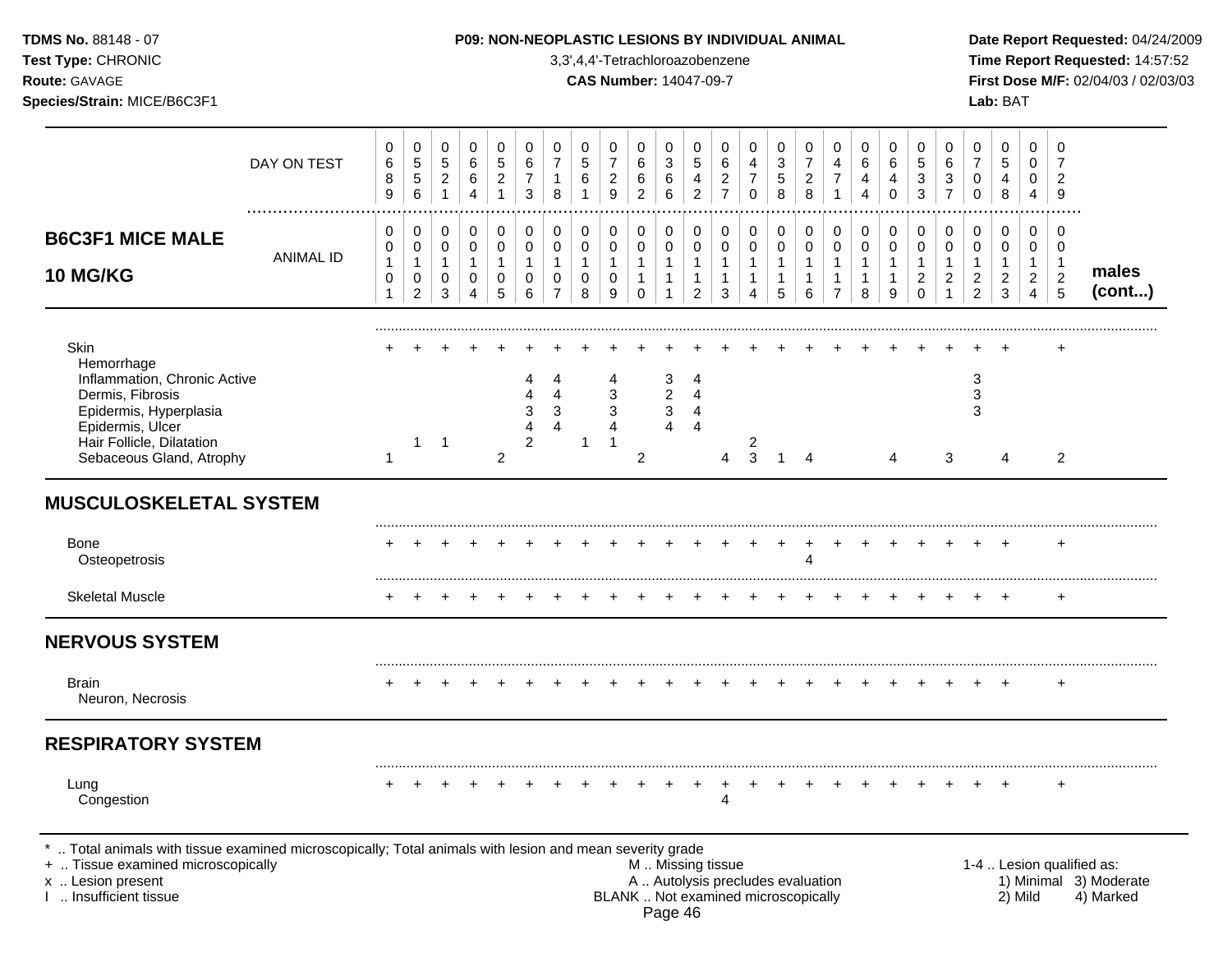| TDMS No. 88148 - 07<br>Test Type: CHRONIC<br>Route: GAVAGE<br>Species/Strain: MICE/B6C3F1                                                                                                |                  |                             |                                          |                                                |                                           |                                                       |                                       |                                  |                        | 3,3',4,4'-Tetrachloroazobenzene<br><b>CAS Number: 14047-09-7</b> |                                     |                        |                                                     |                                            | P09: NON-NEOPLASTIC LESIONS BY INDIVIDUAL ANIMAL     |                  |                                  |                          |                                        |                                               |                                                         |                                                          |                                         | Lab: BAT                                |                                                   |                                           | Date Report Requested: 04/24/2009<br>Time Report Requested: 14:57:52<br>First Dose M/F: 02/04/03 / 02/03/03 |
|------------------------------------------------------------------------------------------------------------------------------------------------------------------------------------------|------------------|-----------------------------|------------------------------------------|------------------------------------------------|-------------------------------------------|-------------------------------------------------------|---------------------------------------|----------------------------------|------------------------|------------------------------------------------------------------|-------------------------------------|------------------------|-----------------------------------------------------|--------------------------------------------|------------------------------------------------------|------------------|----------------------------------|--------------------------|----------------------------------------|-----------------------------------------------|---------------------------------------------------------|----------------------------------------------------------|-----------------------------------------|-----------------------------------------|---------------------------------------------------|-------------------------------------------|-------------------------------------------------------------------------------------------------------------|
|                                                                                                                                                                                          | DAY ON TEST      | 0<br>$\,6\,$<br>8<br>9      | 0<br>$\sqrt{5}$<br>$\sqrt{5}$<br>$\,6\,$ | 0<br>$\mathbf 5$<br>$\sqrt{2}$<br>$\mathbf{1}$ | 0<br>$\,6\,$<br>$\,6\,$<br>$\overline{4}$ | 0<br>$\sqrt{5}$<br>$\boldsymbol{2}$<br>$\overline{1}$ | 0<br>$\,6\,$<br>$\boldsymbol{7}$<br>3 | 0<br>$\overline{7}$<br>1<br>8    | 0<br>$\sqrt{5}$<br>6   | 0<br>$\overline{7}$<br>$\overline{c}$<br>9                       | 0<br>6<br>$\,6\,$<br>$\overline{c}$ | 0<br>3<br>$\,6\,$<br>6 | 0<br>$\sqrt{5}$<br>$\overline{4}$<br>$\overline{2}$ | 0<br>6<br>$\overline{c}$<br>$\overline{7}$ | 0<br>$\overline{4}$<br>$\overline{7}$<br>$\mathbf 0$ | 0<br>3<br>5<br>8 | 0<br>$\overline{7}$<br>$_{8}^2$  | 0<br>4<br>$\overline{7}$ | 0<br>6<br>4<br>$\overline{\mathbf{4}}$ | 0<br>$\,6\,$<br>$\overline{4}$<br>$\mathbf 0$ | 0<br>$5\,$<br>$\ensuremath{\mathsf{3}}$<br>$\mathbf{3}$ | $\mathbf 0$<br>$\,6\,$<br>$\mathbf{3}$<br>$\overline{7}$ | 0<br>$\overline{7}$<br>0<br>$\mathbf 0$ | $\mathbf 0$<br>5<br>$\overline{4}$<br>8 | $\mathbf 0$<br>$\mathbf 0$<br>0<br>$\overline{4}$ | $\Omega$<br>7<br>$\overline{2}$<br>9      |                                                                                                             |
| <b>B6C3F1 MICE MALE</b>                                                                                                                                                                  | <b>ANIMAL ID</b> | 0<br>0<br>$\mathbf{1}$      | 0<br>0<br>$\mathbf{1}$                   | 0<br>$\mathbf 0$<br>$\mathbf{1}$               | 0<br>$\mathbf 0$<br>$\mathbf{1}$          | $\mathbf 0$<br>0<br>$\mathbf{1}$                      | 0<br>$\mathbf 0$<br>$\mathbf{1}$      | 0<br>$\mathbf 0$<br>$\mathbf{1}$ | 0<br>0<br>$\mathbf{1}$ | 0<br>0<br>$\overline{1}$                                         | 0<br>$\pmb{0}$<br>$\mathbf{1}$      | 0<br>0<br>$\mathbf{1}$ | 0<br>$\mathbf 0$<br>$\overline{1}$                  | 0<br>$\mathbf 0$<br>$\overline{1}$         | 0<br>$\mathbf 0$<br>$\mathbf{1}$                     | 0<br>0<br>1      | 0<br>$\mathbf 0$<br>$\mathbf{1}$ | 0<br>0<br>$\mathbf{1}$   | 0<br>$\boldsymbol{0}$<br>$\mathbf{1}$  | 0<br>0                                        | 0<br>0<br>$\mathbf{1}$                                  | 0<br>$\mathbf 0$<br>$\overline{1}$                       | 0<br>$\mathbf 0$<br>$\mathbf{1}$        | 0<br>$\mathbf 0$<br>1                   | 0<br>0<br>1                                       | $\Omega$<br>$\mathbf 0$<br>$\overline{1}$ |                                                                                                             |
| 10 MG/KG                                                                                                                                                                                 |                  | $\mathbf 0$<br>$\mathbf{1}$ | $\pmb{0}$<br>$\overline{2}$              | $\mathbf 0$<br>3                               | $\mathbf 0$<br>4                          | $\mathbf 0$<br>5                                      | $\mathbf 0$<br>6                      | $\mathbf 0$<br>$\overline{7}$    | $\mathbf 0$<br>8       | $\mathbf 0$<br>9                                                 | $\mathbf 1$<br>$\mathbf 0$          | $\mathbf{1}$           | $\overline{1}$<br>$\overline{2}$                    | $\mathbf{1}$<br>3                          | $\mathbf{1}$<br>$\overline{4}$                       | 5                | $\mathbf{1}$<br>6                | 1<br>$\overline{7}$      | $\mathbf{1}$<br>8                      | 9                                             | $\overline{c}$<br>$\mathbf 0$                           | $\boldsymbol{2}$<br>1                                    | $\overline{c}$<br>$\overline{2}$        | $\boldsymbol{2}$<br>3                   | $\overline{a}$<br>$\overline{4}$                  | $\begin{array}{c} 2 \\ 5 \end{array}$     | males<br>(cont)                                                                                             |
| <b>Fibrosis</b><br>Inflammation, Chronic Active<br>Alveolar Epithelium, Hyperplasia<br>Alveolus, Infiltration Cellular, Histiocyte<br>Nose<br>Hemorrhage<br>Inflammation, Chronic Active |                  |                             |                                          |                                                |                                           |                                                       |                                       |                                  |                        |                                                                  |                                     |                        |                                                     |                                            |                                                      |                  |                                  |                          |                                        |                                               |                                                         |                                                          |                                         |                                         |                                                   |                                           |                                                                                                             |
| Pleura                                                                                                                                                                                   |                  |                             |                                          |                                                |                                           |                                                       |                                       |                                  |                        |                                                                  |                                     |                        |                                                     |                                            |                                                      |                  | ÷                                |                          |                                        |                                               |                                                         |                                                          |                                         |                                         |                                                   |                                           |                                                                                                             |
| Trachea                                                                                                                                                                                  |                  |                             |                                          |                                                |                                           |                                                       |                                       |                                  |                        |                                                                  |                                     |                        |                                                     |                                            |                                                      |                  |                                  |                          |                                        |                                               |                                                         |                                                          |                                         |                                         |                                                   | $\ddot{}$                                 |                                                                                                             |
| <b>SPECIAL SENSES SYSTEM</b>                                                                                                                                                             |                  |                             |                                          |                                                |                                           |                                                       |                                       |                                  |                        |                                                                  |                                     |                        |                                                     |                                            |                                                      |                  |                                  |                          |                                        |                                               |                                                         |                                                          |                                         |                                         |                                                   |                                           |                                                                                                             |
| Ear                                                                                                                                                                                      |                  |                             | $\div$                                   |                                                |                                           |                                                       |                                       |                                  |                        |                                                                  |                                     |                        |                                                     |                                            |                                                      |                  |                                  |                          |                                        |                                               |                                                         |                                                          |                                         |                                         |                                                   |                                           |                                                                                                             |
| Eye<br>Atrophy<br>Cornea, Pigmentation                                                                                                                                                   |                  |                             |                                          |                                                |                                           |                                                       |                                       |                                  |                        |                                                                  |                                     |                        |                                                     |                                            |                                                      |                  |                                  |                          |                                        |                                               |                                                         |                                                          |                                         |                                         |                                                   | $\ddot{}$                                 |                                                                                                             |
| Harderian Gland<br>Hyperplasia                                                                                                                                                           |                  |                             |                                          |                                                |                                           |                                                       |                                       |                                  |                        |                                                                  |                                     |                        |                                                     |                                            |                                                      | $^{+}$           | $^{+}$                           | $+$                      |                                        |                                               |                                                         |                                                          |                                         |                                         |                                                   | $\ddot{}$                                 |                                                                                                             |
| Infiltration Cellular, Lymphoid<br><b>Necrosis</b>                                                                                                                                       |                  | $\overline{2}$              |                                          |                                                |                                           |                                                       |                                       |                                  |                        |                                                                  |                                     |                        |                                                     |                                            |                                                      |                  |                                  |                          |                                        | -1                                            |                                                         |                                                          |                                         |                                         |                                                   | -1                                        |                                                                                                             |

# **URINARY SYSTEM**

\* .. Total animals with tissue examined microscopically; Total animals with lesion and mean severity grade

- + .. Tissue examined microscopically M .. Missing tissue 1-4 .. Lesion qualified as: x .. Lesion present **A .. Autolysis precludes evaluation** A .. Autolysis precludes evaluation 1) Minimal 3) Moderate I .. Insufficient tissue BLANK .. Not examined microscopically 2) Mild 4) Marked Page 47
	-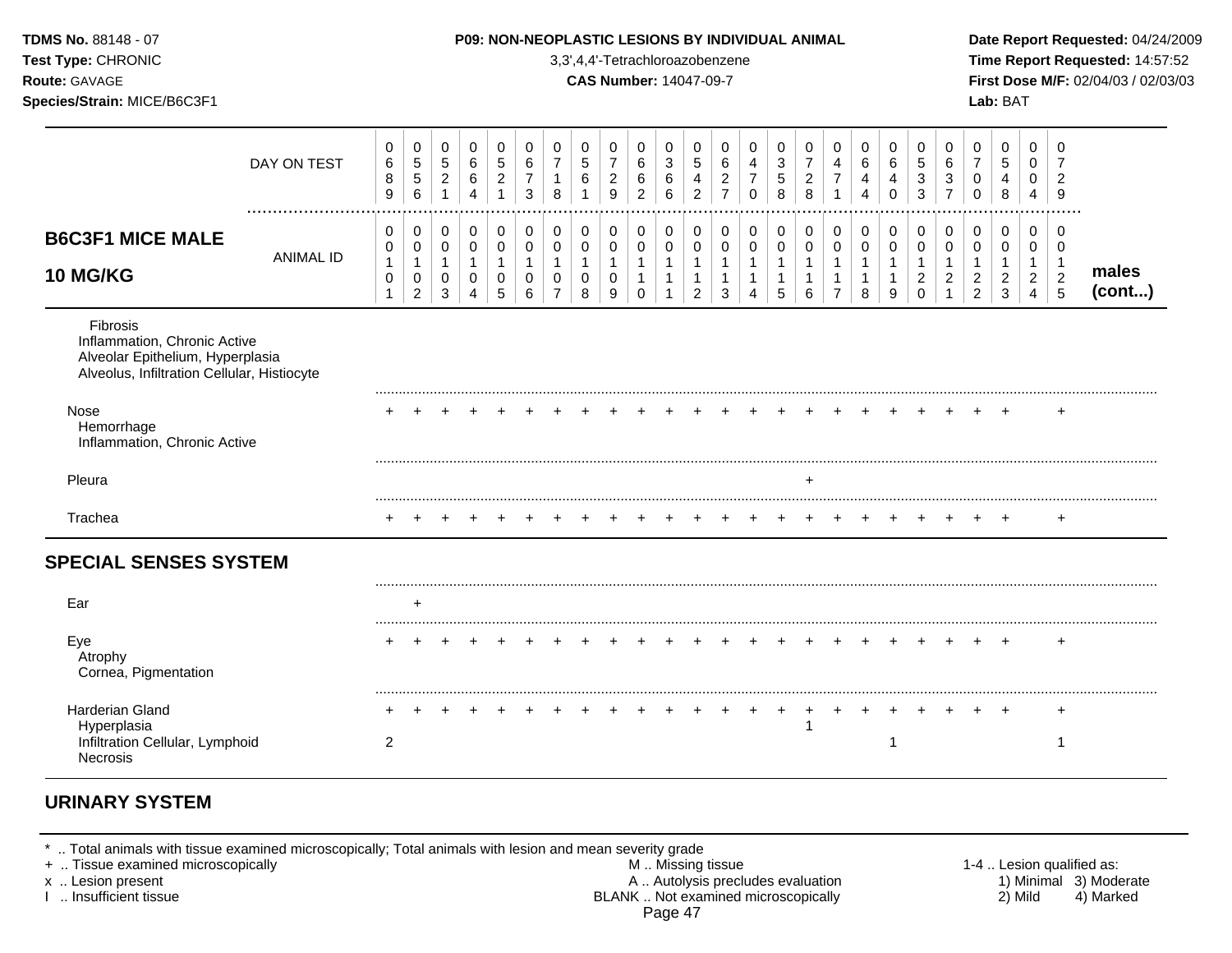|  | <b>TDMS No. 88148 - 07</b> |  |
|--|----------------------------|--|
|  |                            |  |

**Test Type:** CHRONIC 3,3',4,4'-Tetrachloroazobenzene **Time Report Requested:** 14:57:52 **Route:** GAVAGE **CAS Number:** 14047-09-7 **First Dose M/F:** 02/04/03 / 02/03/03

|                                                                                                      | DAY ON TEST      | 0<br>6<br>8<br>9                            | 0<br>$\sqrt{5}$<br>$\sqrt{5}$<br>6 | $\mathbf 0$<br>$\overline{5}$<br>$\overline{c}$<br>$\mathbf{1}$ | 0<br>$\,6\,$<br>$\,6\,$<br>$\overline{4}$               | $\mathbf 0$<br>$\sqrt{5}$<br>$\sqrt{2}$<br>$\mathbf{1}$ | 0<br>$\,6\,$<br>$\overline{7}$<br>3                  | $\mathbf 0$<br>$\overline{7}$<br>$\mathbf{1}$<br>8          | 0<br>5<br>6                             | $\Omega$<br>$\overline{7}$<br>$\overline{2}$<br>9           | $\Omega$<br>6<br>6<br>2                           | 0<br>$\sqrt{3}$<br>$\,6\,$<br>6                 | $\mathbf 0$<br>$\sqrt{5}$<br>4<br>2                             | 0<br>$\,6\,$<br>$\overline{c}$<br>$\overline{7}$ | $\mathbf 0$<br>4<br>$\overline{7}$<br>$\Omega$        | 0<br>3<br>5<br>8                           | 0<br>$\overline{7}$<br>$\sqrt{2}$<br>$\mathbf{8}$ | 0<br>$\overline{4}$<br>$\overline{7}$                   | 0<br>6<br>4<br>$\overline{4}$                         | 0<br>$\,6\,$<br>$\overline{4}$<br>$\Omega$                      | 0<br>5<br>$\ensuremath{\mathsf{3}}$<br>3                         | 0<br>6<br>3<br>$\overline{7}$   | 0<br>$\overline{7}$<br>$\Omega$<br>$\Omega$          | $\Omega$<br>5<br>$\overline{4}$<br>8                | 0<br>$\Omega$<br>$\mathbf 0$<br>4                                             | $\Omega$<br>2<br>9                                     |                 |
|------------------------------------------------------------------------------------------------------|------------------|---------------------------------------------|------------------------------------|-----------------------------------------------------------------|---------------------------------------------------------|---------------------------------------------------------|------------------------------------------------------|-------------------------------------------------------------|-----------------------------------------|-------------------------------------------------------------|---------------------------------------------------|-------------------------------------------------|-----------------------------------------------------------------|--------------------------------------------------|-------------------------------------------------------|--------------------------------------------|---------------------------------------------------|---------------------------------------------------------|-------------------------------------------------------|-----------------------------------------------------------------|------------------------------------------------------------------|---------------------------------|------------------------------------------------------|-----------------------------------------------------|-------------------------------------------------------------------------------|--------------------------------------------------------|-----------------|
| <b>B6C3F1 MICE MALE</b><br><b>10 MG/KG</b>                                                           | <b>ANIMAL ID</b> | 0<br>0<br>$\mathbf{1}$<br>0<br>$\mathbf{1}$ | 0<br>0<br>1<br>0<br>$\overline{2}$ | 0<br>0<br>$\mathbf{1}$<br>$\mathbf 0$<br>3                      | 0<br>$\mathbf 0$<br>$\mathbf{1}$<br>0<br>$\overline{A}$ | $\mathbf 0$<br>$\mathbf 0$<br>$\mathbf{1}$<br>0<br>5    | 0<br>$\mathbf 0$<br>$\mathbf{1}$<br>$\mathbf 0$<br>6 | 0<br>$\Omega$<br>$\mathbf{1}$<br>$\Omega$<br>$\overline{7}$ | 0<br>0<br>$\mathbf{1}$<br>$\Omega$<br>8 | $\mathbf 0$<br>$\mathbf 0$<br>$\mathbf{1}$<br>$\Omega$<br>9 | $\mathbf 0$<br>0<br>$\mathbf{1}$<br>1<br>$\Omega$ | 0<br>$\mathbf 0$<br>$\mathbf{1}$<br>$\mathbf 1$ | $\mathbf 0$<br>$\mathbf 0$<br>$\mathbf{1}$<br>$\mathbf{1}$<br>2 | 0<br>$\mathbf 0$<br>$\mathbf{1}$<br>3            | 0<br>$\mathbf 0$<br>$\mathbf{1}$<br>$\mathbf{1}$<br>4 | 0<br>0<br>$\mathbf{1}$<br>$\mathbf 1$<br>5 | $\mathbf 0$<br>$\mathbf 0$<br>$\mathbf{1}$<br>6   | $\mathbf 0$<br>0<br>$\mathbf{1}$<br>1<br>$\overline{7}$ | 0<br>$\mathbf 0$<br>$\mathbf{1}$<br>$\mathbf{1}$<br>8 | $\mathbf 0$<br>$\mathbf 0$<br>$\mathbf{1}$<br>$\mathbf{1}$<br>9 | 0<br>$\mathbf 0$<br>$\mathbf{1}$<br>$\boldsymbol{2}$<br>$\Omega$ | 0<br>$\Omega$<br>$\overline{c}$ | 0<br>$\Omega$<br>$\mathbf{1}$<br>$\overline{c}$<br>2 | $\mathbf 0$<br>$\Omega$<br>1<br>$\overline{c}$<br>3 | $\mathbf 0$<br>$\mathbf 0$<br>$\mathbf 1$<br>$\overline{c}$<br>$\overline{4}$ | 0<br>$\Omega$<br>$\overline{1}$<br>$\overline{2}$<br>5 | males<br>(cont) |
|                                                                                                      |                  |                                             |                                    |                                                                 |                                                         |                                                         |                                                      |                                                             |                                         |                                                             |                                                   |                                                 |                                                                 |                                                  |                                                       |                                            |                                                   |                                                         |                                                       |                                                                 |                                                                  |                                 |                                                      |                                                     |                                                                               |                                                        |                 |
| Kidney<br>Hydronephrosis<br>Infarct                                                                  |                  | $\overline{2}$                              | 3                                  | $\mathcal{P}$                                                   |                                                         | $\mathfrak{p}$                                          |                                                      |                                                             |                                         |                                                             | $\mathfrak{p}$                                    |                                                 |                                                                 |                                                  | $\mathfrak{p}$                                        |                                            |                                                   |                                                         |                                                       | $\mathcal{P}$                                                   |                                                                  | $\mathcal{P}$                   |                                                      |                                                     |                                                                               |                                                        |                 |
| Infiltration Cellular, Lymphoid<br>Inflammation, Chronic Active<br>Metaplasia, Osseous               |                  | $\overline{c}$                              |                                    |                                                                 |                                                         |                                                         | 1                                                    | $\mathbf{1}$                                                |                                         | $\mathbf{1}$                                                |                                                   | $\mathbf{1}$                                    | $\overline{1}$                                                  | 2                                                | 2                                                     |                                            | 1                                                 |                                                         |                                                       |                                                                 |                                                                  |                                 | 2                                                    |                                                     |                                                                               |                                                        |                 |
| Mineralization<br>Nephropathy<br>Cortex, Cyst<br>Cortex, Cyst, Multiple                              |                  | $\frac{2}{3}$                               | -1<br>$\mathfrak{p}$<br>Δ          | $\overline{2}$                                                  |                                                         | 2                                                       | 3                                                    | $\mathbf{1}$                                                |                                         | $\mathfrak{p}$                                              |                                                   |                                                 |                                                                 |                                                  | $\overline{\mathbf{c}}$                               |                                            |                                                   |                                                         | 2                                                     |                                                                 |                                                                  | -1                              |                                                      | $\mathbf 1$                                         |                                                                               |                                                        |                 |
| Glomerulus, Amyloid Deposition<br>Papilla, Necrosis<br>Renal Tubule, Dilatation                      |                  |                                             | $\mathfrak{p}$                     | 3                                                               |                                                         |                                                         | Δ<br>$\mathcal{P}$                                   |                                                             | Δ                                       |                                                             | 2                                                 |                                                 |                                                                 | $\mathcal{P}$                                    |                                                       |                                            |                                                   | 3                                                       | 2                                                     | 3                                                               |                                                                  | 3                               |                                                      |                                                     |                                                                               |                                                        |                 |
| Ureter<br>Dilatation<br>Inflammation, Chronic Active                                                 |                  | 3                                           | 3<br>3                             | $\overline{2}$<br>3                                             |                                                         | $\overline{2}$                                          |                                                      |                                                             | 3<br>$\overline{2}$                     |                                                             | 3<br>3                                            |                                                 |                                                                 | 3<br>$\overline{\phantom{a}}$                    |                                                       | M                                          | $\overline{+}$                                    | $\ddot{}$<br>3                                          | 3                                                     | 3<br>3                                                          |                                                                  | 3<br>$\overline{2}$             |                                                      | $\ddot{}$<br>$\sqrt{3}$<br>3                        |                                                                               | +                                                      |                 |
| Urethra<br><b>Dilatation</b><br>Inflammation, Chronic Active<br>Transitional Epithelium, Hyperplasia |                  |                                             |                                    |                                                                 |                                                         |                                                         |                                                      |                                                             |                                         |                                                             |                                                   |                                                 |                                                                 |                                                  |                                                       |                                            |                                                   |                                                         |                                                       |                                                                 |                                                                  |                                 |                                                      |                                                     |                                                                               |                                                        |                 |
| <b>Urinary Bladder</b><br>Infiltration Cellular, Lymphoid<br>Inflammation, Chronic Active            |                  | 1                                           |                                    |                                                                 |                                                         |                                                         |                                                      |                                                             |                                         |                                                             |                                                   |                                                 |                                                                 |                                                  |                                                       |                                            |                                                   |                                                         |                                                       |                                                                 |                                                                  |                                 |                                                      |                                                     |                                                                               | 1                                                      |                 |

\* .. Total animals with tissue examined microscopically; Total animals with lesion and mean severity grade

+ .. Tissue examined microscopically M .. Missing tissue 1-4 .. Lesion qualified as: x .. Lesion present **A .. Autolysis precludes evaluation** A .. Autolysis precludes evaluation 1) Minimal 3) Moderate I .. Insufficient tissue BLANK .. Not examined microscopically 2) Mild 4) Marked Page 48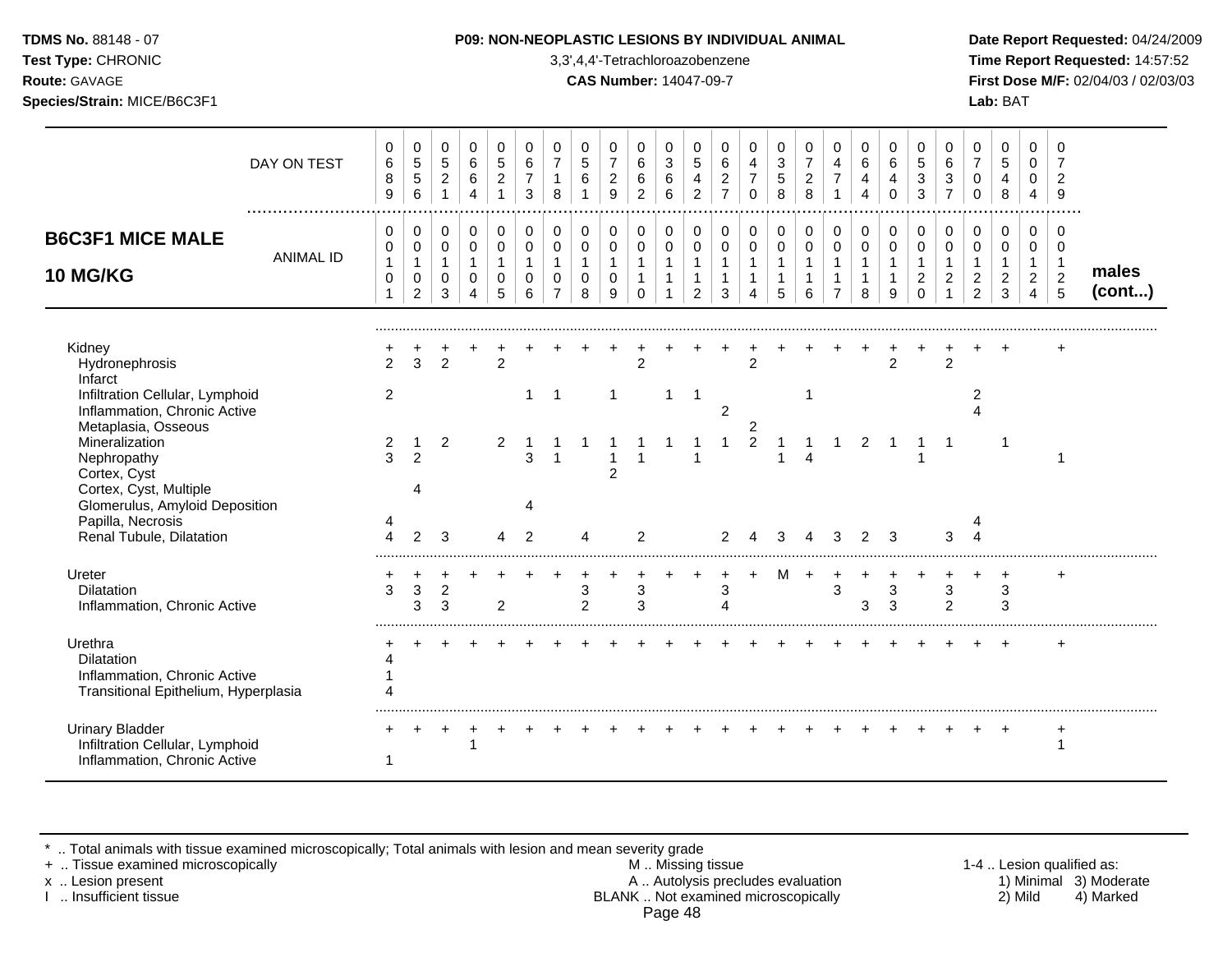**Test Type:** CHRONIC 3,3',4,4'-Tetrachloroazobenzene **Time Report Requested:** 14:57:52 **Route:** GAVAGE **CAS Number:** 14047-09-7 **First Dose M/F:** 02/04/03 / 02/03/03 **Species/Strain:** MICE/B6C3F1 **Lab:** BAT

|                                                                                                                                                                         | DAY ON TEST      | 0<br>$\boldsymbol{7}$<br>$\overline{c}$<br>8            | 0<br>$\,6$<br>$\,6$<br>$\overline{5}$                                     | 0<br>$\sqrt{5}$<br>9<br>$\mathbf 0$                      | 0<br>3<br>6<br>6                                       | 0<br>6<br>$\mathbf{1}$<br>$\overline{7}$                               | 0<br>$\sqrt{5}$<br>9<br>4                       | 0<br>4<br>$\mathbf{3}$<br>$\overline{7}$      | 0<br>$\pmb{0}$<br>$\,6$<br>4              | 0<br>$\sqrt{5}$<br>8<br>4                             | 0<br>$\sqrt{5}$<br>$\,6$<br>$\overline{7}$                                 | 0<br>5<br>$\overline{2}$<br>9              | 0<br>$\sqrt{5}$<br>$\mathbf{1}$<br>9                    | 0<br>$\,6$<br>6<br>9                       | 0<br>$\,6\,$<br>$\overline{5}$<br>9 | 0<br>$\,6\,$<br>$\mathbf 0$<br>$\overline{c}$                           | 0<br>$\,6$<br>$\boldsymbol{7}$<br>8                       | 0<br>$\overline{5}$<br>$\sqrt{5}$<br>$\mathbf{3}$                                | 0<br>3<br>6<br>6                                                  | 0<br>$\overline{7}$<br>$\mathbf{1}$<br>6             | 0<br>6<br>6<br>5                                                  | 0<br>6<br>8<br>$\overline{c}$                        | 0<br>$\overline{7}$<br>$\overline{c}$<br>$\boldsymbol{9}$ | 0<br>$\mathbf{1}$<br>6<br>$\boldsymbol{9}$      | 0<br>5<br>6<br>7                           | 0<br>5<br>$\overline{7}$<br>$\overline{7}$       |    |                                          |
|-------------------------------------------------------------------------------------------------------------------------------------------------------------------------|------------------|---------------------------------------------------------|---------------------------------------------------------------------------|----------------------------------------------------------|--------------------------------------------------------|------------------------------------------------------------------------|-------------------------------------------------|-----------------------------------------------|-------------------------------------------|-------------------------------------------------------|----------------------------------------------------------------------------|--------------------------------------------|---------------------------------------------------------|--------------------------------------------|-------------------------------------|-------------------------------------------------------------------------|-----------------------------------------------------------|----------------------------------------------------------------------------------|-------------------------------------------------------------------|------------------------------------------------------|-------------------------------------------------------------------|------------------------------------------------------|-----------------------------------------------------------|-------------------------------------------------|--------------------------------------------|--------------------------------------------------|----|------------------------------------------|
| <b>B6C3F1 MICE MALE</b><br><b>10 MG/KG</b>                                                                                                                              | <b>ANIMAL ID</b> | 0<br>$\mathbf 0$<br>$\mathbf{1}$<br>$\overline{a}$<br>6 | $\mathbf 0$<br>$\mathbf 0$<br>$\mathbf 1$<br>$\sqrt{2}$<br>$\overline{7}$ | $\mathbf 0$<br>$\mathbf 0$<br>1<br>$\boldsymbol{2}$<br>8 | 0<br>$\mathbf 0$<br>$\mathbf 1$<br>$\overline{2}$<br>9 | $\mathbf 0$<br>$\mathbf 0$<br>$\mathbf{1}$<br>$\mathbf{3}$<br>$\Omega$ | $\mathbf 0$<br>$\mathbf 0$<br>1<br>$\mathbf{3}$ | 0<br>0<br>$\mathbf{1}$<br>3<br>$\overline{c}$ | 0<br>0<br>$\mathbf{1}$<br>$\sqrt{3}$<br>3 | 0<br>$\mathbf 0$<br>$\mathbf{1}$<br>$\mathbf{3}$<br>4 | $\mathbf 0$<br>$\pmb{0}$<br>$\mathbf{1}$<br>$\ensuremath{\mathsf{3}}$<br>5 | 0<br>$\mathbf 0$<br>$\mathbf{1}$<br>3<br>6 | 0<br>$\mathbf 0$<br>$\mathbf{1}$<br>3<br>$\overline{7}$ | 0<br>$\mathbf 0$<br>$\mathbf{1}$<br>3<br>8 | 0<br>0<br>$\mathbf{1}$<br>3<br>9    | $\pmb{0}$<br>$\pmb{0}$<br>$\mathbf{1}$<br>$\overline{4}$<br>$\mathbf 0$ | $\boldsymbol{0}$<br>$\mathbf 0$<br>$\mathbf{1}$<br>4<br>1 | $\mathbf 0$<br>$\mathbf 0$<br>$\overline{1}$<br>$\overline{4}$<br>$\overline{2}$ | $\mathbf 0$<br>$\mathbf 0$<br>$\mathbf{1}$<br>$\overline{4}$<br>3 | $\mathbf 0$<br>$\mathbf 0$<br>$\mathbf{1}$<br>4<br>4 | $\mathbf 0$<br>$\mathbf 0$<br>$\mathbf{1}$<br>$\overline{4}$<br>5 | $\mathbf 0$<br>$\mathbf 0$<br>$\mathbf{1}$<br>4<br>6 | 0<br>0<br>$\mathbf{1}$<br>4<br>$\overline{7}$             | $\boldsymbol{0}$<br>0<br>$\mathbf{1}$<br>4<br>8 | 0<br>$\mathbf 0$<br>$\mathbf{1}$<br>4<br>9 | 0<br>$\Omega$<br>$\mathbf 1$<br>5<br>$\mathbf 0$ |    | * TOTALS                                 |
| <b>ALIMENTARY SYSTEM</b>                                                                                                                                                |                  |                                                         |                                                                           |                                                          |                                                        |                                                                        |                                                 |                                               |                                           |                                                       |                                                                            |                                            |                                                         |                                            |                                     |                                                                         |                                                           |                                                                                  |                                                                   |                                                      |                                                                   |                                                      |                                                           |                                                 |                                            |                                                  |    |                                          |
| Esophagus                                                                                                                                                               |                  |                                                         |                                                                           |                                                          |                                                        |                                                                        |                                                 |                                               |                                           |                                                       |                                                                            |                                            |                                                         |                                            |                                     |                                                                         |                                                           |                                                                                  |                                                                   |                                                      |                                                                   |                                                      |                                                           |                                                 |                                            |                                                  | 49 |                                          |
| Gallbladder                                                                                                                                                             |                  |                                                         |                                                                           |                                                          |                                                        |                                                                        |                                                 |                                               |                                           |                                                       |                                                                            |                                            |                                                         |                                            |                                     |                                                                         |                                                           |                                                                                  |                                                                   |                                                      |                                                                   |                                                      |                                                           |                                                 |                                            |                                                  | 49 |                                          |
| Intestine Large, Cecum<br>Cyst                                                                                                                                          |                  |                                                         |                                                                           |                                                          |                                                        |                                                                        |                                                 |                                               |                                           |                                                       |                                                                            |                                            |                                                         |                                            |                                     |                                                                         |                                                           |                                                                                  |                                                                   |                                                      |                                                                   |                                                      |                                                           |                                                 |                                            | $+$                                              | 49 | 14.0                                     |
| Intestine Large, Colon                                                                                                                                                  |                  |                                                         |                                                                           |                                                          |                                                        |                                                                        |                                                 |                                               |                                           |                                                       |                                                                            |                                            |                                                         |                                            |                                     |                                                                         |                                                           |                                                                                  |                                                                   |                                                      |                                                                   |                                                      |                                                           |                                                 |                                            |                                                  | 49 |                                          |
| Intestine Large, Rectum                                                                                                                                                 |                  |                                                         |                                                                           |                                                          |                                                        |                                                                        |                                                 |                                               |                                           |                                                       |                                                                            |                                            |                                                         |                                            |                                     |                                                                         |                                                           |                                                                                  |                                                                   |                                                      |                                                                   |                                                      |                                                           |                                                 |                                            |                                                  | 49 |                                          |
| Intestine Small, Duodenum                                                                                                                                               |                  |                                                         |                                                                           |                                                          |                                                        |                                                                        |                                                 |                                               |                                           |                                                       |                                                                            |                                            |                                                         |                                            |                                     |                                                                         |                                                           |                                                                                  |                                                                   |                                                      |                                                                   |                                                      |                                                           |                                                 |                                            |                                                  | 49 |                                          |
| Intestine Small, Ileum                                                                                                                                                  |                  |                                                         |                                                                           |                                                          |                                                        |                                                                        |                                                 |                                               |                                           |                                                       |                                                                            |                                            |                                                         |                                            |                                     |                                                                         |                                                           |                                                                                  |                                                                   |                                                      |                                                                   |                                                      |                                                           |                                                 |                                            |                                                  | 49 |                                          |
| Intestine Small, Jejunum                                                                                                                                                |                  |                                                         |                                                                           |                                                          |                                                        |                                                                        |                                                 |                                               |                                           |                                                       |                                                                            |                                            |                                                         |                                            |                                     |                                                                         |                                                           |                                                                                  |                                                                   |                                                      |                                                                   |                                                      |                                                           |                                                 |                                            |                                                  | 49 |                                          |
| Liver<br>Amyloid Deposition<br><b>Basophilic Focus</b><br>Clear Cell Focus<br>Congestion<br><b>Eosinophilic Focus</b><br>Hematopoietic Cell Proliferation<br>Hemorrhage |                  |                                                         | +                                                                         | $\ddot{}$<br>-1<br>3                                     |                                                        |                                                                        |                                                 |                                               |                                           |                                                       |                                                                            | 1                                          | X                                                       | 1                                          |                                     |                                                                         |                                                           |                                                                                  | 1                                                                 |                                                      |                                                                   | $\overline{2}$                                       | Χ                                                         |                                                 |                                            | $\ddot{}$                                        | 49 | 22.0<br>2<br>4.0<br>3<br>9<br>1.4<br>3.0 |

\* .. Total animals with tissue examined microscopically; Total animals with lesion and mean severity grade

+ .. Tissue examined microscopically M .. Missing tissue 1-4 .. Lesion qualified as: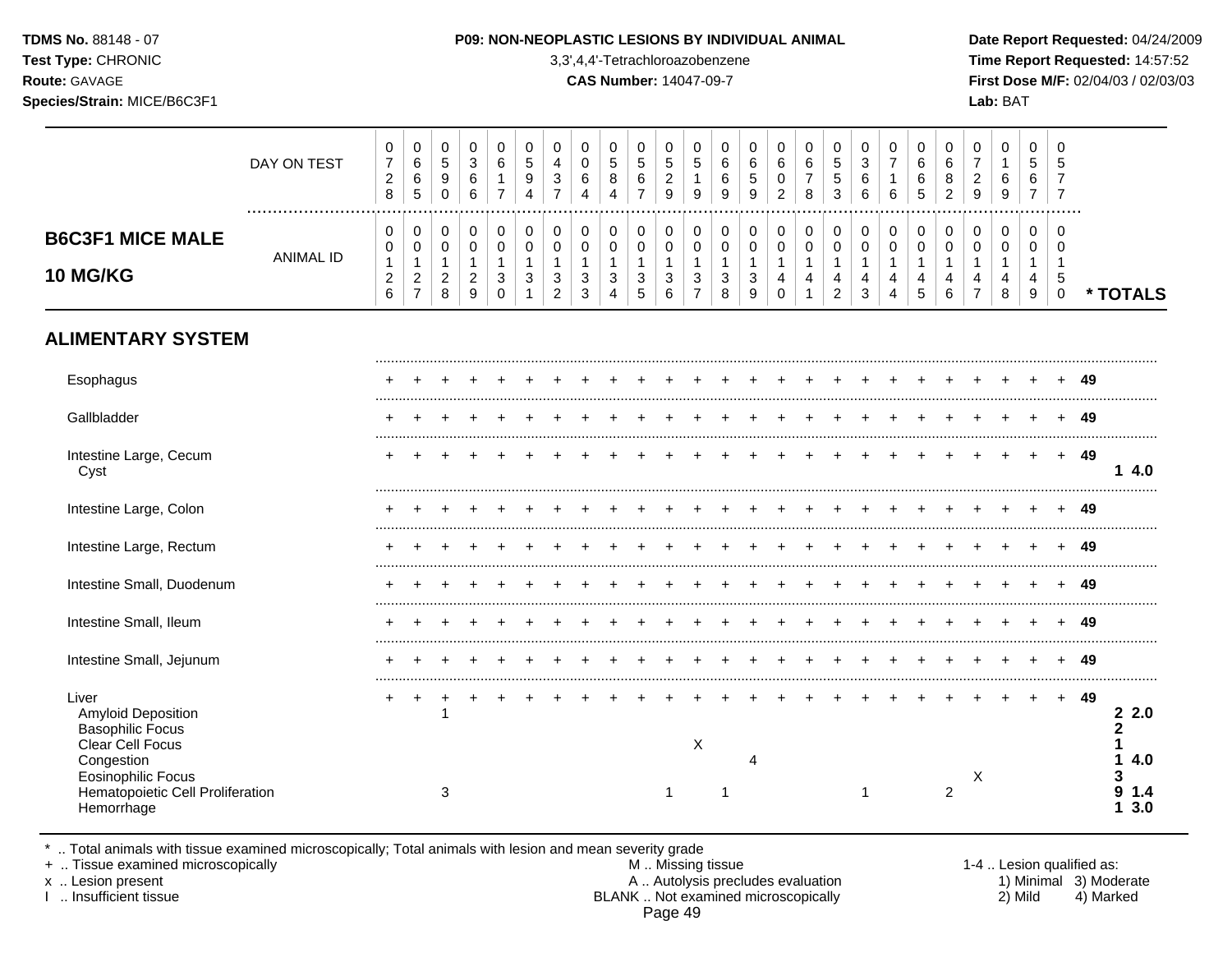**Test Type:** CHRONIC 3,3',4,4'-Tetrachloroazobenzene **Time Report Requested:** 14:57:52 **Route:** GAVAGE **CAS Number:** 14047-09-7 **First Dose M/F:** 02/04/03 / 02/03/03 **Species/Strain:** MICE/B6C3F1 **Lab:** BAT

|                                                                                                                                                              | DAY ON TEST      | 0<br>$\overline{7}$<br>$\overline{c}$<br>8    | 0<br>$\,6$<br>6<br>$\overline{5}$                                           | 0<br>5<br>9<br>$\mathbf 0$                              | 0<br>$\sqrt{3}$<br>6<br>6                                         | 0<br>6<br>1<br>$\overline{7}$                     | 0<br>5<br>9<br>4                                      | 0<br>$\overline{4}$<br>3<br>$\overline{7}$                     | 0<br>$\mathbf 0$<br>6<br>$\boldsymbol{\Lambda}$                    | 0<br>5<br>8<br>4                           | 0<br>5<br>6<br>$\overline{7}$                       | 0<br>$\sqrt{5}$<br>$\overline{c}$<br>$\boldsymbol{9}$ | 0<br>5<br>9                                                        | 0<br>6<br>6<br>9                          | 0<br>$\,6\,$<br>$\sqrt{5}$<br>9                   | 0<br>$\,6\,$<br>$\mathbf 0$<br>$\overline{2}$             | 0<br>$\,6$<br>$\overline{7}$<br>8                               | 0<br>5<br>5<br>3                                                   | 0<br>$\sqrt{3}$<br>6<br>6                               | 0<br>$\overline{7}$<br>6                   | 0<br>6<br>6<br>5                           | 0<br>6<br>8<br>$\overline{2}$                                  | 0<br>$\overline{7}$<br>$\overline{c}$<br>$\boldsymbol{9}$ | 0<br>$\mathbf{1}$<br>$\,6$<br>$9\,$                  | 0<br>5<br>6<br>$\overline{7}$                                  | 0<br>5<br>$\overline{7}$<br>$\overline{7}$              |     |                                            |
|--------------------------------------------------------------------------------------------------------------------------------------------------------------|------------------|-----------------------------------------------|-----------------------------------------------------------------------------|---------------------------------------------------------|-------------------------------------------------------------------|---------------------------------------------------|-------------------------------------------------------|----------------------------------------------------------------|--------------------------------------------------------------------|--------------------------------------------|-----------------------------------------------------|-------------------------------------------------------|--------------------------------------------------------------------|-------------------------------------------|---------------------------------------------------|-----------------------------------------------------------|-----------------------------------------------------------------|--------------------------------------------------------------------|---------------------------------------------------------|--------------------------------------------|--------------------------------------------|----------------------------------------------------------------|-----------------------------------------------------------|------------------------------------------------------|----------------------------------------------------------------|---------------------------------------------------------|-----|--------------------------------------------|
| <b>B6C3F1 MICE MALE</b><br><b>10 MG/KG</b>                                                                                                                   | <b>ANIMAL ID</b> | 0<br>0<br>$\mathbf{1}$<br>$\overline{c}$<br>6 | $\pmb{0}$<br>$\mathbf 0$<br>$\mathbf 1$<br>$\overline{c}$<br>$\overline{7}$ | 0<br>$\mathbf 0$<br>$\mathbf{1}$<br>$\overline{2}$<br>8 | $\mathbf 0$<br>$\mathbf 0$<br>$\mathbf{1}$<br>$\overline{c}$<br>9 | 0<br>$\mathbf 0$<br>$\mathbf{1}$<br>3<br>$\Omega$ | $\pmb{0}$<br>0<br>$\mathbf{1}$<br>3<br>$\overline{1}$ | 0<br>$\pmb{0}$<br>$\mathbf{1}$<br>$\sqrt{3}$<br>$\overline{2}$ | 0<br>$\mathsf 0$<br>$\mathbf{1}$<br>$\ensuremath{\mathsf{3}}$<br>3 | 0<br>$\mathbf 0$<br>$\mathbf{1}$<br>3<br>4 | 0<br>$\mathbf 0$<br>$\mathbf{1}$<br>$\sqrt{3}$<br>5 | 0<br>$\mathbf 0$<br>$\mathbf{1}$<br>$\sqrt{3}$<br>6   | 0<br>$\mathbf 0$<br>$\mathbf{1}$<br>$\mathbf{3}$<br>$\overline{7}$ | 0<br>0<br>$\mathbf{1}$<br>$\sqrt{3}$<br>8 | 0<br>$\pmb{0}$<br>$\mathbf{1}$<br>$\sqrt{3}$<br>9 | 0<br>$\mathsf{O}\xspace$<br>$\mathbf{1}$<br>4<br>$\Omega$ | $\mathbf 0$<br>$\pmb{0}$<br>$\mathbf{1}$<br>4<br>$\overline{1}$ | 0<br>$\pmb{0}$<br>$\mathbf{1}$<br>$\overline{4}$<br>$\overline{2}$ | 0<br>$\mathbf 0$<br>$\mathbf{1}$<br>$\overline{4}$<br>3 | 0<br>$\mathbf 0$<br>$\mathbf{1}$<br>4<br>4 | $\pmb{0}$<br>0<br>$\overline{1}$<br>4<br>5 | 0<br>$\pmb{0}$<br>$\mathbf{1}$<br>$\overline{\mathbf{4}}$<br>6 | 0<br>0<br>$\mathbf{1}$<br>4<br>$\overline{7}$             | $\mathbf 0$<br>$\mathbf 0$<br>$\mathbf{1}$<br>4<br>8 | $\Omega$<br>$\mathbf 0$<br>$\mathbf{1}$<br>$\overline{4}$<br>9 | $\Omega$<br>$\Omega$<br>1<br>$\,$ 5 $\,$<br>$\mathbf 0$ |     | * TOTALS                                   |
| Infiltration Cellular, Lymphoid<br>Inflammation, Chronic Active<br><b>Tension Lipidosis</b><br>Hepatocyte, Necrosis<br>Hepatocyte, Vacuolization Cytoplasmic |                  | $\overline{2}$                                |                                                                             |                                                         |                                                                   | 1                                                 | $\mathbf 1$<br>3                                      | $\boldsymbol{\Lambda}$                                         |                                                                    | $\overline{2}$                             |                                                     | $\overline{2}$                                        | $\overline{2}$                                                     | $\boldsymbol{2}$                          | 3                                                 | $\overline{2}$                                            | 1<br>3                                                          |                                                                    | $\overline{1}$                                          |                                            |                                            |                                                                | $\overline{1}$                                            | 1                                                    |                                                                |                                                         |     | 111.1<br>171.3<br>12 2.5<br>2.5<br>23 1.2  |
| Mesentery<br>Fat, Inflammation, Chronic Active<br>Fat, Necrosis                                                                                              |                  |                                               |                                                                             |                                                         |                                                                   |                                                   |                                                       |                                                                |                                                                    |                                            |                                                     | $\ddot{}$<br>$\sqrt{3}$                               |                                                                    |                                           |                                                   |                                                           |                                                                 |                                                                    |                                                         |                                            |                                            | $\ddot{}$<br>3                                                 |                                                           |                                                      |                                                                | $\ddot{}$<br>$\mathbf{3}$                               | 4   | 3.3.0<br>4.0<br>1                          |
| Pancreas<br>Infiltration Cellular, Lymphoid<br>Inflammation, Chronic Active                                                                                  |                  |                                               |                                                                             |                                                         |                                                                   |                                                   |                                                       |                                                                |                                                                    |                                            |                                                     |                                                       |                                                                    |                                           |                                                   |                                                           |                                                                 |                                                                    |                                                         |                                            |                                            | 4                                                              |                                                           |                                                      |                                                                |                                                         | -49 | 11.0<br>4.0<br>1                           |
| Salivary Glands<br>Infiltration Cellular, Lymphoid<br>Mineralization                                                                                         |                  | +                                             | $\mathbf{1}$                                                                |                                                         |                                                                   |                                                   | $\overline{2}$                                        |                                                                |                                                                    | $\overline{1}$                             |                                                     | $\overline{1}$                                        |                                                                    |                                           |                                                   | $\mathbf{1}$                                              | $\overline{1}$                                                  |                                                                    |                                                         | $\mathbf{1}$                               |                                            | 1                                                              |                                                           | $\ddot{}$                                            | $\ddot{}$<br>1                                                 | $+$                                                     | 49  | 22 1.1<br>11.0                             |
| Stomach, Forestomach<br>Infiltration Cellular, Lymphoid<br>Inflammation, Chronic Active<br>Epithelium, Hyperplasia<br>Epithelium, Ulcer                      |                  | $\overline{2}$                                | $\overline{1}$                                                              | $\overline{1}$                                          |                                                                   | 2                                                 | $\overline{1}$                                        |                                                                |                                                                    | $\overline{c}$<br>$\overline{2}$           |                                                     |                                                       | 3                                                                  |                                           |                                                   | $\overline{c}$<br>$\overline{2}$<br>$\mathfrak{p}$        | $\overline{1}$<br>$\overline{2}$                                |                                                                    | 2                                                       | 2                                          |                                            | $\mathcal{P}$                                                  | $\mathcal{P}$                                             |                                                      | $\mathbf{1}$                                                   | $\overline{1}$                                          | 49  | 12.0<br>62.0<br>33 1.7<br>32.7             |
| Stomach, Glandular<br>Infiltration Cellular, Lymphoid<br>Inflammation, Chronic Active<br>Mineralization<br>Epithelium, Hyperplasia, Focal                    |                  | $\mathfrak{p}$<br>2                           | $\overline{2}$                                                              | $\mathfrak{p}$<br>2                                     |                                                                   | $\mathfrak{p}$                                    | 2                                                     |                                                                |                                                                    | $\mathfrak{p}$<br>-1                       |                                                     |                                                       | -1                                                                 |                                           |                                                   | +<br>$\overline{2}$<br>$\overline{2}$                     | $\overline{2}$<br>3                                             |                                                                    |                                                         |                                            | 2                                          | 1<br>$\overline{2}$                                            | ÷<br>$\overline{2}$<br>$\overline{2}$                     |                                                      |                                                                | $\overline{1}$<br>$\overline{c}$<br>2                   | 49  | 19 1.6<br>2.0<br>1<br>$1.2$<br>6<br>20 1.9 |

\* .. Total animals with tissue examined microscopically; Total animals with lesion and mean severity grade

+ .. Tissue examined microscopically M .. Missing tissue 1-4 .. Lesion qualified as: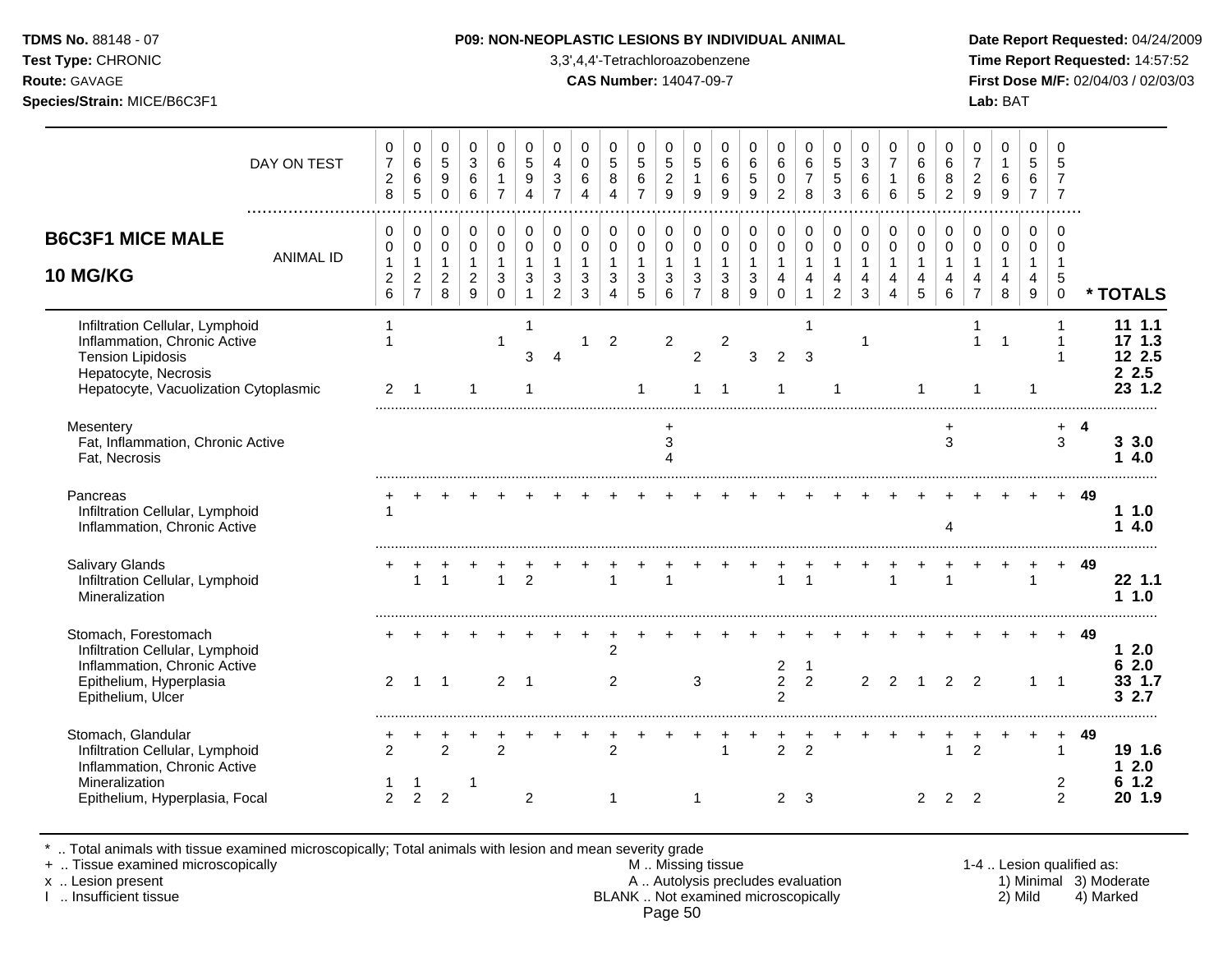**Test Type:** CHRONIC 3,3',4,4'-Tetrachloroazobenzene **Time Report Requested:** 14:57:52 **Route:** GAVAGE **CAS Number:** 14047-09-7 **First Dose M/F:** 02/04/03 / 02/03/03 **Species/Strain:** MICE/B6C3F1 **Lab:** BAT

|                                                                                         | DAY ON TEST      | 0<br>$\boldsymbol{7}$<br>$\overline{c}$   | 0<br>$\,6\,$<br>$\,6\,$       | $\mathbf 0$<br>5<br>9               | $\mathbf 0$<br>$\sqrt{3}$<br>$\,6\,$           | $\Omega$<br>6<br>$\mathbf{1}$    | $\mathbf 0$<br>$\sqrt{5}$<br>9               | 0<br>4<br>3                                  | $\mathbf 0$<br>$\mathsf 0$<br>$\,6$          | $\mathbf 0$<br>$\sqrt{5}$<br>$\bf 8$         | $\mathbf 0$<br>$\sqrt{5}$<br>$\,6\,$     | $\mathbf 0$<br>$\sqrt{5}$<br>$\overline{c}$ | 0<br>$\,$ 5 $\,$<br>$\mathbf{1}$             | 0<br>6<br>6                                    | $\mathbf 0$<br>$\,6$<br>$\overline{5}$ | $\mathbf 0$<br>$\,6\,$<br>0      | $\mathbf 0$<br>6<br>$\overline{7}$ | 0<br>$\sqrt{5}$<br>5            | 0<br>$\ensuremath{\mathsf{3}}$<br>6 | $\mathbf 0$<br>$\overline{7}$<br>$\mathbf{1}$ | $\mathbf 0$<br>$6\phantom{1}6$<br>6 | $\mathbf 0$<br>$\,6\,$<br>8 | 0<br>$\overline{7}$<br>$\boldsymbol{2}$ | 0<br>$\mathbf{1}$<br>6   | $\Omega$<br>$\overline{5}$<br>6       | $\mathbf 0$<br>5<br>7       |      |                        |
|-----------------------------------------------------------------------------------------|------------------|-------------------------------------------|-------------------------------|-------------------------------------|------------------------------------------------|----------------------------------|----------------------------------------------|----------------------------------------------|----------------------------------------------|----------------------------------------------|------------------------------------------|---------------------------------------------|----------------------------------------------|------------------------------------------------|----------------------------------------|----------------------------------|------------------------------------|---------------------------------|-------------------------------------|-----------------------------------------------|-------------------------------------|-----------------------------|-----------------------------------------|--------------------------|---------------------------------------|-----------------------------|------|------------------------|
|                                                                                         |                  | 8                                         | $\sqrt{5}$                    | $\Omega$                            | $\,6\,$                                        | $\overline{7}$                   | $\overline{4}$                               | $\overline{7}$                               | $\overline{4}$                               | 4                                            | $\overline{7}$                           | $\boldsymbol{9}$                            | 9                                            | 9                                              | 9                                      | $\overline{2}$                   | 8                                  | 3                               | 6                                   | $\,6\,$                                       | 5                                   | $\overline{c}$              | 9                                       | 9                        | $\overline{7}$                        | $\overline{7}$              |      |                        |
| <b>B6C3F1 MICE MALE</b>                                                                 |                  | $\pmb{0}$<br>$\mathbf 0$                  | 0<br>$\mathbf 0$              | 0<br>$\mathbf 0$                    | 0<br>$\mathbf 0$                               | $\pmb{0}$<br>$\mathbf 0$         | 0<br>$\mathbf 0$                             | $\pmb{0}$<br>$\mathbf 0$                     | 0<br>$\mathbf 0$                             | $\pmb{0}$<br>$\mathbf 0$                     | $\mathbf 0$<br>$\mathbf 0$               | 0<br>$\mathbf 0$                            | 0<br>$\mathbf 0$                             | $\mathbf 0$<br>$\mathbf 0$                     | 0<br>$\mathbf 0$                       | $\mathbf 0$<br>$\mathbf 0$       | $\pmb{0}$<br>$\mathbf 0$           | 0<br>$\mathbf 0$                | 0<br>$\mathbf 0$                    | 0<br>$\mathbf 0$                              | $\mathbf 0$<br>$\mathbf 0$          | 0<br>$\mathbf 0$            | 0<br>$\mathbf 0$                        | $\pmb{0}$<br>$\mathbf 0$ | $\mathbf 0$<br>$\Omega$               | $\mathbf 0$<br>$\Omega$     |      |                        |
| <b>10 MG/KG</b>                                                                         | <b>ANIMAL ID</b> | $\mathbf{1}$<br>$\boldsymbol{2}$<br>$\,6$ | $\mathbf{1}$<br>$\frac{2}{7}$ | $\mathbf{1}$<br>$\overline{c}$<br>8 | $\mathbf{1}$<br>$\sqrt{2}$<br>$\boldsymbol{9}$ | $\mathbf{1}$<br>3<br>$\mathbf 0$ | $\mathbf{1}$<br>$\mathbf{3}$<br>$\mathbf{1}$ | $\mathbf{1}$<br>$\sqrt{3}$<br>$\overline{c}$ | $\mathbf{1}$<br>$\mathbf{3}$<br>$\mathbf{3}$ | $\mathbf{1}$<br>$\sqrt{3}$<br>$\overline{4}$ | $\mathbf{1}$<br>$\sqrt{3}$<br>$\sqrt{5}$ | $\mathbf{1}$<br>$\mathfrak{S}$<br>6         | $\mathbf{1}$<br>$\sqrt{3}$<br>$\overline{7}$ | $\mathbf{1}$<br>$\ensuremath{\mathsf{3}}$<br>8 | $\mathbf{1}$<br>$\sqrt{3}$<br>9        | $\mathbf{1}$<br>4<br>$\mathbf 0$ | $\mathbf{1}$<br>4<br>$\mathbf{1}$  | $\mathbf{1}$<br>4<br>$\sqrt{2}$ | $\mathbf{1}$<br>4<br>3              | $\mathbf{1}$<br>4<br>4                        | $\mathbf{1}$<br>4<br>5              | $\mathbf{1}$<br>4<br>6      | $\mathbf{1}$<br>4<br>$\overline{7}$     | $\mathbf{1}$<br>4<br>8   | $\mathbf{1}$<br>4<br>$\boldsymbol{9}$ | 1<br>5<br>$\Omega$          |      | * TOTALS               |
| Epithelium, Ulcer<br>Epithelium, Glands, Cyst<br>Glands, Cyst                           |                  | $\mathbf 1$                               |                               | 3<br>1                              |                                                | 1                                | $\mathbf 1$                                  | -1                                           |                                              | 2                                            |                                          | -1                                          |                                              | -1                                             |                                        |                                  | $\overline{2}$                     |                                 | 1                                   | -1                                            | $\mathbf 1$                         | $\overline{2}$              |                                         |                          |                                       | $\overline{c}$              |      | 13.0<br>21 1.3<br>11.0 |
| <b>CARDIOVASCULAR SYSTEM</b>                                                            |                  |                                           |                               |                                     |                                                |                                  |                                              |                                              |                                              |                                              |                                          |                                             |                                              |                                                |                                        |                                  |                                    |                                 |                                     |                                               |                                     |                             |                                         |                          |                                       |                             |      |                        |
| <b>Blood Vessel</b><br>Aorta, Mineralization                                            |                  |                                           |                               |                                     |                                                |                                  |                                              |                                              |                                              |                                              |                                          |                                             |                                              |                                                |                                        |                                  |                                    |                                 |                                     |                                               |                                     |                             |                                         |                          |                                       | $+$                         | -49  | 6 1.2                  |
| Heart<br>Cardiomyopathy<br>Inflammation, Chronic Active                                 |                  | +                                         | +<br>$\overline{c}$           | $\overline{c}$                      |                                                | 1                                |                                              |                                              |                                              |                                              |                                          |                                             |                                              |                                                |                                        |                                  | $\overline{2}$                     | $\overline{c}$                  |                                     | $\overline{2}$                                | $\overline{c}$                      |                             |                                         |                          |                                       | $\ddot{}$<br>$\overline{c}$ | 49   | 171.7<br>2.5           |
| <b>ENDOCRINE SYSTEM</b>                                                                 |                  |                                           |                               |                                     |                                                |                                  |                                              |                                              |                                              |                                              |                                          |                                             |                                              |                                                |                                        |                                  |                                    |                                 |                                     |                                               |                                     |                             |                                         |                          |                                       |                             |      |                        |
| <b>Adrenal Cortex</b><br><b>Accessory Adrenal Cortical Nodule</b><br>Amyloid Deposition |                  |                                           |                               |                                     |                                                | $\overline{c}$                   | $\mathbf{1}$                                 |                                              |                                              |                                              |                                          |                                             |                                              |                                                |                                        |                                  |                                    |                                 | $\overline{c}$                      |                                               |                                     |                             |                                         |                          |                                       | $+$                         | - 49 | 4 1.8<br>3.0           |
| Hematopoietic Cell Proliferation<br>Hypertrophy<br>Subcapsular, Hyperplasia             |                  | $\mathbf{1}$                              | $\mathbf{1}$                  | 1<br>2                              |                                                | $\overline{c}$                   |                                              |                                              | 1                                            | $\overline{1}$                               |                                          | $\mathbf 1$                                 | 2                                            | 1                                              | $\overline{2}$                         |                                  | 1                                  |                                 |                                     |                                               | 2                                   | 2                           | 2<br>$\overline{2}$                     |                          |                                       |                             |      | 1.0<br>2.0<br>37 1.3   |
| Adrenal Medulla                                                                         |                  |                                           |                               |                                     |                                                |                                  |                                              |                                              |                                              |                                              |                                          |                                             |                                              |                                                |                                        |                                  |                                    |                                 |                                     |                                               |                                     |                             |                                         |                          |                                       |                             | 49   |                        |
| Islets, Pancreatic                                                                      |                  |                                           |                               |                                     |                                                |                                  |                                              |                                              |                                              |                                              |                                          |                                             |                                              |                                                |                                        |                                  |                                    |                                 |                                     |                                               |                                     |                             |                                         |                          |                                       | $\ddot{}$                   | 49   |                        |
| Parathyroid Gland                                                                       |                  | $\div$                                    |                               |                                     |                                                |                                  |                                              |                                              |                                              |                                              | M                                        | $\overline{+}$                              | м                                            |                                                |                                        |                                  |                                    |                                 |                                     |                                               |                                     |                             |                                         |                          |                                       | $\ddot{}$                   | 46   |                        |

Page 51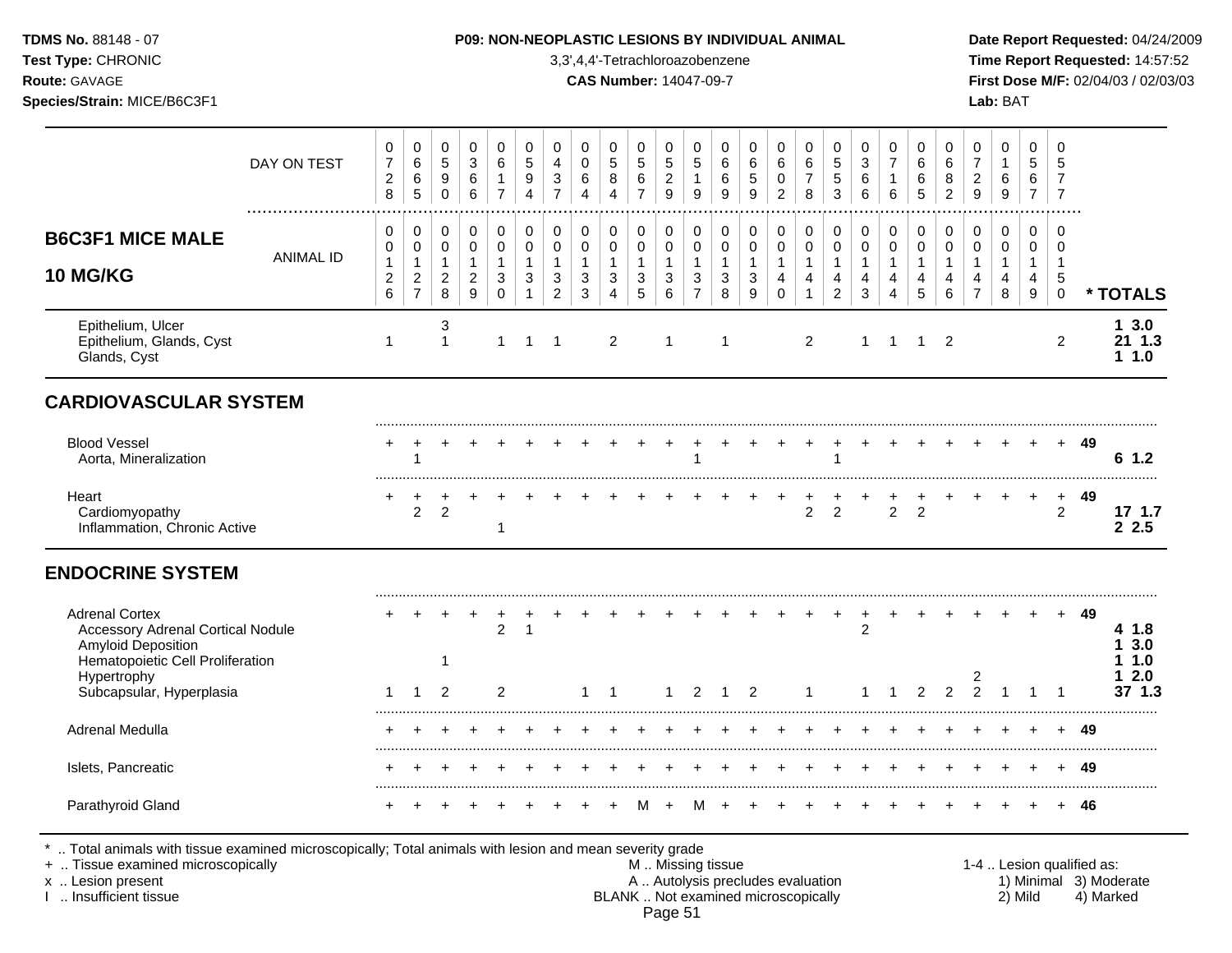| <b>TDMS No. 88148 - 07</b> |
|----------------------------|
| <b>Test Type: CHRONIC</b>  |
|                            |

#### **P09: NON-NEOPLASTIC LESIONS BY INDIVIDUAL ANIMAL Date Report Requested:** 04/24/2009

**Time Report Requested:** 14:57:52 **Route:** GAVAGE **CAS Number:** 14047-09-7 **First Dose M/F:** 02/04/03 / 02/03/03 **Species/Strain:** MICE/B6C3F1 **Lab:** BAT

| <b>GENITAL SYSTEM</b>                         |                 |                  |                  |                  |                               |                          |                  |                  |   |                            |                          |                                   |             |             |             |                          |                               |                  |                  |        |                  |        |                     |             |                               |                         |           |
|-----------------------------------------------|-----------------|------------------|------------------|------------------|-------------------------------|--------------------------|------------------|------------------|---|----------------------------|--------------------------|-----------------------------------|-------------|-------------|-------------|--------------------------|-------------------------------|------------------|------------------|--------|------------------|--------|---------------------|-------------|-------------------------------|-------------------------|-----------|
| <b>GENERAL BODY SYSTEM</b><br><b>NONE</b>     |                 |                  |                  |                  |                               |                          |                  |                  |   |                            |                          |                                   |             |             |             |                          |                               |                  |                  |        |                  |        |                     |             |                               |                         |           |
| <b>Thyroid Gland</b>                          |                 | $\pm$            |                  |                  |                               |                          |                  |                  |   |                            |                          |                                   |             |             |             |                          |                               |                  |                  |        |                  |        |                     |             |                               | $+$                     | 49        |
| <b>Pituitary Gland</b><br>Pars Distalis, Cyst |                 |                  |                  |                  |                               |                          |                  |                  |   |                            |                          |                                   |             |             |             | 2                        |                               |                  |                  |        |                  |        |                     |             |                               | $\ddot{}$               | 48<br>2.0 |
| <b>B6C3F1 MICE MALE</b><br><b>10 MG/KG</b>    | ANIMAL ID       | 0<br>2<br>6      | 0<br>0<br>2      | 0<br>0<br>2<br>8 | 0<br>0<br>$\overline{a}$<br>9 | 0<br>3<br>0              | 0<br>0<br>3      | 0<br>0<br>3<br>2 | 3 | 0<br>0<br>3<br>4           | 0<br>0<br>3<br>5         | 0<br>0<br>3<br>6                  | 0<br>0<br>3 | 0<br>3<br>8 | 0<br>3<br>9 | 0<br>4                   | 0<br>0                        | 0<br>0<br>4<br>2 | $\mathbf 0$<br>3 | 0<br>4 | 0<br>5           | 0<br>6 | 0                   | 0<br>0<br>8 | 0<br>0<br>4<br>9              | 5<br>$\mathbf 0$        | * TOTALS  |
|                                               | DAY ON TEST<br> | 0<br>7<br>2<br>8 | 0<br>6<br>6<br>5 | 0<br>5<br>9<br>0 | 0<br>3<br>6<br>6              | 0<br>6<br>$\overline{ }$ | 0<br>5<br>9<br>4 | 0<br>4<br>3<br>7 | 4 | 0<br>$\,$ 5 $\,$<br>8<br>4 | 5<br>6<br>$\overline{7}$ | 5<br>$\overline{\mathbf{c}}$<br>9 | 0<br>5<br>9 | 6<br>6<br>9 | 6<br>5<br>9 | 0<br>6<br>$\overline{c}$ | 0<br>6<br>$\overline{ }$<br>8 | 0<br>5<br>5<br>3 | 3<br>6<br>6      | 6      | 0<br>6<br>6<br>5 | 6<br>2 | $\overline{c}$<br>9 | 0<br>6<br>9 | 0<br>5<br>6<br>$\overline{7}$ | 5<br>$\overline{7}$<br> |           |

| <b>Coagulating Gland</b><br><b>Dilatation</b><br><b>Fibrosis</b><br>Infiltration Cellular, Lymphoid<br>Inflammation, Chronic Active<br>Epithelium, Hyperplasia |  |  | 3<br>3 | Δ |  | 3<br>3 | 3<br>3<br>$\mathcal{P}$ | 3 | ົ | 3 | 3 | 2 |  | 4 |  | $\sqrt{2}$ | 49 | 36 2.6<br>23 2.5<br>.0<br>3.4 |
|----------------------------------------------------------------------------------------------------------------------------------------------------------------|--|--|--------|---|--|--------|-------------------------|---|---|---|---|---|--|---|--|------------|----|-------------------------------|
| <b>Ductus Deferens</b><br>Inflammation, Chronic Active                                                                                                         |  |  |        |   |  |        |                         |   |   |   |   |   |  |   |  |            | 49 | 3.0                           |
| Epididymis<br>Cyst<br>Granuloma Sperm<br>Infiltration Cellular, Lymphoid<br>Inflammation, Chronic Active                                                       |  |  |        |   |  |        |                         |   |   |   |   |   |  |   |  | $\pm$      | 49 | 2.0<br>1.0<br>3.0             |

\* .. Total animals with tissue examined microscopically; Total animals with lesion and mean severity grade<br>+ .. Tissue examined microscopically

+ .. Tissue examined microscopically  $M$ .. Missing tissue 1-4 .. Lesion qualified as: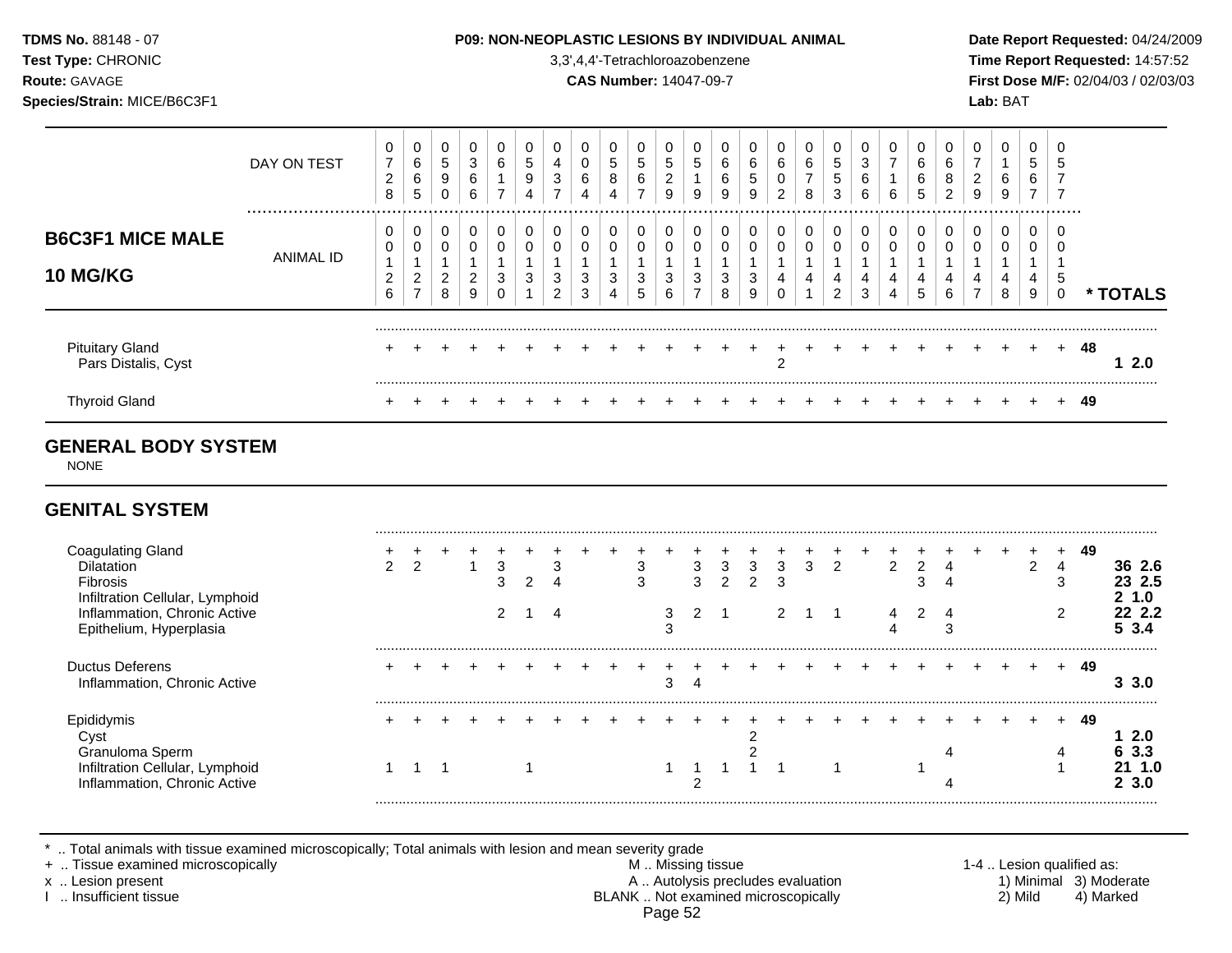**Test Type:** CHRONIC 3,3',4,4'-Tetrachloroazobenzene **Time Report Requested:** 14:57:52 **Route:** GAVAGE **CAS Number:** 14047-09-7 **First Dose M/F:** 02/04/03 / 02/03/03

|                                                                                                                                                                                            | DAY ON TEST      | 0<br>$\overline{7}$<br>$\overline{c}$<br>$\,8\,$                     | 0<br>$\,6$<br>$\,6\,$<br>5                                 | 0<br>$\sqrt{5}$<br>9<br>$\mathbf 0$                 | 0<br>$\mathbf{3}$<br>6<br>6                                                | 0<br>6<br>$\mathbf{1}$<br>$\overline{7}$   | 0<br>5<br>9<br>$\overline{4}$                   | 0<br>$\overline{4}$<br>$\ensuremath{\mathsf{3}}$<br>$\overline{7}$ | 0<br>0<br>$\,6$<br>4                       | 0<br>5<br>8<br>4                                | $\mathbf 0$<br>5<br>6<br>$\overline{7}$          | 0<br>$\overline{5}$<br>$\boldsymbol{2}$<br>$\boldsymbol{9}$ | 0<br>5<br>$\mathbf{1}$<br>9                                                                  | 0<br>6<br>6<br>9                         | 0<br>$\,6\,$<br>$\sqrt{5}$<br>9                       | 0<br>$6\phantom{1}6$<br>$\mathbf 0$<br>$\overline{c}$ | 0<br>6<br>$\overline{7}$<br>8                                 | 0<br>5<br>$\sqrt{5}$<br>3                                        | 0<br>$\mathbf{3}$<br>6<br>6                         | 0<br>$\overline{7}$<br>$\mathbf{1}$<br>6   | 0<br>6<br>6<br>5                        | 0<br>6<br>8<br>$\overline{c}$                                            | 0<br>$\overline{7}$<br>$\sqrt{2}$<br>$\overline{9}$             | 0<br>$\mathbf{1}$<br>6<br>9                   | 0<br>5<br>6<br>$\overline{7}$                                       | 0<br>5<br>$\overline{7}$<br>$\overline{7}$                    |                           |                                     |
|--------------------------------------------------------------------------------------------------------------------------------------------------------------------------------------------|------------------|----------------------------------------------------------------------|------------------------------------------------------------|-----------------------------------------------------|----------------------------------------------------------------------------|--------------------------------------------|-------------------------------------------------|--------------------------------------------------------------------|--------------------------------------------|-------------------------------------------------|--------------------------------------------------|-------------------------------------------------------------|----------------------------------------------------------------------------------------------|------------------------------------------|-------------------------------------------------------|-------------------------------------------------------|---------------------------------------------------------------|------------------------------------------------------------------|-----------------------------------------------------|--------------------------------------------|-----------------------------------------|--------------------------------------------------------------------------|-----------------------------------------------------------------|-----------------------------------------------|---------------------------------------------------------------------|---------------------------------------------------------------|---------------------------|-------------------------------------|
| <b>B6C3F1 MICE MALE</b><br>10 MG/KG                                                                                                                                                        | <b>ANIMAL ID</b> | 0<br>$\mathbf 0$<br>$\mathbf{1}$<br>$\overline{c}$<br>$6\phantom{a}$ | 0<br>0<br>$\mathbf{1}$<br>$\overline{c}$<br>$\overline{7}$ | 0<br>0<br>$\mathbf{1}$<br>$\overline{c}$<br>$\bf 8$ | $\mathbf 0$<br>$\mathbf 0$<br>$\mathbf{1}$<br>$\sqrt{2}$<br>$\overline{9}$ | 0<br>0<br>$\mathbf{1}$<br>3<br>$\mathbf 0$ | $\mathbf 0$<br>$\mathbf 0$<br>$\mathbf{1}$<br>3 | $\pmb{0}$<br>$\mathbf 0$<br>$\mathbf{1}$<br>3<br>$\overline{2}$    | 0<br>$\mathsf 0$<br>$\mathbf{1}$<br>3<br>3 | 0<br>0<br>$\overline{1}$<br>3<br>$\overline{4}$ | 0<br>$\Omega$<br>$\mathbf{1}$<br>$\sqrt{3}$<br>5 | 0<br>$\mathbf 0$<br>$\mathbf{1}$<br>$\mathbf{3}$<br>$\,6\,$ | 0<br>$\mathbf 0$<br>$\mathbf{1}$<br>3<br>$\overline{7}$                                      | 0<br>$\pmb{0}$<br>$\mathbf{1}$<br>3<br>8 | 0<br>$\mathbf 0$<br>$\mathbf{1}$<br>$\mathbf{3}$<br>9 | 0<br>$\mathbf 0$<br>1<br>4<br>$\mathbf 0$             | $\pmb{0}$<br>$\mathbf 0$<br>$\mathbf{1}$<br>4<br>$\mathbf{1}$ | 0<br>$\mathbf 0$<br>$\mathbf{1}$<br>$\overline{4}$<br>$\sqrt{2}$ | 0<br>$\mathbf 0$<br>$\mathbf{1}$<br>4<br>$\sqrt{3}$ | 0<br>$\mathbf 0$<br>$\mathbf{1}$<br>4<br>4 | 0<br>$\Omega$<br>$\mathbf{1}$<br>4<br>5 | $\,0\,$<br>$\pmb{0}$<br>$\mathbf{1}$<br>$\overline{4}$<br>$6\phantom{1}$ | $\pmb{0}$<br>$\mathbf 0$<br>$\mathbf{1}$<br>4<br>$\overline{7}$ | 0<br>$\Omega$<br>$\mathbf{1}$<br>4<br>$\bf 8$ | $\mathbf 0$<br>$\mathbf 0$<br>$\mathbf{1}$<br>4<br>$\boldsymbol{9}$ | $\mathbf 0$<br>$\Omega$<br>$\overline{1}$<br>5<br>$\mathbf 0$ |                           | * TOTALS                            |
| <b>Preputial Gland</b><br>Atrophy<br>Inflammation, Chronic Active<br>Duct, Ectasia                                                                                                         |                  | $\ddot{}$                                                            | 3<br>3                                                     | 3                                                   |                                                                            |                                            |                                                 | 3<br>3                                                             | $\ddot{}$                                  | 3<br>3                                          |                                                  | л<br>3                                                      | 3<br>3                                                                                       | 3<br>2<br>3                              |                                                       |                                                       |                                                               |                                                                  | $\ddot{}$<br>3<br>3                                 | $\overline{c}$<br>3                        | 1                                       | 3<br>3                                                                   | ÷.                                                              | 3<br>3                                        | $\ddot{}$                                                           | $\ddot{}$<br>3<br>3                                           | 49                        | 24 3.3<br>32.0<br>23 3.1            |
| Prostate<br>Fibrosis<br>Infiltration Cellular, Lymphoid<br>Inflammation, Chronic Active<br>Epithelium, Hyperplasia                                                                         |                  | $\overline{2}$                                                       | $\overline{2}$                                             | 2                                                   | $\overline{2}$                                                             | $\overline{c}$                             | -1                                              | 3<br>4                                                             |                                            | 2                                               | 2<br>$\overline{2}$                              | -1<br>3                                                     | $\overline{4}$                                                                               | 2                                        | 2                                                     | 3                                                     | $\overline{2}$                                                | $\overline{2}$                                                   | $\overline{2}$                                      | 3                                          | 3                                       | $\overline{4}$                                                           | 2                                                               |                                               | $\ddot{}$<br>3                                                      | $+$<br>$\mathbf{1}$<br>3                                      | - 49                      | 32.7<br>26 1.7<br>27 2.7<br>14.0    |
| Seminal Vesicle<br>Dilatation<br><b>Fibrosis</b><br>Inflammation, Chronic Active<br>Epithelium, Hyperplasia                                                                                |                  | 2                                                                    | $\overline{2}$                                             |                                                     | $\overline{2}$                                                             | $\mathbf{3}$<br>$\overline{2}$             | 4<br>$\boldsymbol{2}$                           | 3<br>4<br>4                                                        |                                            |                                                 | 4<br>3                                           | $\overline{4}$<br>3                                         | $\overline{c}$<br>3<br>4<br>3                                                                | $\overline{2}$                           | 3                                                     | $\mathbf{3}$                                          | 3                                                             | $\overline{2}$                                                   |                                                     | $\overline{2}$                             | 3<br>3<br>2                             | $\overline{4}$<br>$\overline{4}$<br>$\overline{4}$<br>$\overline{2}$     |                                                                 |                                               | $\boldsymbol{2}$<br>$\boldsymbol{2}$<br>$\mathbf{1}$                | $\ddot{}$<br>$\overline{4}$<br>$\ensuremath{\mathsf{3}}$<br>2 | 49                        | 38 2.9<br>18 2.7<br>14 2.6<br>53.0  |
| <b>Testes</b><br>Mineralization<br>Germinal Epithelium, Degeneration                                                                                                                       |                  |                                                                      |                                                            |                                                     |                                                                            |                                            |                                                 |                                                                    |                                            |                                                 |                                                  |                                                             |                                                                                              |                                          | $\overline{2}$<br>$\overline{2}$                      |                                                       |                                                               | $\overline{c}$<br>$\overline{2}$                                 |                                                     |                                            |                                         |                                                                          |                                                                 |                                               |                                                                     | $+$                                                           | 49                        | $3 \t1.7$<br>32.7                   |
| <b>HEMATOPOIETIC SYSTEM</b>                                                                                                                                                                |                  |                                                                      |                                                            |                                                     |                                                                            |                                            |                                                 |                                                                    |                                            |                                                 |                                                  |                                                             |                                                                                              |                                          |                                                       |                                                       |                                                               |                                                                  |                                                     |                                            |                                         |                                                                          |                                                                 |                                               |                                                                     |                                                               |                           |                                     |
| <b>Bone Marrow</b><br>Hyperplasia<br>Myelofibrosis                                                                                                                                         |                  |                                                                      |                                                            | 4                                                   |                                                                            | $\Delta$                                   |                                                 | Δ                                                                  |                                            | 4                                               |                                                  | 4                                                           |                                                                                              | 4                                        |                                                       |                                                       |                                                               |                                                                  | $\overline{4}$                                      |                                            |                                         | $\Delta$                                                                 |                                                                 | $\overline{\mathbf{4}}$                       |                                                                     | $+$                                                           | 49                        | 17 3.9<br>14.0                      |
| Lymph Node                                                                                                                                                                                 |                  |                                                                      |                                                            |                                                     |                                                                            |                                            |                                                 |                                                                    |                                            |                                                 |                                                  |                                                             |                                                                                              |                                          |                                                       |                                                       |                                                               |                                                                  |                                                     |                                            |                                         | $\ddot{}$                                                                |                                                                 |                                               |                                                                     |                                                               | $\overline{2}$            |                                     |
| Total animals with tissue examined microscopically; Total animals with lesion and mean severity grade<br>+  Tissue examined microscopically<br>x  Lesion present<br>1  Insufficient tissue |                  |                                                                      |                                                            |                                                     |                                                                            |                                            |                                                 |                                                                    |                                            |                                                 |                                                  |                                                             | M Missing tissue<br>A  Autolysis precludes evaluation<br>BLANK  Not examined microscopically |                                          |                                                       |                                                       |                                                               |                                                                  |                                                     |                                            |                                         |                                                                          |                                                                 |                                               | 2) Mild                                                             |                                                               | 1-4  Lesion qualified as: | 1) Minimal 3) Moderate<br>4) Marked |

Page 53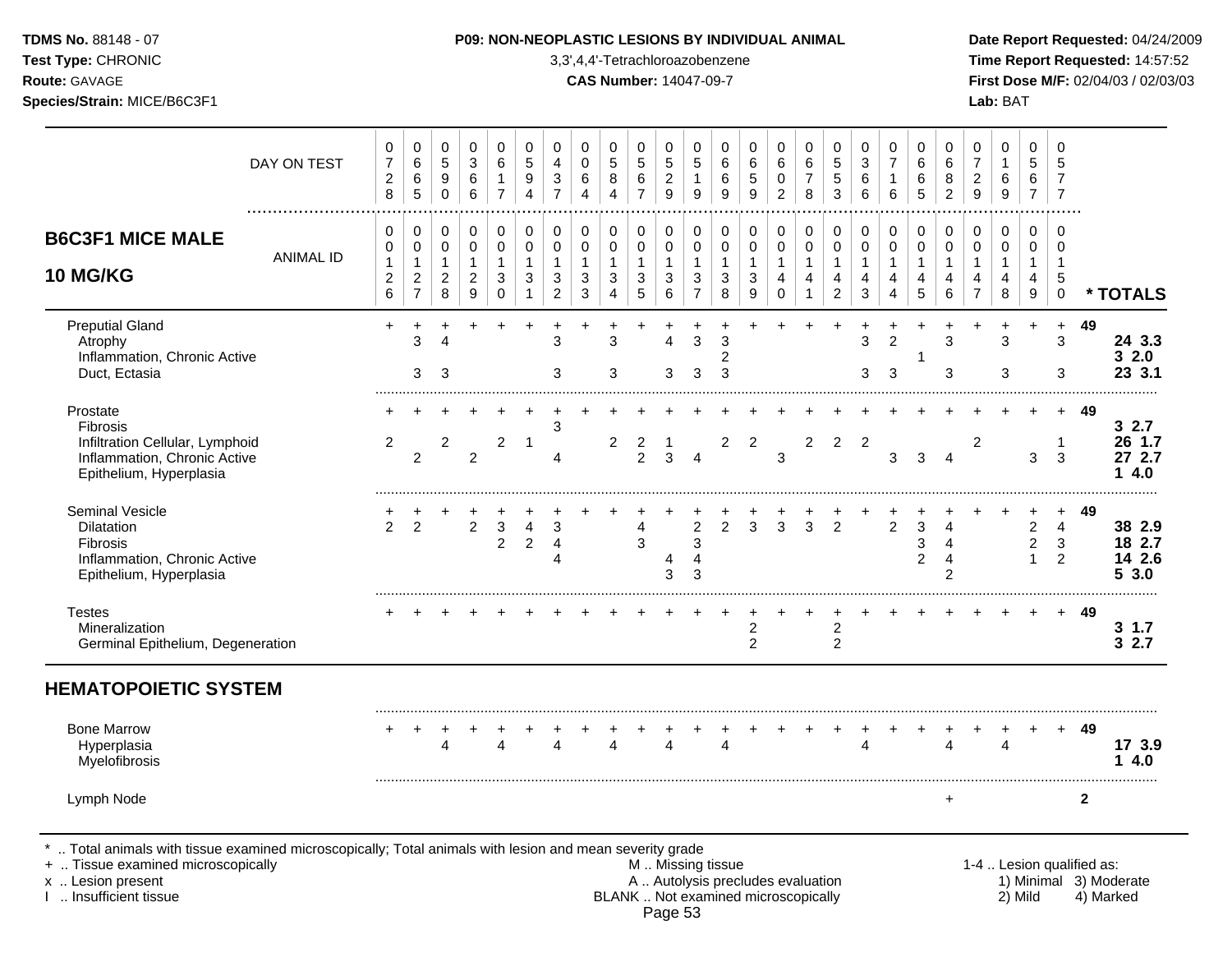| <b>TDMS No. 88148 - 07</b><br>Test Type: CHRONIC<br><b>Route: GAVAGE</b><br>Species/Strain: MICE/B6C3F1 |             |                                            |                  |                  |                  |                  |                  |                               |                            |             |                                              |                                          | <b>P09: NON-NEOPLASTIC LESIONS BY INDIVIDUAL ANIMAL</b><br>3,3',4,4'-Tetrachloroazobenzene<br><b>CAS Number: 14047-09-7</b> |                            |                        |                  |                                   |                               |             |                          |                            |                               |                          | Lab: BAT         |                               | Date Report Requ<br><b>Time Report Req</b><br>First Dose M/F: 0 |
|---------------------------------------------------------------------------------------------------------|-------------|--------------------------------------------|------------------|------------------|------------------|------------------|------------------|-------------------------------|----------------------------|-------------|----------------------------------------------|------------------------------------------|-----------------------------------------------------------------------------------------------------------------------------|----------------------------|------------------------|------------------|-----------------------------------|-------------------------------|-------------|--------------------------|----------------------------|-------------------------------|--------------------------|------------------|-------------------------------|-----------------------------------------------------------------|
|                                                                                                         | DAY ON TEST | 0<br>$\overline{7}$<br>$\overline{2}$<br>8 | 0<br>6<br>6<br>5 | 0<br>5<br>9<br>0 | 0<br>3<br>6<br>6 | 0<br>6           | 0<br>5<br>9<br>4 | 0<br>4<br>3<br>$\overline{7}$ | 0<br>$\mathbf 0$<br>6<br>4 | 0<br>5<br>8 | 0<br>$\sqrt{5}$<br>$\,6\,$<br>$\overline{ }$ | 0<br>$\sqrt{5}$<br>$\boldsymbol{2}$<br>9 | 0<br>5<br>9                                                                                                                 | 0<br>6<br>6<br>9           | 0<br>$\,6\,$<br>5<br>9 | 0<br>6<br>0<br>2 | 0<br>$\,6$<br>$\overline{z}$<br>8 | 0<br>5<br>5<br>3              | 3<br>6<br>6 | 0<br>$\overline{ }$<br>6 | 0<br>6<br>6<br>5           | 0<br>6<br>8<br>$\overline{2}$ | $\overline{7}$<br>2<br>9 | 0<br>6<br>9      | 0<br>5<br>6<br>$\overline{ }$ | 5<br>7                                                          |
| <b>B6C3F1 MICE MALE</b><br><b>10 MG/KG</b>                                                              | ANIMAL ID   | 0<br>0<br>$\overline{2}$<br>6              | 0<br>2<br>-      | 0<br>0<br>2<br>8 | 0<br>2<br>9      | 0<br>0<br>3<br>0 | 0<br>0<br>3      | 0<br>0<br>3<br>$\overline{2}$ | 0<br>0<br>3<br>3           | 0<br>0<br>3 | 0<br>0<br>3<br>5                             | $\mathbf 0$<br>3<br>6                    | 0<br>0<br>3<br>$\overline{\phantom{0}}$                                                                                     | 0<br>$\mathbf 0$<br>3<br>8 | 0<br>0<br>3<br>9       | 0<br>0<br>4      | 0<br>0<br>4                       | 0<br>0<br>4<br>$\overline{2}$ | 0<br>3      | $\mathbf 0$<br>0<br>4    | $\mathbf 0$<br>0<br>4<br>5 | 0<br>0<br>4<br>6              | 0                        | 0<br>0<br>4<br>8 | 0<br>0<br>4<br>9              | 0<br>5<br>0                                                     |
| Mediastinal, Hyperplasia, Lymphoid                                                                      |             |                                            |                  |                  |                  |                  |                  |                               |                            |             |                                              |                                          |                                                                                                                             |                            |                        |                  |                                   |                               |             |                          |                            | 4                             |                          |                  |                               |                                                                 |

# Date Report Requested: 04/24/2009 **Time Report Requested: 14:57:52 First Dose M/F:** 02/04/03 / 02/03/03

| <b>B6C3F1 MICE MALE</b>                                                                                                               | 0<br>0                              | 0<br>0                                                   | 0<br>0                              | 0<br>0                              | 0<br>$\mathbf 0$   | 0<br>0         | 0<br>0                   | 0<br>$\mathbf 0$                  | 0<br>0                 | 0<br>0                           | 0<br>0                 | 0<br>0                              | 0<br>$\pmb{0}$         | 0<br>$\pmb{0}$                  | 0<br>$\pmb{0}$                 | 0<br>$\pmb{0}$         | 0<br>$\pmb{0}$                      | 0<br>$\mathbf 0$       | 0<br>0 | 0<br>$\mathbf 0$ | 0<br>0                                     | 0<br>$\mathbf 0$          | 0<br>0                 | $\Omega$<br>0          | $\Omega$<br>0                    |    |                                                   |
|---------------------------------------------------------------------------------------------------------------------------------------|-------------------------------------|----------------------------------------------------------|-------------------------------------|-------------------------------------|--------------------|----------------|--------------------------|-----------------------------------|------------------------|----------------------------------|------------------------|-------------------------------------|------------------------|---------------------------------|--------------------------------|------------------------|-------------------------------------|------------------------|--------|------------------|--------------------------------------------|---------------------------|------------------------|------------------------|----------------------------------|----|---------------------------------------------------|
| <b>ANIMAL ID</b><br><b>10 MG/KG</b>                                                                                                   | $\mathbf{1}$<br>$\overline{c}$<br>6 | $\mathbf 1$<br>$\overline{\mathbf{c}}$<br>$\overline{7}$ | $\mathbf{1}$<br>$\overline{c}$<br>8 | $\mathbf{1}$<br>$\overline{c}$<br>9 | 1<br>3<br>$\Omega$ | 1<br>3         | 1<br>3<br>$\overline{c}$ | $\mathbf{1}$<br>$\mathbf{3}$<br>3 | $\mathbf{1}$<br>3<br>4 | $\mathbf{1}$<br>3<br>5           | $\mathbf{1}$<br>3<br>6 | $\mathbf{1}$<br>3<br>$\overline{7}$ | $\mathbf{1}$<br>3<br>8 | $\mathbf{1}$<br>$\sqrt{3}$<br>9 | $\mathbf{1}$<br>4<br>$\pmb{0}$ | $\mathbf{1}$<br>4<br>1 | $\mathbf{1}$<br>4<br>$\overline{c}$ | $\mathbf{1}$<br>4<br>3 |        | 1<br>4<br>5      | 4<br>6                                     | -1<br>4<br>$\overline{7}$ | $\mathbf{1}$<br>4<br>8 | $\mathbf{1}$<br>4<br>9 | $\mathbf 1$<br>5<br>$\mathbf 0$  |    | * TOTALS                                          |
| Mediastinal, Hyperplasia, Lymphoid                                                                                                    |                                     |                                                          |                                     |                                     |                    |                |                          |                                   |                        |                                  |                        |                                     |                        |                                 |                                |                        |                                     |                        |        |                  |                                            |                           |                        |                        |                                  |    | 14.0                                              |
| Lymph Node, Mandibular<br>Hematopoietic Cell Proliferation<br>Hyperplasia, Lymphoid<br>Hyperplasia, Plasma Cell<br>Necrosis, Lymphoid |                                     |                                                          | 4                                   |                                     |                    |                |                          |                                   |                        |                                  | 4                      |                                     | Δ                      |                                 |                                |                        |                                     | $\overline{4}$         | 3      |                  |                                            |                           | 3                      |                        |                                  | 48 | 14.0<br>7 3.9<br>2.0<br>13.0                      |
| Lymph Node, Mesenteric<br>Hyperplasia, Lymphoid                                                                                       |                                     |                                                          | м                                   |                                     |                    |                |                          |                                   |                        |                                  |                        |                                     |                        |                                 |                                |                        |                                     |                        |        |                  | 3                                          |                           |                        |                        |                                  | 48 | 13.0                                              |
| Spleen<br><b>Amyloid Deposition</b><br>Atrophy<br>Hematopoietic Cell Proliferation<br>Lymphoid Follicle, Necrosis, Lymphoid           |                                     |                                                          | 4                                   | 3                                   | 3                  | 3              | $\boldsymbol{\Lambda}$   | 2                                 |                        | 4                                | $\overline{2}$<br>4    | 3                                   | 3                      | 3                               | 3                              | 3                      | 3                                   | 3                      | 4      | 3                | Δ                                          |                           | 3                      | 3                      | 3                                | 49 | 2, 1.5<br>30 3.2<br>12 3.5<br>12.0                |
| Thymus<br>Atrophy<br>Cyst<br>Cyst, Multiple<br>Ectopic Parathyroid Gland<br>Inflammation, Chronic Active<br>Thymocyte, Necrosis       | 3                                   | $\overline{4}$                                           | м                                   | $\overline{2}$                      | $\overline{2}$     | $\overline{2}$ | Δ<br>$2 \quad 2$         |                                   | $\overline{2}$         | $\overline{A}$<br>$\overline{2}$ |                        | 1                                   | 2                      | 4<br>2                          | $\boldsymbol{\Lambda}$<br>2    | 4<br>$\overline{2}$    | 3<br>2                              | $\overline{2}$         | м      | M                | $\boldsymbol{\varDelta}$<br>$\overline{2}$ | $\overline{2}$            |                        | 4<br>$\overline{2}$    | $\overline{4}$<br>$\overline{2}$ | 40 | 30 3.9<br>52.4<br>27 2.0<br>31.7<br>14.0<br>2.2.0 |
| <b>INTEGUMENTARY SYSTEM</b>                                                                                                           |                                     |                                                          |                                     |                                     |                    |                |                          |                                   |                        |                                  |                        |                                     |                        |                                 |                                |                        |                                     |                        |        |                  |                                            |                           |                        |                        |                                  |    |                                                   |
| <b>Mammary Gland</b><br>Total animals with tissue examined microscopically; Total animals with lesion and mean severity grade         | M                                   | M                                                        | M                                   | M                                   | M                  | M              | M                        | M                                 | M                      | M                                | M                      | M                                   | M                      | M                               | M                              | M                      | M                                   | M                      | M      |                  | M M M                                      |                           | M                      | M                      | <b>MO</b>                        |    |                                                   |

- + .. Tissue examined microscopically M .. Missing tissue 1-4 .. Lesion qualified as: x .. Lesion present **A .. Autolysis precludes evaluation** A .. Autolysis precludes evaluation 1) Minimal 3) Moderate I .. Insufficient tissue BLANK .. Not examined microscopically 2) Mild 4) Marked Page 54
-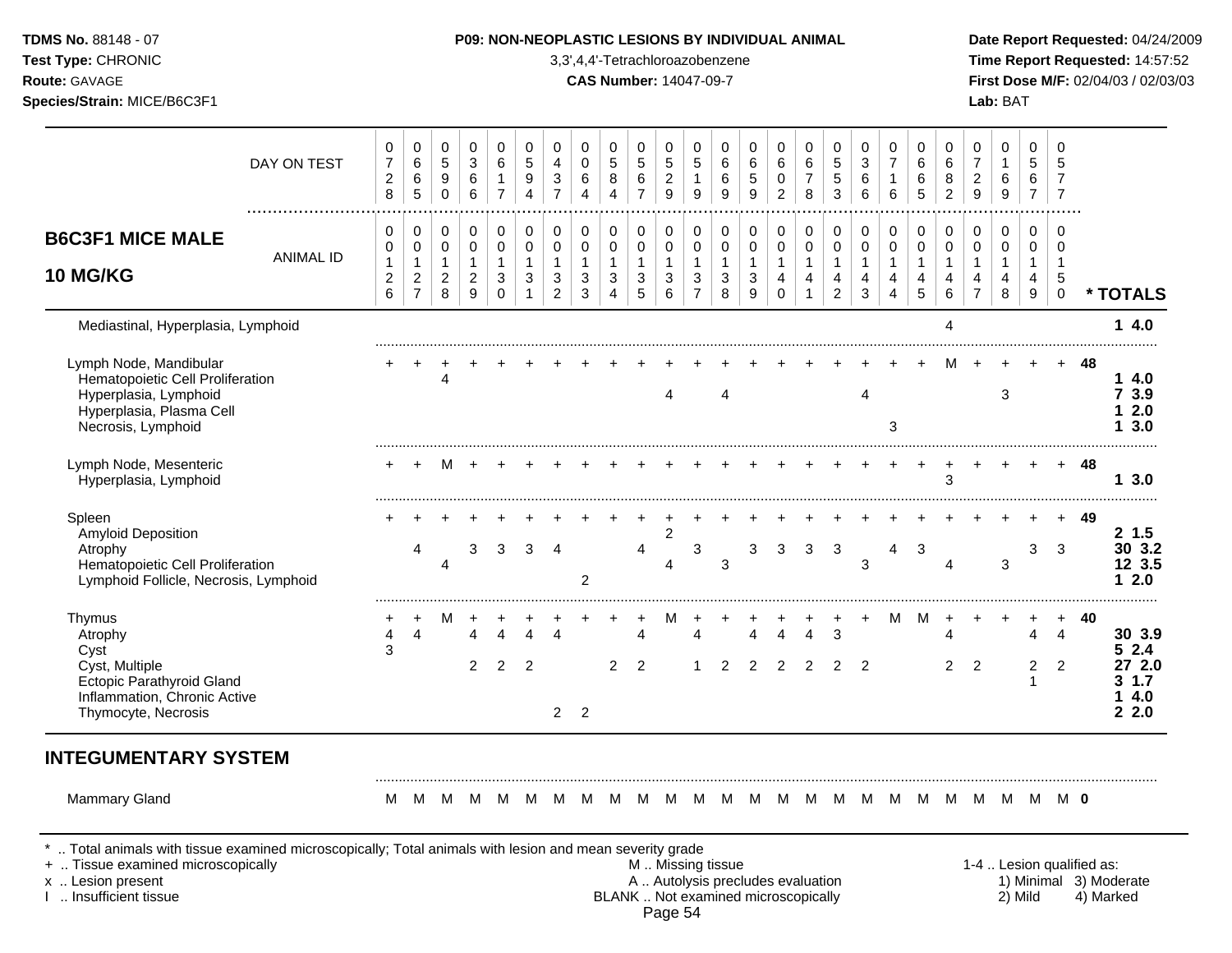| <b>TDMS No. 88148 - 07</b> |  |
|----------------------------|--|
| <b>Test Type: CHRONIC</b>  |  |

### **P09: NON-NEOPLASTIC LESIONS BY INDIVIDUAL ANIMAL Date Report Requested:** 04/24/2009

**Time Report Requested:** 14:57:52 **Route:** GAVAGE **CAS Number:** 14047-09-7 **First Dose M/F:** 02/04/03 / 02/03/03 **Species/Strain:** MICE/B6C3F1 **Lab:** BAT

|                                                                                                                                                                                               |                       | 0                                                      | 0                                                                  | 0                                                                        | 0                                                                 | $\mathbf 0$                                                               | $\mathbf 0$                          | $\mathbf 0$                        | 0                                           | 0                                                       | 0                                                   | $\mathbf 0$                                          | 0                                                                      | $\mathbf 0$                                                   | $\mathbf 0$                      | $\mathbf 0$                                                              | 0                                         | 0                                                          | $\mathbf 0$                                                     | $\mathbf 0$                                             | 0                                                    | 0                                          | 0<br>$\overline{7}$                                   | 0                                                                 | $\Omega$                                          | $\mathbf 0$                                              |                           |                                                                 |
|-----------------------------------------------------------------------------------------------------------------------------------------------------------------------------------------------|-----------------------|--------------------------------------------------------|--------------------------------------------------------------------|--------------------------------------------------------------------------|-------------------------------------------------------------------|---------------------------------------------------------------------------|--------------------------------------|------------------------------------|---------------------------------------------|---------------------------------------------------------|-----------------------------------------------------|------------------------------------------------------|------------------------------------------------------------------------|---------------------------------------------------------------|----------------------------------|--------------------------------------------------------------------------|-------------------------------------------|------------------------------------------------------------|-----------------------------------------------------------------|---------------------------------------------------------|------------------------------------------------------|--------------------------------------------|-------------------------------------------------------|-------------------------------------------------------------------|---------------------------------------------------|----------------------------------------------------------|---------------------------|-----------------------------------------------------------------|
|                                                                                                                                                                                               | DAY ON TEST           | $\boldsymbol{7}$<br>$\overline{\mathbf{c}}$<br>8       | 6<br>6<br>$\overline{5}$                                           | $\sqrt{5}$<br>9<br>$\pmb{0}$                                             | $\mathbf{3}$<br>6<br>$\,6$                                        | 6<br>$\mathbf{1}$<br>$\overline{7}$                                       | 5<br>9<br>$\overline{\mathbf{4}}$    | 4<br>3<br>$\overline{7}$           | $\mathbf 0$<br>6<br>$\overline{\mathbf{4}}$ | $\sqrt{5}$<br>8<br>$\overline{4}$                       | $\,$ 5 $\,$<br>$\,6\,$<br>$\overline{7}$            | 5<br>$\overline{c}$<br>$\boldsymbol{9}$              | 5<br>$\mathbf{1}$<br>$\boldsymbol{9}$                                  | $\,6$<br>$\,6$<br>9                                           | 6<br>$\mathbf 5$<br>9            | 6<br>0<br>$\overline{c}$                                                 | $\,6\,$<br>$\overline{7}$<br>8            | $\sqrt{5}$<br>5<br>$\mathbf{3}$                            | $\sqrt{3}$<br>6<br>$\,6\,$                                      | $\overline{7}$<br>1<br>6                                | $\,6$<br>6<br>5                                      | 6<br>8<br>$\overline{c}$                   | $\boldsymbol{2}$<br>$\mathsf g$                       | $\mathbf{1}$<br>$\,6$<br>$\boldsymbol{9}$                         | 5<br>6<br>$\overline{7}$                          | 5<br>7<br>$\overline{7}$                                 |                           |                                                                 |
| <b>B6C3F1 MICE MALE</b><br><b>10 MG/KG</b>                                                                                                                                                    | .<br><b>ANIMAL ID</b> | 0<br>0<br>$\mathbf{1}$<br>$\overline{\mathbf{c}}$<br>6 | $\pmb{0}$<br>0<br>$\mathbf{1}$<br>$\overline{c}$<br>$\overline{7}$ | 0<br>$\pmb{0}$<br>$\mathbf{1}$<br>$\overline{2}$<br>8                    | $\mathbf 0$<br>$\mathbf 0$<br>$\mathbf{1}$<br>$\overline{2}$<br>9 | $\mathbf 0$<br>$\mathbf 0$<br>$\mathbf{1}$<br>$\mathbf{3}$<br>$\mathbf 0$ | $\mathbf 0$<br>$\mathbf 0$<br>1<br>3 | 0<br>0<br>1<br>3<br>$\overline{c}$ | 0<br>$\mathbf 0$<br>1<br>3<br>3             | 0<br>$\mathsf 0$<br>$\mathbf{1}$<br>3<br>$\overline{4}$ | 0<br>$\mathbf 0$<br>$\mathbf{1}$<br>$\sqrt{3}$<br>5 | $\mathbf 0$<br>$\mathbf 0$<br>$\mathbf{1}$<br>3<br>6 | $\pmb{0}$<br>$\pmb{0}$<br>$\mathbf{1}$<br>$\sqrt{3}$<br>$\overline{7}$ | $\mathbf 0$<br>$\pmb{0}$<br>$\mathbf{1}$<br>$\mathbf{3}$<br>8 | 0<br>0<br>$\mathbf{1}$<br>3<br>9 | 0<br>$\mathbf 0$<br>1<br>4<br>$\Omega$                                   | 0<br>$\mathsf 0$<br>$\mathbf 1$<br>4<br>1 | 0<br>0<br>$\mathbf{1}$<br>$\overline{4}$<br>$\overline{a}$ | $\mathbf 0$<br>$\mathbf 0$<br>$\mathbf{1}$<br>4<br>$\mathbf{3}$ | 0<br>$\mathbf 0$<br>$\mathbf{1}$<br>$\overline{4}$<br>4 | $\mathbf 0$<br>$\mathbf 0$<br>$\mathbf{1}$<br>4<br>5 | 0<br>$\mathbf 0$<br>$\mathbf{1}$<br>4<br>6 | 0<br>$\pmb{0}$<br>$\mathbf{1}$<br>4<br>$\overline{7}$ | $\mathbf 0$<br>$\mathbf 0$<br>$\mathbf{1}$<br>$\overline{4}$<br>8 | $\Omega$<br>$\mathbf 0$<br>$\mathbf{1}$<br>4<br>9 | $\Omega$<br>$\mathbf 0$<br>$\mathbf 1$<br>5<br>$\pmb{0}$ |                           | * TOTALS                                                        |
| <b>Skin</b><br>Hemorrhage<br>Inflammation, Chronic Active<br>Dermis, Fibrosis<br>Epidermis, Hyperplasia<br>Epidermis, Ulcer<br>Hair Follicle, Dilatation<br>Sebaceous Gland, Atrophy          |                       |                                                        |                                                                    | 3<br>$\overline{2}$<br>3<br>$\overline{\mathbf{4}}$<br>1<br>$\mathbf{1}$ | $\overline{c}$                                                    | 3<br>$\overline{c}$<br>3<br>$\overline{4}$<br>1                           | 1                                    | $\overline{4}$                     |                                             | $\mathbf 1$                                             |                                                     | 3<br>$\overline{c}$<br>3<br>$\overline{4}$<br>1      | $\mathbf 1$                                                            | 3<br>3<br>4<br>4<br>$\mathbf{1}$                              |                                  |                                                                          |                                           | 2                                                          | $\mathbf{3}$<br>$\overline{\mathbf{4}}$<br>3<br>$\Delta$        | 4                                                       |                                                      | $\overline{2}$                             |                                                       | 3<br>4<br>4<br>4                                                  |                                                   | $\mathbf{1}$<br>$\overline{4}$                           | 49                        | 1.0<br>12 3.3<br>12 3.1<br>12 3.3<br>11 4.0<br>13 1.2<br>20 2.6 |
| <b>MUSCULOSKELETAL SYSTEM</b>                                                                                                                                                                 |                       |                                                        |                                                                    |                                                                          |                                                                   |                                                                           |                                      |                                    |                                             |                                                         |                                                     |                                                      |                                                                        |                                                               |                                  |                                                                          |                                           |                                                            |                                                                 |                                                         |                                                      |                                            |                                                       |                                                                   |                                                   |                                                          |                           |                                                                 |
| <b>Bone</b><br>Osteopetrosis                                                                                                                                                                  |                       |                                                        |                                                                    |                                                                          |                                                                   |                                                                           |                                      |                                    |                                             |                                                         |                                                     |                                                      |                                                                        |                                                               |                                  |                                                                          |                                           |                                                            |                                                                 |                                                         |                                                      |                                            |                                                       | $+$                                                               | $+$                                               |                                                          | + 49                      | 4.0<br>1                                                        |
| <b>Skeletal Muscle</b>                                                                                                                                                                        |                       |                                                        |                                                                    |                                                                          |                                                                   |                                                                           |                                      |                                    |                                             |                                                         |                                                     |                                                      |                                                                        |                                                               |                                  |                                                                          |                                           |                                                            |                                                                 |                                                         |                                                      |                                            |                                                       |                                                                   |                                                   |                                                          | 49                        |                                                                 |
| <b>NERVOUS SYSTEM</b>                                                                                                                                                                         |                       |                                                        |                                                                    |                                                                          |                                                                   |                                                                           |                                      |                                    |                                             |                                                         |                                                     |                                                      |                                                                        |                                                               |                                  |                                                                          |                                           |                                                            |                                                                 |                                                         |                                                      |                                            |                                                       |                                                                   |                                                   |                                                          |                           |                                                                 |
| <b>Brain</b><br>Neuron, Necrosis                                                                                                                                                              |                       |                                                        | $\overline{ }$                                                     | $\ddot{}$<br>4                                                           |                                                                   |                                                                           |                                      |                                    |                                             |                                                         |                                                     |                                                      |                                                                        |                                                               |                                  |                                                                          |                                           |                                                            |                                                                 |                                                         |                                                      |                                            |                                                       |                                                                   |                                                   | $+$                                                      | 49                        | 14.0                                                            |
| <b>RESPIRATORY SYSTEM</b>                                                                                                                                                                     |                       |                                                        |                                                                    |                                                                          |                                                                   |                                                                           |                                      |                                    |                                             |                                                         |                                                     |                                                      |                                                                        |                                                               |                                  |                                                                          |                                           |                                                            |                                                                 |                                                         |                                                      |                                            |                                                       |                                                                   |                                                   |                                                          |                           |                                                                 |
| Lung<br>Congestion                                                                                                                                                                            |                       |                                                        |                                                                    |                                                                          |                                                                   |                                                                           |                                      |                                    |                                             |                                                         |                                                     |                                                      |                                                                        |                                                               |                                  |                                                                          |                                           |                                                            |                                                                 |                                                         |                                                      |                                            |                                                       |                                                                   |                                                   | $+$                                                      | 49                        | 14.0                                                            |
| *  Total animals with tissue examined microscopically; Total animals with lesion and mean severity grade<br>+  Tissue examined microscopically<br>x  Lesion present<br>I  Insufficient tissue |                       |                                                        |                                                                    |                                                                          |                                                                   |                                                                           |                                      |                                    |                                             |                                                         |                                                     |                                                      |                                                                        | M  Missing tissue                                             |                                  | A  Autolysis precludes evaluation<br>BLANK  Not examined microscopically |                                           |                                                            |                                                                 |                                                         |                                                      |                                            |                                                       |                                                                   | 2) Mild                                           |                                                          | 1-4  Lesion qualified as: | 1) Minimal 3) Moderate<br>4) Marked                             |

Page 55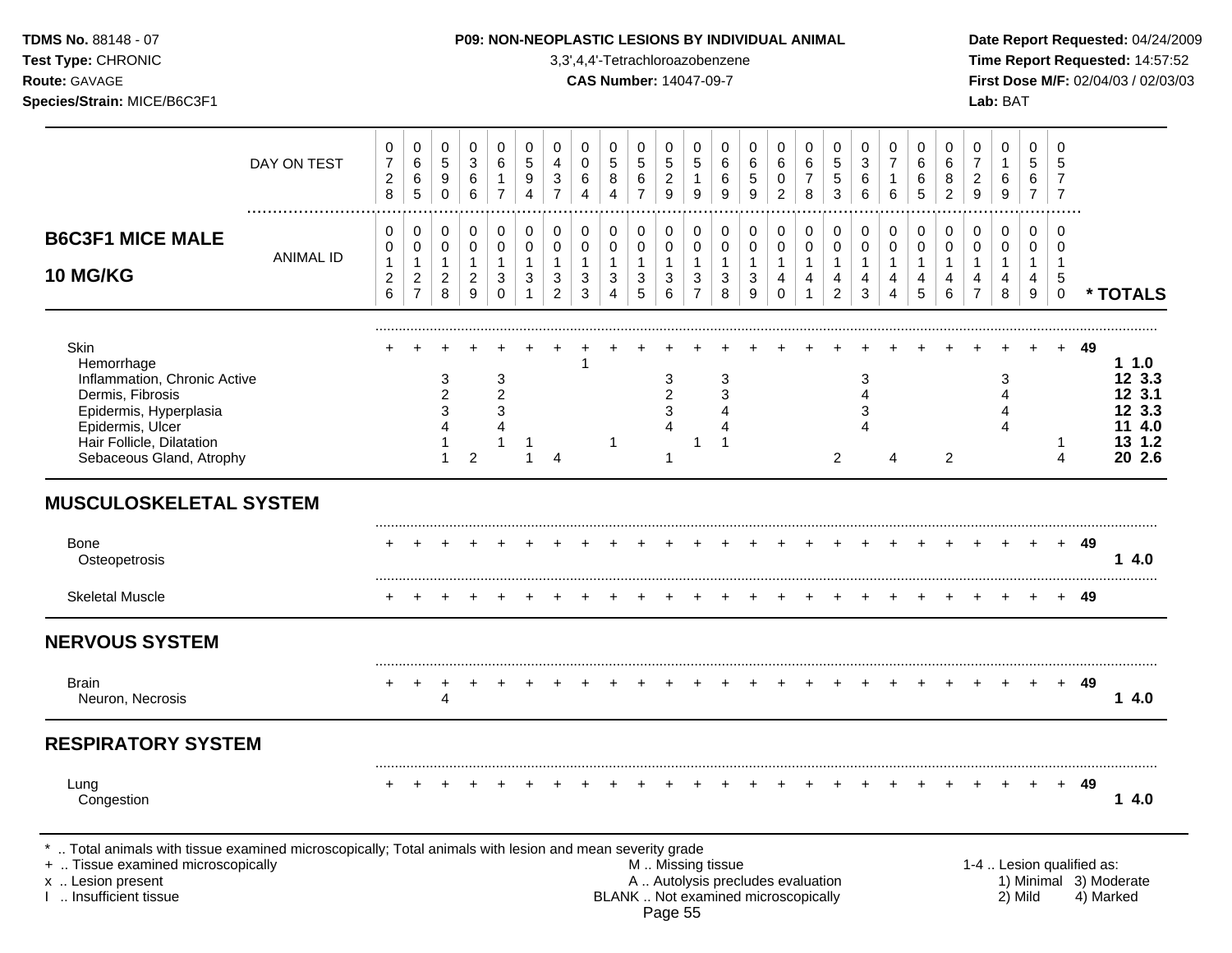| <b>TDMS No. 88148 - 07</b><br>Test Type: CHRONIC<br><b>Route: GAVAGE</b><br>Species/Strain: MICE/B6C3F1                     |                  |                                            |                                            |                                                 |                                                |                          |                                                       |                                |                            |                  | <b>P09: NON-NEOPLASTIC LESIONS BY INDIVIDUAL ANIMAL</b><br>3,3',4,4'-Tetrachloroazobenzene<br><b>CAS Number: 14047-09-7</b> |                                        |                                    |                  |                  |                               |                                   |                               |                  |                                       |                           |                               |                                            | Lab: BAT                |                               |                              |     |    | Date Report Requested: 04/24/2009<br>Time Report Requested: 14:57:52<br>First Dose M/F: 02/04/03 / 02/03/03 |
|-----------------------------------------------------------------------------------------------------------------------------|------------------|--------------------------------------------|--------------------------------------------|-------------------------------------------------|------------------------------------------------|--------------------------|-------------------------------------------------------|--------------------------------|----------------------------|------------------|-----------------------------------------------------------------------------------------------------------------------------|----------------------------------------|------------------------------------|------------------|------------------|-------------------------------|-----------------------------------|-------------------------------|------------------|---------------------------------------|---------------------------|-------------------------------|--------------------------------------------|-------------------------|-------------------------------|------------------------------|-----|----|-------------------------------------------------------------------------------------------------------------|
|                                                                                                                             | DAY ON TEST      | 0<br>$\overline{7}$<br>$\overline{c}$<br>8 | 0<br>6<br>6<br>5                           | 0<br>$\sqrt{5}$<br>$\boldsymbol{9}$<br>$\Omega$ | 0<br>$\ensuremath{\mathsf{3}}$<br>$\,6\,$<br>6 | 0<br>6<br>$\overline{7}$ | 0<br>$\sqrt{5}$<br>$\boldsymbol{9}$<br>$\overline{4}$ | 0<br>4<br>3<br>$\overline{7}$  | 0<br>$\mathbf 0$<br>6<br>4 | 0<br>5<br>8<br>4 | 0<br>5<br>6<br>$\overline{7}$                                                                                               | 0<br>$\sqrt{5}$<br>$\overline{c}$<br>9 | 0<br>5<br>1<br>9                   | 0<br>6<br>6<br>9 | 0<br>6<br>5<br>9 | 0<br>6<br>0<br>$\overline{2}$ | 0<br>$\,6$<br>$\overline{7}$<br>8 | 0<br>5<br>5<br>3              | 3<br>6<br>6      | 0<br>$\overline{7}$<br>6              | 0<br>6<br>6<br>$\sqrt{5}$ | 0<br>6<br>8<br>$\overline{2}$ | 0<br>$\overline{7}$<br>$\overline{c}$<br>9 | 0<br>1<br>6<br>9        | 0<br>5<br>6<br>$\overline{7}$ | $\Omega$<br>5                |     |    |                                                                                                             |
| <b>B6C3F1 MICE MALE</b><br><b>10 MG/KG</b>                                                                                  | <b>ANIMAL ID</b> | 0<br>0<br>$\overline{\mathbf{c}}$<br>6     | 0<br>0<br>$\overline{c}$<br>$\overline{7}$ | 0<br>0<br>1<br>$\overline{\mathbf{c}}$<br>8     | 0<br>0<br>$\overline{c}$<br>$\boldsymbol{9}$   | 0<br>0<br>3<br>$\Omega$  | 0<br>$\pmb{0}$<br>3                                   | 0<br>$\pmb{0}$<br>-1<br>3<br>2 | 0<br>0<br>3<br>3           | 0<br>0<br>3<br>4 | 0<br>0<br>3<br>5                                                                                                            | 0<br>0<br>1<br>$\sqrt{3}$<br>6         | 0<br>0<br>1<br>3<br>$\overline{7}$ | 0<br>0<br>3<br>8 | 0<br>0<br>3<br>9 | 0<br>0<br>4<br>$\Omega$       | 0<br>0<br>4                       | 0<br>0<br>4<br>$\overline{2}$ | 0<br>0<br>4<br>3 | 0<br>0<br>4<br>$\boldsymbol{\Lambda}$ | 0<br>0<br>4<br>5          | 0<br>0<br>4<br>6              | 0<br>0<br>$\overline{7}$                   | $\Omega$<br>0<br>4<br>8 | 0<br>0<br>1<br>4<br>9         | $\Omega$<br>5<br>$\mathbf 0$ |     |    | * TOTALS                                                                                                    |
| Fibrosis<br>Inflammation, Chronic Active<br>Alveolar Epithelium, Hyperplasia<br>Alveolus, Infiltration Cellular, Histiocyte |                  |                                            |                                            |                                                 | $\overline{2}$                                 |                          |                                                       |                                |                            |                  |                                                                                                                             |                                        |                                    |                  |                  |                               |                                   |                               |                  |                                       |                           | 3                             | 2                                          |                         |                               |                              |     |    | 12.0<br>1.0<br>2.5<br>4.0                                                                                   |
| Nose<br>Hemorrhage<br>Inflammation, Chronic Active                                                                          |                  |                                            |                                            |                                                 |                                                |                          |                                                       |                                | 4<br>$\mathfrak{p}$        |                  |                                                                                                                             |                                        |                                    |                  |                  |                               |                                   |                               |                  |                                       |                           |                               |                                            |                         |                               | $\pm$                        | -49 | 1. | 14.0<br>2.0                                                                                                 |
| Pleura                                                                                                                      |                  |                                            |                                            |                                                 |                                                |                          |                                                       |                                |                            |                  |                                                                                                                             |                                        |                                    |                  |                  |                               |                                   |                               |                  |                                       |                           |                               |                                            |                         |                               |                              |     |    |                                                                                                             |
| Trachea                                                                                                                     |                  |                                            |                                            |                                                 |                                                |                          |                                                       |                                |                            |                  |                                                                                                                             |                                        |                                    |                  |                  |                               |                                   |                               |                  |                                       |                           |                               |                                            |                         |                               |                              | -49 |    |                                                                                                             |

| Eve<br><b>Atroph</b><br>Cornea, Pigmentation                   |   |  |  |         |  |  |  |  | $+ +$ |  | ◠ |  |  | -49 | 2 O |
|----------------------------------------------------------------|---|--|--|---------|--|--|--|--|-------|--|---|--|--|-----|-----|
| Harderian Gland<br>Infiltration Cellular, Lymphoid<br>Necrosis | r |  |  | $+$ $+$ |  |  |  |  |       |  |   |  |  | 49  | 1.0 |

# **URINARY SYSTEM**

\* .. Total animals with tissue examined microscopically; Total animals with lesion and mean severity grade

+ .. Tissue examined microscopically M .. Missing tissue 1-4 .. Lesion qualified as: x .. Lesion present **A .. Autolysis precludes evaluation** A .. Autolysis precludes evaluation 1) Minimal 3) Moderate I .. Insufficient tissue BLANK .. Not examined microscopically 2) Mild 4) Marked Page 56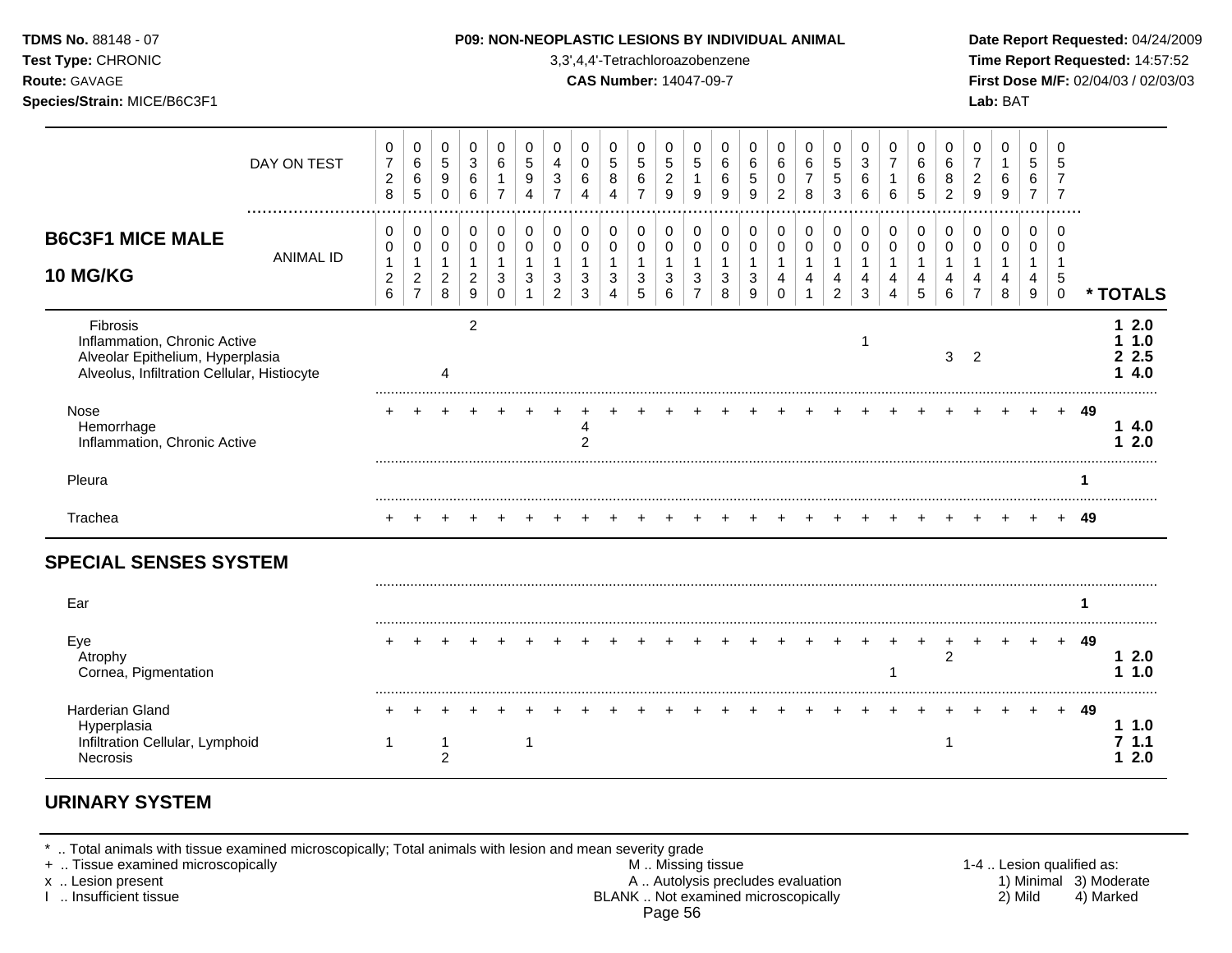#### **TDMS No.** 88148 - 07 **P09: NON-NEOPLASTIC LESIONS BY INDIVIDUAL ANIMAL Date Report Requested:** 04/24/2009

**Test Type:** CHRONIC 3,3',4,4'-Tetrachloroazobenzene **Time Report Requested:** 14:57:52 **Route:** GAVAGE **CAS Number:** 14047-09-7 **First Dose M/F:** 02/04/03 / 02/03/03

|                                                                                                                                                                                                                                                                                             | DAY ON TEST      | 0<br>$\overline{7}$<br>$\overline{c}$<br>8      | 0<br>$\,6\,$<br>$\,6\,$<br>5                                 | 0<br>$\sqrt{5}$<br>$\boldsymbol{9}$<br>$\mathbf 0$              | $\mathbf 0$<br>$\sqrt{3}$<br>6<br>6                     | 0<br>6<br>1<br>$\overline{7}$                     | 0<br>$\sqrt{5}$<br>9<br>4             | $\mathbf 0$<br>4<br>3<br>$\overline{7}$                 | $\Omega$<br>$\mathbf 0$<br>6<br>4                   | 0<br>5<br>8<br>$\overline{\mathbf{4}}$        | 0<br>$\sqrt{5}$<br>$\,6\,$<br>$\overline{7}$                    | 0<br>$\,$ 5 $\,$<br>$\overline{c}$<br>9                | $\Omega$<br>$\sqrt{5}$<br>$\mathbf{1}$<br>9                        | 0<br>$\,6\,$<br>$\,6\,$<br>9               | 0<br>$6\phantom{1}6$<br>5<br>9              | 0<br>$\,6\,$<br>$\mathbf 0$<br>2                                      | 0<br>$\,6\,$<br>$\overline{7}$<br>8                   | 0<br>$\sqrt{5}$<br>$\,$ 5 $\,$<br>$\mathbf{3}$                               | 0<br>$\mathbf{3}$<br>6<br>6      | $\mathbf 0$<br>$\overline{7}$<br>$\mathbf{1}$<br>6 | 0<br>6<br>6<br>5                                        | 0<br>6<br>8<br>$\overline{2}$ | $\Omega$<br>$\overline{7}$<br>$\boldsymbol{2}$<br>9     | 0<br>$\mathbf{1}$<br>6<br>9      | 0<br>$\sqrt{5}$<br>$\,6\,$<br>$\overline{7}$           | $\Omega$<br>$\overline{7}$                              |    |                                                                                                 |
|---------------------------------------------------------------------------------------------------------------------------------------------------------------------------------------------------------------------------------------------------------------------------------------------|------------------|-------------------------------------------------|--------------------------------------------------------------|-----------------------------------------------------------------|---------------------------------------------------------|---------------------------------------------------|---------------------------------------|---------------------------------------------------------|-----------------------------------------------------|-----------------------------------------------|-----------------------------------------------------------------|--------------------------------------------------------|--------------------------------------------------------------------|--------------------------------------------|---------------------------------------------|-----------------------------------------------------------------------|-------------------------------------------------------|------------------------------------------------------------------------------|----------------------------------|----------------------------------------------------|---------------------------------------------------------|-------------------------------|---------------------------------------------------------|----------------------------------|--------------------------------------------------------|---------------------------------------------------------|----|-------------------------------------------------------------------------------------------------|
| <b>B6C3F1 MICE MALE</b><br>10 MG/KG                                                                                                                                                                                                                                                         | <b>ANIMAL ID</b> | 0<br>0<br>$\mathbf{1}$<br>$\boldsymbol{2}$<br>6 | 0<br>0<br>$\mathbf{1}$<br>$\boldsymbol{2}$<br>$\overline{7}$ | 0<br>$\mathsf{O}\xspace$<br>$\mathbf{1}$<br>$\overline{2}$<br>8 | 0<br>$\mathbf 0$<br>$\mathbf{1}$<br>$\overline{2}$<br>9 | 0<br>$\mathbf 0$<br>$\mathbf{1}$<br>3<br>$\Omega$ | 0<br>$\mathbf 0$<br>$\mathbf{1}$<br>3 | 0<br>$\mathbf 0$<br>$\mathbf{1}$<br>3<br>$\overline{2}$ | 0<br>$\pmb{0}$<br>$\mathbf{1}$<br>$\mathbf{3}$<br>3 | 0<br>0<br>$\mathbf{1}$<br>3<br>$\overline{4}$ | 0<br>$\mathsf{O}\xspace$<br>$\overline{1}$<br>$\mathbf{3}$<br>5 | $\mathbf 0$<br>$\mathbf 0$<br>$\overline{1}$<br>3<br>6 | 0<br>$\mathbf 0$<br>$\mathbf{1}$<br>$\mathbf{3}$<br>$\overline{7}$ | 0<br>$\mathbf 0$<br>$\mathbf{1}$<br>3<br>8 | 0<br>0<br>$\mathbf{1}$<br>$\mathbf{3}$<br>9 | 0<br>$\pmb{0}$<br>$\mathbf{1}$<br>$\overline{\mathbf{4}}$<br>$\Omega$ | 0<br>$\mathsf 0$<br>$\mathbf{1}$<br>4<br>$\mathbf{1}$ | 0<br>$\mathsf{O}\xspace$<br>$\mathbf{1}$<br>$\overline{4}$<br>$\overline{2}$ | 0<br>0<br>$\mathbf{1}$<br>4<br>3 | 0<br>$\mathbf 0$<br>$\mathbf{1}$<br>4<br>4         | 0<br>$\mathbf 0$<br>$\mathbf{1}$<br>4<br>5              | 0<br>$\mathbf 0$<br>4<br>6    | 0<br>$\mathbf 0$<br>$\mathbf{1}$<br>4<br>$\overline{7}$ | 0<br>0<br>$\mathbf{1}$<br>4<br>8 | $\mathbf 0$<br>$\mathbf 0$<br>$\overline{1}$<br>4<br>9 | $\Omega$<br>$\Omega$<br>$\overline{1}$<br>5<br>$\Omega$ |    | * TOTALS                                                                                        |
| Kidney<br>Hydronephrosis<br>Infarct<br>Infiltration Cellular, Lymphoid<br>Inflammation, Chronic Active<br>Metaplasia, Osseous<br>Mineralization<br>Nephropathy<br>Cortex, Cyst<br>Cortex, Cyst, Multiple<br>Glomerulus, Amyloid Deposition<br>Papilla, Necrosis<br>Renal Tubule, Dilatation |                  | 1<br>$\mathbf{1}$                               | $\frac{2}{1}$<br>3                                           | 3                                                               | $\overline{2}$                                          | 2                                                 | $\overline{2}$                        | Δ                                                       | $\overline{2}$                                      | З                                             |                                                                 | 3<br>2                                                 | -1<br>$\overline{2}$                                               |                                            | 3<br>2<br>2                                 | $\overline{2}$<br>1<br>3                                              | $\overline{2}$<br>3                                   |                                                                              |                                  | $\Delta$<br>3<br>3<br>4                            | $\overline{2}$<br>$\overline{c}$<br>$\overline{1}$<br>3 | $\mathbf{3}$<br>3             | 1<br>$\overline{2}$                                     |                                  | $\overline{1}$                                         | $+$<br>3<br>3                                           | 49 | 17 2.4<br>4.0<br>12 1.2<br>3.2<br>2.0<br>40 1.2<br>28 1.8<br>2.0<br>4.0<br>1.8<br>4.0<br>31 3.0 |
| Ureter<br><b>Dilatation</b><br>Inflammation, Chronic Active                                                                                                                                                                                                                                 |                  |                                                 | 2                                                            |                                                                 | 3<br>3                                                  | $\sqrt{3}$<br>3                                   | 3<br>3                                |                                                         |                                                     |                                               | $\overline{c}$<br>$\mathcal{P}$                                 |                                                        | 4<br>Δ                                                             |                                            | 4                                           | 3<br>4                                                                | м                                                     | $\boldsymbol{2}$<br>3                                                        |                                  | $\overline{4}$                                     | 3<br>4                                                  | $\overline{4}$<br>Δ           | $\overline{2}$                                          |                                  | 3<br>3                                                 | $\pm$<br>4<br>$\overline{2}$                            | 47 | 22 3.0<br>24 3.0                                                                                |
| Urethra<br><b>Dilatation</b><br>Inflammation, Chronic Active<br>Transitional Epithelium, Hyperplasia                                                                                                                                                                                        |                  |                                                 |                                                              |                                                                 |                                                         |                                                   |                                       |                                                         |                                                     |                                               |                                                                 |                                                        |                                                                    |                                            |                                             |                                                                       |                                                       |                                                                              | 2                                |                                                    |                                                         |                               |                                                         |                                  |                                                        | $+$<br>4                                                | 49 | 24.0<br>1.0<br>1<br>3.0<br>2                                                                    |
| <b>Urinary Bladder</b><br>Infiltration Cellular, Lymphoid<br>Inflammation, Chronic Active                                                                                                                                                                                                   |                  |                                                 |                                                              |                                                                 |                                                         |                                                   |                                       |                                                         |                                                     |                                               |                                                                 |                                                        |                                                                    |                                            |                                             |                                                                       |                                                       |                                                                              |                                  |                                                    |                                                         |                               |                                                         |                                  |                                                        |                                                         | 49 | 41.0<br>1.0<br>1.                                                                               |

\* .. Total animals with tissue examined microscopically; Total animals with lesion and mean severity grade

+ .. Tissue examined microscopically M .. Missing tissue 1-4 .. Lesion qualified as: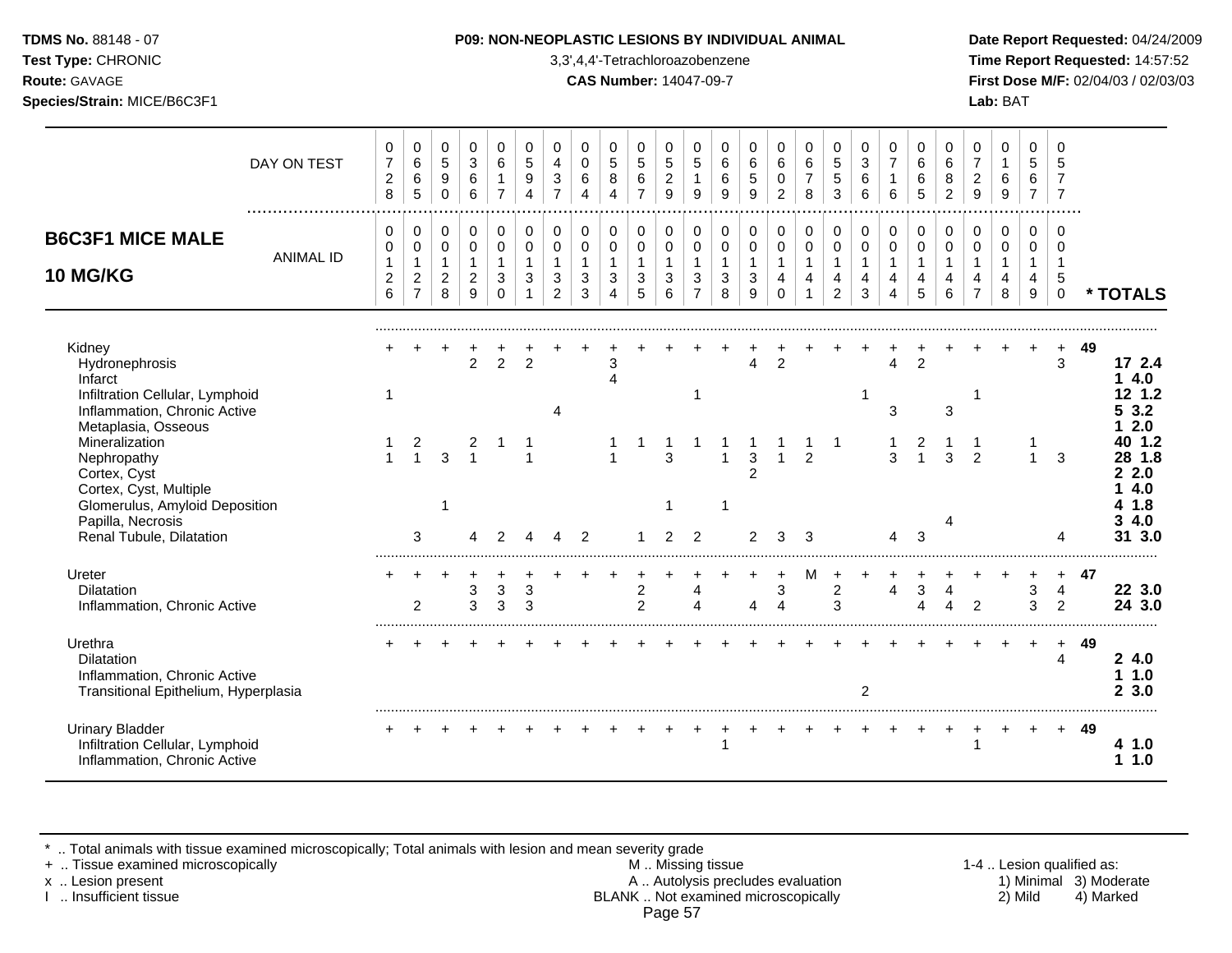**Test Type:** CHRONIC 3,3',4,4'-Tetrachloroazobenzene **Time Report Requested:** 14:57:52 **Route:** GAVAGE **CAS Number:** 14047-09-7 **First Dose M/F:** 02/04/03 / 02/03/03 **Species/Strain:** MICE/B6C3F1 **Lab:** BAT

|                                     | DAY ON TEST | 0<br>2<br>8<br>8 | 0<br>3<br>8       | U<br>3<br>ົ<br>∠<br>6 | 4<br>8<br>2       | ົ<br>ۍ<br>đ<br>9 | 0<br>3<br>9<br>9 | 4<br>.5 | U<br>ົ<br>∼<br>ົ<br><u>_</u> | U<br>4<br>9<br>റ<br>$\epsilon$ | 0<br>C<br>∠<br>◡<br>6 | U<br>4<br>-<br>U                    | 0<br>3<br>8<br>0      | U<br>4<br>4 | ົ<br>G<br>0 | 0<br>4<br>0<br>6 | U<br>5<br><sup>o</sup><br>∠<br>8 | 0<br>5<br>0<br>5 | U<br>'5<br>9         | 0<br>ົ<br>∠<br>6 | 0<br>5<br>0<br>8 | U<br>◠<br>9<br>6 | υ<br>€<br>u<br>- | 0<br>ົ<br>دت<br>6<br>6 | 0<br>ົ<br>J.<br>2 | ັບ<br>Ä.<br>-3 |                 |
|-------------------------------------|-------------|------------------|-------------------|-----------------------|-------------------|------------------|------------------|---------|------------------------------|--------------------------------|-----------------------|-------------------------------------|-----------------------|-------------|-------------|------------------|----------------------------------|------------------|----------------------|------------------|------------------|------------------|------------------|------------------------|-------------------|----------------|-----------------|
| <b>B6C3F1 MICE MALE</b><br>30 MG/KG | ANIMAL ID   | 0<br>0<br>5      | 0<br>0<br>C.<br>2 | U<br>5<br>3           | $\mathbf{p}$<br>4 | 5<br>5           | 0<br>5<br>6      |         | 0<br>0<br>5<br>8             | U<br>$\sim$<br>U<br>5<br>9     | 0<br>0<br>6<br>U      | υ<br>$\sqrt{2}$<br>U<br>$\sim$<br>O | υ<br>U<br>6<br>ົ<br>∠ | 0<br>6<br>3 | 6<br>4      | 0<br>0<br>6<br>5 | 6<br>6                           | 0<br>0<br>6<br>⇁ | $\sqrt{2}$<br>6<br>8 | 0<br>0<br>6<br>9 | 0<br>0<br>0      |                  | ≏<br>∠           | 0<br>3                 | 0<br>0<br>4       | ು              | males<br>(cont) |
| <b>ALIMENTARY SYSTEM</b>            |             |                  |                   |                       |                   |                  |                  |         |                              |                                |                       |                                     |                       |             |             |                  |                                  |                  |                      |                  |                  |                  |                  |                        |                   |                |                 |

| Esophagus                                                                                                               |   |  |  |  |  |   |  |  |   |                |  |  |  |  |
|-------------------------------------------------------------------------------------------------------------------------|---|--|--|--|--|---|--|--|---|----------------|--|--|--|--|
| Gallbladder                                                                                                             |   |  |  |  |  |   |  |  |   |                |  |  |  |  |
| Intestine Large, Cecum                                                                                                  |   |  |  |  |  |   |  |  |   |                |  |  |  |  |
| Intestine Large, Colon                                                                                                  |   |  |  |  |  |   |  |  |   |                |  |  |  |  |
| Intestine Large, Rectum                                                                                                 |   |  |  |  |  |   |  |  |   |                |  |  |  |  |
| Intestine Small, Duodenum                                                                                               |   |  |  |  |  |   |  |  |   |                |  |  |  |  |
| Intestine Small, Ileum                                                                                                  |   |  |  |  |  |   |  |  |   |                |  |  |  |  |
| Intestine Small, Jejunum                                                                                                |   |  |  |  |  |   |  |  |   |                |  |  |  |  |
| Liver<br><b>Basophilic Focus</b><br>Congestion                                                                          |   |  |  |  |  |   |  |  |   |                |  |  |  |  |
| Hematopoietic Cell Proliferation<br>Infiltration Cellular, Lymphoid<br>Inflammation, Chronic Active<br>Mixed Cell Focus |   |  |  |  |  |   |  |  |   | X              |  |  |  |  |
| <b>Tension Lipidosis</b><br>Hepatocyte, Vacuolization Cytoplasmic                                                       | 2 |  |  |  |  | 3 |  |  | 3 | $\mathfrak{p}$ |  |  |  |  |

\* .. Total animals with tissue examined microscopically; Total animals with lesion and mean severity grade

+ .. Tissue examined microscopically M .. Missing tissue 1-4 .. Lesion qualified as: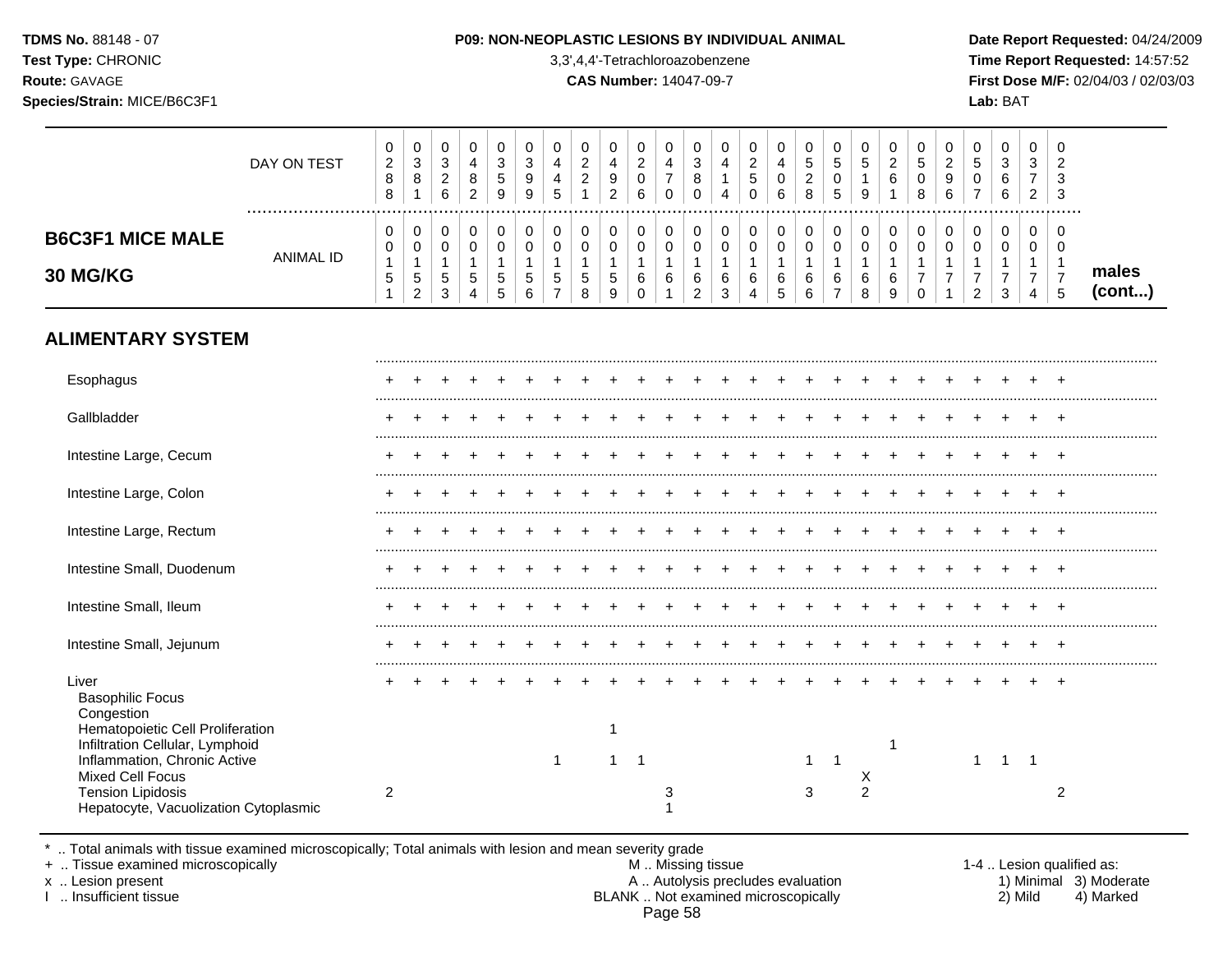| TDMS No. 88148 - 07<br>Test Type: CHRONIC<br>Route: GAVAGE<br>Species/Strain: MICE/B6C3F1            |                  |                                                                |                                                                        |                                                                     |                                                                               |                                                                 |                                                                           |                                                                                |                                                       |                                                               |                                                            |                                                                         | 3,3',4,4'-Tetrachloroazobenzene<br><b>CAS Number: 14047-09-7</b> |                                                           | P09: NON-NEOPLASTIC LESIONS BY INDIVIDUAL ANIMAL                    |                                                  |                                                    |                                                     |                                                  |                                                        |                                                                           |                                                                                         |                                                                              | Lab: BAT                                                        |                                                                   |                                                        | Date Report Requested: 04/24/2009<br>Time Report Requested: 14:57:52<br>First Dose M/F: 02/04/03 / 02/03/03 |
|------------------------------------------------------------------------------------------------------|------------------|----------------------------------------------------------------|------------------------------------------------------------------------|---------------------------------------------------------------------|-------------------------------------------------------------------------------|-----------------------------------------------------------------|---------------------------------------------------------------------------|--------------------------------------------------------------------------------|-------------------------------------------------------|---------------------------------------------------------------|------------------------------------------------------------|-------------------------------------------------------------------------|------------------------------------------------------------------|-----------------------------------------------------------|---------------------------------------------------------------------|--------------------------------------------------|----------------------------------------------------|-----------------------------------------------------|--------------------------------------------------|--------------------------------------------------------|---------------------------------------------------------------------------|-----------------------------------------------------------------------------------------|------------------------------------------------------------------------------|-----------------------------------------------------------------|-------------------------------------------------------------------|--------------------------------------------------------|-------------------------------------------------------------------------------------------------------------|
|                                                                                                      | DAY ON TEST      | $\boldsymbol{0}$<br>$\overline{c}$<br>$\bf 8$<br>8             | $\mathbf 0$<br>$\ensuremath{\mathsf{3}}$<br>$\bf 8$<br>$\mathbf{1}$    | $\pmb{0}$<br>$\ensuremath{\mathsf{3}}$<br>$\overline{2}$<br>$\,6\,$ | $\mathbf 0$<br>$\overline{4}$<br>$\bf8$<br>$\overline{2}$                     | $\mathbf 0$<br>$\sqrt{3}$<br>$\overline{5}$<br>9                | 0<br>$\ensuremath{\mathsf{3}}$<br>$\boldsymbol{9}$<br>9                   | 0<br>$\overline{4}$<br>4<br>5                                                  | 0<br>$\overline{c}$<br>$\overline{2}$<br>$\mathbf{1}$ | 0<br>4<br>$9\,$<br>$\overline{2}$                             | 0<br>$\overline{c}$<br>$\pmb{0}$<br>$6\phantom{a}$         | $\mathbf 0$<br>4<br>$\overline{7}$<br>$\mathbf 0$                       | $\pmb{0}$<br>$\mathbf{3}$<br>$\,8\,$<br>$\mathbf 0$              | 0<br>4<br>$\overline{1}$<br>$\overline{4}$                | $\mathbf 0$<br>$\boldsymbol{2}$<br>$\sqrt{5}$<br>$\mathbf 0$        | 0<br>4<br>$\mathsf 0$<br>6                       | 0<br>$\mathbf 5$<br>$\overline{2}$<br>8            | 0<br>5<br>$\mathbf 0$<br>5                          | $\boldsymbol{0}$<br>5<br>$\mathbf{1}$<br>9       | 0<br>$\overline{a}$<br>$\,6\,$<br>1                    | $\mathsf{O}\xspace$<br>$\overline{5}$<br>$\mathbf 0$<br>8                 | $\mathbf 0$<br>$\overline{2}$<br>$\boldsymbol{9}$<br>6                                  | 0<br>$\sqrt{5}$<br>$\mathbf 0$<br>$\overline{7}$                             | $\mathbf 0$<br>$\ensuremath{\mathsf{3}}$<br>$\,6\,$<br>6        | 0<br>3<br>$\overline{7}$<br>$\overline{2}$                        | $\mathbf 0$<br>$\overline{2}$<br>3<br>$\mathbf{3}$     |                                                                                                             |
| <b>B6C3F1 MICE MALE</b><br>30 MG/KG                                                                  | <b>ANIMAL ID</b> | 0<br>$\mathbf 0$<br>$\mathbf{1}$<br>$\sqrt{5}$<br>$\mathbf{1}$ | $\pmb{0}$<br>$\pmb{0}$<br>$\mathbf{1}$<br>$\sqrt{5}$<br>$\overline{2}$ | $\mathbf 0$<br>$\mathsf 0$<br>$\mathbf{1}$<br>$\,$ 5 $\,$<br>3      | $\boldsymbol{0}$<br>$\pmb{0}$<br>$\mathbf{1}$<br>$\sqrt{5}$<br>$\overline{4}$ | $\pmb{0}$<br>$\mathsf 0$<br>$\mathbf{1}$<br>$\overline{5}$<br>5 | $\pmb{0}$<br>$\mathsf 0$<br>$\mathbf{1}$<br>$\sqrt{5}$<br>$6\phantom{1}6$ | $\mathbf 0$<br>$\mathbf 0$<br>$\mathbf{1}$<br>$\overline{5}$<br>$\overline{7}$ | 0<br>$\mathsf 0$<br>$\mathbf{1}$<br>$\sqrt{5}$<br>8   | $\mathsf 0$<br>$\mathsf 0$<br>$\mathbf{1}$<br>$\sqrt{5}$<br>9 | $\pmb{0}$<br>$\pmb{0}$<br>$\mathbf{1}$<br>6<br>$\mathbf 0$ | $\mathbf 0$<br>$\mathsf{O}\xspace$<br>$\mathbf{1}$<br>6<br>$\mathbf{1}$ | $\pmb{0}$<br>$\pmb{0}$<br>$\mathbf{1}$<br>$\,6\,$<br>$\sqrt{2}$  | $\pmb{0}$<br>$\pmb{0}$<br>$\overline{1}$<br>$\,6\,$<br>3  | $\pmb{0}$<br>$\pmb{0}$<br>$\mathbf{1}$<br>$\,6\,$<br>$\overline{4}$ | 0<br>$\mathbf 0$<br>$\mathbf{1}$<br>$\,6\,$<br>5 | 0<br>$\mathsf{O}\xspace$<br>$\mathbf{1}$<br>6<br>6 | 0<br>0<br>$\mathbf{1}$<br>$\,6\,$<br>$\overline{7}$ | $\pmb{0}$<br>$\pmb{0}$<br>$\mathbf{1}$<br>6<br>8 | $\pmb{0}$<br>$\pmb{0}$<br>$\mathbf{1}$<br>$\,6\,$<br>9 | 0<br>$\mathsf{O}\xspace$<br>$\mathbf{1}$<br>$\overline{7}$<br>$\mathbf 0$ | $\mathbf 0$<br>$\boldsymbol{0}$<br>$\overline{1}$<br>$\boldsymbol{7}$<br>$\overline{1}$ | $\mathbf 0$<br>$\pmb{0}$<br>$\mathbf{1}$<br>$\overline{7}$<br>$\overline{2}$ | $\pmb{0}$<br>$\mathbf 0$<br>$\mathbf{1}$<br>$\overline{7}$<br>3 | $\mathbf 0$<br>$\pmb{0}$<br>1<br>$\overline{7}$<br>$\overline{4}$ | 0<br>$\mathbf 0$<br>$\mathbf 1$<br>$\overline{7}$<br>5 | males<br>(cont)                                                                                             |
| Mesentery<br>Fat, Inflammation, Chronic Active                                                       |                  |                                                                |                                                                        |                                                                     |                                                                               |                                                                 |                                                                           |                                                                                |                                                       | $\ddot{}$                                                     |                                                            |                                                                         |                                                                  |                                                           |                                                                     |                                                  |                                                    |                                                     |                                                  |                                                        |                                                                           |                                                                                         |                                                                              |                                                                 |                                                                   |                                                        |                                                                                                             |
| Pancreas<br>Inflammation, Chronic Active                                                             |                  |                                                                |                                                                        |                                                                     |                                                                               |                                                                 |                                                                           |                                                                                |                                                       |                                                               |                                                            |                                                                         |                                                                  |                                                           |                                                                     |                                                  |                                                    |                                                     |                                                  |                                                        |                                                                           |                                                                                         |                                                                              |                                                                 |                                                                   |                                                        |                                                                                                             |
| <b>Salivary Glands</b><br>Infiltration Cellular, Lymphoid                                            |                  |                                                                |                                                                        |                                                                     |                                                                               |                                                                 |                                                                           |                                                                                |                                                       |                                                               |                                                            |                                                                         |                                                                  |                                                           |                                                                     |                                                  |                                                    |                                                     |                                                  |                                                        |                                                                           |                                                                                         |                                                                              |                                                                 |                                                                   |                                                        |                                                                                                             |
| Stomach, Forestomach<br>Inflammation, Chronic Active<br>Epithelium, Hyperplasia<br>Epithelium, Ulcer |                  | $\overline{2}$                                                 | 2                                                                      | 2                                                                   |                                                                               | $2 \quad 2$                                                     | $\overline{c}$<br>3<br>3                                                  | $\mathbf{1}$                                                                   | $\mathbf{2}$                                          | 2                                                             | $\overline{2}$                                             | $\overline{2}$                                                          | 2                                                                | $\overline{1}$                                            |                                                                     |                                                  | $\overline{2}$                                     | 2                                                   | 2                                                | $\overline{1}$                                         | 2                                                                         | 2                                                                                       | 2                                                                            | 2                                                               | 2 1                                                               |                                                        |                                                                                                             |
| Stomach, Glandular<br>Infiltration Cellular, Lymphoid<br>Inflammation, Chronic Active                |                  |                                                                | $\ddot{}$                                                              | $\overline{1}$                                                      |                                                                               |                                                                 |                                                                           | $\overline{c}$                                                                 |                                                       | $\overline{2}$                                                |                                                            |                                                                         | $\overline{2}$                                                   | $\overline{2}$                                            |                                                                     |                                                  | $\frac{+}{2}$                                      | $\frac{+}{2}$                                       | $\overline{2}$                                   |                                                        |                                                                           |                                                                                         |                                                                              | $\overline{2}$                                                  | 2                                                                 | $+$                                                    |                                                                                                             |
| Mineralization<br>Epithelium, Hyperplasia, Focal<br>Epithelium, Glands, Cyst<br>Glands, Cyst         |                  | $2^{\circ}$                                                    | $\overline{2}$                                                         | 1                                                                   | -1<br>$\boldsymbol{2}$<br>$\overline{2}$                                      |                                                                 | $\overline{c}$                                                            | $\overline{c}$<br>$\overline{2}$<br>$\mathbf{1}$                               | 2                                                     | $\overline{2}$<br>$\mathbf{1}$                                | $\overline{1}$                                             | $\overline{c}$<br>$\mathbf{1}$                                          | $\overline{2}$<br>$\overline{1}$                                 | $\overline{\mathbf{c}}$<br>$\overline{2}$<br>$\mathbf{1}$ |                                                                     |                                                  | $\overline{a}$<br>$\mathbf{1}$                     | 2<br>$\overline{2}$<br>$\mathfrak{p}$               |                                                  | $\mathbf{1}$<br>3                                      | $\overline{2}$                                                            | $\overline{2}$<br>$\overline{2}$                                                        | $\overline{c}$                                                               | $\overline{c}$<br>$\mathbf{1}$                                  | 2<br>$\overline{1}$                                               | -1<br>2<br>1                                           |                                                                                                             |
| <b>CARDIOVASCULAR SYSTEM</b>                                                                         |                  |                                                                |                                                                        |                                                                     |                                                                               |                                                                 |                                                                           |                                                                                |                                                       |                                                               |                                                            |                                                                         |                                                                  |                                                           |                                                                     |                                                  |                                                    |                                                     |                                                  |                                                        |                                                                           |                                                                                         |                                                                              |                                                                 |                                                                   |                                                        |                                                                                                             |
| <b>Blood Vessel</b><br>Aorta, Mineralization                                                         |                  |                                                                |                                                                        |                                                                     | $\overline{c}$                                                                |                                                                 |                                                                           |                                                                                | $\mathbf{1}$                                          |                                                               |                                                            |                                                                         |                                                                  |                                                           |                                                                     |                                                  | 1                                                  |                                                     |                                                  |                                                        |                                                                           |                                                                                         |                                                                              |                                                                 |                                                                   |                                                        |                                                                                                             |

\* .. Total animals with tissue examined microscopically; Total animals with lesion and mean severity grade

- + .. Tissue examined microscopically M .. Missing tissue 1-4 .. Lesion qualified as: x .. Lesion present **A .. Autolysis precludes evaluation** A .. Autolysis precludes evaluation 1) Minimal 3) Moderate I .. Insufficient tissue BLANK .. Not examined microscopically 2) Mild 4) Marked Page 59
-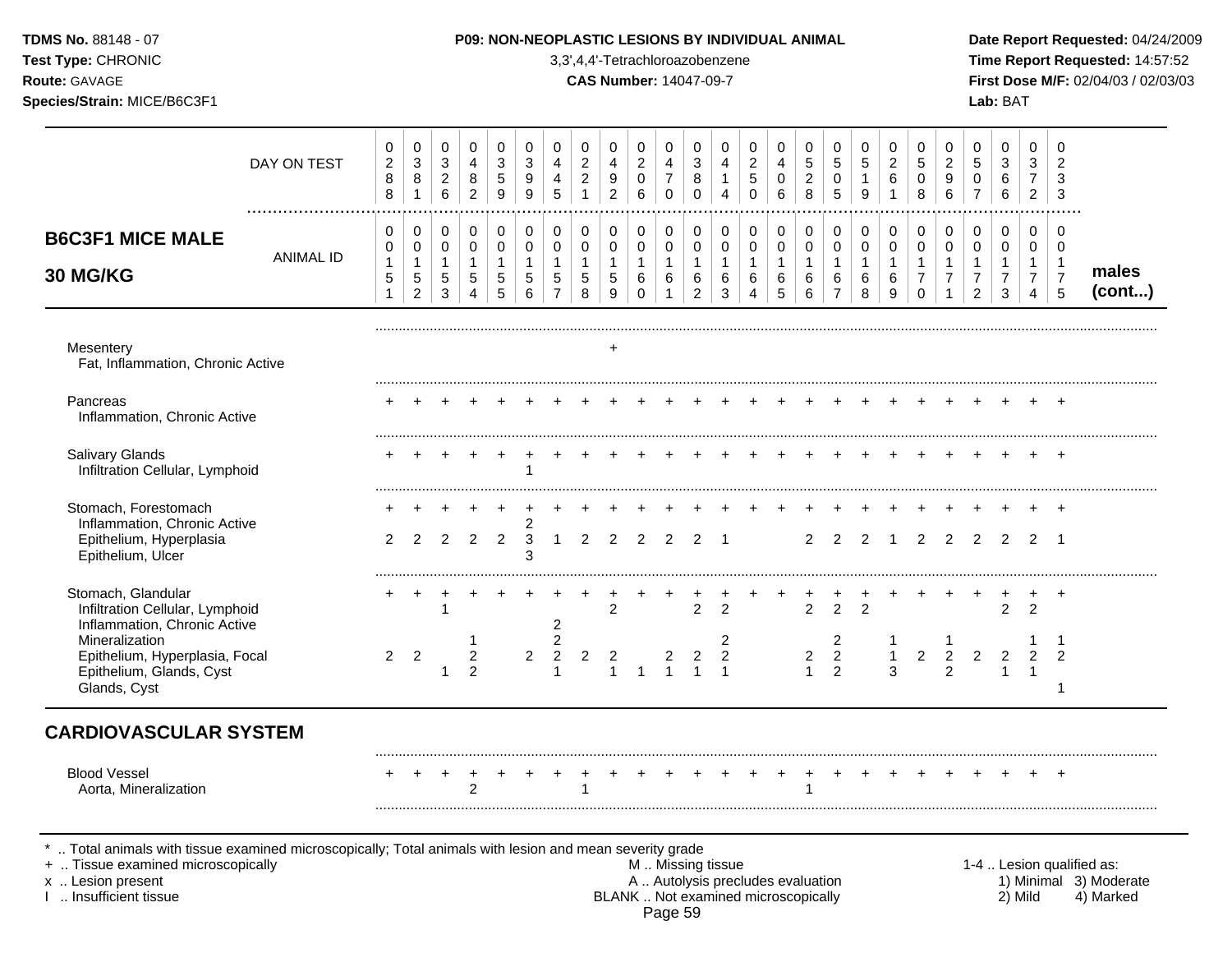**Test Type:** CHRONIC 3,3',4,4'-Tetrachloroazobenzene **Time Report Requested:** 14:57:52 **Route:** GAVAGE **CAS Number:** 14047-09-7 **First Dose M/F:** 02/04/03 / 02/03/03 **Species/Strain:** MICE/B6C3F1 **Lab:** BAT

|                                                                                                      | DAY ON TEST      | 0<br>$\overline{c}$<br>$\bf 8$<br>8 | 0<br>$\sqrt{3}$<br>$\,8\,$<br>$\overline{1}$                     | 0<br>$\sqrt{3}$<br>$\overline{c}$<br>$6\phantom{a}$ | 0<br>$\overline{4}$<br>8<br>$\overline{2}$ | 0<br>3<br>5<br>9                | 0<br>3<br>9<br>9           | 0<br>$\overline{4}$<br>4<br>5           | 0<br>$\boldsymbol{2}$<br>$\boldsymbol{2}$                | 0<br>$\overline{4}$<br>9<br>$\overline{2}$ | 0<br>$\overline{2}$<br>$\mathbf 0$<br>6           | 0<br>$\overline{4}$<br>$\overline{7}$<br>$\Omega$ | 0<br>3<br>8<br>$\Omega$                           | 0<br>4<br>1<br>$\overline{4}$              | 0<br>$\overline{c}$<br>5<br>$\Omega$ | 0<br>$\overline{4}$<br>$\mathbf 0$<br>6 | 0<br>$\sqrt{5}$<br>$\overline{c}$<br>8 | 0<br>5<br>0<br>5                   | 0<br>5<br>1<br>9                           | 0<br>$\overline{c}$<br>6         | 0<br>5<br>$\Omega$<br>8   | 0<br>2<br>9<br>6 | 0<br>5<br>0           | 0<br>$\mathbf{3}$<br>6<br>6   | 0<br>3<br>$\overline{7}$<br>$\overline{2}$             | 0<br>$\overline{2}$<br>3<br>3                                    |                 |
|------------------------------------------------------------------------------------------------------|------------------|-------------------------------------|------------------------------------------------------------------|-----------------------------------------------------|--------------------------------------------|---------------------------------|----------------------------|-----------------------------------------|----------------------------------------------------------|--------------------------------------------|---------------------------------------------------|---------------------------------------------------|---------------------------------------------------|--------------------------------------------|--------------------------------------|-----------------------------------------|----------------------------------------|------------------------------------|--------------------------------------------|----------------------------------|---------------------------|------------------|-----------------------|-------------------------------|--------------------------------------------------------|------------------------------------------------------------------|-----------------|
| <b>B6C3F1 MICE MALE</b><br>30 MG/KG                                                                  | <b>ANIMAL ID</b> | 0<br>0<br>$\mathbf{1}$<br>5<br>1    | 0<br>$\mathbf 0$<br>$\mathbf{1}$<br>$\sqrt{5}$<br>$\overline{c}$ | 0<br>$\mathbf 0$<br>1<br>5<br>3                     | 0<br>$\mathbf 0$<br>$\mathbf{1}$<br>5<br>4 | 0<br>$\mathbf 0$<br>1<br>5<br>5 | 0<br>$\mathbf 0$<br>5<br>6 | 0<br>$\mathbf 0$<br>5<br>$\overline{ }$ | $\,0\,$<br>$\pmb{0}$<br>$\mathbf{1}$<br>$\mathbf 5$<br>8 | 0<br>0<br>1<br>5<br>9                      | 0<br>$\mathbf 0$<br>$\mathbf{1}$<br>6<br>$\Omega$ | $\Omega$<br>$\mathbf 0$<br>$\overline{1}$<br>6    | $\Omega$<br>$\mathbf 0$<br>$\mathbf{1}$<br>6<br>2 | 0<br>$\mathbf 0$<br>$\mathbf{1}$<br>6<br>3 | 0<br>$\mathbf 0$<br>1<br>6           | 0<br>$\mathbf 0$<br>6<br>5              | 0<br>0<br>1<br>6<br>6                  | 0<br>0<br>1<br>6<br>$\overline{7}$ | 0<br>$\mathbf 0$<br>$\mathbf{1}$<br>6<br>8 | 0<br>$\mathbf 0$<br>-1<br>6<br>9 | 0<br>$\Omega$<br>$\Omega$ | 0<br>$\mathbf 0$ | 0<br>$\mathbf 0$<br>2 | 0<br>0<br>$\overline{7}$<br>3 | 0<br>$\mathbf 0$<br>$\mathbf 1$<br>$\overline{7}$<br>4 | $\Omega$<br>$\mathbf 0$<br>$\overline{1}$<br>$\overline{7}$<br>5 | males<br>(cont) |
| Heart<br>Cardiomyopathy<br>Inflammation, Chronic Active<br>Mineralization<br>Necrosis                |                  |                                     |                                                                  |                                                     | 2                                          |                                 |                            |                                         |                                                          |                                            |                                                   |                                                   | $\overline{2}$                                    |                                            |                                      |                                         |                                        |                                    | $\overline{2}$                             |                                  |                           |                  |                       |                               | $\overline{2}$                                         | $\overline{ }$                                                   |                 |
| <b>ENDOCRINE SYSTEM</b>                                                                              |                  |                                     |                                                                  |                                                     |                                            |                                 |                            |                                         |                                                          |                                            |                                                   |                                                   |                                                   |                                            |                                      |                                         |                                        |                                    |                                            |                                  |                           |                  |                       |                               |                                                        |                                                                  |                 |
| <b>Adrenal Cortex</b><br>Bilateral, Accessory Adrenal Cortical<br>Nodule<br>Subcapsular, Hyperplasia |                  |                                     |                                                                  |                                                     | -1                                         | $\mathbf{1}$                    | $\overline{1}$             |                                         |                                                          | 1                                          |                                                   |                                                   |                                                   | 2                                          |                                      |                                         |                                        |                                    |                                            |                                  |                           | -1               | $\mathbf{1}$          | $\overline{1}$                |                                                        | -1                                                               |                 |
| Adrenal Medulla                                                                                      |                  |                                     |                                                                  |                                                     |                                            |                                 |                            |                                         |                                                          |                                            |                                                   |                                                   |                                                   |                                            |                                      |                                         |                                        |                                    |                                            |                                  |                           |                  |                       |                               |                                                        |                                                                  |                 |
| Islets, Pancreatic                                                                                   |                  |                                     |                                                                  |                                                     |                                            |                                 |                            |                                         |                                                          |                                            |                                                   |                                                   |                                                   |                                            |                                      |                                         |                                        |                                    |                                            |                                  |                           |                  |                       |                               |                                                        |                                                                  |                 |
| Parathyroid Gland                                                                                    |                  |                                     |                                                                  |                                                     |                                            |                                 |                            |                                         |                                                          |                                            |                                                   |                                                   |                                                   |                                            |                                      |                                         |                                        |                                    |                                            |                                  |                           |                  |                       |                               | $\div$                                                 | M                                                                |                 |
| <b>Pituitary Gland</b><br>Pars Distalis, Cyst<br>Pars Distalis, Cyst, Multiple                       |                  |                                     |                                                                  |                                                     |                                            |                                 |                            |                                         |                                                          |                                            |                                                   |                                                   | 1                                                 |                                            |                                      |                                         |                                        |                                    |                                            |                                  |                           |                  |                       |                               |                                                        | $\ddot{}$                                                        |                 |
| <b>Thyroid Gland</b>                                                                                 |                  |                                     |                                                                  |                                                     |                                            |                                 |                            |                                         |                                                          |                                            |                                                   |                                                   |                                                   |                                            |                                      |                                         |                                        |                                    |                                            |                                  |                           |                  |                       |                               |                                                        |                                                                  |                 |

# **GENERAL BODY SYSTEM**

NONE

\* .. Total animals with tissue examined microscopically; Total animals with lesion and mean severity grade<br>+ .. Tissue examined microscopically

+ .. Tissue examined microscopically  $M$ .. Missing tissue 1-4 .. Lesion qualified as: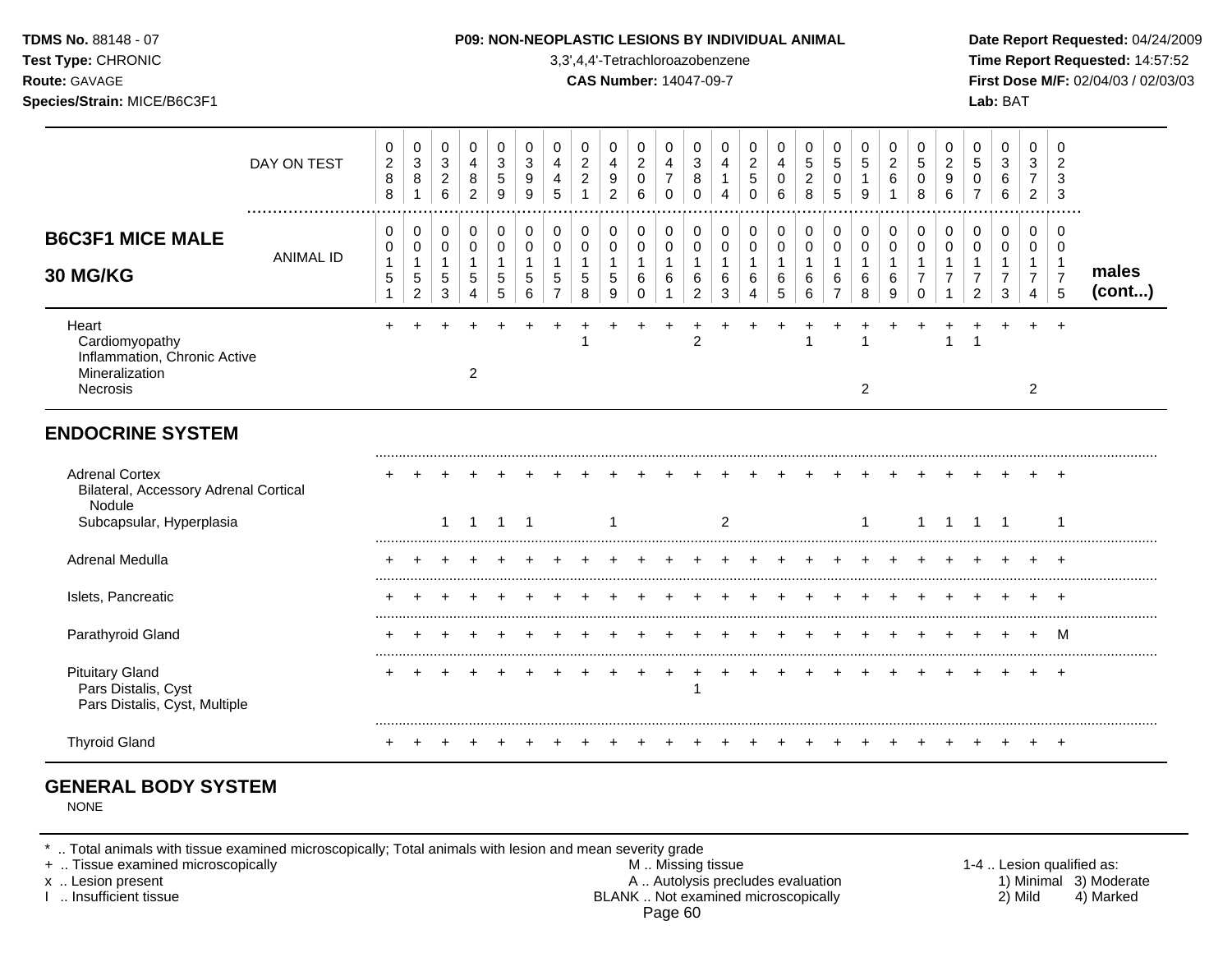#### **TDMS No.** 88148 - 07 **P09: NON-NEOPLASTIC LESIONS BY INDIVIDUAL ANIMAL Date Report Requested:** 04/24/2009

**Test Type:** CHRONIC 3,3',4,4'-Tetrachloroazobenzene **Time Report Requested:** 14:57:52 **Route:** GAVAGE **CAS Number:** 14047-09-7 **First Dose M/F:** 02/04/03 / 02/03/03

|                                     | DAY ON TEST      | 0<br>$\overline{2}$<br>8<br>8 | 0<br>3<br>8                              | U<br>ົ<br><b>ت</b><br>ົ<br>$\epsilon$<br>6 | 2 | 0<br>-3<br>$\mathbf{p}$<br>9 | Q | U<br>4<br>4<br>5 | ົ<br>∼<br>$\sim$ | 0<br>4<br>9<br>າ<br>ے       | 0<br>C<br><u>_</u><br>0<br>6 | υ<br>U      | ν<br>ు<br>8        |        | ◠<br><u>_</u><br>ა | 4<br>6 | 0<br><sub>5</sub><br>ົ<br><u>.</u><br>8 | U.<br>5<br>U<br>5            | U<br>b.<br>9 | υ<br>▵<br>6 | 0<br>đ<br>0<br>8 | U<br><u>_</u><br>9<br>6 | J        | 0<br>3<br>6<br>6 | v<br>J<br>$\sim$<br>$\epsilon$ | v<br>◠<br><u>_</u><br>3<br>3 |                 |
|-------------------------------------|------------------|-------------------------------|------------------------------------------|--------------------------------------------|---|------------------------------|---|------------------|------------------|-----------------------------|------------------------------|-------------|--------------------|--------|--------------------|--------|-----------------------------------------|------------------------------|--------------|-------------|------------------|-------------------------|----------|------------------|--------------------------------|------------------------------|-----------------|
| <b>B6C3F1 MICE MALE</b><br>30 MG/KG | <b>ANIMAL ID</b> | 0<br>0<br>и<br><sub>5</sub>   | 0<br>0<br><sub>5</sub><br>$\overline{2}$ | U<br>U<br>$\mathbf{c}$<br>3                | 5 | 0<br>0<br>$\mathbf{p}$<br>ಎ  | 5 | υ<br>υ<br>5      | .5<br>8          | 0<br>0<br>$\mathbf{p}$<br>9 | 0<br>0<br>6<br>0             | U<br>u<br>6 | υ<br>6<br><u>_</u> | 6<br>ت | U<br>6<br>4        | N      | 0<br>0<br>6<br>6                        | U<br>$\Omega$<br>v<br>6<br>– | 0<br>6<br>8  | υ<br>6<br>9 | 0<br>0<br>-<br>0 | U                       | <u>_</u> | 0<br>0<br>3      | 4                              | 0<br>v<br><sub>5</sub>       | males<br>(cont) |

## **GENITAL SYSTEM**

| <b>Coagulating Gland</b><br><b>Dilatation</b><br>Fibrosis<br>Inflammation, Chronic Active<br>Epithelium, Hyperplasia |        | 2<br>$\overline{2}$ |  | 3<br>2 | 3<br>ົ | 4 | 3 | $\overline{2}$ | 3<br>3      | 3 | 3 | 3 | 4             | 3              | 3 | 3 | 2 | 4<br>⌒ | 2 | 3      |        | 3 |  |
|----------------------------------------------------------------------------------------------------------------------|--------|---------------------|--|--------|--------|---|---|----------------|-------------|---|---|---|---------------|----------------|---|---|---|--------|---|--------|--------|---|--|
| <b>Ductus Deferens</b>                                                                                               |        |                     |  |        |        |   |   |                |             |   |   |   |               |                |   |   |   |        |   |        |        |   |  |
| Epididymis<br>Granuloma Sperm<br>Infiltration Cellular, Lymphoid                                                     |        |                     |  |        |        |   |   |                |             |   |   |   | 2             | 2              |   |   |   |        |   |        |        |   |  |
| <b>Preputial Gland</b><br>Atrophy<br>Inflammation, Chronic Active<br>Duct, Ectasia                                   |        |                     |  |        |        |   |   | З              |             |   |   |   | Δ             |                | З |   |   |        |   | 3<br>З | 3      |   |  |
| Prostate<br>Fibrosis                                                                                                 |        |                     |  |        |        |   |   |                |             |   |   |   |               |                |   |   |   |        |   |        |        |   |  |
| Infiltration Cellular, Lymphoid<br>Inflammation, Chronic Active                                                      | $\sim$ |                     |  |        |        |   | 3 |                | 2<br>$\sim$ |   |   | 3 | $\mathcal{P}$ | $\overline{2}$ |   |   |   |        |   | $\sim$ | $\sim$ | ົ |  |
| Seminal Vesicle<br>Dilatation<br>Fibrosis                                                                            |        |                     |  | 2<br>3 | 4<br>3 | 3 | 2 | 2              | C           |   |   | 3 | 4             |                |   | n |   |        |   |        | 3      |   |  |

\* .. Total animals with tissue examined microscopically; Total animals with lesion and mean severity grade<br>+ .. Tissue examined microscopically

+ .. Tissue examined microscopically  $M$ .. Missing tissue 1-4 .. Lesion qualified as:

x .. Lesion present **A .. Autolysis precludes evaluation** A .. Autolysis precludes evaluation 1) Minimal 3) Moderate I .. Insufficient tissue BLANK .. Not examined microscopically 2) Mild 4) Marked Page 61

.........................................................................................................................................................................................................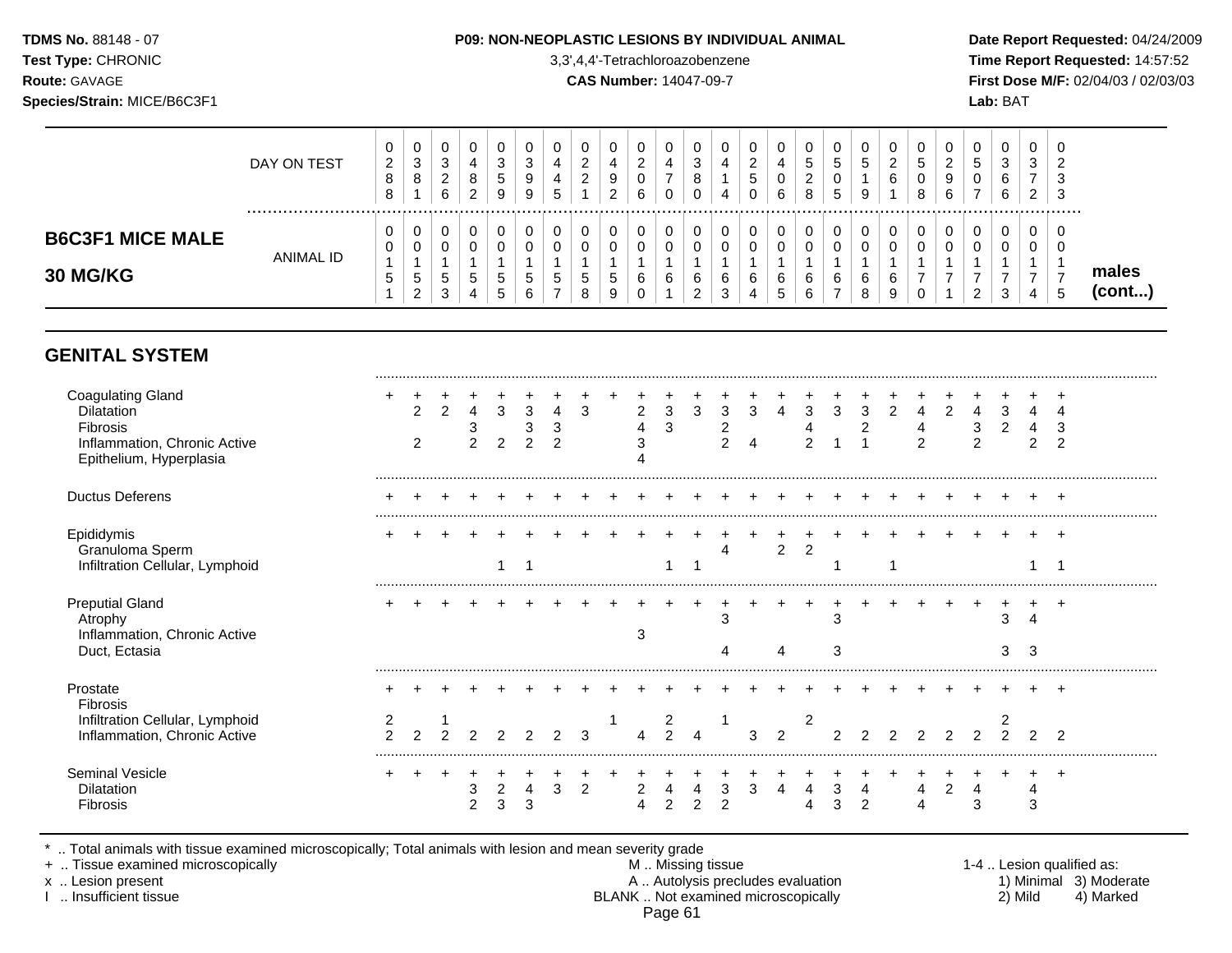| <b>TDMS No. 88148 - 07</b> |
|----------------------------|
| <b>Test Type: CHRONIC</b>  |
| <b>Route: GAVAGE</b>       |

#### **P09: NON-NEOPLASTIC LESIONS BY INDIVIDUAL ANIMAL Date Report Requested: 04/24/2009**

**Time Report Requested:** 14:57:52 **Route:** GAVAGE **CAS Number:** 14047-09-7 **First Dose M/F:** 02/04/03 / 02/03/03

|                                                                                                        | DAY ON TEST      | 0<br>$\overline{c}$<br>8<br>$\,8\,$ | 0<br>3<br>8<br>1                         | 0<br>3<br>$\overline{2}$<br>6             | 0<br>$\overline{4}$<br>8<br>$\overline{c}$ | 0<br>3<br>5<br>9         | 0<br>3<br>9<br>9 | 0<br>4<br>4<br>5                        | 0<br>$\overline{c}$<br>$\overline{c}$ | 0<br>4<br>9<br>$\overline{c}$ | 0<br>$\boldsymbol{2}$<br>0<br>6            | $\Omega$<br>4<br>$\overline{7}$<br>$\mathbf 0$ | 0<br>3<br>8<br>0                   | 0<br>4<br>4      | 0<br>$\boldsymbol{2}$<br>$\sqrt{5}$ | 0<br>4<br>0<br>6          | 0<br>5<br>$\overline{2}$<br>8    | 0<br>5<br>0<br>5                                        | 0<br>5<br>9                            | 0<br>$\overline{2}$<br>6 | 0<br>5<br>0<br>8 | 0<br>$\overline{c}$<br>9<br>6      | 0<br>5<br>0                                          | 0<br>3<br>6<br>6                        | 0<br>3<br>7<br>$\overline{a}$   | 0<br>$\overline{2}$<br>3<br>3                           |                       |
|--------------------------------------------------------------------------------------------------------|------------------|-------------------------------------|------------------------------------------|-------------------------------------------|--------------------------------------------|--------------------------|------------------|-----------------------------------------|---------------------------------------|-------------------------------|--------------------------------------------|------------------------------------------------|------------------------------------|------------------|-------------------------------------|---------------------------|----------------------------------|---------------------------------------------------------|----------------------------------------|--------------------------|------------------|------------------------------------|------------------------------------------------------|-----------------------------------------|---------------------------------|---------------------------------------------------------|-----------------------|
| <b>B6C3F1 MICE MALE</b><br>30 MG/KG                                                                    | <b>ANIMAL ID</b> | 0<br>0<br>5                         | 0<br>0<br>$\sqrt{5}$<br>$\overline{c}$   | 0<br>0<br>$\mathbf 1$<br>$\mathbf 5$<br>3 | 0<br>$\mathbf 0$<br>$\mathbf{1}$<br>5<br>4 | 0<br>0<br>-1<br>5<br>5   | 0<br>0<br>5<br>6 | 0<br>$\mathbf 0$<br>5<br>$\overline{7}$ | 0<br>0<br>$\sqrt{5}$<br>8             | 0<br>0<br>1<br>5<br>9         | 0<br>0<br>$\mathbf{1}$<br>6<br>$\mathbf 0$ | 0<br>$\mathbf 0$<br>-1<br>6                    | 0<br>0<br>1<br>6<br>$\overline{c}$ | 0<br>0<br>6<br>3 | 0<br>0<br>1<br>6<br>4               | 0<br>0<br>1<br>$\,6$<br>5 | 0<br>$\mathbf 0$<br>-1<br>6<br>6 | 0<br>$\mathbf 0$<br>$\mathbf{1}$<br>6<br>$\overline{7}$ | 0<br>$\mathbf 0$<br>6<br>8             | 0<br>0<br>1<br>6<br>9    | 0<br>0<br>7<br>0 | 0<br>$\mathbf 0$<br>$\overline{7}$ | 0<br>$\mathbf 0$<br>$\overline{7}$<br>$\overline{2}$ | 0<br>$\mathbf 0$<br>$\overline{7}$<br>3 | 0<br>$\mathbf 0$<br>1<br>7<br>4 | 0<br>$\mathbf 0$<br>$\mathbf 1$<br>$\overline{7}$<br>5  | males<br>$($ cont $)$ |
| Inflammation, Chronic Active<br>Epithelium, Hyperplasia                                                |                  |                                     |                                          |                                           | $\overline{2}$                             | $\overline{2}$           |                  |                                         |                                       |                               | 3<br>$\overline{2}$                        |                                                |                                    |                  | 4                                   |                           | $\overline{2}$                   |                                                         |                                        |                          | $\overline{2}$   |                                    | $\overline{2}$                                       |                                         | $\overline{2}$                  |                                                         |                       |
| <b>Testes</b><br>Mineralization<br>Germinal Epithelium, Degeneration                                   |                  |                                     |                                          |                                           |                                            |                          |                  |                                         |                                       |                               |                                            |                                                |                                    |                  |                                     |                           |                                  |                                                         |                                        |                          |                  |                                    |                                                      |                                         |                                 | $\div$                                                  |                       |
| <b>HEMATOPOIETIC SYSTEM</b>                                                                            |                  |                                     |                                          |                                           |                                            |                          |                  |                                         |                                       |                               |                                            |                                                |                                    |                  |                                     |                           |                                  |                                                         |                                        |                          |                  |                                    |                                                      |                                         |                                 |                                                         |                       |
| <b>Bone Marrow</b><br>Hyperplasia                                                                      |                  |                                     |                                          |                                           |                                            |                          |                  |                                         |                                       | Δ                             |                                            |                                                | Δ                                  |                  |                                     |                           |                                  |                                                         |                                        |                          |                  |                                    |                                                      |                                         |                                 |                                                         |                       |
| Lymph Node, Mandibular                                                                                 |                  |                                     |                                          |                                           |                                            |                          |                  |                                         |                                       |                               |                                            |                                                |                                    |                  |                                     |                           |                                  |                                                         |                                        |                          |                  |                                    |                                                      |                                         |                                 |                                                         |                       |
| Lymph Node, Mesenteric                                                                                 |                  |                                     |                                          |                                           |                                            |                          |                  |                                         |                                       |                               |                                            |                                                |                                    |                  |                                     |                           |                                  |                                                         |                                        |                          |                  |                                    |                                                      |                                         |                                 |                                                         |                       |
| Spleen<br>Atrophy<br>Hematopoietic Cell Proliferation                                                  |                  | 3                                   | 3                                        |                                           | 3                                          | 3                        | 3                | 3                                       | 3                                     | 3                             | 2                                          | 3                                              | $\overline{c}$<br>$\overline{2}$   | 3                | 3                                   | $\overline{3}$            | 3                                |                                                         | $\ddot{}$                              | 3                        | 3                | 3                                  | 3                                                    |                                         | 3                               | $\ddot{}$<br>3                                          |                       |
| Thymus<br>Atrophy<br>Cyst<br>Cyst, Multiple<br><b>Ectopic Parathyroid Gland</b><br>Thymocyte, Necrosis |                  | 3<br>$\overline{2}$                 | $\boldsymbol{\Lambda}$<br>$\overline{2}$ | 3<br>2<br>2                               | 4<br>2                                     | 3<br>2<br>$\overline{2}$ | 4                | $\Delta$                                | 3<br>$\overline{2}$<br>2              | 2                             | м                                          | 4<br>2                                         | 3                                  | 3<br>2           |                                     | $\overline{2}$            | $\lambda$                        | 2<br>3                                                  | $\overline{\Lambda}$<br>$\overline{2}$ | 3<br>2                   | 2                | 3                                  | $\mathcal{R}$                                        | 2                                       | 2                               | $\ddot{}$<br>$\boldsymbol{\varDelta}$<br>$\overline{2}$ |                       |

\* .. Total animals with tissue examined microscopically; Total animals with lesion and mean severity grade

+ .. Tissue examined microscopically M .. Missing tissue 1-4 .. Lesion qualified as: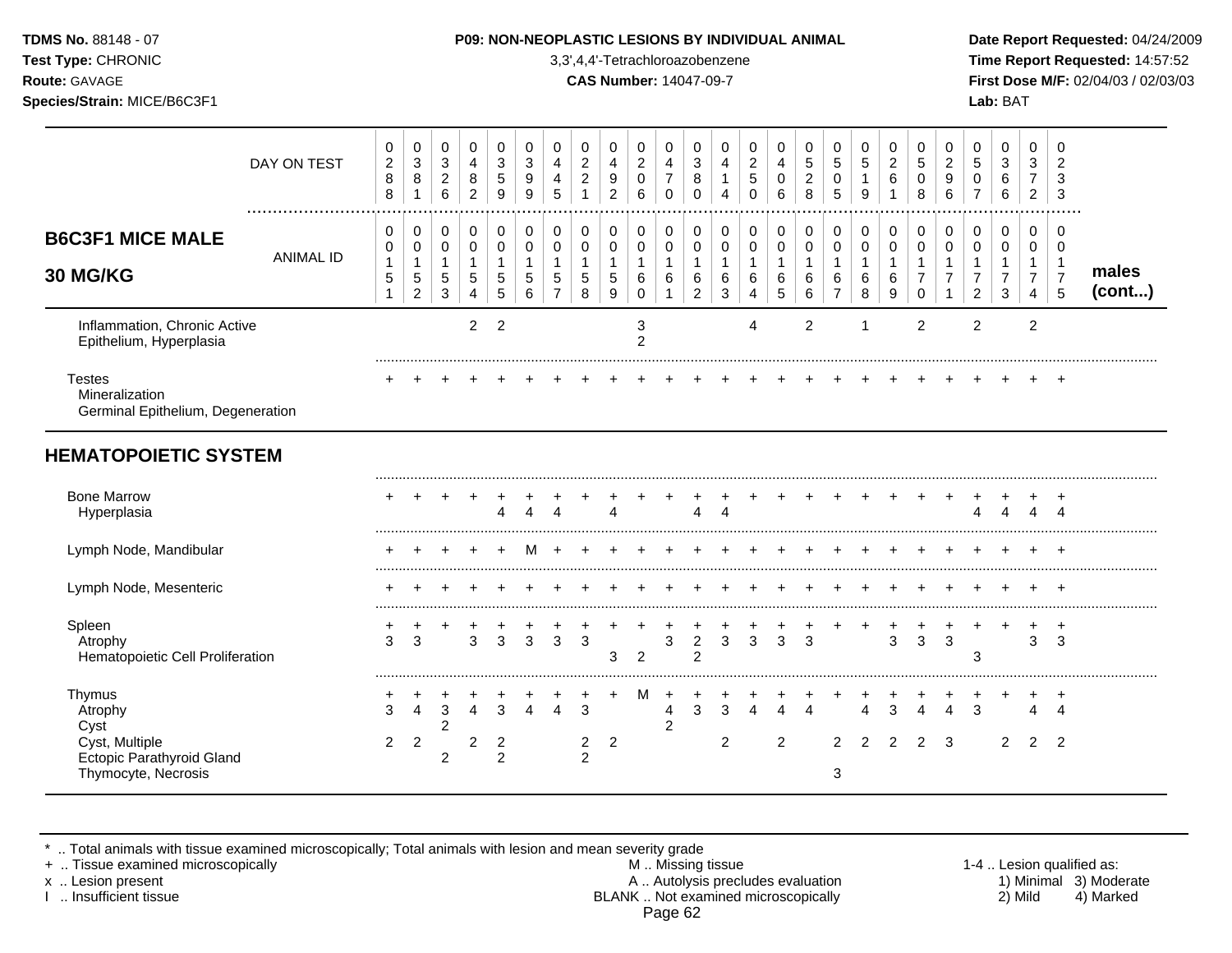#### **TDMS No.** 88148 - 07 **P09: NON-NEOPLASTIC LESIONS BY INDIVIDUAL ANIMAL Date Report Requested:** 04/24/2009

**Test Type:** CHRONIC 3,3',4,4'-Tetrachloroazobenzene **Time Report Requested:** 14:57:52 **Route:** GAVAGE **CAS Number:** 14047-09-7 **First Dose M/F:** 02/04/03 / 02/03/03

|                                            | DAY ON TEST | U<br>2<br>8<br>8 | $\mathbf{0}$<br>3<br>8           | ົ<br>۰C<br>◠<br><u>_</u><br>6 |    | З<br>b<br>9 | ◠<br>ັ<br>9<br>9 | $\ddot{}$ | U<br>ົ<br><u>_</u><br>ാ<br><u>_</u> | 0<br>9<br>ົ<br>∼ | U<br>◠<br><u>.</u><br>U<br>6 | υ<br>ю<br>8<br>0 | 4<br>4 | J<br><u>.</u><br>J<br>С | ν<br>4<br>◡<br>6                | 0<br>5<br>ົ<br>$\sim$<br>8 | U<br>b.<br>U<br><sub>5</sub> | υ<br>6 | $\ddot{\phantom{1}}$<br>ບ<br><b>U</b><br>8 | <u>_</u><br>9<br>6 | U<br>5<br>U<br>- | 0<br>3<br>6<br>6 | 0<br>3<br>$\rightarrow$<br>2 | - ს<br>ು<br>-3 |                 |
|--------------------------------------------|-------------|------------------|----------------------------------|-------------------------------|----|-------------|------------------|-----------|-------------------------------------|------------------|------------------------------|------------------|--------|-------------------------|---------------------------------|----------------------------|------------------------------|--------|--------------------------------------------|--------------------|------------------|------------------|------------------------------|----------------|-----------------|
| <b>B6C3F1 MICE MALE</b><br><b>30 MG/KG</b> | ANIMAL ID   | U<br>U<br>G      | 0<br>U<br><sub>5</sub><br>ົ<br>∠ | $5^{\circ}$<br>◠<br>ა         | .5 | υ<br>đ<br>b | ∽<br>ູບ<br>6     | ບ<br>J    | ν<br>v<br>G<br>8                    | 0<br>◡<br>5<br>9 | υ<br>6                       | 6                | 6<br>◠ | ◡<br>6                  | v<br>U<br>$\sim$<br>v<br>∽<br>J | U<br>U<br>6<br>6           | 6                            | 6<br>9 |                                            | U                  | U<br>υ<br>ົ      | 0<br>0<br>3      | 0<br>U<br>4                  | - ს<br>- 6     | males<br>(cont) |

# **INTEGUMENTARY SYSTEM**

| Mammary Gland                                                                    | <b>IVI</b> | <b>IVI</b> |  |  |  |  |  |  |  |  |  |  |  | M |
|----------------------------------------------------------------------------------|------------|------------|--|--|--|--|--|--|--|--|--|--|--|---|
| Skin<br>Inflammation, Acute                                                      |            |            |  |  |  |  |  |  |  |  |  |  |  |   |
| Inflammation, Chronic Active<br>Dermis, Fibrosis<br>Epidermis, Hyperplasia       |            |            |  |  |  |  |  |  |  |  |  |  |  |   |
| Epidermis, Ulcer<br>Hair Follicle, Dilatation                                    |            |            |  |  |  |  |  |  |  |  |  |  |  |   |
| Sebaceous Gland, Atrophy<br>Subcutaneous Tissue, Inflammation,<br>Chronic Active |            |            |  |  |  |  |  |  |  |  |  |  |  |   |

# **MUSCULOSKELETAL SYSTEM**

| Bone                   | $+$ $+$ | $+$ $-$ |  | + + + + + + + |  |  |  |  |  |  | + + + + + + + + + + + |                                       | $+$ | $+$ $+$ |  |  |
|------------------------|---------|---------|--|---------------|--|--|--|--|--|--|-----------------------|---------------------------------------|-----|---------|--|--|
| <b>Skeletal Muscle</b> | $+$ $+$ | $+$ $-$ |  |               |  |  |  |  |  |  |                       | + + + + + + + + + + + + + + + + + + + |     | $+$ $+$ |  |  |
| <b>NERVOUS SYSTEM</b>  |         |         |  |               |  |  |  |  |  |  |                       |                                       |     |         |  |  |
| Brain                  |         |         |  |               |  |  |  |  |  |  |                       |                                       |     |         |  |  |

\* .. Total animals with tissue examined microscopically; Total animals with lesion and mean severity grade<br>+ .. Tissue examined microscopically

+ .. Tissue examined microscopically examined microscopically **M** .. Missing tissue M .. Missing tissue 1-4 .. Lesion qualified as:<br>A .. Autolysis precludes evaluation 1) Minimal 3) Moderate x .. Lesion present **A .. Autolysis precludes evaluation** A .. Autolysis precludes evaluation 1) Minimal 3) Moderate I .. Insufficient tissue BLANK .. Not examined microscopically 2) Mild 4) Marked Page 63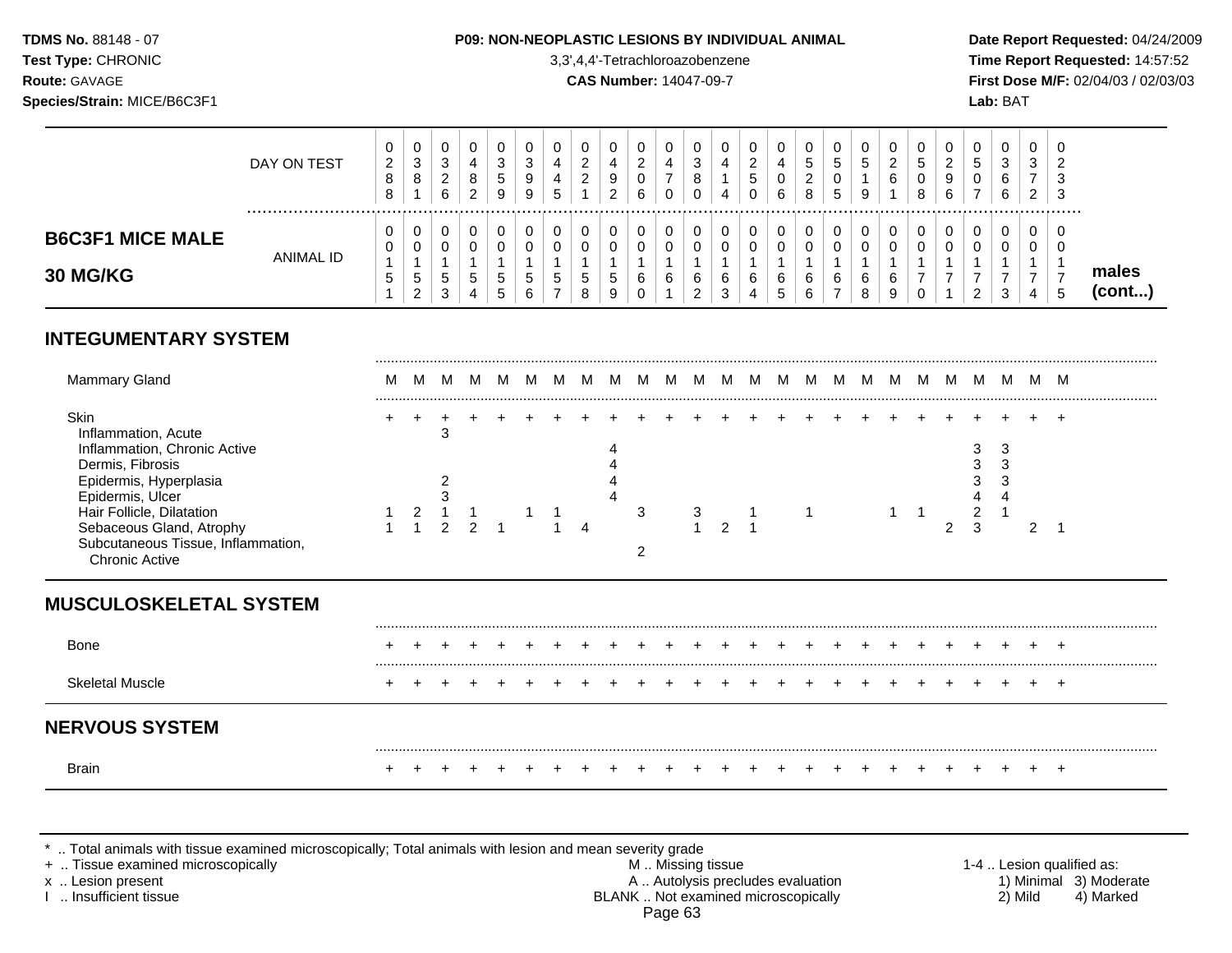**RESPIRATORY SYSTEM** ......................................................................................................................................................................................................... Lung + + + + + + + + + + + + + + + + + + + + + + + + + Inflammation, Chronic Active 1 Alveolar Epithelium, Hyperplasia 3 ......................................................................................................................................................................................................... Nose + + + + + + + + + + + + + + + + + + + + + + + + + ......................................................................................................................................................................................................... Trachea + + + + + + + + + + + + + + + + + + + + + + + + + Epithelium, Mineralization 2 **SPECIAL SENSES SYSTEM** ......................................................................................................................................................................................................... Ear + ......................................................................................................................................................................................................... Eye + + + + + + + + + + + + + + + + + + + + + + + + + Atrophy 4 ......................................................................................................................................................................................................... Harderian Gland + + + + + + + + + + + + + + + + + + + + + + + + + Degeneration 2 Infiltration Cellular, Lymphoid 1 **URINARY SYSTEM** ......................................................................................................................................................................................................... Kidney + + + + + + + + + + + + + + + + + + + + + + + + + **Test Type:** CHRONIC 3,3',4,4'-Tetrachloroazobenzene **Time Report Requested:** 14:57:52 **Route:** GAVAGE **CAS Number:** 14047-09-7 **First Dose M/F:** 02/04/03 / 02/03/03 **Species/Strain:** MICE/B6C3F1 **Lab:** BAT DAY ON TEST  $\Omega$   $\Omega$  ................................................................................................................................................................. **B6C3F1 MICE MALE** ANIMAL ID **30 MG/KG males (cont...)** .. Total animals with tissue examined microscopically; Total animals with lesion and mean severity grade<br>Tissue examined microscopically + .. Tissue examined microscopically examined microscopically and the state of the state of the M .. Missing tissue the M .. Missing tissue the matrix of the M .. Missing tissue the matrix of the M .. Lesion qualified as: x .. Lesion present 1) Minimal 3) Moderate<br>A .. Autolysis precludes evaluation 1 and 1) Minimal 3) Moderate<br>BLANK .. Not examined microscopically 1 and 1) Minimal 3) Marked BLANK .. Not examined microscopically

**TDMS No.** 88148 - 07 **P09: NON-NEOPLASTIC LESIONS BY INDIVIDUAL ANIMAL Date Report Requested:** 04/24/2009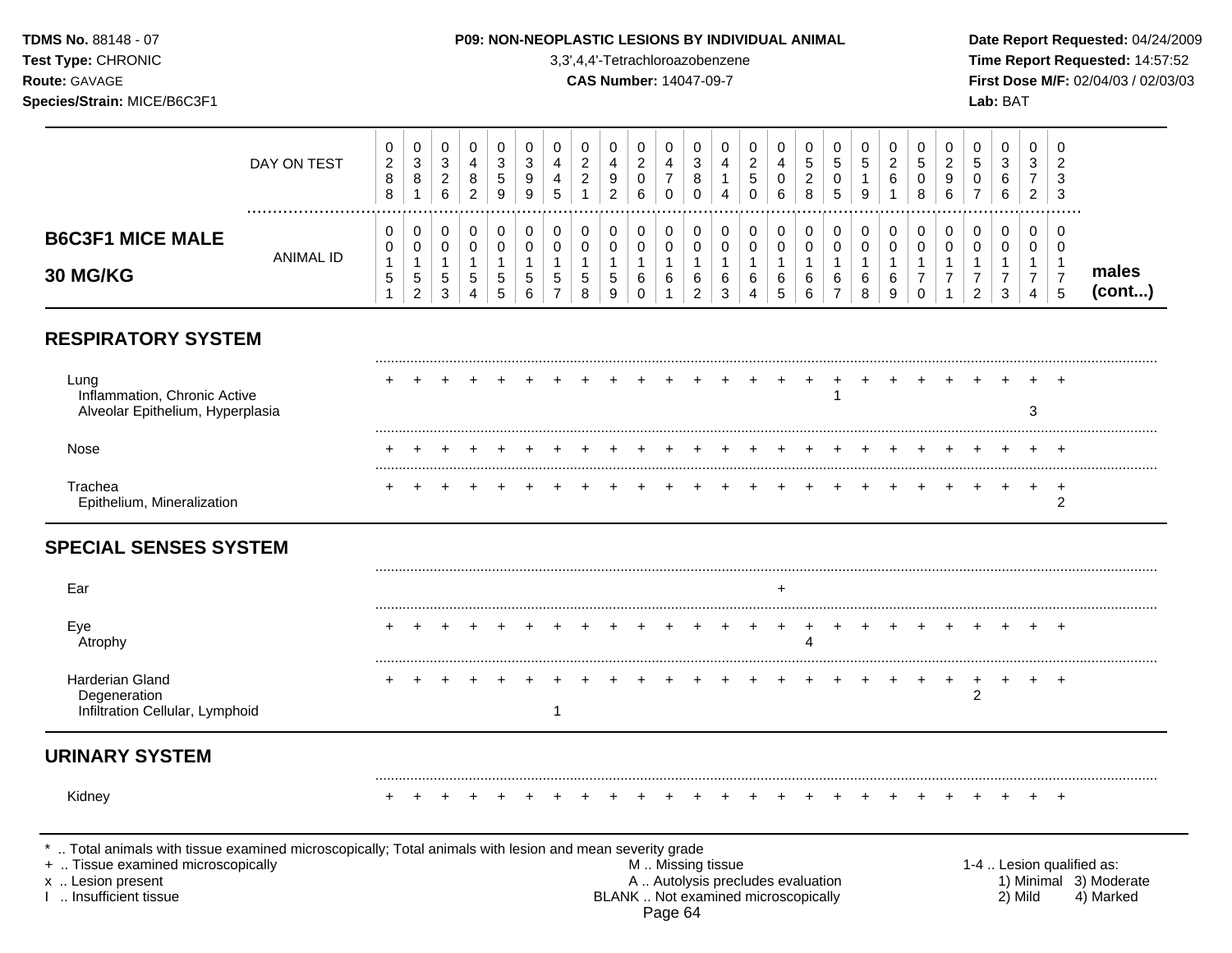| <b>TDMS No. 88148 - 07</b> |  |
|----------------------------|--|
| Toet Tyno: CHRONIC         |  |

#### **P09: NON-NEOPLASTIC LESIONS BY INDIVIDUAL ANIMAL Date Report Requested: 04/24/2009**

**Test Type:** CHRONIC 3,3',4,4'-Tetrachloroazobenzene **Time Report Requested:** 14:57:52 **Route:** GAVAGE **CAS Number:** 14047-09-7 **First Dose M/F:** 02/04/03 / 02/03/03 **Species/Strain:** MICE/B6C3F1 **Lab:** BAT

|                                                                                                                                 | DAY ON TEST      | 0<br>$\overline{c}$<br>$\,8\,$<br>8 | 0<br>$\ensuremath{\mathsf{3}}$<br>$\, 8$ | 0<br>$\ensuremath{\mathsf{3}}$<br>$\boldsymbol{2}$<br>6 | 0<br>4<br>8<br>$\overline{2}$              | 0<br>$\mathbf{3}$<br>$\sqrt{5}$<br>9 | 0<br>3<br>9<br>9             | 0<br>4<br>4<br>5              | 0<br>$\sqrt{2}$<br>$\overline{c}$<br>$\overline{1}$ | 0<br>4<br>9<br>$\overline{2}$ | 0<br>$\boldsymbol{2}$<br>$\mathbf 0$<br>6 | 0<br>$\overline{4}$<br>$\overline{7}$<br>$\Omega$ | 0<br>$\mathbf{3}$<br>$\bf 8$<br>$\mathbf 0$           | 0<br>4<br>$\mathbf{1}$<br>4                | 0<br>$\overline{c}$<br>$\sqrt{5}$<br>$\Omega$ | 0<br>4<br>0<br>6                 | 0<br>$\sqrt{5}$<br>$\boldsymbol{2}$<br>8 | 0<br>$\sqrt{5}$<br>0<br>5          | 0<br>$\sqrt{5}$<br>$\mathbf{1}$<br>9       | 0<br>$\overline{2}$<br>$\,6\,$   | 0<br>5<br>$\mathbf 0$<br>8       | 0<br>$\overline{2}$<br>9<br>6 | 0<br>5<br>0        | 0<br>3<br>6<br>6              | 0<br>3<br>$\overline{7}$<br>$\overline{2}$                 | 0<br>$\overline{2}$<br>3<br>3                                    |                       |
|---------------------------------------------------------------------------------------------------------------------------------|------------------|-------------------------------------|------------------------------------------|---------------------------------------------------------|--------------------------------------------|--------------------------------------|------------------------------|-------------------------------|-----------------------------------------------------|-------------------------------|-------------------------------------------|---------------------------------------------------|-------------------------------------------------------|--------------------------------------------|-----------------------------------------------|----------------------------------|------------------------------------------|------------------------------------|--------------------------------------------|----------------------------------|----------------------------------|-------------------------------|--------------------|-------------------------------|------------------------------------------------------------|------------------------------------------------------------------|-----------------------|
| <b>B6C3F1 MICE MALE</b><br>30 MG/KG                                                                                             | <b>ANIMAL ID</b> | 0<br>0<br>$\mathbf{1}$<br>5         | 0<br>0<br>5<br>$\overline{c}$            | 0<br>$\mathbf 0$<br>$\mathbf{1}$<br>5<br>3              | 0<br>$\mathbf 0$<br>$\mathbf{1}$<br>5<br>4 | 0<br>$\mathbf 0$<br>5<br>5           | 0<br>0<br>5<br>6             | 0<br>0<br>5<br>$\overline{7}$ | $\pmb{0}$<br>$\mathbf 0$<br>$\mathbf{1}$<br>5<br>8  | 0<br>0<br>5<br>9              | 0<br>$\mathbf 0$<br>1<br>6<br>$\Omega$    | 0<br>0<br>$\mathbf{1}$<br>6                       | 0<br>$\pmb{0}$<br>$\mathbf{1}$<br>6<br>$\overline{2}$ | 0<br>$\mathbf 0$<br>$\mathbf{1}$<br>6<br>3 | 0<br>$\mathbf 0$<br>$\mathbf{1}$<br>6<br>4    | 0<br>0<br>$\mathbf{1}$<br>6<br>5 | 0<br>$\pmb{0}$<br>6<br>6                 | 0<br>0<br>1<br>6<br>$\overline{7}$ | 0<br>$\mathbf 0$<br>$\mathbf{1}$<br>6<br>8 | 0<br>0<br>1<br>6<br>9            | 0<br>$\mathbf 0$<br>$\Omega$     | 0<br>0                        | 0<br>0<br>2        | 0<br>0<br>$\overline{7}$<br>3 | 0<br>0<br>$\mathbf{1}$<br>$\overline{7}$<br>$\overline{4}$ | $\Omega$<br>$\mathbf 0$<br>$\overline{1}$<br>$\overline{7}$<br>5 | males<br>$($ cont $)$ |
| Hydronephrosis<br>Infiltration Cellular, Lymphoid<br>Inflammation, Acute<br>Inflammation, Chronic Active<br>Metaplasia, Osseous |                  | $\overline{2}$                      | 2<br>3                                   | 2                                                       | 4                                          |                                      | $\overline{2}$               | 3                             | -1                                                  |                               |                                           |                                                   | $\overline{2}$                                        | 3<br>$\overline{c}$                        |                                               | $\overline{2}$                   | $\overline{4}$                           | $\overline{2}$                     |                                            |                                  | 2                                | $\overline{2}$                |                    |                               | $\overline{2}$                                             |                                                                  |                       |
| Mineralization<br>Nephropathy<br>Thrombosis<br>Glomerulus, Amyloid Deposition<br>Pelvis, Hyperplasia                            |                  |                                     |                                          | 2                                                       |                                            | 2                                    | 1                            | 3                             |                                                     | $\overline{2}$                |                                           | 2                                                 | $\overline{1}$                                        | $\overline{1}$                             |                                               | $\overline{1}$                   | $\overline{2}$                           | $\overline{2}$                     |                                            | 2                                |                                  |                               |                    |                               |                                                            | $\overline{2}$                                                   |                       |
| Renal Tubule, Dilatation                                                                                                        |                  | 3                                   |                                          | 2                                                       | 2                                          |                                      | 3                            | 3                             | -1                                                  |                               | 2                                         | 2                                                 | 3                                                     |                                            | 3                                             | 3                                | 4                                        | 4                                  | 3                                          | З                                |                                  |                               | 2                  |                               |                                                            | 3                                                                |                       |
| Ureter<br><b>Dilatation</b><br>Inflammation, Chronic Active                                                                     |                  | 2<br>$\overline{2}$                 | $\mathbf{3}$                             | 3                                                       | 4                                          | 3                                    | 3<br>C                       |                               | 3                                                   |                               |                                           | 2                                                 | 3<br>$\overline{2}$                                   | 3                                          | 2                                             | 3                                | 3<br>$\mathfrak{p}$                      | 2                                  | 4                                          | $\overline{c}$<br>$\overline{2}$ | $\overline{c}$<br>$\mathfrak{p}$ | 2<br>2                        | 3<br>$\mathcal{P}$ |                               | 3                                                          | $\div$<br>$\overline{2}$<br>3                                    |                       |
| Urethra<br><b>Dilatation</b>                                                                                                    |                  |                                     |                                          |                                                         |                                            |                                      |                              |                               |                                                     |                               |                                           |                                                   |                                                       |                                            |                                               |                                  |                                          |                                    |                                            |                                  |                                  |                               |                    |                               |                                                            |                                                                  |                       |
| <b>Urinary Bladder</b><br>Inflammation, Chronic Active<br>Transitional Epithelium, Hyperplasia                                  |                  |                                     | 2                                        |                                                         |                                            |                                      | $\overline{\mathbf{c}}$<br>3 |                               |                                                     |                               |                                           |                                                   |                                                       |                                            |                                               |                                  |                                          |                                    |                                            |                                  |                                  |                               |                    | $\overline{c}$<br>2           |                                                            | $\pm$                                                            |                       |

\* .. Total animals with tissue examined microscopically; Total animals with lesion and mean severity grade

+ .. Tissue examined microscopically M .. Missing tissue 1-4 .. Lesion qualified as: x .. Lesion present **A .. Autolysis precludes evaluation** A .. Autolysis precludes evaluation 1) Minimal 3) Moderate I .. Insufficient tissue BLANK .. Not examined microscopically 2) Mild 4) Marked Page 65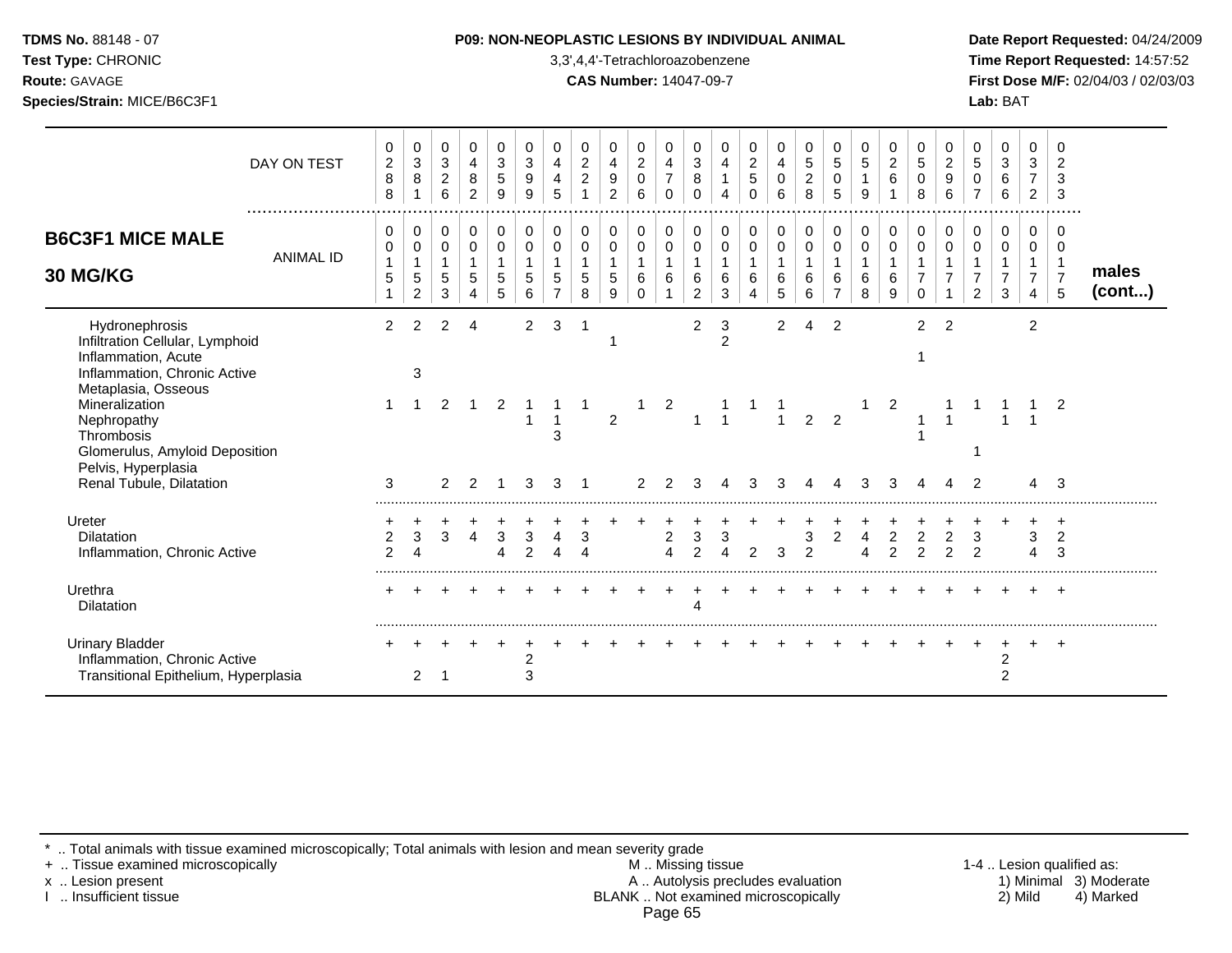**Test Type:** CHRONIC 3,3',4,4'-Tetrachloroazobenzene **Time Report Requested:** 14:57:52 **Route:** GAVAGE **CAS Number:** 14047-09-7 **First Dose M/F:** 02/04/03 / 02/03/03 **Species/Strain:** MICE/B6C3F1 **Lab:** BAT

|                                                                                                                              | DAY ON TEST      | $\pmb{0}$<br>$\boldsymbol{2}$<br>$\overline{5}$<br>$\overline{4}$ | 0<br>3<br>9<br>$\overline{c}$                              | $\pmb{0}$<br>$\sqrt{3}$<br>$\,8\,$<br>8                             | 0<br>$\mathbf{3}$<br>$\mathfrak{S}$<br>$\overline{7}$               | 0<br>$\overline{5}$<br>$\mathbf 0$<br>$\overline{7}$ | 0<br>4<br>6<br>9                      | $\mathbf 0$<br>$\overline{\mathbf{4}}$<br>$\mathbf{1}$<br>6 | $\mathbf 0$<br>4<br>$\overline{7}$<br>$\Omega$ | $\pmb{0}$<br>$\sqrt{3}$<br>$\overline{4}$<br>$\mathbf 0$ | $\mathbf 0$<br>4<br>$\boldsymbol{9}$<br>$\mathbf 0$  | 0<br>$\overline{c}$<br>$\overline{\mathbf{4}}$<br>$\overline{2}$ | 0<br>$\overline{5}$<br>$\mathbf{1}$<br>$\overline{2}$           | 0<br>4<br>$\mathbf{1}$<br>3      | 0<br>$\overline{c}$<br>$\sqrt{3}$<br>5                  | 0<br>$\overline{5}$<br>$\mathbf{1}$<br>$\Omega$      | $\pmb{0}$<br>4<br>$\mathfrak{S}$<br>$\mathbf 0$           | $\mathbf 0$<br>4<br>9<br>1                 | 0<br>$\overline{4}$<br>$\overline{a}$<br>$\overline{7}$ | 0<br>$\mathbf{3}$<br>$\overline{7}$        | 0<br>5<br>$\mathbf 0$<br>5 | 0<br>$\sqrt{3}$<br>$\overline{7}$<br>6 | $\mathbf 0$<br>3<br>$\sqrt{5}$<br>$\overline{7}$          | $\mathbf 0$<br>$\overline{4}$<br>8<br>4    | $\mathbf 0$<br>4<br>5<br>$\mathbf{1}$ | 0<br>3<br>1<br>5                                                 |    |                                                  |
|------------------------------------------------------------------------------------------------------------------------------|------------------|-------------------------------------------------------------------|------------------------------------------------------------|---------------------------------------------------------------------|---------------------------------------------------------------------|------------------------------------------------------|---------------------------------------|-------------------------------------------------------------|------------------------------------------------|----------------------------------------------------------|------------------------------------------------------|------------------------------------------------------------------|-----------------------------------------------------------------|----------------------------------|---------------------------------------------------------|------------------------------------------------------|-----------------------------------------------------------|--------------------------------------------|---------------------------------------------------------|--------------------------------------------|----------------------------|----------------------------------------|-----------------------------------------------------------|--------------------------------------------|---------------------------------------|------------------------------------------------------------------|----|--------------------------------------------------|
| <b>B6C3F1 MICE MALE</b><br>30 MG/KG                                                                                          | <b>ANIMAL ID</b> | 0<br>0<br>$\mathbf{1}$<br>$\overline{7}$<br>6                     | 0<br>0<br>$\mathbf{1}$<br>$\overline{7}$<br>$\overline{7}$ | $\mathbf 0$<br>$\mathbf 0$<br>$\overline{1}$<br>$\overline{7}$<br>8 | $\mathbf 0$<br>$\mathbf 0$<br>$\mathbf{1}$<br>$\boldsymbol{7}$<br>9 | 0<br>$\mathbf 0$<br>$\mathbf{1}$<br>8<br>$\Omega$    | 0<br>$\mathbf 0$<br>$\mathbf{1}$<br>8 | 0<br>0<br>1<br>8<br>$\overline{c}$                          | 0<br>0<br>$\mathbf{1}$<br>8<br>3               | 0<br>$\pmb{0}$<br>$\mathbf{1}$<br>8<br>$\overline{4}$    | $\mathbf 0$<br>$\mathbf 0$<br>$\mathbf{1}$<br>8<br>5 | $\pmb{0}$<br>$\mathbf 0$<br>$\mathbf{1}$<br>8<br>6               | $\pmb{0}$<br>$\mathbf 0$<br>$\mathbf{1}$<br>8<br>$\overline{7}$ | 0<br>0<br>$\mathbf{1}$<br>8<br>8 | 0<br>$\pmb{0}$<br>$\mathbf{1}$<br>8<br>$\boldsymbol{9}$ | 0<br>$\mathbf 0$<br>$\mathbf{1}$<br>9<br>$\mathbf 0$ | $\,0\,$<br>$\pmb{0}$<br>$\mathbf{1}$<br>9<br>$\mathbf{1}$ | 0<br>$\mathbf 0$<br>$\mathbf{1}$<br>9<br>2 | 0<br>$\mathbf 0$<br>$\mathbf{1}$<br>9<br>3              | 0<br>$\mathbf 0$<br>$\mathbf{1}$<br>9<br>4 | 0<br>0<br>1<br>9<br>5      | 0<br>$\mathbf 0$<br>1<br>9<br>6        | 0<br>$\mathbf 0$<br>$\overline{1}$<br>9<br>$\overline{7}$ | $\mathbf 0$<br>0<br>$\mathbf{1}$<br>9<br>8 | 0<br>0<br>$\mathbf{1}$<br>9<br>9      | 0<br>$\mathbf 0$<br>$\overline{2}$<br>$\mathbf 0$<br>$\mathbf 0$ |    | * TOTALS                                         |
| <b>ALIMENTARY SYSTEM</b>                                                                                                     |                  |                                                                   |                                                            |                                                                     |                                                                     |                                                      |                                       |                                                             |                                                |                                                          |                                                      |                                                                  |                                                                 |                                  |                                                         |                                                      |                                                           |                                            |                                                         |                                            |                            |                                        |                                                           |                                            |                                       |                                                                  |    |                                                  |
| Esophagus                                                                                                                    |                  |                                                                   |                                                            |                                                                     |                                                                     |                                                      |                                       |                                                             |                                                |                                                          |                                                      |                                                                  |                                                                 |                                  |                                                         |                                                      |                                                           |                                            |                                                         |                                            |                            |                                        |                                                           |                                            |                                       |                                                                  | 50 |                                                  |
| Gallbladder                                                                                                                  |                  |                                                                   |                                                            |                                                                     |                                                                     |                                                      |                                       |                                                             |                                                |                                                          |                                                      |                                                                  |                                                                 |                                  |                                                         |                                                      |                                                           |                                            |                                                         |                                            |                            |                                        |                                                           |                                            |                                       |                                                                  | 50 |                                                  |
| Intestine Large, Cecum                                                                                                       |                  |                                                                   |                                                            |                                                                     |                                                                     |                                                      |                                       |                                                             |                                                |                                                          |                                                      |                                                                  |                                                                 |                                  |                                                         |                                                      |                                                           |                                            |                                                         |                                            |                            |                                        |                                                           |                                            |                                       |                                                                  | 50 |                                                  |
| Intestine Large, Colon                                                                                                       |                  |                                                                   |                                                            |                                                                     |                                                                     |                                                      |                                       |                                                             |                                                |                                                          |                                                      |                                                                  |                                                                 |                                  |                                                         |                                                      |                                                           |                                            |                                                         |                                            |                            |                                        |                                                           |                                            |                                       |                                                                  | 50 |                                                  |
| Intestine Large, Rectum                                                                                                      |                  |                                                                   |                                                            |                                                                     |                                                                     |                                                      |                                       |                                                             |                                                |                                                          |                                                      |                                                                  |                                                                 |                                  |                                                         |                                                      |                                                           |                                            |                                                         |                                            |                            |                                        |                                                           |                                            |                                       |                                                                  | 50 |                                                  |
| Intestine Small, Duodenum                                                                                                    |                  |                                                                   |                                                            |                                                                     |                                                                     |                                                      |                                       |                                                             |                                                |                                                          |                                                      |                                                                  |                                                                 |                                  |                                                         |                                                      |                                                           |                                            |                                                         |                                            |                            |                                        |                                                           |                                            |                                       |                                                                  | 50 |                                                  |
| Intestine Small, Ileum                                                                                                       |                  |                                                                   |                                                            |                                                                     |                                                                     |                                                      |                                       |                                                             |                                                |                                                          |                                                      |                                                                  |                                                                 |                                  |                                                         |                                                      |                                                           |                                            |                                                         |                                            |                            |                                        |                                                           |                                            |                                       |                                                                  | 50 |                                                  |
| Intestine Small, Jejunum                                                                                                     |                  |                                                                   |                                                            |                                                                     |                                                                     |                                                      |                                       |                                                             |                                                |                                                          |                                                      |                                                                  |                                                                 |                                  |                                                         |                                                      |                                                           |                                            |                                                         |                                            |                            |                                        |                                                           |                                            |                                       |                                                                  | 50 |                                                  |
| Liver<br><b>Basophilic Focus</b><br>Congestion<br>Hematopoietic Cell Proliferation<br>Infiltration Cellular, Lymphoid        |                  |                                                                   |                                                            |                                                                     | 3                                                                   |                                                      | $\overline{c}$                        |                                                             |                                                | $\mathbf 1$                                              |                                                      |                                                                  |                                                                 |                                  |                                                         |                                                      |                                                           | +                                          | +<br>X                                                  | ٠                                          | $\ddot{}$<br>$\sf X$       |                                        |                                                           |                                            |                                       | $+$                                                              | 50 | $\mathbf{2}$<br>3.0<br>1<br>1.3<br>3<br>1.0<br>2 |
| Inflammation, Chronic Active<br><b>Mixed Cell Focus</b><br><b>Tension Lipidosis</b><br>Hepatocyte, Vacuolization Cytoplasmic |                  | 1                                                                 | -1<br>$\overline{1}$                                       | 2                                                                   | $\mathbf{2}$                                                        | $\overline{c}$                                       | 2                                     |                                                             |                                                | $\overline{1}$                                           | -1<br>2                                              |                                                                  | $\overline{2}$                                                  | 3<br>1                           |                                                         |                                                      |                                                           | 3<br>1                                     | X<br>$\overline{c}$<br>$\overline{2}$                   |                                            | $\mathbf{1}$               |                                        |                                                           |                                            | 1                                     | -1                                                               |    | 1.1<br>14<br>2.1<br>15<br>1.1<br>11              |

\* .. Total animals with tissue examined microscopically; Total animals with lesion and mean severity grade

+ .. Tissue examined microscopically M .. Missing tissue 1-4 .. Lesion qualified as: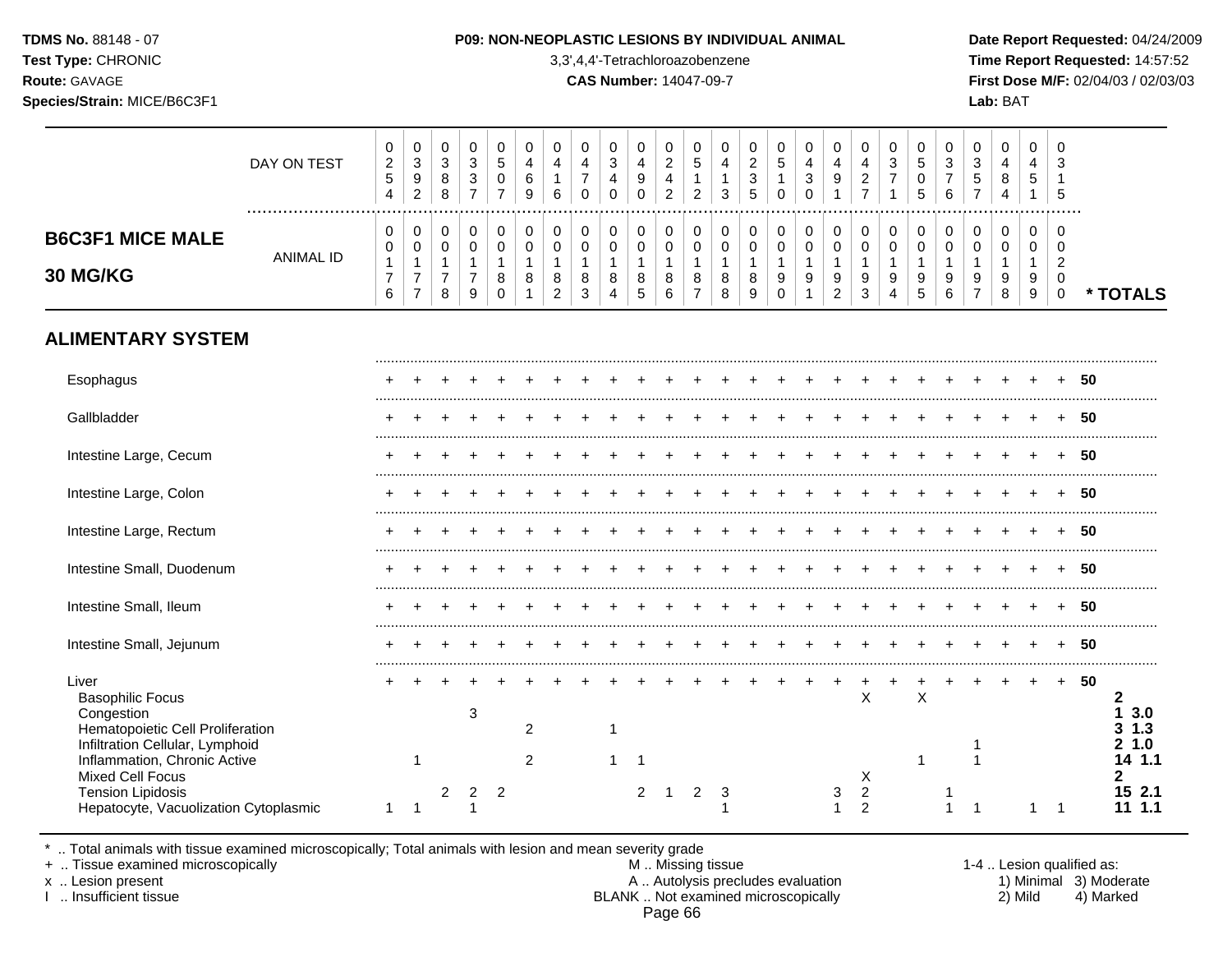| <b>TDMS No.</b> 88148 - 07 |
|----------------------------|
| Test Type: CHRONIC         |
| Route: GAVAGF              |

#### **P09: NON-NEOPLASTIC LESIONS BY INDIVIDUAL ANIMAL Date Report Requested:** 04/24/2009

**Time Report Requested:** 14:57:52 **Route:** GAVAGE **CAS Number:** 14047-09-7 **First Dose M/F:** 02/04/03 / 02/03/03

| DAY ON TEST                                                                                                                               | 0<br>$\sqrt{2}$<br>$\sqrt{5}$<br>4                    | 0<br>$\sqrt{3}$<br>$\boldsymbol{9}$<br>$\overline{2}$ | 0<br>$\sqrt{3}$<br>8<br>8                     | 0<br>$\mathbf{3}$<br>$\mathbf{3}$<br>$\overline{7}$     | 0<br>5<br>$\mathbf 0$<br>$\overline{7}$         | $\mathbf 0$<br>4<br>6<br>9            | 0<br>4<br>$\mathbf{1}$<br>6      | 0<br>4<br>$\overline{7}$<br>$\Omega$       | 0<br>$\mathbf{3}$<br>4<br>$\Omega$    | $\mathbf 0$<br>4<br>9<br>$\Omega$ | $\mathbf 0$<br>$\sqrt{2}$<br>$\overline{4}$<br>$\overline{c}$ | 0<br>5<br>$\mathbf{1}$<br>$\overline{2}$      | $\mathbf 0$<br>4<br>$\mathbf{1}$<br>3      | 0<br>$\boldsymbol{2}$<br>3<br>5            | 0<br>$\overline{5}$<br>$\overline{1}$               | $\mathbf 0$<br>$\overline{4}$<br>3<br>$\Omega$ | 0<br>4<br>9                                             | $\mathbf 0$<br>4<br>$\sqrt{2}$<br>$\overline{7}$ | 0<br>$\ensuremath{\mathsf{3}}$<br>$\overline{7}$ | $\mathbf 0$<br>5<br>$\Omega$<br>5          | 0<br>3<br>$\overline{7}$<br>6              | 0<br>3<br>5                                             | $\mathbf 0$<br>4<br>8<br>4                 | 0<br>$\overline{4}$<br>5                                  | $\Omega$<br>3<br>5                                                      |              |                                      |
|-------------------------------------------------------------------------------------------------------------------------------------------|-------------------------------------------------------|-------------------------------------------------------|-----------------------------------------------|---------------------------------------------------------|-------------------------------------------------|---------------------------------------|----------------------------------|--------------------------------------------|---------------------------------------|-----------------------------------|---------------------------------------------------------------|-----------------------------------------------|--------------------------------------------|--------------------------------------------|-----------------------------------------------------|------------------------------------------------|---------------------------------------------------------|--------------------------------------------------|--------------------------------------------------|--------------------------------------------|--------------------------------------------|---------------------------------------------------------|--------------------------------------------|-----------------------------------------------------------|-------------------------------------------------------------------------|--------------|--------------------------------------|
| <b>B6C3F1 MICE MALE</b><br><b>ANIMAL ID</b><br>30 MG/KG                                                                                   | 0<br>$\pmb{0}$<br>$\mathbf{1}$<br>$\overline{7}$<br>6 | 0<br>0<br>$\mathbf{1}$<br>7<br>$\overline{7}$         | 0<br>0<br>$\mathbf{1}$<br>$\overline{7}$<br>8 | 0<br>$\mathbf 0$<br>$\mathbf{1}$<br>$\overline{7}$<br>9 | 0<br>$\pmb{0}$<br>$\mathbf{1}$<br>8<br>$\Omega$ | 0<br>$\mathbf 0$<br>$\mathbf{1}$<br>8 | 0<br>0<br>$\mathbf{1}$<br>8<br>2 | 0<br>$\mathbf 0$<br>$\mathbf{1}$<br>8<br>3 | 0<br>$\mathbf 0$<br>$\mathbf{1}$<br>8 | 0<br>$\mathbf 0$<br>1<br>8<br>5   | $\mathbf 0$<br>$\mathbf 0$<br>$\overline{1}$<br>8<br>6        | 0<br>0<br>$\mathbf{1}$<br>8<br>$\overline{7}$ | 0<br>$\mathbf 0$<br>$\mathbf{1}$<br>8<br>8 | 0<br>$\mathbf 0$<br>$\mathbf{1}$<br>8<br>9 | 0<br>$\mathbf 0$<br>$\overline{1}$<br>9<br>$\Omega$ | 0<br>0<br>1<br>9                               | 0<br>$\mathbf 0$<br>$\mathbf{1}$<br>9<br>$\overline{2}$ | 0<br>$\mathbf 0$<br>$\overline{1}$<br>9<br>3     | 0<br>$\pmb{0}$<br>$\mathbf{1}$<br>9<br>4         | 0<br>$\mathbf 0$<br>$\mathbf{1}$<br>9<br>5 | 0<br>$\mathbf 0$<br>$\mathbf{1}$<br>9<br>6 | 0<br>$\mathbf 0$<br>$\mathbf{1}$<br>9<br>$\overline{7}$ | 0<br>$\mathbf 0$<br>$\mathbf{1}$<br>9<br>8 | 0<br>$\mathbf 0$<br>$\mathbf{1}$<br>9<br>$\boldsymbol{9}$ | $\Omega$<br>$\mathbf 0$<br>$\overline{2}$<br>$\mathbf 0$<br>$\mathbf 0$ |              | * TOTALS                             |
| Mesentery<br>Fat, Inflammation, Chronic Active                                                                                            |                                                       |                                                       |                                               |                                                         |                                                 | Δ                                     |                                  |                                            |                                       |                                   |                                                               |                                               |                                            |                                            |                                                     |                                                |                                                         |                                                  |                                                  |                                            |                                            |                                                         |                                            |                                                           |                                                                         | $\mathbf{2}$ | 14.0                                 |
| Pancreas<br>Inflammation, Chronic Active                                                                                                  |                                                       |                                                       |                                               |                                                         |                                                 |                                       |                                  |                                            |                                       |                                   |                                                               |                                               |                                            |                                            | $\mathfrak{p}$                                      |                                                |                                                         |                                                  |                                                  |                                            |                                            |                                                         |                                            |                                                           |                                                                         | 50           | 12.0                                 |
| Salivary Glands<br>Infiltration Cellular, Lymphoid                                                                                        |                                                       |                                                       |                                               |                                                         |                                                 |                                       |                                  |                                            |                                       |                                   |                                                               |                                               |                                            |                                            |                                                     |                                                |                                                         |                                                  |                                                  |                                            |                                            |                                                         |                                            |                                                           |                                                                         | 50           | 4 1.0                                |
| Stomach, Forestomach<br>Inflammation, Chronic Active<br>Epithelium, Hyperplasia<br>Epithelium, Ulcer                                      | 2<br>$\overline{2}$<br>2                              | $\overline{2}$                                        | 2                                             |                                                         | 2                                               | 2                                     |                                  | 2                                          |                                       | 2                                 |                                                               |                                               |                                            |                                            | $\overline{c}$                                      | 3                                              | 2                                                       | $\overline{2}$                                   |                                                  | 3                                          | 3<br>3                                     | -1                                                      |                                            | 3                                                         | 2                                                                       | 50           | 32.3<br>44 2.0<br>2.5                |
| Stomach, Glandular<br>Infiltration Cellular, Lymphoid<br>Inflammation, Chronic Active<br>Mineralization<br>Epithelium, Hyperplasia, Focal | $\overline{2}$                                        | $\mathbf 1$<br>$\overline{c}$                         |                                               |                                                         | 2                                               | $\overline{2}$<br>2                   | 2                                | 2                                          | 1                                     | 2                                 |                                                               | 2<br>$\overline{2}$                           |                                            |                                            |                                                     | $\overline{\mathbf{c}}$                        | $\overline{2}$                                          | 2<br>$\overline{2}$                              |                                                  | $\overline{2}$                             | $\overline{\mathbf{c}}$<br>$\overline{2}$  | 2<br>$\overline{2}$                                     |                                            | $\overline{2}$                                            | $+$<br>$\mathbf 1$<br>$\overline{c}$                                    | -50          | 15 1.8<br>$12.0$<br>13 1.4<br>34 2.0 |
| Epithelium, Glands, Cyst<br>Glands, Cyst                                                                                                  |                                                       |                                                       | -1                                            |                                                         | $\mathbf{1}$                                    |                                       | $\overline{2}$                   | $\overline{1}$                             | $\mathbf{1}$                          |                                   | $\mathbf{1}$                                                  | $\mathcal{P}$                                 |                                            | $\mathbf{1}$                               |                                                     | $\overline{2}$                                 |                                                         | $\mathbf{1}$                                     |                                                  |                                            |                                            |                                                         |                                            | 1                                                         | 1                                                                       |              | 26 1.3<br>1.0<br>1                   |
| <b>CARDIOVASCULAR SYSTEM</b><br><b>Blood Vessel</b><br>Aorta, Mineralization                                                              |                                                       |                                                       |                                               |                                                         |                                                 |                                       |                                  |                                            |                                       |                                   |                                                               |                                               |                                            |                                            |                                                     | $\mathfrak{p}$                                 |                                                         |                                                  |                                                  |                                            |                                            |                                                         |                                            |                                                           | $\ddot{}$<br>$\mathcal{P}$                                              | 50           | 8<br>1.4                             |

\* .. Total animals with tissue examined microscopically; Total animals with lesion and mean severity grade

+ .. Tissue examined microscopically M .. Missing tissue 1-4 .. Lesion qualified as:

- x .. Lesion present **A .. Autolysis precludes evaluation** A .. Autolysis precludes evaluation 1) Minimal 3) Moderate I .. Insufficient tissue BLANK .. Not examined microscopically 2) Mild 4) Marked Page 67
-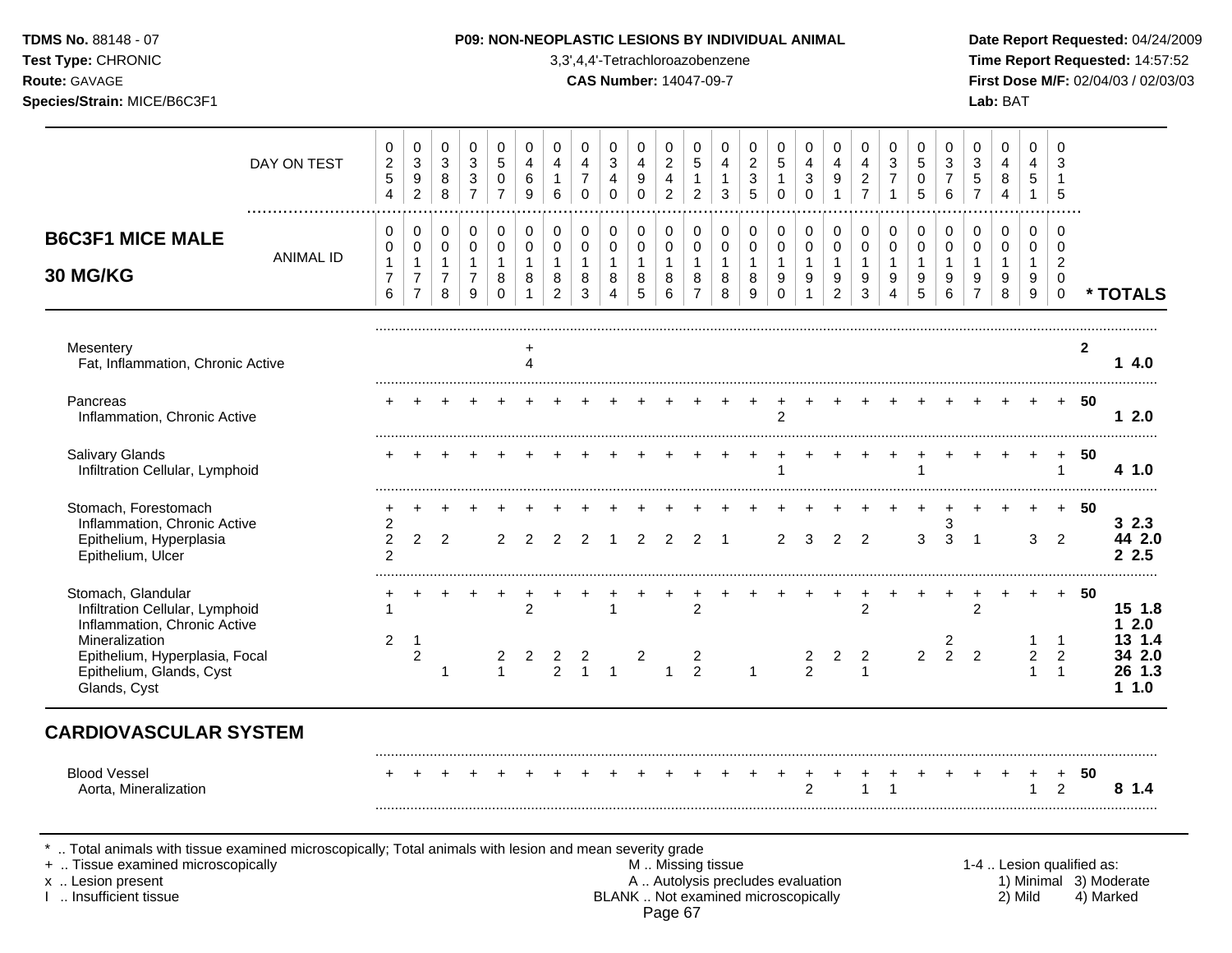**Test Type:** CHRONIC 3,3',4,4'-Tetrachloroazobenzene **Time Report Requested:** 14:57:52 **Route:** GAVAGE **CAS Number:** 14047-09-7 **First Dose M/F:** 02/04/03 / 02/03/03 **Species/Strain:** MICE/B6C3F1 **Lab:** BAT

|                                                                                                      | DAY ON TEST      | 0<br>$\overline{c}$<br>$\sqrt{5}$<br>4 | 0<br>$\ensuremath{\mathsf{3}}$<br>9<br>$\overline{c}$     | 0<br>$\mathbf{3}$<br>8<br>8                                       | 0<br>$\ensuremath{\mathsf{3}}$<br>$\ensuremath{\mathsf{3}}$<br>$\overline{7}$ | 0<br>$\sqrt{5}$<br>0<br>$\overline{7}$ | 0<br>$\overline{4}$<br>6<br>9 | 0<br>$\overline{4}$<br>6                               | 0<br>$\overline{\mathbf{4}}$<br>$\overline{7}$<br>$\Omega$ | 0<br>$\sqrt{3}$<br>4<br>$\Omega$ | 0<br>$\overline{\mathbf{4}}$<br>9<br>$\Omega$ | 0<br>$\boldsymbol{2}$<br>$\overline{4}$<br>$\overline{2}$ | 0<br>$\,$ 5 $\,$<br>1<br>$\overline{2}$ | 0<br>4<br>3      | 0<br>$\overline{c}$<br>$\mathbf{3}$<br>5           | 0<br>$\overline{5}$<br>1<br>$\Omega$                       | 0<br>$\overline{\mathbf{4}}$<br>$\mathbf{3}$<br>$\Omega$ | 0<br>$\overline{4}$<br>9                              | 0<br>$\overline{\mathbf{4}}$<br>$\sqrt{2}$<br>$\overline{7}$ | 0<br>$\mathbf{3}$                          | 0<br>5<br>0<br>5           | 0<br>3<br>7<br>6                     | 0<br>$\ensuremath{\mathsf{3}}$<br>$\sqrt{5}$ | 0<br>4<br>8<br>4      | 0<br>4<br>5                     | 0<br>3<br>5                                            |    |                                    |
|------------------------------------------------------------------------------------------------------|------------------|----------------------------------------|-----------------------------------------------------------|-------------------------------------------------------------------|-------------------------------------------------------------------------------|----------------------------------------|-------------------------------|--------------------------------------------------------|------------------------------------------------------------|----------------------------------|-----------------------------------------------|-----------------------------------------------------------|-----------------------------------------|------------------|----------------------------------------------------|------------------------------------------------------------|----------------------------------------------------------|-------------------------------------------------------|--------------------------------------------------------------|--------------------------------------------|----------------------------|--------------------------------------|----------------------------------------------|-----------------------|---------------------------------|--------------------------------------------------------|----|------------------------------------|
| <b>B6C3F1 MICE MALE</b><br><b>30 MG/KG</b>                                                           | <b>ANIMAL ID</b> | 0<br>0<br>1<br>$\overline{7}$<br>6     | 0<br>$\mathbf 0$<br>1<br>$\overline{7}$<br>$\overline{7}$ | $\mathbf 0$<br>$\mathbf 0$<br>$\mathbf{1}$<br>$\overline{7}$<br>8 | 0<br>$\mathbf 0$<br>1<br>$\overline{7}$<br>9                                  | 0<br>$\mathbf 0$<br>1<br>8<br>$\Omega$ | 0<br>$\mathbf 0$<br>8         | $\mathbf 0$<br>$\mathbf 0$<br>1<br>8<br>$\overline{2}$ | 0<br>$\mathbf 0$<br>8<br>$\mathbf{3}$                      | 0<br>0<br>8<br>4                 | 0<br>$\mathbf 0$<br>$\mathbf 1$<br>8<br>5     | 0<br>$\mathbf 0$<br>8<br>6                                | 0<br>$\mathbf 0$<br>8<br>$\overline{7}$ | 0<br>0<br>8<br>8 | $\pmb{0}$<br>$\mathbf 0$<br>$\mathbf{1}$<br>8<br>9 | $\pmb{0}$<br>$\pmb{0}$<br>$\mathbf{1}$<br>9<br>$\mathbf 0$ | 0<br>$\pmb{0}$<br>1<br>9<br>$\mathbf{1}$                 | 0<br>$\pmb{0}$<br>$\mathbf{1}$<br>9<br>$\overline{a}$ | 0<br>$\mathbf 0$<br>$\mathbf{1}$<br>$9\,$<br>3               | 0<br>$\mathbf 0$<br>$\mathbf{1}$<br>9<br>4 | 0<br>$\mathbf 0$<br>9<br>5 | $\mathbf 0$<br>$\mathbf 0$<br>9<br>6 | 0<br>$\mathbf 0$<br>9<br>$\overline{7}$      | 0<br>0<br>1<br>9<br>8 | 0<br>0<br>$\mathbf 1$<br>9<br>9 | 0<br>0<br>$\overline{2}$<br>$\mathbf 0$<br>$\mathbf 0$ |    | * TOTALS                           |
| Heart<br>Cardiomyopathy<br>Inflammation, Chronic Active<br>Mineralization<br>Necrosis                |                  |                                        |                                                           |                                                                   |                                                                               | 1                                      | 3                             |                                                        |                                                            |                                  |                                               |                                                           |                                         |                  |                                                    | $\overline{2}$                                             |                                                          |                                                       |                                                              | 2                                          |                            |                                      |                                              |                       |                                 | $+$                                                    | 50 | 9<br>1.4<br>4.0<br>2.0<br>2.0<br>3 |
| <b>ENDOCRINE SYSTEM</b>                                                                              |                  |                                        |                                                           |                                                                   |                                                                               |                                        |                               |                                                        |                                                            |                                  |                                               |                                                           |                                         |                  |                                                    |                                                            |                                                          |                                                       |                                                              |                                            |                            |                                      |                                              |                       |                                 |                                                        |    |                                    |
| <b>Adrenal Cortex</b><br>Bilateral, Accessory Adrenal Cortical<br>Nodule<br>Subcapsular, Hyperplasia |                  |                                        | 1                                                         |                                                                   |                                                                               |                                        |                               | -1                                                     |                                                            | 2                                |                                               |                                                           | -1                                      |                  | 1                                                  |                                                            |                                                          |                                                       |                                                              | 1                                          |                            |                                      |                                              |                       |                                 | $+$                                                    | 50 | 12.0<br>27 1.0                     |
| Adrenal Medulla                                                                                      |                  |                                        |                                                           |                                                                   |                                                                               |                                        |                               |                                                        |                                                            |                                  |                                               |                                                           |                                         |                  |                                                    |                                                            |                                                          |                                                       |                                                              |                                            |                            |                                      |                                              |                       |                                 |                                                        | 50 |                                    |
| Islets, Pancreatic                                                                                   |                  |                                        |                                                           |                                                                   |                                                                               |                                        |                               |                                                        |                                                            |                                  |                                               |                                                           |                                         |                  |                                                    |                                                            |                                                          |                                                       |                                                              |                                            |                            |                                      |                                              |                       |                                 |                                                        | 50 |                                    |
| Parathyroid Gland                                                                                    |                  | +                                      |                                                           |                                                                   | $\pm$                                                                         | м                                      | M                             | $\overline{+}$                                         | м                                                          | $\overline{+}$                   |                                               | $\pm$                                                     | M                                       | $\pm$            |                                                    | $\pm$                                                      | $\overline{ }$                                           | $+$                                                   | M                                                            | $\pm$                                      |                            |                                      |                                              |                       |                                 | $\pm$                                                  | 44 |                                    |
| <b>Pituitary Gland</b><br>Pars Distalis, Cyst<br>Pars Distalis, Cyst, Multiple                       |                  |                                        |                                                           |                                                                   |                                                                               |                                        |                               |                                                        |                                                            |                                  |                                               |                                                           |                                         |                  |                                                    |                                                            |                                                          |                                                       |                                                              |                                            |                            | 2                                    |                                              |                       | $\ddot{}$<br>2                  | $+$                                                    | 50 | $3 \; 1.3$<br>2.0<br>1             |
| <b>Thyroid Gland</b>                                                                                 |                  |                                        |                                                           |                                                                   |                                                                               |                                        |                               |                                                        |                                                            |                                  |                                               |                                                           |                                         |                  |                                                    |                                                            |                                                          |                                                       |                                                              |                                            |                            |                                      |                                              |                       |                                 |                                                        | 50 |                                    |

# **GENERAL BODY SYSTEM**

NONE

\* .. Total animals with tissue examined microscopically; Total animals with lesion and mean severity grade

+ .. Tissue examined microscopically M .. Missing tissue 1-4 .. Lesion qualified as: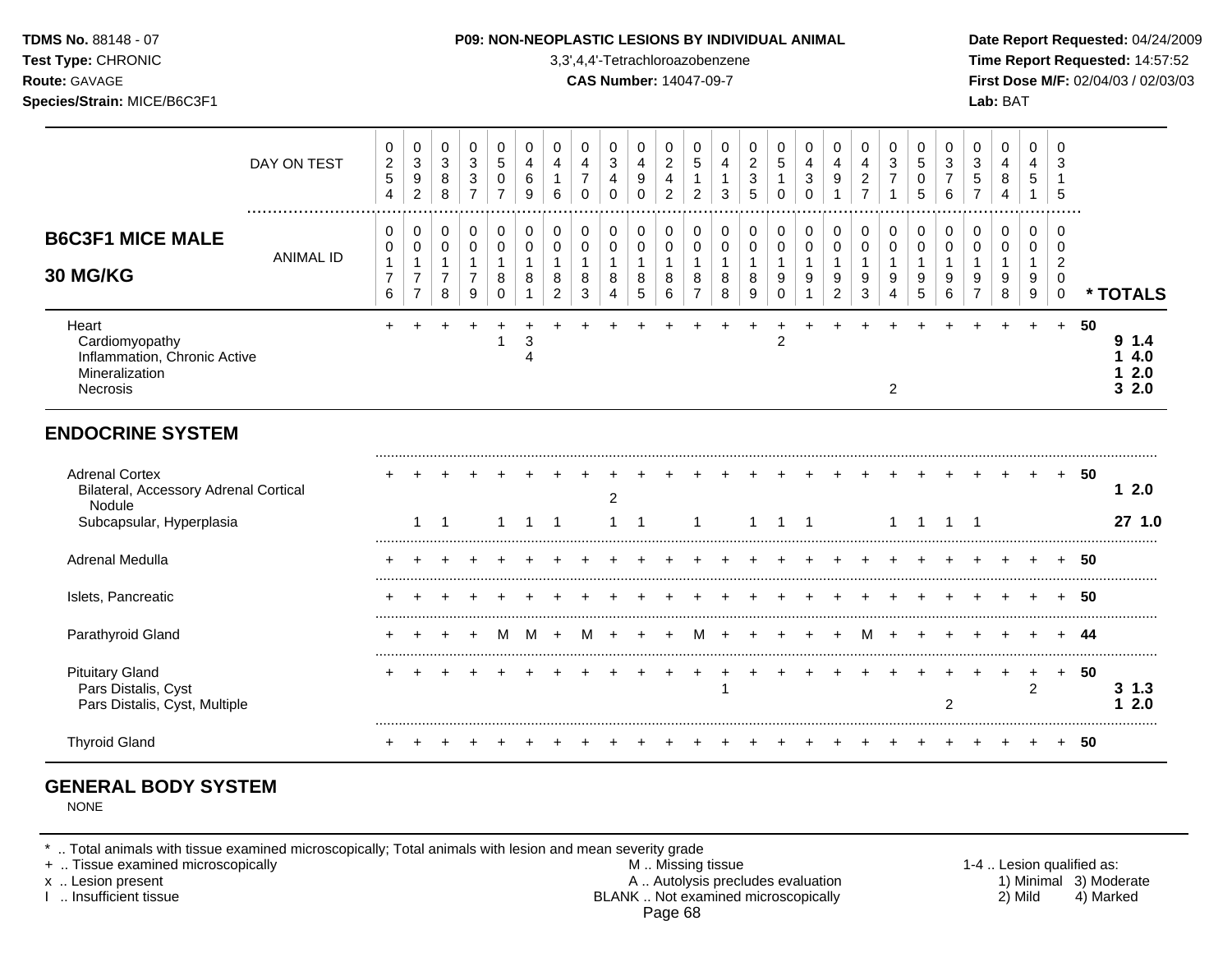#### **TDMS No.** 88148 - 07 **P09: NON-NEOPLASTIC LESIONS BY INDIVIDUAL ANIMAL Date Report Requested:** 04/24/2009

**Test Type:** CHRONIC 3,3',4,4'-Tetrachloroazobenzene **Time Report Requested:** 14:57:52 **Route:** GAVAGE **CAS Number:** 14047-09-7 **First Dose M/F:** 02/04/03 / 02/03/03

|                                            | DAY ON TEST | 0<br>ົ<br><u>_</u><br>5<br>4 | ◡<br><sup>o</sup><br>ັ<br>9<br>$\sim$<br>∼ | U<br>v<br>8<br>8 | U<br>ാ<br>J<br>3 | 0<br>G<br>0      | U<br>4<br>6<br>9 | 6 | 0<br>4<br>0           | v<br><sup>o</sup><br>ت<br>4 | υ<br>4<br>9<br>0 | υ<br>_<br>ົ | U<br>G<br>ົ | υ<br>4<br>3 | ∼<br>٠J<br><u>5</u> | 0<br>G<br>0             | 4<br>ົ   | υ<br>4<br>9                  | 4<br>⇁ | 0<br>3           | 0<br>G<br>v<br>G | 0<br>c<br>ა<br><sub>5</sub><br>$\rightarrow$ | 4 | ◡<br>4<br>$5^{\circ}$ | ∣ ∪<br>-3<br>. 5 |      |
|--------------------------------------------|-------------|------------------------------|--------------------------------------------|------------------|------------------|------------------|------------------|---|-----------------------|-----------------------------|------------------|-------------|-------------|-------------|---------------------|-------------------------|----------|------------------------------|--------|------------------|------------------|----------------------------------------------|---|-----------------------|------------------|------|
| <b>B6C3F1 MICE MALE</b><br><b>30 MG/KG</b> | ANIMAL ID   | U<br>0<br>6                  | v<br>υ                                     | 8                | υ<br>ν<br>9      | 0<br>0<br>8<br>υ | 8                |   | 0<br>0<br>8<br>◠<br>J | v<br>8<br>4                 | 0<br>0<br>8<br>5 | υ<br>8<br>6 | 0<br>0<br>8 | υ<br>8<br>8 |                     | 0<br>0<br>9<br>$\Omega$ | $\Omega$ | 0<br>0<br>9<br>ົ<br><u>.</u> | 9<br>3 | 0<br>0<br>9<br>4 | 0<br>0<br>9<br>≎ | 0<br>0<br>9<br>-                             | 8 | U<br>v<br>9<br>9      | 0                | TALS |

# **GENITAL SYSTEM**

| <b>Coagulating Gland</b><br>Dilatation<br>Fibrosis<br>Inflammation, Chronic Active<br>Epithelium, Hyperplasia |   | 3      | $\overline{2}$ | 3 | 4 | $\overline{2}$ | 2 | 3<br>3<br>$\Omega$ | 3<br>3 | 4 | $\overline{2}$ | $\overline{2}$ | 3 | 3 | 3 | 3 | $\overline{2}$ | 3 | 3<br>$\mathfrak{p}$ | 3 |        | 3<br>3 | 50 | 47 3.0<br>3.0<br>30<br>1.9<br>4.0 |
|---------------------------------------------------------------------------------------------------------------|---|--------|----------------|---|---|----------------|---|--------------------|--------|---|----------------|----------------|---|---|---|---|----------------|---|---------------------|---|--------|--------|----|-----------------------------------|
| <b>Ductus Deferens</b>                                                                                        |   |        |                |   |   |                |   |                    |        |   |                |                |   |   |   |   |                |   |                     |   |        |        | 50 |                                   |
| Epididymis<br>Granuloma Sperm<br>Infiltration Cellular, Lymphoid                                              |   |        |                |   |   |                |   |                    |        | 3 |                |                |   |   |   |   |                |   |                     |   |        |        | 50 | 3.0<br>8.<br>15 1.0               |
| <b>Preputial Gland</b><br>Atrophy<br>Inflammation, Chronic Active<br>Duct, Ectasia                            |   | 3<br>3 |                |   |   |                |   | З                  |        |   |                |                |   |   |   |   |                |   |                     |   | 2<br>3 | 3<br>3 | 50 | 2.9<br>3.5<br>10 3.1              |
| Prostate<br>Fibrosis<br>Infiltration Cellular, Lymphoid<br>Inflammation, Chronic Active                       |   |        |                |   |   |                |   |                    |        |   |                |                |   |   |   |   |                | 3 |                     |   |        |        | 50 | 3.0<br>1.4<br>2.2                 |
| Seminal Vesicle<br>Dilatation<br>Fibrosis                                                                     | 3 | 3      |                |   |   |                |   |                    |        |   |                | 3              |   |   |   |   |                | 3 |                     | 3 |        | 3      | 50 | 3.4<br>29 2.9                     |

\* .. Total animals with tissue examined microscopically; Total animals with lesion and mean severity grade<br>+ .. Tissue examined microscopically

+ .. Tissue examined microscopically  $M$ .. Missing tissue 1-4 .. Lesion qualified as:

x .. Lesion present **A .. Autolysis precludes evaluation** A .. Autolysis precludes evaluation 1) Minimal 3) Moderate I .. Insufficient tissue BLANK .. Not examined microscopically 2) Mild 4) Marked Page 69

.........................................................................................................................................................................................................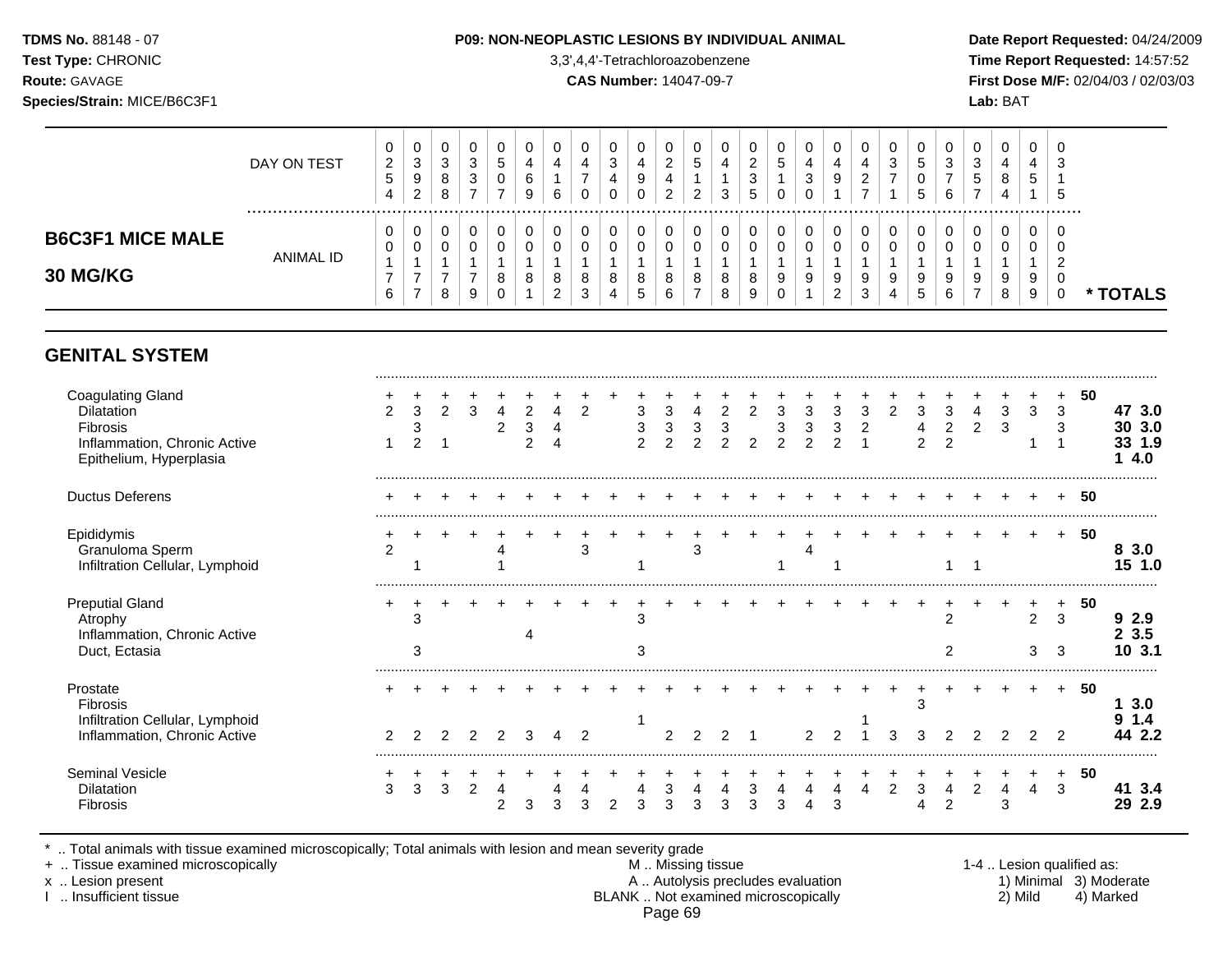**Test Type:** CHRONIC 3,3',4,4'-Tetrachloroazobenzene **Time Report Requested:** 14:57:52 **Route:** GAVAGE **CAS Number:** 14047-09-7 **First Dose M/F:** 02/04/03 / 02/03/03 **Species/Strain:** MICE/B6C3F1 **Lab:** BAT

|                                                                           | DAY ON TEST      | 0<br>$\boldsymbol{2}$<br>5<br>4                 | $\mathbf 0$<br>3<br>9<br>$\overline{c}$                    | 0<br>3<br>8<br>8                   | 0<br>3<br>3<br>$\overline{7}$               | 0<br>5<br>0<br>7                        | 0<br>4<br>6<br>9                    | 0<br>4<br>6                                   | 0<br>4<br>$\overline{7}$<br>$\mathbf 0$  | 0<br>$\mathbf{3}$<br>4<br>$\Omega$       | 0<br>4<br>9<br>0                                      | 0<br>$\overline{2}$<br>4<br>$\overline{2}$ | 0<br>$\sqrt{5}$<br>$\overline{2}$             | $\mathbf 0$<br>4<br>1<br>3       | 0<br>$\overline{c}$<br>$\,$ 3 $\,$<br>5 | 0<br>$\sqrt{5}$<br>$\mathbf{1}$<br>$\Omega$          | 0<br>$\overline{4}$<br>$\mathbf{3}$<br>$\Omega$     | 0<br>$\overline{4}$<br>9                              | 0<br>4<br>$\overline{c}$<br>$\overline{7}$ | 0<br>3                     | 0<br>5<br>$\mathbf 0$<br>5      | 0<br>$\ensuremath{\mathsf{3}}$<br>$\overline{7}$<br>6 | 0<br>$\ensuremath{\mathsf{3}}$<br>5<br>$\overline{7}$ | 0<br>$\overline{\mathbf{4}}$<br>8<br>$\overline{4}$ | $\mathbf 0$<br>4<br>$\,$ 5 $\,$<br>1 | 0<br>3<br>$\mathbf 1$<br>5                           |    |                        |
|---------------------------------------------------------------------------|------------------|-------------------------------------------------|------------------------------------------------------------|------------------------------------|---------------------------------------------|-----------------------------------------|-------------------------------------|-----------------------------------------------|------------------------------------------|------------------------------------------|-------------------------------------------------------|--------------------------------------------|-----------------------------------------------|----------------------------------|-----------------------------------------|------------------------------------------------------|-----------------------------------------------------|-------------------------------------------------------|--------------------------------------------|----------------------------|---------------------------------|-------------------------------------------------------|-------------------------------------------------------|-----------------------------------------------------|--------------------------------------|------------------------------------------------------|----|------------------------|
| <b>B6C3F1 MICE MALE</b><br>30 MG/KG                                       | <b>ANIMAL ID</b> | 0<br>0<br>$\mathbf{1}$<br>$\boldsymbol{7}$<br>6 | 0<br>0<br>$\mathbf{1}$<br>$\overline{7}$<br>$\overline{7}$ | 0<br>0<br>1<br>$\overline{7}$<br>8 | 0<br>$\pmb{0}$<br>-1<br>$\overline{7}$<br>9 | 0<br>0<br>$\mathbf{1}$<br>8<br>$\Omega$ | 0<br>$\pmb{0}$<br>$\mathbf{1}$<br>8 | 0<br>0<br>$\mathbf{1}$<br>8<br>$\overline{c}$ | 0<br>$\mathbf 0$<br>1<br>8<br>$\sqrt{3}$ | 0<br>$\pmb{0}$<br>$\mathbf{1}$<br>8<br>4 | 0<br>$\pmb{0}$<br>$\mathbf{1}$<br>8<br>$\overline{5}$ | 0<br>$\pmb{0}$<br>1<br>8<br>6              | 0<br>0<br>$\mathbf{1}$<br>8<br>$\overline{7}$ | 0<br>0<br>$\mathbf{1}$<br>8<br>8 | 0<br>0<br>$\mathbf{1}$<br>8<br>9        | 0<br>$\mathbf 0$<br>$\mathbf{1}$<br>9<br>$\mathbf 0$ | 0<br>$\pmb{0}$<br>$\mathbf{1}$<br>9<br>$\mathbf{1}$ | 0<br>$\pmb{0}$<br>$\mathbf{1}$<br>9<br>$\overline{c}$ | 0<br>$\pmb{0}$<br>$\mathbf{1}$<br>9<br>3   | 0<br>$\mathbf 0$<br>9<br>4 | 0<br>$\mathbf 0$<br>1<br>9<br>5 | 0<br>$\pmb{0}$<br>9<br>6                              | 0<br>0<br>1<br>9<br>$\overline{7}$                    | 0<br>0<br>$\mathbf{1}$<br>9<br>8                    | 0<br>0<br>$\mathbf{1}$<br>9<br>9     | 0<br>0<br>$\overline{c}$<br>$\pmb{0}$<br>$\mathbf 0$ |    | * TOTALS               |
| Inflammation, Chronic Active<br>Epithelium, Hyperplasia                   |                  | $\mathbf 1$                                     |                                                            | 1                                  |                                             |                                         | $\overline{2}$                      |                                               | 2                                        | $\overline{2}$                           |                                                       | 2                                          | 2                                             | $\overline{2}$                   | $\overline{2}$                          | 2                                                    | 2                                                   | 2                                                     |                                            |                            | $\overline{c}$                  |                                                       |                                                       |                                                     |                                      |                                                      |    | 22 2.0<br>12.0         |
| <b>Testes</b><br>Mineralization<br>Germinal Epithelium, Degeneration      |                  |                                                 |                                                            |                                    | $\overline{c}$<br>$\overline{2}$            |                                         |                                     |                                               |                                          |                                          |                                                       |                                            | 2<br>$\overline{c}$                           |                                  |                                         |                                                      |                                                     |                                                       |                                            |                            |                                 |                                                       | $\overline{c}$                                        |                                                     |                                      | $+$                                                  | 50 | 22.0<br>32.0           |
| <b>HEMATOPOIETIC SYSTEM</b>                                               |                  |                                                 |                                                            |                                    |                                             |                                         |                                     |                                               |                                          |                                          |                                                       |                                            |                                               |                                  |                                         |                                                      |                                                     |                                                       |                                            |                            |                                 |                                                       |                                                       |                                                     |                                      |                                                      |    |                        |
| <b>Bone Marrow</b><br>Hyperplasia                                         |                  | Δ                                               |                                                            |                                    |                                             |                                         |                                     | Δ                                             |                                          | Λ                                        |                                                       | 4                                          |                                               |                                  |                                         |                                                      | $\lambda$                                           |                                                       |                                            | Δ                          |                                 |                                                       |                                                       | $\Delta$                                            |                                      | $+$                                                  | 50 | 20 4.0                 |
| Lymph Node, Mandibular                                                    |                  |                                                 |                                                            |                                    |                                             |                                         |                                     |                                               |                                          |                                          |                                                       |                                            |                                               |                                  |                                         |                                                      |                                                     |                                                       |                                            |                            |                                 |                                                       |                                                       |                                                     |                                      | ÷                                                    | 49 |                        |
| Lymph Node, Mesenteric                                                    |                  |                                                 |                                                            |                                    |                                             |                                         |                                     |                                               |                                          |                                          |                                                       |                                            |                                               |                                  |                                         |                                                      |                                                     |                                                       |                                            |                            |                                 |                                                       |                                                       |                                                     |                                      | $\div$                                               | 50 |                        |
| Spleen<br>Atrophy<br>Hematopoietic Cell Proliferation                     |                  | 3                                               | 3                                                          | 3                                  | 3                                           | 3                                       | 3                                   | 3                                             | 3                                        | 3                                        | 3                                                     | 3                                          | 3                                             | 3                                | 3                                       | 3                                                    | 3                                                   | 3                                                     | 3                                          | 3                          | વ                               | 3                                                     | 3                                                     | $\boldsymbol{\Lambda}$                              | м                                    | $\ddot{}$<br>3                                       | 49 | 39 3.0<br>72.7         |
| Thymus<br>Atrophy<br>Cyst                                                 |                  |                                                 |                                                            |                                    |                                             |                                         |                                     | $\Delta$                                      | 3                                        | 2                                        | $\overline{A}$                                        | 4<br>$\overline{\mathbf{c}}$               | 3                                             | Δ<br>3                           | $\lambda$                               | Λ                                                    |                                                     |                                                       |                                            |                            |                                 |                                                       |                                                       |                                                     | Δ                                    | $\ddot{}$<br>3                                       | 49 | 45 3.7<br>52.2         |
| Cyst, Multiple<br><b>Ectopic Parathyroid Gland</b><br>Thymocyte, Necrosis |                  | $\overline{2}$                                  | 2                                                          | $\overline{2}$                     |                                             | $\mathfrak{p}$                          | $\overline{2}$                      | $\overline{2}$                                | 3                                        |                                          | $\overline{c}$                                        | $\overline{c}$                             | $\overline{2}$                                |                                  | $\frac{2}{2}$<br>3                      | $\frac{2}{2}$                                        | $\overline{c}$                                      | $\frac{2}{2}$                                         | $\frac{2}{2}$                              |                            |                                 | $\overline{c}$<br>$\overline{2}$                      | $\overline{\mathbf{c}}$                               | 2                                                   | $\overline{2}$                       | -3                                                   |    | 35 2.1<br>92.0<br>32.3 |

\* .. Total animals with tissue examined microscopically; Total animals with lesion and mean severity grade

+ .. Tissue examined microscopically M .. Missing tissue 1-4 .. Lesion qualified as: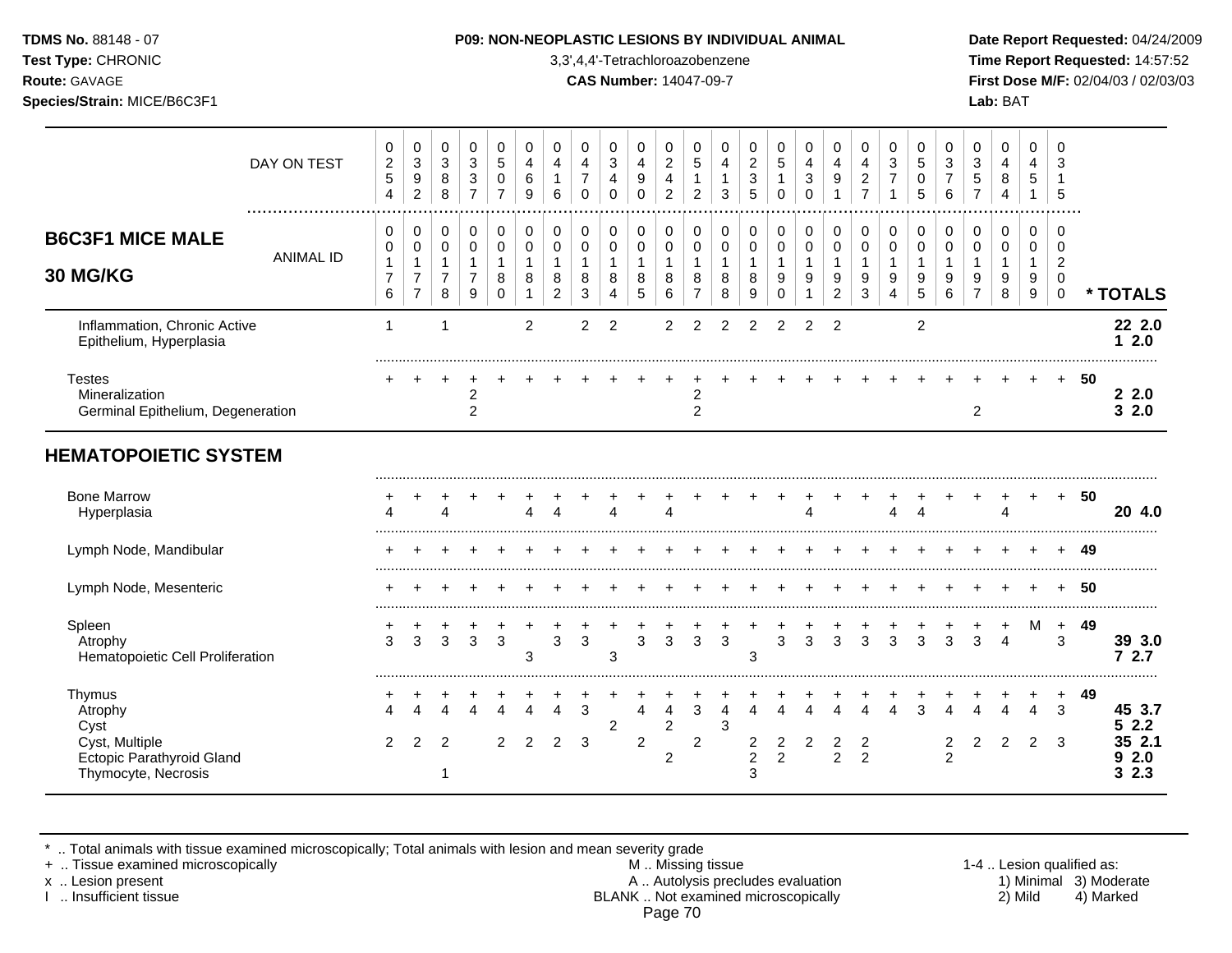**Test Type:** CHRONIC 3,3',4,4'-Tetrachloroazobenzene **Time Report Requested:** 14:57:52 **Route:** GAVAGE **CAS Number:** 14047-09-7 **First Dose M/F:** 02/04/03 / 02/03/03 **Species/Strain:** MICE/B6C3F1 **Lab:** BAT

|                                            | DAY ON TEST | $\overline{0}$<br>ົ<br>$\epsilon$<br><sub>5</sub><br>4 | U<br>3<br>9<br>2 | చ | <b>U</b><br>3<br>3 | U.<br>-<br>ັ<br>υ | U<br>6<br>9 | υ<br>4<br>6 |   | U<br>3<br>4<br>◡ | 9 | 0<br>ີ<br>▵<br>ົ<br>∼ | v<br>5<br>ົ<br><u>_</u> | 0<br>c<br><u>.</u><br>ാ<br>J<br>5 | U<br>ັ<br>υ | u<br>4<br>3 | 4<br>9 | U<br>ັ | υ<br>J<br>υ | 0<br>3<br>6 | 0<br>3<br>$\mathbf{c}$<br>- | U<br>4<br>∽<br>◡ | -0<br>ີ<br>ు<br>5 |          |
|--------------------------------------------|-------------|--------------------------------------------------------|------------------|---|--------------------|-------------------|-------------|-------------|---|------------------|---|-----------------------|-------------------------|-----------------------------------|-------------|-------------|--------|--------|-------------|-------------|-----------------------------|------------------|-------------------|----------|
| <b>B6C3F1 MICE MALE</b><br><b>30 MG/KG</b> | ANIMAL ID   | 0<br>0                                                 | U<br>U           |   | 0<br>0             | 8                 | 8           | 8           | 8 | v<br>v<br>8      | 8 | 0<br>0<br>8           | 8                       | 0<br>0<br>8                       | 0<br>U<br>9 | u<br>9      | 9      | 9      | 9           | 0<br>0<br>9 | 0<br>9                      | 9                | 0<br>0<br>◠<br>0  |          |
|                                            |             | 6                                                      | -                | 8 | 9                  |                   |             |             |   | 4                | ◡ | $\sim$<br>6           | –                       | 9                                 |             |             |        | 4      | J           | 6           |                             | 9                |                   | * TOTALS |

# **INTEGUMENTARY SYSTEM**

| <b>Mammary Gland</b>                                                                                                                      |   |   |        |  |        |                                  |   |  |                |                  |               |               |   |  |   | - 0 |                                        |  |
|-------------------------------------------------------------------------------------------------------------------------------------------|---|---|--------|--|--------|----------------------------------|---|--|----------------|------------------|---------------|---------------|---|--|---|-----|----------------------------------------|--|
| Skin<br>Inflammation, Acute<br>Inflammation, Chronic Active<br>Dermis, Fibrosis                                                           |   |   |        |  |        |                                  |   |  |                |                  |               |               |   |  | 3 | 50  | 3.0<br>53.4<br>4 3.5                   |  |
| Epidermis, Hyperplasia<br>Epidermis, Ulcer<br>Hair Follicle, Dilatation<br>Sebaceous Gland, Atrophy<br>Subcutaneous Tissue, Inflammation, | 3 | 3 | 2<br>3 |  | 2<br>4 | $\overline{2}$<br>$\overline{2}$ | 3 |  | $\mathfrak{p}$ | 2<br>$\mathbf 4$ | $\frac{2}{3}$ | $\mathcal{P}$ | 2 |  |   |     | 2.8<br>3.8<br>28 1.4<br>29 2.2<br>12.0 |  |
| <b>Chronic Active</b><br><b>MUSCULOSKELETAL SYSTEM</b>                                                                                    |   |   |        |  |        |                                  |   |  |                |                  |               |               |   |  |   |     |                                        |  |
| Bone                                                                                                                                      |   |   |        |  |        |                                  |   |  |                |                  |               |               |   |  |   | 50  |                                        |  |
| <b>Skeletal Muscle</b>                                                                                                                    |   |   |        |  |        |                                  |   |  |                |                  |               |               |   |  |   | 50  |                                        |  |
| <b>NERVOUS SYSTEM</b>                                                                                                                     |   |   |        |  |        |                                  |   |  |                |                  |               |               |   |  |   |     |                                        |  |
| <b>Brain</b>                                                                                                                              |   |   |        |  |        |                                  |   |  |                |                  |               |               |   |  |   | 50  |                                        |  |

\* .. Total animals with tissue examined microscopically; Total animals with lesion and mean severity grade

+ .. Tissue examined microscopically M .. Missing tissue 1-4 .. Lesion qualified as: x .. Lesion present **A .. Autolysis precludes evaluation** A .. Autolysis precludes evaluation 1) Minimal 3) Moderate I .. Insufficient tissue BLANK .. Not examined microscopically 2) Mild 4) Marked Page 71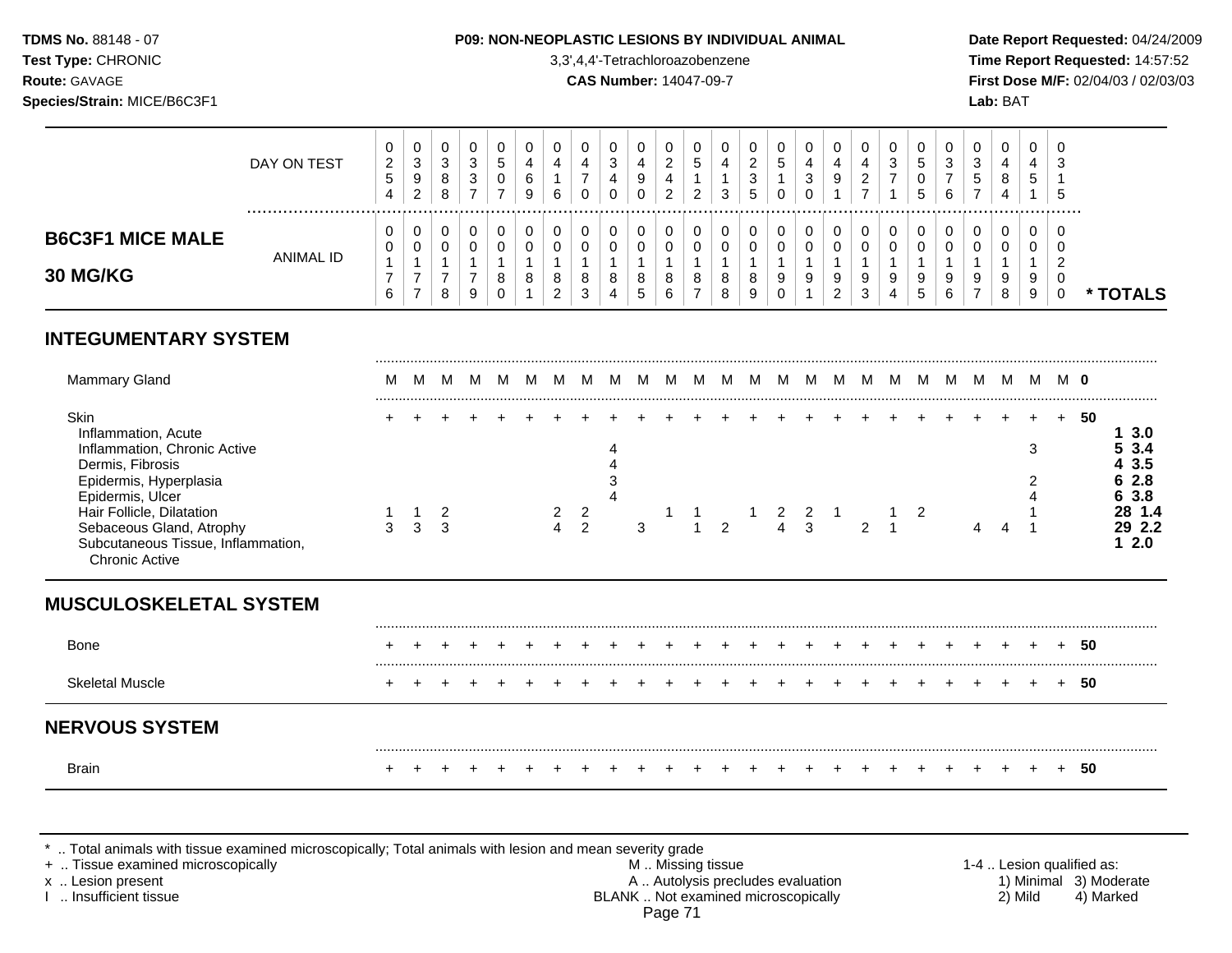| <b>TDMS No. 88148 - 07</b>         | <b>P09: NON-NEOPLASTIC LESIONS BY INDIVIDUAL ANIMAL</b> | Date Report Requested: 04/24/2009          |
|------------------------------------|---------------------------------------------------------|--------------------------------------------|
| <b>Test Type:</b> CHRONIC          | 3,3',4,4'-Tetrachloroazobenzene                         | <b>Time Report Requested: 14:57:52</b>     |
| <b>Route:</b> GAVAGE               | <b>CAS Number: 14047-09-7</b>                           | <b>First Dose M/F: 02/04/03 / 02/03/03</b> |
| <b>Species/Strain: MICE/B6C3F1</b> |                                                         | Lab: BAT                                   |

|                                                                                                                                                                                            | DAY ON TEST      | $\pmb{0}$<br>$\overline{c}$<br>$\sqrt{5}$<br>4 | $\mathbf 0$<br>$\sqrt{3}$<br>$\boldsymbol{9}$<br>$\overline{2}$ | $\pmb{0}$<br>$\sqrt{3}$<br>8<br>8                      | $\pmb{0}$<br>$\ensuremath{\mathsf{3}}$<br>$\ensuremath{\mathsf{3}}$<br>$\overline{7}$ | $\Omega$<br>$\sqrt{5}$<br>0<br>$\overline{7}$ | 0<br>$\overline{4}$<br>$\,6\,$<br>9                   | $\Omega$<br>4<br>-1<br>6                                         | 0<br>4<br>$\overline{7}$<br>0                        | $\mathbf 0$<br>$\sqrt{3}$<br>$\overline{4}$<br>$\mathbf 0$ | 0<br>$\overline{4}$<br>$9\,$<br>$\mathsf 0$ | $\Omega$<br>$\overline{2}$<br>4<br>$\overline{c}$ | $\Omega$<br>5<br>1<br>$\overline{c}$                                                          | 0<br>4<br>1<br>3                           | 0<br>$\overline{a}$<br>3<br>5    | $\pmb{0}$<br>$\,$ 5 $\,$<br>$\mathbf{1}$<br>$\mathbf 0$     | 0<br>4<br>3<br>$\mathbf 0$       | $\pmb{0}$<br>4<br>$\boldsymbol{9}$<br>$\mathbf{1}$ | $\Omega$<br>$\overline{4}$<br>$\overline{c}$<br>$\overline{7}$ | $\Omega$<br>3<br>$\overline{7}$<br>$\mathbf{1}$    | $\mathbf 0$<br>5<br>0<br>5       | 0<br>3<br>$\overline{7}$<br>6              | 0<br>3<br>5<br>$\overline{7}$                           | $\mathbf 0$<br>4<br>$\bf 8$<br>$\overline{4}$        | $\Omega$<br>4<br>5<br>$\mathbf{1}$                     | $\Omega$<br>3<br>5                        |                           |                                     |
|--------------------------------------------------------------------------------------------------------------------------------------------------------------------------------------------|------------------|------------------------------------------------|-----------------------------------------------------------------|--------------------------------------------------------|---------------------------------------------------------------------------------------|-----------------------------------------------|-------------------------------------------------------|------------------------------------------------------------------|------------------------------------------------------|------------------------------------------------------------|---------------------------------------------|---------------------------------------------------|-----------------------------------------------------------------------------------------------|--------------------------------------------|----------------------------------|-------------------------------------------------------------|----------------------------------|----------------------------------------------------|----------------------------------------------------------------|----------------------------------------------------|----------------------------------|--------------------------------------------|---------------------------------------------------------|------------------------------------------------------|--------------------------------------------------------|-------------------------------------------|---------------------------|-------------------------------------|
| <b>B6C3F1 MICE MALE</b><br>30 MG/KG                                                                                                                                                        | <b>ANIMAL ID</b> | 0<br>0<br>$\mathbf{1}$<br>$\overline{7}$<br>6  | 0<br>0<br>$\mathbf{1}$<br>$\overline{7}$<br>$\overline{7}$      | $\mathbf 0$<br>$\mathbf 0$<br>1<br>$\overline{7}$<br>8 | 0<br>0<br>$\mathbf{1}$<br>$\overline{7}$<br>9                                         | 0<br>0<br>$\mathbf{1}$<br>8<br>$\mathbf 0$    | $\mathbf 0$<br>0<br>$\mathbf{1}$<br>8<br>$\mathbf{1}$ | $\mathbf 0$<br>$\mathbf 0$<br>$\mathbf 1$<br>8<br>$\overline{2}$ | $\mathbf 0$<br>$\mathbf 0$<br>$\mathbf{1}$<br>8<br>3 | 0<br>$\mathbf 0$<br>$\mathbf{1}$<br>8<br>$\overline{4}$    | 0<br>$\mathbf 0$<br>$\mathbf{1}$<br>8<br>5  | $\mathbf 0$<br>0<br>1<br>8<br>6                   | $\mathbf 0$<br>$\mathbf 0$<br>$\mathbf{1}$<br>8<br>$\overline{7}$                             | 0<br>$\mathbf 0$<br>$\mathbf{1}$<br>8<br>8 | 0<br>0<br>$\mathbf{1}$<br>8<br>9 | $\mathbf 0$<br>$\mathbf 0$<br>$\mathbf{1}$<br>9<br>$\Omega$ | 0<br>0<br>1<br>9<br>$\mathbf{1}$ | 0<br>0<br>$\mathbf{1}$<br>9<br>$\overline{2}$      | 0<br>$\mathbf 0$<br>$\mathbf{1}$<br>9<br>3                     | $\mathbf 0$<br>$\pmb{0}$<br>$\mathbf{1}$<br>9<br>4 | 0<br>0<br>$\mathbf{1}$<br>9<br>5 | 0<br>$\mathbf 0$<br>$\mathbf{1}$<br>9<br>6 | 0<br>$\mathbf 0$<br>$\mathbf{1}$<br>9<br>$\overline{7}$ | $\mathbf 0$<br>$\mathbf 0$<br>$\mathbf{1}$<br>9<br>8 | $\mathbf 0$<br>$\mathbf 0$<br>$\overline{1}$<br>9<br>9 | $\mathbf 0$<br>0<br>2<br>0<br>$\mathbf 0$ |                           | * TOTALS                            |
| <b>RESPIRATORY SYSTEM</b>                                                                                                                                                                  |                  |                                                |                                                                 |                                                        |                                                                                       |                                               |                                                       |                                                                  |                                                      |                                                            |                                             |                                                   |                                                                                               |                                            |                                  |                                                             |                                  |                                                    |                                                                |                                                    |                                  |                                            |                                                         |                                                      |                                                        |                                           |                           |                                     |
| Lung<br>Inflammation, Chronic Active<br>Alveolar Epithelium, Hyperplasia                                                                                                                   |                  |                                                |                                                                 |                                                        |                                                                                       |                                               |                                                       |                                                                  |                                                      |                                                            |                                             |                                                   |                                                                                               | $\overline{2}$                             |                                  |                                                             |                                  |                                                    |                                                                |                                                    |                                  |                                            |                                                         |                                                      |                                                        | $+$                                       | 50                        | 11.0<br>2.5                         |
| Nose                                                                                                                                                                                       |                  |                                                |                                                                 |                                                        |                                                                                       |                                               |                                                       |                                                                  |                                                      |                                                            |                                             |                                                   |                                                                                               |                                            |                                  |                                                             |                                  |                                                    |                                                                |                                                    |                                  |                                            |                                                         |                                                      |                                                        |                                           | 50                        |                                     |
| Trachea<br>Epithelium, Mineralization                                                                                                                                                      |                  |                                                |                                                                 |                                                        |                                                                                       |                                               |                                                       |                                                                  |                                                      |                                                            |                                             |                                                   |                                                                                               |                                            |                                  |                                                             |                                  |                                                    |                                                                |                                                    |                                  |                                            |                                                         |                                                      |                                                        | $+$                                       | 50                        | 12.0                                |
| <b>SPECIAL SENSES SYSTEM</b>                                                                                                                                                               |                  |                                                |                                                                 |                                                        |                                                                                       |                                               |                                                       |                                                                  |                                                      |                                                            |                                             |                                                   |                                                                                               |                                            |                                  |                                                             |                                  |                                                    |                                                                |                                                    |                                  |                                            |                                                         |                                                      |                                                        |                                           |                           |                                     |
| Ear                                                                                                                                                                                        |                  |                                                |                                                                 |                                                        |                                                                                       |                                               |                                                       |                                                                  |                                                      |                                                            |                                             |                                                   |                                                                                               |                                            |                                  |                                                             |                                  |                                                    |                                                                |                                                    |                                  |                                            |                                                         |                                                      |                                                        |                                           | 1                         |                                     |
| Eye<br>Atrophy                                                                                                                                                                             |                  |                                                |                                                                 |                                                        |                                                                                       |                                               |                                                       |                                                                  |                                                      |                                                            |                                             |                                                   |                                                                                               |                                            |                                  |                                                             |                                  |                                                    |                                                                | $\ddot{}$<br>$\overline{4}$                        |                                  |                                            |                                                         |                                                      |                                                        | $\ddot{}$                                 | 50                        | 24.0                                |
| <b>Harderian Gland</b><br>Degeneration<br>Infiltration Cellular, Lymphoid                                                                                                                  |                  |                                                |                                                                 |                                                        |                                                                                       |                                               |                                                       |                                                                  |                                                      |                                                            |                                             |                                                   |                                                                                               |                                            |                                  |                                                             |                                  |                                                    |                                                                |                                                    |                                  |                                            |                                                         |                                                      |                                                        | $\pm$                                     | 50                        | $\mathbf 1$<br>2.0<br>11.0          |
| <b>URINARY SYSTEM</b>                                                                                                                                                                      |                  |                                                |                                                                 |                                                        |                                                                                       |                                               |                                                       |                                                                  |                                                      |                                                            |                                             |                                                   |                                                                                               |                                            |                                  |                                                             |                                  |                                                    |                                                                |                                                    |                                  |                                            |                                                         |                                                      |                                                        |                                           |                           |                                     |
| Kidney                                                                                                                                                                                     |                  |                                                |                                                                 |                                                        |                                                                                       |                                               |                                                       |                                                                  |                                                      |                                                            |                                             |                                                   |                                                                                               |                                            |                                  |                                                             |                                  |                                                    |                                                                |                                                    |                                  |                                            |                                                         |                                                      |                                                        |                                           | 50                        |                                     |
| Total animals with tissue examined microscopically; Total animals with lesion and mean severity grade<br>+  Tissue examined microscopically<br>x  Lesion present<br>I  Insufficient tissue |                  |                                                |                                                                 |                                                        |                                                                                       |                                               |                                                       |                                                                  |                                                      |                                                            |                                             | Page 72                                           | M  Missing tissue<br>A  Autolysis precludes evaluation<br>BLANK  Not examined microscopically |                                            |                                  |                                                             |                                  |                                                    |                                                                |                                                    |                                  |                                            |                                                         |                                                      | 2) Mild                                                |                                           | 1-4  Lesion qualified as: | 1) Minimal 3) Moderate<br>4) Marked |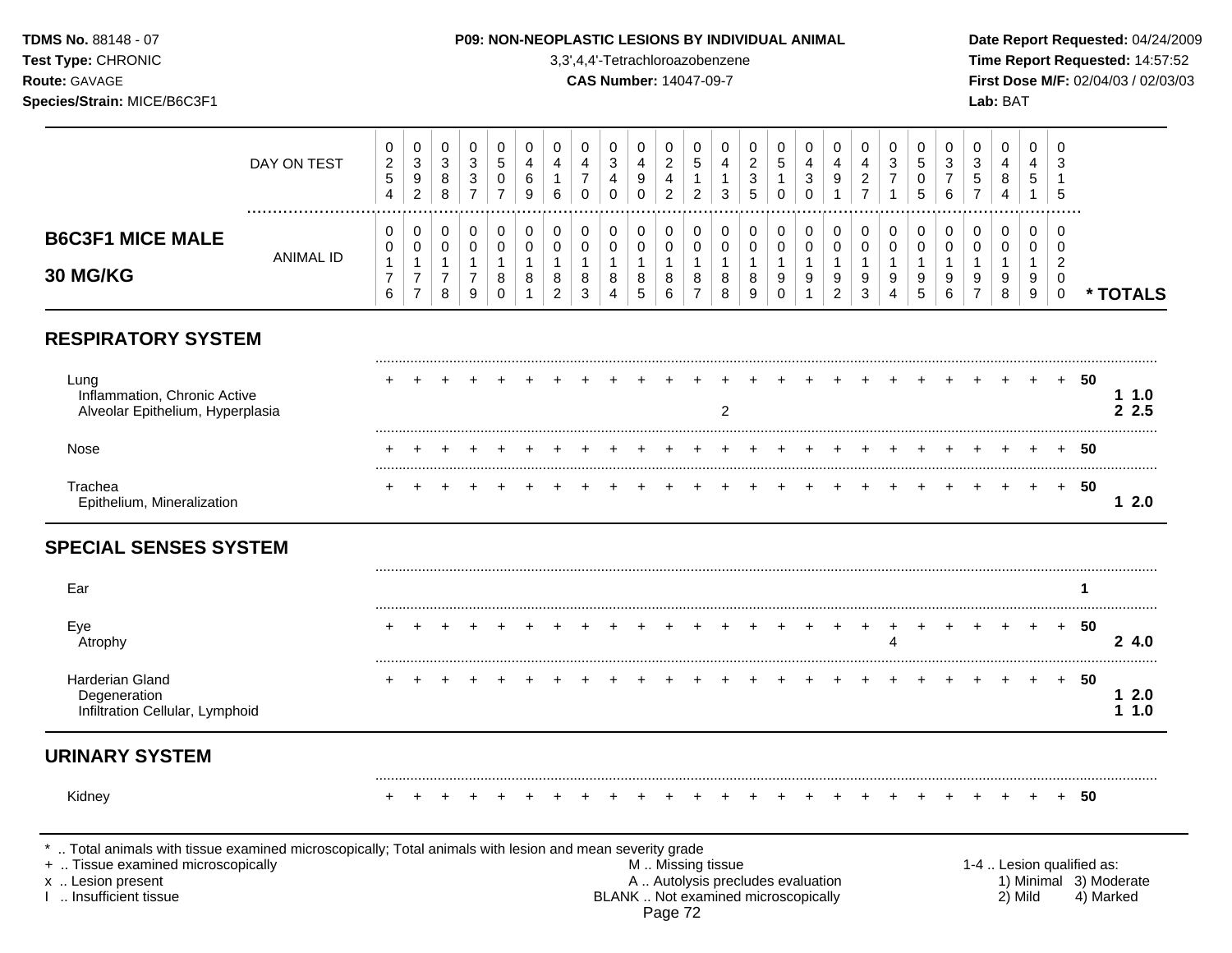| <b>TDMS No. 88148 - 07</b> |
|----------------------------|
| $T - 1 T - 2 01100110$     |

### **P09: NON-NEOPLASTIC LESIONS BY INDIVIDUAL ANIMAL Date Report Requested: 04/24/2009**

**Test Type:** CHRONIC 3,3',4,4'-Tetrachloroazobenzene **Time Report Requested:** 14:57:52 **Route:** GAVAGE **CAS Number:** 14047-09-7 **First Dose M/F:** 02/04/03 / 02/03/03 **Species/Strain:** MICE/B6C3F1 **Lab:** BAT

|                                                                                                                                                                                | DAY ON TEST      | 0<br>$\overline{c}$<br>5<br>4    | 0<br>$\ensuremath{\mathsf{3}}$<br>$\boldsymbol{9}$<br>$\overline{c}$ | 0<br>$\sqrt{3}$<br>8<br>8                     | 0<br>$\sqrt{3}$<br>$\sqrt{3}$<br>$\overline{7}$         | 0<br>5<br>0<br>$\overline{7}$              | $\mathbf 0$<br>$\overline{4}$<br>6<br>9     | $\mathbf 0$<br>4<br>6                   | 0<br>$\overline{4}$<br>$\overline{7}$<br>$\Omega$ | 0<br>3<br>4<br>$\Omega$                       | 0<br>$\overline{4}$<br>$\boldsymbol{9}$<br>$\Omega$ | 0<br>$\sqrt{2}$<br>$\overline{\mathbf{4}}$<br>$\overline{2}$ | 0<br>$\sqrt{5}$<br>$\mathbf{1}$<br>$\overline{2}$       | 0<br>4<br>$\mathbf{1}$<br>3      | 0<br>$\overline{c}$<br>$\ensuremath{\mathsf{3}}$<br>5 | 0<br>$\overline{5}$<br>$\mathbf{1}$<br>$\mathbf 0$         | 0<br>$\overline{4}$<br>3<br>$\Omega$        | 0<br>$\overline{4}$<br>$\boldsymbol{9}$      | 0<br>$\overline{4}$<br>$\overline{c}$<br>$\overline{7}$ | 0<br>3<br>$\overline{7}$                   | 0<br>$5\phantom{.0}$<br>$\mathbf 0$<br>5 | 0<br>3<br>6                         | 0<br>$\sqrt{3}$<br>$\mathbf 5$<br>$\overline{7}$ | 0<br>$\overline{4}$<br>8<br>4    | 0<br>4<br>5<br>$\mathbf{1}$      | 0<br>3<br>5                                            |    |                                                                                |
|--------------------------------------------------------------------------------------------------------------------------------------------------------------------------------|------------------|----------------------------------|----------------------------------------------------------------------|-----------------------------------------------|---------------------------------------------------------|--------------------------------------------|---------------------------------------------|-----------------------------------------|---------------------------------------------------|-----------------------------------------------|-----------------------------------------------------|--------------------------------------------------------------|---------------------------------------------------------|----------------------------------|-------------------------------------------------------|------------------------------------------------------------|---------------------------------------------|----------------------------------------------|---------------------------------------------------------|--------------------------------------------|------------------------------------------|-------------------------------------|--------------------------------------------------|----------------------------------|----------------------------------|--------------------------------------------------------|----|--------------------------------------------------------------------------------|
| <b>B6C3F1 MICE MALE</b><br><b>30 MG/KG</b>                                                                                                                                     | <b>ANIMAL ID</b> | 0<br>0<br>7<br>6                 | 0<br>0<br>$\overline{7}$<br>$\overline{7}$                           | 0<br>0<br>$\mathbf{1}$<br>$\overline{7}$<br>8 | 0<br>$\mathbf 0$<br>$\mathbf{1}$<br>$\overline{7}$<br>9 | 0<br>$\mathbf 0$<br>$\mathbf{1}$<br>8<br>0 | 0<br>$\mathbf 0$<br>8                       | 0<br>$\mathbf 0$<br>8<br>$\overline{c}$ | $\pmb{0}$<br>$\pmb{0}$<br>8<br>3                  | 0<br>0<br>$\mathbf{1}$<br>8<br>$\overline{4}$ | 0<br>0<br>1<br>8<br>5                               | 0<br>$\mathbf 0$<br>$\mathbf 1$<br>8<br>6                    | 0<br>$\mathbf 0$<br>$\mathbf{1}$<br>8<br>$\overline{7}$ | 0<br>0<br>$\mathbf{1}$<br>8<br>8 | 0<br>$\mathbf 0$<br>$\mathbf{1}$<br>8<br>9            | $\pmb{0}$<br>$\pmb{0}$<br>$\mathbf{1}$<br>9<br>$\mathbf 0$ | 0<br>0<br>$\mathbf{1}$<br>9<br>$\mathbf{1}$ | 0<br>$\mathbf 0$<br>1<br>9<br>$\overline{a}$ | 0<br>$\mathbf 0$<br>$\mathbf 1$<br>9<br>$\mathbf{3}$    | 0<br>$\mathbf 0$<br>$\mathbf{1}$<br>9<br>4 | 0<br>$\mathbf 0$<br>9<br>$\overline{5}$  | $\,0\,$<br>$\pmb{0}$<br>1<br>9<br>6 | 0<br>$\pmb{0}$<br>1<br>9<br>$\overline{7}$       | 0<br>0<br>$\mathbf{1}$<br>9<br>8 | 0<br>0<br>$\mathbf 1$<br>9<br>9  | 0<br>0<br>$\overline{2}$<br>$\mathbf 0$<br>$\mathbf 0$ |    | * TOTALS                                                                       |
| Hydronephrosis<br>Infiltration Cellular, Lymphoid<br>Inflammation, Acute<br>Inflammation, Chronic Active<br>Metaplasia, Osseous<br>Mineralization<br>Nephropathy<br>Thrombosis |                  |                                  |                                                                      | $\overline{a}$                                | 2                                                       | 3<br>$\overline{2}$                        | $\overline{c}$<br>$\overline{2}$<br>-1<br>3 | 4<br>3<br>2<br>$\mathbf{1}$<br>4        | $\overline{2}$<br>3                               | $\overline{c}$                                | -1<br>3                                             | 2                                                            | $\overline{c}$<br>3                                     | $\overline{c}$                   | 1                                                     | $\overline{2}$<br>$\mathbf{1}$<br>$\overline{2}$           | 3                                           | $\overline{2}$                               | $\overline{2}$                                          | 2                                          |                                          | $\overline{a}$                      | -1                                               | 2                                | $\overline{2}$<br>$\overline{2}$ | $\overline{2}$<br>2<br>2                               |    | 29 2.3<br>$1.7$<br>3<br>2.0<br>3<br>2.5<br>2<br>2.0<br>42 1.3<br>24 1.5<br>2.5 |
| Glomerulus, Amyloid Deposition<br>Pelvis, Hyperplasia<br>Renal Tubule, Dilatation                                                                                              |                  | 3                                | 4                                                                    | 3                                             |                                                         | Δ                                          | $\overline{2}$                              | $\overline{2}$                          |                                                   |                                               |                                                     |                                                              | $\mathfrak{p}$                                          | 3                                | 3                                                     | 3                                                          | 2<br>4                                      | 2                                            |                                                         |                                            | 3                                        | 3                                   |                                                  |                                  | 3                                | 3                                                      |    | 1.0<br>2.0<br>43 2.9                                                           |
| Ureter<br><b>Dilatation</b><br>Inflammation, Chronic Active                                                                                                                    |                  | $\overline{c}$<br>$\overline{2}$ | 3                                                                    | 3                                             | $\overline{4}$                                          | $\overline{4}$                             | $\mathbf{3}$                                | 4<br>$\mathfrak{p}$                     | $\ensuremath{\mathsf{3}}$<br>2                    |                                               | $\overline{c}$<br>$\overline{2}$                    | $\boldsymbol{2}$<br>3                                        | 3<br>3                                                  | $\overline{c}$<br>3              | $\overline{2}$                                        | 3<br>$\overline{2}$                                        | 3<br>4                                      | 3<br>$\boldsymbol{\Lambda}$                  | $\mathbf{3}$<br>3                                       | $\overline{c}$<br>3                        | $\overline{c}$                           | 3<br>4                              | 3<br>3                                           | 3<br>3                           | 3<br>3                           | $\ddot{}$<br>$\mathbf{3}$<br>$\boldsymbol{\Lambda}$    | 50 | 42 2.8<br>39 3.0                                                               |
| Urethra<br>Dilatation                                                                                                                                                          |                  |                                  |                                                                      |                                               |                                                         | $\boldsymbol{\Delta}$                      |                                             |                                         |                                                   |                                               |                                                     |                                                              |                                                         |                                  |                                                       |                                                            |                                             |                                              |                                                         |                                            |                                          |                                     |                                                  |                                  |                                  | $+$                                                    | 50 | 24.0                                                                           |
| <b>Urinary Bladder</b><br>Inflammation, Chronic Active<br>Transitional Epithelium, Hyperplasia                                                                                 |                  |                                  |                                                                      |                                               |                                                         |                                            |                                             |                                         |                                                   |                                               |                                                     |                                                              |                                                         |                                  |                                                       |                                                            |                                             |                                              |                                                         |                                            |                                          |                                     |                                                  |                                  |                                  | $\pm$                                                  | 50 | 22.0<br>2.0<br>4                                                               |

# \*\*\* END OF MALE DATA \*\*\*

\* .. Total animals with tissue examined microscopically; Total animals with lesion and mean severity grade<br>+ .. Tissue examined microscopically

+ .. Tissue examined microscopically  $M$ .. Missing tissue 1-4 .. Lesion qualified as: x .. Lesion present **A .. Autolysis precludes evaluation** A .. Autolysis precludes evaluation 1) Minimal 3) Moderate I .. Insufficient tissue BLANK .. Not examined microscopically 2) Mild 4) Marked Page 73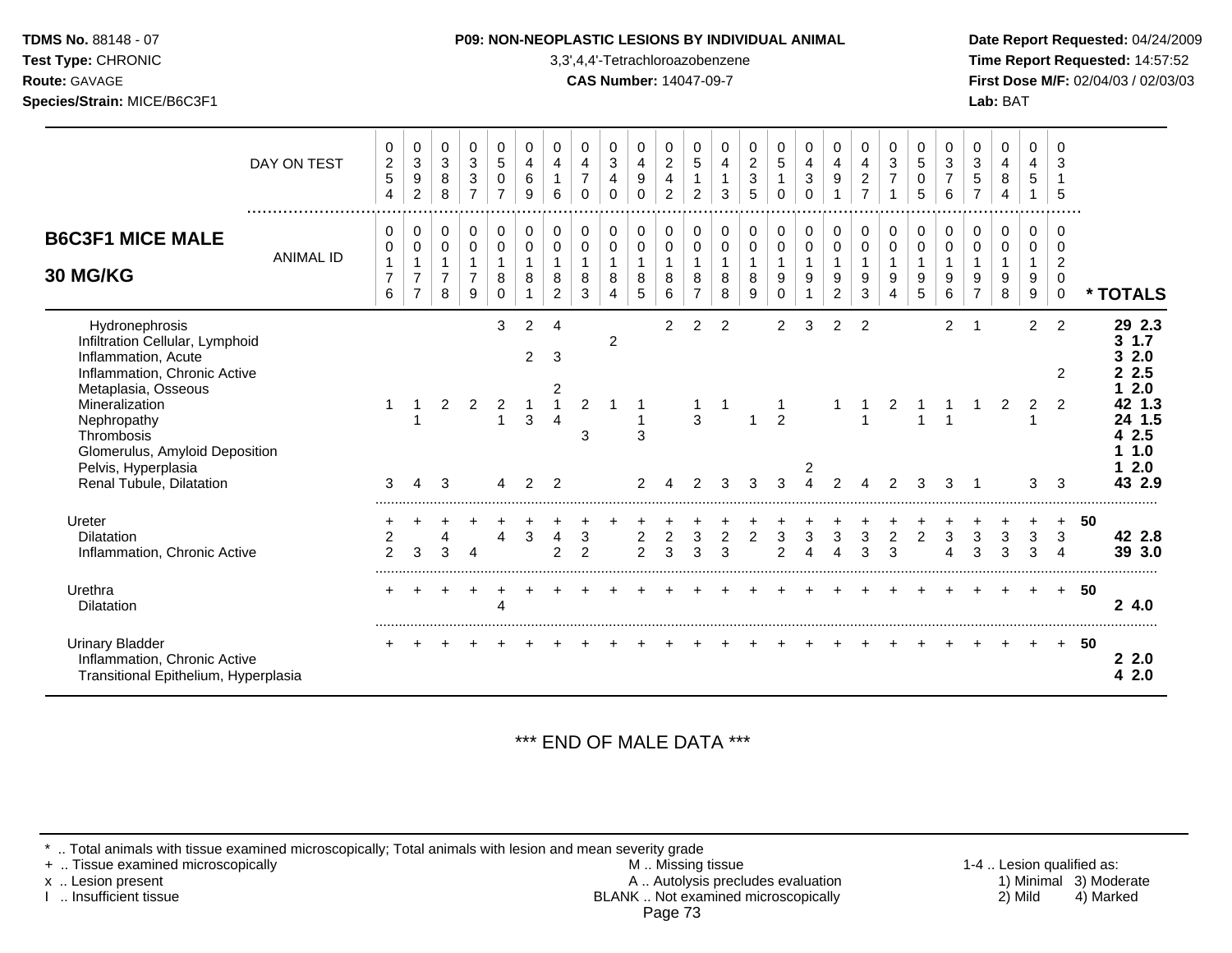| Test Type: CHRONIC<br>Route: GAVAGE<br>Species/Strain: MICE/B6C3F1                                                    |                  |                                                         |                                                                           |                                                                    |                                                                    |                                                       |                                                                    |                                                                             |                                                                  | 3,3',4,4'-Tetrachloroazobenzene<br><b>CAS Number: 14047-09-7</b> |                                                                       |                                                                              |                                                                            |                                                                 |                                                                      |                                                                 |                                                               |                                                                              |                                                                |                                                                 |                                                                  |                                                                      |                                                                  | Lab: BAT                                                                         |                                                                                  |                                                                     | Time Report Requested: 14:57:52<br>First Dose M/F: 02/04/03 / 02/03/03 |
|-----------------------------------------------------------------------------------------------------------------------|------------------|---------------------------------------------------------|---------------------------------------------------------------------------|--------------------------------------------------------------------|--------------------------------------------------------------------|-------------------------------------------------------|--------------------------------------------------------------------|-----------------------------------------------------------------------------|------------------------------------------------------------------|------------------------------------------------------------------|-----------------------------------------------------------------------|------------------------------------------------------------------------------|----------------------------------------------------------------------------|-----------------------------------------------------------------|----------------------------------------------------------------------|-----------------------------------------------------------------|---------------------------------------------------------------|------------------------------------------------------------------------------|----------------------------------------------------------------|-----------------------------------------------------------------|------------------------------------------------------------------|----------------------------------------------------------------------|------------------------------------------------------------------|----------------------------------------------------------------------------------|----------------------------------------------------------------------------------|---------------------------------------------------------------------|------------------------------------------------------------------------|
|                                                                                                                       | DAY ON TEST      | 0<br>6<br>6<br>$\overline{7}$                           | 0<br>$\overline{7}$<br>$\ensuremath{\mathsf{3}}$<br>$\mathbf{1}$          | 0<br>$\overline{7}$<br>$\ensuremath{\mathsf{3}}$<br>$\overline{2}$ | 0<br>$\overline{7}$<br>$\ensuremath{\mathsf{3}}$<br>$\overline{2}$ | 0<br>4<br>$\boldsymbol{7}$<br>$\overline{4}$          | 0<br>$\overline{7}$<br>$\sqrt{3}$<br>1                             | 0<br>$\overline{7}$<br>$\sqrt{3}$<br>$\mathbf{1}$                           | 0<br>$\overline{7}$<br>$\pmb{0}$<br>5                            | $\Omega$<br>5<br>6<br>9                                          | 0<br>$\overline{7}$<br>$\sqrt{3}$<br>$\mathfrak{Z}$                   | 0<br>$\overline{2}$<br>$\,6\,$<br>$\boldsymbol{9}$                           | 0<br>$\overline{7}$<br>$\mathbf{3}$<br>$\mathbf{1}$                        | 0<br>$\overline{7}$<br>$\sqrt{3}$<br>$\mathbf{3}$               | 0<br>$\overline{7}$<br>3<br>$\mathbf{1}$                             | 0<br>$\overline{7}$<br>$\mathbf{3}$<br>$\mathbf{3}$             | 0<br>$\sqrt{5}$<br>$\bf 8$<br>$\overline{3}$                  | 0<br>$6\phantom{a}$<br>$\mathbf{1}$<br>$\pmb{0}$                             | $\Omega$<br>$6\phantom{1}6$<br>$\mathbf{1}$<br>$\mathbf 0$     | 0<br>$\overline{5}$<br>$\, 8$<br>$\overline{7}$                 | 0<br>$\overline{7}$<br>$\ensuremath{\mathsf{3}}$<br>$\mathbf{1}$ | 0<br>$\overline{7}$<br>3<br>$\overline{2}$                           | 0<br>$\overline{7}$<br>$\sqrt{3}$<br>$\overline{a}$              | 0<br>$\overline{7}$<br>$\ensuremath{\mathsf{3}}$<br>$\overline{2}$               | 0<br>$\overline{7}$<br>3<br>$\mathbf{3}$                                         | 0<br>$\overline{7}$<br>$\mathbf{3}$<br>$\overline{2}$               |                                                                        |
| <b>B6C3F1 MICE FEMALE</b><br>0 MG/KG                                                                                  | <b>ANIMAL ID</b> | 0<br>0<br>$\boldsymbol{2}$<br>$\pmb{0}$<br>$\mathbf{1}$ | 0<br>$\pmb{0}$<br>$\overline{c}$<br>$\mathsf{O}\xspace$<br>$\overline{2}$ | 0<br>$\mathbf 0$<br>$\overline{2}$<br>$\mathbf 0$<br>3             | $\,0\,$<br>$\mathbf 0$<br>$\overline{c}$<br>$\pmb{0}$<br>4         | $\mathbf 0$<br>0<br>$\sqrt{2}$<br>0<br>$\overline{5}$ | $\mathbf 0$<br>$\mathbf 0$<br>$\boldsymbol{2}$<br>$\mathbf 0$<br>6 | 0<br>$\mathsf{O}\xspace$<br>$\overline{2}$<br>$\mathbf 0$<br>$\overline{7}$ | $\mathbf 0$<br>$\mathbf 0$<br>$\overline{2}$<br>$\mathbf 0$<br>8 | $\mathbf 0$<br>0<br>$\overline{a}$<br>$\pmb{0}$<br>9             | $\pmb{0}$<br>$\pmb{0}$<br>$\overline{c}$<br>$\mathbf{1}$<br>$\pmb{0}$ | $\pmb{0}$<br>$\mathbf 0$<br>$\boldsymbol{2}$<br>$\mathbf{1}$<br>$\mathbf{1}$ | $\pmb{0}$<br>$\pmb{0}$<br>$\overline{2}$<br>$\mathbf{1}$<br>$\overline{2}$ | $\mathbf 0$<br>$\mathbf 0$<br>$\sqrt{2}$<br>$\overline{1}$<br>3 | 0<br>$\mathbf 0$<br>$\overline{c}$<br>$\mathbf{1}$<br>$\overline{4}$ | $\pmb{0}$<br>$\pmb{0}$<br>$\boldsymbol{2}$<br>$\mathbf{1}$<br>5 | $\pmb{0}$<br>$\pmb{0}$<br>$\overline{c}$<br>$\mathbf{1}$<br>6 | $\pmb{0}$<br>$\mathbf 0$<br>$\overline{2}$<br>$\mathbf{1}$<br>$\overline{7}$ | $\Omega$<br>$\mathbf 0$<br>$\overline{2}$<br>$\mathbf{1}$<br>8 | $\pmb{0}$<br>$\mathbf 0$<br>$\sqrt{2}$<br>$\mathbf{1}$<br>$9\,$ | 0<br>$\mathbf 0$<br>$\sqrt{2}$<br>$\overline{c}$<br>$\mathbf 0$  | 0<br>$\mathbf 0$<br>$\overline{c}$<br>$\overline{c}$<br>$\mathbf{1}$ | 0<br>$\pmb{0}$<br>$\overline{2}$<br>$\sqrt{2}$<br>$\overline{2}$ | $\pmb{0}$<br>$\mathsf{O}\xspace$<br>$\overline{c}$<br>$\sqrt{2}$<br>$\mathbf{3}$ | $\mathbf 0$<br>$\mathbf 0$<br>$\overline{2}$<br>$\overline{2}$<br>$\overline{4}$ | $\mathbf 0$<br>$\mathbf 0$<br>$\overline{2}$<br>$\overline{c}$<br>5 | females<br>(cont)                                                      |
| <b>ALIMENTARY SYSTEM</b>                                                                                              |                  |                                                         |                                                                           |                                                                    |                                                                    |                                                       |                                                                    |                                                                             |                                                                  |                                                                  |                                                                       |                                                                              |                                                                            |                                                                 |                                                                      |                                                                 |                                                               |                                                                              |                                                                |                                                                 |                                                                  |                                                                      |                                                                  |                                                                                  |                                                                                  |                                                                     |                                                                        |
| Esophagus<br>Perforation                                                                                              |                  |                                                         |                                                                           |                                                                    |                                                                    |                                                       |                                                                    |                                                                             |                                                                  |                                                                  |                                                                       |                                                                              |                                                                            |                                                                 |                                                                      |                                                                 | $\overline{+}$                                                | M                                                                            | $+$                                                            |                                                                 |                                                                  |                                                                      |                                                                  |                                                                                  |                                                                                  |                                                                     |                                                                        |
| Gallbladder<br>Infiltration Cellular, Lymphoid                                                                        |                  |                                                         |                                                                           |                                                                    |                                                                    |                                                       |                                                                    |                                                                             |                                                                  |                                                                  |                                                                       |                                                                              |                                                                            |                                                                 |                                                                      |                                                                 |                                                               | м                                                                            |                                                                |                                                                 |                                                                  |                                                                      |                                                                  |                                                                                  | $\overline{2}$                                                                   | $\overline{1}$                                                      |                                                                        |
| Intestine Large, Cecum                                                                                                |                  |                                                         |                                                                           |                                                                    |                                                                    |                                                       |                                                                    |                                                                             |                                                                  |                                                                  |                                                                       |                                                                              |                                                                            |                                                                 |                                                                      |                                                                 |                                                               | M                                                                            | $\overline{+}$                                                 |                                                                 |                                                                  |                                                                      |                                                                  |                                                                                  |                                                                                  |                                                                     |                                                                        |
| Intestine Large, Colon                                                                                                |                  |                                                         |                                                                           |                                                                    |                                                                    |                                                       |                                                                    |                                                                             |                                                                  |                                                                  |                                                                       |                                                                              |                                                                            |                                                                 |                                                                      |                                                                 | $\ddot{}$                                                     | M                                                                            | $\overline{+}$                                                 |                                                                 |                                                                  | $\overline{ }$                                                       |                                                                  |                                                                                  |                                                                                  |                                                                     |                                                                        |
| Intestine Large, Rectum<br>Inflammation, Chronic Active                                                               |                  |                                                         |                                                                           |                                                                    |                                                                    |                                                       |                                                                    |                                                                             |                                                                  |                                                                  |                                                                       |                                                                              |                                                                            |                                                                 |                                                                      | $+$                                                             | $+$                                                           | M +                                                                          |                                                                | $+$                                                             |                                                                  | $+$                                                                  | $+$                                                              |                                                                                  | $+$ $+$                                                                          |                                                                     |                                                                        |
| Intestine Small, Duodenum                                                                                             |                  |                                                         |                                                                           |                                                                    |                                                                    |                                                       |                                                                    |                                                                             |                                                                  |                                                                  |                                                                       |                                                                              |                                                                            |                                                                 |                                                                      |                                                                 | $+$                                                           | M                                                                            | $+$                                                            | $+$                                                             |                                                                  | $\div$                                                               |                                                                  |                                                                                  |                                                                                  |                                                                     |                                                                        |
| Intestine Small, Ileum                                                                                                |                  |                                                         |                                                                           |                                                                    |                                                                    |                                                       |                                                                    |                                                                             |                                                                  |                                                                  |                                                                       |                                                                              |                                                                            |                                                                 |                                                                      |                                                                 | $\overline{+}$                                                | M                                                                            | $+$                                                            |                                                                 |                                                                  | <u>+</u>                                                             | $+$                                                              |                                                                                  |                                                                                  |                                                                     |                                                                        |
| Intestine Small, Jejunum                                                                                              |                  |                                                         |                                                                           | $\pm$                                                              |                                                                    |                                                       |                                                                    |                                                                             |                                                                  |                                                                  |                                                                       |                                                                              |                                                                            |                                                                 |                                                                      |                                                                 | +                                                             | М                                                                            | $+$                                                            | $\pm$                                                           |                                                                  | $\pm$                                                                | $\pm$                                                            | $\div$                                                                           | ÷                                                                                | $+$                                                                 |                                                                        |
| Liver<br><b>Basophilic Focus</b><br>Clear Cell Focus<br><b>Eosinophilic Focus</b><br>Hematopoietic Cell Proliferation |                  | +                                                       | $\overline{+}$                                                            | $\ddot{}$                                                          | $\ddot{}$                                                          | $+$                                                   | $+$                                                                | $+$<br>X                                                                    |                                                                  |                                                                  |                                                                       | $+$                                                                          | $+$                                                                        | $+$<br>$\times$                                                 | $+$                                                                  | $+$                                                             | $+$                                                           | M                                                                            | $+$<br>$\overline{2}$                                          | $+$                                                             |                                                                  | $+$                                                                  | $+$                                                              |                                                                                  | $+$ $+$                                                                          |                                                                     |                                                                        |
| Infiltration Cellular, Lymphoid                                                                                       |                  | $\mathbf{1}$                                            | $\overline{1}$                                                            | -1                                                                 | $\overline{1}$                                                     |                                                       | -1                                                                 | 1                                                                           | $\overline{1}$                                                   |                                                                  | 2                                                                     |                                                                              | $\overline{2}$                                                             | $\overline{1}$                                                  | $\mathbf{1}$                                                         | 2                                                               |                                                               |                                                                              |                                                                |                                                                 |                                                                  | $\mathbf{2}$                                                         |                                                                  | $2 \quad 1$                                                                      | $1\quad 2$                                                                       |                                                                     |                                                                        |

\* .. Total animals with tissue examined microscopically; Total animals with lesion and mean severity grade

+ .. Tissue examined microscopically M .. Missing tissue 1-4 .. Lesion qualified as: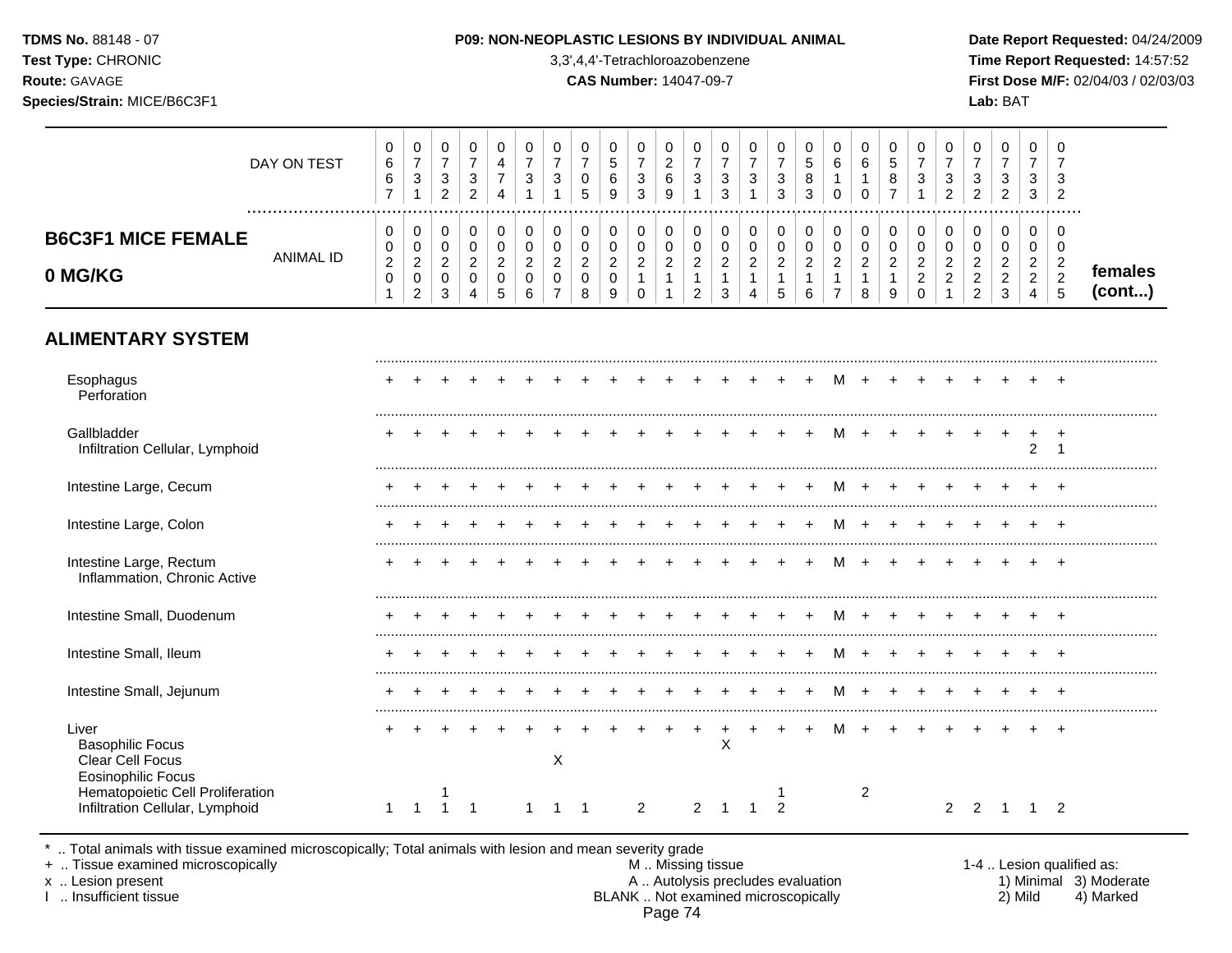### **TDMS No.** 88148 - 07 **P09: NON-NEOPLASTIC LESIONS BY INDIVIDUAL ANIMAL Date Report Requested:** 04/24/2009

**Test Type:** CHRONIC 3,3',4,4'-Tetrachloroazobenzene **Time Report Requested:** 14:57:52 **Route:** GAVAGE **CAS Number:** 14047-09-7 **First Dose M/F:** 02/04/03 / 02/03/03

| DAY ON TEST                                                                                                                                   | 0<br>6<br>6<br>$\overline{7}$      | 0<br>$\overline{7}$<br>$\ensuremath{\mathsf{3}}$<br>$\mathbf{1}$ | 0<br>$\overline{7}$<br>$\sqrt{3}$<br>$\overline{2}$ | 0<br>$\overline{7}$<br>3<br>$\overline{2}$   | 0<br>4<br>$\overline{7}$<br>4                          | 0<br>$\overline{7}$<br>3<br>$\mathbf 1$                | 0<br>$\overline{7}$<br>3                                  | 0<br>$\overline{7}$<br>0<br>5                | 0<br>$\sqrt{5}$<br>6<br>9                  | 0<br>$\boldsymbol{7}$<br>$\sqrt{3}$<br>3            | 0<br>$\boldsymbol{2}$<br>$\,6$<br>9                   | 0<br>$\overline{7}$<br>3                                   | 0<br>$\overline{7}$<br>3<br>3                 | 0<br>$\overline{7}$<br>$\sqrt{3}$      | 0<br>$\overline{7}$<br>$\sqrt{3}$<br>3                | 0<br>$\sqrt{5}$<br>8<br>3                             | 0<br>6<br>$\mathbf{1}$<br>$\mathbf 0$                              | 0<br>$\,6$<br>1<br>$\Omega$                           | 0<br>$\sqrt{5}$<br>8<br>$\overline{7}$                 | 0<br>$\overline{7}$<br>3<br>$\mathbf 1$                          | 0<br>$\overline{7}$<br>3<br>$\overline{2}$ | 0<br>$\overline{7}$<br>3<br>$\overline{2}$                             | 0<br>$\overline{7}$<br>$\mathbf{3}$<br>$\overline{2}$      | 0<br>$\overline{7}$<br>3<br>3                             | 0<br>$\overline{7}$<br>3<br>$\overline{2}$            |                   |
|-----------------------------------------------------------------------------------------------------------------------------------------------|------------------------------------|------------------------------------------------------------------|-----------------------------------------------------|----------------------------------------------|--------------------------------------------------------|--------------------------------------------------------|-----------------------------------------------------------|----------------------------------------------|--------------------------------------------|-----------------------------------------------------|-------------------------------------------------------|------------------------------------------------------------|-----------------------------------------------|----------------------------------------|-------------------------------------------------------|-------------------------------------------------------|--------------------------------------------------------------------|-------------------------------------------------------|--------------------------------------------------------|------------------------------------------------------------------|--------------------------------------------|------------------------------------------------------------------------|------------------------------------------------------------|-----------------------------------------------------------|-------------------------------------------------------|-------------------|
| <b>B6C3F1 MICE FEMALE</b><br><b>ANIMAL ID</b><br>0 MG/KG                                                                                      | 0<br>0<br>$\overline{c}$<br>0<br>1 | 0<br>$\pmb{0}$<br>$\overline{a}$<br>0<br>$\overline{2}$          | 0<br>0<br>$\overline{2}$<br>$\mathbf 0$<br>3        | 0<br>$\mathbf 0$<br>$\overline{c}$<br>0<br>4 | 0<br>$\mathbf 0$<br>$\overline{2}$<br>$\mathbf 0$<br>5 | 0<br>$\mathbf 0$<br>$\overline{2}$<br>$\mathbf 0$<br>6 | 0<br>$\mathbf 0$<br>$\overline{c}$<br>0<br>$\overline{7}$ | 0<br>0<br>$\overline{c}$<br>$\mathbf 0$<br>8 | 0<br>$\pmb{0}$<br>$\overline{a}$<br>0<br>9 | 0<br>$\mathbf 0$<br>$\sqrt{2}$<br>$\mathbf{1}$<br>0 | 0<br>$\pmb{0}$<br>$\overline{c}$<br>$\mathbf{1}$<br>1 | 0<br>0<br>$\overline{2}$<br>$\mathbf{1}$<br>$\overline{2}$ | 0<br>0<br>$\overline{c}$<br>$\mathbf{1}$<br>3 | 0<br>$\pmb{0}$<br>$\sqrt{2}$<br>1<br>4 | 0<br>$\pmb{0}$<br>$\overline{c}$<br>$\mathbf{1}$<br>5 | 0<br>$\pmb{0}$<br>$\overline{c}$<br>$\mathbf{1}$<br>6 | 0<br>$\pmb{0}$<br>$\overline{2}$<br>$\mathbf{1}$<br>$\overline{7}$ | 0<br>$\pmb{0}$<br>$\overline{c}$<br>$\mathbf{1}$<br>8 | 0<br>$\mathbf 0$<br>$\overline{2}$<br>$\mathbf 1$<br>9 | 0<br>$\mathbf 0$<br>$\overline{2}$<br>$\overline{c}$<br>$\Omega$ | 0<br>0<br>$\overline{c}$<br>$\overline{2}$ | 0<br>$\mathbf 0$<br>$\overline{c}$<br>$\overline{c}$<br>$\overline{c}$ | 0<br>0<br>$\overline{c}$<br>$\overline{c}$<br>$\mathbf{3}$ | 0<br>$\mathbf 0$<br>$\overline{c}$<br>$\overline{2}$<br>4 | 0<br>$\mathbf 0$<br>$\overline{2}$<br>$\sqrt{2}$<br>5 | females<br>(cont) |
| Inflammation, Chronic Active<br>Mixed Cell Focus<br><b>Tension Lipidosis</b><br>Hepatocyte, Necrosis<br>Hepatocyte, Vacuolization Cytoplasmic | $\overline{c}$<br>1                | 2                                                                |                                                     | 1                                            | 2<br>-1                                                |                                                        | $\overline{2}$<br>$\overline{2}$                          |                                              |                                            | 2                                                   |                                                       | -1                                                         | 2                                             | 2                                      |                                                       |                                                       |                                                                    | 2                                                     |                                                        | 3                                                                |                                            | Χ                                                                      |                                                            | 2                                                         | - 1<br>-1                                             |                   |
| Mesentery<br>Fat, Cyst<br>Fat, Fibrosis<br>Fat, Inflammation, Chronic Active<br>Fat, Necrosis                                                 |                                    |                                                                  |                                                     |                                              |                                                        |                                                        |                                                           |                                              |                                            |                                                     |                                                       |                                                            | +<br>2                                        |                                        |                                                       | +<br>4                                                |                                                                    |                                                       |                                                        |                                                                  |                                            |                                                                        |                                                            |                                                           |                                                       |                   |
| Pancreas<br><b>Basophilic Focus</b><br>Infiltration Cellular, Lymphoid                                                                        |                                    |                                                                  | -1                                                  |                                              | $\overline{2}$                                         |                                                        |                                                           |                                              |                                            |                                                     |                                                       |                                                            |                                               |                                        |                                                       |                                                       |                                                                    |                                                       |                                                        |                                                                  |                                            |                                                                        |                                                            |                                                           |                                                       |                   |
| <b>Salivary Glands</b><br>Infiltration Cellular, Lymphoid                                                                                     |                                    | $\pm$                                                            |                                                     |                                              |                                                        |                                                        |                                                           |                                              |                                            |                                                     | $\overline{2}$                                        |                                                            |                                               |                                        | $\overline{2}$                                        | -1                                                    | M                                                                  |                                                       |                                                        | $\overline{2}$                                                   |                                            | $\overline{2}$                                                         |                                                            | 2                                                         | $\cdot$<br>$\overline{2}$                             |                   |
| Stomach, Forestomach<br>Infiltration Cellular, Lymphoid<br>Inflammation, Chronic Active<br>Epithelium, Hyperplasia<br>Epithelium, Ulcer       |                                    |                                                                  |                                                     |                                              |                                                        | 2<br>3                                                 |                                                           |                                              |                                            |                                                     |                                                       |                                                            |                                               |                                        | 2                                                     | -1                                                    |                                                                    |                                                       |                                                        | $\overline{2}$                                                   |                                            |                                                                        |                                                            |                                                           |                                                       |                   |
| Stomach, Glandular<br>Infiltration Cellular, Lymphoid<br>Infiltration Cellular, Mast Cell<br>Inflammation, Chronic Active                     |                                    |                                                                  |                                                     |                                              |                                                        |                                                        |                                                           |                                              |                                            |                                                     |                                                       |                                                            |                                               |                                        |                                                       |                                                       |                                                                    |                                                       |                                                        | 2<br>$\overline{2}$                                              | $\overline{2}$                             |                                                                        |                                                            |                                                           |                                                       |                   |

\* .. Total animals with tissue examined microscopically; Total animals with lesion and mean severity grade

+ .. Tissue examined microscopically M .. Missing tissue 1-4 .. Lesion qualified as: x .. Lesion present **A .. Autolysis precludes evaluation** A .. Autolysis precludes evaluation 1) Minimal 3) Moderate I .. Insufficient tissue BLANK .. Not examined microscopically 2) Mild 4) Marked Page 75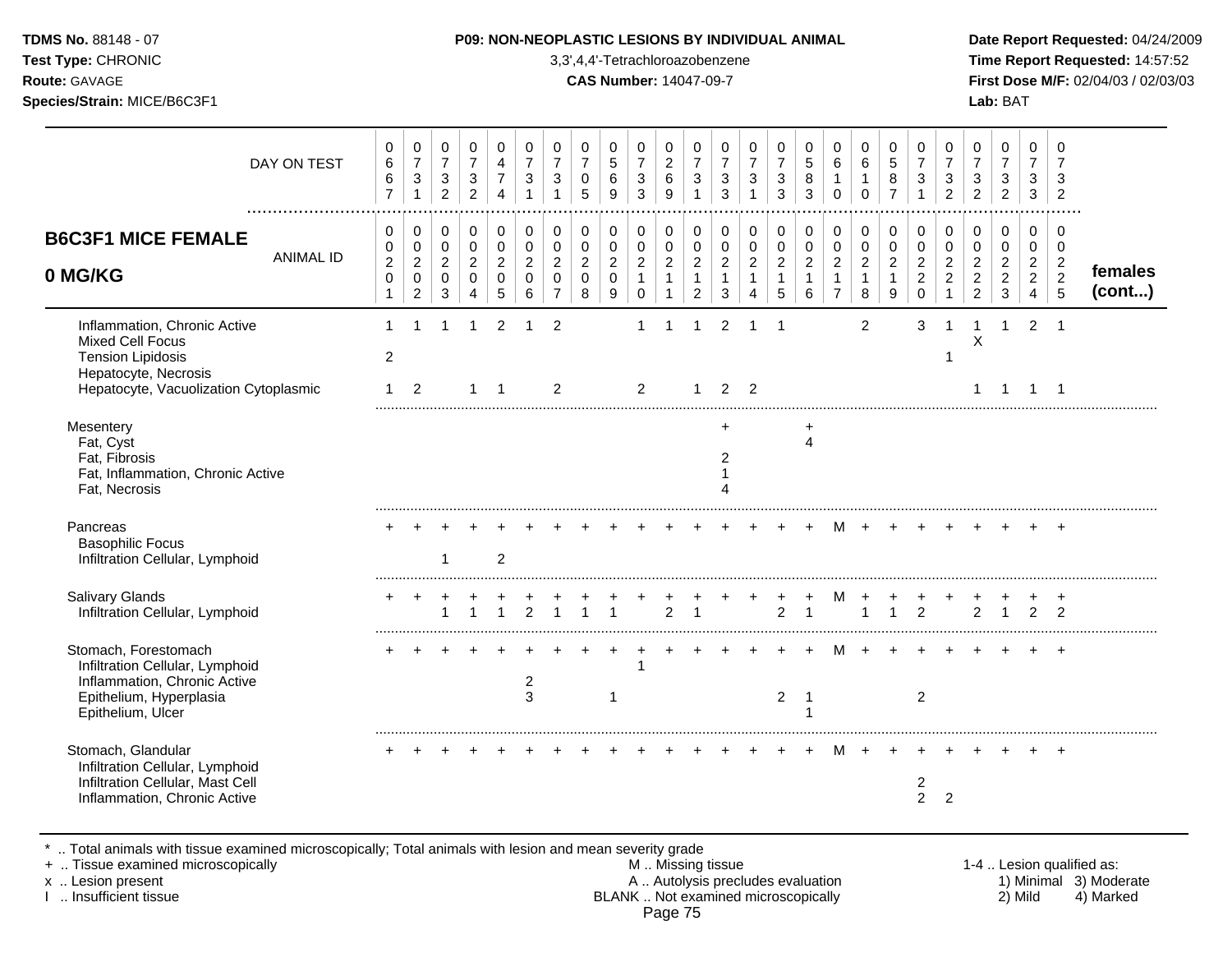| Test Type: CHRONIC<br>Route: GAVAGE<br>Species/Strain: MICE/B6C3F1                       |                                                                   |                                                                   |                                                                    |                                                                            |                                                        |                                                                  |                                                                                       |                                                                  | 3,3',4,4'-Tetrachloroazobenzene<br><b>CAS Number: 14047-09-7</b> |                                               |                                                            |                                                                                |                                                             |                                                                    |                                                                                |                                                                 |                                                                                |                                                                        |                                                                   |                                                                          |                                                                                |                                                                                | Lab: BAT                                                                     |                                                                                  |                                                                 | Time Report Requested: 14:57:52<br>First Dose M/F: 02/04/03 / 02/03/03 |
|------------------------------------------------------------------------------------------|-------------------------------------------------------------------|-------------------------------------------------------------------|--------------------------------------------------------------------|----------------------------------------------------------------------------|--------------------------------------------------------|------------------------------------------------------------------|---------------------------------------------------------------------------------------|------------------------------------------------------------------|------------------------------------------------------------------|-----------------------------------------------|------------------------------------------------------------|--------------------------------------------------------------------------------|-------------------------------------------------------------|--------------------------------------------------------------------|--------------------------------------------------------------------------------|-----------------------------------------------------------------|--------------------------------------------------------------------------------|------------------------------------------------------------------------|-------------------------------------------------------------------|--------------------------------------------------------------------------|--------------------------------------------------------------------------------|--------------------------------------------------------------------------------|------------------------------------------------------------------------------|----------------------------------------------------------------------------------|-----------------------------------------------------------------|------------------------------------------------------------------------|
| DAY ON TEST                                                                              | 0<br>$\,6\,$<br>6<br>$\overline{7}$                               | 0<br>$\overline{7}$<br>$\mathsf 3$<br>$\mathbf{1}$                | 0<br>$\overline{7}$<br>$\ensuremath{\mathsf{3}}$<br>$\overline{2}$ | $\pmb{0}$<br>$\overline{7}$<br>$\ensuremath{\mathsf{3}}$<br>$\overline{c}$ | $\mathbf 0$<br>4<br>$\overline{7}$<br>$\overline{4}$   | $\mathbf 0$<br>$\overline{7}$<br>$\mathbf{3}$<br>$\overline{1}$  | 0<br>$\overline{7}$<br>$\ensuremath{\mathsf{3}}$<br>$\mathbf{1}$                      | 0<br>$\overline{7}$<br>$\pmb{0}$<br>5                            | 0<br>5<br>6<br>9                                                 | 0<br>$\overline{7}$<br>$\sqrt{3}$<br>3        | 0<br>$\overline{2}$<br>$\,6\,$<br>$\boldsymbol{9}$         | 0<br>$\overline{7}$<br>$\sqrt{3}$<br>$\mathbf{1}$                              | $\mathbf 0$<br>$\overline{7}$<br>$\sqrt{3}$<br>$\mathbf{3}$ | 0<br>$\overline{7}$<br>$\mathbf{3}$<br>$\mathbf{1}$                | 0<br>$\overline{7}$<br>$\sqrt{3}$<br>$\mathbf{3}$                              | $\mathbf 0$<br>5<br>$\bf 8$<br>3                                | $\mathbf 0$<br>$6\phantom{a}$<br>$\mathbf{1}$<br>$\mathsf{O}\xspace$           | $\Omega$<br>6<br>$\mathbf{1}$<br>$\mathbf 0$                           | 0<br>$\sqrt{5}$<br>$\bf 8$<br>$\overline{7}$                      | $\mathbf 0$<br>$\overline{7}$<br>$\sqrt{3}$<br>$\mathbf{1}$              | $\mathbf 0$<br>$\overline{7}$<br>$\mathbf{3}$<br>$\overline{2}$                | 0<br>$\overline{7}$<br>$\ensuremath{\mathsf{3}}$<br>$\overline{2}$             | $\mathbf 0$<br>$\overline{7}$<br>$\ensuremath{\mathsf{3}}$<br>$\overline{2}$ | $\mathbf 0$<br>$\overline{7}$<br>3<br>3                                          | $\mathbf 0$<br>$\overline{7}$<br>3<br>$\overline{2}$            |                                                                        |
| <b>B6C3F1 MICE FEMALE</b><br><b>ANIMAL ID</b><br>0 MG/KG                                 | $\mathbf 0$<br>0<br>$\boldsymbol{2}$<br>$\pmb{0}$<br>$\mathbf{1}$ | 0<br>$\pmb{0}$<br>$\overline{c}$<br>$\mathbf 0$<br>$\overline{2}$ | $\mathbf 0$<br>$\mathbf 0$<br>$\overline{c}$<br>$\mathbf 0$<br>3   | $\pmb{0}$<br>$\pmb{0}$<br>$\overline{c}$<br>$\pmb{0}$<br>4                 | $\mathbf 0$<br>$\mathbf 0$<br>$\overline{c}$<br>0<br>5 | $\mathbf 0$<br>$\mathbf 0$<br>$\overline{c}$<br>$\mathbf 0$<br>6 | $\mathbf 0$<br>$\mathsf{O}\xspace$<br>$\overline{c}$<br>$\mathbf 0$<br>$\overline{7}$ | $\mathbf 0$<br>$\mathsf 0$<br>$\overline{c}$<br>$\mathbf 0$<br>8 | $\mathbf 0$<br>$\mathbf 0$<br>$\overline{a}$<br>$\mathbf 0$<br>9 | 0<br>0<br>$\overline{c}$<br>$\mathbf{1}$<br>0 | $\mathbf 0$<br>$\pmb{0}$<br>$\overline{2}$<br>$\mathbf{1}$ | $\mathbf 0$<br>$\pmb{0}$<br>$\boldsymbol{2}$<br>$\mathbf{1}$<br>$\overline{2}$ | $\mathbf 0$<br>$\pmb{0}$<br>$\sqrt{2}$<br>$\mathbf{1}$<br>3 | 0<br>$\pmb{0}$<br>$\overline{2}$<br>$\mathbf{1}$<br>$\overline{4}$ | $\mathbf 0$<br>$\mathsf 0$<br>$\overline{c}$<br>$\mathbf{1}$<br>$\overline{5}$ | $\mathbf 0$<br>$\pmb{0}$<br>$\overline{c}$<br>$\mathbf{1}$<br>6 | $\mathbf 0$<br>$\mathsf 0$<br>$\overline{c}$<br>$\mathbf{1}$<br>$\overline{7}$ | $\Omega$<br>$\mathsf{O}\xspace$<br>$\overline{c}$<br>$\mathbf{1}$<br>8 | $\mathbf 0$<br>$\mathbf 0$<br>$\overline{2}$<br>$\mathbf{1}$<br>9 | $\pmb{0}$<br>$\mathbf 0$<br>$\overline{c}$<br>$\overline{2}$<br>$\Omega$ | $\mathbf 0$<br>$\mathbf 0$<br>$\overline{c}$<br>$\overline{2}$<br>$\mathbf{1}$ | $\mathbf 0$<br>$\pmb{0}$<br>$\overline{2}$<br>$\overline{2}$<br>$\overline{2}$ | $\mathbf 0$<br>$\mathsf 0$<br>$\sqrt{2}$<br>$\mathbf 2$<br>$\mathfrak{S}$    | $\mathbf 0$<br>$\mathbf 0$<br>$\overline{2}$<br>$\overline{2}$<br>$\overline{4}$ | $\mathbf 0$<br>$\mathbf 0$<br>$\sqrt{2}$<br>$\overline{2}$<br>5 | females<br>(cont)                                                      |
| Mineralization<br>Epithelium, Hyperplasia, Focal<br>Epithelium, Glands, Cyst             |                                                                   |                                                                   | $\mathbf{1}$                                                       |                                                                            |                                                        |                                                                  | $\mathbf{1}$                                                                          |                                                                  |                                                                  | 2                                             |                                                            |                                                                                |                                                             |                                                                    |                                                                                |                                                                 |                                                                                |                                                                        |                                                                   | $\overline{c}$                                                           |                                                                                |                                                                                |                                                                              |                                                                                  |                                                                 |                                                                        |
| Tooth<br>Malformation                                                                    |                                                                   |                                                                   |                                                                    |                                                                            |                                                        | $\ddot{}$<br>$\sf X$                                             |                                                                                       |                                                                  |                                                                  |                                               |                                                            |                                                                                |                                                             |                                                                    |                                                                                |                                                                 |                                                                                |                                                                        |                                                                   |                                                                          |                                                                                |                                                                                |                                                                              |                                                                                  |                                                                 |                                                                        |
| <b>CARDIOVASCULAR SYSTEM</b>                                                             |                                                                   |                                                                   |                                                                    |                                                                            |                                                        |                                                                  |                                                                                       |                                                                  |                                                                  |                                               |                                                            |                                                                                |                                                             |                                                                    |                                                                                |                                                                 |                                                                                |                                                                        |                                                                   |                                                                          |                                                                                |                                                                                |                                                                              |                                                                                  |                                                                 |                                                                        |
| <b>Blood Vessel</b><br>Aorta, Mineralization                                             |                                                                   |                                                                   |                                                                    |                                                                            |                                                        |                                                                  |                                                                                       |                                                                  |                                                                  |                                               |                                                            |                                                                                |                                                             |                                                                    |                                                                                |                                                                 | м                                                                              |                                                                        |                                                                   |                                                                          |                                                                                |                                                                                |                                                                              |                                                                                  |                                                                 |                                                                        |
| Heart<br>Cardiomyopathy<br>Mineralization                                                |                                                                   |                                                                   | 1                                                                  |                                                                            |                                                        |                                                                  |                                                                                       |                                                                  | 2                                                                |                                               | 1                                                          |                                                                                |                                                             |                                                                    |                                                                                |                                                                 | М                                                                              | $+$                                                                    |                                                                   |                                                                          | $\ddot{}$                                                                      | $\ddot{}$                                                                      |                                                                              | $+$                                                                              | $+$                                                             |                                                                        |
| <b>ENDOCRINE SYSTEM</b>                                                                  |                                                                   |                                                                   |                                                                    |                                                                            |                                                        |                                                                  |                                                                                       |                                                                  |                                                                  |                                               |                                                            |                                                                                |                                                             |                                                                    |                                                                                |                                                                 |                                                                                |                                                                        |                                                                   |                                                                          |                                                                                |                                                                                |                                                                              |                                                                                  |                                                                 |                                                                        |
| <b>Adrenal Cortex</b><br><b>Accessory Adrenal Cortical Nodule</b><br>Cyst<br>Hyperplasia |                                                                   |                                                                   |                                                                    |                                                                            |                                                        |                                                                  |                                                                                       |                                                                  |                                                                  |                                               |                                                            |                                                                                |                                                             |                                                                    |                                                                                | $\ddot{}$                                                       | M                                                                              | $+$                                                                    | $\pm$                                                             | 3                                                                        | $\ddot{}$                                                                      | +<br>2<br>3                                                                    |                                                                              |                                                                                  | $\overline{+}$                                                  |                                                                        |
| Hypertrophy<br>Subcapsular, Hyperplasia                                                  | $\overline{2}$                                                    | 1<br>$\overline{2}$                                               | 2                                                                  | 2                                                                          | 2                                                      |                                                                  | 2                                                                                     | 2                                                                |                                                                  | $\overline{2}$                                | $\overline{2}$                                             | 3                                                                              | $\overline{2}$                                              | $\overline{2}$                                                     | 3                                                                              | $\overline{2}$                                                  |                                                                                |                                                                        | $\mathfrak{p}$                                                    | 2                                                                        | 3                                                                              | 2                                                                              | 2                                                                            | $\overline{2}$                                                                   | 2                                                               |                                                                        |
| Adrenal Medulla<br>Hyperplasia                                                           |                                                                   |                                                                   |                                                                    |                                                                            |                                                        |                                                                  |                                                                                       |                                                                  |                                                                  |                                               |                                                            |                                                                                |                                                             |                                                                    |                                                                                |                                                                 |                                                                                |                                                                        |                                                                   |                                                                          |                                                                                |                                                                                |                                                                              |                                                                                  | $\overline{+}$                                                  |                                                                        |

\* .. Total animals with tissue examined microscopically; Total animals with lesion and mean severity grade

+ .. Tissue examined microscopically M .. Missing tissue 1-4 .. Lesion qualified as: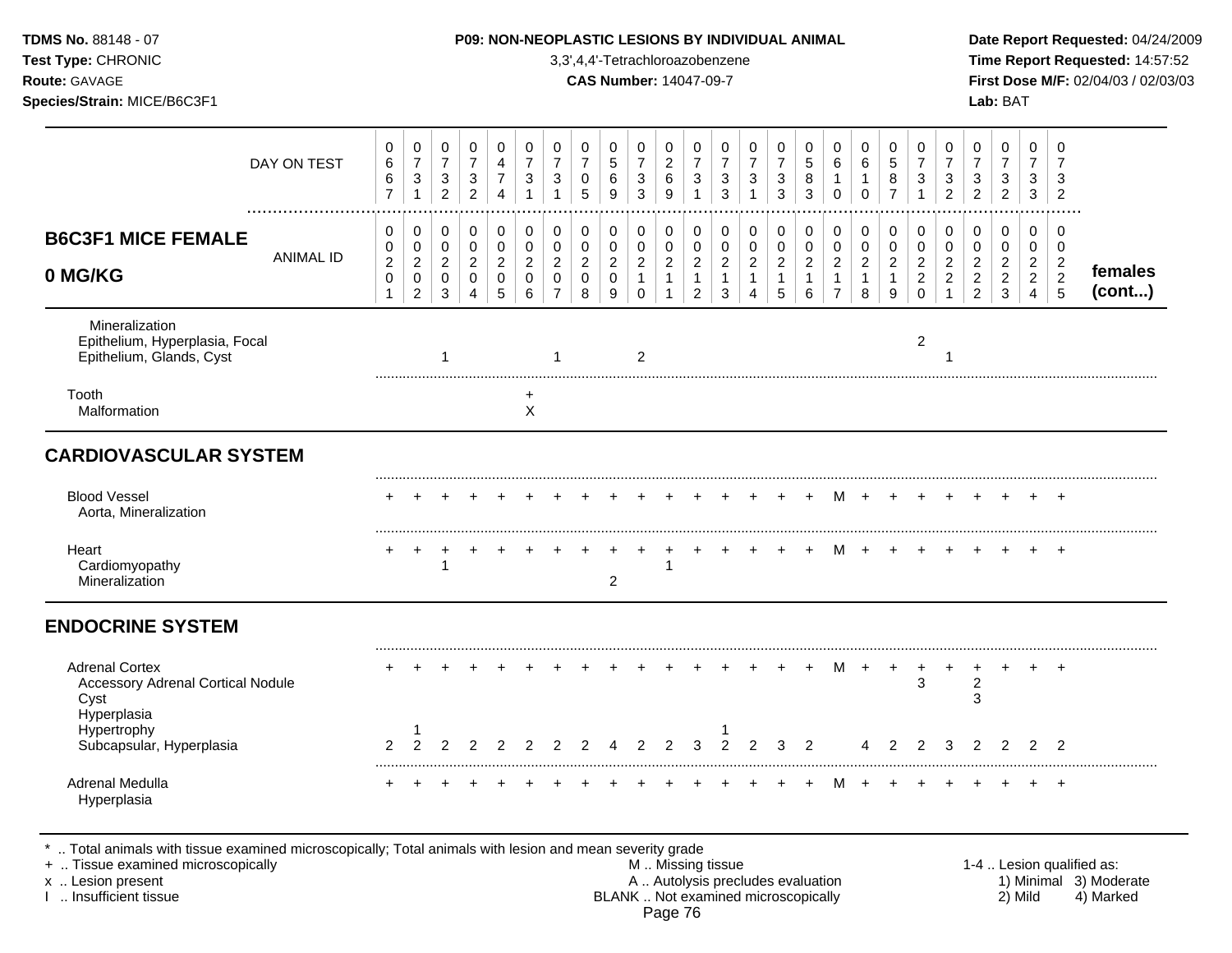| TDMS No. 88148 - 07<br>Test Type: CHRONIC<br>Route: GAVAGE<br>Species/Strain: MICE/B6C3F1                                    |                                                                   |                                                                               |                                                                  |                                                       | P09: NON-NEOPLASTIC LESIONS BY INDIVIDUAL ANIMAL                  |                                                                 |                                                                             | 3,3',4,4'-Tetrachloroazobenzene<br><b>CAS Number: 14047-09-7</b> |                                                                |                                                                   |                                                         |                                                            |                                                         |                                                                              |                                                         |                                                                   |                                                                    |                                                                   |                                                      |                                                                            |                                                                                |                                                                              | Lab: BAT                                               |                                                                                  |                                                           | Date Report Requested: 04/24/2009<br>Time Report Requested: 14:57:52<br>First Dose M/F: 02/04/03 / 02/03/03 |
|------------------------------------------------------------------------------------------------------------------------------|-------------------------------------------------------------------|-------------------------------------------------------------------------------|------------------------------------------------------------------|-------------------------------------------------------|-------------------------------------------------------------------|-----------------------------------------------------------------|-----------------------------------------------------------------------------|------------------------------------------------------------------|----------------------------------------------------------------|-------------------------------------------------------------------|---------------------------------------------------------|------------------------------------------------------------|---------------------------------------------------------|------------------------------------------------------------------------------|---------------------------------------------------------|-------------------------------------------------------------------|--------------------------------------------------------------------|-------------------------------------------------------------------|------------------------------------------------------|----------------------------------------------------------------------------|--------------------------------------------------------------------------------|------------------------------------------------------------------------------|--------------------------------------------------------|----------------------------------------------------------------------------------|-----------------------------------------------------------|-------------------------------------------------------------------------------------------------------------|
| DAY ON TEST                                                                                                                  | $\mathsf 0$<br>6<br>6<br>$\overline{7}$                           | $\mathbf 0$<br>$\overline{7}$<br>$\sqrt{3}$<br>$\mathbf{1}$                   | $\mathbf 0$<br>$\overline{7}$<br>$\mathbf 3$<br>$\overline{2}$   | 0<br>$\overline{7}$<br>$\mathbf{3}$<br>$\overline{2}$ | $\mathbf 0$<br>$\overline{4}$<br>$\overline{7}$<br>$\overline{4}$ | $\mathbf 0$<br>$\overline{7}$<br>$\mathbf{3}$<br>$\overline{1}$ | $\mathbf 0$<br>$\overline{7}$<br>$\mathsf 3$<br>$\mathbf{1}$                | $\mathbf 0$<br>$\overline{7}$<br>$\mathbf 0$<br>5                | $\mathbf 0$<br>$\sqrt{5}$<br>6<br>$\overline{9}$               | 0<br>$\overline{7}$<br>$\ensuremath{\mathsf{3}}$<br>$\mathbf{3}$  | $\mathbf 0$<br>$\overline{c}$<br>6<br>9                 | $\mathbf 0$<br>$\overline{7}$<br>3<br>$\mathbf{1}$         | 0<br>$\overline{7}$<br>3<br>3                           | $\mathbf 0$<br>$\overline{7}$<br>$\mathbf{3}$<br>$\mathbf{1}$                | 0<br>$\overline{7}$<br>3<br>$\mathbf{3}$                | $\mathbf 0$<br>5<br>$\,8\,$<br>3                                  | 0<br>$6\phantom{1}$<br>1<br>$\pmb{0}$                              | $\mathbf 0$<br>6<br>$\mathbf{1}$<br>$\mathbf 0$                   | $\mathbf 0$<br>5<br>8<br>$\overline{7}$              | $\mathbf 0$<br>$\overline{7}$<br>3<br>$\overline{1}$                       | $\mathbf 0$<br>$\overline{7}$<br>$\ensuremath{\mathsf{3}}$<br>$\overline{2}$   | $\mathbf 0$<br>$\overline{7}$<br>$\ensuremath{\mathsf{3}}$<br>$\overline{2}$ | $\mathbf 0$<br>$\overline{7}$<br>3<br>$\overline{c}$   | $\mathbf 0$<br>$\overline{7}$<br>$\mathbf{3}$<br>$\mathbf{3}$                    | $\mathbf 0$<br>$\overline{7}$<br>3<br>$\overline{2}$      |                                                                                                             |
| <br><b>B6C3F1 MICE FEMALE</b><br><b>ANIMAL ID</b><br>0 MG/KG                                                                 | $\mathbf 0$<br>0<br>$\overline{c}$<br>$\mathbf 0$<br>$\mathbf{1}$ | $\mathbf 0$<br>$\mathbf 0$<br>$\overline{2}$<br>$\mathbf 0$<br>$\overline{2}$ | $\mathbf 0$<br>$\mathbf 0$<br>$\overline{2}$<br>$\mathbf 0$<br>3 | $\mathbf 0$<br>$\mathbf 0$<br>2<br>$\mathbf 0$<br>4   | $\mathbf 0$<br>$\mathbf 0$<br>$\overline{2}$<br>$\mathbf 0$<br>5  | 0<br>$\mathbf 0$<br>$\sqrt{2}$<br>$\overline{0}$<br>6           | $\mathbf 0$<br>$\pmb{0}$<br>$\overline{2}$<br>$\mathbf 0$<br>$\overline{7}$ | $\mathbf 0$<br>$\pmb{0}$<br>$\boldsymbol{2}$<br>$\mathbf 0$<br>8 | $\pmb{0}$<br>$\pmb{0}$<br>$\boldsymbol{2}$<br>$\mathbf 0$<br>9 | 0<br>$\mathbf 0$<br>$\overline{2}$<br>$\mathbf{1}$<br>$\mathbf 0$ | 0<br>$\mathbf 0$<br>$\overline{2}$<br>$\mathbf{1}$<br>1 | 0<br>0<br>$\overline{2}$<br>$\mathbf{1}$<br>$\overline{2}$ | 0<br>$\mathbf 0$<br>$\overline{2}$<br>$\mathbf{1}$<br>3 | $\mathbf 0$<br>$\pmb{0}$<br>$\overline{2}$<br>$\mathbf{1}$<br>$\overline{4}$ | 0<br>$\mathsf 0$<br>$\overline{2}$<br>$\mathbf{1}$<br>5 | $\mathbf 0$<br>$\mathbf 0$<br>$\overline{2}$<br>$\mathbf{1}$<br>6 | 0<br>$\pmb{0}$<br>$\overline{c}$<br>$\mathbf{1}$<br>$\overline{7}$ | $\mathbf 0$<br>$\mathbf 0$<br>$\overline{2}$<br>$\mathbf{1}$<br>8 | $\mathbf 0$<br>$\mathbf 0$<br>2<br>$\mathbf{1}$<br>9 | $\mathbf 0$<br>$\mathbf 0$<br>$\overline{2}$<br>$\overline{c}$<br>$\Omega$ | 0<br>$\mathsf{O}\xspace$<br>$\overline{2}$<br>$\overline{2}$<br>$\overline{1}$ | $\mathbf 0$<br>$\mathbf 0$<br>$\overline{2}$<br>$\sqrt{2}$<br>$\overline{c}$ | $\mathbf 0$<br>$\mathbf 0$<br>2<br>$\overline{c}$<br>3 | $\mathbf 0$<br>$\mathbf 0$<br>$\overline{2}$<br>$\overline{2}$<br>$\overline{4}$ | 0<br>$\mathbf 0$<br>$\overline{c}$<br>$\overline{2}$<br>5 | females<br>(cont)                                                                                           |
| Islets, Pancreatic<br>Hyperplasia                                                                                            |                                                                   |                                                                               |                                                                  |                                                       |                                                                   |                                                                 |                                                                             |                                                                  |                                                                |                                                                   |                                                         |                                                            |                                                         |                                                                              |                                                         |                                                                   | м                                                                  |                                                                   |                                                      |                                                                            |                                                                                |                                                                              |                                                        |                                                                                  |                                                           |                                                                                                             |
| Parathyroid Gland                                                                                                            |                                                                   |                                                                               |                                                                  |                                                       |                                                                   |                                                                 |                                                                             |                                                                  |                                                                |                                                                   | M                                                       | $+$                                                        | $+$                                                     | $+$                                                                          |                                                         |                                                                   | М                                                                  | $M +$                                                             |                                                      |                                                                            |                                                                                |                                                                              |                                                        |                                                                                  |                                                           |                                                                                                             |
| <b>Pituitary Gland</b><br>Pars Distalis, Angiectasis<br>Pars Distalis, Hyperplasia                                           |                                                                   |                                                                               | -1                                                               |                                                       |                                                                   |                                                                 |                                                                             |                                                                  |                                                                |                                                                   | 2                                                       |                                                            |                                                         |                                                                              |                                                         |                                                                   | м                                                                  | $\ddot{}$<br>$\overline{c}$                                       |                                                      |                                                                            |                                                                                |                                                                              |                                                        |                                                                                  | $+$                                                       |                                                                                                             |
| <b>Thyroid Gland</b><br><b>Ectopic Thymus</b><br>Infiltration Cellular, Lymphoid<br>Follicle, Cyst<br>Follicle, Degeneration |                                                                   |                                                                               | $\overline{2}$                                                   |                                                       | $\overline{1}$                                                    |                                                                 |                                                                             |                                                                  |                                                                |                                                                   |                                                         |                                                            |                                                         |                                                                              | $2 \quad 2 \quad 1$                                     |                                                                   |                                                                    |                                                                   |                                                      |                                                                            |                                                                                |                                                                              | 2 <sub>2</sub>                                         |                                                                                  | $\overline{+}$                                            |                                                                                                             |
| <b>GENERAL BODY SYSTEM</b><br><b>NONE</b><br><b>GENITAL SYSTEM</b>                                                           |                                                                   |                                                                               |                                                                  |                                                       |                                                                   |                                                                 |                                                                             |                                                                  |                                                                |                                                                   |                                                         |                                                            |                                                         |                                                                              |                                                         |                                                                   |                                                                    |                                                                   |                                                      |                                                                            |                                                                                |                                                                              |                                                        |                                                                                  |                                                           |                                                                                                             |
| <b>Clitoral Gland</b><br>Atrophy<br>Inflammation, Chronic Active<br>Duct, Cyst                                               | +                                                                 | $^{+}$<br>4                                                                   | 2                                                                | 4                                                     |                                                                   | $\overline{4}$                                                  | $\overline{4}$                                                              | $\ddot{}$<br>$\overline{4}$<br>$\overline{2}$                    | 3                                                              |                                                                   | $\pm$                                                   |                                                            | $\overline{+}$                                          | $+$                                                                          | $+$                                                     | 3                                                                 | м                                                                  | $\ddot{}$<br>3                                                    | 3<br>3                                               |                                                                            | $\overline{+}$                                                                 | 3                                                                            | 3                                                      |                                                                                  | $\ddot{}$<br>3                                            |                                                                                                             |

Ovary + + + + + + + + + + + + + + + + M + + + + + + + +

\* .. Total animals with tissue examined microscopically; Total animals with lesion and mean severity grade<br>+ .. Tissue examined microscopically

+ .. Tissue examined microscopically **All and the substitute of the set of the set of the set of the set of the set of the set of the set of the set of the set of the set of the set of the set of the set of the set of the** x .. Lesion present **A .. Autolysis precludes evaluation** A .. Autolysis precludes evaluation 1) Minimal 3) Moderate I .. Insufficient tissue BLANK .. Not examined microscopically 2) Mild 4) Marked Page 77

.........................................................................................................................................................................................................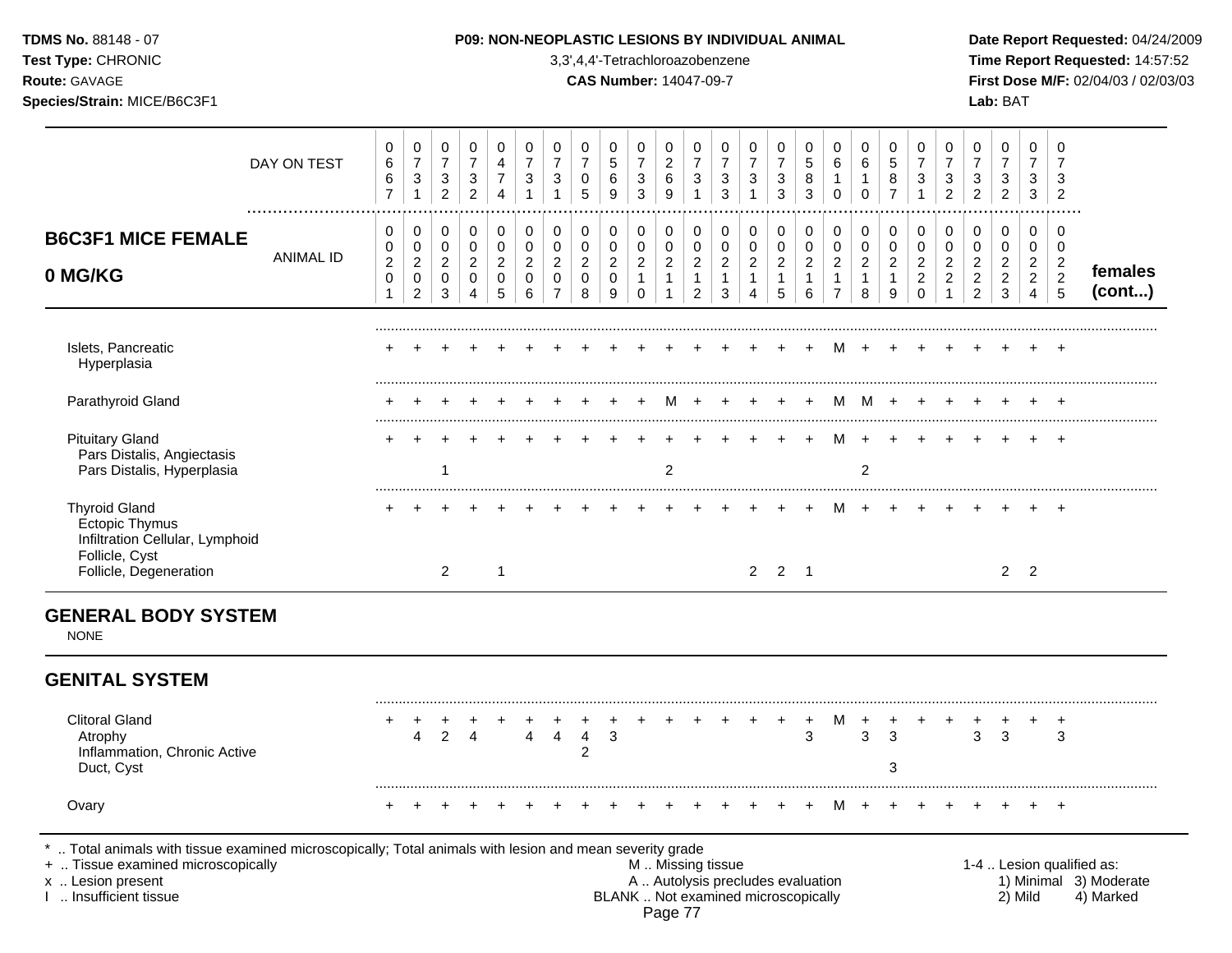| <b>TDMS No. 88148 - 07</b><br>Test Type: CHRONIC<br>Route: GAVAGE<br>Species/Strain: MICE/B6C3F1                                             |                                                     |                                                                            |                                                               |                                                                |                                                                           |                                                                          |                                                                       |                                                      | 3,3',4,4'-Tetrachloroazobenzene<br><b>CAS Number: 14047-09-7</b> |                                                                          |                                                                              |                                                                      |                                                                | <b>P09: NON-NEOPLASTIC LESIONS BY INDIVIDUAL ANIMAL</b>                |                                                             |                                                                 |                                                                      |                                                       |                                                               |                                                                            |                                                                              |                                                                        | Lab: BAT                                                  |                                                              |                                                                      | Date Report Requested: 04/24/2009<br>Time Report Requested: 14:57:52<br>First Dose M/F: 02/04/03 / 02/03/03 |
|----------------------------------------------------------------------------------------------------------------------------------------------|-----------------------------------------------------|----------------------------------------------------------------------------|---------------------------------------------------------------|----------------------------------------------------------------|---------------------------------------------------------------------------|--------------------------------------------------------------------------|-----------------------------------------------------------------------|------------------------------------------------------|------------------------------------------------------------------|--------------------------------------------------------------------------|------------------------------------------------------------------------------|----------------------------------------------------------------------|----------------------------------------------------------------|------------------------------------------------------------------------|-------------------------------------------------------------|-----------------------------------------------------------------|----------------------------------------------------------------------|-------------------------------------------------------|---------------------------------------------------------------|----------------------------------------------------------------------------|------------------------------------------------------------------------------|------------------------------------------------------------------------|-----------------------------------------------------------|--------------------------------------------------------------|----------------------------------------------------------------------|-------------------------------------------------------------------------------------------------------------|
| DAY ON TEST                                                                                                                                  | $\mathbf 0$<br>$\,6\,$<br>$\,6\,$<br>$\overline{7}$ | $\pmb{0}$<br>$\overline{7}$<br>$\ensuremath{\mathsf{3}}$<br>$\overline{1}$ | $\mathbf 0$<br>$\overline{7}$<br>$\sqrt{3}$<br>$\overline{2}$ | $\mathbf 0$<br>$\overline{7}$<br>$\sqrt{3}$<br>$\overline{2}$  | $\mathbf 0$<br>$\overline{4}$<br>$\overline{7}$<br>$\boldsymbol{\Lambda}$ | $\pmb{0}$<br>$\overline{7}$<br>$\ensuremath{\mathsf{3}}$<br>$\mathbf{1}$ | 0<br>$\overline{7}$<br>$\mathbf{3}$<br>$\mathbf{1}$                   | 0<br>$\overline{7}$<br>$\pmb{0}$<br>5                | 0<br>$\sqrt{5}$<br>6<br>9                                        | $\pmb{0}$<br>$\overline{7}$<br>$\ensuremath{\mathsf{3}}$<br>$\mathbf{3}$ | $\pmb{0}$<br>$\begin{array}{c} 2 \\ 6 \end{array}$<br>$9\,$                  | 0<br>$\overline{7}$<br>$\ensuremath{\mathsf{3}}$<br>$\mathbf{1}$     | $\mathbf 0$<br>$\overline{7}$<br>$\sqrt{3}$<br>3               | 0<br>$\overline{7}$<br>$\ensuremath{\mathsf{3}}$<br>$\overline{1}$     | $\pmb{0}$<br>$\overline{7}$<br>$\sqrt{3}$<br>$\overline{3}$ | 0<br>$\overline{5}$<br>$\bf 8$<br>3                             | $\mathbf 0$<br>6<br>$\mathbf{1}$<br>$\Omega$                         | 0<br>6<br>$\mathbf{1}$<br>$\mathbf 0$                 | 0<br>$\sqrt{5}$<br>$\,8\,$<br>$\overline{7}$                  | $\pmb{0}$<br>$\overline{7}$<br>$\ensuremath{\mathsf{3}}$<br>$\overline{1}$ | $\mathbf 0$<br>$\overline{7}$<br>$\ensuremath{\mathsf{3}}$<br>$\overline{2}$ | $\mathbf 0$<br>$\overline{7}$<br>$\sqrt{3}$<br>$\overline{2}$          | $\mathbf 0$<br>$\overline{7}$<br>3<br>$\overline{2}$      | $\mathbf 0$<br>$\overline{7}$<br>3<br>3                      | 0<br>$\sqrt{3}$<br>$\overline{2}$                                    |                                                                                                             |
| <b>B6C3F1 MICE FEMALE</b><br><b>ANIMAL ID</b><br>0 MG/KG                                                                                     | 0<br>$\mathbf 0$<br>$\sqrt{2}$<br>$\pmb{0}$         | 0<br>$\mathbf 0$<br>$\boldsymbol{2}$<br>$\mathbf 0$<br>$\overline{2}$      | 0<br>0<br>$\boldsymbol{2}$<br>$\mathbf 0$<br>$\mathbf{3}$     | $\pmb{0}$<br>$\mathbf 0$<br>$\overline{2}$<br>$\mathbf 0$<br>4 | 0<br>$\mathbf 0$<br>$\overline{c}$<br>$\mathbf 0$<br>5                    | 0<br>$\mathsf 0$<br>$\overline{2}$<br>$\mathbf 0$<br>6                   | 0<br>$\mathbf 0$<br>$\boldsymbol{2}$<br>$\mathbf 0$<br>$\overline{7}$ | 0<br>$\pmb{0}$<br>$\overline{2}$<br>$\mathsf 0$<br>8 | $\pmb{0}$<br>$\pmb{0}$<br>$\boldsymbol{2}$<br>$\pmb{0}$<br>9     | $\pmb{0}$<br>$\pmb{0}$<br>$\overline{c}$<br>$\mathbf{1}$<br>$\pmb{0}$    | $\pmb{0}$<br>$\pmb{0}$<br>$\boldsymbol{2}$<br>$\mathbf{1}$<br>$\overline{1}$ | 0<br>$\pmb{0}$<br>$\boldsymbol{2}$<br>$\mathbf{1}$<br>$\overline{2}$ | 0<br>$\mathbf 0$<br>$\sqrt{2}$<br>$\mathbf{1}$<br>$\mathbf{3}$ | 0<br>$\mathbf 0$<br>$\overline{c}$<br>$\overline{1}$<br>$\overline{4}$ | 0<br>$\mathsf 0$<br>$\overline{2}$<br>$\mathbf{1}$<br>5     | 0<br>$\mathbf 0$<br>$\boldsymbol{2}$<br>$\mathbf{1}$<br>$\,6\,$ | 0<br>$\mathsf 0$<br>$\overline{2}$<br>$\mathbf{1}$<br>$\overline{7}$ | 0<br>$\pmb{0}$<br>$\overline{c}$<br>$\mathbf{1}$<br>8 | $\pmb{0}$<br>$\pmb{0}$<br>$\overline{c}$<br>$\mathbf{1}$<br>9 | $\pmb{0}$<br>$\pmb{0}$<br>$\boldsymbol{2}$<br>$\sqrt{2}$<br>$\pmb{0}$      | 0<br>$\mathbf 0$<br>$\boldsymbol{2}$<br>$\overline{c}$<br>$\mathbf{1}$       | 0<br>$\mathbf 0$<br>$\overline{2}$<br>$\overline{c}$<br>$\overline{2}$ | 0<br>$\mathbf 0$<br>$\overline{c}$<br>$\overline{2}$<br>3 | 0<br>0<br>$\overline{c}$<br>$\overline{2}$<br>$\overline{4}$ | 0<br>$\mathbf 0$<br>$\boldsymbol{2}$<br>$\overline{2}$<br>$\sqrt{5}$ | females<br>(cont)                                                                                           |
| Angiectasis<br>Atrophy<br>Cyst<br>Cyst, Multiple<br>Infiltration Cellular, Lymphoid<br>Mineralization<br>Pigmentation                        | 3                                                   | $\overline{c}$                                                             |                                                               |                                                                |                                                                           |                                                                          | $\overline{2}$                                                        | 3                                                    | 4                                                                | 3                                                                        |                                                                              | 3                                                                    | 3<br>$\overline{2}$                                            |                                                                        |                                                             | 2<br>3                                                          |                                                                      | 3<br>$\overline{2}$                                   |                                                               | 4                                                                          | 3<br>$\overline{2}$                                                          |                                                                        | 3                                                         | 3                                                            | 3<br>3                                                               |                                                                                                             |
| <b>Uterus</b><br>Infiltration Cellular, Lymphoid<br>Endometrium, Hyperplasia, Cystic                                                         |                                                     | 2                                                                          | 4                                                             | 3                                                              | 2                                                                         | 3                                                                        | Δ                                                                     | 4                                                    | 3                                                                | 3                                                                        | $\overline{2}$                                                               | 4                                                                    | 3                                                              | $\overline{2}$                                                         | $\overline{4}$                                              |                                                                 | м                                                                    |                                                       | 4                                                             | 3                                                                          | 4                                                                            | $\mathbf{1}$                                                           | $\mathbf 1$                                               | $\overline{2}$                                               | $\div$<br>-3                                                         |                                                                                                             |
| Vagina<br>Infiltration Cellular, Lymphoid<br>Infiltration Cellular, Polymorphonuclear<br>Inflammation, Chronic Active<br>Epithelium, Atrophy |                                                     |                                                                            |                                                               |                                                                |                                                                           |                                                                          |                                                                       | $\overline{2}$                                       |                                                                  |                                                                          | 3                                                                            | $\overline{c}$                                                       | $\overline{a}$<br>$\overline{2}$                               | $\overline{2}$                                                         |                                                             | 3                                                               | м                                                                    |                                                       |                                                               |                                                                            | 3                                                                            | 1<br>2                                                                 |                                                           |                                                              | $\ddot{}$                                                            |                                                                                                             |
| <b>HEMATOPOIETIC SYSTEM</b>                                                                                                                  |                                                     |                                                                            |                                                               |                                                                |                                                                           |                                                                          |                                                                       |                                                      |                                                                  |                                                                          |                                                                              |                                                                      |                                                                |                                                                        |                                                             |                                                                 |                                                                      |                                                       |                                                               |                                                                            |                                                                              |                                                                        |                                                           |                                                              |                                                                      |                                                                                                             |
| <b>Bone Marrow</b><br>Hyperplasia<br>Myelofibrosis                                                                                           |                                                     |                                                                            | 2                                                             |                                                                |                                                                           | $\overline{2}$                                                           |                                                                       | $\overline{2}$                                       |                                                                  |                                                                          |                                                                              |                                                                      |                                                                |                                                                        |                                                             |                                                                 | $+$                                                                  | +<br>4                                                |                                                               |                                                                            |                                                                              | $\overline{2}$                                                         |                                                           |                                                              | $\ddot{}$<br>2                                                       |                                                                                                             |
| Lymph Node<br>Bronchial, Hyperplasia, Lymphoid                                                                                               |                                                     |                                                                            |                                                               |                                                                | $+$                                                                       | $^{+}$                                                                   |                                                                       |                                                      | $\ddot{}$                                                        |                                                                          |                                                                              |                                                                      |                                                                |                                                                        |                                                             |                                                                 |                                                                      |                                                       |                                                               | $\ddot{}$<br>3                                                             |                                                                              |                                                                        |                                                           |                                                              |                                                                      |                                                                                                             |

\* .. Total animals with tissue examined microscopically; Total animals with lesion and mean severity grade

Mediastinal, Necrosis, Lymphoid 3

Inguinal, Hyperplasia, Lymphoid

+ .. Tissue examined microscopically M .. Missing tissue 1-4 .. Lesion qualified as: x .. Lesion present **A .. Autolysis precludes evaluation** A .. Autolysis precludes evaluation 1) Minimal 3) Moderate I .. Insufficient tissue BLANK .. Not examined microscopically 2) Mild 4) Marked Page 78

.........................................................................................................................................................................................................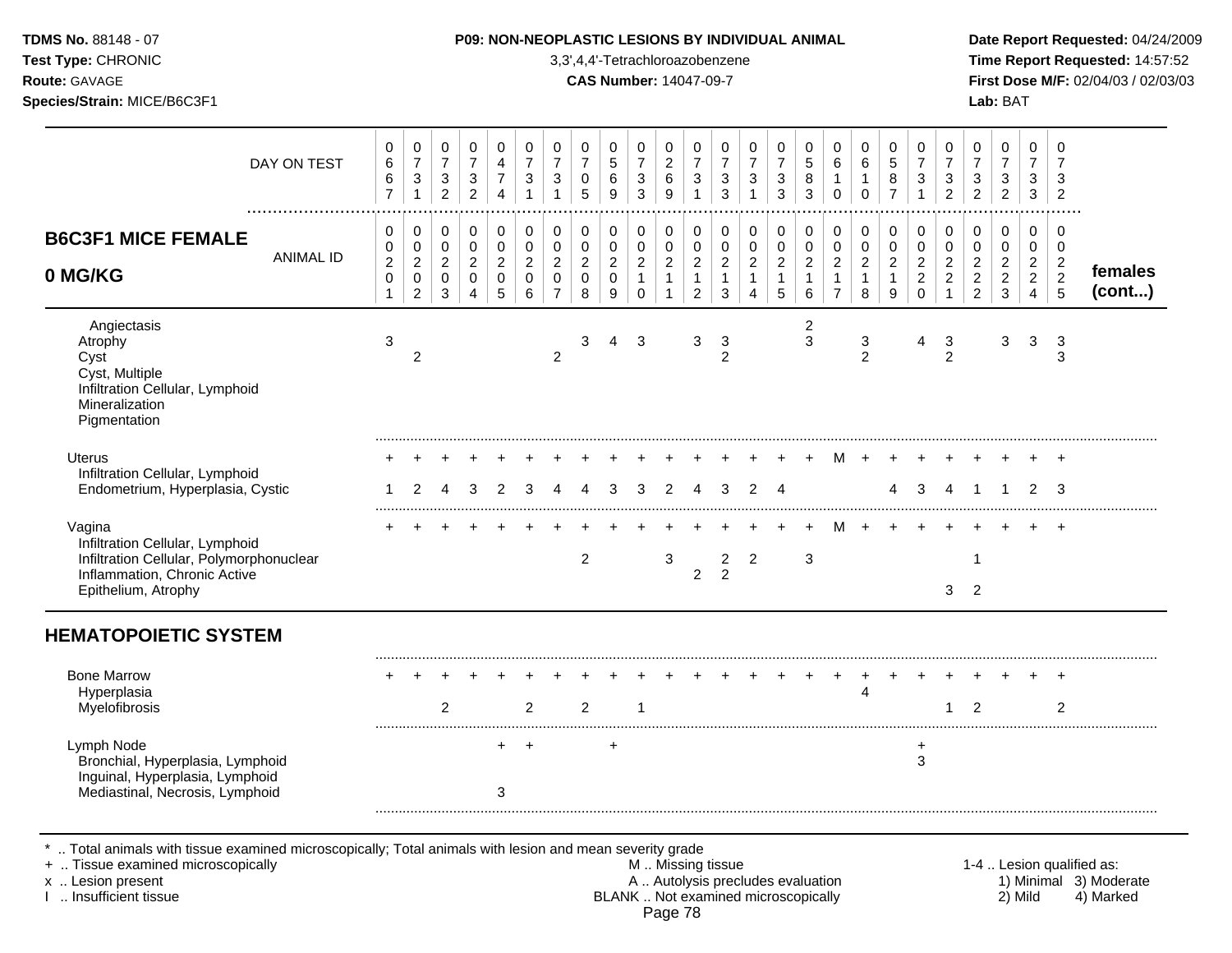## **TDMS No.** 88148 - 07 **P09: NON-NEOPLASTIC LESIONS BY INDIVIDUAL ANIMAL Date Report Requested:** 04/24/2009

**Test Type:** CHRONIC 3,3',4,4'-Tetrachloroazobenzene **Time Report Requested:** 14:57:52 **Route:** GAVAGE **CAS Number:** 14047-09-7 **First Dose M/F:** 02/04/03 / 02/03/03

| 0<br>$\,6\,$<br>6<br>$\overline{7}$                   | 0<br>$\overline{7}$<br>$\mathbf{3}$<br>1                                    | 0<br>$\overline{7}$<br>3<br>$\overline{2}$             | 0<br>$\overline{7}$<br>$\ensuremath{\mathsf{3}}$<br>$\overline{2}$        | 0<br>4<br>$\overline{7}$<br>4                                    | 0<br>$\overline{7}$<br>3<br>$\mathbf{1}$   | 0<br>$\overline{7}$<br>3<br>1                                              | 0<br>$\overline{7}$<br>$\mathbf 0$<br>5                | 0<br>$\sqrt{5}$<br>6<br>9                  | 0<br>$\overline{7}$<br>$\sqrt{3}$<br>3                 | 0<br>$\boldsymbol{2}$<br>6<br>9                                    | 0<br>$\overline{7}$<br>3<br>-1                             | 0<br>$\overline{7}$<br>3<br>3                           | 0<br>$\overline{7}$<br>$\mathbf{3}$<br>1                           | 0<br>$\overline{7}$<br>$\sqrt{3}$<br>3                | 0<br>5<br>8<br>3                                        | 0<br>$\,6\,$<br>$\mathbf{1}$<br>$\mathbf 0$                                    | 0<br>6<br>1<br>$\mathbf 0$                              | 0<br>5<br>8<br>$\overline{7}$                 | 0<br>$\overline{7}$<br>3<br>1                             | 0<br>$\overline{7}$<br>3<br>$\overline{2}$                          | 0<br>$\overline{7}$<br>3<br>$\overline{2}$                   | 0<br>$\overline{7}$<br>3<br>$\overline{c}$                             | 0<br>$\overline{7}$<br>3<br>$\mathbf{3}$                  | 0<br>$\overline{7}$<br>3<br>$\overline{2}$                  |                   |
|-------------------------------------------------------|-----------------------------------------------------------------------------|--------------------------------------------------------|---------------------------------------------------------------------------|------------------------------------------------------------------|--------------------------------------------|----------------------------------------------------------------------------|--------------------------------------------------------|--------------------------------------------|--------------------------------------------------------|--------------------------------------------------------------------|------------------------------------------------------------|---------------------------------------------------------|--------------------------------------------------------------------|-------------------------------------------------------|---------------------------------------------------------|--------------------------------------------------------------------------------|---------------------------------------------------------|-----------------------------------------------|-----------------------------------------------------------|---------------------------------------------------------------------|--------------------------------------------------------------|------------------------------------------------------------------------|-----------------------------------------------------------|-------------------------------------------------------------|-------------------|
| 0<br>0<br>$\overline{c}$<br>$\pmb{0}$<br>$\mathbf{1}$ | $\mathbf 0$<br>0<br>$\overline{2}$<br>$\mathsf{O}\xspace$<br>$\overline{2}$ | 0<br>$\mathbf 0$<br>$\overline{2}$<br>$\mathbf 0$<br>3 | $\mathbf 0$<br>$\pmb{0}$<br>$\overline{c}$<br>$\pmb{0}$<br>$\overline{4}$ | $\mathbf 0$<br>$\mathbf 0$<br>$\overline{2}$<br>$\mathbf 0$<br>5 | 0<br>0<br>$\overline{2}$<br>$\pmb{0}$<br>6 | $\mathbf 0$<br>$\Omega$<br>$\overline{c}$<br>$\mathbf 0$<br>$\overline{7}$ | 0<br>$\mathbf 0$<br>$\overline{2}$<br>$\mathbf 0$<br>8 | 0<br>0<br>$\overline{c}$<br>$\pmb{0}$<br>9 | 0<br>$\mathbf 0$<br>$\overline{c}$<br>1<br>$\mathbf 0$ | 0<br>$\mathbf 0$<br>$\overline{c}$<br>$\mathbf{1}$<br>$\mathbf{1}$ | 0<br>0<br>$\overline{c}$<br>$\mathbf{1}$<br>$\overline{2}$ | 0<br>$\mathbf 0$<br>$\overline{c}$<br>$\mathbf{1}$<br>3 | 0<br>$\pmb{0}$<br>$\overline{2}$<br>$\mathbf{1}$<br>$\overline{4}$ | 0<br>$\pmb{0}$<br>$\overline{c}$<br>$\mathbf{1}$<br>5 | 0<br>$\mathbf 0$<br>$\overline{c}$<br>$\mathbf{1}$<br>6 | $\pmb{0}$<br>$\mathbf 0$<br>$\boldsymbol{2}$<br>$\mathbf{1}$<br>$\overline{7}$ | 0<br>$\mathbf 0$<br>$\overline{c}$<br>$\mathbf{1}$<br>8 | 0<br>0<br>$\overline{c}$<br>$\mathbf{1}$<br>9 | 0<br>$\Omega$<br>$\overline{c}$<br>$\sqrt{2}$<br>$\Omega$ | 0<br>$\Omega$<br>$\overline{c}$<br>$\boldsymbol{2}$<br>$\mathbf{1}$ | 0<br>0<br>$\overline{c}$<br>$\overline{c}$<br>$\overline{c}$ | 0<br>$\mathbf 0$<br>$\overline{2}$<br>$\overline{c}$<br>$\mathfrak{S}$ | 0<br>$\mathbf 0$<br>$\overline{c}$<br>$\overline{2}$<br>4 | $\mathbf 0$<br>0<br>$\overline{c}$<br>$\boldsymbol{2}$<br>5 | females<br>(cont) |
| $\ddot{}$                                             |                                                                             |                                                        |                                                                           | 4<br>3                                                           |                                            |                                                                            |                                                        |                                            |                                                        |                                                                    |                                                            |                                                         |                                                                    | 3                                                     | ÷                                                       | м                                                                              | ÷                                                       | ÷                                             | 3                                                         |                                                                     |                                                              | 4                                                                      | $\ddot{}$                                                 | $\ddot{}$                                                   |                   |
|                                                       |                                                                             |                                                        |                                                                           |                                                                  |                                            |                                                                            |                                                        |                                            |                                                        |                                                                    |                                                            |                                                         |                                                                    |                                                       |                                                         | м                                                                              |                                                         | +                                             | 3                                                         |                                                                     |                                                              |                                                                        |                                                           |                                                             |                   |
|                                                       |                                                                             | 3                                                      |                                                                           | 2                                                                |                                            |                                                                            |                                                        | 4                                          |                                                        | $\overline{2}$                                                     | 4                                                          |                                                         |                                                                    | 4                                                     | $\overline{4}$                                          | м                                                                              | 3                                                       |                                               | 4                                                         | $\boldsymbol{\Lambda}$                                              |                                                              |                                                                        |                                                           |                                                             |                   |
| ٠                                                     | 3<br>2                                                                      | $\overline{2}$                                         | $\overline{2}$                                                            | 2<br>$\boldsymbol{2}$<br>3                                       | $\overline{2}$                             | $\overline{2}$<br>$\overline{2}$                                           |                                                        | Δ                                          | 2                                                      |                                                                    | $\overline{c}$<br>$\overline{2}$                           |                                                         | ÷<br>$\overline{2}$<br>$\overline{c}$<br>$\overline{2}$            | $\ddot{}$<br>2                                        | $\ddot{}$<br>Δ                                          | М                                                                              |                                                         | $\div$                                        | $\overline{2}$                                            | $\boldsymbol{2}$                                                    | $\overline{2}$                                               | $\overline{2}$                                                         | $\overline{\phantom{0}}$                                  |                                                             |                   |
|                                                       |                                                                             |                                                        |                                                                           |                                                                  |                                            |                                                                            |                                                        |                                            |                                                        |                                                                    |                                                            |                                                         |                                                                    |                                                       |                                                         |                                                                                |                                                         |                                               |                                                           |                                                                     |                                                              |                                                                        |                                                           |                                                             |                   |
|                                                       |                                                                             |                                                        |                                                                           |                                                                  |                                            |                                                                            |                                                        |                                            |                                                        |                                                                    |                                                            |                                                         |                                                                    | +                                                     | $\ddot{}$                                               | M                                                                              | $\ddot{}$                                               |                                               |                                                           |                                                                     |                                                              |                                                                        |                                                           | $\div$                                                      |                   |
|                                                       |                                                                             |                                                        |                                                                           |                                                                  |                                            |                                                                            |                                                        |                                            |                                                        |                                                                    |                                                            |                                                         |                                                                    |                                                       |                                                         | м                                                                              | 1                                                       |                                               |                                                           |                                                                     |                                                              |                                                                        |                                                           | $\overline{+}$                                              |                   |
|                                                       |                                                                             |                                                        |                                                                           |                                                                  |                                            |                                                                            |                                                        |                                            |                                                        |                                                                    |                                                            |                                                         |                                                                    |                                                       |                                                         |                                                                                |                                                         |                                               |                                                           |                                                                     |                                                              |                                                                        |                                                           |                                                             |                   |

- + .. Tissue examined microscopically examined microscopically with the state of the state of the state of the state M .. Missing tissue M .. Missing tissue and the state of the state of the state M .. Autolysis precludes e x .. Lesion present **A .. Autolysis precludes evaluation** A .. Autolysis precludes evaluation 1) Minimal 3) Moderate I .. Insufficient tissue BLANK .. Not examined microscopically 2) Mild 4) Marked Page 79
	-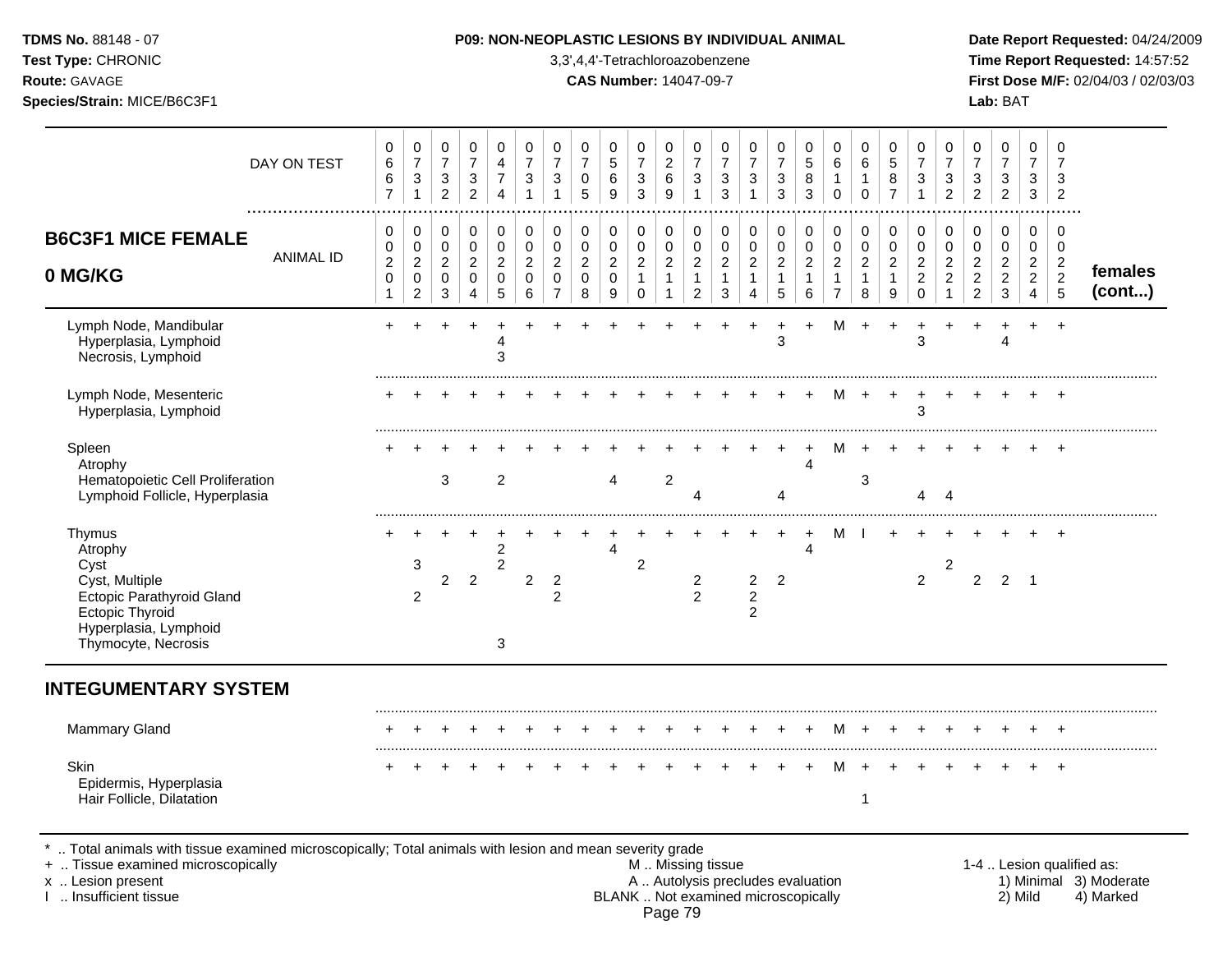| TDMS No. 88148 - 07<br>Test Type: CHRONIC<br>Route: GAVAGE<br>Species/Strain: MICE/B6C3F1                                                                                                     |                  |                                                              |                                                                    |                                                                      | P09: NON-NEOPLASTIC LESIONS BY INDIVIDUAL ANIMAL    |                                                         |                                                                    |                                                           |                                    |                                    | 3,3',4,4'-Tetrachloroazobenzene<br><b>CAS Number: 14047-09-7</b>          |                                                |                                                                    |                                        |                                                                          |                                                 |                                                         |                                                 |                                               |                                         |                                                                    |                                                                    |                                                              | Lab: BAT                                          |                                                 |                                                  | Date Report Requested: 04/24/2009<br>Time Report Requested: 14:57:52<br>First Dose M/F: 02/04/03 / 02/03/03 |
|-----------------------------------------------------------------------------------------------------------------------------------------------------------------------------------------------|------------------|--------------------------------------------------------------|--------------------------------------------------------------------|----------------------------------------------------------------------|-----------------------------------------------------|---------------------------------------------------------|--------------------------------------------------------------------|-----------------------------------------------------------|------------------------------------|------------------------------------|---------------------------------------------------------------------------|------------------------------------------------|--------------------------------------------------------------------|----------------------------------------|--------------------------------------------------------------------------|-------------------------------------------------|---------------------------------------------------------|-------------------------------------------------|-----------------------------------------------|-----------------------------------------|--------------------------------------------------------------------|--------------------------------------------------------------------|--------------------------------------------------------------|---------------------------------------------------|-------------------------------------------------|--------------------------------------------------|-------------------------------------------------------------------------------------------------------------|
|                                                                                                                                                                                               | DAY ON TEST      | 0<br>$\,6$<br>$\,6$<br>$\overline{7}$                        | 0<br>$\boldsymbol{7}$<br>$\ensuremath{\mathsf{3}}$<br>$\mathbf{1}$ | 0<br>$\boldsymbol{7}$<br>$\ensuremath{\mathsf{3}}$<br>$\overline{c}$ | 0<br>$\overline{7}$<br>$\sqrt{3}$<br>$\overline{2}$ | 0<br>$\overline{4}$<br>$\overline{7}$<br>$\overline{4}$ | 0<br>$\boldsymbol{7}$<br>$\ensuremath{\mathsf{3}}$<br>$\mathbf{1}$ | 0<br>$\boldsymbol{7}$<br>$\boldsymbol{3}$<br>$\mathbf{1}$ | 0<br>$\overline{7}$<br>0<br>5      | 0<br>5<br>6<br>9                   | 0<br>$\overline{7}$<br>$\ensuremath{\mathsf{3}}$<br>$\mathfrak{S}$        | 0<br>$\overline{\mathbf{c}}$<br>$\,6$<br>9     | 0<br>$\boldsymbol{7}$<br>$\ensuremath{\mathsf{3}}$<br>$\mathbf{1}$ | 0<br>$\overline{7}$<br>$\sqrt{3}$<br>3 | 0<br>$\overline{7}$<br>$\ensuremath{\mathsf{3}}$<br>$\mathbf{1}$         | 0<br>$\overline{7}$<br>3<br>3                   | 0<br>$\mathbf 5$<br>$\,8\,$<br>3                        | 0<br>6<br>1<br>$\Omega$                         | 0<br>6<br>$\mathbf{1}$<br>$\Omega$            | 0<br>$\mathbf 5$<br>8<br>$\overline{7}$ | 0<br>$\boldsymbol{7}$<br>$\ensuremath{\mathsf{3}}$<br>$\mathbf{1}$ | 0<br>$\overline{7}$<br>$\ensuremath{\mathsf{3}}$<br>$\overline{2}$ | 0<br>$\overline{7}$<br>3<br>$\overline{c}$                   | 0<br>$\overline{7}$<br>3<br>$\overline{c}$        | 0<br>7<br>3<br>3                                | 0<br>3<br>$\overline{2}$                         |                                                                                                             |
| <b>B6C3F1 MICE FEMALE</b><br>0 MG/KG                                                                                                                                                          | <b>ANIMAL ID</b> | 0<br>0<br>$\overline{c}$<br>$\boldsymbol{0}$<br>$\mathbf{1}$ | 0<br>0<br>$\sqrt{2}$<br>$\pmb{0}$<br>$\overline{2}$                | 0<br>0<br>$\overline{c}$<br>$\mathbf 0$<br>3                         | 0<br>0<br>$\overline{2}$<br>0<br>$\overline{4}$     | 0<br>0<br>$\sqrt{2}$<br>$\mathbf 0$<br>5                | $\pmb{0}$<br>$\pmb{0}$<br>$\boldsymbol{2}$<br>0<br>6               | 0<br>$\mathbf 0$<br>$\overline{c}$<br>0<br>$\overline{7}$ | 0<br>0<br>$\overline{c}$<br>0<br>8 | 0<br>0<br>$\overline{a}$<br>0<br>9 | $\pmb{0}$<br>$\pmb{0}$<br>$\boldsymbol{2}$<br>$\mathbf{1}$<br>$\mathbf 0$ | 0<br>$\mathbf 0$<br>$\sqrt{2}$<br>$\mathbf{1}$ | 0<br>$\pmb{0}$<br>$\boldsymbol{2}$<br>1<br>$\overline{2}$          | 0<br>0<br>$\overline{2}$<br>1<br>3     | 0<br>$\mathbf 0$<br>$\boldsymbol{2}$<br>$\mathbf{1}$<br>4                | 0<br>0<br>$\boldsymbol{2}$<br>$\mathbf{1}$<br>5 | 0<br>$\mathbf 0$<br>$\overline{c}$<br>$\mathbf{1}$<br>6 | 0<br>0<br>$\overline{2}$<br>1<br>$\overline{7}$ | 0<br>0<br>$\overline{c}$<br>$\mathbf{1}$<br>8 | 0<br>0<br>$\boldsymbol{2}$<br>9         | 0<br>$\mathbf 0$<br>$\overline{c}$<br>$\sqrt{2}$<br>$\mathbf 0$    | 0<br>$\mathbf 0$<br>$\overline{c}$<br>$\boldsymbol{2}$             | 0<br>0<br>$\overline{c}$<br>$\overline{c}$<br>$\overline{2}$ | 0<br>0<br>$\overline{2}$<br>$\boldsymbol{2}$<br>3 | 0<br>0<br>2<br>$\overline{2}$<br>$\overline{4}$ | 0<br>$\mathbf 0$<br>$\overline{2}$<br>$\sqrt{5}$ | females<br>(cont)                                                                                           |
| Sebaceous Gland, Atrophy                                                                                                                                                                      |                  | $\mathbf{1}$                                                 |                                                                    |                                                                      |                                                     |                                                         |                                                                    |                                                           |                                    | 3                                  |                                                                           |                                                |                                                                    |                                        |                                                                          |                                                 | $\overline{2}$                                          |                                                 |                                               |                                         |                                                                    |                                                                    |                                                              |                                                   |                                                 |                                                  |                                                                                                             |
| <b>MUSCULOSKELETAL SYSTEM</b>                                                                                                                                                                 |                  |                                                              |                                                                    |                                                                      |                                                     |                                                         |                                                                    |                                                           |                                    |                                    |                                                                           |                                                |                                                                    |                                        |                                                                          |                                                 |                                                         |                                                 |                                               |                                         |                                                                    |                                                                    |                                                              |                                                   |                                                 |                                                  |                                                                                                             |
| Bone                                                                                                                                                                                          |                  |                                                              |                                                                    |                                                                      |                                                     |                                                         |                                                                    |                                                           |                                    |                                    |                                                                           |                                                |                                                                    |                                        |                                                                          |                                                 |                                                         |                                                 |                                               |                                         |                                                                    |                                                                    |                                                              |                                                   |                                                 | $\pm$                                            |                                                                                                             |
| <b>Skeletal Muscle</b><br>Infiltration Cellular, Lymphoid                                                                                                                                     |                  |                                                              |                                                                    | $\ddot{}$                                                            |                                                     |                                                         |                                                                    |                                                           |                                    |                                    |                                                                           |                                                |                                                                    |                                        |                                                                          |                                                 |                                                         |                                                 |                                               |                                         |                                                                    |                                                                    |                                                              |                                                   |                                                 |                                                  |                                                                                                             |
| <b>NERVOUS SYSTEM</b>                                                                                                                                                                         |                  |                                                              |                                                                    |                                                                      |                                                     |                                                         |                                                                    |                                                           |                                    |                                    |                                                                           |                                                |                                                                    |                                        |                                                                          |                                                 |                                                         |                                                 |                                               |                                         |                                                                    |                                                                    |                                                              |                                                   |                                                 |                                                  |                                                                                                             |
| Brain<br>Compression<br>Hydrocephalus<br>Infiltration Cellular, Lymphoid<br>Neuron, Necrosis                                                                                                  |                  |                                                              |                                                                    |                                                                      |                                                     |                                                         |                                                                    |                                                           | $\mathbf 1$                        |                                    |                                                                           |                                                |                                                                    |                                        |                                                                          |                                                 |                                                         | M                                               |                                               | $\overline{2}$                          |                                                                    |                                                                    |                                                              |                                                   |                                                 |                                                  |                                                                                                             |
| <b>RESPIRATORY SYSTEM</b>                                                                                                                                                                     |                  |                                                              |                                                                    |                                                                      |                                                     |                                                         |                                                                    |                                                           |                                    |                                    |                                                                           |                                                |                                                                    |                                        |                                                                          |                                                 |                                                         |                                                 |                                               |                                         |                                                                    |                                                                    |                                                              |                                                   |                                                 |                                                  |                                                                                                             |
| Lung<br>Infiltration Cellular, Lymphoid<br>Alveolar Epithelium, Hyperplasia<br>Artery, Mediastinum, Mineralization<br>Mediastinum, Inflammation                                               |                  | -1                                                           |                                                                    |                                                                      |                                                     |                                                         |                                                                    |                                                           |                                    |                                    |                                                                           |                                                |                                                                    |                                        |                                                                          |                                                 |                                                         |                                                 |                                               |                                         |                                                                    |                                                                    |                                                              |                                                   |                                                 | $\overline{+}$                                   |                                                                                                             |
| Nose                                                                                                                                                                                          |                  |                                                              |                                                                    |                                                                      |                                                     |                                                         | $+$                                                                |                                                           | $+$                                | $+$                                | $+$ $+$                                                                   |                                                | $+$                                                                | $+$                                    | $+$                                                                      | $+$                                             | $+$                                                     | $+$                                             |                                               | $+$ $+$ $+$                             |                                                                    | $+$                                                                |                                                              |                                                   | $+$ $+$                                         |                                                  |                                                                                                             |
| *  Total animals with tissue examined microscopically; Total animals with lesion and mean severity grade<br>+  Tissue examined microscopically<br>x  Lesion present<br>I  Insufficient tissue |                  |                                                              |                                                                    |                                                                      |                                                     |                                                         |                                                                    |                                                           |                                    |                                    |                                                                           | M  Missing tissue                              |                                                                    |                                        | A  Autolysis precludes evaluation<br>BLANK  Not examined microscopically |                                                 |                                                         |                                                 |                                               |                                         |                                                                    |                                                                    |                                                              |                                                   | 2) Mild                                         |                                                  | 1-4  Lesion qualified as:<br>1) Minimal 3) Moderate<br>4) Marked                                            |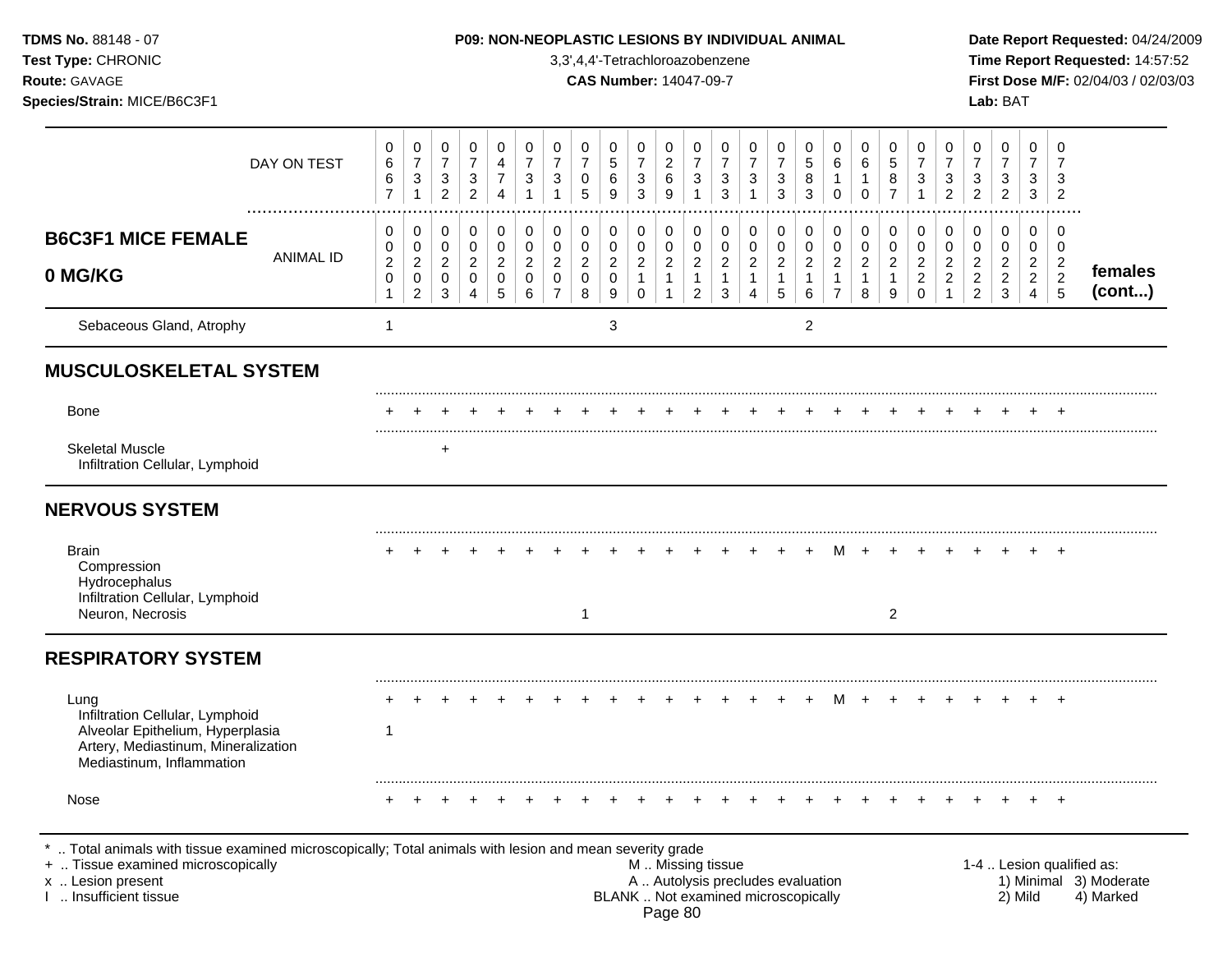|                                    |                                                             |                                                         |                                                     |                                              |                                                      |                                                                        |                                            |                                          |                                                                     |                                                                    |                                                                              |                                               |                                           |                                                   |                                               |                                                 |                                                  |                                               |                                                                   |                                                            |                                                                |                                                             |                                                                        |                                                              | Date Report Requested: 04/24/2009                                      |
|------------------------------------|-------------------------------------------------------------|---------------------------------------------------------|-----------------------------------------------------|----------------------------------------------|------------------------------------------------------|------------------------------------------------------------------------|--------------------------------------------|------------------------------------------|---------------------------------------------------------------------|--------------------------------------------------------------------|------------------------------------------------------------------------------|-----------------------------------------------|-------------------------------------------|---------------------------------------------------|-----------------------------------------------|-------------------------------------------------|--------------------------------------------------|-----------------------------------------------|-------------------------------------------------------------------|------------------------------------------------------------|----------------------------------------------------------------|-------------------------------------------------------------|------------------------------------------------------------------------|--------------------------------------------------------------|------------------------------------------------------------------------|
| 0<br>6<br>6<br>$\overline{7}$      | 0<br>$\overline{7}$<br>$\mathbf{3}$                         | 0<br>$\overline{7}$<br>$\mathbf{3}$<br>$\boldsymbol{2}$ | 0<br>$\overline{7}$<br>$\sqrt{3}$<br>$\overline{2}$ | 0<br>4<br>$\overline{7}$<br>$\overline{4}$   | 0<br>$\overline{7}$<br>3                             | 0<br>$\boldsymbol{7}$<br>3<br>$\mathbf{1}$                             | 0<br>$\overline{7}$<br>0<br>5              | 0<br>$\sqrt{5}$<br>6<br>$\boldsymbol{9}$ | 0<br>$\boldsymbol{7}$<br>$\sqrt{3}$<br>$\sqrt{3}$                   | 0<br>$\sqrt{2}$<br>$\,6$<br>9                                      | 0<br>$\overline{7}$<br>$\sqrt{3}$<br>$\overline{1}$                          | 0<br>$\overline{7}$<br>3<br>3                 | 0<br>$\overline{7}$<br>3<br>$\mathbf{1}$  | 0<br>$\boldsymbol{7}$<br>$\sqrt{3}$<br>3          | 0<br>$\sqrt{5}$<br>8<br>3                     | 0<br>6<br>1<br>0                                | 0<br>6<br>1<br>$\mathbf 0$                       | 0<br>$\mathbf 5$<br>8<br>$\overline{7}$       | 0<br>$\boldsymbol{7}$<br>$\mathbf{3}$<br>$\mathbf{1}$             | 0<br>$\overline{7}$<br>3<br>$\overline{2}$                 | 0<br>$\overline{7}$<br>3<br>$\overline{c}$                     | 0<br>$\overline{7}$<br>$\sqrt{3}$<br>$\overline{c}$         | 0<br>$\overline{7}$<br>3<br>3                                          | 0<br>7<br>3<br>$\overline{2}$                                |                                                                        |
| 0<br>0<br>$\overline{c}$<br>0<br>1 | 0<br>0<br>$\overline{c}$<br>$\mathbf 0$<br>$\boldsymbol{2}$ | 0<br>0<br>$\overline{a}$<br>$\mathbf 0$<br>3            | 0<br>0<br>$\overline{2}$<br>0<br>4                  | 0<br>0<br>$\overline{c}$<br>$\mathbf 0$<br>5 | 0<br>$\pmb{0}$<br>$\overline{c}$<br>$\mathsf 0$<br>6 | 0<br>$\pmb{0}$<br>$\overline{c}$<br>$\boldsymbol{0}$<br>$\overline{7}$ | 0<br>0<br>$\overline{c}$<br>$\pmb{0}$<br>8 | 0<br>0<br>$\overline{a}$<br>0<br>9       | $\pmb{0}$<br>$\pmb{0}$<br>$\sqrt{2}$<br>$\mathbf{1}$<br>$\mathbf 0$ | 0<br>$\pmb{0}$<br>$\overline{c}$<br>$\mathbf{1}$<br>$\overline{1}$ | $\mathbf 0$<br>$\pmb{0}$<br>$\overline{2}$<br>$\mathbf{1}$<br>$\overline{2}$ | 0<br>0<br>$\overline{2}$<br>$\mathbf{1}$<br>3 | 0<br>0<br>$\sqrt{2}$<br>$\mathbf{1}$<br>4 | 0<br>$\pmb{0}$<br>$\sqrt{2}$<br>$\mathbf{1}$<br>5 | 0<br>0<br>$\overline{c}$<br>$\mathbf{1}$<br>6 | 0<br>0<br>$\overline{2}$<br>1<br>$\overline{7}$ | 0<br>0<br>$\overline{c}$<br>$\mathbf{1}$<br>8    | 0<br>0<br>$\overline{2}$<br>$\mathbf{1}$<br>9 | 0<br>$\pmb{0}$<br>$\overline{2}$<br>$\overline{c}$<br>$\mathbf 0$ | 0<br>0<br>$\overline{c}$<br>$\overline{c}$<br>$\mathbf{1}$ | 0<br>0<br>$\overline{a}$<br>$\boldsymbol{2}$<br>$\overline{2}$ | 0<br>$\mathbf 0$<br>$\overline{2}$<br>$\boldsymbol{2}$<br>3 | 0<br>$\mathbf 0$<br>$\overline{2}$<br>$\overline{c}$<br>$\overline{4}$ | 0<br>0<br>$\overline{c}$<br>$\overline{2}$<br>$\overline{5}$ | females<br>(cont)                                                      |
|                                    |                                                             |                                                         |                                                     |                                              |                                                      |                                                                        |                                            | 3<br>$\overline{2}$                      |                                                                     |                                                                    |                                                                              | 2                                             |                                           |                                                   |                                               |                                                 |                                                  |                                               |                                                                   |                                                            |                                                                |                                                             |                                                                        |                                                              |                                                                        |
|                                    |                                                             |                                                         |                                                     |                                              |                                                      |                                                                        |                                            |                                          |                                                                     |                                                                    |                                                                              |                                               |                                           |                                                   |                                               | M                                               |                                                  |                                               |                                                                   |                                                            |                                                                |                                                             |                                                                        |                                                              |                                                                        |
|                                    | 1                                                           |                                                         |                                                     |                                              | -1                                                   | $\ddot{}$                                                              | 4<br>$\overline{c}$                        |                                          |                                                                     |                                                                    |                                                                              |                                               |                                           | $+$                                               | $+$                                           |                                                 |                                                  |                                               | $\mathbf{1}$                                                      | $+$<br>$^{+}$<br>$\mathbf{1}$                              | $\ddot{}$<br>-1                                                | $\ddot{}$<br>3<br>3                                         | $\overline{1}$                                                         | $+$<br>$^{+}$<br>$\overline{\phantom{0}}$ 1                  |                                                                        |
|                                    |                                                             |                                                         |                                                     |                                              |                                                      |                                                                        |                                            |                                          |                                                                     |                                                                    |                                                                              |                                               |                                           |                                                   |                                               |                                                 |                                                  |                                               |                                                                   |                                                            |                                                                |                                                             |                                                                        |                                                              |                                                                        |
|                                    |                                                             |                                                         | 1                                                   | 2                                            |                                                      | +                                                                      | $\overline{c}$                             |                                          | 2                                                                   | $\overline{2}$                                                     |                                                                              | 2                                             |                                           | 3                                                 |                                               | м                                               | 1                                                | $\ddot{}$                                     | $\ddot{}$<br>$\overline{a}$                                       | $\mathbf 1$                                                |                                                                | 2                                                           |                                                                        | $\overline{+}$                                               |                                                                        |
|                                    |                                                             |                                                         |                                                     |                                              |                                                      |                                                                        |                                            |                                          |                                                                     |                                                                    |                                                                              |                                               | <b>CAS Number: 14047-09-7</b>             | 3,3',4,4'-Tetrachloroazobenzene                   | $1 \quad 1 \quad 1$                           | $\begin{array}{cc} 3 \\ 2 \end{array}$          | P09: NON-NEOPLASTIC LESIONS BY INDIVIDUAL ANIMAL | M +                                           | M + +                                                             | $+$                                                        |                                                                |                                                             |                                                                        | Lab: BAT                                                     | Time Report Requested: 14:57:52<br>First Dose M/F: 02/04/03 / 02/03/03 |

I .. Insufficient tissue BLANK .. Not examined microscopically 2) Mild 4) Marked Page 81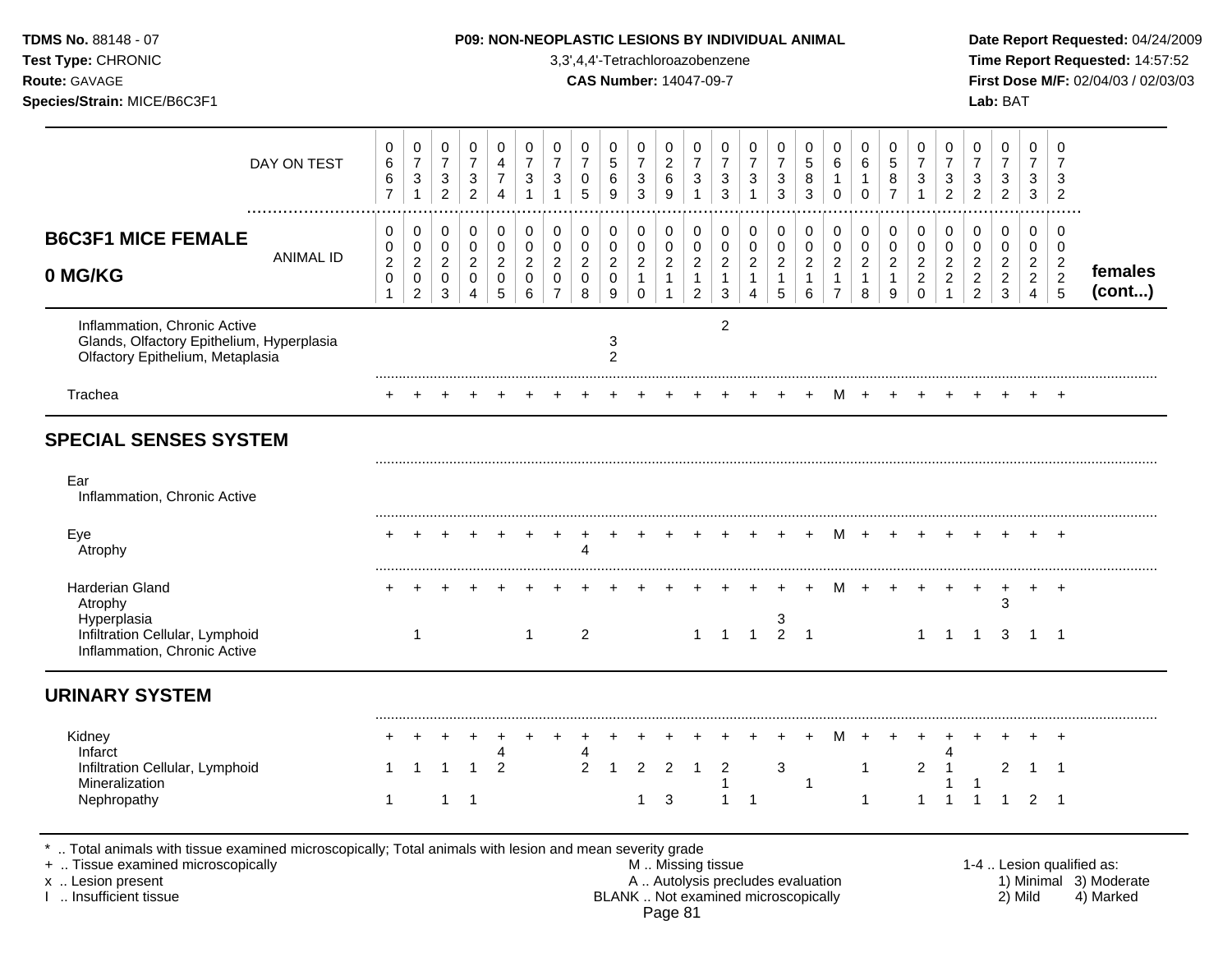| TDMS No. 88148 - 07<br>Test Type: CHRONIC<br>Route: GAVAGE<br>Species/Strain: MICE/B6C3F1                                                          |             |                                     |                                                 |                                                                      |                                                     |                                                        |                                                         |                                      |                                    |                                             | 3,3',4,4'-Tetrachloroazobenzene<br><b>CAS Number: 14047-09-7</b> |                                                 |                                                  |                               | <b>P09: NON-NEOPLASTIC LESIONS BY INDIVIDUAL ANIMAL</b> |                               |                                        |                          |                                        |                                              |                                                                  |                                                                    |                                                                | Lab: BAT                              |                                                              |                                   | Date Report Requested: 04/24/2009<br>Time Report Requested: 14:57:52<br>First Dose M/F: 02/04/03 / 02/03/03 |
|----------------------------------------------------------------------------------------------------------------------------------------------------|-------------|-------------------------------------|-------------------------------------------------|----------------------------------------------------------------------|-----------------------------------------------------|--------------------------------------------------------|---------------------------------------------------------|--------------------------------------|------------------------------------|---------------------------------------------|------------------------------------------------------------------|-------------------------------------------------|--------------------------------------------------|-------------------------------|---------------------------------------------------------|-------------------------------|----------------------------------------|--------------------------|----------------------------------------|----------------------------------------------|------------------------------------------------------------------|--------------------------------------------------------------------|----------------------------------------------------------------|---------------------------------------|--------------------------------------------------------------|-----------------------------------|-------------------------------------------------------------------------------------------------------------|
|                                                                                                                                                    | DAY ON TEST | 0<br>6<br>$\,6\,$<br>$\overline{ }$ | 0<br>$\overline{7}$<br>$\mathbf{3}$             | 0<br>$\boldsymbol{7}$<br>$\ensuremath{\mathsf{3}}$<br>$\overline{2}$ | 0<br>$\overline{7}$<br>$\sqrt{3}$<br>$\overline{2}$ | $\frac{4}{7}$<br>4                                     | 0<br>$\boldsymbol{7}$<br>$\ensuremath{\mathsf{3}}$<br>1 | 0<br>$\boldsymbol{7}$<br>3           | $\overline{7}$<br>0<br>5           | 5<br>6<br>9                                 | 0<br>$\boldsymbol{7}$<br>$\ensuremath{\mathsf{3}}$<br>3          | 0<br>$\begin{array}{c} 2 \\ 6 \end{array}$<br>9 | 0<br>$\overline{7}$<br>$\ensuremath{\mathsf{3}}$ | $\overline{7}$<br>3<br>3      | $\overline{7}$<br>$\mathbf{3}$                          | 0<br>$\overline{7}$<br>3<br>3 | 0<br>$\sqrt{5}$<br>$\bf 8$<br>3        | 0<br>6<br>$\Omega$       | 6<br>0                                 | 0<br>$\sqrt{5}$<br>$\bf 8$<br>$\overline{ }$ | 0<br>$\overline{7}$<br>$\mathbf{3}$                              | 0<br>$\overline{7}$<br>$\ensuremath{\mathsf{3}}$<br>$\overline{2}$ | $\overline{7}$<br>3<br>$\overline{2}$                          | $\overline{7}$<br>3<br>$\overline{2}$ | 0<br>$\overline{7}$<br>3<br>3                                | $\overline{2}$                    |                                                                                                             |
| <b>B6C3F1 MICE FEMALE</b><br>0 MG/KG                                                                                                               | ANIMAL ID   | 0<br>0<br>$\overline{c}$<br>0       | 0<br>0<br>$\overline{c}$<br>0<br>$\overline{2}$ | 0<br>0<br>$\overline{c}$<br>$\mathbf 0$<br>3                         | 0<br>0<br>$\overline{2}$<br>0                       | 0<br>$\pmb{0}$<br>$\boldsymbol{2}$<br>$\mathbf 0$<br>5 | 0<br>0<br>$\overline{c}$<br>0<br>6                      | 0<br>0<br>$\overline{2}$<br>$\Omega$ | 0<br>0<br>$\overline{c}$<br>0<br>8 | 0<br>0<br>$\overline{\mathbf{c}}$<br>0<br>9 | $\pmb{0}$<br>$\pmb{0}$<br>$\overline{c}$<br>$\Omega$             | 0<br>$\mathbf 0$<br>$\overline{2}$              | 0<br>$\pmb{0}$<br>$\boldsymbol{2}$<br>2          | 0<br>0<br>$\overline{2}$<br>3 | 0<br>$\pmb{0}$<br>$\overline{c}$                        | 0<br>0<br>$\overline{a}$<br>5 | 0<br>0<br>$\overline{\mathbf{c}}$<br>6 | 0<br>0<br>$\overline{c}$ | 0<br>0<br>$\overline{\mathbf{c}}$<br>8 | 0<br>0<br>$\overline{c}$<br>9                | 0<br>$\mathbf 0$<br>$\overline{2}$<br>$\overline{c}$<br>$\Omega$ | 0<br>$\mathbf 0$<br>$\overline{2}$<br>$\overline{2}$               | 0<br>0<br>$\overline{c}$<br>$\boldsymbol{2}$<br>$\overline{2}$ | 0<br>0<br>$\overline{c}$<br>3         | 0<br>0<br>$\overline{a}$<br>$\overline{2}$<br>$\overline{4}$ | $\overline{2}$<br>$\sqrt{2}$<br>5 | females<br>$($ cont $)$                                                                                     |
| Cortex, Cyst<br>Cortex, Cyst, Multiple<br>Renal Tubule, Accumulation, Hyaline<br>Droplet<br>Renal Tubule, Dilatation<br>Renal Tubule, Pigmentation |             |                                     |                                                 |                                                                      |                                                     |                                                        |                                                         |                                      |                                    | 4                                           |                                                                  | $\overline{2}$                                  |                                                  |                               |                                                         |                               |                                        |                          |                                        |                                              |                                                                  |                                                                    |                                                                |                                       |                                                              |                                   |                                                                                                             |
| Urethra                                                                                                                                            |             |                                     |                                                 |                                                                      |                                                     |                                                        |                                                         |                                      |                                    |                                             |                                                                  |                                                 |                                                  |                               |                                                         |                               |                                        | м                        |                                        |                                              |                                                                  |                                                                    |                                                                |                                       |                                                              | $\pm$                             |                                                                                                             |
| <b>Urinary Bladder</b><br>Infiltration Cellular, Lymphoid                                                                                          |             | $\ddot{}$                           | $\ddot{}$                                       |                                                                      | $\overline{2}$                                      |                                                        |                                                         | $\frac{+}{2}$                        |                                    |                                             |                                                                  |                                                 |                                                  |                               | $+$ + + + + + + +<br>2 1 1 2 1 1 1                      |                               | $+$                                    | M                        | $\ddot{}$<br>$\overline{2}$            | $\ddot{}$                                    | $\overline{2}$                                                   |                                                                    |                                                                |                                       |                                                              | $\mathcal{P}$                     |                                                                                                             |

\* .. Total animals with tissue examined microscopically; Total animals with lesion and mean severity grade

+ .. Tissue examined microscopically M .. Missing tissue 1-4 .. Lesion qualified as: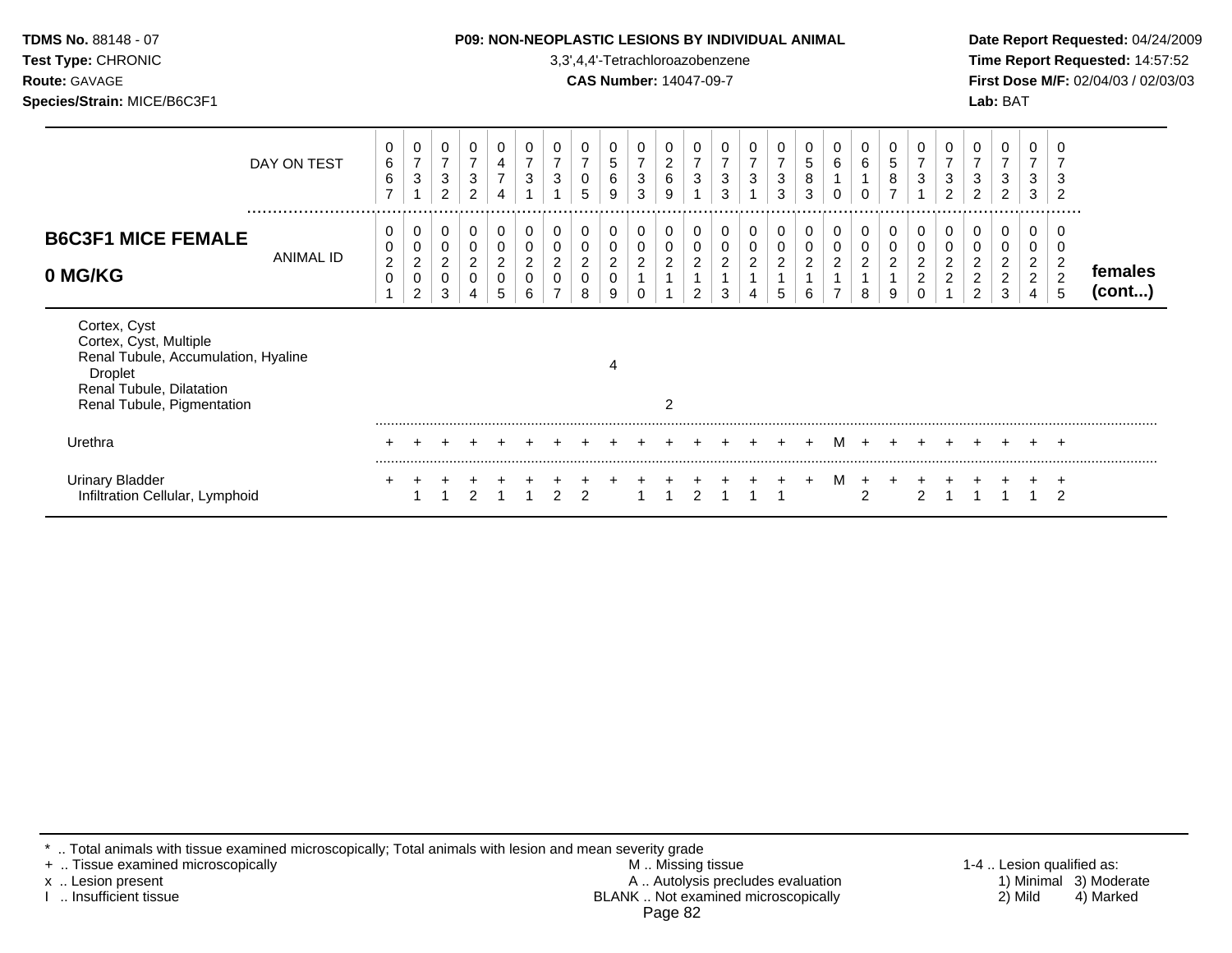**Test Type:** CHRONIC 3,3',4,4'-Tetrachloroazobenzene **Time Report Requested:** 14:57:52 **Route:** GAVAGE **CAS Number:** 14047-09-7 **First Dose M/F:** 02/04/03 / 02/03/03 **Species/Strain:** MICE/B6C3F1 **Lab:** BAT

|                                                                                                                       | DAY ON TEST<br>  | 0<br>$\overline{7}$<br>$\ensuremath{\mathsf{3}}$<br>$\mathbf{3}$ | 0<br>$\,$ 5 $\,$<br>$\overline{4}$<br>6                              | 0<br>$\boldsymbol{7}$<br>$\ensuremath{\mathsf{3}}$        | 0<br>$\overline{7}$<br>3<br>$\overline{c}$                | 0<br>$\overline{7}$<br>3<br>$\overline{c}$        | 0<br>$\overline{7}$<br>3                   | $\pmb{0}$<br>$\overline{7}$<br>3                                                      | 0<br>$\,$ 5 $\,$<br>$\sqrt{5}$<br>8                          | 0<br>$\boldsymbol{7}$<br>$\sqrt{3}$<br>3            | 0<br>$\overline{\mathcal{I}}$<br>$\ensuremath{\mathsf{3}}$<br>$\overline{c}$ | 0<br>$\boldsymbol{7}$<br>1<br>6                               | 0<br>$\boldsymbol{7}$<br>$\ensuremath{\mathsf{3}}$<br>3                         | 0<br>$\overline{7}$<br>$\ensuremath{\mathsf{3}}$    | $\pmb{0}$<br>$\overline{7}$<br>$\ensuremath{\mathsf{3}}$<br>1 | $\pmb{0}$<br>$\overline{7}$<br>$\ensuremath{\mathsf{3}}$<br>$\mathbf{1}$ | 0<br>$\overline{7}$<br>$\ensuremath{\mathsf{3}}$<br>$\overline{a}$   | 0<br>$\overline{7}$<br>$\ensuremath{\mathsf{3}}$<br>1                  | 0<br>$\overline{7}$<br>3<br>$\overline{2}$                  | 0<br>$\boldsymbol{7}$<br>$\sqrt{3}$<br>$\overline{2}$ | 0<br>$\,6$<br>$\mathbf 0$<br>6                        | $\pmb{0}$<br>$\overline{7}$<br>$\ensuremath{\mathsf{3}}$ | 0<br>0<br>$\mathbf 0$<br>$\overline{4}$                      | 0<br>$\,6\,$<br>6<br>9                                    | 0<br>$\overline{7}$<br>$\mathbf{3}$<br>$\overline{2}$      | 0<br>7<br>3<br>$\overline{2}$                              |    |                                         |
|-----------------------------------------------------------------------------------------------------------------------|------------------|------------------------------------------------------------------|----------------------------------------------------------------------|-----------------------------------------------------------|-----------------------------------------------------------|---------------------------------------------------|--------------------------------------------|---------------------------------------------------------------------------------------|--------------------------------------------------------------|-----------------------------------------------------|------------------------------------------------------------------------------|---------------------------------------------------------------|---------------------------------------------------------------------------------|-----------------------------------------------------|---------------------------------------------------------------|--------------------------------------------------------------------------|----------------------------------------------------------------------|------------------------------------------------------------------------|-------------------------------------------------------------|-------------------------------------------------------|-------------------------------------------------------|----------------------------------------------------------|--------------------------------------------------------------|-----------------------------------------------------------|------------------------------------------------------------|------------------------------------------------------------|----|-----------------------------------------|
| <b>B6C3F1 MICE FEMALE</b><br>0 MG/KG                                                                                  | <b>ANIMAL ID</b> | 0<br>0<br>$\sqrt{2}$<br>$\begin{array}{c} 2 \\ 6 \end{array}$    | 0<br>$\mathbf 0$<br>$\boldsymbol{2}$<br>$\sqrt{2}$<br>$\overline{7}$ | 0<br>$\mathbf 0$<br>$\overline{c}$<br>$\overline{c}$<br>8 | 0<br>$\mathbf 0$<br>$\overline{2}$<br>$\overline{2}$<br>9 | 0<br>$\pmb{0}$<br>$\overline{c}$<br>3<br>$\Omega$ | 0<br>$\pmb{0}$<br>$\sqrt{2}$<br>$\sqrt{3}$ | 0<br>$\mathsf{O}\xspace$<br>$\sqrt{2}$<br>$\ensuremath{\mathsf{3}}$<br>$\overline{2}$ | 0<br>$\mathbf 0$<br>$\sqrt{2}$<br>$\sqrt{3}$<br>$\mathbf{3}$ | 0<br>$\pmb{0}$<br>$\overline{c}$<br>$\sqrt{3}$<br>4 | 0<br>$\pmb{0}$<br>$\sqrt{2}$<br>3<br>$\sqrt{5}$                              | 0<br>$\mathbf 0$<br>$\overline{c}$<br>$\mathbf{3}$<br>$\,6\,$ | 0<br>$\pmb{0}$<br>$\overline{c}$<br>$\ensuremath{\mathsf{3}}$<br>$\overline{7}$ | 0<br>$\pmb{0}$<br>$\overline{c}$<br>$\sqrt{3}$<br>8 | $\pmb{0}$<br>$\pmb{0}$<br>$\overline{c}$<br>$\mathbf{3}$<br>9 | 0<br>$\mathbf 0$<br>$\sqrt{2}$<br>$\overline{4}$<br>$\Omega$             | 0<br>$\mathbf 0$<br>$\overline{c}$<br>$\overline{4}$<br>$\mathbf{1}$ | 0<br>$\pmb{0}$<br>$\boldsymbol{2}$<br>$\overline{4}$<br>$\overline{2}$ | 0<br>$\mathbf 0$<br>$\boldsymbol{2}$<br>$\overline{4}$<br>3 | 0<br>$\pmb{0}$<br>$\boldsymbol{2}$<br>4<br>4          | 0<br>$\mathbf 0$<br>$\sqrt{2}$<br>$\overline{4}$<br>5 | 0<br>$\pmb{0}$<br>$\overline{c}$<br>$\overline{4}$<br>6  | 0<br>0<br>$\overline{c}$<br>$\overline{4}$<br>$\overline{7}$ | 0<br>$\mathbf 0$<br>$\overline{c}$<br>$\overline{4}$<br>8 | $\mathbf 0$<br>$\mathbf 0$<br>$\overline{c}$<br>4<br>$9\,$ | $\Omega$<br>$\Omega$<br>$\overline{2}$<br>5<br>$\mathbf 0$ |    | * TOTALS                                |
| <b>ALIMENTARY SYSTEM</b>                                                                                              |                  |                                                                  |                                                                      |                                                           |                                                           |                                                   |                                            |                                                                                       |                                                              |                                                     |                                                                              |                                                               |                                                                                 |                                                     |                                                               |                                                                          |                                                                      |                                                                        |                                                             |                                                       |                                                       |                                                          |                                                              |                                                           |                                                            |                                                            |    |                                         |
| Esophagus<br>Perforation                                                                                              |                  |                                                                  |                                                                      |                                                           |                                                           |                                                   |                                            |                                                                                       |                                                              |                                                     |                                                                              |                                                               |                                                                                 |                                                     |                                                               |                                                                          |                                                                      |                                                                        |                                                             |                                                       |                                                       |                                                          | X                                                            |                                                           |                                                            | $\ddot{}$                                                  | 49 | 1                                       |
| Gallbladder<br>Infiltration Cellular, Lymphoid                                                                        |                  |                                                                  |                                                                      |                                                           |                                                           |                                                   |                                            |                                                                                       |                                                              |                                                     |                                                                              |                                                               |                                                                                 |                                                     |                                                               |                                                                          |                                                                      |                                                                        |                                                             |                                                       |                                                       |                                                          |                                                              |                                                           |                                                            | $+$                                                        | 49 | $3 \t1.3$                               |
| Intestine Large, Cecum                                                                                                |                  |                                                                  |                                                                      |                                                           |                                                           |                                                   |                                            |                                                                                       |                                                              |                                                     |                                                                              |                                                               |                                                                                 |                                                     |                                                               |                                                                          |                                                                      |                                                                        |                                                             |                                                       |                                                       |                                                          |                                                              |                                                           |                                                            |                                                            | 49 |                                         |
| Intestine Large, Colon                                                                                                |                  |                                                                  |                                                                      |                                                           |                                                           |                                                   |                                            |                                                                                       |                                                              |                                                     |                                                                              |                                                               |                                                                                 |                                                     |                                                               |                                                                          |                                                                      |                                                                        |                                                             |                                                       |                                                       |                                                          |                                                              |                                                           |                                                            | ÷                                                          | 49 |                                         |
| Intestine Large, Rectum<br>Inflammation, Chronic Active                                                               |                  |                                                                  |                                                                      |                                                           |                                                           |                                                   |                                            |                                                                                       |                                                              |                                                     |                                                                              | 3                                                             |                                                                                 |                                                     |                                                               |                                                                          |                                                                      |                                                                        |                                                             |                                                       |                                                       |                                                          |                                                              |                                                           |                                                            | $+$                                                        | 49 | 13.0                                    |
| Intestine Small, Duodenum                                                                                             |                  |                                                                  |                                                                      |                                                           |                                                           |                                                   |                                            |                                                                                       |                                                              |                                                     |                                                                              |                                                               |                                                                                 |                                                     |                                                               |                                                                          |                                                                      |                                                                        |                                                             |                                                       |                                                       |                                                          |                                                              |                                                           |                                                            |                                                            | 49 |                                         |
| Intestine Small, Ileum                                                                                                |                  |                                                                  |                                                                      |                                                           |                                                           |                                                   |                                            |                                                                                       |                                                              |                                                     |                                                                              |                                                               |                                                                                 |                                                     |                                                               |                                                                          |                                                                      |                                                                        |                                                             |                                                       |                                                       |                                                          |                                                              |                                                           |                                                            |                                                            | 49 |                                         |
| Intestine Small, Jejunum                                                                                              |                  |                                                                  |                                                                      |                                                           |                                                           |                                                   |                                            |                                                                                       |                                                              |                                                     |                                                                              |                                                               |                                                                                 |                                                     |                                                               |                                                                          |                                                                      |                                                                        |                                                             |                                                       |                                                       |                                                          |                                                              |                                                           |                                                            |                                                            | 49 |                                         |
| Liver<br><b>Basophilic Focus</b><br>Clear Cell Focus<br><b>Eosinophilic Focus</b><br>Hematopoietic Cell Proliferation |                  |                                                                  |                                                                      |                                                           |                                                           | X                                                 |                                            |                                                                                       | -1                                                           |                                                     |                                                                              |                                                               |                                                                                 | $X$ $X$                                             | $\overline{1}$                                                |                                                                          |                                                                      |                                                                        |                                                             |                                                       |                                                       |                                                          |                                                              |                                                           |                                                            |                                                            | 49 | $\mathbf{2}$<br>2<br>3<br>1.3<br>38 1.4 |
| Infiltration Cellular, Lymphoid                                                                                       |                  | -1                                                               | 2                                                                    |                                                           |                                                           |                                                   | 2                                          | $\overline{2}$                                                                        |                                                              | 2                                                   | -1                                                                           |                                                               | $\overline{2}$                                                                  | $\mathbf{1}$                                        |                                                               |                                                                          | $\overline{2}$                                                       |                                                                        | 2                                                           | 2                                                     |                                                       |                                                          |                                                              |                                                           |                                                            | $\mathbf 1$                                                |    |                                         |

\* .. Total animals with tissue examined microscopically; Total animals with lesion and mean severity grade

+ .. Tissue examined microscopically M .. Missing tissue 1-4 .. Lesion qualified as: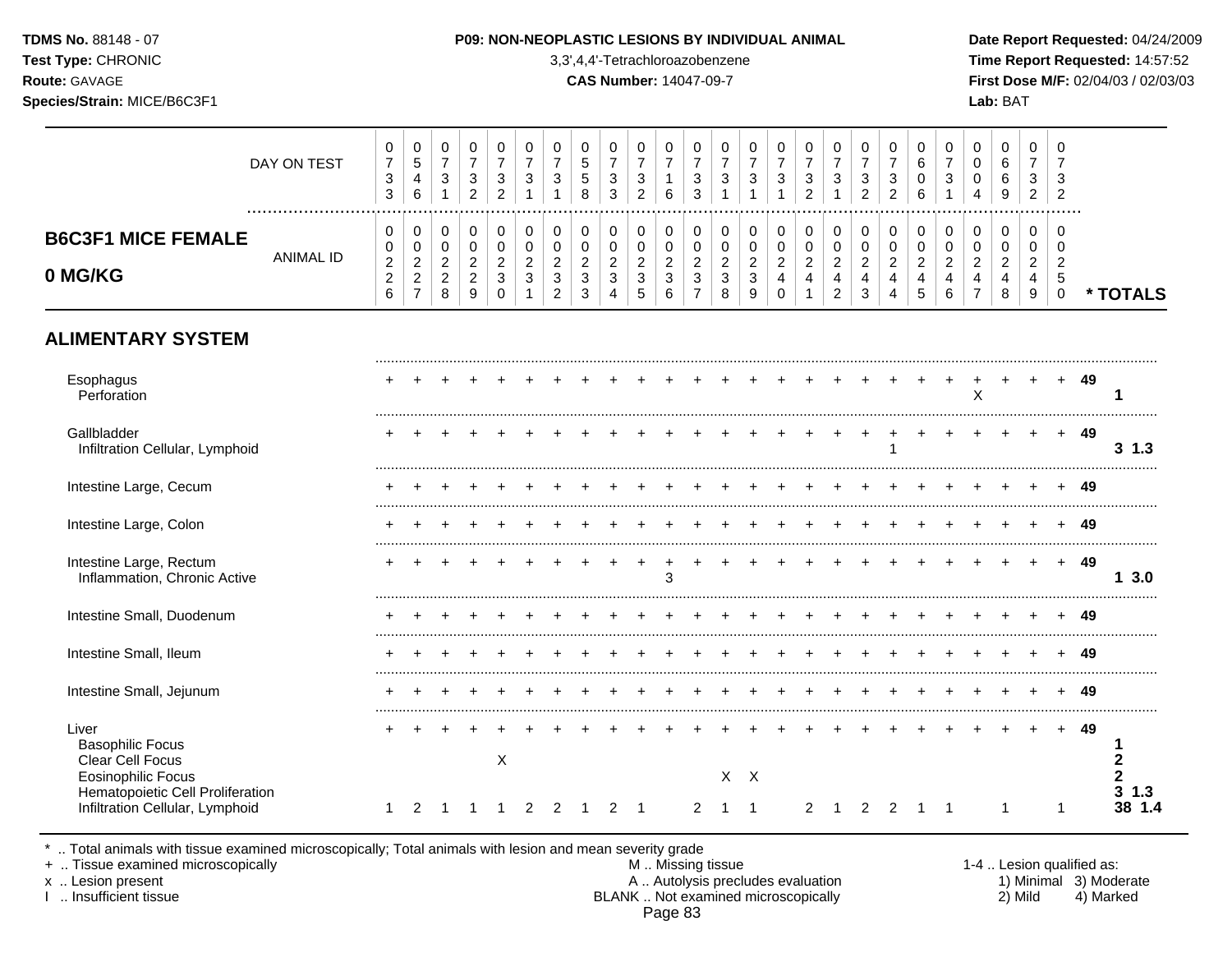## **TDMS No.** 88148 - 07 **P09: NON-NEOPLASTIC LESIONS BY INDIVIDUAL ANIMAL Date Report Requested:** 04/24/2009

**Test Type:** CHRONIC 3,3',4,4'-Tetrachloroazobenzene **Time Report Requested:** 14:57:52 **Route:** GAVAGE **CAS Number:** 14047-09-7 **First Dose M/F:** 02/04/03 / 02/03/03

| DAY ON TEST                                                                                                                                          | 0<br>$\boldsymbol{7}$<br>$\sqrt{3}$<br>3                       | 0<br>$\sqrt{5}$<br>$\overline{4}$<br>6                                           | 0<br>$\overline{7}$<br>$\sqrt{3}$<br>$\mathbf{1}$     | 0<br>$\overline{7}$<br>$\sqrt{3}$<br>$\overline{2}$       | 0<br>$\overline{7}$<br>$\ensuremath{\mathsf{3}}$<br>$\overline{2}$ | $\pmb{0}$<br>$\overline{7}$<br>$\sqrt{3}$<br>$\overline{1}$   | 0<br>$\overline{7}$<br>$\,$ 3 $\,$<br>$\overline{1}$      | 0<br>$\sqrt{5}$<br>$\sqrt{5}$<br>8                              | 0<br>$\overline{7}$<br>$\sqrt{3}$<br>3                            | 0<br>$\overline{7}$<br>$\sqrt{3}$<br>2                              | 0<br>$\overline{7}$<br>$\mathbf{1}$<br>6     | 0<br>$\overline{7}$<br>$\ensuremath{\mathsf{3}}$<br>3              | 0<br>$\overline{7}$<br>$\mathbf{3}$<br>$\overline{1}$ | 0<br>$\overline{7}$<br>$\sqrt{3}$<br>$\overline{1}$ | 0<br>$\overline{7}$<br>$\mathbf{3}$<br>$\overline{1}$                       | 0<br>$\overline{7}$<br>$\mathbf{3}$<br>$\overline{2}$                | 0<br>$\overline{7}$<br>$\sqrt{3}$<br>$\overline{1}$                        | 0<br>$\overline{7}$<br>$\sqrt{3}$<br>$\overline{2}$     | 0<br>$\overline{7}$<br>$\sqrt{3}$<br>2                    | 0<br>$\,6\,$<br>$\mathbf 0$<br>6                          | 0<br>$\overline{7}$<br>$\ensuremath{\mathsf{3}}$                               | 0<br>$\mathbf 0$<br>0<br>4                                           | $\pmb{0}$<br>$\,6\,$<br>6<br>9                                  | $\mathbf 0$<br>$\overline{7}$<br>$\sqrt{3}$<br>$\overline{2}$                  | 0<br>$\overline{7}$<br>3<br>$\overline{2}$                        |    |                                            |
|------------------------------------------------------------------------------------------------------------------------------------------------------|----------------------------------------------------------------|----------------------------------------------------------------------------------|-------------------------------------------------------|-----------------------------------------------------------|--------------------------------------------------------------------|---------------------------------------------------------------|-----------------------------------------------------------|-----------------------------------------------------------------|-------------------------------------------------------------------|---------------------------------------------------------------------|----------------------------------------------|--------------------------------------------------------------------|-------------------------------------------------------|-----------------------------------------------------|-----------------------------------------------------------------------------|----------------------------------------------------------------------|----------------------------------------------------------------------------|---------------------------------------------------------|-----------------------------------------------------------|-----------------------------------------------------------|--------------------------------------------------------------------------------|----------------------------------------------------------------------|-----------------------------------------------------------------|--------------------------------------------------------------------------------|-------------------------------------------------------------------|----|--------------------------------------------|
| <b>B6C3F1 MICE FEMALE</b><br><b>ANIMAL ID</b><br>0 MG/KG                                                                                             | 0<br>0<br>$\overline{c}$<br>$\boldsymbol{2}$<br>$6\phantom{a}$ | $\mathbf 0$<br>$\pmb{0}$<br>$\overline{2}$<br>$\boldsymbol{2}$<br>$\overline{7}$ | 0<br>$\mathbf 0$<br>$\sqrt{2}$<br>$\overline{c}$<br>8 | 0<br>$\mathbf 0$<br>$\overline{c}$<br>$\overline{2}$<br>9 | 0<br>$\mathbf 0$<br>$\boldsymbol{2}$<br>3<br>$\mathbf 0$           | $\pmb{0}$<br>$\pmb{0}$<br>$\overline{2}$<br>3<br>$\mathbf{1}$ | 0<br>$\mathsf 0$<br>$\overline{c}$<br>3<br>$\overline{c}$ | 0<br>$\pmb{0}$<br>$\overline{c}$<br>$\mathbf 3$<br>$\mathbf{3}$ | $\mathbf 0$<br>$\pmb{0}$<br>$\overline{c}$<br>3<br>$\overline{4}$ | $\mathbf 0$<br>$\mathbf 0$<br>$\boldsymbol{2}$<br>$\mathbf{3}$<br>5 | 0<br>$\mathbf 0$<br>$\overline{c}$<br>3<br>6 | 0<br>$\pmb{0}$<br>$\overline{c}$<br>$\mathbf{3}$<br>$\overline{7}$ | 0<br>$\mathbf 0$<br>$\overline{c}$<br>3<br>8          | 0<br>$\pmb{0}$<br>$\boldsymbol{2}$<br>3<br>9        | 0<br>$\mathsf{O}\xspace$<br>$\overline{2}$<br>$\overline{4}$<br>$\mathbf 0$ | 0<br>$\mathsf 0$<br>$\overline{2}$<br>$\overline{4}$<br>$\mathbf{1}$ | $\mathbf 0$<br>$\pmb{0}$<br>$\sqrt{2}$<br>$\overline{4}$<br>$\overline{c}$ | 0<br>$\pmb{0}$<br>$\overline{c}$<br>$\overline{4}$<br>3 | 0<br>$\mathbf 0$<br>$\overline{c}$<br>$\overline{4}$<br>4 | 0<br>$\mathbf 0$<br>$\overline{c}$<br>$\overline{4}$<br>5 | $\mathbf 0$<br>$\pmb{0}$<br>$\overline{c}$<br>$\overline{4}$<br>$6\phantom{a}$ | 0<br>$\pmb{0}$<br>$\overline{c}$<br>$\overline{4}$<br>$\overline{7}$ | $\pmb{0}$<br>$\pmb{0}$<br>$\overline{a}$<br>$\overline{4}$<br>8 | $\mathbf 0$<br>$\mathbf 0$<br>$\sqrt{2}$<br>$\overline{4}$<br>$\boldsymbol{9}$ | 0<br>$\mathbf 0$<br>$\overline{2}$<br>$\overline{5}$<br>$\pmb{0}$ |    | * TOTALS                                   |
| Inflammation, Chronic Active<br><b>Mixed Cell Focus</b><br><b>Tension Lipidosis</b><br>Hepatocyte, Necrosis<br>Hepatocyte, Vacuolization Cytoplasmic | $\mathbf{1}$<br>$\overline{2}$                                 | 2                                                                                | $\mathbf{1}$                                          | 1<br>$\overline{2}$                                       | $\mathsf X$<br>$\overline{2}$                                      | 1<br>$\overline{2}$                                           | -1                                                        | 3                                                               |                                                                   | -1<br>$\overline{2}$                                                | $\overline{2}$                               |                                                                    | 2                                                     | -1                                                  |                                                                             |                                                                      | 1<br>2                                                                     | 2                                                       | $\overline{2}$                                            | Δ<br>2                                                    | -1<br>$\overline{2}$                                                           |                                                                      | $\overline{2}$                                                  | -1                                                                             | X<br>2                                                            |    | 39 1.2<br>3<br>4 2.3<br>2.0<br>1<br>33 1.6 |
| Mesentery<br>Fat, Cyst<br>Fat, Fibrosis<br>Fat, Inflammation, Chronic Active<br>Fat, Necrosis                                                        |                                                                |                                                                                  |                                                       |                                                           |                                                                    |                                                               |                                                           |                                                                 |                                                                   |                                                                     | $+$                                          | $\ddot{}$<br>4                                                     |                                                       |                                                     |                                                                             |                                                                      |                                                                            | $\ddot{}$<br>2<br>$\overline{c}$<br>$\overline{A}$      |                                                           |                                                           |                                                                                |                                                                      |                                                                 |                                                                                |                                                                   | 5  | 14.0<br>31.7<br>2, 1.5<br>34.0             |
| Pancreas<br><b>Basophilic Focus</b><br>Infiltration Cellular, Lymphoid                                                                               |                                                                |                                                                                  |                                                       |                                                           |                                                                    | $\overline{2}$                                                |                                                           |                                                                 | $\overline{2}$                                                    | -1                                                                  |                                              |                                                                    | -1                                                    |                                                     |                                                                             |                                                                      | $\overline{1}$                                                             | $\overline{1}$                                          |                                                           |                                                           |                                                                                |                                                                      |                                                                 |                                                                                | -1                                                                | 49 | 12.0<br>12, 1.2                            |
| <b>Salivary Glands</b><br>Infiltration Cellular, Lymphoid                                                                                            | っ                                                              | $\mathcal{P}$                                                                    |                                                       | $\mathcal{P}$                                             |                                                                    |                                                               | $\overline{ }$                                            | $\mathcal{P}$                                                   | $\mathcal{P}$                                                     |                                                                     |                                              | $\mathcal{P}$                                                      |                                                       |                                                     | $\overline{2}$                                                              | $\overline{1}$                                                       | $\overline{2}$                                                             | $\mathfrak{p}$                                          |                                                           |                                                           |                                                                                |                                                                      | 2                                                               |                                                                                | $\ddot{}$<br>$\mathbf{1}$                                         | 49 | 36 1.5                                     |
| Stomach, Forestomach<br>Infiltration Cellular, Lymphoid<br>Inflammation, Chronic Active<br>Epithelium, Hyperplasia<br>Epithelium, Ulcer              |                                                                |                                                                                  |                                                       |                                                           |                                                                    |                                                               |                                                           |                                                                 | $\overline{c}$                                                    |                                                                     |                                              |                                                                    |                                                       |                                                     |                                                                             |                                                                      |                                                                            | $\overline{2}$                                          | $\overline{c}$                                            |                                                           |                                                                                |                                                                      | 1                                                               |                                                                                |                                                                   | 49 | 21.0<br>2.0<br>1.<br>8 1.9<br>11.0         |
| Stomach, Glandular<br>Infiltration Cellular, Lymphoid<br>Infiltration Cellular, Mast Cell<br>Inflammation, Chronic Active                            |                                                                |                                                                                  | -1                                                    |                                                           |                                                                    |                                                               |                                                           |                                                                 |                                                                   |                                                                     |                                              |                                                                    |                                                       |                                                     |                                                                             |                                                                      |                                                                            |                                                         |                                                           |                                                           |                                                                                |                                                                      |                                                                 |                                                                                | $+$                                                               | 49 | 11.0<br>2.0<br>1<br>2.2.0                  |

\* .. Total animals with tissue examined microscopically; Total animals with lesion and mean severity grade

+ .. Tissue examined microscopically M .. Missing tissue 1-4 .. Lesion qualified as:

| 1-4  Lesion qualified as: |                        |
|---------------------------|------------------------|
|                           | 1) Minimal 3) Moderate |
| 2) Mild                   | 4) Marked              |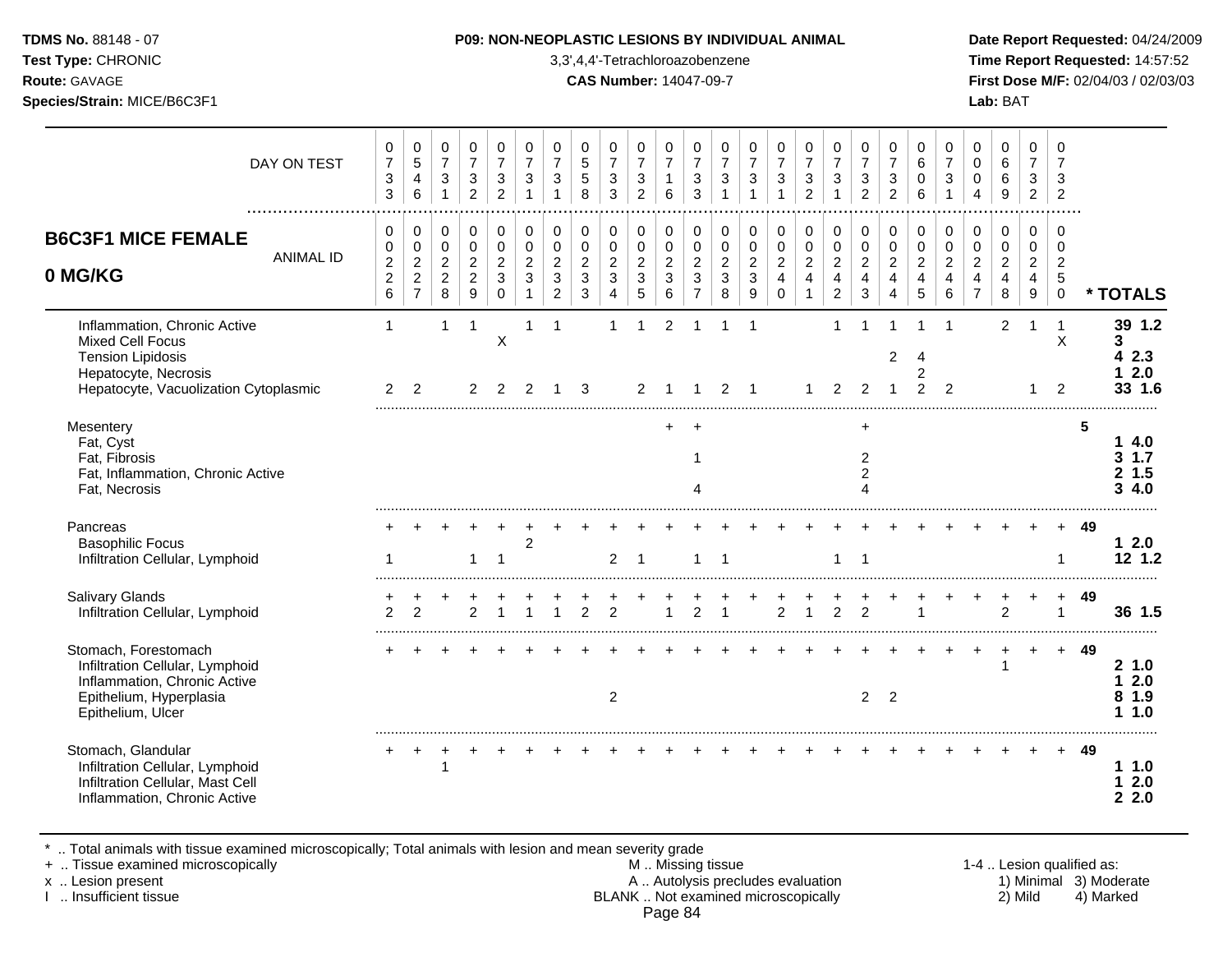| TDMS No. 88148 - 07<br>Test Type: CHRONIC<br>Route: GAVAGE<br>Species/Strain: MICE/B6C3F1 |                  |                                                               |                                                |                                               |                                                               |                                                               |                                                  |                                                               |                                 | 3,3',4,4'-Tetrachloroazobenzene<br><b>CAS Number: 14047-09-7</b> |                                                               |                                           |                                                  |                                                  | P09: NON-NEOPLASTIC LESIONS BY INDIVIDUAL ANIMAL |                                                   |                                                  |                                                    |                                                |                                                |                                                |                                                |                                                    | Lab: BAT                                    |                                                  |                                       |                | Date Report Requested: 04/24/2009<br>Time Report Requested: 14:57:52<br>First Dose M/F: 02/04/03 / 02/03/03 |
|-------------------------------------------------------------------------------------------|------------------|---------------------------------------------------------------|------------------------------------------------|-----------------------------------------------|---------------------------------------------------------------|---------------------------------------------------------------|--------------------------------------------------|---------------------------------------------------------------|---------------------------------|------------------------------------------------------------------|---------------------------------------------------------------|-------------------------------------------|--------------------------------------------------|--------------------------------------------------|--------------------------------------------------|---------------------------------------------------|--------------------------------------------------|----------------------------------------------------|------------------------------------------------|------------------------------------------------|------------------------------------------------|------------------------------------------------|----------------------------------------------------|---------------------------------------------|--------------------------------------------------|---------------------------------------|----------------|-------------------------------------------------------------------------------------------------------------|
|                                                                                           |                  | $\pmb{0}$                                                     | $\mathbf 0$                                    | $\mathbf 0$                                   | $\mathbf 0$                                                   | 0                                                             | 0                                                | 0                                                             | $\mathbf 0$                     | $\mathbf 0$                                                      | $\pmb{0}$                                                     | 0                                         | $\mathbf 0$                                      | 0                                                | $\mathbf 0$                                      | $\mathbf 0$                                       | $\mathbf 0$                                      | 0                                                  | $\mathbf 0$                                    | 0                                              | 0                                              | $\mathbf 0$                                    | $\mathbf 0$                                        | $\mathbf 0$                                 | $\mathbf 0$                                      | $\mathbf 0$                           |                |                                                                                                             |
|                                                                                           | DAY ON TEST      | $\overline{7}$<br>$\ensuremath{\mathsf{3}}$<br>$\mathfrak{S}$ | 5<br>4<br>$6\phantom{1}6$                      | $\overline{7}$<br>$\mathbf 3$<br>$\mathbf{1}$ | $\overline{7}$<br>$\ensuremath{\mathsf{3}}$<br>$\overline{2}$ | $\overline{7}$<br>$\ensuremath{\mathsf{3}}$<br>$\overline{c}$ | $\overline{7}$<br>$\mathfrak{S}$<br>$\mathbf{1}$ | $\overline{7}$<br>$\mathsf 3$<br>$\mathbf{1}$                 | $\sqrt{5}$<br>$\sqrt{5}$<br>8   | $\overline{7}$<br>$\mathbf{3}$<br>$\mathbf{3}$                   | $\overline{7}$<br>$\ensuremath{\mathsf{3}}$<br>$\overline{2}$ | $\overline{7}$<br>$\mathbf{1}$<br>$\,6\,$ | $\overline{7}$<br>$\ensuremath{\mathsf{3}}$<br>3 | $\overline{7}$<br>3<br>$\mathbf{1}$              | $\overline{7}$<br>$\sqrt{3}$<br>$\mathbf{1}$     | $\overline{7}$<br>$\sqrt{3}$<br>$\mathbf{1}$      | $\overline{7}$<br>$\mathbf 3$<br>$\overline{2}$  | $\overline{7}$<br>3<br>$\mathbf{1}$                | $\overline{7}$<br>$\sqrt{3}$<br>$\overline{2}$ | $\overline{7}$<br>3<br>$\overline{2}$          | 6<br>$\mathsf 0$<br>6                          | $\overline{7}$<br>$\mathbf{3}$<br>$\mathbf{1}$ | $\mathbf 0$<br>$\mathbf 0$<br>$\overline{4}$       | $6\phantom{1}$<br>$\,6\,$<br>$\overline{9}$ | $\overline{7}$<br>$\mathbf{3}$<br>$\overline{2}$ | $\overline{7}$<br>3<br>$\overline{2}$ |                |                                                                                                             |
| <b>B6C3F1 MICE FEMALE</b>                                                                 | <b>ANIMAL ID</b> | 0<br>0                                                        | 0<br>$\pmb{0}$                                 | 0<br>$\mathsf 0$                              | 0<br>$\pmb{0}$                                                | 0<br>$\pmb{0}$                                                | $\pmb{0}$<br>$\pmb{0}$                           | $\pmb{0}$<br>$\pmb{0}$                                        | $\pmb{0}$<br>$\pmb{0}$          | $\pmb{0}$<br>$\pmb{0}$                                           | $\pmb{0}$<br>$\mathsf{O}\xspace$                              | $\pmb{0}$<br>$\pmb{0}$                    | 0<br>$\pmb{0}$                                   | 0<br>$\pmb{0}$                                   | $\pmb{0}$<br>$\pmb{0}$                           | 0<br>$\pmb{0}$                                    | 0<br>$\mathbf 0$                                 | 0<br>$\mathbf 0$                                   | 0<br>$\mathbf 0$                               | 0<br>$\pmb{0}$                                 | $\pmb{0}$<br>$\mathsf{O}\xspace$               | $\pmb{0}$<br>$\pmb{0}$                         | 0<br>$\pmb{0}$                                     | $\pmb{0}$<br>$\pmb{0}$                      | $\mathbf 0$<br>$\mathbf 0$                       | $\mathbf 0$<br>$\mathbf 0$            |                |                                                                                                             |
| 0 MG/KG                                                                                   |                  | $\boldsymbol{2}$<br>$\boldsymbol{2}$<br>$6\phantom{a}$        | $\overline{c}$<br>$\sqrt{2}$<br>$\overline{7}$ | $\overline{2}$<br>$\overline{2}$<br>8         | $\overline{c}$<br>$\overline{a}$<br>9                         | $\overline{2}$<br>$\sqrt{3}$<br>$\mathbf 0$                   | $\overline{c}$<br>$\mathfrak{S}$<br>$\mathbf{1}$ | $\overline{2}$<br>$\ensuremath{\mathsf{3}}$<br>$\overline{2}$ | $\sqrt{2}$<br>$\mathbf{3}$<br>3 | $\overline{2}$<br>$\mathfrak{Z}$<br>4                            | $\overline{c}$<br>$\mathsf 3$<br>5                            | $\boldsymbol{2}$<br>$\sqrt{3}$<br>$\,6\,$ | $\boldsymbol{2}$<br>$\sqrt{3}$<br>$\overline{7}$ | $\overline{2}$<br>$\ensuremath{\mathsf{3}}$<br>8 | $\overline{c}$<br>$\mathbf{3}$<br>9              | $\boldsymbol{2}$<br>$\overline{4}$<br>$\mathbf 0$ | $\overline{2}$<br>$\overline{4}$<br>$\mathbf{1}$ | $\overline{2}$<br>$\overline{4}$<br>$\overline{2}$ | $\overline{2}$<br>$\overline{\mathbf{4}}$<br>3 | $\overline{2}$<br>$\overline{\mathbf{4}}$<br>4 | $\overline{2}$<br>$\overline{\mathbf{4}}$<br>5 | $\overline{c}$<br>$\overline{4}$<br>6          | $\overline{2}$<br>$\overline{4}$<br>$\overline{7}$ | $\overline{2}$<br>$\overline{4}$<br>8       | $\overline{2}$<br>$\overline{4}$<br>9            | $\overline{2}$<br>5<br>$\mathbf 0$    |                | * TOTALS                                                                                                    |
| Mineralization<br>Epithelium, Hyperplasia, Focal<br>Epithelium, Glands, Cyst              |                  |                                                               |                                                |                                               |                                                               |                                                               |                                                  |                                                               |                                 | $\overline{2}$                                                   |                                                               | 1                                         | $\overline{2}$                                   | $\overline{2}$                                   |                                                  |                                                   | 2                                                |                                                    |                                                |                                                |                                                |                                                |                                                    |                                             |                                                  |                                       |                | 11.0<br>12.0<br>8, 1.6                                                                                      |
| Tooth<br>Malformation                                                                     |                  |                                                               |                                                |                                               |                                                               |                                                               |                                                  |                                                               |                                 | $\ddot{}$<br>$\sf X$                                             |                                                               |                                           |                                                  |                                                  |                                                  |                                                   |                                                  |                                                    |                                                |                                                |                                                |                                                |                                                    |                                             |                                                  |                                       | $\overline{2}$ | $\mathbf{2}$                                                                                                |
| <b>CARDIOVASCULAR SYSTEM</b>                                                              |                  |                                                               |                                                |                                               |                                                               |                                                               |                                                  |                                                               |                                 |                                                                  |                                                               |                                           |                                                  |                                                  |                                                  |                                                   |                                                  |                                                    |                                                |                                                |                                                |                                                |                                                    |                                             |                                                  |                                       |                |                                                                                                             |
| <b>Blood Vessel</b><br>Aorta, Mineralization                                              |                  |                                                               |                                                |                                               |                                                               |                                                               |                                                  |                                                               |                                 |                                                                  |                                                               | 1                                         |                                                  |                                                  |                                                  |                                                   |                                                  |                                                    |                                                |                                                |                                                |                                                |                                                    |                                             |                                                  | $+$                                   | 49             | 11.0                                                                                                        |
| Heart<br>Cardiomyopathy<br>Mineralization                                                 |                  |                                                               | $+$<br>$\mathbf{1}$                            |                                               |                                                               |                                                               |                                                  |                                                               |                                 |                                                                  | $\ddot{}$                                                     | $\ddot{}$<br>2<br>$\overline{c}$          |                                                  |                                                  |                                                  |                                                   |                                                  |                                                    |                                                |                                                |                                                |                                                |                                                    | $\ddot{}$                                   | $+$                                              |                                       | + 49           | $3 \t1.3$<br>31.7                                                                                           |
| <b>ENDOCRINE SYSTEM</b>                                                                   |                  |                                                               |                                                |                                               |                                                               |                                                               |                                                  |                                                               |                                 |                                                                  |                                                               |                                           |                                                  |                                                  |                                                  |                                                   |                                                  |                                                    |                                                |                                                |                                                |                                                |                                                    |                                             |                                                  |                                       |                |                                                                                                             |
| <b>Adrenal Cortex</b><br><b>Accessory Adrenal Cortical Nodule</b><br>Cyst                 |                  |                                                               |                                                |                                               |                                                               |                                                               |                                                  |                                                               |                                 |                                                                  |                                                               |                                           |                                                  |                                                  |                                                  |                                                   |                                                  |                                                    |                                                |                                                |                                                |                                                |                                                    |                                             |                                                  |                                       | 49             | 2.5<br>3.0<br>1                                                                                             |
| Hyperplasia<br>Hypertrophy<br>Subcapsular, Hyperplasia                                    |                  | 2<br>2                                                        | $\mathfrak{p}$                                 | $\overline{2}$                                | 2                                                             | $\overline{2}$                                                | 2                                                | $\overline{2}$                                                | 2                               | $\overline{2}$                                                   | $\overline{2}$                                                | 3                                         | 2                                                | 2                                                | $\overline{c}$                                   | 2                                                 | $\overline{2}$                                   | 2                                                  | 2                                              | $\overline{2}$                                 | 2                                              | $\overline{1}$                                 |                                                    | $\overline{2}$                              | $\overline{2}$                                   | 2                                     |                | 2.0<br>21.0<br>48 2.1                                                                                       |
| <b>Adrenal Medulla</b><br>Hyperplasia                                                     |                  | 1                                                             |                                                | $\mathbf 1$                                   |                                                               |                                                               |                                                  |                                                               |                                 |                                                                  |                                                               |                                           |                                                  |                                                  |                                                  |                                                   |                                                  |                                                    |                                                |                                                |                                                |                                                |                                                    |                                             |                                                  | $+$                                   | 49             | 21.0                                                                                                        |

\* .. Total animals with tissue examined microscopically; Total animals with lesion and mean severity grade

+ .. Tissue examined microscopically M .. Missing tissue 1-4 .. Lesion qualified as: x .. Lesion present **A .. Autolysis precludes evaluation** A .. Autolysis precludes evaluation 1) Minimal 3) Moderate I .. Insufficient tissue BLANK .. Not examined microscopically 2) Mild 4) Marked Page 85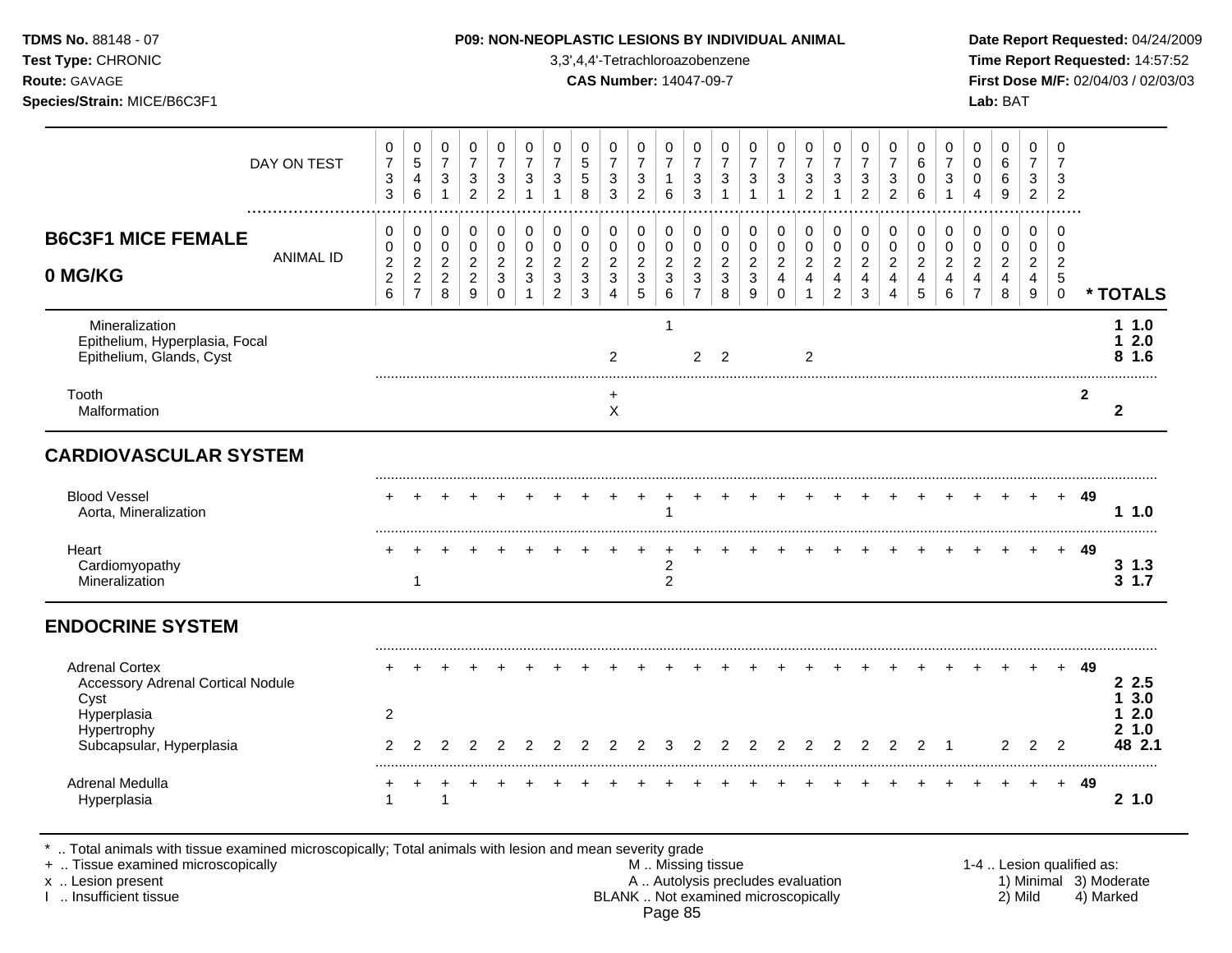| <b>TDMS No. 88148 - 07</b> |  |  |  |
|----------------------------|--|--|--|
|                            |  |  |  |

## **P09: NON-NEOPLASTIC LESIONS BY INDIVIDUAL ANIMAL Date Report Requested:** 04/24/2009

**Test Type:** CHRONIC 3,3',4,4'-Tetrachloroazobenzene **Time Report Requested:** 14:57:52 **Route:** GAVAGE **CAS Number:** 14047-09-7 **First Dose M/F:** 02/04/03 / 02/03/03 **Species/Strain:** MICE/B6C3F1 **Lab:** BAT

|                                                                                                                       | DAY ON TEST      | 0<br>$\boldsymbol{7}$<br>$\sqrt{3}$<br>3 | 0<br>5<br>4<br>$6\phantom{1}6$                 | 0<br>$\boldsymbol{7}$<br>$\mathbf{3}$<br>$\mathbf{1}$ | 0<br>$\overline{7}$<br>$\sqrt{3}$<br>$\overline{2}$ | 0<br>$\overline{7}$<br>$\ensuremath{\mathsf{3}}$<br>$\overline{2}$ | 0<br>$\overline{7}$<br>$\mathbf{3}$<br>$\mathbf{1}$ | $\mathbf 0$<br>$\overline{7}$<br>$\mathbf{3}$<br>$\mathbf{1}$ | 0<br>$\sqrt{5}$<br>$\overline{5}$<br>8         | 0<br>$\overline{7}$<br>$\sqrt{3}$<br>$\mathbf{3}$ | 0<br>$\overline{7}$<br>$\sqrt{3}$<br>$\overline{2}$ | 0<br>$\overline{7}$<br>$\mathbf{1}$<br>6 | 0<br>$\overline{7}$<br>$\sqrt{3}$<br>3 | 0<br>$\overline{7}$<br>3<br>$\mathbf{1}$    | 0<br>$\overline{7}$<br>$\sqrt{3}$<br>1 | 0<br>$\overline{7}$<br>$\sqrt{3}$<br>$\mathbf{1}$ | 0<br>$\overline{7}$<br>$\mathbf{3}$<br>$\overline{2}$     | 0<br>$\overline{7}$<br>$\sqrt{3}$<br>$\mathbf{1}$  | 0<br>$\overline{7}$<br>$\sqrt{3}$<br>$\overline{2}$ | 0<br>$\overline{7}$<br>$\mathbf{3}$<br>$\overline{2}$ | $\mathbf 0$<br>6<br>$\mathbf 0$<br>6  | 0<br>$\overline{7}$<br>3<br>$\mathbf{1}$             | $\mathbf 0$<br>$\mathbf 0$<br>$\mathbf 0$<br>4     | $\mathbf 0$<br>$\,6\,$<br>$\,6\,$<br>$\boldsymbol{9}$ | $\mathbf 0$<br>$\overline{7}$<br>$\mathbf{3}$<br>$\overline{2}$ | $\mathbf 0$<br>$\overline{7}$<br>3<br>$\overline{2}$ |      |                                |
|-----------------------------------------------------------------------------------------------------------------------|------------------|------------------------------------------|------------------------------------------------|-------------------------------------------------------|-----------------------------------------------------|--------------------------------------------------------------------|-----------------------------------------------------|---------------------------------------------------------------|------------------------------------------------|---------------------------------------------------|-----------------------------------------------------|------------------------------------------|----------------------------------------|---------------------------------------------|----------------------------------------|---------------------------------------------------|-----------------------------------------------------------|----------------------------------------------------|-----------------------------------------------------|-------------------------------------------------------|---------------------------------------|------------------------------------------------------|----------------------------------------------------|-------------------------------------------------------|-----------------------------------------------------------------|------------------------------------------------------|------|--------------------------------|
| <b>B6C3F1 MICE FEMALE</b>                                                                                             |                  | 0<br>$\mathbf 0$                         | 0<br>$\pmb{0}$                                 | $\mathbf 0$<br>$\pmb{0}$                              | 0<br>$\mathbf 0$                                    | 0<br>$\pmb{0}$                                                     | $\mathbf 0$<br>$\pmb{0}$                            | $\mathbf 0$<br>$\mathbf 0$                                    | $\pmb{0}$<br>$\pmb{0}$                         | $\mathbf 0$<br>$\mathbf 0$                        | $\pmb{0}$<br>$\mathbf 0$                            | $\mathbf 0$<br>$\pmb{0}$                 | 0<br>$\pmb{0}$                         | 0<br>$\mathbf 0$                            | $\pmb{0}$<br>$\pmb{0}$                 | 0<br>$\pmb{0}$                                    | 0<br>$\pmb{0}$                                            | 0<br>$\mathbf 0$                                   | $\pmb{0}$<br>$\pmb{0}$                              | $\mathbf 0$<br>$\mathbf 0$                            | $\pmb{0}$<br>$\mathbf 0$              | 0<br>$\pmb{0}$                                       | 0<br>$\mathbf 0$                                   | 0<br>$\mathbf 0$                                      | 0<br>$\pmb{0}$                                                  | $\mathbf 0$<br>$\mathbf 0$                           |      |                                |
| 0 MG/KG                                                                                                               | <b>ANIMAL ID</b> | $\frac{2}{2}$<br>6                       | $\overline{c}$<br>$\sqrt{2}$<br>$\overline{7}$ | $\overline{c}$<br>$\boldsymbol{2}$<br>8               | $\overline{c}$<br>$\sqrt{2}$<br>$\boldsymbol{9}$    | $\overline{c}$<br>3<br>$\pmb{0}$                                   | $\boldsymbol{2}$<br>3<br>$\mathbf{1}$               | $\sqrt{2}$<br>3<br>$\overline{c}$                             | $\overline{c}$<br>$\sqrt{3}$<br>$\mathfrak{S}$ | $\sqrt{2}$<br>$\sqrt{3}$<br>$\overline{4}$        | $\overline{c}$<br>$\sqrt{3}$<br>$\overline{5}$      | $\sqrt{2}$<br>$\mathfrak{Z}$<br>$\,6\,$  | $\overline{c}$<br>3<br>$\overline{7}$  | $\overline{a}$<br>$\mathfrak{Z}$<br>$\,8\,$ | $\overline{c}$<br>$\mathsf 3$<br>9     | $\boldsymbol{2}$<br>$\overline{4}$<br>$\mathbf 0$ | $\overline{c}$<br>$\overline{\mathbf{4}}$<br>$\mathbf{1}$ | $\overline{c}$<br>$\overline{4}$<br>$\overline{2}$ | $\overline{c}$<br>$\overline{4}$<br>$\mathbf{3}$    | $\sqrt{2}$<br>$\overline{4}$<br>$\overline{4}$        | $\overline{c}$<br>$\overline{4}$<br>5 | $\overline{c}$<br>$\overline{\mathbf{4}}$<br>$\,6\,$ | $\overline{c}$<br>$\overline{4}$<br>$\overline{7}$ | $\overline{2}$<br>$\overline{4}$<br>8                 | $\overline{c}$<br>$\overline{4}$<br>9                           | $\overline{2}$<br>$\sqrt{5}$<br>$\mathbf 0$          |      | * TOTALS                       |
| Islets, Pancreatic<br>Hyperplasia                                                                                     |                  |                                          |                                                |                                                       |                                                     |                                                                    |                                                     |                                                               |                                                |                                                   |                                                     |                                          |                                        |                                             |                                        | $\overline{2}$                                    |                                                           |                                                    |                                                     |                                                       |                                       |                                                      |                                                    |                                                       |                                                                 | $+$                                                  | -49  | 12.0                           |
| Parathyroid Gland                                                                                                     |                  |                                          |                                                |                                                       |                                                     |                                                                    |                                                     |                                                               |                                                |                                                   |                                                     |                                          |                                        |                                             | M                                      | $+$                                               | M                                                         | $+$                                                |                                                     |                                                       |                                       |                                                      |                                                    | M                                                     | M                                                               |                                                      | + 43 |                                |
| <b>Pituitary Gland</b><br>Pars Distalis, Angiectasis<br>Pars Distalis, Hyperplasia                                    |                  |                                          |                                                |                                                       |                                                     |                                                                    |                                                     |                                                               |                                                | 2<br>$\overline{c}$                               |                                                     |                                          |                                        |                                             |                                        |                                                   |                                                           | $\overline{c}$                                     |                                                     |                                                       |                                       |                                                      |                                                    |                                                       | $\ddot{}$                                                       | $\ddot{}$<br>2<br>3                                  | 49   | 22.0<br>62.0                   |
| <b>Thyroid Gland</b><br>Ectopic Thymus<br>Infiltration Cellular, Lymphoid<br>Follicle, Cyst<br>Follicle, Degeneration |                  |                                          |                                                |                                                       |                                                     | $\overline{2}$                                                     |                                                     | $\overline{a}$                                                |                                                | $\ddot{}$<br>$\overline{2}$<br>$\overline{c}$     |                                                     |                                          |                                        | $\overline{2}$                              | 3<br>$\overline{2}$                    | $\overline{1}$                                    | $\overline{2}$                                            | $\overline{2}$                                     | $\mathbf{1}$                                        |                                                       | $\overline{c}$                        |                                                      |                                                    |                                                       | $\mathbf 1$                                                     | $+$                                                  | -49  | 12.0<br>11.0<br>13.0<br>17 1.8 |
| <b>GENERAL BODY SYSTEM</b><br><b>NONE</b>                                                                             |                  |                                          |                                                |                                                       |                                                     |                                                                    |                                                     |                                                               |                                                |                                                   |                                                     |                                          |                                        |                                             |                                        |                                                   |                                                           |                                                    |                                                     |                                                       |                                       |                                                      |                                                    |                                                       |                                                                 |                                                      |      |                                |
|                                                                                                                       |                  |                                          |                                                |                                                       |                                                     |                                                                    |                                                     |                                                               |                                                |                                                   |                                                     |                                          |                                        |                                             |                                        |                                                   |                                                           |                                                    |                                                     |                                                       |                                       |                                                      |                                                    |                                                       |                                                                 |                                                      |      |                                |
| <b>GENITAL SYSTEM</b>                                                                                                 |                  |                                          |                                                |                                                       |                                                     |                                                                    |                                                     |                                                               |                                                |                                                   |                                                     |                                          |                                        |                                             |                                        |                                                   |                                                           |                                                    |                                                     |                                                       |                                       |                                                      |                                                    |                                                       |                                                                 |                                                      |      |                                |
| <b>Clitoral Gland</b><br>Atrophy<br>Inflammation, Chronic Active<br>Duct, Cyst                                        |                  |                                          | 4<br>3                                         |                                                       | 2                                                   | 3                                                                  |                                                     | 3                                                             | $\overline{A}$<br>3                            |                                                   | 3                                                   | Δ<br>3                                   |                                        |                                             |                                        |                                                   | +<br>3                                                    | 3                                                  |                                                     | 3<br>1                                                | 3<br>3                                |                                                      |                                                    |                                                       | 3                                                               | $\ddot{}$<br>3                                       | 49   | 25 3.3<br>$3 \t1.7$<br>53.0    |

## Page 86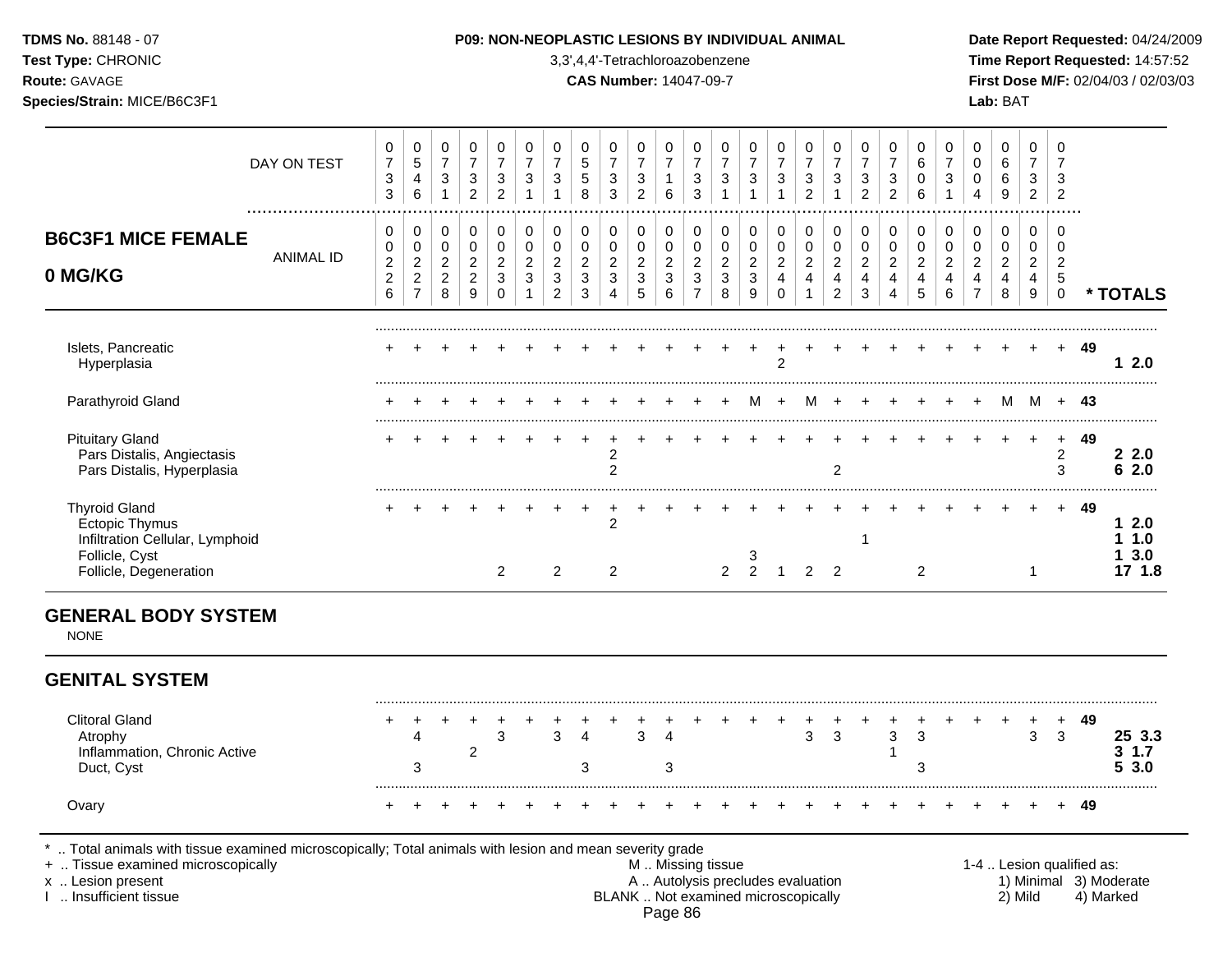### **P09: NON-NEOPLASTIC LESIONS BY INDIVIDUAL ANIMAL Date Report Requested: 04/24/2009**

**Test Type:** CHRONIC 3,3',4,4'-Tetrachloroazobenzene **Time Report Requested:** 14:57:52 **Route:** GAVAGE **CAS Number:** 14047-09-7 **First Dose M/F:** 02/04/03 / 02/03/03

|                                                                                                                                              | DAY ON TEST      | 0<br>$\boldsymbol{7}$<br>3<br>3                      | 0<br>$\,$ 5 $\,$<br>$\overline{4}$<br>6                              | 0<br>$\overline{7}$<br>$\sqrt{3}$<br>$\mathbf{1}$       | 0<br>$\overline{7}$<br>$\sqrt{3}$<br>$\overline{2}$           | 0<br>$\overline{7}$<br>3<br>2                          | 0<br>$\overline{7}$<br>3<br>$\mathbf{1}$ | 0<br>$\overline{7}$<br>3<br>$\overline{1}$                             | 0<br>$\sqrt{5}$<br>5<br>8                       | 0<br>$\overline{7}$<br>$\sqrt{3}$<br>3                                            | 0<br>$\overline{7}$<br>$\mathbf{3}$<br>$\overline{2}$          | 0<br>$\overline{7}$<br>1<br>6                         | 0<br>$\overline{7}$<br>3<br>3                                    | 0<br>$\boldsymbol{7}$<br>$\ensuremath{\mathsf{3}}$<br>$\overline{1}$ | 0<br>$\overline{7}$<br>$\ensuremath{\mathsf{3}}$<br>$\overline{1}$ | 0<br>$\overline{7}$<br>3<br>1                                     | 0<br>$\overline{7}$<br>$\ensuremath{\mathsf{3}}$<br>$\overline{2}$         | 0<br>$\overline{7}$<br>$\sqrt{3}$<br>$\mathbf{1}$                             | 0<br>$\overline{7}$<br>3<br>$\overline{2}$ | 0<br>$\overline{7}$<br>$\mathbf{3}$<br>$\overline{2}$   | 0<br>6<br>0<br>6                                        | 0<br>$\overline{7}$<br>3                         | 0<br>$\mathbf 0$<br>0<br>$\overline{4}$                      | 0<br>6<br>6<br>9                                         | 0<br>$\overline{7}$<br>$\mathbf{3}$<br>$\overline{2}$           | 0<br>$\overline{7}$<br>3<br>$\overline{2}$             |                |                                                            |
|----------------------------------------------------------------------------------------------------------------------------------------------|------------------|------------------------------------------------------|----------------------------------------------------------------------|---------------------------------------------------------|---------------------------------------------------------------|--------------------------------------------------------|------------------------------------------|------------------------------------------------------------------------|-------------------------------------------------|-----------------------------------------------------------------------------------|----------------------------------------------------------------|-------------------------------------------------------|------------------------------------------------------------------|----------------------------------------------------------------------|--------------------------------------------------------------------|-------------------------------------------------------------------|----------------------------------------------------------------------------|-------------------------------------------------------------------------------|--------------------------------------------|---------------------------------------------------------|---------------------------------------------------------|--------------------------------------------------|--------------------------------------------------------------|----------------------------------------------------------|-----------------------------------------------------------------|--------------------------------------------------------|----------------|------------------------------------------------------------|
| <b>B6C3F1 MICE FEMALE</b><br>0 MG/KG                                                                                                         | <b>ANIMAL ID</b> | 0<br>0<br>$\begin{array}{c} 2 \\ 2 \\ 6 \end{array}$ | $\pmb{0}$<br>$\pmb{0}$<br>$\sqrt{2}$<br>$\sqrt{2}$<br>$\overline{7}$ | 0<br>$\pmb{0}$<br>$\overline{c}$<br>$\overline{2}$<br>8 | 0<br>$\mathsf{O}\xspace$<br>$\sqrt{2}$<br>$\overline{c}$<br>9 | 0<br>$\mathbf 0$<br>$\overline{2}$<br>3<br>$\mathbf 0$ | 0<br>0<br>$\overline{c}$<br>3            | $\mathbf 0$<br>$\pmb{0}$<br>$\sqrt{2}$<br>$\sqrt{3}$<br>$\overline{2}$ | 0<br>0<br>$\boldsymbol{2}$<br>$\mathbf{3}$<br>3 | 0<br>$\pmb{0}$<br>$\boldsymbol{2}$<br>$\ensuremath{\mathsf{3}}$<br>$\overline{4}$ | 0<br>$\pmb{0}$<br>$\overline{c}$<br>$\mathbf{3}$<br>$\sqrt{5}$ | 0<br>$\pmb{0}$<br>$\boldsymbol{2}$<br>$\sqrt{3}$<br>6 | 0<br>$\pmb{0}$<br>$\overline{2}$<br>$\sqrt{3}$<br>$\overline{7}$ | 0<br>$\pmb{0}$<br>$\overline{2}$<br>$\ensuremath{\mathsf{3}}$<br>8   | 0<br>$\pmb{0}$<br>$\sqrt{2}$<br>$\sqrt{3}$<br>9                    | 0<br>$\pmb{0}$<br>$\overline{a}$<br>$\overline{4}$<br>$\mathbf 0$ | $\pmb{0}$<br>$\pmb{0}$<br>$\overline{2}$<br>$\overline{4}$<br>$\mathbf{1}$ | 0<br>$\pmb{0}$<br>$\overline{c}$<br>$\overline{\mathbf{4}}$<br>$\overline{2}$ | 0<br>$\pmb{0}$<br>$\overline{2}$<br>4<br>3 | 0<br>$\pmb{0}$<br>$\overline{2}$<br>4<br>$\overline{4}$ | 0<br>$\pmb{0}$<br>$\overline{2}$<br>$\overline{4}$<br>5 | 0<br>0<br>$\overline{c}$<br>4<br>$6\phantom{1}6$ | 0<br>0<br>$\overline{a}$<br>$\overline{4}$<br>$\overline{7}$ | 0<br>0<br>$\overline{c}$<br>$\overline{\mathbf{4}}$<br>8 | $\mathbf 0$<br>$\mathbf 0$<br>$\sqrt{2}$<br>$\overline{4}$<br>9 | 0<br>$\mathbf 0$<br>$\overline{2}$<br>5<br>$\mathbf 0$ |                | * TOTALS                                                   |
| Angiectasis<br>Atrophy<br>Cyst<br>Cyst, Multiple<br>Infiltration Cellular, Lymphoid<br>Mineralization<br>Pigmentation                        |                  | $\overline{2}$<br>2                                  | 3                                                                    | 3<br>$\overline{2}$                                     | 3                                                             | 3                                                      | 3                                        | $\overline{c}$                                                         | 4                                               | $\overline{2}$                                                                    |                                                                |                                                       | Δ                                                                |                                                                      | 3                                                                  | $\overline{c}$                                                    | 3<br>2                                                                     |                                                                               | 4<br>$\overline{c}$                        | 2<br>3                                                  | 4<br>$\overline{2}$                                     | 3<br>3                                           |                                                              | 4                                                        | 3                                                               |                                                        |                | 32.3<br>29 3.3<br>11 2.1<br>2.0<br>2.2.0<br>11.0<br>2, 1.5 |
| <b>Uterus</b><br>Infiltration Cellular, Lymphoid<br>Endometrium, Hyperplasia, Cystic                                                         |                  | 3                                                    | 2                                                                    |                                                         |                                                               |                                                        |                                          |                                                                        |                                                 |                                                                                   |                                                                |                                                       |                                                                  |                                                                      | -1                                                                 | 2                                                                 | 2<br>2                                                                     | 2                                                                             |                                            | 3                                                       | 3                                                       |                                                  |                                                              |                                                          | 2                                                               | 2                                                      | 49             | 12.0<br>45 2.6                                             |
| Vagina<br>Infiltration Cellular, Lymphoid<br>Infiltration Cellular, Polymorphonuclear<br>Inflammation, Chronic Active<br>Epithelium, Atrophy |                  | 1                                                    |                                                                      |                                                         |                                                               |                                                        | 3                                        |                                                                        |                                                 |                                                                                   | $\overline{2}$                                                 |                                                       |                                                                  | 2                                                                    |                                                                    |                                                                   | $\overline{2}$                                                             |                                                                               | 3                                          |                                                         |                                                         |                                                  |                                                              |                                                          |                                                                 | $+$                                                    | 49             | 11.0<br>112.1<br>2.2.0<br>32.7                             |
| <b>HEMATOPOIETIC SYSTEM</b>                                                                                                                  |                  |                                                      |                                                                      |                                                         |                                                               |                                                        |                                          |                                                                        |                                                 |                                                                                   |                                                                |                                                       |                                                                  |                                                                      |                                                                    |                                                                   |                                                                            |                                                                               |                                            |                                                         |                                                         |                                                  |                                                              |                                                          |                                                                 |                                                        |                |                                                            |
| <b>Bone Marrow</b><br>Hyperplasia<br>Myelofibrosis                                                                                           |                  |                                                      |                                                                      | $\overline{2}$                                          | 2                                                             | 2                                                      | -1                                       | $\overline{2}$                                                         |                                                 |                                                                                   |                                                                | $\overline{4}$                                        |                                                                  | $\overline{2}$                                                       |                                                                    |                                                                   |                                                                            | $\overline{2}$                                                                | $\overline{2}$                             |                                                         |                                                         |                                                  |                                                              |                                                          |                                                                 | $+$<br>2                                               | 50             | 24.0<br>16 1.8                                             |
| Lymph Node<br>Bronchial, Hyperplasia, Lymphoid<br>Inguinal, Hyperplasia, Lymphoid<br>Mediastinal, Necrosis, Lymphoid                         |                  |                                                      |                                                                      |                                                         |                                                               |                                                        |                                          |                                                                        |                                                 |                                                                                   |                                                                |                                                       |                                                                  |                                                                      |                                                                    | $\div$                                                            | 3                                                                          |                                                                               |                                            |                                                         | +                                                       |                                                  |                                                              |                                                          |                                                                 |                                                        | $\overline{7}$ | 13.0<br>13.0<br>3.0                                        |

\* .. Total animals with tissue examined microscopically; Total animals with lesion and mean severity grade

- + .. Tissue examined microscopically M .. Missing tissue 1-4 .. Lesion qualified as: x .. Lesion present **A .. Autolysis precludes evaluation** A .. Autolysis precludes evaluation 1) Minimal 3) Moderate I .. Insufficient tissue BLANK .. Not examined microscopically 2) Mild 4) Marked Page 87
-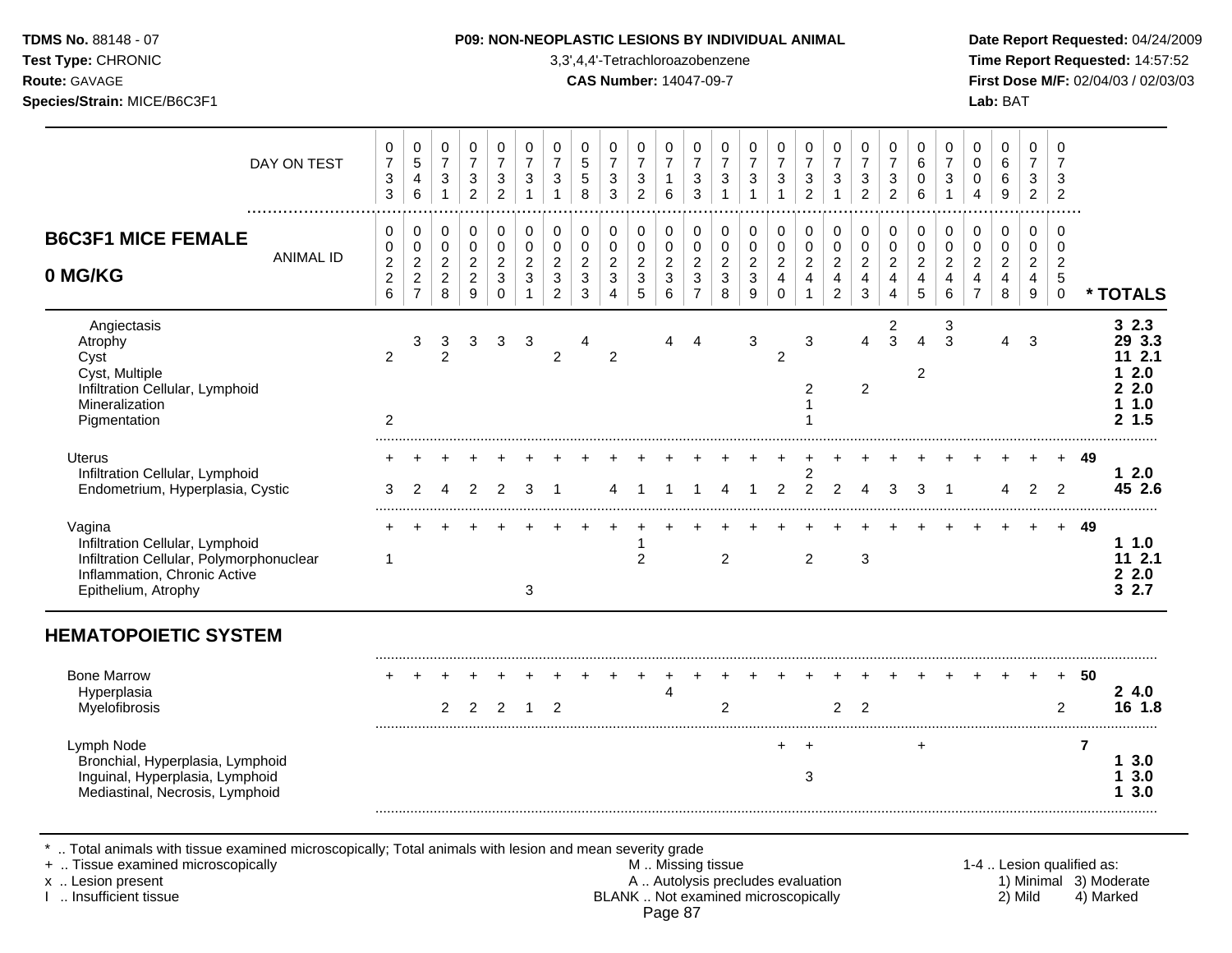**Test Type:** CHRONIC 3,3',4,4'-Tetrachloroazobenzene **Time Report Requested:** 14:57:52 **Route:** GAVAGE **CAS Number:** 14047-09-7 **First Dose M/F:** 02/04/03 / 02/03/03

|                                                                                                                                                    | DAY ON TEST      | 0<br>$\overline{7}$<br>$\ensuremath{\mathsf{3}}$<br>3   | 0<br>5<br>$\overline{\mathbf{4}}$<br>6                             | 0<br>$\boldsymbol{7}$<br>$\ensuremath{\mathsf{3}}$<br>$\mathbf{1}$ | 0<br>$\overline{7}$<br>$\ensuremath{\mathsf{3}}$<br>$\overline{2}$ | 0<br>$\overline{7}$<br>$\ensuremath{\mathsf{3}}$<br>$\overline{c}$ | 0<br>$\overline{7}$<br>3<br>$\overline{1}$         | 0<br>$\overline{7}$<br>3                                                          | 0<br>$\sqrt{5}$<br>$\sqrt{5}$<br>8                                              | $\pmb{0}$<br>$\overline{7}$<br>$\sqrt{3}$<br>3                              | 0<br>$\overline{7}$<br>$\ensuremath{\mathsf{3}}$<br>$\overline{2}$ | 0<br>$\overline{7}$<br>$\mathbf{1}$<br>$\,6\,$      | 0<br>$\overline{7}$<br>3<br>3                                      | 0<br>$\overline{7}$<br>$\ensuremath{\mathsf{3}}$<br>$\mathbf{1}$           | 0<br>$\overline{7}$<br>$\sqrt{3}$<br>1                               | 0<br>$\overline{7}$<br>$\ensuremath{\mathsf{3}}$                  | 0<br>$\overline{7}$<br>$\ensuremath{\mathsf{3}}$<br>$\overline{2}$ | 0<br>$\overline{7}$<br>$\ensuremath{\mathsf{3}}$<br>$\mathbf{1}$     | 0<br>$\overline{7}$<br>$\sqrt{3}$<br>$\overline{2}$       | 0<br>$\overline{7}$<br>$\sqrt{3}$<br>$\overline{2}$ | 0<br>6<br>$\mathbf 0$<br>6                   | 0<br>$\overline{7}$<br>3                         | $\mathbf 0$<br>$\mathbf 0$<br>$\mathbf 0$<br>4                              | 0<br>6<br>$\,6$<br>9                                                         | 0<br>$\overline{7}$<br>3<br>$\overline{2}$                | $\mathbf 0$<br>$\overline{7}$<br>3<br>$\overline{c}$           |                           |                                                             |
|----------------------------------------------------------------------------------------------------------------------------------------------------|------------------|---------------------------------------------------------|--------------------------------------------------------------------|--------------------------------------------------------------------|--------------------------------------------------------------------|--------------------------------------------------------------------|----------------------------------------------------|-----------------------------------------------------------------------------------|---------------------------------------------------------------------------------|-----------------------------------------------------------------------------|--------------------------------------------------------------------|-----------------------------------------------------|--------------------------------------------------------------------|----------------------------------------------------------------------------|----------------------------------------------------------------------|-------------------------------------------------------------------|--------------------------------------------------------------------|----------------------------------------------------------------------|-----------------------------------------------------------|-----------------------------------------------------|----------------------------------------------|--------------------------------------------------|-----------------------------------------------------------------------------|------------------------------------------------------------------------------|-----------------------------------------------------------|----------------------------------------------------------------|---------------------------|-------------------------------------------------------------|
| <b>B6C3F1 MICE FEMALE</b><br>0 MG/KG                                                                                                               | <b>ANIMAL ID</b> | 0<br>$\pmb{0}$<br>$\sqrt{2}$<br>$\overline{2}$<br>$\,6$ | 0<br>$\mathsf 0$<br>$\sqrt{2}$<br>$\overline{2}$<br>$\overline{7}$ | 0<br>$\pmb{0}$<br>$\overline{c}$<br>$\overline{c}$<br>8            | 0<br>$\pmb{0}$<br>$\overline{c}$<br>$\sqrt{2}$<br>$\boldsymbol{9}$ | 0<br>$\pmb{0}$<br>$\boldsymbol{2}$<br>$\mathbf{3}$<br>$\pmb{0}$    | 0<br>$\mathbf 0$<br>$\overline{c}$<br>$\mathbf{3}$ | 0<br>$\mathbf 0$<br>$\overline{c}$<br>$\ensuremath{\mathsf{3}}$<br>$\overline{c}$ | 0<br>$\pmb{0}$<br>$\overline{c}$<br>$\ensuremath{\mathsf{3}}$<br>$\mathfrak{S}$ | 0<br>$\pmb{0}$<br>$\sqrt{2}$<br>$\ensuremath{\mathsf{3}}$<br>$\overline{4}$ | 0<br>$\pmb{0}$<br>$\boldsymbol{2}$<br>3<br>$\sqrt{5}$              | 0<br>$\pmb{0}$<br>$\sqrt{2}$<br>$\mathfrak{S}$<br>6 | 0<br>$\pmb{0}$<br>$\overline{2}$<br>$\mathbf{3}$<br>$\overline{7}$ | 0<br>$\mathsf 0$<br>$\overline{2}$<br>$\ensuremath{\mathsf{3}}$<br>$\,8\,$ | 0<br>$\pmb{0}$<br>$\boldsymbol{2}$<br>$\sqrt{3}$<br>$\boldsymbol{9}$ | 0<br>$\pmb{0}$<br>$\overline{c}$<br>$\overline{4}$<br>$\mathbf 0$ | 0<br>$\pmb{0}$<br>$\overline{c}$<br>4<br>$\mathbf{1}$              | 0<br>$\pmb{0}$<br>$\overline{c}$<br>$\overline{4}$<br>$\overline{c}$ | 0<br>$\pmb{0}$<br>$\boldsymbol{2}$<br>$\overline{4}$<br>3 | 0<br>$\pmb{0}$<br>$\overline{2}$<br>4<br>4          | 0<br>$\pmb{0}$<br>$\boldsymbol{2}$<br>4<br>5 | 0<br>$\pmb{0}$<br>$\overline{c}$<br>4<br>$\,6\,$ | $\mathbf 0$<br>$\mathsf{O}\xspace$<br>$\overline{2}$<br>4<br>$\overline{7}$ | $\mathbf 0$<br>$\mathbf 0$<br>$\overline{c}$<br>$\overline{\mathbf{4}}$<br>8 | 0<br>$\pmb{0}$<br>$\overline{c}$<br>4<br>$\boldsymbol{9}$ | $\mathbf 0$<br>$\mathbf 0$<br>$\overline{2}$<br>5<br>$\pmb{0}$ |                           | * TOTALS                                                    |
| Lymph Node, Mandibular<br>Hyperplasia, Lymphoid<br>Necrosis, Lymphoid                                                                              |                  | +                                                       |                                                                    | Δ                                                                  |                                                                    |                                                                    |                                                    |                                                                                   |                                                                                 | 3                                                                           |                                                                    |                                                     |                                                                    |                                                                            |                                                                      |                                                                   | $\ddot{}$<br>3                                                     |                                                                      | +                                                         |                                                     | Δ                                            | $\Delta$                                         |                                                                             | 4                                                                            | $\ddot{}$                                                 | $\ddot{}$                                                      | 49                        | 10 3.6<br>13.0                                              |
| Lymph Node, Mesenteric<br>Hyperplasia, Lymphoid                                                                                                    |                  |                                                         |                                                                    |                                                                    |                                                                    |                                                                    |                                                    |                                                                                   |                                                                                 | 3                                                                           |                                                                    | м                                                   |                                                                    |                                                                            |                                                                      |                                                                   | 3                                                                  |                                                                      |                                                           |                                                     |                                              |                                                  |                                                                             |                                                                              |                                                           | $+$                                                            | -48                       | 3.3.0                                                       |
| Spleen<br>Atrophy<br>Hematopoietic Cell Proliferation<br>Lymphoid Follicle, Hyperplasia                                                            |                  |                                                         |                                                                    |                                                                    |                                                                    |                                                                    |                                                    |                                                                                   | $\overline{4}$                                                                  | 4                                                                           |                                                                    | 3                                                   |                                                                    |                                                                            |                                                                      | 3                                                                 | 3                                                                  | $\sqrt{3}$                                                           | 3                                                         |                                                     | 3                                            | 3                                                |                                                                             |                                                                              |                                                           |                                                                | 49                        | 14.0<br>10 3.0<br>8 3.6                                     |
| Thymus<br>Atrophy<br>Cyst<br>Cyst, Multiple<br>Ectopic Parathyroid Gland<br><b>Ectopic Thyroid</b><br>Hyperplasia, Lymphoid<br>Thymocyte, Necrosis |                  | $\overline{2}$                                          | 3                                                                  | 2                                                                  | $\overline{c}$<br>$\overline{2}$                                   | $\overline{c}$                                                     | $\mathbf{1}$<br>$\overline{c}$                     | $\boldsymbol{2}$                                                                  | 3                                                                               | 2<br>3                                                                      | $\overline{2}$                                                     | 3<br>$\overline{2}$                                 | $\overline{c}$                                                     | $\overline{a}$                                                             | 2                                                                    |                                                                   | $\overline{2}$<br>3                                                |                                                                      | $\overline{c}$                                            | 1                                                   | 4                                            | $\overline{c}$                                   |                                                                             | 2                                                                            |                                                           | 1<br>$\overline{2}$                                            | -48                       | 73.3<br>9 1.9<br>21 2.0<br>10 1.9<br>$12.0$<br>23.0<br>13.0 |
| <b>INTEGUMENTARY SYSTEM</b>                                                                                                                        |                  |                                                         |                                                                    |                                                                    |                                                                    |                                                                    |                                                    |                                                                                   |                                                                                 |                                                                             |                                                                    |                                                     |                                                                    |                                                                            |                                                                      |                                                                   |                                                                    |                                                                      |                                                           |                                                     |                                              |                                                  |                                                                             |                                                                              |                                                           |                                                                |                           |                                                             |
| <b>Mammary Gland</b>                                                                                                                               |                  |                                                         |                                                                    |                                                                    |                                                                    |                                                                    |                                                    |                                                                                   |                                                                                 |                                                                             |                                                                    |                                                     |                                                                    |                                                                            |                                                                      |                                                                   |                                                                    |                                                                      |                                                           |                                                     |                                              |                                                  |                                                                             |                                                                              |                                                           |                                                                | 49                        |                                                             |
| Skin<br>Epidermis, Hyperplasia<br>Hair Follicle, Dilatation                                                                                        |                  |                                                         |                                                                    |                                                                    |                                                                    |                                                                    |                                                    |                                                                                   |                                                                                 |                                                                             |                                                                    |                                                     |                                                                    |                                                                            |                                                                      |                                                                   | 1                                                                  |                                                                      |                                                           |                                                     |                                              |                                                  | +<br>$\overline{c}$                                                         |                                                                              | $\ddot{}$                                                 | $+$                                                            | 49                        | 12.0<br>21.0                                                |
| Total animals with tissue examined microscopically; Total animals with lesion and mean severity grade<br>+  Tissue examined microscopically        |                  |                                                         |                                                                    |                                                                    |                                                                    |                                                                    |                                                    |                                                                                   |                                                                                 |                                                                             |                                                                    |                                                     | M  Missing tissue                                                  |                                                                            |                                                                      |                                                                   |                                                                    |                                                                      |                                                           |                                                     |                                              |                                                  |                                                                             |                                                                              |                                                           |                                                                | 1-4  Lesion qualified as: |                                                             |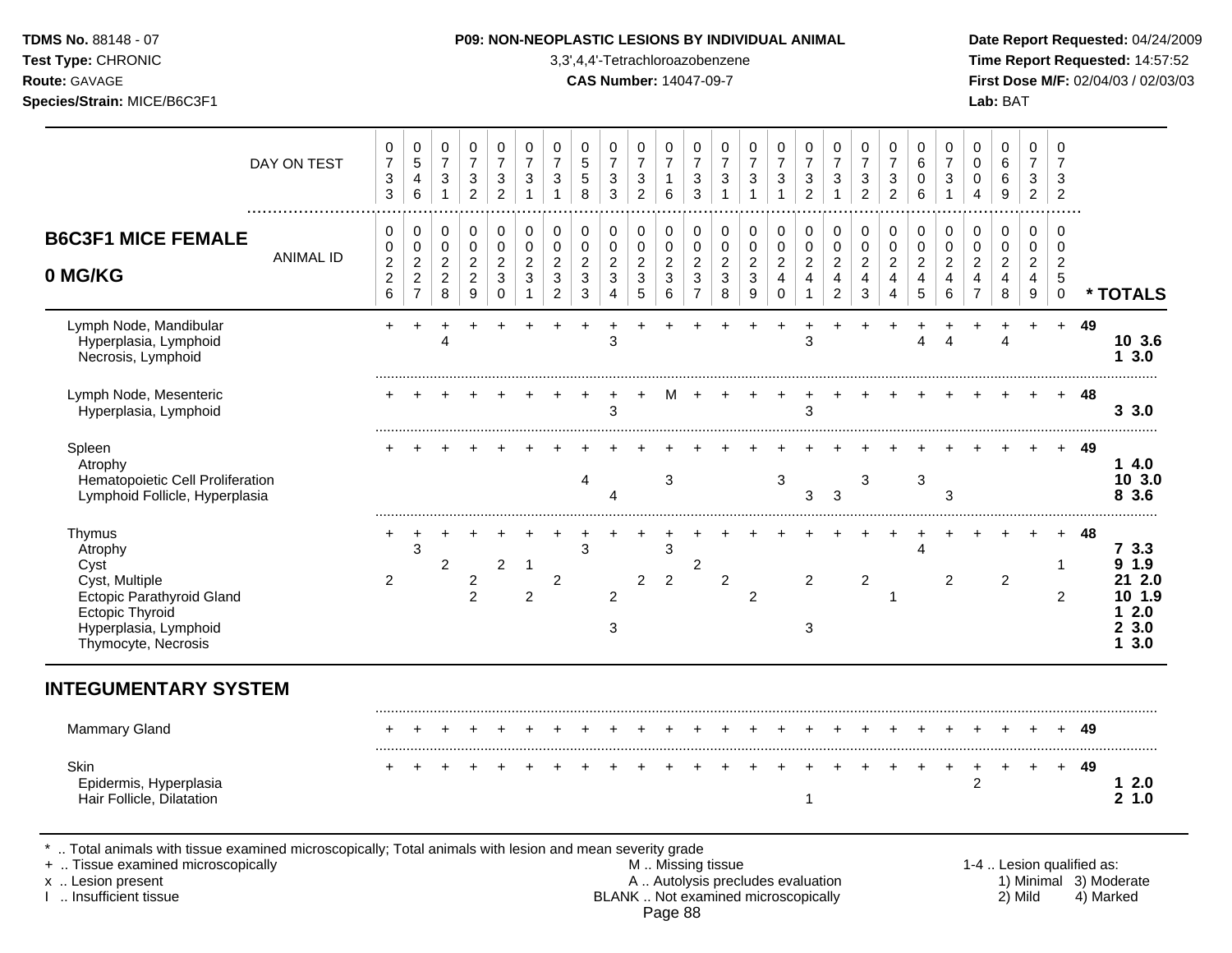Sebaceous Gland, Atrophy **6 2.2 6 2.2 6 2.2 MUSCULOSKELETAL SYSTEM** ......................................................................................................................................................................................................... Bone + + + + + + + + + + + + + + + + + + + + + + + + + **50** ......................................................................................................................................................................................................... Skeletal Muscle + + + **4** Infiltration Cellular, Lymphoid 1 **1 1.0 NERVOUS SYSTEM** ......................................................................................................................................................................................................... Brain + + + + + + + + + + + + + + + + + + + + + + + + + **49** Compression 4 **1 4.0** Hydrocephalus 3 **1 3.0** Infiltration Cellular, Lymphoid 1 **1 1.0** Neuron, Necrosis **2 1.5 RESPIRATORY SYSTEM** ......................................................................................................................................................................................................... Lung + + + + + + + + + + + + + + + + + + + + + + + + + **49** Infiltration Cellular, Lymphoid 2 2 3 2 **4 2.3** Alveolar Epithelium, Hyperplasia **1 1.0** Artery, Mediastinum, Mineralization Mediastinum, Inflammation 3 **1 3.0** ......................................................................................................................................................................................................... Nose + + + + + + + + + + + + + + + + + + + + + + + + + **50 TDMS No.** 88148 - 07 **P09: NON-NEOPLASTIC LESIONS BY INDIVIDUAL ANIMAL Date Report Requested:** 04/24/2009 **Test Type:** CHRONIC 3,3',4,4'-Tetrachloroazobenzene **Time Report Requested:** 14:57:52 **Route:** GAVAGE **CAS Number:** 14047-09-7 **First Dose M/F:** 02/04/03 / 02/03/03 **Species/Strain:** MICE/B6C3F1 **Lab:** BAT DAY ON TEST  $\overline{7}$   $\overline{7}$   $\Omega$  ................................................................................................................................................................. **B6C3F1 MICE FEMALE** ANIMAL ID **0 MG/KG**  $\Omega$  **\* TOTALS** .. Total animals with tissue examined microscopically; Total animals with lesion and mean severity grade + .. Tissue examined microscopically examined microscopically and the state of the state of the M .. Missing tissue the M .. Missing tissue the matrix of the M .. Missing tissue the matrix of the M .. Lesion qualified as:

x .. Lesion present 1) Minimal 3) Moderate<br>A .. Autolysis precludes evaluation 1 and 1) Minimal 3) Moderate<br>BLANK .. Not examined microscopically 1 and 1) Minimal 3) Marked BLANK .. Not examined microscopically Page 89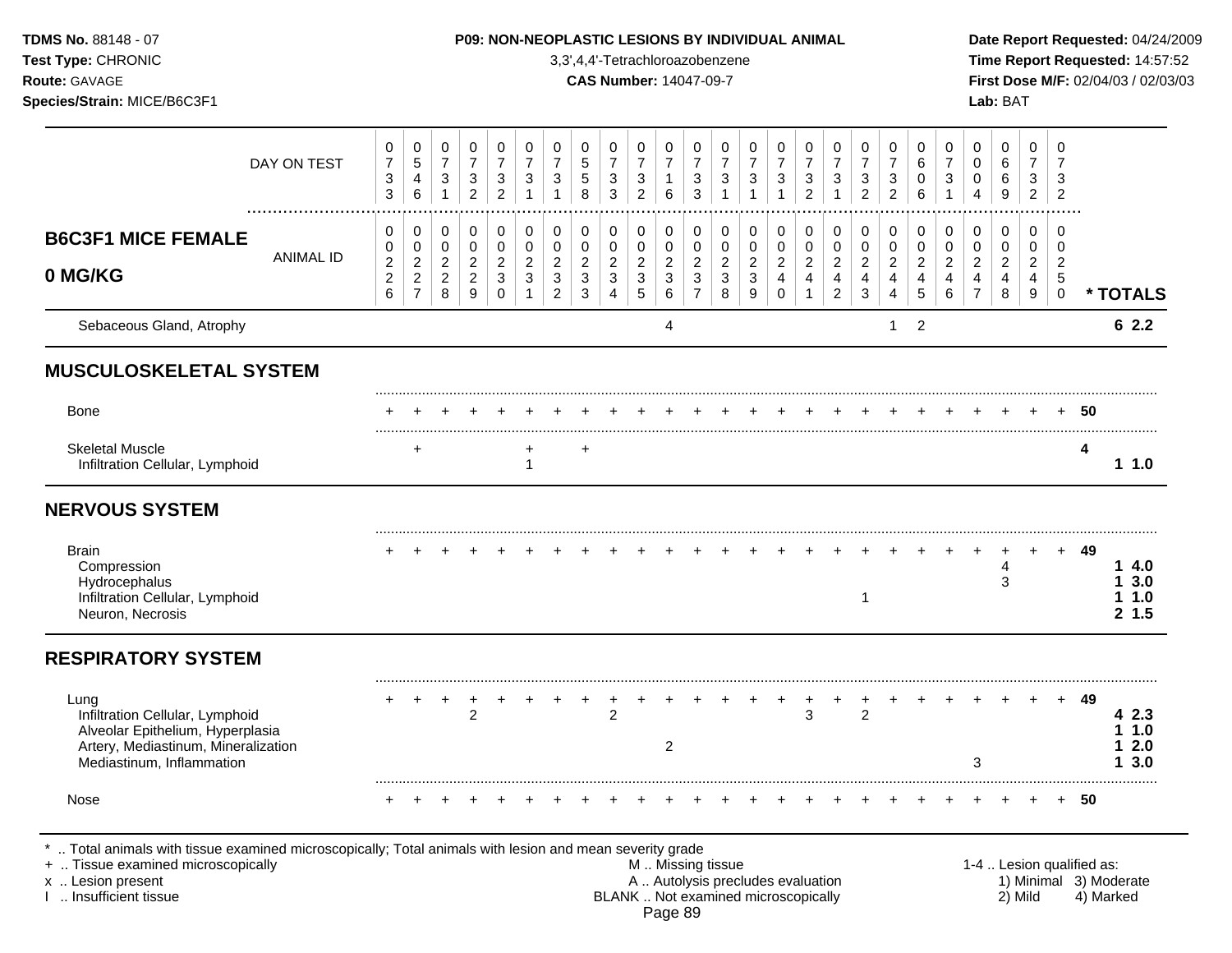| Test Type: CHRONIC<br>Route: GAVAGE<br>Species/Strain: MICE/B6C3F1                                                      |                  |                                                           |                                                                             |                                                     |                                                         |                                                        |                                   |                                                                                 | <b>CAS Number: 14047-09-7</b>                                  |                                             |                                                      |                                                                      |                                                                             | 3,3',4,4'-Tetrachloroazobenzene                   |                                            |                                           |                                                       |                                                                        |                                                                        |                                                                                 |                                                                                 |                                          |                                                                               | Lab: BAT                                   |                                    |                                                       |           | Time Report Requested: 14:57:52<br>First Dose M/F: 02/04/03 / 02/03/03 |
|-------------------------------------------------------------------------------------------------------------------------|------------------|-----------------------------------------------------------|-----------------------------------------------------------------------------|-----------------------------------------------------|---------------------------------------------------------|--------------------------------------------------------|-----------------------------------|---------------------------------------------------------------------------------|----------------------------------------------------------------|---------------------------------------------|------------------------------------------------------|----------------------------------------------------------------------|-----------------------------------------------------------------------------|---------------------------------------------------|--------------------------------------------|-------------------------------------------|-------------------------------------------------------|------------------------------------------------------------------------|------------------------------------------------------------------------|---------------------------------------------------------------------------------|---------------------------------------------------------------------------------|------------------------------------------|-------------------------------------------------------------------------------|--------------------------------------------|------------------------------------|-------------------------------------------------------|-----------|------------------------------------------------------------------------|
|                                                                                                                         | DAY ON TEST      | 0<br>$\overline{7}$<br>3<br>3                             | 0<br>$\sqrt{5}$<br>4<br>6                                                   | 0<br>$\boldsymbol{7}$<br>$\sqrt{3}$<br>$\mathbf{1}$ | 0<br>$\overline{7}$<br>3<br>$\overline{c}$              | 0<br>$\overline{7}$<br>3<br>$\overline{2}$             | 0<br>$\overline{7}$<br>$\sqrt{3}$ | 0<br>$\boldsymbol{7}$<br>3<br>$\mathbf{1}$                                      | 0<br>$\sqrt{5}$<br>5<br>8                                      | 0<br>$\overline{7}$<br>3<br>3               | 0<br>$\overline{7}$<br>3<br>$\overline{c}$           | 0<br>$\overline{7}$<br>$\mathbf{1}$<br>6                             | 0<br>$\boldsymbol{7}$<br>3<br>$\mathbf{3}$                                  | 0<br>$\overline{7}$<br>$\sqrt{3}$<br>$\mathbf{1}$ | 0<br>$\overline{7}$<br>3                   | 0<br>$\overline{7}$<br>3                  | 0<br>7<br>$\ensuremath{\mathsf{3}}$<br>$\overline{2}$ | 0<br>$\overline{7}$<br>3<br>$\overline{1}$                             | 0<br>$\overline{7}$<br>3<br>$\overline{2}$                             | 0<br>$\overline{7}$<br>$\mathbf{3}$<br>$\overline{2}$                           | 0<br>6<br>0<br>6                                                                | 0<br>$\overline{7}$<br>3                 | 0<br>$\pmb{0}$<br>0<br>$\overline{4}$                                         | 0<br>$\,6$<br>6<br>9                       | 0<br>7<br>3<br>$\overline{2}$      | 0<br>$\overline{7}$<br>3<br>$\overline{2}$            |           |                                                                        |
| <b>B6C3F1 MICE FEMALE</b><br>0 MG/KG                                                                                    | <b>ANIMAL ID</b> | 0<br>0<br>$\boldsymbol{2}$<br>$\boldsymbol{2}$<br>$\,6\,$ | 0<br>$\boldsymbol{0}$<br>$\overline{c}$<br>$\overline{c}$<br>$\overline{7}$ | 0<br>0<br>$\overline{a}$<br>$\sqrt{2}$<br>8         | 0<br>$\,0\,$<br>$\overline{c}$<br>$\boldsymbol{2}$<br>9 | 0<br>$\mathbf 0$<br>$\overline{c}$<br>3<br>$\mathbf 0$ | 0<br>0<br>$\overline{2}$<br>3     | 0<br>$\pmb{0}$<br>$\overline{c}$<br>$\ensuremath{\mathsf{3}}$<br>$\overline{2}$ | 0<br>$\pmb{0}$<br>$\overline{c}$<br>$\sqrt{3}$<br>$\mathbf{3}$ | 0<br>0<br>$\overline{\mathbf{c}}$<br>3<br>4 | 0<br>0<br>$\overline{\mathbf{c}}$<br>$\sqrt{3}$<br>5 | 0<br>$\pmb{0}$<br>$\sqrt{2}$<br>$\ensuremath{\mathsf{3}}$<br>$\,6\,$ | 0<br>$\pmb{0}$<br>$\sqrt{2}$<br>$\ensuremath{\mathsf{3}}$<br>$\overline{7}$ | 0<br>$\pmb{0}$<br>$\sqrt{2}$<br>3<br>8            | 0<br>$\pmb{0}$<br>$\overline{2}$<br>3<br>9 | 0<br>0<br>$\overline{c}$<br>4<br>$\Omega$ | 0<br>$\pmb{0}$<br>$\overline{c}$<br>$\overline{4}$    | 0<br>$\mathbf 0$<br>$\overline{a}$<br>$\overline{4}$<br>$\overline{2}$ | 0<br>$\mathbf 0$<br>$\boldsymbol{2}$<br>$\overline{4}$<br>$\mathbf{3}$ | 0<br>$\mathbf 0$<br>$\overline{c}$<br>$\overline{\mathbf{4}}$<br>$\overline{4}$ | 0<br>$\mathbf 0$<br>$\overline{c}$<br>$\overline{\mathbf{4}}$<br>$\overline{5}$ | 0<br>0<br>$\overline{c}$<br>4<br>$\,6\,$ | 0<br>$\pmb{0}$<br>$\overline{2}$<br>$\overline{\mathbf{4}}$<br>$\overline{7}$ | 0<br>$\pmb{0}$<br>$\overline{c}$<br>4<br>8 | 0<br>0<br>$\overline{c}$<br>4<br>9 | 0<br>0<br>$\overline{c}$<br>$\sqrt{5}$<br>$\mathbf 0$ |           | * TOTALS                                                               |
| Inflammation, Chronic Active<br>Glands, Olfactory Epithelium, Hyperplasia<br>Olfactory Epithelium, Metaplasia           |                  |                                                           |                                                                             |                                                     |                                                         |                                                        |                                   |                                                                                 |                                                                | 3                                           |                                                      |                                                                      |                                                                             |                                                   |                                            |                                           |                                                       |                                                                        |                                                                        |                                                                                 |                                                                                 |                                          |                                                                               | 3                                          |                                    |                                                       |           | 42.3<br>3.0<br>2.0                                                     |
|                                                                                                                         |                  |                                                           |                                                                             |                                                     |                                                         |                                                        |                                   |                                                                                 |                                                                |                                             |                                                      |                                                                      |                                                                             |                                                   |                                            |                                           |                                                       |                                                                        |                                                                        |                                                                                 |                                                                                 |                                          |                                                                               |                                            |                                    |                                                       | -49       |                                                                        |
| Trachea<br><b>SPECIAL SENSES SYSTEM</b>                                                                                 |                  |                                                           |                                                                             |                                                     |                                                         |                                                        |                                   |                                                                                 |                                                                |                                             |                                                      |                                                                      |                                                                             |                                                   |                                            |                                           |                                                       |                                                                        |                                                                        |                                                                                 |                                                                                 |                                          |                                                                               |                                            |                                    |                                                       |           |                                                                        |
| Ear<br>Inflammation, Chronic Active<br>Eye                                                                              |                  |                                                           |                                                                             |                                                     |                                                         |                                                        |                                   |                                                                                 |                                                                |                                             |                                                      |                                                                      |                                                                             |                                                   |                                            |                                           |                                                       |                                                                        |                                                                        | +<br>1                                                                          |                                                                                 |                                          |                                                                               |                                            |                                    | $\pm$                                                 | -1<br>-49 | 11.0<br>14.0                                                           |
| Atrophy<br>Harderian Gland<br>Atrophy<br>Hyperplasia<br>Infiltration Cellular, Lymphoid<br>Inflammation, Chronic Active |                  | $\mathbf{1}$                                              | $\overline{1}$                                                              | $\overline{\phantom{1}}$                            |                                                         | $\mathbf{1}$                                           | 1 1 1 1 1                         |                                                                                 |                                                                |                                             |                                                      |                                                                      |                                                                             |                                                   | $\mathbf{1}$                               | $\begin{array}{c} 2 \\ 1 \end{array}$     | $2 \quad 2$                                           |                                                                        | $\overline{1}$                                                         | $2 \quad 1$                                                                     |                                                                                 |                                          |                                                                               | $\overline{2}$                             | -1                                 | $\mathbf 1$                                           | - 49      | 13.0<br>2.5<br>32 1.3<br>11.0                                          |
| <b>URINARY SYSTEM</b>                                                                                                   |                  |                                                           |                                                                             |                                                     |                                                         |                                                        |                                   |                                                                                 |                                                                |                                             |                                                      |                                                                      |                                                                             |                                                   |                                            |                                           |                                                       |                                                                        |                                                                        |                                                                                 |                                                                                 |                                          |                                                                               |                                            |                                    |                                                       |           |                                                                        |
| Kidney<br>Infarct<br>Infiltration Cellular, Lymphoid<br>Mineralization                                                  |                  | 1                                                         |                                                                             |                                                     |                                                         |                                                        |                                   |                                                                                 |                                                                | 2                                           |                                                      | $\overline{2}$                                                       | $+$                                                                         |                                                   |                                            |                                           | 2                                                     | 3                                                                      | 3                                                                      |                                                                                 | $\overline{2}$                                                                  | $+$                                      |                                                                               | 2                                          | $+$                                | 1 1                                                   | + 49      | 34.0<br>39 1.5<br>61.0                                                 |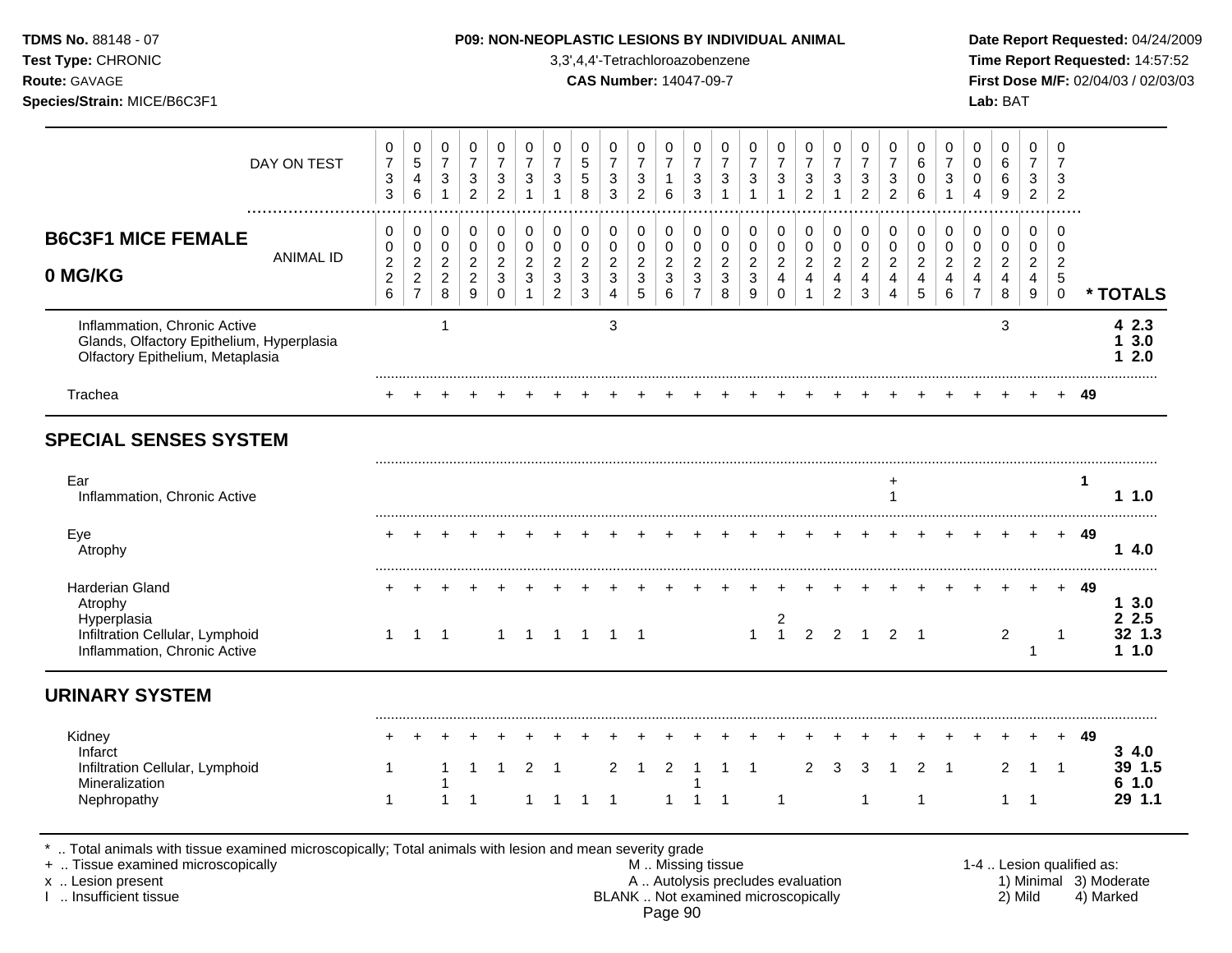| <b>TDMS No. 88148 - 07</b>                                                                      |                  |                                                                  |                                                                      |                                                |                                                         |                                                               |                                                  |                                                                        |                                                    | <b>P09: NON-NEOPLASTIC LESIONS BY INDIVIDUAL ANIMAL</b> |                                                                    |                                              |                                        |                          |                     |                                 |                                                     |                          |                                       |                                            |                          |                                   |                                 |                            |                                            |                                             |    | Date Report Requested: 04/24/2009   |
|-------------------------------------------------------------------------------------------------|------------------|------------------------------------------------------------------|----------------------------------------------------------------------|------------------------------------------------|---------------------------------------------------------|---------------------------------------------------------------|--------------------------------------------------|------------------------------------------------------------------------|----------------------------------------------------|---------------------------------------------------------|--------------------------------------------------------------------|----------------------------------------------|----------------------------------------|--------------------------|---------------------|---------------------------------|-----------------------------------------------------|--------------------------|---------------------------------------|--------------------------------------------|--------------------------|-----------------------------------|---------------------------------|----------------------------|--------------------------------------------|---------------------------------------------|----|-------------------------------------|
| Test Type: CHRONIC                                                                              |                  | 3,3',4,4'-Tetrachloroazobenzene<br><b>CAS Number: 14047-09-7</b> |                                                                      |                                                |                                                         |                                                               |                                                  |                                                                        |                                                    |                                                         |                                                                    |                                              |                                        |                          |                     |                                 |                                                     |                          |                                       |                                            |                          |                                   | Time Report Requested: 14:57:52 |                            |                                            |                                             |    |                                     |
| <b>Route: GAVAGE</b><br>Species/Strain: MICE/B6C3F1                                             |                  |                                                                  |                                                                      |                                                |                                                         |                                                               |                                                  |                                                                        |                                                    |                                                         |                                                                    |                                              |                                        |                          |                     |                                 |                                                     |                          |                                       |                                            |                          |                                   |                                 | Lab: BAT                   |                                            |                                             |    | First Dose M/F: 02/04/03 / 02/03/03 |
|                                                                                                 | DAY ON TEST      | 0<br>$\overline{7}$<br>3<br>3                                    | 0<br>5<br>4<br>6                                                     | 0<br>$\overline{\mathbf{7}}$<br>3              | 0<br>$\overline{7}$<br>3<br>$\overline{c}$              | $\overline{7}$<br>$\ensuremath{\mathsf{3}}$<br>$\overline{2}$ | 0<br>$\overline{7}$<br>$\ensuremath{\mathsf{3}}$ | 0<br>$\overline{7}$<br>$\sqrt{3}$                                      | 0<br>$\mathbf 5$<br>$\,$ 5 $\,$<br>8               | 0<br>$\overline{7}$<br>3<br>$\mathbf{3}$                | 0<br>$\overline{7}$<br>$\ensuremath{\mathsf{3}}$<br>$\overline{2}$ | 0<br>$\overline{7}$<br>$\mathbf{1}$<br>6     | 0<br>$\overline{7}$<br>$\sqrt{3}$<br>3 | 0<br>$\overline{7}$<br>3 | $\overline{7}$<br>3 | 0<br>$\overline{7}$<br>3        | 0<br>$\overline{7}$<br>$\sqrt{3}$<br>$\overline{2}$ | 0<br>$\overline{7}$<br>3 | $\overline{7}$<br>3<br>$\overline{2}$ | 0<br>$\overline{7}$<br>3<br>$\overline{2}$ | 0<br>6<br>0<br>6         | 0<br>$\overline{7}$<br>$\sqrt{3}$ | 0<br>0<br>0<br>4                | 0<br>$\,6\,$<br>6<br>9     | 0<br>$\overline{7}$<br>3<br>$\overline{2}$ | 3<br>$\overline{2}$                         |    |                                     |
| <b>B6C3F1 MICE FEMALE</b>                                                                       | <b>ANIMAL ID</b> | 0<br>0                                                           | 0<br>0                                                               | 0<br>$\mathbf 0$                               | 0<br>0                                                  | 0                                                             | 0<br>0                                           | 0<br>0                                                                 | 0<br>0                                             | 0<br>$\mathbf 0$                                        | 0<br>$\mathbf 0$                                                   | 0<br>0                                       | 0<br>$\pmb{0}$                         | 0<br>0                   | 0<br>$\Omega$       | 0<br>0                          | 0<br>0                                              | 0<br>0                   | 0                                     | 0<br>0                                     | 0<br>0                   | 0<br>0                            | 0<br>0                          | 0<br>0                     | 0<br>0                                     |                                             |    |                                     |
| 0 MG/KG                                                                                         |                  | $\overline{c}$<br>$\overline{c}$<br>6                            | $\overline{\mathbf{c}}$<br>$\overline{\mathbf{c}}$<br>$\overline{ }$ | $\overline{\mathbf{c}}$<br>$\overline{c}$<br>8 | $\overline{\mathbf{c}}$<br>$\overline{\mathbf{c}}$<br>9 | 2<br>3<br>0                                                   | $\overline{c}$<br>$\ensuremath{\mathsf{3}}$      | $\overline{\mathbf{c}}$<br>$\ensuremath{\mathsf{3}}$<br>$\overline{2}$ | $\boldsymbol{2}$<br>$\ensuremath{\mathsf{3}}$<br>3 | $\overline{c}$<br>3                                     | $\sqrt{2}$<br>$\mathbf{3}$<br>5                                    | $\sqrt{2}$<br>$\ensuremath{\mathsf{3}}$<br>6 | $\overline{c}$<br>3                    | 2<br>3<br>8              | 2<br>9              | $\overline{c}$<br>4<br>$\Omega$ | $\overline{\mathbf{c}}$<br>4                        | $\overline{c}$<br>4<br>2 | $\overline{\mathbf{c}}$<br>4<br>3     | $\overline{2}$<br>4<br>4                   | $\overline{c}$<br>4<br>5 | $\boldsymbol{2}$<br>4<br>6        | $\overline{c}$                  | $\boldsymbol{2}$<br>4<br>8 | $\overline{c}$<br>4<br>9                   | $\overline{\mathbf{c}}$<br>5<br>$\mathbf 0$ |    | * TOTALS                            |
| Cortex, Cyst<br>Cortex, Cyst, Multiple<br>Renal Tubule, Accumulation, Hyaline<br><b>Droplet</b> |                  |                                                                  |                                                                      |                                                |                                                         |                                                               |                                                  |                                                                        |                                                    | $\overline{c}$                                          |                                                                    |                                              |                                        |                          |                     |                                 |                                                     |                          |                                       |                                            |                          |                                   |                                 | $\overline{2}$             |                                            |                                             |    | $12.0$<br>2.0<br>14.0               |
| Renal Tubule, Dilatation<br>Renal Tubule, Pigmentation                                          |                  |                                                                  |                                                                      |                                                |                                                         |                                                               |                                                  |                                                                        |                                                    |                                                         |                                                                    |                                              |                                        |                          |                     |                                 |                                                     |                          |                                       |                                            |                          |                                   |                                 | 3                          |                                            |                                             |    | 13.0<br>12.0                        |
| Urethra                                                                                         |                  |                                                                  |                                                                      |                                                |                                                         |                                                               |                                                  |                                                                        |                                                    |                                                         |                                                                    |                                              |                                        |                          |                     |                                 |                                                     |                          |                                       |                                            |                          |                                   |                                 |                            |                                            |                                             | 49 |                                     |
| <b>Urinary Bladder</b><br>Infiltration Cellular, Lymphoid                                       |                  |                                                                  |                                                                      |                                                | $\mathfrak{p}$                                          |                                                               | $\mathcal{P}$                                    |                                                                        |                                                    |                                                         |                                                                    |                                              |                                        |                          |                     |                                 | 3                                                   |                          | $\overline{2}$                        |                                            | $\mathcal{P}$            |                                   |                                 |                            |                                            |                                             | 49 | 41 1.4                              |

\* .. Total animals with tissue examined microscopically; Total animals with lesion and mean severity grade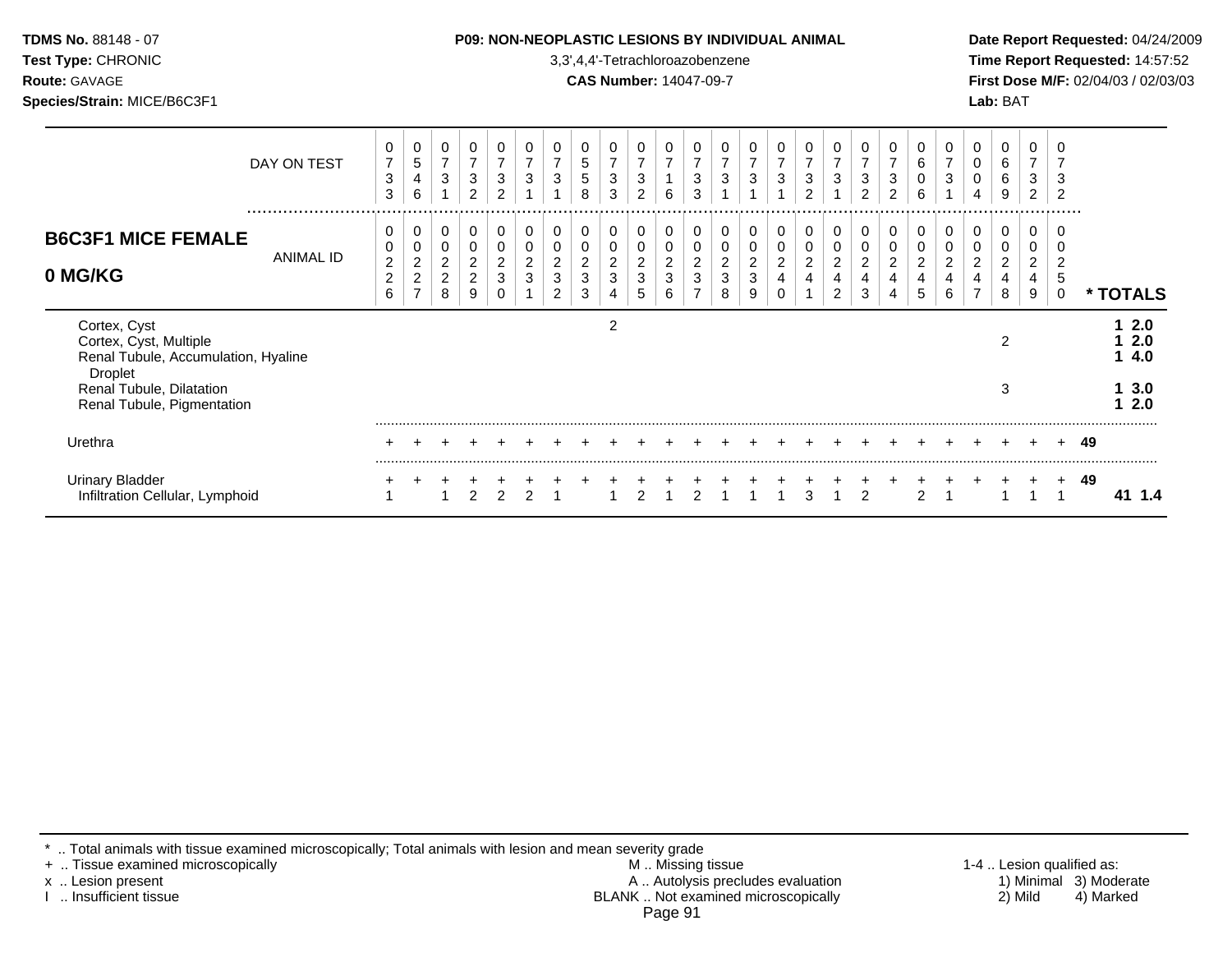### **TDMS No.** 88148 - 07 **P09: NON-NEOPLASTIC LESIONS BY INDIVIDUAL ANIMAL Date Report Requested:** 04/24/2009

**Test Type:** CHRONIC 3,3',4,4'-Tetrachloroazobenzene **Time Report Requested:** 14:57:52 **Route:** GAVAGE **CAS Number:** 14047-09-7 **First Dose M/F:** 02/04/03 / 02/03/03

|                                                                                                     | DAY ON TEST      | $\pmb{0}$<br>$\,6$<br>$\overline{7}$<br>5 | 0<br>$\,6\,$<br>$\,6\,$<br>$\mathbf{1}$   | $\pmb{0}$<br>$\overline{7}$<br>$\sqrt{3}$<br>$\mathbf{1}$          | $\pmb{0}$<br>$\overline{7}$<br>$\sqrt{3}$<br>$\overline{2}$ | $\mathbf 0$<br>$\overline{7}$<br>$\sqrt{3}$     | 0<br>$\overline{7}$<br>3<br>3                | 0<br>$\overline{7}$<br>3<br>$\overline{2}$                      | 0<br>$\overline{7}$<br>$\ensuremath{\mathsf{3}}$      | $\pmb{0}$<br>6<br>$\overline{7}$<br>3        | $\pmb{0}$<br>$\overline{4}$<br>$\sqrt{5}$<br>9          | $\mathbf 0$<br>$\overline{7}$<br>$\mathbf 0$<br>$\mathbf{3}$  | $\pmb{0}$<br>$\overline{7}$<br>$\boldsymbol{2}$<br>$\overline{2}$ | 0<br>$\overline{7}$<br>$\mathbf{1}$<br>6           | 0<br>$\overline{7}$<br>$\ensuremath{\mathsf{3}}$              | $\pmb{0}$<br>$\,6\,$<br>$\overline{7}$                 | $\pmb{0}$<br>6<br>5                              | $\pmb{0}$<br>$\overline{7}$<br>$\ensuremath{\mathsf{3}}$<br>$\overline{2}$ | $\pmb{0}$<br>$\overline{7}$<br>$\sqrt{3}$<br>3 | $\pmb{0}$<br>$\overline{5}$<br>4<br>$\overline{2}$ | 0<br>$\overline{7}$<br>$\mathbf{3}$<br>1                         | $\pmb{0}$<br>$\overline{7}$<br>$\ensuremath{\mathsf{3}}$<br>$\overline{2}$ | $\mathsf{O}\xspace$<br>$\sqrt{5}$<br>6<br>6                            | 0<br>$\,6\,$<br>$\overline{7}$<br>3                       | $\mathsf 0$<br>$\overline{7}$<br>3<br>1                                | $\mathbf 0$<br>$\overline{7}$<br>3<br>$\overline{1}$                |                   |
|-----------------------------------------------------------------------------------------------------|------------------|-------------------------------------------|-------------------------------------------|--------------------------------------------------------------------|-------------------------------------------------------------|-------------------------------------------------|----------------------------------------------|-----------------------------------------------------------------|-------------------------------------------------------|----------------------------------------------|---------------------------------------------------------|---------------------------------------------------------------|-------------------------------------------------------------------|----------------------------------------------------|---------------------------------------------------------------|--------------------------------------------------------|--------------------------------------------------|----------------------------------------------------------------------------|------------------------------------------------|----------------------------------------------------|------------------------------------------------------------------|----------------------------------------------------------------------------|------------------------------------------------------------------------|-----------------------------------------------------------|------------------------------------------------------------------------|---------------------------------------------------------------------|-------------------|
| <b>B6C3F1 MICE FEMALE</b><br>3 MG/KG                                                                | <b>ANIMAL ID</b> | 0<br>0<br>$\sqrt{2}$<br>5<br>$\mathbf{1}$ | 0<br>0<br>$\frac{2}{5}$<br>$\overline{2}$ | $\pmb{0}$<br>$\pmb{0}$<br>$\sqrt{2}$<br>$\sqrt{5}$<br>$\mathbf{3}$ | 0<br>0<br>$\overline{c}$<br>$\sqrt{5}$<br>$\overline{4}$    | $\pmb{0}$<br>0<br>$\sqrt{2}$<br>$\sqrt{5}$<br>5 | 0<br>$\mathbf 0$<br>$\overline{2}$<br>5<br>6 | $\pmb{0}$<br>$\pmb{0}$<br>$\overline{2}$<br>5<br>$\overline{7}$ | 0<br>$\mathbf 0$<br>$\overline{c}$<br>$\sqrt{5}$<br>8 | $\pmb{0}$<br>$\pmb{0}$<br>$\frac{2}{5}$<br>9 | 0<br>$\pmb{0}$<br>$\overline{c}$<br>$\,6\,$<br>$\Omega$ | 0<br>$\mathbf 0$<br>$\overline{a}$<br>$\,6\,$<br>$\mathbf{1}$ | 0<br>$\mathbf 0$<br>$\overline{c}$<br>6<br>$\overline{2}$         | 0<br>$\mathbf 0$<br>$\overline{2}$<br>$\,6\,$<br>3 | 0<br>$\pmb{0}$<br>$\overline{a}$<br>$\,6\,$<br>$\overline{4}$ | $\pmb{0}$<br>$\mathbf 0$<br>$\sqrt{2}$<br>$\,6\,$<br>5 | $\,0\,$<br>$\pmb{0}$<br>$\overline{c}$<br>6<br>6 | $\mathbf 0$<br>$\pmb{0}$<br>$\overline{c}$<br>$\,6\,$<br>$\overline{7}$    | 0<br>$\mathbf 0$<br>$\overline{a}$<br>6<br>8   | $\,0\,$<br>$\pmb{0}$<br>$\sqrt{2}$<br>6<br>9       | 0<br>$\mathbf 0$<br>$\overline{2}$<br>$\overline{7}$<br>$\Omega$ | 0<br>$\boldsymbol{0}$<br>$\overline{c}$<br>$\overline{7}$<br>$\mathbf{1}$  | 0<br>$\mathbf 0$<br>$\overline{c}$<br>$\overline{7}$<br>$\overline{2}$ | 0<br>$\mathbf 0$<br>$\overline{c}$<br>$\overline{7}$<br>3 | 0<br>$\mathbf 0$<br>$\overline{c}$<br>$\overline{7}$<br>$\overline{4}$ | $\mathbf 0$<br>$\mathbf 0$<br>$\overline{c}$<br>$\overline{7}$<br>5 | females<br>(cont) |
| <b>ALIMENTARY SYSTEM</b>                                                                            |                  |                                           |                                           |                                                                    |                                                             |                                                 |                                              |                                                                 |                                                       |                                              |                                                         |                                                               |                                                                   |                                                    |                                                               |                                                        |                                                  |                                                                            |                                                |                                                    |                                                                  |                                                                            |                                                                        |                                                           |                                                                        |                                                                     |                   |
| Esophagus                                                                                           |                  |                                           |                                           |                                                                    |                                                             |                                                 |                                              |                                                                 |                                                       |                                              |                                                         |                                                               |                                                                   |                                                    |                                                               |                                                        |                                                  |                                                                            |                                                |                                                    |                                                                  |                                                                            |                                                                        |                                                           |                                                                        |                                                                     |                   |
| Gallbladder<br>Infiltration Cellular, Lymphoid                                                      |                  |                                           |                                           |                                                                    |                                                             |                                                 |                                              |                                                                 |                                                       |                                              |                                                         |                                                               |                                                                   |                                                    |                                                               |                                                        |                                                  |                                                                            |                                                |                                                    |                                                                  |                                                                            |                                                                        |                                                           |                                                                        | $+$                                                                 |                   |
| Intestine Large, Cecum<br>Inflammation, Chronic Active<br>Ulcer                                     |                  |                                           |                                           |                                                                    |                                                             |                                                 |                                              |                                                                 |                                                       |                                              |                                                         |                                                               |                                                                   |                                                    |                                                               |                                                        |                                                  |                                                                            |                                                |                                                    |                                                                  |                                                                            |                                                                        |                                                           |                                                                        | $\overline{ }$                                                      |                   |
| Intestine Large, Colon                                                                              |                  |                                           |                                           |                                                                    |                                                             |                                                 |                                              |                                                                 |                                                       |                                              |                                                         |                                                               |                                                                   |                                                    |                                                               |                                                        |                                                  |                                                                            |                                                |                                                    |                                                                  |                                                                            |                                                                        |                                                           |                                                                        |                                                                     |                   |
| Intestine Large, Rectum                                                                             |                  |                                           |                                           |                                                                    |                                                             |                                                 |                                              |                                                                 |                                                       |                                              |                                                         |                                                               |                                                                   |                                                    |                                                               |                                                        |                                                  |                                                                            |                                                |                                                    |                                                                  |                                                                            |                                                                        |                                                           |                                                                        | $\overline{+}$                                                      |                   |
| Intestine Small, Duodenum                                                                           |                  |                                           |                                           |                                                                    |                                                             |                                                 |                                              |                                                                 |                                                       |                                              |                                                         |                                                               |                                                                   |                                                    |                                                               |                                                        |                                                  |                                                                            |                                                |                                                    |                                                                  |                                                                            |                                                                        |                                                           |                                                                        | $\div$                                                              |                   |
| Intestine Small, Ileum                                                                              |                  |                                           |                                           |                                                                    |                                                             |                                                 |                                              |                                                                 |                                                       |                                              |                                                         |                                                               |                                                                   |                                                    |                                                               |                                                        |                                                  |                                                                            |                                                |                                                    |                                                                  |                                                                            |                                                                        |                                                           |                                                                        |                                                                     |                   |
| Intestine Small, Jejunum                                                                            |                  |                                           |                                           |                                                                    |                                                             |                                                 |                                              |                                                                 |                                                       |                                              |                                                         |                                                               |                                                                   |                                                    |                                                               |                                                        |                                                  |                                                                            |                                                |                                                    |                                                                  |                                                                            |                                                                        |                                                           |                                                                        |                                                                     |                   |
| Liver<br><b>Basophilic Focus</b><br><b>Clear Cell Focus</b>                                         |                  |                                           | $\overline{ }$                            | X                                                                  |                                                             |                                                 |                                              |                                                                 |                                                       |                                              |                                                         |                                                               | $\mathsf X$                                                       |                                                    |                                                               |                                                        |                                                  |                                                                            |                                                |                                                    |                                                                  |                                                                            |                                                                        |                                                           | $\ddot{}$                                                              | $+$<br>$\times$                                                     |                   |
| Hematopoietic Cell Proliferation<br>Infiltration Cellular, Lymphoid<br>Inflammation, Chronic Active |                  |                                           | 1                                         |                                                                    |                                                             |                                                 |                                              |                                                                 | $\overline{2}$                                        | $\overline{2}$                               |                                                         | 1<br>$\overline{2}$                                           | $\overline{\mathbf{1}}$                                           |                                                    | 1<br>$\overline{1}$                                           |                                                        | 1                                                |                                                                            |                                                |                                                    |                                                                  | $\mathcal{P}$                                                              | 3                                                                      |                                                           |                                                                        |                                                                     |                   |

\* .. Total animals with tissue examined microscopically; Total animals with lesion and mean severity grade

+ .. Tissue examined microscopically M .. Missing tissue 1-4 .. Lesion qualified as: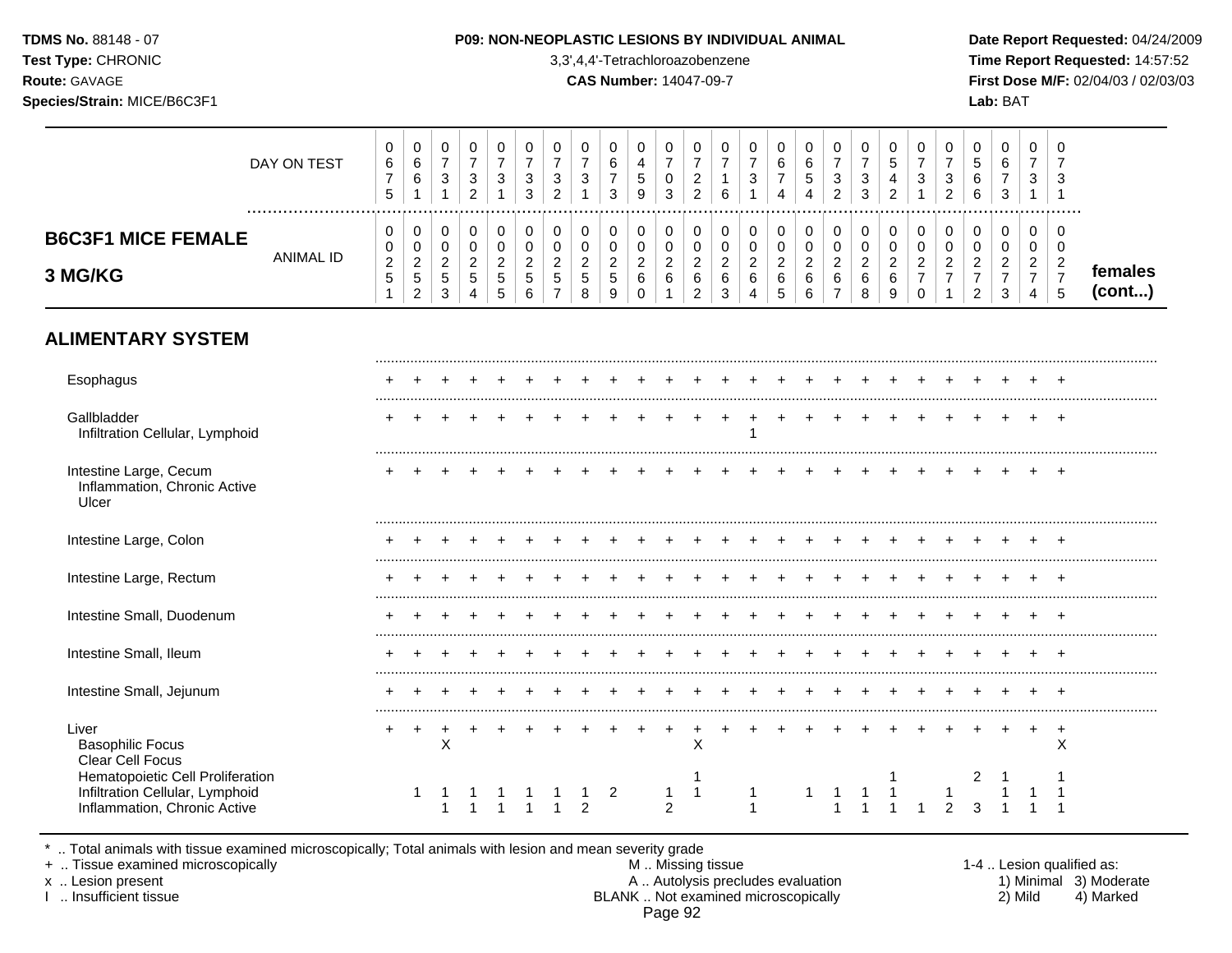| <b>TDMS No. 88148 - 07</b> |  |
|----------------------------|--|
| <b>Test Type: CHRONIC</b>  |  |

### **P09: NON-NEOPLASTIC LESIONS BY INDIVIDUAL ANIMAL Date Report Requested: 04/24/2009**

Type: CHRONIC **3,3',4,4'-Tetrachloroazobenzene** 3,3',4,4'-Tetrachloroazobenzene **Time Report Requested:** 14:57:52 **Route:** GAVAGE **CAS Number:** 14047-09-7 **First Dose M/F:** 02/04/03 / 02/03/03 **Species/Strain:** MICE/B6C3F1 **Lab:** BAT

| DAY ON TEST                                                                                                                                               | 0<br>$\,6$<br>$\overline{7}$<br>5           | 0<br>$\,6\,$<br>$\,6$<br>$\mathbf 1$                                     | 0<br>$\overline{7}$<br>$\mathbf{3}$<br>$\mathbf{1}$ | 0<br>$\overline{7}$<br>$\sqrt{3}$<br>$\overline{c}$  | 0<br>$\overline{7}$<br>$\mathbf{3}$<br>1               | 0<br>$\overline{7}$<br>$\sqrt{3}$<br>3 | 0<br>$\overline{7}$<br>$\ensuremath{\mathsf{3}}$<br>$\overline{2}$  | 0<br>$\overline{7}$<br>$\mathbf{3}$          | 0<br>6<br>$\overline{7}$<br>3                | 0<br>$\overline{4}$<br>$\sqrt{5}$<br>9                           | 0<br>$\overline{7}$<br>$\mathbf 0$<br>$\sqrt{3}$  | 0<br>$\overline{7}$<br>$\sqrt{2}$<br>$\overline{a}$ | 0<br>$\overline{7}$<br>$\mathbf{1}$<br>6           | 0<br>$\overline{7}$<br>$\mathbf{3}$                               | 0<br>$\,6\,$<br>$\overline{7}$<br>$\boldsymbol{\Lambda}$  | 0<br>$\,6\,$<br>$\sqrt{5}$<br>$\boldsymbol{\Lambda}$   | 0<br>$\overline{7}$<br>$\mathbf{3}$<br>$\overline{2}$               | 0<br>$\overline{7}$<br>$\sqrt{3}$<br>3       | 0<br>5<br>4<br>2                             | 0<br>$\overline{7}$<br>3                                         | 0<br>$\overline{7}$<br>3<br>$\overline{c}$           | 0<br>5<br>$\,6$<br>6                                                             | 0<br>$\,6\,$<br>$\overline{7}$<br>3             | 0<br>$\overline{7}$<br>3<br>$\mathbf{1}$                     | 0<br>$\overline{7}$<br>3<br>-1                                         |                   |
|-----------------------------------------------------------------------------------------------------------------------------------------------------------|---------------------------------------------|--------------------------------------------------------------------------|-----------------------------------------------------|------------------------------------------------------|--------------------------------------------------------|----------------------------------------|---------------------------------------------------------------------|----------------------------------------------|----------------------------------------------|------------------------------------------------------------------|---------------------------------------------------|-----------------------------------------------------|----------------------------------------------------|-------------------------------------------------------------------|-----------------------------------------------------------|--------------------------------------------------------|---------------------------------------------------------------------|----------------------------------------------|----------------------------------------------|------------------------------------------------------------------|------------------------------------------------------|----------------------------------------------------------------------------------|-------------------------------------------------|--------------------------------------------------------------|------------------------------------------------------------------------|-------------------|
| <b>B6C3F1 MICE FEMALE</b><br><b>ANIMAL ID</b><br>3 MG/KG                                                                                                  | 0<br>0<br>$\overline{c}$<br>$\sqrt{5}$<br>1 | $\mathbf 0$<br>$\boldsymbol{0}$<br>$\overline{c}$<br>5<br>$\overline{2}$ | $\mathbf 0$<br>0<br>$\overline{2}$<br>5<br>3        | $\mathbf 0$<br>$\pmb{0}$<br>$\overline{c}$<br>5<br>4 | $\mathbf 0$<br>$\mathbf 0$<br>$\overline{2}$<br>5<br>5 | 0<br>0<br>$\overline{2}$<br>5<br>6     | $\mathbf 0$<br>$\mathbf 0$<br>$\overline{c}$<br>5<br>$\overline{7}$ | $\mathbf 0$<br>0<br>$\overline{2}$<br>5<br>8 | 0<br>$\mathbf 0$<br>$\overline{2}$<br>5<br>9 | $\mathbf 0$<br>$\mathbf 0$<br>$\overline{2}$<br>6<br>$\mathbf 0$ | $\mathbf 0$<br>$\mathbf 0$<br>$\overline{2}$<br>6 | 0<br>0<br>$\overline{2}$<br>6<br>$\overline{2}$     | 0<br>0<br>$\overline{2}$<br>6<br>3                 | $\pmb{0}$<br>$\mathbf 0$<br>$\overline{c}$<br>6<br>$\overline{4}$ | 0<br>$\pmb{0}$<br>$\boldsymbol{2}$<br>$6\phantom{1}$<br>5 | $\mathbf 0$<br>$\mathbf 0$<br>$\overline{2}$<br>6<br>6 | $\mathbf 0$<br>$\mathbf 0$<br>$\overline{2}$<br>6<br>$\overline{7}$ | 0<br>$\mathbf 0$<br>$\overline{2}$<br>6<br>8 | 0<br>$\mathbf 0$<br>$\overline{2}$<br>6<br>9 | 0<br>$\mathbf 0$<br>$\overline{2}$<br>$\overline{7}$<br>$\Omega$ | 0<br>$\mathbf 0$<br>$\overline{2}$<br>$\overline{7}$ | $\mathbf 0$<br>$\mathbf 0$<br>$\overline{2}$<br>$\overline{7}$<br>$\overline{2}$ | 0<br>0<br>$\overline{2}$<br>$\overline{7}$<br>3 | 0<br>0<br>$\overline{2}$<br>$\overline{7}$<br>$\overline{4}$ | $\mathbf 0$<br>0<br>$\overline{2}$<br>$\overline{7}$<br>$\overline{5}$ | females<br>(cont) |
| Mineralization<br>Mixed Cell Focus<br><b>Tension Lipidosis</b><br>Bile Duct, Hyperplasia<br>Hepatocyte, Necrosis<br>Hepatocyte, Vacuolization Cytoplasmic |                                             |                                                                          | 2                                                   | 2                                                    | 2                                                      | 2                                      | X<br>2                                                              | - 1                                          |                                              |                                                                  | 2                                                 | 2                                                   |                                                    | 2                                                                 |                                                           | 2                                                      | 2                                                                   | 2                                            |                                              | 2                                                                | -1                                                   |                                                                                  |                                                 | X<br>2                                                       |                                                                        |                   |
| Mesentery<br>Fat, Fibrosis<br>Fat, Inflammation, Chronic Active<br>Fat, Mineralization<br>Fat, Necrosis                                                   |                                             |                                                                          |                                                     | $\ddot{}$<br>3<br>2<br>4                             |                                                        |                                        |                                                                     |                                              | +                                            |                                                                  |                                                   |                                                     | +                                                  |                                                                   | $\ddot{}$                                                 |                                                        |                                                                     |                                              |                                              | $\ddot{}$<br>3<br>$\overline{2}$                                 |                                                      |                                                                                  |                                                 | $\ddot{}$<br>2                                               |                                                                        |                   |
| Pancreas<br>Infiltration Cellular, Lymphoid<br>Acinus, Atrophy<br>Duct, Cyst                                                                              |                                             |                                                                          |                                                     |                                                      |                                                        | 3                                      |                                                                     |                                              |                                              |                                                                  |                                                   |                                                     |                                                    |                                                                   |                                                           |                                                        |                                                                     |                                              |                                              |                                                                  |                                                      |                                                                                  |                                                 |                                                              | $\overline{+}$                                                         |                   |
| <b>Salivary Glands</b><br>Infiltration Cellular, Lymphoid<br>Mineralization                                                                               |                                             | $\ddot{}$                                                                | 1                                                   | $\overline{1}$                                       |                                                        |                                        |                                                                     | $\mathbf{1}$                                 |                                              |                                                                  | $\overline{1}$                                    |                                                     |                                                    |                                                                   |                                                           |                                                        | $\ddot{}$                                                           | $\overline{1}$                               | $\mathbf{1}$                                 |                                                                  |                                                      |                                                                                  |                                                 | $\mathbf{1}$                                                 | $\overline{ }$<br>$\overline{1}$                                       |                   |
| Stomach, Forestomach<br>Inflammation, Chronic Active<br>Epithelium, Cyst<br>Epithelium, Hyperplasia<br>Epithelium, Ulcer                                  |                                             | 1                                                                        |                                                     | $\mathbf 1$                                          | $\mathbf{1}$                                           | $\overline{2}$                         | $\overline{\phantom{0}}$ 1                                          |                                              |                                              |                                                                  | $\overline{2}$                                    | $\overline{2}$                                      | $\overline{2}$<br>$\overline{2}$<br>$\overline{2}$ | -1                                                                |                                                           | 3<br>2<br>4                                            |                                                                     | -1                                           |                                              |                                                                  | 1                                                    |                                                                                  | $\mathbf{1}$                                    | +<br>$\overline{2}$                                          | $\overline{ }$                                                         |                   |
| Stomach, Glandular                                                                                                                                        |                                             |                                                                          |                                                     |                                                      |                                                        |                                        |                                                                     |                                              |                                              |                                                                  |                                                   |                                                     |                                                    |                                                                   |                                                           |                                                        |                                                                     |                                              |                                              |                                                                  |                                                      |                                                                                  |                                                 |                                                              | $\overline{+}$                                                         |                   |

\* .. Total animals with tissue examined microscopically; Total animals with lesion and mean severity grade

- + .. Tissue examined microscopically M .. Missing tissue 1-4 .. Lesion qualified as: x .. Lesion present **A .. Autolysis precludes evaluation** A .. Autolysis precludes evaluation 1) Minimal 3) Moderate I .. Insufficient tissue BLANK .. Not examined microscopically 2) Mild 4) Marked Page 93
-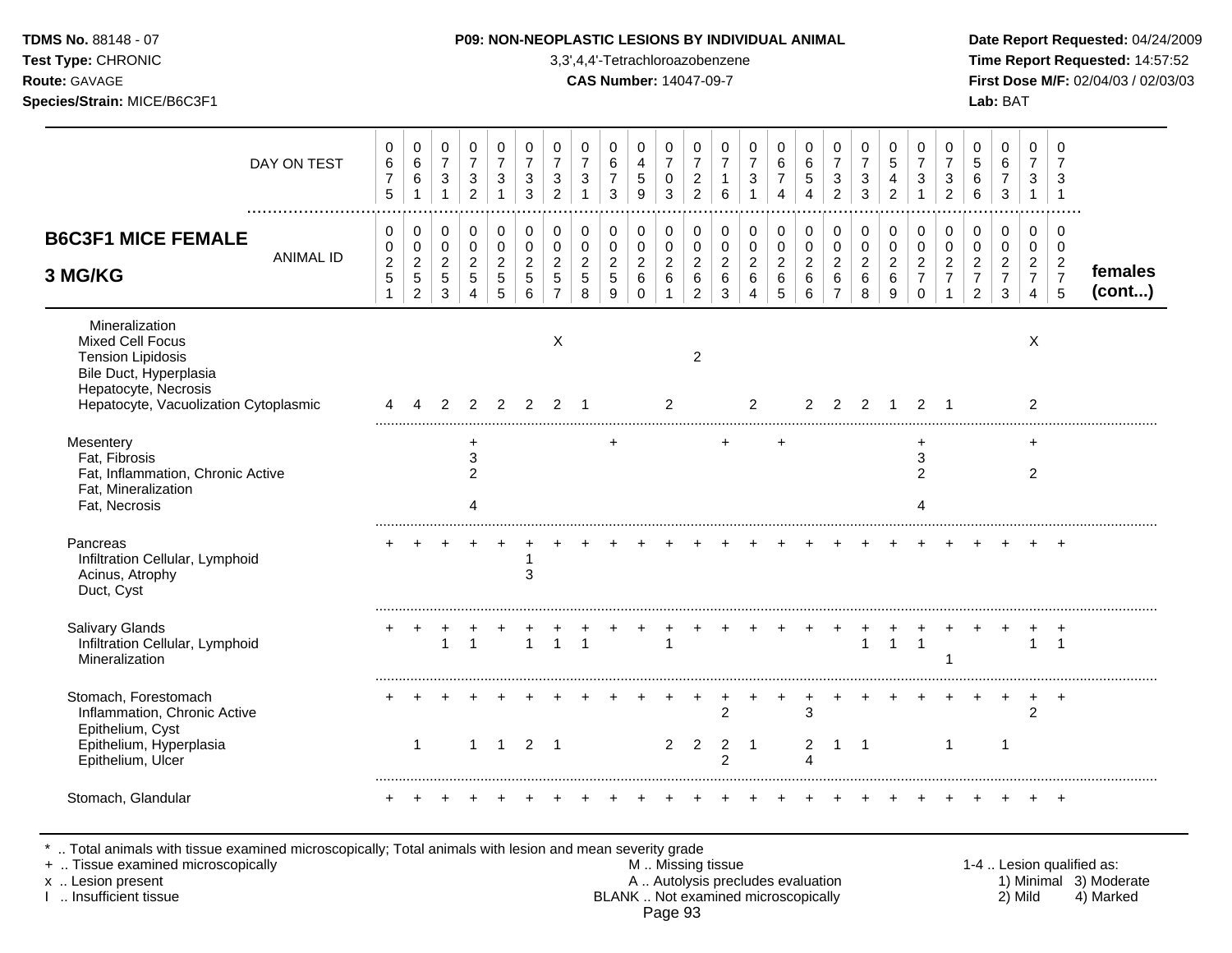**Test Type:** CHRONIC 3,3',4,4'-Tetrachloroazobenzene **Time Report Requested:** 14:57:52 **Route:** GAVAGE **CAS Number:** 14047-09-7 **First Dose M/F:** 02/04/03 / 02/03/03 **Species/Strain:** MICE/B6C3F1 **Lab:** BAT

| DAY ON TEST                                                                                                                                                 |                  | 0<br>$\,6$<br>$\overline{7}$<br>5           | 0<br>$\,6$<br>$\,6\,$<br>$\mathbf{1}$                              | 0<br>$\overline{7}$<br>3<br>$\mathbf{1}$ | 0<br>$\overline{7}$<br>3<br>$\overline{2}$                      | 0<br>$\overline{7}$<br>3<br>$\mathbf{1}$     | 0<br>$\overline{7}$<br>3<br>3                          | 0<br>$\overline{7}$<br>$\sqrt{3}$<br>2                          | 0<br>$\overline{7}$<br>$\sqrt{3}$<br>$\mathbf{1}$      | 0<br>6<br>$\overline{7}$<br>3                         | 0<br>$\overline{4}$<br>$\sqrt{5}$<br>9                                   | 0<br>$\overline{7}$<br>0<br>3                       | 0<br>$\overline{7}$<br>$\overline{2}$<br>$\overline{2}$           | 0<br>$\overline{7}$<br>$\mathbf{1}$<br>6 | 0<br>$\overline{7}$<br>3                                                | 0<br>6<br>$\overline{7}$<br>4                             | 0<br>$\,6$<br>5<br>$\overline{4}$                    | 0<br>$\overline{7}$<br>$\mathbf{3}$<br>2                            | 0<br>$\overline{7}$<br>3<br>3            | $\mathbf 0$<br>5<br>4<br>2                             | 0<br>$\overline{7}$<br>3                                            | 0<br>$\overline{7}$<br>$\ensuremath{\mathsf{3}}$<br>2          | 0<br>$\sqrt{5}$<br>$\,6$<br>6                                                    | 0<br>6<br>$\overline{7}$<br>3                   | 0<br>$\overline{7}$<br>3<br>$\mathbf{1}$                                         | 0<br>-7<br>3<br>$\mathbf{1}$                                        |                           |
|-------------------------------------------------------------------------------------------------------------------------------------------------------------|------------------|---------------------------------------------|--------------------------------------------------------------------|------------------------------------------|-----------------------------------------------------------------|----------------------------------------------|--------------------------------------------------------|-----------------------------------------------------------------|--------------------------------------------------------|-------------------------------------------------------|--------------------------------------------------------------------------|-----------------------------------------------------|-------------------------------------------------------------------|------------------------------------------|-------------------------------------------------------------------------|-----------------------------------------------------------|------------------------------------------------------|---------------------------------------------------------------------|------------------------------------------|--------------------------------------------------------|---------------------------------------------------------------------|----------------------------------------------------------------|----------------------------------------------------------------------------------|-------------------------------------------------|----------------------------------------------------------------------------------|---------------------------------------------------------------------|---------------------------|
| <b>B6C3F1 MICE FEMALE</b><br>3 MG/KG                                                                                                                        | <b>ANIMAL ID</b> | 0<br>$\pmb{0}$<br>$\mathbf 2$<br>$\sqrt{5}$ | 0<br>$\pmb{0}$<br>$\boldsymbol{2}$<br>$\sqrt{5}$<br>$\overline{2}$ | 0<br>0<br>$\overline{2}$<br>$5\,$<br>3   | $\mathbf 0$<br>$\mathbf 0$<br>$\overline{2}$<br>$\sqrt{5}$<br>4 | 0<br>$\mathbf 0$<br>$\overline{c}$<br>5<br>5 | $\mathbf 0$<br>$\mathbf 0$<br>$\overline{c}$<br>5<br>6 | $\pmb{0}$<br>$\pmb{0}$<br>$\overline{c}$<br>5<br>$\overline{7}$ | 0<br>$\mathbf 0$<br>$\overline{2}$<br>$5\,$<br>$\,8\,$ | 0<br>$\mathbf 0$<br>$\overline{c}$<br>$\sqrt{5}$<br>9 | $\mathbf 0$<br>$\mathbf 0$<br>$\boldsymbol{2}$<br>$\,6\,$<br>$\mathbf 0$ | $\mathbf 0$<br>$\mathbf 0$<br>$\boldsymbol{2}$<br>6 | $\pmb{0}$<br>$\mathbf 0$<br>$\overline{2}$<br>6<br>$\overline{a}$ | 0<br>0<br>$\overline{2}$<br>6<br>3       | $\mathbf 0$<br>$\mathsf{O}\xspace$<br>$\sqrt{2}$<br>6<br>$\overline{A}$ | 0<br>$\pmb{0}$<br>$\overline{2}$<br>$\,6\,$<br>$\sqrt{5}$ | $\mathbf 0$<br>$\pmb{0}$<br>$\overline{c}$<br>6<br>6 | $\mathbf 0$<br>$\mathbf 0$<br>$\overline{2}$<br>6<br>$\overline{7}$ | 0<br>$\mathbf 0$<br>$\sqrt{2}$<br>6<br>8 | $\mathbf 0$<br>$\mathbf 0$<br>$\overline{c}$<br>6<br>9 | 0<br>$\mathbf 0$<br>$\overline{c}$<br>$\overline{7}$<br>$\mathbf 0$ | $\mathbf 0$<br>$\pmb{0}$<br>$\boldsymbol{2}$<br>$\overline{7}$ | $\pmb{0}$<br>$\mathbf 0$<br>$\boldsymbol{2}$<br>$\overline{7}$<br>$\overline{c}$ | 0<br>0<br>$\overline{a}$<br>$\overline{7}$<br>3 | $\mathbf 0$<br>$\mathbf 0$<br>$\overline{2}$<br>$\overline{7}$<br>$\overline{4}$ | $\mathbf 0$<br>$\mathbf 0$<br>$\overline{2}$<br>$\overline{7}$<br>5 | females<br>(cont)         |
| Infiltration Cellular, Lymphoid<br>Mineralization<br>Epithelium, Erosion<br>Epithelium, Hyperplasia, Focal<br>Epithelium, Ulcer<br>Epithelium, Glands, Cyst |                  |                                             | 3<br>1                                                             |                                          | $\mathbf{1}$                                                    | 2                                            | 2<br>$\overline{c}$                                    |                                                                 | $\mathbf{1}$                                           | 1                                                     |                                                                          |                                                     | $\mathbf{1}$<br>$\overline{2}$<br>1                               | $\overline{c}$<br>$\overline{1}$         |                                                                         |                                                           |                                                      | $\overline{c}$<br>1<br>2                                            |                                          |                                                        |                                                                     | -1                                                             | 1                                                                                | $\overline{2}$                                  |                                                                                  |                                                                     |                           |
| Tongue                                                                                                                                                      |                  |                                             |                                                                    |                                          |                                                                 |                                              |                                                        |                                                                 |                                                        |                                                       |                                                                          |                                                     |                                                                   |                                          |                                                                         |                                                           |                                                      |                                                                     |                                          |                                                        |                                                                     | $\ddot{}$                                                      |                                                                                  |                                                 |                                                                                  |                                                                     |                           |
| <b>CARDIOVASCULAR SYSTEM</b><br><b>Blood Vessel</b>                                                                                                         |                  |                                             |                                                                    |                                          |                                                                 |                                              |                                                        |                                                                 |                                                        |                                                       |                                                                          |                                                     |                                                                   |                                          |                                                                         |                                                           |                                                      |                                                                     |                                          |                                                        |                                                                     |                                                                |                                                                                  |                                                 |                                                                                  | $\ddot{}$                                                           |                           |
| Aorta, Mineralization<br>Heart<br>Cardiomyopathy<br>Inflammation, Chronic Active<br>Mineralization<br>Valve, Inflammation, Chronic Active                   |                  |                                             |                                                                    |                                          |                                                                 |                                              |                                                        |                                                                 |                                                        |                                                       |                                                                          |                                                     |                                                                   |                                          |                                                                         |                                                           | 4<br>-1                                              |                                                                     |                                          |                                                        |                                                                     |                                                                |                                                                                  |                                                 |                                                                                  |                                                                     |                           |
| <b>ENDOCRINE SYSTEM</b>                                                                                                                                     |                  |                                             |                                                                    |                                          |                                                                 |                                              |                                                        |                                                                 |                                                        |                                                       |                                                                          |                                                     |                                                                   |                                          |                                                                         |                                                           |                                                      |                                                                     |                                          |                                                        |                                                                     |                                                                |                                                                                  |                                                 |                                                                                  |                                                                     |                           |
| <b>Adrenal Cortex</b><br>Accessory Adrenal Cortical Nodule<br>Hematopoietic Cell Proliferation<br>Subcapsular, Hyperplasia                                  |                  | 2                                           |                                                                    |                                          |                                                                 |                                              |                                                        |                                                                 |                                                        |                                                       |                                                                          |                                                     |                                                                   |                                          |                                                                         |                                                           |                                                      |                                                                     |                                          |                                                        |                                                                     |                                                                |                                                                                  |                                                 |                                                                                  | 2                                                                   |                           |
| Total animals with tissue examined microscopically; Total animals with lesion and mean severity grade<br>+  Tissue examined microscopically                 |                  |                                             |                                                                    |                                          |                                                                 |                                              |                                                        |                                                                 |                                                        |                                                       |                                                                          | M  Missing tissue                                   |                                                                   |                                          |                                                                         |                                                           |                                                      |                                                                     |                                          |                                                        |                                                                     |                                                                |                                                                                  |                                                 |                                                                                  |                                                                     | 1-4  Lesion qualified as: |

I .. Insufficient tissue BLANK .. Not examined microscopically 2) Mild 4) Marked Page 94

x .. Lesion present **A .. Autolysis precludes evaluation** A .. Autolysis precludes evaluation 1) Minimal 3) Moderate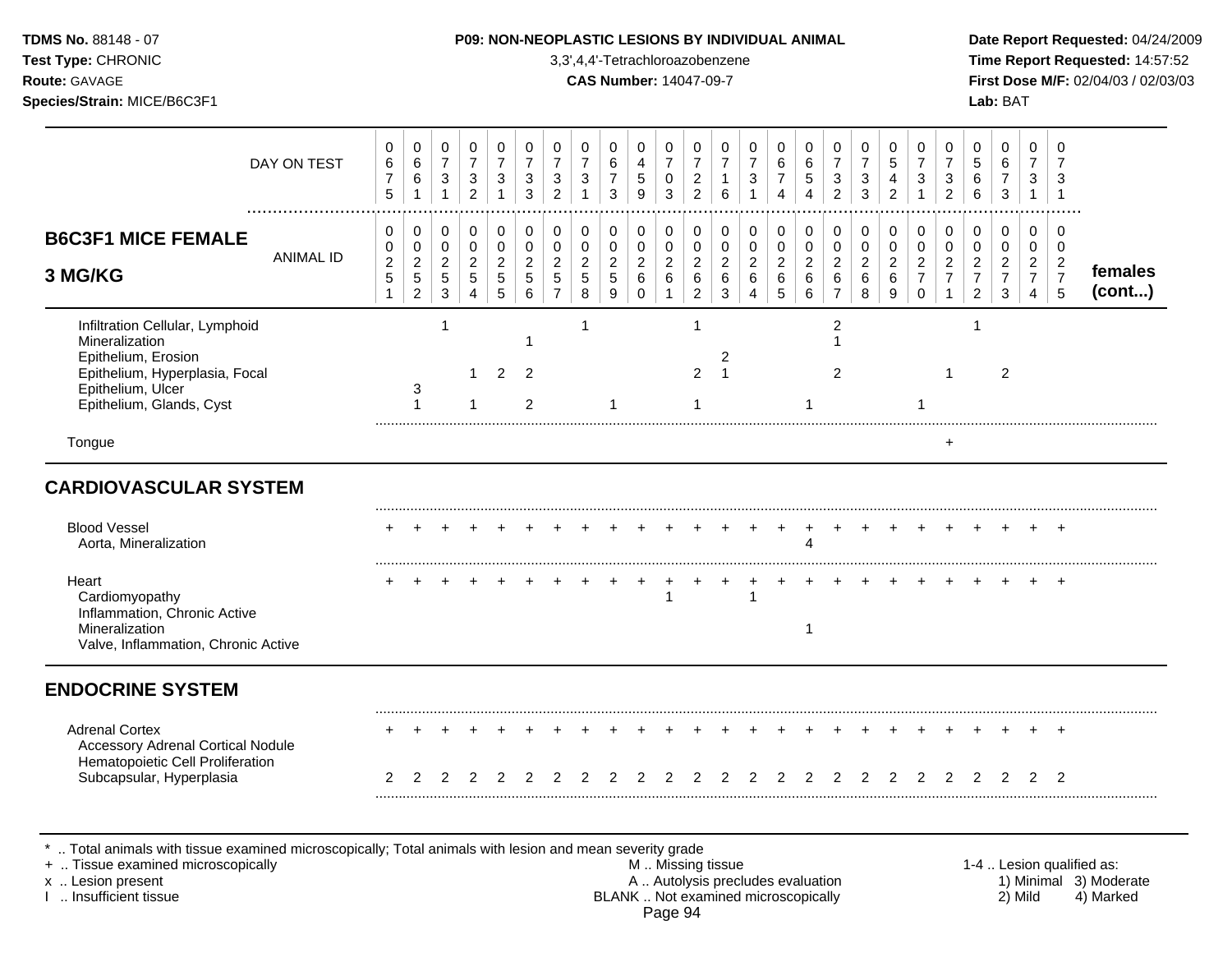**Test Type:** CHRONIC 3,3',4,4'-Tetrachloroazobenzene **Time Report Requested:** 14:57:52 **Route:** GAVAGE **CAS Number:** 14047-09-7 **First Dose M/F:** 02/04/03 / 02/03/03 **Species/Strain:** MICE/B6C3F1 **Lab:** BAT

|                                                                                                                                                                                            | DAY ON TEST      | 0<br>$\,6$<br>$\overline{7}$<br>5                                    | 0<br>$\,6\,$<br>$\,6\,$<br>$\mathbf{1}$                            | 0<br>$\overline{7}$<br>$\mathbf{3}$<br>$\mathbf{1}$                   | 0<br>$\overline{7}$<br>$\sqrt{3}$<br>$\overline{2}$          | 0<br>$\overline{7}$<br>3<br>$\mathbf{1}$         | $\mathbf 0$<br>$\overline{7}$<br>3<br>3                             | $\mathbf 0$<br>$\overline{7}$<br>3<br>$\overline{2}$               | 0<br>$\overline{7}$<br>$\mathbf{3}$<br>$\overline{1}$             | 0<br>6<br>$\overline{7}$<br>3               | 0<br>4<br>$\sqrt{5}$<br>9                | $\mathbf 0$<br>$\overline{7}$<br>$\mathbf 0$<br>3             | 0<br>$\overline{7}$<br>$\overline{c}$<br>$\overline{2}$ | 0<br>$\overline{7}$<br>1<br>$\,6\,$                       | $\mathbf 0$<br>$\overline{7}$<br>$\mathbf{3}$<br>$\mathbf{1}$ | 0<br>$\,6\,$<br>$\overline{7}$<br>$\overline{4}$                         | 0<br>$\,6\,$<br>$\sqrt{5}$<br>$\overline{4}$   | 0<br>$\overline{7}$<br>$\mathbf{3}$<br>$\overline{2}$                          | $\mathbf 0$<br>$\overline{7}$<br>$\mathbf{3}$<br>3       | 0<br>5<br>4<br>$\overline{2}$                                     | 0<br>$\overline{7}$<br>3<br>$\overline{1}$              | $\mathbf 0$<br>$\overline{7}$<br>$\sqrt{3}$<br>$\overline{2}$ | 0<br>$5\,$<br>$\,6\,$<br>$\,6\,$                             | 0<br>6<br>$\overline{7}$<br>$\mathbf{3}$                            | 0<br>$\overline{7}$<br>3<br>$\mathbf{1}$                  | 0<br>$\overline{7}$<br>3<br>$\mathbf{1}$                  |                                                                  |
|--------------------------------------------------------------------------------------------------------------------------------------------------------------------------------------------|------------------|----------------------------------------------------------------------|--------------------------------------------------------------------|-----------------------------------------------------------------------|--------------------------------------------------------------|--------------------------------------------------|---------------------------------------------------------------------|--------------------------------------------------------------------|-------------------------------------------------------------------|---------------------------------------------|------------------------------------------|---------------------------------------------------------------|---------------------------------------------------------|-----------------------------------------------------------|---------------------------------------------------------------|--------------------------------------------------------------------------|------------------------------------------------|--------------------------------------------------------------------------------|----------------------------------------------------------|-------------------------------------------------------------------|---------------------------------------------------------|---------------------------------------------------------------|--------------------------------------------------------------|---------------------------------------------------------------------|-----------------------------------------------------------|-----------------------------------------------------------|------------------------------------------------------------------|
| <b>B6C3F1 MICE FEMALE</b><br>3 MG/KG                                                                                                                                                       | <b>ANIMAL ID</b> | 0<br>$\pmb{0}$<br>$\boldsymbol{2}$<br>$\overline{5}$<br>$\mathbf{1}$ | 0<br>$\mathbf 0$<br>$\overline{2}$<br>$\sqrt{5}$<br>$\overline{a}$ | $\boldsymbol{0}$<br>0<br>$\overline{2}$<br>$\sqrt{5}$<br>$\mathbf{3}$ | 0<br>0<br>$\overline{2}$<br>$\overline{5}$<br>$\overline{4}$ | $\mathbf 0$<br>0<br>$\overline{2}$<br>$5\,$<br>5 | $\mathbf 0$<br>$\mathbf 0$<br>$\overline{2}$<br>$\sqrt{5}$<br>$\,6$ | 0<br>$\mathbf 0$<br>$\overline{c}$<br>$\sqrt{5}$<br>$\overline{7}$ | $\mathbf 0$<br>$\mathsf 0$<br>$\boldsymbol{2}$<br>$\sqrt{5}$<br>8 | 0<br>0<br>$\overline{2}$<br>$\sqrt{5}$<br>9 | 0<br>0<br>$\overline{2}$<br>$\,6\,$<br>0 | 0<br>$\mathbf 0$<br>$\overline{2}$<br>$\,6\,$<br>$\mathbf{1}$ | 0<br>0<br>$\overline{c}$<br>$\,6\,$<br>$\overline{c}$   | $\pmb{0}$<br>0<br>$\overline{c}$<br>$\,6\,$<br>$\sqrt{3}$ | $\pmb{0}$<br>$\mathbf 0$<br>$\overline{2}$<br>$\,6\,$<br>4    | $\pmb{0}$<br>$\pmb{0}$<br>$\overline{a}$<br>$\,6\,$<br>$\overline{5}$    | 0<br>0<br>$\overline{2}$<br>$\,6\,$<br>$\,6\,$ | $\boldsymbol{0}$<br>$\mathbf 0$<br>$\overline{2}$<br>$\,6\,$<br>$\overline{7}$ | $\pmb{0}$<br>$\pmb{0}$<br>$\overline{2}$<br>$\,6\,$<br>8 | 0<br>$\mathbf 0$<br>$\overline{c}$<br>$\,6\,$<br>$\boldsymbol{9}$ | 0<br>0<br>$\overline{2}$<br>$\overline{7}$<br>$\pmb{0}$ | 0<br>0<br>$\overline{2}$<br>$\overline{7}$<br>$\mathbf 1$     | 0<br>0<br>$\overline{2}$<br>$\overline{7}$<br>$\overline{c}$ | $\mathbf 0$<br>$\mathbf 0$<br>$\overline{2}$<br>$\overline{7}$<br>3 | 0<br>$\mathbf 0$<br>$\overline{2}$<br>$\overline{7}$<br>4 | 0<br>$\mathbf 0$<br>$\overline{2}$<br>$\overline{7}$<br>5 | females<br>(cont)                                                |
| Adrenal Medulla                                                                                                                                                                            |                  |                                                                      |                                                                    |                                                                       |                                                              |                                                  |                                                                     |                                                                    |                                                                   |                                             |                                          |                                                               |                                                         |                                                           |                                                               |                                                                          |                                                |                                                                                |                                                          |                                                                   |                                                         |                                                               |                                                              |                                                                     |                                                           |                                                           |                                                                  |
| Islets, Pancreatic                                                                                                                                                                         |                  |                                                                      |                                                                    |                                                                       |                                                              |                                                  |                                                                     |                                                                    |                                                                   |                                             |                                          |                                                               |                                                         |                                                           |                                                               |                                                                          |                                                |                                                                                |                                                          |                                                                   |                                                         |                                                               |                                                              |                                                                     |                                                           |                                                           |                                                                  |
| Parathyroid Gland<br>Cyst<br>Cyst, Multiple                                                                                                                                                |                  |                                                                      |                                                                    |                                                                       |                                                              |                                                  |                                                                     |                                                                    |                                                                   |                                             |                                          |                                                               |                                                         |                                                           |                                                               |                                                                          |                                                |                                                                                |                                                          |                                                                   |                                                         |                                                               |                                                              |                                                                     |                                                           | $\ddot{}$                                                 |                                                                  |
| <b>Pituitary Gland</b><br>Pars Distalis, Angiectasis<br>Pars Distalis, Hyperplasia                                                                                                         |                  |                                                                      |                                                                    |                                                                       |                                                              |                                                  |                                                                     | м                                                                  |                                                                   | $\overline{2}$                              |                                          |                                                               |                                                         |                                                           |                                                               |                                                                          |                                                |                                                                                |                                                          |                                                                   | ٠<br>$\overline{2}$                                     | $\overline{2}$                                                |                                                              |                                                                     |                                                           |                                                           |                                                                  |
| <b>Thyroid Gland</b><br>Follicle, Cyst<br>Follicle, Degeneration                                                                                                                           |                  | 2                                                                    | $\overline{2}$                                                     | $\overline{2}$                                                        |                                                              | $\overline{2}$                                   |                                                                     |                                                                    |                                                                   |                                             |                                          | 2                                                             |                                                         | 2                                                         |                                                               | 2 <sub>2</sub>                                                           |                                                |                                                                                |                                                          |                                                                   |                                                         | $\overline{2}$                                                |                                                              | $\overline{2}$                                                      | 3                                                         | $\ddot{}$<br>$\overline{c}$<br>2                          |                                                                  |
| <b>GENERAL BODY SYSTEM</b>                                                                                                                                                                 |                  |                                                                      |                                                                    |                                                                       |                                                              |                                                  |                                                                     |                                                                    |                                                                   |                                             |                                          |                                                               |                                                         |                                                           |                                                               |                                                                          |                                                |                                                                                |                                                          |                                                                   |                                                         |                                                               |                                                              |                                                                     |                                                           |                                                           |                                                                  |
| <b>Tissue NOS</b>                                                                                                                                                                          |                  |                                                                      |                                                                    |                                                                       |                                                              |                                                  |                                                                     |                                                                    |                                                                   |                                             |                                          |                                                               |                                                         |                                                           |                                                               |                                                                          |                                                |                                                                                |                                                          |                                                                   |                                                         | $\ddot{}$                                                     |                                                              |                                                                     |                                                           |                                                           |                                                                  |
| <b>GENITAL SYSTEM</b>                                                                                                                                                                      |                  |                                                                      |                                                                    |                                                                       |                                                              |                                                  |                                                                     |                                                                    |                                                                   |                                             |                                          |                                                               |                                                         |                                                           |                                                               |                                                                          |                                                |                                                                                |                                                          |                                                                   |                                                         |                                                               |                                                              |                                                                     |                                                           |                                                           |                                                                  |
| <b>Clitoral Gland</b><br>Atrophy<br>Infiltration Cellular, Lymphoid                                                                                                                        |                  | 4                                                                    | $\boldsymbol{\Lambda}$                                             | 3                                                                     | 3                                                            | $\boldsymbol{\Lambda}$                           |                                                                     | 3                                                                  | 3                                                                 |                                             | $\overline{A}$                           |                                                               | 3                                                       | 4                                                         | 3                                                             | 3                                                                        | 3                                              | 3                                                                              | 3                                                        |                                                                   | 3                                                       | 3                                                             | $\overline{4}$                                               | $\overline{4}$                                                      | 3                                                         | $\ddot{}$<br>3                                            |                                                                  |
| Inflammation, Chronic Active<br>Duct, Cyst                                                                                                                                                 |                  | 3                                                                    | 3                                                                  | 3                                                                     | 3                                                            | 3                                                |                                                                     | 2                                                                  | $\overline{2}$                                                    |                                             | 3                                        | 3                                                             |                                                         |                                                           |                                                               | 2                                                                        | 3                                              | 3                                                                              | 3                                                        |                                                                   |                                                         | 3                                                             | 2                                                            |                                                                     | 2                                                         | $\overline{2}$                                            |                                                                  |
| Total animals with tissue examined microscopically; Total animals with lesion and mean severity grade<br>+  Tissue examined microscopically<br>x  Lesion present<br>I  Insufficient tissue |                  |                                                                      |                                                                    |                                                                       |                                                              |                                                  |                                                                     |                                                                    |                                                                   |                                             |                                          |                                                               | M. Missing tissue                                       |                                                           |                                                               | A  Autolysis precludes evaluation<br>BLANK  Not examined microscopically |                                                |                                                                                |                                                          |                                                                   |                                                         |                                                               |                                                              |                                                                     | 2) Mild                                                   |                                                           | 1-4  Lesion qualified as:<br>1) Minimal 3) Moderate<br>4) Marked |

Page 95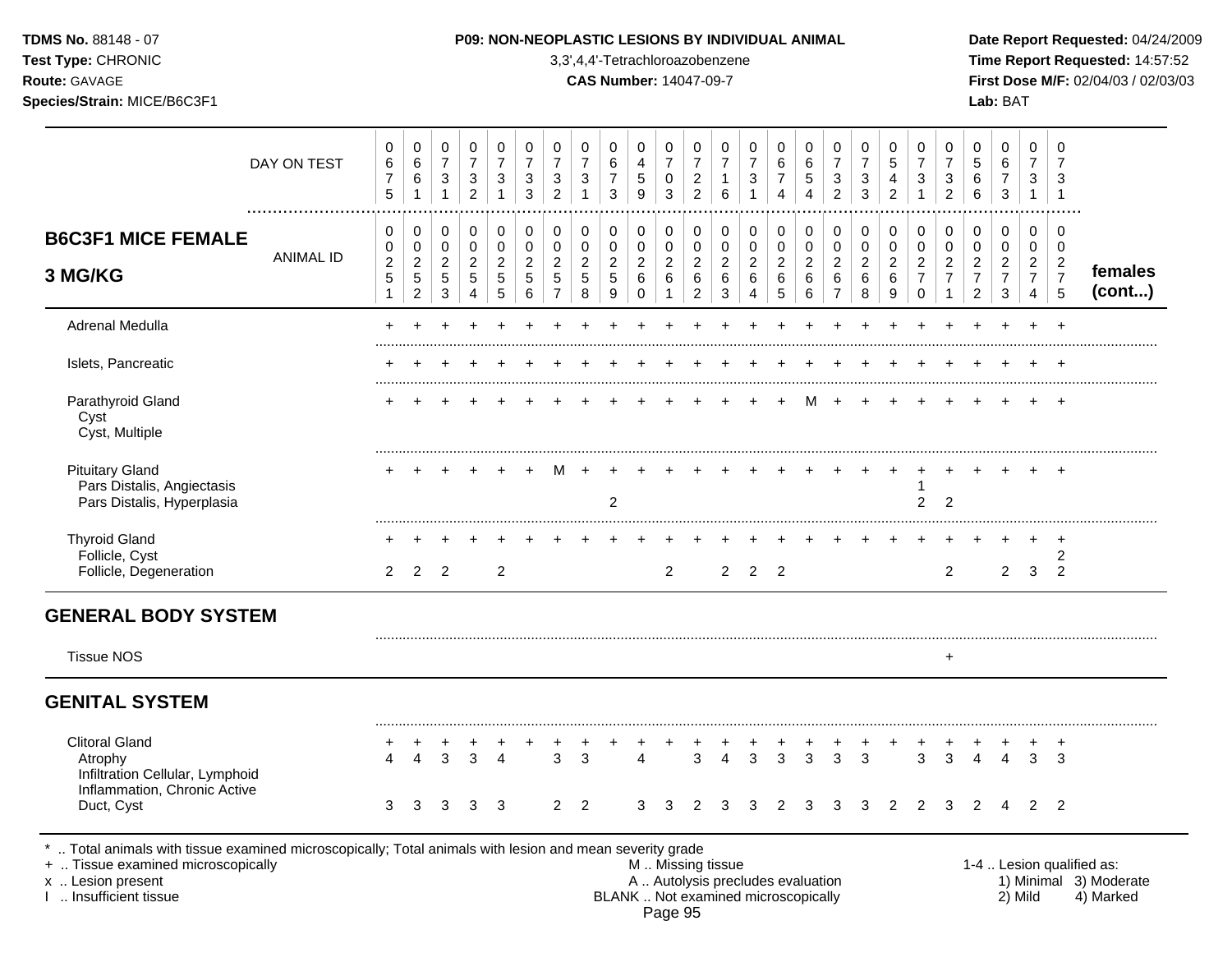|  | <b>TDMS No. 88148 - 07</b> |  |
|--|----------------------------|--|
|  |                            |  |

## **P09: NON-NEOPLASTIC LESIONS BY INDIVIDUAL ANIMAL Date Report Requested:** 04/24/2009

**Test Type:** CHRONIC 3,3',4,4'-Tetrachloroazobenzene **Time Report Requested:** 14:57:52 **Route:** GAVAGE **CAS Number:** 14047-09-7 **First Dose M/F:** 02/04/03 / 02/03/03

| DAY ON TEST                                                                                          | 0<br>$\,6$<br>$\overline{7}$<br>5               | 0<br>6<br>6<br>1                                           | 0<br>$\overline{7}$<br>$\sqrt{3}$<br>$\mathbf{1}$                | 0<br>$\overline{7}$<br>$\sqrt{3}$<br>$\overline{2}$ | 0<br>$\overline{7}$<br>3           | 0<br>$\overline{7}$<br>3<br>3      | 0<br>$\overline{7}$<br>$\mathbf{3}$<br>$\overline{2}$     | 0<br>$\overline{7}$<br>$\mathbf{3}$                | 0<br>6<br>$\overline{7}$<br>3                 | 0<br>4<br>$5\,$<br>9                         | 0<br>$\overline{7}$<br>$\mathbf 0$<br>3   | 0<br>$\overline{7}$<br>$\boldsymbol{2}$<br>$\overline{2}$ | 0<br>$\overline{7}$<br>6           | 0<br>$\overline{7}$<br>3                     | 0<br>$\,6\,$<br>$\overline{7}$<br>$\boldsymbol{\Lambda}$ | 0<br>$\,6\,$<br>$\,$ 5 $\,$<br>$\boldsymbol{\Lambda}$ | 0<br>$\overline{7}$<br>$\ensuremath{\mathsf{3}}$<br>$\overline{2}$      | 0<br>$\overline{7}$<br>$\sqrt{3}$<br>3 | 0<br>5<br>4<br>$\overline{2}$                | 0<br>$\overline{7}$<br>3                                  | 0<br>$\overline{7}$<br>3<br>$\overline{2}$                | 0<br>5<br>6<br>6                                             | 0<br>$\,6\,$<br>$\boldsymbol{7}$<br>3                     | 0<br>$\overline{7}$<br>3<br>$\mathbf 1$                   | 0<br>$\overline{7}$<br>3<br>$\overline{1}$                |                   |
|------------------------------------------------------------------------------------------------------|-------------------------------------------------|------------------------------------------------------------|------------------------------------------------------------------|-----------------------------------------------------|------------------------------------|------------------------------------|-----------------------------------------------------------|----------------------------------------------------|-----------------------------------------------|----------------------------------------------|-------------------------------------------|-----------------------------------------------------------|------------------------------------|----------------------------------------------|----------------------------------------------------------|-------------------------------------------------------|-------------------------------------------------------------------------|----------------------------------------|----------------------------------------------|-----------------------------------------------------------|-----------------------------------------------------------|--------------------------------------------------------------|-----------------------------------------------------------|-----------------------------------------------------------|-----------------------------------------------------------|-------------------|
| <b>B6C3F1 MICE FEMALE</b><br><b>ANIMAL ID</b><br>3 MG/KG                                             | 0<br>$\mathbf 0$<br>$\boldsymbol{2}$<br>5<br>-1 | 0<br>0<br>$\boldsymbol{2}$<br>$\sqrt{5}$<br>$\overline{c}$ | 0<br>$\pmb{0}$<br>$\boldsymbol{2}$<br>$\sqrt{5}$<br>$\mathbf{3}$ | 0<br>$\mathbf 0$<br>$\sqrt{2}$<br>5<br>4            | 0<br>0<br>$\overline{2}$<br>5<br>5 | 0<br>0<br>$\overline{c}$<br>5<br>6 | 0<br>$\mathbf 0$<br>$\overline{2}$<br>5<br>$\overline{7}$ | $\pmb{0}$<br>$\pmb{0}$<br>$\overline{c}$<br>5<br>8 | 0<br>0<br>$\boldsymbol{2}$<br>$\sqrt{5}$<br>9 | 0<br>$\mathbf 0$<br>$\overline{2}$<br>6<br>0 | 0<br>$\mathbf 0$<br>$\sqrt{2}$<br>6<br>-1 | 0<br>0<br>$\overline{c}$<br>6<br>$\overline{2}$           | 0<br>0<br>$\overline{2}$<br>6<br>3 | 0<br>$\mathbf 0$<br>$\overline{2}$<br>6<br>4 | $\pmb{0}$<br>$\pmb{0}$<br>$\overline{2}$<br>6<br>5       | 0<br>$\mathbf 0$<br>$\boldsymbol{2}$<br>6<br>$\,6\,$  | 0<br>$\mathbf 0$<br>$\overline{c}$<br>$6\phantom{1}6$<br>$\overline{7}$ | 0<br>0<br>$\overline{c}$<br>6<br>8     | 0<br>$\mathbf 0$<br>$\overline{c}$<br>6<br>9 | 0<br>0<br>$\overline{c}$<br>$\overline{7}$<br>$\mathbf 0$ | 0<br>$\mathbf 0$<br>$\overline{2}$<br>$\overline{7}$<br>1 | 0<br>0<br>$\overline{c}$<br>$\overline{7}$<br>$\overline{c}$ | 0<br>$\mathbf 0$<br>$\overline{c}$<br>$\overline{7}$<br>3 | $\mathbf 0$<br>0<br>$\overline{2}$<br>$\overline{7}$<br>4 | 0<br>$\mathbf 0$<br>$\overline{c}$<br>$\overline{7}$<br>5 | females<br>(cont) |
| Ovary<br>Atrophy<br>Cyst<br>Inflammation, Chronic Active<br>Bilateral, Cyst                          | $\Delta$                                        | $\overline{4}$                                             | $\mathbf{3}$                                                     | 2                                                   | $\overline{3}$                     | 3                                  | $\mathbf{3}$                                              | $\sqrt{3}$<br>$\overline{2}$                       | 3                                             | $\overline{4}$                               | $\overline{4}$                            | $\overline{4}$                                            | $\overline{3}$                     | 3                                            | $\overline{4}$                                           | $\overline{4}$                                        | $\Delta$                                                                | $\overline{A}$                         |                                              | 4                                                         | 3                                                         | 4                                                            | 4<br>$\overline{2}$                                       | 4<br>$\overline{2}$                                       | $\overline{4}$<br>2                                       |                   |
| Uterus<br>Cyst<br>Endometrium, Hyperplasia, Cystic                                                   |                                                 | 2                                                          | 3                                                                | 2                                                   | $\overline{2}$                     | $\overline{2}$                     | $\overline{2}$                                            | 3<br>$\boldsymbol{\varDelta}$                      |                                               |                                              |                                           | 2                                                         | Δ                                  |                                              | 2                                                        | $\mathfrak{p}$                                        | $\mathcal{P}$                                                           | $\mathcal{P}$                          | 2                                            | $\mathcal{P}$                                             |                                                           |                                                              |                                                           | 2                                                         | $\overline{\mathbf{1}}$                                   |                   |
| Vagina<br>Infiltration Cellular, Polymorphonuclear<br>Epithelium, Atrophy<br>Epithelium, Hyperplasia |                                                 | 3                                                          | 1                                                                |                                                     | $\mathbf 1$                        | $\overline{c}$                     |                                                           | $\overline{2}$                                     |                                               |                                              |                                           |                                                           |                                    |                                              |                                                          |                                                       | $\overline{2}$                                                          |                                        |                                              |                                                           |                                                           |                                                              | $\mathbf{1}$                                              | $\overline{2}$                                            | $\cdot$                                                   |                   |
| <b>HEMATOPOIETIC SYSTEM</b>                                                                          |                                                 |                                                            |                                                                  |                                                     |                                    |                                    |                                                           |                                                    |                                               |                                              |                                           |                                                           |                                    |                                              |                                                          |                                                       |                                                                         |                                        |                                              |                                                           |                                                           |                                                              |                                                           |                                                           |                                                           |                   |
| <b>Bone Marrow</b><br>Hyperplasia<br>Myelofibrosis                                                   |                                                 |                                                            | $\overline{2}$                                                   |                                                     |                                    | 2                                  | $\overline{2}$                                            | $\overline{2}$                                     |                                               |                                              |                                           | 4                                                         | $\overline{4}$                     | $\overline{2}$                               | $\overline{4}$                                           |                                                       |                                                                         | $\mathcal{P}$                          |                                              | $\overline{c}$                                            |                                                           | $\overline{4}$                                               | 4<br>3                                                    | 3                                                         | $\div$<br>-1                                              |                   |
| Lymph Node<br>Mediastinal, Hematopoietic Cell<br>Proliferation<br>Mediastinal, Hyperplasia, Lymphoid |                                                 |                                                            |                                                                  |                                                     |                                    |                                    |                                                           |                                                    | +                                             |                                              |                                           |                                                           | +                                  |                                              | $\ddot{}$                                                |                                                       |                                                                         |                                        |                                              |                                                           |                                                           |                                                              |                                                           |                                                           |                                                           |                   |
| Lymph Node, Mandibular                                                                               | M                                               | $+$                                                        |                                                                  |                                                     |                                    |                                    |                                                           |                                                    |                                               |                                              |                                           |                                                           |                                    |                                              |                                                          |                                                       |                                                                         |                                        |                                              |                                                           |                                                           |                                                              |                                                           |                                                           | $\pm$                                                     |                   |

\* .. Total animals with tissue examined microscopically; Total animals with lesion and mean severity grade

+ .. Tissue examined microscopically M .. Missing tissue 1-4 .. Lesion qualified as: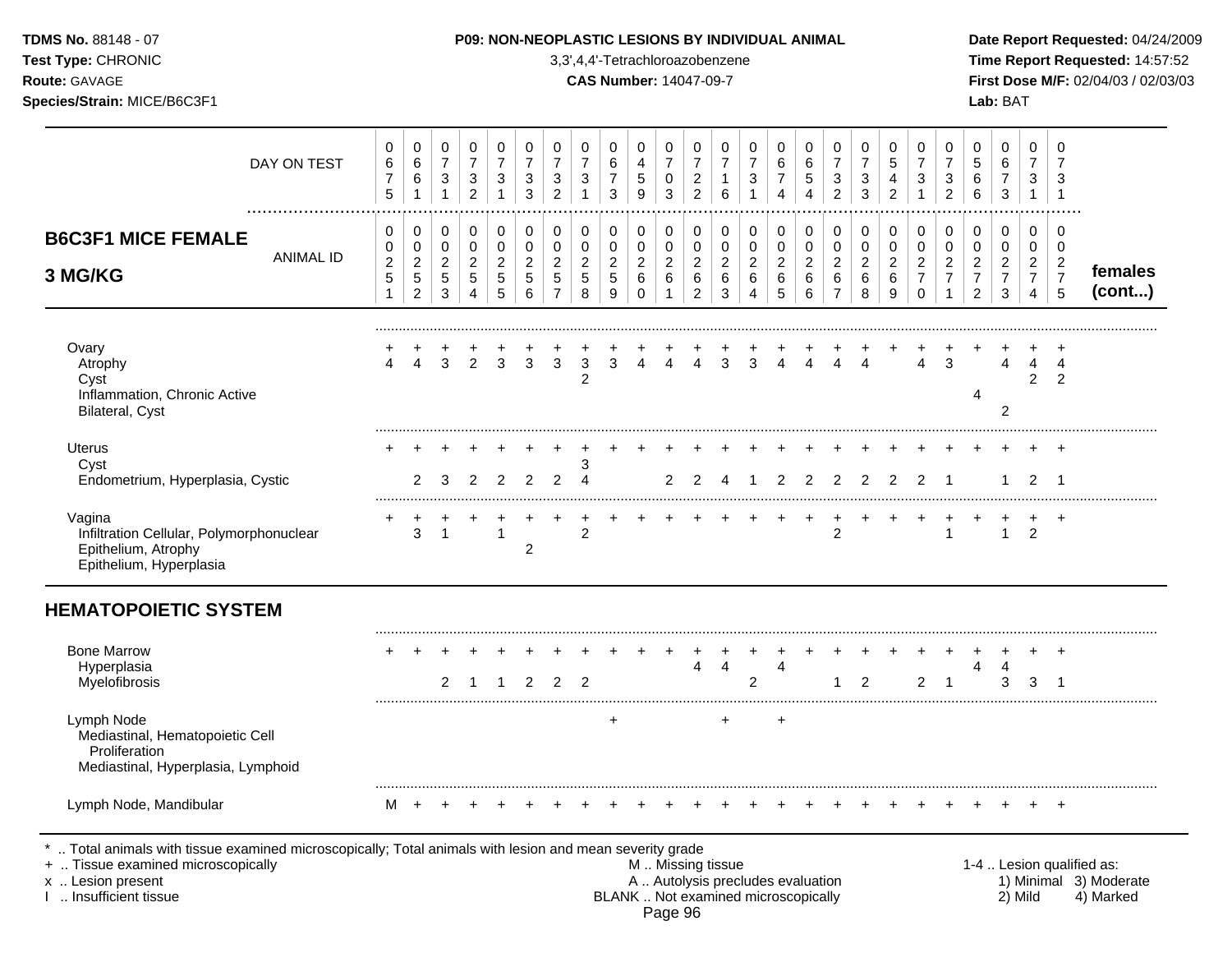**Test Type:** CHRONIC 3,3',4,4'-Tetrachloroazobenzene **Time Report Requested:** 14:57:52 **Route:** GAVAGE **CAS Number:** 14047-09-7 **First Dose M/F:** 02/04/03 / 02/03/03 **Species/Strain:** MICE/B6C3F1 **Lab:** BAT

|                                                                                                                                                                  | DAY ON TEST<br>. <b>.</b> . | 0<br>6<br>$\overline{7}$<br>5 | 0<br>$\,6\,$<br>$\,6\,$<br>$\mathbf{1}$ | 0<br>$\overline{7}$<br>$\mathbf{3}$<br>$\mathbf{1}$ | $\pmb{0}$<br>$\overline{7}$<br>$\sqrt{3}$<br>$\overline{2}$ | 0<br>$\overline{7}$<br>3<br>$\mathbf{1}$ | 0<br>$\overline{7}$<br>3<br>3      | $\mathbf 0$<br>$\overline{7}$<br>$\mathbf{3}$<br>$\overline{2}$ | 0<br>$\overline{7}$<br>$\sqrt{3}$<br>$\mathbf{1}$ | 0<br>6<br>$\overline{7}$<br>3 | $\mathbf 0$<br>$\overline{4}$<br>$\sqrt{5}$<br>9 | 0<br>$\overline{7}$<br>0<br>3  | $\mathbf 0$<br>$\overline{7}$<br>$\overline{\mathbf{c}}$<br>$\overline{2}$ | 0<br>$\overline{7}$<br>1<br>6                          | 0<br>$\overline{7}$<br>3           | 0<br>6<br>$\overline{7}$<br>4    | 0<br>$\,6\,$<br>5<br>$\overline{4}$ | $\mathbf 0$<br>$\overline{7}$<br>$\sqrt{3}$<br>$\overline{2}$ | 0<br>$\overline{7}$<br>3<br>3      | 0<br>$\sqrt{5}$<br>4<br>$\overline{2}$ | 0<br>$\overline{7}$<br>3<br>$\mathbf{1}$ | 0<br>$\overline{7}$<br>$\sqrt{3}$<br>$\overline{2}$ | 0<br>$\sqrt{5}$<br>$\,6\,$<br>$6\phantom{a}$ | 0<br>6<br>$\boldsymbol{7}$<br>3    | $\mathbf 0$<br>$\overline{7}$<br>3<br>$\mathbf{1}$ | 0<br>7<br>3<br>$\overline{1}$    |                                                     |
|------------------------------------------------------------------------------------------------------------------------------------------------------------------|-----------------------------|-------------------------------|-----------------------------------------|-----------------------------------------------------|-------------------------------------------------------------|------------------------------------------|------------------------------------|-----------------------------------------------------------------|---------------------------------------------------|-------------------------------|--------------------------------------------------|--------------------------------|----------------------------------------------------------------------------|--------------------------------------------------------|------------------------------------|----------------------------------|-------------------------------------|---------------------------------------------------------------|------------------------------------|----------------------------------------|------------------------------------------|-----------------------------------------------------|----------------------------------------------|------------------------------------|----------------------------------------------------|----------------------------------|-----------------------------------------------------|
| <b>B6C3F1 MICE FEMALE</b>                                                                                                                                        | <b>ANIMAL ID</b>            | 0<br>0<br>$\overline{c}$      | 0<br>$\mathbf 0$<br>$\overline{c}$      | 0<br>$\mathbf 0$<br>$\overline{c}$                  | 0<br>$\mathbf 0$<br>$\overline{c}$                          | 0<br>$\mathbf 0$<br>$\overline{c}$       | 0<br>$\mathbf 0$<br>$\overline{c}$ | 0<br>$\mathbf 0$<br>$\overline{c}$                              | 0<br>$\mathbf 0$<br>$\overline{a}$                | 0<br>0<br>$\overline{c}$      | 0<br>$\mathbf 0$<br>$\overline{c}$               | 0<br>$\mathbf 0$<br>$\sqrt{2}$ | 0<br>$\mathbf 0$<br>$\overline{c}$                                         | 0<br>$\mathbf 0$<br>$\overline{2}$                     | 0<br>$\mathbf 0$<br>$\overline{2}$ | 0<br>$\pmb{0}$<br>$\overline{c}$ | 0<br>0<br>$\overline{a}$            | 0<br>$\mathbf 0$<br>$\sqrt{2}$                                | 0<br>$\mathbf 0$<br>$\overline{c}$ | 0<br>$\mathbf 0$<br>$\overline{c}$     | 0<br>$\mathbf 0$<br>$\overline{c}$       | 0<br>$\pmb{0}$<br>$\overline{c}$                    | 0<br>$\mathbf 0$<br>$\sqrt{2}$               | 0<br>$\mathbf 0$<br>$\overline{2}$ | 0<br>$\mathbf 0$<br>$\overline{2}$                 | 0<br>$\Omega$<br>$\overline{2}$  |                                                     |
| 3 MG/KG                                                                                                                                                          |                             | $\sqrt{5}$<br>$\mathbf{1}$    | $\,$ 5 $\,$<br>$\overline{2}$           | $\sqrt{5}$<br>3                                     | 5<br>$\overline{4}$                                         | $\sqrt{5}$<br>5                          | 5<br>$6\phantom{a}$                | $\overline{5}$<br>$\overline{7}$                                | 5<br>8                                            | $\sqrt{5}$<br>9               | $\,6\,$<br>$\mathbf 0$                           | $\,6\,$<br>$\mathbf{1}$        | $\,6\,$<br>$\overline{2}$                                                  | 6<br>3                                                 | $\,6\,$<br>$\overline{4}$          | $\,6\,$<br>5                     | $\,6\,$<br>$6\phantom{1}$           | $\,6\,$<br>$\overline{7}$                                     | 6<br>8                             | $\,6\,$<br>$\boldsymbol{9}$            | $\overline{7}$<br>$\mathbf 0$            | $\overline{7}$<br>$\mathbf{1}$                      | $\overline{7}$<br>$\overline{2}$             | $\boldsymbol{7}$<br>3              | $\overline{7}$<br>4                                | $\overline{7}$<br>5              | females<br>(cont)                                   |
| Hyperplasia, Lymphoid<br>Pigmentation                                                                                                                            |                             |                               |                                         |                                                     |                                                             | 4                                        |                                    |                                                                 |                                                   |                               |                                                  |                                | 4<br>$\overline{2}$                                                        |                                                        |                                    |                                  |                                     |                                                               |                                    |                                        |                                          |                                                     |                                              |                                    |                                                    |                                  |                                                     |
| Lymph Node, Mesenteric<br>Mineralization<br>Artery, Mineralization                                                                                               |                             | м                             |                                         |                                                     |                                                             |                                          |                                    |                                                                 |                                                   |                               |                                                  |                                |                                                                            |                                                        |                                    |                                  | +<br>$\overline{c}$                 |                                                               |                                    |                                        |                                          |                                                     |                                              |                                    |                                                    |                                  |                                                     |
| Spleen<br>Atrophy<br>Fibrosis<br>Hematopoietic Cell Proliferation                                                                                                |                             | 4                             | $\sqrt{3}$                              |                                                     |                                                             |                                          |                                    |                                                                 |                                                   | 3                             |                                                  | $\overline{2}$                 | 3                                                                          |                                                        | $\overline{2}$                     |                                  | 4                                   |                                                               | 3                                  | $\overline{2}$                         | 2                                        |                                                     | Δ                                            | з                                  | 2                                                  | 3                                |                                                     |
| Thymus<br>Atrophy<br>Cyst                                                                                                                                        |                             | 4                             | 4                                       |                                                     | $\overline{2}$                                              |                                          |                                    |                                                                 |                                                   | 4<br>$\overline{2}$           | 4                                                | $\overline{\mathbf{4}}$        | 4                                                                          | м                                                      |                                    |                                  | 4                                   |                                                               |                                    |                                        |                                          |                                                     | 3                                            | $\overline{\mathbf{4}}$            |                                                    | $\overline{+}$                   |                                                     |
| Cyst, Multiple<br><b>Ectopic Parathyroid Gland</b><br>Infiltration Cellular, Histiocyte                                                                          |                             | 2<br>2                        | $\overline{c}$                          | $\overline{2}$                                      |                                                             | 3                                        | $\overline{2}$                     | $\overline{2}$                                                  | $\overline{2}$                                    |                               |                                                  | $\overline{2}$                 | $\overline{2}$                                                             |                                                        | $\overline{2}$                     |                                  |                                     | 4<br>4                                                        | $\overline{c}$<br>$\overline{2}$   |                                        | $\overline{2}$                           | $\overline{2}$                                      |                                              | $\overline{2}$                     | $\overline{c}$<br>1                                | $\overline{2}$<br>$\overline{2}$ |                                                     |
| Inflammation, Chronic Active<br>Thymocyte, Necrosis                                                                                                              |                             |                               |                                         |                                                     |                                                             | 2                                        |                                    |                                                                 | $\overline{2}$                                    |                               |                                                  |                                |                                                                            |                                                        | $\overline{2}$                     |                                  |                                     |                                                               |                                    |                                        |                                          |                                                     |                                              |                                    |                                                    | $\overline{c}$                   |                                                     |
| <b>INTEGUMENTARY SYSTEM</b>                                                                                                                                      |                             |                               |                                         |                                                     |                                                             |                                          |                                    |                                                                 |                                                   |                               |                                                  |                                |                                                                            |                                                        |                                    |                                  |                                     |                                                               |                                    |                                        |                                          |                                                     |                                              |                                    |                                                    |                                  |                                                     |
| <b>Mammary Gland</b>                                                                                                                                             |                             |                               |                                         |                                                     |                                                             |                                          |                                    |                                                                 |                                                   |                               |                                                  |                                |                                                                            |                                                        |                                    |                                  |                                     |                                                               |                                    |                                        |                                          |                                                     |                                              |                                    |                                                    |                                  |                                                     |
| <b>Skin</b><br>Inflammation, Chronic Active<br>Dermis, Fibrosis                                                                                                  |                             |                               |                                         |                                                     |                                                             |                                          |                                    |                                                                 |                                                   |                               |                                                  |                                | 4<br>4                                                                     |                                                        |                                    |                                  |                                     |                                                               |                                    |                                        |                                          |                                                     |                                              | +                                  | $\ddot{}$<br>2                                     | $\overline{+}$                   |                                                     |
| Total animals with tissue examined microscopically; Total animals with lesion and mean severity grade<br>+  Tissue examined microscopically<br>x  Lesion present |                             |                               |                                         |                                                     |                                                             |                                          |                                    |                                                                 |                                                   |                               |                                                  |                                |                                                                            | M  Missing tissue<br>A  Autolysis precludes evaluation |                                    |                                  |                                     |                                                               |                                    |                                        |                                          |                                                     |                                              |                                    |                                                    |                                  | 1-4  Lesion qualified as:<br>1) Minimal 3) Moderate |

I .. Insufficient tissue BLANK .. Not examined microscopically 2) Mild 4) Marked Page 97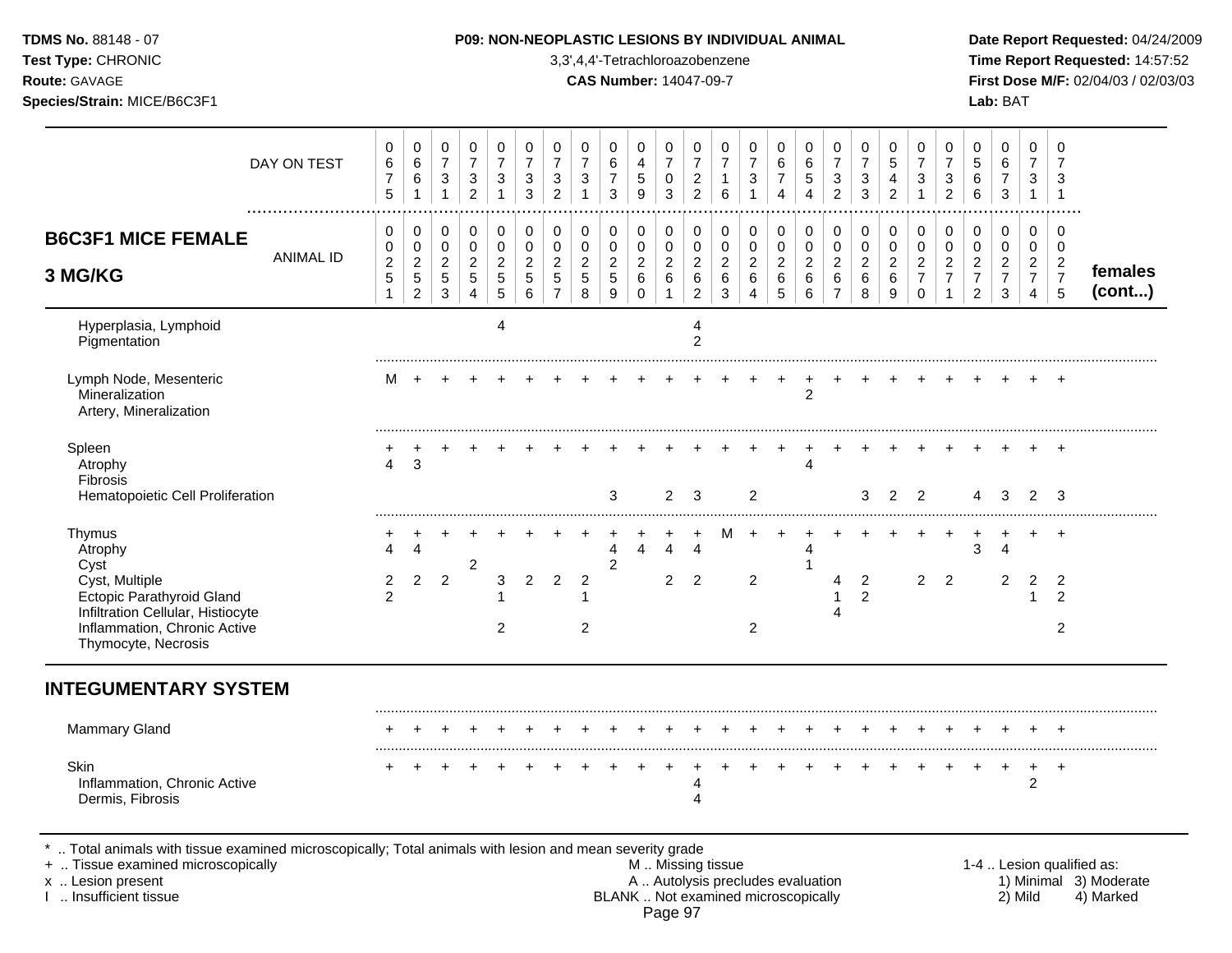**Test Type:** CHRONIC 3,3',4,4'-Tetrachloroazobenzene **Time Report Requested:** 14:57:52 **Route:** GAVAGE **CAS Number:** 14047-09-7 **First Dose M/F:** 02/04/03 / 02/03/03 **Species/Strain:** MICE/B6C3F1 **Lab:** BAT

|                                                                                                                                                                                            | DAY ON TEST           | 0<br>$\,6\,$<br>$\overline{7}$<br>5                         | 0<br>$\,6\,$<br>$\,6\,$<br>$\overline{1}$               | 0<br>$\overline{7}$<br>$\sqrt{3}$<br>$\mathbf{1}$ | 0<br>$\overline{7}$<br>$\sqrt{3}$<br>$\overline{c}$ | 0<br>$\overline{7}$<br>3<br>$\mathbf{1}$     | 0<br>$\overline{7}$<br>3<br>3                   | 0<br>$\overline{7}$<br>$\sqrt{3}$<br>$\overline{2}$                    | 0<br>$\overline{7}$<br>$\sqrt{3}$<br>$\mathbf{1}$ | 0<br>6<br>$\boldsymbol{7}$<br>3                             | 0<br>4<br>$\sqrt{5}$<br>9                                | 0<br>$\overline{7}$<br>$\pmb{0}$<br>3     | 0<br>$\overline{7}$<br>$\overline{2}$<br>$\overline{2}$                                       | 0<br>$\overline{7}$<br>$\mathbf{1}$<br>6                  | 0<br>$\overline{7}$<br>$\ensuremath{\mathsf{3}}$                    | 0<br>$\,6$<br>$\boldsymbol{7}$<br>4 | 0<br>$\,6\,$<br>$5\phantom{.0}$<br>4                   | 0<br>$\overline{7}$<br>$\ensuremath{\mathsf{3}}$<br>$\overline{c}$  | 0<br>$\overline{7}$<br>3<br>3                | 0<br>5<br>4<br>$\overline{c}$              | 0<br>$\overline{7}$<br>3<br>1                                    | 0<br>$\overline{7}$<br>$\ensuremath{\mathsf{3}}$<br>$\overline{2}$ | 0<br>5<br>$\,6$<br>6                                       | 0<br>6<br>$\overline{7}$<br>$\sqrt{3}$                                           | 0<br>$\overline{7}$<br>$\sqrt{3}$<br>$\mathbf{1}$            | 0<br>$\overline{7}$<br>3<br>$\mathbf{1}$                             |                                                                  |
|--------------------------------------------------------------------------------------------------------------------------------------------------------------------------------------------|-----------------------|-------------------------------------------------------------|---------------------------------------------------------|---------------------------------------------------|-----------------------------------------------------|----------------------------------------------|-------------------------------------------------|------------------------------------------------------------------------|---------------------------------------------------|-------------------------------------------------------------|----------------------------------------------------------|-------------------------------------------|-----------------------------------------------------------------------------------------------|-----------------------------------------------------------|---------------------------------------------------------------------|-------------------------------------|--------------------------------------------------------|---------------------------------------------------------------------|----------------------------------------------|--------------------------------------------|------------------------------------------------------------------|--------------------------------------------------------------------|------------------------------------------------------------|----------------------------------------------------------------------------------|--------------------------------------------------------------|----------------------------------------------------------------------|------------------------------------------------------------------|
| <b>B6C3F1 MICE FEMALE</b><br>3 MG/KG                                                                                                                                                       | .<br><b>ANIMAL ID</b> | 0<br>$\pmb{0}$<br>$\mathbf 2$<br>$\sqrt{5}$<br>$\mathbf{1}$ | $\pmb{0}$<br>$\mathbf 0$<br>$\sqrt{2}$<br>$\frac{5}{2}$ | 0<br>0<br>$\overline{c}$<br>5<br>$\mathbf{3}$     | $\mathbf 0$<br>$\mathsf 0$<br>$\sqrt{2}$<br>5<br>4  | 0<br>$\mathbf 0$<br>$\overline{2}$<br>5<br>5 | 0<br>0<br>$\overline{c}$<br>5<br>$6\phantom{1}$ | $\pmb{0}$<br>$\mathbf 0$<br>$\sqrt{2}$<br>$\sqrt{5}$<br>$\overline{7}$ | 0<br>0<br>$\overline{c}$<br>$\sqrt{5}$<br>8       | $\mathbf 0$<br>$\mathbf 0$<br>$\sqrt{2}$<br>$\sqrt{5}$<br>9 | 0<br>$\pmb{0}$<br>$\overline{c}$<br>$\,6$<br>$\mathbf 0$ | 0<br>0<br>$\sqrt{2}$<br>6<br>$\mathbf{1}$ | 0<br>$\mathbf 0$<br>$\overline{2}$<br>6<br>$\overline{2}$                                     | 0<br>$\mathbf 0$<br>$\boldsymbol{2}$<br>6<br>$\mathbf{3}$ | $\pmb{0}$<br>$\mathbf 0$<br>$\boldsymbol{2}$<br>6<br>$\overline{4}$ | 0<br>0<br>$\sqrt{2}$<br>$\,6$<br>5  | 0<br>$\pmb{0}$<br>$\overline{c}$<br>$\,6\,$<br>$\,6\,$ | $\mathbf 0$<br>$\mathbf 0$<br>$\overline{c}$<br>6<br>$\overline{7}$ | 0<br>$\mathbf 0$<br>$\overline{c}$<br>6<br>8 | $\pmb{0}$<br>0<br>$\overline{c}$<br>6<br>9 | 0<br>$\mathbf 0$<br>$\overline{c}$<br>$\overline{7}$<br>$\Omega$ | 0<br>0<br>$\overline{c}$<br>$\overline{7}$<br>1                    | 0<br>0<br>$\sqrt{2}$<br>$\boldsymbol{7}$<br>$\overline{2}$ | $\pmb{0}$<br>$\mathbf 0$<br>$\overline{c}$<br>$\boldsymbol{7}$<br>$\mathfrak{S}$ | 0<br>0<br>$\overline{c}$<br>$\overline{7}$<br>$\overline{4}$ | 0<br>$\mathbf 0$<br>$\overline{c}$<br>$\boldsymbol{7}$<br>$\sqrt{5}$ | females<br>(cont)                                                |
| Epidermis, Hyperplasia<br>Epidermis, Ulcer<br>Sebaceous Gland, Atrophy                                                                                                                     |                       | $\overline{2}$                                              | 3                                                       |                                                   |                                                     |                                              |                                                 |                                                                        |                                                   |                                                             | 3                                                        |                                           | 3<br>4                                                                                        | 3                                                         |                                                                     | 4                                   |                                                        |                                                                     |                                              |                                            |                                                                  |                                                                    | $\overline{2}$                                             |                                                                                  |                                                              |                                                                      |                                                                  |
| <b>MUSCULOSKELETAL SYSTEM</b>                                                                                                                                                              |                       |                                                             |                                                         |                                                   |                                                     |                                              |                                                 |                                                                        |                                                   |                                                             |                                                          |                                           |                                                                                               |                                                           |                                                                     |                                     |                                                        |                                                                     |                                              |                                            |                                                                  |                                                                    |                                                            |                                                                                  |                                                              |                                                                      |                                                                  |
| <b>Bone</b>                                                                                                                                                                                |                       |                                                             |                                                         |                                                   |                                                     |                                              |                                                 |                                                                        |                                                   |                                                             |                                                          |                                           |                                                                                               |                                                           |                                                                     |                                     |                                                        |                                                                     |                                              |                                            |                                                                  |                                                                    |                                                            |                                                                                  |                                                              |                                                                      |                                                                  |
| <b>Skeletal Muscle</b><br>Inflammation, Chronic Active                                                                                                                                     |                       |                                                             |                                                         |                                                   |                                                     |                                              |                                                 |                                                                        |                                                   | +<br>$\overline{2}$                                         |                                                          |                                           |                                                                                               |                                                           |                                                                     |                                     |                                                        |                                                                     |                                              |                                            |                                                                  |                                                                    |                                                            | ÷                                                                                |                                                              |                                                                      |                                                                  |
| <b>NERVOUS SYSTEM</b>                                                                                                                                                                      |                       |                                                             |                                                         |                                                   |                                                     |                                              |                                                 |                                                                        |                                                   |                                                             |                                                          |                                           |                                                                                               |                                                           |                                                                     |                                     |                                                        |                                                                     |                                              |                                            |                                                                  |                                                                    |                                                            |                                                                                  |                                                              |                                                                      |                                                                  |
| <b>Brain</b><br>Compression<br>Meninges, Hemorrhage                                                                                                                                        |                       |                                                             |                                                         |                                                   |                                                     |                                              |                                                 |                                                                        |                                                   |                                                             | 2                                                        |                                           |                                                                                               |                                                           |                                                                     |                                     |                                                        |                                                                     |                                              |                                            |                                                                  |                                                                    |                                                            |                                                                                  |                                                              |                                                                      |                                                                  |
| <b>Peripheral Nerve</b><br>Sciatic, Degeneration                                                                                                                                           |                       |                                                             |                                                         |                                                   |                                                     |                                              |                                                 |                                                                        |                                                   |                                                             |                                                          |                                           |                                                                                               |                                                           |                                                                     |                                     |                                                        |                                                                     |                                              |                                            |                                                                  |                                                                    |                                                            |                                                                                  |                                                              |                                                                      |                                                                  |
| Spinal Cord<br>Degeneration                                                                                                                                                                |                       |                                                             |                                                         |                                                   |                                                     |                                              |                                                 |                                                                        |                                                   |                                                             |                                                          |                                           |                                                                                               |                                                           |                                                                     |                                     |                                                        |                                                                     |                                              |                                            |                                                                  |                                                                    |                                                            |                                                                                  |                                                              |                                                                      |                                                                  |
| <b>RESPIRATORY SYSTEM</b>                                                                                                                                                                  |                       |                                                             |                                                         |                                                   |                                                     |                                              |                                                 |                                                                        |                                                   |                                                             |                                                          |                                           |                                                                                               |                                                           |                                                                     |                                     |                                                        |                                                                     |                                              |                                            |                                                                  |                                                                    |                                                            |                                                                                  |                                                              |                                                                      |                                                                  |
| Lung                                                                                                                                                                                       |                       |                                                             |                                                         |                                                   |                                                     |                                              |                                                 |                                                                        |                                                   |                                                             |                                                          |                                           |                                                                                               |                                                           |                                                                     |                                     |                                                        |                                                                     |                                              |                                            |                                                                  |                                                                    |                                                            |                                                                                  |                                                              |                                                                      |                                                                  |
| Total animals with tissue examined microscopically; Total animals with lesion and mean severity grade<br>+  Tissue examined microscopically<br>x  Lesion present<br>I  Insufficient tissue |                       |                                                             |                                                         |                                                   |                                                     |                                              |                                                 |                                                                        |                                                   |                                                             |                                                          | Page 98                                   | M  Missing tissue<br>A  Autolysis precludes evaluation<br>BLANK  Not examined microscopically |                                                           |                                                                     |                                     |                                                        |                                                                     |                                              |                                            |                                                                  |                                                                    |                                                            |                                                                                  | 2) Mild                                                      |                                                                      | 1-4  Lesion qualified as:<br>1) Minimal 3) Moderate<br>4) Marked |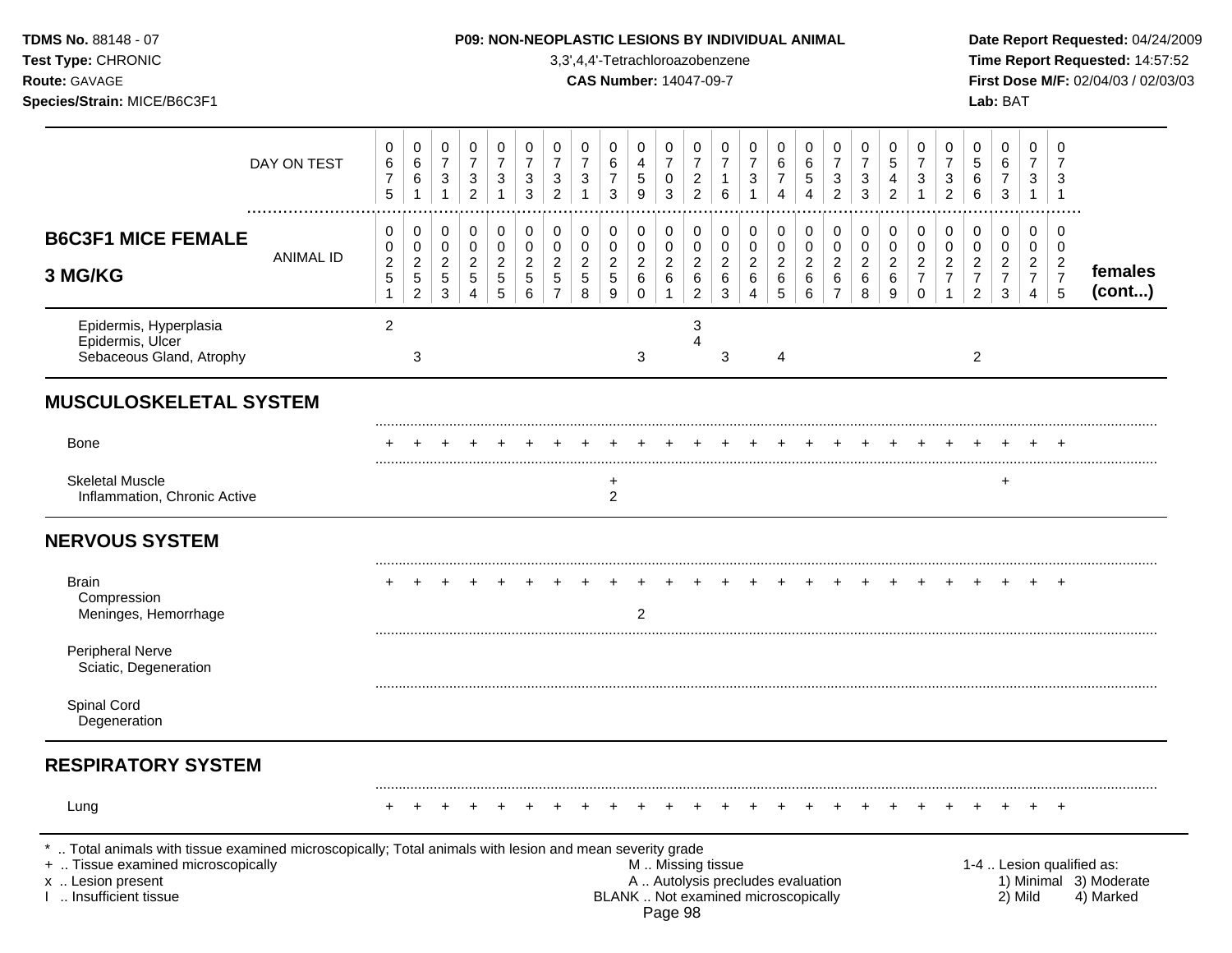| TDMS No. 88148 - 07<br>Test Type: CHRONIC<br>Route: GAVAGE<br>Species/Strain: MICE/B6C3F1                                                                                                                                                                       |                  |                                                                             |                                                                              |                                                                        |                                                                    |                                                           |                                                       |                                                                              |                                                                            | 3,3',4,4'-Tetrachloroazobenzene<br><b>CAS Number: 14047-09-7</b> |                                                                    |                                                             |                                                                         |                                                       | P09: NON-NEOPLASTIC LESIONS BY INDIVIDUAL ANIMAL                           |                                                                     |                                                          |                                                                           |                                                                                     |                                                              |                                                                               |                                                                              |                                                                        | Lab: BAT                                                              |                                                                                  |                                                                  | Date Report Requested: 04/24/2009<br>Time Report Requested: 14:57:52<br>First Dose M/F: 02/04/03 / 02/03/03 |
|-----------------------------------------------------------------------------------------------------------------------------------------------------------------------------------------------------------------------------------------------------------------|------------------|-----------------------------------------------------------------------------|------------------------------------------------------------------------------|------------------------------------------------------------------------|--------------------------------------------------------------------|-----------------------------------------------------------|-------------------------------------------------------|------------------------------------------------------------------------------|----------------------------------------------------------------------------|------------------------------------------------------------------|--------------------------------------------------------------------|-------------------------------------------------------------|-------------------------------------------------------------------------|-------------------------------------------------------|----------------------------------------------------------------------------|---------------------------------------------------------------------|----------------------------------------------------------|---------------------------------------------------------------------------|-------------------------------------------------------------------------------------|--------------------------------------------------------------|-------------------------------------------------------------------------------|------------------------------------------------------------------------------|------------------------------------------------------------------------|-----------------------------------------------------------------------|----------------------------------------------------------------------------------|------------------------------------------------------------------|-------------------------------------------------------------------------------------------------------------|
|                                                                                                                                                                                                                                                                 | DAY ON TEST<br>  | 0<br>$\,6$<br>$\overline{7}$<br>$\overline{5}$                              | 0<br>$\,6\,$<br>$\,6\,$<br>1                                                 | $\pmb{0}$<br>$\overline{7}$<br>$\sqrt{3}$<br>$\mathbf{1}$              | 0<br>$\overline{7}$<br>$\ensuremath{\mathsf{3}}$<br>$\overline{2}$ | $\mathbf 0$<br>$\overline{7}$<br>3<br>$\mathbf{1}$        | 0<br>$\overline{7}$<br>$\ensuremath{\mathsf{3}}$<br>3 | 0<br>$\overline{7}$<br>$\frac{3}{2}$                                         | $\mathbf 0$<br>$\overline{7}$<br>$\ensuremath{\mathsf{3}}$<br>$\mathbf{1}$ | $\Omega$<br>$\,6\,$<br>$\overline{7}$<br>$\mathbf{3}$            | $\mathbf 0$<br>$\overline{4}$<br>$\,$ 5 $\,$<br>$\boldsymbol{9}$   | $\pmb{0}$<br>$\overline{7}$<br>$\pmb{0}$<br>$\mathbf{3}$    | $\mathbf 0$<br>$\overline{7}$<br>$\frac{2}{2}$                          | $\Omega$<br>$\overline{7}$<br>$\mathbf{1}$<br>$\,6\,$ | $\mathbf 0$<br>$\overline{7}$<br>$\ensuremath{\mathsf{3}}$<br>$\mathbf{1}$ | $\mathbf 0$<br>$\,6\,$<br>$\overline{7}$<br>$\overline{\mathbf{4}}$ | $\Omega$<br>$\,6\,$<br>$\sqrt{5}$<br>$\overline{4}$      | $\Omega$<br>$\overline{7}$<br>$\ensuremath{\mathsf{3}}$<br>$\overline{2}$ | $\mathbf 0$<br>$\overline{\mathbf{7}}$<br>$\ensuremath{\mathsf{3}}$<br>$\mathbf{3}$ | 0<br>5<br>$\overline{\mathbf{4}}$<br>$\overline{2}$          | 0<br>$\overline{7}$<br>$\ensuremath{\mathsf{3}}$<br>$\mathbf{1}$              | $\mathbf 0$<br>$\overline{7}$<br>$\ensuremath{\mathsf{3}}$<br>$\overline{a}$ | $\Omega$<br>$\sqrt{5}$<br>$\,6$<br>$\,6\,$                             | $\Omega$<br>$\,6\,$<br>$\overline{7}$<br>$\mathbf{3}$                 | $\mathbf 0$<br>$\overline{7}$<br>$\mathsf 3$<br>$\overline{1}$                   | $\Omega$<br>$\overline{7}$<br>3<br>$\overline{1}$                |                                                                                                             |
| <b>B6C3F1 MICE FEMALE</b><br>3 MG/KG                                                                                                                                                                                                                            | <b>ANIMAL ID</b> | $\mathbf 0$<br>$\mathbf 0$<br>$\overline{c}$<br>$\mathbf 5$<br>$\mathbf{1}$ | $\mathbf 0$<br>$\pmb{0}$<br>$\boldsymbol{2}$<br>$\sqrt{5}$<br>$\overline{2}$ | $\mathbf 0$<br>$\mathbf 0$<br>$\sqrt{2}$<br>$\sqrt{5}$<br>$\mathbf{3}$ | $\mathbf 0$<br>$\pmb{0}$<br>$\overline{c}$<br>5<br>$\overline{4}$  | 0<br>$\pmb{0}$<br>$\boldsymbol{2}$<br>$\overline{5}$<br>5 | $\mathbf 0$<br>$\pmb{0}$<br>$\overline{c}$<br>5<br>6  | $\mathbf 0$<br>$\mathsf 0$<br>$\overline{c}$<br>$\sqrt{5}$<br>$\overline{7}$ | $\mathbf 0$<br>$\mathsf 0$<br>$\overline{c}$<br>$\mathbf 5$<br>8           | 0<br>$\pmb{0}$<br>$\boldsymbol{2}$<br>$\sqrt{5}$<br>9            | $\mathbf 0$<br>$\mathsf 0$<br>$\sqrt{2}$<br>$\,6\,$<br>$\mathbf 0$ | 0<br>$\pmb{0}$<br>$\overline{c}$<br>$\,6\,$<br>$\mathbf{1}$ | $\mathbf 0$<br>$\pmb{0}$<br>$\overline{2}$<br>$\,6\,$<br>$\overline{2}$ | $\mathbf 0$<br>$\pmb{0}$<br>$\overline{c}$<br>6<br>3  | $\mathbf 0$<br>$\pmb{0}$<br>$\overline{2}$<br>6<br>$\overline{4}$          | 0<br>$\mathsf 0$<br>$\overline{2}$<br>$\,6\,$<br>5                  | $\mathbf 0$<br>$\mathbf 0$<br>$\boldsymbol{2}$<br>6<br>6 | 0<br>$\pmb{0}$<br>$\overline{c}$<br>6<br>$\overline{7}$                   | 0<br>$\pmb{0}$<br>$\overline{c}$<br>6<br>8                                          | $\mathbf 0$<br>$\mathbf 0$<br>$\overline{a}$<br>$\,6\,$<br>9 | $\mathbf 0$<br>$\mathsf 0$<br>$\overline{2}$<br>$\overline{7}$<br>$\mathbf 0$ | $\mathbf 0$<br>$\pmb{0}$<br>$\overline{c}$<br>$\overline{7}$<br>$\mathbf{1}$ | 0<br>$\pmb{0}$<br>$\boldsymbol{2}$<br>$\overline{7}$<br>$\overline{2}$ | $\mathbf 0$<br>$\mathbf 0$<br>$\boldsymbol{2}$<br>$\overline{7}$<br>3 | $\mathbf 0$<br>$\mathbf 0$<br>$\overline{2}$<br>$\overline{7}$<br>$\overline{4}$ | $\Omega$<br>$\mathbf 0$<br>$\overline{2}$<br>$\overline{7}$<br>5 | females<br>(cont)                                                                                           |
| Infiltration Cellular, Lymphoid<br>Infiltration Cellular, Polymorphonuclear<br>Inflammation, Chronic Active<br>Alveolar Epithelium, Hyperplasia<br>Alveolus, Infiltration Cellular, Histiocyte<br>Artery, Mineralization<br>Artery, Mediastinum, Mineralization |                  |                                                                             |                                                                              |                                                                        |                                                                    |                                                           |                                                       |                                                                              |                                                                            |                                                                  |                                                                    |                                                             |                                                                         |                                                       | 1<br>3                                                                     | 1                                                                   |                                                          |                                                                           |                                                                                     |                                                              |                                                                               |                                                                              | 4                                                                      |                                                                       | -1                                                                               |                                                                  |                                                                                                             |
| Nose                                                                                                                                                                                                                                                            |                  |                                                                             |                                                                              |                                                                        |                                                                    |                                                           |                                                       |                                                                              |                                                                            |                                                                  |                                                                    |                                                             |                                                                         |                                                       |                                                                            |                                                                     |                                                          |                                                                           |                                                                                     |                                                              |                                                                               |                                                                              |                                                                        |                                                                       |                                                                                  |                                                                  |                                                                                                             |
| Trachea                                                                                                                                                                                                                                                         |                  |                                                                             |                                                                              |                                                                        |                                                                    |                                                           |                                                       |                                                                              |                                                                            |                                                                  |                                                                    |                                                             |                                                                         |                                                       |                                                                            |                                                                     |                                                          |                                                                           |                                                                                     |                                                              |                                                                               |                                                                              |                                                                        |                                                                       | $\pm$                                                                            | $+$                                                              |                                                                                                             |
| <b>SPECIAL SENSES SYSTEM</b>                                                                                                                                                                                                                                    |                  |                                                                             |                                                                              |                                                                        |                                                                    |                                                           |                                                       |                                                                              |                                                                            |                                                                  |                                                                    |                                                             |                                                                         |                                                       |                                                                            |                                                                     |                                                          |                                                                           |                                                                                     |                                                              |                                                                               |                                                                              |                                                                        |                                                                       |                                                                                  |                                                                  |                                                                                                             |
| Eye                                                                                                                                                                                                                                                             |                  |                                                                             |                                                                              |                                                                        |                                                                    |                                                           |                                                       |                                                                              |                                                                            |                                                                  |                                                                    |                                                             |                                                                         |                                                       |                                                                            |                                                                     |                                                          |                                                                           |                                                                                     |                                                              |                                                                               |                                                                              |                                                                        |                                                                       |                                                                                  |                                                                  |                                                                                                             |
| <b>Harderian Gland</b><br>Hyperplasia<br>Infiltration Cellular, Lymphoid                                                                                                                                                                                        |                  |                                                                             | $\mathbf{1}$                                                                 |                                                                        |                                                                    |                                                           |                                                       | $\mathbf{1}$                                                                 | $\overline{1}$                                                             |                                                                  |                                                                    |                                                             | $1 \quad 1 \quad 1$                                                     |                                                       |                                                                            |                                                                     |                                                          |                                                                           |                                                                                     | $\mathbf{1}$                                                 |                                                                               |                                                                              |                                                                        | $\overline{1}$                                                        |                                                                                  | $+$                                                              |                                                                                                             |
| <b>URINARY SYSTEM</b>                                                                                                                                                                                                                                           |                  |                                                                             |                                                                              |                                                                        |                                                                    |                                                           |                                                       |                                                                              |                                                                            |                                                                  |                                                                    |                                                             |                                                                         |                                                       |                                                                            |                                                                     |                                                          |                                                                           |                                                                                     |                                                              |                                                                               |                                                                              |                                                                        |                                                                       |                                                                                  |                                                                  |                                                                                                             |
| Kidney<br>Infarct<br>Infiltration Cellular, Lymphoid<br>Metaplasia, Osseous<br>Mineralization                                                                                                                                                                   |                  | 1                                                                           | $\mathbf{1}$                                                                 | $\overline{1}$                                                         | $\overline{2}$                                                     | $\overline{1}$                                            | $\overline{2}$                                        | $\overline{1}$                                                               | $\overline{2}$<br>2                                                        | $\overline{1}$                                                   |                                                                    | $\overline{2}$<br>-1                                        | $\overline{2}$                                                          |                                                       | $+$                                                                        | $+$<br>4                                                            | $\ddot{}$<br>3                                           | 1                                                                         | $\overline{1}$                                                                      | $\overline{1}$                                               | $1 \quad 1 \quad 1$                                                           | $\mathbf{1}$                                                                 |                                                                        | 1                                                                     | $\ddot{}$<br>$\boldsymbol{2}$                                                    | $+$<br>$\overline{1}$                                            |                                                                                                             |

\* .. Total animals with tissue examined microscopically; Total animals with lesion and mean severity grade

+ .. Tissue examined microscopically M .. Missing tissue 1-4 .. Lesion qualified as: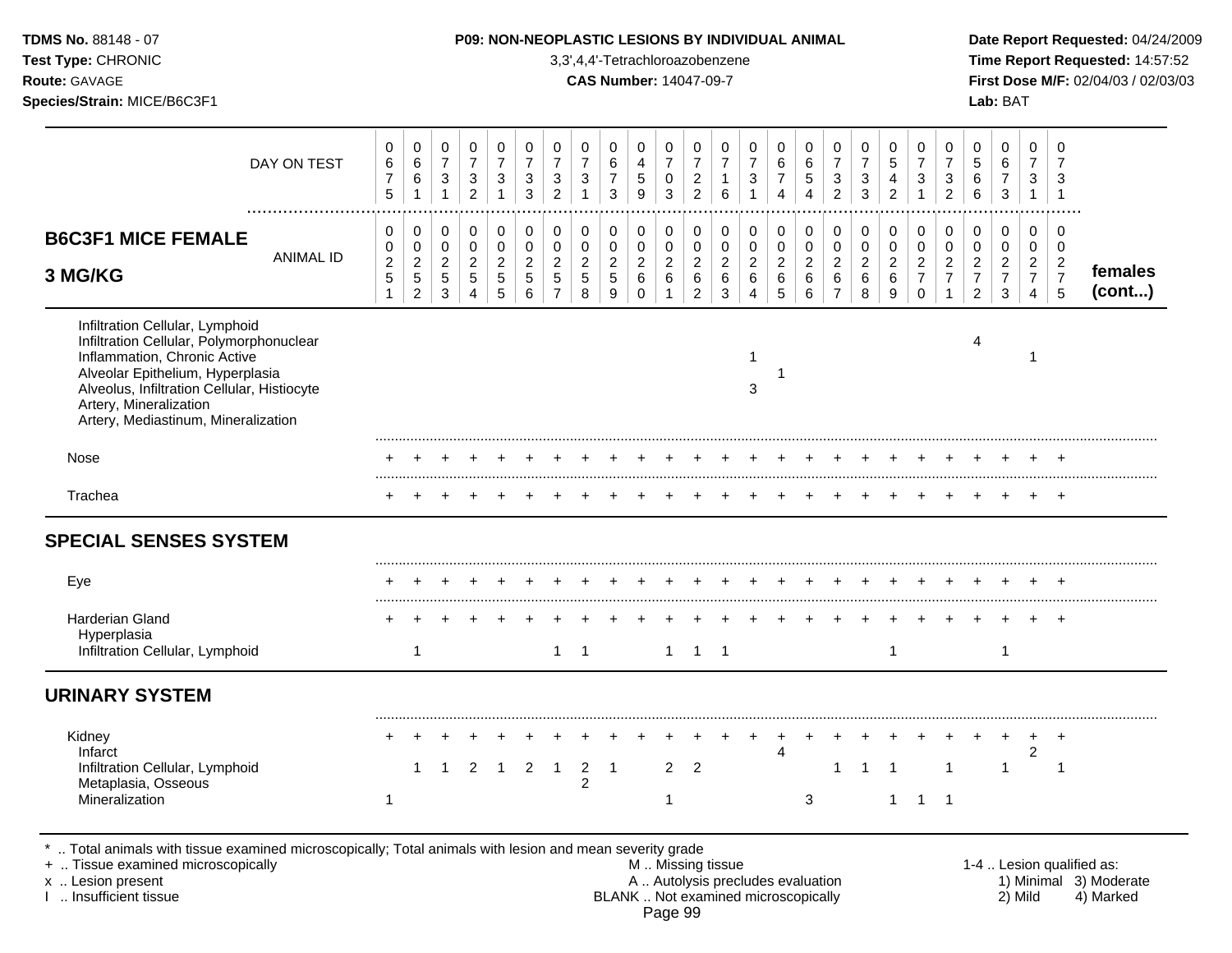| <b>TDMS No. 88148 - 07</b><br>Test Type: CHRONIC<br><b>Route: GAVAGE</b><br>Species/Strain: MICE/B6C3F1 |             |                  |             |        |                  |        |             |        |               |             |                  | <b>P09: NON-NEOPLASTIC LESIONS BY INDIVIDUAL ANIMAL</b><br>3,3',4,4'-Tetrachloroazobenzene<br><b>CAS Number: 14047-09-7</b> |             |        |        |        |                        |             |        |              |   |             |                                     | Date Rep<br><b>Time Rep</b><br><b>First Dos</b><br>Lab: BAT |  |
|---------------------------------------------------------------------------------------------------------|-------------|------------------|-------------|--------|------------------|--------|-------------|--------|---------------|-------------|------------------|-----------------------------------------------------------------------------------------------------------------------------|-------------|--------|--------|--------|------------------------|-------------|--------|--------------|---|-------------|-------------------------------------|-------------------------------------------------------------|--|
|                                                                                                         | DAY ON TEST | $\mathbf 0$<br>6 | 0<br>6<br>6 | 0<br>3 | 0<br>3<br>$\sim$ | 0<br>3 | 3<br>$\sim$ | $\sim$ | $\Omega$<br>3 | 6<br>$\sim$ | 4<br>5<br>$\sim$ | 0<br>0<br>$\sim$                                                                                                            | 0<br>$\sim$ | $\sim$ | 0<br>3 | 0<br>6 | 0<br>6<br>$\mathbf{p}$ | 3<br>$\sim$ | $\sim$ | .5<br>$\sim$ | 3 | 3<br>$\sim$ | 0<br>$5\phantom{.0}$<br>6<br>$\sim$ | 6<br>$\sim$                                                 |  |

## **OPLASTIC LESIONS BY INDIVIDUAL ANIMAL Date Report Requested:** 04/24/2009

**Time Report Requested:** 14:57:52 **Route:** GAVAGE **CAS Number:** 14047-09-7 **First Dose M/F:** 02/04/03 / 02/03/03

|                                                                                                                       | DAY ON TEST   | 0<br>6<br>$\overline{7}$<br>5 | $\mathbf 0$<br>$\,6\,$<br>6                           | $\mathbf 0$<br>$\overline{7}$<br>3 | 0<br>$\overline{ }$<br>3<br>$\overline{2}$ | 0<br>7<br>3           | 0<br>$\overline{7}$<br>3<br>3 | 0<br>$\overline{7}$<br>3<br>$\overline{2}$ | 0<br>$\overline{7}$<br>3           | 0<br>$\,6$<br>$\overline{7}$<br>3            | 0<br>4<br>5<br>9              | 0<br>$\overline{ }$<br>0<br>3 | 0<br>$\overline{7}$<br>2<br>$\overline{c}$ | 0<br>$\overline{7}$<br>6      | $\overline{7}$<br>3 | 0<br>6<br>7<br>4                            | 0<br>$\,6$<br>5<br>4                 | 0<br>$\overline{7}$<br>3<br>$\overline{2}$ | 0<br>3<br>3                        | 0<br>5<br>4<br>2      | 0<br>3 | 0<br>7<br>3<br>$\overline{2}$         | 0<br>5<br>6<br>6                                | 0<br>6<br>$\overline{7}$<br>3                   | 0<br>7<br>3                                | 0<br>3                                                   |                   |
|-----------------------------------------------------------------------------------------------------------------------|---------------|-------------------------------|-------------------------------------------------------|------------------------------------|--------------------------------------------|-----------------------|-------------------------------|--------------------------------------------|------------------------------------|----------------------------------------------|-------------------------------|-------------------------------|--------------------------------------------|-------------------------------|---------------------|---------------------------------------------|--------------------------------------|--------------------------------------------|------------------------------------|-----------------------|--------|---------------------------------------|-------------------------------------------------|-------------------------------------------------|--------------------------------------------|----------------------------------------------------------|-------------------|
| <b>B6C3F1 MICE FEMALE</b><br>3 MG/KG                                                                                  | <br>ANIMAL ID | 0<br>0<br>$\overline{c}$<br>5 | 0<br>0<br>$\sqrt{2}$<br>$\mathbf 5$<br>$\overline{c}$ | 0<br>0<br>$\overline{c}$<br>5<br>3 | 0<br>0<br>$\overline{c}$<br>5              | 0<br>0<br>2<br>5<br>5 | 0<br>2<br>5<br>6              | 0<br>2<br>5                                | 0<br>0<br>$\overline{c}$<br>5<br>8 | 0<br>0<br>$\overline{c}$<br>$\,$ 5 $\,$<br>9 | 0<br>0<br>$\overline{c}$<br>6 | 0<br>0<br>2<br>6              | 0<br>0<br>2<br>6<br>$\overline{2}$         | 0<br>$\overline{c}$<br>6<br>3 | 0<br>2<br>6         | 0<br>0<br>$\overline{\mathbf{c}}$<br>6<br>5 | 0<br>0<br>$\sqrt{2}$<br>$\,6\,$<br>6 | 0<br>0<br>$\boldsymbol{2}$<br>6            | 0<br>0<br>$\overline{2}$<br>6<br>8 | 0<br>0<br>2<br>6<br>9 | 0<br>2 | 0<br>$\overline{2}$<br>$\overline{ }$ | 0<br>0<br>2<br>$\overline{ }$<br>$\overline{2}$ | 0<br>0<br>$\overline{c}$<br>$\overline{z}$<br>3 | 0<br>0<br>$\overline{c}$<br>$\overline{ }$ | 0<br>0<br>$\overline{c}$<br>$\overline{z}$<br>$\sqrt{5}$ | females<br>(cont) |
| Nephropathy<br>Papilla, Necrosis<br>Renal Tubule, Accumulation, Hyaline<br><b>Droplet</b><br>Renal Tubule, Dilatation |               |                               | 4                                                     |                                    | 2                                          | -1                    |                               |                                            | 1                                  |                                              |                               |                               |                                            |                               |                     |                                             |                                      |                                            |                                    | -1                    |        | -1<br>2                               |                                                 |                                                 | 2                                          |                                                          |                   |
| Ureter                                                                                                                |               |                               |                                                       |                                    |                                            |                       |                               |                                            |                                    |                                              |                               |                               |                                            |                               |                     |                                             |                                      |                                            |                                    |                       |        |                                       |                                                 |                                                 |                                            |                                                          |                   |
| Urethra<br>Transitional Epithelium, Hyperplasia                                                                       |               |                               |                                                       |                                    |                                            |                       |                               |                                            |                                    |                                              |                               |                               |                                            |                               |                     |                                             |                                      |                                            |                                    |                       |        |                                       |                                                 |                                                 |                                            | $\pm$                                                    |                   |
| <b>Urinary Bladder</b><br>Infiltration Cellular, Lymphoid                                                             |               |                               |                                                       |                                    |                                            |                       |                               |                                            |                                    |                                              |                               |                               |                                            |                               |                     |                                             |                                      |                                            |                                    |                       |        |                                       |                                                 |                                                 |                                            | $\mathcal{P}$                                            |                   |

\* .. Total animals with tissue examined microscopically; Total animals with lesion and mean severity grade

+ .. Tissue examined microscopically M .. Missing tissue 1-4 .. Lesion qualified as: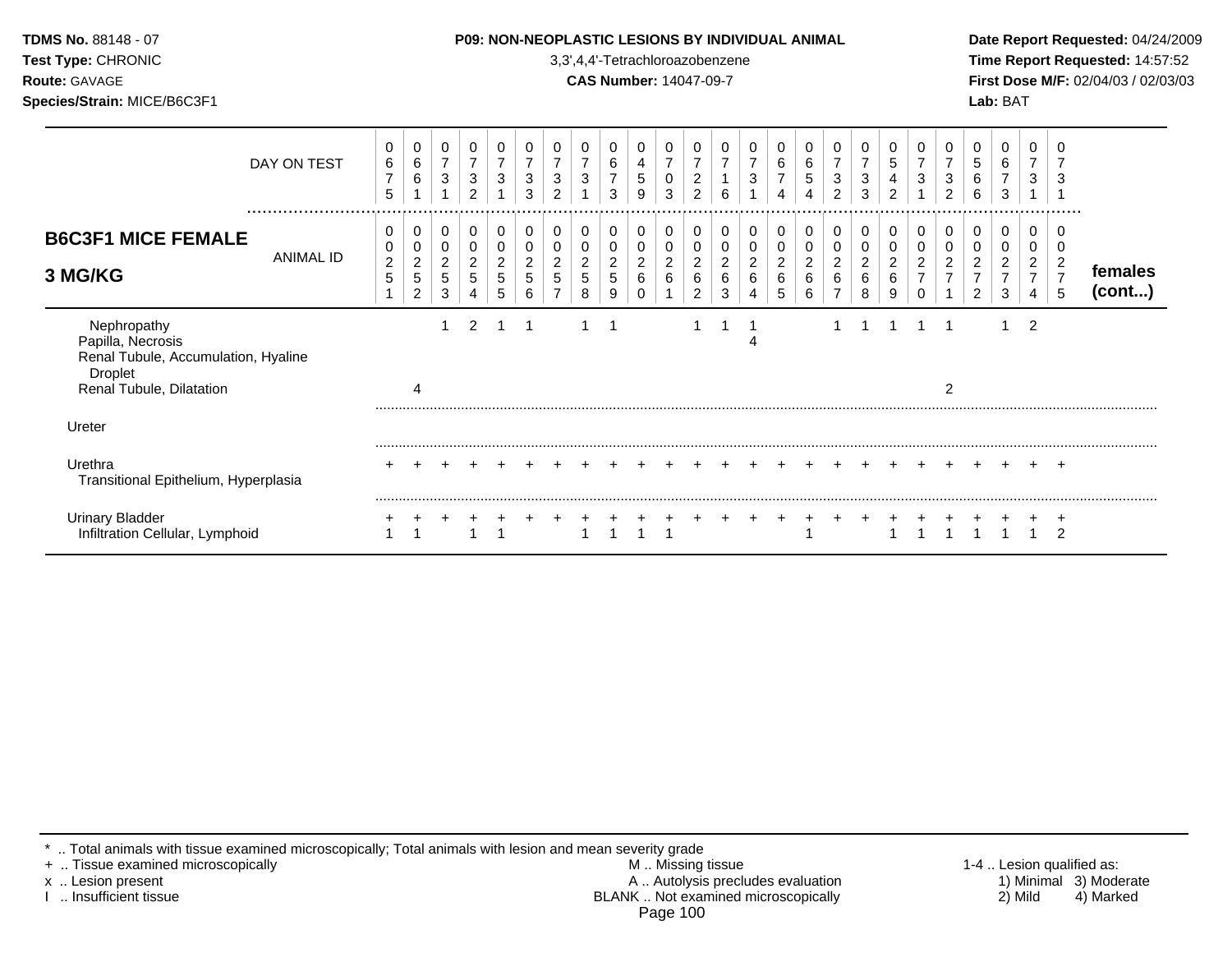**Test Type:** CHRONIC 3,3',4,4'-Tetrachloroazobenzene **Time Report Requested:** 14:57:52 **Route:** GAVAGE **CAS Number:** 14047-09-7 **First Dose M/F:** 02/04/03 / 02/03/03 **Species/Strain:** MICE/B6C3F1 **Lab:** BAT

|                                                                                          | DAY ON TEST      | 0<br>$\overline{7}$<br>$\mathbf{3}$<br>$\mathbf{3}$ | $\mathbf 0$<br>$\overline{7}$<br>$\sqrt{3}$<br>3                       | $\mathbf 0$<br>$\overline{7}$<br>$\ensuremath{\mathsf{3}}$<br>3       | $\mathbf 0$<br>$\overline{7}$<br>$\mathbf 0$<br>9         | 0<br>$\overline{7}$<br>3<br>$\overline{2}$ | $\mathbf 0$<br>$\overline{7}$<br>3<br>3            | $\mathbf 0$<br>$\overline{7}$<br>$\ensuremath{\mathsf{3}}$<br>$\overline{2}$ | $\mathbf 0$<br>$\overline{7}$<br>$\mathbf{3}$<br>3   | $\mathbf 0$<br>$\overline{7}$<br>$\sqrt{3}$<br>$\mathbf{1}$ | $\mathbf 0$<br>6<br>$\sqrt{5}$                            | 0<br>$\overline{7}$<br>$\sqrt{3}$<br>3       | 0<br>$\overline{7}$<br>$\sqrt{3}$<br>$\overline{2}$ | $\mathbf 0$<br>$\overline{7}$<br>$\mathbf{1}$<br>$\overline{7}$ | $\mathbf 0$<br>$\overline{7}$<br>$\ensuremath{\mathsf{3}}$<br>3 | $\mathbf 0$<br>6<br>$\,6\,$                                           | $\mathbf 0$<br>$\overline{7}$<br>$\sqrt{3}$<br>3                      | $\mathbf 0$<br>$\,6\,$<br>$\overline{7}$<br>$\overline{7}$           | 0<br>$\overline{7}$<br>3<br>$\overline{2}$   | 0<br>$\overline{7}$<br>$\sqrt{3}$  | $\mathbf 0$<br>$\sqrt{5}$<br>$\overline{7}$             | $\mathbf 0$<br>5<br>$\boldsymbol{9}$<br>6                   | $\mathbf 0$<br>6<br>6<br>$\overline{\mathbf{4}}$                           | $\pmb{0}$<br>$\overline{7}$<br>$\sqrt{3}$<br>$\mathbf{1}$   | $\mathbf 0$<br>$\overline{7}$<br>3                     | $\Omega$<br>7<br>3<br>$\overline{2}$             |     |                   |
|------------------------------------------------------------------------------------------|------------------|-----------------------------------------------------|------------------------------------------------------------------------|-----------------------------------------------------------------------|-----------------------------------------------------------|--------------------------------------------|----------------------------------------------------|------------------------------------------------------------------------------|------------------------------------------------------|-------------------------------------------------------------|-----------------------------------------------------------|----------------------------------------------|-----------------------------------------------------|-----------------------------------------------------------------|-----------------------------------------------------------------|-----------------------------------------------------------------------|-----------------------------------------------------------------------|----------------------------------------------------------------------|----------------------------------------------|------------------------------------|---------------------------------------------------------|-------------------------------------------------------------|----------------------------------------------------------------------------|-------------------------------------------------------------|--------------------------------------------------------|--------------------------------------------------|-----|-------------------|
| <b>B6C3F1 MICE FEMALE</b><br>3 MG/KG                                                     | <b>ANIMAL ID</b> | 0<br>0<br>$\overline{c}$<br>$\overline{7}$<br>6     | 0<br>$\mathbf 0$<br>$\overline{c}$<br>$\overline{7}$<br>$\overline{7}$ | $\mathbf 0$<br>$\mathbf 0$<br>$\boldsymbol{2}$<br>$\overline{7}$<br>8 | 0<br>$\mathbf 0$<br>$\overline{2}$<br>$\overline{7}$<br>9 | 0<br>0<br>$\overline{2}$<br>8<br>0         | 0<br>$\mathbf 0$<br>$\sqrt{2}$<br>8<br>$\mathbf 1$ | 0<br>$\mathbf 0$<br>$\overline{c}$<br>$\bf8$<br>$\overline{c}$               | 0<br>$\mathbf 0$<br>$\boldsymbol{2}$<br>$\bf 8$<br>3 | 0<br>$\mathbf 0$<br>$\overline{2}$<br>8<br>4                | 0<br>$\pmb{0}$<br>$\overline{c}$<br>$\bf 8$<br>$\sqrt{5}$ | 0<br>$\mathbf 0$<br>$\overline{2}$<br>8<br>6 | 0<br>0<br>$\overline{2}$<br>8<br>$\overline{7}$     | $\mathbf 0$<br>$\pmb{0}$<br>$\sqrt{2}$<br>8<br>8                | 0<br>$\pmb{0}$<br>$\overline{c}$<br>$\bf 8$<br>$\boldsymbol{9}$ | 0<br>$\pmb{0}$<br>$\boldsymbol{2}$<br>$\boldsymbol{9}$<br>$\mathbf 0$ | 0<br>$\mathsf 0$<br>$\overline{c}$<br>$\boldsymbol{9}$<br>$\mathbf 1$ | 0<br>$\mathbf 0$<br>$\sqrt{2}$<br>$\boldsymbol{9}$<br>$\overline{2}$ | 0<br>$\mathbf 0$<br>$\overline{2}$<br>9<br>3 | 0<br>0<br>$\overline{2}$<br>9<br>4 | 0<br>$\mathbf 0$<br>$\sqrt{2}$<br>$\boldsymbol{9}$<br>5 | 0<br>$\mathsf 0$<br>$\overline{c}$<br>$\boldsymbol{9}$<br>6 | 0<br>$\mathbf 0$<br>$\boldsymbol{2}$<br>$\boldsymbol{9}$<br>$\overline{7}$ | 0<br>$\mathbf 0$<br>$\overline{c}$<br>$\boldsymbol{9}$<br>8 | $\mathbf 0$<br>$\mathbf 0$<br>$\overline{2}$<br>9<br>9 | $\mathbf 0$<br>$\Omega$<br>3<br>0<br>$\mathbf 0$ |     | * TOTALS          |
| <b>ALIMENTARY SYSTEM</b>                                                                 |                  |                                                     |                                                                        |                                                                       |                                                           |                                            |                                                    |                                                                              |                                                      |                                                             |                                                           |                                              |                                                     |                                                                 |                                                                 |                                                                       |                                                                       |                                                                      |                                              |                                    |                                                         |                                                             |                                                                            |                                                             |                                                        |                                                  |     |                   |
| Esophagus                                                                                |                  |                                                     |                                                                        |                                                                       |                                                           |                                            |                                                    |                                                                              |                                                      |                                                             |                                                           |                                              |                                                     |                                                                 |                                                                 |                                                                       |                                                                       |                                                                      |                                              |                                    |                                                         |                                                             |                                                                            |                                                             |                                                        | $\div$                                           | 50  |                   |
| Gallbladder<br>Infiltration Cellular, Lymphoid                                           |                  | +                                                   |                                                                        |                                                                       |                                                           |                                            |                                                    |                                                                              |                                                      |                                                             |                                                           |                                              |                                                     |                                                                 |                                                                 |                                                                       |                                                                       |                                                                      |                                              |                                    |                                                         |                                                             |                                                                            |                                                             | $\div$                                                 | $+$                                              | 50  | 31.0              |
| Intestine Large, Cecum<br>Inflammation, Chronic Active<br>Ulcer                          |                  |                                                     |                                                                        |                                                                       |                                                           |                                            |                                                    |                                                                              |                                                      |                                                             |                                                           |                                              |                                                     |                                                                 |                                                                 |                                                                       |                                                                       |                                                                      | 4<br>4                                       |                                    |                                                         |                                                             |                                                                            |                                                             |                                                        | $+$                                              | -50 | 14.0<br>4.0<br>1. |
| Intestine Large, Colon                                                                   |                  |                                                     |                                                                        |                                                                       |                                                           |                                            |                                                    |                                                                              |                                                      |                                                             |                                                           |                                              |                                                     |                                                                 |                                                                 |                                                                       |                                                                       |                                                                      |                                              |                                    |                                                         |                                                             |                                                                            |                                                             |                                                        | $\div$                                           | 50  |                   |
| Intestine Large, Rectum                                                                  |                  |                                                     |                                                                        |                                                                       |                                                           |                                            |                                                    |                                                                              |                                                      |                                                             |                                                           |                                              |                                                     |                                                                 |                                                                 |                                                                       |                                                                       |                                                                      |                                              |                                    |                                                         |                                                             |                                                                            |                                                             |                                                        | $\div$                                           | 50  |                   |
| Intestine Small, Duodenum                                                                |                  |                                                     |                                                                        |                                                                       |                                                           |                                            |                                                    |                                                                              |                                                      |                                                             |                                                           |                                              |                                                     |                                                                 |                                                                 |                                                                       |                                                                       |                                                                      |                                              |                                    |                                                         |                                                             |                                                                            |                                                             |                                                        |                                                  | -50 |                   |
| Intestine Small, Ileum                                                                   |                  |                                                     |                                                                        |                                                                       |                                                           |                                            |                                                    |                                                                              |                                                      |                                                             |                                                           |                                              |                                                     |                                                                 |                                                                 |                                                                       |                                                                       |                                                                      |                                              |                                    |                                                         |                                                             |                                                                            |                                                             |                                                        |                                                  | -50 |                   |
| Intestine Small, Jejunum                                                                 |                  |                                                     |                                                                        |                                                                       |                                                           |                                            |                                                    |                                                                              |                                                      |                                                             |                                                           |                                              |                                                     |                                                                 |                                                                 |                                                                       |                                                                       |                                                                      |                                              |                                    |                                                         |                                                             |                                                                            |                                                             |                                                        |                                                  | 50  |                   |
| Liver<br><b>Basophilic Focus</b><br>Clear Cell Focus<br>Hematopoietic Cell Proliferation |                  |                                                     |                                                                        |                                                                       | $\mathsf X$                                               |                                            |                                                    | $\mathsf{X}$                                                                 |                                                      | X                                                           |                                                           |                                              |                                                     |                                                                 |                                                                 |                                                                       |                                                                       |                                                                      | $\overline{\mathbf{c}}$                      |                                    |                                                         |                                                             | X                                                                          |                                                             |                                                        |                                                  | 50  | 6<br>1.3<br>9     |
| Infiltration Cellular, Lymphoid<br>Inflammation, Chronic Active                          |                  |                                                     |                                                                        | 2                                                                     |                                                           | $\mathcal{P}$                              |                                                    |                                                                              |                                                      | 2<br>$\overline{1}$                                         |                                                           | 1                                            | $\overline{2}$                                      |                                                                 | $\mathbf{1}$                                                    |                                                                       | 1                                                                     | -1                                                                   | $\boldsymbol{2}$                             |                                    |                                                         | $\overline{2}$                                              |                                                                            | $\mathcal{P}$                                               | 2                                                      | 2<br>$\mathbf{1}$                                |     | 40 1.1<br>37 1.3  |

\* .. Total animals with tissue examined microscopically; Total animals with lesion and mean severity grade

+ .. Tissue examined microscopically M .. Missing tissue 1-4 .. Lesion qualified as: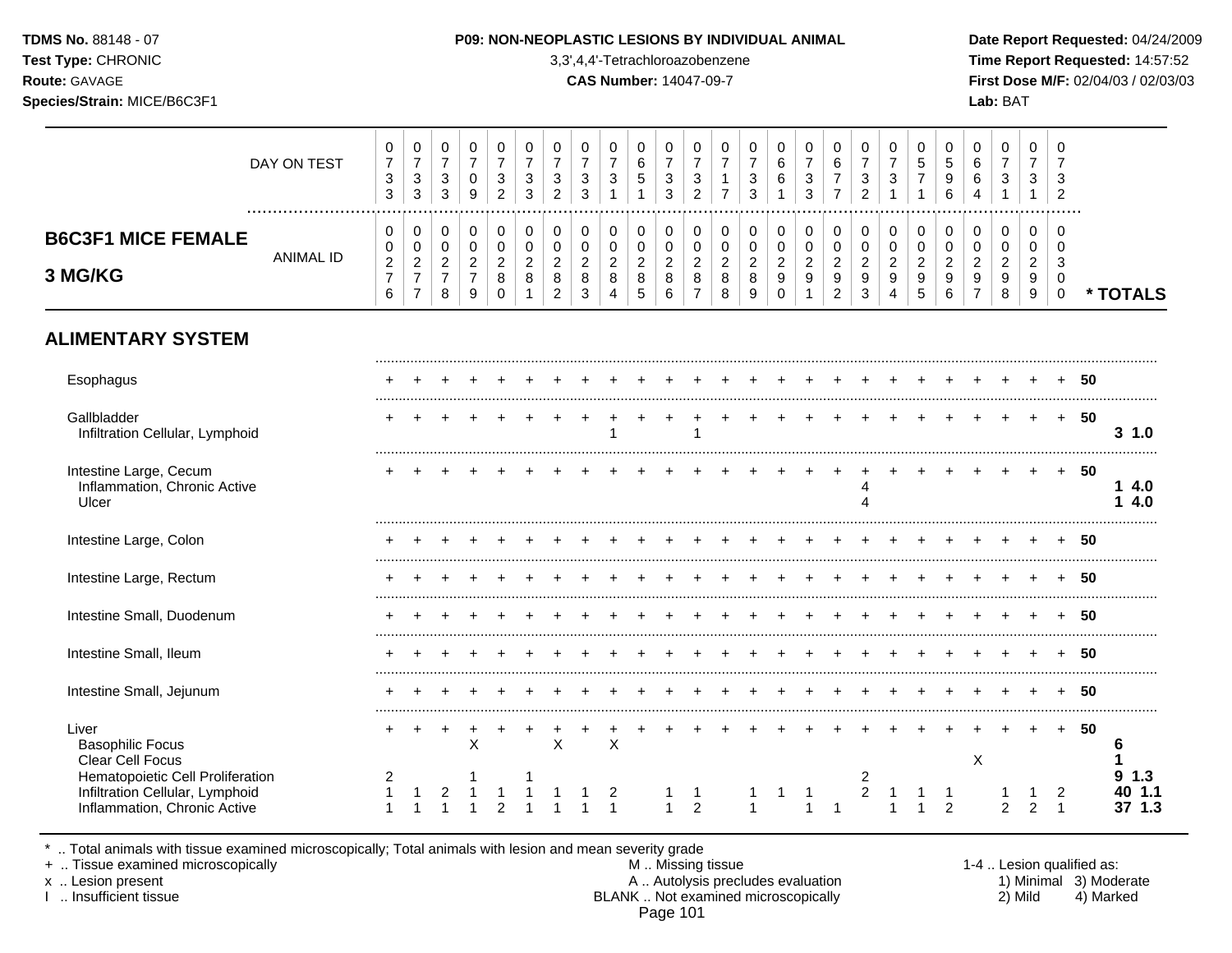### **TDMS No.** 88148 - 07 **P09: NON-NEOPLASTIC LESIONS BY INDIVIDUAL ANIMAL Date Report Requested:** 04/24/2009

**Test Type:** CHRONIC 3,3',4,4'-Tetrachloroazobenzene **Time Report Requested:** 14:57:52 **Route:** GAVAGE **CAS Number:** 14047-09-7 **First Dose M/F:** 02/04/03 / 02/03/03

| DAY ON TEST                                                                                                                                                      | 0<br>$\boldsymbol{7}$<br>$\ensuremath{\mathsf{3}}$<br>3         | 0<br>$\overline{7}$<br>$\mathbf{3}$<br>3                           | 0<br>$\overline{7}$<br>$\mathbf{3}$<br>3                | 0<br>$\overline{7}$<br>$\mathbf 0$<br>9                           | 0<br>$\overline{7}$<br>$\mathbf{3}$<br>$\overline{2}$ | 0<br>$\overline{7}$<br>$\ensuremath{\mathsf{3}}$<br>3               | 0<br>$\overline{7}$<br>$\mathbf{3}$<br>2                    | 0<br>$\overline{7}$<br>$\sqrt{3}$<br>3                   | 0<br>$\overline{7}$<br>$\sqrt{3}$<br>$\mathbf{1}$ | 0<br>6<br>5<br>1                               | 0<br>$\overline{7}$<br>$\sqrt{3}$<br>3              | 0<br>$\overline{7}$<br>$\sqrt{3}$<br>$\overline{2}$     | 0<br>$\overline{7}$<br>$\mathbf{1}$<br>$\overline{7}$  | 0<br>$\overline{7}$<br>$\,$ 3 $\,$<br>$\overline{3}$     | 0<br>$\,6\,$<br>6<br>$\overline{1}$                                        | 0<br>$\overline{7}$<br>$\sqrt{3}$<br>3                                 | 0<br>$\,6\,$<br>$\overline{7}$<br>$\overline{7}$                           | 0<br>$\overline{7}$<br>3<br>$\overline{2}$ | 0<br>$\overline{7}$<br>$\mathbf{3}$        | 0<br>$\overline{5}$<br>$\overline{7}$<br>1 | 0<br>5<br>9<br>6                                  | 0<br>$\,6\,$<br>$\,6\,$<br>$\boldsymbol{\Lambda}$                              | 0<br>$\overline{7}$<br>$\sqrt{3}$<br>$\mathbf{1}$                   | $\mathbf 0$<br>$\overline{7}$<br>3<br>$\mathbf{1}$                 | 0<br>$\overline{7}$<br>3<br>$\overline{2}$   |    |                                               |
|------------------------------------------------------------------------------------------------------------------------------------------------------------------|-----------------------------------------------------------------|--------------------------------------------------------------------|---------------------------------------------------------|-------------------------------------------------------------------|-------------------------------------------------------|---------------------------------------------------------------------|-------------------------------------------------------------|----------------------------------------------------------|---------------------------------------------------|------------------------------------------------|-----------------------------------------------------|---------------------------------------------------------|--------------------------------------------------------|----------------------------------------------------------|----------------------------------------------------------------------------|------------------------------------------------------------------------|----------------------------------------------------------------------------|--------------------------------------------|--------------------------------------------|--------------------------------------------|---------------------------------------------------|--------------------------------------------------------------------------------|---------------------------------------------------------------------|--------------------------------------------------------------------|----------------------------------------------|----|-----------------------------------------------|
| <b>B6C3F1 MICE FEMALE</b><br><b>ANIMAL ID</b><br>3 MG/KG                                                                                                         | 0<br>$\pmb{0}$<br>$\boldsymbol{2}$<br>$\overline{7}$<br>$\,6\,$ | 0<br>$\mathbf 0$<br>$\sqrt{2}$<br>$\overline{7}$<br>$\overline{7}$ | $\pmb{0}$<br>0<br>$\overline{c}$<br>$\overline{7}$<br>8 | $\pmb{0}$<br>$\mathbf 0$<br>$\overline{2}$<br>$\overline{7}$<br>9 | 0<br>0<br>$\boldsymbol{2}$<br>8<br>$\Omega$           | $\mathbf 0$<br>$\mathbf 0$<br>$\overline{2}$<br>8<br>$\overline{1}$ | 0<br>$\mathsf 0$<br>$\boldsymbol{2}$<br>8<br>$\overline{2}$ | 0<br>$\pmb{0}$<br>$\mathbf 2$<br>$\bf 8$<br>$\mathbf{3}$ | 0<br>$\mathbf 0$<br>$\sqrt{2}$<br>$\bf 8$<br>4    | 0<br>$\mathsf 0$<br>$\boldsymbol{2}$<br>8<br>5 | 0<br>$\mathbf 0$<br>$\overline{2}$<br>8<br>6        | $\pmb{0}$<br>0<br>$\overline{a}$<br>8<br>$\overline{7}$ | $\pmb{0}$<br>$\mathbf 0$<br>$\sqrt{2}$<br>$\,8\,$<br>8 | $\pmb{0}$<br>$\pmb{0}$<br>$\overline{2}$<br>$\bf 8$<br>9 | $\pmb{0}$<br>$\pmb{0}$<br>$\boldsymbol{2}$<br>$\boldsymbol{9}$<br>$\Omega$ | 0<br>$\pmb{0}$<br>$\boldsymbol{2}$<br>$\boldsymbol{9}$<br>$\mathbf{1}$ | 0<br>$\pmb{0}$<br>$\boldsymbol{2}$<br>$\boldsymbol{9}$<br>$\boldsymbol{2}$ | 0<br>$\mathbf 0$<br>$\sqrt{2}$<br>9<br>3   | $\pmb{0}$<br>0<br>$\overline{c}$<br>9<br>4 | $\pmb{0}$<br>0<br>$\overline{c}$<br>9<br>5 | 0<br>0<br>$\overline{2}$<br>$\boldsymbol{9}$<br>6 | $\mathbf 0$<br>$\mathbf 0$<br>$\sqrt{2}$<br>$\boldsymbol{9}$<br>$\overline{7}$ | $\pmb{0}$<br>$\mathbf 0$<br>$\overline{c}$<br>$\boldsymbol{9}$<br>8 | 0<br>0<br>$\boldsymbol{2}$<br>$\boldsymbol{9}$<br>$\boldsymbol{9}$ | 0<br>$\mathbf 0$<br>3<br>0<br>$\overline{0}$ |    | * TOTALS                                      |
| Mineralization<br><b>Mixed Cell Focus</b><br><b>Tension Lipidosis</b><br>Bile Duct, Hyperplasia<br>Hepatocyte, Necrosis<br>Hepatocyte, Vacuolization Cytoplasmic | 2                                                               | X<br>$\overline{2}$                                                |                                                         | $\overline{2}$                                                    |                                                       | $\overline{2}$                                                      |                                                             | 2                                                        | 1<br>2                                            |                                                | 3                                                   | $\mathbf 1$<br>-1                                       |                                                        | $\overline{c}$<br>2                                      |                                                                            | $\overline{2}$                                                         |                                                                            |                                            | $\overline{2}$                             | $\overline{c}$<br>2                        | $\overline{2}$                                    |                                                                                | 2                                                                   | 2                                                                  | $\mathcal{P}$                                |    | 11.0<br>3<br>6<br>1.8<br>2.0<br>1.0<br>33 2.0 |
| Mesentery<br>Fat, Fibrosis<br>Fat, Inflammation, Chronic Active<br>Fat, Mineralization<br>Fat, Necrosis                                                          | $\ddot{}$                                                       |                                                                    |                                                         |                                                                   |                                                       |                                                                     |                                                             |                                                          |                                                   |                                                | ٠<br>$\overline{\mathbf{c}}$<br>$\overline{2}$<br>4 |                                                         | +                                                      |                                                          |                                                                            |                                                                        | $\div$<br>$\sqrt{3}$<br>$\overline{c}$<br>$\Lambda$                        |                                            |                                            | +<br>$\overline{c}$<br>4                   |                                                   |                                                                                | ÷<br>$\overline{c}$<br>2                                            |                                                                    |                                              | 12 | 6 2.5<br>62.0<br>1.0<br>54.0                  |
| Pancreas<br>Infiltration Cellular, Lymphoid<br>Acinus, Atrophy<br>Duct, Cyst                                                                                     |                                                                 |                                                                    |                                                         |                                                                   |                                                       |                                                                     |                                                             | 1                                                        |                                                   |                                                |                                                     |                                                         |                                                        | 1                                                        |                                                                            | $\mathbf 1$                                                            |                                                                            |                                            |                                            |                                            |                                                   |                                                                                |                                                                     | $\overline{\mathbf{1}}$                                            | $+$                                          | 50 | 51.0<br>13.0<br>14.0                          |
| Salivary Glands<br>Infiltration Cellular, Lymphoid<br>Mineralization                                                                                             |                                                                 |                                                                    | 1                                                       |                                                                   |                                                       | $\overline{1}$                                                      | $\mathbf{1}$                                                | $\mathbf{1}$                                             | $\overline{2}$                                    | $\mathbf{1}$                                   |                                                     |                                                         |                                                        | $\mathbf{1}$                                             |                                                                            |                                                                        | $\overline{1}$                                                             | $\mathbf{1}$                               | 1                                          |                                            | $\mathbf{1}$                                      |                                                                                | +                                                                   | $\overline{1}$                                                     | $+$                                          | 50 | 23 1.0<br>11.0                                |
| Stomach, Forestomach<br>Inflammation, Chronic Active<br>Epithelium, Cyst<br>Epithelium, Hyperplasia<br>Epithelium, Ulcer                                         | 1                                                               |                                                                    | $\mathbf 1$                                             |                                                                   | $\mathbf{1}$                                          | $\overline{1}$                                                      | 2                                                           |                                                          | $\mathbf{1}$                                      |                                                |                                                     |                                                         |                                                        | 1                                                        |                                                                            |                                                                        |                                                                            | 2<br>3                                     | 3                                          | $\overline{2}$<br>$\mathbf{3}$<br>3        |                                                   | -1                                                                             |                                                                     | $\mathbf{1}$                                                       | $+$<br>2                                     | 50 | 4 2.3<br>2.0<br>1<br>27 1.5<br>3<br>3.0       |
| Stomach, Glandular                                                                                                                                               |                                                                 |                                                                    |                                                         |                                                                   |                                                       |                                                                     |                                                             |                                                          |                                                   |                                                |                                                     |                                                         |                                                        |                                                          |                                                                            |                                                                        |                                                                            |                                            |                                            |                                            |                                                   |                                                                                |                                                                     |                                                                    |                                              | 50 |                                               |

\* .. Total animals with tissue examined microscopically; Total animals with lesion and mean severity grade

+ .. Tissue examined microscopically M .. Missing tissue 1-4 .. Lesion qualified as:

- x .. Lesion present **A .. Autolysis precludes evaluation** A .. Autolysis precludes evaluation 1) Minimal 3) Moderate I .. Insufficient tissue BLANK .. Not examined microscopically 2) Mild 4) Marked Page 102
-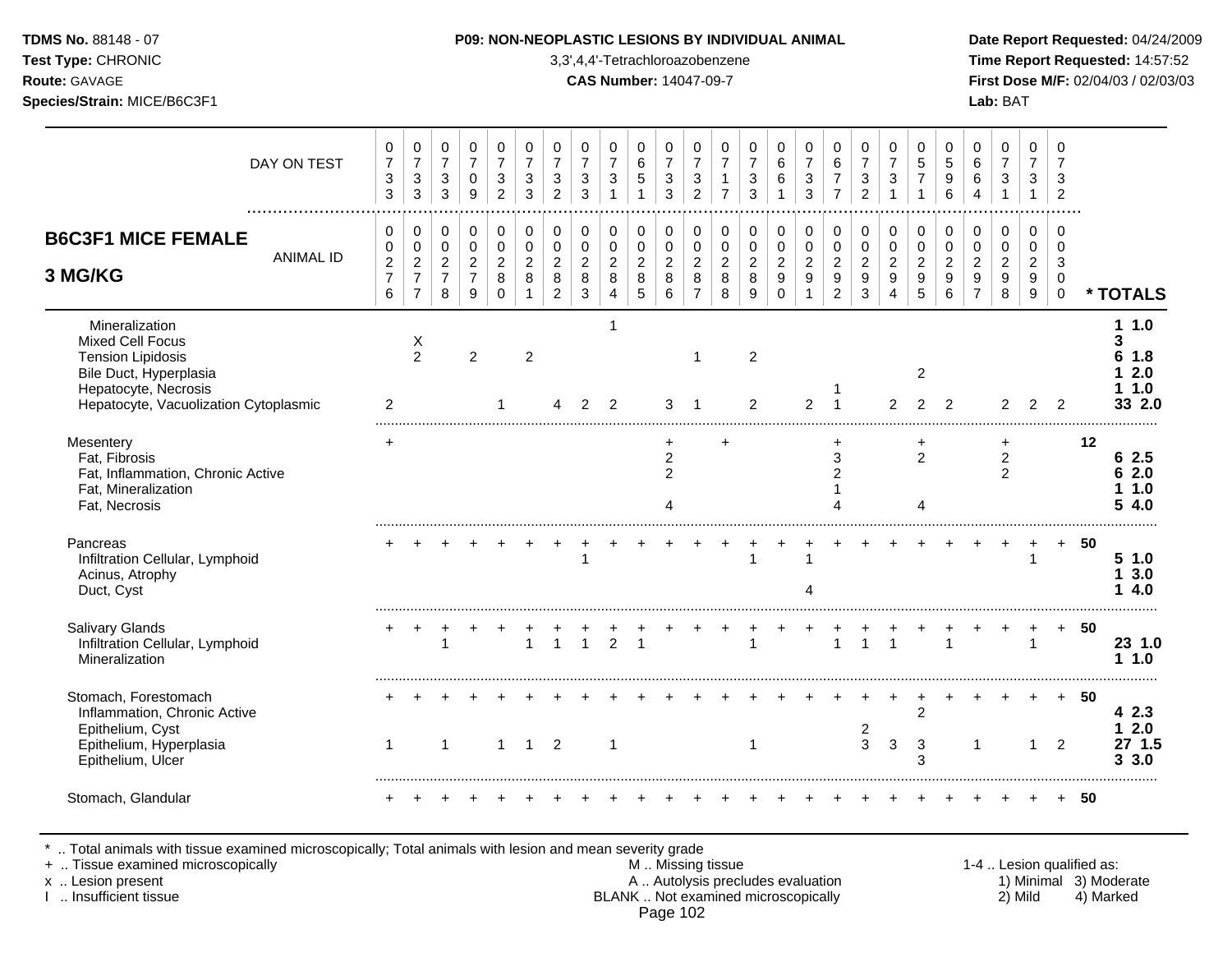**Test Type:** CHRONIC 3,3',4,4'-Tetrachloroazobenzene **Time Report Requested:** 14:57:52 **Route:** GAVAGE **CAS Number:** 14047-09-7 **First Dose M/F:** 02/04/03 / 02/03/03 **Species/Strain:** MICE/B6C3F1 **Lab:** BAT

| 0<br>$\overline{7}$<br>$\sqrt{3}$<br>3                                                                                                                                                                                       | 0<br>$\overline{7}$<br>3<br>$\mathbf{3}$                     | 0<br>$\overline{7}$<br>3<br>$\mathbf{3}$             | 0<br>$\overline{7}$<br>0<br>9              | $\mathbf 0$<br>$\overline{7}$<br>3<br>$\overline{2}$ | 0<br>$\overline{7}$<br>3<br>3           | 0<br>$\overline{7}$<br>3<br>2                   | 0<br>$\overline{7}$<br>3<br>3            | $\mathbf 0$<br>$\overline{7}$<br>$\ensuremath{\mathsf{3}}$ | 0<br>$\,6\,$<br>$\sqrt{5}$<br>$\mathbf{1}$ | 0<br>$\overline{7}$<br>$\ensuremath{\mathsf{3}}$<br>3 | $\mathbf 0$<br>$\overline{7}$<br>$\mathbf{3}$<br>$\overline{2}$ | 0<br>$\overline{7}$<br>$\mathbf 1$<br>$\overline{7}$                                                  | 0<br>$\overline{7}$<br>$\mathbf{3}$<br>3              | $\mathbf 0$<br>6<br>6                        | 0<br>$\overline{7}$<br>$\mathbf{3}$<br>$\mathbf{3}$         | 0<br>$\,6$<br>$\overline{7}$<br>$\overline{7}$ | 0<br>$\overline{7}$<br>3<br>$\overline{2}$ | $\mathbf 0$<br>$\overline{7}$<br>$\mathbf{3}$<br>$\overline{1}$ | $\Omega$<br>5<br>$\overline{7}$              | $\Omega$<br>5<br>9<br>6                                     | 0<br>6<br>6<br>4                                                         | 0<br>$\overline{7}$<br>$\mathbf{3}$<br>$\mathbf{1}$ | $\Omega$<br>$\overline{7}$<br>3<br>$\mathbf{1}$   | 0<br>$\overline{7}$<br>3<br>$\overline{2}$       |    |                                   |
|------------------------------------------------------------------------------------------------------------------------------------------------------------------------------------------------------------------------------|--------------------------------------------------------------|------------------------------------------------------|--------------------------------------------|------------------------------------------------------|-----------------------------------------|-------------------------------------------------|------------------------------------------|------------------------------------------------------------|--------------------------------------------|-------------------------------------------------------|-----------------------------------------------------------------|-------------------------------------------------------------------------------------------------------|-------------------------------------------------------|----------------------------------------------|-------------------------------------------------------------|------------------------------------------------|--------------------------------------------|-----------------------------------------------------------------|----------------------------------------------|-------------------------------------------------------------|--------------------------------------------------------------------------|-----------------------------------------------------|---------------------------------------------------|--------------------------------------------------|----|-----------------------------------|
| 0<br>$\pmb{0}$<br>$\overline{c}$<br>$\overline{7}$                                                                                                                                                                           | 0<br>0<br>$\overline{c}$<br>$\overline{7}$<br>$\overline{7}$ | 0<br>$\mathbf 0$<br>$\overline{2}$<br>$\overline{7}$ | 0<br>0<br>$\overline{2}$<br>$\overline{7}$ | 0<br>$\mathbf 0$<br>$\overline{2}$<br>8              | $\mathbf 0$<br>0<br>$\overline{2}$<br>8 | $\pmb{0}$<br>$\mathbf 0$<br>$\overline{2}$<br>8 | 0<br>0<br>$\overline{2}$<br>$\,8\,$<br>3 | 0<br>$\mathbf 0$<br>$\overline{2}$<br>$\,8\,$<br>4         | 0<br>$\mathbf 0$<br>$\overline{2}$<br>8    | 0<br>$\mathbf 0$<br>$\overline{c}$<br>8               | 0<br>$\mathbf 0$<br>$\overline{2}$<br>8<br>$\overline{7}$       | 0<br>0<br>$\overline{2}$<br>8                                                                         | $\mathbf 0$<br>$\pmb{0}$<br>$\overline{2}$<br>$\,8\,$ | 0<br>0<br>$\overline{2}$<br>$\boldsymbol{9}$ | 0<br>$\mathsf 0$<br>$\overline{2}$<br>$9\,$<br>$\mathbf{1}$ | 0<br>$\mathbf 0$<br>$\overline{2}$<br>9        | 0<br>0<br>$\overline{c}$<br>9              | 0<br>$\mathbf 0$<br>$\sqrt{2}$<br>9<br>$\overline{4}$           | 0<br>$\mathbf 0$<br>$\overline{2}$<br>9<br>5 | 0<br>$\mathbf 0$<br>$\overline{c}$<br>$\boldsymbol{9}$<br>6 | 0<br>$\mathbf 0$<br>$\overline{2}$<br>$\boldsymbol{9}$<br>$\overline{7}$ | 0<br>0<br>$\overline{2}$<br>9                       | $\mathbf 0$<br>$\mathbf 0$<br>$\overline{2}$<br>9 | 0<br>$\Omega$<br>3<br>$\mathbf 0$<br>$\mathbf 0$ |    | * TOTALS                          |
| $\mathbf 1$                                                                                                                                                                                                                  |                                                              |                                                      |                                            | $\overline{c}$                                       |                                         |                                                 |                                          |                                                            |                                            |                                                       | $\overline{c}$                                                  |                                                                                                       |                                                       | $\mathbf{1}$                                 |                                                             |                                                | $\mathbf{1}$                               | -1                                                              |                                              |                                                             | 1                                                                        |                                                     | $\overline{c}$                                    | $\overline{2}$<br>-1                             |    | 14 1.4<br>4 1.0<br>2.0            |
|                                                                                                                                                                                                                              |                                                              |                                                      | 2                                          | 1                                                    | $\overline{2}$                          | $\overline{1}$<br>1                             |                                          |                                                            |                                            |                                                       |                                                                 |                                                                                                       | 1                                                     | 2                                            | 2                                                           |                                                | 1                                          | $\overline{2}$<br>2                                             | -1                                           |                                                             |                                                                          |                                                     | 2<br>$\overline{2}$                               | $\overline{1}$<br>2                              |    | 19 1.5<br>3.0<br>19 1.3           |
|                                                                                                                                                                                                                              |                                                              |                                                      |                                            |                                                      |                                         |                                                 |                                          |                                                            |                                            |                                                       |                                                                 |                                                                                                       |                                                       |                                              |                                                             |                                                |                                            |                                                                 |                                              |                                                             |                                                                          |                                                     |                                                   |                                                  | 1  |                                   |
|                                                                                                                                                                                                                              |                                                              |                                                      |                                            |                                                      |                                         |                                                 |                                          |                                                            |                                            |                                                       |                                                                 |                                                                                                       |                                                       | $\overline{2}$                               |                                                             |                                                |                                            |                                                                 |                                              |                                                             |                                                                          |                                                     |                                                   | $+$                                              | 50 | 23.0                              |
| -1                                                                                                                                                                                                                           |                                                              |                                                      |                                            |                                                      |                                         |                                                 |                                          |                                                            |                                            |                                                       |                                                                 |                                                                                                       |                                                       | 2                                            |                                                             |                                                |                                            | $\overline{c}$                                                  |                                              | 2<br>4                                                      |                                                                          |                                                     |                                                   |                                                  | 50 | 51.2<br>12.0<br>$3 \t1.3$<br>14.0 |
|                                                                                                                                                                                                                              |                                                              |                                                      |                                            |                                                      |                                         |                                                 |                                          |                                                            |                                            |                                                       |                                                                 |                                                                                                       |                                                       |                                              |                                                             |                                                |                                            |                                                                 |                                              |                                                             |                                                                          |                                                     |                                                   |                                                  |    |                                   |
| 2                                                                                                                                                                                                                            | 2                                                            |                                                      | 2                                          |                                                      |                                         |                                                 |                                          |                                                            |                                            |                                                       |                                                                 |                                                                                                       |                                                       |                                              | 2                                                           | $\overline{2}$                                 | 2<br>$\overline{2}$                        | $\overline{2}$                                                  | 2<br>$\mathfrak{p}$                          | 2                                                           |                                                                          |                                                     |                                                   | 2                                                | 50 | 2 1.5<br>22.0<br>50 2.0           |
|                                                                                                                                                                                                                              |                                                              |                                                      |                                            |                                                      |                                         |                                                 |                                          |                                                            |                                            |                                                       |                                                                 |                                                                                                       |                                                       |                                              |                                                             |                                                |                                            |                                                                 |                                              |                                                             |                                                                          |                                                     |                                                   |                                                  |    |                                   |
| DAY ON TEST<br><b>ANIMAL ID</b><br><b>CARDIOVASCULAR SYSTEM</b><br>Valve, Inflammation, Chronic Active<br><b>Accessory Adrenal Cortical Nodule</b><br>Hematopoietic Cell Proliferation<br>+  Tissue examined microscopically | 6                                                            |                                                      | 8                                          | $\boldsymbol{9}$                                     | $\mathbf 0$                             |                                                 | $\overline{c}$                           |                                                            |                                            | 5                                                     | 6                                                               | Total animals with tissue examined microscopically; Total animals with lesion and mean severity grade | 8                                                     | $9\,$                                        | $\pmb{0}$                                                   |                                                | $\overline{c}$<br>M Missing tissue         | 3                                                               |                                              |                                                             |                                                                          |                                                     | 8                                                 | 9                                                |    | 1-4  Lesion qualified as:         |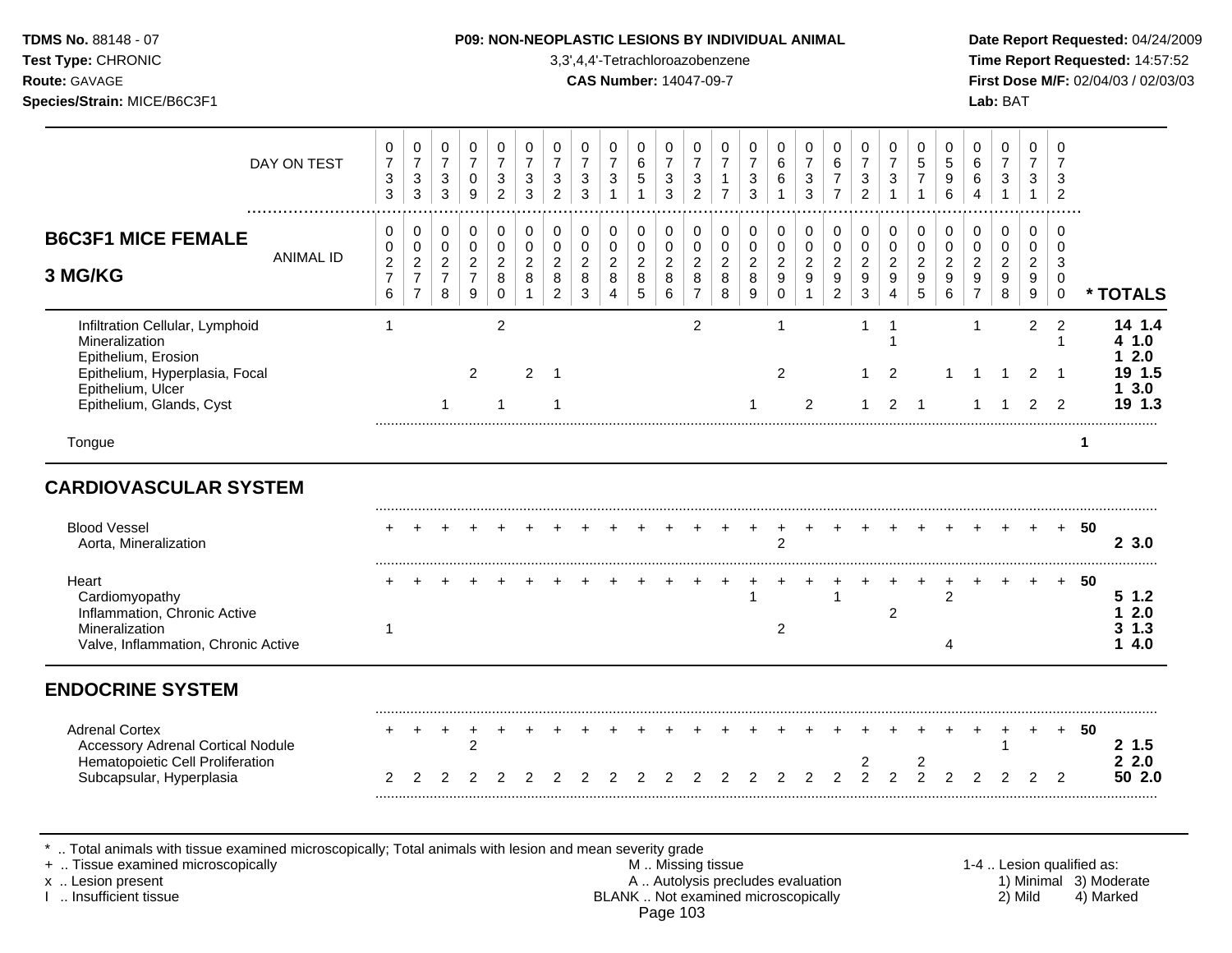## **TDMS No.** 88148 - 07 **P09: NON-NEOPLASTIC LESIONS BY INDIVIDUAL ANIMAL Date Report Requested:** 04/24/2009

**Test Type:** CHRONIC 3,3',4,4'-Tetrachloroazobenzene **Time Report Requested:** 14:57:52 **Route:** GAVAGE **CAS Number:** 14047-09-7 **First Dose M/F:** 02/04/03 / 02/03/03

|                                                                                                       | DAY ON TEST      | 0<br>$\overline{7}$       | 0<br>$\overline{7}$              | 0<br>$\overline{7}$            | 0<br>$\overline{7}$ | 0<br>$\overline{7}$    | 0<br>$\overline{7}$        | 0<br>$\overline{7}$       | 0<br>$\overline{7}$ | 0<br>$\overline{7}$       | 0<br>6                | $\mathbf 0$<br>$\overline{7}$ | 0<br>$\overline{7}$       | 0<br>$\overline{7}$    | 0<br>$\overline{7}$               | 0<br>$\,6$                      | 0<br>$\overline{7}$              | 0<br>$\,6\,$                       | $\pmb{0}$<br>$\overline{7}$      | 0<br>$\overline{7}$    | 0<br>$\overline{5}$        | 0<br>$\overline{5}$   | 0<br>$\,6$                         | 0<br>$\boldsymbol{7}$                     | $\mathbf 0$<br>$\overline{7}$ | $\mathbf 0$<br>$\overline{7}$ |                           |                        |
|-------------------------------------------------------------------------------------------------------|------------------|---------------------------|----------------------------------|--------------------------------|---------------------|------------------------|----------------------------|---------------------------|---------------------|---------------------------|-----------------------|-------------------------------|---------------------------|------------------------|-----------------------------------|---------------------------------|----------------------------------|------------------------------------|----------------------------------|------------------------|----------------------------|-----------------------|------------------------------------|-------------------------------------------|-------------------------------|-------------------------------|---------------------------|------------------------|
|                                                                                                       |                  | 3<br>$\mathbf{3}$         | 3<br>3                           | $\mathbf{3}$<br>$\mathfrak{S}$ | $\mathbf 0$<br>9    | 3<br>$\overline{c}$    | 3<br>3                     | 3<br>$\overline{c}$       | 3<br>3              | 3<br>$\mathbf{1}$         | 5<br>$\mathbf{1}$     | $\mathbf{3}$<br>3             | 3<br>$\overline{c}$       | 1<br>$\overline{7}$    | 3<br>3                            | 6                               | 3<br>$\mathbf{3}$                | $\overline{7}$<br>$\overline{7}$   | $\sqrt{3}$<br>$\overline{c}$     | 3<br>1                 | $\overline{7}$             | 9<br>6                | 6<br>$\overline{4}$                | $\ensuremath{\mathsf{3}}$<br>$\mathbf{1}$ | 3<br>$\mathbf{1}$             | 3<br>$\overline{2}$           |                           |                        |
| <b>B6C3F1 MICE FEMALE</b>                                                                             |                  | 0<br>0                    | 0<br>0                           | $\mathbf 0$<br>$\pmb{0}$       | 0<br>$\mathbf 0$    | $\pmb{0}$<br>$\pmb{0}$ | $\mathbf 0$<br>$\mathbf 0$ | $\pmb{0}$<br>$\pmb{0}$    | 0<br>$\mathbf 0$    | 0<br>$\pmb{0}$            | 0<br>$\pmb{0}$        | 0<br>$\pmb{0}$                | 0<br>$\pmb{0}$            | $\pmb{0}$<br>$\pmb{0}$ | 0<br>$\pmb{0}$                    | 0<br>$\mathsf 0$                | 0<br>$\pmb{0}$                   | 0<br>$\pmb{0}$                     | $\mathbf 0$<br>$\pmb{0}$         | $\pmb{0}$<br>$\pmb{0}$ | $\mathbf 0$<br>$\mathbf 0$ | 0<br>$\mathbf 0$      | 0<br>$\mathbf 0$                   | 0<br>$\mathbf 0$                          | $\mathbf 0$<br>0              | $\mathbf 0$<br>$\overline{0}$ |                           |                        |
|                                                                                                       | <b>ANIMAL ID</b> | $\boldsymbol{2}$          | $\overline{\mathbf{c}}$          | $\sqrt{2}$                     | $\overline{2}$      | $\overline{c}$         | $\overline{2}$             | $\overline{c}$            | 2                   | $\overline{c}$            | $\overline{c}$        | $\overline{c}$                | $\overline{2}$            | $\overline{c}$         | $\overline{c}$                    | $\overline{c}$                  | $\overline{c}$                   | $\overline{c}$                     | $\boldsymbol{2}$                 | $\overline{c}$         | $\overline{2}$             | 2                     | $\overline{2}$                     | $\overline{2}$                            | $\overline{2}$                | 3                             |                           |                        |
| 3 MG/KG                                                                                               |                  | $\boldsymbol{7}$<br>$\,6$ | $\overline{7}$<br>$\overline{7}$ | $\overline{7}$<br>$\bf8$       | $\overline{7}$<br>9 | 8<br>$\mathbf 0$       | 8<br>$\mathbf{1}$          | $\bf 8$<br>$\overline{c}$ | 8<br>$\sqrt{3}$     | $\bf 8$<br>$\overline{4}$ | $\bf 8$<br>$\sqrt{5}$ | $\bf8$<br>6                   | $\,8\,$<br>$\overline{7}$ | 8<br>8                 | $\bf 8$<br>9                      | $\boldsymbol{9}$<br>$\mathbf 0$ | $\boldsymbol{9}$<br>$\mathbf{1}$ | $\boldsymbol{9}$<br>$\overline{c}$ | $\boldsymbol{9}$<br>$\mathbf{3}$ | 9<br>4                 | 9<br>5                     | $\boldsymbol{9}$<br>6 | $\boldsymbol{9}$<br>$\overline{7}$ | $\boldsymbol{9}$<br>8                     | 9<br>$\boldsymbol{9}$         | $\overline{0}$<br>$\mathbf 0$ |                           | * TOTALS               |
| Adrenal Medulla                                                                                       |                  |                           |                                  |                                |                     |                        |                            |                           |                     |                           |                       |                               |                           |                        |                                   |                                 |                                  |                                    |                                  |                        |                            |                       |                                    |                                           |                               | $+$                           | 50                        |                        |
| Islets, Pancreatic                                                                                    |                  |                           |                                  |                                |                     |                        |                            |                           |                     |                           |                       |                               |                           |                        |                                   |                                 |                                  |                                    |                                  |                        |                            |                       |                                    |                                           |                               | $\ddot{}$                     | -50                       |                        |
| Parathyroid Gland                                                                                     |                  |                           |                                  |                                |                     |                        |                            |                           |                     |                           |                       |                               |                           |                        |                                   |                                 |                                  |                                    | М                                | $\ddot{}$              | $\overline{2}$             | $\ddot{}$             |                                    |                                           | $+$                           | $+$                           | -47                       | 12.0                   |
| Cyst<br>Cyst, Multiple                                                                                |                  |                           |                                  | $\overline{c}$                 |                     |                        |                            |                           |                     |                           |                       |                               |                           |                        |                                   |                                 |                                  |                                    |                                  |                        |                            |                       |                                    |                                           |                               |                               |                           | 12.0                   |
| <b>Pituitary Gland</b>                                                                                |                  |                           |                                  |                                |                     |                        |                            |                           |                     |                           |                       |                               |                           |                        |                                   |                                 |                                  |                                    |                                  |                        |                            |                       |                                    |                                           |                               |                               | 49                        |                        |
| Pars Distalis, Angiectasis<br>Pars Distalis, Hyperplasia                                              |                  |                           |                                  |                                |                     | 2                      | $\overline{2}$             |                           |                     |                           |                       |                               |                           |                        |                                   |                                 |                                  |                                    |                                  |                        |                            |                       |                                    |                                           |                               |                               |                           | 11.0<br>52.0           |
| <b>Thyroid Gland</b>                                                                                  |                  |                           |                                  |                                |                     |                        |                            |                           |                     |                           |                       |                               |                           |                        |                                   |                                 |                                  |                                    |                                  |                        |                            |                       |                                    |                                           |                               | $+$                           | 50                        |                        |
| Follicle, Cyst<br>Follicle, Degeneration                                                              |                  | 2                         | 3                                | 2                              | 2                   |                        | 2                          |                           | 2                   | 2                         | 2                     | 2                             |                           |                        | 1                                 | 2                               |                                  | 3                                  | $\overline{2}$                   |                        |                            |                       |                                    | $\overline{2}$                            | 2                             | $\overline{2}$                |                           | $12.0$<br>28 2.1       |
| <b>GENERAL BODY SYSTEM</b>                                                                            |                  |                           |                                  |                                |                     |                        |                            |                           |                     |                           |                       |                               |                           |                        |                                   |                                 |                                  |                                    |                                  |                        |                            |                       |                                    |                                           |                               |                               |                           |                        |
| <b>Tissue NOS</b>                                                                                     |                  |                           |                                  |                                |                     |                        |                            |                           |                     |                           |                       |                               |                           |                        |                                   |                                 |                                  |                                    |                                  |                        |                            |                       | $\ddot{}$                          |                                           |                               |                               | $\mathbf{2}$              |                        |
| <b>GENITAL SYSTEM</b>                                                                                 |                  |                           |                                  |                                |                     |                        |                            |                           |                     |                           |                       |                               |                           |                        |                                   |                                 |                                  |                                    |                                  |                        |                            |                       |                                    |                                           |                               |                               |                           |                        |
| <b>Clitoral Gland</b>                                                                                 |                  |                           |                                  |                                |                     |                        |                            |                           |                     |                           |                       |                               |                           |                        |                                   |                                 |                                  |                                    |                                  |                        |                            |                       |                                    |                                           |                               | $\ddot{}$                     | 50                        |                        |
| Atrophy                                                                                               |                  | 3                         | 3                                |                                | 3                   | $\boldsymbol{\Lambda}$ | 3                          | 3                         | 3                   | 3                         | $\mathfrak{S}$        | 3                             | 2                         | 4                      | $\overline{A}$                    | $\overline{4}$                  | 3                                | 4                                  | 3                                | $\overline{4}$         | 3                          | $\overline{2}$        | 3                                  | 3                                         |                               | 3<br>$\mathbf{1}$             |                           | 44 3.3<br>$5$ 1.6      |
| Infiltration Cellular, Lymphoid<br>Inflammation, Chronic Active                                       |                  |                           |                                  |                                |                     |                        |                            |                           |                     | $\overline{\mathbf{c}}$   | 2                     | 2                             |                           |                        |                                   |                                 |                                  |                                    |                                  | $\overline{c}$         |                            |                       |                                    | $\overline{c}$                            |                               |                               |                           | 41.5                   |
| Duct, Cyst                                                                                            |                  | $\overline{2}$            | 3                                |                                | $\overline{2}$      | 2                      | 3                          | 3                         | $\mathfrak{p}$      | 3                         | 2                     | 3                             | $\mathcal{P}$             | 3                      | $\overline{2}$                    | 3                               | 3                                | 3                                  | 3                                | 3                      | 3                          | 2                     | 2                                  | 3                                         |                               | 3                             |                           | 46 2.6                 |
| Total animals with tissue examined microscopically; Total animals with lesion and mean severity grade |                  |                           |                                  |                                |                     |                        |                            |                           |                     |                           |                       |                               |                           |                        |                                   |                                 |                                  |                                    |                                  |                        |                            |                       |                                    |                                           |                               |                               |                           |                        |
| +  Tissue examined microscopically<br>x  Lesion present                                               |                  |                           |                                  |                                |                     |                        |                            |                           |                     |                           |                       |                               | M. Missing tissue         |                        | A  Autolysis precludes evaluation |                                 |                                  |                                    |                                  |                        |                            |                       |                                    |                                           |                               |                               | 1-4  Lesion qualified as: | 1) Minimal 3) Moderate |

I .. Insufficient tissue BLANK .. Not examined microscopically 2) Mild 4) Marked Page 104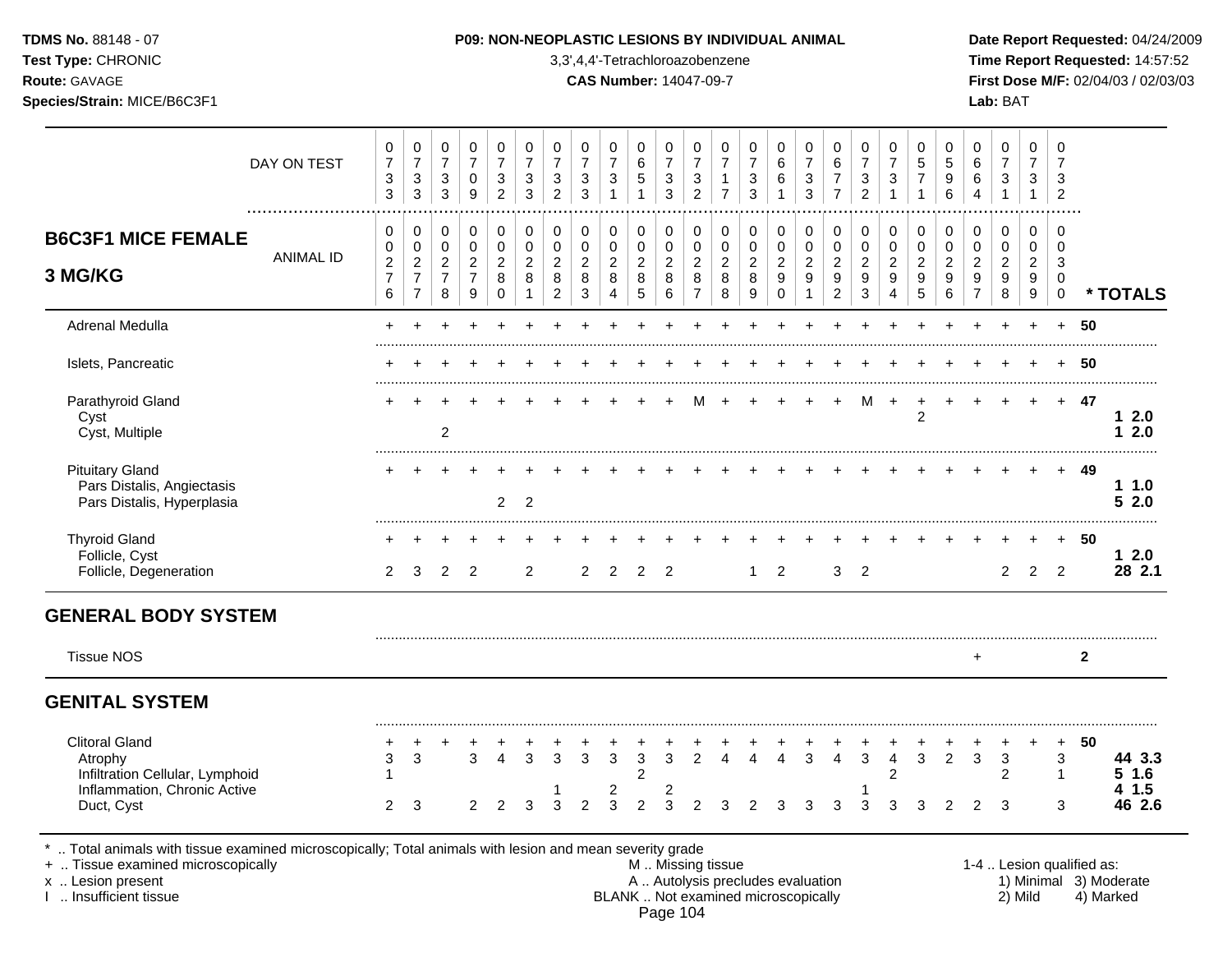| <b>TDMS No. 88148 - 07</b> |  |
|----------------------------|--|
|----------------------------|--|

## **P09: NON-NEOPLASTIC LESIONS BY INDIVIDUAL ANIMAL Date Report Requested:** 04/24/2009

**Test Type:** CHRONIC 3,3',4,4'-Tetrachloroazobenzene **Time Report Requested:** 14:57:52 **Route:** GAVAGE **CAS Number:** 14047-09-7 **First Dose M/F:** 02/04/03 / 02/03/03

| DAY ON TEST                                                                                          | 0<br>$\overline{7}$<br>3<br>3 | 0<br>$\overline{7}$<br>$\sqrt{3}$<br>3 | 0<br>$\overline{7}$<br>$\ensuremath{\mathsf{3}}$<br>3 | 0<br>$\overline{7}$<br>$\pmb{0}$<br>9 | 0<br>$\overline{7}$<br>$\ensuremath{\mathsf{3}}$<br>$\overline{2}$ | 0<br>$\overline{7}$<br>$\ensuremath{\mathsf{3}}$<br>3 | 0<br>$\overline{7}$<br>3<br>$\overline{2}$   | 0<br>$\overline{7}$<br>$\ensuremath{\mathsf{3}}$<br>3 | 0<br>$\overline{7}$<br>$\ensuremath{\mathsf{3}}$<br>$\overline{1}$ | 0<br>$\,6\,$<br>$\mathbf 5$<br>$\mathbf{1}$ | 0<br>$\overline{7}$<br>$\ensuremath{\mathsf{3}}$<br>3 | 0<br>$\overline{7}$<br>3<br>$\overline{2}$ | 0<br>$\overline{7}$<br>$\overline{7}$ | 0<br>$\overline{7}$<br>$\ensuremath{\mathsf{3}}$<br>3 | 0<br>$\,6\,$<br>$\,6$<br>$\mathbf{1}$ | 0<br>$\overline{7}$<br>$\sqrt{3}$<br>3     | 0<br>6<br>$\boldsymbol{7}$<br>$\overline{7}$ | 0<br>$\overline{7}$<br>$\ensuremath{\mathsf{3}}$<br>$\overline{2}$ | 0<br>$\overline{7}$<br>3<br>$\mathbf{1}$ | 0<br>5<br>$\overline{7}$<br>$\mathbf{1}$ | 0<br>$\sqrt{5}$<br>9<br>6                  | 0<br>$\,6$<br>$\,6$<br>$\overline{4}$ | 0<br>$\boldsymbol{7}$<br>$\ensuremath{\mathsf{3}}$<br>$\overline{1}$ | 0<br>$\overline{7}$<br>3<br>$\mathbf{1}$ | 0<br>$\overline{7}$<br>3<br>$\overline{2}$ |    |                                |
|------------------------------------------------------------------------------------------------------|-------------------------------|----------------------------------------|-------------------------------------------------------|---------------------------------------|--------------------------------------------------------------------|-------------------------------------------------------|----------------------------------------------|-------------------------------------------------------|--------------------------------------------------------------------|---------------------------------------------|-------------------------------------------------------|--------------------------------------------|---------------------------------------|-------------------------------------------------------|---------------------------------------|--------------------------------------------|----------------------------------------------|--------------------------------------------------------------------|------------------------------------------|------------------------------------------|--------------------------------------------|---------------------------------------|----------------------------------------------------------------------|------------------------------------------|--------------------------------------------|----|--------------------------------|
| <b>B6C3F1 MICE FEMALE</b><br><b>ANIMAL ID</b>                                                        | 0<br>0<br>$\overline{c}$      | 0<br>$\pmb{0}$<br>$\sqrt{2}$           | $\pmb{0}$<br>$\mathbf 0$<br>$\overline{2}$            | 0<br>$\mathbf 0$<br>$\sqrt{2}$        | 0<br>$\mathbf 0$<br>$\overline{c}$                                 | 0<br>$\mathbf 0$<br>$\overline{2}$                    | $\mathbf 0$<br>$\mathbf 0$<br>$\overline{c}$ | $\pmb{0}$<br>$\pmb{0}$<br>$\overline{c}$              | 0<br>0<br>$\boldsymbol{2}$                                         | 0<br>$\mathbf 0$<br>$\overline{c}$          | 0<br>$\mathbf 0$<br>$\boldsymbol{2}$                  | 0<br>$\mathbf 0$<br>$\overline{2}$         | $\pmb{0}$<br>0<br>$\overline{2}$      | 0<br>$\mathbf 0$<br>$\overline{c}$                    | 0<br>$\mathbf 0$<br>$\overline{2}$    | $\pmb{0}$<br>$\mathbf 0$<br>$\overline{2}$ | 0<br>$\mathbf 0$<br>$\overline{2}$           | 0<br>$\mathbf 0$<br>$\boldsymbol{2}$                               | 0<br>$\mathbf 0$<br>$\overline{2}$       | 0<br>$\mathbf 0$<br>$\overline{2}$       | $\pmb{0}$<br>$\mathbf 0$<br>$\overline{c}$ | 0<br>$\mathbf 0$<br>$\overline{c}$    | 0<br>$\mathbf 0$<br>$\overline{2}$                                   | 0<br>$\mathbf 0$<br>$\overline{2}$       | 0<br>$\Omega$<br>3                         |    |                                |
| 3 MG/KG                                                                                              | $\overline{7}$<br>6           | $\overline{7}$<br>$\overline{7}$       | $\overline{7}$<br>8                                   | $\overline{7}$<br>$\boldsymbol{9}$    | 8<br>$\mathbf 0$                                                   | 8<br>-1                                               | 8<br>$\overline{c}$                          | 8<br>3                                                | $\bf 8$<br>$\overline{4}$                                          | $\bf 8$<br>5                                | 8<br>$\,6\,$                                          | 8<br>$\overline{7}$                        | 8<br>8                                | 8<br>9                                                | $\boldsymbol{9}$<br>$\mathbf 0$       | 9<br>$\mathbf{1}$                          | $\boldsymbol{9}$<br>$\overline{c}$           | $\boldsymbol{9}$<br>$\mathbf{3}$                                   | 9<br>4                                   | 9<br>5                                   | $9\,$<br>6                                 | $\boldsymbol{9}$<br>$\overline{7}$    | $\boldsymbol{9}$<br>8                                                | 9<br>9                                   | 0<br>$\pmb{0}$                             |    | * TOTALS                       |
| Ovary<br>Atrophy<br>Cyst<br>Inflammation, Chronic Active<br>Bilateral, Cyst                          |                               | 4                                      | $\mathfrak{S}$                                        | 3                                     | 3                                                                  | 4                                                     |                                              | $\boldsymbol{2}$                                      | 3                                                                  | 4                                           | 3                                                     | 3                                          | 4                                     | $\sqrt{3}$                                            | $\overline{4}$<br>$\overline{c}$      | 3<br>3                                     | 3<br>2                                       | 4                                                                  | 3<br>$\overline{c}$                      | 4                                        | 3                                          | 3                                     | 3                                                                    | 3                                        | $\pm$                                      | 50 | 44 3.4<br>82.1<br>14.0<br>12.0 |
| <b>Uterus</b><br>Cyst<br>Endometrium, Hyperplasia, Cystic                                            | 3                             | 2                                      | 2                                                     |                                       | 3                                                                  |                                                       |                                              | 3                                                     | Δ                                                                  | З                                           |                                                       |                                            |                                       |                                                       |                                       | 2                                          |                                              | 2                                                                  | 2                                        |                                          |                                            | 2                                     | $\overline{2}$                                                       | 2                                        | 3                                          | 50 | 13.0<br>45 2.1                 |
| Vagina<br>Infiltration Cellular, Polymorphonuclear<br>Epithelium, Atrophy<br>Epithelium, Hyperplasia | $\overline{2}$                |                                        | +<br>3                                                |                                       |                                                                    |                                                       |                                              |                                                       |                                                                    | $\overline{2}$                              | 2                                                     |                                            |                                       |                                                       | $\overline{2}$                        | -1                                         | $\overline{2}$                               | $\overline{2}$                                                     |                                          | 3                                        | 3                                          |                                       |                                                                      |                                          | $\ddot{}$                                  | 50 | 21 1.7<br>22.0<br>3.0<br>1     |
| <b>HEMATOPOIETIC SYSTEM</b>                                                                          |                               |                                        |                                                       |                                       |                                                                    |                                                       |                                              |                                                       |                                                                    |                                             |                                                       |                                            |                                       |                                                       |                                       |                                            |                                              |                                                                    |                                          |                                          |                                            |                                       |                                                                      |                                          |                                            |    |                                |
| <b>Bone Marrow</b><br>Hyperplasia<br>Myelofibrosis                                                   | 4                             | 2                                      | $\overline{2}$                                        | $\overline{2}$                        | 2                                                                  |                                                       |                                              | $\mathcal{P}$                                         |                                                                    |                                             | 1                                                     | $\mathbf{1}$                               |                                       | $\overline{2}$                                        | $\overline{4}$                        |                                            |                                              | $\overline{4}$                                                     |                                          |                                          |                                            |                                       | 3                                                                    | $\overline{2}$                           | 2                                          | 50 | 84.0<br>30 1.7                 |
| Lymph Node<br>Mediastinal, Hematopoietic Cell<br>Proliferation<br>Mediastinal, Hyperplasia, Lymphoid | $\ddot{}$                     |                                        |                                                       |                                       |                                                                    |                                                       |                                              |                                                       |                                                                    |                                             |                                                       |                                            | $\ddot{}$                             |                                                       | $\ddot{}$                             |                                            |                                              | $\ddot{}$<br>-1<br>3                                               |                                          |                                          |                                            | +                                     |                                                                      |                                          |                                            | 8  | 11.0<br>13.0                   |
| Lymph Node, Mandibular                                                                               |                               |                                        |                                                       |                                       |                                                                    |                                                       |                                              |                                                       |                                                                    |                                             |                                                       |                                            |                                       |                                                       |                                       |                                            |                                              |                                                                    |                                          |                                          |                                            |                                       |                                                                      |                                          |                                            | 49 |                                |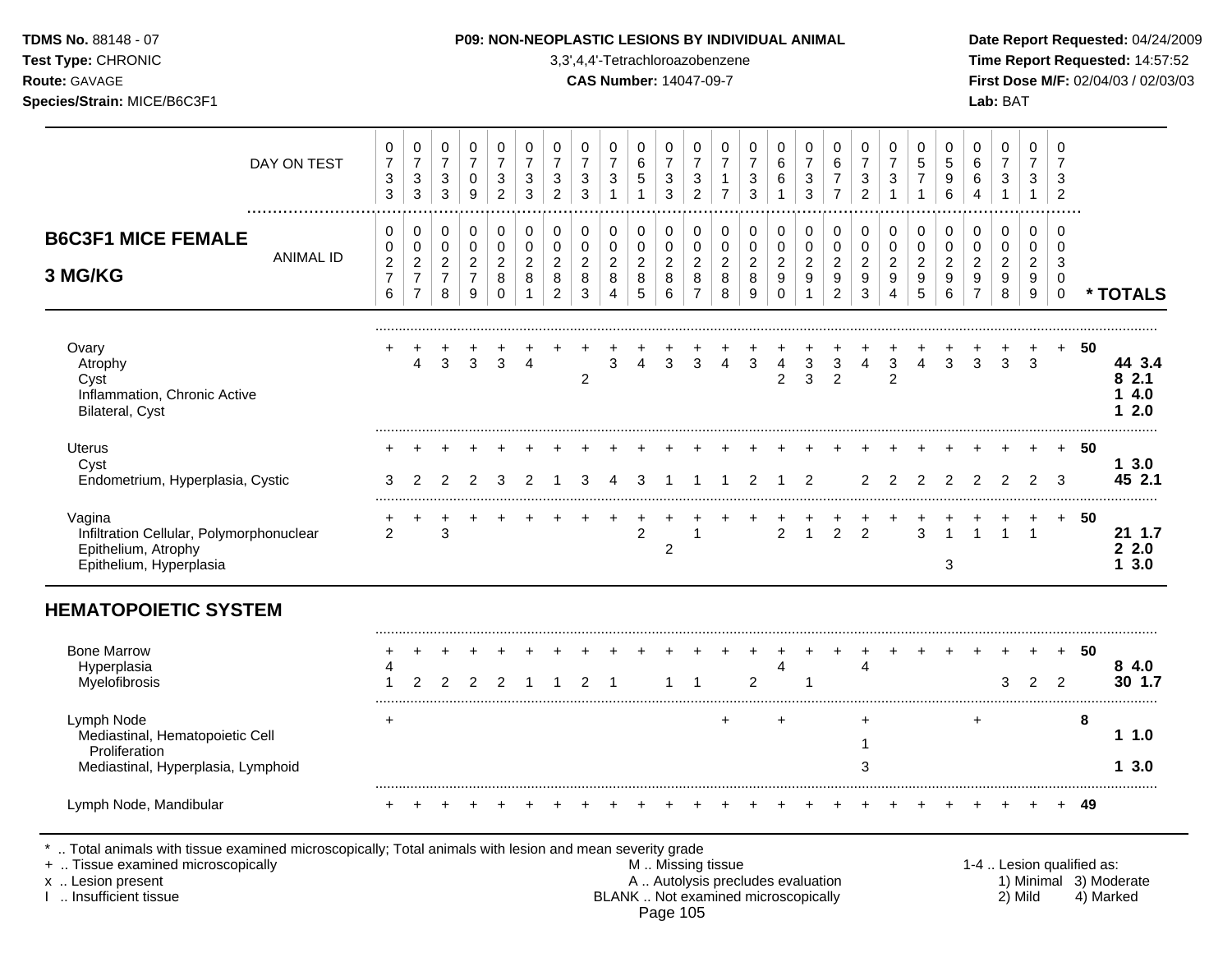### **TDMS No.** 88148 - 07 **P09: NON-NEOPLASTIC LESIONS BY INDIVIDUAL ANIMAL Date Report Requested:** 04/24/2009

**Test Type:** CHRONIC 3,3',4,4'-Tetrachloroazobenzene **Time Report Requested:** 14:57:52 **Route:** GAVAGE **CAS Number:** 14047-09-7 **First Dose M/F:** 02/04/03 / 02/03/03

| DAY ON TEST                                                                                                                                                          | 0<br>$\overline{7}$<br>$\ensuremath{\mathsf{3}}$<br>$\mathbf{3}$       | 0<br>$\overline{7}$<br>$\mathbf{3}$<br>$\mathfrak{S}$          | 0<br>$\overline{7}$<br>$\mathbf{3}$<br>$\mathfrak{S}$ | $\mathbf 0$<br>$\overline{7}$<br>0<br>$9\,$               | 0<br>$\overline{7}$<br>3<br>$\overline{c}$             | $\pmb{0}$<br>$\overline{7}$<br>3<br>3                       | $\,0\,$<br>$\overline{7}$<br>3<br>$\overline{2}$          | 0<br>$\overline{7}$<br>3<br>3      | $\pmb{0}$<br>$\overline{7}$<br>$\sqrt{3}$<br>$\overline{1}$ | 0<br>$\,6$<br>5<br>1                         | 0<br>$\overline{7}$<br>3<br>3            | 0<br>$\overline{7}$<br>3<br>$\overline{c}$                | 0<br>$\overline{7}$<br>1<br>$\overline{7}$ | $\pmb{0}$<br>$\overline{7}$<br>3<br>3                       | 0<br>$\,6$<br>$\,6$                                                   | 0<br>$\overline{7}$<br>$\sqrt{3}$<br>$\mathbf{3}$            | $\mathbf 0$<br>$6\phantom{1}6$<br>$\overline{7}$<br>$\overline{7}$       | $\pmb{0}$<br>$\overline{7}$<br>$\ensuremath{\mathsf{3}}$<br>$\overline{c}$     | 0<br>$\overline{7}$<br>3<br>$\mathbf{1}$                    | $\mathbf 0$<br>5<br>$\overline{7}$<br>$\mathbf{1}$          | $\mathbf 0$<br>$\overline{5}$<br>9<br>6           | 0<br>6<br>6<br>$\overline{4}$                                  | $\mathbf 0$<br>$\overline{7}$<br>$\sqrt{3}$<br>$\mathbf{1}$ | $\pmb{0}$<br>$\overline{7}$<br>3<br>$\mathbf{1}$            | 0<br>$\overline{7}$<br>3<br>$\overline{c}$                 |                           |                                                           |
|----------------------------------------------------------------------------------------------------------------------------------------------------------------------|------------------------------------------------------------------------|----------------------------------------------------------------|-------------------------------------------------------|-----------------------------------------------------------|--------------------------------------------------------|-------------------------------------------------------------|-----------------------------------------------------------|------------------------------------|-------------------------------------------------------------|----------------------------------------------|------------------------------------------|-----------------------------------------------------------|--------------------------------------------|-------------------------------------------------------------|-----------------------------------------------------------------------|--------------------------------------------------------------|--------------------------------------------------------------------------|--------------------------------------------------------------------------------|-------------------------------------------------------------|-------------------------------------------------------------|---------------------------------------------------|----------------------------------------------------------------|-------------------------------------------------------------|-------------------------------------------------------------|------------------------------------------------------------|---------------------------|-----------------------------------------------------------|
| <b>B6C3F1 MICE FEMALE</b><br><b>ANIMAL ID</b><br>3 MG/KG                                                                                                             | 0<br>$\mathbf 0$<br>$\overline{c}$<br>$\overline{7}$<br>$6\phantom{a}$ | 0<br>0<br>$\overline{2}$<br>$\boldsymbol{7}$<br>$\overline{7}$ | 0<br>0<br>$\overline{2}$<br>$\overline{7}$<br>8       | 0<br>$\mathbf 0$<br>$\overline{c}$<br>$\overline{7}$<br>9 | 0<br>$\mathbf 0$<br>$\overline{c}$<br>8<br>$\mathbf 0$ | $\pmb{0}$<br>0<br>$\overline{c}$<br>$\,8\,$<br>$\mathbf{1}$ | 0<br>$\mathbf 0$<br>$\overline{c}$<br>8<br>$\overline{2}$ | 0<br>0<br>$\overline{c}$<br>8<br>3 | 0<br>$\mathbf 0$<br>$\sqrt{2}$<br>$\bf 8$<br>$\overline{4}$ | $\mathbf 0$<br>0<br>$\overline{c}$<br>8<br>5 | 0<br>0<br>$\overline{c}$<br>$\,8\,$<br>6 | 0<br>$\mathbf 0$<br>$\overline{c}$<br>8<br>$\overline{7}$ | $\pmb{0}$<br>0<br>$\overline{c}$<br>8<br>8 | 0<br>$\mathbf 0$<br>$\overline{c}$<br>$\boldsymbol{8}$<br>9 | 0<br>$\mathsf 0$<br>$\overline{c}$<br>$\boldsymbol{9}$<br>$\mathbf 0$ | 0<br>0<br>$\overline{c}$<br>$\boldsymbol{9}$<br>$\mathbf{1}$ | 0<br>$\mathbf 0$<br>$\overline{2}$<br>$\boldsymbol{9}$<br>$\overline{2}$ | $\pmb{0}$<br>$\pmb{0}$<br>$\boldsymbol{2}$<br>$\boldsymbol{9}$<br>$\mathbf{3}$ | 0<br>$\mathbf 0$<br>$\overline{2}$<br>$\boldsymbol{9}$<br>4 | 0<br>$\mathbf 0$<br>$\overline{c}$<br>$\boldsymbol{9}$<br>5 | 0<br>$\mathbf{0}$<br>$\overline{2}$<br>$9\,$<br>6 | 0<br>0<br>$\overline{c}$<br>$\boldsymbol{9}$<br>$\overline{7}$ | 0<br>0<br>$\overline{c}$<br>$\boldsymbol{9}$<br>8           | 0<br>$\mathbf 0$<br>$\overline{2}$<br>$\boldsymbol{9}$<br>9 | $\Omega$<br>$\mathbf 0$<br>3<br>$\mathbf 0$<br>$\mathbf 0$ |                           | * TOTALS                                                  |
| Hyperplasia, Lymphoid<br>Pigmentation                                                                                                                                |                                                                        | $\overline{4}$                                                 | 4                                                     | $\overline{4}$                                            |                                                        | $\overline{4}$                                              |                                                           | $\overline{\mathbf{4}}$            |                                                             |                                              |                                          |                                                           |                                            |                                                             |                                                                       |                                                              |                                                                          | $\ensuremath{\mathsf{3}}$                                                      |                                                             |                                                             |                                                   |                                                                |                                                             |                                                             |                                                            |                           | 8 3.9<br>2.0<br>1                                         |
| Lymph Node, Mesenteric<br>Mineralization<br>Artery, Mineralization                                                                                                   |                                                                        |                                                                |                                                       |                                                           |                                                        |                                                             |                                                           |                                    |                                                             |                                              |                                          |                                                           |                                            |                                                             | 2                                                                     |                                                              |                                                                          |                                                                                |                                                             |                                                             |                                                   |                                                                |                                                             |                                                             |                                                            | 49                        | 12.0<br>12.0                                              |
| Spleen<br>Atrophy<br>Fibrosis<br>Hematopoietic Cell Proliferation                                                                                                    | 3                                                                      | 3                                                              |                                                       | 2                                                         |                                                        | 3                                                           |                                                           |                                    |                                                             | 3                                            |                                          |                                                           |                                            |                                                             |                                                                       | 2                                                            | 3                                                                        | 3                                                                              | 3                                                           | 3                                                           | 3                                                 | 3                                                              | 2                                                           | $\overline{2}$                                              |                                                            | 50                        | 3.3.7<br>11.0<br>25 2.7                                   |
| Thymus<br>Atrophy<br>Cyst<br>Cyst, Multiple<br>Ectopic Parathyroid Gland<br>Infiltration Cellular, Histiocyte<br>Inflammation, Chronic Active<br>Thymocyte, Necrosis |                                                                        | 2<br>$\overline{2}$<br>$\overline{2}$                          |                                                       | $\overline{2}$                                            | 2                                                      | 1<br>2                                                      |                                                           | $\overline{2}$                     | 2                                                           | 3<br>$\overline{2}$                          | 2                                        | $\overline{2}$                                            |                                            | $\overline{c}$                                              | $\overline{4}$                                                        | -1<br>$\overline{2}$                                         | 4                                                                        | $\overline{c}$<br>2                                                            | $\overline{c}$                                              |                                                             | 4<br>$\overline{2}$                               | $\overline{4}$                                                 | $\overline{a}$<br>$\overline{2}$                            | $\overline{2}$                                              | $+$<br>$\overline{2}$                                      | 48                        | 15 3.5<br>51.8<br>31 2.1<br>11 1.6<br>4.0<br>52.0<br>14.0 |
| <b>INTEGUMENTARY SYSTEM</b>                                                                                                                                          |                                                                        |                                                                |                                                       |                                                           |                                                        |                                                             |                                                           |                                    |                                                             |                                              |                                          |                                                           |                                            |                                                             |                                                                       |                                                              |                                                                          |                                                                                |                                                             |                                                             |                                                   |                                                                |                                                             |                                                             |                                                            |                           |                                                           |
| <b>Mammary Gland</b>                                                                                                                                                 |                                                                        |                                                                |                                                       |                                                           |                                                        |                                                             |                                                           |                                    |                                                             |                                              |                                          |                                                           |                                            |                                                             |                                                                       |                                                              |                                                                          |                                                                                |                                                             |                                                             |                                                   |                                                                |                                                             |                                                             |                                                            | 50                        |                                                           |
| Skin<br>Inflammation, Chronic Active<br>Dermis, Fibrosis                                                                                                             |                                                                        |                                                                |                                                       |                                                           |                                                        |                                                             |                                                           |                                    |                                                             |                                              |                                          |                                                           |                                            |                                                             |                                                                       |                                                              |                                                                          |                                                                                |                                                             |                                                             |                                                   |                                                                |                                                             |                                                             | $+$                                                        | 50                        | 23.0<br>4.0<br>1                                          |
| Total animals with tissue examined microscopically; Total animals with lesion and mean severity grade<br>+  Tissue examined microscopically                          |                                                                        |                                                                |                                                       |                                                           |                                                        |                                                             |                                                           |                                    |                                                             |                                              |                                          |                                                           | M  Missing tissue                          |                                                             |                                                                       |                                                              |                                                                          |                                                                                |                                                             |                                                             |                                                   |                                                                |                                                             |                                                             |                                                            | 1-4  Lesion qualified as: |                                                           |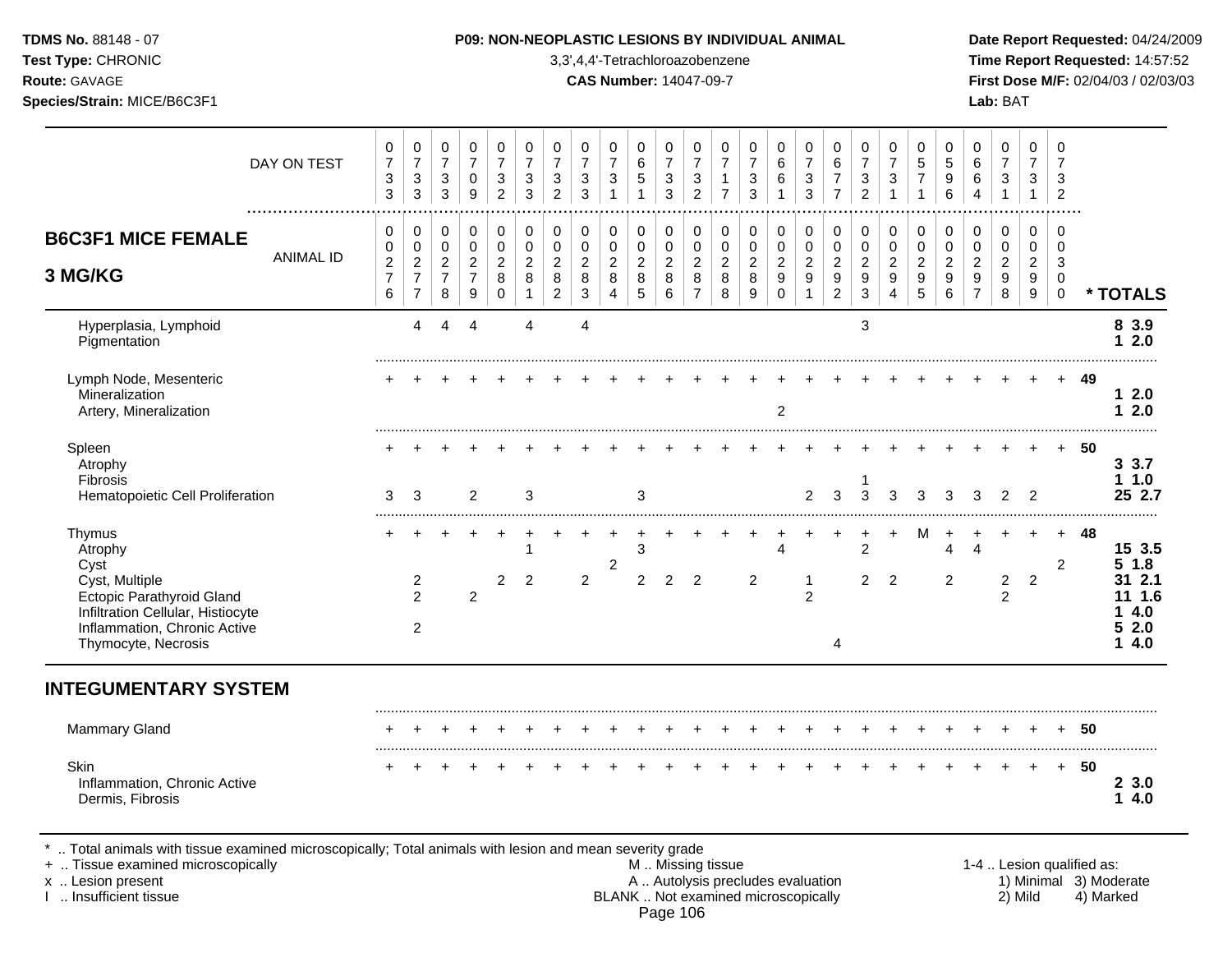| <b>TDMS No. 88148 - 07</b> |  |
|----------------------------|--|
| Test Type: CHRONIC         |  |
| <b>Route: GAVAGE</b>       |  |

## **P09: NON-NEOPLASTIC LESIONS BY INDIVIDUAL ANIMAL Date Report Requested:** 04/24/2009

**Time Report Requested:** 14:57:52 **CAS Number:** 14047-09-7 **First Dose M/F:** 02/04/03 / 02/03/03 **Species/Strain:** MICE/B6C3F1 **Lab:** BAT

|                                                                                                                                                                                            | DAY ON TEST | 0<br>$\boldsymbol{7}$<br>3<br>$\mathbf{3}$                  | $\pmb{0}$<br>$\boldsymbol{7}$<br>$\ensuremath{\mathsf{3}}$<br>$\mathbf{3}$ | 0<br>$\overline{7}$<br>$\sqrt{3}$<br>$\mathbf{3}$             | 0<br>$\overline{7}$<br>0<br>9                           | $\mathbf 0$<br>$\overline{7}$<br>$\sqrt{3}$<br>2       | 0<br>$\overline{7}$<br>$\mathbf{3}$<br>3 | 0<br>$\overline{7}$<br>3<br>$\overline{2}$              | $\mathbf 0$<br>$\overline{7}$<br>$\sqrt{3}$<br>3 | 0<br>$\overline{7}$<br>$\sqrt{3}$<br>$\mathbf{1}$       | 0<br>$\,6\,$<br>$\,$ 5 $\,$<br>$\mathbf{1}$      | $\mathbf 0$<br>$\overline{7}$<br>$\ensuremath{\mathsf{3}}$<br>$\mathbf{3}$ | $\pmb{0}$<br>$\overline{7}$<br>$\ensuremath{\mathsf{3}}$<br>$\overline{c}$ | 0<br>$\overline{7}$<br>$\mathbf{1}$<br>$\overline{7}$                                         | 0<br>$\overline{7}$<br>$\ensuremath{\mathsf{3}}$<br>3 | 0<br>$\,6$<br>6                                                    | 0<br>$\overline{7}$<br>$\sqrt{3}$<br>3                               | 0<br>6<br>$\boldsymbol{7}$<br>$\overline{7}$                           | $\mathbf 0$<br>$\overline{7}$<br>$\ensuremath{\mathsf{3}}$<br>$\overline{c}$ | $\pmb{0}$<br>$\overline{7}$<br>$\ensuremath{\mathsf{3}}$<br>$\mathbf{1}$ | 0<br>$\overline{5}$<br>$\overline{7}$<br>1   | 0<br>5<br>9<br>6                               | 0<br>6<br>6<br>$\Delta$                                                | 0<br>$\overline{7}$<br>$\mathbf{3}$<br>$\mathbf{1}$       | 0<br>$\overline{7}$<br>3<br>$\mathbf{1}$                    | $\mathbf 0$<br>7<br>3<br>$\overline{2}$                   |                           |                                     |
|--------------------------------------------------------------------------------------------------------------------------------------------------------------------------------------------|-------------|-------------------------------------------------------------|----------------------------------------------------------------------------|---------------------------------------------------------------|---------------------------------------------------------|--------------------------------------------------------|------------------------------------------|---------------------------------------------------------|--------------------------------------------------|---------------------------------------------------------|--------------------------------------------------|----------------------------------------------------------------------------|----------------------------------------------------------------------------|-----------------------------------------------------------------------------------------------|-------------------------------------------------------|--------------------------------------------------------------------|----------------------------------------------------------------------|------------------------------------------------------------------------|------------------------------------------------------------------------------|--------------------------------------------------------------------------|----------------------------------------------|------------------------------------------------|------------------------------------------------------------------------|-----------------------------------------------------------|-------------------------------------------------------------|-----------------------------------------------------------|---------------------------|-------------------------------------|
| <b>B6C3F1 MICE FEMALE</b><br>3 MG/KG                                                                                                                                                       | ANIMAL ID   | 0<br>$\pmb{0}$<br>$\boldsymbol{2}$<br>$\boldsymbol{7}$<br>6 | $\,0\,$<br>$\pmb{0}$<br>$\overline{a}$<br>$\overline{7}$<br>$\overline{7}$ | 0<br>$\pmb{0}$<br>$\overline{c}$<br>$\overline{7}$<br>$\bf 8$ | 0<br>$\pmb{0}$<br>$\overline{2}$<br>$\overline{7}$<br>9 | 0<br>$\pmb{0}$<br>$\boldsymbol{2}$<br>8<br>$\mathbf 0$ | 0<br>$\pmb{0}$<br>$\sqrt{2}$<br>8        | 0<br>$\pmb{0}$<br>$\overline{2}$<br>8<br>$\overline{c}$ | 0<br>$\pmb{0}$<br>$\sqrt{2}$<br>8<br>3           | 0<br>$\pmb{0}$<br>$\overline{c}$<br>8<br>$\overline{4}$ | 0<br>$\pmb{0}$<br>$\overline{c}$<br>$\bf 8$<br>5 | 0<br>$\boldsymbol{0}$<br>$\overline{c}$<br>$\,8\,$<br>6                    | 0<br>$\pmb{0}$<br>$\overline{c}$<br>8<br>$\overline{7}$                    | 0<br>$\pmb{0}$<br>$\overline{c}$<br>8<br>8                                                    | 0<br>$\pmb{0}$<br>$\overline{c}$<br>8<br>9            | 0<br>$\pmb{0}$<br>$\boldsymbol{2}$<br>$\boldsymbol{9}$<br>$\Omega$ | 0<br>$\pmb{0}$<br>$\overline{2}$<br>$\boldsymbol{9}$<br>$\mathbf{1}$ | 0<br>$\pmb{0}$<br>$\overline{c}$<br>$\boldsymbol{9}$<br>$\overline{2}$ | 0<br>$\pmb{0}$<br>$\boldsymbol{2}$<br>9<br>$\sqrt{3}$                        | 0<br>$\mathbf 0$<br>$\overline{2}$<br>9<br>4                             | 0<br>$\mathbf 0$<br>$\overline{2}$<br>9<br>5 | 0<br>$\mathbf 0$<br>$\boldsymbol{2}$<br>9<br>6 | 0<br>$\pmb{0}$<br>$\overline{c}$<br>$\boldsymbol{9}$<br>$\overline{7}$ | 0<br>$\pmb{0}$<br>$\overline{2}$<br>$\boldsymbol{9}$<br>8 | 0<br>$\mathsf 0$<br>$\overline{2}$<br>9<br>$\boldsymbol{9}$ | $\mathbf 0$<br>$\Omega$<br>$\mathbf{3}$<br>0<br>$\pmb{0}$ |                           | * TOTALS                            |
| Epidermis, Hyperplasia<br>Epidermis, Ulcer<br>Sebaceous Gland, Atrophy                                                                                                                     |             |                                                             |                                                                            | $\mathbf{1}$                                                  |                                                         |                                                        |                                          |                                                         |                                                  |                                                         |                                                  | 1                                                                          |                                                                            | 4                                                                                             |                                                       | 4                                                                  |                                                                      |                                                                        | $\overline{2}$                                                               |                                                                          |                                              |                                                |                                                                        |                                                           |                                                             |                                                           |                           | 2.5<br>14.0<br>102.7                |
| <b>MUSCULOSKELETAL SYSTEM</b>                                                                                                                                                              |             |                                                             |                                                                            |                                                               |                                                         |                                                        |                                          |                                                         |                                                  |                                                         |                                                  |                                                                            |                                                                            |                                                                                               |                                                       |                                                                    |                                                                      |                                                                        |                                                                              |                                                                          |                                              |                                                |                                                                        |                                                           |                                                             |                                                           |                           |                                     |
| <b>Bone</b>                                                                                                                                                                                |             |                                                             |                                                                            |                                                               |                                                         |                                                        |                                          |                                                         |                                                  |                                                         |                                                  |                                                                            |                                                                            |                                                                                               |                                                       |                                                                    |                                                                      |                                                                        |                                                                              |                                                                          |                                              |                                                |                                                                        |                                                           |                                                             |                                                           | 50                        |                                     |
| <b>Skeletal Muscle</b><br>Inflammation, Chronic Active                                                                                                                                     |             |                                                             |                                                                            |                                                               |                                                         |                                                        |                                          |                                                         |                                                  |                                                         |                                                  |                                                                            |                                                                            |                                                                                               |                                                       | ÷                                                                  |                                                                      |                                                                        |                                                                              |                                                                          |                                              |                                                |                                                                        |                                                           |                                                             |                                                           | 5                         | 12.0                                |
| <b>NERVOUS SYSTEM</b>                                                                                                                                                                      |             |                                                             |                                                                            |                                                               |                                                         |                                                        |                                          |                                                         |                                                  |                                                         |                                                  |                                                                            |                                                                            |                                                                                               |                                                       |                                                                    |                                                                      |                                                                        |                                                                              |                                                                          |                                              |                                                |                                                                        |                                                           |                                                             |                                                           |                           |                                     |
| <b>Brain</b><br>Compression<br>Meninges, Hemorrhage                                                                                                                                        |             |                                                             |                                                                            |                                                               |                                                         |                                                        |                                          | 3                                                       |                                                  |                                                         |                                                  |                                                                            |                                                                            |                                                                                               |                                                       |                                                                    |                                                                      |                                                                        |                                                                              |                                                                          |                                              |                                                |                                                                        |                                                           |                                                             | $+$                                                       | 50                        | 13.0<br>12.0                        |
| Peripheral Nerve<br>Sciatic, Degeneration                                                                                                                                                  |             |                                                             |                                                                            |                                                               |                                                         |                                                        |                                          |                                                         |                                                  |                                                         |                                                  |                                                                            |                                                                            |                                                                                               |                                                       | +<br>2                                                             |                                                                      |                                                                        |                                                                              |                                                                          |                                              |                                                |                                                                        |                                                           |                                                             |                                                           | $\mathbf{2}$              | 12.0                                |
| Spinal Cord<br>Degeneration                                                                                                                                                                |             |                                                             |                                                                            |                                                               |                                                         |                                                        |                                          |                                                         |                                                  |                                                         |                                                  |                                                                            |                                                                            |                                                                                               |                                                       |                                                                    |                                                                      |                                                                        |                                                                              |                                                                          |                                              |                                                | +<br>3                                                                 |                                                           |                                                             |                                                           | $\mathbf 1$               | 13.0                                |
| <b>RESPIRATORY SYSTEM</b>                                                                                                                                                                  |             |                                                             |                                                                            |                                                               |                                                         |                                                        |                                          |                                                         |                                                  |                                                         |                                                  |                                                                            |                                                                            |                                                                                               |                                                       |                                                                    |                                                                      |                                                                        |                                                                              |                                                                          |                                              |                                                |                                                                        |                                                           |                                                             |                                                           |                           |                                     |
| Lung                                                                                                                                                                                       |             |                                                             |                                                                            |                                                               |                                                         |                                                        |                                          |                                                         |                                                  |                                                         |                                                  |                                                                            |                                                                            |                                                                                               |                                                       |                                                                    |                                                                      |                                                                        |                                                                              |                                                                          |                                              |                                                |                                                                        |                                                           |                                                             |                                                           | 50                        |                                     |
| Total animals with tissue examined microscopically; Total animals with lesion and mean severity grade<br>+  Tissue examined microscopically<br>x  Lesion present<br>I  Insufficient tissue |             |                                                             |                                                                            |                                                               |                                                         |                                                        |                                          |                                                         |                                                  |                                                         |                                                  | Page 107                                                                   |                                                                            | M  Missing tissue<br>A  Autolysis precludes evaluation<br>BLANK  Not examined microscopically |                                                       |                                                                    |                                                                      |                                                                        |                                                                              |                                                                          |                                              |                                                |                                                                        |                                                           | 2) Mild                                                     |                                                           | 1-4  Lesion qualified as: | 1) Minimal 3) Moderate<br>4) Marked |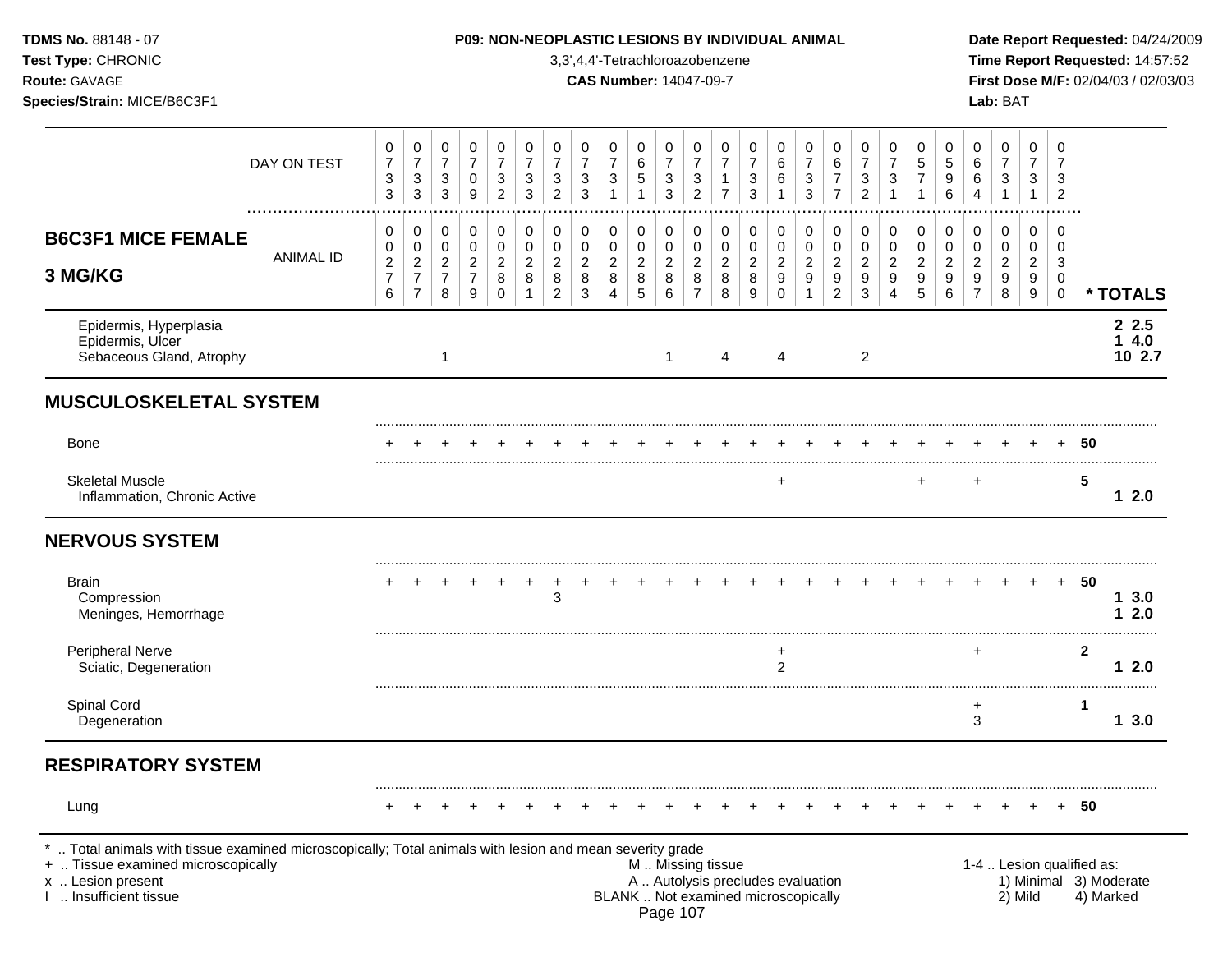**Test Type:** CHRONIC 3,3',4,4'-Tetrachloroazobenzene **Time Report Requested:** 14:57:52 **Route:** GAVAGE **CAS Number:** 14047-09-7 **First Dose M/F:** 02/04/03 / 02/03/03 **Species/Strain:** MICE/B6C3F1 **Lab:** BAT

| DAY ON TEST                                                                                                                                                                                                                                                     | 0<br>$\overline{7}$<br>$\sqrt{3}$<br>$\mathfrak{Z}$ | 0<br>$\overline{7}$<br>$\mathbf{3}$<br>$\mathsf 3$                   | 0<br>$\overline{7}$<br>3<br>3                             | 0<br>$\overline{7}$<br>0<br>9                                                 | 0<br>$\overline{7}$<br>$\sqrt{3}$<br>$\overline{2}$        | $\mathbf 0$<br>$\overline{7}$<br>$\mathbf{3}$<br>$\mathfrak{Z}$ | $\mathbf 0$<br>$\overline{7}$<br>3<br>$\overline{c}$             | 0<br>$\overline{7}$<br>$\sqrt{3}$<br>3           | 0<br>$\overline{7}$<br>3<br>$\mathbf{1}$                   | 0<br>6<br>$\sqrt{5}$<br>$\mathbf{1}$                               | $\mathbf 0$<br>$\overline{7}$<br>$\sqrt{3}$<br>$\mathfrak{Z}$ | 0<br>$\overline{7}$<br>$\sqrt{3}$<br>$\overline{2}$              | 0<br>$\overline{7}$<br>$\overline{7}$        | 0<br>$\overline{7}$<br>$\sqrt{3}$<br>$\mathbf{3}$ | 0<br>$\,6\,$<br>6                                      | 0<br>$\overline{7}$<br>$\sqrt{3}$<br>3                            | 0<br>$\,6\,$<br>$\overline{7}$<br>$\overline{7}$                            | 0<br>$\overline{7}$<br>$\ensuremath{\mathsf{3}}$<br>$\overline{2}$ | 0<br>$\overline{7}$<br>3<br>1                             | 0<br>5<br>$\overline{7}$<br>$\mathbf{1}$               | 0<br>$\sqrt{5}$<br>$9\,$<br>6                                    | 0<br>$6\phantom{a}$<br>6                                              | 0<br>$\overline{7}$<br>$\mathbf{3}$                         | $\mathbf 0$<br>$\overline{7}$<br>3<br>1             | 0<br>$\overline{7}$<br>3<br>$\overline{c}$                          |      |                                                   |
|-----------------------------------------------------------------------------------------------------------------------------------------------------------------------------------------------------------------------------------------------------------------|-----------------------------------------------------|----------------------------------------------------------------------|-----------------------------------------------------------|-------------------------------------------------------------------------------|------------------------------------------------------------|-----------------------------------------------------------------|------------------------------------------------------------------|--------------------------------------------------|------------------------------------------------------------|--------------------------------------------------------------------|---------------------------------------------------------------|------------------------------------------------------------------|----------------------------------------------|---------------------------------------------------|--------------------------------------------------------|-------------------------------------------------------------------|-----------------------------------------------------------------------------|--------------------------------------------------------------------|-----------------------------------------------------------|--------------------------------------------------------|------------------------------------------------------------------|-----------------------------------------------------------------------|-------------------------------------------------------------|-----------------------------------------------------|---------------------------------------------------------------------|------|---------------------------------------------------|
| <b>B6C3F1 MICE FEMALE</b><br><b>ANIMAL ID</b><br>3 MG/KG                                                                                                                                                                                                        | 0<br>0<br>$\boldsymbol{2}$<br>$\overline{7}$<br>6   | 0<br>$\pmb{0}$<br>$\overline{2}$<br>$\overline{7}$<br>$\overline{7}$ | $\mathbf 0$<br>0<br>$\overline{2}$<br>$\overline{7}$<br>8 | $\Omega$<br>$\pmb{0}$<br>$\overline{2}$<br>$\overline{7}$<br>$\boldsymbol{9}$ | $\Omega$<br>$\mathbf 0$<br>$\overline{2}$<br>8<br>$\Omega$ | $\mathbf 0$<br>$\mathbf 0$<br>$\overline{2}$<br>8               | $\Omega$<br>$\mathbf 0$<br>$\overline{2}$<br>8<br>$\overline{2}$ | 0<br>$\pmb{0}$<br>$\overline{2}$<br>$\bf 8$<br>3 | 0<br>$\mathsf{O}$<br>$\overline{2}$<br>8<br>$\overline{4}$ | $\mathbf 0$<br>$\pmb{0}$<br>$\overline{2}$<br>8<br>$5\phantom{.0}$ | $\Omega$<br>$\mathbf 0$<br>$\sqrt{2}$<br>8<br>$\,6\,$         | $\Omega$<br>$\mathbf 0$<br>$\overline{2}$<br>8<br>$\overline{7}$ | 0<br>$\mathbf 0$<br>$\overline{2}$<br>8<br>8 | 0<br>$\pmb{0}$<br>$\overline{c}$<br>8<br>9        | 0<br>$\mathsf 0$<br>$\overline{2}$<br>9<br>$\mathbf 0$ | 0<br>$\mathsf{O}\xspace$<br>$\overline{2}$<br>9<br>$\overline{1}$ | $\Omega$<br>$\pmb{0}$<br>$\overline{2}$<br>$\overline{9}$<br>$\overline{c}$ | $\Omega$<br>$\pmb{0}$<br>$\overline{2}$<br>9<br>$\mathbf{3}$       | 0<br>$\mathbf 0$<br>$\overline{2}$<br>9<br>$\overline{4}$ | $\mathbf 0$<br>$\mathbf 0$<br>$\overline{c}$<br>9<br>5 | $\Omega$<br>$\mathbf 0$<br>$\overline{2}$<br>$\overline{9}$<br>6 | $\Omega$<br>0<br>$\overline{2}$<br>$\boldsymbol{9}$<br>$\overline{7}$ | 0<br>$\mathbf 0$<br>$\overline{a}$<br>$\boldsymbol{9}$<br>8 | $\Omega$<br>$\mathbf 0$<br>$\overline{2}$<br>9<br>9 | $\Omega$<br>$\mathbf 0$<br>$\mathbf{3}$<br>$\mathbf 0$<br>$\pmb{0}$ |      | * TOTALS                                          |
| Infiltration Cellular, Lymphoid<br>Infiltration Cellular, Polymorphonuclear<br>Inflammation, Chronic Active<br>Alveolar Epithelium, Hyperplasia<br>Alveolus, Infiltration Cellular, Histiocyte<br>Artery, Mineralization<br>Artery, Mediastinum, Mineralization | $\overline{c}$                                      |                                                                      |                                                           |                                                                               |                                                            |                                                                 | $\overline{2}$<br>3                                              |                                                  |                                                            |                                                                    | 2<br>2                                                        |                                                                  |                                              |                                                   | 1<br>$\overline{2}$                                    |                                                                   |                                                                             |                                                                    |                                                           |                                                        |                                                                  |                                                                       |                                                             |                                                     |                                                                     |      | 22.0<br>4.0<br>3, 1.3<br>1.0<br>2.7<br>1.0<br>2.0 |
| Nose                                                                                                                                                                                                                                                            |                                                     |                                                                      |                                                           |                                                                               |                                                            |                                                                 |                                                                  |                                                  |                                                            |                                                                    |                                                               |                                                                  |                                              |                                                   |                                                        |                                                                   |                                                                             |                                                                    |                                                           |                                                        |                                                                  |                                                                       |                                                             |                                                     |                                                                     | 50   |                                                   |
| Trachea                                                                                                                                                                                                                                                         |                                                     |                                                                      |                                                           |                                                                               |                                                            |                                                                 |                                                                  |                                                  |                                                            |                                                                    |                                                               |                                                                  |                                              |                                                   |                                                        |                                                                   |                                                                             |                                                                    |                                                           |                                                        |                                                                  |                                                                       |                                                             |                                                     | $\ddot{}$                                                           | 50   |                                                   |
| <b>SPECIAL SENSES SYSTEM</b>                                                                                                                                                                                                                                    |                                                     |                                                                      |                                                           |                                                                               |                                                            |                                                                 |                                                                  |                                                  |                                                            |                                                                    |                                                               |                                                                  |                                              |                                                   |                                                        |                                                                   |                                                                             |                                                                    |                                                           |                                                        |                                                                  |                                                                       |                                                             |                                                     |                                                                     |      |                                                   |
| Eye                                                                                                                                                                                                                                                             |                                                     |                                                                      |                                                           |                                                                               |                                                            |                                                                 |                                                                  |                                                  |                                                            |                                                                    |                                                               |                                                                  |                                              |                                                   |                                                        |                                                                   |                                                                             |                                                                    |                                                           |                                                        |                                                                  |                                                                       |                                                             |                                                     |                                                                     | 50   |                                                   |
| <b>Harderian Gland</b><br>Hyperplasia<br>Infiltration Cellular, Lymphoid                                                                                                                                                                                        |                                                     |                                                                      |                                                           | $\mathbf 1$                                                                   |                                                            | 4                                                               |                                                                  |                                                  | $\overline{c}$                                             |                                                                    |                                                               |                                                                  |                                              |                                                   |                                                        |                                                                   |                                                                             | $\mathbf{1}$                                                       | $\overline{1}$                                            |                                                        |                                                                  | $\ddot{}$<br>$\overline{c}$                                           | 3                                                           |                                                     | $+$<br>$\mathbf 1$                                                  | - 50 | 33.0<br>13 1.1                                    |
| <b>URINARY SYSTEM</b>                                                                                                                                                                                                                                           |                                                     |                                                                      |                                                           |                                                                               |                                                            |                                                                 |                                                                  |                                                  |                                                            |                                                                    |                                                               |                                                                  |                                              |                                                   |                                                        |                                                                   |                                                                             |                                                                    |                                                           |                                                        |                                                                  |                                                                       |                                                             |                                                     |                                                                     |      |                                                   |
| Kidney<br>Infarct<br>Infiltration Cellular, Lymphoid<br>Metaplasia, Osseous<br>Mineralization                                                                                                                                                                   | 2<br>$\overline{2}$                                 | 2<br>-1                                                              | 2                                                         | $\overline{2}$                                                                | -1                                                         | 2                                                               | 1<br>$\overline{c}$                                              | $\overline{2}$<br>-1                             | $\overline{2}$                                             | 2<br>$\overline{2}$                                                | $\overline{2}$<br>$\overline{1}$                              | $\overline{1}$                                                   |                                              | 1                                                 |                                                        | 2<br>$\overline{1}$                                               |                                                                             | 3                                                                  | $\overline{1}$                                            |                                                        | 3                                                                | 1                                                                     | 1                                                           | $\mathbf{1}$<br>1                                   | $\ddot{}$<br>3<br>$\overline{1}$                                    | 50   | 62.5<br>35 1.5<br>22.0<br>14 1.2                  |

\* .. Total animals with tissue examined microscopically; Total animals with lesion and mean severity grade<br>+ .. Tissue examined microscopically

- + .. Tissue examined microscopically examined microscopically the state of the state of the state of the state M .. Missing tissue M .. Missing tissue M .. Missing tissue and the state of the state M .. Autolysis precludes x .. Lesion present **A .. Autolysis precludes evaluation** A .. Autolysis precludes evaluation 1) Minimal 3) Moderate I .. Insufficient tissue BLANK .. Not examined microscopically 2) Mild 4) Marked Page 108
	-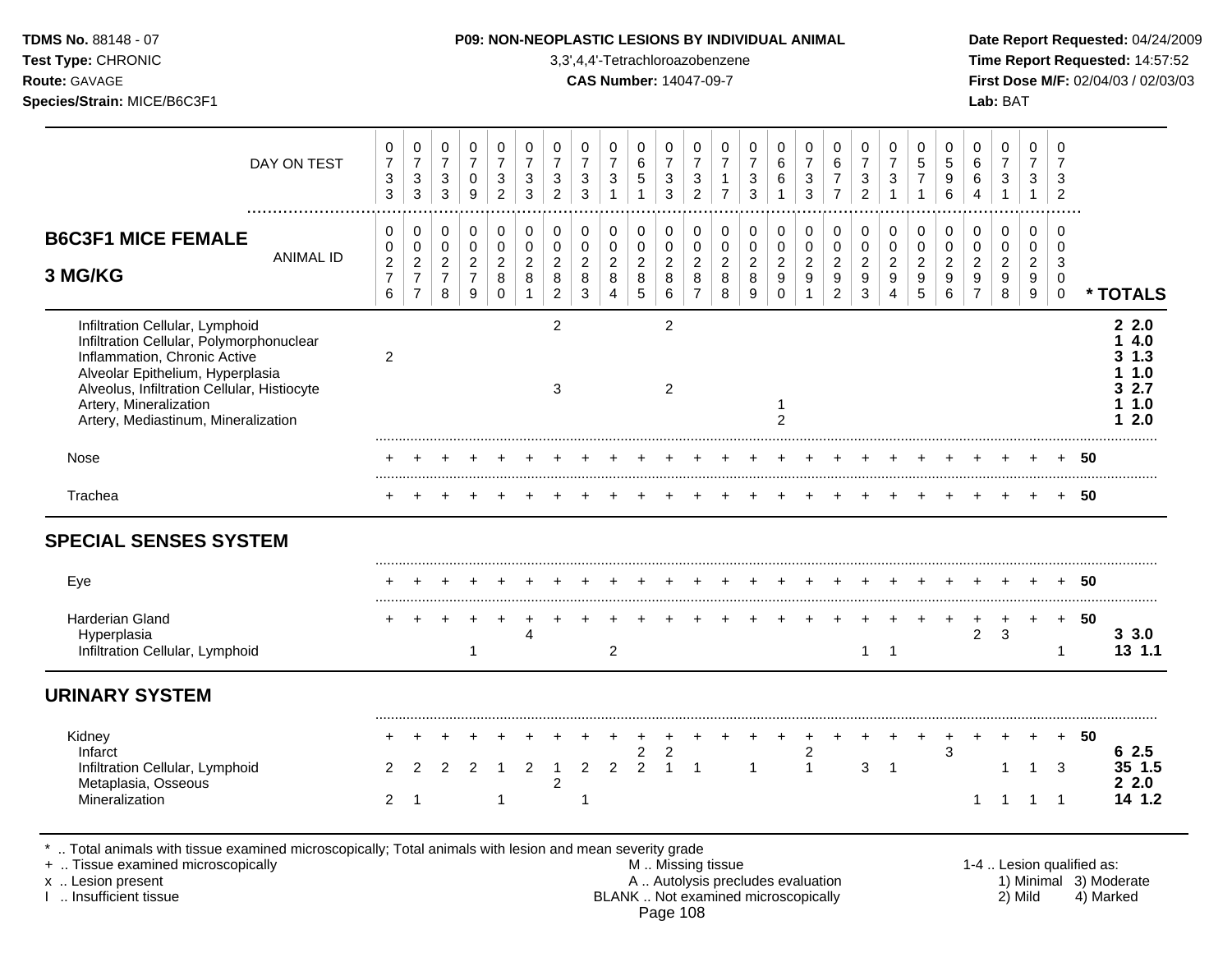### **P09: NON-NEOPLASTIC LESIONS BY INDIVIDUAL ANIMAL Date Report Requested: 04/24/2009**

**Test Type:** CHRONIC 3,3',4,4'-Tetrachloroazobenzene **Time Report Requested:** 14:57:52 **Route:** GAVAGE **CAS Number:** 14047-09-7 **First Dose M/F:** 02/04/03 / 02/03/03

|                                                                                           | DAY ON TEST<br> | 0<br>$\overline{7}$<br>3<br>3 | 0<br>$\overline{7}$<br>3<br>3                               | $\mathbf 0$<br>$\overline{7}$<br>3<br>3 | 0<br>$\overline{ }$<br>0<br>9         | 0<br>3<br>$\overline{2}$ | 0<br>3<br>3         | 3<br>$\overline{2}$      | 0<br>$\overline{7}$<br>3<br>3           | 0<br>$\overline{7}$<br>3          | 0<br>6<br>5                       | 0<br>$\overline{z}$<br>3<br>3 | 0<br>$\overline{ }$<br>3<br>2 | 0<br>$\overline{ }$        | 7<br>3<br>3                       | 0<br>6<br>6                                    | 0<br>7<br>3<br>3    | $\mathbf{0}$<br>6<br>$\overline{7}$<br>$\overline{ }$ | 0<br>$\overline{7}$<br>3<br>$\overline{2}$ | 0<br>7<br>3 | 0<br>5      | 0<br>5<br>9<br>6 | 0<br>6<br>6<br>4    | 0<br>$\overline{7}$<br>3          | $\mathbf 0$<br>$\overline{7}$<br>3 | 3<br>റ<br>. |    |                       |
|-------------------------------------------------------------------------------------------|-----------------|-------------------------------|-------------------------------------------------------------|-----------------------------------------|---------------------------------------|--------------------------|---------------------|--------------------------|-----------------------------------------|-----------------------------------|-----------------------------------|-------------------------------|-------------------------------|----------------------------|-----------------------------------|------------------------------------------------|---------------------|-------------------------------------------------------|--------------------------------------------|-------------|-------------|------------------|---------------------|-----------------------------------|------------------------------------|-------------|----|-----------------------|
| <b>B6C3F1 MICE FEMALE</b>                                                                 | ANIMAL ID       | 0<br>0                        | 0<br>0                                                      | 0<br>0                                  | 0<br>0                                | 0<br>0                   | 0<br>0              |                          | 0<br>0                                  | 0<br>0                            | 0                                 | 0                             | 0<br>0                        | 0<br>0                     |                                   | 0<br>0                                         | 0<br>0              | 0<br>0                                                | 0                                          | 0<br>0      | 0<br>0      |                  | 0<br>0              | 0<br>0                            | 0                                  |             |    |                       |
| 3 MG/KG                                                                                   |                 | $\overline{c}$<br>7<br>6      | $\overline{\mathbf{c}}$<br>$\overline{ }$<br>$\overline{ }$ | $\overline{c}$<br>8                     | $\overline{c}$<br>$\overline{ }$<br>9 | $\overline{c}$<br>8      | $\overline{c}$<br>8 | 2<br>8<br>$\overline{2}$ | $\overline{\mathbf{c}}$<br>$\bf 8$<br>3 | $\overline{\mathbf{c}}$<br>8<br>4 | $\overline{\mathbf{c}}$<br>8<br>5 | $\overline{c}$<br>8<br>6      | $\overline{c}$<br>8           | $\boldsymbol{2}$<br>8<br>8 | $\overline{\mathbf{c}}$<br>8<br>9 | $\overline{2}$<br>$\boldsymbol{9}$<br>$\Omega$ | $\overline{2}$<br>9 | $\overline{c}$<br>9<br>$\overline{2}$                 | $\overline{2}$<br>9<br>3                   | 2<br>9      | 2<br>9<br>5 | 2<br>9<br>6      | $\overline{c}$<br>9 | $\overline{\mathbf{c}}$<br>9<br>8 | $\overline{\mathbf{c}}$<br>9<br>9  | 3<br>0      |    | * TOTALS              |
| Nephropathy<br>Papilla, Necrosis<br>Renal Tubule, Accumulation, Hyaline<br><b>Droplet</b> |                 | $\overline{2}$                |                                                             |                                         |                                       |                          |                     |                          | $\mathfrak{p}$                          |                                   | 3                                 |                               |                               |                            |                                   | 3<br>$\overline{2}$                            |                     |                                                       |                                            |             | 3           |                  |                     |                                   |                                    |             |    | 32 1.3<br>4.0<br>23.0 |
| Renal Tubule, Dilatation                                                                  |                 | $\overline{2}$                |                                                             |                                         |                                       |                          |                     |                          | 2                                       |                                   |                                   |                               |                               |                            |                                   | 2                                              |                     |                                                       |                                            |             |             |                  |                     |                                   |                                    |             |    | 52.4                  |
| Ureter                                                                                    |                 |                               |                                                             |                                         |                                       |                          |                     |                          |                                         |                                   |                                   |                               |                               | $\ddot{}$                  |                                   |                                                |                     |                                                       |                                            |             |             |                  |                     |                                   |                                    |             |    |                       |
| Urethra<br>Transitional Epithelium, Hyperplasia                                           |                 |                               |                                                             |                                         |                                       |                          |                     |                          |                                         |                                   | $\mathcal{P}$                     | $\overline{2}$                |                               |                            |                                   |                                                |                     |                                                       |                                            |             |             |                  | 2                   |                                   |                                    | $\ddot{}$   | 50 | 2.0<br>4              |
| <b>Urinary Bladder</b><br>Infiltration Cellular, Lymphoid                                 |                 |                               |                                                             |                                         |                                       |                          |                     |                          |                                         | $\mathfrak{p}$                    |                                   |                               |                               |                            |                                   |                                                |                     |                                                       |                                            |             |             |                  |                     |                                   |                                    |             | 50 | $30 \t1.1$            |

\* .. Total animals with tissue examined microscopically; Total animals with lesion and mean severity grade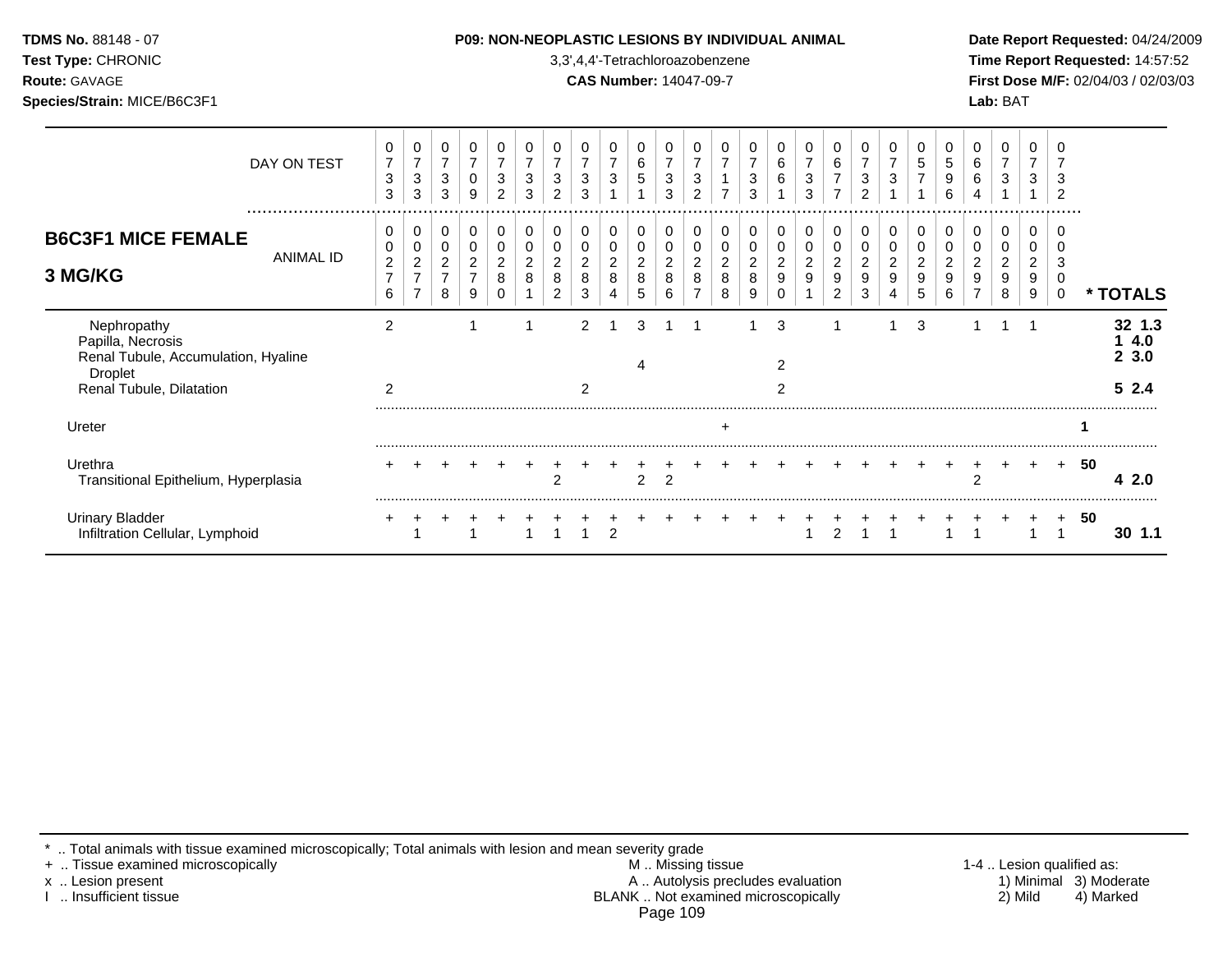| Test Type: CHRONIC<br>Route: GAVAGE<br>Species/Strain: MICE/B6C3F1                                             |                  |                                                                            |                                                                         |                                            |                                                                  |                                                     |                                                        |                                                                   |                                                                  | 3,3',4,4'-Tetrachloroazobenzene<br><b>CAS Number: 14047-09-7</b> |                                                                    |                                                                         |                                                                           |                                                               |                                                    |                                                       |                                                                    |                                                                   |                                                              |                                                                              |                                                                        |                                                                                |                                                                          | Lab: BAT                                                         |                                                                                |                                                                              | Time Report Requested: 14:57:52<br>First Dose M/F: 02/04/03 / 02/03/03 |
|----------------------------------------------------------------------------------------------------------------|------------------|----------------------------------------------------------------------------|-------------------------------------------------------------------------|--------------------------------------------|------------------------------------------------------------------|-----------------------------------------------------|--------------------------------------------------------|-------------------------------------------------------------------|------------------------------------------------------------------|------------------------------------------------------------------|--------------------------------------------------------------------|-------------------------------------------------------------------------|---------------------------------------------------------------------------|---------------------------------------------------------------|----------------------------------------------------|-------------------------------------------------------|--------------------------------------------------------------------|-------------------------------------------------------------------|--------------------------------------------------------------|------------------------------------------------------------------------------|------------------------------------------------------------------------|--------------------------------------------------------------------------------|--------------------------------------------------------------------------|------------------------------------------------------------------|--------------------------------------------------------------------------------|------------------------------------------------------------------------------|------------------------------------------------------------------------|
|                                                                                                                | DAY ON TEST      | 0<br>4<br>$\overline{7}$<br>$\overline{7}$                                 | 0<br>$\overline{7}$<br>$\ensuremath{\mathsf{3}}$<br>$\mathbf{1}$        | 0<br>$\,6\,$<br>6<br>$\mathbf{1}$          | 0<br>$\overline{7}$<br>$\ensuremath{\mathsf{3}}$<br>$\mathbf{1}$ | 0<br>$\overline{7}$<br>$\mathbf{3}$<br>$\mathbf{3}$ | 0<br>$\,6\,$<br>8<br>5                                 | 0<br>5<br>$\sqrt{3}$<br>$6\phantom{1}6$                           | 0<br>$\overline{7}$<br>$\ensuremath{\mathsf{3}}$<br>$\mathbf{1}$ | 0<br>$\overline{7}$<br>3<br>$\mathbf{1}$                         | 0<br>$\overline{7}$<br>$\ensuremath{\mathsf{3}}$<br>$\overline{c}$ | $\pmb{0}$<br>$\overline{7}$<br>$\mathbf{1}$<br>$\mathbf{1}$             | 0<br>$\overline{7}$<br>$\sqrt{3}$<br>$\mathbf{3}$                         | $\mathbf 0$<br>$\overline{7}$<br>$\sqrt{3}$<br>$\overline{c}$ | 0<br>6<br>$\boldsymbol{2}$<br>$\mathbf{3}$         | $\mathbf 0$<br>$\overline{4}$<br>$\boldsymbol{9}$     | 0<br>$\overline{7}$<br>$\ensuremath{\mathsf{3}}$<br>$\overline{c}$ | $\mathbf 0$<br>$\,6\,$<br>$\boldsymbol{9}$<br>$\overline{2}$      | $\mathbf 0$<br>$6\phantom{1}6$<br>8<br>$\mathbf{3}$          | $\mathbf 0$<br>$\mathbf 0$<br>$\mathbf 0$<br>$\mathbf{3}$                    | 0<br>$\overline{7}$<br>$\ensuremath{\mathsf{3}}$<br>$\mathbf{1}$       | 0<br>$\overline{7}$<br>$\mathbf{3}$<br>$\overline{a}$                          | 0<br>$\overline{7}$<br>$\mathbf{3}$<br>$\overline{3}$                    | 0<br>$\overline{7}$<br>$\ensuremath{\mathsf{3}}$<br>$\mathbf{3}$ | 0<br>$\overline{7}$<br>3<br>3                                                  | $\mathbf 0$<br>$\overline{7}$<br>$\mathbf{3}$<br>$\mathbf{3}$                |                                                                        |
| <b>B6C3F1 MICE FEMALE</b><br><b>10 MG/KG</b>                                                                   | <b>ANIMAL ID</b> | $\mathbf 0$<br>0<br>$\ensuremath{\mathsf{3}}$<br>$\pmb{0}$<br>$\mathbf{1}$ | $\mathbf 0$<br>$\pmb{0}$<br>$\mathbf{3}$<br>$\pmb{0}$<br>$\overline{c}$ | 0<br>0<br>$\mathbf{3}$<br>$\mathbf 0$<br>3 | $\pmb{0}$<br>$\pmb{0}$<br>$\mathfrak{S}$<br>$\pmb{0}$<br>4       | $\mathbf 0$<br>$\mathbf 0$<br>3<br>0<br>5           | $\mathbf 0$<br>$\mathbf 0$<br>$\mathfrak{Z}$<br>0<br>6 | 0<br>$\pmb{0}$<br>$\mathfrak{S}$<br>$\mathbf 0$<br>$\overline{7}$ | $\mathbf 0$<br>$\pmb{0}$<br>$\sqrt{3}$<br>$\mathbf 0$<br>8       | $\mathbf 0$<br>0<br>3<br>0<br>9                                  | 0<br>$\pmb{0}$<br>$\mathfrak{S}$<br>$\mathbf{1}$<br>$\pmb{0}$      | $\pmb{0}$<br>$\pmb{0}$<br>$\mathfrak{S}$<br>$\mathbf{1}$<br>$\mathbf 1$ | $\mathbf 0$<br>$\pmb{0}$<br>$\mathsf 3$<br>$\mathbf{1}$<br>$\overline{2}$ | $\mathbf 0$<br>$\pmb{0}$<br>$\sqrt{3}$<br>$\mathbf{1}$<br>3   | $\mathbf 0$<br>$\pmb{0}$<br>$\mathbf{3}$<br>1<br>4 | 0<br>$\pmb{0}$<br>$\mathfrak{Z}$<br>$\mathbf{1}$<br>5 | $\mathbf 0$<br>$\pmb{0}$<br>$\mathfrak{S}$<br>1<br>6               | $\mathbf 0$<br>$\mathbf 0$<br>3<br>$\mathbf{1}$<br>$\overline{7}$ | $\Omega$<br>$\pmb{0}$<br>$\mathfrak{Z}$<br>$\mathbf{1}$<br>8 | $\mathbf 0$<br>$\mathbf 0$<br>$\mathbf{3}$<br>$\mathbf{1}$<br>$\overline{9}$ | $\pmb{0}$<br>$\mathbf 0$<br>$\sqrt{3}$<br>$\sqrt{2}$<br>$\overline{0}$ | $\mathbf 0$<br>$\mathbf 0$<br>$\mathfrak{S}$<br>$\overline{a}$<br>$\mathbf{1}$ | $\mathbf 0$<br>$\pmb{0}$<br>$\mathbf{3}$<br>$\sqrt{2}$<br>$\overline{2}$ | $\pmb{0}$<br>$\pmb{0}$<br>$\mathfrak{S}$<br>$\sqrt{2}$<br>3      | $\mathbf 0$<br>$\mathbf 0$<br>$\mathbf{3}$<br>$\overline{a}$<br>$\overline{4}$ | $\mathbf 0$<br>$\mathbf 0$<br>$\sqrt{3}$<br>$\overline{c}$<br>$5\phantom{1}$ | females<br>(cont)                                                      |
| <b>ALIMENTARY SYSTEM</b>                                                                                       |                  |                                                                            |                                                                         |                                            |                                                                  |                                                     |                                                        |                                                                   |                                                                  |                                                                  |                                                                    |                                                                         |                                                                           |                                                               |                                                    |                                                       |                                                                    |                                                                   |                                                              |                                                                              |                                                                        |                                                                                |                                                                          |                                                                  |                                                                                |                                                                              |                                                                        |
| Esophagus<br>Perforation                                                                                       |                  |                                                                            |                                                                         |                                            |                                                                  |                                                     |                                                        |                                                                   |                                                                  |                                                                  |                                                                    |                                                                         |                                                                           |                                                               |                                                    |                                                       |                                                                    |                                                                   |                                                              | X                                                                            |                                                                        |                                                                                |                                                                          |                                                                  |                                                                                |                                                                              |                                                                        |
| Gallbladder<br>Infiltration Cellular, Lymphoid<br>Inflammation, Chronic Active                                 |                  |                                                                            |                                                                         |                                            |                                                                  |                                                     |                                                        |                                                                   |                                                                  |                                                                  |                                                                    |                                                                         |                                                                           |                                                               |                                                    |                                                       |                                                                    |                                                                   |                                                              |                                                                              |                                                                        |                                                                                |                                                                          |                                                                  | 1                                                                              | $+$                                                                          |                                                                        |
| Intestine Large, Cecum                                                                                         |                  |                                                                            |                                                                         |                                            |                                                                  |                                                     |                                                        |                                                                   |                                                                  |                                                                  |                                                                    |                                                                         | $\pm$                                                                     |                                                               | $+$                                                | $+$                                                   | $+$                                                                |                                                                   |                                                              |                                                                              |                                                                        |                                                                                |                                                                          |                                                                  |                                                                                |                                                                              |                                                                        |
| Intestine Large, Colon                                                                                         |                  |                                                                            |                                                                         |                                            |                                                                  |                                                     |                                                        |                                                                   |                                                                  |                                                                  |                                                                    |                                                                         |                                                                           |                                                               |                                                    |                                                       |                                                                    |                                                                   |                                                              |                                                                              |                                                                        |                                                                                |                                                                          |                                                                  |                                                                                |                                                                              |                                                                        |
| Intestine Large, Rectum                                                                                        |                  |                                                                            |                                                                         |                                            |                                                                  |                                                     |                                                        |                                                                   |                                                                  |                                                                  |                                                                    |                                                                         |                                                                           |                                                               |                                                    |                                                       |                                                                    |                                                                   |                                                              |                                                                              |                                                                        |                                                                                |                                                                          |                                                                  |                                                                                |                                                                              |                                                                        |
| Intestine Small, Duodenum                                                                                      |                  |                                                                            |                                                                         |                                            |                                                                  |                                                     |                                                        |                                                                   |                                                                  |                                                                  |                                                                    |                                                                         |                                                                           |                                                               |                                                    |                                                       |                                                                    |                                                                   |                                                              |                                                                              |                                                                        |                                                                                |                                                                          |                                                                  |                                                                                |                                                                              |                                                                        |
| Intestine Small, Ileum                                                                                         |                  |                                                                            |                                                                         |                                            |                                                                  |                                                     |                                                        |                                                                   |                                                                  |                                                                  |                                                                    |                                                                         |                                                                           |                                                               |                                                    |                                                       |                                                                    | $+$                                                               |                                                              |                                                                              |                                                                        |                                                                                | $+$                                                                      |                                                                  |                                                                                |                                                                              |                                                                        |
| Intestine Small, Jejunum<br>Peyer's Patch, Hyperplasia, Lymphoid                                               |                  |                                                                            | $\overline{\mathbf{4}}$                                                 |                                            |                                                                  |                                                     |                                                        |                                                                   |                                                                  |                                                                  |                                                                    |                                                                         |                                                                           |                                                               |                                                    |                                                       |                                                                    |                                                                   |                                                              |                                                                              |                                                                        |                                                                                |                                                                          |                                                                  | $+$                                                                            | $+$                                                                          |                                                                        |
| Liver<br><b>Amyloid Deposition</b><br><b>Basophilic Focus</b><br>Clear Cell Focus<br><b>Eosinophilic Focus</b> |                  | $+$                                                                        | $+$                                                                     | $^{+}$<br>4                                | $\ddot{}$                                                        |                                                     | $+$                                                    | $+$                                                               |                                                                  | $+$<br>$X$ $X$                                                   |                                                                    |                                                                         | $+ + + +$                                                                 |                                                               | $+$<br>3                                           | $+$ $+$                                               |                                                                    | $+$                                                               | $+$                                                          |                                                                              |                                                                        | $+$<br>X                                                                       |                                                                          |                                                                  |                                                                                |                                                                              |                                                                        |

\* .. Total animals with tissue examined microscopically; Total animals with lesion and mean severity grade

+ .. Tissue examined microscopically M .. Missing tissue 1-4 .. Lesion qualified as: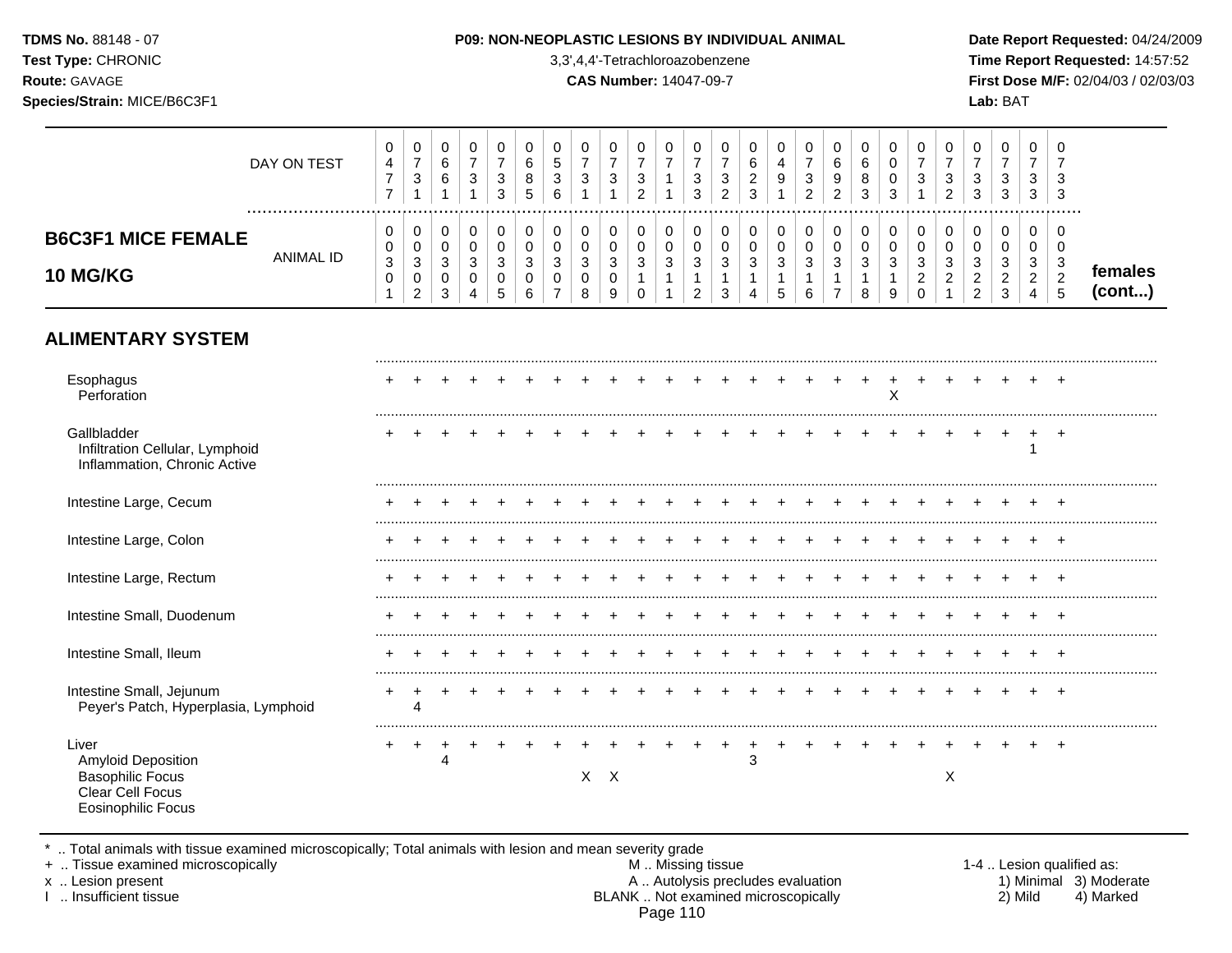### **TDMS No.** 88148 - 07 **P09: NON-NEOPLASTIC LESIONS BY INDIVIDUAL ANIMAL Date Report Requested:** 04/24/2009

**Test Type:** CHRONIC 3,3',4,4'-Tetrachloroazobenzene **Time Report Requested:** 14:57:52 **Route:** GAVAGE **CAS Number:** 14047-09-7 **First Dose M/F:** 02/04/03 / 02/03/03

| DAY ON TEST                                                                                                                                                                                                          | 0<br>$\overline{\mathbf{4}}$<br>$\overline{7}$<br>$\overline{7}$ | 0<br>$\overline{7}$<br>$\sqrt{3}$<br>$\overline{1}$        | 0<br>6<br>6<br>1                                            | 0<br>$\overline{7}$<br>$\mathbf{3}$                                         | 0<br>$\overline{7}$<br>$\sqrt{3}$<br>3        | 0<br>6<br>8<br>5                       | 0<br>5<br>$\sqrt{3}$<br>6         | 0<br>$\overline{7}$<br>$\mathbf{3}$                          | 0<br>$\overline{7}$<br>3                             | 0<br>$\overline{7}$<br>$\sqrt{3}$<br>$\overline{2}$             | 0<br>$\overline{7}$                                      | 0<br>$\overline{7}$<br>$\sqrt{3}$<br>3                                       | 0<br>$\overline{7}$<br>3<br>$\overline{2}$ | 0<br>$6\phantom{a}$<br>$\sqrt{2}$<br>3                                           | 0<br>$\overline{4}$<br>9                            | 0<br>$\overline{7}$<br>$\sqrt{3}$<br>$\overline{2}$ | 0<br>6<br>$\boldsymbol{9}$<br>$\overline{2}$                       | 0<br>6<br>8<br>3                           | 0<br>$\mathbf 0$<br>$\mathbf 0$<br>3       | 0<br>$\overline{7}$<br>$\ensuremath{\mathsf{3}}$             | $\Omega$<br>$\overline{7}$<br>$\mathbf{3}$<br>$\overline{2}$ | 0<br>$\overline{7}$<br>3<br>3                                    | 0<br>$\overline{7}$<br>$\mathbf{3}$<br>$\mathbf{3}$              | 0<br>$\overline{7}$<br>3<br>3                                    | 0<br>$\overline{7}$<br>3<br>$\sqrt{3}$                           |                   |
|----------------------------------------------------------------------------------------------------------------------------------------------------------------------------------------------------------------------|------------------------------------------------------------------|------------------------------------------------------------|-------------------------------------------------------------|-----------------------------------------------------------------------------|-----------------------------------------------|----------------------------------------|-----------------------------------|--------------------------------------------------------------|------------------------------------------------------|-----------------------------------------------------------------|----------------------------------------------------------|------------------------------------------------------------------------------|--------------------------------------------|----------------------------------------------------------------------------------|-----------------------------------------------------|-----------------------------------------------------|--------------------------------------------------------------------|--------------------------------------------|--------------------------------------------|--------------------------------------------------------------|--------------------------------------------------------------|------------------------------------------------------------------|------------------------------------------------------------------|------------------------------------------------------------------|------------------------------------------------------------------|-------------------|
| <b>B6C3F1 MICE FEMALE</b><br><b>ANIMAL ID</b><br><b>10 MG/KG</b>                                                                                                                                                     | 0<br>$\pmb{0}$<br>$\sqrt{3}$<br>$\pmb{0}$<br>$\mathbf{1}$        | 0<br>$\pmb{0}$<br>$\mathsf 3$<br>$\mathbf 0$<br>$\sqrt{2}$ | $\mathbf 0$<br>$\mathbf 0$<br>3<br>$\Omega$<br>$\mathbf{3}$ | $\mathbf 0$<br>$\mathbf 0$<br>$\mathbf{3}$<br>$\mathbf 0$<br>$\overline{4}$ | $\mathbf 0$<br>$\Omega$<br>3<br>$\Omega$<br>5 | 0<br>$\mathbf 0$<br>3<br>$\Omega$<br>6 | 0<br>$\mathbf 0$<br>3<br>$\Omega$ | 0<br>$\mathsf{O}\xspace$<br>$\mathbf{3}$<br>$\mathbf 0$<br>8 | $\mathbf 0$<br>0<br>$\mathbf{3}$<br>$\mathbf 0$<br>9 | 0<br>$\mathsf 0$<br>$\mathbf{3}$<br>$\mathbf{1}$<br>$\mathbf 0$ | $\mathbf 0$<br>$\pmb{0}$<br>$\mathbf{3}$<br>$\mathbf{1}$ | $\mathbf 0$<br>$\mathbf 0$<br>$\mathbf{3}$<br>$\mathbf{1}$<br>$\overline{a}$ | 0<br>0<br>3<br>$\mathbf{1}$<br>3           | $\mathbf 0$<br>$\pmb{0}$<br>$\sqrt{3}$<br>$\mathbf{1}$<br>$\boldsymbol{\Lambda}$ | 0<br>$\pmb{0}$<br>$\mathbf{3}$<br>$\mathbf{1}$<br>5 | 0<br>$\pmb{0}$<br>3<br>$\mathbf{1}$<br>$\,6\,$      | 0<br>$\mathbf 0$<br>$\mathbf{3}$<br>$\mathbf{1}$<br>$\overline{7}$ | 0<br>$\mathbf 0$<br>3<br>$\mathbf{1}$<br>8 | 0<br>$\mathbf 0$<br>3<br>$\mathbf{1}$<br>9 | 0<br>$\pmb{0}$<br>$\mathbf{3}$<br>$\overline{2}$<br>$\Omega$ | $\mathbf 0$<br>$\mathbf 0$<br>3<br>2                         | 0<br>$\pmb{0}$<br>$\sqrt{3}$<br>$\overline{2}$<br>$\overline{2}$ | 0<br>$\pmb{0}$<br>$\mathbf{3}$<br>$\overline{c}$<br>$\mathbf{3}$ | $\Omega$<br>$\mathbf 0$<br>3<br>$\overline{2}$<br>$\overline{4}$ | 0<br>$\mathbf 0$<br>$\mathbf{3}$<br>$\overline{2}$<br>$\sqrt{5}$ | females<br>(cont) |
| Hematopoietic Cell Proliferation<br>Infiltration Cellular, Lymphoid<br>Inflammation, Chronic Active<br>Mixed Cell Focus<br><b>Tension Lipidosis</b><br>Hepatocyte, Necrosis<br>Hepatocyte, Vacuolization Cytoplasmic | 1<br>2                                                           | $\overline{c}$<br>2<br>-1                                  | $\overline{2}$                                              | $\overline{2}$                                                              |                                               |                                        |                                   |                                                              | $\mathcal{P}$                                        |                                                                 | 3                                                        | $\overline{2}$                                                               | $\overline{2}$<br>2                        | 2<br>3                                                                           |                                                     |                                                     | 2                                                                  |                                            |                                            | X<br>$\lambda$<br>3                                          | $\overline{ }$<br>$\overline{2}$                             | $\mathfrak{p}$                                                   | $\overline{2}$                                                   | $\overline{2}$                                                   |                                                                  |                   |
| Mesentery<br>Congestion<br>Fat, Fibrosis<br>Fat, Inflammation, Chronic Active<br>Fat, Mineralization<br>Fat, Necrosis                                                                                                |                                                                  |                                                            |                                                             |                                                                             |                                               |                                        |                                   |                                                              |                                                      |                                                                 |                                                          |                                                                              |                                            |                                                                                  | $\ddot{}$                                           |                                                     |                                                                    | ÷.                                         |                                            |                                                              |                                                              | $\ddot{}$<br>3<br>$\overline{2}$<br>Δ                            |                                                                  |                                                                  |                                                                  |                   |
| Pancreas<br>Infiltration Cellular, Lymphoid<br>Inflammation, Chronic Active                                                                                                                                          |                                                                  |                                                            |                                                             |                                                                             |                                               |                                        |                                   | $\overline{2}$                                               |                                                      |                                                                 |                                                          |                                                                              |                                            |                                                                                  |                                                     |                                                     |                                                                    |                                            |                                            |                                                              |                                                              |                                                                  |                                                                  |                                                                  | $\overline{ }$                                                   |                   |
| Salivary Glands<br>Infiltration Cellular, Lymphoid                                                                                                                                                                   |                                                                  |                                                            |                                                             |                                                                             |                                               |                                        |                                   |                                                              |                                                      |                                                                 |                                                          |                                                                              |                                            |                                                                                  |                                                     |                                                     |                                                                    |                                            |                                            |                                                              |                                                              |                                                                  |                                                                  |                                                                  |                                                                  |                   |
| Stomach, Forestomach<br>Infiltration Cellular, Lymphoid<br>Inflammation, Chronic Active<br>Epithelium, Cyst<br>Epithelium, Hyperplasia<br>Epithelium, Ulcer                                                          |                                                                  | $\mathcal{P}$                                              | $\mathcal{P}$                                               | $\mathbf 1$                                                                 | $\mathfrak{D}$                                | 2<br>$\mathfrak{p}$                    |                                   |                                                              | $\mathcal{P}$                                        | $\mathcal{P}$                                                   |                                                          | 1                                                                            | $\overline{c}$<br>2                        |                                                                                  | 3<br>2                                              | -1                                                  | 3                                                                  | $\overline{1}$                             |                                            | 2                                                            | $\mathcal{P}$                                                | $\overline{1}$                                                   | -1                                                               | $\overline{\phantom{1}}$                                         |                                                                  |                   |

\* .. Total animals with tissue examined microscopically; Total animals with lesion and mean severity grade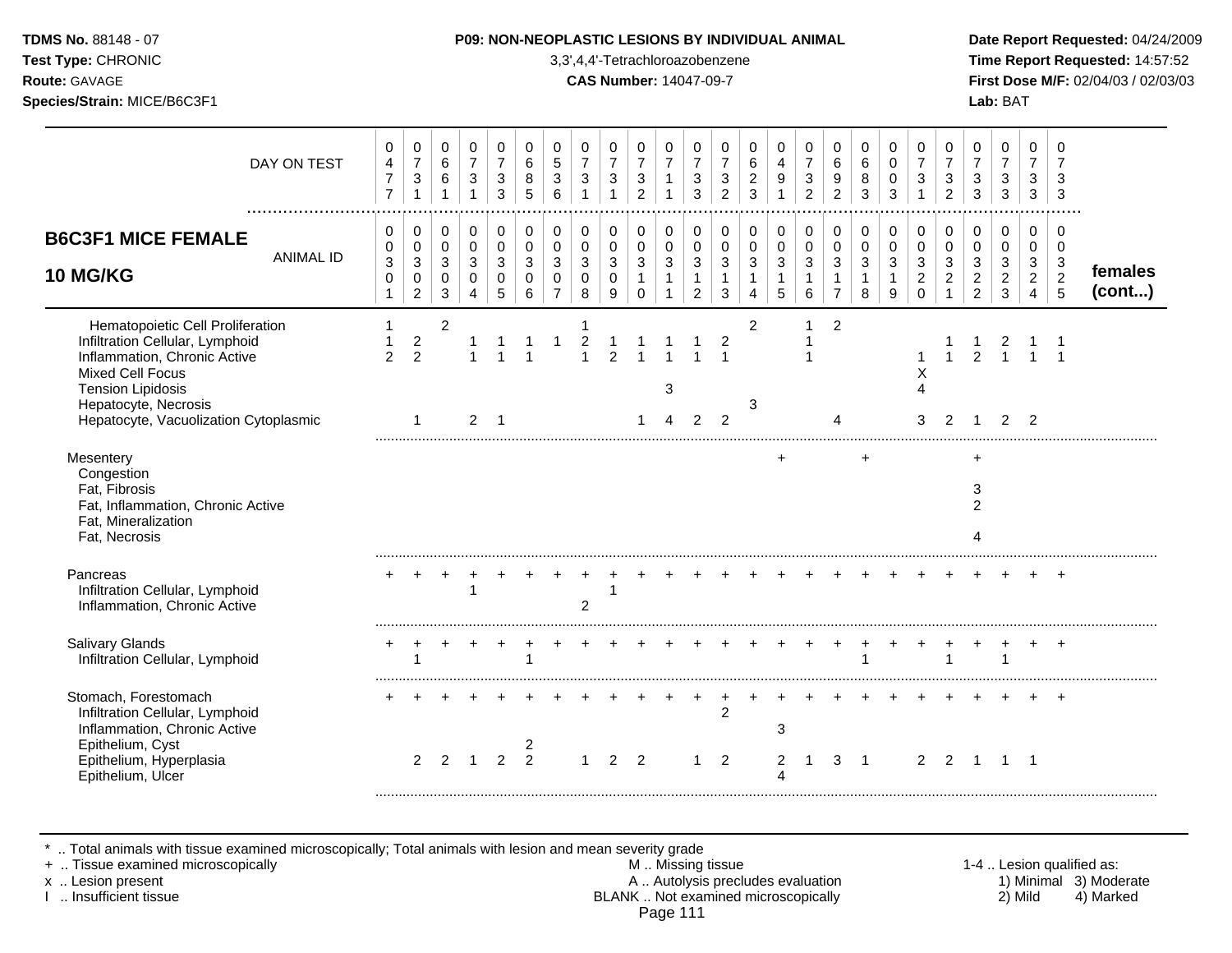### **TDMS No.** 88148 - 07 **P09: NON-NEOPLASTIC LESIONS BY INDIVIDUAL ANIMAL Date Report Requested:** 04/24/2009

**Test Type:** CHRONIC 3,3',4,4'-Tetrachloroazobenzene **Time Report Requested:** 14:57:52 **Route:** GAVAGE **CAS Number:** 14047-09-7 **First Dose M/F:** 02/04/03 / 02/03/03

|                                                                                                                                                                                               | DAY ON TEST      | 0<br>$\overline{4}$<br>$\overline{7}$<br>$\overline{7}$         | 0<br>$\overline{7}$<br>$\mathbf{3}$<br>$\mathbf{1}$            | 0<br>$\,6$<br>6<br>$\overline{1}$                                       | 0<br>$\overline{7}$<br>$\ensuremath{\mathsf{3}}$<br>$\mathbf{1}$ | 0<br>$\overline{7}$<br>3<br>3                    | 0<br>6<br>8<br>5                              | $\mathbf 0$<br>$\sqrt{5}$<br>3<br>6                           | $\pmb{0}$<br>$\overline{7}$<br>$\mathfrak{S}$      | 0<br>$\overline{7}$<br>$\mathbf{3}$<br>$\mathbf{1}$ | 0<br>$\boldsymbol{7}$<br>$\ensuremath{\mathsf{3}}$<br>$\overline{2}$ | 0<br>$\overline{7}$<br>$\mathbf{1}$                 | 0<br>$\overline{7}$<br>3<br>3                                      | 0<br>$\overline{7}$<br>3<br>$\overline{2}$          | $\mathbf 0$<br>$\,6\,$<br>$\overline{2}$<br>3                                      | 0<br>$\overline{4}$<br>9<br>1                       | 0<br>$\overline{7}$<br>$\sqrt{3}$<br>$\overline{2}$                 | $\mathbf 0$<br>$\,6\,$<br>9<br>$\overline{c}$                   | 0<br>6<br>8<br>3                                      | 0<br>$\mathbf 0$<br>$\Omega$<br>3                   | $\mathbf 0$<br>$\overline{7}$<br>3                                   | $\pmb{0}$<br>$\overline{7}$<br>$\mathfrak{S}$<br>$\overline{2}$ | 0<br>$\overline{7}$<br>$\mathbf{3}$<br>3                                   | $\mathbf 0$<br>$\overline{7}$<br>$\mathbf{3}$<br>3                 | 0<br>$\overline{7}$<br>3<br>3                                                  | $\mathbf 0$<br>$\overline{7}$<br>3<br>3                                        |                   |
|-----------------------------------------------------------------------------------------------------------------------------------------------------------------------------------------------|------------------|-----------------------------------------------------------------|----------------------------------------------------------------|-------------------------------------------------------------------------|------------------------------------------------------------------|--------------------------------------------------|-----------------------------------------------|---------------------------------------------------------------|----------------------------------------------------|-----------------------------------------------------|----------------------------------------------------------------------|-----------------------------------------------------|--------------------------------------------------------------------|-----------------------------------------------------|------------------------------------------------------------------------------------|-----------------------------------------------------|---------------------------------------------------------------------|-----------------------------------------------------------------|-------------------------------------------------------|-----------------------------------------------------|----------------------------------------------------------------------|-----------------------------------------------------------------|----------------------------------------------------------------------------|--------------------------------------------------------------------|--------------------------------------------------------------------------------|--------------------------------------------------------------------------------|-------------------|
| <b>B6C3F1 MICE FEMALE</b><br><b>10 MG/KG</b>                                                                                                                                                  | <b>ANIMAL ID</b> | $\mathbf 0$<br>0<br>$\mathbf{3}$<br>$\mathbf 0$<br>$\mathbf{1}$ | 0<br>$\pmb{0}$<br>$\mathbf 3$<br>$\mathsf 0$<br>$\overline{c}$ | $\pmb{0}$<br>$\pmb{0}$<br>$\ensuremath{\mathsf{3}}$<br>$\mathbf 0$<br>3 | 0<br>$\mathsf{O}\xspace$<br>$\mathbf{3}$<br>$\mathbf 0$<br>4     | 0<br>$\pmb{0}$<br>$\sqrt{3}$<br>$\mathbf 0$<br>5 | $\mathbf 0$<br>$\Omega$<br>3<br>$\Omega$<br>6 | $\mathbf 0$<br>$\mathbf 0$<br>3<br>$\Omega$<br>$\overline{7}$ | 0<br>$\pmb{0}$<br>$\mathbf{3}$<br>$\mathbf 0$<br>8 | 0<br>$\pmb{0}$<br>$\mathbf{3}$<br>$\mathbf 0$<br>9  | 0<br>$\pmb{0}$<br>$\mathbf 3$<br>$\mathbf{1}$<br>$\mathbf 0$         | 0<br>$\mathbf 0$<br>$\sqrt{3}$<br>$\mathbf{1}$<br>1 | 0<br>$\mathbf 0$<br>$\mathbf{3}$<br>$\mathbf{1}$<br>$\overline{a}$ | $\mathbf 0$<br>0<br>$\sqrt{3}$<br>$\mathbf{1}$<br>3 | $\mathbf 0$<br>$\mathsf{O}\xspace$<br>$\sqrt{3}$<br>$\mathbf{1}$<br>$\overline{4}$ | 0<br>$\pmb{0}$<br>$\mathbf{3}$<br>$\mathbf{1}$<br>5 | $\boldsymbol{0}$<br>$\mathsf 0$<br>$\mathsf 3$<br>$\mathbf{1}$<br>6 | 0<br>$\pmb{0}$<br>$\mathbf 3$<br>$\mathbf{1}$<br>$\overline{7}$ | 0<br>$\mathbf 0$<br>$\mathbf{3}$<br>$\mathbf{1}$<br>8 | 0<br>$\mathbf 0$<br>$\sqrt{3}$<br>$\mathbf{1}$<br>9 | $\pmb{0}$<br>$\mathbf 0$<br>$\sqrt{3}$<br>$\overline{c}$<br>$\Omega$ | 0<br>$\pmb{0}$<br>$\sqrt{3}$<br>$\overline{c}$<br>$\mathbf 1$   | $\mathbf 0$<br>$\mathbf 0$<br>$\mathbf{3}$<br>$\sqrt{2}$<br>$\overline{2}$ | 0<br>$\mathbf 0$<br>$\mathbf{3}$<br>$\overline{a}$<br>$\mathbf{3}$ | $\mathbf 0$<br>$\mathbf 0$<br>$\mathbf{3}$<br>$\overline{2}$<br>$\overline{4}$ | $\mathbf 0$<br>$\mathbf 0$<br>$\mathbf{3}$<br>$\overline{c}$<br>$5\phantom{1}$ | females<br>(cont) |
| Stomach, Glandular<br>Infiltration Cellular, Lymphoid<br>Inflammation, Chronic Active<br>Mineralization<br>Epithelium, Hyperplasia, Focal<br>Epithelium, Necrosis<br>Epithelium, Glands, Cyst |                  |                                                                 |                                                                | 3<br>2                                                                  |                                                                  | $\overline{c}$<br>$\overline{2}$<br>1            | 3                                             |                                                               | $\mathcal{P}$<br>$\mathbf{1}$<br>2                 | $\overline{2}$<br>$\overline{1}$                    | $\mathcal{P}$                                                        |                                                     | $\mathcal{P}$<br>1<br>$\overline{2}$<br>$\overline{c}$             | $\overline{2}$                                      | $\overline{ }$                                                                     | $\overline{2}$                                      |                                                                     | 1<br>-1                                                         |                                                       |                                                     | $\mathfrak{p}$<br>$\overline{2}$<br>1                                | $\overline{2}$<br>$\overline{1}$                                |                                                                            | $\mathcal{P}$<br>$\overline{2}$                                    | $\overline{2}$<br>$\overline{2}$                                               | $\overline{1}$                                                                 |                   |
| <b>CARDIOVASCULAR SYSTEM</b>                                                                                                                                                                  |                  |                                                                 |                                                                |                                                                         |                                                                  |                                                  |                                               |                                                               |                                                    |                                                     |                                                                      |                                                     |                                                                    |                                                     |                                                                                    |                                                     |                                                                     |                                                                 |                                                       |                                                     |                                                                      |                                                                 |                                                                            |                                                                    |                                                                                |                                                                                |                   |
| <b>Blood Vessel</b>                                                                                                                                                                           |                  |                                                                 |                                                                |                                                                         |                                                                  |                                                  |                                               |                                                               |                                                    |                                                     |                                                                      |                                                     |                                                                    |                                                     |                                                                                    |                                                     |                                                                     |                                                                 |                                                       |                                                     |                                                                      |                                                                 |                                                                            |                                                                    |                                                                                |                                                                                |                   |
| Heart<br>Cardiomyopathy<br>Mineralization                                                                                                                                                     |                  | $\mathbf{1}$                                                    |                                                                |                                                                         |                                                                  |                                                  |                                               |                                                               |                                                    |                                                     |                                                                      |                                                     |                                                                    | 1                                                   | $\overline{1}$                                                                     |                                                     | $\overline{2}$                                                      |                                                                 | $\ddot{}$                                             |                                                     |                                                                      | $\ddot{}$                                                       |                                                                            |                                                                    |                                                                                |                                                                                |                   |
| <b>ENDOCRINE SYSTEM</b>                                                                                                                                                                       |                  |                                                                 |                                                                |                                                                         |                                                                  |                                                  |                                               |                                                               |                                                    |                                                     |                                                                      |                                                     |                                                                    |                                                     |                                                                                    |                                                     |                                                                     |                                                                 |                                                       |                                                     |                                                                      |                                                                 |                                                                            |                                                                    |                                                                                |                                                                                |                   |
| <b>Adrenal Cortex</b><br><b>Accessory Adrenal Cortical Nodule</b><br>Hematopoietic Cell Proliferation<br>Subcapsular, Hyperplasia                                                             |                  | $\overline{2}$                                                  | $\overline{2}$                                                 | 3                                                                       |                                                                  |                                                  |                                               |                                                               |                                                    |                                                     |                                                                      |                                                     | 2                                                                  | $\overline{2}$                                      | $\overline{2}$                                                                     |                                                     | $\overline{2}$                                                      | $\overline{2}$                                                  |                                                       |                                                     | $\overline{2}$                                                       | 2                                                               | 2                                                                          | 2                                                                  | 2                                                                              | $\overline{2}$                                                                 |                   |
| Adrenal Medulla<br>Hyperplasia                                                                                                                                                                |                  |                                                                 |                                                                |                                                                         |                                                                  |                                                  |                                               |                                                               |                                                    |                                                     |                                                                      |                                                     |                                                                    |                                                     |                                                                                    |                                                     |                                                                     |                                                                 |                                                       |                                                     |                                                                      |                                                                 |                                                                            |                                                                    |                                                                                | $\ddot{}$                                                                      |                   |
| Islets, Pancreatic                                                                                                                                                                            |                  |                                                                 |                                                                |                                                                         |                                                                  |                                                  |                                               |                                                               |                                                    |                                                     |                                                                      |                                                     |                                                                    |                                                     |                                                                                    |                                                     |                                                                     |                                                                 |                                                       |                                                     |                                                                      |                                                                 |                                                                            |                                                                    |                                                                                |                                                                                |                   |

\* .. Total animals with tissue examined microscopically; Total animals with lesion and mean severity grade<br>+ .. Tissue examined microscopically

+ .. Tissue examined microscopically the state of the state of the M .. Missing tissue 1-4 .. Lesion qualified as: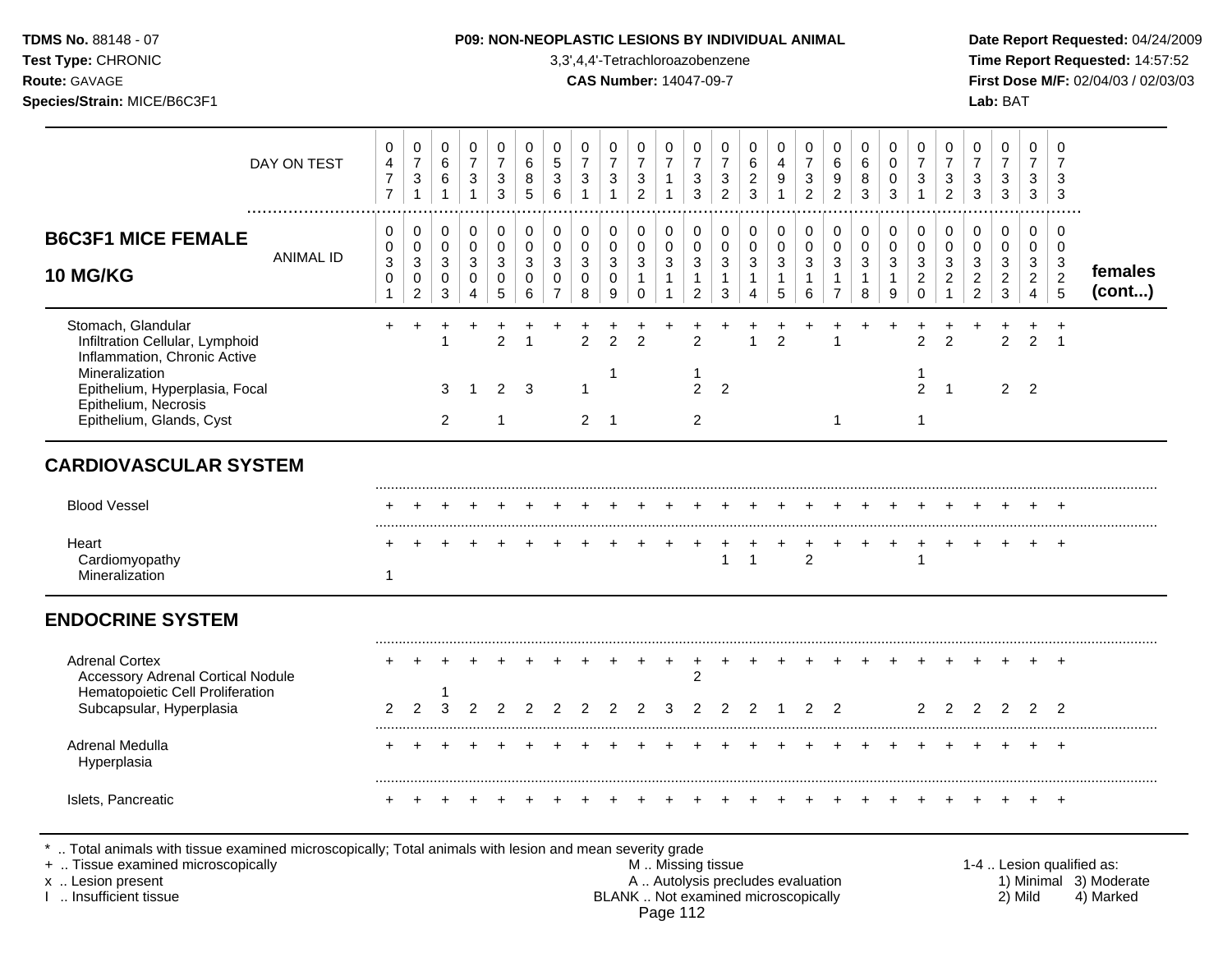| TDMS No. 88148 - 07<br>Test Type: CHRONIC<br>Route: GAVAGE<br>Species/Strain: MICE/B6C3F1 |                  |                                                         |                                                                      |                                                       |                                                     |                                                                    |                                                |                                                    |                                          | P09: NON-NEOPLASTIC LESIONS BY INDIVIDUAL ANIMAL<br>3,3',4,4'-Tetrachloroazobenzene<br><b>CAS Number: 14047-09-7</b> |                                                                       |                                                  |                                                                  |                                                     |                                                     |                                   |                                                                      |                                              |                                            |                                    |                                                                    |                                                                           |                                                 | Lab: BAT                                              |                                                 |                               | Date Report Requested: 04/24/2009<br>Time Report Requested: 14:57:52<br>First Dose M/F: 02/04/03 / 02/03/03 |
|-------------------------------------------------------------------------------------------|------------------|---------------------------------------------------------|----------------------------------------------------------------------|-------------------------------------------------------|-----------------------------------------------------|--------------------------------------------------------------------|------------------------------------------------|----------------------------------------------------|------------------------------------------|----------------------------------------------------------------------------------------------------------------------|-----------------------------------------------------------------------|--------------------------------------------------|------------------------------------------------------------------|-----------------------------------------------------|-----------------------------------------------------|-----------------------------------|----------------------------------------------------------------------|----------------------------------------------|--------------------------------------------|------------------------------------|--------------------------------------------------------------------|---------------------------------------------------------------------------|-------------------------------------------------|-------------------------------------------------------|-------------------------------------------------|-------------------------------|-------------------------------------------------------------------------------------------------------------|
|                                                                                           | DAY ON TEST<br>  | 0<br>$\overline{4}$<br>$\overline{7}$<br>$\overline{7}$ | 0<br>$\boldsymbol{7}$<br>$\ensuremath{\mathsf{3}}$<br>$\overline{1}$ | 0<br>$\,6$<br>$\,6\,$                                 | 0<br>$\overline{7}$<br>$\sqrt{3}$<br>$\overline{1}$ | 0<br>$\overline{7}$<br>$\ensuremath{\mathsf{3}}$<br>$\overline{3}$ | 0<br>$\,6$<br>$\bf 8$<br>5                     | 0<br>$\,$ 5 $\,$<br>$\ensuremath{\mathsf{3}}$<br>6 | 0<br>$\overline{7}$<br>3                 | 0<br>$\overline{7}$<br>3                                                                                             | 0<br>$\overline{7}$<br>$\ensuremath{\mathsf{3}}$<br>$\overline{2}$    | 0<br>$\boldsymbol{7}$<br>$\mathbf{1}$            | 0<br>$\overline{7}$<br>$\sqrt{3}$<br>3                           | 0<br>$\overline{7}$<br>$\sqrt{3}$<br>$\overline{2}$ | 0<br>$\,6\,$<br>$\sqrt{2}$<br>3                     | 0<br>4<br>$9\,$<br>$\overline{1}$ | 0<br>$\boldsymbol{7}$<br>$\ensuremath{\mathsf{3}}$<br>$\overline{2}$ | 0<br>6<br>$\boldsymbol{9}$<br>$\overline{2}$ | 0<br>6<br>8<br>3                           | 0<br>$\pmb{0}$<br>$\pmb{0}$<br>3   | 0<br>$\overline{7}$<br>$\ensuremath{\mathsf{3}}$<br>$\overline{1}$ | $\Omega$<br>$\overline{7}$<br>$\ensuremath{\mathsf{3}}$<br>$\overline{2}$ | 0<br>$\overline{7}$<br>3<br>3                   | 0<br>$\overline{7}$<br>$\ensuremath{\mathsf{3}}$<br>3 | 0<br>$\overline{7}$<br>$\mathbf{3}$<br>3        | 3                             |                                                                                                             |
| <b>B6C3F1 MICE FEMALE</b><br><b>10 MG/KG</b>                                              | <b>ANIMAL ID</b> | 0<br>0<br>$\ensuremath{\mathsf{3}}$<br>$\mathbf 0$      | 0<br>0<br>$\ensuremath{\mathsf{3}}$<br>$\mathbf 0$<br>$\overline{c}$ | 0<br>$\pmb{0}$<br>$\ensuremath{\mathsf{3}}$<br>0<br>3 | $\mathbf 0$<br>$\pmb{0}$<br>$\mathbf{3}$<br>0<br>4  | 0<br>$\mathsf 0$<br>$\sqrt{3}$<br>$\mathbf 0$<br>5                 | 0<br>$\pmb{0}$<br>$\sqrt{3}$<br>$\pmb{0}$<br>6 | 0<br>$\mathbf 0$<br>3<br>0<br>$\overline{7}$       | 0<br>$\pmb{0}$<br>$\mathbf{3}$<br>0<br>8 | 0<br>0<br>$\ensuremath{\mathsf{3}}$<br>$\mathbf 0$<br>9                                                              | $\pmb{0}$<br>$\pmb{0}$<br>$\mathbf{3}$<br>$\mathbf{1}$<br>$\mathbf 0$ | 0<br>$\mathbf 0$<br>$\mathbf{3}$<br>$\mathbf{1}$ | 0<br>$\pmb{0}$<br>$\sqrt{3}$<br>$\overline{1}$<br>$\overline{2}$ | 0<br>$\mathbf 0$<br>3<br>-1<br>3                    | 0<br>$\pmb{0}$<br>$\mathbf{3}$<br>$\mathbf{1}$<br>4 | 0<br>$\mathbf 0$<br>3<br>5        | 0<br>$\mathbf 0$<br>$\mathbf{3}$<br>$\mathbf{1}$<br>6                | 0<br>0<br>3<br>1<br>$\overline{7}$           | 0<br>0<br>$\mathsf 3$<br>$\mathbf{1}$<br>8 | 0<br>$\pmb{0}$<br>$\mathsf 3$<br>9 | 0<br>$\mathbf 0$<br>$\mathbf{3}$<br>$\sqrt{2}$<br>$\Omega$         | 0<br>$\mathbf 0$<br>$\sqrt{3}$<br>$\boldsymbol{2}$                        | 0<br>0<br>3<br>$\overline{c}$<br>$\overline{2}$ | 0<br>0<br>$\mathbf{3}$<br>$\overline{2}$<br>3         | 0<br>0<br>3<br>$\overline{2}$<br>$\overline{4}$ | 0<br>3<br>$\overline{2}$<br>5 | females<br>(cont)                                                                                           |
| Parathyroid Gland                                                                         |                  | м                                                       |                                                                      |                                                       |                                                     |                                                                    |                                                |                                                    |                                          |                                                                                                                      |                                                                       |                                                  |                                                                  |                                                     |                                                     |                                   |                                                                      |                                              |                                            |                                    |                                                                    |                                                                           |                                                 |                                                       |                                                 |                               |                                                                                                             |
| <b>Pituitary Gland</b><br>Pars Distalis, Angiectasis<br>Pars Distalis, Hyperplasia        |                  |                                                         |                                                                      |                                                       |                                                     |                                                                    |                                                |                                                    |                                          |                                                                                                                      |                                                                       |                                                  |                                                                  |                                                     |                                                     |                                   |                                                                      |                                              |                                            |                                    |                                                                    |                                                                           |                                                 |                                                       |                                                 | $\ddot{}$<br>2<br>3           |                                                                                                             |
| <b>Thyroid Gland</b><br><b>Ectopic Thymus</b><br>C-cell, Hyperplasia                      |                  |                                                         |                                                                      |                                                       |                                                     |                                                                    |                                                |                                                    |                                          |                                                                                                                      |                                                                       |                                                  |                                                                  |                                                     |                                                     |                                   |                                                                      |                                              |                                            | $\overline{2}$                     |                                                                    |                                                                           |                                                 |                                                       |                                                 | $\div$                        |                                                                                                             |
| Follicle, Degeneration                                                                    |                  | $\overline{2}$                                          |                                                                      | 3                                                     |                                                     | $\overline{2}$                                                     |                                                |                                                    | $\overline{2}$                           | $\overline{2}$                                                                                                       |                                                                       |                                                  | $2 \quad 2$                                                      |                                                     | $2 \quad 1$                                         |                                   |                                                                      | $\overline{2}$                               | $\overline{2}$                             |                                    | $\overline{2}$                                                     | 3                                                                         | $\overline{2}$                                  |                                                       |                                                 |                               |                                                                                                             |
| <b>GENERAL BODY SYSTEM</b><br><b>NONE</b>                                                 |                  |                                                         |                                                                      |                                                       |                                                     |                                                                    |                                                |                                                    |                                          |                                                                                                                      |                                                                       |                                                  |                                                                  |                                                     |                                                     |                                   |                                                                      |                                              |                                            |                                    |                                                                    |                                                                           |                                                 |                                                       |                                                 |                               |                                                                                                             |
| <b>GENITAL SYSTEM</b>                                                                     |                  |                                                         |                                                                      |                                                       |                                                     |                                                                    |                                                |                                                    |                                          |                                                                                                                      |                                                                       |                                                  |                                                                  |                                                     |                                                     |                                   |                                                                      |                                              |                                            |                                    |                                                                    |                                                                           |                                                 |                                                       |                                                 |                               |                                                                                                             |

| <b>Clitoral Gland</b><br>Atrophy<br>Infiltration Cellular, Lymphoid |  |  |  |  |   |  | $\Delta$ |  |  | ⌒ | $\overline{a}$ | Δ | -4 |
|---------------------------------------------------------------------|--|--|--|--|---|--|----------|--|--|---|----------------|---|----|
| Inflammation, Chronic Active<br>Duct, Cyst                          |  |  |  |  | 3 |  |          |  |  |   | 4              |   |    |
| Ovary<br>Atrophy<br>Cvst                                            |  |  |  |  |   |  |          |  |  |   |                |   |    |

\* .. Total animals with tissue examined microscopically; Total animals with lesion and mean severity grade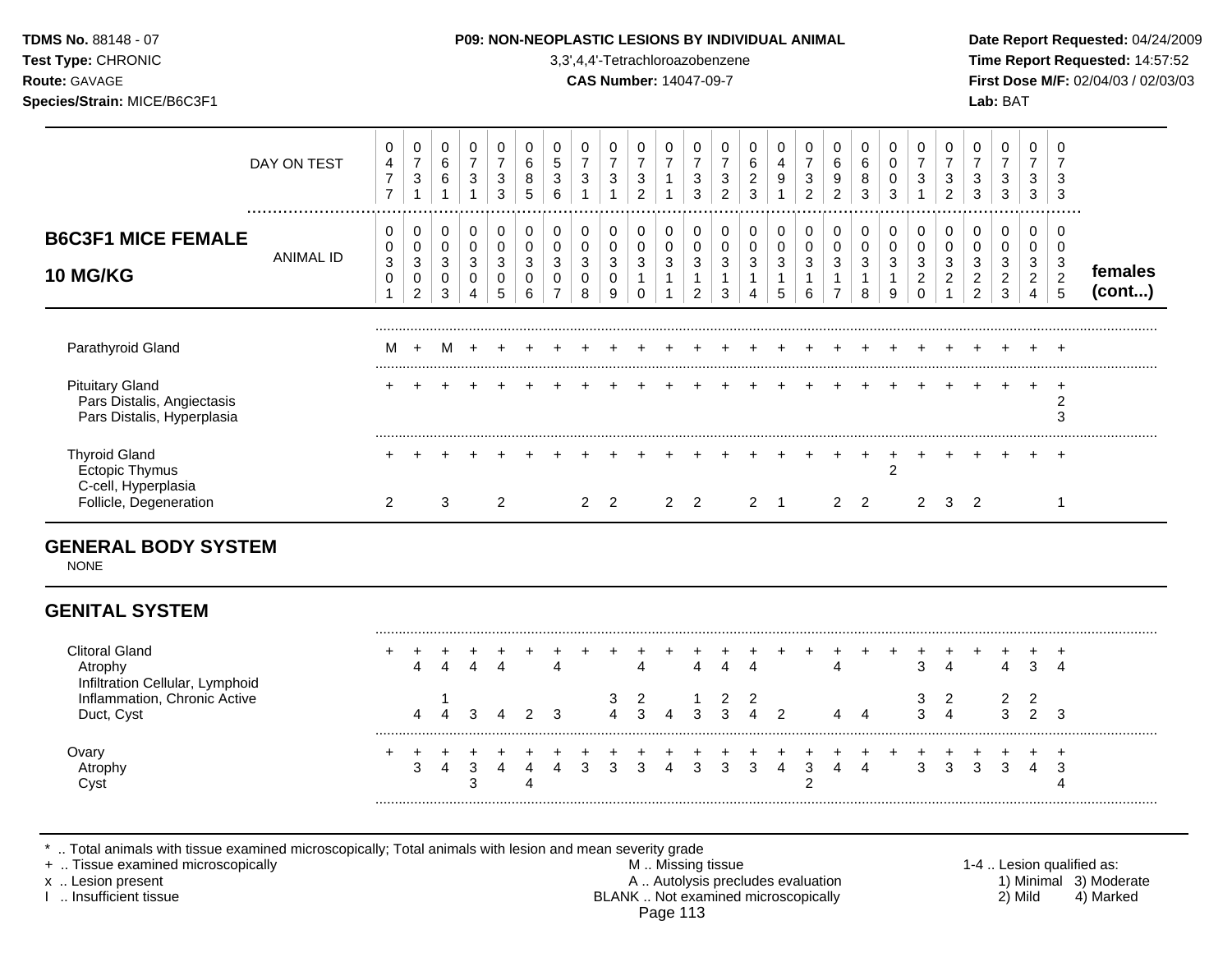|  | <b>TDMS No. 88148 - 07</b> |  |
|--|----------------------------|--|
|  |                            |  |

**Test Type:** CHRONIC 3,3',4,4'-Tetrachloroazobenzene **Time Report Requested:** 14:57:52 **Route:** GAVAGE **CAS Number:** 14047-09-7 **First Dose M/F:** 02/04/03 / 02/03/03 **Species/Strain:** MICE/B6C3F1 **Lab:** BAT

| DAY ON TEST                                                                                                                                                                                | 0<br>4<br>$\boldsymbol{7}$<br>$\overline{7}$ | 0<br>$\overline{7}$<br>3<br>$\mathbf{1}$   | 0<br>$\,6$<br>6<br>$\mathbf{1}$            | 0<br>$\overline{7}$<br>$\ensuremath{\mathsf{3}}$<br>$\mathbf{1}$ | 0<br>$\overline{7}$<br>3<br>3             | 0<br>$\,6\,$<br>$\,8\,$<br>$\overline{5}$ | 0<br>5<br>3<br>6                                                 | 0<br>$\overline{7}$<br>3<br>$\mathbf{1}$            | 0<br>$\overline{7}$<br>$\ensuremath{\mathsf{3}}$<br>$\mathbf{1}$ | 0<br>$\overline{7}$<br>$\ensuremath{\mathsf{3}}$<br>$\overline{2}$ | 0<br>$\overline{7}$<br>1<br>$\mathbf{1}$   | 0<br>$\boldsymbol{7}$<br>3<br>3                                       | 0<br>$\overline{7}$<br>3<br>$\overline{2}$                       | 0<br>$\,6\,$<br>$\overline{c}$<br>3        | 0<br>$\overline{4}$<br>9                                                 | 0<br>$\overline{7}$<br>$\ensuremath{\mathsf{3}}$<br>$\overline{2}$ | 0<br>$\,6\,$<br>9<br>$\overline{2}$                      | 0<br>$\,6\,$<br>$\bf 8$<br>$\mathbf{3}$               | 0<br>$\Omega$<br>$\pmb{0}$<br>3                      | $\mathbf 0$<br>$\overline{7}$<br>3<br>$\overline{1}$      | 0<br>$\overline{7}$<br>$\ensuremath{\mathsf{3}}$<br>$\overline{2}$ | 0<br>$\overline{7}$<br>$\sqrt{3}$<br>3                    | 0<br>$\overline{7}$<br>$\ensuremath{\mathsf{3}}$<br>$\mathbf{3}$   | $\mathbf 0$<br>$\overline{7}$<br>3<br>$\mathbf{3}$        | $\mathbf 0$<br>$\overline{7}$<br>3<br>3                         |                                                                  |
|--------------------------------------------------------------------------------------------------------------------------------------------------------------------------------------------|----------------------------------------------|--------------------------------------------|--------------------------------------------|------------------------------------------------------------------|-------------------------------------------|-------------------------------------------|------------------------------------------------------------------|-----------------------------------------------------|------------------------------------------------------------------|--------------------------------------------------------------------|--------------------------------------------|-----------------------------------------------------------------------|------------------------------------------------------------------|--------------------------------------------|--------------------------------------------------------------------------|--------------------------------------------------------------------|----------------------------------------------------------|-------------------------------------------------------|------------------------------------------------------|-----------------------------------------------------------|--------------------------------------------------------------------|-----------------------------------------------------------|--------------------------------------------------------------------|-----------------------------------------------------------|-----------------------------------------------------------------|------------------------------------------------------------------|
| <b>B6C3F1 MICE FEMALE</b><br><b>ANIMAL ID</b><br><b>10 MG/KG</b>                                                                                                                           | 0<br>0<br>$\mathbf{3}$<br>0<br>1             | 0<br>0<br>3<br>$\pmb{0}$<br>$\overline{c}$ | 0<br>0<br>3<br>$\mathbf 0$<br>$\mathbf{3}$ | 0<br>$\mathbf 0$<br>3<br>$\mathbf 0$<br>4                        | $\mathbf 0$<br>0<br>3<br>$\mathbf 0$<br>5 | $\mathbf 0$<br>$\mathbf 0$<br>3<br>0<br>6 | $\mathbf 0$<br>$\mathbf 0$<br>3<br>$\mathbf 0$<br>$\overline{7}$ | $\mathbf 0$<br>$\mathbf 0$<br>3<br>$\mathbf 0$<br>8 | 0<br>$\pmb{0}$<br>3<br>$\mathbf 0$<br>9                          | 0<br>0<br>3<br>$\mathbf{1}$<br>0                                   | 0<br>$\mathbf 0$<br>3<br>$\mathbf{1}$<br>1 | 0<br>0<br>$\ensuremath{\mathsf{3}}$<br>$\mathbf{1}$<br>$\overline{2}$ | 0<br>$\mathbf 0$<br>$\sqrt{3}$<br>$\mathbf{1}$<br>$\mathfrak{S}$ | 0<br>$\mathsf 0$<br>3<br>$\mathbf{1}$<br>4 | 0<br>$\mathsf 0$<br>$\mathbf{3}$<br>$\mathbf{1}$<br>5                    | 0<br>$\mathsf 0$<br>3<br>$\mathbf{1}$<br>6                         | 0<br>0<br>$\mathbf{3}$<br>$\mathbf{1}$<br>$\overline{7}$ | 0<br>$\mathbf 0$<br>$\mathbf{3}$<br>$\mathbf{1}$<br>8 | 0<br>$\mathbf 0$<br>3<br>$\mathbf{1}$<br>$\mathsf g$ | 0<br>$\mathbf 0$<br>$\mathbf{3}$<br>$\boldsymbol{2}$<br>0 | 0<br>$\mathbf 0$<br>3<br>$\sqrt{2}$<br>$\overline{1}$              | 0<br>$\mathbf 0$<br>3<br>$\overline{a}$<br>$\overline{c}$ | 0<br>$\mathbf 0$<br>$\mathbf{3}$<br>$\overline{c}$<br>$\mathbf{3}$ | 0<br>$\mathbf 0$<br>3<br>$\overline{2}$<br>$\overline{4}$ | $\mathbf 0$<br>$\mathbf 0$<br>3<br>$\sqrt{2}$<br>$\overline{5}$ | females<br>(cont)                                                |
| Oviduct<br>Inflammation, Chronic Active                                                                                                                                                    | $\ddot{}$<br>3                               |                                            |                                            |                                                                  |                                           |                                           |                                                                  |                                                     |                                                                  |                                                                    |                                            |                                                                       |                                                                  |                                            |                                                                          |                                                                    |                                                          |                                                       |                                                      |                                                           |                                                                    |                                                           |                                                                    |                                                           |                                                                 |                                                                  |
| <b>Uterus</b><br>Cyst<br>Inflammation, Chronic Active                                                                                                                                      |                                              |                                            |                                            |                                                                  |                                           |                                           |                                                                  |                                                     | $\overline{2}$                                                   |                                                                    |                                            |                                                                       |                                                                  |                                            |                                                                          |                                                                    |                                                          |                                                       |                                                      |                                                           |                                                                    |                                                           |                                                                    |                                                           | $\div$                                                          |                                                                  |
| Endometrium, Hyperplasia, Cystic                                                                                                                                                           | 2                                            |                                            | 2                                          |                                                                  |                                           | 2                                         |                                                                  | 2                                                   | 2                                                                | 2                                                                  |                                            |                                                                       | $\overline{2}$                                                   | 3                                          |                                                                          | $\overline{2}$                                                     | 2                                                        | $\overline{2}$                                        |                                                      | $\overline{2}$                                            | $\mathcal{P}$                                                      | 3                                                         | 3                                                                  | 2                                                         | $\mathcal{P}$                                                   |                                                                  |
| Vagina<br>Infiltration Cellular, Polymorphonuclear<br>Inflammation, Chronic Active<br>Epithelium, Atrophy                                                                                  |                                              | 2                                          |                                            |                                                                  |                                           |                                           |                                                                  |                                                     |                                                                  |                                                                    |                                            |                                                                       | 1                                                                |                                            |                                                                          |                                                                    | $\overline{c}$                                           |                                                       |                                                      |                                                           |                                                                    | 3                                                         |                                                                    |                                                           |                                                                 |                                                                  |
| <b>HEMATOPOIETIC SYSTEM</b>                                                                                                                                                                |                                              |                                            |                                            |                                                                  |                                           |                                           |                                                                  |                                                     |                                                                  |                                                                    |                                            |                                                                       |                                                                  |                                            |                                                                          |                                                                    |                                                          |                                                       |                                                      |                                                           |                                                                    |                                                           |                                                                    |                                                           |                                                                 |                                                                  |
| <b>Bone Marrow</b><br>Hyperplasia<br>Myelofibrosis                                                                                                                                         | Δ                                            | $\overline{2}$                             | 4                                          | 2                                                                | $\overline{2}$                            | 2                                         | 4                                                                | 4<br>2                                              | $\overline{2}$                                                   | 3                                                                  | 2                                          | $\overline{2}$                                                        | 3                                                                |                                            |                                                                          | 4<br>1                                                             |                                                          | 4                                                     |                                                      | 4                                                         | 2                                                                  |                                                           | $\overline{2}$                                                     | -1                                                        | 4<br>-1                                                         |                                                                  |
| Lymph Node<br>Mediastinal, Hyperplasia, Lymphoid<br>Mediastinal, Inflammation, Chronic Active                                                                                              |                                              |                                            |                                            |                                                                  | $\ddot{}$                                 |                                           |                                                                  | $\ddot{}$                                           |                                                                  | +<br>3                                                             |                                            |                                                                       |                                                                  |                                            |                                                                          |                                                                    | $+$                                                      |                                                       |                                                      | $\ddot{}$                                                 |                                                                    |                                                           |                                                                    |                                                           |                                                                 |                                                                  |
| Lymph Node, Mandibular<br>Hyperplasia, Lymphoid<br>Pigmentation                                                                                                                            |                                              |                                            |                                            |                                                                  |                                           |                                           |                                                                  |                                                     |                                                                  |                                                                    |                                            |                                                                       |                                                                  | 4                                          |                                                                          | 4                                                                  | $\overline{4}$                                           |                                                       |                                                      |                                                           |                                                                    | $\overline{4}$                                            |                                                                    |                                                           | $\pm$                                                           |                                                                  |
| Lymph Node, Mesenteric                                                                                                                                                                     |                                              |                                            |                                            |                                                                  |                                           |                                           |                                                                  |                                                     |                                                                  |                                                                    |                                            |                                                                       |                                                                  |                                            |                                                                          |                                                                    |                                                          |                                                       |                                                      |                                                           |                                                                    |                                                           |                                                                    |                                                           |                                                                 |                                                                  |
| Total animals with tissue examined microscopically; Total animals with lesion and mean severity grade<br>+  Tissue examined microscopically<br>x  Lesion present<br>1  Insufficient tissue |                                              |                                            |                                            |                                                                  |                                           |                                           |                                                                  |                                                     |                                                                  |                                                                    |                                            | M. Missing tissue                                                     |                                                                  |                                            | A  Autolysis precludes evaluation<br>BLANK  Not examined microscopically |                                                                    |                                                          |                                                       |                                                      |                                                           |                                                                    |                                                           |                                                                    | 2) Mild                                                   |                                                                 | 1-4  Lesion qualified as:<br>1) Minimal 3) Moderate<br>4) Marked |

Page 114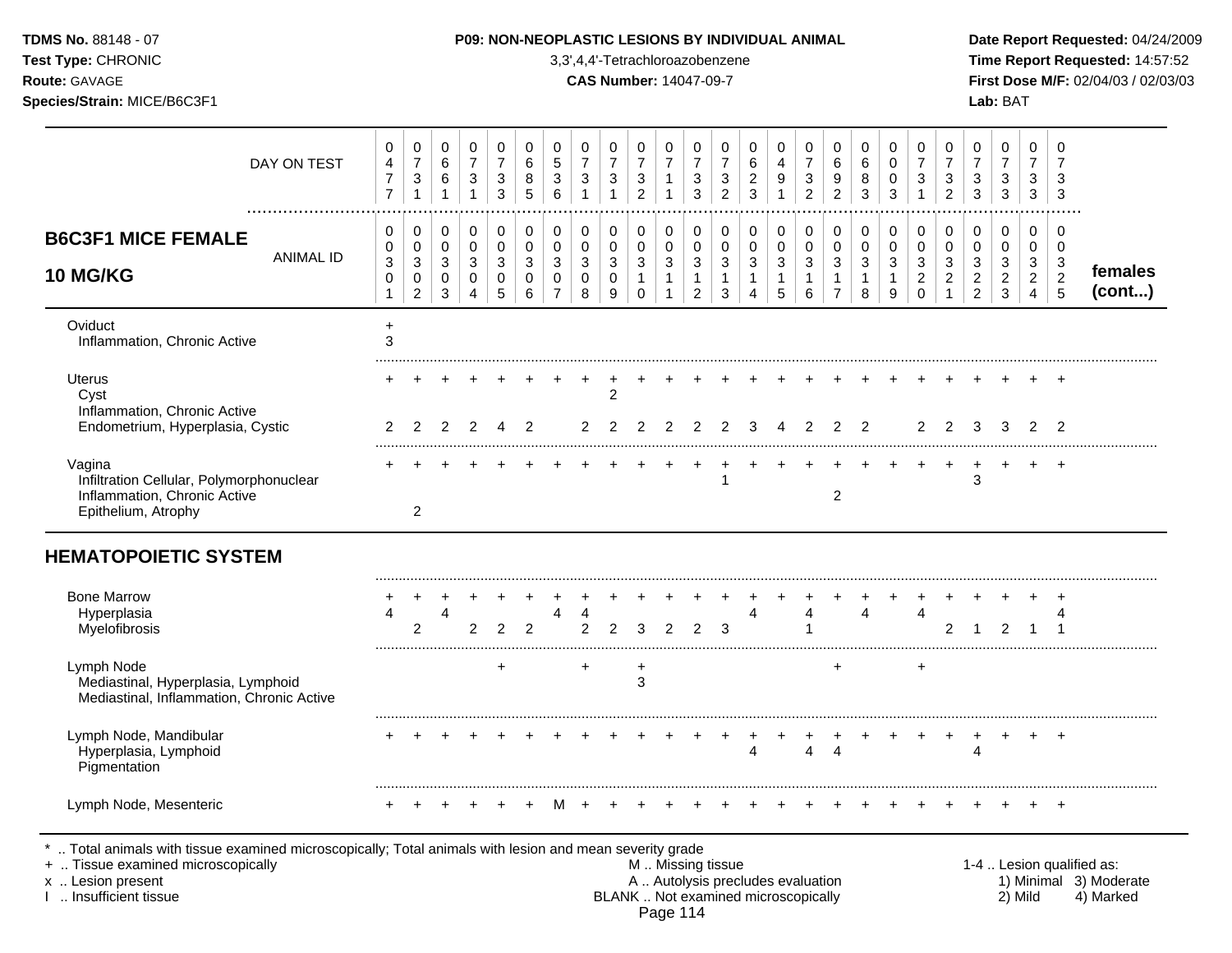**Test Type:** CHRONIC 3,3',4,4'-Tetrachloroazobenzene **Time Report Requested:** 14:57:52 **Route:** GAVAGE **CAS Number:** 14047-09-7 **First Dose M/F:** 02/04/03 / 02/03/03 **Species/Strain:** MICE/B6C3F1 **Lab:** BAT

| DAY ON TEST                                                                                                                                                                                                                    | 0<br>$\overline{\mathbf{4}}$<br>$\overline{7}$<br>$\overline{7}$ | 0<br>$\overline{7}$<br>3<br>$\mathbf{1}$   | 0<br>$\,6\,$<br>$\,6$<br>1      | 0<br>$\overline{7}$<br>$\mathbf{3}$<br>$\mathbf{1}$ | 0<br>$\boldsymbol{7}$<br>$\sqrt{3}$<br>$\mathbf{3}$ | 0<br>$\,6\,$<br>8<br>$\sqrt{5}$        | 0<br>$5\,$<br>$\mathbf{3}$<br>6           | 0<br>$\overline{7}$<br>$\mathbf{3}$<br>1 | 0<br>$\overline{7}$<br>3<br>$\mathbf{1}$   | 0<br>$\boldsymbol{7}$<br>$\sqrt{3}$<br>$\overline{2}$ | 0<br>$\boldsymbol{7}$<br>$\mathbf{1}$<br>$\mathbf{1}$               | 0<br>$\boldsymbol{7}$<br>$\mathbf{3}$<br>$\mathbf{3}$              | 0<br>$\overline{7}$<br>3<br>$\overline{2}$ | 0<br>6<br>$\overline{a}$<br>3               | 0<br>4<br>9                                          | 0<br>$\overline{7}$<br>3<br>$\overline{c}$                 | 0<br>$\,6\,$<br>9<br>$\overline{2}$                              | 0<br>$\,6\,$<br>8<br>$\mathbf{3}$                     | 0<br>0<br>0<br>$\sqrt{3}$                  | 0<br>$\overline{7}$<br>3                               | 0<br>$\overline{7}$<br>3<br>$\overline{2}$ | 0<br>$\overline{7}$<br>3<br>3                           | 0<br>$\overline{7}$<br>3<br>3                            | 0<br>$\overline{7}$<br>$\mathbf{3}$<br>3                   | 0<br>3<br>3                                                          |                   |
|--------------------------------------------------------------------------------------------------------------------------------------------------------------------------------------------------------------------------------|------------------------------------------------------------------|--------------------------------------------|---------------------------------|-----------------------------------------------------|-----------------------------------------------------|----------------------------------------|-------------------------------------------|------------------------------------------|--------------------------------------------|-------------------------------------------------------|---------------------------------------------------------------------|--------------------------------------------------------------------|--------------------------------------------|---------------------------------------------|------------------------------------------------------|------------------------------------------------------------|------------------------------------------------------------------|-------------------------------------------------------|--------------------------------------------|--------------------------------------------------------|--------------------------------------------|---------------------------------------------------------|----------------------------------------------------------|------------------------------------------------------------|----------------------------------------------------------------------|-------------------|
| <b>B6C3F1 MICE FEMALE</b><br><b>ANIMAL ID</b><br><b>10 MG/KG</b>                                                                                                                                                               | 0<br>0<br>$\mathfrak{Z}$<br>0                                    | 0<br>$\pmb{0}$<br>3<br>0<br>$\overline{c}$ | 0<br>$\mathbf 0$<br>3<br>0<br>3 | 0<br>$\pmb{0}$<br>3<br>0<br>4                       | 0<br>$\pmb{0}$<br>3<br>0<br>5                       | 0<br>$\mathbf 0$<br>3<br>$\Omega$<br>6 | 0<br>0<br>3<br>$\Omega$<br>$\overline{7}$ | 0<br>$\mathbf 0$<br>3<br>0<br>8          | 0<br>0<br>$\mathbf{3}$<br>$\mathbf 0$<br>9 | 0<br>$\pmb{0}$<br>$\sqrt{3}$<br>1<br>$\mathbf 0$      | 0<br>$\overline{0}$<br>$\mathbf{3}$<br>$\mathbf{1}$<br>$\mathbf{1}$ | 0<br>$\mathbf 0$<br>$\mathbf{3}$<br>$\mathbf{1}$<br>$\overline{c}$ | 0<br>0<br>3<br>$\mathbf{1}$<br>3           | 0<br>0<br>$\mathbf{3}$<br>$\mathbf{1}$<br>4 | 0<br>$\mathbf 0$<br>$\mathsf 3$<br>$\mathbf{1}$<br>5 | 0<br>$\boldsymbol{0}$<br>$\mathbf{3}$<br>$\mathbf{1}$<br>6 | 0<br>$\pmb{0}$<br>$\mathbf{3}$<br>$\mathbf{1}$<br>$\overline{7}$ | 0<br>$\mathbf 0$<br>$\mathbf{3}$<br>$\mathbf{1}$<br>8 | 0<br>$\mathbf 0$<br>3<br>$\mathbf{1}$<br>9 | 0<br>$\mathbf 0$<br>3<br>$\overline{2}$<br>$\mathbf 0$ | 0<br>0<br>3<br>$\overline{2}$              | 0<br>$\mathbf 0$<br>$\mathbf{3}$<br>$\overline{c}$<br>2 | 0<br>0<br>$\mathbf{3}$<br>$\overline{2}$<br>$\mathbf{3}$ | 0<br>0<br>$\mathbf{3}$<br>$\overline{2}$<br>$\overline{4}$ | 0<br>$\mathbf 0$<br>3<br>$\overline{2}$<br>$\sqrt{5}$                | females<br>(cont) |
| Hyperplasia, Lymphoid                                                                                                                                                                                                          |                                                                  | 3                                          |                                 |                                                     |                                                     |                                        |                                           |                                          |                                            |                                                       |                                                                     |                                                                    |                                            |                                             |                                                      |                                                            |                                                                  |                                                       |                                            |                                                        |                                            |                                                         |                                                          |                                                            |                                                                      |                   |
| Spleen<br>Amyloid Deposition<br>Atrophy<br>Hematopoietic Cell Proliferation<br>Hyperplasia, Lymphoid<br>Lymphoid Follicle, Hyperplasia                                                                                         | 3                                                                |                                            | 4                               | $\overline{2}$                                      |                                                     |                                        |                                           | $\overline{2}$                           | $\overline{2}$                             | Δ                                                     | 3                                                                   |                                                                    |                                            |                                             |                                                      | 3                                                          | 3                                                                | $\overline{2}$                                        |                                            |                                                        |                                            |                                                         | $\overline{2}$                                           |                                                            | $\overline{2}$                                                       |                   |
| Thymus<br>Atrophy<br>Cyst<br>Cyst, Multiple<br><b>Ectopic Parathyroid Gland</b><br>Inflammation, Chronic Active                                                                                                                | $\overline{2}$                                                   | 2<br>$\overline{2}$                        |                                 | $\overline{2}$<br>$\overline{2}$                    | $\overline{c}$<br>$\overline{c}$<br>2               | м                                      |                                           | $\overline{2}$                           | $\overline{1}$<br>$\overline{2}$           | м                                                     | 4<br>2                                                              | $\overline{2}$<br>2                                                | 1<br>$\overline{2}$                        | 4<br>2                                      |                                                      | $\overline{c}$<br>$\overline{2}$                           | 4<br>$\overline{2}$                                              | 4<br>2                                                |                                            | 3<br>$\overline{c}$                                    | 3<br>$\overline{c}$<br>$\overline{2}$      | 3<br>$\overline{2}$<br>2                                |                                                          |                                                            | $\overline{+}$<br>$\overline{2}$<br>$\overline{2}$<br>$\overline{2}$ |                   |
| <b>INTEGUMENTARY SYSTEM</b>                                                                                                                                                                                                    |                                                                  |                                            |                                 |                                                     |                                                     |                                        |                                           |                                          |                                            |                                                       |                                                                     |                                                                    |                                            |                                             |                                                      |                                                            |                                                                  |                                                       |                                            |                                                        |                                            |                                                         |                                                          |                                                            |                                                                      |                   |
| Mammary Gland                                                                                                                                                                                                                  |                                                                  |                                            |                                 |                                                     |                                                     |                                        |                                           |                                          |                                            |                                                       |                                                                     |                                                                    |                                            |                                             |                                                      |                                                            |                                                                  |                                                       |                                            |                                                        |                                            |                                                         |                                                          |                                                            | $\pm$                                                                |                   |
| Skin<br>Inflammation, Chronic Active<br>Dermis, Fibrosis<br>Epidermis, Hyperplasia<br>Epidermis, Ulcer<br>Hair Follicle, Dilatation<br>Sebaceous Gland, Atrophy<br>Subcutaneous Tissue, Inflammation,<br><b>Chronic Active</b> |                                                                  | 3                                          | Λ                               |                                                     | -1                                                  |                                        | 2                                         |                                          | 2                                          |                                                       |                                                                     |                                                                    |                                            |                                             |                                                      |                                                            |                                                                  | 4                                                     |                                            | 4<br>Δ<br>$\overline{2}$                               | $\overline{2}$                             |                                                         |                                                          |                                                            | +<br>3<br>3                                                          |                   |

\* .. Total animals with tissue examined microscopically; Total animals with lesion and mean severity grade

+ .. Tissue examined microscopically M .. Missing tissue 1-4 .. Lesion qualified as:

- x .. Lesion present **A .. Autolysis precludes evaluation** A .. Autolysis precludes evaluation 1) Minimal 3) Moderate I .. Insufficient tissue BLANK .. Not examined microscopically 2) Mild 4) Marked Page 115
-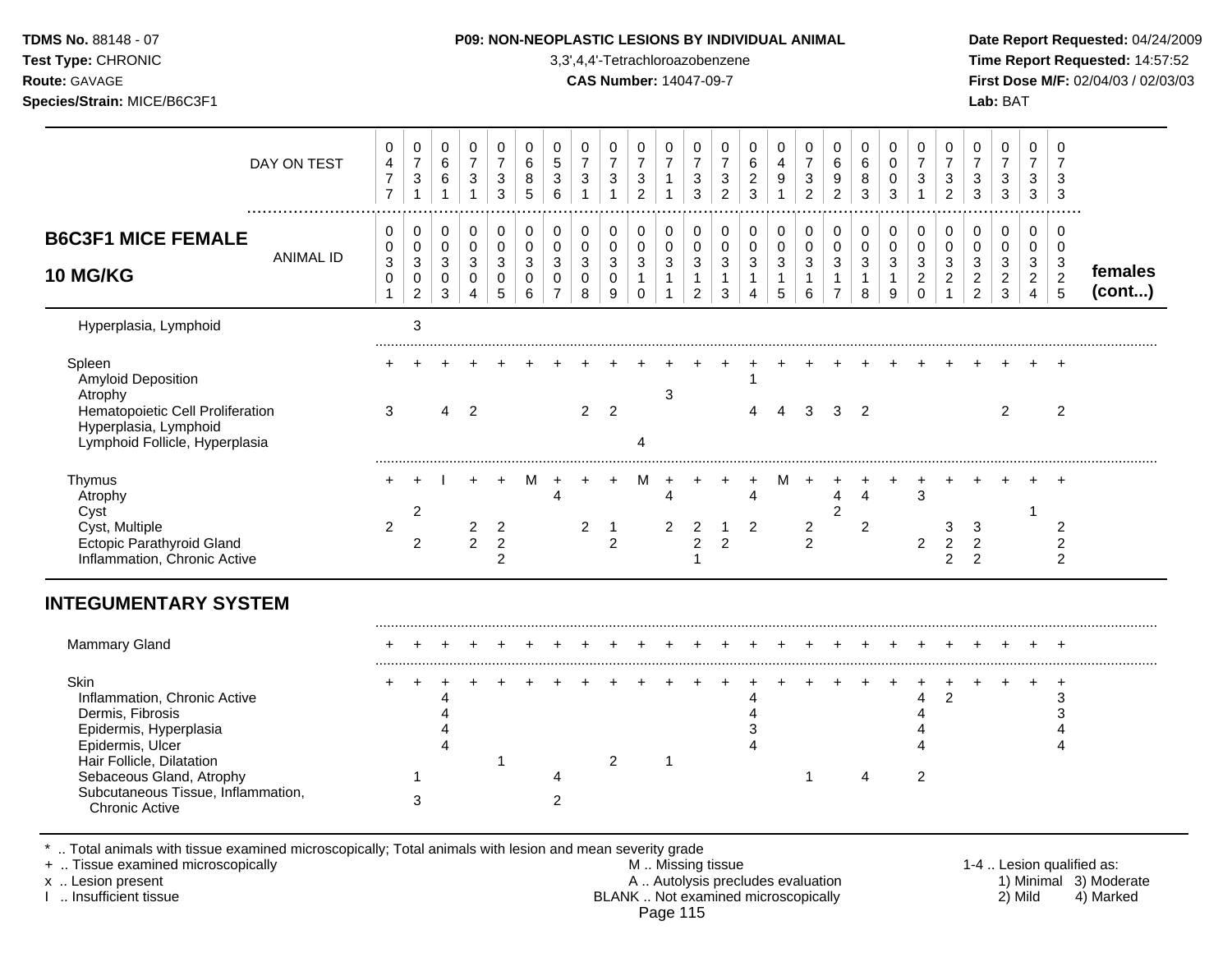Subcutaneous Tissue, Metaplasia, **Osseous MUSCULOSKELETAL SYSTEM** ......................................................................................................................................................................................................... Bone + + + + + + + + + + + + + + + + + + + + + + + + + ......................................................................................................................................................................................................... Skeletal Muscle **NERVOUS SYSTEM** ......................................................................................................................................................................................................... Brain + + + + + + + + + + + + + + + + + + + + + + + + + ......................................................................................................................................................................................................... Peripheral Nerve + ......................................................................................................................................................................................................... Spinal Cord + the spinal Cord + the spinal Cord + the spinal Cord + the spinal Cord + the spinal Cord + the spinal Cord + the spinal Cord + the spinal Cord + the spinal Cord + the spinal Cord + the spinal Cord + the spinal **Degeneration RESPIRATORY SYSTEM** ......................................................................................................................................................................................................... Lung + + + + + + + + + + + + + + + + + + + + + + + + + Inflammation, Chronic Active 1 Alveolar Epithelium, Hyperplasia 2 Alveolus, Infiltration Cellular, Histiocyte ......................................................................................................................................................................................................... **TDMS No.** 88148 - 07 **P09: NON-NEOPLASTIC LESIONS BY INDIVIDUAL ANIMAL Date Report Requested:** 04/24/2009 **Test Type:** CHRONIC 3,3',4,4'-Tetrachloroazobenzene **Time Report Requested:** 14:57:52 **Route:** GAVAGE **CAS Number:** 14047-09-7 **First Dose M/F:** 02/04/03 / 02/03/03 **Species/Strain:** MICE/B6C3F1 **Lab:** BAT DAY ON TEST  $\overline{7}$   $\overline{7}$   $\overline{7}$  ................................................................................................................................................................. **B6C3F1 MICE FEMALE** ANIMAL ID **10 MG/KG females (cont...)** .. Total animals with tissue examined microscopically; Total animals with lesion and mean severity grade + .. Tissue examined microscopically examined microscopically and the state of the state of the M .. Missing tissue the M .. Missing tissue the matrix of the M .. Missing tissue the matrix of the M .. Lesion qualified as: x .. Lesion present 1) Minimal 3) Moderate<br>A .. Autolysis precludes evaluation 1 and 1) Minimal 3) Moderate<br>BLANK .. Not examined microscopically 1 and 1) Minimal 3) Marked

BLANK .. Not examined microscopically Page 116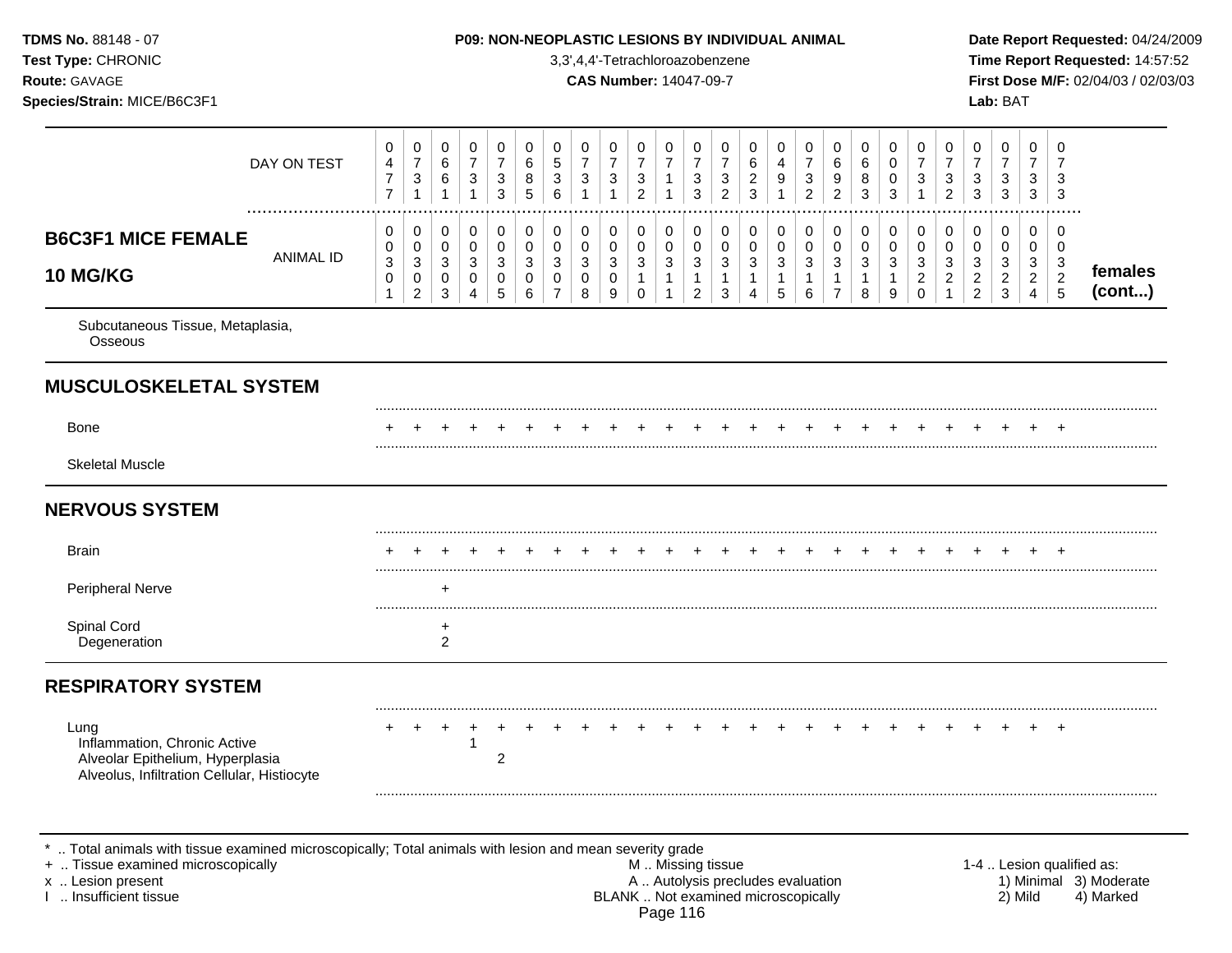**Test Type:** CHRONIC 3,3',4,4'-Tetrachloroazobenzene **Time Report Requested:** 14:57:52 **Route:** GAVAGE **CAS Number:** 14047-09-7 **First Dose M/F:** 02/04/03 / 02/03/03 **Species/Strain:** MICE/B6C3F1 **Lab:** BAT

| DAY ON TEST                                                                                                                                                                                | 0<br>$\overline{\mathbf{4}}$<br>$\overline{7}$<br>$\overline{7}$ | 0<br>$\boldsymbol{7}$<br>$\ensuremath{\mathsf{3}}$<br>$\mathbf{1}$             | 0<br>$6\phantom{1}6$<br>6<br>1            | 0<br>$\overline{7}$<br>$\ensuremath{\mathsf{3}}$<br>1           | 0<br>$\overline{7}$<br>3<br>3   | 0<br>6<br>8<br>5      | 0<br>5<br>3<br>$6\phantom{1}6$                          | 0<br>$\overline{7}$<br>3<br>$\mathbf{1}$ | 0<br>$\overline{7}$<br>$\sqrt{3}$<br>$\overline{1}$ | 0<br>$\boldsymbol{7}$<br>$\ensuremath{\mathsf{3}}$<br>$\overline{2}$       | $\Omega$<br>$\overline{7}$<br>$\mathbf{1}$<br>1 | 0<br>$\overline{7}$<br>3<br>3                                                                 | 0<br>$\overline{7}$<br>3<br>$\overline{2}$               | 0<br>6<br>$\overline{\mathbf{c}}$<br>3      | 0<br>$\overline{4}$<br>9                 | 0<br>$\overline{7}$<br>3<br>$\overline{2}$       | 0<br>$\,6\,$<br>9<br>$\overline{c}$                   | 0<br>$\,6$<br>8<br>3                                               | 0<br>0<br>0<br>3                                                   | 0<br>$\overline{7}$<br>3<br>$\mathbf{1}$ | 0<br>$\overline{7}$<br>3<br>$\overline{2}$ | 0<br>$\overline{7}$<br>$\ensuremath{\mathsf{3}}$<br>3 | 0<br>$\overline{7}$<br>$\ensuremath{\mathsf{3}}$<br>3 | 0<br>$\overline{7}$<br>3<br>3               | $\Omega$<br>$\overline{7}$<br>3<br>3         |                                                                  |
|--------------------------------------------------------------------------------------------------------------------------------------------------------------------------------------------|------------------------------------------------------------------|--------------------------------------------------------------------------------|-------------------------------------------|-----------------------------------------------------------------|---------------------------------|-----------------------|---------------------------------------------------------|------------------------------------------|-----------------------------------------------------|----------------------------------------------------------------------------|-------------------------------------------------|-----------------------------------------------------------------------------------------------|----------------------------------------------------------|---------------------------------------------|------------------------------------------|--------------------------------------------------|-------------------------------------------------------|--------------------------------------------------------------------|--------------------------------------------------------------------|------------------------------------------|--------------------------------------------|-------------------------------------------------------|-------------------------------------------------------|---------------------------------------------|----------------------------------------------|------------------------------------------------------------------|
| <b>B6C3F1 MICE FEMALE</b><br><b>ANIMAL ID</b><br><b>10 MG/KG</b>                                                                                                                           | 0<br>0<br>3<br>$\,0\,$<br>1                                      | 0<br>$\mathbf 0$<br>$\ensuremath{\mathsf{3}}$<br>$\pmb{0}$<br>$\boldsymbol{2}$ | 0<br>$\mathbf 0$<br>3<br>$\mathbf 0$<br>3 | 0<br>$\mathbf 0$<br>$\ensuremath{\mathsf{3}}$<br>$\pmb{0}$<br>4 | 0<br>0<br>3<br>$\mathbf 0$<br>5 | 0<br>0<br>3<br>0<br>6 | 0<br>0<br>$\mathbf{3}$<br>$\mathbf 0$<br>$\overline{7}$ | 0<br>0<br>3<br>0<br>8                    | 0<br>$\mathbf 0$<br>3<br>$\mathbf 0$<br>9           | 0<br>$\mathbf 0$<br>$\ensuremath{\mathsf{3}}$<br>$\mathbf{1}$<br>$\pmb{0}$ | 0<br>0<br>3<br>$\mathbf{1}$<br>$\mathbf{1}$     | 0<br>0<br>$\ensuremath{\mathsf{3}}$<br>$\mathbf{1}$<br>$\overline{c}$                         | 0<br>0<br>$\ensuremath{\mathsf{3}}$<br>$\mathbf{1}$<br>3 | 0<br>0<br>3<br>$\mathbf{1}$<br>4            | 0<br>$\mathbf 0$<br>$\sqrt{3}$<br>1<br>5 | 0<br>$\mathbf 0$<br>3<br>$\mathbf{1}$<br>$\,6\,$ | 0<br>$\pmb{0}$<br>3<br>$\mathbf{1}$<br>$\overline{7}$ | 0<br>$\mathbf 0$<br>$\ensuremath{\mathsf{3}}$<br>$\mathbf{1}$<br>8 | 0<br>$\mathbf 0$<br>$\ensuremath{\mathsf{3}}$<br>$\mathbf{1}$<br>9 | 0<br>0<br>3<br>$\sqrt{2}$<br>0           | 0<br>0<br>3<br>$\sqrt{2}$<br>$\mathbf{1}$  | 0<br>0<br>$\mathbf{3}$<br>$\sqrt{2}$<br>$\sqrt{2}$    | 0<br>$\mathbf 0$<br>3<br>$\boldsymbol{2}$<br>3        | 0<br>0<br>3<br>$\sqrt{2}$<br>$\overline{4}$ | 0<br>$\mathbf 0$<br>3<br>$\overline{c}$<br>5 | females<br>(cont)                                                |
| Nose                                                                                                                                                                                       |                                                                  |                                                                                |                                           |                                                                 |                                 |                       |                                                         |                                          |                                                     |                                                                            |                                                 |                                                                                               |                                                          |                                             |                                          |                                                  |                                                       |                                                                    |                                                                    |                                          |                                            |                                                       |                                                       |                                             | $\ddot{}$                                    |                                                                  |
| Trachea                                                                                                                                                                                    |                                                                  |                                                                                |                                           |                                                                 |                                 |                       |                                                         |                                          |                                                     |                                                                            |                                                 |                                                                                               |                                                          |                                             |                                          |                                                  |                                                       |                                                                    |                                                                    |                                          |                                            |                                                       |                                                       |                                             |                                              |                                                                  |
| <b>SPECIAL SENSES SYSTEM</b>                                                                                                                                                               |                                                                  |                                                                                |                                           |                                                                 |                                 |                       |                                                         |                                          |                                                     |                                                                            |                                                 |                                                                                               |                                                          |                                             |                                          |                                                  |                                                       |                                                                    |                                                                    |                                          |                                            |                                                       |                                                       |                                             |                                              |                                                                  |
| Ear                                                                                                                                                                                        |                                                                  |                                                                                |                                           |                                                                 |                                 |                       |                                                         |                                          |                                                     |                                                                            |                                                 |                                                                                               |                                                          |                                             |                                          |                                                  |                                                       |                                                                    |                                                                    |                                          |                                            |                                                       |                                                       |                                             |                                              |                                                                  |
| Eye<br>Optic Nerve, Infiltration Cellular, Lymphoid                                                                                                                                        |                                                                  |                                                                                |                                           |                                                                 |                                 |                       |                                                         |                                          |                                                     |                                                                            |                                                 |                                                                                               |                                                          |                                             |                                          |                                                  |                                                       |                                                                    |                                                                    |                                          |                                            |                                                       |                                                       |                                             |                                              |                                                                  |
| <b>Harderian Gland</b><br>Hyperplasia<br>Infiltration Cellular, Lymphoid<br>Inflammation, Chronic Active                                                                                   |                                                                  |                                                                                |                                           |                                                                 | 1                               |                       | 3                                                       | -1                                       |                                                     | -1                                                                         |                                                 |                                                                                               |                                                          |                                             |                                          |                                                  |                                                       |                                                                    |                                                                    | 1                                        | -1                                         |                                                       |                                                       |                                             | 1                                            |                                                                  |
| Zymbal's Gland                                                                                                                                                                             |                                                                  |                                                                                |                                           |                                                                 |                                 |                       |                                                         |                                          |                                                     |                                                                            |                                                 |                                                                                               |                                                          |                                             |                                          |                                                  |                                                       |                                                                    |                                                                    |                                          |                                            |                                                       |                                                       |                                             |                                              |                                                                  |
| <b>URINARY SYSTEM</b>                                                                                                                                                                      |                                                                  |                                                                                |                                           |                                                                 |                                 |                       |                                                         |                                          |                                                     |                                                                            |                                                 |                                                                                               |                                                          |                                             |                                          |                                                  |                                                       |                                                                    |                                                                    |                                          |                                            |                                                       |                                                       |                                             |                                              |                                                                  |
| Kidney<br>Hydronephrosis<br>Infarct<br>Infiltration Cellular, Lymphoid<br>Mineralization<br>Nephropathy<br>Glomerulus, Amyloid Deposition                                                  | 1                                                                | 2<br>$\mathbf{1}$                                                              |                                           |                                                                 | 4                               |                       | Δ                                                       | $\overline{2}$<br>$\overline{2}$         | $\overline{2}$<br>Δ<br>4                            | $\overline{2}$                                                             | $\overline{2}$                                  | 1<br>-1                                                                                       | 4<br>$\overline{c}$<br>-1                                | -1<br>2<br>$\overline{c}$<br>$\overline{2}$ | $\mathbf{1}$                             | -1<br>1                                          |                                                       | 3                                                                  |                                                                    | 4<br>1<br>3                              | $\overline{c}$<br>2                        | 2<br>3                                                | $\mathfrak{p}$<br>1                                   | -1                                          | $\ddot{}$<br>-1                              |                                                                  |
| Total animals with tissue examined microscopically; Total animals with lesion and mean severity grade<br>+  Tissue examined microscopically<br>x  Lesion present<br>I  Insufficient tissue |                                                                  |                                                                                |                                           |                                                                 |                                 |                       |                                                         |                                          |                                                     |                                                                            |                                                 | M  Missing tissue<br>A  Autolysis precludes evaluation<br>BLANK  Not examined microscopically |                                                          |                                             |                                          |                                                  |                                                       |                                                                    |                                                                    |                                          |                                            |                                                       | 2) Mild                                               |                                             |                                              | 1-4  Lesion qualified as:<br>1) Minimal 3) Moderate<br>4) Marked |

Page 117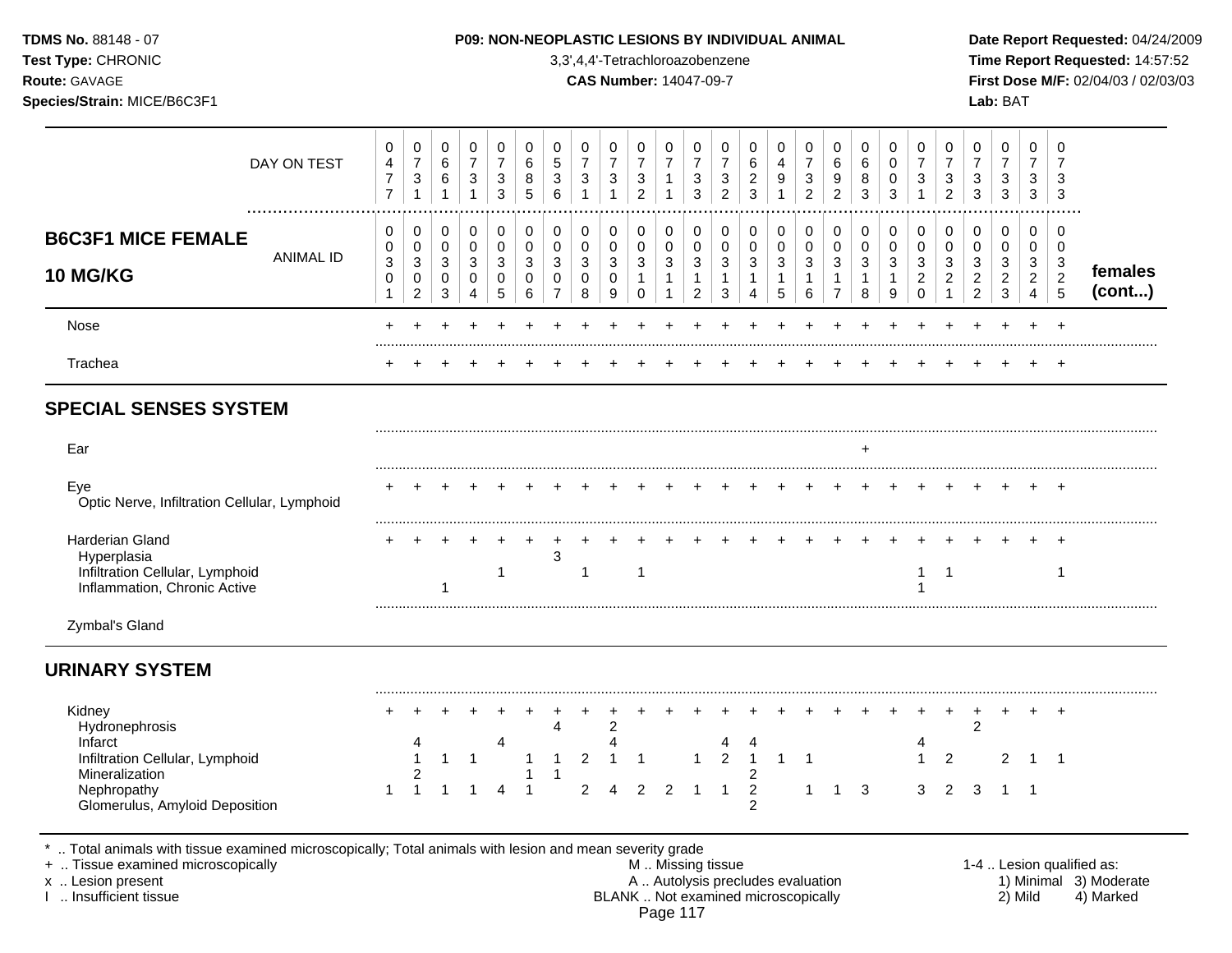| <b>ГDMS No.</b> 88148 - 07 |  |
|----------------------------|--|
| Fest Type: CHRONIC         |  |

**Test Type:** CHRONIC 3,3',4,4'-Tetrachloroazobenzene **Time Report Requested:** 14:57:52 **Route:** GAVAGE **CAS Number:** 14047-09-7 **First Dose M/F:** 02/04/03 / 02/03/03 **Species/Strain:** MICE/B6C3F1 **Lab:** BAT

| DAY ON TEST                                                                                            | 0<br>4<br>7<br>$\rightarrow$ | 0<br>$\overline{7}$<br>$\ensuremath{\mathsf{3}}$ | 0<br>$\,6\,$<br>6 | 0<br>$\overline{7}$<br>3 | 3<br>3      | 6<br>8<br>5 | 5<br>3<br>հ | 0<br>$\boldsymbol{7}$<br>$\ensuremath{\mathsf{3}}$ | 0<br>$\boldsymbol{7}$<br>3 | 7<br>3<br>$\sim$ |             | 0<br>$\overline{ }$<br>3<br>3 | $\overline{ }$<br>3<br>2 | 0<br>6<br>$\overline{2}$<br>3 | 4<br>9      | 0<br>$\overline{\mathbf{7}}$<br>3<br>$\overline{2}$ | 6<br>9<br>ົ | 0<br>$\,6$<br>8<br>3 | 0<br>0<br>3      | 3 | $\overline{\phantom{a}}$<br>3<br>$\mathfrak{p}$ | 0<br>$\overline{ }$<br>3<br>3      | 0<br>$\overline{7}$<br>3<br>3      | 0<br>$\overline{ }$<br>3<br>3             | 3<br>3                   |                         |
|--------------------------------------------------------------------------------------------------------|------------------------------|--------------------------------------------------|-------------------|--------------------------|-------------|-------------|-------------|----------------------------------------------------|----------------------------|------------------|-------------|-------------------------------|--------------------------|-------------------------------|-------------|-----------------------------------------------------|-------------|----------------------|------------------|---|-------------------------------------------------|------------------------------------|------------------------------------|-------------------------------------------|--------------------------|-------------------------|
| <br><b>B6C3F1 MICE FEMALE</b><br>ANIMAL ID<br><b>10 MG/KG</b>                                          | 0<br>0<br>3<br>0             | 0<br>0<br>3<br>0<br>2                            | 0<br>0<br>3<br>3  | 0<br>3<br>4              | 0<br>3<br>5 | 6           | 3           | 0<br>0<br>3<br>8                                   | 0<br>0<br>3<br>0<br>9      | 0<br>3           | 0<br>0<br>3 | 0<br>0<br>3<br>2              | 3<br>3                   | 3<br>4                        | 0<br>3<br>5 | 0<br>0<br>3<br>6                                    | 0<br>0<br>3 | 3<br>8               | 0<br>0<br>3<br>9 |   | 0<br>3                                          | 0<br>0<br>3<br>$\overline{c}$<br>2 | 0<br>0<br>3<br>$\overline{c}$<br>3 | $\Omega$<br>0<br>3<br>$\overline{2}$<br>4 | 3<br>$\overline{c}$<br>5 | females<br>$($ cont $)$ |
| Papilla, Necrosis<br>Renal Tubule, Accumulation, Hyaline<br><b>Droplet</b><br>Renal Tubule, Dilatation | 3                            | 4                                                |                   |                          | 3           |             |             |                                                    | 3                          |                  | 3           |                               |                          | Δ                             | З           | 4                                                   |             |                      |                  | 4 |                                                 | 3                                  |                                    |                                           |                          |                         |
| Urethra<br><b>Dilatation</b><br>Inflammation, Suppurative                                              |                              |                                                  |                   |                          |             |             |             |                                                    |                            |                  |             |                               |                          |                               |             | $+$                                                 | M           | $+$                  |                  |   |                                                 |                                    |                                    |                                           |                          |                         |
| <b>Urinary Bladder</b><br>Infiltration Cellular, Lymphoid                                              |                              |                                                  |                   |                          |             |             |             |                                                    |                            | $\mathcal{D}$    |             |                               |                          |                               |             |                                                     |             |                      |                  |   |                                                 |                                    |                                    |                                           |                          |                         |

\* .. Total animals with tissue examined microscopically; Total animals with lesion and mean severity grade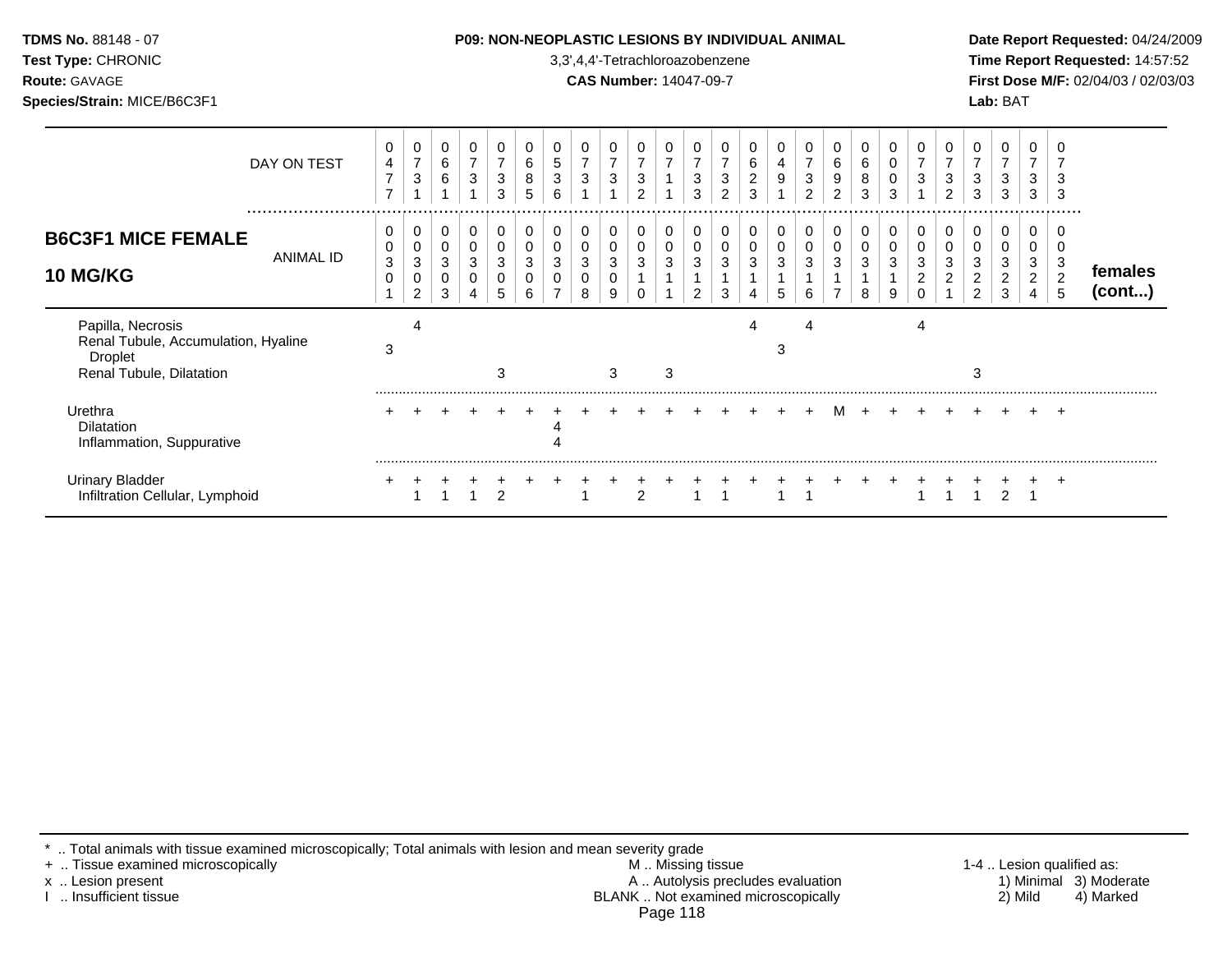| Test Type: CHRONIC<br><b>Route: GAVAGE</b><br>Species/Strain: MICE/B6C3F1                                      |                  |                                                                               |                                                                             |                                               |                                                                              |                                                             |                                                                   |                                                                          |                                                                      | 3,3',4,4'-Tetrachloroazobenzene<br><b>CAS Number: 14047-09-7</b> |                                                                        |                                                                                          |                                                                                            |                                                                            |                                                      |                                                   |                                                          |                                                                          |                                                                           |                                                                                |                                                                            |                                         |                                                               | Lab: BAT                                                            |                                            |                                                                         |        | Time Report Requested: 14:57:52<br>First Dose M/F: 02/04/03 / 02/03/03 |
|----------------------------------------------------------------------------------------------------------------|------------------|-------------------------------------------------------------------------------|-----------------------------------------------------------------------------|-----------------------------------------------|------------------------------------------------------------------------------|-------------------------------------------------------------|-------------------------------------------------------------------|--------------------------------------------------------------------------|----------------------------------------------------------------------|------------------------------------------------------------------|------------------------------------------------------------------------|------------------------------------------------------------------------------------------|--------------------------------------------------------------------------------------------|----------------------------------------------------------------------------|------------------------------------------------------|---------------------------------------------------|----------------------------------------------------------|--------------------------------------------------------------------------|---------------------------------------------------------------------------|--------------------------------------------------------------------------------|----------------------------------------------------------------------------|-----------------------------------------|---------------------------------------------------------------|---------------------------------------------------------------------|--------------------------------------------|-------------------------------------------------------------------------|--------|------------------------------------------------------------------------|
|                                                                                                                | DAY ON TEST      | $\mathbf 0$<br>$\sqrt{5}$<br>$\overline{4}$<br>$\overline{1}$                 | $\pmb{0}$<br>$\overline{7}$<br>$\ensuremath{\mathsf{3}}$<br>$\mathbf{3}$    | 0<br>6<br>$\bf 8$<br>$\mathbf{1}$             | $\mathbf 0$<br>$\overline{7}$<br>$\ensuremath{\mathsf{3}}$<br>$\overline{c}$ | $\mathbf 0$<br>$\overline{7}$<br>$\sqrt{3}$<br>$\mathbf{1}$ | $\pmb{0}$<br>$\overline{7}$<br>$\ensuremath{\mathsf{3}}$<br>3     | $\,0\,$<br>$\overline{7}$<br>$\sqrt{3}$<br>$\mathbf{3}$                  | $\mathbf 0$<br>6<br>$\overline{7}$<br>$\overline{7}$                 | 0<br>$\overline{7}$<br>3<br>$\mathbf{1}$                         | 0<br>$\overline{7}$<br>$\sqrt{3}$<br>$\mathbf{1}$                      | $\pmb{0}$<br>$\overline{7}$<br>$\ensuremath{\mathsf{3}}$<br>$\sqrt{3}$                   | $\pmb{0}$<br>$\sqrt{5}$<br>$\mathbf{1}$<br>$\overline{7}$                                  | $\pmb{0}$<br>$\overline{7}$<br>$\ensuremath{\mathsf{3}}$<br>$\overline{2}$ | $\pmb{0}$<br>$\overline{7}$<br>$\mathbf{3}$<br>3     | 0<br>$\overline{7}$<br>$\sqrt{3}$<br>3            | $\pmb{0}$<br>6<br>$\mathbf{1}$<br>$\overline{4}$         | $\pmb{0}$<br>$\overline{7}$<br>$\ensuremath{\mathsf{3}}$<br>$\mathbf{3}$ | $\mathbf 0$<br>$\overline{7}$<br>$\frac{3}{2}$                            | $\mathbf 0$<br>$\overline{7}$<br>$\ensuremath{\mathsf{3}}$<br>$\mathbf{3}$     | $\mathbf 0$<br>$\overline{7}$<br>$\ensuremath{\mathsf{3}}$<br>$\mathbf{3}$ | 0<br>5<br>$\boldsymbol{9}$<br>$\pmb{0}$ | 0<br>$\,6\,$<br>$\ensuremath{\mathsf{3}}$<br>$\,8\,$          | $\mathsf{O}\xspace$<br>$\overline{7}$<br>$\sqrt{3}$<br>$\mathbf{1}$ | $\mathbf 0$<br>6<br>9<br>8                 | $\mathbf 0$<br>$\overline{7}$<br>3<br>$\overline{1}$                    |        |                                                                        |
| <b>B6C3F1 MICE FEMALE</b><br><b>10 MG/KG</b>                                                                   | <b>ANIMAL ID</b> | $\mathbf 0$<br>$\pmb{0}$<br>$\ensuremath{\mathsf{3}}$<br>$\mathbf 2$<br>$\,6$ | $\pmb{0}$<br>$\mathsf 0$<br>$\mathsf 3$<br>$\overline{c}$<br>$\overline{7}$ | 0<br>0<br>$\mathbf{3}$<br>$\overline{c}$<br>8 | $\pmb{0}$<br>$\mathbf 0$<br>$\sqrt{3}$<br>$\overline{c}$<br>9                | $\pmb{0}$<br>$\pmb{0}$<br>3<br>3<br>$\mathbf 0$             | $\mathbf 0$<br>$\mathbf 0$<br>$\mathfrak{Z}$<br>$\mathbf{3}$<br>1 | $\mathbf 0$<br>$\pmb{0}$<br>$\mathbf{3}$<br>$\sqrt{3}$<br>$\overline{c}$ | $\mathbf 0$<br>$\pmb{0}$<br>$\sqrt{3}$<br>$\mathbf{3}$<br>$\sqrt{3}$ | $\mathbf 0$<br>0<br>3<br>3<br>4                                  | $\pmb{0}$<br>$\pmb{0}$<br>$\sqrt{3}$<br>$\ensuremath{\mathsf{3}}$<br>5 | $\pmb{0}$<br>$\mathsf{O}\xspace$<br>$\mathbf{3}$<br>$\ensuremath{\mathsf{3}}$<br>$\,6\,$ | 0<br>$\pmb{0}$<br>$\ensuremath{\mathsf{3}}$<br>$\ensuremath{\mathsf{3}}$<br>$\overline{7}$ | $\mathbf 0$<br>$\pmb{0}$<br>$\sqrt{3}$<br>$\sqrt{3}$<br>8                  | $\mathbf 0$<br>$\mathbf 0$<br>$\mathbf{3}$<br>3<br>9 | 0<br>$\pmb{0}$<br>$\mathfrak{Z}$<br>4<br>$\Omega$ | $\pmb{0}$<br>$\pmb{0}$<br>$\mathbf{3}$<br>$\overline{4}$ | $\mathbf 0$<br>$\mathbf 0$<br>3<br>$\overline{4}$<br>$\overline{2}$      | $\Omega$<br>$\pmb{0}$<br>$\mathfrak{Z}$<br>$\overline{4}$<br>$\mathbf{3}$ | $\mathbf 0$<br>$\mathbf 0$<br>$\mathbf{3}$<br>$\overline{4}$<br>$\overline{4}$ | $\mathbf 0$<br>$\mathbf 0$<br>$\sqrt{3}$<br>4<br>5                         | 0<br>$\mathbf 0$<br>3<br>4<br>$\,6\,$   | $\pmb{0}$<br>$\mathbf 0$<br>$\sqrt{3}$<br>4<br>$\overline{7}$ | $\pmb{0}$<br>$\pmb{0}$<br>$\sqrt{3}$<br>4<br>8                      | $\mathbf 0$<br>0<br>$\mathbf{3}$<br>4<br>9 | $\mathbf 0$<br>$\mathbf 0$<br>$\mathbf{3}$<br>$\sqrt{5}$<br>$\mathsf 0$ |        | * TOTALS                                                               |
| <b>ALIMENTARY SYSTEM</b>                                                                                       |                  |                                                                               |                                                                             |                                               |                                                                              |                                                             |                                                                   |                                                                          |                                                                      |                                                                  |                                                                        |                                                                                          |                                                                                            |                                                                            |                                                      |                                                   |                                                          |                                                                          |                                                                           |                                                                                |                                                                            |                                         |                                                               |                                                                     |                                            |                                                                         |        |                                                                        |
| Esophagus<br>Perforation                                                                                       |                  |                                                                               |                                                                             |                                               |                                                                              |                                                             |                                                                   |                                                                          |                                                                      |                                                                  |                                                                        |                                                                                          |                                                                                            |                                                                            |                                                      |                                                   |                                                          |                                                                          |                                                                           |                                                                                |                                                                            |                                         |                                                               | $\ddot{}$                                                           | $+$                                        |                                                                         | + 50   | 1                                                                      |
| Gallbladder<br>Infiltration Cellular, Lymphoid<br>Inflammation, Chronic Active                                 |                  |                                                                               |                                                                             |                                               |                                                                              |                                                             |                                                                   |                                                                          | $\pm$                                                                | $\ddot{}$<br>$\mathbf{1}$                                        | $+$                                                                    |                                                                                          |                                                                                            |                                                                            |                                                      |                                                   |                                                          |                                                                          |                                                                           |                                                                                |                                                                            |                                         |                                                               | 3                                                                   | $\ddot{}$                                  | $+$                                                                     | -50    | 21.0<br>13.0                                                           |
| Intestine Large, Cecum                                                                                         |                  |                                                                               |                                                                             |                                               |                                                                              |                                                             |                                                                   |                                                                          |                                                                      |                                                                  |                                                                        |                                                                                          |                                                                                            |                                                                            |                                                      |                                                   | M                                                        | $+$                                                                      |                                                                           |                                                                                |                                                                            |                                         |                                                               |                                                                     |                                            |                                                                         | + 49   |                                                                        |
| Intestine Large, Colon                                                                                         |                  |                                                                               |                                                                             |                                               |                                                                              |                                                             |                                                                   |                                                                          |                                                                      |                                                                  |                                                                        |                                                                                          |                                                                                            |                                                                            |                                                      | $+$                                               | м                                                        | $+$                                                                      |                                                                           |                                                                                |                                                                            |                                         |                                                               |                                                                     |                                            |                                                                         | - 49   |                                                                        |
| Intestine Large, Rectum                                                                                        |                  |                                                                               |                                                                             |                                               |                                                                              |                                                             |                                                                   |                                                                          |                                                                      |                                                                  |                                                                        |                                                                                          |                                                                                            |                                                                            |                                                      |                                                   |                                                          |                                                                          |                                                                           |                                                                                |                                                                            |                                         |                                                               |                                                                     |                                            |                                                                         | 50     |                                                                        |
| Intestine Small, Duodenum                                                                                      |                  |                                                                               |                                                                             |                                               |                                                                              |                                                             |                                                                   |                                                                          |                                                                      |                                                                  |                                                                        |                                                                                          |                                                                                            |                                                                            |                                                      |                                                   |                                                          | $\ddot{}$                                                                | $\ddot{}$                                                                 |                                                                                |                                                                            | $+$                                     | $+$                                                           | $\ddot{}$                                                           |                                            |                                                                         | - 50   |                                                                        |
| Intestine Small, Ileum                                                                                         |                  |                                                                               |                                                                             |                                               |                                                                              |                                                             |                                                                   |                                                                          |                                                                      |                                                                  |                                                                        |                                                                                          |                                                                                            |                                                                            |                                                      | $\ddot{}$                                         | M                                                        | $+$                                                                      | $+$                                                                       |                                                                                |                                                                            |                                         |                                                               |                                                                     |                                            |                                                                         | $+ 49$ |                                                                        |
| Intestine Small, Jejunum<br>Peyer's Patch, Hyperplasia, Lymphoid                                               |                  |                                                                               | $\overline{+}$                                                              | $+$                                           | $\ddot{}$                                                                    | $+$                                                         |                                                                   | $\ddot{}$                                                                |                                                                      | $\pm$                                                            |                                                                        |                                                                                          | $\ddot{}$                                                                                  |                                                                            | $\pm$                                                |                                                   | $\ddot{}$                                                | $+$                                                                      | $+$                                                                       | $\pm$                                                                          |                                                                            | $\overline{+}$                          | $+$                                                           | $+$                                                                 | $+$                                        |                                                                         | + 50   | 14.0                                                                   |
| Liver<br><b>Amyloid Deposition</b><br><b>Basophilic Focus</b><br>Clear Cell Focus<br><b>Eosinophilic Focus</b> |                  |                                                                               |                                                                             |                                               |                                                                              |                                                             |                                                                   |                                                                          |                                                                      |                                                                  |                                                                        |                                                                                          |                                                                                            |                                                                            |                                                      | X                                                 |                                                          |                                                                          |                                                                           |                                                                                |                                                                            |                                         |                                                               |                                                                     | $\pm$                                      | X                                                                       | $+ 50$ | 2 3.5<br>3                                                             |

\* .. Total animals with tissue examined microscopically; Total animals with lesion and mean severity grade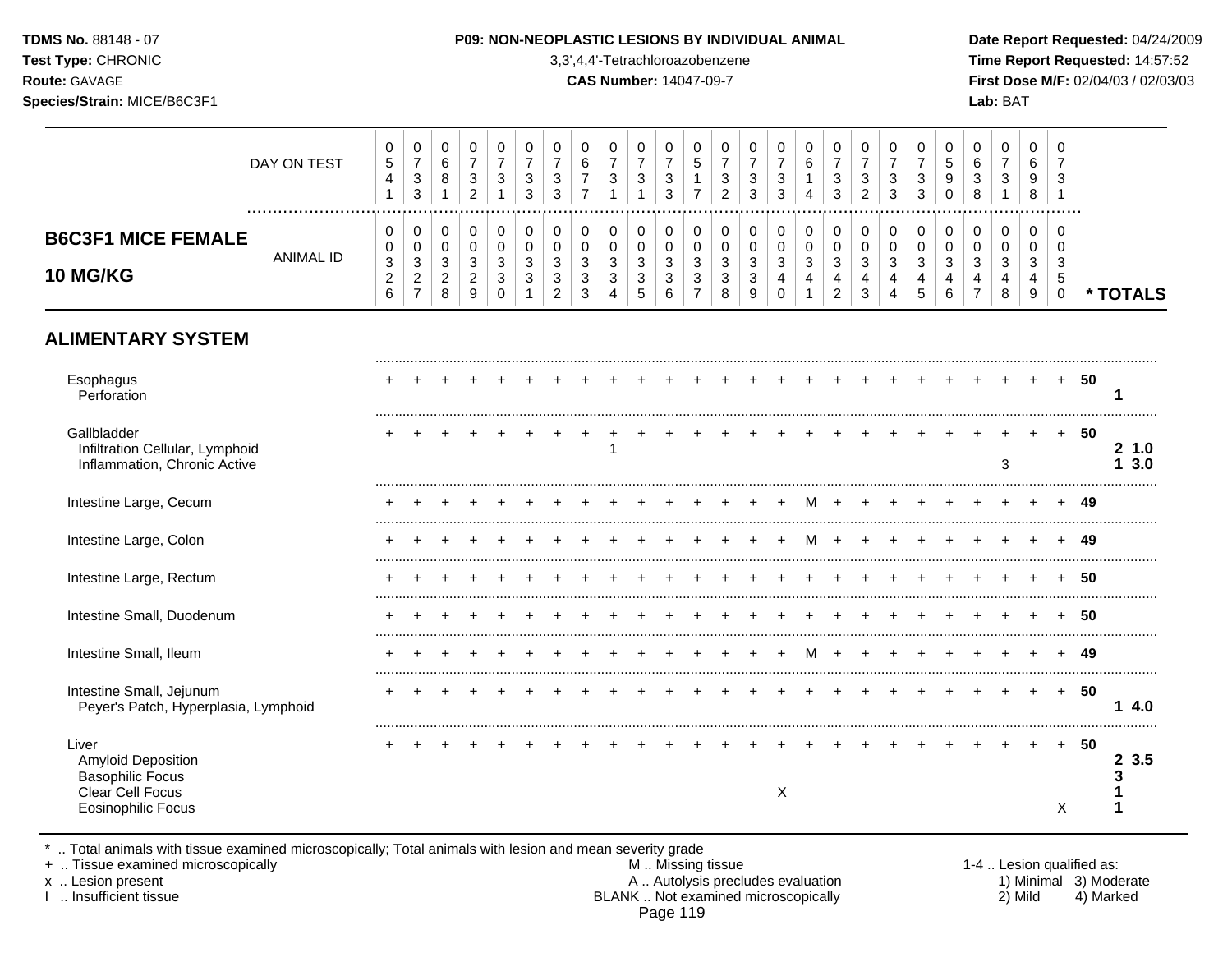### **TDMS No.** 88148 - 07 **P09: NON-NEOPLASTIC LESIONS BY INDIVIDUAL ANIMAL Date Report Requested:** 04/24/2009

**Test Type:** CHRONIC 3,3',4,4'-Tetrachloroazobenzene **Time Report Requested:** 14:57:52 **Route:** GAVAGE **CAS Number:** 14047-09-7 **First Dose M/F:** 02/04/03 / 02/03/03

| DAY ON TEST                                                                                                                                                                                                                 | 0<br>$\,$ 5 $\,$<br>4<br>$\mathbf{1}$                   | 0<br>$\boldsymbol{7}$<br>$\sqrt{3}$<br>$\sqrt{3}$              | 0<br>$\,6\,$<br>8<br>$\mathbf{1}$            | 0<br>$\overline{7}$<br>$\mathbf{3}$<br>$\overline{2}$ | 0<br>$\overline{7}$<br>3<br>$\mathbf{1}$ | 0<br>$\overline{7}$<br>3<br>3 | 0<br>$\overline{7}$<br>$\mathbf{3}$<br>3                      | $\mathbf 0$<br>$\,6\,$<br>$\overline{7}$<br>$\overline{7}$    | 0<br>$\overline{7}$<br>$\sqrt{3}$<br>-1                 | $\mathbf 0$<br>$\overline{7}$<br>$\sqrt{3}$<br>$\mathbf{1}$                           | 0<br>$\overline{7}$<br>$\ensuremath{\mathsf{3}}$<br>$\mathfrak{S}$ | 0<br>$\overline{5}$<br>$\mathbf{1}$<br>$\overline{7}$             | 0<br>$\overline{7}$<br>3<br>$\overline{c}$ | 0<br>$\overline{7}$<br>$\sqrt{3}$<br>3              | 0<br>$\overline{7}$<br>$\mathbf{3}$<br>3                     | 0<br>$\,6\,$<br>$\mathbf{1}$<br>4 | $\mathbf 0$<br>$\overline{7}$<br>$\sqrt{3}$<br>$\mathbf{3}$ | 0<br>$\overline{7}$<br>$\sqrt{3}$<br>$\overline{2}$ | 0<br>$\overline{7}$<br>3<br>3              | 0<br>$\overline{7}$<br>$\mathbf{3}$<br>3     | 0<br>$\sqrt{5}$<br>9<br>$\mathbf 0$      | 0<br>6<br>$\ensuremath{\mathsf{3}}$<br>8                | 0<br>$\overline{7}$<br>$\mathbf{3}$       | $\Omega$<br>$\,6\,$<br>$\boldsymbol{9}$<br>8 | 0<br>$\overline{7}$<br>3                      |    |                                                              |
|-----------------------------------------------------------------------------------------------------------------------------------------------------------------------------------------------------------------------------|---------------------------------------------------------|----------------------------------------------------------------|----------------------------------------------|-------------------------------------------------------|------------------------------------------|-------------------------------|---------------------------------------------------------------|---------------------------------------------------------------|---------------------------------------------------------|---------------------------------------------------------------------------------------|--------------------------------------------------------------------|-------------------------------------------------------------------|--------------------------------------------|-----------------------------------------------------|--------------------------------------------------------------|-----------------------------------|-------------------------------------------------------------|-----------------------------------------------------|--------------------------------------------|----------------------------------------------|------------------------------------------|---------------------------------------------------------|-------------------------------------------|----------------------------------------------|-----------------------------------------------|----|--------------------------------------------------------------|
| <b>B6C3F1 MICE FEMALE</b><br><b>ANIMAL ID</b><br><b>10 MG/KG</b>                                                                                                                                                            | 0<br>$\mathbf 0$<br>$\sqrt{3}$<br>$\boldsymbol{2}$<br>6 | 0<br>$\mathbf 0$<br>$\sqrt{3}$<br>$\sqrt{2}$<br>$\overline{7}$ | 0<br>$\mathbf 0$<br>3<br>$\overline{c}$<br>8 | 0<br>$\pmb{0}$<br>$\mathbf{3}$<br>$\overline{c}$<br>9 | 0<br>$\mathbf 0$<br>3<br>3<br>$\Omega$   | 0<br>0<br>$\mathfrak{Z}$<br>3 | 0<br>$\Omega$<br>$\mathbf{3}$<br>$\sqrt{3}$<br>$\overline{2}$ | $\mathbf 0$<br>$\mathbf 0$<br>$\mathbf{3}$<br>$\sqrt{3}$<br>3 | 0<br>$\mathbf 0$<br>$\mathbf{3}$<br>3<br>$\overline{4}$ | $\mathbf 0$<br>$\mathbf 0$<br>$\mathbf{3}$<br>$\ensuremath{\mathsf{3}}$<br>$\sqrt{5}$ | 0<br>$\pmb{0}$<br>$\mathbf{3}$<br>$\mathbf{3}$<br>6                | $\mathbf 0$<br>$\mathbf 0$<br>3<br>$\mathbf{3}$<br>$\overline{7}$ | 0<br>0<br>$\mathbf{3}$<br>3<br>8           | 0<br>$\mathbf 0$<br>$\mathbf{3}$<br>$\sqrt{3}$<br>9 | 0<br>$\pmb{0}$<br>$\mathbf{3}$<br>$\overline{4}$<br>$\Omega$ | 0<br>$\pmb{0}$<br>3<br>4          | 0<br>$\mathbf 0$<br>$\mathfrak{Z}$<br>4<br>$\overline{2}$   | 0<br>$\pmb{0}$<br>3<br>4<br>3                       | 0<br>$\mathbf 0$<br>$\mathbf{3}$<br>4<br>4 | 0<br>$\mathbf 0$<br>3<br>$\overline{4}$<br>5 | 0<br>$\mathbf 0$<br>$\sqrt{3}$<br>4<br>6 | 0<br>$\mathbf 0$<br>$\mathbf{3}$<br>4<br>$\overline{7}$ | $\mathbf 0$<br>$\mathbf 0$<br>3<br>4<br>8 | 0<br>$\Omega$<br>3<br>4<br>9                 | $\Omega$<br>$\Omega$<br>3<br>5<br>$\mathbf 0$ |    | * TOTALS                                                     |
| Hematopoietic Cell Proliferation<br>Infiltration Cellular, Lymphoid<br>Inflammation, Chronic Active<br><b>Mixed Cell Focus</b><br><b>Tension Lipidosis</b><br>Hepatocyte, Necrosis<br>Hepatocyte, Vacuolization Cytoplasmic |                                                         | $\overline{2}$                                                 | 4                                            | $\mathcal{P}$<br>-1                                   | 1                                        |                               | $\mathcal{P}$                                                 |                                                               | X<br>2                                                  | 2                                                                                     | 1<br>X<br>$\overline{2}$                                           | 2                                                                 | 3<br>$\overline{2}$                        | X<br>2                                              | 3<br>$\overline{2}$                                          | 2<br>$\overline{c}$<br>3          | $\overline{2}$                                              | 2                                                   | $\mathcal{P}$                              | 2                                            | 2<br>2                                   | $\boldsymbol{\Lambda}$                                  |                                           | 3                                            | 1<br>$\mathcal{P}$<br>$\overline{1}$          |    | 9 1.6<br>38 1.2<br>37 1.2<br>Δ<br>2.5<br>4<br>32.3<br>35 2.1 |
| Mesentery<br>Congestion<br>Fat, Fibrosis<br>Fat, Inflammation, Chronic Active<br>Fat, Mineralization<br>Fat, Necrosis                                                                                                       |                                                         |                                                                |                                              | $\ddot{}$<br>2<br>2                                   |                                          |                               |                                                               | +                                                             |                                                         | 3<br>$\overline{2}$<br>4                                                              |                                                                    |                                                                   |                                            |                                                     |                                                              |                                   |                                                             |                                                     |                                            |                                              |                                          |                                                         | 3<br>3                                    | $\div$<br>2<br>$\overline{1}$                |                                               | 9  | 3.0<br>1<br>2.6<br>5<br>2.0<br>4<br>3<br>1.3<br>5<br>4.0     |
| Pancreas<br>Infiltration Cellular, Lymphoid<br>Inflammation, Chronic Active                                                                                                                                                 | +                                                       | $\overline{c}$                                                 |                                              |                                                       |                                          |                               |                                                               |                                                               |                                                         |                                                                                       | $\mathbf 1$                                                        |                                                                   |                                            | -1                                                  |                                                              |                                   |                                                             |                                                     |                                            |                                              |                                          |                                                         | 3                                         |                                              | $\ddot{}$<br>$\overline{2}$                   | 50 | 6 1.3<br>2.2.5                                               |
| <b>Salivary Glands</b><br>Infiltration Cellular, Lymphoid                                                                                                                                                                   | +                                                       | $\pm$                                                          | $\ddot{}$                                    |                                                       |                                          |                               |                                                               |                                                               |                                                         |                                                                                       |                                                                    |                                                                   |                                            |                                                     | $\overline{1}$                                               |                                   |                                                             | $\overline{1}$                                      | $\mathbf{1}$                               |                                              |                                          |                                                         | $\ddot{}$                                 | $+$                                          | $+$                                           | 50 | 13 1.0                                                       |
| Stomach, Forestomach<br>Infiltration Cellular, Lymphoid<br>Inflammation, Chronic Active<br>Epithelium, Cyst<br>Epithelium, Hyperplasia<br>Epithelium, Ulcer                                                                 |                                                         | $\mathbf{1}$                                                   | 2                                            | 2                                                     | 2<br>3                                   | 2                             |                                                               | $\overline{2}$                                                | 2                                                       | $\overline{2}$                                                                        |                                                                    |                                                                   | $\overline{2}$                             | 2                                                   | $\overline{2}$                                               |                                   | $\overline{2}$                                              | 2                                                   | 2                                          |                                              | $\overline{2}$                           |                                                         |                                           |                                              | 2                                             | 50 | 2 1.5<br>3.0<br>1<br>2.0<br>2<br>38 1.7<br>4.0               |

\* .. Total animals with tissue examined microscopically; Total animals with lesion and mean severity grade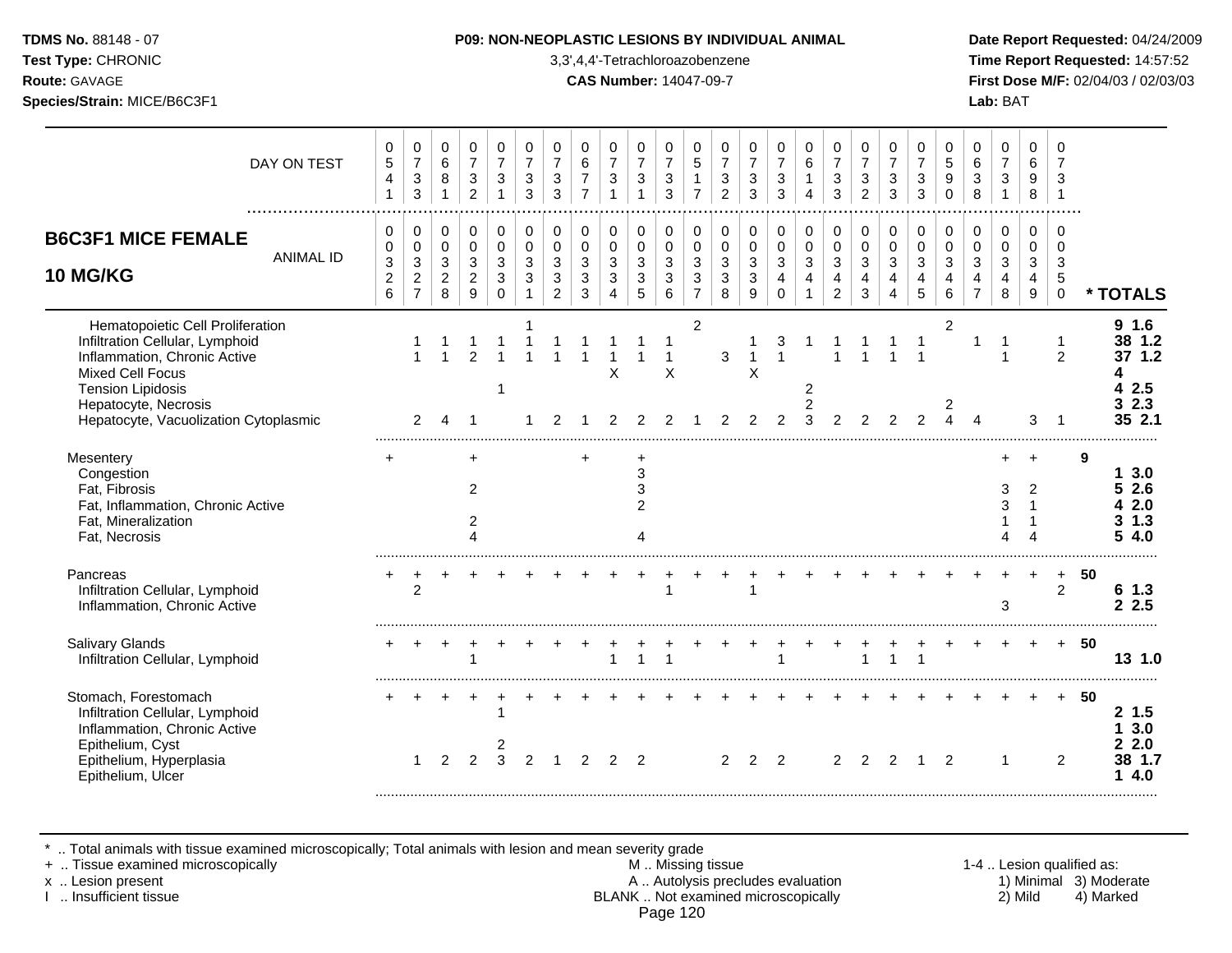### **TDMS No.** 88148 - 07 **P09: NON-NEOPLASTIC LESIONS BY INDIVIDUAL ANIMAL Date Report Requested:** 04/24/2009

**Test Type:** CHRONIC 3,3',4,4'-Tetrachloroazobenzene **Time Report Requested:** 14:57:52 **Route:** GAVAGE **CAS Number:** 14047-09-7 **First Dose M/F:** 02/04/03 / 02/03/03

| DAY ON TEST                                                                                                                                                                                   | 0<br>$\sqrt{5}$<br>4<br>$\mathbf{1}$      | 0<br>$\overline{7}$<br>$\ensuremath{\mathsf{3}}$<br>3                             | 0<br>$\,6\,$<br>8<br>$\mathbf{1}$            | 0<br>$\overline{7}$<br>$\ensuremath{\mathsf{3}}$<br>$\overline{2}$ | $\mathbf 0$<br>$\overline{7}$<br>$\ensuremath{\mathsf{3}}$<br>$\mathbf 1$ | 0<br>$\overline{7}$<br>3<br>3    | 0<br>$\overline{7}$<br>$\mathbf{3}$<br>3               | $\mathbf 0$<br>$6\phantom{1}6$<br>$\overline{7}$<br>$\overline{7}$ | 0<br>$\overline{7}$<br>3<br>$\mathbf{1}$                | 0<br>$\overline{7}$<br>$\sqrt{3}$<br>$\overline{1}$ | 0<br>$\overline{7}$<br>$\ensuremath{\mathsf{3}}$<br>3 | 0<br>$\overline{5}$<br>$\mathbf{1}$<br>$\overline{7}$   | 0<br>$\overline{7}$<br>$\sqrt{3}$<br>$\overline{2}$ | 0<br>$\overline{7}$<br>$\mathbf{3}$<br>3 | $\mathbf 0$<br>$\overline{7}$<br>3<br>3 | 0<br>$6\phantom{a}$<br>1<br>4              | 0<br>$\overline{7}$<br>$\sqrt{3}$<br>3       | $\mathbf 0$<br>$\overline{7}$<br>$\sqrt{3}$<br>$\overline{2}$ | 0<br>$\overline{7}$<br>$\mathbf{3}$<br>3 | 0<br>$\overline{7}$<br>3<br>3   | $\mathbf 0$<br>5<br>9<br>$\Omega$ | 0<br>$\,6\,$<br>3<br>8                       | 0<br>$\overline{7}$<br>$\mathbf{3}$<br>$\mathbf{1}$ | $\mathbf 0$<br>6<br>9<br>$\,8\,$                     | 0<br>$\overline{7}$<br>3<br>$\overline{1}$       |    |                                                          |
|-----------------------------------------------------------------------------------------------------------------------------------------------------------------------------------------------|-------------------------------------------|-----------------------------------------------------------------------------------|----------------------------------------------|--------------------------------------------------------------------|---------------------------------------------------------------------------|----------------------------------|--------------------------------------------------------|--------------------------------------------------------------------|---------------------------------------------------------|-----------------------------------------------------|-------------------------------------------------------|---------------------------------------------------------|-----------------------------------------------------|------------------------------------------|-----------------------------------------|--------------------------------------------|----------------------------------------------|---------------------------------------------------------------|------------------------------------------|---------------------------------|-----------------------------------|----------------------------------------------|-----------------------------------------------------|------------------------------------------------------|--------------------------------------------------|----|----------------------------------------------------------|
| <b>B6C3F1 MICE FEMALE</b><br><b>ANIMAL ID</b><br><b>10 MG/KG</b>                                                                                                                              | 0<br>$\Omega$<br>3<br>$\overline{c}$<br>6 | 0<br>$\mathbf 0$<br>$\ensuremath{\mathsf{3}}$<br>$\overline{c}$<br>$\overline{7}$ | 0<br>$\mathbf 0$<br>3<br>$\overline{2}$<br>8 | 0<br>0<br>$\mathfrak{S}$<br>$\overline{2}$<br>9                    | 0<br>$\mathbf 0$<br>3<br>3<br>$\mathbf 0$                                 | 0<br>$\Omega$<br>3<br>3          | $\mathbf 0$<br>$\mathbf 0$<br>3<br>3<br>$\overline{c}$ | 0<br>$\mathbf 0$<br>$\sqrt{3}$<br>3<br>3                           | 0<br>$\mathbf 0$<br>$\mathbf{3}$<br>3<br>$\overline{4}$ | 0<br>$\mathbf 0$<br>3<br>3<br>5                     | 0<br>$\mathbf 0$<br>3<br>3<br>6                       | 0<br>$\mathbf 0$<br>$\mathbf{3}$<br>3<br>$\overline{7}$ | 0<br>$\Omega$<br>$\mathbf{3}$<br>3<br>8             | 0<br>$\Omega$<br>3<br>3<br>9             | 0<br>$\Omega$<br>3<br>4<br>$\Omega$     | 0<br>$\mathbf 0$<br>3<br>4<br>$\mathbf{1}$ | 0<br>$\mathbf 0$<br>3<br>4<br>$\overline{2}$ | $\mathbf 0$<br>$\mathbf 0$<br>3<br>4<br>3                     | 0<br>$\Omega$<br>3<br>4<br>4             | 0<br>$\mathbf 0$<br>3<br>4<br>5 | 0<br>$\Omega$<br>3<br>4<br>6      | 0<br>$\mathbf 0$<br>3<br>4<br>$\overline{7}$ | 0<br>$\mathbf 0$<br>3<br>4<br>8                     | $\mathbf 0$<br>$\mathbf 0$<br>$\mathbf{3}$<br>4<br>9 | 0<br>$\Omega$<br>3<br>$\,$ 5 $\,$<br>$\mathbf 0$ |    | * TOTALS                                                 |
| Stomach, Glandular<br>Infiltration Cellular, Lymphoid<br>Inflammation, Chronic Active<br>Mineralization<br>Epithelium, Hyperplasia, Focal<br>Epithelium, Necrosis<br>Epithelium, Glands, Cyst | +                                         | $\overline{1}$<br>$\overline{2}$<br>$\overline{2}$                                | $\overline{2}$<br>3                          | $\overline{2}$<br>1                                                | $\overline{2}$<br>2<br>$\overline{1}$                                     | $\overline{2}$<br>$\overline{2}$ | 2<br>$\mathbf{1}$                                      | $\overline{1}$                                                     | $\overline{2}$<br>2                                     | $\overline{c}$<br>2                                 | 2<br>2<br>1                                           | -1<br>2                                                 |                                                     | $\overline{2}$<br>$\mathbf{1}$           | $\overline{2}$<br>2                     | $\overline{2}$                             | $\overline{2}$<br>$\overline{2}$             | $\overline{2}$<br>-1                                          | 1<br>2                                   | 2<br>2                          |                                   |                                              | ÷                                                   | 1<br>$\overline{2}$                                  | $+$                                              | 50 | 30 1.7<br>$12.0$<br>31.0<br>26 1.9<br>3.0<br>1<br>13 1.2 |
| <b>CARDIOVASCULAR SYSTEM</b>                                                                                                                                                                  |                                           |                                                                                   |                                              |                                                                    |                                                                           |                                  |                                                        |                                                                    |                                                         |                                                     |                                                       |                                                         |                                                     |                                          |                                         |                                            |                                              |                                                               |                                          |                                 |                                   |                                              |                                                     |                                                      |                                                  |    |                                                          |
| <b>Blood Vessel</b>                                                                                                                                                                           |                                           |                                                                                   |                                              |                                                                    |                                                                           |                                  |                                                        |                                                                    |                                                         |                                                     |                                                       |                                                         |                                                     |                                          |                                         |                                            |                                              |                                                               |                                          |                                 |                                   |                                              |                                                     |                                                      |                                                  | 50 |                                                          |
| Heart<br>Cardiomyopathy<br>Mineralization                                                                                                                                                     | $\overline{2}$                            |                                                                                   |                                              |                                                                    |                                                                           |                                  |                                                        |                                                                    |                                                         |                                                     |                                                       |                                                         |                                                     |                                          |                                         |                                            |                                              |                                                               |                                          |                                 |                                   | $\overline{2}$                               |                                                     |                                                      | $+$                                              | 50 | 41.3<br>$3 \t1.7$                                        |
| <b>ENDOCRINE SYSTEM</b>                                                                                                                                                                       |                                           |                                                                                   |                                              |                                                                    |                                                                           |                                  |                                                        |                                                                    |                                                         |                                                     |                                                       |                                                         |                                                     |                                          |                                         |                                            |                                              |                                                               |                                          |                                 |                                   |                                              |                                                     |                                                      |                                                  |    |                                                          |
| <b>Adrenal Cortex</b><br><b>Accessory Adrenal Cortical Nodule</b><br>Hematopoietic Cell Proliferation<br>Subcapsular, Hyperplasia                                                             |                                           | $\overline{2}$                                                                    | $\overline{2}$                               | 2                                                                  | 2                                                                         | 2                                | 2                                                      |                                                                    | 2                                                       |                                                     |                                                       | 2                                                       | 2                                                   |                                          | $\overline{2}$                          | $\overline{2}$                             | 2                                            | 2                                                             | 2                                        | 2                               | 2                                 | 2                                            | 2                                                   | 2                                                    | $+$<br>$\overline{2}$                            | 50 | 12.0<br>1.0<br>1<br>47 2.0                               |
| Adrenal Medulla<br>Hyperplasia                                                                                                                                                                |                                           |                                                                                   |                                              |                                                                    |                                                                           |                                  |                                                        | $\overline{c}$                                                     |                                                         |                                                     |                                                       |                                                         |                                                     |                                          | $\overline{2}$                          |                                            |                                              |                                                               |                                          |                                 |                                   |                                              |                                                     |                                                      | $+$                                              | 50 | 22.0                                                     |
| Islets, Pancreatic                                                                                                                                                                            |                                           |                                                                                   |                                              |                                                                    |                                                                           |                                  |                                                        |                                                                    |                                                         |                                                     |                                                       |                                                         |                                                     |                                          |                                         |                                            |                                              |                                                               |                                          |                                 |                                   |                                              |                                                     |                                                      |                                                  | 50 |                                                          |

\* .. Total animals with tissue examined microscopically; Total animals with lesion and mean severity grade

+ .. Tissue examined microscopically M .. Missing tissue 1-4 .. Lesion qualified as: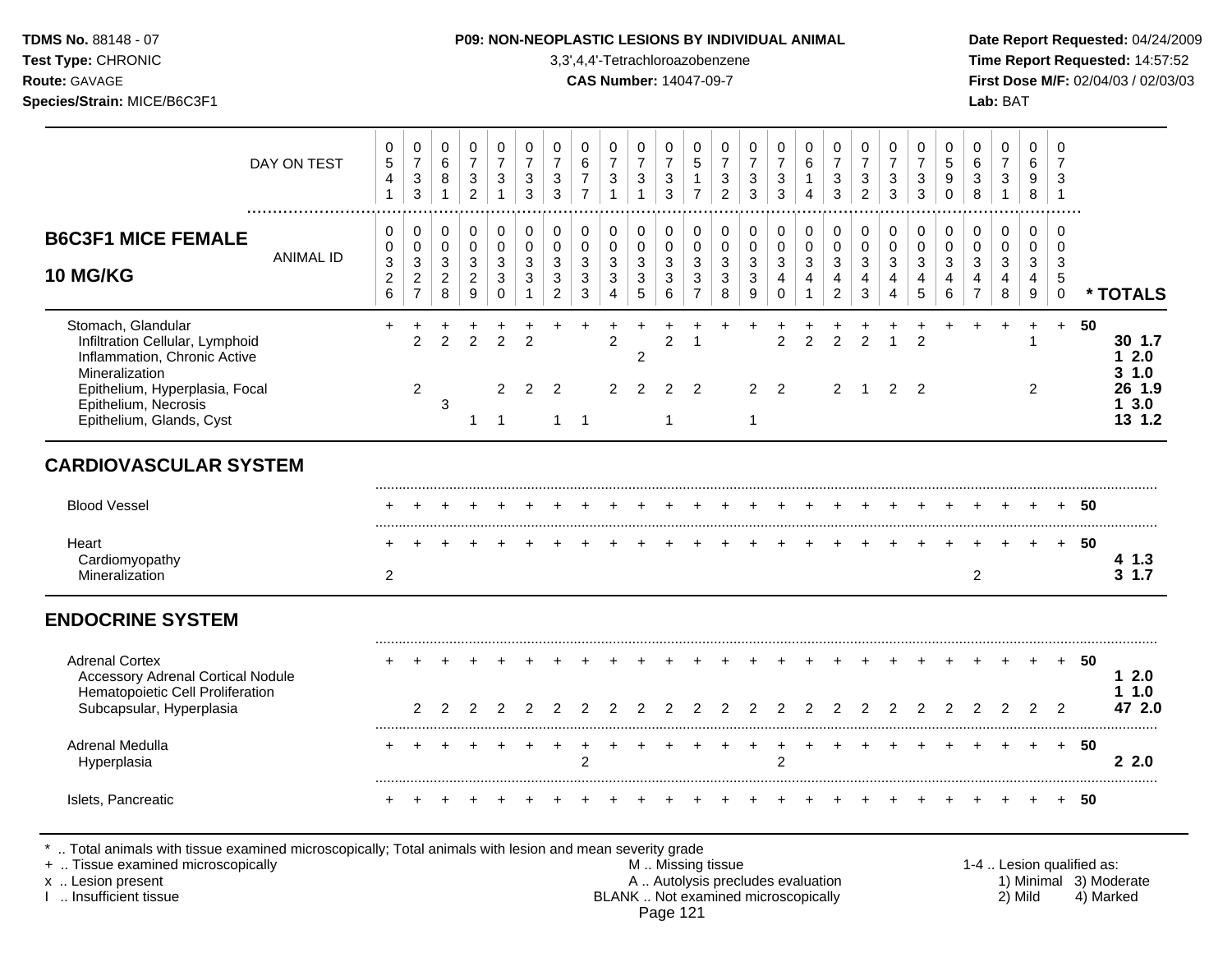| <b>TDMS No. 88148 - 07</b> |  |
|----------------------------|--|
| Tost Type: CUDONIC         |  |

**Test Type:** CHRONIC 3,3',4,4'-Tetrachloroazobenzene **Time Report Requested:** 14:57:52 **Route:** GAVAGE **CAS Number:** 14047-09-7 **First Dose M/F:** 02/04/03 / 02/03/03 **Species/Strain:** MICE/B6C3F1 **Lab:** BAT

|                                                                                                                   | DAY ON TEST      | 0<br>$\mathbf 5$<br>4<br>$\mathbf{1}$ | $\mathbf 0$<br>$\overline{7}$<br>$\sqrt{3}$<br>$\mathbf{3}$ | 0<br>6<br>8<br>$\mathbf{1}$                  | 0<br>$\overline{7}$<br>$\sqrt{3}$<br>$\overline{2}$         | 0<br>$\overline{7}$<br>3               | $\pmb{0}$<br>$\overline{7}$<br>$\mathbf{3}$<br>3 | $\pmb{0}$<br>$\overline{7}$<br>$\sqrt{3}$<br>3 | 0<br>$\,6$<br>$\overline{7}$<br>$\overline{7}$      | 0<br>$\overline{7}$<br>$\ensuremath{\mathsf{3}}$<br>$\overline{1}$ | 0<br>$\overline{7}$<br>$\sqrt{3}$<br>$\mathbf{1}$ | 0<br>$\overline{7}$<br>$\ensuremath{\mathsf{3}}$<br>3 | 0<br>$\sqrt{5}$<br>$\mathbf{1}$<br>$\overline{7}$ | 0<br>$\overline{7}$<br>$\sqrt{3}$<br>$\overline{2}$ | 0<br>$\overline{7}$<br>$\mathsf 3$<br>3             | 0<br>$\overline{7}$<br>$\ensuremath{\mathsf{3}}$<br>3           | 0<br>6<br>$\mathbf{1}$<br>$\overline{4}$ | 0<br>$\overline{7}$<br>$\sqrt{3}$<br>3     | $\pmb{0}$<br>$\overline{7}$<br>$\mathbf{3}$<br>$\overline{2}$ | 0<br>$\overline{7}$<br>$\mathbf{3}$<br>3 | 0<br>$\overline{7}$<br>3<br>3 | $\mathbf 0$<br>$\,$ 5 $\,$<br>$\boldsymbol{9}$<br>$\Omega$ | 0<br>6<br>$\mathbf{3}$<br>8                  | 0<br>$\overline{7}$<br>$\sqrt{3}$<br>1 | $\mathbf 0$<br>6<br>9<br>8                | 0<br>$\overline{7}$<br>3             |    |                                          |
|-------------------------------------------------------------------------------------------------------------------|------------------|---------------------------------------|-------------------------------------------------------------|----------------------------------------------|-------------------------------------------------------------|----------------------------------------|--------------------------------------------------|------------------------------------------------|-----------------------------------------------------|--------------------------------------------------------------------|---------------------------------------------------|-------------------------------------------------------|---------------------------------------------------|-----------------------------------------------------|-----------------------------------------------------|-----------------------------------------------------------------|------------------------------------------|--------------------------------------------|---------------------------------------------------------------|------------------------------------------|-------------------------------|------------------------------------------------------------|----------------------------------------------|----------------------------------------|-------------------------------------------|--------------------------------------|----|------------------------------------------|
| <b>B6C3F1 MICE FEMALE</b><br><b>10 MG/KG</b>                                                                      | <b>ANIMAL ID</b> | 0<br>0<br>3<br>$\boldsymbol{2}$<br>6  | 0<br>$\pmb{0}$<br>$\sqrt{3}$<br>$\frac{2}{7}$               | 0<br>$\mathbf 0$<br>3<br>$\overline{2}$<br>8 | 0<br>$\mathbf 0$<br>3<br>$\overline{2}$<br>$\boldsymbol{9}$ | 0<br>$\mathbf 0$<br>3<br>3<br>$\Omega$ | $\pmb{0}$<br>0<br>3<br>3                         | 0<br>$\mathbf 0$<br>3<br>3<br>$\overline{c}$   | 0<br>$\mathbf 0$<br>3<br>$\mathbf{3}$<br>$\sqrt{3}$ | 0<br>$\mathbf 0$<br>3<br>3<br>$\overline{4}$                       | 0<br>$\mathbf 0$<br>3<br>$\mathbf{3}$<br>5        | 0<br>$\mathbf 0$<br>3<br>$\sqrt{3}$<br>6              | 0<br>$\mathbf 0$<br>3<br>3<br>$\overline{7}$      | $\pmb{0}$<br>0<br>3<br>3<br>8                       | 0<br>$\pmb{0}$<br>$\mathbf{3}$<br>$\mathbf{3}$<br>9 | 0<br>$\pmb{0}$<br>$\mathbf{3}$<br>$\overline{4}$<br>$\mathbf 0$ | 0<br>$\pmb{0}$<br>$\sqrt{3}$<br>4        | 0<br>$\pmb{0}$<br>3<br>4<br>$\overline{c}$ | 0<br>$\pmb{0}$<br>$\mathbf{3}$<br>4<br>$\mathbf{3}$           | 0<br>$\mathbf 0$<br>3<br>4<br>4          | 0<br>0<br>3<br>4<br>5         | 0<br>$\mathbf 0$<br>3<br>4<br>6                            | 0<br>$\mathbf 0$<br>3<br>4<br>$\overline{7}$ | 0<br>$\mathbf 0$<br>3<br>4<br>8        | $\mathbf 0$<br>$\mathbf 0$<br>3<br>4<br>9 | 0<br>$\Omega$<br>3<br>5<br>$\pmb{0}$ |    | * TOTALS                                 |
| Parathyroid Gland                                                                                                 |                  |                                       |                                                             |                                              |                                                             |                                        |                                                  |                                                |                                                     |                                                                    |                                                   |                                                       |                                                   |                                                     |                                                     |                                                                 |                                          |                                            |                                                               |                                          |                               |                                                            |                                              |                                        |                                           |                                      | 48 |                                          |
| <b>Pituitary Gland</b><br>Pars Distalis, Angiectasis<br>Pars Distalis, Hyperplasia                                |                  | ÷                                     |                                                             | $\overline{2}$                               | 2                                                           |                                        | $\overline{\mathbf{c}}$<br>3                     |                                                |                                                     |                                                                    | $\overline{2}$                                    |                                                       |                                                   |                                                     |                                                     |                                                                 |                                          | $\overline{2}$                             |                                                               | $\overline{c}$                           |                               |                                                            |                                              |                                        |                                           | $+$<br>2                             | 50 | $3 \t1.7$<br>8 2.3                       |
| <b>Thyroid Gland</b><br>Ectopic Thymus<br>C-cell, Hyperplasia<br>Follicle, Degeneration                           |                  |                                       | 2                                                           | 2                                            | 2                                                           | $\overline{2}$                         |                                                  |                                                | 4                                                   | $\overline{c}$                                                     | $\overline{2}$                                    |                                                       | 3                                                 |                                                     |                                                     |                                                                 |                                          | -1                                         |                                                               |                                          | 3                             | $\overline{\mathbf{3}}$                                    |                                              |                                        |                                           | $+$                                  | 50 | 2, 1.5<br>4.0<br>1<br>24 2.1             |
| <b>GENERAL BODY SYSTEM</b><br><b>NONE</b>                                                                         |                  |                                       |                                                             |                                              |                                                             |                                        |                                                  |                                                |                                                     |                                                                    |                                                   |                                                       |                                                   |                                                     |                                                     |                                                                 |                                          |                                            |                                                               |                                          |                               |                                                            |                                              |                                        |                                           |                                      |    |                                          |
| <b>GENITAL SYSTEM</b>                                                                                             |                  |                                       |                                                             |                                              |                                                             |                                        |                                                  |                                                |                                                     |                                                                    |                                                   |                                                       |                                                   |                                                     |                                                     |                                                                 |                                          |                                            |                                                               |                                          |                               |                                                            |                                              |                                        |                                           |                                      |    |                                          |
| <b>Clitoral Gland</b><br>Atrophy<br>Infiltration Cellular, Lymphoid<br>Inflammation, Chronic Active<br>Duct, Cyst |                  | $\boldsymbol{\Lambda}$<br>3           | 4<br>3                                                      | 4<br>3                                       | 3<br>$\overline{2}$                                         |                                        | 3<br>4<br>3                                      | 3<br>1<br>3                                    | c                                                   | 4<br>2                                                             | 3<br>ົ                                            | 3<br>$\overline{c}$<br>3                              | $\overline{4}$<br>3                               | $\overline{4}$<br>2<br>3                            | 3<br>-1<br>3                                        | 3<br>3                                                          | $\mathbf{3}$<br>3                        | 3<br>2<br>3                                | $\overline{4}$<br>$\overline{2}$                              | 3<br>3                                   | 3<br>$\overline{2}$           | $\mathbf{3}$<br>1<br>3                                     | 3<br>1<br>3                                  | 4<br>2<br>3                            | м                                         | $\ddot{}$<br>3<br>3                  | 49 | 37 3.6<br>$1.2$<br>6<br>17 2.1<br>43 3.1 |
| Ovary<br>Atrophy                                                                                                  |                  | +<br>4                                | +<br>3                                                      | 3                                            | 3                                                           | 3                                      | 3                                                | 3                                              | $\boldsymbol{\Lambda}$                              | 3                                                                  |                                                   | 3                                                     | $\Delta$                                          |                                                     | 3                                                   | 3                                                               | 3                                        | 3                                          | $\mathbf{3}$                                                  | 4                                        | 3                             | 3                                                          | Δ                                            | 4                                      | 4                                         | +<br>3                               | 50 | 47 3.4                                   |

Cyst 2 **5 3.0**

\* .. Total animals with tissue examined microscopically; Total animals with lesion and mean severity grade<br>+ .. Tissue examined microscopically

+ .. Tissue examined microscopically  $M$ .. Missing tissue 1-4 .. Lesion qualified as:

x .. Lesion present **A .. Autolysis precludes evaluation** A .. Autolysis precludes evaluation 1) Minimal 3) Moderate I .. Insufficient tissue BLANK .. Not examined microscopically 2) Mild 4) Marked Page 122

.........................................................................................................................................................................................................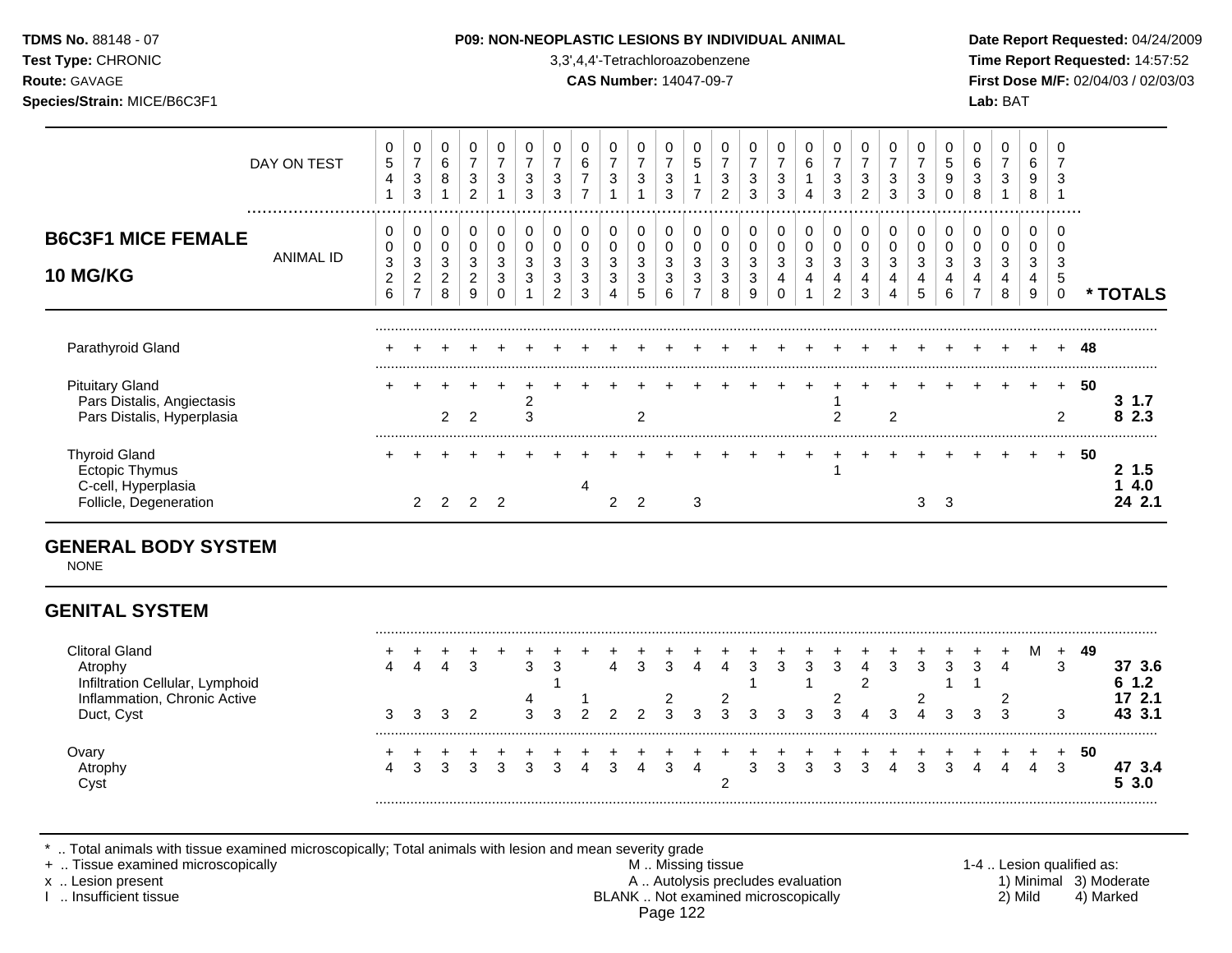| <b>TDMS No.</b> 88148 - 07 |  |
|----------------------------|--|
| Test Tyne: CHRONIC         |  |

**Test Type:** CHRONIC 3,3',4,4'-Tetrachloroazobenzene **Time Report Requested:** 14:57:52 **Route:** GAVAGE **CAS Number:** 14047-09-7 **First Dose M/F:** 02/04/03 / 02/03/03 **Species/Strain:** MICE/B6C3F1 **Lab:** BAT

| DAY ON TEST                                                                                               | 0<br>$\,$ 5 $\,$<br>$\overline{4}$<br>1    | 0<br>$\boldsymbol{7}$<br>$\ensuremath{\mathsf{3}}$<br>$\sqrt{3}$                | 0<br>$\,6\,$<br>8<br>$\mathbf{1}$                                    | $\,0\,$<br>$\overline{7}$<br>$\ensuremath{\mathsf{3}}$<br>$\overline{2}$ | 0<br>$\overline{7}$<br>$\sqrt{3}$<br>1                  | 0<br>$\boldsymbol{7}$<br>3<br>3                          | 0<br>$\overline{7}$<br>3<br>3                                   | 0<br>$\,6\,$<br>$\overline{7}$<br>$\overline{7}$   | 0<br>$\overline{7}$<br>$\ensuremath{\mathsf{3}}$          | 0<br>$\boldsymbol{7}$<br>$\ensuremath{\mathsf{3}}$<br>$\overline{1}$ | 0<br>$\overline{7}$<br>$\ensuremath{\mathsf{3}}$<br>3                 | 0<br>$\overline{5}$<br>$\mathbf 1$<br>$\overline{7}$   | 0<br>$\overline{7}$<br>3<br>$\overline{2}$ | 0<br>$\overline{7}$<br>3<br>3                           | 0<br>$\overline{7}$<br>3<br>3                                   | 0<br>$\,6\,$<br>$\mathbf{1}$<br>$\overline{4}$                           | $\mathbf 0$<br>$\overline{7}$<br>$\ensuremath{\mathsf{3}}$<br>3            | 0<br>$\overline{7}$<br>3<br>2            | 0<br>$\boldsymbol{7}$<br>$\sqrt{3}$<br>3 | 0<br>$\overline{7}$<br>3<br>3                    | 0<br>$\overline{5}$<br>$\boldsymbol{9}$<br>$\Omega$             | 0<br>$\,6\,$<br>$\ensuremath{\mathsf{3}}$<br>8                            | 0<br>$\boldsymbol{7}$<br>$\mathbf{3}$<br>$\mathbf{1}$                | 0<br>6<br>9<br>8                                         | 0<br>$\overline{7}$<br>3<br>$\mathbf 1$                |             |                            |
|-----------------------------------------------------------------------------------------------------------|--------------------------------------------|---------------------------------------------------------------------------------|----------------------------------------------------------------------|--------------------------------------------------------------------------|---------------------------------------------------------|----------------------------------------------------------|-----------------------------------------------------------------|----------------------------------------------------|-----------------------------------------------------------|----------------------------------------------------------------------|-----------------------------------------------------------------------|--------------------------------------------------------|--------------------------------------------|---------------------------------------------------------|-----------------------------------------------------------------|--------------------------------------------------------------------------|----------------------------------------------------------------------------|------------------------------------------|------------------------------------------|--------------------------------------------------|-----------------------------------------------------------------|---------------------------------------------------------------------------|----------------------------------------------------------------------|----------------------------------------------------------|--------------------------------------------------------|-------------|----------------------------|
| <b>B6C3F1 MICE FEMALE</b><br><b>ANIMAL ID</b><br>10 MG/KG                                                 | 0<br>$\pmb{0}$<br>3<br>$\overline{c}$<br>6 | 0<br>$\pmb{0}$<br>$\ensuremath{\mathsf{3}}$<br>$\overline{c}$<br>$\overline{7}$ | 0<br>$\mathbf 0$<br>$\ensuremath{\mathsf{3}}$<br>$\overline{2}$<br>8 | $\,0\,$<br>$\pmb{0}$<br>$\sqrt{3}$<br>$\overline{c}$<br>9                | $\mathbf 0$<br>$\pmb{0}$<br>$\sqrt{3}$<br>3<br>$\Omega$ | $\mathbf 0$<br>$\pmb{0}$<br>$\mathbf{3}$<br>$\mathbf{3}$ | $\mathbf 0$<br>$\pmb{0}$<br>$\mathbf{3}$<br>3<br>$\overline{2}$ | 0<br>$\pmb{0}$<br>$\mathbf 3$<br>$\mathbf{3}$<br>3 | $\pmb{0}$<br>$\pmb{0}$<br>$\sqrt{3}$<br>$\mathbf{3}$<br>4 | $\pmb{0}$<br>$\pmb{0}$<br>$\sqrt{3}$<br>$\sqrt{3}$<br>5              | $\mathbf 0$<br>$\mathsf 0$<br>$\mathfrak{Z}$<br>$\sqrt{3}$<br>$\,6\,$ | $\mathbf 0$<br>$\mathbf 0$<br>3<br>3<br>$\overline{7}$ | 0<br>$\pmb{0}$<br>3<br>3<br>8              | $\pmb{0}$<br>$\pmb{0}$<br>$\sqrt{3}$<br>$\sqrt{3}$<br>9 | 0<br>$\pmb{0}$<br>$\mathbf{3}$<br>$\overline{4}$<br>$\mathbf 0$ | 0<br>$\mathsf{O}\xspace$<br>3<br>$\overline{\mathbf{4}}$<br>$\mathbf{1}$ | $\mathbf 0$<br>$\pmb{0}$<br>$\sqrt{3}$<br>$\overline{4}$<br>$\overline{2}$ | 0<br>$\pmb{0}$<br>$\mathbf{3}$<br>4<br>3 | 0<br>$\pmb{0}$<br>$\mathbf{3}$<br>4<br>4 | $\pmb{0}$<br>$\pmb{0}$<br>$\mathbf{3}$<br>4<br>5 | $\pmb{0}$<br>$\pmb{0}$<br>$\mathfrak{Z}$<br>4<br>$6\phantom{1}$ | 0<br>$\pmb{0}$<br>$\sqrt{3}$<br>$\overline{\mathbf{4}}$<br>$\overline{7}$ | 0<br>$\mathbf 0$<br>$\ensuremath{\mathsf{3}}$<br>$\overline{4}$<br>8 | $\mathbf 0$<br>$\mathbf 0$<br>3<br>4<br>$\boldsymbol{9}$ | $\mathbf 0$<br>$\overline{0}$<br>3<br>5<br>$\mathbf 0$ |             | * TOTALS                   |
| Oviduct<br>Inflammation, Chronic Active                                                                   |                                            |                                                                                 |                                                                      |                                                                          |                                                         |                                                          |                                                                 |                                                    |                                                           |                                                                      |                                                                       |                                                        |                                            |                                                         |                                                                 |                                                                          |                                                                            |                                          |                                          |                                                  |                                                                 |                                                                           |                                                                      |                                                          |                                                        | $\mathbf 1$ | 3.0<br>1.                  |
| <b>Uterus</b><br>Cyst<br>Inflammation, Chronic Active<br>Endometrium, Hyperplasia, Cystic                 |                                            | 2<br>3                                                                          | 2                                                                    | $\mathcal{P}$                                                            | $\mathfrak{p}$                                          |                                                          |                                                                 | $\mathcal{P}$                                      |                                                           |                                                                      | $\overline{2}$                                                        |                                                        | 2                                          | 2                                                       | 4                                                               |                                                                          | 2                                                                          | $\mathfrak{p}$                           | 2                                        | 2                                                |                                                                 |                                                                           | 3                                                                    |                                                          | $\overline{2}$                                         | -50         | 12.0<br>2.0<br>1<br>45 2.2 |
| Vagina<br>Infiltration Cellular, Polymorphonuclear<br>Inflammation, Chronic Active<br>Epithelium, Atrophy |                                            | 2                                                                               |                                                                      | $\overline{2}$                                                           |                                                         |                                                          | $\mathcal{P}$                                                   | $\mathfrak{p}$                                     |                                                           |                                                                      |                                                                       |                                                        |                                            | $\overline{2}$<br>$\boldsymbol{2}$<br>$\overline{2}$    | $\overline{2}$                                                  |                                                                          |                                                                            | $\overline{2}$                           |                                          | 2                                                |                                                                 | 3                                                                         | $\overline{1}$                                                       | 3                                                        | $+$                                                    | 50          | 15 1.7<br>32.3<br>32.0     |
| <b>HEMATOPOIETIC SYSTEM</b>                                                                               |                                            |                                                                                 |                                                                      |                                                                          |                                                         |                                                          |                                                                 |                                                    |                                                           |                                                                      |                                                                       |                                                        |                                            |                                                         |                                                                 |                                                                          |                                                                            |                                          |                                          |                                                  |                                                                 |                                                                           |                                                                      |                                                          |                                                        |             |                            |
| <b>Bone Marrow</b><br>Hyperplasia<br>Myelofibrosis                                                        |                                            |                                                                                 | $\mathcal{P}$                                                        | 3                                                                        | $\mathfrak{p}$                                          | 3                                                        | $\overline{2}$                                                  |                                                    | $\overline{2}$                                            | 3                                                                    | 2                                                                     |                                                        | $\overline{2}$                             | $\overline{2}$                                          | $\overline{2}$                                                  |                                                                          | 2                                                                          | 2                                        | $\overline{1}$                           | -1                                               |                                                                 |                                                                           |                                                                      |                                                          | $\ddot{}$                                              | 50          | 94.0<br>33 1.9             |
| Lymph Node<br>Mediastinal, Hyperplasia, Lymphoid<br>Mediastinal, Inflammation, Chronic Active             | $\ddot{}$                                  |                                                                                 |                                                                      |                                                                          |                                                         |                                                          |                                                                 | $\ddot{}$<br>4                                     |                                                           |                                                                      |                                                                       |                                                        | $\ddot{}$<br>$\overline{4}$                |                                                         |                                                                 |                                                                          |                                                                            |                                          |                                          |                                                  |                                                                 |                                                                           | $+$                                                                  |                                                          |                                                        | 9           | 23.5<br>4.0<br>1.          |
| Lymph Node, Mandibular<br>Hyperplasia, Lymphoid<br>Pigmentation                                           |                                            |                                                                                 |                                                                      |                                                                          | $\overline{2}$                                          |                                                          |                                                                 |                                                    |                                                           |                                                                      | 3                                                                     |                                                        | 3                                          |                                                         | 3                                                               |                                                                          |                                                                            | 4                                        |                                          | 4                                                |                                                                 |                                                                           |                                                                      |                                                          | $+$                                                    | 50          | 9 3.7<br>2.0<br>1.         |
| Lymph Node, Mesenteric                                                                                    |                                            |                                                                                 |                                                                      |                                                                          |                                                         |                                                          |                                                                 |                                                    |                                                           |                                                                      |                                                                       |                                                        |                                            |                                                         |                                                                 |                                                                          |                                                                            |                                          |                                          |                                                  |                                                                 |                                                                           |                                                                      |                                                          |                                                        | 48          |                            |

\* .. Total animals with tissue examined microscopically; Total animals with lesion and mean severity grade<br>+ .. Tissue examined microscopically

- + .. Tissue examined microscopically examined microscopically with the state of the state of the state of the metallic metallic metallic metallic metallic metallic metallic metallic metallic metallic metallic metallic meta x .. Lesion present **A .. Autolysis precludes evaluation** A .. Autolysis precludes evaluation 1) Minimal 3) Moderate I .. Insufficient tissue BLANK .. Not examined microscopically 2) Mild 4) Marked Page 123
	-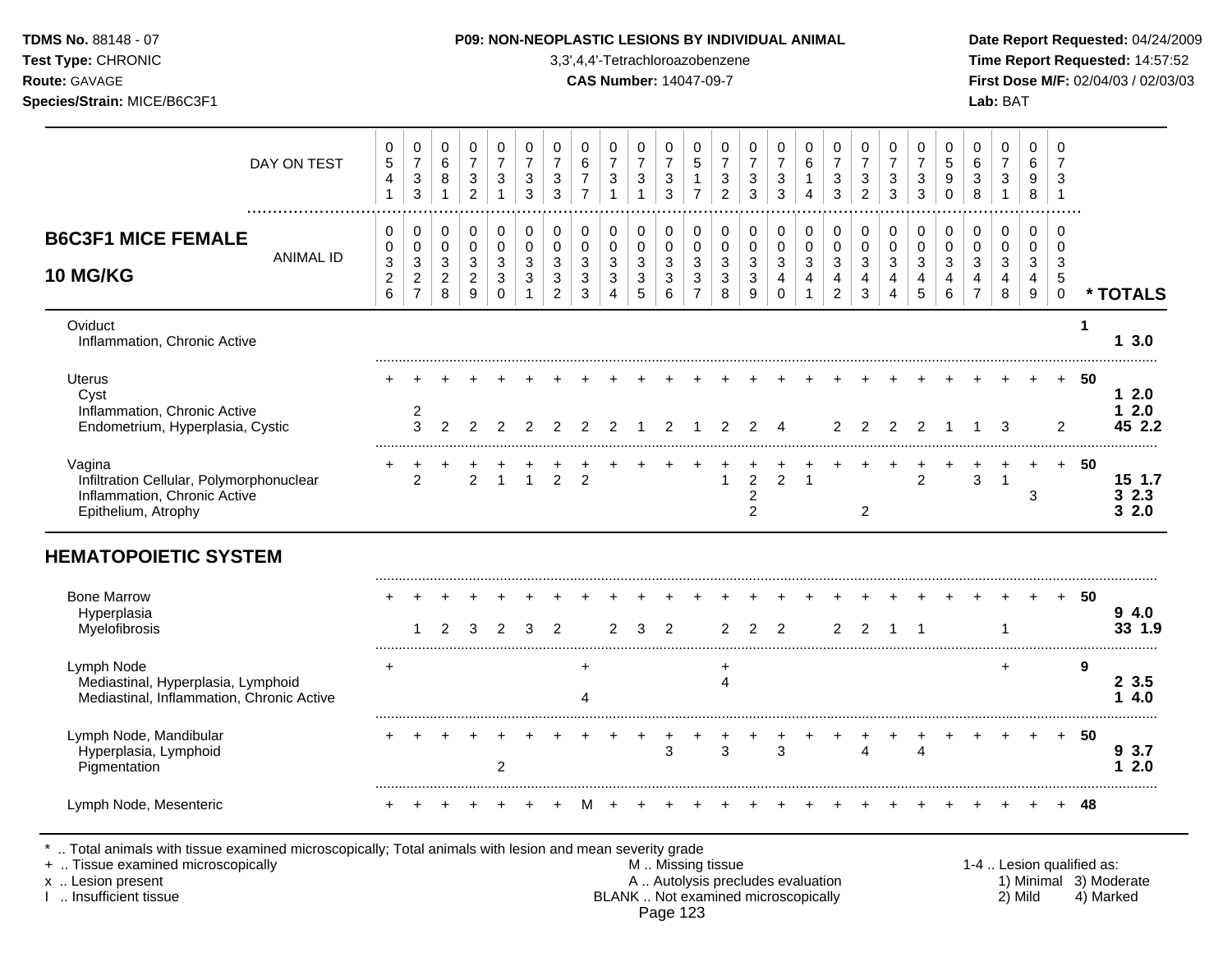**Test Type:** CHRONIC 3,3',4,4'-Tetrachloroazobenzene **Time Report Requested:** 14:57:52 **Route:** GAVAGE **CAS Number:** 14047-09-7 **First Dose M/F:** 02/04/03 / 02/03/03 **Species/Strain:** MICE/B6C3F1 **Lab:** BAT

| DAY ON TEST                                                                                                                              | 0<br>$\,$ 5 $\,$<br>$\overline{4}$<br>$\mathbf{1}$    | 0<br>$\boldsymbol{7}$<br>$\sqrt{3}$<br>$\mathbf{3}$ | 0<br>6<br>8<br>$\mathbf 1$                         | 0<br>$\overline{7}$<br>$\sqrt{3}$<br>$\overline{2}$ | 0<br>$\overline{7}$<br>3 | 0<br>$\overline{7}$<br>$\sqrt{3}$<br>3 | 0<br>$\overline{7}$<br>$\sqrt{3}$<br>3 | 0<br>$\,6\,$<br>$\overline{7}$<br>$\overline{7}$ | 0<br>$\overline{7}$<br>3                           | 0<br>$\overline{7}$<br>$\sqrt{3}$<br>$\mathbf{1}$ | 0<br>$\overline{7}$<br>$\sqrt{3}$<br>$\sqrt{3}$  | 0<br>5<br>$\mathbf{1}$<br>$\overline{7}$ | 0<br>$\overline{7}$<br>$\sqrt{3}$<br>$\overline{c}$ | 0<br>$\overline{7}$<br>$\mathbf{3}$<br>3     | 0<br>$\overline{7}$<br>$\sqrt{3}$<br>3 | 0<br>$\,6\,$<br>$\mathbf{1}$<br>4 | 0<br>$\overline{7}$<br>$\mathbf{3}$<br>3           | 0<br>$\overline{7}$<br>$\sqrt{3}$<br>$\overline{2}$ | 0<br>$\overline{7}$<br>$\mathbf{3}$<br>3 | 0<br>$\overline{7}$<br>$\mathsf 3$<br>3 | 0<br>$\overline{5}$<br>$\boldsymbol{9}$<br>$\mathbf 0$ | 0<br>6<br>$\sqrt{3}$<br>8  | 0<br>$\boldsymbol{7}$<br>$\ensuremath{\mathsf{3}}$ | 0<br>6<br>9<br>8                                  | 0<br>$\overline{7}$<br>3<br>$\mathbf{1}$ |    |                                            |
|------------------------------------------------------------------------------------------------------------------------------------------|-------------------------------------------------------|-----------------------------------------------------|----------------------------------------------------|-----------------------------------------------------|--------------------------|----------------------------------------|----------------------------------------|--------------------------------------------------|----------------------------------------------------|---------------------------------------------------|--------------------------------------------------|------------------------------------------|-----------------------------------------------------|----------------------------------------------|----------------------------------------|-----------------------------------|----------------------------------------------------|-----------------------------------------------------|------------------------------------------|-----------------------------------------|--------------------------------------------------------|----------------------------|----------------------------------------------------|---------------------------------------------------|------------------------------------------|----|--------------------------------------------|
| <b>B6C3F1 MICE FEMALE</b><br><b>ANIMAL ID</b><br><b>10 MG/KG</b>                                                                         | 0<br>0<br>$\ensuremath{\mathsf{3}}$<br>$\overline{c}$ | 0<br>$\mathbf 0$<br>$\mathsf 3$<br>$\overline{c}$   | 0<br>$\mathbf 0$<br>$\mathbf{3}$<br>$\overline{2}$ | 0<br>$\mathbf 0$<br>$\sqrt{3}$<br>$\overline{2}$    | 0<br>$\Omega$<br>3<br>3  | 0<br>$\mathbf 0$<br>3<br>3             | 0<br>$\mathbf 0$<br>$\mathbf{3}$<br>3  | 0<br>$\mathbf 0$<br>$\mathbf{3}$<br>3            | 0<br>$\mathbf 0$<br>$\ensuremath{\mathsf{3}}$<br>3 | 0<br>$\mathbf 0$<br>$\mathbf{3}$<br>3             | 0<br>$\mathbf 0$<br>$\mathbf{3}$<br>$\mathbf{3}$ | 0<br>$\mathbf 0$<br>3<br>3               | 0<br>0<br>$\mathbf{3}$<br>3                         | 0<br>$\mathbf 0$<br>$\sqrt{3}$<br>$\sqrt{3}$ | 0<br>$\mathsf 0$<br>$\mathbf{3}$<br>4  | 0<br>$\mathbf 0$<br>3<br>4        | 0<br>$\mathbf 0$<br>$\mathbf{3}$<br>$\overline{4}$ | 0<br>$\pmb{0}$<br>$\sqrt{3}$<br>4                   | 0<br>$\mathbf 0$<br>$\mathbf{3}$<br>4    | 0<br>$\mathbf 0$<br>$\mathbf{3}$<br>4   | 0<br>$\mathbf 0$<br>3<br>4                             | 0<br>$\mathbf 0$<br>3<br>4 | 0<br>$\mathbf 0$<br>$\mathbf{3}$<br>4              | $\mathbf 0$<br>$\mathbf 0$<br>3<br>$\overline{4}$ | 0<br>$\Omega$<br>3<br>$\,$ 5 $\,$        |    |                                            |
|                                                                                                                                          | $\,6$                                                 | $\overline{7}$                                      | 8                                                  | 9                                                   | $\mathbf 0$              |                                        | 2                                      | $\mathbf{3}$                                     | 4                                                  | $\sqrt{5}$                                        | 6                                                | $\overline{7}$                           | 8                                                   | 9                                            | $\mathbf 0$                            |                                   | $\overline{2}$                                     | $\mathfrak{S}$                                      | 4                                        | 5                                       | 6                                                      | $\overline{7}$             | 8                                                  | $\boldsymbol{9}$                                  | $\mathsf 0$                              |    | * TOTALS                                   |
| Hyperplasia, Lymphoid                                                                                                                    |                                                       |                                                     |                                                    |                                                     |                          |                                        |                                        |                                                  |                                                    |                                                   |                                                  |                                          | 4                                                   |                                              | 4                                      |                                   |                                                    |                                                     | 4                                        |                                         |                                                        |                            |                                                    |                                                   |                                          |    | 4 3.8                                      |
| Spleen                                                                                                                                   |                                                       |                                                     |                                                    |                                                     |                          |                                        |                                        |                                                  |                                                    |                                                   |                                                  |                                          |                                                     |                                              |                                        |                                   |                                                    |                                                     |                                          |                                         |                                                        |                            |                                                    |                                                   |                                          | 50 |                                            |
| Amyloid Deposition<br>Atrophy<br>Hematopoietic Cell Proliferation<br>Hyperplasia, Lymphoid<br>Lymphoid Follicle, Hyperplasia             |                                                       |                                                     | 3                                                  |                                                     |                          |                                        |                                        | 3                                                | $\overline{2}$                                     | 2                                                 |                                                  | 4                                        | $\overline{2}$                                      | $\overline{2}$                               | 3                                      | 3                                 | $\overline{2}$                                     |                                                     | $\overline{2}$                           |                                         | $\overline{2}$                                         | 3                          | $\overline{c}$                                     | 3                                                 |                                          |    | 11.0<br>62.8<br>21 2.6<br>3.0<br>1.<br>4.0 |
| Thymus<br>Atrophy                                                                                                                        |                                                       |                                                     |                                                    |                                                     |                          |                                        |                                        | $\boldsymbol{\Lambda}$                           |                                                    |                                                   |                                                  | 4                                        |                                                     |                                              |                                        | 4                                 |                                                    |                                                     |                                          |                                         | 4                                                      | 4                          |                                                    | $\overline{4}$                                    | $+$                                      | 45 | 12 3.9                                     |
| Cyst<br>Cyst, Multiple<br><b>Ectopic Parathyroid Gland</b><br>Inflammation, Chronic Active                                               |                                                       | $\overline{2}$<br>$\overline{c}$<br>2               |                                                    | -1<br>$\overline{2}$                                | 2<br>$\mathbf{1}$        | $\overline{2}$<br>$\mathbf{1}$         | 2<br>$\overline{2}$                    | $\overline{2}$                                   | 2<br>$\overline{\mathbf{c}}$<br>1                  | 3                                                 | 3<br>2                                           |                                          | $\overline{2}$<br>$\mathbf{1}$                      | $\overline{2}$<br>$\overline{c}$             | 3<br>$\overline{c}$<br>2               | 2                                 | 2                                                  | $\overline{2}$                                      |                                          | 3<br>$\overline{2}$                     | $\overline{2}$                                         | $\overline{2}$             | $\overline{c}$                                     |                                                   | 2<br>2                                   |    | 4 1.8<br>33 2.1<br>20 1.9<br>12 1.8        |
| <b>INTEGUMENTARY SYSTEM</b>                                                                                                              |                                                       |                                                     |                                                    |                                                     |                          |                                        |                                        |                                                  |                                                    |                                                   |                                                  |                                          |                                                     |                                              |                                        |                                   |                                                    |                                                     |                                          |                                         |                                                        |                            |                                                    |                                                   |                                          |    |                                            |
| <b>Mammary Gland</b>                                                                                                                     |                                                       |                                                     |                                                    |                                                     |                          |                                        |                                        |                                                  |                                                    |                                                   |                                                  |                                          |                                                     |                                              |                                        |                                   |                                                    |                                                     |                                          |                                         |                                                        |                            |                                                    |                                                   | $\pm$                                    | 50 |                                            |
| Skin<br>Inflammation, Chronic Active<br>Dermis, Fibrosis<br>Epidermis, Hyperplasia                                                       |                                                       |                                                     |                                                    |                                                     |                          |                                        |                                        |                                                  |                                                    |                                                   |                                                  |                                          |                                                     |                                              |                                        |                                   |                                                    |                                                     |                                          |                                         |                                                        |                            |                                                    | $\overline{2}$                                    | $+$                                      | 50 | 6 3.2<br>3.8<br>3.8                        |
| Epidermis, Ulcer<br>Hair Follicle, Dilatation<br>Sebaceous Gland, Atrophy<br>Subcutaneous Tissue, Inflammation,<br><b>Chronic Active</b> | 1<br>$\boldsymbol{\Lambda}$                           | $\mathbf{1}$                                        | $\overline{2}$                                     | - 1                                                 |                          |                                        |                                        |                                                  |                                                    |                                                   |                                                  |                                          |                                                     |                                              | $\mathbf{1}$                           |                                   | $\overline{c}$                                     |                                                     |                                          |                                         |                                                        | 3                          |                                                    | 1<br>$\overline{4}$                               |                                          |    | 4.0<br>1.3<br>11 2.9<br>2.2.5              |

\* .. Total animals with tissue examined microscopically; Total animals with lesion and mean severity grade

+ .. Tissue examined microscopically M .. Missing tissue 1-4 .. Lesion qualified as: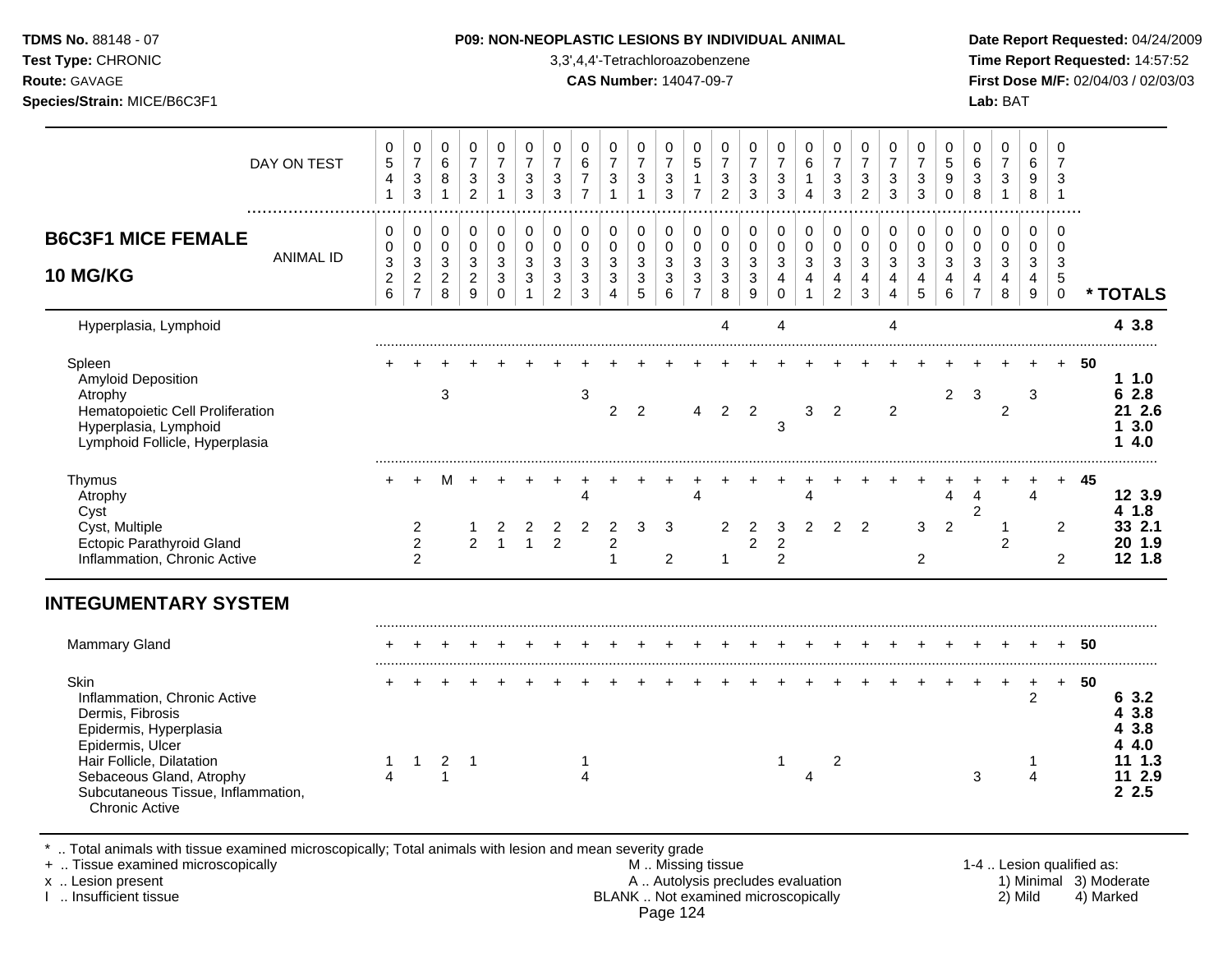Subcutaneous Tissue, Metaplasia, upcularieous Tissue, Metapiasia,<br>Osseous 1988 - 1988 - 1988 - 1988 - 1988 - 1988 - 1988 - 1988 - 1988 - 1988 - 1988 - 1988 - 1988 - 1988 - 198 **1 1.0 MUSCULOSKELETAL SYSTEM** ......................................................................................................................................................................................................... Bone + + + + + + + + + + + + + + + + + + + + + + + + + **50** ......................................................................................................................................................................................................... Skeletal Muscle + **1 NERVOUS SYSTEM** ......................................................................................................................................................................................................... Brain + + + + + + + + + + + + + + + + + + + + + + + + + **50** ......................................................................................................................................................................................................... Peripheral Nerve **1** ......................................................................................................................................................................................................... Spinal Cord **1** Degeneration **1 2.0 RESPIRATORY SYSTEM** ......................................................................................................................................................................................................... Lung + + + + + + + + + + + + + + + + + + + + + + + + + **50** Inflammation, Chronic Active 1 2 2 2 **5 1.6** Alveolar Epithelium, Hyperplasia **1 2.0** Alveolus, Infiltration Cellular, Histiocyte 1 **1.000 a.m. 1 1.000 a.m. 1 1.000 a.m. 1 1.000 a.m. 1 1.000 a.m. 1 1.000 a.m. 1 1.000 a.m. 1 1.000 a.m. 1 1.000 a.m. 1 1.000 a.m. 1 1.000 a.m. 1 1.000 a.m. 1 1.000 a.m. 1 1.000** ......................................................................................................................................................................................................... **TDMS No.** 88148 - 07 **P09: NON-NEOPLASTIC LESIONS BY INDIVIDUAL ANIMAL Date Report Requested:** 04/24/2009 **Test Type:** CHRONIC 3,3',4,4'-Tetrachloroazobenzene **Time Report Requested:** 14:57:52 **Route:** GAVAGE **CAS Number:** 14047-09-7 **First Dose M/F:** 02/04/03 / 02/03/03 **Species/Strain:** MICE/B6C3F1 **Lab:** BAT DAY ON TEST  $\overline{7}$   $\overline{7}$   $\overline{7}$   $\Omega$  ................................................................................................................................................................. **B6C3F1 MICE FEMALE** ANIMAL ID **10 MG/KG \* TOTALS** .. Total animals with tissue examined microscopically; Total animals with lesion and mean severity grade + .. Tissue examined microscopically examined microscopically and the state of the state of the M .. Missing tissue the M .. Missing tissue the matrix of the M .. Missing tissue the matrix of the M .. Lesion qualified as: x .. Lesion present 1) Minimal 3) Moderate<br>A .. Autolysis precludes evaluation 1 and 1) Minimal 3) Moderate<br>BLANK .. Not examined microscopically 1 and 1) Minimal 3) Marked BLANK .. Not examined microscopically

Page 125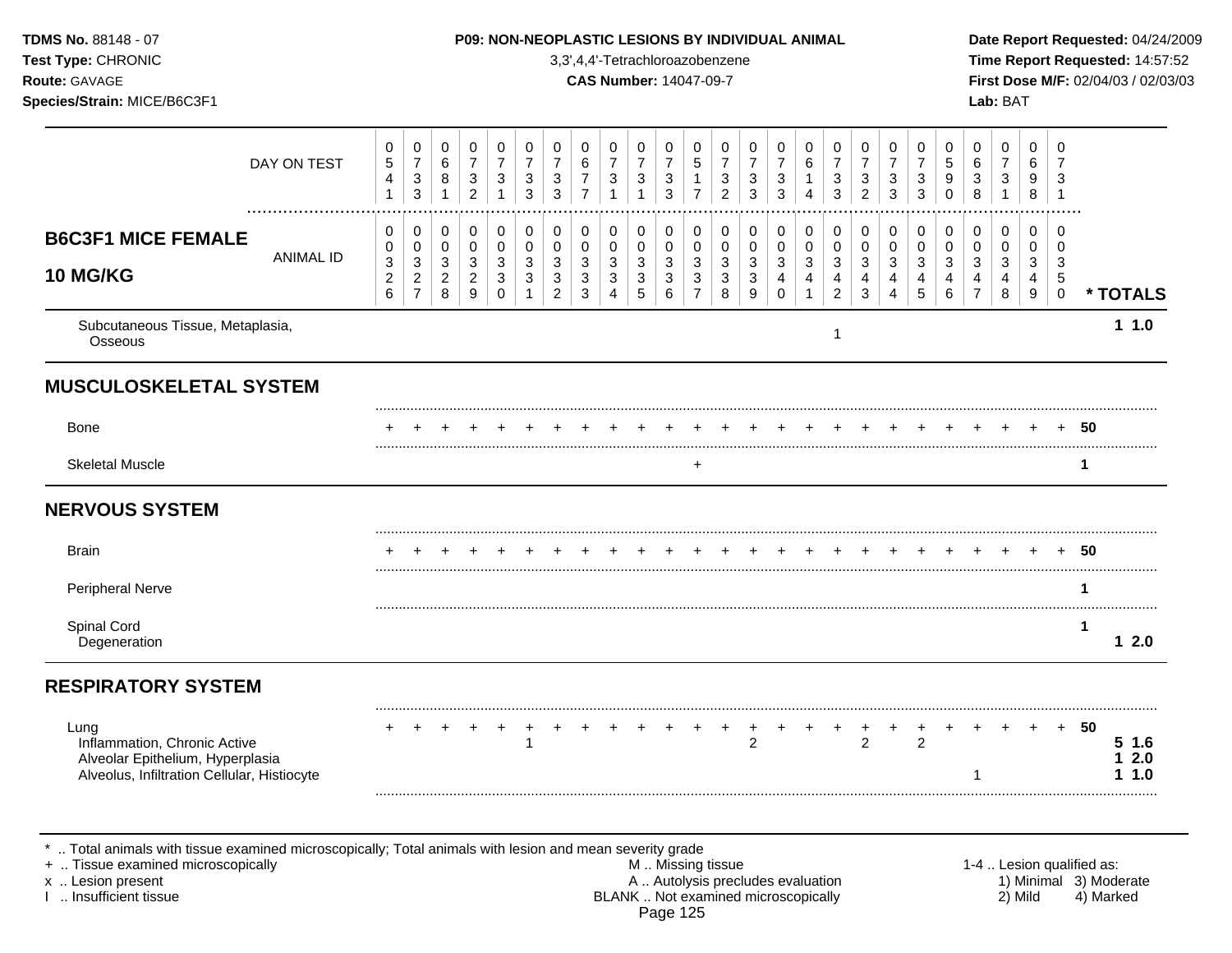**Test Type:** CHRONIC 3,3',4,4'-Tetrachloroazobenzene **Time Report Requested:** 14:57:52 **Route:** GAVAGE **CAS Number:** 14047-09-7 **First Dose M/F:** 02/04/03 / 02/03/03 **Species/Strain:** MICE/B6C3F1 **Lab:** BAT

| DAY ON TEST                                                                                                                                                      | 0<br>$\sqrt{5}$<br>4<br>$\mathbf{1}$                                      | 0<br>$\overline{7}$<br>3<br>3                        | 0<br>6<br>8<br>$\overline{1}$                 | 0<br>$\overline{7}$<br>$\mathsf 3$<br>$\overline{c}$           | 0<br>$\overline{7}$<br>$\sqrt{3}$<br>$\mathbf{1}$ | 0<br>$\overline{7}$<br>$\mathbf{3}$<br>3              | 0<br>$\overline{7}$<br>3<br>$\mathbf{3}$    | $\mathbf 0$<br>$\,6$<br>$\overline{7}$<br>$\overline{7}$ | 0<br>$\overline{7}$<br>3<br>1                          | 0<br>$\overline{7}$<br>$\sqrt{3}$<br>$\overline{1}$             | 0<br>$\overline{7}$<br>$\sqrt{3}$<br>$\mathbf{3}$       | 0<br>5<br>$\mathbf{1}$<br>$\overline{7}$             | 0<br>$\overline{7}$<br>$\sqrt{3}$<br>$\overline{c}$ | 0<br>$\overline{7}$<br>3<br>3              | 0<br>$\overline{7}$<br>$\mathbf{3}$<br>3           | 0<br>$\,6$<br>$\mathbf{1}$<br>4                       | 0<br>$\overline{7}$<br>$\sqrt{3}$<br>$\mathbf{3}$ | 0<br>$\overline{7}$<br>$\mathbf{3}$<br>$\overline{2}$ | $\mathbf 0$<br>$\overline{7}$<br>3<br>3                                           | 0<br>$\overline{7}$<br>$\mathbf{3}$<br>3   | 0<br>5<br>9<br>$\Omega$         | 0<br>6<br>$\mathbf{3}$<br>8                  | 0<br>$\overline{7}$<br>$\sqrt{3}$<br>$\mathbf{1}$ | 0<br>6<br>9<br>8                         | 0<br>$\overline{7}$<br>3<br>$\overline{1}$       |                           |                                                      |
|------------------------------------------------------------------------------------------------------------------------------------------------------------------|---------------------------------------------------------------------------|------------------------------------------------------|-----------------------------------------------|----------------------------------------------------------------|---------------------------------------------------|-------------------------------------------------------|---------------------------------------------|----------------------------------------------------------|--------------------------------------------------------|-----------------------------------------------------------------|---------------------------------------------------------|------------------------------------------------------|-----------------------------------------------------|--------------------------------------------|----------------------------------------------------|-------------------------------------------------------|---------------------------------------------------|-------------------------------------------------------|-----------------------------------------------------------------------------------|--------------------------------------------|---------------------------------|----------------------------------------------|---------------------------------------------------|------------------------------------------|--------------------------------------------------|---------------------------|------------------------------------------------------|
| .<br><b>B6C3F1 MICE FEMALE</b><br><b>ANIMAL ID</b><br><b>10 MG/KG</b>                                                                                            | 0<br>0<br>$\ensuremath{\mathsf{3}}$<br>$\boldsymbol{2}$<br>$6\phantom{1}$ | 0<br>0<br>$\sqrt{3}$<br>$\sqrt{2}$<br>$\overline{7}$ | 0<br>0<br>$\sqrt{3}$<br>$\boldsymbol{2}$<br>8 | 0<br>$\overline{0}$<br>$\sqrt{3}$<br>$\boldsymbol{2}$<br>$9\,$ | 0<br>$\pmb{0}$<br>$\sqrt{3}$<br>$\mathbf{3}$<br>0 | 0<br>$\mathbf 0$<br>$\mathbf{3}$<br>3<br>$\mathbf{1}$ | 0<br>0<br>3<br>$\sqrt{3}$<br>$\overline{2}$ | 0<br>$\mathbf 0$<br>$\sqrt{3}$<br>$\mathbf{3}$<br>3      | 0<br>0<br>$\sqrt{3}$<br>$\mathbf{3}$<br>$\overline{4}$ | 0<br>0<br>$\ensuremath{\mathsf{3}}$<br>$\sqrt{3}$<br>$\sqrt{5}$ | 0<br>$\mathbf 0$<br>$\sqrt{3}$<br>$\sqrt{3}$<br>$\,6\,$ | 0<br>0<br>$\sqrt{3}$<br>$\sqrt{3}$<br>$\overline{7}$ | 0<br>$\mathbf 0$<br>$\mathbf{3}$<br>3<br>8          | 0<br>$\mathbf 0$<br>$\mathbf{3}$<br>3<br>9 | 0<br>$\mathbf 0$<br>$\sqrt{3}$<br>4<br>$\mathbf 0$ | 0<br>$\mathbf 0$<br>$\sqrt{3}$<br>$\overline{4}$<br>1 | 0<br>0<br>$\sqrt{3}$<br>4<br>$\overline{2}$       | 0<br>$\mathbf 0$<br>$\mathbf{3}$<br>4<br>$\sqrt{3}$   | 0<br>$\mathbf 0$<br>$\ensuremath{\mathsf{3}}$<br>$\overline{4}$<br>$\overline{4}$ | 0<br>$\mathbf 0$<br>$\mathbf{3}$<br>4<br>5 | 0<br>$\mathbf 0$<br>3<br>4<br>6 | 0<br>$\mathbf 0$<br>3<br>4<br>$\overline{7}$ | 0<br>$\Omega$<br>3<br>$\overline{4}$<br>8         | 0<br>$\mathbf 0$<br>$\sqrt{3}$<br>4<br>9 | $\mathbf 0$<br>$\Omega$<br>3<br>5<br>$\mathbf 0$ |                           | * TOTALS                                             |
| Nose                                                                                                                                                             |                                                                           |                                                      |                                               |                                                                |                                                   |                                                       |                                             |                                                          |                                                        |                                                                 |                                                         |                                                      |                                                     |                                            |                                                    |                                                       |                                                   |                                                       |                                                                                   |                                            |                                 |                                              |                                                   |                                          |                                                  | 50                        |                                                      |
| Trachea                                                                                                                                                          |                                                                           |                                                      |                                               |                                                                |                                                   |                                                       |                                             |                                                          |                                                        |                                                                 |                                                         |                                                      |                                                     |                                            |                                                    |                                                       |                                                   |                                                       |                                                                                   |                                            |                                 |                                              |                                                   |                                          | $+$                                              | 50                        |                                                      |
| <b>SPECIAL SENSES SYSTEM</b>                                                                                                                                     |                                                                           |                                                      |                                               |                                                                |                                                   |                                                       |                                             |                                                          |                                                        |                                                                 |                                                         |                                                      |                                                     |                                            |                                                    |                                                       |                                                   |                                                       |                                                                                   |                                            |                                 |                                              |                                                   |                                          |                                                  |                           |                                                      |
| Ear                                                                                                                                                              |                                                                           |                                                      |                                               |                                                                |                                                   |                                                       |                                             |                                                          |                                                        |                                                                 |                                                         |                                                      |                                                     |                                            |                                                    |                                                       |                                                   |                                                       |                                                                                   |                                            |                                 |                                              |                                                   |                                          |                                                  | 1                         |                                                      |
| Eye<br>Optic Nerve, Infiltration Cellular, Lymphoid                                                                                                              |                                                                           |                                                      |                                               |                                                                |                                                   |                                                       |                                             |                                                          |                                                        |                                                                 |                                                         |                                                      |                                                     |                                            |                                                    |                                                       |                                                   |                                                       |                                                                                   |                                            |                                 | 2                                            |                                                   | $\ddot{}$                                | $+$                                              | 50                        | 12.0                                                 |
| Harderian Gland<br>Hyperplasia<br>Infiltration Cellular, Lymphoid<br>Inflammation, Chronic Active                                                                |                                                                           |                                                      |                                               |                                                                | $\overline{c}$<br>$\mathbf{1}$                    |                                                       |                                             |                                                          |                                                        |                                                                 |                                                         |                                                      |                                                     |                                            |                                                    |                                                       |                                                   |                                                       |                                                                                   |                                            |                                 |                                              |                                                   |                                          |                                                  | 49                        | 2.5<br>7 1.0<br>2, 1.0                               |
| Zymbal's Gland                                                                                                                                                   |                                                                           |                                                      |                                               | $\ddot{}$                                                      |                                                   |                                                       |                                             |                                                          |                                                        |                                                                 |                                                         |                                                      |                                                     |                                            |                                                    |                                                       |                                                   |                                                       |                                                                                   |                                            |                                 |                                              |                                                   |                                          |                                                  | 1                         |                                                      |
| <b>URINARY SYSTEM</b>                                                                                                                                            |                                                                           |                                                      |                                               |                                                                |                                                   |                                                       |                                             |                                                          |                                                        |                                                                 |                                                         |                                                      |                                                     |                                            |                                                    |                                                       |                                                   |                                                       |                                                                                   |                                            |                                 |                                              |                                                   |                                          |                                                  |                           |                                                      |
| Kidney<br>Hydronephrosis<br>Infarct<br>Infiltration Cellular, Lymphoid<br>Mineralization<br>Nephropathy<br>Glomerulus, Amyloid Deposition                        |                                                                           | 4<br>2<br>2                                          | 2                                             | 2                                                              | ٠<br>4<br>$\overline{1}$                          | 3<br>1<br>$\overline{2}$                              | 1<br>$\overline{2}$                         | 4<br>2                                                   | 1<br>$\overline{1}$                                    |                                                                 | 4                                                       | 1                                                    | 3<br>$\mathbf{1}$<br>1                              | 2<br>2                                     | 2<br>$\overline{2}$                                |                                                       |                                                   | $\overline{2}$                                        | $\mathbf{1}$                                                                      | $\overline{2}$                             |                                 | -1                                           | 1<br>1                                            | $\ddot{}$<br>$\overline{1}$              | $+$<br>$\mathbf 1$<br>$\mathbf{1}$               | 50                        | 53.2<br>11 3.6<br>37 1.2<br>13 1.2<br>38 1.7<br>12.0 |
| Total animals with tissue examined microscopically; Total animals with lesion and mean severity grade<br>+  Tissue examined microscopically<br>x  Lesion present |                                                                           |                                                      |                                               |                                                                |                                                   |                                                       |                                             |                                                          |                                                        |                                                                 |                                                         |                                                      | M  Missing tissue                                   |                                            | A  Autolysis precludes evaluation                  |                                                       |                                                   |                                                       |                                                                                   |                                            |                                 |                                              |                                                   |                                          |                                                  | 1-4  Lesion qualified as: | 1) Minimal 3) Moderate                               |

I .. Insufficient tissue BLANK .. Not examined microscopically 2) Mild 4) Marked Page 126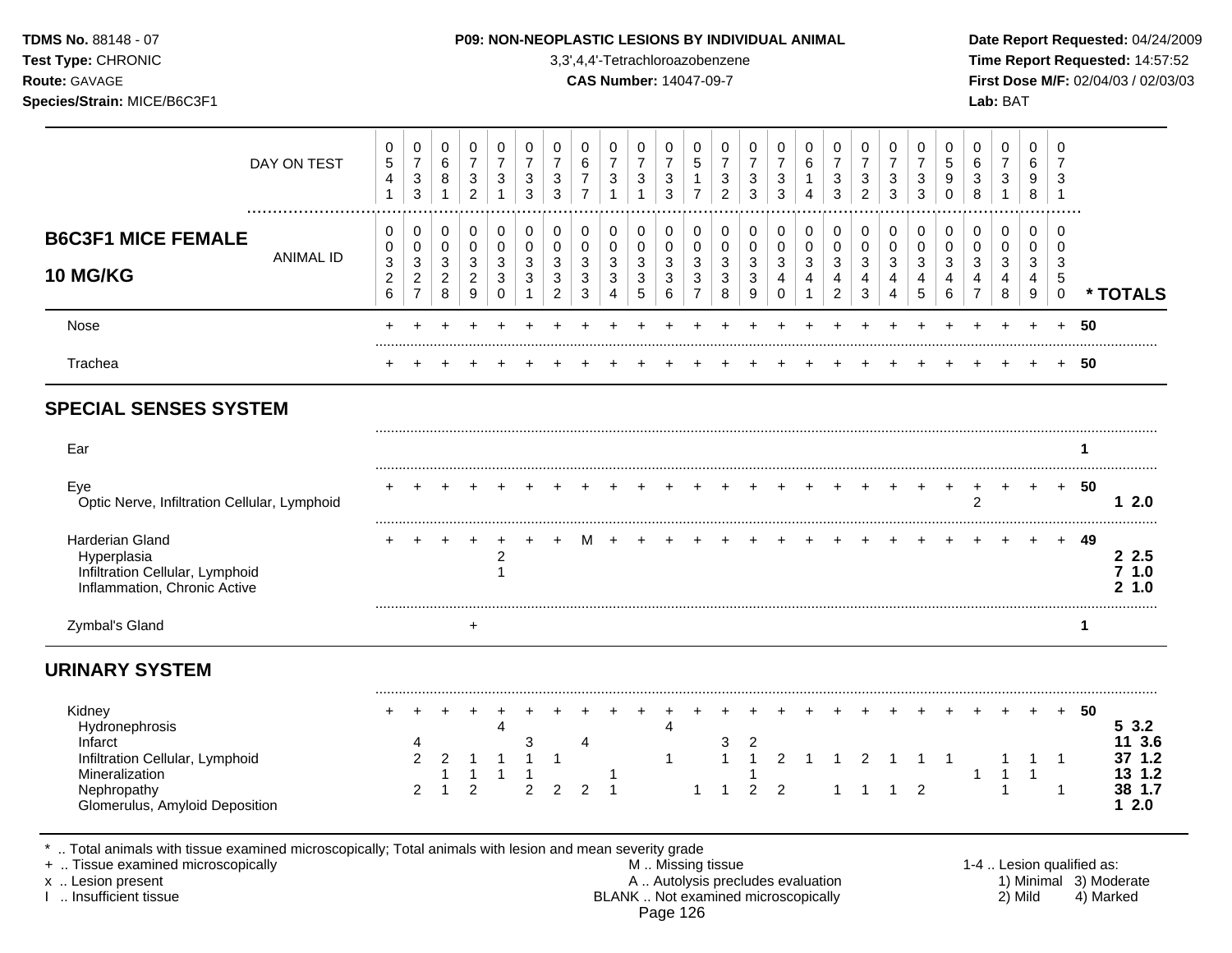| TDMS No. 88148 - 07<br>Test Type: CHRONIC<br>Route: GAVAGE<br>Species/Strain: MICE/B6C3F1       |             |                                             |                                        |                                      |                                                     |                                             |                               |                  |                          |                     | 3,3',4,4'-Tetrachloroazobenzene<br><b>CAS Number: 14047-09-7</b> |                                        |                                   |                                       | <b>P09: NON-NEOPLASTIC LESIONS BY INDIVIDUAL ANIMAL</b> |                              |             |                          |                                       |                                                   |                                                 |                                       |             | Lab: BAT |                       |                  |    |               | Date Report Requested: 04/24/2009<br>Time Report Requested: 14:57:52<br>First Dose M/F: 02/04/03 / 02/03/03 |
|-------------------------------------------------------------------------------------------------|-------------|---------------------------------------------|----------------------------------------|--------------------------------------|-----------------------------------------------------|---------------------------------------------|-------------------------------|------------------|--------------------------|---------------------|------------------------------------------------------------------|----------------------------------------|-----------------------------------|---------------------------------------|---------------------------------------------------------|------------------------------|-------------|--------------------------|---------------------------------------|---------------------------------------------------|-------------------------------------------------|---------------------------------------|-------------|----------|-----------------------|------------------|----|---------------|-------------------------------------------------------------------------------------------------------------|
|                                                                                                 | DAY ON TEST | 0<br>5<br>4                                 | 0<br>7<br>$\sqrt{3}$<br>$\mathbf{3}$   | 0<br>$\,6\,$<br>8                    | 0<br>$\overline{7}$<br>$\sqrt{3}$<br>$\overline{2}$ | $\overline{7}$<br>$\ensuremath{\mathsf{3}}$ | 0<br>$\overline{7}$<br>3<br>3 | 0<br>7<br>3<br>3 | 6<br>7<br>$\overline{ }$ | $\overline{7}$<br>3 | 0<br>$\overline{7}$<br>$\sqrt{3}$                                | 0<br>$\overline{7}$<br>$\sqrt{3}$<br>3 | 0<br>$\sqrt{5}$<br>$\overline{ }$ | $\overline{7}$<br>3<br>$\overline{2}$ | $\overline{7}$<br>3<br>3                                | 0<br>7<br>3<br>3             | 6<br>4      | $\overline{7}$<br>3<br>3 | $\overline{7}$<br>3<br>$\overline{c}$ | 0<br>$\overline{7}$<br>$\sqrt{3}$<br>$\mathbf{3}$ | 0<br>$\overline{7}$<br>$\sqrt{3}$<br>$\sqrt{3}$ | 0<br>$\sqrt{5}$<br>9<br>0             | 6<br>3<br>8 | 3        | 0<br>6<br>9<br>8      |                  |    |               |                                                                                                             |
| <b>B6C3F1 MICE FEMALE</b><br><b>10 MG/KG</b>                                                    | ANIMAL ID   | 0<br>0<br>3<br>$\overline{\mathbf{c}}$<br>6 | 0<br>0<br>3<br>$\overline{\mathbf{c}}$ | 0<br>0<br>3<br>$\boldsymbol{2}$<br>8 | 0<br>$\Omega$<br>3<br>$\overline{c}$<br>9           | 0<br>3<br>3<br>$\Omega$                     | 0<br>0<br>3<br>3              | 0<br>0<br>3<br>2 | 0<br>0<br>3<br>3         | 0<br>3<br>3         | 0<br>0<br>3<br>3<br>5                                            | 0<br>0<br>3<br>3<br>6                  | 0<br>0<br>$\mathfrak{S}$<br>3     | 0<br>0<br>3<br>3<br>8                 | 0<br>3<br>3<br>9                                        | 0<br>0<br>3<br>4<br>$\Omega$ | 0<br>0<br>3 | 0<br>0<br>3<br>2         | 0<br>3                                | 0<br>0<br>3<br>4<br>Δ                             | 0<br>0<br>$\mathbf{3}$<br>4<br>5                | 0<br>$\mathbf 0$<br>$\mathbf{3}$<br>6 | 0<br>3      | 0<br>8   | 0<br>0<br>3<br>4<br>9 | 5<br>$\mathbf 0$ |    |               | * TOTALS                                                                                                    |
| Papilla, Necrosis<br>Renal Tubule, Accumulation, Hyaline<br>Droplet<br>Renal Tubule, Dilatation |             |                                             | 4<br>2                                 |                                      |                                                     |                                             | 4                             | $\overline{2}$   |                          |                     |                                                                  |                                        |                                   |                                       |                                                         |                              |             | 4                        |                                       |                                                   | $\overline{2}$                                  |                                       |             |          |                       |                  |    | 8 3.8<br>62.7 | 23.0                                                                                                        |
| Urethra<br>Dilatation<br>Inflammation, Suppurative                                              |             |                                             |                                        |                                      |                                                     |                                             |                               |                  |                          |                     |                                                                  |                                        |                                   |                                       |                                                         |                              |             |                          |                                       |                                                   |                                                 |                                       |             |          |                       |                  | 49 |               | 4.0<br>4.0                                                                                                  |
| <b>Urinary Bladder</b><br>Infiltration Cellular, Lymphoid                                       |             |                                             |                                        |                                      | $\overline{2}$                                      |                                             |                               |                  |                          |                     |                                                                  |                                        |                                   |                                       |                                                         |                              |             |                          |                                       |                                                   |                                                 |                                       |             |          |                       | $\ddot{}$        | 50 |               | 271.1                                                                                                       |

\* .. Total animals with tissue examined microscopically; Total animals with lesion and mean severity grade

+ .. Tissue examined microscopically M .. Missing tissue 1-4 .. Lesion qualified as: x .. Lesion present **A .. Autolysis precludes evaluation** A .. Autolysis precludes evaluation 1) Minimal 3) Moderate I .. Insufficient tissue BLANK .. Not examined microscopically 2) Mild 4) Marked Page 127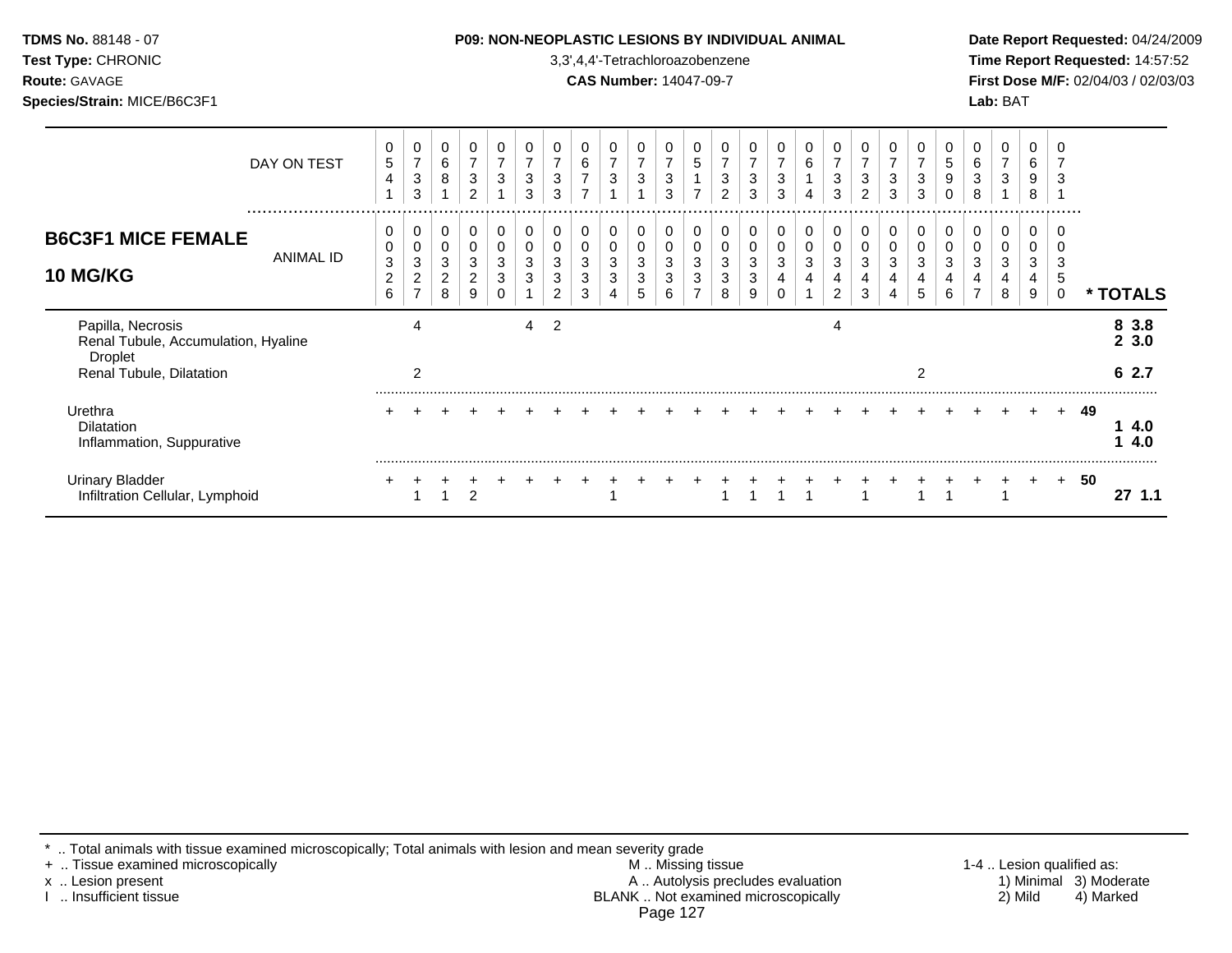| TDMS No. 88148 - 07<br>Test Type: CHRONIC<br>Route: GAVAGE<br>Species/Strain: MICE/B6C3F1 |                  |                                          |                                              |                            |                               |                            |                               |                             |                                                     |                       | <b>P09: NON-NEOPLASTIC LESIONS BY INDIVIDUAL ANIMAL</b><br>3,3',4,4'-Tetrachloroazobenzene<br><b>CAS Number: 14047-09-7</b> |                                                                    |                                               |                               |                       |                       |                                                       |                                    |                                            |                                  |                                                                             |                        |                               | Lab: BAT         |                                    |                                          | Date Report Requested: 04/24/2009<br>Time Report Requested: 14:57:52<br>First Dose M/F: 02/04/03 / 02/03/03 |
|-------------------------------------------------------------------------------------------|------------------|------------------------------------------|----------------------------------------------|----------------------------|-------------------------------|----------------------------|-------------------------------|-----------------------------|-----------------------------------------------------|-----------------------|-----------------------------------------------------------------------------------------------------------------------------|--------------------------------------------------------------------|-----------------------------------------------|-------------------------------|-----------------------|-----------------------|-------------------------------------------------------|------------------------------------|--------------------------------------------|----------------------------------|-----------------------------------------------------------------------------|------------------------|-------------------------------|------------------|------------------------------------|------------------------------------------|-------------------------------------------------------------------------------------------------------------|
|                                                                                           | DAY ON TEST<br>  | 0<br>5                                   | 0<br>$\,6\,$<br>$\mathbf 0$<br>3             | 0<br>$\,$ 5 $\,$<br>4<br>5 | 0<br>5<br>$\overline{c}$<br>2 | 0<br>$\,$ 5 $\,$<br>4<br>3 | 0<br>6<br>$\overline{7}$<br>3 | 0<br>5<br>4<br>3            | 0<br>$\overline{7}$<br>$\overline{\mathbf{c}}$<br>8 | 3<br>3                | 0<br>6<br>$\overline{4}$                                                                                                    | 0<br>$\overline{7}$<br>$\ensuremath{\mathsf{3}}$<br>$\overline{2}$ | 0<br>$\overline{7}$<br>$\sqrt{3}$<br>3        | 0<br>$\overline{7}$<br>3<br>3 | 0<br>3                | 0<br>2                | 0<br>3<br>$\ensuremath{\mathsf{3}}$<br>$\overline{7}$ | 0<br>$\overline{7}$<br>3<br>3      | 0<br>4<br>$\overline{7}$<br>$\overline{7}$ | 0<br>6<br>4<br>8                 | 0<br>6<br>8<br>$\mathbf 0$                                                  | 0<br>6<br>4<br>8       | 0<br>0<br>5                   | 0<br>6<br>5      | 0<br>6<br>5<br>2                   | 5                                        |                                                                                                             |
| <b>B6C3F1 MICE FEMALE</b><br>30 MG/KG                                                     | <b>ANIMAL ID</b> | 0<br>0<br>$\ensuremath{\mathsf{3}}$<br>5 | 0<br>0<br>3<br>$\mathbf 5$<br>$\overline{2}$ | 0<br>0<br>3<br>5<br>3      | 0<br>0<br>3<br>5<br>4         | 0<br>0<br>3<br>5<br>5      | 0<br>0<br>3<br>5<br>6         | 0<br>0<br>$\mathbf{3}$<br>5 | 0<br>0<br>3<br>5<br>8                               | 0<br>0<br>3<br>5<br>9 | 0<br>0<br>$\sqrt{3}$<br>6<br>$\mathbf 0$                                                                                    | $\pmb{0}$<br>0<br>$\mathbf{3}$<br>6                                | 0<br>0<br>$\mathbf{3}$<br>6<br>$\overline{2}$ | 0<br>0<br>3<br>6<br>3         | 0<br>0<br>3<br>6<br>4 | 0<br>0<br>3<br>6<br>5 | 0<br>0<br>$\sqrt{3}$<br>6<br>6                        | 0<br>0<br>3<br>6<br>$\overline{7}$ | 0<br>0<br>3<br>6<br>8                      | 0<br>0<br>$\mathbf{3}$<br>6<br>9 | $\mathbf 0$<br>$\mathbf 0$<br>$\mathbf{3}$<br>$\overline{7}$<br>$\mathbf 0$ | 0<br>0<br>$\mathbf{3}$ | 0<br>0<br>3<br>$\overline{2}$ | 0<br>0<br>3<br>3 | 0<br>0<br>3<br>7<br>$\overline{4}$ | 0<br>$\mathbf{3}$<br>$\overline{7}$<br>5 | females<br>(cont)                                                                                           |
| <b>ALIMENTARY SYSTEM</b>                                                                  |                  |                                          |                                              |                            |                               |                            |                               |                             |                                                     |                       |                                                                                                                             |                                                                    |                                               |                               |                       |                       |                                                       |                                    |                                            |                                  |                                                                             |                        |                               |                  |                                    |                                          |                                                                                                             |
| Esophagus<br>Perforation                                                                  |                  |                                          |                                              |                            |                               |                            |                               |                             |                                                     |                       |                                                                                                                             |                                                                    |                                               |                               |                       |                       |                                                       |                                    |                                            |                                  |                                                                             |                        | Δ                             |                  |                                    |                                          |                                                                                                             |
| Gallbladder<br>Infiltration Cellular, Lymphoid                                            |                  | ٠                                        |                                              |                            |                               |                            |                               |                             |                                                     |                       |                                                                                                                             |                                                                    |                                               |                               |                       |                       |                                                       |                                    |                                            |                                  |                                                                             |                        |                               |                  |                                    | $+$                                      |                                                                                                             |
| Intestine Large, Cecum                                                                    |                  |                                          |                                              |                            |                               |                            |                               |                             |                                                     |                       |                                                                                                                             |                                                                    |                                               |                               |                       |                       |                                                       |                                    |                                            |                                  |                                                                             |                        |                               |                  |                                    |                                          |                                                                                                             |
| Intestine Large, Colon                                                                    |                  |                                          |                                              |                            |                               |                            |                               |                             |                                                     |                       |                                                                                                                             |                                                                    |                                               |                               |                       |                       |                                                       |                                    |                                            |                                  |                                                                             |                        |                               |                  |                                    |                                          |                                                                                                             |
| Intestine Large, Rectum                                                                   |                  |                                          |                                              |                            |                               |                            |                               |                             |                                                     |                       |                                                                                                                             |                                                                    |                                               |                               |                       |                       |                                                       |                                    |                                            |                                  |                                                                             |                        |                               |                  |                                    | $\div$                                   |                                                                                                             |

| Intestine Small, Ileum                                                              |  |  |  |   |  |  |  |  |  |  |  |  |   |             |  |
|-------------------------------------------------------------------------------------|--|--|--|---|--|--|--|--|--|--|--|--|---|-------------|--|
| Intestine Small, Jejunum<br>Peyer's Patch, Hyperplasia, Lymphoid                    |  |  |  |   |  |  |  |  |  |  |  |  |   | $\mathbf +$ |  |
| ∟iver<br>Amyloid Deposition<br><b>Basophilic Focus</b><br><b>Eosinophilic Focus</b> |  |  |  |   |  |  |  |  |  |  |  |  |   | ٠           |  |
| Hematopoietic Cell Proliferation<br>Infarct                                         |  |  |  | 2 |  |  |  |  |  |  |  |  | ົ |             |  |

Intestine Small, Duodenum + + + + + + + + + + + + + + + + + + + + + + + + +

\* .. Total animals with tissue examined microscopically; Total animals with lesion and mean severity grade<br>+ .. Tissue examined microscopically

+ .. Tissue examined microscopically **All and the set of the set of the set of the set of the set of the set of the set of the set of the set of the set of the set of the set of the set of the set of the set of the set of** x .. Lesion present **A .. Autolysis precludes evaluation** A .. Autolysis precludes evaluation 1) Minimal 3) Moderate I .. Insufficient tissue BLANK .. Not examined microscopically 2) Mild 4) Marked Page 128

.........................................................................................................................................................................................................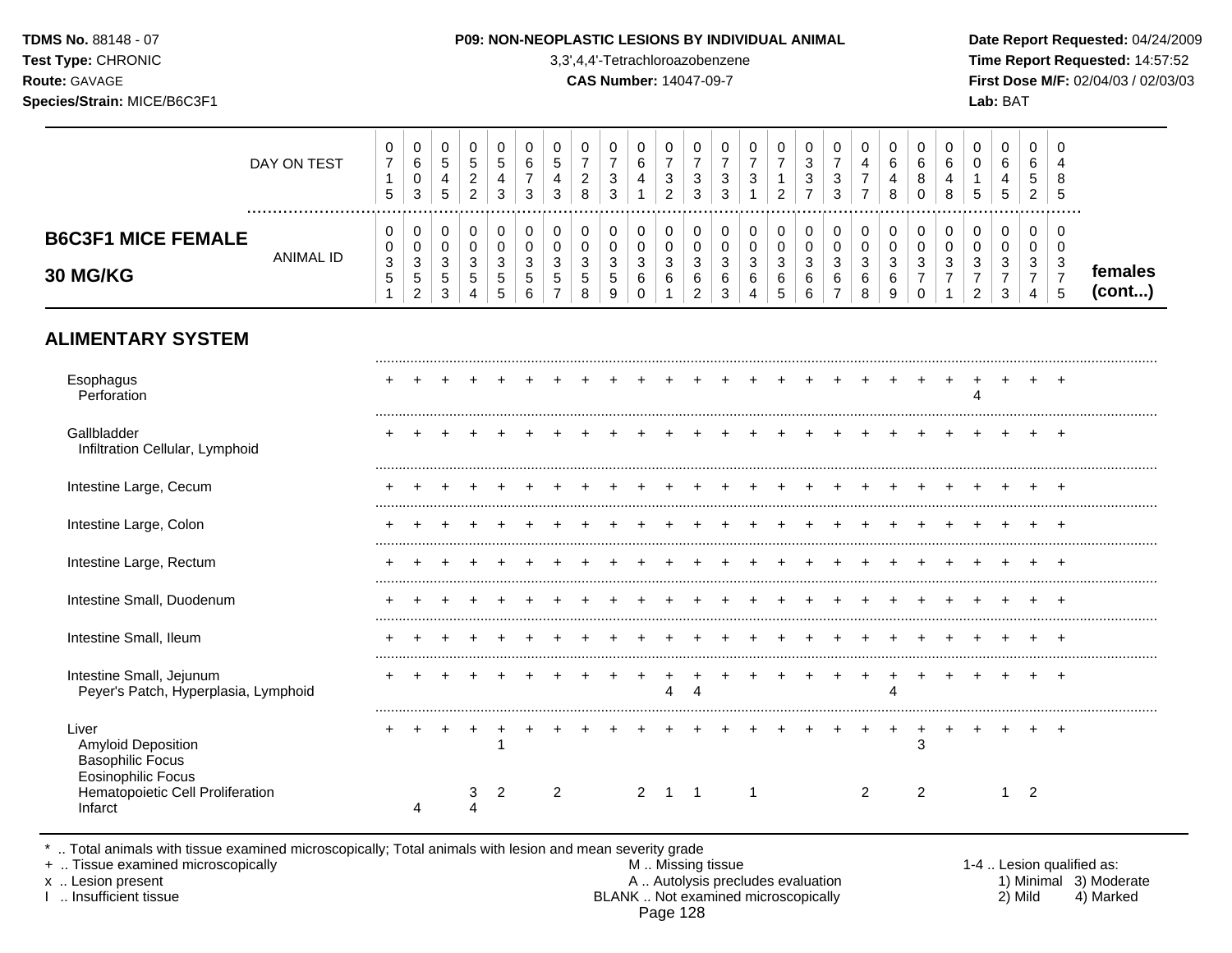| <b>TDMS No. 88148 - 07</b> |  |
|----------------------------|--|
|----------------------------|--|

**Test Type:** CHRONIC 3,3',4,4'-Tetrachloroazobenzene **Time Report Requested:** 14:57:52 **Route:** GAVAGE **CAS Number:** 14047-09-7 **First Dose M/F:** 02/04/03 / 02/03/03 **Species/Strain:** MICE/B6C3F1 **Lab:** BAT

| DAY ON TEST                                                                                                                                                                   | 0<br>$\overline{7}$<br>$\mathbf{1}$<br>5 | 0<br>$\,6\,$<br>$\mathbf 0$<br>$\mathbf{3}$                                 | $\mathbf 0$<br>$\overline{5}$<br>4<br>5    | $\mathbf 0$<br>$\sqrt{5}$<br>$\overline{2}$<br>$\overline{2}$ | 0<br>5<br>$\overline{4}$<br>3   | 0<br>6<br>$\overline{7}$<br>3 | $\mathbf 0$<br>5<br>4<br>3                   | 0<br>$\overline{7}$<br>$\overline{c}$<br>8 | 0<br>$\overline{7}$<br>$\sqrt{3}$<br>$\mathbf{3}$ | 0<br>$6\phantom{1}6$<br>4<br>$\mathbf{1}$            | 0<br>$\overline{7}$<br>$\mathbf{3}$<br>$\overline{2}$         | 0<br>$\overline{7}$<br>$\sqrt{3}$<br>3                  | 0<br>$\overline{7}$<br>$\mathbf{3}$<br>3 | $\mathbf 0$<br>$\overline{7}$<br>$\ensuremath{\mathsf{3}}$<br>$\overline{1}$ | 0<br>$\overline{7}$<br>$\mathbf{1}$<br>$\overline{2}$ | 0<br>$\mathbf{3}$<br>$\mathbf{3}$<br>$\overline{7}$ | 0<br>$\overline{7}$<br>$\mathfrak{Z}$<br>3   | 0<br>$\overline{4}$<br>$\overline{7}$<br>$\overline{7}$ | $\mathbf 0$<br>6<br>$\overline{4}$<br>8   | $\Omega$<br>6<br>8<br>$\Omega$                      | 0<br>6<br>4<br>8                | 0<br>$\mathbf 0$<br>$\mathbf{1}$<br>$\sqrt{5}$            | 0<br>$6\phantom{1}$<br>$\overline{4}$<br>5     | $\Omega$<br>6<br>$\sqrt{5}$<br>$\overline{2}$                       | $\Omega$<br>4<br>8<br>5                   |                   |
|-------------------------------------------------------------------------------------------------------------------------------------------------------------------------------|------------------------------------------|-----------------------------------------------------------------------------|--------------------------------------------|---------------------------------------------------------------|---------------------------------|-------------------------------|----------------------------------------------|--------------------------------------------|---------------------------------------------------|------------------------------------------------------|---------------------------------------------------------------|---------------------------------------------------------|------------------------------------------|------------------------------------------------------------------------------|-------------------------------------------------------|-----------------------------------------------------|----------------------------------------------|---------------------------------------------------------|-------------------------------------------|-----------------------------------------------------|---------------------------------|-----------------------------------------------------------|------------------------------------------------|---------------------------------------------------------------------|-------------------------------------------|-------------------|
| <b>B6C3F1 MICE FEMALE</b><br><b>ANIMAL ID</b><br>30 MG/KG                                                                                                                     | 0<br>0<br>3<br>5<br>$\mathbf{1}$         | $\boldsymbol{0}$<br>$\pmb{0}$<br>$\sqrt{3}$<br>$\sqrt{5}$<br>$\overline{2}$ | 0<br>$\mathbf 0$<br>$\mathbf{3}$<br>5<br>3 | $\mathbf 0$<br>$\mathbf 0$<br>$\sqrt{3}$<br>5<br>4            | 0<br>$\mathbf 0$<br>3<br>5<br>5 | 0<br>$\pmb{0}$<br>3<br>5<br>6 | 0<br>$\mathbf 0$<br>3<br>5<br>$\overline{7}$ | 0<br>$\mathbf 0$<br>$\mathbf{3}$<br>5<br>8 | 0<br>$\mathbf 0$<br>$\sqrt{3}$<br>5<br>9          | 0<br>$\mathbf 0$<br>$\mathbf{3}$<br>6<br>$\mathbf 0$ | $\pmb{0}$<br>$\mathbf 0$<br>$\mathbf{3}$<br>6<br>$\mathbf{1}$ | 0<br>$\mathbf 0$<br>$\mathbf{3}$<br>6<br>$\overline{2}$ | 0<br>$\boldsymbol{0}$<br>3<br>6<br>3     | 0<br>$\mathbf 0$<br>3<br>6<br>$\boldsymbol{\Lambda}$                         | 0<br>$\mathsf{O}\xspace$<br>3<br>6<br>5               | $\pmb{0}$<br>$\pmb{0}$<br>$\mathbf{3}$<br>6<br>6    | 0<br>$\mathbf 0$<br>3<br>6<br>$\overline{7}$ | 0<br>$\pmb{0}$<br>$\mathbf{3}$<br>6<br>8                | $\mathbf 0$<br>$\mathbf 0$<br>3<br>6<br>9 | 0<br>$\mathbf 0$<br>3<br>$\overline{7}$<br>$\Omega$ | $\mathbf 0$<br>$\mathbf 0$<br>3 | 0<br>$\mathbf 0$<br>3<br>$\overline{7}$<br>$\overline{2}$ | 0<br>$\mathbf 0$<br>3<br>$\boldsymbol{7}$<br>3 | $\mathbf 0$<br>$\mathbf 0$<br>3<br>$\overline{7}$<br>$\overline{4}$ | 0<br>$\Omega$<br>3<br>$\overline{7}$<br>5 | females<br>(cont) |
| Infiltration Cellular, Histiocyte<br>Infiltration Cellular, Lymphoid<br>Inflammation, Chronic Active<br>Mineralization<br><b>Mixed Cell Focus</b><br><b>Tension Lipidosis</b> | 1                                        |                                                                             | 2                                          |                                                               | $1 \quad 1$                     |                               |                                              |                                            | $\mathbf{1}$                                      | $\overline{1}$                                       | $\mathbf{1}$                                                  | $\overline{1}$                                          | $1 \quad 1$                              | $\overline{2}$                                                               |                                                       |                                                     | -1<br>$\overline{1}$                         | $\overline{c}$                                          | $\overline{1}$<br>$\overline{1}$          |                                                     | $\overline{c}$<br>$\mathbf{1}$  | $\overline{2}$                                            | 2                                              | $\overline{2}$                                                      |                                           |                   |
| Bile Duct, Hyperplasia<br>Bile Duct, Inflammation, Chronic Active<br>Hepatocyte, Necrosis<br>Hepatocyte, Vacuolization Cytoplasmic                                            |                                          |                                                                             | 3                                          | $\overline{c}$<br>$\mathbf 2$<br>$\overline{2}$               |                                 | 2                             |                                              |                                            |                                                   |                                                      |                                                               | 2                                                       | 2                                        | -1                                                                           | $\overline{2}$                                        |                                                     |                                              | $\boldsymbol{\Lambda}$                                  | -1                                        |                                                     |                                 |                                                           | 3                                              |                                                                     |                                           |                   |
| Mesentery<br>Fat, Fibrosis<br>Fat, Inflammation, Chronic Active<br>Fat, Necrosis                                                                                              |                                          |                                                                             |                                            |                                                               |                                 |                               |                                              |                                            |                                                   |                                                      |                                                               |                                                         |                                          |                                                                              |                                                       |                                                     | $\overline{\mathbf{c}}$<br>4                 |                                                         |                                           | $\overline{2}$                                      |                                 |                                                           |                                                | $\ddot{}$<br>$\overline{c}$<br>4                                    |                                           |                   |
| Pancreas<br>Congestion<br>Infiltration Cellular, Lymphoid<br>Inflammation, Chronic Active<br>Mineralization<br>Duct, Cyst, Multiple                                           |                                          |                                                                             |                                            |                                                               |                                 |                               |                                              |                                            |                                                   |                                                      |                                                               |                                                         |                                          |                                                                              |                                                       |                                                     |                                              |                                                         |                                           |                                                     |                                 |                                                           |                                                |                                                                     |                                           |                   |
| Salivary Glands<br>Infiltration Cellular, Lymphoid                                                                                                                            |                                          |                                                                             |                                            |                                                               |                                 |                               |                                              |                                            |                                                   |                                                      |                                                               |                                                         |                                          |                                                                              |                                                       |                                                     |                                              |                                                         |                                           |                                                     |                                 |                                                           |                                                |                                                                     |                                           |                   |
| Stomach, Forestomach<br>Infiltration Cellular, Lymphoid<br>Inflammation, Chronic Active<br>Mineralization                                                                     |                                          |                                                                             |                                            |                                                               |                                 |                               |                                              |                                            |                                                   |                                                      |                                                               | 1                                                       |                                          | 1                                                                            |                                                       |                                                     |                                              |                                                         |                                           |                                                     |                                 |                                                           |                                                | -1                                                                  | $\ddot{}$<br>$\mathbf 1$                  |                   |

\* .. Total animals with tissue examined microscopically; Total animals with lesion and mean severity grade

+ .. Tissue examined microscopically M .. Missing tissue 1-4 .. Lesion qualified as: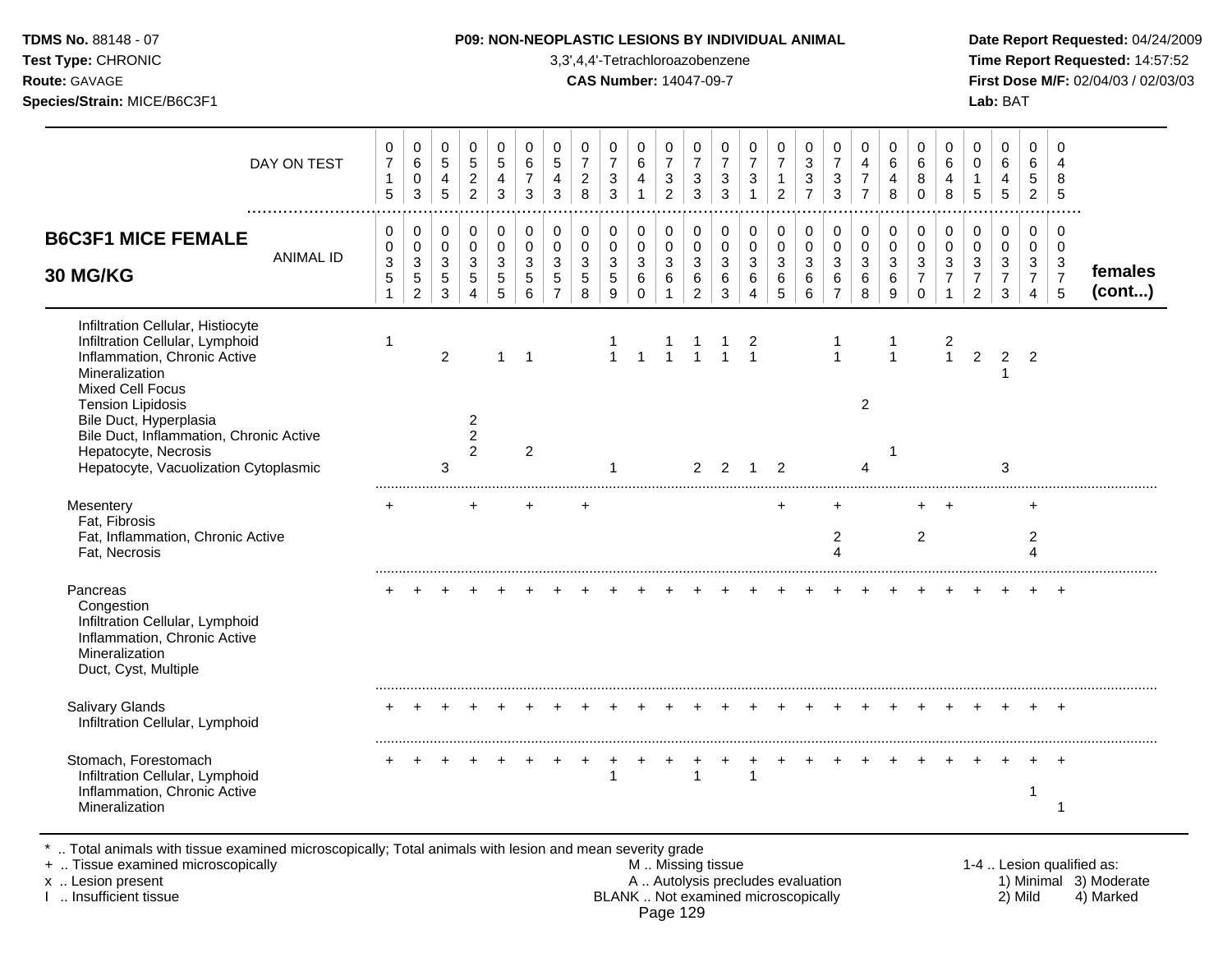|  | <b>TDMS No.</b> 88148 - 07 |  |  |
|--|----------------------------|--|--|
|  |                            |  |  |

# **P09: NON-NEOPLASTIC LESIONS BY INDIVIDUAL ANIMAL Date Report Requested:** 04/24/2009

**Test Type:** CHRONIC 3,3',4,4'-Tetrachloroazobenzene **Time Report Requested:** 14:57:52 **Route:** GAVAGE **CAS Number:** 14047-09-7 **First Dose M/F:** 02/04/03 / 02/03/03

|                                                                                                         | DAY ON TEST           | 0<br>$\overline{7}$<br>5                               | 0<br>$\,6\,$<br>0<br>3                                         | 0<br>$5\phantom{.0}$<br>$\overline{4}$<br>5   | $\mathbf 0$<br>$\sqrt{5}$<br>$\overline{2}$<br>$\overline{2}$ | 0<br>5<br>4<br>3                | 0<br>6<br>$\overline{7}$<br>3   | 0<br>$\overline{5}$<br>4<br>3                | 0<br>$\overline{7}$<br>$\overline{2}$<br>8             | 0<br>$\overline{7}$<br>$\mathbf{3}$<br>3 | 0<br>6<br>4<br>$\mathbf{1}$                       | 0<br>$\overline{7}$<br>$\ensuremath{\mathsf{3}}$<br>$\overline{2}$ | 0<br>$\overline{7}$<br>3<br>3   | 0<br>$\overline{7}$<br>$\sqrt{3}$<br>3 | 0<br>$\overline{7}$<br>3<br>1                | 0<br>$\overline{7}$<br>1<br>$\overline{c}$ | 0<br>$\mathbf{3}$<br>$\ensuremath{\mathsf{3}}$<br>$\overline{7}$ | 0<br>$\overline{7}$<br>$\ensuremath{\mathsf{3}}$<br>3   | 0<br>4<br>$\overline{7}$<br>$\overline{7}$ | 0<br>6<br>4<br>8                | 0<br>6<br>8<br>$\Omega$                          | 0<br>6<br>4<br>8                        | 0<br>$\mathbf 0$<br>1<br>5                                | 0<br>6<br>4<br>5                                           | $\Omega$<br>6<br>5<br>$\overline{2}$         | $\Omega$<br>4<br>8<br>5                         |                   |
|---------------------------------------------------------------------------------------------------------|-----------------------|--------------------------------------------------------|----------------------------------------------------------------|-----------------------------------------------|---------------------------------------------------------------|---------------------------------|---------------------------------|----------------------------------------------|--------------------------------------------------------|------------------------------------------|---------------------------------------------------|--------------------------------------------------------------------|---------------------------------|----------------------------------------|----------------------------------------------|--------------------------------------------|------------------------------------------------------------------|---------------------------------------------------------|--------------------------------------------|---------------------------------|--------------------------------------------------|-----------------------------------------|-----------------------------------------------------------|------------------------------------------------------------|----------------------------------------------|-------------------------------------------------|-------------------|
| <b>B6C3F1 MICE FEMALE</b><br>30 MG/KG                                                                   | .<br><b>ANIMAL ID</b> | 0<br>0<br>$\mathfrak{S}$<br>$\sqrt{5}$<br>$\mathbf{1}$ | 0<br>$\pmb{0}$<br>$\mathbf{3}$<br>$\sqrt{5}$<br>$\overline{2}$ | 0<br>0<br>$\ensuremath{\mathsf{3}}$<br>5<br>3 | 0<br>$\mathbf 0$<br>3<br>5<br>4                               | 0<br>$\mathbf 0$<br>3<br>5<br>5 | 0<br>$\mathbf 0$<br>3<br>5<br>6 | 0<br>$\mathbf 0$<br>3<br>5<br>$\overline{7}$ | 0<br>0<br>$\ensuremath{\mathsf{3}}$<br>$\sqrt{5}$<br>8 | 0<br>$\mathbf 0$<br>3<br>$\sqrt{5}$<br>9 | 0<br>$\mathbf 0$<br>$\mathbf{3}$<br>6<br>$\Omega$ | 0<br>$\mathbf 0$<br>3<br>6<br>1                                    | 0<br>$\mathbf 0$<br>3<br>6<br>2 | 0<br>$\mathbf 0$<br>3<br>6<br>3        | 0<br>$\mathbf 0$<br>3<br>6<br>$\overline{4}$ | 0<br>$\mathbf 0$<br>3<br>6<br>5            | 0<br>0<br>$\ensuremath{\mathsf{3}}$<br>6<br>6                    | 0<br>$\mathbf 0$<br>$\mathbf{3}$<br>6<br>$\overline{7}$ | 0<br>$\mathbf 0$<br>$\mathbf{3}$<br>6<br>8 | 0<br>$\mathbf 0$<br>3<br>6<br>9 | 0<br>$\Omega$<br>3<br>$\overline{7}$<br>$\Omega$ | 0<br>$\mathbf 0$<br>3<br>$\overline{7}$ | 0<br>$\mathbf 0$<br>3<br>$\overline{7}$<br>$\overline{2}$ | 0<br>0<br>$\ensuremath{\mathsf{3}}$<br>$\overline{7}$<br>3 | 0<br>$\mathbf 0$<br>3<br>$\overline{7}$<br>4 | 0<br>$\overline{0}$<br>3<br>$\overline{7}$<br>5 | females<br>(cont) |
| Epithelium, Hyperplasia                                                                                 |                       | 2                                                      |                                                                | 1                                             | -1                                                            | $\overline{2}$                  |                                 |                                              | 1                                                      | $\overline{2}$                           | 2                                                 | 3                                                                  | 3                               | $\overline{2}$                         | $\overline{2}$                               | $\overline{2}$                             | 2                                                                |                                                         | 2                                          |                                 |                                                  |                                         |                                                           | $\overline{2}$                                             | 3                                            | $\overline{2}$                                  |                   |
| Stomach, Glandular<br>Infiltration Cellular, Lymphoid<br>Inflammation, Chronic Active<br>Mineralization |                       |                                                        |                                                                | $\overline{2}$                                |                                                               | $\overline{2}$                  |                                 |                                              |                                                        | $\overline{2}$                           |                                                   | $\overline{c}$                                                     | $\overline{2}$                  |                                        |                                              |                                            |                                                                  |                                                         |                                            |                                 |                                                  |                                         |                                                           | 1                                                          | +<br>$\overline{2}$<br>$\overline{2}$        | $\ddot{}$                                       |                   |
| Epithelium, Hyperplasia, Focal<br>Epithelium, Ulcer<br>Epithelium, Glands, Cyst                         |                       |                                                        |                                                                |                                               |                                                               | $\overline{2}$                  |                                 |                                              |                                                        | 2                                        |                                                   | 2                                                                  | $\overline{2}$<br>2             | 2<br>2                                 |                                              |                                            |                                                                  |                                                         |                                            | 2<br>2                          |                                                  | $\overline{c}$                          |                                                           | $\overline{2}$<br>3                                        | 3<br>4                                       | $\overline{2}$                                  |                   |
| Tongue                                                                                                  |                       |                                                        |                                                                |                                               |                                                               |                                 |                                 |                                              |                                                        |                                          |                                                   |                                                                    |                                 |                                        |                                              |                                            |                                                                  |                                                         |                                            |                                 |                                                  |                                         |                                                           |                                                            |                                              |                                                 |                   |
| <b>CARDIOVASCULAR SYSTEM</b>                                                                            |                       |                                                        |                                                                |                                               |                                                               |                                 |                                 |                                              |                                                        |                                          |                                                   |                                                                    |                                 |                                        |                                              |                                            |                                                                  |                                                         |                                            |                                 |                                                  |                                         |                                                           |                                                            |                                              |                                                 |                   |
| <b>Blood Vessel</b><br>Aorta, Mineralization                                                            |                       |                                                        |                                                                |                                               |                                                               |                                 |                                 |                                              |                                                        |                                          |                                                   |                                                                    |                                 |                                        |                                              |                                            |                                                                  |                                                         |                                            |                                 |                                                  |                                         |                                                           | $\overline{2}$                                             |                                              | $\ddot{}$                                       |                   |
| Heart<br>Cardiomyopathy<br>Hyperplasia, Atypical                                                        |                       |                                                        |                                                                |                                               |                                                               |                                 |                                 |                                              | $\overline{2}$                                         |                                          |                                                   |                                                                    |                                 |                                        |                                              |                                            |                                                                  |                                                         |                                            |                                 | $\mathcal{P}$                                    |                                         |                                                           | $\overline{2}$                                             | 2                                            | $\div$                                          |                   |
| Inflammation, Chronic Active<br>Mineralization                                                          |                       |                                                        |                                                                |                                               |                                                               |                                 | $\overline{c}$                  |                                              |                                                        |                                          |                                                   |                                                                    |                                 |                                        |                                              |                                            |                                                                  |                                                         |                                            |                                 |                                                  |                                         | $\overline{c}$                                            | 2                                                          |                                              |                                                 |                   |
| <b>ENDOCRINE SYSTEM</b>                                                                                 |                       |                                                        |                                                                |                                               |                                                               |                                 |                                 |                                              |                                                        |                                          |                                                   |                                                                    |                                 |                                        |                                              |                                            |                                                                  |                                                         |                                            |                                 |                                                  |                                         |                                                           |                                                            |                                              |                                                 |                   |
| <b>Adrenal Cortex</b><br><b>Accessory Adrenal Cortical Nodule</b>                                       |                       |                                                        |                                                                |                                               |                                                               |                                 |                                 |                                              |                                                        |                                          |                                                   |                                                                    |                                 |                                        |                                              |                                            |                                                                  |                                                         |                                            |                                 |                                                  |                                         |                                                           |                                                            |                                              |                                                 |                   |
| Total animals with tissue examined microscopically; Total animals with lesion and mean severity grade   |                       |                                                        |                                                                |                                               |                                                               |                                 |                                 |                                              |                                                        |                                          |                                                   |                                                                    |                                 |                                        |                                              |                                            |                                                                  |                                                         |                                            |                                 |                                                  |                                         |                                                           |                                                            |                                              |                                                 |                   |

+ .. Tissue examined microscopically examined microscopically with the state of the state of the state of the state M .. Missing tissue M .. Missing tissue and the state of the state of the state M .. Autolysis precludes e x .. Lesion present **A .. Autolysis precludes evaluation** A .. Autolysis precludes evaluation 1) Minimal 3) Moderate I .. Insufficient tissue BLANK .. Not examined microscopically 2) Mild 4) Marked Page 130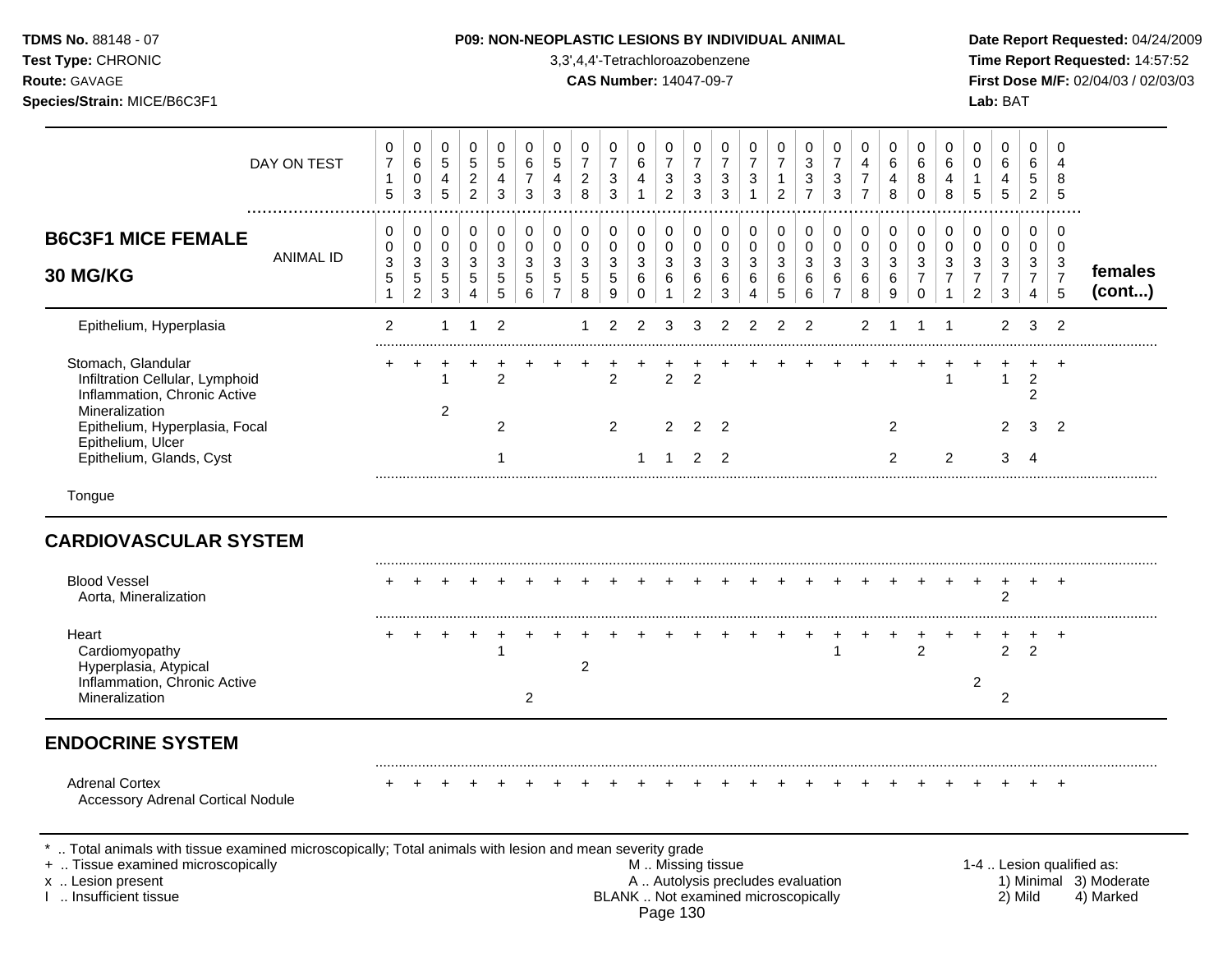| Test Type: CHRONIC<br>Route: GAVAGE<br>Species/Strain: MICE/B6C3F1                                                                                                                      |                  |                                               |                                                            |                       |                                                              |                                                   |                                          |                                                         |                                                  |                                          |                                 |                                                       | 3,3',4,4'-Tetrachloroazobenzene<br><b>CAS Number: 14047-09-7</b>                              |                                                         |                                                     |                                                       |                                        |                                              |                                                                    |                       |                                              |                                                        |                                                                        | Lab: BAT                                    |                                                           |                                              | Time Report Requested: 14:57:52<br>First Dose M/F: 02/04/03 / 02/03/03 |
|-----------------------------------------------------------------------------------------------------------------------------------------------------------------------------------------|------------------|-----------------------------------------------|------------------------------------------------------------|-----------------------|--------------------------------------------------------------|---------------------------------------------------|------------------------------------------|---------------------------------------------------------|--------------------------------------------------|------------------------------------------|---------------------------------|-------------------------------------------------------|-----------------------------------------------------------------------------------------------|---------------------------------------------------------|-----------------------------------------------------|-------------------------------------------------------|----------------------------------------|----------------------------------------------|--------------------------------------------------------------------|-----------------------|----------------------------------------------|--------------------------------------------------------|------------------------------------------------------------------------|---------------------------------------------|-----------------------------------------------------------|----------------------------------------------|------------------------------------------------------------------------|
|                                                                                                                                                                                         | DAY ON TEST      | 0<br>$\overline{7}$<br>1<br>$\sqrt{5}$        | 0<br>6<br>$\pmb{0}$<br>3                                   | 0<br>5<br>4<br>5      | 0<br>$\sqrt{5}$<br>$\overline{c}$<br>$\overline{2}$          | 0<br>$\sqrt{5}$<br>$\overline{4}$<br>$\mathbf{3}$ | $\mathbf{0}$<br>6<br>$\overline{7}$<br>3 | $\mathbf 0$<br>$\,$ 5 $\,$<br>4<br>3                    | 0<br>$\overline{7}$<br>$\overline{c}$<br>$\,8\,$ | 0<br>$\overline{7}$<br>$\mathbf{3}$<br>3 | 0<br>6<br>4<br>$\mathbf{1}$     | 0<br>$\boldsymbol{7}$<br>$\sqrt{3}$<br>$\overline{c}$ | 0<br>$\overline{7}$<br>$\sqrt{3}$<br>3                                                        | 0<br>$\boldsymbol{7}$<br>$\mathbf{3}$<br>$\mathfrak{Z}$ | 0<br>$\boldsymbol{7}$<br>$\sqrt{3}$<br>$\mathbf{1}$ | 0<br>$\overline{7}$<br>$\mathbf{1}$<br>$\overline{2}$ | 0<br>$\sqrt{3}$<br>3<br>$\overline{7}$ | 0<br>$\overline{7}$<br>3<br>3                | 0<br>$\overline{\mathbf{4}}$<br>$\boldsymbol{7}$<br>$\overline{7}$ | 0<br>6<br>4<br>8      | 0<br>6<br>8<br>$\mathbf 0$                   | 0<br>$\,6\,$<br>4<br>$\,8\,$                           | 0<br>$\mathbf 0$<br>$\mathbf{1}$<br>$\sqrt{5}$                         | 0<br>6<br>4<br>$\sqrt{5}$                   | $\mathbf 0$<br>6<br>5<br>$\overline{2}$                   | $\Omega$<br>4<br>8<br>5                      |                                                                        |
| <b>B6C3F1 MICE FEMALE</b><br>30 MG/KG                                                                                                                                                   | <b>ANIMAL ID</b> | 0<br>0<br>$\ensuremath{\mathsf{3}}$<br>5<br>1 | 0<br>0<br>$\ensuremath{\mathsf{3}}$<br>5<br>$\overline{c}$ | 0<br>0<br>3<br>5<br>3 | 0<br>$\boldsymbol{0}$<br>$\mathbf{3}$<br>5<br>$\overline{4}$ | 0<br>$\pmb{0}$<br>$\mathbf{3}$<br>$\sqrt{5}$<br>5 | 0<br>0<br>3<br>$\sqrt{5}$<br>6           | 0<br>$\mathbf 0$<br>$\mathbf{3}$<br>5<br>$\overline{7}$ | 0<br>$\pmb{0}$<br>3<br>$\sqrt{5}$<br>8           | 0<br>0<br>$\sqrt{3}$<br>$\sqrt{5}$<br>9  | 0<br>0<br>3<br>6<br>$\mathbf 0$ | 0<br>0<br>3<br>6                                      | 0<br>$\pmb{0}$<br>$\mathbf{3}$<br>6<br>$\overline{2}$                                         | 0<br>$\mathbf 0$<br>3<br>$\,6\,$<br>3                   | 0<br>$\pmb{0}$<br>$\sqrt{3}$<br>6<br>4              | 0<br>0<br>$\mathbf{3}$<br>6<br>5                      | 0<br>0<br>$\mathbf{3}$<br>6<br>6       | 0<br>$\mathbf 0$<br>3<br>6<br>$\overline{7}$ | 0<br>$\pmb{0}$<br>$\ensuremath{\mathsf{3}}$<br>6<br>8              | 0<br>0<br>3<br>6<br>9 | 0<br>0<br>3<br>$\overline{7}$<br>$\mathbf 0$ | $\pmb{0}$<br>$\pmb{0}$<br>$\sqrt{3}$<br>$\overline{7}$ | 0<br>$\mathbf 0$<br>$\mathbf{3}$<br>$\boldsymbol{7}$<br>$\overline{2}$ | 0<br>0<br>3<br>$\overline{7}$<br>$\sqrt{3}$ | 0<br>$\mathbf 0$<br>3<br>$\overline{7}$<br>$\overline{4}$ | $\mathbf 0$<br>0<br>3<br>$\overline{7}$<br>5 | females<br>(cont)                                                      |
| Degeneration, Fatty<br>Inflammation, Chronic Active<br>Subcapsular, Hyperplasia                                                                                                         |                  | 2                                             | $\mathcal{P}$                                              | 3                     | 2                                                            | 2                                                 | 2                                        | 2                                                       | 2                                                | 2                                        | 2                               |                                                       | 2                                                                                             | 2                                                       | 2                                                   |                                                       | $\mathbf{2}^{\circ}$                   | 2                                            | 2                                                                  | 2                     | 2                                            | -1                                                     |                                                                        | 2                                           | 2<br>1<br>3                                               | 2                                            |                                                                        |
| Adrenal Medulla                                                                                                                                                                         |                  |                                               |                                                            |                       |                                                              |                                                   |                                          |                                                         |                                                  |                                          |                                 |                                                       |                                                                                               |                                                         |                                                     |                                                       |                                        |                                              |                                                                    |                       |                                              |                                                        |                                                                        |                                             |                                                           |                                              |                                                                        |
| Islets, Pancreatic                                                                                                                                                                      |                  |                                               |                                                            |                       |                                                              |                                                   |                                          |                                                         |                                                  |                                          |                                 |                                                       |                                                                                               |                                                         |                                                     |                                                       |                                        |                                              |                                                                    |                       |                                              |                                                        |                                                                        |                                             |                                                           |                                              |                                                                        |
| Parathyroid Gland<br>Cyst, Multiple                                                                                                                                                     |                  | м                                             |                                                            |                       |                                                              |                                                   |                                          |                                                         |                                                  | м                                        |                                 | м                                                     |                                                                                               | $\ddot{}$                                               | м                                                   |                                                       |                                        |                                              | м                                                                  | $+$                   |                                              | $\overline{+}$                                         | M                                                                      | $+$                                         | $+$                                                       | M                                            |                                                                        |
| <b>Pituitary Gland</b><br>Pars Distalis, Angiectasis<br>Pars Distalis, Cyst<br>Pars Distalis, Hyperplasia                                                                               |                  | 4<br>3                                        |                                                            |                       |                                                              |                                                   |                                          |                                                         |                                                  |                                          |                                 | $\overline{2}$<br>3                                   |                                                                                               |                                                         |                                                     |                                                       |                                        |                                              |                                                                    |                       | $\overline{c}$                               |                                                        |                                                                        |                                             |                                                           | $\overline{2}$                               |                                                                        |
| <b>Thyroid Gland</b>                                                                                                                                                                    |                  |                                               |                                                            |                       |                                                              |                                                   |                                          |                                                         |                                                  |                                          |                                 |                                                       |                                                                                               |                                                         |                                                     |                                                       |                                        |                                              |                                                                    |                       |                                              |                                                        |                                                                        |                                             |                                                           |                                              |                                                                        |
| Follicle, Cyst<br>Follicle, Degeneration                                                                                                                                                |                  | 1                                             | $\overline{2}$                                             |                       |                                                              |                                                   |                                          |                                                         |                                                  |                                          | $\overline{2}$                  |                                                       |                                                                                               |                                                         |                                                     |                                                       |                                        |                                              | $\overline{2}$                                                     | $\overline{2}$        |                                              | $2 \quad 2$                                            |                                                                        | $\overline{2}$                              |                                                           |                                              |                                                                        |
| <b>GENERAL BODY SYSTEM</b><br><b>NONE</b>                                                                                                                                               |                  |                                               |                                                            |                       |                                                              |                                                   |                                          |                                                         |                                                  |                                          |                                 |                                                       |                                                                                               |                                                         |                                                     |                                                       |                                        |                                              |                                                                    |                       |                                              |                                                        |                                                                        |                                             |                                                           |                                              |                                                                        |
| <b>GENITAL SYSTEM</b>                                                                                                                                                                   |                  |                                               |                                                            |                       |                                                              |                                                   |                                          |                                                         |                                                  |                                          |                                 |                                                       |                                                                                               |                                                         |                                                     |                                                       |                                        |                                              |                                                                    |                       |                                              |                                                        |                                                                        |                                             |                                                           |                                              |                                                                        |
| <b>Clitoral Gland</b><br>Atrophy                                                                                                                                                        |                  |                                               | 4                                                          | 3                     |                                                              | 3                                                 | 4                                        |                                                         | $\overline{4}$                                   | 3                                        | 3                               | $\overline{4}$                                        | $\overline{4}$                                                                                | 3                                                       | $\mathbf{\Delta}$                                   | $\boldsymbol{\Lambda}$                                |                                        | $\overline{4}$                               | $\Delta$                                                           | 3                     |                                              | $\Delta$                                               |                                                                        |                                             | $\overline{4}$                                            | 4                                            |                                                                        |
| Total animals with tissue examined microscopically; Total animals with lesion and mean severity grade<br>+  Tissue examined microscopically<br>x  Lesion present<br>Insufficient tissue |                  |                                               |                                                            |                       |                                                              |                                                   |                                          |                                                         |                                                  |                                          |                                 |                                                       | M  Missing tissue<br>A  Autolysis precludes evaluation<br>BLANK  Not examined microscopically |                                                         |                                                     |                                                       |                                        |                                              |                                                                    |                       |                                              |                                                        |                                                                        |                                             | 2) Mild                                                   |                                              | 1-4  Lesion qualified as:<br>1) Minimal 3) Moderate<br>4) Marked       |

Page 131

**TDMS No.** 88148 - 07 **P09: NON-NEOPLASTIC LESIONS BY INDIVIDUAL ANIMAL Date Report Requested:** 04/24/2009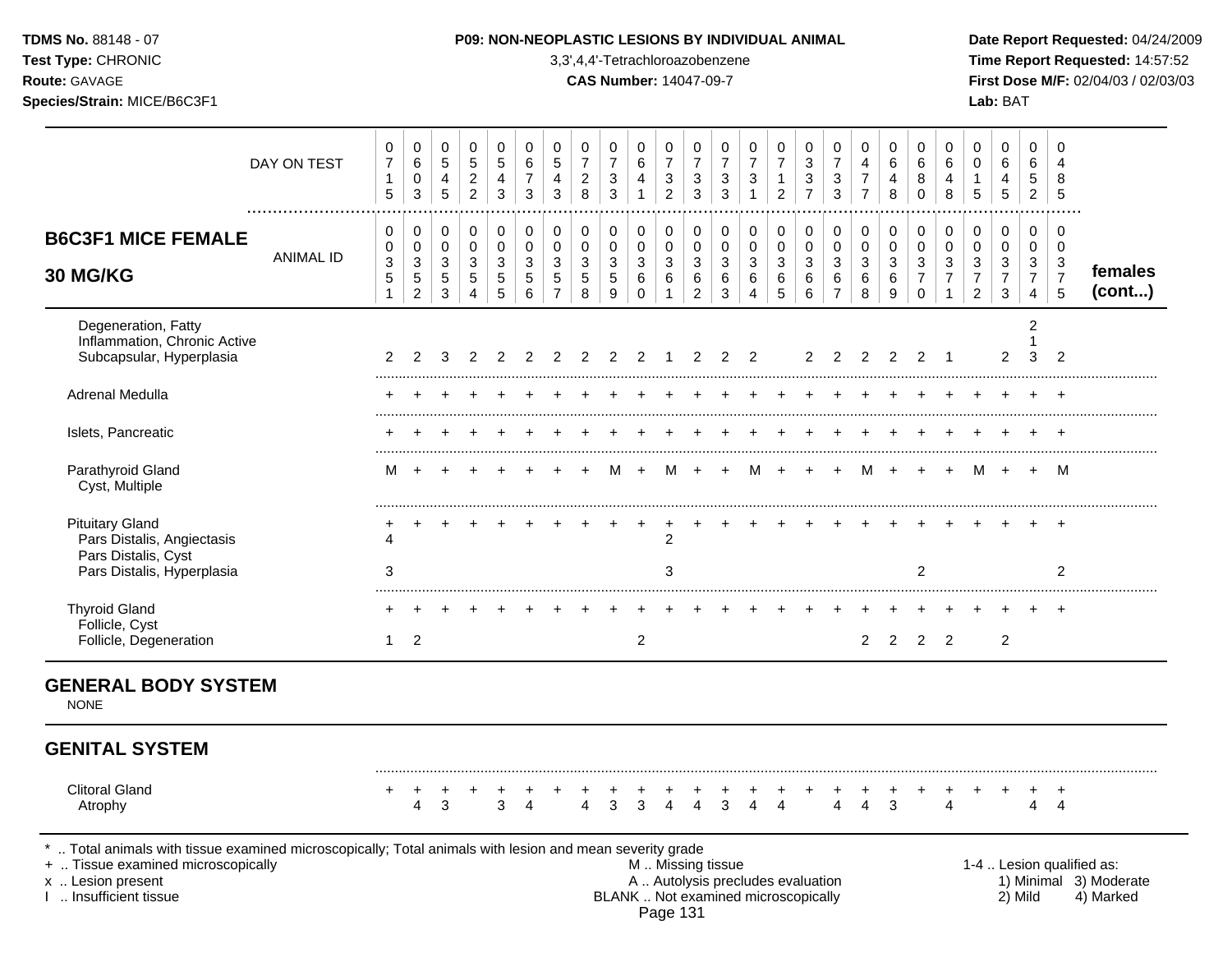|  | <b>TDMS No. 88148 - 07</b> |  |
|--|----------------------------|--|
|  |                            |  |

**Test Type:** CHRONIC 3,3',4,4'-Tetrachloroazobenzene **Time Report Requested:** 14:57:52 **Route:** GAVAGE **CAS Number:** 14047-09-7 **First Dose M/F:** 02/04/03 / 02/03/03 **Species/Strain:** MICE/B6C3F1 **Lab:** BAT

| DAY ON TEST                                                                                                                   | 0<br>$\boldsymbol{7}$<br>$\mathbf{1}$<br>5           | 0<br>$\,6\,$<br>0<br>3                      | 0<br>$\sqrt{5}$<br>4<br>5       | 0<br>5<br>$\overline{c}$<br>$\overline{2}$ | 0<br>$\sqrt{5}$<br>4<br>3     | 0<br>$\,6$<br>$\overline{7}$<br>3                  | 0<br>$\sqrt{5}$<br>$\overline{4}$<br>3               | 0<br>$\overline{7}$<br>$\sqrt{2}$<br>8         | 0<br>$\boldsymbol{7}$<br>$\mathsf 3$<br>$\mathbf{3}$ | $\mathbf 0$<br>6<br>4<br>$\mathbf{1}$ | 0<br>$\overline{7}$<br>3<br>$\overline{2}$ | 0<br>$\boldsymbol{7}$<br>$\sqrt{3}$<br>$\mathbf{3}$ | 0<br>$\overline{7}$<br>3<br>3  | 0<br>$\overline{7}$<br>$\ensuremath{\mathsf{3}}$                   | 0<br>$\overline{7}$<br>$\mathbf{1}$<br>$\overline{2}$ | 0<br>$\sqrt{3}$<br>$\sqrt{3}$<br>$\overline{7}$ | 0<br>$\overline{7}$<br>$\sqrt{3}$<br>$\mathbf{3}$     | 0<br>4<br>$\overline{7}$<br>$\overline{7}$ | 0<br>$\,6$<br>4<br>8                    | 0<br>6<br>8<br>$\Omega$                           | 0<br>$\,6\,$<br>$\overline{4}$<br>8 | 0<br>0<br>$\mathbf{1}$<br>5                                      | 0<br>$\,6\,$<br>$\overline{4}$<br>$\overline{5}$    | $\mathbf 0$<br>6<br>$\overline{5}$<br>$\overline{2}$   | $\Omega$<br>4<br>8<br>5                       |                   |
|-------------------------------------------------------------------------------------------------------------------------------|------------------------------------------------------|---------------------------------------------|---------------------------------|--------------------------------------------|-------------------------------|----------------------------------------------------|------------------------------------------------------|------------------------------------------------|------------------------------------------------------|---------------------------------------|--------------------------------------------|-----------------------------------------------------|--------------------------------|--------------------------------------------------------------------|-------------------------------------------------------|-------------------------------------------------|-------------------------------------------------------|--------------------------------------------|-----------------------------------------|---------------------------------------------------|-------------------------------------|------------------------------------------------------------------|-----------------------------------------------------|--------------------------------------------------------|-----------------------------------------------|-------------------|
| <b>B6C3F1 MICE FEMALE</b><br><b>ANIMAL ID</b><br>30 MG/KG                                                                     | 0<br>0<br>$\mathbf{3}$<br>$\sqrt{5}$<br>$\mathbf{1}$ | 0<br>0<br>3<br>$\sqrt{5}$<br>$\overline{c}$ | $\mathbf 0$<br>0<br>3<br>5<br>3 | 0<br>0<br>3<br>5<br>4                      | $\pmb{0}$<br>0<br>3<br>5<br>5 | $\,0\,$<br>$\mathbf 0$<br>3<br>$\overline{5}$<br>6 | 0<br>0<br>$\sqrt{3}$<br>$\sqrt{5}$<br>$\overline{7}$ | $\pmb{0}$<br>$\pmb{0}$<br>3<br>$\sqrt{5}$<br>8 | 0<br>$\mathbf 0$<br>3<br>5<br>9                      | 0<br>0<br>3<br>6<br>$\mathbf 0$       | 0<br>0<br>3<br>6<br>1                      | 0<br>0<br>$\mathbf{3}$<br>6<br>$\overline{c}$       | 0<br>0<br>$\sqrt{3}$<br>6<br>3 | 0<br>$\pmb{0}$<br>$\ensuremath{\mathsf{3}}$<br>6<br>$\overline{4}$ | 0<br>$\pmb{0}$<br>3<br>$\,6\,$<br>5                   | 0<br>$\pmb{0}$<br>3<br>$\,6\,$<br>6             | 0<br>$\pmb{0}$<br>$\mathbf{3}$<br>6<br>$\overline{7}$ | 0<br>$\pmb{0}$<br>$\sqrt{3}$<br>6<br>8     | $\pmb{0}$<br>$\mathbf 0$<br>3<br>6<br>9 | $\pmb{0}$<br>0<br>3<br>$\overline{7}$<br>$\Omega$ | 0<br>0<br>3<br>$\overline{7}$       | 0<br>$\pmb{0}$<br>$\sqrt{3}$<br>$\overline{7}$<br>$\overline{2}$ | 0<br>$\pmb{0}$<br>$\sqrt{3}$<br>$\overline{7}$<br>3 | $\mathbf 0$<br>$\mathbf 0$<br>3<br>$\overline{7}$<br>4 | 0<br>0<br>$\mathbf{3}$<br>$\overline{7}$<br>5 | females<br>(cont) |
| Fibrosis<br>Infiltration Cellular, Lymphoid<br>Inflammation, Chronic Active<br>Duct, Cyst                                     | $\overline{2}$                                       | 3                                           | $\overline{c}$<br>3             |                                            | 3<br>4                        | $\boldsymbol{\Lambda}$                             | $\frac{2}{2}$                                        | 4                                              |                                                      | $\overline{2}$<br>3                   | $\overline{c}$<br>3                        | 3<br>4                                              | $\overline{\mathbf{c}}$<br>4   | $\overline{c}$<br>$\boldsymbol{\Lambda}$                           | 3                                                     |                                                 |                                                       | $\overline{c}$                             |                                         | 3                                                 | 3<br>3                              |                                                                  |                                                     | 4                                                      | 3                                             |                   |
| Ovary<br>Atrophy<br>Cyst                                                                                                      | $\overline{4}$                                       | 4                                           | 3                               | 4                                          | 3                             | Δ                                                  | 3                                                    | 4                                              | $\overline{4}$                                       | 3                                     |                                            | 4                                                   | 4                              | $\overline{4}$<br>2                                                |                                                       |                                                 | 4                                                     | $\overline{4}$                             | 3                                       | 3                                                 | $\overline{A}$                      |                                                                  | $\overline{4}$                                      | $\overline{4}$                                         | $\ddot{}$<br>$\boldsymbol{\Lambda}$           |                   |
| <b>Uterus</b><br>Endometrium, Hyperplasia, Cystic                                                                             |                                                      |                                             |                                 | 2                                          |                               |                                                    |                                                      | $\overline{2}$                                 | 2                                                    | 1                                     | $\overline{2}$                             | $\overline{2}$                                      | $\mathcal{P}$                  | 2                                                                  | 1                                                     | 1                                               | $\overline{2}$                                        | $\overline{2}$                             | $\overline{2}$                          | 2                                                 | $\overline{2}$                      |                                                                  | $\overline{2}$                                      | 2                                                      | $\div$                                        |                   |
| Vagina<br>Infiltration Cellular, Lymphoid<br>Infiltration Cellular, Polymorphonuclear<br>Epithelium, Atrophy                  | $\overline{2}$                                       |                                             |                                 |                                            |                               | 4                                                  |                                                      |                                                | -1                                                   |                                       | $\mathbf{1}$                               | $\overline{2}$                                      | 1                              | -1                                                                 |                                                       | $\mathbf 1$                                     |                                                       | 1                                          |                                         | $\overline{2}$                                    | $\overline{4}$                      |                                                                  |                                                     | 4                                                      | $\ddot{}$<br>4                                |                   |
| <b>HEMATOPOIETIC SYSTEM</b>                                                                                                   |                                                      |                                             |                                 |                                            |                               |                                                    |                                                      |                                                |                                                      |                                       |                                            |                                                     |                                |                                                                    |                                                       |                                                 |                                                       |                                            |                                         |                                                   |                                     |                                                                  |                                                     |                                                        |                                               |                   |
| <b>Bone Marrow</b><br>Hyperplasia<br>Myelofibrosis                                                                            |                                                      |                                             |                                 | 4                                          | Δ                             |                                                    | $\boldsymbol{\Lambda}$                               |                                                | $\overline{c}$                                       | $\overline{4}$                        |                                            | 1                                                   | 1                              | $\overline{2}$                                                     |                                                       |                                                 |                                                       | $\overline{4}$                             | $\overline{c}$                          | Δ                                                 |                                     | 4                                                                |                                                     | 4                                                      | $\ddot{}$                                     |                   |
| Lymph Node<br>Inguinal, Pigmentation<br>Mediastinal, Hyperplasia, Lymphoid<br>Pancreatic, Hematopoietic Cell<br>Proliferation | +                                                    | $\ddot{}$<br>$\overline{c}$                 |                                 |                                            |                               | +                                                  |                                                      | $\ddot{}$                                      |                                                      |                                       | ÷                                          | $\ddot{}$<br>1                                      |                                |                                                                    | $\pm$                                                 | $\ddot{}$                                       |                                                       |                                            |                                         |                                                   | +                                   |                                                                  |                                                     |                                                        |                                               |                   |

\* .. Total animals with tissue examined microscopically; Total animals with lesion and mean severity grade

+ .. Tissue examined microscopically M .. Missing tissue 1-4 .. Lesion qualified as: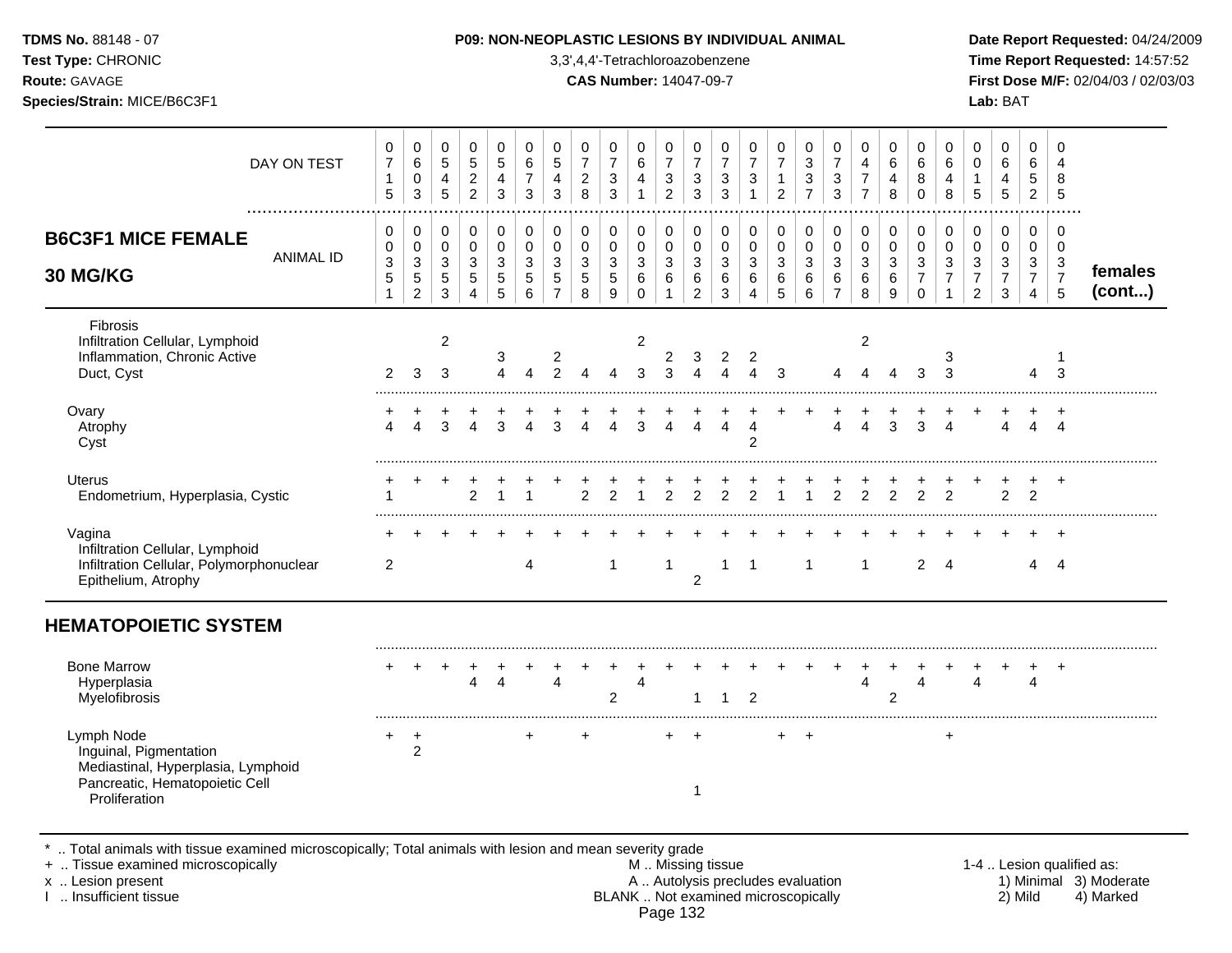| TDMS No. 88148 - 07<br>Test Type: CHRONIC<br>Route: GAVAGE<br>Species/Strain: MICE/B6C3F1                                |                  |                                                         |                                                                  |                                                     |                                                           |                                                              |                                           |                                                        |                                                     | 3,3',4,4'-Tetrachloroazobenzene<br><b>CAS Number: 14047-09-7</b> |                                                   |                                                                              |                                                                            |                                                     |                                                                   |                                                       | P09: NON-NEOPLASTIC LESIONS BY INDIVIDUAL ANIMAL                              |                                              |                                              |                                                 |                                                        |                                                                              |                                                           | Lab: BAT                                               |                                                           |                                                                   | Date Report Requested: 04/24/2009<br>Time Report Requested: 14:57:52<br>First Dose M/F: 02/04/03 / 02/03/03 |
|--------------------------------------------------------------------------------------------------------------------------|------------------|---------------------------------------------------------|------------------------------------------------------------------|-----------------------------------------------------|-----------------------------------------------------------|--------------------------------------------------------------|-------------------------------------------|--------------------------------------------------------|-----------------------------------------------------|------------------------------------------------------------------|---------------------------------------------------|------------------------------------------------------------------------------|----------------------------------------------------------------------------|-----------------------------------------------------|-------------------------------------------------------------------|-------------------------------------------------------|-------------------------------------------------------------------------------|----------------------------------------------|----------------------------------------------|-------------------------------------------------|--------------------------------------------------------|------------------------------------------------------------------------------|-----------------------------------------------------------|--------------------------------------------------------|-----------------------------------------------------------|-------------------------------------------------------------------|-------------------------------------------------------------------------------------------------------------|
|                                                                                                                          | DAY ON TEST      | $\boldsymbol{0}$<br>$\overline{7}$<br>$\mathbf{1}$<br>5 | $\mathbf 0$<br>$\,6\,$<br>$\pmb{0}$<br>$\mathfrak{Z}$            | 0<br>$\sqrt{5}$<br>$\overline{4}$<br>$\overline{5}$ | $\mathbf 0$<br>$\sqrt{5}$<br>$\sqrt{2}$<br>$\overline{2}$ | $\mathbf 0$<br>$\,$ 5 $\,$<br>$\overline{4}$<br>$\mathbf{3}$ | 0<br>6<br>$\overline{7}$<br>$\mathbf{3}$  | 0<br>$\overline{5}$<br>4<br>$\mathbf{3}$               | 0<br>$\overline{7}$<br>$\overline{\mathbf{c}}$<br>8 | 0<br>$\overline{7}$<br>$\ensuremath{\mathsf{3}}$<br>3            | 0<br>6<br>$\overline{\mathbf{4}}$                 | $\mathbf 0$<br>$\overline{7}$<br>$\ensuremath{\mathsf{3}}$<br>$\overline{2}$ | $\mathbf 0$<br>$\overline{7}$<br>$\ensuremath{\mathsf{3}}$<br>$\mathbf{3}$ | 0<br>$\overline{7}$<br>$\mathbf{3}$<br>$\mathbf{3}$ | $\mathbf 0$<br>$\overline{7}$<br>$\sqrt{3}$<br>$\mathbf{1}$       | 0<br>$\overline{7}$<br>$\mathbf{1}$<br>$\overline{c}$ | 0<br>$\ensuremath{\mathsf{3}}$<br>$\ensuremath{\mathsf{3}}$<br>$\overline{7}$ | 0<br>$\overline{7}$<br>3<br>3                | 0<br>4<br>$\boldsymbol{7}$<br>$\overline{7}$ | 0<br>$\,6$<br>$\overline{\mathbf{4}}$<br>8      | 0<br>$\,6\,$<br>8<br>$\mathsf{O}\xspace$               | $\mathbf 0$<br>$\,6\,$<br>$\overline{4}$<br>8                                | $\mathbf 0$<br>$\Omega$<br>$\mathbf{1}$<br>5              | $\mathbf 0$<br>6<br>$\overline{4}$<br>5                | 0<br>6<br>5<br>$\overline{2}$                             | $\Omega$<br>8<br>$\sqrt{5}$                                       |                                                                                                             |
| <b>B6C3F1 MICE FEMALE</b><br>30 MG/KG                                                                                    | <b>ANIMAL ID</b> | 0<br>0<br>3<br>5<br>$\mathbf{1}$                        | 0<br>$\mathbf 0$<br>$\mathbf{3}$<br>$\sqrt{5}$<br>$\overline{2}$ | $\mathbf 0$<br>$\mathbf 0$<br>3<br>$\sqrt{5}$<br>3  | $\mathbf 0$<br>$\mathbf 0$<br>3<br>$\sqrt{5}$<br>4        | $\mathbf 0$<br>$\mathbf 0$<br>3<br>$\sqrt{5}$<br>5           | $\mathbf 0$<br>$\mathbf 0$<br>3<br>5<br>6 | $\mathbf 0$<br>$\mathbf 0$<br>3<br>5<br>$\overline{7}$ | 0<br>0<br>3<br>5<br>8                               | $\mathbf 0$<br>0<br>3<br>$5\phantom{.0}$<br>9                    | 0<br>$\mathbf 0$<br>$\mathbf{3}$<br>6<br>$\Omega$ | 0<br>0<br>3<br>6                                                             | 0<br>$\mathbf 0$<br>$\mathbf{3}$<br>$\,6\,$<br>$\overline{2}$              | 0<br>$\mathbf 0$<br>3<br>6<br>3                     | $\mathbf 0$<br>$\mathbf 0$<br>$\mathbf{3}$<br>6<br>$\overline{4}$ | 0<br>$\mathbf 0$<br>3<br>6<br>5                       | 0<br>$\mathbf 0$<br>$\sqrt{3}$<br>6<br>6                                      | 0<br>$\mathbf 0$<br>3<br>6<br>$\overline{7}$ | 0<br>0<br>3<br>6<br>8                        | $\mathbf 0$<br>$\mathbf 0$<br>3<br>$\,6\,$<br>9 | 0<br>$\mathbf 0$<br>3<br>$\overline{7}$<br>$\mathbf 0$ | $\mathbf 0$<br>$\mathbf 0$<br>$\mathbf{3}$<br>$\overline{7}$<br>$\mathbf{1}$ | 0<br>$\mathbf 0$<br>3<br>$\overline{7}$<br>$\overline{2}$ | $\mathbf 0$<br>$\mathbf 0$<br>3<br>$\overline{7}$<br>3 | 0<br>$\mathbf 0$<br>3<br>$\overline{7}$<br>$\overline{4}$ | $\Omega$<br>$\mathbf 0$<br>3<br>$\overline{7}$<br>$5\phantom{.0}$ | females<br>(cont)                                                                                           |
| Pancreatic, Hyperplasia, Lymphoid<br>Pancreatic, Pigmentation<br>Renal, Hyperplasia, Lymphoid                            |                  |                                                         |                                                                  |                                                     |                                                           |                                                              |                                           |                                                        |                                                     |                                                                  |                                                   |                                                                              | $\overline{2}$                                                             |                                                     |                                                                   |                                                       |                                                                               |                                              |                                              |                                                 |                                                        |                                                                              |                                                           |                                                        |                                                           |                                                                   |                                                                                                             |
| Lymph Node, Mandibular<br>Hyperplasia, Lymphoid<br>Necrosis, Lymphoid<br>Pigmentation                                    |                  |                                                         | $\overline{2}$                                                   |                                                     | $\ddot{}$                                                 | $\ddot{}$<br>$\overline{4}$                                  |                                           | M +                                                    |                                                     | $\overline{4}$                                                   | $\ddot{}$<br>$\overline{4}$                       | $+$                                                                          | $\overline{4}$                                                             |                                                     |                                                                   |                                                       | $+$                                                                           | $\ddot{}$<br>3                               | $+$                                          | $\ddot{}$                                       | $\ddot{}$<br>4                                         | $+$                                                                          |                                                           |                                                        |                                                           |                                                                   |                                                                                                             |
| Lymph Node, Mesenteric<br>Hyperplasia, Lymphoid                                                                          |                  |                                                         |                                                                  |                                                     |                                                           |                                                              |                                           |                                                        |                                                     |                                                                  |                                                   |                                                                              |                                                                            |                                                     |                                                                   |                                                       |                                                                               |                                              |                                              | $+$                                             | $+$                                                    | $+$                                                                          |                                                           | M +                                                    | $+$                                                       | $+$                                                               |                                                                                                             |
| Spleen<br>Amyloid Deposition<br>Atrophy<br>Hematopoietic Cell Proliferation<br>Infarct<br>Lymphoid Follicle, Hyperplasia |                  | 4                                                       | 4                                                                | $\mathcal{P}$                                       | $\ddot{}$<br>3                                            | $\overline{+}$<br>3                                          | 3                                         | 3                                                      | $\Lambda$                                           | $\mathcal{P}$                                                    | 3                                                 | $\overline{2}$<br>3                                                          | $\overline{2}$                                                             |                                                     | $\overline{2}$                                                    |                                                       | 3                                                                             | $+$<br>$\overline{2}$                        | $+$                                          | $\ddot{}$                                       | $\pm$<br>3                                             | $\boldsymbol{\Lambda}$                                                       |                                                           | 3                                                      | 3                                                         |                                                                   |                                                                                                             |
| Thymus<br>Atrophy<br>Cyst<br>Cyst, Multiple<br><b>Ectopic Parathyroid Gland</b><br>Inflammation, Chronic Active          |                  |                                                         | Δ<br>4                                                           | 3<br>2                                              | 4                                                         | 3<br>$\overline{2}$                                          | $\overline{4}$<br>$\mathbf{3}$            | $\overline{\mathbf{c}}$                                | $\overline{4}$<br>4                                 | 4                                                                | 4<br>4                                            |                                                                              |                                                                            |                                                     | Δ                                                                 |                                                       | $\overline{2}$                                                                | $\overline{4}$<br>4<br>3                     | 3                                            | $\boldsymbol{\varDelta}$                        | м                                                      | 3<br>$\overline{2}$                                                          |                                                           | 4<br>$\overline{2}$                                    | $\overline{4}$<br>3                                       | $_{+}$<br>$\overline{4}$                                          |                                                                                                             |

# **INTEGUMENTARY SYSTEM**

\* .. Total animals with tissue examined microscopically; Total animals with lesion and mean severity grade

+ .. Tissue examined microscopically M .. Missing tissue 1-4 .. Lesion qualified as: x .. Lesion present **A .. Autolysis precludes evaluation** A .. Autolysis precludes evaluation 1) Minimal 3) Moderate I .. Insufficient tissue BLANK .. Not examined microscopically 2) Mild 4) Marked Page 133

.........................................................................................................................................................................................................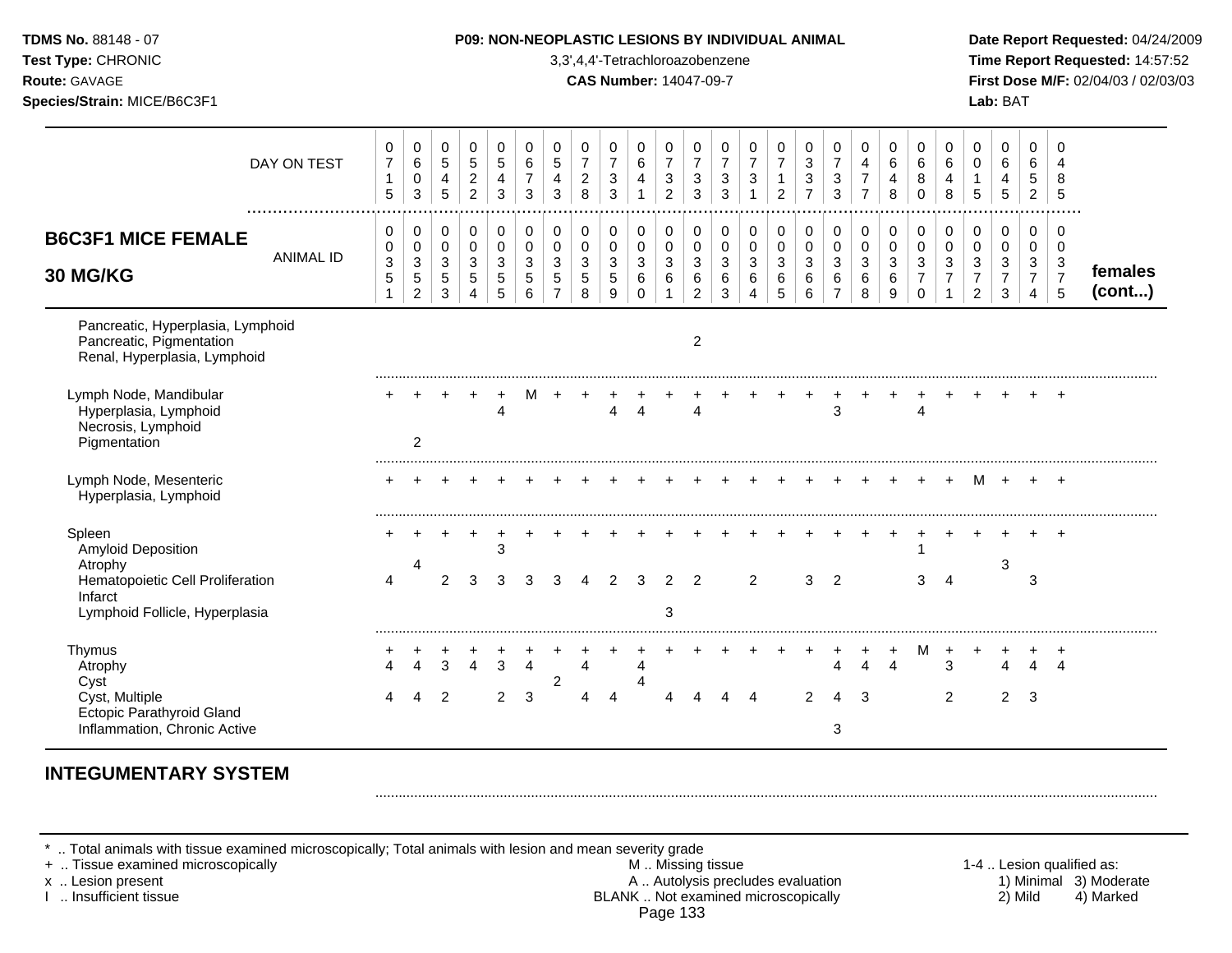|  | <b>TDMS No.</b> 88148 - 07 |  |
|--|----------------------------|--|
|  |                            |  |

# **P09: NON-NEOPLASTIC LESIONS BY INDIVIDUAL ANIMAL Date Report Requested:** 04/24/2009

**Test Type:** CHRONIC 3,3',4,4'-Tetrachloroazobenzene **Time Report Requested:** 14:57:52 **Route:** GAVAGE **CAS Number:** 14047-09-7 **First Dose M/F:** 02/04/03 / 02/03/03

|                                                                                                                                                                        | DAY ON TEST      | 0<br>$\boldsymbol{7}$<br>$\mathbf{1}$<br>5               | 0<br>6<br>0<br>3                                                     | 0<br>$\,$ 5 $\,$<br>4<br>5                          | 0<br>$\,$ 5 $\,$<br>$\overline{\mathbf{c}}$<br>$\overline{2}$ | 0<br>$\sqrt{5}$<br>4<br>3                                       | 0<br>6<br>$\overline{7}$<br>3   | 0<br>$\,$ 5 $\,$<br>4<br>3                   | 0<br>$\overline{7}$<br>$\overline{c}$<br>8 | 0<br>$\overline{7}$<br>3<br>3   | 0<br>6<br>4<br>$\mathbf{1}$     | 0<br>$\boldsymbol{7}$<br>3<br>$\overline{2}$ | 0<br>$\overline{\mathbf{7}}$<br>3<br>3                                   | 0<br>$\overline{7}$<br>3<br>3            | 0<br>$\overline{7}$<br>3<br>$\mathbf{1}$              | 0<br>$\overline{7}$<br>$\overline{2}$ | 0<br>$\sqrt{3}$<br>$\ensuremath{\mathsf{3}}$<br>$\overline{7}$ | 0<br>$\boldsymbol{7}$<br>$\ensuremath{\mathsf{3}}$<br>3 | 0<br>$\overline{4}$<br>$\overline{7}$<br>$\overline{7}$ | 0<br>6<br>4<br>8                | 0<br>6<br>8<br>$\mathbf 0$                | 0<br>6<br>4<br>8                | 0<br>$\mathbf 0$<br>5                                                | 0<br>$\,6$<br>$\overline{4}$<br>5                      | 0<br>6<br>5<br>$\overline{2}$                             | 0<br>$\overline{4}$<br>8<br>5                 |                           |
|------------------------------------------------------------------------------------------------------------------------------------------------------------------------|------------------|----------------------------------------------------------|----------------------------------------------------------------------|-----------------------------------------------------|---------------------------------------------------------------|-----------------------------------------------------------------|---------------------------------|----------------------------------------------|--------------------------------------------|---------------------------------|---------------------------------|----------------------------------------------|--------------------------------------------------------------------------|------------------------------------------|-------------------------------------------------------|---------------------------------------|----------------------------------------------------------------|---------------------------------------------------------|---------------------------------------------------------|---------------------------------|-------------------------------------------|---------------------------------|----------------------------------------------------------------------|--------------------------------------------------------|-----------------------------------------------------------|-----------------------------------------------|---------------------------|
| <b>B6C3F1 MICE FEMALE</b><br>30 MG/KG                                                                                                                                  | <b>ANIMAL ID</b> | 0<br>0<br>$\ensuremath{\mathsf{3}}$<br>5<br>$\mathbf{1}$ | 0<br>0<br>$\ensuremath{\mathsf{3}}$<br>$\mathbf 5$<br>$\overline{2}$ | 0<br>$\mathbf 0$<br>3<br>$\sqrt{5}$<br>$\mathbf{3}$ | 0<br>$\mathbf 0$<br>3<br>5<br>4                               | 0<br>$\mathbf 0$<br>$\ensuremath{\mathsf{3}}$<br>5<br>5         | 0<br>$\mathbf 0$<br>3<br>5<br>6 | 0<br>$\mathbf 0$<br>3<br>5<br>$\overline{7}$ | 0<br>$\mathbf 0$<br>3<br>5<br>8            | 0<br>$\mathbf 0$<br>3<br>5<br>9 | 0<br>0<br>3<br>6<br>$\mathbf 0$ | 0<br>$\mathbf 0$<br>3<br>6<br>$\mathbf{1}$   | 0<br>$\mathbf 0$<br>$\ensuremath{\mathsf{3}}$<br>$\,6$<br>$\overline{a}$ | 0<br>$\mathbf 0$<br>$\sqrt{3}$<br>6<br>3 | 0<br>$\mathbf 0$<br>3<br>6<br>$\overline{\mathbf{4}}$ | 0<br>0<br>$\sqrt{3}$<br>6<br>5        | 0<br>$\mathbf 0$<br>$\sqrt{3}$<br>$\,6\,$<br>$\,6\,$           | 0<br>0<br>$\mathbf{3}$<br>6<br>$\overline{7}$           | 0<br>$\mathbf 0$<br>$\sqrt{3}$<br>6<br>8                | 0<br>$\mathbf 0$<br>3<br>6<br>9 | 0<br>$\mathbf 0$<br>3<br>7<br>$\mathbf 0$ | 0<br>$\mathbf 0$<br>3<br>7<br>1 | 0<br>$\mathbf 0$<br>$\mathbf{3}$<br>$\overline{7}$<br>$\overline{2}$ | 0<br>0<br>$\sqrt{3}$<br>$\overline{7}$<br>$\mathbf{3}$ | 0<br>$\mathbf 0$<br>3<br>$\overline{7}$<br>$\overline{4}$ | 0<br>0<br>$\mathbf{3}$<br>$\overline{7}$<br>5 | females<br>(cont)         |
| <b>Mammary Gland</b>                                                                                                                                                   |                  |                                                          |                                                                      |                                                     |                                                               |                                                                 |                                 |                                              |                                            |                                 |                                 |                                              |                                                                          |                                          |                                                       |                                       |                                                                |                                                         |                                                         |                                 |                                           |                                 |                                                                      |                                                        |                                                           | $\div$                                        |                           |
| <b>Skin</b><br>Inflammation, Chronic Active<br>Dermis, Fibrosis<br>Epidermis, Hyperplasia<br>Epidermis, Ulcer<br>Hair Follicle, Dilatation<br>Sebaceous Gland, Atrophy |                  | 1<br>4                                                   | $\mathbf{1}$<br>$\overline{4}$                                       | -1<br>$\overline{4}$                                | 3                                                             | 3<br>$\ensuremath{\mathsf{3}}$<br>2<br>$\boldsymbol{\varDelta}$ | 1<br>4                          | Δ<br>$\overline{2}$                          | -1<br>$\overline{1}$                       |                                 | 4<br>3<br>$\overline{2}$        |                                              |                                                                          | $\mathbf{1}$                             | $\overline{2}$                                        | $\overline{4}$                        |                                                                | $\overline{2}$                                          | $\overline{2}$<br>$\overline{1}$                        |                                 | Δ                                         | $\overline{2}$                  |                                                                      | 1<br>4                                                 | 4<br>3<br>$\overline{4}$                                  | $\ddot{}$<br>2                                |                           |
| <b>MUSCULOSKELETAL SYSTEM</b>                                                                                                                                          |                  |                                                          |                                                                      |                                                     |                                                               |                                                                 |                                 |                                              |                                            |                                 |                                 |                                              |                                                                          |                                          |                                                       |                                       |                                                                |                                                         |                                                         |                                 |                                           |                                 |                                                                      |                                                        |                                                           |                                               |                           |
| Bone<br>Osteopetrosis                                                                                                                                                  |                  |                                                          |                                                                      |                                                     |                                                               |                                                                 |                                 |                                              |                                            |                                 |                                 |                                              |                                                                          |                                          |                                                       |                                       |                                                                | 3                                                       |                                                         |                                 |                                           |                                 |                                                                      |                                                        |                                                           | $\ddot{}$                                     |                           |
| <b>Skeletal Muscle</b><br>Mineralization                                                                                                                               |                  |                                                          |                                                                      |                                                     | $\div$                                                        |                                                                 |                                 |                                              |                                            |                                 |                                 |                                              |                                                                          |                                          |                                                       | $\overline{ }$                        |                                                                |                                                         |                                                         |                                 |                                           |                                 |                                                                      | +                                                      |                                                           |                                               |                           |
| <b>NERVOUS SYSTEM</b>                                                                                                                                                  |                  |                                                          |                                                                      |                                                     |                                                               |                                                                 |                                 |                                              |                                            |                                 |                                 |                                              |                                                                          |                                          |                                                       |                                       |                                                                |                                                         |                                                         |                                 |                                           |                                 |                                                                      |                                                        |                                                           |                                               |                           |
| Brain                                                                                                                                                                  |                  |                                                          |                                                                      |                                                     |                                                               |                                                                 |                                 |                                              |                                            |                                 |                                 |                                              |                                                                          |                                          |                                                       |                                       |                                                                |                                                         |                                                         |                                 |                                           |                                 |                                                                      |                                                        |                                                           | $\ddot{}$                                     |                           |
| <b>RESPIRATORY SYSTEM</b>                                                                                                                                              |                  |                                                          |                                                                      |                                                     |                                                               |                                                                 |                                 |                                              |                                            |                                 |                                 |                                              |                                                                          |                                          |                                                       |                                       |                                                                |                                                         |                                                         |                                 |                                           |                                 |                                                                      |                                                        |                                                           |                                               |                           |
| Lung<br>Hemorrhage                                                                                                                                                     |                  |                                                          |                                                                      |                                                     |                                                               | $\ensuremath{\mathsf{3}}$                                       |                                 |                                              |                                            |                                 |                                 |                                              |                                                                          |                                          |                                                       |                                       |                                                                |                                                         |                                                         |                                 |                                           |                                 |                                                                      |                                                        |                                                           | $\ddot{}$                                     |                           |
| $\ast$<br>Total animals with tissue examined microscopically; Total animals with lesion and mean severity grade<br>+  Tissue examined microscopically                  |                  |                                                          |                                                                      |                                                     |                                                               |                                                                 |                                 |                                              |                                            |                                 |                                 |                                              | M. Missing tissue                                                        |                                          |                                                       |                                       |                                                                |                                                         |                                                         |                                 |                                           |                                 |                                                                      |                                                        |                                                           |                                               | 1-4  Lesion qualified as: |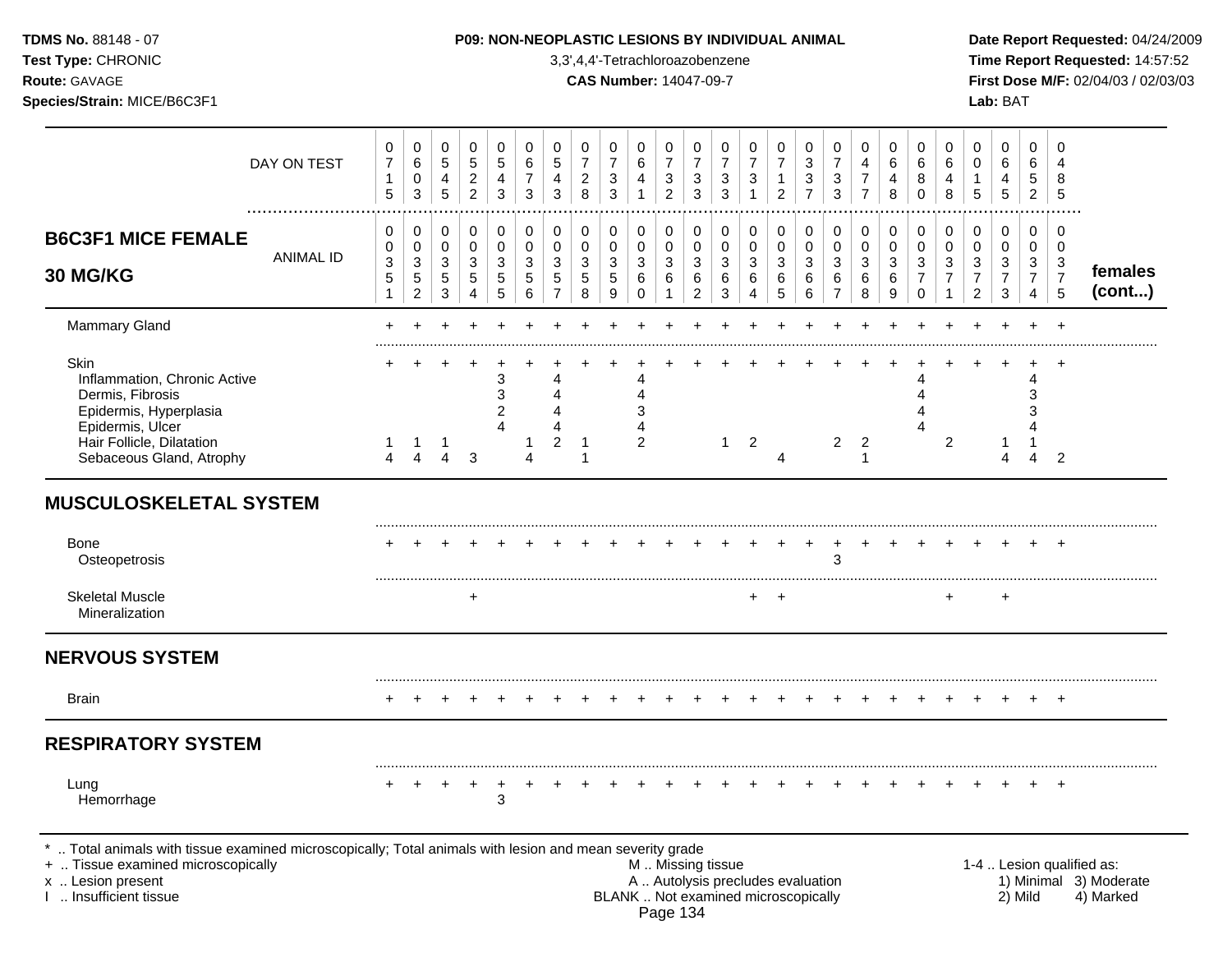| TDMS No. 88148 - 07<br>Test Type: CHRONIC<br>Route: GAVAGE<br>Species/Strain: MICE/B6C3F1                                                                                                                                              |                                           |                                                                     |                                                          |                                                     |                                                     |                                                      |                                                                     |                                                         |                                                     |                                                           | P09: NON-NEOPLASTIC LESIONS BY INDIVIDUAL ANIMAL<br>3,3',4,4'-Tetrachloroazobenzene<br><b>CAS Number: 14047-09-7</b> |                                                                       |                                 |                                                 |                                                          |                                                      |                               |                                                           |                       |                                                           |                                                                 |                                                          | Lab: BAT                                                        |                                                           |                                                                | Date Report Requested: 04/24/2009<br>Time Report Requested: 14:57:52<br>First Dose M/F: 02/04/03 / 02/03/03 |
|----------------------------------------------------------------------------------------------------------------------------------------------------------------------------------------------------------------------------------------|-------------------------------------------|---------------------------------------------------------------------|----------------------------------------------------------|-----------------------------------------------------|-----------------------------------------------------|------------------------------------------------------|---------------------------------------------------------------------|---------------------------------------------------------|-----------------------------------------------------|-----------------------------------------------------------|----------------------------------------------------------------------------------------------------------------------|-----------------------------------------------------------------------|---------------------------------|-------------------------------------------------|----------------------------------------------------------|------------------------------------------------------|-------------------------------|-----------------------------------------------------------|-----------------------|-----------------------------------------------------------|-----------------------------------------------------------------|----------------------------------------------------------|-----------------------------------------------------------------|-----------------------------------------------------------|----------------------------------------------------------------|-------------------------------------------------------------------------------------------------------------|
| DAY ON TEST                                                                                                                                                                                                                            | 0<br>$\overline{7}$<br>$\mathbf{1}$<br>5  | 0<br>6<br>$\pmb{0}$<br>3                                            | $\mathbf 0$<br>$\sqrt{5}$<br>$\overline{4}$<br>5         | 0<br>$\sqrt{5}$<br>$\overline{c}$<br>$\overline{a}$ | 0<br>5<br>$\overline{4}$<br>3                       | 0<br>$\,6$<br>$\overline{7}$<br>3                    | 0<br>$\sqrt{5}$<br>$\overline{\mathbf{4}}$<br>3                     | 0<br>$\overline{7}$<br>$\overline{c}$<br>8              | 0<br>$\overline{7}$<br>$\sqrt{3}$<br>$\mathfrak{Z}$ | $\pmb{0}$<br>$\,6$<br>$\overline{4}$                      | 0<br>$\overline{7}$<br>$\sqrt{3}$<br>$\overline{2}$                                                                  | $\mathbf 0$<br>$\overline{7}$<br>$\sqrt{3}$<br>3                      | 0<br>$\overline{7}$<br>3<br>3   | 0<br>$\overline{7}$<br>$\sqrt{3}$               | 0<br>$\overline{7}$<br>$\mathbf{1}$<br>$\overline{c}$    | 0<br>3<br>$\sqrt{3}$<br>$\overline{7}$               | 0<br>$\overline{7}$<br>3<br>3 | 0<br>$\overline{4}$<br>$\boldsymbol{7}$<br>$\overline{7}$ | 0<br>6<br>4<br>8      | 0<br>6<br>$\bf 8$<br>$\Omega$                             | 0<br>$6\phantom{1}6$<br>$\overline{\mathbf{4}}$<br>8            | 0<br>$\Omega$<br>$\mathbf{1}$<br>5                       | 0<br>$\,6\,$<br>4<br>5                                          | $\mathbf 0$<br>6<br>5<br>$\overline{2}$                   | 0<br>8<br>$\sqrt{5}$                                           |                                                                                                             |
| <b>B6C3F1 MICE FEMALE</b><br><b>ANIMAL ID</b><br><b>30 MG/KG</b>                                                                                                                                                                       | 0<br>0<br>3<br>$\sqrt{5}$<br>$\mathbf{1}$ | 0<br>0<br>$\ensuremath{\mathsf{3}}$<br>$\sqrt{5}$<br>$\overline{2}$ | 0<br>$\mathbf 0$<br>$\mathbf{3}$<br>$5\phantom{.0}$<br>3 | 0<br>$\mathbf 0$<br>$\mathbf{3}$<br>5<br>4          | 0<br>$\mathbf 0$<br>$\mathbf{3}$<br>$\sqrt{5}$<br>5 | $\mathbf 0$<br>$\mathbf 0$<br>$\mathbf{3}$<br>5<br>6 | 0<br>0<br>$\ensuremath{\mathsf{3}}$<br>$\sqrt{5}$<br>$\overline{7}$ | 0<br>$\mathbf 0$<br>$\ensuremath{\mathsf{3}}$<br>5<br>8 | $\mathbf 0$<br>0<br>$\mathbf{3}$<br>$\sqrt{5}$<br>9 | $\mathbf 0$<br>$\mathsf 0$<br>$\sqrt{3}$<br>6<br>$\Omega$ | 0<br>$\mathsf{O}\xspace$<br>$\ensuremath{\mathsf{3}}$<br>6<br>$\mathbf{1}$                                           | $\mathbf 0$<br>$\mathbf 0$<br>$\sqrt{3}$<br>$\,6\,$<br>$\overline{c}$ | 0<br>$\mathbf 0$<br>3<br>6<br>3 | $\mathbf 0$<br>$\mathbf 0$<br>$\mathbf{3}$<br>6 | $\mathbf 0$<br>$\mathbf 0$<br>$\sqrt{3}$<br>$\,6\,$<br>5 | $\mathbf 0$<br>$\mathbf 0$<br>$\mathbf{3}$<br>6<br>6 | 0<br>0<br>3<br>6              | 0<br>$\mathbf 0$<br>$\mathfrak{S}$<br>6<br>8              | 0<br>0<br>3<br>6<br>9 | 0<br>0<br>$\mathfrak{S}$<br>$\overline{7}$<br>$\mathbf 0$ | 0<br>$\mathbf 0$<br>$\ensuremath{\mathsf{3}}$<br>$\overline{7}$ | 0<br>0<br>$\sqrt{3}$<br>$\overline{7}$<br>$\overline{2}$ | $\mathbf 0$<br>$\mathbf 0$<br>$\sqrt{3}$<br>$\overline{7}$<br>3 | 0<br>$\mathbf 0$<br>3<br>$\overline{7}$<br>$\overline{4}$ | $\Omega$<br>$\mathbf 0$<br>$\mathbf{3}$<br>$\overline{7}$<br>5 | females<br>(cont)                                                                                           |
| Infiltration Cellular, Lymphoid<br>Inflammation, Chronic Active<br>Alveolar Epithelium, Hyperplasia<br>Alveolar Epithelium, Metaplasia,<br>Squamous<br>Alveolus, Infiltration Cellular, Histiocyte<br>Bronchiole, Metaplasia, Squamous |                                           |                                                                     |                                                          |                                                     |                                                     |                                                      |                                                                     |                                                         |                                                     |                                                           | 3                                                                                                                    | 3<br>$\overline{4}$                                                   |                                 |                                                 |                                                          |                                                      |                               |                                                           | 4                     |                                                           |                                                                 | 4                                                        |                                                                 | $\overline{c}$                                            |                                                                |                                                                                                             |
| Nose<br>Glands, Olfactory Epithelium, Dilatation                                                                                                                                                                                       |                                           |                                                                     |                                                          |                                                     | $^+$<br>$\overline{2}$                              | $\ddot{}$                                            |                                                                     |                                                         |                                                     |                                                           |                                                                                                                      |                                                                       |                                 |                                                 |                                                          |                                                      |                               |                                                           |                       |                                                           |                                                                 |                                                          |                                                                 |                                                           |                                                                |                                                                                                             |
| Trachea                                                                                                                                                                                                                                |                                           |                                                                     |                                                          |                                                     |                                                     |                                                      |                                                                     |                                                         |                                                     |                                                           |                                                                                                                      |                                                                       |                                 |                                                 |                                                          |                                                      |                               |                                                           |                       |                                                           |                                                                 |                                                          |                                                                 |                                                           |                                                                |                                                                                                             |
| <b>SPECIAL SENSES SYSTEM</b>                                                                                                                                                                                                           |                                           |                                                                     |                                                          |                                                     |                                                     |                                                      |                                                                     |                                                         |                                                     |                                                           |                                                                                                                      |                                                                       |                                 |                                                 |                                                          |                                                      |                               |                                                           |                       |                                                           |                                                                 |                                                          |                                                                 |                                                           |                                                                |                                                                                                             |
| Ear                                                                                                                                                                                                                                    |                                           |                                                                     |                                                          |                                                     |                                                     |                                                      |                                                                     |                                                         |                                                     |                                                           |                                                                                                                      |                                                                       |                                 |                                                 |                                                          |                                                      |                               |                                                           |                       |                                                           |                                                                 |                                                          |                                                                 |                                                           |                                                                |                                                                                                             |
| Eye<br>Cornea, Inflammation, Chronic Active<br>Optic Nerve, Infiltration Cellular, Lymphoid<br>Optic Nerve, Pigmentation                                                                                                               |                                           |                                                                     | 2<br>$\overline{c}$                                      |                                                     |                                                     |                                                      |                                                                     |                                                         |                                                     | 2                                                         |                                                                                                                      |                                                                       |                                 |                                                 |                                                          |                                                      |                               |                                                           |                       |                                                           | M                                                               |                                                          |                                                                 |                                                           |                                                                |                                                                                                             |
| <b>Harderian Gland</b><br>Hyperplasia<br>Infiltration Cellular, Lymphoid<br>Inflammation, Chronic Active                                                                                                                               |                                           | M +                                                                 |                                                          |                                                     |                                                     |                                                      |                                                                     |                                                         | $\overline{c}$                                      |                                                           |                                                                                                                      |                                                                       | 4                               |                                                 |                                                          |                                                      |                               |                                                           | -1                    | $\overline{2}$                                            |                                                                 |                                                          | 2                                                               |                                                           | $^{+}$                                                         |                                                                                                             |

\* .. Total animals with tissue examined microscopically; Total animals with lesion and mean severity grade

Inflammation, Chronic Active 2 2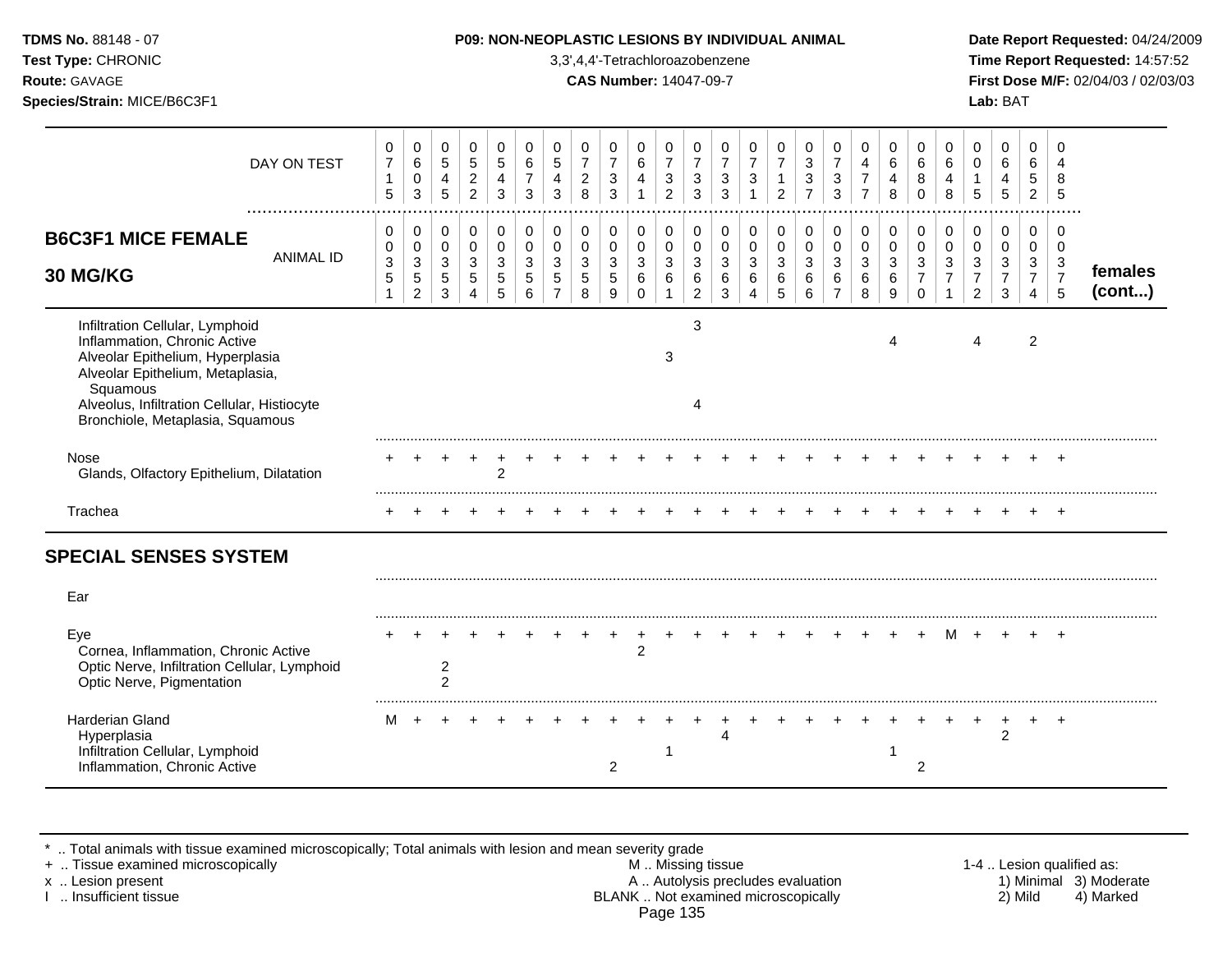**Test Type:** CHRONIC 3,3',4,4'-Tetrachloroazobenzene **Time Report Requested:** 14:57:52 **Route:** GAVAGE **CAS Number:** 14047-09-7 **First Dose M/F:** 02/04/03 / 02/03/03 **Species/Strain:** MICE/B6C3F1 **Lab:** BAT

|                                              | DAY ON TEST<br> | 0<br><sub>5</sub>           | v<br>6<br>v<br>3           | U<br>5<br>4<br>5 | υ<br>G<br>っ<br>▃                | 0<br>5<br>3                 | U<br>6<br>3       | c       | 0<br>◠<br><u>_</u><br>8 | ت<br>$\sim$                      | U<br>6<br>4 | υ<br>3            | U<br>3<br>3                     | v<br>3<br><sup>o</sup><br>ა | k. | 0<br>⌒                 | v<br><sup>o</sup><br>ີ<br>J | U<br>ີ<br>c | v                     | υ<br>6<br>8      | U<br>6<br>8 | <b>C</b> | 0<br>0<br>b.           | v<br>- 6<br>4<br>5               | 0<br>6<br><sub>5</sub><br>2 | 0<br>8<br>$\mathbf{p}$ |                   |
|----------------------------------------------|-----------------|-----------------------------|----------------------------|------------------|---------------------------------|-----------------------------|-------------------|---------|-------------------------|----------------------------------|-------------|-------------------|---------------------------------|-----------------------------|----|------------------------|-----------------------------|-------------|-----------------------|------------------|-------------|----------|------------------------|----------------------------------|-----------------------------|------------------------|-------------------|
| <b>B6C3F1 MICE FEMALE</b><br><b>30 MG/KG</b> | ANIMAL ID       | 0<br>0<br>3<br><sub>5</sub> | ◡<br>v<br>$\sim$<br>◡<br>5 | ◠<br>ບ<br>5      | $\sqrt{2}$<br>J<br><sub>5</sub> | 0<br>0<br>3<br><sub>5</sub> | ັ<br><sub>5</sub> | ັບ<br>G | ◠<br>-3<br>.5<br>8      | <sup>o</sup><br>ت<br>$\mathbf b$ | າ<br>ັ<br>6 | u<br>⌒<br>ັບ<br>6 | 0<br>υ<br>3<br>$\sim$<br>6<br>◠ | - 0<br>6                    | Ñ  | 0<br>O<br>⌒<br>-3<br>6 | $\sim$<br>ັ<br>6<br>ົ       | વ<br>ບ<br>6 | v<br>2<br>◡<br>6<br>8 | υ<br>3<br>6<br>9 | ົ<br>◡      | Ñ        | $\sqrt{2}$<br>- 3<br>ົ | υ<br><sup>o</sup><br>ັ<br>◠<br>ີ | U<br>ີ<br>ັ                 | 0<br><b>U</b><br>-3    | temales<br>(cont) |

# **URINARY SYSTEM**

| Kidney<br>Hydronephrosis                                                                  |   |  |   |  |  |  |                         |  |  |  |   |   |               |   |    |  |
|-------------------------------------------------------------------------------------------|---|--|---|--|--|--|-------------------------|--|--|--|---|---|---------------|---|----|--|
| Infarct<br>Infiltration Cellular, Lymphoid<br>Inflammation, Chronic Active                |   |  |   |  |  |  |                         |  |  |  | 2 |   |               |   |    |  |
| Mineralization                                                                            |   |  |   |  |  |  | 3                       |  |  |  |   |   |               |   |    |  |
| Nephropathy<br>Glomerulus, Amyloid Deposition<br>Papilla, Necrosis                        |   |  | 3 |  |  |  | $\overline{\mathbf{3}}$ |  |  |  |   |   | $\mathcal{P}$ | c |    |  |
| Pelvis, Metaplasia, Osseous                                                               |   |  |   |  |  |  |                         |  |  |  |   |   |               |   |    |  |
| Renal Tubule, Accumulation, Hyaline<br>Droplet                                            | 3 |  |   |  |  |  |                         |  |  |  |   |   | 3             |   |    |  |
| Renal Tubule, Dilatation                                                                  |   |  |   |  |  |  |                         |  |  |  |   |   | 3             |   | ্ব |  |
| Ureter<br>Transitional Epithelium, Hyperplasia                                            |   |  |   |  |  |  |                         |  |  |  |   |   |               |   |    |  |
| Urethra<br>Infiltration Cellular, Lymphoid<br>Transitional Epithelium, Hyperplasia        |   |  |   |  |  |  |                         |  |  |  |   | 2 |               |   |    |  |
|                                                                                           |   |  |   |  |  |  |                         |  |  |  |   |   |               |   |    |  |
| <b>Urinary Bladder</b><br>Infiltration Cellular, Lymphoid<br>Inflammation, Chronic Active |   |  |   |  |  |  |                         |  |  |  |   |   |               |   |    |  |
| Transitional Epithelium, Hyperplasia                                                      |   |  |   |  |  |  |                         |  |  |  |   |   |               |   |    |  |

\* .. Total animals with tissue examined microscopically; Total animals with lesion and mean severity grade<br>+ .. Tissue examined microscopically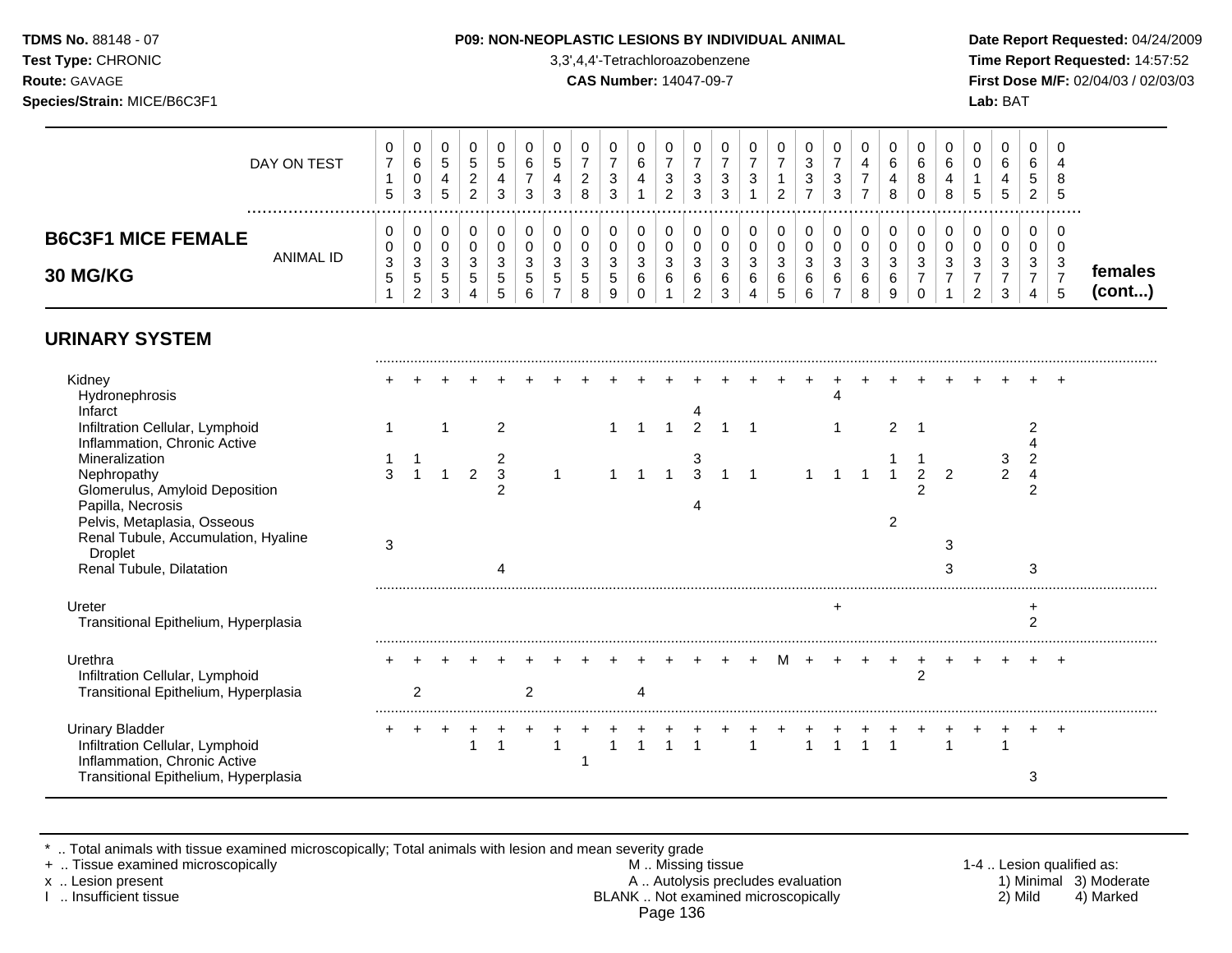### **TDMS No.** 88148 - 07 **P09: NON-NEOPLASTIC LESIONS BY INDIVIDUAL ANIMAL Date Report Requested:** 04/24/2009

**Test Type:** CHRONIC 3,3',4,4'-Tetrachloroazobenzene **Time Report Requested:** 14:57:52 **Route:** GAVAGE **CAS Number:** 14047-09-7 **First Dose M/F:** 02/04/03 / 02/03/03

|                                                                                     | DAY ON TEST      | $\,0\,$<br>$\overline{\mathbf{4}}$<br>$\overline{7}$<br>$\overline{7}$                | $\pmb{0}$<br>$\boldsymbol{7}$<br>$\sqrt{3}$<br>$\overline{2}$                     | 0<br>$\overline{7}$<br>$\mathbf{3}$<br>$\overline{c}$   | 0<br>$\,6\,$<br>8<br>8                                | $\mathbf 0$<br>$\overline{7}$<br>$\mathbf{3}$<br>3 | 0<br>$\overline{7}$<br>3           | $\mathbf 0$<br>$\overline{7}$<br>$\sqrt{3}$                   | 0<br>$\mathfrak{S}$<br>$\mathbf 0$<br>$\boldsymbol{\Lambda}$ | 0<br>6<br>$\bf8$<br>8                      | 0<br>$\overline{7}$<br>$\ensuremath{\mathsf{3}}$<br>3 | $\mathbf 0$<br>$\mathbf 0$<br>$\sqrt{5}$<br>$\mathbf 0$ | 0<br>$\overline{7}$<br>$\mathbf{3}$<br>$\overline{2}$ | 0<br>3<br>$\ensuremath{\mathsf{3}}$<br>$\overline{7}$ | $\mathbf 0$<br>$\overline{7}$<br>$\sqrt{3}$<br>$\mathbf{3}$ | 0<br>$\overline{7}$<br>$\mathbf{3}$<br>$\overline{2}$ | 0<br>$\overline{7}$<br>$\sqrt{2}$<br>$\overline{9}$                  | 0<br>$\overline{5}$<br>4<br>$\Omega$                                 | $\pmb{0}$<br>$\,6\,$<br>$\,$ 5 $\,$<br>$\overline{2}$ | 0<br>$\overline{7}$<br>$\sqrt{3}$<br>3 | 0<br>$\overline{7}$<br>$\sqrt{3}$<br>$\overline{2}$   | 0<br>$\overline{7}$<br>$\mathbf{3}$<br>$\overline{2}$ | 0<br>5<br>4                                                 | $\pmb{0}$<br>$\overline{\mathbf{4}}$<br>$\boldsymbol{7}$<br>$\overline{7}$ | $\mathbf 0$<br>6<br>8<br>8      | $\Omega$<br>$\overline{7}$<br>3<br>$\overline{c}$ |    |                 |
|-------------------------------------------------------------------------------------|------------------|---------------------------------------------------------------------------------------|-----------------------------------------------------------------------------------|---------------------------------------------------------|-------------------------------------------------------|----------------------------------------------------|------------------------------------|---------------------------------------------------------------|--------------------------------------------------------------|--------------------------------------------|-------------------------------------------------------|---------------------------------------------------------|-------------------------------------------------------|-------------------------------------------------------|-------------------------------------------------------------|-------------------------------------------------------|----------------------------------------------------------------------|----------------------------------------------------------------------|-------------------------------------------------------|----------------------------------------|-------------------------------------------------------|-------------------------------------------------------|-------------------------------------------------------------|----------------------------------------------------------------------------|---------------------------------|---------------------------------------------------|----|-----------------|
| <b>B6C3F1 MICE FEMALE</b><br><b>30 MG/KG</b>                                        | <b>ANIMAL ID</b> | $\pmb{0}$<br>$\,0\,$<br>$\ensuremath{\mathsf{3}}$<br>$\overline{7}$<br>$6\phantom{1}$ | 0<br>$\pmb{0}$<br>$\ensuremath{\mathsf{3}}$<br>$\boldsymbol{7}$<br>$\overline{7}$ | 0<br>$\mathbf 0$<br>$\mathbf{3}$<br>$\overline{7}$<br>8 | 0<br>$\mathbf 0$<br>$\sqrt{3}$<br>$\overline{7}$<br>9 | 0<br>$\mathbf 0$<br>3<br>8<br>$\Omega$             | $\pmb{0}$<br>$\mathbf 0$<br>3<br>8 | $\pmb{0}$<br>$\mathbf 0$<br>$\sqrt{3}$<br>8<br>$\overline{2}$ | 0<br>$\mathbf 0$<br>$\mathbf{3}$<br>$\bf 8$<br>$\mathbf{3}$  | 0<br>$\mathbf 0$<br>$\mathbf{3}$<br>8<br>4 | 0<br>$\mathbf 0$<br>$\sqrt{3}$<br>8<br>5              | 0<br>$\mathbf 0$<br>$\sqrt{3}$<br>$\,8\,$<br>6          | 0<br>$\mathbf 0$<br>3<br>8<br>$\overline{7}$          | 0<br>0<br>$\sqrt{3}$<br>8<br>8                        | $\pmb{0}$<br>$\mathbf 0$<br>$\sqrt{3}$<br>$\, 8$<br>9       | 0<br>$\mathsf 0$<br>$\sqrt{3}$<br>9<br>$\Omega$       | 0<br>$\mathbf 0$<br>$\sqrt{3}$<br>$\boldsymbol{9}$<br>$\overline{1}$ | 0<br>$\mathbf 0$<br>$\sqrt{3}$<br>$\boldsymbol{9}$<br>$\overline{2}$ | $\,0\,$<br>$\mathsf{O}\xspace$<br>3<br>9<br>3         | 0<br>$\mathbf 0$<br>3<br>9<br>4        | $\pmb{0}$<br>0<br>$\sqrt{3}$<br>$\boldsymbol{9}$<br>5 | 0<br>$\mathbf 0$<br>3<br>9<br>6                       | 0<br>$\mathbf 0$<br>3<br>$\boldsymbol{9}$<br>$\overline{7}$ | 0<br>0<br>$\mathbf 3$<br>9<br>8                                            | 0<br>$\mathbf 0$<br>3<br>9<br>9 | $\Omega$<br>$\Omega$<br>4<br>0<br>$\mathbf 0$     |    | * TOTALS        |
| <b>ALIMENTARY SYSTEM</b>                                                            |                  |                                                                                       |                                                                                   |                                                         |                                                       |                                                    |                                    |                                                               |                                                              |                                            |                                                       |                                                         |                                                       |                                                       |                                                             |                                                       |                                                                      |                                                                      |                                                       |                                        |                                                       |                                                       |                                                             |                                                                            |                                 |                                                   |    |                 |
| Esophagus<br>Perforation                                                            |                  |                                                                                       |                                                                                   |                                                         |                                                       |                                                    |                                    |                                                               |                                                              |                                            |                                                       |                                                         |                                                       |                                                       |                                                             |                                                       |                                                                      |                                                                      |                                                       |                                        |                                                       |                                                       |                                                             |                                                                            |                                 | $+$                                               | 50 | 14.0            |
| Gallbladder<br>Infiltration Cellular, Lymphoid                                      |                  |                                                                                       |                                                                                   |                                                         |                                                       |                                                    |                                    |                                                               |                                                              |                                            |                                                       |                                                         |                                                       |                                                       |                                                             |                                                       |                                                                      |                                                                      |                                                       |                                        |                                                       |                                                       |                                                             |                                                                            |                                 | $\ddot{}$                                         | 50 | 11.0            |
| Intestine Large, Cecum                                                              |                  |                                                                                       |                                                                                   |                                                         |                                                       |                                                    |                                    |                                                               |                                                              |                                            |                                                       |                                                         |                                                       |                                                       |                                                             |                                                       |                                                                      |                                                                      |                                                       |                                        |                                                       |                                                       |                                                             |                                                                            |                                 |                                                   | 50 |                 |
| Intestine Large, Colon                                                              |                  |                                                                                       |                                                                                   |                                                         |                                                       |                                                    |                                    |                                                               |                                                              |                                            |                                                       |                                                         |                                                       |                                                       |                                                             |                                                       |                                                                      |                                                                      |                                                       |                                        |                                                       |                                                       |                                                             |                                                                            |                                 |                                                   | 50 |                 |
| Intestine Large, Rectum                                                             |                  |                                                                                       |                                                                                   |                                                         |                                                       |                                                    |                                    |                                                               |                                                              |                                            |                                                       |                                                         |                                                       |                                                       |                                                             |                                                       |                                                                      |                                                                      |                                                       |                                        |                                                       |                                                       |                                                             |                                                                            |                                 |                                                   | 50 |                 |
| Intestine Small, Duodenum                                                           |                  |                                                                                       |                                                                                   |                                                         |                                                       |                                                    |                                    |                                                               |                                                              |                                            |                                                       |                                                         |                                                       |                                                       |                                                             |                                                       |                                                                      |                                                                      |                                                       |                                        |                                                       |                                                       |                                                             |                                                                            |                                 |                                                   | 50 |                 |
| Intestine Small, Ileum                                                              |                  |                                                                                       |                                                                                   |                                                         |                                                       |                                                    |                                    |                                                               |                                                              |                                            |                                                       |                                                         |                                                       |                                                       |                                                             |                                                       |                                                                      |                                                                      |                                                       |                                        |                                                       |                                                       |                                                             |                                                                            |                                 | $\ddot{}$                                         | 50 |                 |
| Intestine Small, Jejunum<br>Peyer's Patch, Hyperplasia, Lymphoid                    |                  |                                                                                       |                                                                                   |                                                         |                                                       |                                                    |                                    |                                                               |                                                              |                                            |                                                       |                                                         |                                                       |                                                       |                                                             |                                                       |                                                                      |                                                                      |                                                       |                                        |                                                       |                                                       |                                                             |                                                                            |                                 | $+$                                               | 50 | 34.0            |
| Liver<br>Amyloid Deposition<br><b>Basophilic Focus</b><br><b>Eosinophilic Focus</b> |                  |                                                                                       |                                                                                   | 3                                                       |                                                       |                                                    |                                    | $\boldsymbol{\mathsf{X}}$                                     |                                                              |                                            |                                                       |                                                         |                                                       |                                                       |                                                             |                                                       |                                                                      |                                                                      |                                                       |                                        |                                                       | X                                                     |                                                             |                                                                            | 3                               | $+$                                               | 50 | 4 2.5           |
| Hematopoietic Cell Proliferation<br>Infarct                                         |                  | 2                                                                                     |                                                                                   | $\overline{2}$                                          |                                                       |                                                    |                                    |                                                               |                                                              | $\overline{2}$                             | $\overline{\phantom{1}}$                              |                                                         |                                                       |                                                       |                                                             | 1                                                     |                                                                      |                                                                      | 2                                                     |                                        |                                                       | 2                                                     | 2                                                           | $\overline{c}$                                                             | -1<br>1                         |                                                   |    | 21 1.7<br>3.3.0 |

\* .. Total animals with tissue examined microscopically; Total animals with lesion and mean severity grade

+ .. Tissue examined microscopically M .. Missing tissue 1-4 .. Lesion qualified as: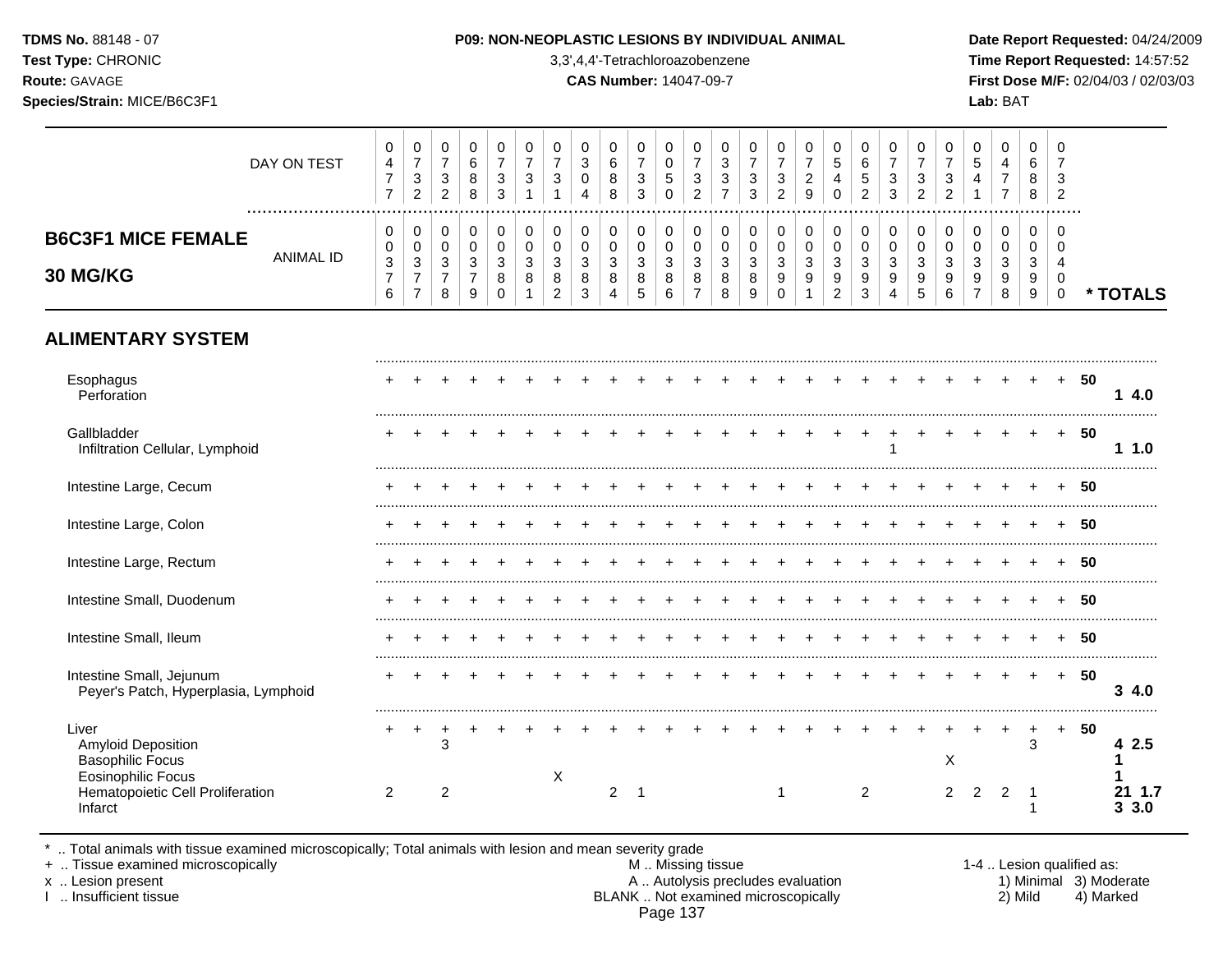### **TDMS No.** 88148 - 07 **P09: NON-NEOPLASTIC LESIONS BY INDIVIDUAL ANIMAL Date Report Requested:** 04/24/2009

**Test Type:** CHRONIC 3,3',4,4'-Tetrachloroazobenzene **Time Report Requested:** 14:57:52 **Route:** GAVAGE **CAS Number:** 14047-09-7 **First Dose M/F:** 02/04/03 / 02/03/03

| DAY ON TEST                                                                                                                                                                                                                                                                |                  | 0<br>$\overline{4}$<br>$\overline{7}$<br>$\overline{7}$    | 0<br>$\overline{7}$<br>$\mathbf{3}$<br>$\overline{2}$                      | 0<br>$\overline{7}$<br>$\mathbf{3}$<br>$\overline{2}$ | 0<br>6<br>8<br>8                   | 0<br>$\overline{7}$<br>$\mathbf{3}$<br>3                    | 0<br>$\overline{7}$<br>$\mathbf{3}$<br>$\overline{1}$ | $\mathbf 0$<br>$\overline{7}$<br>$\mathbf{3}$<br>$\overline{1}$ | 0<br>3<br>$\mathbf 0$<br>$\overline{4}$ | 0<br>$\,6\,$<br>8<br>8                                               | 0<br>$\overline{7}$<br>$\sqrt{3}$<br>3   | 0<br>$\pmb{0}$<br>$\sqrt{5}$<br>$\Omega$                      | 0<br>$\overline{7}$<br>$\sqrt{3}$<br>$\overline{2}$ | 0<br>$\ensuremath{\mathsf{3}}$<br>$\mathfrak{S}$<br>$\overline{7}$ | 0<br>$\overline{7}$<br>$\sqrt{3}$<br>3                     | 0<br>$\overline{7}$<br>$\sqrt{3}$<br>2            | 0<br>$\overline{7}$<br>$\boldsymbol{2}$<br>9                       | $\mathbf 0$<br>$\sqrt{5}$<br>4<br>$\Omega$                          | 0<br>6<br>$\sqrt{5}$<br>$\overline{2}$                          | 0<br>$\overline{7}$<br>$\mathbf{3}$<br>3 | 0<br>$\overline{7}$<br>3<br>$\overline{2}$  | 0<br>$\overline{7}$<br>3<br>$\overline{2}$ | $\mathbf 0$<br>$\sqrt{5}$<br>$\overline{4}$<br>$\mathbf{1}$ | 0<br>4<br>$\overline{7}$<br>$\overline{7}$ | $\mathbf 0$<br>6<br>8<br>8                                          | 0<br>$\overline{7}$<br>3<br>$\overline{2}$                      |    |                                                                                            |
|----------------------------------------------------------------------------------------------------------------------------------------------------------------------------------------------------------------------------------------------------------------------------|------------------|------------------------------------------------------------|----------------------------------------------------------------------------|-------------------------------------------------------|------------------------------------|-------------------------------------------------------------|-------------------------------------------------------|-----------------------------------------------------------------|-----------------------------------------|----------------------------------------------------------------------|------------------------------------------|---------------------------------------------------------------|-----------------------------------------------------|--------------------------------------------------------------------|------------------------------------------------------------|---------------------------------------------------|--------------------------------------------------------------------|---------------------------------------------------------------------|-----------------------------------------------------------------|------------------------------------------|---------------------------------------------|--------------------------------------------|-------------------------------------------------------------|--------------------------------------------|---------------------------------------------------------------------|-----------------------------------------------------------------|----|--------------------------------------------------------------------------------------------|
| <b>B6C3F1 MICE FEMALE</b><br>30 MG/KG                                                                                                                                                                                                                                      | <b>ANIMAL ID</b> | 0<br>0<br>$\ensuremath{\mathsf{3}}$<br>$\overline{7}$<br>6 | $\pmb{0}$<br>$\pmb{0}$<br>$\mathbf{3}$<br>$\overline{7}$<br>$\overline{7}$ | 0<br>0<br>$\mathbf{3}$<br>$\overline{7}$<br>8         | 0<br>0<br>3<br>$\overline{7}$<br>9 | $\mathbf 0$<br>$\mathbf 0$<br>$\mathbf{3}$<br>8<br>$\Omega$ | $\pmb{0}$<br>$\mathbf 0$<br>3<br>8<br>$\mathbf{1}$    | 0<br>0<br>3<br>8<br>$\overline{2}$                              | 0<br>0<br>3<br>8<br>$\mathfrak{Z}$      | 0<br>$\mathbf 0$<br>$\ensuremath{\mathsf{3}}$<br>8<br>$\overline{4}$ | 0<br>$\mathbf 0$<br>$\sqrt{3}$<br>8<br>5 | $\pmb{0}$<br>$\pmb{0}$<br>$\mathbf{3}$<br>8<br>$6\phantom{a}$ | 0<br>$\mathbf 0$<br>3<br>8<br>$\overline{7}$        | 0<br>$\mathbf 0$<br>3<br>8<br>8                                    | $\mathbf 0$<br>$\mathbf 0$<br>$\mathbf{3}$<br>$\,8\,$<br>9 | 0<br>$\mathsf 0$<br>$\mathbf{3}$<br>9<br>$\Omega$ | 0<br>$\pmb{0}$<br>$\ensuremath{\mathsf{3}}$<br>9<br>$\overline{1}$ | $\mathbf 0$<br>$\mathbf 0$<br>$\sqrt{3}$<br>$9\,$<br>$\overline{2}$ | $\pmb{0}$<br>$\pmb{0}$<br>$\mathbf{3}$<br>$\boldsymbol{9}$<br>3 | 0<br>0<br>3<br>9<br>4                    | 0<br>0<br>3<br>9<br>5                       | $\mathbf 0$<br>$\mathbf 0$<br>3<br>9<br>6  | 0<br>0<br>$\mathbf{3}$<br>9<br>$\overline{7}$               | 0<br>$\mathbf 0$<br>3<br>9<br>8            | $\mathbf 0$<br>$\mathbf 0$<br>$\mathbf{3}$<br>9<br>$\boldsymbol{9}$ | $\mathbf 0$<br>$\Omega$<br>4<br>$\mathbf 0$<br>$\mathbf 0$      |    | * TOTALS                                                                                   |
| Infiltration Cellular, Histiocyte<br>Infiltration Cellular, Lymphoid<br>Inflammation, Chronic Active<br>Mineralization<br><b>Mixed Cell Focus</b><br><b>Tension Lipidosis</b><br>Bile Duct, Hyperplasia<br>Bile Duct, Inflammation, Chronic Active<br>Hepatocyte, Necrosis |                  | 1                                                          | 2<br>$\overline{2}$<br>2                                                   | 1                                                     | 2<br>$\overline{1}$                | 1                                                           | 2<br>$\overline{1}$                                   |                                                                 | $\mathbf 1$                             |                                                                      | 2<br>$\mathbf{1}$                        |                                                               | $\mathbf{1}$                                        | $\overline{1}$                                                     | -1<br>$\overline{1}$                                       |                                                   | $\mathbf{1}$                                                       | $\mathbf{1}$                                                        | 3<br>$\ensuremath{\mathsf{3}}$<br>2                             | 1                                        |                                             | $\overline{c}$<br>2                        |                                                             | $\mathbf 1$<br>4                           | -1                                                                  | $\overline{2}$<br>$\mathbf{1}$<br>X<br>2                        |    | 13.0<br>28 1.4<br>32 1.2<br>1.0<br>1<br>2.5<br>4<br>2.0<br>$\mathbf{2}$<br>2.0<br>3<br>1.7 |
| Hepatocyte, Vacuolization Cytoplasmic<br>Mesentery<br>Fat, Fibrosis<br>Fat, Inflammation, Chronic Active<br>Fat, Necrosis                                                                                                                                                  |                  |                                                            | 2                                                                          |                                                       |                                    | 1                                                           | 2                                                     |                                                                 | 2                                       | +<br>3<br>4                                                          | 3<br>2<br>4                              |                                                               | 1                                                   |                                                                    | 1                                                          | +<br>2<br>4                                       |                                                                    |                                                                     |                                                                 | 2                                        | -1<br>$\ddot{}$<br>3<br>$\overline{c}$<br>4 |                                            |                                                             | 2                                          | $\overline{2}$<br>$\mathbf{1}$<br>4                                 | $\ddot{}$<br>$\overline{2}$<br>$\overline{2}$<br>$\overline{4}$ | 15 | 20 1.8<br>62.5<br>71.9<br>84.0                                                             |
| Pancreas<br>Congestion<br>Infiltration Cellular, Lymphoid<br>Inflammation, Chronic Active<br>Mineralization<br>Duct, Cyst, Multiple                                                                                                                                        |                  | $\overline{2}$                                             |                                                                            |                                                       |                                    |                                                             |                                                       |                                                                 |                                         |                                                                      |                                          |                                                               |                                                     |                                                                    |                                                            |                                                   | 2<br>2<br>4                                                        |                                                                     | 2                                                               |                                          | $\overline{c}$                              | $\overline{c}$                             |                                                             |                                            |                                                                     |                                                                 | 50 | 2.0<br>1<br>2.0<br>3<br>2.0<br>2.0<br>4.0                                                  |
| <b>Salivary Glands</b><br>Infiltration Cellular, Lymphoid                                                                                                                                                                                                                  |                  |                                                            |                                                                            |                                                       |                                    |                                                             |                                                       |                                                                 |                                         |                                                                      |                                          |                                                               |                                                     |                                                                    |                                                            |                                                   |                                                                    |                                                                     |                                                                 |                                          |                                             |                                            |                                                             |                                            |                                                                     | $+$                                                             | 50 | 11.0                                                                                       |
| Stomach, Forestomach<br>Infiltration Cellular, Lymphoid<br>Inflammation, Chronic Active<br>Mineralization                                                                                                                                                                  |                  |                                                            | $\ddot{}$                                                                  | $\mathfrak{p}$                                        |                                    | $\overline{2}$                                              |                                                       | $\mathfrak{p}$                                                  |                                         |                                                                      | $\mathfrak{p}$                           | $\ddot{}$                                                     | $\overline{2}$                                      |                                                                    |                                                            |                                                   |                                                                    |                                                                     |                                                                 |                                          | +                                           | $\cdot$<br>$\overline{2}$                  |                                                             |                                            |                                                                     | $\ddot{}$<br>2                                                  | 50 | 10 1.7<br>1.0<br>1.0<br>1                                                                  |

\* .. Total animals with tissue examined microscopically; Total animals with lesion and mean severity grade

+ .. Tissue examined microscopically M .. Missing tissue 1-4 .. Lesion qualified as: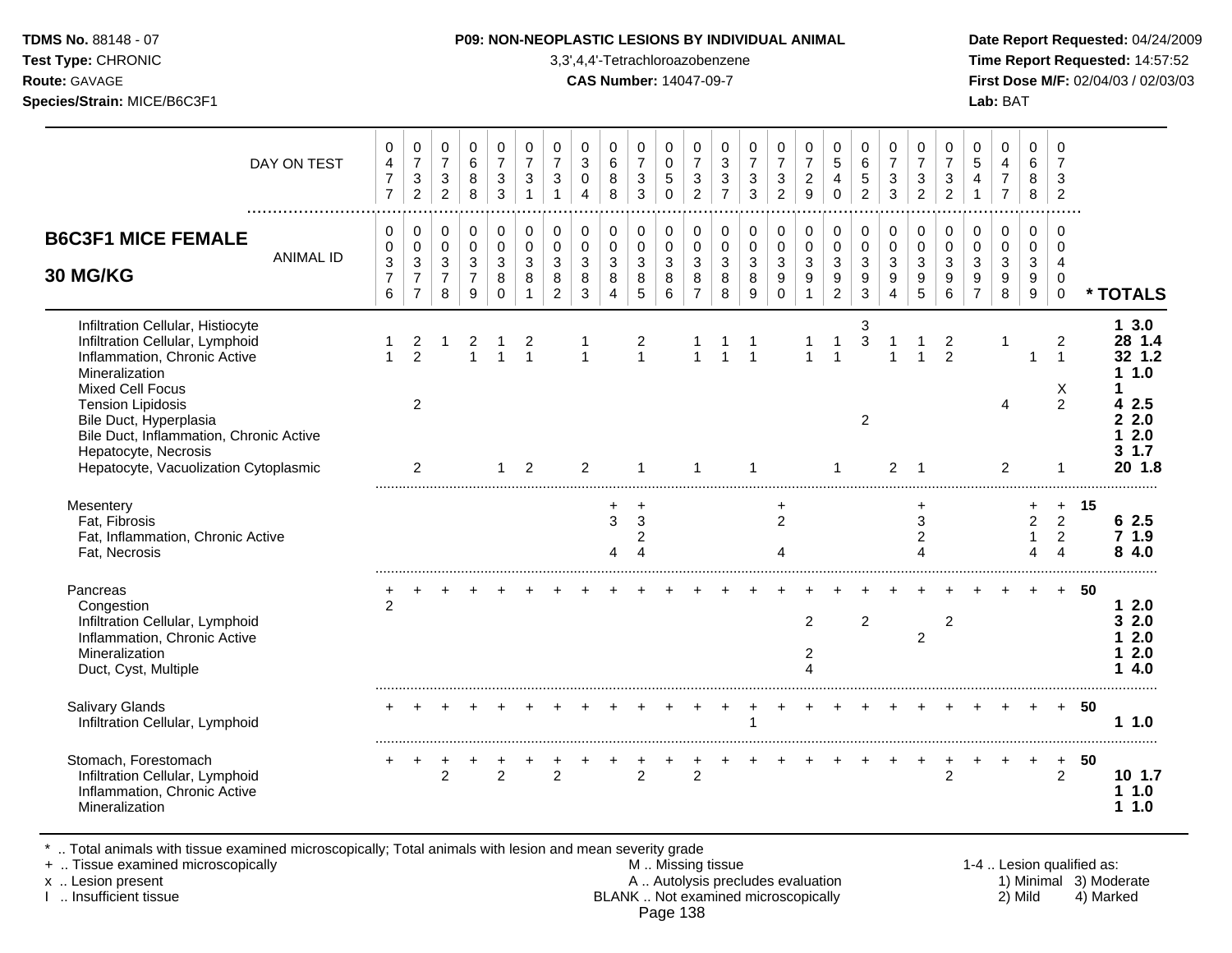# **TDMS No.** 88148 - 07 **P09: NON-NEOPLASTIC LESIONS BY INDIVIDUAL ANIMAL Date Report Requested:** 04/24/2009

**Test Type:** CHRONIC 3,3',4,4'-Tetrachloroazobenzene **Time Report Requested:** 14:57:52 **Route:** GAVAGE **CAS Number:** 14047-09-7 **First Dose M/F:** 02/04/03 / 02/03/03

|                                                                                                                                             | DAY ON TEST      | 0<br>$\overline{\mathbf{4}}$<br>$\overline{7}$<br>$\overline{7}$ | 0<br>$\overline{7}$<br>$\ensuremath{\mathsf{3}}$<br>$\overline{c}$ | 0<br>$\overline{7}$<br>$\sqrt{3}$<br>$\overline{2}$ | $\Omega$<br>6<br>8<br>$\, 8$                            | 0<br>$\overline{7}$<br>$\sqrt{3}$<br>$\mathbf{3}$ | 0<br>$\overline{7}$<br>$\ensuremath{\mathsf{3}}$<br>$\mathbf{1}$ | 0<br>$\overline{7}$<br>$\ensuremath{\mathsf{3}}$<br>$\mathbf{1}$ | 0<br>3<br>$\pmb{0}$<br>4              | 0<br>6<br>8<br>8                             | $\mathbf 0$<br>$\overline{7}$<br>$\ensuremath{\mathsf{3}}$<br>$\mathfrak{Z}$ | 0<br>$\pmb{0}$<br>$\sqrt{5}$<br>$\Omega$   | 0<br>$\overline{7}$<br>$\ensuremath{\mathsf{3}}$<br>$\overline{c}$ | 0<br>$\ensuremath{\mathsf{3}}$<br>$\ensuremath{\mathsf{3}}$<br>$\overline{7}$ | 0<br>$\overline{7}$<br>$\ensuremath{\mathsf{3}}$<br>3 | 0<br>$\overline{7}$<br>$\ensuremath{\mathsf{3}}$<br>$\overline{2}$ | 0<br>$\overline{7}$<br>$\boldsymbol{2}$<br>9 | $\Omega$<br>$\overline{5}$<br>4<br>$\Omega$           | $\Omega$<br>$\,6$<br>$\sqrt{5}$<br>$\overline{2}$ | 0<br>$\overline{7}$<br>3<br>3              | 0<br>$\overline{7}$<br>$\ensuremath{\mathsf{3}}$<br>$\overline{2}$ | 0<br>$\overline{7}$<br>$\ensuremath{\mathsf{3}}$<br>2 | 0<br>$\sqrt{5}$<br>$\overline{a}$<br>$\overline{1}$                  | $\Omega$<br>$\overline{4}$<br>$\boldsymbol{7}$<br>$\overline{7}$ | $\Omega$<br>6<br>8<br>8                              | 0<br>$\overline{7}$<br>3<br>$\overline{c}$                     |                           |                                            |
|---------------------------------------------------------------------------------------------------------------------------------------------|------------------|------------------------------------------------------------------|--------------------------------------------------------------------|-----------------------------------------------------|---------------------------------------------------------|---------------------------------------------------|------------------------------------------------------------------|------------------------------------------------------------------|---------------------------------------|----------------------------------------------|------------------------------------------------------------------------------|--------------------------------------------|--------------------------------------------------------------------|-------------------------------------------------------------------------------|-------------------------------------------------------|--------------------------------------------------------------------|----------------------------------------------|-------------------------------------------------------|---------------------------------------------------|--------------------------------------------|--------------------------------------------------------------------|-------------------------------------------------------|----------------------------------------------------------------------|------------------------------------------------------------------|------------------------------------------------------|----------------------------------------------------------------|---------------------------|--------------------------------------------|
| <b>B6C3F1 MICE FEMALE</b><br>30 MG/KG                                                                                                       | <b>ANIMAL ID</b> | 0<br>$\mathbf 0$<br>3<br>$\overline{7}$<br>6                     | 0<br>$\mathbf 0$<br>3<br>$\overline{7}$<br>$\overline{7}$          | 0<br>0<br>3<br>$\overline{7}$<br>8                  | 0<br>$\mathbf 0$<br>$\mathbf{3}$<br>$\overline{7}$<br>9 | 0<br>$\mathbf 0$<br>3<br>8<br>$\Omega$            | $\mathbf 0$<br>$\mathbf 0$<br>$\mathbf{3}$<br>8<br>$\mathbf{1}$  | 0<br>$\mathbf 0$<br>$\mathbf{3}$<br>8<br>$\overline{2}$          | 0<br>$\mathbf 0$<br>3<br>$\,8\,$<br>3 | 0<br>$\mathbf 0$<br>3<br>8<br>$\overline{4}$ | 0<br>$\mathbf 0$<br>3<br>8<br>$\sqrt{5}$                                     | 0<br>$\mathbf 0$<br>$\mathbf{3}$<br>8<br>6 | 0<br>$\mathbf 0$<br>$\sqrt{3}$<br>8<br>$\overline{7}$              | 0<br>$\mathsf 0$<br>$\mathbf{3}$<br>8<br>8                                    | 0<br>$\mathbf 0$<br>3<br>8<br>9                       | 0<br>$\mathbf 0$<br>3<br>9<br>$\Omega$                             | 0<br>0<br>$\mathbf{3}$<br>9<br>$\mathbf{1}$  | 0<br>$\mathbf 0$<br>$\sqrt{3}$<br>9<br>$\overline{c}$ | 0<br>$\mathbf 0$<br>3<br>9<br>3                   | 0<br>$\mathbf 0$<br>$\mathbf{3}$<br>9<br>4 | $\mathbf 0$<br>$\mathbf 0$<br>3<br>9<br>5                          | 0<br>$\pmb{0}$<br>$\mathbf{3}$<br>9<br>6              | 0<br>$\mathbf 0$<br>$\sqrt{3}$<br>$\boldsymbol{9}$<br>$\overline{7}$ | 0<br>$\mathbf 0$<br>3<br>9<br>8                                  | $\mathbf 0$<br>$\mathbf 0$<br>$\mathbf{3}$<br>9<br>9 | $\Omega$<br>$\Omega$<br>$\overline{4}$<br>$\Omega$<br>$\Omega$ |                           | * TOTALS                                   |
| Epithelium, Hyperplasia                                                                                                                     |                  |                                                                  | 3                                                                  | 3                                                   | $\overline{2}$                                          | 3                                                 |                                                                  | $\overline{2}$                                                   |                                       | $\overline{2}$                               | 4                                                                            |                                            | $\overline{2}$                                                     | 2                                                                             | 3                                                     | 3                                                                  |                                              | $\overline{2}$                                        |                                                   | $\overline{2}$                             | $\mathcal{P}$                                                      | 3                                                     |                                                                      | $\overline{2}$                                                   |                                                      | $\mathcal{P}$                                                  |                           | 43 2.0                                     |
| Stomach, Glandular<br>Infiltration Cellular, Lymphoid<br>Inflammation, Chronic Active                                                       |                  |                                                                  | $\mathfrak{p}$                                                     |                                                     | $\mathcal{P}$                                           | 3                                                 | $\mathcal{P}$                                                    | $\overline{2}$                                                   |                                       |                                              | $\mathfrak{p}$                                                               |                                            | 2                                                                  |                                                                               | $\mathfrak{p}$                                        |                                                                    |                                              | $\mathcal{P}$                                         | $\mathcal{P}$                                     | $\mathcal{P}$                              |                                                                    |                                                       |                                                                      | $\mathcal{P}$                                                    |                                                      | $+$<br>$\overline{2}$                                          | 50                        | 28 1.7<br>12.0                             |
| Mineralization<br>Epithelium, Hyperplasia, Focal<br>Epithelium, Ulcer<br>Epithelium, Glands, Cyst                                           |                  |                                                                  | $\overline{2}$<br>$\mathbf 1$                                      | $\overline{2}$<br>3                                 | $\mathfrak{p}$<br>2                                     | $\mathfrak{p}$<br>$\overline{2}$                  | 2                                                                | 3<br>2<br>$\mathcal{P}$                                          | $\overline{1}$                        | $\overline{2}$<br>-1                         | 2<br>$\mathcal{P}$                                                           | $\overline{c}$                             | $\overline{2}$                                                     | 2                                                                             | $\mathcal{P}$                                         | $\mathcal{P}$<br>1                                                 |                                              | $\overline{2}$                                        | $\mathcal{P}$                                     | $\mathcal{P}$                              | $\mathcal{P}$<br>1                                                 | $\mathcal{P}$<br>2                                    |                                                                      |                                                                  | $\overline{1}$                                       | 3<br>$\mathcal{P}$                                             |                           | 1.7<br>3<br>28 2.1<br>2.0<br>1.<br>22, 1.8 |
| Tongue                                                                                                                                      |                  |                                                                  |                                                                    |                                                     |                                                         |                                                   |                                                                  |                                                                  |                                       |                                              |                                                                              |                                            |                                                                    | $+$                                                                           |                                                       |                                                                    |                                              |                                                       |                                                   |                                            |                                                                    |                                                       |                                                                      |                                                                  |                                                      |                                                                | $\mathbf 1$               |                                            |
| <b>CARDIOVASCULAR SYSTEM</b>                                                                                                                |                  |                                                                  |                                                                    |                                                     |                                                         |                                                   |                                                                  |                                                                  |                                       |                                              |                                                                              |                                            |                                                                    |                                                                               |                                                       |                                                                    |                                              |                                                       |                                                   |                                            |                                                                    |                                                       |                                                                      |                                                                  |                                                      |                                                                |                           |                                            |
| <b>Blood Vessel</b><br>Aorta, Mineralization                                                                                                |                  |                                                                  |                                                                    |                                                     |                                                         |                                                   |                                                                  |                                                                  |                                       |                                              |                                                                              |                                            |                                                                    |                                                                               |                                                       |                                                                    |                                              |                                                       |                                                   |                                            |                                                                    |                                                       |                                                                      |                                                                  |                                                      | $+$                                                            | - 50                      | 12.0                                       |
| Heart<br>Cardiomyopathy<br>Hyperplasia, Atypical<br>Inflammation, Chronic Active<br>Mineralization                                          |                  |                                                                  | $\ddot{}$                                                          | $\ddot{}$<br>3                                      |                                                         |                                                   |                                                                  | 2                                                                |                                       | 1                                            |                                                                              |                                            | 1                                                                  |                                                                               |                                                       |                                                                    |                                              |                                                       |                                                   |                                            |                                                                    |                                                       |                                                                      |                                                                  |                                                      | $+$                                                            | 50                        | 91.7<br>12.0<br>2.0<br>1<br>2.2.0          |
| <b>ENDOCRINE SYSTEM</b>                                                                                                                     |                  |                                                                  |                                                                    |                                                     |                                                         |                                                   |                                                                  |                                                                  |                                       |                                              |                                                                              |                                            |                                                                    |                                                                               |                                                       |                                                                    |                                              |                                                       |                                                   |                                            |                                                                    |                                                       |                                                                      |                                                                  |                                                      |                                                                |                           |                                            |
| <b>Adrenal Cortex</b><br><b>Accessory Adrenal Cortical Nodule</b>                                                                           |                  |                                                                  |                                                                    |                                                     |                                                         |                                                   |                                                                  |                                                                  |                                       | $\ddot{}$                                    | $\ddot{}$<br>$\overline{c}$                                                  |                                            |                                                                    |                                                                               |                                                       |                                                                    |                                              |                                                       |                                                   |                                            |                                                                    |                                                       |                                                                      |                                                                  |                                                      | $+$                                                            | - 50                      | 12.0                                       |
| Total animals with tissue examined microscopically; Total animals with lesion and mean severity grade<br>+  Tissue examined microscopically |                  |                                                                  |                                                                    |                                                     |                                                         |                                                   |                                                                  |                                                                  |                                       |                                              |                                                                              | $A \cup A \cup A = I$                      | M  Missing tissue                                                  |                                                                               |                                                       | والمنافذ والمستحدث والمستلم والمستحل                               |                                              |                                                       |                                                   |                                            |                                                                    |                                                       |                                                                      |                                                                  |                                                      |                                                                | 1-4  Lesion qualified as: |                                            |

x .. Lesion present A .. Autolysis precludes evaluation 1) Minimal 3) Moderate<br>I .. Insufficient tissue BLANK .. Not examined microscopically BLANK .. Not examined microscopically Page 139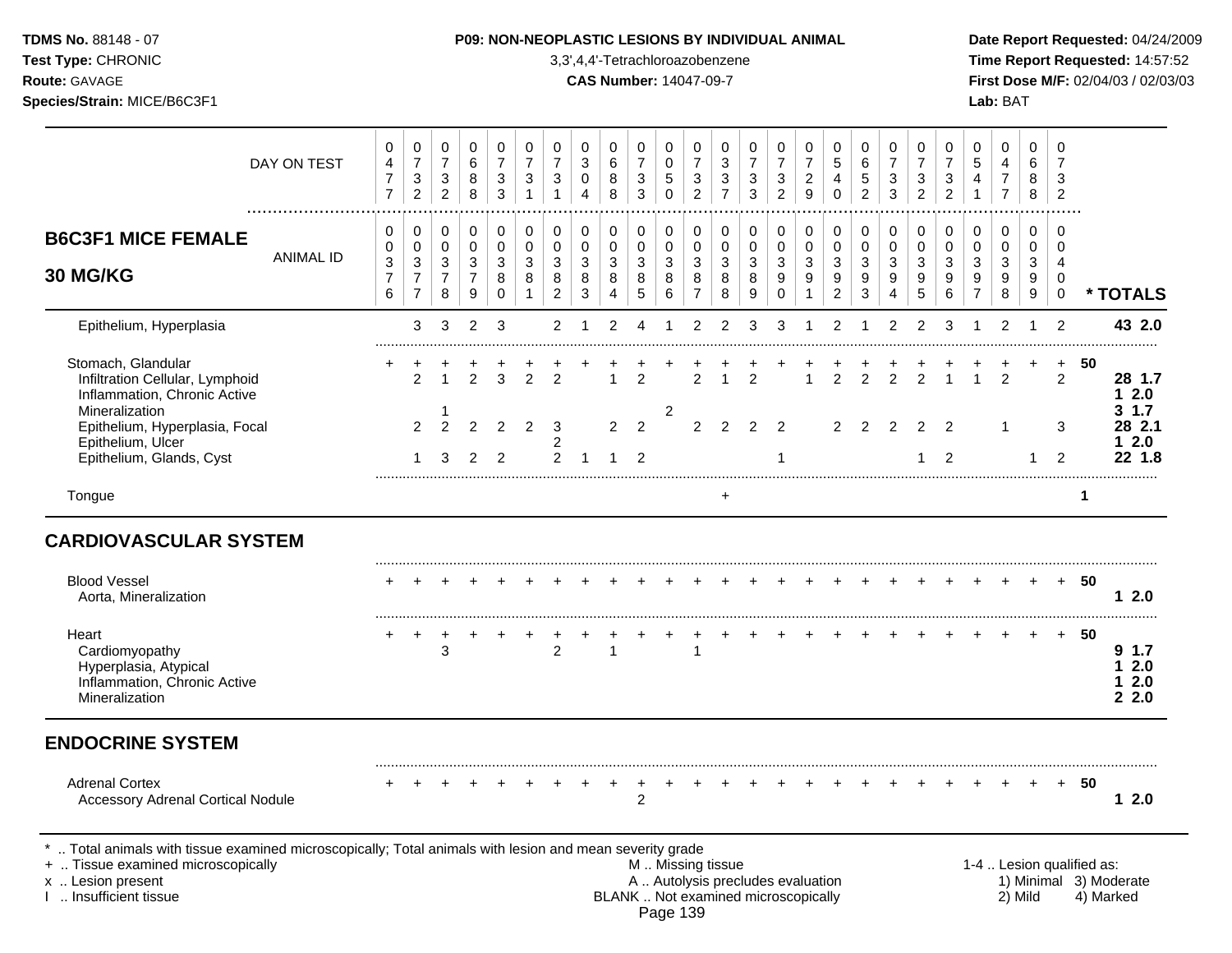| <b>TDMS No. 88148 - 07</b> |  |  |  |
|----------------------------|--|--|--|
|                            |  |  |  |

**Test Type:** CHRONIC 3,3',4,4'-Tetrachloroazobenzene **Time Report Requested:** 14:57:52 **Route:** GAVAGE **CAS Number:** 14047-09-7 **First Dose M/F:** 02/04/03 / 02/03/03 **Species/Strain:** MICE/B6C3F1 **Lab:** BAT

|                                                                                                                                                                                            | DAY ON TEST      | 0<br>$\overline{4}$<br>$\overline{7}$<br>$\overline{7}$ | 0<br>$\boldsymbol{7}$<br>$\ensuremath{\mathsf{3}}$<br>$\overline{2}$ | $\mathbf 0$<br>$\overline{7}$<br>$\sqrt{3}$<br>$\overline{2}$  | 0<br>$\,6\,$<br>$\bf8$<br>8                                                    | 0<br>$\overline{7}$<br>3<br>3           | 0<br>$\boldsymbol{7}$<br>$\ensuremath{\mathsf{3}}$<br>$\mathbf{1}$ | $\mathbf 0$<br>$\overline{7}$<br>$\ensuremath{\mathsf{3}}$<br>$\overline{1}$ | 0<br>$\,$ 3 $\,$<br>$\pmb{0}$<br>4    | 0<br>6<br>8<br>8                                            | $\mathbf 0$<br>$\overline{7}$<br>$\ensuremath{\mathsf{3}}$<br>$\mathbf{3}$ | $\mathbf 0$<br>$\mathsf{O}\xspace$<br>5<br>$\mathbf 0$       | 0<br>$\boldsymbol{7}$<br>$\ensuremath{\mathsf{3}}$<br>$\overline{2}$                          | $\mathbf 0$<br>$\sqrt{3}$<br>3<br>$\overline{7}$ | $\pmb{0}$<br>$\overline{7}$<br>$\ensuremath{\mathsf{3}}$<br>3 | 0<br>$\overline{7}$<br>$\ensuremath{\mathsf{3}}$<br>$\overline{2}$ | 0<br>$\overline{7}$<br>$\boldsymbol{2}$<br>9              | $\mathbf 0$<br>$\sqrt{5}$<br>$\overline{4}$<br>$\mathbf 0$        | 0<br>$\,6\,$<br>5<br>$\overline{2}$            | 0<br>$\boldsymbol{7}$<br>$\ensuremath{\mathsf{3}}$<br>3 | $\mathbf 0$<br>$\overline{7}$<br>$\ensuremath{\mathsf{3}}$<br>$\overline{2}$ | 0<br>$\overline{7}$<br>$\ensuremath{\mathsf{3}}$<br>$\overline{2}$ | 0<br>$\,$ 5 $\,$<br>4<br>$\overline{1}$                            | $\mathbf 0$<br>$\overline{4}$<br>$\boldsymbol{7}$<br>$\overline{7}$ | $\mathbf 0$<br>6<br>8<br>8                     | $\mathbf 0$<br>$\overline{7}$<br>3<br>$\overline{c}$                    |                           |                                     |
|--------------------------------------------------------------------------------------------------------------------------------------------------------------------------------------------|------------------|---------------------------------------------------------|----------------------------------------------------------------------|----------------------------------------------------------------|--------------------------------------------------------------------------------|-----------------------------------------|--------------------------------------------------------------------|------------------------------------------------------------------------------|---------------------------------------|-------------------------------------------------------------|----------------------------------------------------------------------------|--------------------------------------------------------------|-----------------------------------------------------------------------------------------------|--------------------------------------------------|---------------------------------------------------------------|--------------------------------------------------------------------|-----------------------------------------------------------|-------------------------------------------------------------------|------------------------------------------------|---------------------------------------------------------|------------------------------------------------------------------------------|--------------------------------------------------------------------|--------------------------------------------------------------------|---------------------------------------------------------------------|------------------------------------------------|-------------------------------------------------------------------------|---------------------------|-------------------------------------|
| <b>B6C3F1 MICE FEMALE</b><br><b>30 MG/KG</b>                                                                                                                                               | <b>ANIMAL ID</b> | 0<br>$\mathbf 0$<br>$\mathbf{3}$<br>$\overline{7}$<br>6 | 0<br>0<br>3<br>$\boldsymbol{7}$<br>$\overline{7}$                    | $\Omega$<br>$\mathbf 0$<br>$\mathbf{3}$<br>$\overline{7}$<br>8 | $\pmb{0}$<br>$\pmb{0}$<br>$\mathfrak{S}$<br>$\overline{7}$<br>$\boldsymbol{9}$ | 0<br>$\pmb{0}$<br>3<br>8<br>$\mathbf 0$ | 0<br>$\mathsf 0$<br>$\mathfrak{S}$<br>8<br>$\mathbf{1}$            | 0<br>$\mathbf 0$<br>3<br>8<br>$\overline{2}$                                 | 0<br>$\mathbf 0$<br>3<br>$\bf 8$<br>3 | $\mathbf 0$<br>$\boldsymbol{0}$<br>3<br>8<br>$\overline{4}$ | $\Omega$<br>0<br>3<br>8<br>$5\phantom{1}$                                  | $\mathbf 0$<br>$\pmb{0}$<br>$\sqrt{3}$<br>$\,8\,$<br>$\,6\,$ | 0<br>$\mathbf 0$<br>3<br>$\bf8$<br>$\overline{7}$                                             | 0<br>$\mathbf 0$<br>$\sqrt{3}$<br>$\,8\,$<br>8   | 0<br>$\pmb{0}$<br>$\mathbf{3}$<br>$\bf 8$<br>9                | 0<br>$\pmb{0}$<br>3<br>$\boldsymbol{9}$<br>$\mathbf 0$             | 0<br>$\mathbf 0$<br>$\mathbf{3}$<br>$9\,$<br>$\mathbf{1}$ | $\mathbf 0$<br>$\mathbf 0$<br>$\mathbf{3}$<br>9<br>$\overline{2}$ | 0<br>$\mathbf 0$<br>3<br>$\boldsymbol{9}$<br>3 | 0<br>$\boldsymbol{0}$<br>3<br>9<br>$\overline{4}$       | 0<br>0<br>3<br>$\boldsymbol{9}$<br>5                                         | 0<br>0<br>3<br>$\boldsymbol{9}$<br>$\,6\,$                         | $\Omega$<br>$\mathbf 0$<br>3<br>$\boldsymbol{9}$<br>$\overline{7}$ | 0<br>$\mathbf 0$<br>3<br>$\boldsymbol{9}$<br>8                      | 0<br>$\mathbf 0$<br>3<br>9<br>$\boldsymbol{9}$ | $\Omega$<br>$\mathbf 0$<br>$\overline{4}$<br>$\mathbf 0$<br>$\mathbf 0$ |                           | * TOTALS                            |
| Degeneration, Fatty<br>Inflammation, Chronic Active<br>Subcapsular, Hyperplasia                                                                                                            |                  | 2                                                       | 2                                                                    | 2                                                              | 2                                                                              | 2                                       | 2                                                                  | 2                                                                            | 2                                     | 2                                                           |                                                                            | 2                                                            | 2                                                                                             | 2                                                | -1                                                            | 2                                                                  | 2                                                         | 2                                                                 | 2                                              | 2                                                       | 2                                                                            | 2                                                                  | 2                                                                  | 2                                                                   | 2                                              | $\overline{2}$                                                          |                           | $12.0$<br>11.0<br>48 2.0            |
| Adrenal Medulla                                                                                                                                                                            |                  |                                                         |                                                                      |                                                                |                                                                                |                                         |                                                                    |                                                                              |                                       |                                                             |                                                                            |                                                              |                                                                                               |                                                  |                                                               |                                                                    |                                                           |                                                                   |                                                |                                                         |                                                                              |                                                                    |                                                                    |                                                                     |                                                | $+$                                                                     | -50                       |                                     |
| Islets, Pancreatic                                                                                                                                                                         |                  |                                                         |                                                                      |                                                                |                                                                                |                                         |                                                                    |                                                                              |                                       |                                                             |                                                                            |                                                              |                                                                                               |                                                  |                                                               |                                                                    |                                                           |                                                                   |                                                |                                                         |                                                                              |                                                                    |                                                                    |                                                                     |                                                | $+$                                                                     | 50                        |                                     |
| Parathyroid Gland<br>Cyst, Multiple                                                                                                                                                        |                  |                                                         | $\ddot{}$                                                            | $\overline{c}$                                                 |                                                                                |                                         |                                                                    |                                                                              |                                       |                                                             |                                                                            | м                                                            |                                                                                               |                                                  |                                                               |                                                                    |                                                           |                                                                   |                                                |                                                         |                                                                              | м                                                                  |                                                                    |                                                                     | $\ddot{}$                                      | $+$                                                                     | -41                       | 12.0                                |
| <b>Pituitary Gland</b><br>Pars Distalis, Angiectasis<br>Pars Distalis, Cyst<br>Pars Distalis, Hyperplasia                                                                                  |                  |                                                         |                                                                      |                                                                |                                                                                | 1<br>$\overline{c}$                     |                                                                    |                                                                              |                                       |                                                             |                                                                            |                                                              |                                                                                               |                                                  |                                                               |                                                                    |                                                           |                                                                   |                                                |                                                         |                                                                              |                                                                    |                                                                    |                                                                     |                                                | $+$                                                                     | -50                       | 23.0<br>11.0<br>52.4                |
| <b>Thyroid Gland</b><br>Follicle, Cyst<br>Follicle, Degeneration                                                                                                                           |                  |                                                         |                                                                      | 3                                                              |                                                                                | $\overline{2}$                          | 2                                                                  | $\overline{2}$                                                               |                                       |                                                             | 2                                                                          |                                                              | 2                                                                                             | $\overline{2}$                                   | 3<br>$\overline{2}$                                           |                                                                    |                                                           | $\overline{2}$                                                    | 2                                              |                                                         |                                                                              | $\overline{2}$                                                     |                                                                    |                                                                     | $\overline{2}$                                 | $+$                                                                     | -50                       | 13.0<br>20 2.0                      |
| <b>GENERAL BODY SYSTEM</b><br><b>NONE</b>                                                                                                                                                  |                  |                                                         |                                                                      |                                                                |                                                                                |                                         |                                                                    |                                                                              |                                       |                                                             |                                                                            |                                                              |                                                                                               |                                                  |                                                               |                                                                    |                                                           |                                                                   |                                                |                                                         |                                                                              |                                                                    |                                                                    |                                                                     |                                                |                                                                         |                           |                                     |
| <b>GENITAL SYSTEM</b>                                                                                                                                                                      |                  |                                                         |                                                                      |                                                                |                                                                                |                                         |                                                                    |                                                                              |                                       |                                                             |                                                                            |                                                              |                                                                                               |                                                  |                                                               |                                                                    |                                                           |                                                                   |                                                |                                                         |                                                                              |                                                                    |                                                                    |                                                                     |                                                |                                                                         |                           |                                     |
| <b>Clitoral Gland</b><br>Atrophy                                                                                                                                                           |                  | +                                                       | 3                                                                    | 3                                                              | 4                                                                              | 3                                       | 3                                                                  | 3                                                                            | 3                                     | 4                                                           | 3                                                                          |                                                              | 4                                                                                             |                                                  | 3                                                             | 4                                                                  | 4                                                         | 4                                                                 |                                                |                                                         | 3                                                                            | 3                                                                  | 4                                                                  |                                                                     | 4                                              | 3                                                                       | 50                        | 40 3.6                              |
| Total animals with tissue examined microscopically; Total animals with lesion and mean severity grade<br>+  Tissue examined microscopically<br>x  Lesion present<br>I  Insufficient tissue |                  |                                                         |                                                                      |                                                                |                                                                                |                                         |                                                                    |                                                                              |                                       |                                                             |                                                                            | Page 140                                                     | M  Missing tissue<br>A  Autolysis precludes evaluation<br>BLANK  Not examined microscopically |                                                  |                                                               |                                                                    |                                                           |                                                                   |                                                |                                                         |                                                                              |                                                                    |                                                                    |                                                                     | 2) Mild                                        |                                                                         | 1-4  Lesion qualified as: | 1) Minimal 3) Moderate<br>4) Marked |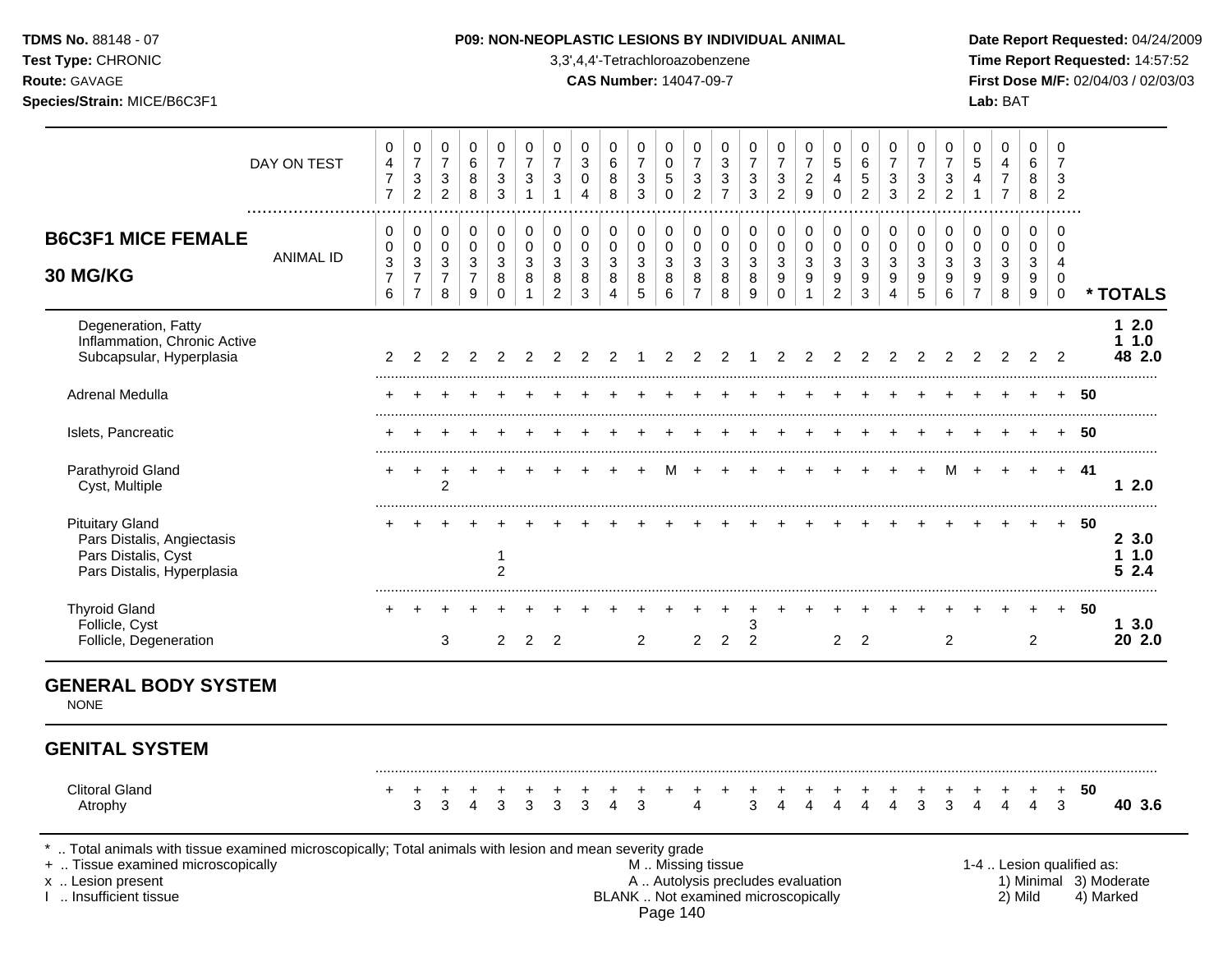| <b>TDMS No.</b> 88148 - 07 |  |
|----------------------------|--|
|----------------------------|--|

**Test Type:** CHRONIC 3,3',4,4'-Tetrachloroazobenzene **Time Report Requested:** 14:57:52 **Route:** GAVAGE **CAS Number:** 14047-09-7 **First Dose M/F:** 02/04/03 / 02/03/03

| DAY ON TEST                                                                                                                   | 0<br>$\overline{4}$<br>$\overline{7}$<br>$\overline{7}$                         | 0<br>$\overline{7}$<br>$\sqrt{3}$<br>$\overline{2}$                               | 0<br>$\overline{7}$<br>$\sqrt{3}$<br>$\overline{2}$ | $\mathbf 0$<br>$\,6\,$<br>$\,8\,$<br>8                             | 0<br>$\overline{7}$<br>$\mathbf{3}$<br>3             | 0<br>$\overline{7}$<br>3<br>$\mathbf{1}$ | $\mathbf 0$<br>$\overline{7}$<br>$\mathbf{3}$<br>$\overline{1}$   | 0<br>$\sqrt{3}$<br>$\pmb{0}$<br>4                       | 0<br>$\,6\,$<br>8<br>8                                                     | 0<br>$\overline{7}$<br>$\ensuremath{\mathsf{3}}$<br>3 | 0<br>$\pmb{0}$<br>5<br>$\Omega$                     | 0<br>$\overline{7}$<br>$\ensuremath{\mathsf{3}}$<br>$\overline{2}$ | 0<br>$\,$ 3 $\,$<br>3<br>$\overline{7}$      | 0<br>$\overline{7}$<br>$\ensuremath{\mathsf{3}}$<br>3 | 0<br>$\overline{7}$<br>$\sqrt{3}$<br>$\overline{c}$               | 0<br>$\overline{7}$<br>$\sqrt{2}$<br>9                                 | $\mathbf 0$<br>$\overline{5}$<br>4<br>$\mathbf 0$               | 0<br>$\,6\,$<br>5<br>$\overline{2}$ | 0<br>$\overline{7}$<br>$\sqrt{3}$<br>3   | 0<br>$\overline{7}$<br>3<br>$\overline{2}$ | 0<br>$\overline{7}$<br>$\ensuremath{\mathsf{3}}$<br>$\overline{2}$ | 0<br>$\sqrt{5}$<br>4<br>$\overline{1}$      | 0<br>4<br>$\boldsymbol{7}$<br>$\overline{7}$ | $\pmb{0}$<br>6<br>8<br>8                                | 0<br>$\overline{7}$<br>$\mathbf{3}$<br>$\sqrt{2}$      |     |                                  |
|-------------------------------------------------------------------------------------------------------------------------------|---------------------------------------------------------------------------------|-----------------------------------------------------------------------------------|-----------------------------------------------------|--------------------------------------------------------------------|------------------------------------------------------|------------------------------------------|-------------------------------------------------------------------|---------------------------------------------------------|----------------------------------------------------------------------------|-------------------------------------------------------|-----------------------------------------------------|--------------------------------------------------------------------|----------------------------------------------|-------------------------------------------------------|-------------------------------------------------------------------|------------------------------------------------------------------------|-----------------------------------------------------------------|-------------------------------------|------------------------------------------|--------------------------------------------|--------------------------------------------------------------------|---------------------------------------------|----------------------------------------------|---------------------------------------------------------|--------------------------------------------------------|-----|----------------------------------|
| <b>B6C3F1 MICE FEMALE</b><br><b>ANIMAL ID</b><br>30 MG/KG                                                                     | 0<br>$\pmb{0}$<br>$\ensuremath{\mathsf{3}}$<br>$\overline{7}$<br>$6\phantom{a}$ | 0<br>$\pmb{0}$<br>$\ensuremath{\mathsf{3}}$<br>$\boldsymbol{7}$<br>$\overline{7}$ | 0<br>0<br>$\mathbf{3}$<br>$\overline{7}$<br>8       | 0<br>$\pmb{0}$<br>$\sqrt{3}$<br>$\overline{7}$<br>$\boldsymbol{9}$ | 0<br>$\mathbf 0$<br>$\mathbf{3}$<br>8<br>$\mathbf 0$ | 0<br>0<br>3<br>8<br>$\mathbf{1}$         | $\mathbf 0$<br>$\mathbf 0$<br>$\mathbf{3}$<br>8<br>$\overline{2}$ | 0<br>$\pmb{0}$<br>$\sqrt{3}$<br>$\bf 8$<br>$\mathbf{3}$ | 0<br>$\mathsf 0$<br>$\ensuremath{\mathsf{3}}$<br>$\bf 8$<br>$\overline{4}$ | 0<br>$\pmb{0}$<br>$\sqrt{3}$<br>8<br>$\sqrt{5}$       | 0<br>$\pmb{0}$<br>$\mathsf 3$<br>$\bf 8$<br>$\,6\,$ | 0<br>$\mathsf{O}\xspace$<br>$\sqrt{3}$<br>8<br>$\overline{7}$      | 0<br>$\pmb{0}$<br>$\sqrt{3}$<br>$\bf 8$<br>8 | $\pmb{0}$<br>$\pmb{0}$<br>$\mathbf{3}$<br>8<br>9      | 0<br>$\pmb{0}$<br>$\mathbf{3}$<br>$\boldsymbol{9}$<br>$\mathbf 0$ | 0<br>$\mathsf 0$<br>$\ensuremath{\mathsf{3}}$<br>$9\,$<br>$\mathbf{1}$ | 0<br>$\mathsf{O}\xspace$<br>$\mathbf{3}$<br>9<br>$\overline{2}$ | 0<br>$\mathbf 0$<br>3<br>9<br>3     | 0<br>$\pmb{0}$<br>$\mathbf{3}$<br>9<br>4 | 0<br>$\pmb{0}$<br>$\sqrt{3}$<br>9<br>5     | 0<br>$\mathsf 0$<br>3<br>9<br>6                                    | 0<br>0<br>$\sqrt{3}$<br>9<br>$\overline{7}$ | 0<br>$\mathbf 0$<br>$\sqrt{3}$<br>9<br>8     | 0<br>$\pmb{0}$<br>$\mathbf{3}$<br>$\boldsymbol{9}$<br>9 | 0<br>$\mathbf 0$<br>$\overline{a}$<br>0<br>$\mathbf 0$ |     | * TOTALS                         |
| Fibrosis<br>Infiltration Cellular, Lymphoid<br>Inflammation, Chronic Active<br>Duct, Cyst                                     |                                                                                 | 3<br>4                                                                            | 4                                                   | 2<br>$\Delta$                                                      | 2<br>3                                               | 3                                        | 3                                                                 | 2<br>3                                                  | 3                                                                          | -1<br>4                                               |                                                     | 3<br>3                                                             |                                              | 3<br>$\overline{4}$                                   | 3<br>3                                                            | $\overline{2}$<br>2                                                    | 2                                                               |                                     | 3                                        | 2                                          | 3                                                                  | 3<br>4                                      | 2<br>3                                       | 2<br>$\Delta$                                           | 3                                                      |     | 12.0<br>32.0<br>25 2.3<br>43 3.5 |
| Ovary<br>Atrophy<br>Cyst                                                                                                      | +<br>3                                                                          | $\overline{4}$                                                                    | 4<br>$\overline{2}$                                 | 4                                                                  | 4                                                    | 4                                        | 4<br>3                                                            | 3                                                       | 4                                                                          | 4                                                     |                                                     | 4                                                                  |                                              | 3                                                     | 4                                                                 | 4                                                                      | 3                                                               | $\Delta$                            | 3                                        | Δ                                          | $\boldsymbol{\Lambda}$                                             | 3                                           | 3<br>$\overline{2}$                          | 3                                                       | $\ddot{}$<br>3                                         | 50  | 45 3.7<br>42.3                   |
| Uterus<br>Endometrium, Hyperplasia, Cystic                                                                                    |                                                                                 | $\mathfrak{p}$                                                                    |                                                     | 2                                                                  | 2                                                    | $\overline{2}$                           |                                                                   | $\overline{2}$                                          | $\overline{2}$                                                             | 2                                                     |                                                     | $\overline{2}$                                                     | $\overline{2}$                               | 3                                                     | $\overline{2}$                                                    | $\overline{c}$                                                         |                                                                 | $\overline{2}$                      | $\overline{2}$                           | $\overline{2}$                             |                                                                    | 1                                           |                                              | +<br>$\overline{2}$                                     | $+$                                                    | 50  | 41 1.8                           |
| Vagina<br>Infiltration Cellular, Lymphoid<br>Infiltration Cellular, Polymorphonuclear<br>Epithelium, Atrophy                  |                                                                                 | -1                                                                                |                                                     |                                                                    |                                                      | 1                                        | $\overline{c}$                                                    |                                                         | $\mathbf{1}$                                                               | $\overline{2}$                                        | $\overline{2}$                                      | $\overline{2}$                                                     | 1                                            |                                                       |                                                                   |                                                                        |                                                                 |                                     |                                          |                                            |                                                                    |                                             |                                              |                                                         | $+$<br>1                                               | -50 | 12.0<br>18 1.9<br>$3 \t1.7$      |
| <b>HEMATOPOIETIC SYSTEM</b>                                                                                                   |                                                                                 |                                                                                   |                                                     |                                                                    |                                                      |                                          |                                                                   |                                                         |                                                                            |                                                       |                                                     |                                                                    |                                              |                                                       |                                                                   |                                                                        |                                                                 |                                     |                                          |                                            |                                                                    |                                             |                                              |                                                         |                                                        |     |                                  |
| <b>Bone Marrow</b><br>Hyperplasia<br>Myelofibrosis                                                                            | Δ                                                                               | 2                                                                                 | Δ                                                   |                                                                    | 2                                                    | $\overline{2}$                           | -1                                                                |                                                         |                                                                            | 1                                                     |                                                     | 4<br>$\overline{2}$                                                |                                              | 2                                                     | 4<br>-1                                                           |                                                                        |                                                                 |                                     | 1                                        | $\overline{c}$                             | $\overline{4}$                                                     | 4                                           | 4                                            | $\overline{4}$                                          | $+$                                                    | -50 | 16 4.0<br>15 1.6                 |
| Lymph Node<br>Inguinal, Pigmentation<br>Mediastinal, Hyperplasia, Lymphoid<br>Pancreatic, Hematopoietic Cell<br>Proliferation |                                                                                 |                                                                                   |                                                     |                                                                    |                                                      |                                          | $\ddot{}$                                                         |                                                         | $\pm$<br>4                                                                 |                                                       | $\ddot{}$                                           |                                                                    |                                              |                                                       | $^+$                                                              | $\overline{+}$                                                         |                                                                 | $\ddot{}$                           |                                          |                                            | $\ddot{}$                                                          |                                             |                                              |                                                         |                                                        | 16  | 12.0<br>14.0<br>11.0             |

\* .. Total animals with tissue examined microscopically; Total animals with lesion and mean severity grade

+ .. Tissue examined microscopically M .. Missing tissue 1-4 .. Lesion qualified as:

- x .. Lesion present **A .. Autolysis precludes evaluation** A .. Autolysis precludes evaluation 1) Minimal 3) Moderate I .. Insufficient tissue BLANK .. Not examined microscopically 2) Mild 4) Marked Page 141
-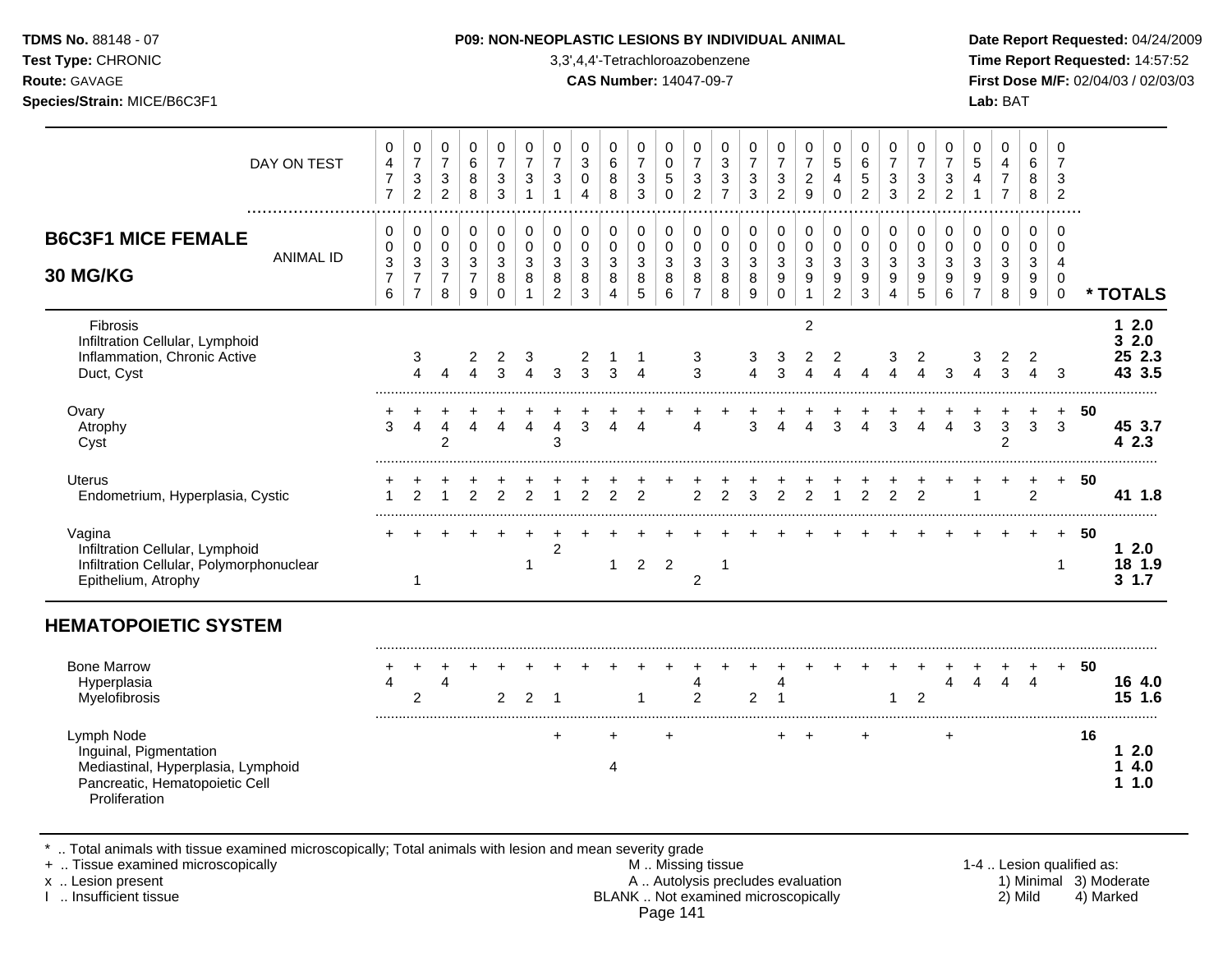| <b>DMS No.</b> 88148 - 07 |  |
|---------------------------|--|
| st Type: CHRONIC          |  |
| $-111 - 0111100$          |  |

**Test Type:** CHRONIC 3,3',4,4'-Tetrachloroazobenzene **Time Report Requested:** 14:57:52 **Route:** GAVAGE **CAS Number:** 14047-09-7 **First Dose M/F:** 02/04/03 / 02/03/03 **Species/Strain:** MICE/B6C3F1 **Lab:** BAT

|                                                                                                                                 | DAY ON TEST      | 0<br>$\overline{4}$<br>$\overline{7}$<br>$\overline{7}$ | 0<br>$\overline{7}$<br>$\ensuremath{\mathsf{3}}$<br>$\overline{2}$ | 0<br>$\overline{7}$<br>$\ensuremath{\mathsf{3}}$<br>$\overline{2}$ | 0<br>$6\phantom{1}6$<br>8<br>8               | 0<br>$\overline{7}$<br>$\ensuremath{\mathsf{3}}$<br>3 | 0<br>$\overline{7}$<br>3<br>$\mathbf 1$ | 0<br>$\overline{7}$<br>3<br>$\overline{1}$ | 0<br>$\mathbf{3}$<br>$\mathbf 0$<br>4 | 0<br>$\,6$<br>8<br>8  | 0<br>$\overline{7}$<br>$\ensuremath{\mathsf{3}}$<br>3 | 0<br>$\mathbf 0$<br>$\sqrt{5}$<br>$\Omega$ | 0<br>$\overline{7}$<br>$\ensuremath{\mathsf{3}}$<br>$\overline{2}$ | 0<br>$\mathbf{3}$<br>3<br>$\overline{7}$ | 0<br>$\overline{7}$<br>$\mathbf{3}$<br>3 | 0<br>$\overline{7}$<br>$\sqrt{3}$<br>$\overline{2}$ | 0<br>$\overline{7}$<br>$\boldsymbol{2}$<br>9 | 0<br>$\,$ 5 $\,$<br>$\overline{\mathbf{4}}$<br>$\Omega$ | 0<br>$\,6\,$<br>5<br>$\overline{2}$ | 0<br>$\overline{7}$<br>$\sqrt{3}$<br>3 | $\mathbf 0$<br>$\overline{7}$<br>3<br>$\overline{2}$ | 0<br>$\overline{7}$<br>$\ensuremath{\mathsf{3}}$<br>$\overline{2}$ | 0<br>5<br>$\overline{4}$                  | 0<br>4<br>$\overline{7}$<br>$\overline{7}$ | 0<br>6<br>8<br>8      | $\Omega$<br>$\overline{7}$<br>3<br>$\overline{2}$             |    |                                                      |
|---------------------------------------------------------------------------------------------------------------------------------|------------------|---------------------------------------------------------|--------------------------------------------------------------------|--------------------------------------------------------------------|----------------------------------------------|-------------------------------------------------------|-----------------------------------------|--------------------------------------------|---------------------------------------|-----------------------|-------------------------------------------------------|--------------------------------------------|--------------------------------------------------------------------|------------------------------------------|------------------------------------------|-----------------------------------------------------|----------------------------------------------|---------------------------------------------------------|-------------------------------------|----------------------------------------|------------------------------------------------------|--------------------------------------------------------------------|-------------------------------------------|--------------------------------------------|-----------------------|---------------------------------------------------------------|----|------------------------------------------------------|
| <b>B6C3F1 MICE FEMALE</b><br>30 MG/KG                                                                                           | <b>ANIMAL ID</b> | 0<br>0<br>$\sqrt{3}$<br>$\overline{7}$<br>6             | 0<br>$\pmb{0}$<br>3<br>$\overline{7}$<br>$\overline{7}$            | 0<br>$\pmb{0}$<br>$\mathbf{3}$<br>7<br>8                           | 0<br>$\mathbf 0$<br>3<br>$\overline{7}$<br>9 | $\,0\,$<br>$\pmb{0}$<br>3<br>8<br>$\Omega$            | 0<br>$\mathbf 0$<br>3<br>8              | 0<br>$\mathbf 0$<br>3<br>8<br>2            | 0<br>$\mathbf 0$<br>3<br>8<br>3       | 0<br>0<br>3<br>8<br>4 | 0<br>$\mathbf 0$<br>3<br>8<br>5                       | 0<br>$\mathbf 0$<br>3<br>8<br>6            | 0<br>$\pmb{0}$<br>3<br>8<br>$\overline{7}$                         | 0<br>$\mathbf 0$<br>3<br>8<br>8          | 0<br>0<br>3<br>8<br>9                    | 0<br>$\pmb{0}$<br>3<br>9<br>$\Omega$                | 0<br>$\pmb{0}$<br>3<br>9                     | 0<br>$\mathbf 0$<br>$\mathbf{3}$<br>9<br>$\overline{a}$ | 0<br>$\pmb{0}$<br>3<br>9<br>3       | 0<br>$\pmb{0}$<br>3<br>9<br>4          | 0<br>$\mathbf 0$<br>3<br>9<br>5                      | 0<br>$\mathbf 0$<br>3<br>9<br>6                                    | 0<br>$\Omega$<br>3<br>9<br>$\overline{7}$ | 0<br>0<br>3<br>9<br>8                      | 0<br>0<br>3<br>9<br>9 | 0<br>$\Omega$<br>$\overline{4}$<br>$\mathbf 0$<br>$\mathbf 0$ |    | * TOTALS                                             |
| Pancreatic, Hyperplasia, Lymphoid<br>Pancreatic, Pigmentation<br>Renal, Hyperplasia, Lymphoid                                   |                  |                                                         |                                                                    |                                                                    |                                              |                                                       |                                         |                                            |                                       |                       |                                                       |                                            |                                                                    |                                          |                                          |                                                     |                                              |                                                         |                                     |                                        |                                                      | Δ                                                                  |                                           |                                            |                       |                                                               |    | 4.0<br>2.0<br>4.0                                    |
| Lymph Node, Mandibular<br>Hyperplasia, Lymphoid<br>Necrosis, Lymphoid<br>Pigmentation                                           |                  |                                                         |                                                                    |                                                                    |                                              |                                                       |                                         |                                            | Δ                                     | 4                     |                                                       |                                            |                                                                    |                                          |                                          |                                                     |                                              | 2                                                       |                                     |                                        |                                                      |                                                                    |                                           |                                            | Λ                     | 4                                                             | 49 | 15 3.9<br>4.0<br>1<br>2.0<br>$\mathbf{2}$            |
| Lymph Node, Mesenteric<br>Hyperplasia, Lymphoid                                                                                 |                  |                                                         |                                                                    |                                                                    |                                              |                                                       |                                         |                                            |                                       |                       |                                                       |                                            |                                                                    |                                          |                                          |                                                     |                                              |                                                         |                                     |                                        |                                                      |                                                                    |                                           |                                            |                       | ٠<br>3                                                        | 49 | 23.5                                                 |
| Spleen<br><b>Amyloid Deposition</b><br>Atrophy<br>Hematopoietic Cell Proliferation<br>Infarct<br>Lymphoid Follicle, Hyperplasia |                  | 3                                                       |                                                                    | 2<br>3                                                             |                                              | 2                                                     | 2                                       | 3                                          |                                       | 3                     | 2                                                     |                                            | 2                                                                  |                                          |                                          | 4                                                   | 3                                            | 3                                                       | 3                                   | 2                                      | 2                                                    | 3                                                                  |                                           | 3                                          | 2                     | $+$                                                           | 50 | 4 1.8<br>3.3<br>3<br>33 2.7<br>4.0<br>3.0<br>1       |
| Thymus<br>Atrophy<br>Cyst<br>Cyst, Multiple<br><b>Ectopic Parathyroid Gland</b><br>Inflammation, Chronic Active                 |                  | 2                                                       | 2                                                                  | 4<br>4                                                             | 3<br>2                                       | 3<br>$\overline{2}$                                   | 3<br>$\overline{c}$<br>$\overline{c}$   | 3                                          | $\overline{2}$                        | 3<br>2<br>4           | 3                                                     | 4                                          |                                                                    | м                                        | 4<br>3                                   | 3                                                   | 4<br>4                                       | 2                                                       | 4                                   | $\overline{2}$                         | 2                                                    | 2                                                                  | 4<br>$\overline{2}$                       | 4<br>$\overline{2}$                        | 4<br>$\overline{2}$   | 4<br>$\overline{\mathbf{c}}$<br>3                             | 48 | 25 3.8<br>2.7<br>3<br>37 2.9<br>2.0<br>5<br>2.6<br>5 |

# **INTEGUMENTARY SYSTEM**

\* .. Total animals with tissue examined microscopically; Total animals with lesion and mean severity grade<br>+ .. Tissue examined microscopically

+ .. Tissue examined microscopically examined microscopically **M** .. Missing tissue M .. Missing tissue 1-4 .. Lesion qualified as:<br>A .. Autolysis precludes evaluation 1) Minimal 3) Moderate x .. Lesion present **A .. Autolysis precludes evaluation** A .. Autolysis precludes evaluation 1) Minimal 3) Moderate I .. Insufficient tissue BLANK .. Not examined microscopically 2) Mild 4) Marked Page 142

.........................................................................................................................................................................................................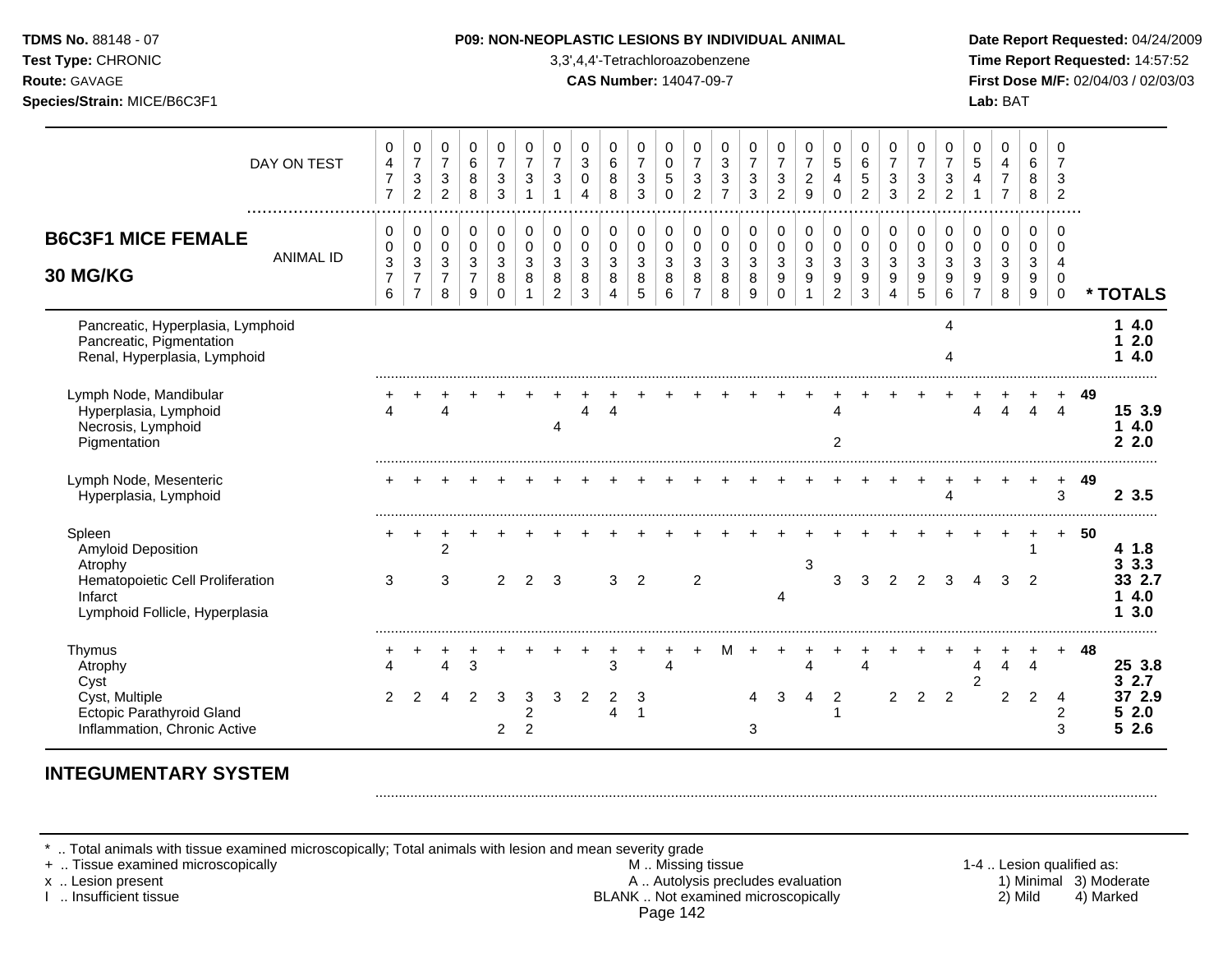# **TDMS No.** 88148 - 07 **P09: NON-NEOPLASTIC LESIONS BY INDIVIDUAL ANIMAL Date Report Requested:** 04/24/2009

**Test Type:** CHRONIC 3,3',4,4'-Tetrachloroazobenzene **Time Report Requested:** 14:57:52 **Route:** GAVAGE **CAS Number:** 14047-09-7 **First Dose M/F:** 02/04/03 / 02/03/03

|                                                                                                                                                                                               | DAY ON TEST      | 0<br>4<br>$\overline{7}$<br>$\overline{7}$    | 0<br>$\boldsymbol{7}$<br>$\ensuremath{\mathsf{3}}$<br>$\overline{2}$         | 0<br>$\boldsymbol{7}$<br>$\mathbf{3}$<br>$\overline{2}$ | 0<br>6<br>8<br>8                                                    | 0<br>$\overline{7}$<br>$\sqrt{3}$<br>$\mathbf{3}$ | 0<br>$\overline{7}$<br>3<br>$\mathbf{1}$ | 0<br>$\overline{7}$<br>$\mathbf{3}$<br>$\mathbf{1}$ | $\mathbf 0$<br>3<br>$\mathbf 0$<br>4    | 0<br>6<br>$\,8\,$<br>8 | 0<br>$\boldsymbol{7}$<br>$\mathbf{3}$<br>3 | $\mathbf 0$<br>0<br>$\sqrt{5}$<br>$\mathbf 0$ | $\mathbf 0$<br>7<br>3<br>$\overline{c}$                                                       | 0<br>3<br>$\mathbf{3}$<br>$\overline{7}$ | 0<br>$\overline{7}$<br>3<br>3            | 0<br>$\overline{7}$<br>$\mathbf{3}$<br>$\overline{2}$    | 0<br>$\overline{7}$<br>$\overline{\mathbf{c}}$<br>$\overline{9}$ | 0<br>5<br>$\overline{4}$<br>$\Omega$                    | 0<br>6<br>5<br>$\overline{c}$   | 0<br>$\overline{7}$<br>3<br>3             | 0<br>$\overline{7}$<br>3<br>$\overline{2}$ | 0<br>$\overline{7}$<br>$\sqrt{3}$<br>$\overline{2}$         | 0<br>5<br>$\overline{4}$<br>$\mathbf{1}$                             | 0<br>4<br>$\overline{7}$<br>$\overline{7}$ | $\mathbf 0$<br>6<br>8<br>8                | $\mathbf 0$<br>$\overline{7}$<br>3<br>$\overline{2}$             |                           |                                                          |
|-----------------------------------------------------------------------------------------------------------------------------------------------------------------------------------------------|------------------|-----------------------------------------------|------------------------------------------------------------------------------|---------------------------------------------------------|---------------------------------------------------------------------|---------------------------------------------------|------------------------------------------|-----------------------------------------------------|-----------------------------------------|------------------------|--------------------------------------------|-----------------------------------------------|-----------------------------------------------------------------------------------------------|------------------------------------------|------------------------------------------|----------------------------------------------------------|------------------------------------------------------------------|---------------------------------------------------------|---------------------------------|-------------------------------------------|--------------------------------------------|-------------------------------------------------------------|----------------------------------------------------------------------|--------------------------------------------|-------------------------------------------|------------------------------------------------------------------|---------------------------|----------------------------------------------------------|
| <b>B6C3F1 MICE FEMALE</b><br>30 MG/KG                                                                                                                                                         | <b>ANIMAL ID</b> | 0<br>0<br>$\mathbf{3}$<br>$\overline{7}$<br>6 | $\pmb{0}$<br>$\pmb{0}$<br>$\mathfrak{S}$<br>$\overline{7}$<br>$\overline{7}$ | 0<br>0<br>3<br>$\overline{7}$<br>$\,8\,$                | $\mathbf 0$<br>$\mathbf 0$<br>$\mathbf{3}$<br>$\boldsymbol{7}$<br>9 | 0<br>$\mathbf 0$<br>$\sqrt{3}$<br>8<br>0          | 0<br>$\mathbf 0$<br>3<br>8<br>1          | 0<br>0<br>3<br>8<br>$\overline{2}$                  | $\mathbf 0$<br>$\pmb{0}$<br>3<br>8<br>3 | 0<br>0<br>3<br>8<br>4  | 0<br>0<br>$\mathbf{3}$<br>8<br>5           | 0<br>$\mathbf 0$<br>3<br>8<br>$\,6\,$         | 0<br>$\pmb{0}$<br>$\mathbf{3}$<br>8<br>$\overline{7}$                                         | 0<br>$\mathbf 0$<br>3<br>$\,8\,$<br>8    | 0<br>$\pmb{0}$<br>$\mathbf{3}$<br>8<br>9 | 0<br>$\mathbf 0$<br>3<br>$\boldsymbol{9}$<br>$\mathbf 0$ | $\pmb{0}$<br>$\mathbf 0$<br>$\mathbf{3}$<br>9<br>$\mathbf{1}$    | 0<br>$\mathbf 0$<br>$\mathbf{3}$<br>9<br>$\overline{c}$ | 0<br>$\mathsf 0$<br>3<br>9<br>3 | $\mathbf 0$<br>$\mathbf 0$<br>3<br>9<br>4 | 0<br>$\mathbf 0$<br>$\sqrt{3}$<br>9<br>5   | 0<br>$\pmb{0}$<br>$\mathbf{3}$<br>$\boldsymbol{9}$<br>$\,6$ | 0<br>$\mathbf 0$<br>$\sqrt{3}$<br>$\boldsymbol{9}$<br>$\overline{7}$ | 0<br>$\mathbf 0$<br>$\mathbf{3}$<br>9<br>8 | $\mathbf 0$<br>$\mathbf 0$<br>3<br>9<br>9 | $\mathbf 0$<br>$\mathbf 0$<br>$\overline{4}$<br>0<br>$\mathbf 0$ |                           | * TOTALS                                                 |
| Mammary Gland                                                                                                                                                                                 |                  |                                               |                                                                              |                                                         |                                                                     |                                                   |                                          |                                                     |                                         |                        |                                            |                                               |                                                                                               |                                          |                                          |                                                          |                                                                  |                                                         |                                 |                                           |                                            |                                                             |                                                                      |                                            | $\ddot{}$                                 | $+$                                                              | 50                        |                                                          |
| Skin<br>Inflammation, Chronic Active<br>Dermis, Fibrosis<br>Epidermis, Hyperplasia<br>Epidermis, Ulcer<br>Hair Follicle, Dilatation<br>Sebaceous Gland, Atrophy                               |                  | 3                                             |                                                                              | 3<br>3<br>$\mathfrak{S}$<br>4                           | $\overline{2}$                                                      |                                                   | 1                                        | 4<br>3                                              | $\mathbf 1$                             |                        | $\overline{2}$                             | 3                                             | $\mathbf 1$                                                                                   |                                          |                                          | 3<br>3<br>3<br>2                                         | 3                                                                | 2                                                       | $\overline{2}$                  |                                           | 1                                          | 3<br>3<br>3                                                 |                                                                      | $\mathbf 1$                                | 4<br>3<br>3<br>$\boldsymbol{\Lambda}$     | $+$                                                              | 50                        | 11 3.6<br>11 3.3<br>11 3.2<br>11 4.0<br>23 1.4<br>15 3.0 |
| <b>MUSCULOSKELETAL SYSTEM</b>                                                                                                                                                                 |                  |                                               |                                                                              |                                                         |                                                                     |                                                   |                                          |                                                     |                                         |                        |                                            |                                               |                                                                                               |                                          |                                          |                                                          |                                                                  |                                                         |                                 |                                           |                                            |                                                             |                                                                      |                                            |                                           |                                                                  |                           |                                                          |
| <b>Bone</b><br>Osteopetrosis                                                                                                                                                                  |                  |                                               |                                                                              |                                                         |                                                                     |                                                   |                                          |                                                     |                                         |                        |                                            |                                               |                                                                                               |                                          |                                          |                                                          |                                                                  |                                                         |                                 |                                           |                                            |                                                             |                                                                      |                                            |                                           | $+$                                                              | -50                       | 13.0                                                     |
| <b>Skeletal Muscle</b><br>Mineralization                                                                                                                                                      |                  |                                               |                                                                              |                                                         |                                                                     |                                                   |                                          |                                                     |                                         |                        |                                            |                                               |                                                                                               | +<br>$\mathbf{1}$                        |                                          |                                                          |                                                                  |                                                         | $\div$                          |                                           |                                            |                                                             |                                                                      |                                            |                                           |                                                                  | 8                         | 11.0                                                     |
| <b>NERVOUS SYSTEM</b>                                                                                                                                                                         |                  |                                               |                                                                              |                                                         |                                                                     |                                                   |                                          |                                                     |                                         |                        |                                            |                                               |                                                                                               |                                          |                                          |                                                          |                                                                  |                                                         |                                 |                                           |                                            |                                                             |                                                                      |                                            |                                           |                                                                  |                           |                                                          |
| <b>Brain</b>                                                                                                                                                                                  |                  |                                               |                                                                              |                                                         |                                                                     |                                                   |                                          |                                                     |                                         |                        |                                            |                                               |                                                                                               |                                          |                                          |                                                          |                                                                  |                                                         |                                 |                                           |                                            |                                                             |                                                                      |                                            |                                           |                                                                  | -50                       |                                                          |
| <b>RESPIRATORY SYSTEM</b>                                                                                                                                                                     |                  |                                               |                                                                              |                                                         |                                                                     |                                                   |                                          |                                                     |                                         |                        |                                            |                                               |                                                                                               |                                          |                                          |                                                          |                                                                  |                                                         |                                 |                                           |                                            |                                                             |                                                                      |                                            |                                           |                                                                  |                           |                                                          |
| Lung<br>Hemorrhage                                                                                                                                                                            |                  |                                               |                                                                              |                                                         |                                                                     |                                                   |                                          |                                                     |                                         |                        |                                            |                                               |                                                                                               |                                          |                                          |                                                          |                                                                  |                                                         |                                 |                                           |                                            |                                                             |                                                                      |                                            |                                           | $+$                                                              | - 50                      | 13.0                                                     |
| *  Total animals with tissue examined microscopically; Total animals with lesion and mean severity grade<br>+  Tissue examined microscopically<br>x  Lesion present<br>I  Insufficient tissue |                  |                                               |                                                                              |                                                         |                                                                     |                                                   |                                          |                                                     |                                         |                        |                                            |                                               | M  Missing tissue<br>A  Autolysis precludes evaluation<br>BLANK  Not examined microscopically |                                          |                                          |                                                          |                                                                  |                                                         |                                 |                                           |                                            |                                                             |                                                                      |                                            | 2) Mild                                   |                                                                  | 1-4  Lesion qualified as: | 1) Minimal 3) Moderate<br>4) Marked                      |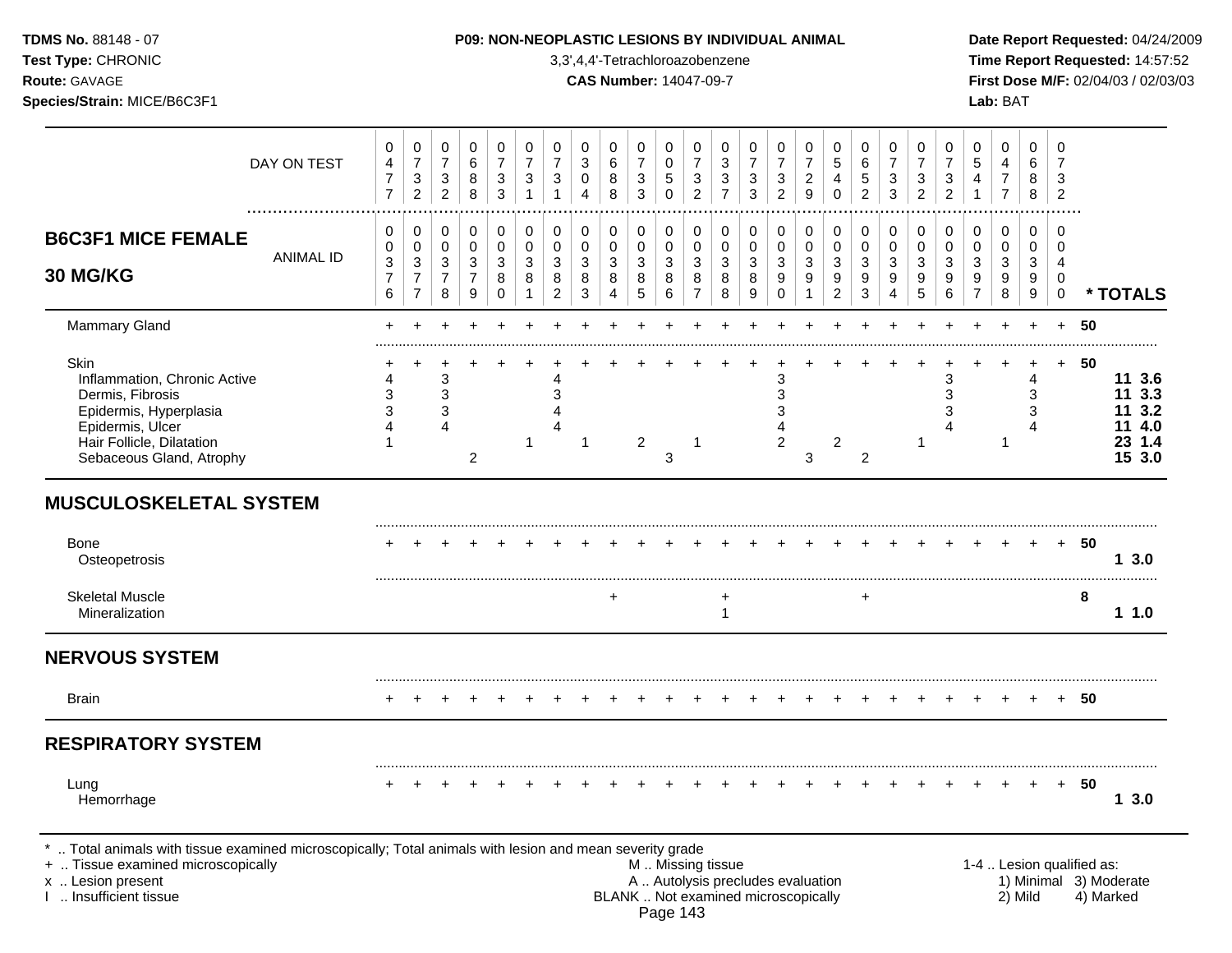| <b>TDMS No.</b> 88148 - 07 |
|----------------------------|
|                            |

**Test Type:** CHRONIC 3,3',4,4'-Tetrachloroazobenzene **Time Report Requested:** 14:57:52 **Route:** GAVAGE **CAS Number:** 14047-09-7 **First Dose M/F:** 02/04/03 / 02/03/03 **Species/Strain:** MICE/B6C3F1 **Lab:** BAT

|                                                                                                                                                     | DAY ON TEST      | 0<br>4<br>$\overline{7}$<br>$\overline{7}$ | 0<br>$\overline{7}$<br>3<br>$\boldsymbol{2}$      | 0<br>$\boldsymbol{7}$<br>3<br>$\overline{c}$ | 0<br>6<br>8<br>8                                        | 0<br>$\overline{7}$<br>3<br>3          | 0<br>7<br>3             | 0<br>7<br>3                               | 0<br>3<br>0<br>$\boldsymbol{\varDelta}$ | 0<br>6<br>8<br>8                   | 0<br>$\overline{7}$<br>$\sqrt{3}$<br>3 | 0<br>0<br>5<br>0                 | 0<br>$\overline{7}$<br>3<br>$\overline{c}$   | 0<br>3<br>3<br>$\overline{7}$ | 0<br>$\overline{7}$<br>3<br>3   | 0<br>$\overline{7}$<br>$\sqrt{3}$<br>$\overline{2}$               | 0<br>$\overline{7}$<br>$\boldsymbol{2}$<br>$\boldsymbol{9}$ | 0<br>$5\phantom{.0}$<br>4<br>$\Omega$         | 0<br>$\,6$<br>$\mathbf 5$<br>$\overline{2}$ | 0<br>7<br>3<br>3                | 0<br>$\overline{7}$<br>3<br>$\overline{c}$ | 0<br>7<br>3<br>$\overline{2}$ | 0<br>$\sqrt{5}$            | 0<br>4<br>$\overline{7}$<br>$\overline{7}$ | 0<br>6<br>8<br>8      | 0<br>3<br>$\overline{2}$                      |              |                            |
|-----------------------------------------------------------------------------------------------------------------------------------------------------|------------------|--------------------------------------------|---------------------------------------------------|----------------------------------------------|---------------------------------------------------------|----------------------------------------|-------------------------|-------------------------------------------|-----------------------------------------|------------------------------------|----------------------------------------|----------------------------------|----------------------------------------------|-------------------------------|---------------------------------|-------------------------------------------------------------------|-------------------------------------------------------------|-----------------------------------------------|---------------------------------------------|---------------------------------|--------------------------------------------|-------------------------------|----------------------------|--------------------------------------------|-----------------------|-----------------------------------------------|--------------|----------------------------|
| <b>B6C3F1 MICE FEMALE</b><br>30 MG/KG                                                                                                               | <b>ANIMAL ID</b> | 0<br>0<br>3<br>$\overline{7}$<br>6         | 0<br>0<br>3<br>$\boldsymbol{7}$<br>$\overline{7}$ | 0<br>0<br>3<br>$\overline{7}$<br>8           | 0<br>$\mathbf 0$<br>$\mathbf{3}$<br>$\overline{7}$<br>9 | 0<br>$\mathbf 0$<br>3<br>8<br>$\Omega$ | 0<br>$\Omega$<br>3<br>8 | 0<br>$\Omega$<br>3<br>8<br>$\overline{2}$ | 0<br>$\mathbf 0$<br>3<br>8<br>3         | 0<br>0<br>3<br>8<br>$\overline{4}$ | 0<br>0<br>3<br>8<br>5                  | 0<br>0<br>$\mathbf{3}$<br>8<br>6 | 0<br>$\mathbf 0$<br>3<br>8<br>$\overline{7}$ | 0<br>0<br>3<br>8<br>8         | 0<br>$\mathbf 0$<br>3<br>8<br>9 | 0<br>$\pmb{0}$<br>$\mathbf{3}$<br>$\boldsymbol{9}$<br>$\mathbf 0$ | 0<br>0<br>3<br>9<br>$\mathbf{1}$                            | 0<br>0<br>$\mathbf{3}$<br>9<br>$\overline{2}$ | 0<br>$\mathbf 0$<br>3<br>9<br>3             | 0<br>$\mathbf 0$<br>3<br>9<br>4 | 0<br>0<br>3<br>9<br>5                      | 0<br>0<br>3<br>9<br>6         | 0<br>$\mathbf 0$<br>3<br>9 | 0<br>0<br>3<br>9<br>8                      | 0<br>0<br>3<br>9<br>9 | $\Omega$<br>$\Omega$<br>4<br>0<br>$\mathbf 0$ |              | * TOTALS                   |
| Infiltration Cellular, Lymphoid<br>Inflammation, Chronic Active<br>Alveolar Epithelium, Hyperplasia<br>Alveolar Epithelium, Metaplasia,<br>Squamous |                  |                                            | 3                                                 |                                              |                                                         | 4<br>2<br>2                            |                         |                                           |                                         |                                    | $\overline{2}$                         |                                  | 1                                            |                               |                                 |                                                                   | 3                                                           |                                               |                                             | $\overline{\mathbf{c}}$<br>3    |                                            |                               |                            |                                            |                       |                                               |              | 23.5<br>72.6<br>2.8<br>2.0 |
| Alveolus, Infiltration Cellular, Histiocyte<br>Bronchiole, Metaplasia, Squamous                                                                     |                  |                                            |                                                   |                                              |                                                         | 2                                      |                         |                                           |                                         |                                    |                                        |                                  |                                              |                               |                                 |                                                                   | 4                                                           |                                               |                                             |                                 |                                            | 4                             |                            |                                            | 3                     | $\overline{2}$                                |              | 6 3.5<br>2.0               |
| Nose<br>Glands, Olfactory Epithelium, Dilatation<br>Trachea                                                                                         |                  |                                            |                                                   |                                              |                                                         |                                        |                         | 3                                         |                                         |                                    |                                        |                                  |                                              |                               |                                 |                                                                   |                                                             |                                               |                                             |                                 |                                            |                               |                            |                                            |                       | $+$                                           | 50           | 2.2.5                      |
|                                                                                                                                                     |                  |                                            |                                                   |                                              |                                                         |                                        |                         |                                           |                                         |                                    |                                        |                                  |                                              |                               |                                 |                                                                   |                                                             |                                               |                                             |                                 |                                            |                               |                            |                                            |                       |                                               | 50           |                            |
| <b>SPECIAL SENSES SYSTEM</b>                                                                                                                        |                  |                                            |                                                   |                                              |                                                         |                                        |                         |                                           |                                         |                                    |                                        |                                  |                                              |                               |                                 |                                                                   |                                                             |                                               |                                             |                                 |                                            |                               |                            |                                            |                       |                                               |              |                            |
| Ear                                                                                                                                                 |                  |                                            |                                                   |                                              |                                                         |                                        |                         |                                           |                                         |                                    |                                        |                                  |                                              |                               |                                 |                                                                   |                                                             |                                               |                                             |                                 |                                            |                               |                            |                                            |                       |                                               | $\mathbf{2}$ |                            |
| Eye<br>Cornea, Inflammation, Chronic Active<br>Optic Nerve, Infiltration Cellular, Lymphoid<br>Optic Nerve, Pigmentation                            |                  |                                            |                                                   |                                              |                                                         |                                        |                         |                                           |                                         |                                    |                                        |                                  |                                              |                               |                                 |                                                                   |                                                             |                                               |                                             |                                 |                                            |                               |                            |                                            |                       |                                               | 49           | 2.0<br>2.0<br>2.0          |
| <b>Harderian Gland</b><br>Hyperplasia<br>Infiltration Cellular, Lymphoid<br>Inflammation, Chronic Active                                            |                  |                                            |                                                   |                                              |                                                         |                                        |                         |                                           |                                         |                                    | 1                                      |                                  | 1                                            |                               |                                 |                                                                   |                                                             |                                               |                                             |                                 |                                            |                               |                            |                                            |                       |                                               | 49           | 2 3.0<br>1.0<br>1.7<br>3   |

\* .. Total animals with tissue examined microscopically; Total animals with lesion and mean severity grade<br>+ .. Tissue examined microscopically

Inflammation, Chronic Active 1 **3 1.7** 1

+ .. Tissue examined microscopically examined microscopically **M** .. Missing tissue M .. Missing tissue 1-4 .. Lesion qualified as:<br>A .. Autolysis precludes evaluation 1) Minimal 3) Moderate x .. Lesion present **A .. Autolysis precludes evaluation** A .. Autolysis precludes evaluation 1) Minimal 3) Moderate I .. Insufficient tissue BLANK .. Not examined microscopically 2) Mild 4) Marked Page 144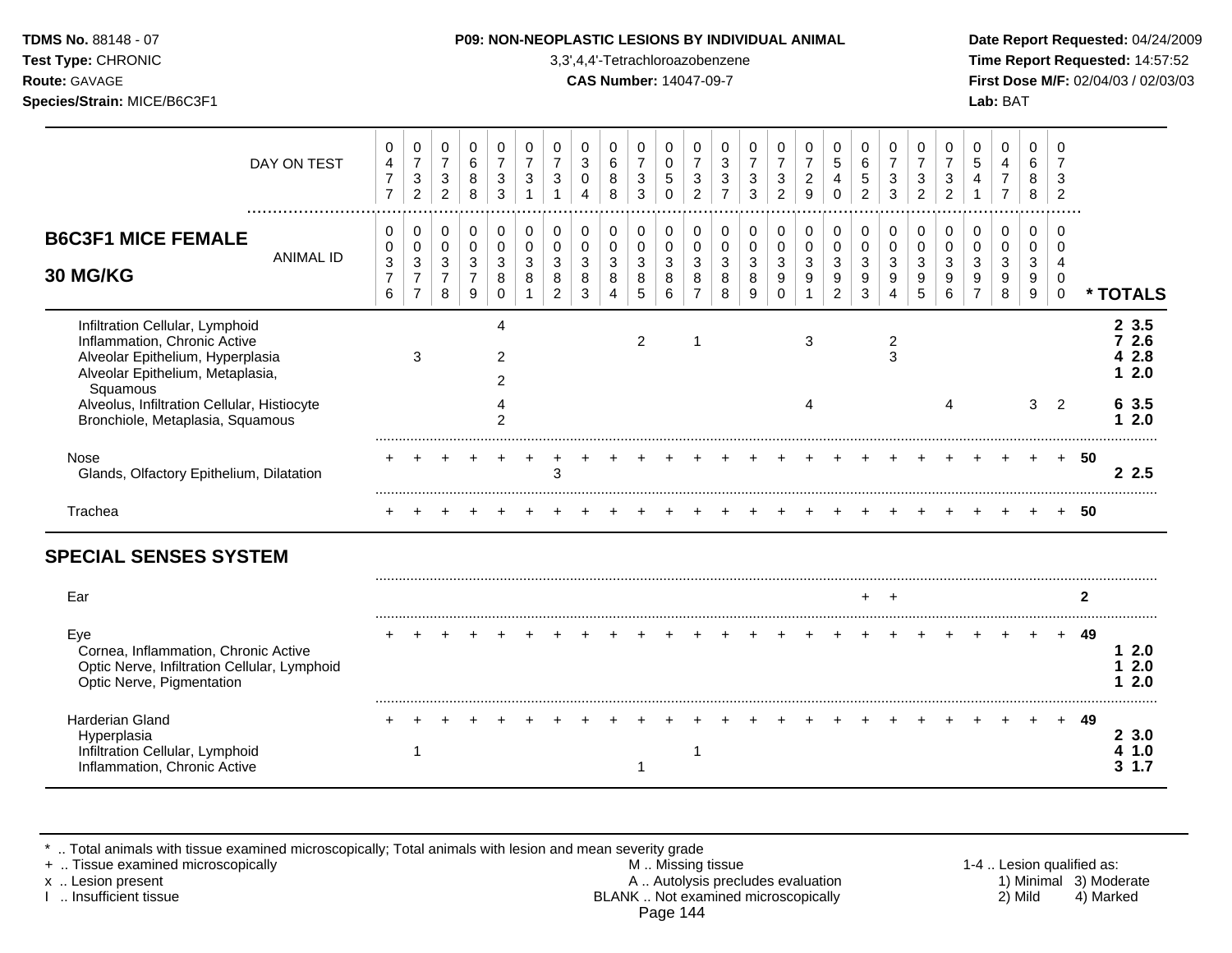## **TDMS No.** 88148 - 07 **P09: NON-NEOPLASTIC LESIONS BY INDIVIDUAL ANIMAL Date Report Requested:** 04/24/2009

**Test Type:** CHRONIC 3,3',4,4'-Tetrachloroazobenzene **Time Report Requested:** 14:57:52 **Route:** GAVAGE **CAS Number:** 14047-09-7 **First Dose M/F:** 02/04/03 / 02/03/03 **Species/Strain:** MICE/B6C3F1 **Lab:** BAT

|                                              | DAY ON TEST      | 0<br>4           | U<br>–<br>3<br>2 | 3<br>2 | U<br>6<br>8<br>8 | 0<br>ົ<br>ت<br>ີ | J<br>າ      | U<br>3                     | U                      | υ<br>6<br>o<br>o | 3<br>3 | υ<br>U<br>5<br>نٽ<br>$\cup$ | 0<br>っ<br>ັ<br>ົ           | U<br>3<br>3            | ີ<br>∼       | U<br><u>_</u><br>9    | v<br>G<br>4<br>υ | 0<br>$\sim$<br>ь<br>đ<br>ົ<br>$\sim$ | U<br>3<br>3       | ÷ | O<br>3<br>ົ      | v<br>G<br>4            | U<br>4      | U<br>6<br>8<br>8 | -2 |               |
|----------------------------------------------|------------------|------------------|------------------|--------|------------------|------------------|-------------|----------------------------|------------------------|------------------|--------|-----------------------------|----------------------------|------------------------|--------------|-----------------------|------------------|--------------------------------------|-------------------|---|------------------|------------------------|-------------|------------------|----|---------------|
| <b>B6C3F1 MICE FEMALE</b><br><b>30 MG/KG</b> | <b>ANIMAL ID</b> | 0<br>0<br>3<br>6 | U<br>U<br>3<br>- | ٠J     | 0<br>0<br>3<br>9 | ◠<br>J<br>8      | C<br>ີ<br>8 | 0<br>ν<br>ີ<br>J<br>8<br>റ | 0<br>◠<br>J.<br>8<br>◠ | 3<br>O<br>4      | ×<br>∽ | J<br>8<br>b                 | 0<br>υ<br>ີ<br>ື<br>8<br>- | 0<br>3<br>$\circ$<br>9 | <sup>o</sup> | 0<br>U<br>ີ<br>J<br>9 | ີ<br>u<br>9      | 0<br>υ<br>3<br>9<br>3                | -2<br>ت<br>9<br>4 |   | ີ<br>N<br>9<br>6 | 0<br>U<br>C.<br>ື<br>9 | u<br>9<br>8 | J<br>9<br>9      |    | <b>TOTALS</b> |

## **URINARY SYSTEM**

| Kidney<br>Hydronephrosis                                                                                                                                   |  |   | 3 |  |   |   |  |  |                |  |  |  |  |  |        | 50 | 3.7<br>3                         |
|------------------------------------------------------------------------------------------------------------------------------------------------------------|--|---|---|--|---|---|--|--|----------------|--|--|--|--|--|--------|----|----------------------------------|
| Infarct<br>Infiltration Cellular, Lymphoid                                                                                                                 |  |   |   |  |   |   |  |  |                |  |  |  |  |  |        |    | 4.0<br>$1.2$                     |
| Inflammation, Chronic Active<br>Mineralization                                                                                                             |  |   | 3 |  |   |   |  |  |                |  |  |  |  |  |        |    | 3.5<br>4 1.6                     |
| Nephropathy<br>Glomerulus, Amyloid Deposition<br>Papilla, Necrosis<br>Pelvis, Metaplasia, Osseous<br>Renal Tubule, Accumulation, Hyaline<br><b>Droplet</b> |  | 3 |   |  |   |   |  |  |                |  |  |  |  |  | 3<br>З |    | 1.5<br>2.6<br>4.0<br>2.0<br>23.0 |
| Renal Tubule, Dilatation                                                                                                                                   |  |   | 3 |  | З |   |  |  |                |  |  |  |  |  | З      |    | 73.0                             |
| Ureter<br>Transitional Epithelium, Hyperplasia                                                                                                             |  |   |   |  |   |   |  |  |                |  |  |  |  |  |        |    | 2.0                              |
| Urethra<br>Infiltration Cellular, Lymphoid<br>Transitional Epithelium, Hyperplasia                                                                         |  |   |   |  |   |   |  |  |                |  |  |  |  |  |        | 49 | 2.0<br>2.7                       |
| <b>Urinary Bladder</b><br>Infiltration Cellular, Lymphoid<br>Inflammation, Chronic Active<br>Transitional Epithelium, Hyperplasia                          |  |   |   |  |   | 2 |  |  | $\mathfrak{p}$ |  |  |  |  |  |        | 50 | $25$ 1.1<br>2.5<br>2.5           |

\* .. Total animals with tissue examined microscopically; Total animals with lesion and mean severity grade

+ .. Tissue examined microscopically M .. Missing tissue 1-4 .. Lesion qualified as:

x .. Lesion present 1) Minimal 3) Moderate A .. Autolysis precludes evaluation 1) Minimal 3) Moderate I .. Insufficient tissue BLANK .. Not examined microscopically 2) Mild 4) Marked Page 145